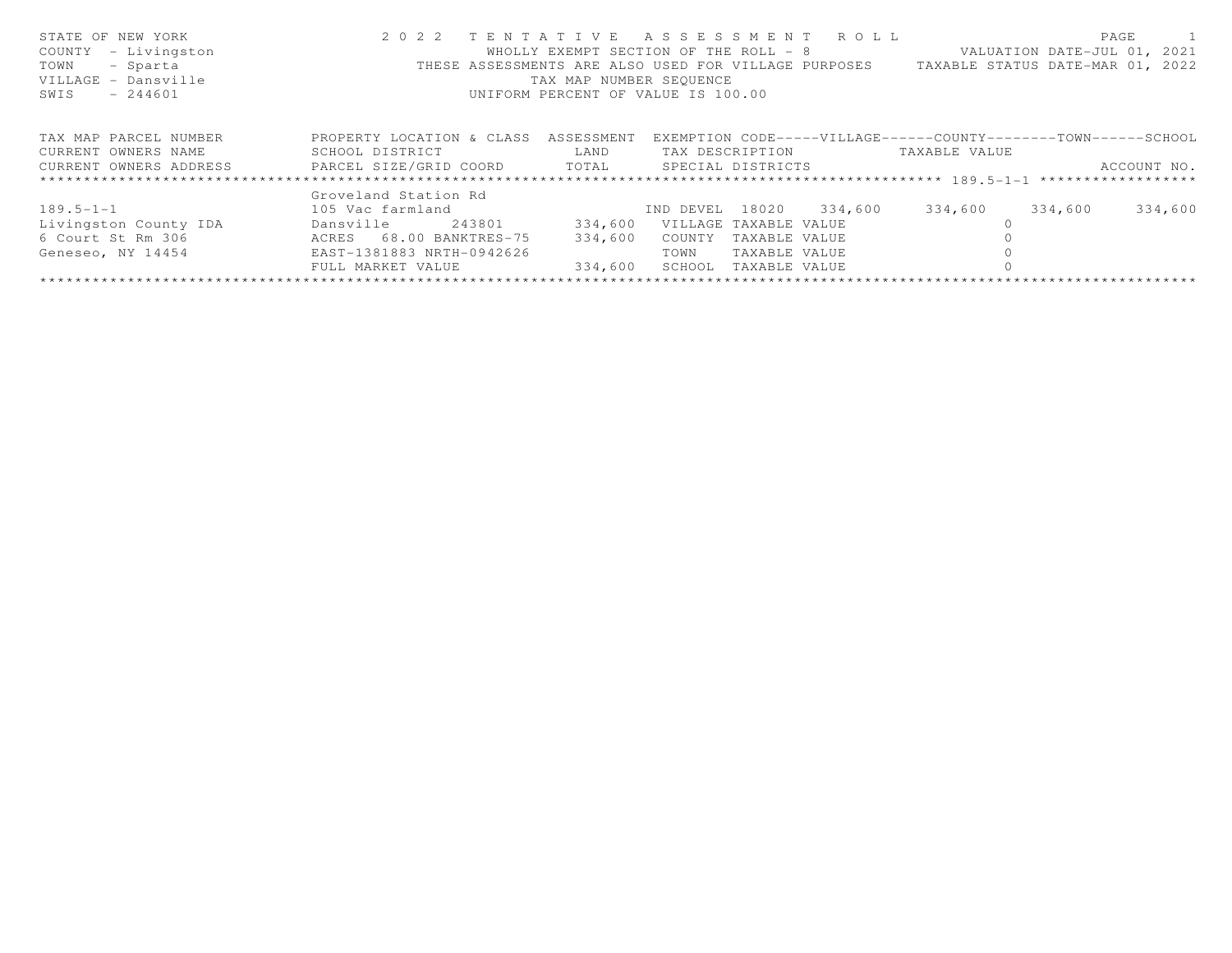| STATE OF NEW YORK   | 2022 TENTATIVE ASSESSMENT ROLL |                                                      |                       |  |                                  | PAGE            | $\sim$ 2 |
|---------------------|--------------------------------|------------------------------------------------------|-----------------------|--|----------------------------------|-----------------|----------|
| COUNTY - Livingston |                                | WHOLLY EXEMPT SECTION OF THE ROLL - 8                |                       |  | VALUATION DATE-JUL 01, 2021      |                 |          |
| TOWN - Sparta       |                                | THESE ASSESSMENTS ARE ALSO USED FOR VILLAGE PURPOSES |                       |  | TAXABLE STATUS DATE-MAR 01, 2022 |                 |          |
| VILLAGE - Dansville |                                |                                                      | MAP SECTION - 189     |  |                                  | RPS150/V04/L015 |          |
| SWIS - 244601       |                                |                                                      | $SUB - SECTION - 005$ |  | CURRENT DATE 4/19/2022           |                 |          |
|                     |                                | UNIFORM PERCENT OF VALUE IS 100.00                   |                       |  |                                  |                 |          |

|                                      |                  | $- - -$ | $\overline{1}$<br>'NI | $  -$<br>⊇N<br>- 18.1 | $\sqrt{2}$<br>AI        | . IVI |                          |
|--------------------------------------|------------------|---------|-----------------------|-----------------------|-------------------------|-------|--------------------------|
| QCDF<br>uude<br>$\sim$ $\sim$ $\sim$ | . IVI F<br>NL AL | PARI    | TVD                   | <b>TTT</b><br>▵       | $- - - -$<br>∸<br>----- | ו ועו | .<br>$^{\prime}$<br>ALUE |

## NO SPECIAL DISTRICTS AT THIS LEVEL

## \*\*\* S C H O O L D I S T R I C T S U M M A R Y \*\*\*

| CODE   | DISTRICT NAME | TOTAL<br>PARCELS | ASSESSED<br>LAND | ASSESSED<br>TOTAL | EXEMPT<br>AMOUNT | TOTAL<br>TAXABLE | STAR<br>AMOUNT | STAR<br>TAXABLE |
|--------|---------------|------------------|------------------|-------------------|------------------|------------------|----------------|-----------------|
| 243801 | Dansville     |                  | 334,600          | 334,600           | 334,600          |                  |                |                 |
|        | SUB-TOTAL     |                  | 334,600          | 334,600           | 334,600          |                  |                |                 |
|        | TOTAL         |                  | 334,600          | 334,600           | 334,600          |                  |                |                 |

#### \*\*\* S Y S T E M C O D E S S U M M A R Y \*\*\*

## NO SYSTEM EXEMPTIONS AT THIS LEVEL

## \*\*\* E X E M P T I O N S U M M A R Y \*\*\*

| CODE  | DESCRIPTION | TOTAL<br>PARCELS | VILLAGE | COUNTY  | TOWN    | SCHOOL  |
|-------|-------------|------------------|---------|---------|---------|---------|
| 18020 | IND DEVEL   |                  | 334,600 | 334,600 | 334,600 | 334,600 |
|       | TOTAL       |                  | 334,600 | 334,600 | 334,600 | 334,600 |

| ROLL |               | TOTAL   | ASSESSED | ASSESSED | TAXABLE | TAXABLE | TAXABLE | TAXABLE | STAR    |
|------|---------------|---------|----------|----------|---------|---------|---------|---------|---------|
| SEC  |               | PARCELS | LAND     | TOTAL    | VILLAGE | COUNTY  | TOWN    | SCHOOL  | "AXABLE |
|      | WHOLLY EXEMPT |         | 334,600  | 334,600  |         |         |         |         |         |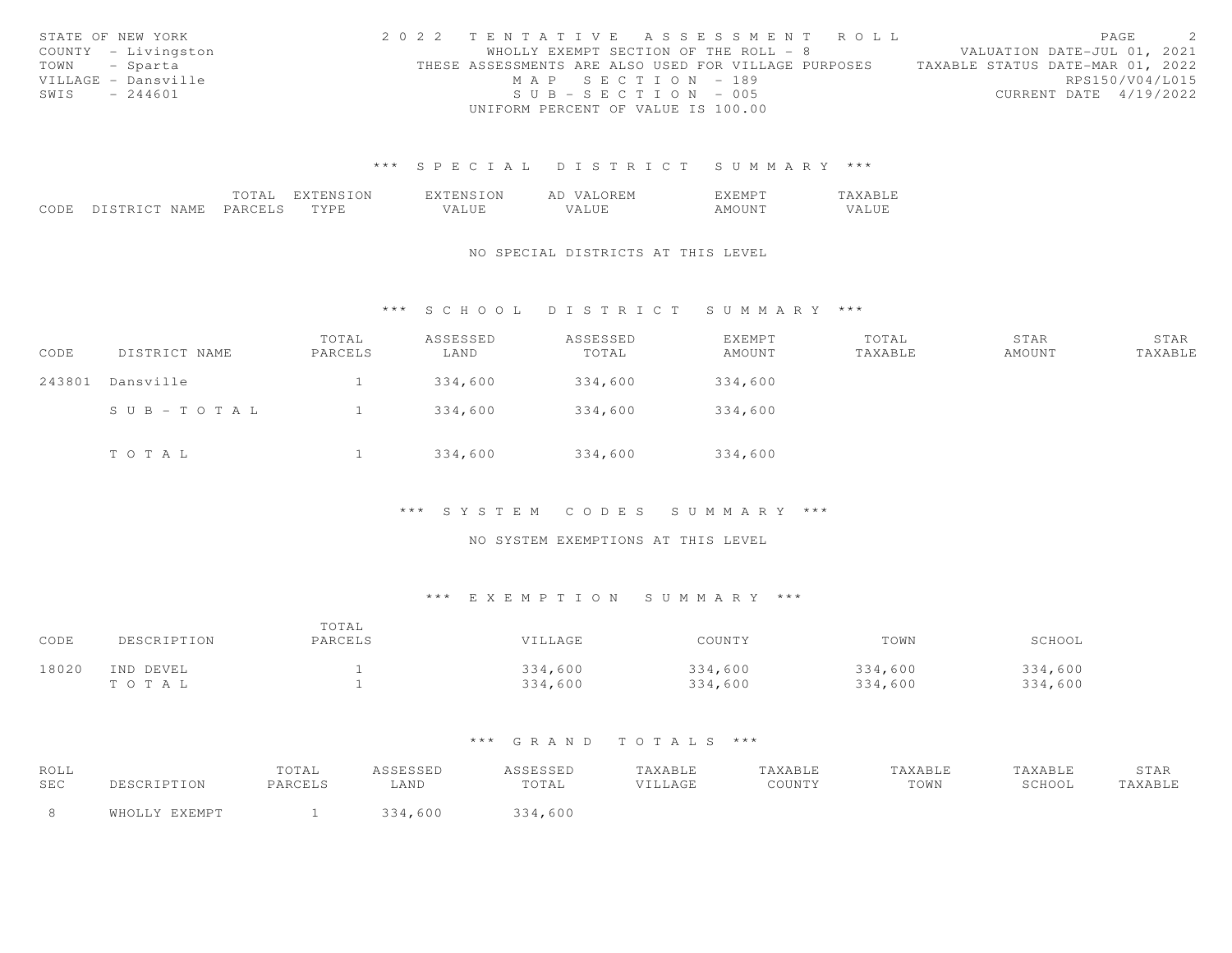| STATE OF NEW YORK   | 2022 TENTATIVE ASSESSMENT ROLL                       | $\mathbf{3}$<br>PAGE             |
|---------------------|------------------------------------------------------|----------------------------------|
| COUNTY - Livingston | WHOLLY EXEMPT SECTION OF THE ROLL - 8                | VALUATION DATE-JUL 01, 2021      |
| TOWN - Sparta       | THESE ASSESSMENTS ARE ALSO USED FOR VILLAGE PURPOSES | TAXABLE STATUS DATE-MAR 01, 2022 |
| VILLAGE - Dansville |                                                      | RPS150/V04/L015                  |
| SWIS - 244601       | UNIFORM PERCENT OF VALUE IS 100.00                   | CURRENT DATE 4/19/2022           |
|                     |                                                      |                                  |
|                     | ROLL SECTION TOTALS                                  |                                  |

|      |                     | ΤΑΙ     | ON<br>. <u>.</u> | T ON<br>'NL             | ∵∩RFM<br>AΓ<br>\/ Д I      | . F. M P             | $\overline{a}$ |
|------|---------------------|---------|------------------|-------------------------|----------------------------|----------------------|----------------|
| CODE | NAME.<br>DISTRICT N | PARCELS | TYDF<br>---      | U TIT<br>$\overline{A}$ | $T$ $T$ $T$<br>╯△<br>طالطة | $\sim$ $\sim$ $\sim$ | 'A LUF         |

#### NO SPECIAL DISTRICTS AT THIS LEVEL

## \*\*\* S C H O O L D I S T R I C T S U M M A R Y \*\*\*

| CODE   | DISTRICT NAME | TOTAL<br>PARCELS | ASSESSED<br>LAND | ASSESSED<br>TOTAL | EXEMPT<br>AMOUNT | TOTAL<br>TAXABLE | STAR<br>AMOUNT | STAR<br>TAXABLE |
|--------|---------------|------------------|------------------|-------------------|------------------|------------------|----------------|-----------------|
| 243801 | Dansville     |                  | 334,600          | 334,600           | 334,600          |                  |                |                 |
|        | SUB-TOTAL     |                  | 334,600          | 334,600           | 334,600          |                  |                |                 |
|        | TOTAL         |                  | 334,600          | 334,600           | 334,600          |                  |                |                 |

## \*\*\* S Y S T E M C O D E S S U M M A R Y \*\*\*

## NO SYSTEM EXEMPTIONS AT THIS LEVEL

## \*\*\* E X E M P T I O N S U M M A R Y \*\*\*

| CODE  | DESCRIPTION | TOTAL<br>PARCELS | VILLAGE | COUNTY  | TOWN    | SCHOOL  |
|-------|-------------|------------------|---------|---------|---------|---------|
| 18020 | IND DEVEL   |                  | 334,600 | 334,600 | 334,600 | 334,600 |
|       | тота L      |                  | 334,600 | 334,600 | 334,600 | 334,600 |

| ROLL<br>SEC | DESCRIPTION   | TOTAL<br>PARCELS | ASSESSED<br>LAND | ASSESSED<br>TOTAL | TAXABLE<br><b>VILLAGE</b> | TAXABLE<br>COUNTY | TAXABLE<br>TOWN | TAXABLE<br>SCHOOL | STAR<br>TAXABLE |
|-------------|---------------|------------------|------------------|-------------------|---------------------------|-------------------|-----------------|-------------------|-----------------|
|             | WHOLLY EXEMPT |                  | 334,600          | 334,600           |                           |                   |                 |                   |                 |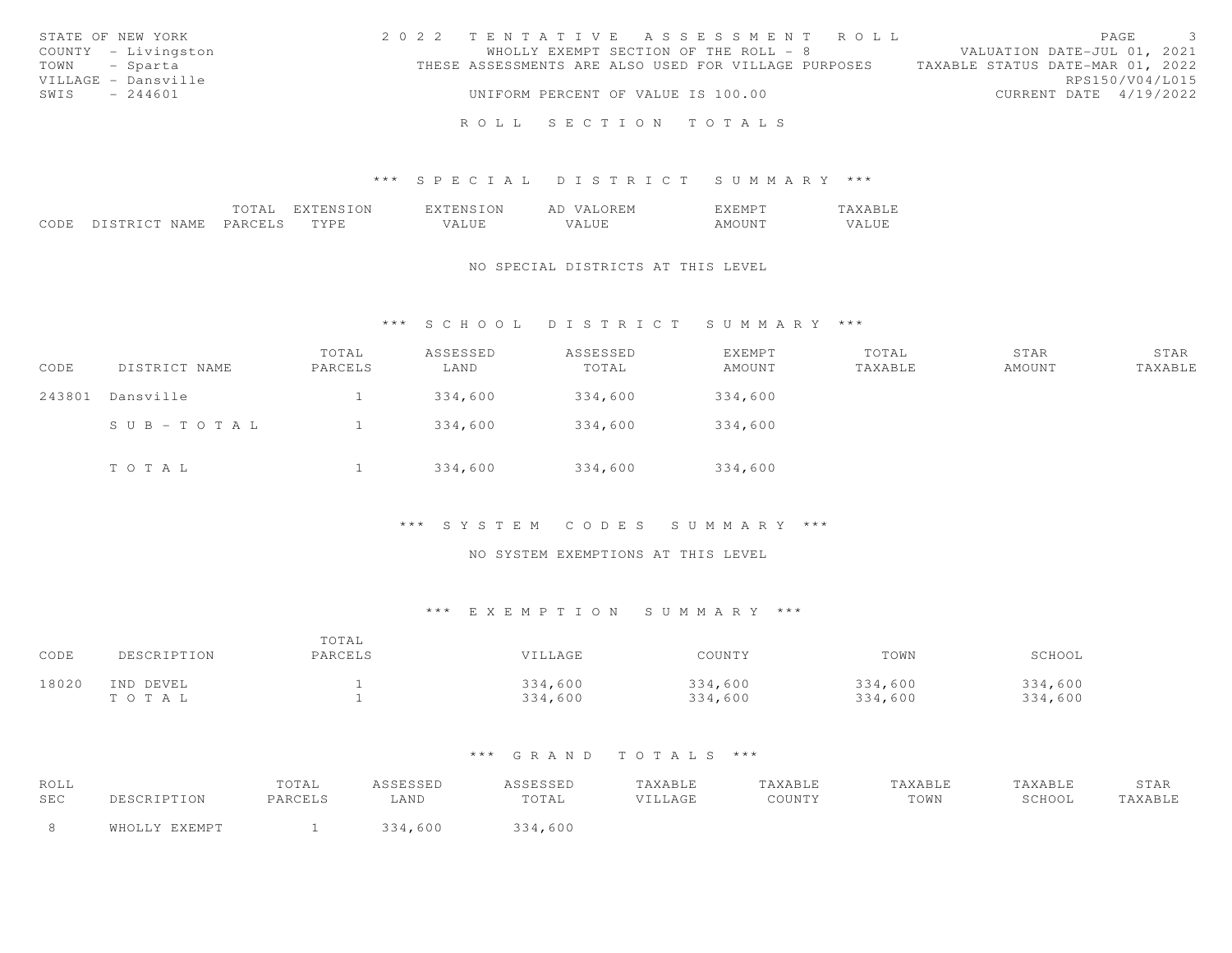| STATE OF NEW YORK   | 2022 TENTATTVE ASSESSMENT ROLL |                                                      |             |  |  |                                  | PAGE                        |  |
|---------------------|--------------------------------|------------------------------------------------------|-------------|--|--|----------------------------------|-----------------------------|--|
| COUNTY - Livingston |                                |                                                      |             |  |  |                                  | VALUATION DATE-JUL 01, 2021 |  |
| TOWN - Sparta       |                                | THESE ASSESSMENTS ARE ALSO USED FOR VILLAGE PURPOSES |             |  |  | TAXABLE STATUS DATE-MAR 01, 2022 |                             |  |
| VILLAGE - Dansville |                                |                                                      | SWIS TOTALS |  |  |                                  | RPS150/V04/L015             |  |
| SWIS - 244601       |                                | UNIFORM PERCENT OF VALUE IS 100.00                   |             |  |  |                                  | CURRENT DATE 4/19/2022      |  |

|              |                   | --- | $\overline{\phantom{a}}$ | $\overline{\phantom{a}}$<br>- 15.1 | $\prime$ $\prime$<br>AI | $\sim$ |           |
|--------------|-------------------|-----|--------------------------|------------------------------------|-------------------------|--------|-----------|
| QCDF<br>uude | . IVI F<br>$\sim$ | ΡΔ  | $\lambda$                | T T T<br>▵                         | $-77$<br>$\cdot$        | $\sim$ | 1 I V J F |

## NO SPECIAL DISTRICTS AT THIS LEVEL

## \*\*\* S C H O O L D I S T R I C T S U M M A R Y \*\*\*

| CODE   | DISTRICT NAME | TOTAL<br>PARCELS | ASSESSED<br>LAND | ASSESSED<br>TOTAL | <b>EXEMPT</b><br>AMOUNT | TOTAL<br>TAXABLE | STAR<br>AMOUNT | STAR<br>TAXABLE |
|--------|---------------|------------------|------------------|-------------------|-------------------------|------------------|----------------|-----------------|
| 243801 | Dansville     |                  | 334,600          | 334,600           | 334,600                 |                  |                |                 |
|        | SUB-TOTAL     |                  | 334,600          | 334,600           | 334,600                 |                  |                |                 |
|        | TOTAL         |                  | 334,600          | 334,600           | 334,600                 |                  |                |                 |

## \*\*\* S Y S T E M C O D E S S U M M A R Y \*\*\*

## NO SYSTEM EXEMPTIONS AT THIS LEVEL

## \*\*\* E X E M P T I O N S U M M A R Y \*\*\*

| CODE  | DESCRIPTION | TOTAL<br>PARCELS | VILLAGE | COUNTY  | TOWN    | SCHOOL  |
|-------|-------------|------------------|---------|---------|---------|---------|
| 18020 | IND DEVEL   |                  | 334,600 | 334,600 | 334,600 | 334,600 |
|       | TOTAL       |                  | 334,600 | 334,600 | 334,600 | 334,600 |

| ROLL<br><b>SEC</b> | DESCRIPTION   | TOTAL<br>PARCELS | ASSESSED<br>LAND | ASSESSED<br>TOTAL | TAXABLE<br>VILLAGE | TAXABLE<br>COUNTY | TAXABLE<br>TOWN | TAXABLE<br>SCHOOL | STAR<br>TAXABLE |
|--------------------|---------------|------------------|------------------|-------------------|--------------------|-------------------|-----------------|-------------------|-----------------|
| 8                  | WHOLLY EXEMPT |                  | 334,600          | 334,600           |                    |                   |                 |                   |                 |
| $\star$            | TOTAL<br>SUB  |                  | 334,600          | 334,600           |                    |                   |                 |                   |                 |
| $* *$              | GRAND TOTAL   |                  | 334,600          | 334,600           |                    |                   |                 |                   |                 |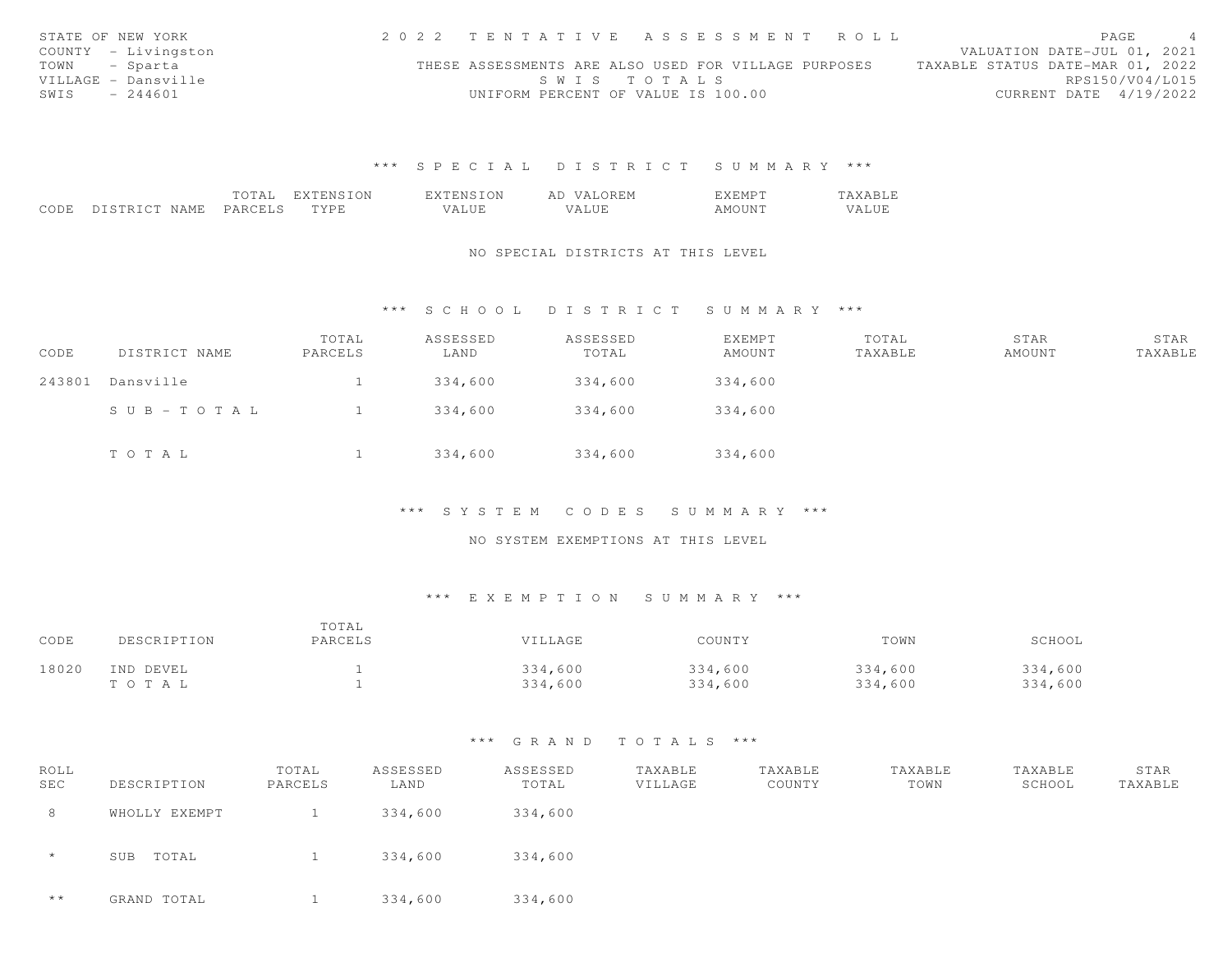| STATE OF NEW YORK<br>COUNTY - Livingston<br>TOWN<br>- Sparta<br>SWIS<br>$-244689$ |                                                                                                                                                                                                                                                                                                                                                                                     | TAX MAP NUMBER SEQUENCE | TENTATIVE ASSESSMENT ROLL PAGE 5<br>TAXABLE SECTION OF THE ROLL - 1 VALUATION DATE-JUL 01, 2021<br>TAXABLE STATUS DATE-MAR 01, 2022<br>2022 TENTATIVE ASSESSMENT ROLL<br>UNIFORM PERCENT OF VALUE IS 100.00 |                            |
|-----------------------------------------------------------------------------------|-------------------------------------------------------------------------------------------------------------------------------------------------------------------------------------------------------------------------------------------------------------------------------------------------------------------------------------------------------------------------------------|-------------------------|-------------------------------------------------------------------------------------------------------------------------------------------------------------------------------------------------------------|----------------------------|
| CURRENT OWNERS NAME<br>CURRENT OWNERS ADDRESS                                     | TAX MAP PARCEL NUMBER FROPERTY LOCATION & CLASS ASSESSMENT EXEMPTION CODE---------------COUNTY-------TOWN-----SCHOOL<br>SCHOOL DISTRICT<br>PARCEL SIZE/GRID COORD                                                                                                                                                                                                                   |                         | LAND TAX DESCRIPTION TAXABLE VALUE<br>TOTAL SPECIAL DISTRICTS                                                                                                                                               | ACCOUNT NO.                |
|                                                                                   | 4674 Flats Rd S                                                                                                                                                                                                                                                                                                                                                                     |                         |                                                                                                                                                                                                             | 12-023500                  |
|                                                                                   | 136.17-1-1.1<br>314 Rural vac<10<br>314 Rural vac<10<br>42601 13,000 TOWN TAXABLE VALUE 13,000<br>42601 13,000 TOWN TAXABLE VALUE 13,000<br>5586 Stone Hill Rd ACRES 1.00 13,000 SCHOOL TAXABLE VALUE 13,000<br>43,000 SCHOOL TAXABLE VALU<br>FULL MARKET VALUE 13,000                                                                                                              |                         | 13,000 1000 12000 12000 12000 12000 12000 12000 12000 13,000 13,000 13,000 13<br>SD463 GroSta Cty Swr Vac 1.00 UN                                                                                           |                            |
|                                                                                   |                                                                                                                                                                                                                                                                                                                                                                                     |                         |                                                                                                                                                                                                             |                            |
| $136.17 - 1 - 2$                                                                  | 7500 Groveland Station Rd<br>210 1 Family Res<br>Dziedzic Nicholas J (1993)<br>Dziedzic Jessica (167,400 FRNT 60.00 DPTH 160.00 167,400 SCHOOL TAXABLE VALUE 167,400<br>T500 Groveland Station Rd BANKFIRSTAM (167,400 FD461 SpartaFire/Ambulance 167,400 TOWN TAXABLE VALUE 167,400<br><br>BANKFIRSTAM<br>EAST-1367936 NRTH-0970541<br>DEED BOOK 1295 PG-2420<br>FULL MARKET VALUE | 167,400                 | COUNTY TAXABLE VALUE 167,400                                                                                                                                                                                | 12-039200                  |
|                                                                                   |                                                                                                                                                                                                                                                                                                                                                                                     |                         |                                                                                                                                                                                                             |                            |
|                                                                                   |                                                                                                                                                                                                                                                                                                                                                                                     |                         |                                                                                                                                                                                                             | $12 - 032500$              |
|                                                                                   | 7504 Groveland Station Rd<br>136.17-1-3.1 210 1 Family Res<br>Eeach James A Geneseo 242601 16,100 COUNTY TAXABLE VALUE 101,100<br>7504 Groveland Station Rd ACRES 2.20 BANKFIRSTAM 101,100 TOWN TAXABLE VALUE 101,100<br>Dansville, NY                                                                                                                                              |                         |                                                                                                                                                                                                             | $0 \t 30,000$              |
|                                                                                   |                                                                                                                                                                                                                                                                                                                                                                                     |                         |                                                                                                                                                                                                             |                            |
|                                                                                   | 7503 Groveland Station Rd<br>136.17-1-4<br>Gardner Robert D<br>Ceneseo 242601 13,000 COUNTY TAXABLE VALUE 75,800<br>T503 Groveland Station Rd<br>Groveland, NY 14462 EAST-1368274 NRTH-0970523 5CHOOL TAXABLE VALUE 75,800<br>DEED BOOK 1102 PG-324 FD461 SpartaFire                                                                                                                |                         |                                                                                                                                                                                                             | 12-021620<br>$0 \t 30,000$ |
|                                                                                   |                                                                                                                                                                                                                                                                                                                                                                                     |                         |                                                                                                                                                                                                             |                            |
|                                                                                   | 7513 Groveland Station Rd<br>136.17-1-5<br>Erwin James T<br>Ceneseo 242601 13,900 COUNTY TAXABLE VALUE<br>7513 Groveland Station Rd<br>26.17-1-5<br>7513 Groveland Station Rd<br>26.17-1-5<br>76.17-1-5<br>26.17-1-5<br>26.17-1-5<br>26.17-1-5<br>26.17-1-5<br>26.17-1-700 2011<br>2                                                                                                |                         |                                                                                                                                                                                                             | 12-010900<br>$0 \t 30,000$ |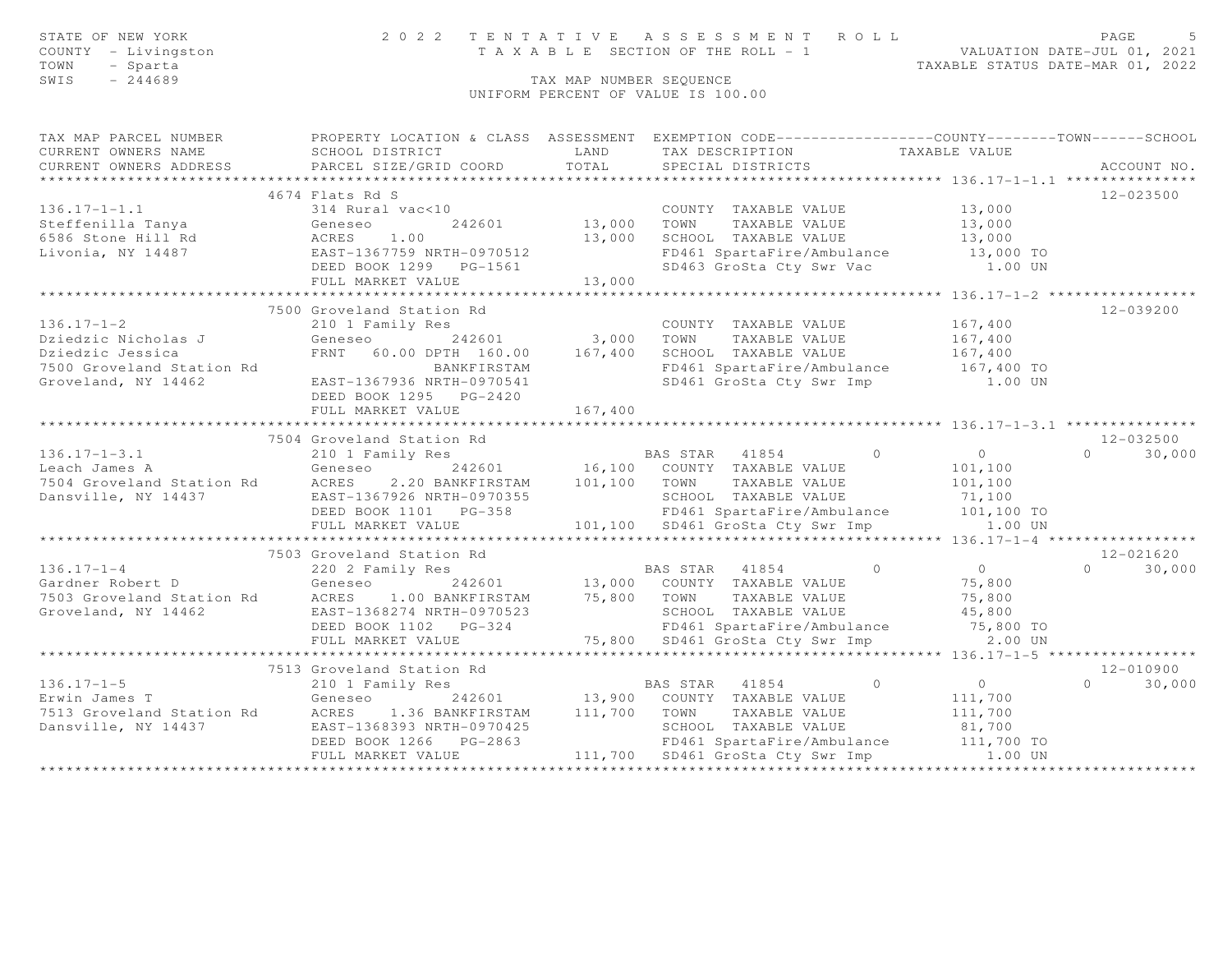| STATE OF NEW YORK   |  | 2022 TENTATIVE ASSESSMENT ROLL        | PAGE                        |  |
|---------------------|--|---------------------------------------|-----------------------------|--|
| COUNTY - Livingston |  | T A X A B L E SECTION OF THE ROLL - 1 | VALUATION DATE-JUL 01, 2021 |  |

 TOWN - Sparta TAXABLE STATUS DATE-MAR 01, 2022TOWN - Sparta<br>SWIS - 244689 TAX MAP NUMBER SEQUENCE

UNIFORM PERCENT OF VALUE IS 100.00

| TAX MAP PARCEL NUMBER<br>CURRENT OWNERS NAME<br>CURRENT OWNERS ADDRESS                                                                                                                                                                                     | PROPERTY LOCATION & CLASS ASSESSMENT EXEMPTION CODE-----------------COUNTY-------TOWN------SCHOOL<br>SCHOOL DISTRICT<br>PARCEL SIZE/GRID COORD                                                                                 | LAND<br>TOTAL                     | TAX DESCRIPTION TAXABLE VALUE<br>SPECIAL DISTRICTS                                                                                                                                                                |                                                        |                                                 |          | ACCOUNT NO. |
|------------------------------------------------------------------------------------------------------------------------------------------------------------------------------------------------------------------------------------------------------------|--------------------------------------------------------------------------------------------------------------------------------------------------------------------------------------------------------------------------------|-----------------------------------|-------------------------------------------------------------------------------------------------------------------------------------------------------------------------------------------------------------------|--------------------------------------------------------|-------------------------------------------------|----------|-------------|
|                                                                                                                                                                                                                                                            | 7521 Groveland Station Rd                                                                                                                                                                                                      |                                   |                                                                                                                                                                                                                   |                                                        |                                                 |          | 12-004400   |
| $136.17 - 1 - 6.1$<br>7521 Groveland Station Rd<br>PO Box 37<br>Groveland, NY 14462-0035                                                                                                                                                                   | 270 Mfg housing<br>Geneseo<br>ACRES<br>1.90<br>EAST-1368578 NRTH-0970377<br>EED BOOK 1273 PG-1059 FD461 SpartaFire/Ambulance 65,200 TO<br>FULL MARKET VALUE 65,200 SD461 GroSta Cty Swr Imp 1.00 UN                            | 65,200 TOWN                       | BAS STAR 41854<br>242601 15,300 COUNTY TAXABLE VALUE<br>TAXABLE VALUE                                                                                                                                             | $\overline{0}$                                         | $\overline{0}$<br>65,200<br>65,200              | $\cap$   | 30,000      |
|                                                                                                                                                                                                                                                            |                                                                                                                                                                                                                                |                                   |                                                                                                                                                                                                                   |                                                        |                                                 |          |             |
| $136.17 - 1 - 7.12$<br>Curry Elizabeth Scoville<br>Scoville Timothy P<br>7 Five Lot Ln<br>AVON, NY 14414<br>2 EAST-1368275 NRTH-0969915<br>DEED BOOK 795 PG-150                                                                                            | Groveland Station Rd<br>311 Res vac land<br>Geneseo<br>FULL MARKET VALUE                                                                                                                                                       | 1<br>242601 14,900 TOWN<br>14,900 | COUNTY TAXABLE VALUE 14,900<br>TAXABLE VALUE<br>14,900 SCHOOL TAXABLE VALUE 1969915<br>TH-0969915 FD461 SpartaFire/Ambulates 14,900<br>FD461 SpartaFire/Ambulance 14,900 TO<br>SD462 GroSta CtySwr VacImp 1.00 UN |                                                        | 14,900                                          |          |             |
|                                                                                                                                                                                                                                                            |                                                                                                                                                                                                                                |                                   |                                                                                                                                                                                                                   |                                                        |                                                 |          |             |
| $136.17 - 1 - 7.21$<br>Chapman Laura<br>7518 Groveland Station Rd 17,800 COUNTY<br>7518 Groveland Station Rd 165,000 TOWN 2015 CHOOL 2015 EAST-1368077 NRTH-0970140 2016<br>Dansville, NY 14437                                                            | 7518 Groveland Station Rd<br>210 1 Family Res<br>EAST-1368077 NRTH-0970140<br>DEED BOOK 1124 PG-213                                                                                                                            |                                   | <b>BAS STAR 41854</b><br>242601 17,800 COUNTY TAXABLE VALUE<br>TAXABLE VALUE<br>SCHOOL TAXABLE VALUE<br>FD461 SpartaFire/Ambulance 165,000 TO                                                                     | $\begin{array}{ccc} & & & 0 & \quad & & 0 \end{array}$ | 165,000<br>165,000<br>135,000                   | $\Omega$ | 30,000      |
|                                                                                                                                                                                                                                                            |                                                                                                                                                                                                                                |                                   |                                                                                                                                                                                                                   |                                                        |                                                 |          | 12-041500   |
| $136.17 - 1 - 7.111$<br>McKinney Matthew Geneseo 242601 15,400 COUNTY TAXABLE VALUE 238,500<br>McKinney Amanda ACRES 1.92 BANKFIRSTAM 238,500 TOWN TAXABLE VALUE 238,500<br>7536 Groveland Station Rd EAST-1368546 NRTH-0969686 SCHOOL TAXABLE VALUE 208,5 | 7536 Groveland Station Rd<br>210 1 Family Res                                                                                                                                                                                  | BAS STAR                          | 41854<br>FD461 SpartaFire/Ambulance 238,500 TO                                                                                                                                                                    | $\Omega$                                               | $\overline{0}$                                  | $\cap$   | 30,000      |
|                                                                                                                                                                                                                                                            | 7534 Groveland Station Rd                                                                                                                                                                                                      |                                   |                                                                                                                                                                                                                   |                                                        |                                                 |          |             |
| $136.17 - 1 - 7.112$<br>D'Agostino Grace<br>7534 Groveland Station Rd<br>Dansville, NY 14437                                                                                                                                                               | 210 1 Family Res<br>Geneseo<br>ACRES 1.54 BANKFIRSTAM 123,100 TOWN<br>EAST-1368403 NRTH-0969817 SCHOOL TAXABLE VALUE<br>DEED BOOK 1079 PG-327 FD461 SpartaFire/Ambulance<br>FULL MARKET VALUE 123,100 SD461 GroSta Cty Swr Imp |                                   | BAS STAR 41854<br>$242601$ 14,400 COUNTY TAXABLE VALUE<br>TAXABLE VALUE<br>FD461 SpartaFire/Ambulance 123,100 TO                                                                                                  | $\circ$<br>93,100                                      | $\overline{0}$<br>123,100<br>123,100<br>1.00 UN | $\Omega$ | 30,000      |
|                                                                                                                                                                                                                                                            |                                                                                                                                                                                                                                |                                   |                                                                                                                                                                                                                   |                                                        |                                                 |          |             |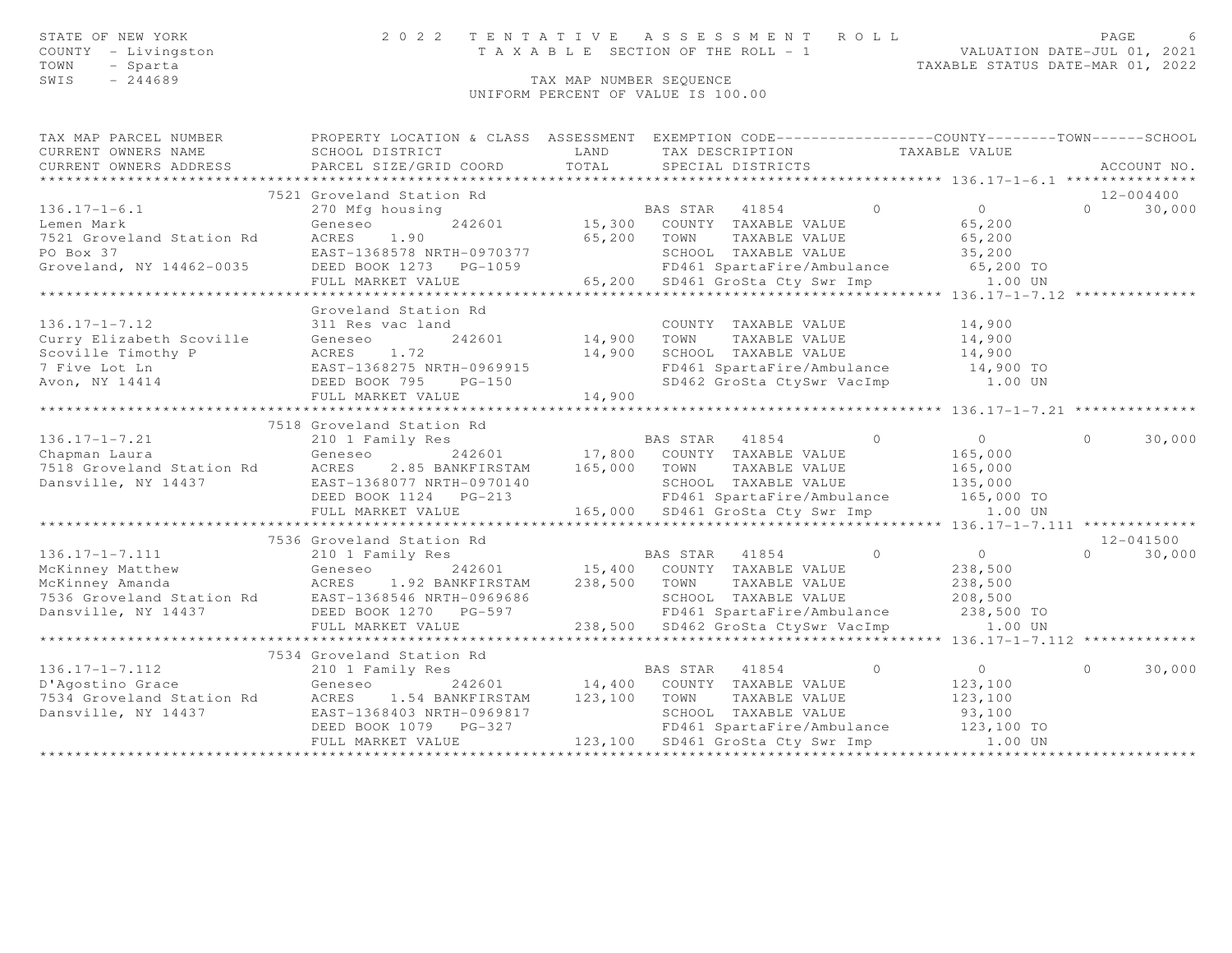| STATE OF NEW YORK   | 2022 TENTATIVE ASSESSMENT ROLL        |  |  |                                  | PAGE |  |
|---------------------|---------------------------------------|--|--|----------------------------------|------|--|
| COUNTY - Livingston | T A X A B L E SECTION OF THE ROLL - 1 |  |  | VALUATION DATE-JUL 01, 2021      |      |  |
| TOWN - Sparta       |                                       |  |  | TAXABLE STATUS DATE-MAR 01, 2022 |      |  |
| SWIS<br>$-244689$   | TAX MAP NUMBER SEOUENCE               |  |  |                                  |      |  |

TAX MAP NUMBER SEQUENCE UNIFORM PERCENT OF VALUE IS 100.00

| TAX MAP PARCEL NUMBER<br>CURRENT OWNERS NAME<br>CURRENT OWNERS ADDRESS                                             | SCHOOL DISTRICT<br>PARCEL SIZE/GRID COORD | LAND<br>TOTAL | PROPERTY LOCATION & CLASS ASSESSMENT EXEMPTION CODE----------------COUNTY-------TOWN-----SCHOOL<br>TAX DESCRIPTION TAXABLE VALUE<br>SPECIAL DISTRICTS |                    | ACCOUNT NO.        |
|--------------------------------------------------------------------------------------------------------------------|-------------------------------------------|---------------|-------------------------------------------------------------------------------------------------------------------------------------------------------|--------------------|--------------------|
|                                                                                                                    | 7531 Groveland Station Rd                 |               |                                                                                                                                                       |                    | 12-030000          |
| $136.17 - 1 - 8.1$                                                                                                 | 210 1 Family Res                          |               | $\bigcirc$                                                                                                                                            | $\bigcirc$         | $\Omega$<br>30,000 |
| Mott James                                                                                                         | Geneseo                                   |               | EXTERM 1854<br>12,700 COUNTY TAXABLE VALUE                                                                                                            | 80,500             |                    |
| Didas-Mott Robin                                                                                                   | FRNT 160.00 DPTH 265.64 80,500            |               | TOWN<br>TAXABLE VALUE                                                                                                                                 | 80,500             |                    |
| 7531 Groveland Station Rd<br>Dansville, NY 14437 DEED BOOK 783 PG-106                                              |                                           |               | SCHOOL TAXABLE VALUE                                                                                                                                  | 50,500             |                    |
|                                                                                                                    |                                           |               | FD461 SpartaFire/Ambulance 30,500 TO                                                                                                                  |                    |                    |
|                                                                                                                    | FULL MARKET VALUE                         |               | 80,500 SD461 GroSta Cty Swr Imp 1.00 UN                                                                                                               |                    |                    |
|                                                                                                                    |                                           |               |                                                                                                                                                       |                    |                    |
|                                                                                                                    | Groveland Station Rd                      |               |                                                                                                                                                       |                    |                    |
| $136.17 - 1 - 9.2$                                                                                                 | 314 Rural vac<10                          |               | COUNTY TAXABLE VALUE                                                                                                                                  | 18,700             |                    |
|                                                                                                                    |                                           | 242601 18,700 | TOWN<br>TAXABLE VALUE                                                                                                                                 | 18,700             |                    |
|                                                                                                                    |                                           | 18,700        | SCHOOL TAXABLE VALUE                                                                                                                                  | 18,700             |                    |
|                                                                                                                    |                                           |               | FD461 SpartaFire/Ambulance 18,700 TO                                                                                                                  |                    |                    |
| Dansville, NY 14437                                                                                                | DEED BOOK 666 PG-00132                    |               | SD462 GroSta CtySwr VacImp 1.00 UN                                                                                                                    |                    |                    |
|                                                                                                                    | FULL MARKET VALUE                         | 18,700        |                                                                                                                                                       |                    |                    |
|                                                                                                                    |                                           |               |                                                                                                                                                       |                    |                    |
|                                                                                                                    | 7525 Groveland Station Rd                 |               |                                                                                                                                                       |                    | $12 - 008500$      |
| $136.17 - 1 - 9.11$                                                                                                | 220 2 Family Res                          |               | COUNTY TAXABLE VALUE                                                                                                                                  | 95,300             |                    |
| Donaldson Scott W                                                                                                  | 242601<br>Geneseo<br>ACRES 1.00           | 13,000        | TAXABLE VALUE<br>TOWN                                                                                                                                 | 95,300             |                    |
| 900 E Main St                                                                                                      |                                           | 95,300        | SCHOOL TAXABLE VALUE                                                                                                                                  | 95,300             |                    |
| Rochester, NY 14605 EAST-1368564 NRTH-0970193                                                                      |                                           |               | FD461 SpartaFire/Ambulance 95,300 TO                                                                                                                  |                    |                    |
|                                                                                                                    | DEED BOOK 1288 PG-746                     |               | SD461 GroSta Cty Swr Imp 2.00 UN                                                                                                                      |                    |                    |
|                                                                                                                    | FULL MARKET VALUE                         | 95,300        |                                                                                                                                                       |                    |                    |
|                                                                                                                    |                                           |               |                                                                                                                                                       |                    |                    |
|                                                                                                                    | 7553 Groveland Station Rd                 |               |                                                                                                                                                       |                    | $12 - 008400$      |
| $136.17 - 1 - 10$                                                                                                  | 210 1 Family Res                          |               | COUNTY TAXABLE VALUE                                                                                                                                  | 172,800            |                    |
| Sargeant Sarah-Catherine C Geneseo                                                                                 |                                           | 242601 13,000 | TAXABLE VALUE<br>TOWN                                                                                                                                 | 172,800            |                    |
| 7553 Groveland Station Rd                                                                                          | ACRES 1.00 BANKFIRSTAM                    | 172,800       |                                                                                                                                                       |                    |                    |
| Dansville, NY 14437                                                                                                | EAST-1369156 NRTH-0969924                 |               |                                                                                                                                                       |                    |                    |
|                                                                                                                    | DEED BOOK 1293 PG-506                     |               | SCHOOL TAXABLE VALUE 172,800<br>FD461 SpartaFire/Ambulance 172,800 TO<br>SD461 GroSta Cty Swr Imp 1.00 UN                                             |                    |                    |
|                                                                                                                    | FULL MARKET VALUE                         | 172,800       |                                                                                                                                                       |                    |                    |
|                                                                                                                    | 7552 Groveland Station Rd                 |               |                                                                                                                                                       |                    | $12 - 025400$      |
|                                                                                                                    |                                           |               | $\sim$ 0                                                                                                                                              | $\overline{0}$     | $\Omega$           |
| $136.17 - 1 - 11.1$                                                                                                | 210 1 Family Res                          |               | BAS STAR 41854                                                                                                                                        |                    | 30,000             |
| Griffing Gene Geneseo 242601<br>Griffing Cynthia ACRES 6.07<br>7552 Groveland Station Rd EAST-1368888 NRTH-0969450 |                                           | 182,600 TOWN  | 26,200 COUNTY TAXABLE VALUE<br>TAXABLE VALUE                                                                                                          | 182,600<br>182,600 |                    |
|                                                                                                                    |                                           |               | SCHOOL TAXABLE VALUE                                                                                                                                  | 152,600            |                    |
| Dansville, NY 14437                                                                                                | DEED BOOK 1203 PG-31                      |               | FD461 SpartaFire/Ambulance 182,600 TO                                                                                                                 |                    |                    |
|                                                                                                                    | FULL MARKET VALUE                         |               | 182,600 SD461 GroSta Cty Swr Imp 1.00 UN                                                                                                              |                    |                    |
|                                                                                                                    |                                           |               |                                                                                                                                                       |                    |                    |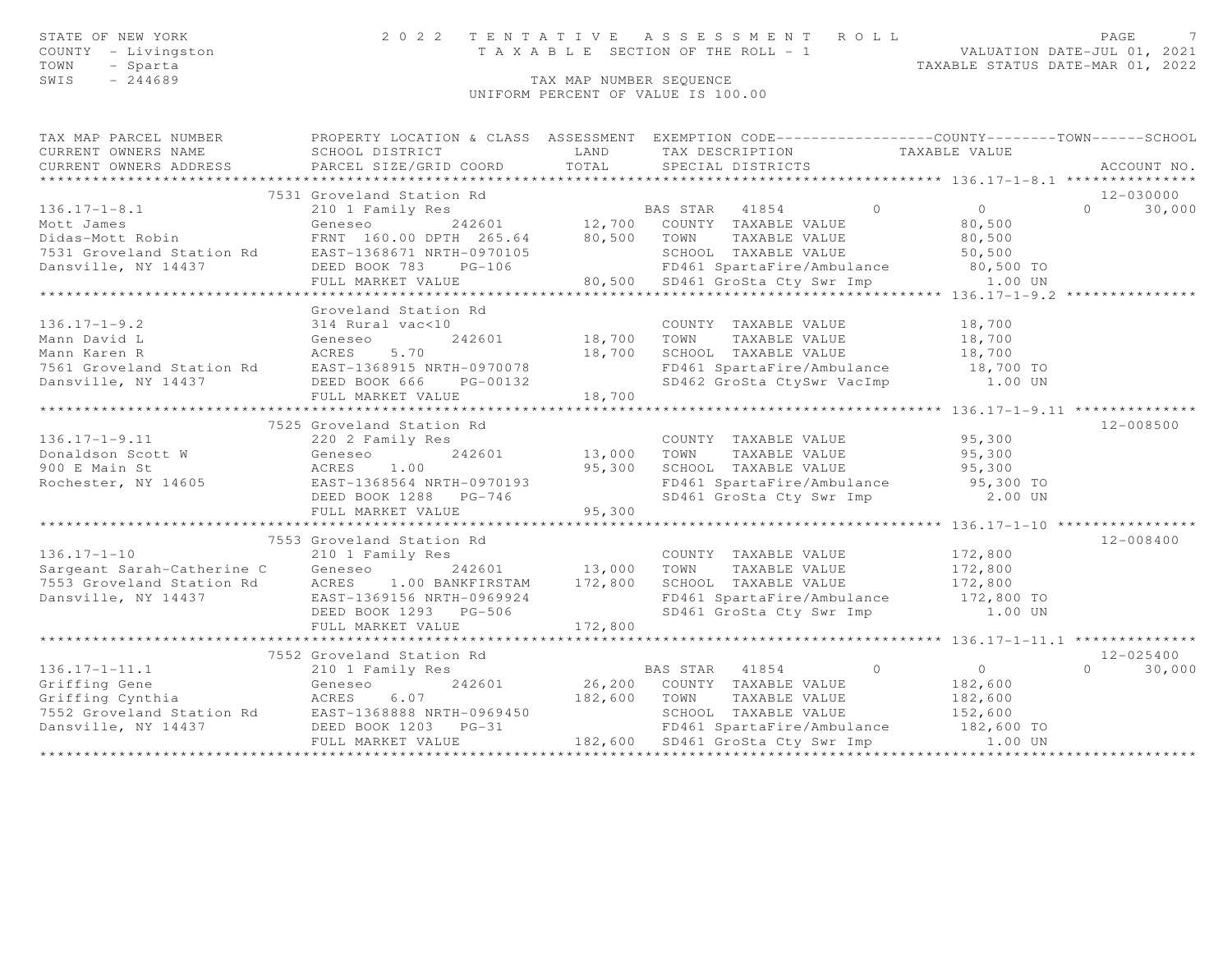| STATE OF NEW YORK   | 2022 TENTATIVE ASSESSMENT ROLL        | PAGE.                                                                                                           |  |
|---------------------|---------------------------------------|-----------------------------------------------------------------------------------------------------------------|--|
| COUNTY - Livingston | T A X A B L E SECTION OF THE ROLL - 1 | VALUATION DATE-JUL 01, 2021                                                                                     |  |
|                     |                                       | the contract of the contract of the contract of the contract of the contract of the contract of the contract of |  |

SWIS - 244689 CONTROL EXAMPLE TAX MAP NUMBER SEQUENCE

UNIFORM PERCENT OF VALUE IS 100.00

| TOWN | Sparta | TAXABLE STATUS DATE-MAR 01, 2022 |  |
|------|--------|----------------------------------|--|

| TAX MAP PARCEL NUMBER<br>CURRENT OWNERS NAME<br>CURRENT OWNERS ADDRESS | PROPERTY LOCATION & CLASS<br>SCHOOL DISTRICT<br>PARCEL SIZE/GRID COORD | ASSESSMENT<br>LAND<br>TOTAL |          | EXEMPTION CODE-----------------COUNTY-------TOWN------SCHOOL<br>TAX DESCRIPTION<br>SPECIAL DISTRICTS |          | TAXABLE VALUE                      |          | ACCOUNT NO.   |
|------------------------------------------------------------------------|------------------------------------------------------------------------|-----------------------------|----------|------------------------------------------------------------------------------------------------------|----------|------------------------------------|----------|---------------|
|                                                                        |                                                                        |                             |          |                                                                                                      |          |                                    |          |               |
|                                                                        | 7561 Groveland Station Rd                                              |                             |          |                                                                                                      |          |                                    |          | $12 - 012500$ |
| $136.17 - 1 - 12$                                                      | 210 1 Family Res                                                       |                             | BAS STAR | 41854                                                                                                | $\Omega$ | $\bigcirc$                         | $\Omega$ | 30,000        |
| Mann David L                                                           | 242601<br>Geneseo                                                      | 29,100                      | COUNTY   | TAXABLE VALUE                                                                                        |          | 230,300                            |          |               |
| Mann Karen R                                                           | ACRES 7.30                                                             | 230,300                     | TOWN     | TAXABLE VALUE                                                                                        |          | 230,300                            |          |               |
| 7561 Groveland Station Rd                                              | EAST-1369472 NRTH-0969874                                              |                             | SCHOOL   | TAXABLE VALUE                                                                                        |          | 200,300                            |          |               |
| Dansville, NY 14437                                                    | PG-00324<br>DEED BOOK 585                                              |                             |          | FD461 SpartaFire/Ambulance                                                                           |          | 230,300 TO                         |          |               |
|                                                                        | FULL MARKET VALUE                                                      | 230,300                     |          | SD461 GroSta Cty Swr Imp                                                                             |          | 1.00 UN                            |          |               |
|                                                                        |                                                                        |                             |          |                                                                                                      |          | $136.17 - 1 - 13$ **************** |          |               |
|                                                                        |                                                                        |                             |          |                                                                                                      |          |                                    |          | .             |

|                                             | FULL MARKET VALUE                                                                                                                            |         |                | 230,300 SD461 GroSta Cty Swr Imp 1.00 UN |                |                |          |               |
|---------------------------------------------|----------------------------------------------------------------------------------------------------------------------------------------------|---------|----------------|------------------------------------------|----------------|----------------|----------|---------------|
|                                             |                                                                                                                                              |         |                |                                          |                |                |          |               |
|                                             | 7573 Groveland Station Rd                                                                                                                    |         |                |                                          |                |                |          | $12 - 003600$ |
| $136.17 - 1 - 13$                           | 210 1 Family Res                                                                                                                             |         |                | COUNTY TAXABLE VALUE                     |                | 91,100         |          |               |
|                                             |                                                                                                                                              | 13,000  | TOWN           | TAXABLE VALUE                            |                | 91,100         |          |               |
|                                             |                                                                                                                                              | 91,100  |                | SCHOOL TAXABLE VALUE                     |                | 91,100         |          |               |
|                                             |                                                                                                                                              |         |                | FD461 SpartaFire/Ambulance 91,100 TO     |                |                |          |               |
|                                             | DEED BOOK 1282 PG-937                                                                                                                        |         |                | SD461 GroSta Cty Swr Imp 1.00 UN         |                |                |          |               |
|                                             | FULL MARKET VALUE                                                                                                                            | 91,100  |                |                                          |                |                |          |               |
|                                             | **************************                                                                                                                   |         |                |                                          |                |                |          |               |
|                                             | 7570 Groveland Station Rd                                                                                                                    |         |                |                                          |                |                |          | 12-025401     |
| $136.17 - 1 - 14$                           | 210 1 Family Res                                                                                                                             |         |                | BAS STAR 41854                           | $\overline{0}$ | $\overline{0}$ | $\cap$   | 30,000        |
| Luther Jacqueline <b>Example 18</b> Geneseo |                                                                                                                                              |         |                | 242601 16,600 COUNTY TAXABLE VALUE       |                | 120,600        |          |               |
| 7570 Groveland Station Rd ACRES             | 2.40                                                                                                                                         | 120,600 | TOWN           | TAXABLE VALUE                            |                | 120,600        |          |               |
| Dansville, NY 14437                         | EAST-1369156 NRTH-0969196                                                                                                                    |         |                | SCHOOL TAXABLE VALUE                     |                | 90,600         |          |               |
|                                             | DEED BOOK 917 PG-188                                                                                                                         |         |                | FD461 SpartaFire/Ambulance               |                | 120,600 TO     |          |               |
|                                             | FULL MARKET VALUE                                                                                                                            |         |                | 120,600 SD461 GroSta Cty Swr Imp         |                | 1.00 UN        |          |               |
|                                             |                                                                                                                                              |         |                |                                          |                |                |          |               |
|                                             | 7572 Groveland Station Rd                                                                                                                    |         |                |                                          |                |                |          | $12 - 034425$ |
|                                             |                                                                                                                                              |         |                | ENH STAR 41834 0                         |                | $\overline{0}$ |          | $0 \t 74,900$ |
|                                             | 136.17-1-15<br>Macaluso Carolyn H (Seneseo 242601<br>7572 Groveland Station Rd (ACRES 1.00<br>Danswille, NY 14437 (EAST-1369419 NRTH-0969211 |         |                | 242601 13,000 COUNTY TAXABLE VALUE       |                | 110,400        |          |               |
|                                             |                                                                                                                                              | 110,400 | TOWN           | TAXABLE VALUE                            |                | 110,400        |          |               |
|                                             |                                                                                                                                              |         |                | SCHOOL TAXABLE VALUE                     |                | 35,500         |          |               |
|                                             | DEED BOOK 424<br>$PG-83$                                                                                                                     |         |                | FD461 SpartaFire/Ambulance 110,400 TO    |                |                |          |               |
|                                             | FULL MARKET VALUE                                                                                                                            |         |                | 110,400 SD461 GroSta Cty Swr Imp 1.00 UN |                |                |          |               |
|                                             |                                                                                                                                              |         |                |                                          |                |                |          |               |
|                                             | 7568 Caldwell Rd                                                                                                                             |         |                |                                          |                |                |          | 12-023400     |
| $136.17 - 1 - 16.1$                         | 210 1 Family Res                                                                                                                             |         | BAS STAR 41854 |                                          | $\overline{0}$ | $\overline{0}$ | $\Omega$ | 30,000        |
| Geneseo<br>Ackley Stephen T                 |                                                                                                                                              |         |                | 242601 17,000 COUNTY TAXABLE VALUE       |                | 168,400        |          |               |
|                                             |                                                                                                                                              | 168,400 | TOWN           | TAXABLE VALUE                            |                | 168,400        |          |               |
|                                             |                                                                                                                                              |         |                | SCHOOL TAXABLE VALUE                     |                | 138,400        |          |               |
|                                             |                                                                                                                                              |         |                | FD461 SpartaFire/Ambulance               |                | 168,400 TO     |          |               |
|                                             | FULL MARKET VALUE                                                                                                                            |         |                | 168,400 SD461 GroSta Cty Swr Imp 1.00 UN |                |                |          |               |
|                                             |                                                                                                                                              |         |                |                                          |                |                |          |               |
|                                             | 7570 Caldwell Rd                                                                                                                             |         |                |                                          |                |                |          |               |
| $136.17 - 1 - 16.2$                         | 270 Mfg housing                                                                                                                              |         |                | COUNTY TAXABLE VALUE                     |                | 40,900         |          |               |
| Ackley Stephen Todd                         | 242601<br>Geneseo                                                                                                                            | 14,300  |                | TOWN TAXABLE VALUE                       |                | 40,900         |          |               |
| 7570 Caldwell Rd                            | 1.49<br>ACRES                                                                                                                                | 40,900  |                | SCHOOL TAXABLE VALUE                     |                | 40,900         |          |               |
| Groveland, NY 14462                         | EAST-1369939 NRTH-0969663                                                                                                                    |         |                | FD461 SpartaFire/Ambulance 40,900 TO     |                |                |          |               |
|                                             | DEED BOOK 824<br>$PG-316$                                                                                                                    |         |                | SD461 GroSta Cty Swr Imp 1.00 UN         |                |                |          |               |
|                                             | FULL MARKET VALUE                                                                                                                            | 40,900  |                |                                          |                |                |          |               |
|                                             |                                                                                                                                              |         |                |                                          |                |                |          |               |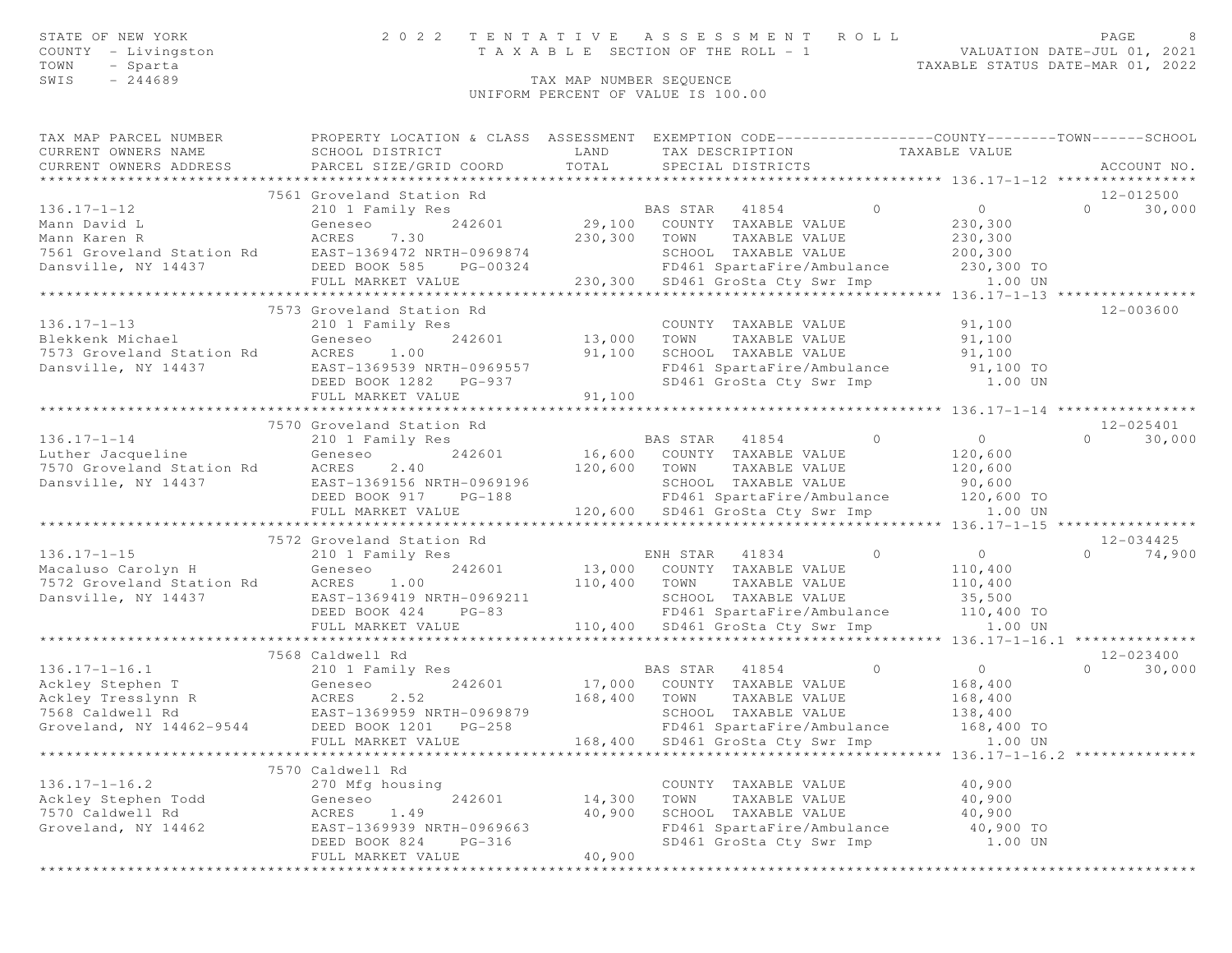| STATE OF NEW YORK<br>COUNTY - Livingston                                                                                                                                                                                                   |                                                               |       | PAGE 9 7 2 2 3 1 E N T A T I V E A S S E S S M E N T R O L L<br>T A X A B L E SECTION OF THE ROLL - 1 VALUATION DATE-JUL 01, 2021<br>TAXABLE STATUS DATE-MAR 01, 2022 |                      |                                                    |
|--------------------------------------------------------------------------------------------------------------------------------------------------------------------------------------------------------------------------------------------|---------------------------------------------------------------|-------|-----------------------------------------------------------------------------------------------------------------------------------------------------------------------|----------------------|----------------------------------------------------|
| TOWN<br>- Sparta                                                                                                                                                                                                                           |                                                               |       |                                                                                                                                                                       |                      |                                                    |
| SWIS<br>$-244689$                                                                                                                                                                                                                          |                                                               |       | TAX MAP NUMBER SEQUENCE                                                                                                                                               |                      |                                                    |
|                                                                                                                                                                                                                                            |                                                               |       | UNIFORM PERCENT OF VALUE IS 100.00                                                                                                                                    |                      |                                                    |
|                                                                                                                                                                                                                                            |                                                               |       |                                                                                                                                                                       |                      |                                                    |
| TAX MAP PARCEL NUMBER <b>FROPERTY LOCATION &amp; CLASS</b> ASSESSMENT EXEMPTION CODE---------------COUNTY-------TOWN------SCHOOL                                                                                                           |                                                               |       |                                                                                                                                                                       |                      |                                                    |
| CURRENT OWNERS NAME                                                                                                                                                                                                                        | SCHOOL DISTRICT                                               | LAND  | TAX DESCRIPTION TAXABLE VALUE                                                                                                                                         |                      |                                                    |
| CURRENT OWNERS ADDRESS                                                                                                                                                                                                                     | PARCEL SIZE/GRID COORD                                        | TOTAL | SPECIAL DISTRICTS                                                                                                                                                     |                      | ACCOUNT NO.                                        |
|                                                                                                                                                                                                                                            |                                                               |       |                                                                                                                                                                       |                      |                                                    |
|                                                                                                                                                                                                                                            | 7577 Groveland Station Rd                                     |       |                                                                                                                                                                       |                      | 12-003500                                          |
| 136.17-1-17 (1909)<br>The Timothy G (1909)<br>Rice Timothy G (1909)<br>Rice Timothy G (1909)<br>Ceneseo 242601 13,200 DISABILITY 41930 0 32,200 32,200 32,200<br>Rice Monica J (1909)<br>Rice Monica ACRES 1.09 BANKFIRSTAM 64,400 COUNTY  |                                                               |       |                                                                                                                                                                       |                      |                                                    |
|                                                                                                                                                                                                                                            |                                                               |       |                                                                                                                                                                       |                      |                                                    |
|                                                                                                                                                                                                                                            |                                                               |       |                                                                                                                                                                       |                      |                                                    |
|                                                                                                                                                                                                                                            |                                                               |       |                                                                                                                                                                       |                      |                                                    |
|                                                                                                                                                                                                                                            |                                                               |       |                                                                                                                                                                       |                      |                                                    |
|                                                                                                                                                                                                                                            |                                                               |       |                                                                                                                                                                       |                      |                                                    |
|                                                                                                                                                                                                                                            |                                                               |       |                                                                                                                                                                       |                      |                                                    |
|                                                                                                                                                                                                                                            |                                                               |       |                                                                                                                                                                       |                      | 12-002200                                          |
|                                                                                                                                                                                                                                            |                                                               |       |                                                                                                                                                                       |                      |                                                    |
|                                                                                                                                                                                                                                            |                                                               |       | mily Res<br>242601 14,000 TOWN TAXABLE VALUE                                                                                                                          | $61,600$<br>$61,600$ |                                                    |
|                                                                                                                                                                                                                                            |                                                               |       | 61,600 SCHOOL TAXABLE VALUE                                                                                                                                           | 61,600               |                                                    |
|                                                                                                                                                                                                                                            |                                                               |       |                                                                                                                                                                       |                      |                                                    |
|                                                                                                                                                                                                                                            |                                                               |       | FD461 SpartaFire/Ambulance 61,600 TO<br>SD461 GroSta Cty Swr Imp 1.00 UN                                                                                              |                      |                                                    |
|                                                                                                                                                                                                                                            |                                                               |       |                                                                                                                                                                       |                      |                                                    |
|                                                                                                                                                                                                                                            |                                                               |       |                                                                                                                                                                       |                      |                                                    |
|                                                                                                                                                                                                                                            |                                                               |       |                                                                                                                                                                       |                      | 12-005100                                          |
|                                                                                                                                                                                                                                            |                                                               |       |                                                                                                                                                                       |                      |                                                    |
|                                                                                                                                                                                                                                            |                                                               |       |                                                                                                                                                                       |                      |                                                    |
| 136.17-1-19<br>Suydam Deborah E 210 1 Family Res<br>7572 Caldwell Rd FRNT 218.00 DPTH 161.06 216,300 SCHOOL TAXABLE VALUE 216,300<br>GENES COUNTY TAXABLE VALUE 216,300<br>7572 Caldwell Rd FRNT 218.00 DPTH 161.06 216,300 SCHOOL TAX     |                                                               |       |                                                                                                                                                                       |                      |                                                    |
|                                                                                                                                                                                                                                            |                                                               |       |                                                                                                                                                                       |                      |                                                    |
|                                                                                                                                                                                                                                            | FULL MARKET VALUE 216,300                                     |       |                                                                                                                                                                       |                      |                                                    |
|                                                                                                                                                                                                                                            |                                                               |       |                                                                                                                                                                       |                      |                                                    |
|                                                                                                                                                                                                                                            | 7584 Caldwell Rd                                              |       |                                                                                                                                                                       |                      | 12-012175                                          |
| $136.17 - 1 - 20$                                                                                                                                                                                                                          |                                                               |       | BAS STAR 41854 0 0 0                                                                                                                                                  |                      | $0 \t 30,000$                                      |
|                                                                                                                                                                                                                                            | 210 1 Family Res<br>Ceneseo 242601 7,500 COUNTY TAXABLE VALUE |       |                                                                                                                                                                       |                      |                                                    |
|                                                                                                                                                                                                                                            |                                                               |       |                                                                                                                                                                       |                      |                                                    |
| Miller Randall J<br>Miller Rolly L<br>The Tamp of the Control of Taxable Value<br>T584 Caldwell Rd<br>Groveland, NY 14462-0156 EAST-1369931 NRTH-0969325 EDED BOOK 846 PG-229 SP461 SpartaFire/Ambulance 139,800 TO<br>Taxable Value<br>SP |                                                               |       |                                                                                                                                                                       |                      |                                                    |
|                                                                                                                                                                                                                                            |                                                               |       |                                                                                                                                                                       |                      |                                                    |
|                                                                                                                                                                                                                                            |                                                               |       |                                                                                                                                                                       |                      |                                                    |
|                                                                                                                                                                                                                                            |                                                               |       |                                                                                                                                                                       |                      |                                                    |
|                                                                                                                                                                                                                                            |                                                               |       |                                                                                                                                                                       |                      |                                                    |
|                                                                                                                                                                                                                                            |                                                               |       |                                                                                                                                                                       |                      | 12-025300                                          |
|                                                                                                                                                                                                                                            |                                                               |       |                                                                                                                                                                       |                      |                                                    |
|                                                                                                                                                                                                                                            |                                                               |       |                                                                                                                                                                       |                      | $0$ 17,025 17,025 17,025<br>0 0 0 51,075<br>51,075 |
|                                                                                                                                                                                                                                            |                                                               |       |                                                                                                                                                                       |                      |                                                    |
|                                                                                                                                                                                                                                            |                                                               |       |                                                                                                                                                                       |                      |                                                    |
|                                                                                                                                                                                                                                            |                                                               |       |                                                                                                                                                                       |                      |                                                    |
| FULL MAKKLI VALUE<br>TOP 595 Groveland Station Rd<br>210 1 Family Res<br>2126.17-1-21 7595 Groveland Station Rd<br>212601 11,600 ENH STAR 41834 0<br>Clarke John Geneseo 242601 11,600 ENH STAR 41834 0<br>Clarke Mary FRNT 130.00 DPTH 30 |                                                               |       |                                                                                                                                                                       |                      |                                                    |
|                                                                                                                                                                                                                                            |                                                               |       |                                                                                                                                                                       |                      |                                                    |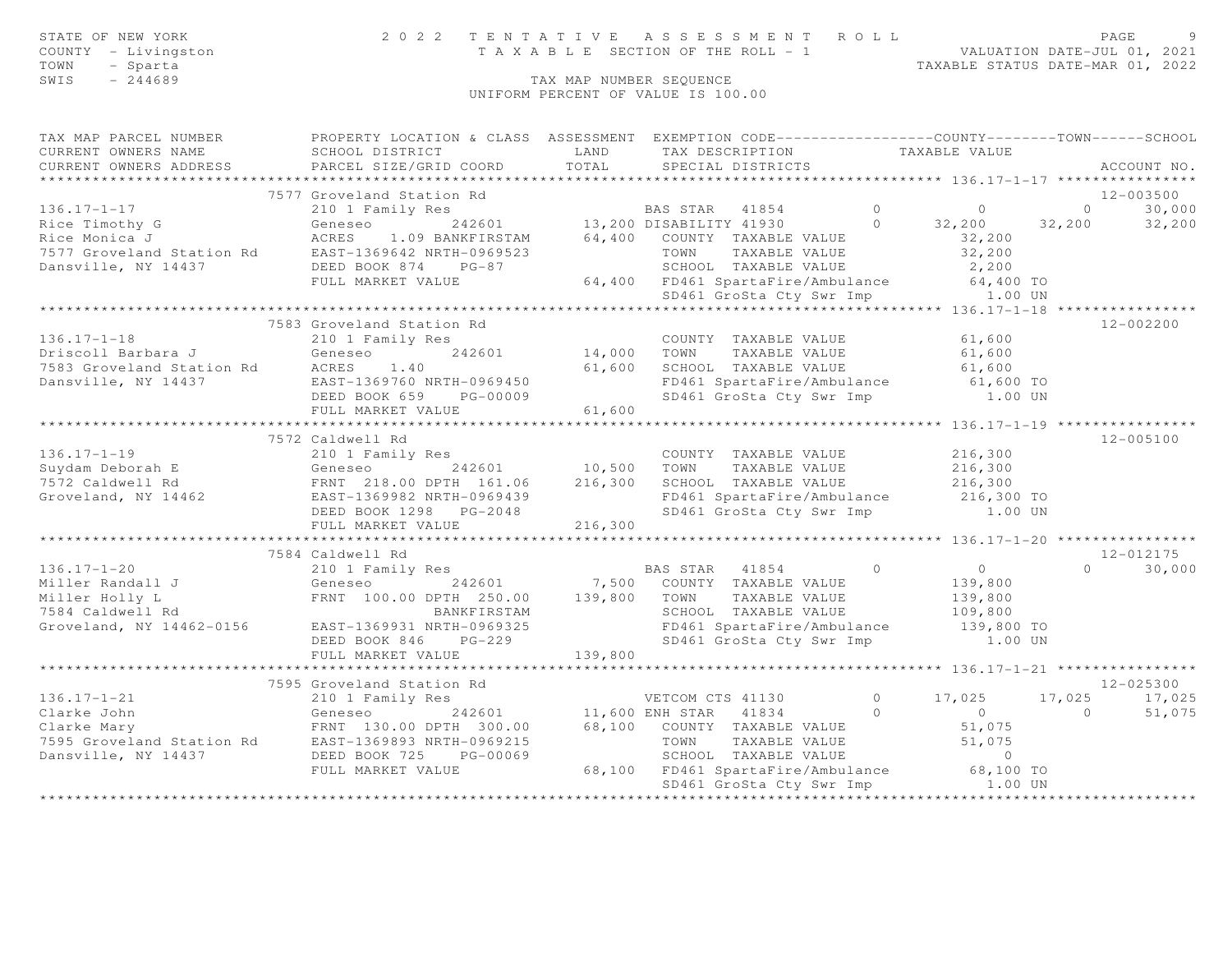| STATE OF NEW YORK<br>COUNTY<br>- Livingston<br>- Sparta<br>TOWN<br>$-244689$<br>SWIS                                                                                                                                                                                                                                                                                                                                                                                                                                                                                                                                                                                                   |                                                                                                                                                      | TAX MAP NUMBER SEQUENCE | UNIFORM PERCENT OF VALUE IS 100.00                                                                                                                               | TAXABLE STATUS DATE-MAR 01, 2022 |                |             |
|----------------------------------------------------------------------------------------------------------------------------------------------------------------------------------------------------------------------------------------------------------------------------------------------------------------------------------------------------------------------------------------------------------------------------------------------------------------------------------------------------------------------------------------------------------------------------------------------------------------------------------------------------------------------------------------|------------------------------------------------------------------------------------------------------------------------------------------------------|-------------------------|------------------------------------------------------------------------------------------------------------------------------------------------------------------|----------------------------------|----------------|-------------|
| TAX MAP PARCEL NUMBER <a> PROPERTY LOCATION &amp; CLASS ASSESSMENT EXEMPTION CODE---------------COUNTY-------TOWN------SCHOOL<br/>CURRENT OWNERS NAME SCHOOL DISTRICT THE LAND<br/><math display="block">\begin{minipage}{0.5in} \begin{minipage}{0.5in} \begin{minipage}{0.5in} \end{minipage} \begin{minipage}{0.5in} \end{minipage} \begin{minipage}{0.5in} \begin{minipage}{0.5in} \end{minipage} \begin{minipage}{0.5in} \begin{minipage}{0.5in} \end{minipage} \begin{minipage}{0.5in} \end{minipage} \begin{minipage}{0.5in} \end{minipage} \begin{minipage}{0.5in} \begin{minipage}{0.5in} \end{minipage} \begin{minipage}{0.5in} \end{minipage} \begin{minipage}{0</math></a> |                                                                                                                                                      |                         | TAX DESCRIPTION TAXABLE VALUE                                                                                                                                    |                                  |                | ACCOUNT NO. |
|                                                                                                                                                                                                                                                                                                                                                                                                                                                                                                                                                                                                                                                                                        | 7588 Groveland Station Rd                                                                                                                            |                         |                                                                                                                                                                  |                                  |                | 12-032700   |
| $136.17 - 1 - 22$<br>Clarke Steven W                  Geneseo           242601          4,700 COUNTY TAXABLE VALUE               82,400<br>Clarke Heather M<br>7588 Groveland Station Rd<br>Dansville, NY 14437                                                                                                                                                                                                                                                                                                                                                                                                                                                                        | 210 1 Family Res<br>FRNT 113.24 DPTH 139.47 82,400<br>BANKFIRSTAM<br>EAST-1369866 NRTH-0968991<br>DEED BOOK 1268 PG-2174<br>FULL MARKET VALUE 82,400 |                         | BAS STAR 41854 0 0 0<br>TOWN<br>SCHOOL TAXABLE VALUE 52,400<br>FD461 SpartaFire/Ambulance 82,400 TO<br>SD461 GroSta Cty Swr Imp 1.00 UN                          | TAXABLE VALUE 82,400             | $\overline{0}$ | 30,000      |
|                                                                                                                                                                                                                                                                                                                                                                                                                                                                                                                                                                                                                                                                                        |                                                                                                                                                      |                         |                                                                                                                                                                  |                                  |                |             |
|                                                                                                                                                                                                                                                                                                                                                                                                                                                                                                                                                                                                                                                                                        | 7606 Groveland Station Rd                                                                                                                            |                         |                                                                                                                                                                  |                                  |                | 12-012210   |
| Geneseo<br>Erwin Linda A<br>7606 Groveland Station Rd EAST-1370006 NRTH-0968890<br>Dansville, NY 14437                                                                                                                                                                                                                                                                                                                                                                                                                                                                                                                                                                                 | FRNT 250.00 DPTH 150.00<br>FULL MARKET VALUE                                                                                                         | 113,300<br>113,300      | COUNTY TAXABLE VALUE 96,305<br>TOWN<br>TAXABLE VALUE<br>SCHOOL TAXABLE VALUE 21,405<br>FD461 SpartaFire/Ambulance 113,300 TO<br>SD461 GroSta Cty Swr Imp 1.00 UN | 96,305                           |                |             |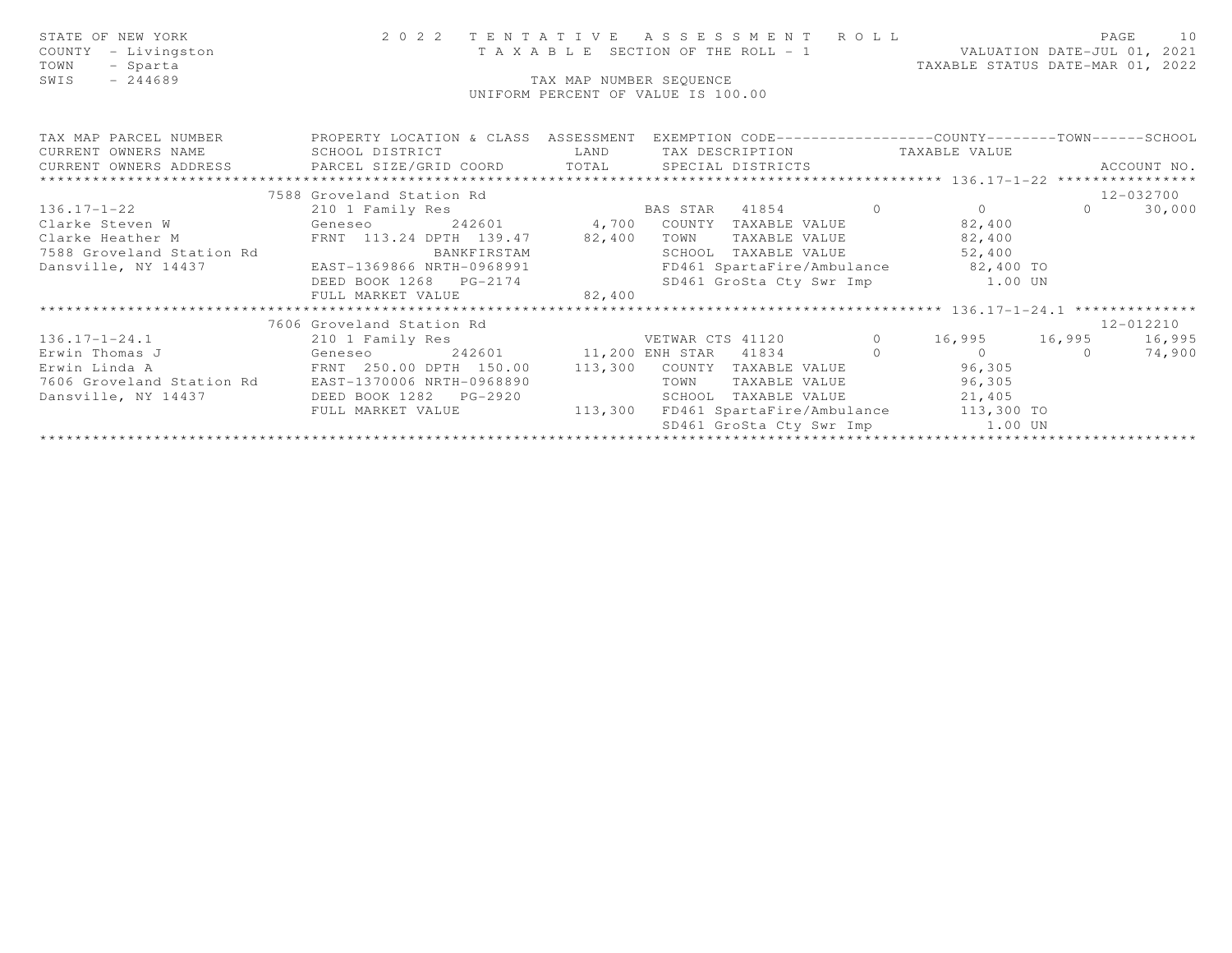|      | STATE OF NEW YORK   | 2022 TENTATIVE ASSESSMENT ROLL        | PAGE                             |
|------|---------------------|---------------------------------------|----------------------------------|
|      | COUNTY - Livingston | T A X A B L E SECTION OF THE ROLL - 1 | VALUATION DATE-JUL 01, 2021      |
| TOWN | - Sparta            |                                       | TAXABLE STATUS DATE-MAR 01, 2022 |
| SWIS | $-244689$           | MAP SECTION $-136$                    | RPS150/V04/L015                  |
|      |                     | $SUB - SECTION - 017$                 | CURRENT DATE 4/19/2022           |
|      |                     | UNIFORM PERCENT OF VALUE IS 100.00    |                                  |

| CODE | DISTRICT NAME        | TOTAL<br>PARCELS | EXTENSION<br>TYPE | EXTENSION<br>VALUE | AD VALOREM<br>VALUE | EXEMPT<br>AMOUNT | TAXABLE<br><b>VALUE</b> |
|------|----------------------|------------------|-------------------|--------------------|---------------------|------------------|-------------------------|
|      | FD461 SpartaFire/Amb |                  | 28 TOTAL          |                    | 3133,200            |                  | 3133,200                |
|      | SD461 GroSta Cty Swr |                  | 24 UNITS          | 26.00              |                     |                  | 26.00                   |
|      | SD462 GroSta CtySwr  |                  | 3 UNITS           | 3.00               |                     |                  | 3.00                    |
|      | SD463 GroSta Cty Swr |                  | 1 UNITS           | 1.00               |                     |                  | 1.00                    |

## \*\*\* S C H O O L D I S T R I C T S U M M A R Y \*\*\*

| CODE   | DISTRICT NAME | TOTAL<br>PARCELS | ASSESSED<br>LAND | ASSESSED<br>TOTAL | <b>EXEMPT</b><br>AMOUNT | TOTAL<br>TAXABLE | STAR<br>AMOUNT | STAR<br>TAXABLE |
|--------|---------------|------------------|------------------|-------------------|-------------------------|------------------|----------------|-----------------|
| 242601 | Geneseo       | 28               | 396,100          | 3133,200          | 66,220                  | 3066,980         | 650,875        | 2416,105        |
|        | SUB-TOTAL     | 28               | 396,100          | 3133,200          | 66,220                  | 3066,980         | 650,875        | 2416,105        |
|        | TOTAL         | 28               | 396,100          | 3133,200          | 66,220                  | 3066,980         | 650,875        | 2416,105        |

## \*\*\* S Y S T E M C O D E S S U M M A R Y \*\*\*

## NO SYSTEM EXEMPTIONS AT THIS LEVEL

#### \*\*\* E X E M P T I O N S U M M A R Y \*\*\*

| CODE  | DESCRIPTION | TOTAL<br>PARCELS | COUNTY | TOWN   | SCHOOL  |
|-------|-------------|------------------|--------|--------|---------|
| 41120 | VETWAR CTS  |                  | 16,995 | 16,995 | 16,995  |
| 41130 | VETCOM CTS  |                  | 17,025 | 17,025 | 17,025  |
| 41834 | ENH STAR    |                  |        |        | 200,875 |
| 41854 | BAS STAR    | 15               |        |        | 450,000 |
| 41930 | DISABILITY  |                  | 32,200 | 32,200 | 32,200  |
|       | TOTAL       | 21               | 66,220 | 66,220 | 717,095 |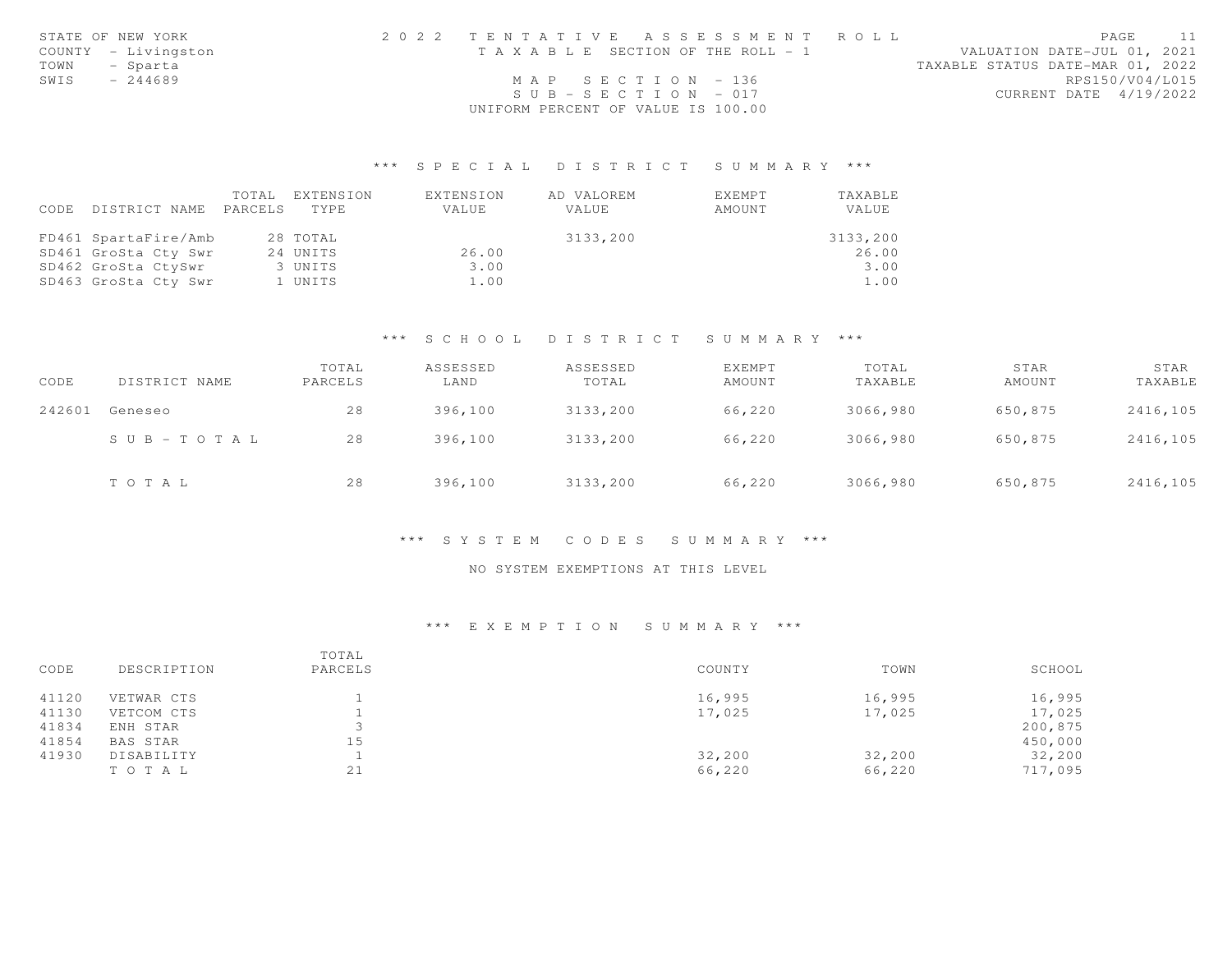|      | STATE OF NEW YORK   | 2022 TENTATIVE ASSESSMENT ROLL        |  |                                  | PAGE            | 12 |
|------|---------------------|---------------------------------------|--|----------------------------------|-----------------|----|
|      | COUNTY - Livingston | T A X A B L E SECTION OF THE ROLL - 1 |  | VALUATION DATE-JUL 01, 2021      |                 |    |
|      | TOWN - Sparta       |                                       |  | TAXABLE STATUS DATE-MAR 01, 2022 |                 |    |
| SWIS | - 244689            | MAP SECTION - 136                     |  |                                  | RPS150/V04/L015 |    |
|      |                     | $SUB - SECTION - 017$                 |  | CURRENT DATE 4/19/2022           |                 |    |
|      |                     | UNIFORM PERCENT OF VALUE IS 100.00    |  |                                  |                 |    |

| ROLL |             | TOTAL   | ASSESSED | ASSESSED | TAXABLE  | TAXABLE  | TAXABLE  | STAR     |
|------|-------------|---------|----------|----------|----------|----------|----------|----------|
| SEC  | DESCRIPTION | PARCELS | ⊥AND     | TOTAL    | COUNTY   | TOWN     | SCHOOL   | TAXABLE  |
|      | TAXABLE     | 28      | 396,100  | 3133,200 | 3066,980 | 3066,980 | 3066,980 | 2416,105 |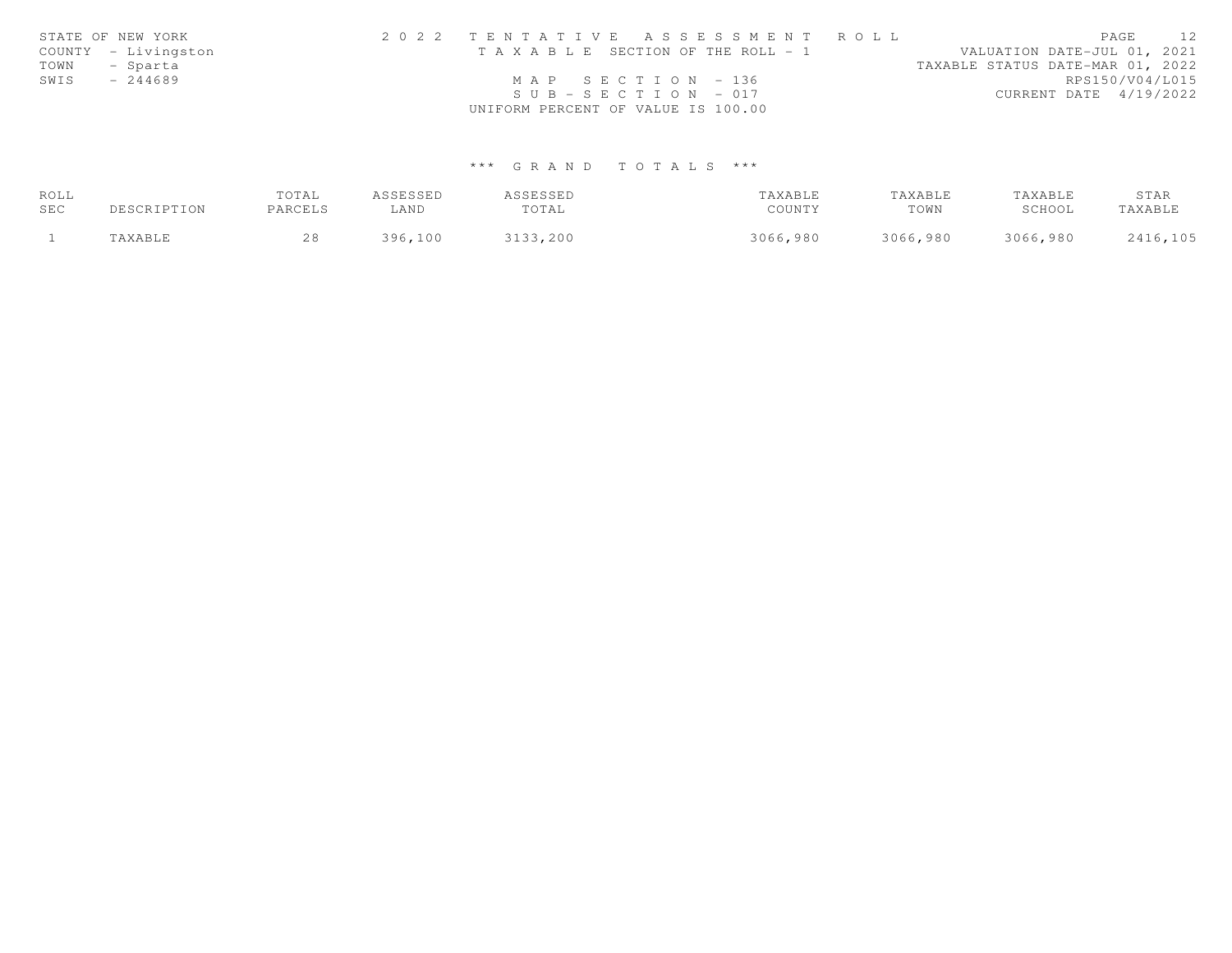| STATE OF NEW YORK<br>COUNTY - Livingston<br>TOWN<br>- Sparta<br>SWIS<br>$-244689$                                                                                            |                                                    | TAX MAP NUMBER SEQUENCE | 2022 TENTATIVE ASSESSMENT ROLL<br>T A X A B L E SECTION OF THE ROLL - 1 VALUATION DATE-JUL 01, 2021<br>UNIFORM PERCENT OF VALUE IS 100.00<br>UNIFORM PERCENT OF VALUE IS 100.00 | TAXABLE STATUS DATE-MAR 01, 2022 | PAGE<br>13        |
|------------------------------------------------------------------------------------------------------------------------------------------------------------------------------|----------------------------------------------------|-------------------------|---------------------------------------------------------------------------------------------------------------------------------------------------------------------------------|----------------------------------|-------------------|
| TAX MAP PARCEL NUMBER                                                                                                                                                        |                                                    |                         | PROPERTY LOCATION & CLASS ASSESSMENT EXEMPTION CODE----------------COUNTY-------TOWN------SCHOOL                                                                                |                                  |                   |
| CURRENT OWNERS NAME<br>CURRENT OWNERS ADDRESS                                                                                                                                | SCHOOL DISTRICT<br>PARCEL SIZE/GRID COORD          | LAND<br>TOTAL           | TAX DESCRIPTION TAXABLE VALUE<br>SPECIAL DISTRICTS                                                                                                                              |                                  | ACCOUNT NO.       |
|                                                                                                                                                                              |                                                    |                         |                                                                                                                                                                                 |                                  |                   |
|                                                                                                                                                                              | STHWY 256                                          |                         |                                                                                                                                                                                 |                                  | $12 - 045200$     |
| $137. - 1 - 1.1$                                                                                                                                                             | 314 Rural vac<10                                   |                         | COUNTY TAXABLE VALUE                                                                                                                                                            | 1,600                            |                   |
| Ashley Gwendalyn F                                                                                                                                                           | Dansville<br>243801                                | 1,600                   | TOWN<br>TAXABLE VALUE                                                                                                                                                           | 1,600                            |                   |
| 7182 West Swamp Rd                                                                                                                                                           | FRNT 118.26 DPTH 185.08                            | 1,600                   | SCHOOL TAXABLE VALUE                                                                                                                                                            | 1,600                            |                   |
| Conesus, NY 14435                                                                                                                                                            | BANKFIRSTAM                                        |                         | FD461 SpartaFire/Ambulance                                                                                                                                                      | 1,600 TO                         |                   |
|                                                                                                                                                                              | EAST-1381764 NRTH-0974821<br>DEED BOOK 1277 PG-518 |                         | WD462 Cty Wtr1 Ext1 Z5 Vac 1.00 UN                                                                                                                                              |                                  |                   |
|                                                                                                                                                                              | FULL MARKET VALUE                                  | 1,600                   |                                                                                                                                                                                 |                                  |                   |
|                                                                                                                                                                              |                                                    | **************          |                                                                                                                                                                                 |                                  |                   |
|                                                                                                                                                                              | 5664 East Swamp Rd                                 |                         |                                                                                                                                                                                 |                                  | $12 - 004100$     |
| $137. - 1 - 2$                                                                                                                                                               | 210 1 Family Res                                   |                         | COUNTY TAXABLE VALUE                                                                                                                                                            | 124,900                          |                   |
|                                                                                                                                                                              | Dansville 243801                                   | 10,700                  | TOWN<br>TAXABLE VALUE                                                                                                                                                           | 124,900                          |                   |
|                                                                                                                                                                              | FRNT 100.00 DPTH 320.00 124,900                    |                         | SCHOOL TAXABLE VALUE                                                                                                                                                            | 124,900                          |                   |
| Chesbro Patricia bansville 243801<br>Hass Robert FRNT 100.00 DPTH 320.00<br>5664 East Swamp Rd ACRES 0.83 BANKFIRSTAM<br>Scottsburg, NY 14545-9708 EAST-1382250 NRTH-0973580 |                                                    |                         | FD461 SpartaFire/Ambulance<br>LD461 Sparta Light 1                                                                                                                              | 124,900 TO<br>124,900 TO         |                   |
|                                                                                                                                                                              | DEED BOOK 1293 PG-1293                             |                         | WD461 Cty Wtr1 Ext1 Z5 Imp 1.00 UN                                                                                                                                              |                                  |                   |
|                                                                                                                                                                              | FULL MARKET VALUE                                  | 124,900                 |                                                                                                                                                                                 |                                  |                   |
|                                                                                                                                                                              |                                                    |                         |                                                                                                                                                                                 |                                  |                   |
|                                                                                                                                                                              | 7290 STHWY 256                                     |                         |                                                                                                                                                                                 |                                  | 12-014375         |
| $137. - 1 - 3$                                                                                                                                                               | 425 Bar                                            |                         | COUNTY TAXABLE VALUE                                                                                                                                                            | 96,200                           |                   |
| 137.-1-3<br>Coburn Debra A<br>5692 Springwater Rd<br>71114545<br>2007 - EAST-1382050 NRTH-0973121<br>2008 NRTH-0973121<br>2008 1270 PG-1193                                  | 243801                                             | 8,900                   | TOWN TAXABLE VALUE                                                                                                                                                              | 96,200                           |                   |
|                                                                                                                                                                              |                                                    | 96,200                  | SCHOOL TAXABLE VALUE                                                                                                                                                            | 96,200                           |                   |
|                                                                                                                                                                              |                                                    |                         | FD461 SpartaFire/Ambulance                                                                                                                                                      | 96,200 TO                        |                   |
|                                                                                                                                                                              |                                                    |                         | LD461 Sparta Light 1                                                                                                                                                            | 96,200 TO                        |                   |
|                                                                                                                                                                              | FULL MARKET VALUE                                  |                         | 96,200 WD461 Cty Wtr1 Ext1 Z5 Imp                                                                                                                                               | 1.00 UN                          |                   |
|                                                                                                                                                                              |                                                    |                         |                                                                                                                                                                                 |                                  |                   |
| $137. - 1 - 4.2$                                                                                                                                                             | 5663 East Swamp Rd                                 |                         |                                                                                                                                                                                 |                                  |                   |
| George Joanne                                                                                                                                                                | 210 1 Family Res                                   | 33,700 TOWN             | COUNTY TAXABLE VALUE<br>TAXABLE VALUE                                                                                                                                           | 191,700<br>191,700               |                   |
| George Kristian                                                                                                                                                              |                                                    |                         | SCHOOL TAXABLE VALUE                                                                                                                                                            | 191,700                          |                   |
| 5663 East Swamp Rd<br>Scottsburg, NY 14545                                                                                                                                   | EAST-1382161 NRTH-0974289                          |                         | FD461 SpartaFire/Ambulance                                                                                                                                                      | 191,700 TO                       |                   |
|                                                                                                                                                                              | DEED BOOK 1295 PG-2476                             |                         | LD461 Sparta Light 1                                                                                                                                                            | 191,700 TO                       |                   |
|                                                                                                                                                                              | FULL MARKET VALUE                                  |                         | 191,700 WD461 Cty Wtr1 Ext1 Z5 Imp 1.00 UN                                                                                                                                      |                                  |                   |
|                                                                                                                                                                              |                                                    |                         |                                                                                                                                                                                 |                                  |                   |
|                                                                                                                                                                              | STHWY 256                                          |                         |                                                                                                                                                                                 |                                  | 12-001700         |
| $137. - 1 - 4.11$                                                                                                                                                            | 105 Vac farmland                                   |                         | AG DIST C 41720<br>$\circ$                                                                                                                                                      | 487,229                          | 487, 229 487, 229 |
| Barber Farms & Agriculture LP Dansville                                                                                                                                      | 243801                                             | 598,700                 | COUNTY TAXABLE VALUE                                                                                                                                                            | 120,171                          |                   |
| 6124 Groveland Hill Rd                                                                                                                                                       | ACRES 148.20                                       | 607,400                 | TOWN TAXABLE VALUE                                                                                                                                                              | 120,171                          |                   |
| Geneseo, NY 14454                                                                                                                                                            | EAST-1382633 NRTH-0973288                          |                         | NOTION THAABLE VALUE<br>AG003 Ag District #3<br>ED461 C                                                                                                                         | 120,171                          |                   |
|                                                                                                                                                                              | DEED BOOK 1016 PG-270                              |                         |                                                                                                                                                                                 | 607,400 TO                       |                   |
| MAY BE SUBJECT TO PAYMENT                                                                                                                                                    | FULL MARKET VALUE                                  | 607,400                 | FD461 SpartaFire/Ambulance 607,400 TO<br>LD461 Sparta Light 1 303,700 TO                                                                                                        |                                  |                   |
| UNDER AGDIST LAW TIL 2026<br>**********************                                                                                                                          |                                                    |                         |                                                                                                                                                                                 |                                  | ************      |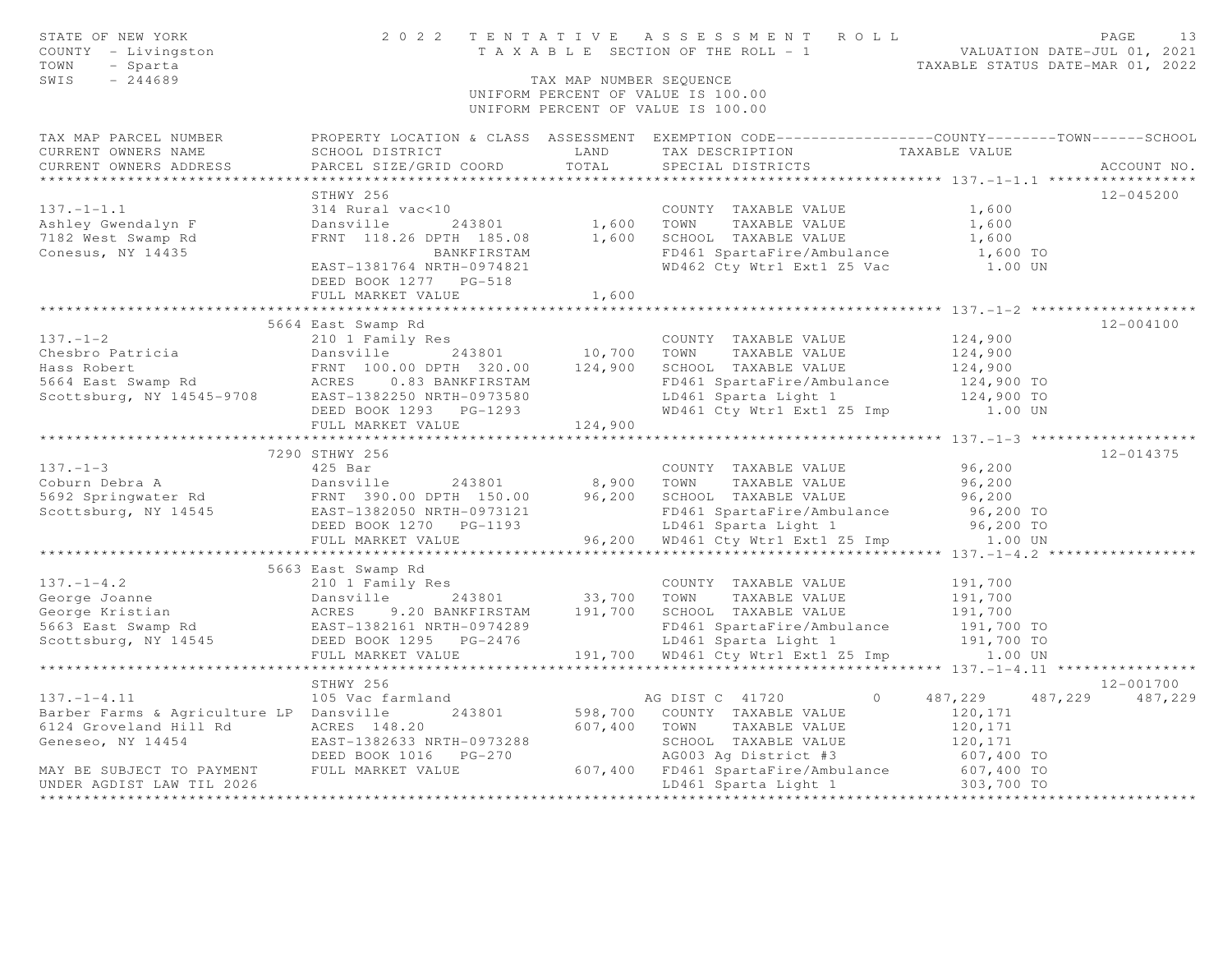| STATE OF NEW YORK<br>COUNTY - Livingston<br>TOWN<br>- Sparta<br>SWIS<br>$-244689$ | 2 0 2 2                                     | TAX MAP NUMBER SEQUENCE  | TENTATIVE ASSESSMENT ROLL<br>TENTAILVE ASSESSMENT ANNELLE VALUATION DATE-JUL 01, 2021<br>TAXABLE SECTION OF THE ROLL - 1<br>TAXABLE STATUS DATE-MAR 01, 2022<br>UNIFORM PERCENT OF VALUE IS 100.00<br>UNIFORM PERCENT OF VALUE IS 100.00 |                                                            | PAGE<br>14    |
|-----------------------------------------------------------------------------------|---------------------------------------------|--------------------------|------------------------------------------------------------------------------------------------------------------------------------------------------------------------------------------------------------------------------------------|------------------------------------------------------------|---------------|
| TAX MAP PARCEL NUMBER                                                             |                                             |                          | PROPERTY LOCATION & CLASS ASSESSMENT EXEMPTION CODE-----------------COUNTY-------TOWN------SCHOOL                                                                                                                                        |                                                            |               |
| CURRENT OWNERS NAME<br>CURRENT OWNERS ADDRESS                                     | SCHOOL DISTRICT<br>PARCEL SIZE/GRID COORD   | LAND<br>TOTAL            | TAX DESCRIPTION<br>SPECIAL DISTRICTS                                                                                                                                                                                                     | TAXABLE VALUE                                              | ACCOUNT NO.   |
| ***********************                                                           |                                             |                          |                                                                                                                                                                                                                                          |                                                            |               |
|                                                                                   | 5674 East Swamp Rd                          |                          |                                                                                                                                                                                                                                          |                                                            |               |
| $137. - 1 - 5.12$                                                                 | 270 Mfg housing                             |                          | BAS STAR 41854<br>$\overline{0}$                                                                                                                                                                                                         | $\overline{0}$<br>$\circ$                                  | 30,000        |
| Henry Wayne                                                                       | ng<br>243801<br>Dansville                   |                          | 12,300 COUNTY TAXABLE VALUE                                                                                                                                                                                                              | 38,500                                                     |               |
| 5674 East Swamp Rd                                                                | FRNT 150.00 DPTH 275.25 38,500              |                          | TAXABLE VALUE<br>TOWN                                                                                                                                                                                                                    | 38,500                                                     |               |
| Scottsburg, NY 14545                                                              | EAST-1383884 NRTH-0973478                   |                          | SCHOOL TAXABLE VALUE                                                                                                                                                                                                                     | 8,500                                                      |               |
|                                                                                   |                                             |                          | FD461 SpartaFire/Ambulance                                                                                                                                                                                                               | 38,500 TO                                                  |               |
|                                                                                   | FULL MARKET VALUE                           |                          | 38,500 WD461 Cty Wtr1 Ext1 Z5 Imp                                                                                                                                                                                                        | 1.00 UN                                                    |               |
|                                                                                   | ************************                    |                          |                                                                                                                                                                                                                                          |                                                            |               |
|                                                                                   | 5680 East Swamp Rd                          |                          |                                                                                                                                                                                                                                          |                                                            |               |
| $137. - 1 - 5.13$                                                                 | 270 Mfg housing                             |                          | $\circ$<br>ENH STAR 41834                                                                                                                                                                                                                | $\overline{0}$<br>$\Omega$                                 | 59,500        |
| Lown Deborah                                                                      | Dansville<br>243801                         | 12,300                   | COUNTY TAXABLE VALUE                                                                                                                                                                                                                     | 59,500                                                     |               |
| 5680 East Swamp Rd                                                                | Dansville 243801<br>FRNT 150.00 DPTH 275.25 | 59,500                   | TOWN<br>TAXABLE VALUE                                                                                                                                                                                                                    | 59,500                                                     |               |
| Scottsburg, NY 14545                                                              | EAST-1384030 NRTH-0973476                   |                          | SCHOOL TAXABLE VALUE                                                                                                                                                                                                                     | $\overline{0}$                                             |               |
|                                                                                   | DEED BOOK 1132 PG-215                       |                          | FD461 SpartaFire/Ambulance                                                                                                                                                                                                               | 59,500 TO                                                  |               |
|                                                                                   | FULL MARKET VALUE                           | ************************ | 59,500 WD461 Cty Wtr1 Ext1 Z5 Imp                                                                                                                                                                                                        | 1.00 UN                                                    |               |
|                                                                                   |                                             |                          |                                                                                                                                                                                                                                          | **************************** 137.-1-5.112 **************** |               |
|                                                                                   | 5692 East Swamp Rd                          |                          |                                                                                                                                                                                                                                          |                                                            |               |
| $137. - 1 - 5.112$                                                                | 270 Mfg housing                             |                          | COUNTY TAXABLE VALUE                                                                                                                                                                                                                     | 38,100                                                     |               |
| Barnes Rachael M<br>6572 Swartz Rd                                                | Dansville<br>243801<br>ACRES<br>5.74        | 25,300<br>38,100         | TOWN<br>TAXABLE VALUE<br>SCHOOL TAXABLE VALUE                                                                                                                                                                                            | 38,100<br>38,100                                           |               |
| Dansville, NY 14437                                                               | EAST-1384586 NRTH-0973388                   |                          | FD461 SpartaFire/Ambulance                                                                                                                                                                                                               | 38,100 TO                                                  |               |
|                                                                                   | DEED BOOK 1294    PG-1984                   |                          | WD461 Cty Wtr1 Ext1 Z5 Imp                                                                                                                                                                                                               | 1.00 UN                                                    |               |
|                                                                                   | FULL MARKET VALUE                           | 38,100                   |                                                                                                                                                                                                                                          |                                                            |               |
|                                                                                   |                                             |                          |                                                                                                                                                                                                                                          |                                                            |               |
|                                                                                   | 7287 Lake St                                |                          |                                                                                                                                                                                                                                          |                                                            | $12 - 031400$ |
| $137. - 1 - 5.116$                                                                | 210 1 Family Res                            |                          | BAS STAR 41854<br>$\overline{0}$                                                                                                                                                                                                         | $\overline{0}$                                             | $0 \t 30,000$ |
| Herring Dana M                                                                    | 243801<br>Dansville                         |                          | 13,800 COUNTY TAXABLE VALUE                                                                                                                                                                                                              | 233,300                                                    |               |
| Herring Nancy J                                                                   | ACRES<br>1.32                               | 233,300                  | TOWN<br>TAXABLE VALUE                                                                                                                                                                                                                    | 233,300                                                    |               |
| 7287 Lake St                                                                      | EAST-1382038 NRTH-0972851                   |                          | SCHOOL TAXABLE VALUE                                                                                                                                                                                                                     | 203,300                                                    |               |
| Scottsburg, NY 14545                                                              | DEED BOOK 1238 PG-397                       |                          | FD461 SpartaFire/Ambulance                                                                                                                                                                                                               | 233,300 TO                                                 |               |
|                                                                                   | FULL MARKET VALUE                           | 233,300                  | LD461 Sparta Light 1                                                                                                                                                                                                                     | 233,300 TO                                                 |               |
|                                                                                   |                                             |                          | WD461 Cty Wtr1 Ext1 Z5 Imp 1.00 UN                                                                                                                                                                                                       |                                                            |               |
|                                                                                   |                                             |                          |                                                                                                                                                                                                                                          |                                                            |               |
|                                                                                   | East Swamp Rd                               |                          |                                                                                                                                                                                                                                          |                                                            |               |
| $137. - 1 - 5.119$                                                                | 312 Vac w/imprv                             |                          | COUNTY TAXABLE VALUE                                                                                                                                                                                                                     | 78,000                                                     |               |
| Henry Wayne                                                                       | Dansville<br>243801                         | 75,000                   | TOWN<br>TAXABLE VALUE                                                                                                                                                                                                                    | 78,000                                                     |               |
| 5674 East Swamp Rd                                                                | ACRES 31.60                                 | 78,000                   | SCHOOL TAXABLE VALUE                                                                                                                                                                                                                     | 78,000                                                     |               |
| Scottsburg, NY 14545                                                              | EAST-1384090 NRTH-0972632                   |                          | FD461 SpartaFire/Ambulance 78,000 TO<br>WD462 Cty Wtr1 Ext1 Z5 Vac 1.00 UN                                                                                                                                                               |                                                            |               |
|                                                                                   | DEED BOOK 1266<br>$PG-2682$                 |                          |                                                                                                                                                                                                                                          |                                                            |               |
|                                                                                   | FULL MARKET VALUE                           | 78,000                   |                                                                                                                                                                                                                                          |                                                            |               |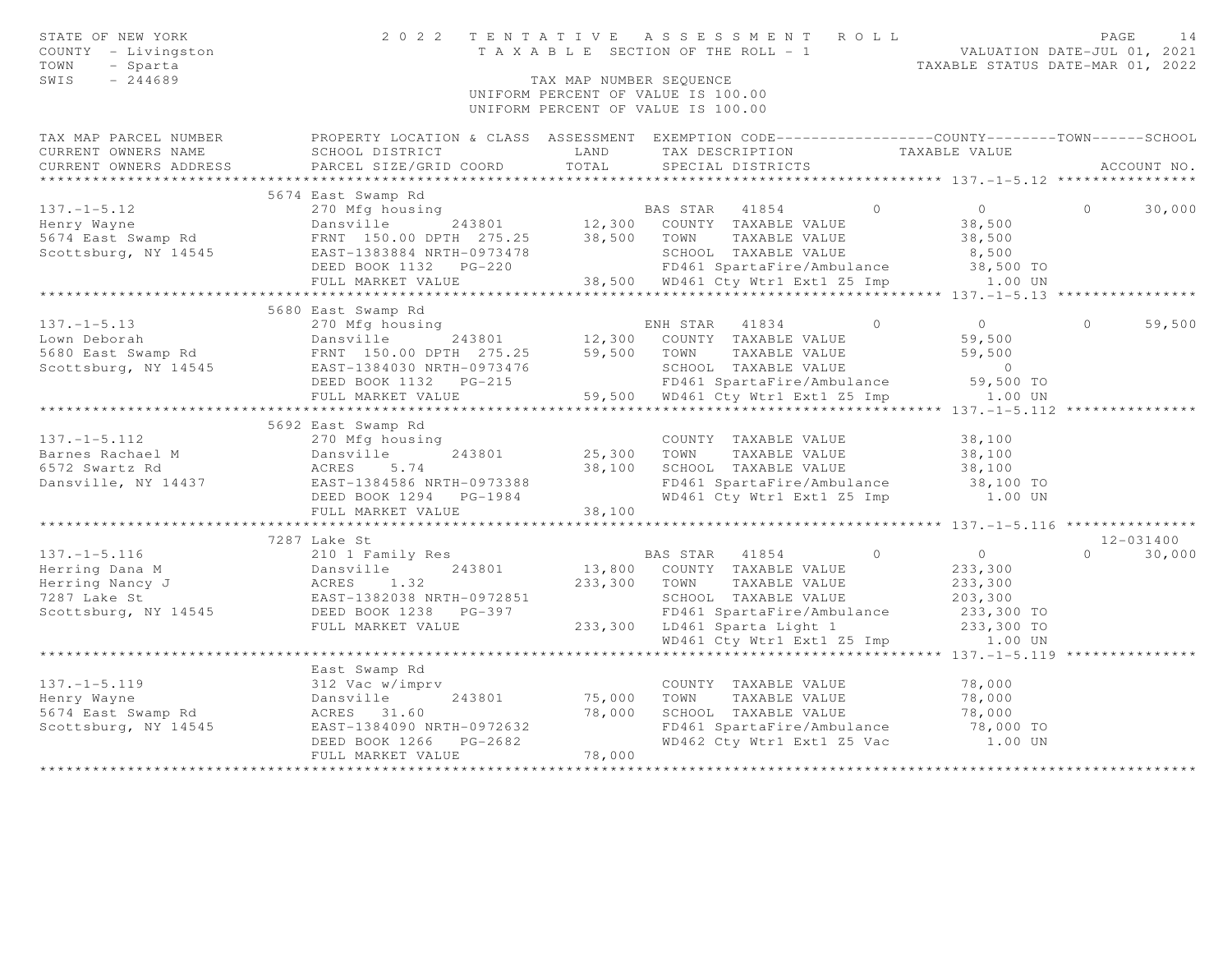| STATE OF NEW YORK<br>COUNTY - Livingston<br>TOWN<br>- Sparta<br>SWIS<br>$-244689$ |                                                              | TAX MAP NUMBER SEQUENCE | 2022 TENTATIVE ASSESSMENT ROLL<br>T A X A B L E SECTION OF THE ROLL - 1 VALUATION DATE-JUL 01, 2021<br>UNIFORM PERCENT OF VALUE IS 100.00<br>UNIFORM PERCENT OF VALUE IS 100.00 | TAXABLE STATUS DATE-MAR 01, 2022 | PAGE<br>15    |
|-----------------------------------------------------------------------------------|--------------------------------------------------------------|-------------------------|---------------------------------------------------------------------------------------------------------------------------------------------------------------------------------|----------------------------------|---------------|
| TAX MAP PARCEL NUMBER                                                             |                                                              |                         | PROPERTY LOCATION & CLASS ASSESSMENT EXEMPTION CODE----------------COUNTY-------TOWN------SCHOOL                                                                                |                                  |               |
| CURRENT OWNERS NAME                                                               | SCHOOL DISTRICT                                              | LAND                    | TAX DESCRIPTION                                                                                                                                                                 | TAXABLE VALUE                    |               |
| CURRENT OWNERS ADDRESS<br>************************                                | PARCEL SIZE/GRID COORD                                       | TOTAL                   | SPECIAL DISTRICTS                                                                                                                                                               |                                  | ACCOUNT NO.   |
|                                                                                   | 5684 East Swamp Rd                                           |                         |                                                                                                                                                                                 |                                  |               |
| $137. - 1 - 5.120$                                                                | 270 Mfg housing                                              |                         | COUNTY TAXABLE VALUE                                                                                                                                                            | 90,600                           |               |
| Kysor Dennis J                                                                    |                                                              | 45,300                  | TOWN<br>TAXABLE VALUE                                                                                                                                                           | 90,600                           |               |
| Kysor Betty L                                                                     | Dansville 243801<br>ACRES 14.30<br>EAST-1384833 NRTH-0973051 | 90,600                  | SCHOOL TAXABLE VALUE                                                                                                                                                            | 90,600                           |               |
| 5684 East Swamp Rd                                                                |                                                              |                         | FD461 SpartaFire/Ambulance                                                                                                                                                      | 90,600 TO                        |               |
| Scottsburg, NY 14545                                                              | DEED BOOK 1273 PG-2277                                       |                         | WD462 Cty Wtr1 Ext1 Z5 Vac 1.00 UN                                                                                                                                              |                                  |               |
|                                                                                   | FULL MARKET VALUE                                            | 90,600                  |                                                                                                                                                                                 |                                  |               |
|                                                                                   |                                                              |                         |                                                                                                                                                                                 |                                  |               |
|                                                                                   | Springwater Rd                                               |                         |                                                                                                                                                                                 |                                  |               |
| $137. - 1 - 6.1$                                                                  | 314 Rural vac<10                                             |                         | COUNTY TAXABLE VALUE                                                                                                                                                            | 16,600                           |               |
| McKennon Bonnie                                                                   | Dansville<br>243801                                          | 16,600                  | TOWN<br>TAXABLE VALUE                                                                                                                                                           | 16,600                           |               |
| McKennon Nicole                                                                   | ACRES<br>4.89                                                | 16,600                  | SCHOOL TAXABLE VALUE                                                                                                                                                            | 16,600                           |               |
| 5733 Springwater Rd                                                               | EAST-1383446 NRTH-0972288                                    |                         | FD461 SpartaFire/Ambulance                                                                                                                                                      | 16,600 TO                        |               |
| Scottsburg, NY 14545                                                              | DEED BOOK 1285 PG-1724                                       |                         | LD461 Sparta Light 1                                                                                                                                                            | 16,600 TO                        |               |
|                                                                                   | FULL MARKET VALUE                                            |                         | 16,600 WD462 Cty Wtr1 Ext1 Z5 Vac 1.00 UN                                                                                                                                       |                                  |               |
|                                                                                   |                                                              |                         |                                                                                                                                                                                 |                                  |               |
|                                                                                   | 5733 Springwater Rd                                          |                         |                                                                                                                                                                                 |                                  | 12-008900     |
| $137. - 1 - 6.2$                                                                  | 210 1 Family Res                                             |                         | BAS STAR 41854 0                                                                                                                                                                | $\overline{0}$                   | $0 \t 30,000$ |
| McKennon Bonnie R                                                                 | Dansville 243801                                             |                         | 22,700 COUNTY TAXABLE VALUE                                                                                                                                                     | 117,700                          |               |
| 5733 Springwater Rd                                                               | 4.73 BANKFIRSTAM<br>ACRES                                    |                         | 117,700 TOWN TAXABLE VALUE                                                                                                                                                      | 117,700<br>87,700                |               |
| Scottsburg, NY 14545                                                              | EAST-1383468 NRTH-0971965<br>DEED BOOK 1271 PG-2373          |                         | SCHOOL TAXABLE VALUE<br>FD461 SpartaFire/Ambulance                                                                                                                              | 117,700 TO                       |               |
|                                                                                   | FULL MARKET VALUE                                            |                         | 117,700 LD461 Sparta Light 1                                                                                                                                                    | 117,700 TO                       |               |
|                                                                                   |                                                              |                         | WD461 Cty Wtr1 Ext1 Z5 Imp                                                                                                                                                      | 1.00 UN                          |               |
|                                                                                   |                                                              |                         |                                                                                                                                                                                 |                                  |               |
|                                                                                   | East Swamp Rd                                                |                         |                                                                                                                                                                                 |                                  | $12 - 043900$ |
| $137. - 1 - 7$                                                                    | 314 Rural vac<10                                             |                         | COUNTY TAXABLE VALUE                                                                                                                                                            | 3,900                            |               |
| Simzer Paul                                                                       | Dansville<br>243801                                          | 3,900 TOWN              | TAXABLE VALUE                                                                                                                                                                   | 3,900                            |               |
| 7169 East Swamp Rd                                                                | FRNT 120.00 DPTH 230.00                                      | 3,900                   | SCHOOL TAXABLE VALUE                                                                                                                                                            | 3,900                            |               |
| Conesus, NY 14435                                                                 | EAST-1384580 NRTH-0974125                                    |                         | FD461 SpartaFire/Ambulance                                                                                                                                                      | 3,900 TO                         |               |
|                                                                                   | DEED BOOK 1113 PG-111                                        |                         | WD462 Cty Wtr1 Ext1 Z5 Vac 1.00 UN                                                                                                                                              |                                  |               |
|                                                                                   | FULL MARKET VALUE                                            | 3,900                   |                                                                                                                                                                                 |                                  |               |
|                                                                                   |                                                              |                         |                                                                                                                                                                                 |                                  |               |
|                                                                                   | East Swamp Rd                                                |                         |                                                                                                                                                                                 |                                  | $12 - 044100$ |
| $137. - 1 - 8.1$                                                                  | 312 Vac w/imprv                                              |                         | COUNTY TAXABLE VALUE                                                                                                                                                            | 31,200                           |               |
| Norton Willard                                                                    | Dansville<br>243801                                          | 15,900                  | TOWN<br>TAXABLE VALUE                                                                                                                                                           | 31,200                           |               |
| 5877 East Swamp Rd                                                                | 2.10<br>ACRES                                                | 31,200                  | SCHOOL TAXABLE VALUE                                                                                                                                                            | 31,200                           |               |
| Conesus, NY 14435                                                                 | EAST-1384794 NRTH-0974782                                    |                         | FD461 SpartaFire/Ambulance 31,200 TO<br>WD462 Cty Wtr1 Ext1 Z5 Vac 1.00 UN                                                                                                      |                                  |               |
|                                                                                   | DEED BOOK 1255 PG-486                                        |                         |                                                                                                                                                                                 |                                  |               |
|                                                                                   | FULL MARKET VALUE                                            | 31,200                  |                                                                                                                                                                                 |                                  |               |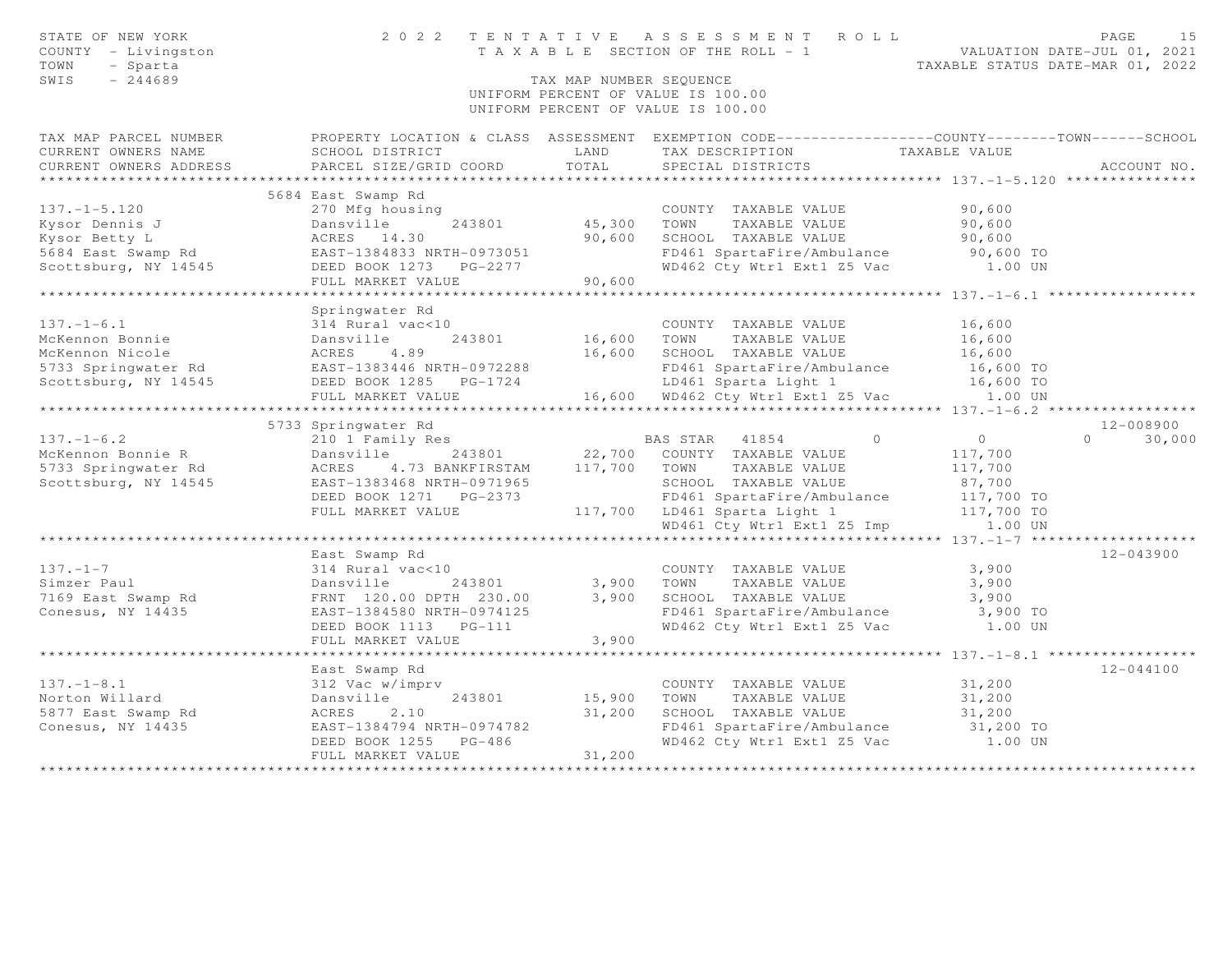| STATE OF NEW YORK<br>COUNTY - Livingston<br>TOWN<br>- Sparta<br>SWIS<br>$-244689$ |                                                                             | TAX MAP NUMBER SEQUENCE | 2022 TENTATIVE ASSESSMENT ROLL<br>T A X A B L E SECTION OF THE ROLL - 1<br>UNIFORM PERCENT OF VALUE IS 100.00<br>UNIFORM PERCENT OF VALUE IS 100.00 | PAGE<br>VALUATION DATE-JUL 01, 2021<br>TAXABLE STATUS DATE-MAR 01, 2022                          | 16 |
|-----------------------------------------------------------------------------------|-----------------------------------------------------------------------------|-------------------------|-----------------------------------------------------------------------------------------------------------------------------------------------------|--------------------------------------------------------------------------------------------------|----|
| TAX MAP PARCEL NUMBER                                                             |                                                                             |                         |                                                                                                                                                     | PROPERTY LOCATION & CLASS ASSESSMENT EXEMPTION CODE----------------COUNTY--------TOWN-----SCHOOL |    |
| CURRENT OWNERS NAME                                                               | SCHOOL DISTRICT                                                             | LAND                    | TAX DESCRIPTION                                                                                                                                     | TAXABLE VALUE                                                                                    |    |
| CURRENT OWNERS ADDRESS                                                            | PARCEL SIZE/GRID COORD                                                      | TOTAL                   | SPECIAL DISTRICTS                                                                                                                                   | ACCOUNT NO.                                                                                      |    |
|                                                                                   |                                                                             |                         |                                                                                                                                                     |                                                                                                  |    |
|                                                                                   | 5843 East Swamp Rd                                                          |                         |                                                                                                                                                     | $12 - 047500$                                                                                    |    |
| $137. - 1 - 9.1$                                                                  | 240 Rural res                                                               |                         | COUNTY TAXABLE VALUE                                                                                                                                | 148,800                                                                                          |    |
| Palermo Daniel                                                                    | Dansville<br>243801                                                         | 38,900                  | TOWN<br>TAXABLE VALUE                                                                                                                               | 148,800                                                                                          |    |
| 5843 East Swamp Rd                                                                | Ratio 28%                                                                   | 148,800                 | SCHOOL TAXABLE VALUE                                                                                                                                | 148,800                                                                                          |    |
| Conesus, NY 14435                                                                 | ACRES 11.40 BANKFIRSTAM                                                     |                         | FD461 SpartaFire/Ambulance                                                                                                                          | 148,800 TO                                                                                       |    |
|                                                                                   | EAST-1385097 NRTH-0974373<br>DEED BOOK 1278 PG-2094                         |                         | WD461 Cty Wtr1 Ext1 Z5 Imp                                                                                                                          | 1.00 UN                                                                                          |    |
|                                                                                   | FULL MARKET VALUE                                                           | 148,800                 |                                                                                                                                                     |                                                                                                  |    |
|                                                                                   |                                                                             |                         |                                                                                                                                                     |                                                                                                  |    |
|                                                                                   | 5700 East Swamp Rd                                                          |                         |                                                                                                                                                     |                                                                                                  |    |
| $137. - 1 - 10.2$                                                                 | 210 1 Family Res                                                            |                         | COUNTY TAXABLE VALUE                                                                                                                                | 180,000                                                                                          |    |
| Lemley David J                                                                    | Dansville<br>243801                                                         | 20,200                  | TOWN<br>TAXABLE VALUE                                                                                                                               | 180,000                                                                                          |    |
| Lemley Kristina M                                                                 | ACRES<br>9.94 BANK LERETA                                                   | 180,000                 | SCHOOL TAXABLE VALUE                                                                                                                                | 180,000                                                                                          |    |
| 5700 East Swamp Rd                                                                | ACRES 9.94 BANK LERETA<br>EAST-1384972 NRTH-0973819<br>DEED BOOK 1296 PG-79 |                         | FD461 SpartaFire/Ambulance                                                                                                                          | 180,000 TO                                                                                       |    |
| Conesus, NY 14435                                                                 | DEED BOOK 1296 PG-79                                                        |                         | WD461 Cty Wtr1 Ext1 Z5 Imp 1.00 UN                                                                                                                  |                                                                                                  |    |
|                                                                                   | FULL MARKET VALUE                                                           | 180,000                 |                                                                                                                                                     |                                                                                                  |    |
|                                                                                   |                                                                             |                         |                                                                                                                                                     |                                                                                                  |    |
|                                                                                   | Conesus Sparta T L Rd                                                       |                         |                                                                                                                                                     | $12 - 044200$                                                                                    |    |
| $137. - 1 - 11.1$                                                                 | 323 Vacant rural                                                            |                         | COUNTY TAXABLE VALUE                                                                                                                                | 120,200                                                                                          |    |
| Papalia Living Trust                                                              | 243801<br>Dansville                                                         | 120,200                 | TOWN<br>TAXABLE VALUE                                                                                                                               | 120,200                                                                                          |    |
| Papalia Joseph                                                                    | ACRES 94.70                                                                 | 120,200                 | SCHOOL TAXABLE VALUE                                                                                                                                | 120,200                                                                                          |    |
| 60 Alpine Dr                                                                      | EAST-1386775 NRTH-0973971                                                   |                         | FD461 SpartaFire/Ambulance                                                                                                                          | 120,200 TO                                                                                       |    |
| Webster, NY 14580                                                                 | DEED BOOK 1276 PG-4                                                         |                         |                                                                                                                                                     |                                                                                                  |    |
|                                                                                   | FULL MARKET VALUE                                                           | 120,200                 |                                                                                                                                                     |                                                                                                  |    |
|                                                                                   |                                                                             |                         |                                                                                                                                                     |                                                                                                  |    |
|                                                                                   | Stagecoach Rd                                                               |                         |                                                                                                                                                     |                                                                                                  |    |
| $137. - 1 - 11.2$                                                                 | 322 Rural vac>10                                                            |                         | COUNTY TAXABLE VALUE                                                                                                                                | 40,200                                                                                           |    |
| Rodgers Timothy<br>4110 Retsof Rd                                                 | Dansville<br>243801<br>ACRES 14.95                                          | 40,200<br>40,200        | TOWN<br>TAXABLE VALUE<br>SCHOOL TAXABLE VALUE                                                                                                       | 40,200<br>40,200                                                                                 |    |
| Piffard, NY 14533                                                                 | EAST-1388984 NRTH-0973102                                                   |                         | FD461 SpartaFire/Ambulance                                                                                                                          | 40,200 TO                                                                                        |    |
|                                                                                   | DEED BOOK 909<br>$PG-33$                                                    |                         |                                                                                                                                                     |                                                                                                  |    |
|                                                                                   | FULL MARKET VALUE                                                           | 40,200                  |                                                                                                                                                     |                                                                                                  |    |
|                                                                                   |                                                                             | ***********             |                                                                                                                                                     | *********************************** 137.-1-12.2 *****************                                |    |
|                                                                                   | 5991 Springwater Rd                                                         |                         |                                                                                                                                                     |                                                                                                  |    |
| $137. - 1 - 12.2$                                                                 | 322 Rural vac>10                                                            |                         | COUNTY TAXABLE VALUE                                                                                                                                | 35,900                                                                                           |    |
| Smith William T                                                                   | Dansville<br>243801                                                         | 35,900                  | TOWN<br>TAXABLE VALUE                                                                                                                               | 35,900                                                                                           |    |
| Smith Jeanne M                                                                    | ACRES 13.00                                                                 | 35,900                  | SCHOOL TAXABLE VALUE                                                                                                                                | 35,900                                                                                           |    |
| 6009 Springwater Rd                                                               | EAST-1386944 NRTH-0972175                                                   |                         | FD461 SpartaFire/Ambulance                                                                                                                          | 35,900 TO                                                                                        |    |
| Dansville, NY 14437                                                               | DEED BOOK 935<br>$PG-358$                                                   |                         |                                                                                                                                                     |                                                                                                  |    |
|                                                                                   | FULL MARKET VALUE                                                           | 35,900                  |                                                                                                                                                     |                                                                                                  |    |
|                                                                                   |                                                                             |                         |                                                                                                                                                     |                                                                                                  |    |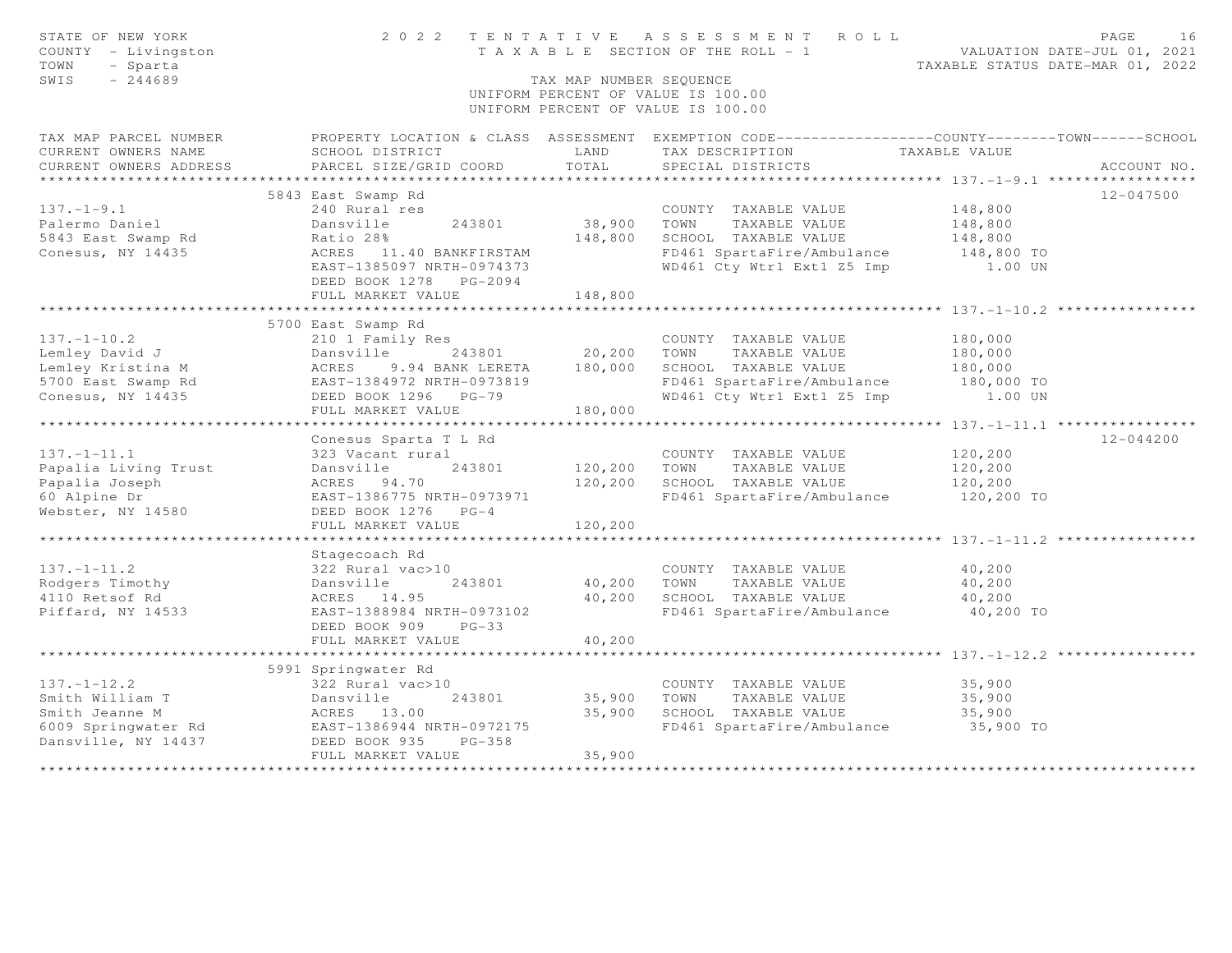| STATE OF NEW YORK<br>COUNTY - Livingston<br>TOWN<br>- Sparta<br>SWIS<br>$-244689$                                                                                 | TENTATIVE ASSESSMENT ROLL<br>2 0 2 2<br>T A X A B L E SECTION OF THE ROLL - 1 | VALUATION DATE-JUL 01, 2021<br>TAXABLE STATUS DATE-MAR 01, 2022 | PAGE<br>17                                                                                      |                |                    |
|-------------------------------------------------------------------------------------------------------------------------------------------------------------------|-------------------------------------------------------------------------------|-----------------------------------------------------------------|-------------------------------------------------------------------------------------------------|----------------|--------------------|
|                                                                                                                                                                   |                                                                               | TAX MAP NUMBER SEQUENCE                                         | UNIFORM PERCENT OF VALUE IS 100.00<br>UNIFORM PERCENT OF VALUE IS 100.00                        |                |                    |
| TAX MAP PARCEL NUMBER                                                                                                                                             |                                                                               |                                                                 | PROPERTY LOCATION & CLASS ASSESSMENT EXEMPTION CODE---------------COUNTY-------TOWN------SCHOOL |                |                    |
| CURRENT OWNERS NAME                                                                                                                                               | SCHOOL DISTRICT                                                               | LAND                                                            | TAX DESCRIPTION TAXABLE VALUE                                                                   |                |                    |
| CURRENT OWNERS ADDRESS                                                                                                                                            | PARCEL SIZE/GRID COORD                                                        | TOTAL                                                           | SPECIAL DISTRICTS                                                                               |                | ACCOUNT NO.        |
|                                                                                                                                                                   | 5845 Springwater Rd                                                           |                                                                 |                                                                                                 |                |                    |
| $137. - 1 - 12.12$                                                                                                                                                | 240 Rural res                                                                 |                                                                 | $\Omega$<br>BAS STAR 41854                                                                      | $\overline{0}$ | $\Omega$<br>30,000 |
|                                                                                                                                                                   |                                                                               |                                                                 | 243801 83,600 COUNTY TAXABLE VALUE                                                              | 292,100        |                    |
| Merritt Richard A                       Dansville            243801           83,600<br>5845 Springwater Rd                ACRES   37.00 BANK LERETA      292,100 |                                                                               |                                                                 | TOWN TAXABLE VALUE                                                                              | 292,100        |                    |
| Scottsburg, NY 14545                                                                                                                                              |                                                                               |                                                                 | SCHOOL TAXABLE VALUE                                                                            | 262,100        |                    |
|                                                                                                                                                                   | 11101 1004910 NKIH-0972019<br>DEED BOOK 1289 PG-1723<br>FULL MADYDE 11101     |                                                                 | AG003 Ag District #3                                                                            | 292,100 TO     |                    |
|                                                                                                                                                                   | FULL MARKET VALUE                                                             |                                                                 | 292,100 FD461 SpartaFire/Ambulance 292,100 TO                                                   |                |                    |
|                                                                                                                                                                   |                                                                               |                                                                 |                                                                                                 |                |                    |
|                                                                                                                                                                   | 5987 Springwater Rd                                                           |                                                                 |                                                                                                 |                |                    |
| $137. - 1 - 12.112$                                                                                                                                               | 240 Rural res                                                                 |                                                                 | COUNTY TAXABLE VALUE                                                                            | 246,600        |                    |
| Cady Adam R                                                                                                                                                       | 243801 89,700<br>Dansville                                                    |                                                                 | TOWN<br>TAXABLE VALUE                                                                           | 246,600        |                    |
| 5987 Springwater Rd                                                                                                                                               | ACRES 40.80 BANK LERETA                                                       | 246,600                                                         | SCHOOL TAXABLE VALUE                                                                            | 246,600        |                    |
| Dansville, NY 14437                                                                                                                                               | EAST-1386047 NRTH-0972490                                                     |                                                                 | FD461 SpartaFire/Ambulance 246,600 TO                                                           |                |                    |
|                                                                                                                                                                   | DEED BOOK 1277 PG-2822                                                        |                                                                 |                                                                                                 |                |                    |
|                                                                                                                                                                   | FULL MARKET VALUE                                                             | 246,600                                                         |                                                                                                 |                |                    |
|                                                                                                                                                                   |                                                                               |                                                                 |                                                                                                 |                |                    |
|                                                                                                                                                                   | Conesus Sparta T L Rd                                                         |                                                                 |                                                                                                 |                |                    |
| $137. - 1 - 13.12$                                                                                                                                                | 314 Rural vac<10                                                              |                                                                 | COUNTY TAXABLE VALUE                                                                            | 27,400         |                    |
| Elderkin Dorothy M                                                                                                                                                | 243801<br>Dansville                                                           | 27,400 TOWN                                                     | TAXABLE VALUE                                                                                   | 27,400         |                    |
| PO Box 23198                                                                                                                                                      | ACRES<br>9.30                                                                 | 27,400                                                          | SCHOOL TAXABLE VALUE                                                                            | 27,400         |                    |
| Rochester, NY 14692                                                                                                                                               | EAST-1387412 NRTH-0974446                                                     |                                                                 | FD461 SpartaFire/Ambulance                                                                      | $27,400$ TO    |                    |
|                                                                                                                                                                   | DEED BOOK 572<br>PG-00240                                                     |                                                                 |                                                                                                 |                |                    |
|                                                                                                                                                                   | FULL MARKET VALUE<br>********************************                         | 27,400<br>**************                                        |                                                                                                 |                |                    |
|                                                                                                                                                                   | 6066 Conesus Sparta T L Rd                                                    |                                                                 |                                                                                                 |                |                    |
| $137. - 1 - 13.112$                                                                                                                                               | 210 1 Family Res                                                              |                                                                 | ENH STAR 41834 0                                                                                | $\overline{0}$ | 74,900<br>$\circ$  |
| Elderkin Dorothy M                                                                                                                                                | 243801<br>Dansville                                                           |                                                                 | 33,700 COUNTY TAXABLE VALUE                                                                     | 210,800        |                    |
| PO Box 23198                                                                                                                                                      | ACRES<br>9.20                                                                 | 210,800                                                         | TAXABLE VALUE<br>TOWN                                                                           | 210,800        |                    |
| Rochester, NY 14692                                                                                                                                               | EAST-1387872 NRTH-0974446                                                     |                                                                 | SCHOOL TAXABLE VALUE                                                                            | 135,900        |                    |
|                                                                                                                                                                   | DEED BOOK 602<br>PG-00010                                                     |                                                                 | FD461 SpartaFire/Ambulance                                                                      | 210,800 TO     |                    |
|                                                                                                                                                                   | FULL MARKET VALUE                                                             | 210,800                                                         |                                                                                                 |                |                    |
|                                                                                                                                                                   |                                                                               |                                                                 |                                                                                                 |                |                    |
|                                                                                                                                                                   | 6050 Conesus Sparta T L Rd                                                    |                                                                 |                                                                                                 |                | 12-036500          |
| $137. - 1 - 13.113$                                                                                                                                               | 210 1 Family Res                                                              |                                                                 | BAS STAR 41854<br>$\sim$ 0                                                                      | $\overline{0}$ | $\Omega$<br>30,000 |
|                                                                                                                                                                   | 243801                                                                        |                                                                 | 31,800 COUNTY TAXABLE VALUE                                                                     | 231,800        |                    |
|                                                                                                                                                                   |                                                                               | 231,800                                                         | TOWN<br>TAXABLE VALUE                                                                           | 231,800        |                    |
| 6050 Conesus Sparta T L Rd EAST-1388372 NRTH-0974437                                                                                                              |                                                                               |                                                                 | SCHOOL TAXABLE VALUE                                                                            | 201,800        |                    |
| Conesus, NY 14435 Conesus, NY 14435 Conesus, NY 14435                                                                                                             |                                                                               |                                                                 | FD461 SpartaFire/Ambulance                                                                      | 231,800 TO     |                    |
|                                                                                                                                                                   | FULL MARKET VALUE                                                             | 231,800                                                         |                                                                                                 |                |                    |
|                                                                                                                                                                   |                                                                               |                                                                 |                                                                                                 |                |                    |
|                                                                                                                                                                   | 7214 Stagecoach Rd                                                            |                                                                 |                                                                                                 |                |                    |
| $137. - 1 - 13.211$                                                                                                                                               | 210 1 Family Res                                                              |                                                                 | COUNTY TAXABLE VALUE                                                                            | 143,400        |                    |
| Cayer Sarah                                                                                                                                                       | Dansville<br>243801                                                           | 22,400                                                          | TAXABLE VALUE<br>TOWN                                                                           | 143,400        |                    |
| 7214 Stagecoach Rd                                                                                                                                                | 4.63 BANKFIRSTAM<br>ACRES                                                     | 143,400                                                         | SCHOOL TAXABLE VALUE                                                                            | 143,400        |                    |
| Conesus, NY 14435                                                                                                                                                 | EAST-1389463 NRTH-0974342<br>DEED BOOK 1279 PG-175                            |                                                                 | FD461 SpartaFire/Ambulance                                                                      | 143,400 TO     |                    |
|                                                                                                                                                                   | FULL MARKET VALUE                                                             | 143,400                                                         |                                                                                                 |                |                    |
|                                                                                                                                                                   |                                                                               |                                                                 |                                                                                                 |                |                    |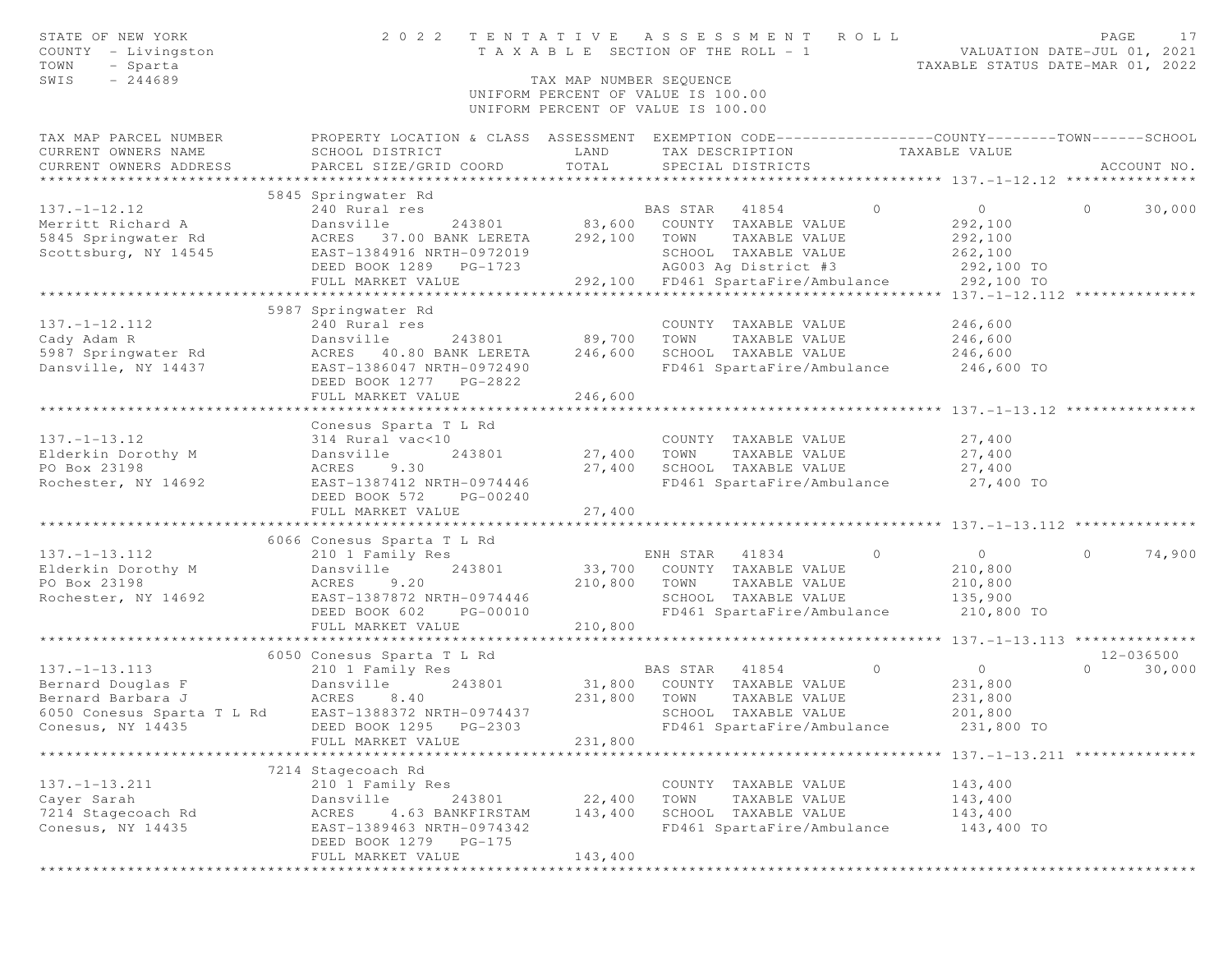| STATE OF NEW YORK<br>COUNTY - Livingston<br>TOWN<br>- Sparta<br>$-244689$<br>SWIS | TENTATIVE<br>ASSESSMENT ROLL<br>2 0 2 2<br>T A X A B L E SECTION OF THE ROLL - 1<br>TAX MAP NUMBER SEQUENCE |               |                                                                          | PAGE<br>18<br>VALUATION DATE-JUL 01, 2021<br>TAXABLE STATUS DATE-MAR 01, 2022                   |
|-----------------------------------------------------------------------------------|-------------------------------------------------------------------------------------------------------------|---------------|--------------------------------------------------------------------------|-------------------------------------------------------------------------------------------------|
|                                                                                   |                                                                                                             |               | UNIFORM PERCENT OF VALUE IS 100.00<br>UNIFORM PERCENT OF VALUE IS 100.00 |                                                                                                 |
| TAX MAP PARCEL NUMBER                                                             |                                                                                                             |               |                                                                          | PROPERTY LOCATION & CLASS ASSESSMENT EXEMPTION CODE---------------COUNTY-------TOWN------SCHOOL |
| CURRENT OWNERS NAME                                                               | SCHOOL DISTRICT                                                                                             | LAND          | TAX DESCRIPTION TAXABLE VALUE                                            |                                                                                                 |
| CURRENT OWNERS ADDRESS                                                            | PARCEL SIZE/GRID COORD                                                                                      | TOTAL         | SPECIAL DISTRICTS                                                        | ACCOUNT NO.                                                                                     |
|                                                                                   |                                                                                                             |               |                                                                          |                                                                                                 |
|                                                                                   | Stagecoach Rd                                                                                               |               |                                                                          |                                                                                                 |
| $137. - 1 - 13.212$<br>Wheeler Vicki M                                            | 314 Rural vac<10<br>Dansville                                                                               | 243801 16,500 | COUNTY TAXABLE VALUE<br>TOWN<br>TAXABLE VALUE                            | 16,500<br>16,500                                                                                |
| 7214 Stagecoach Rd                                                                | ACRES<br>4.83 BANKFIRSTAM                                                                                   | 16,500        | SCHOOL TAXABLE VALUE                                                     | 16,500                                                                                          |
| Conesus, NY 14435                                                                 | EAST-1388917 NRTH-0974340                                                                                   |               | FD461 SpartaFire/Ambulance 16,500 TO                                     |                                                                                                 |
|                                                                                   | DEED BOOK 1279 PG-175                                                                                       |               |                                                                          |                                                                                                 |
|                                                                                   | FULL MARKET VALUE                                                                                           | 16,500        |                                                                          |                                                                                                 |
|                                                                                   |                                                                                                             |               |                                                                          |                                                                                                 |
|                                                                                   | 6120 Conesus Sparta T L Rd                                                                                  |               |                                                                          |                                                                                                 |
| $137. - 1 - 13.222$                                                               | 210 1 Family Res                                                                                            |               | COUNTY TAXABLE VALUE                                                     | 223,300                                                                                         |
| Mesisel-McGinnis Catherine Dansville                                              | 243801                                                                                                      | 22,600        | TOWN<br>TAXABLE VALUE                                                    | 223,300                                                                                         |
| 6120 Conesus Sparta T L Rd ACRES 4.70 BANKFIRSTAM                                 |                                                                                                             | 223,300       | SCHOOL TAXABLE VALUE                                                     | 223,300                                                                                         |
| Conesus, NY 14435                                                                 | EAST-1389455 NRTH-0974706                                                                                   |               | FD461 SpartaFire/Ambulance 223,300 TO                                    |                                                                                                 |
|                                                                                   | DEED BOOK 1290 PG-2876                                                                                      |               |                                                                          |                                                                                                 |
|                                                                                   | FULL MARKET VALUE                                                                                           | 223,300       |                                                                          |                                                                                                 |
|                                                                                   | 7244 Stagecoach Rd                                                                                          |               |                                                                          | 12-043800                                                                                       |
| $137. - 1 - 14$                                                                   | 240 Rural res                                                                                               |               | COUNTY TAXABLE VALUE                                                     | 185,000                                                                                         |
| The Philip E. Stephens Revocab Dansville                                          | 243801                                                                                                      | 72,100        | TOWN<br>TAXABLE VALUE                                                    | 185,000                                                                                         |
| The Ann L. Stephens Revocable ACRES 29.80                                         |                                                                                                             | 185,000       |                                                                          |                                                                                                 |
| 2404 Sterlingwood Trce EAST-1388945 NRTH-0973718                                  |                                                                                                             |               | SCHOOL TAXABLE VALUE 185,000<br>FD461 SpartaFire/Ambulance 185,000 TO    |                                                                                                 |
| Richmond, VA 23233 DEED BOOK 1286 PG-1014                                         |                                                                                                             |               |                                                                          |                                                                                                 |
|                                                                                   | FULL MARKET VALUE                                                                                           | 185,000       |                                                                          |                                                                                                 |
|                                                                                   |                                                                                                             | ************  |                                                                          |                                                                                                 |
|                                                                                   | Stagecoach Rd                                                                                               |               |                                                                          | 12-044300                                                                                       |
| $137. - 1 - 15$                                                                   | 322 Rural vac>10                                                                                            |               | COUNTY TAXABLE VALUE                                                     | 54,700                                                                                          |
| Rodgers Timothy                                                                   | Dansville<br>ACRES 22.99<br>243801                                                                          | 54,700        | TOWN<br>TAXABLE VALUE<br>SCHOOL TAXABLE VALUE                            | 54,700                                                                                          |
| 4110 Retsof Rd<br>Piffard, NY 14533                                               | EAST-1389010 NRTH-0972592                                                                                   | 54,700        | FD461 SpartaFire/Ambulance 54,700 TO                                     | 54,700                                                                                          |
|                                                                                   | DEED BOOK 909<br>$PG-33$                                                                                    |               |                                                                          |                                                                                                 |
|                                                                                   | FULL MARKET VALUE                                                                                           | 54,700        |                                                                          |                                                                                                 |
|                                                                                   |                                                                                                             |               |                                                                          |                                                                                                 |
|                                                                                   | 6100 Springwater Rd                                                                                         |               |                                                                          |                                                                                                 |
| $137. - 1 - 16.2$                                                                 | 240 Rural res                                                                                               |               | COUNTY TAXABLE VALUE                                                     | 225,500                                                                                         |
| Long Patricia L                                                                   | Dansville<br>243801                                                                                         | 38,400        | TOWN<br>TAXABLE VALUE                                                    | 225,500                                                                                         |
| 6100 Springwater Rd                                                               | ACRES 11.18                                                                                                 | 225,500       | SCHOOL TAXABLE VALUE                                                     | 225,500                                                                                         |
| Dansville, NY 14437                                                               | EAST-1388011 NRTH-0969841                                                                                   |               | FD461 SpartaFire/Ambulance                                               | 225,500 TO                                                                                      |
|                                                                                   |                                                                                                             |               |                                                                          |                                                                                                 |
|                                                                                   | FULL MARKET VALUE                                                                                           | 225,500       |                                                                          | ************************ 137.-1-16.4 *****************                                          |
|                                                                                   | 5913 Springwater Rd                                                                                         |               |                                                                          |                                                                                                 |
| $137. - 1 - 16.4$                                                                 | 240 Rural res                                                                                               |               | COUNTY TAXABLE VALUE                                                     | 286,700                                                                                         |
| Keogan Abigail                                                                    | 243801<br>Dansville                                                                                         | 47,000        | TOWN<br>TAXABLE VALUE                                                    | 286,700                                                                                         |
| Hurlburt Ryan                                                                     | ACRES<br>15.10                                                                                              | 286,700       | SCHOOL TAXABLE VALUE                                                     | 286,700                                                                                         |
| 5913 Springwater Rd                                                               | EAST-1386553 NRTH-0970949                                                                                   |               | AG003 Ag District #3                                                     | 286,700 TO                                                                                      |
| Dansville, NY 14437                                                               | DEED BOOK 1297<br>PG-1959                                                                                   |               | FD461 SpartaFire/Ambulance                                               | 286,700 TO                                                                                      |
|                                                                                   | FULL MARKET VALUE                                                                                           | 286,700       |                                                                          |                                                                                                 |
|                                                                                   | *******************************                                                                             |               | ***********************                                                  | *****************************                                                                   |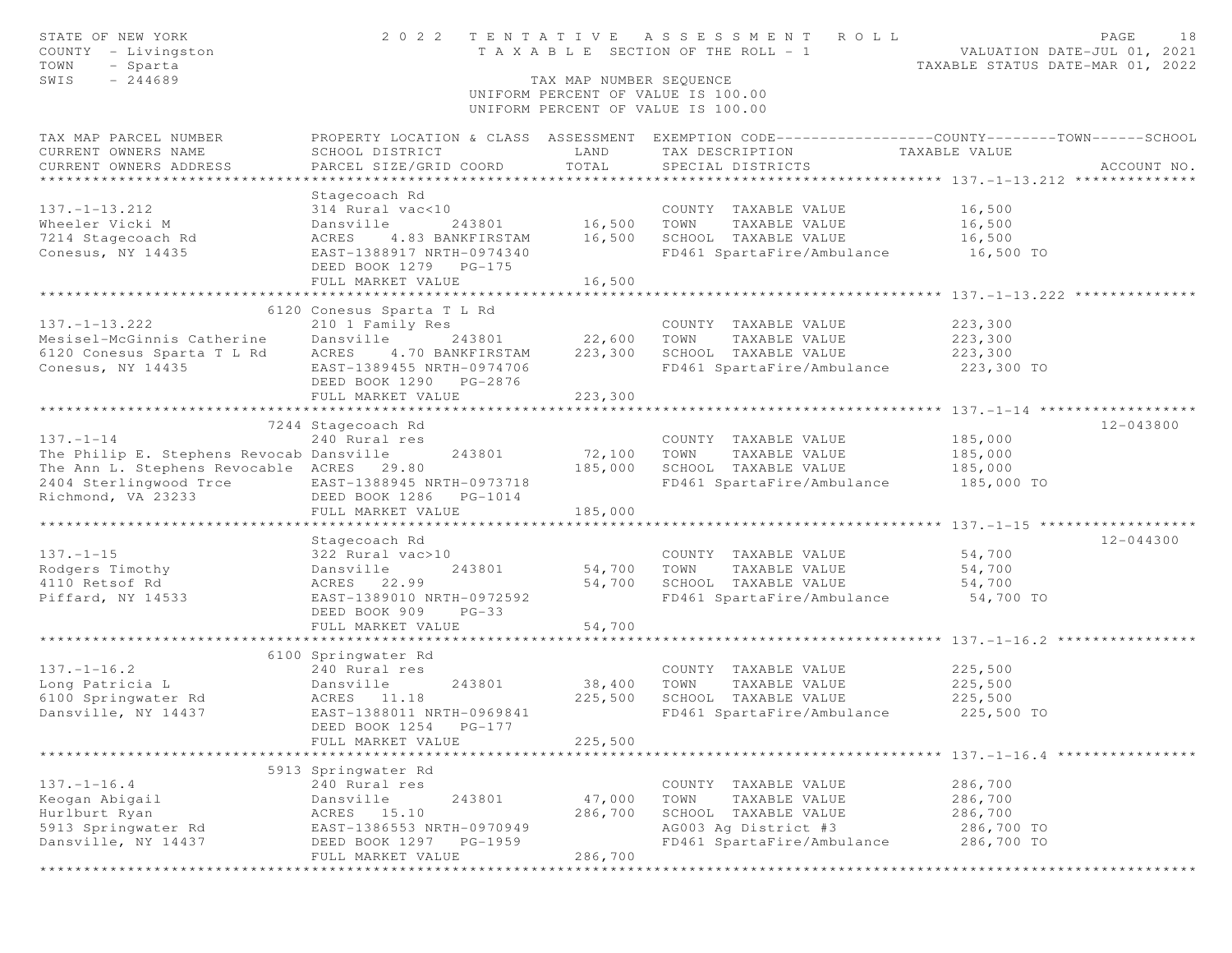| STATE OF NEW YORK<br>COUNTY - Livingston<br>- Sparta<br>TOWN<br>SWIS<br>$-244689$ | 2 0 2 2                                                                                                                                       | TENTATIVE<br>T A X A B L E SECTION OF THE ROLL - 1<br>TAX MAP NUMBER SEQUENCE<br>UNIFORM PERCENT OF VALUE IS 100.00<br>UNIFORM PERCENT OF VALUE IS 100.00 | ASSESSMENT ROLL                      |                                                                    | PAGE<br>19<br>VALUATION DATE-JUL 01, 2021<br>TAXABLE STATUS DATE-MAR 01, 2022 |
|-----------------------------------------------------------------------------------|-----------------------------------------------------------------------------------------------------------------------------------------------|-----------------------------------------------------------------------------------------------------------------------------------------------------------|--------------------------------------|--------------------------------------------------------------------|-------------------------------------------------------------------------------|
| TAX MAP PARCEL NUMBER<br>CURRENT OWNERS NAME<br>CURRENT OWNERS ADDRESS            | PROPERTY LOCATION & CLASS ASSESSMENT EXEMPTION CODE----------------COUNTY-------TOWN------SCHOOL<br>SCHOOL DISTRICT<br>PARCEL SIZE/GRID COORD | LAND<br>TOTAL                                                                                                                                             | TAX DESCRIPTION<br>SPECIAL DISTRICTS | TAXABLE VALUE                                                      | ACCOUNT NO.                                                                   |
| ******************                                                                |                                                                                                                                               |                                                                                                                                                           |                                      |                                                                    |                                                                               |
|                                                                                   | 5993 Springwater Rd                                                                                                                           | 90 PCT OF VALUE USED FOR EXEMPTION PURPOSES                                                                                                               |                                      |                                                                    | $12 - 044850$                                                                 |
| $137. - 1 - 16.11$                                                                | 240 Rural res                                                                                                                                 | VET WAR CT 41121                                                                                                                                          |                                      | 21,000<br>$\Omega$                                                 | 21,000<br>$\overline{0}$                                                      |
| Fulkerson Patricia A                                                              | Dansville<br>243801                                                                                                                           | 41,300 ENH STAR                                                                                                                                           | 41834                                | $\Omega$<br>$\circ$                                                | 74,900<br>$\Omega$                                                            |
| 5993 Springwater Rd                                                               | ACRES 12.50                                                                                                                                   | 180,500                                                                                                                                                   | COUNTY TAXABLE VALUE                 | 159,500                                                            |                                                                               |
| Dansville, NY 14437                                                               | EAST-1387226 NRTH-0970843                                                                                                                     | TOWN                                                                                                                                                      | TAXABLE VALUE                        | 159,500                                                            |                                                                               |
|                                                                                   | DEED BOOK 856<br>$PG-93$                                                                                                                      |                                                                                                                                                           | SCHOOL TAXABLE VALUE                 | 105,600                                                            |                                                                               |
|                                                                                   | FULL MARKET VALUE                                                                                                                             | 180,500 AG003 Ag District #3                                                                                                                              |                                      | 180,500 TO                                                         |                                                                               |
|                                                                                   | ********************************                                                                                                              |                                                                                                                                                           | FD461 SpartaFire/Ambulance           | 180,500 TO                                                         |                                                                               |
|                                                                                   |                                                                                                                                               |                                                                                                                                                           |                                      | ************************************ 137.-1-16.31 **************** |                                                                               |
|                                                                                   | 6009 Springwater Rd                                                                                                                           |                                                                                                                                                           |                                      | $\Omega$<br>$\overline{0}$                                         | $\Omega$                                                                      |
| $137. - 1 - 16.31$<br>Smith William T                                             | 240 Rural res<br>Dansville<br>243801                                                                                                          | BAS STAR 41854<br>52,800                                                                                                                                  | COUNTY TAXABLE VALUE                 | 253,100                                                            | 30,000                                                                        |
| Smith Jeanne M                                                                    | ACRES 18.10                                                                                                                                   | 253,100<br>TOWN                                                                                                                                           | TAXABLE VALUE                        | 253,100                                                            |                                                                               |
| 6009 Springwater Rd                                                               | EAST-1387906 NRTH-0970803                                                                                                                     |                                                                                                                                                           | SCHOOL TAXABLE VALUE                 | 223,100                                                            |                                                                               |
| Dansville, NY 14437                                                               | DEED BOOK 1280<br>$PG-2420$                                                                                                                   |                                                                                                                                                           | FD461 SpartaFire/Ambulance           | 253,100 TO                                                         |                                                                               |
|                                                                                   | FULL MARKET VALUE                                                                                                                             | 253,100                                                                                                                                                   |                                      |                                                                    |                                                                               |
|                                                                                   | *********************                                                                                                                         | **********************************                                                                                                                        |                                      | ********* 137.-1-16.32 ****************                            |                                                                               |
|                                                                                   | 5997 Springwater Rd                                                                                                                           |                                                                                                                                                           |                                      |                                                                    |                                                                               |
| $137. - 1 - 16.32$                                                                | 240 Rural res                                                                                                                                 | BAS STAR 41854                                                                                                                                            |                                      | $\bigcirc$<br>$\circ$                                              | $\Omega$<br>30,000                                                            |
| Gibson Andrew J                                                                   | Dansville<br>243801                                                                                                                           | 92,600                                                                                                                                                    | COUNTY TAXABLE VALUE                 | 240,100                                                            |                                                                               |
| Gibson Samantha                                                                   | ACRES 42.60                                                                                                                                   | 240,100<br>TOWN                                                                                                                                           | TAXABLE VALUE                        | 240,100                                                            |                                                                               |
| 5997 Springwater Rd                                                               | EAST-1387657 NRTH-0972203                                                                                                                     |                                                                                                                                                           | SCHOOL TAXABLE VALUE                 | 210,100                                                            |                                                                               |
| Dansville, NY 14437                                                               | DEED BOOK 1023<br>$PG-233$                                                                                                                    |                                                                                                                                                           | AG003 Ag District #3                 | 240,100 TO                                                         |                                                                               |
|                                                                                   | FULL MARKET VALUE<br>********************                                                                                                     | 240,100                                                                                                                                                   | FD461 SpartaFire/Ambulance           | 240,100 TO                                                         |                                                                               |
|                                                                                   |                                                                                                                                               |                                                                                                                                                           |                                      |                                                                    |                                                                               |
| $137. - 1 - 16.511$                                                               | Springwater Rd<br>322 Rural vac>10                                                                                                            |                                                                                                                                                           | COUNTY TAXABLE VALUE                 | 49,500                                                             |                                                                               |
| Miller Danny E                                                                    | Dansville<br>243801                                                                                                                           | 49,500<br>TOWN                                                                                                                                            | TAXABLE VALUE                        | 49,500                                                             |                                                                               |
| Miller Amanda L                                                                   | ACRES 19.90                                                                                                                                   | 49,500                                                                                                                                                    | SCHOOL TAXABLE VALUE                 | 49,500                                                             |                                                                               |
| 5924 Springwater Rd                                                               | EAST-1385845 NRTH-0971503                                                                                                                     |                                                                                                                                                           | FD461 SpartaFire/Ambulance           | 49,500 TO                                                          |                                                                               |
| Dansville, NY 14437                                                               | DEED BOOK 1287 PG-2531                                                                                                                        |                                                                                                                                                           |                                      |                                                                    |                                                                               |
|                                                                                   | FULL MARKET VALUE                                                                                                                             | 49,500                                                                                                                                                    |                                      |                                                                    |                                                                               |
|                                                                                   |                                                                                                                                               |                                                                                                                                                           |                                      |                                                                    |                                                                               |
|                                                                                   | 7499 Stagecoach Rd                                                                                                                            |                                                                                                                                                           |                                      |                                                                    |                                                                               |
| $137. - 1 - 17.4$                                                                 | 210 1 Family Res                                                                                                                              | BAS STAR 41854                                                                                                                                            |                                      | $\Omega$<br>$\circ$                                                | $\Omega$<br>30,000                                                            |
| Green Scott E                                                                     | Dansville<br>243801                                                                                                                           | 23,900                                                                                                                                                    | COUNTY TAXABLE VALUE                 | 316,700                                                            |                                                                               |
| Green Leona M                                                                     | 5.19<br>ACRES                                                                                                                                 | 316,700<br>TOWN                                                                                                                                           | TAXABLE VALUE                        | 316,700                                                            |                                                                               |
| 7499 Stagecoach Rd                                                                | EAST-1389969 NRTH-0969192                                                                                                                     |                                                                                                                                                           | SCHOOL TAXABLE VALUE                 | 286,700                                                            |                                                                               |
| Dansville, NY 14437                                                               | DEED BOOK 801<br>$PG-160$                                                                                                                     |                                                                                                                                                           | FD461 SpartaFire/Ambulance           | 316,700 TO                                                         |                                                                               |
|                                                                                   | FULL MARKET VALUE                                                                                                                             | 316,700                                                                                                                                                   |                                      |                                                                    |                                                                               |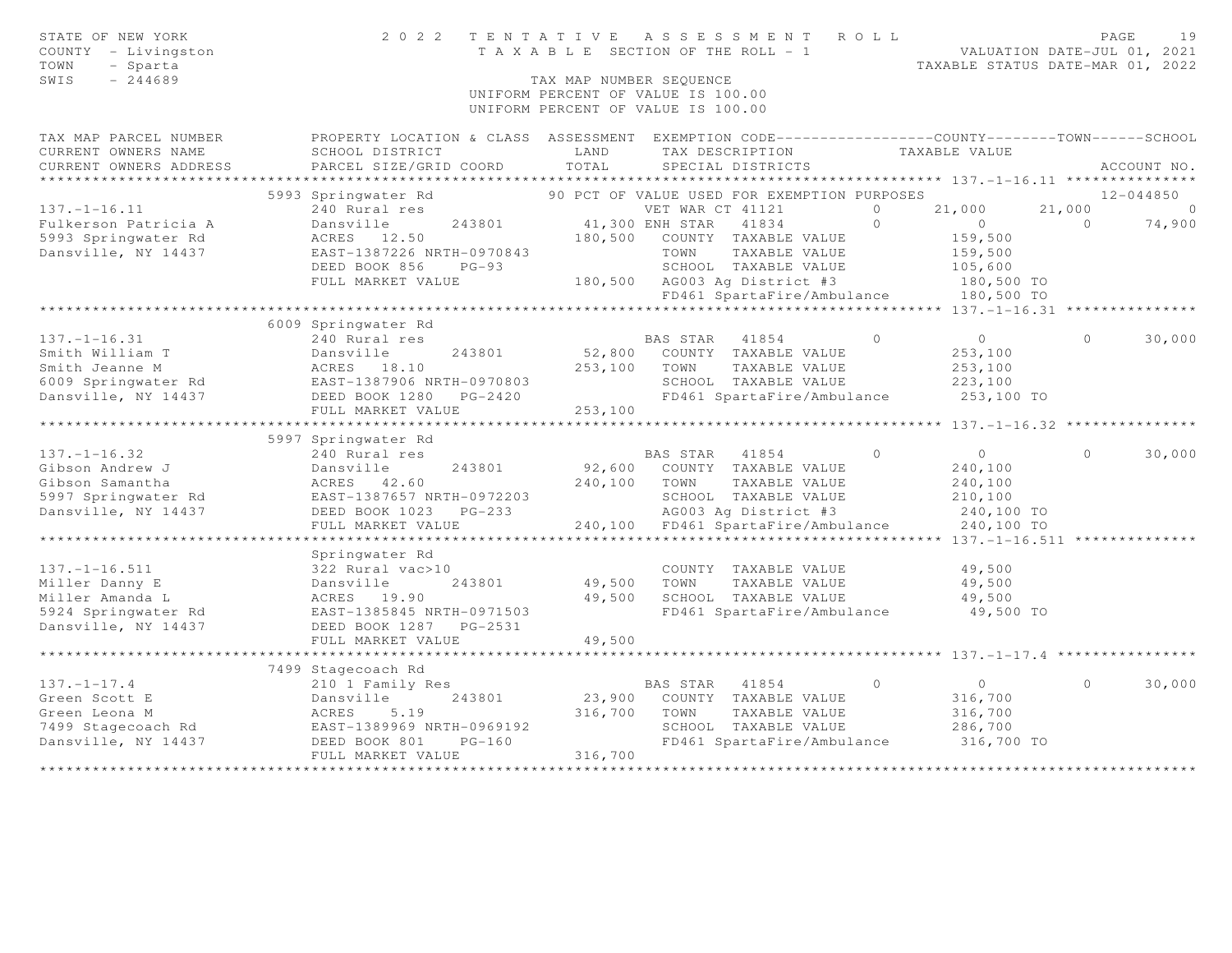| STATE OF NEW YORK<br>COUNTY - Livingston<br>TOWN<br>- Sparta<br>SWIS<br>$-244689$ | 2 0 2 2                                                                                                                                       | TAX MAP NUMBER SEOUENCE      | TENTATIVE ASSESSMENT<br>T A X A B L E SECTION OF THE ROLL - 1<br>UNIFORM PERCENT OF VALUE IS 100.00 | R O L L  | TAXABLE STATUS DATE-MAR 01, 2022                    | VALUATION DATE-JUL 01, 2021 | PAGE<br>20  |
|-----------------------------------------------------------------------------------|-----------------------------------------------------------------------------------------------------------------------------------------------|------------------------------|-----------------------------------------------------------------------------------------------------|----------|-----------------------------------------------------|-----------------------------|-------------|
|                                                                                   |                                                                                                                                               |                              | UNIFORM PERCENT OF VALUE IS 100.00                                                                  |          |                                                     |                             |             |
| TAX MAP PARCEL NUMBER<br>CURRENT OWNERS NAME<br>CURRENT OWNERS ADDRESS            | PROPERTY LOCATION & CLASS ASSESSMENT EXEMPTION CODE----------------COUNTY-------TOWN------SCHOOL<br>SCHOOL DISTRICT<br>PARCEL SIZE/GRID COORD | LAND<br>TOTAL                | TAX DESCRIPTION<br>SPECIAL DISTRICTS                                                                |          | TAXABLE VALUE                                       |                             | ACCOUNT NO. |
|                                                                                   | 6129 Springwater Rd                                                                                                                           |                              |                                                                                                     |          |                                                     |                             | 12-016625   |
| $137. - 1 - 17.21$                                                                | 270 Mfg housing                                                                                                                               |                              | VET WAR CT 41121                                                                                    | $\Omega$ | 11,895                                              | 11,895                      | $\bigcirc$  |
| Renno Rick J                                                                      | Dansville<br>243801                                                                                                                           | 13,000                       | COUNTY TAXABLE VALUE                                                                                |          | 67,405                                              |                             |             |
| Renno Barbara A                                                                   | ACRES<br>1.00                                                                                                                                 | 79,300                       | TOWN<br>TAXABLE VALUE                                                                               |          | 67,405                                              |                             |             |
| 6129 Springwater Rd                                                               | EAST-1388335 NRTH-0970426                                                                                                                     |                              | SCHOOL TAXABLE VALUE                                                                                |          | 79,300                                              |                             |             |
| Dansville, NY 14437                                                               | DEED BOOK 613<br>PG-00099                                                                                                                     | 79,300                       | FD461 SpartaFire/Ambulance                                                                          |          | 79,300 TO                                           |                             |             |
|                                                                                   | FULL MARKET VALUE<br>*****************************                                                                                            |                              |                                                                                                     |          |                                                     |                             |             |
|                                                                                   | 6148 Springwater Rd                                                                                                                           |                              |                                                                                                     |          |                                                     |                             |             |
| $137. - 1 - 17.32$                                                                | 270 Mfg housing                                                                                                                               |                              | BAS STAR 41854                                                                                      | $\circ$  | $\circ$                                             | $\circ$                     | 30,000      |
| Woolston Christopher                                                              | Dansville<br>243801                                                                                                                           | 32,700                       | COUNTY TAXABLE VALUE                                                                                |          | 53,800                                              |                             |             |
| PO Box 112                                                                        | ACRES<br>8.80                                                                                                                                 | 53,800                       | TAXABLE VALUE<br>TOWN                                                                               |          | 53,800                                              |                             |             |
| Conesus, NY 14435                                                                 | EAST-1389475 NRTH-0969830                                                                                                                     |                              | SCHOOL TAXABLE VALUE                                                                                |          | 23,800                                              |                             |             |
|                                                                                   | DEED BOOK 903<br>$PG-57$                                                                                                                      |                              | FD461 SpartaFire/Ambulance                                                                          |          | 53,800 TO                                           |                             |             |
|                                                                                   | FULL MARKET VALUE                                                                                                                             | 53,800                       |                                                                                                     |          |                                                     |                             |             |
|                                                                                   |                                                                                                                                               |                              |                                                                                                     |          |                                                     |                             |             |
|                                                                                   | 6136 Springwater Rd                                                                                                                           |                              |                                                                                                     |          |                                                     |                             |             |
| $137. - 1 - 17.34$                                                                | 210 1 Family Res                                                                                                                              |                              | ENH STAR<br>41834                                                                                   | $\circ$  | $\overline{0}$                                      | $\circ$                     | 74,900      |
| Briody John P                                                                     | Dansville<br>243801                                                                                                                           | 38,400                       | COUNTY TAXABLE VALUE                                                                                |          | 299,700                                             |                             |             |
| 6136 Springwater Rd                                                               | ACRES 11.20                                                                                                                                   | 299,700                      | TOWN<br>TAXABLE VALUE                                                                               |          | 299,700                                             |                             |             |
| Dansville, NY 14437                                                               | EAST-1388701 NRTH-0969871                                                                                                                     |                              | SCHOOL TAXABLE VALUE                                                                                |          | 224,800                                             |                             |             |
|                                                                                   | DEED BOOK 1278<br>PG-2340<br>FULL MARKET VALUE                                                                                                | 299,700                      | FD461 SpartaFire/Ambulance                                                                          |          | 299,700 TO                                          |                             |             |
|                                                                                   |                                                                                                                                               |                              |                                                                                                     |          |                                                     |                             |             |
|                                                                                   | 7474 Stagecoach Rd                                                                                                                            |                              |                                                                                                     |          |                                                     |                             | 12-009800   |
| $137. - 1 - 17.113$                                                               | 270 Mfg housing                                                                                                                               |                              | SR CITIZEN 41800                                                                                    | $\Omega$ | 38,300                                              | 38,300                      | 38,300      |
| Gazinski Malinda L                                                                | Dansville<br>243801                                                                                                                           |                              | 21,900 ENH STAR<br>41834                                                                            | $\circ$  | $\circ$                                             | $\circ$                     | 38,300      |
| 7474 Stagecoach Rd                                                                | ACRES<br>4.44                                                                                                                                 | 76,600                       | COUNTY TAXABLE VALUE                                                                                |          | 38,300                                              |                             |             |
| Dansville, NY 14437                                                               | EAST-1389690 NRTH-0971060                                                                                                                     |                              | TOWN<br>TAXABLE VALUE                                                                               |          | 38,300                                              |                             |             |
|                                                                                   | DEED BOOK 626<br>PG-00071                                                                                                                     |                              | SCHOOL TAXABLE VALUE                                                                                |          | $\circ$                                             |                             |             |
|                                                                                   | FULL MARKET VALUE                                                                                                                             | 76,600                       | FD461 SpartaFire/Ambulance                                                                          |          | 76,600 TO                                           |                             |             |
|                                                                                   | ***********************                                                                                                                       |                              |                                                                                                     |          |                                                     |                             |             |
|                                                                                   | 7370 Stagecoach Rd                                                                                                                            |                              |                                                                                                     |          |                                                     |                             |             |
| $137. - 1 - 17.121$                                                               | 240 Rural res                                                                                                                                 |                              | COUNTY TAXABLE VALUE                                                                                |          | 298,900                                             |                             |             |
| Warner Ronald                                                                     | Dansville<br>243801                                                                                                                           | 66,300                       | TOWN<br>TAXABLE VALUE                                                                               |          | 298,900                                             |                             |             |
| Warner Lori L                                                                     | ACRES<br>26.20 BANKFIRSTAM                                                                                                                    | 298,900                      | SCHOOL TAXABLE VALUE                                                                                |          | 298,900                                             |                             |             |
| 7370 Stagecoach Rd                                                                | EAST-1388790 NRTH-0971744                                                                                                                     |                              | AG003 Ag District #3                                                                                |          | 298,900 TO                                          |                             |             |
| Dansville, NY 14437                                                               | DEED BOOK 1296    PG-1132                                                                                                                     |                              | FD461 SpartaFire/Ambulance                                                                          |          | 298,900 TO                                          |                             |             |
|                                                                                   | FULL MARKET VALUE                                                                                                                             | 298,900<br>* * * * * * * * * |                                                                                                     |          | ********************** 137.-1-17.122 ************** |                             |             |
|                                                                                   | 7330 Stagecoach Rd                                                                                                                            |                              |                                                                                                     |          |                                                     |                             |             |
| $137. - 1 - 17.122$                                                               | 210 1 Family Res                                                                                                                              |                              | BAS STAR<br>41854                                                                                   | 0        | 0                                                   | 0                           | 30,000      |
| Fike Theodore N III                                                               | 243801<br>Dansville                                                                                                                           | 34,700                       | COUNTY<br>TAXABLE VALUE                                                                             |          | 130,900                                             |                             |             |
| 7330 Stagecoach Rd                                                                | 9.62<br>ACRES                                                                                                                                 | 130,900                      | TAXABLE VALUE<br>TOWN                                                                               |          | 130,900                                             |                             |             |
| Dansville, NY 14437                                                               | EAST-1389443 NRTH-0972012                                                                                                                     |                              | SCHOOL TAXABLE VALUE                                                                                |          | 100,900                                             |                             |             |
|                                                                                   | DEED BOOK 1066<br>PG-398                                                                                                                      |                              | FD461 SpartaFire/Ambulance                                                                          |          | 130,900 TO                                          |                             |             |
|                                                                                   | FULL MARKET VALUE                                                                                                                             | 130,900                      |                                                                                                     |          |                                                     |                             |             |
|                                                                                   | *************************                                                                                                                     |                              | **********************                                                                              |          | *************************************               |                             |             |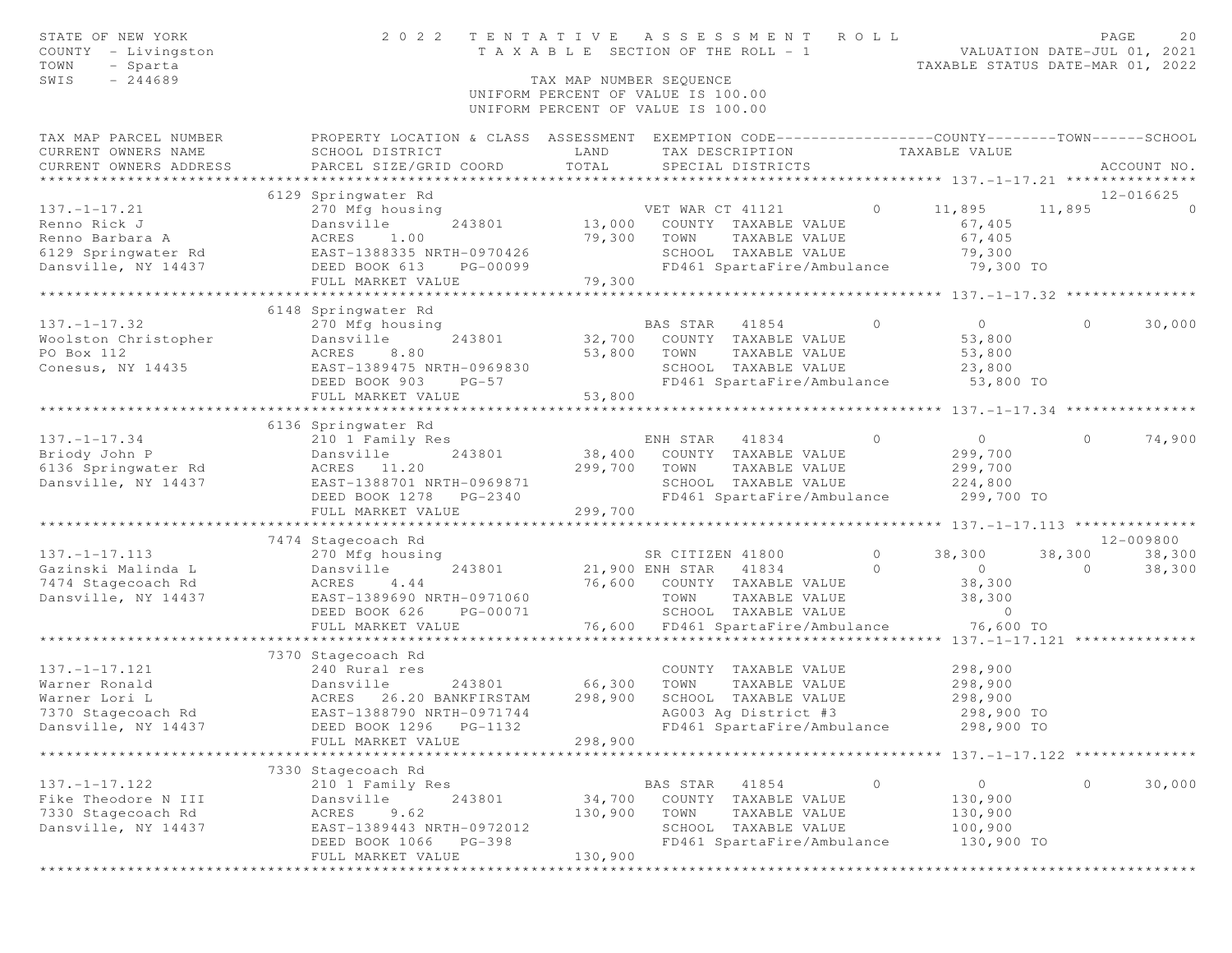| SWIS<br>$-244689$<br>TAX MAP NUMBER SEOUENCE                                                                                                       |               |
|----------------------------------------------------------------------------------------------------------------------------------------------------|---------------|
| UNIFORM PERCENT OF VALUE IS 100.00<br>UNIFORM PERCENT OF VALUE IS 100.00                                                                           |               |
| PROPERTY LOCATION & CLASS ASSESSMENT EXEMPTION CODE----------------COUNTY-------TOWN-----SCHOOL<br>TAX MAP PARCEL NUMBER                           |               |
| CURRENT OWNERS NAME<br>SCHOOL DISTRICT<br>LAND<br>TAXABLE VALUE<br>TAX DESCRIPTION                                                                 |               |
| TOTAL<br>CURRENT OWNERS ADDRESS<br>PARCEL SIZE/GRID COORD<br>SPECIAL DISTRICTS                                                                     | ACCOUNT NO.   |
| ***********************                                                                                                                            |               |
| Springwater Rd<br>$137. - 1 - 17.223$<br>322 Rural vac>10<br>COUNTY TAXABLE VALUE<br>72,200                                                        |               |
| Dansville<br>72,200<br>TOWN<br>TAXABLE VALUE<br>72,200<br>Reed Garcia L<br>243801                                                                  |               |
| 72,200<br>SCHOOL TAXABLE VALUE<br>72,200<br>Reed Diane<br>ACRES 33.92                                                                              |               |
| 72,200 TO<br>1537 York St<br>EAST-1389020 NRTH-0970795<br>FD461 SpartaFire/Ambulance                                                               |               |
| Lima, NY 14485<br>DEED BOOK 1076 PG-277                                                                                                            |               |
| 72,200<br>FULL MARKET VALUE                                                                                                                        |               |
|                                                                                                                                                    |               |
| 6149 Springwater Rd                                                                                                                                |               |
| $137. - 1 - 17.224$<br>210 1 Family Res<br>COUNTY TAXABLE VALUE<br>171,000                                                                         |               |
| Briggs James<br>25,200<br>Dansville<br>243801<br>TOWN<br>TAXABLE VALUE<br>171,000<br>5.68 BANKFIRSTAM<br>SCHOOL TAXABLE VALUE                      |               |
| 6149 Springwater Rd<br>171,000<br>171,000<br>ACRES<br>FD461 SpartaFire/Ambulance<br>Dansville, NY 14437<br>EAST-1389604 NRTH-0970260<br>171,000 TO |               |
| DEED BOOK 1286 PG-1595                                                                                                                             |               |
| FULL MARKET VALUE<br>171,000                                                                                                                       |               |
|                                                                                                                                                    |               |
| Stagecoach Rd                                                                                                                                      | $12 - 009801$ |
| $137. - 1 - 17.311$<br>23,200<br>314 Rural vac<10<br>COUNTY TAXABLE VALUE                                                                          |               |
| Wagner Michael R<br>TAXABLE VALUE<br>23,200<br>Dansville<br>243801<br>23,200<br>TOWN                                                               |               |
| Wagner Joan M<br>23,200<br>SCHOOL TAXABLE VALUE<br>23,200<br>ACRES<br>7.54                                                                         |               |
| 23,200 TO<br>7510 Stagecoach Rd<br>EAST-1388734 NRTH-0969236<br>FD461 SpartaFire/Ambulance                                                         |               |
| Dansville, NY 14437<br>DEED BOOK 906<br>$PG-284$                                                                                                   |               |
| FULL MARKET VALUE<br>23,200<br>***********************<br>* * * * * * * * * *                                                                      |               |
| Stagecoach Rd                                                                                                                                      | 12-009801     |
| $137. - 1 - 17.312$<br>314 Rural vac<10<br>COUNTY TAXABLE VALUE<br>23,200                                                                          |               |
| Wagner Michael R<br>Dansville<br>243801<br>23,200<br>TOWN<br>TAXABLE VALUE<br>23,200                                                               |               |
| 7.54<br>23,200<br>SCHOOL TAXABLE VALUE<br>23,200<br>Wagner Joan M<br>ACRES                                                                         |               |
| EAST-1389501 NRTH-0969319<br>7500 Stagecoach Rd<br>FD461 SpartaFire/Ambulance<br>23,200 TO                                                         |               |
| Dansville, NY 14437<br>DEED BOOK 1267<br>PG-2015                                                                                                   |               |
| 23,200<br>FULL MARKET VALUE                                                                                                                        |               |
| **************************                                                                                                                         |               |
| 7510 Stagecoach Rd                                                                                                                                 |               |
| $137. - 1 - 17.331$<br>41834<br>240 Rural res<br>ENH STAR<br>$\circ$<br>$\circ$<br>$\circ$                                                         | 74,900        |
| 243801<br>47,500<br>Wagner Michael R<br>COUNTY TAXABLE VALUE<br>154,100<br>Dansville<br>154,100<br>TOWN<br>TAXABLE VALUE                           |               |
| Wagner Joan M<br>ACRES 15.32<br>154,100<br>7510 Stagecoach Rd<br>EAST-1388976 NRTH-0968800<br>SCHOOL TAXABLE VALUE<br>79,200                       |               |
| Dansville, NY 14437<br>DEED BOOK 838 PG-228<br>154,100 TO<br>FD461 SpartaFire/Ambulance                                                            |               |
| FULL MARKET VALUE<br>154,100                                                                                                                       |               |
|                                                                                                                                                    |               |
| 7500 Stagecoach Rd                                                                                                                                 |               |
| $137. - 1 - 17.332$<br>314 Rural vac<10<br>7,200<br>COUNTY TAXABLE VALUE                                                                           |               |
| Wagner Michael R<br>7,200<br>TAXABLE VALUE<br>7,200<br>Dansville<br>243801<br>TOWN                                                                 |               |
| Wagner Joan M<br>1.27<br>7,200<br>SCHOOL TAXABLE VALUE<br>7,200<br>ACRES                                                                           |               |
| 7510 Stagecoach Rd<br>EAST-1389684 NRTH-0968941<br>FD461 SpartaFire/Ambulance<br>7,200 TO                                                          |               |
| Dansville, NY 14437<br>DEED BOOK 1275<br>PG-1822                                                                                                   |               |
| 7,200<br>FULL MARKET VALUE                                                                                                                         |               |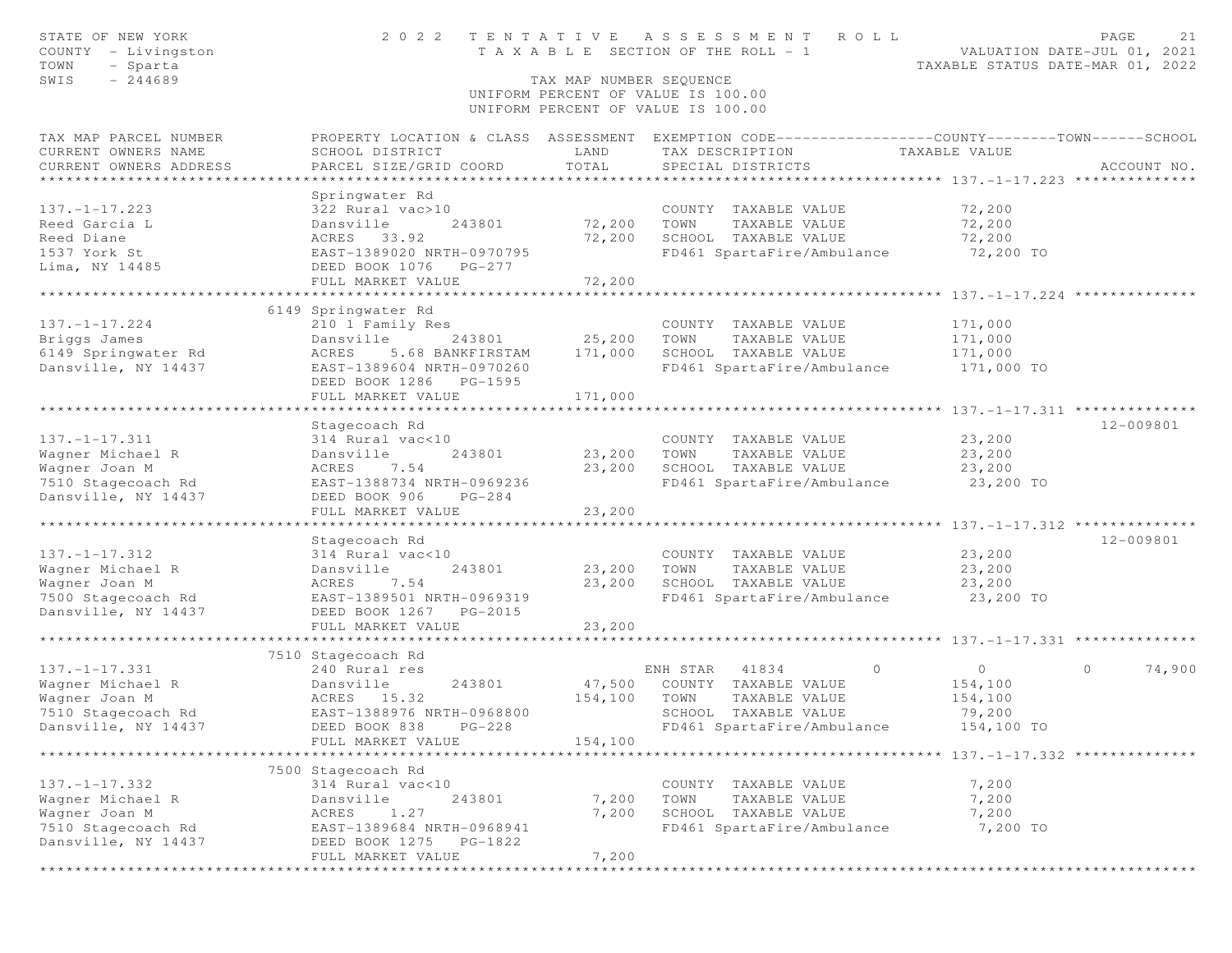| STATE OF NEW YORK<br>COUNTY - Livingston<br>TOWN<br>- Sparta                                                                                                     | 2 0 2 2<br>TENTATIVE<br>A S S E S S M E N T<br>ROLL<br>T A X A B L E SECTION OF THE ROLL - 1       |                                                                                                     |                |                                       |         |                | PAGE<br>VALUATION DATE-JUL 01, 2021<br>TAXABLE STATUS DATE-MAR 01, 2022 | 22     |
|------------------------------------------------------------------------------------------------------------------------------------------------------------------|----------------------------------------------------------------------------------------------------|-----------------------------------------------------------------------------------------------------|----------------|---------------------------------------|---------|----------------|-------------------------------------------------------------------------|--------|
| SWIS<br>$-244689$                                                                                                                                                |                                                                                                    | TAX MAP NUMBER SEOUENCE<br>UNIFORM PERCENT OF VALUE IS 100.00<br>UNIFORM PERCENT OF VALUE IS 100.00 |                |                                       |         |                |                                                                         |        |
| TAX MAP PARCEL NUMBER                                                                                                                                            | PROPERTY LOCATION & CLASS ASSESSMENT EXEMPTION CODE-----------------COUNTY--------TOWN------SCHOOL |                                                                                                     |                |                                       |         |                |                                                                         |        |
| CURRENT OWNERS NAME                                                                                                                                              | SCHOOL DISTRICT                                                                                    | LAND                                                                                                |                | TAX DESCRIPTION TAXABLE VALUE         |         |                |                                                                         |        |
| CURRENT OWNERS ADDRESS                                                                                                                                           | PARCEL SIZE/GRID COORD                                                                             | TOTAL                                                                                               |                | SPECIAL DISTRICTS                     |         |                | ACCOUNT NO.                                                             |        |
|                                                                                                                                                                  |                                                                                                    |                                                                                                     |                |                                       |         |                | 12-049050                                                               |        |
| $137. - 1 - 18$                                                                                                                                                  | 7231 Stagecoach Rd<br>210 1 Family Res                                                             |                                                                                                     |                | COUNTY TAXABLE VALUE                  |         | 156,200        |                                                                         |        |
|                                                                                                                                                                  | 243801 13,500 TOWN                                                                                 |                                                                                                     |                | TAXABLE VALUE                         |         | 156,200        |                                                                         |        |
| Preston Jay bansville 243801<br>Preston Diana acres 1.20 BANK LERETA<br>7231 Stagecoach Rd EAST-1389968 NRTH-0974128<br>Dansville, NY 14437 DEED BOOK 893 PG-343 | 1.20 BANK LERETA 156,200                                                                           |                                                                                                     |                | SCHOOL TAXABLE VALUE                  |         | 156,200        |                                                                         |        |
|                                                                                                                                                                  |                                                                                                    |                                                                                                     |                | FD461 SpartaFire/Ambulance 156,200 TO |         |                |                                                                         |        |
|                                                                                                                                                                  |                                                                                                    |                                                                                                     |                |                                       |         |                |                                                                         |        |
|                                                                                                                                                                  | FULL MARKET VALUE                                                                                  | 156,200                                                                                             |                |                                       |         |                |                                                                         |        |
|                                                                                                                                                                  |                                                                                                    |                                                                                                     |                |                                       |         |                |                                                                         |        |
|                                                                                                                                                                  | 7255 Stagecoach Rd                                                                                 |                                                                                                     |                |                                       |         |                | 12-026600                                                               |        |
| $137. - 1 - 19$                                                                                                                                                  | 210 1 Family Res                                                                                   |                                                                                                     | BAS STAR 41854 |                                       | $\circ$ | $\overline{0}$ | $\Omega$                                                                | 30,000 |
| MacDonald James A Jr                                                                                                                                             | 243801<br>Dansville                                                                                | 20,100                                                                                              |                | COUNTY TAXABLE VALUE                  |         | 224,000        |                                                                         |        |
| MacDonald Stacey E                                                                                                                                               |                                                                                                    | 224,000                                                                                             | TOWN           | TAXABLE VALUE                         |         | 224,000        |                                                                         |        |
| PO Box 589                                                                                                                                                       |                                                                                                    |                                                                                                     |                | SCHOOL TAXABLE VALUE                  |         | 194,000        |                                                                         |        |
| Dansville, NY 14437                                                                                                                                              |                                                                                                    |                                                                                                     |                | FD461 SpartaFire/Ambulance            |         | 224,000 TO     |                                                                         |        |
|                                                                                                                                                                  | FULL MARKET VALUE                                                                                  | 224,000                                                                                             |                |                                       |         |                |                                                                         |        |
|                                                                                                                                                                  |                                                                                                    |                                                                                                     |                |                                       |         |                |                                                                         |        |
|                                                                                                                                                                  | 7215 Stagecoach Rd                                                                                 |                                                                                                     |                |                                       |         |                |                                                                         |        |
| $137. - 1 - 20.12$                                                                                                                                               | 322 Rural vac>10                                                                                   |                                                                                                     |                | COUNTY TAXABLE VALUE                  |         | 29,100         |                                                                         |        |
| Preston Jay                                                                                                                                                      | 243801<br>Dansville                                                                                | 29,100                                                                                              | TOWN           | TAXABLE VALUE                         |         | 29,100         |                                                                         |        |
| 7231 Stagecoach Rd                                                                                                                                               | ACRES 10.00                                                                                        | 29,100                                                                                              |                | SCHOOL TAXABLE VALUE                  |         | 29,100         |                                                                         |        |
| Dansville, NY 14437                                                                                                                                              | EAST-1390328 NRTH-0974289                                                                          |                                                                                                     |                | FD461 SpartaFire/Ambulance            |         | 29,100 TO      |                                                                         |        |
|                                                                                                                                                                  | DEED BOOK 1222 PG-362                                                                              |                                                                                                     |                |                                       |         |                |                                                                         |        |
|                                                                                                                                                                  | FULL MARKET VALUE                                                                                  | 29,100                                                                                              |                |                                       |         |                |                                                                         |        |
|                                                                                                                                                                  | ******************************                                                                     | **************                                                                                      |                |                                       |         |                |                                                                         |        |
|                                                                                                                                                                  | 6200 Conesus Sparta T L Rd                                                                         |                                                                                                     |                |                                       |         |                |                                                                         |        |
| $137. - 1 - 20.22$                                                                                                                                               | 210 1 Family Res                                                                                   |                                                                                                     | ENH STAR       | 41834<br>$\sim$ 0                     |         | $\overline{0}$ | $\circ$                                                                 | 74,900 |
| Baird Mark W                                                                                                                                                     | 243801<br>Dansville                                                                                |                                                                                                     |                | 25,000 COUNTY TAXABLE VALUE           |         | 143,300        |                                                                         |        |
| Baird Patricia W                                                                                                                                                 | ACRES<br>5.60                                                                                      | 143,300                                                                                             | TOWN           | TAXABLE VALUE                         |         | 143,300        |                                                                         |        |
| 6200 Conesus-Sparta Townline R EAST-1390073 NRTH-0974707                                                                                                         |                                                                                                    |                                                                                                     |                | SCHOOL TAXABLE VALUE                  |         | 68,400         |                                                                         |        |
| Conesus, NY 14435                                                                                                                                                | DEED BOOK 674<br>PG-00296                                                                          |                                                                                                     |                | FD461 SpartaFire/Ambulance            |         | 143,300 TO     |                                                                         |        |
|                                                                                                                                                                  | FULL MARKET VALUE                                                                                  | 143,300                                                                                             |                |                                       |         |                |                                                                         |        |
|                                                                                                                                                                  | 7281 Stagecoach Rd                                                                                 |                                                                                                     |                |                                       |         |                |                                                                         |        |
| $137. - 1 - 20.112$                                                                                                                                              | 210 1 Family Res                                                                                   |                                                                                                     | BAS STAR 41854 |                                       | $\circ$ | $\overline{0}$ | $\Omega$                                                                | 30,000 |
| Mettler Bryan                                                                                                                                                    | 243801<br>Dansville                                                                                |                                                                                                     |                | 31,000 COUNTY TAXABLE VALUE           |         | 170,300        |                                                                         |        |
| 7281 Stagecoach Rd                                                                                                                                               | ACRES 8.07                                                                                         | 170,300 TOWN                                                                                        |                | TAXABLE VALUE                         |         | 170,300        |                                                                         |        |
| Dansville, NY 14437                                                                                                                                              | EAST-1390391 NRTH-0973264                                                                          |                                                                                                     |                | SCHOOL TAXABLE VALUE                  |         | 140,300        |                                                                         |        |
|                                                                                                                                                                  | DEED BOOK 643 PG-00225                                                                             |                                                                                                     |                | FD461 SpartaFire/Ambulance            |         | 170,300 TO     |                                                                         |        |
|                                                                                                                                                                  | FULL MARKET VALUE                                                                                  | 170,300                                                                                             |                |                                       |         |                |                                                                         |        |
|                                                                                                                                                                  |                                                                                                    |                                                                                                     |                |                                       |         |                |                                                                         |        |
|                                                                                                                                                                  | 7275 Stagecoach Rd                                                                                 |                                                                                                     |                |                                       |         |                |                                                                         |        |
| $137. - 1 - 20.113$                                                                                                                                              | 240 Rural res                                                                                      |                                                                                                     | ENH STAR       | 41834                                 | $\circ$ | $\circ$        | $\circ$                                                                 | 74,900 |
| Colletta David R                                                                                                                                                 | 243801<br>Dansville                                                                                | 28,000                                                                                              |                | COUNTY TAXABLE VALUE                  |         | 161,300        |                                                                         |        |
| Colletta Deborah                                                                                                                                                 | ACRES<br>11.70                                                                                     | 161,300                                                                                             | TOWN           | TAXABLE VALUE                         |         | 161,300        |                                                                         |        |
| 7275 Stagecoach Rd                                                                                                                                               | EAST-1390485 NRTH-0973702                                                                          |                                                                                                     |                | SCHOOL TAXABLE VALUE                  |         | 86,400         |                                                                         |        |
| Dansville, NY 14437                                                                                                                                              | DEED BOOK 647<br>PG-00228                                                                          |                                                                                                     |                | FD461 SpartaFire/Ambulance            |         | 161,300 TO     |                                                                         |        |
|                                                                                                                                                                  | FULL MARKET VALUE                                                                                  | 161,300                                                                                             |                |                                       |         |                |                                                                         |        |
|                                                                                                                                                                  |                                                                                                    | * * * * * * * * * * * * * * * * * *                                                                 |                |                                       |         |                |                                                                         |        |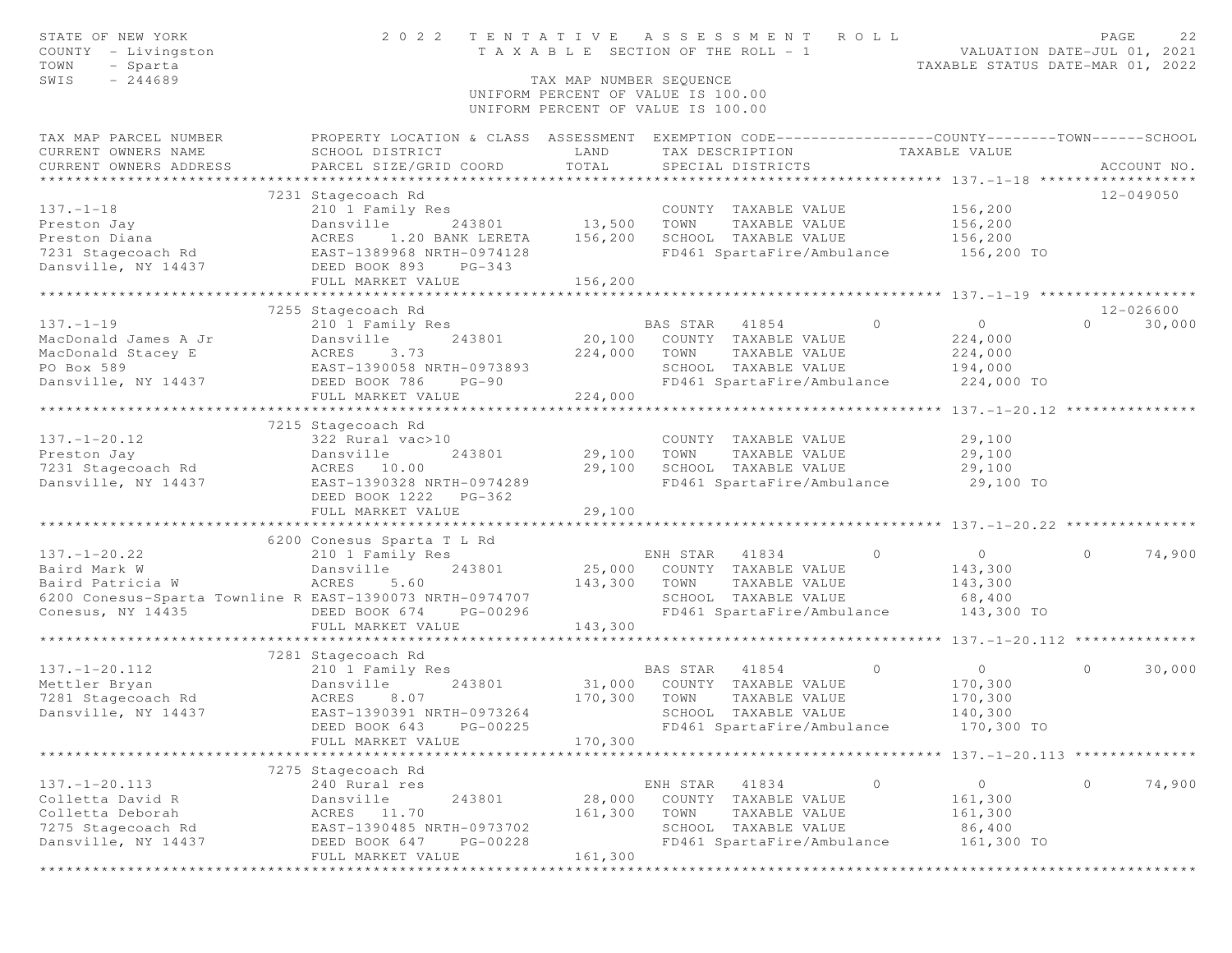| STATE OF NEW YORK<br>COUNTY - Livingston<br>TOWN<br>- Sparta             | TENTATIVE<br>A S S E S S M E N T<br>2 0 2 2<br>ROLL<br>T A X A B L E SECTION OF THE ROLL - 1    |                   |                                                       |          |                     | VALUATION DATE-JUL 01, 2021<br>TAXABLE STATUS DATE-MAR 01, 2022 | PAGE<br>23     |
|--------------------------------------------------------------------------|-------------------------------------------------------------------------------------------------|-------------------|-------------------------------------------------------|----------|---------------------|-----------------------------------------------------------------|----------------|
| SWIS<br>$-244689$                                                        | TAX MAP NUMBER SEQUENCE                                                                         |                   |                                                       |          |                     |                                                                 |                |
| UNIFORM PERCENT OF VALUE IS 100.00<br>UNIFORM PERCENT OF VALUE IS 100.00 |                                                                                                 |                   |                                                       |          |                     |                                                                 |                |
| TAX MAP PARCEL NUMBER                                                    | PROPERTY LOCATION & CLASS ASSESSMENT EXEMPTION CODE---------------COUNTY-------TOWN------SCHOOL |                   |                                                       |          |                     |                                                                 |                |
| CURRENT OWNERS NAME                                                      | SCHOOL DISTRICT                                                                                 | LAND              | TAX DESCRIPTION                                       |          | TAXABLE VALUE       |                                                                 |                |
| CURRENT OWNERS ADDRESS                                                   | PARCEL SIZE/GRID COORD                                                                          | TOTAL             | SPECIAL DISTRICTS                                     |          |                     |                                                                 | ACCOUNT NO.    |
|                                                                          |                                                                                                 |                   |                                                       |          |                     |                                                                 |                |
|                                                                          | 6236 Conesus Sparta T L Rd 80 PCT OF VALUE USED FOR EXEMPTION PURPOSES                          |                   |                                                       |          |                     |                                                                 |                |
| $137. - 1 - 20.211$                                                      | 240 Rural res                                                                                   |                   | VET COM CT 41131                                      | $\Omega$ | 27,640              | 27,640                                                          | 0              |
| Gonyea Patrick<br>c/o Patty Gonyea                                       | Dansville<br>243801                                                                             | 65,000<br>138,200 | COUNTY TAXABLE VALUE<br>TAXABLE VALUE                 |          | 110,560             |                                                                 |                |
| 103 Kingsley Rd                                                          | ACRES 25.40<br>EAST-1391140 NRTH-0974008                                                        |                   | TOWN<br>SCHOOL TAXABLE VALUE                          |          | 110,560<br>138,200  |                                                                 |                |
| Pine Valley, NY 14872                                                    | DEED BOOK 564<br>PG-00150                                                                       |                   | FD461 SpartaFire/Ambulance                            |          | 138,200 TO          |                                                                 |                |
|                                                                          | FULL MARKET VALUE                                                                               | 138,200           |                                                       |          |                     |                                                                 |                |
|                                                                          |                                                                                                 |                   |                                                       |          |                     |                                                                 |                |
|                                                                          | 7375 Stagecoach Rd                                                                              |                   |                                                       |          |                     |                                                                 |                |
| $137. - 1 - 21.2$                                                        | 210 1 Family Res                                                                                |                   | BAS STAR 41854                                        | $\circ$  | $\circ$             | $\circ$                                                         | 30,000         |
| Sobiesiak James                                                          | Dansville<br>243801                                                                             | 30,800            | COUNTY TAXABLE VALUE                                  |          | 195,300             |                                                                 |                |
| Sobiesiak Joan M                                                         | 8.00<br>ACRES                                                                                   | 195,300           | TOWN<br>TAXABLE VALUE                                 |          | 195,300             |                                                                 |                |
| 7375 Stagecoach Rd EAST-1390536 NRTH-0971481                             |                                                                                                 |                   | SCHOOL TAXABLE VALUE                                  |          | 165,300             |                                                                 |                |
| Dansville, NY 14437                                                      | DEED BOOK 550<br>PG-00095                                                                       |                   | FD461 SpartaFire/Ambulance                            |          | 195,300 TO          |                                                                 |                |
|                                                                          | FULL MARKET VALUE                                                                               | 195,300           |                                                       |          |                     |                                                                 |                |
|                                                                          |                                                                                                 |                   |                                                       |          |                     |                                                                 |                |
|                                                                          | 7371 Stagecoach Rd                                                                              |                   |                                                       |          |                     |                                                                 |                |
| $137. - 1 - 21.3$                                                        | 240 Rural res                                                                                   |                   | ENH STAR<br>41834                                     | $\circ$  | $\circ$             | $\circ$                                                         | 74,900         |
| Giovanniello Pietro                                                      | Dansville<br>243801                                                                             | 67,600            | COUNTY TAXABLE VALUE                                  |          | 290,100             |                                                                 |                |
| Giovanniello Mary Ann                                                    | ACRES 27.00                                                                                     | 290,100           | TOWN<br>TAXABLE VALUE                                 |          | 290,100             |                                                                 |                |
| 7371 Stagecoach Rd                                                       | EAST-1391658 NRTH-0972355                                                                       |                   | SCHOOL TAXABLE VALUE                                  |          | 215,200             |                                                                 |                |
| Dansville, NY 14437                                                      | DEED BOOK 1246<br>$PG-282$                                                                      |                   | AG003 Ag District #3                                  |          | 290,100 TO          |                                                                 |                |
|                                                                          | FULL MARKET VALUE<br>*************************                                                  | 290,100           | FD461 SpartaFire/Ambulance                            |          | 290,100 TO          |                                                                 |                |
|                                                                          |                                                                                                 |                   | $x**************************************137. -1-21.4$ |          |                     |                                                                 |                |
|                                                                          | Stagecoach Rd                                                                                   |                   |                                                       |          |                     |                                                                 |                |
| $137. - 1 - 21.4$                                                        | 322 Rural vac>10                                                                                |                   | COUNTY TAXABLE VALUE                                  |          | 41,200              |                                                                 |                |
| Giovanniello Pietro                                                      | Dansville<br>243801                                                                             | 41,200            | TOWN<br>TAXABLE VALUE                                 |          | 41,200              |                                                                 |                |
| Giovanniello Mary Ann<br>7371 Stagecoach Rd                              | ACRES 15.40<br>EAST-1391731 NRTH-0971641                                                        | 41,200            | SCHOOL TAXABLE VALUE<br>AG003 Ag District #3          |          | 41,200<br>41,200 TO |                                                                 |                |
| Dansville, NY 14437                                                      | DEED BOOK 1246<br>$PG-283$                                                                      |                   | FD461 SpartaFire/Ambulance                            |          | 41,200 TO           |                                                                 |                |
|                                                                          | FULL MARKET VALUE                                                                               | 41,200            |                                                       |          |                     |                                                                 |                |
|                                                                          |                                                                                                 |                   |                                                       |          |                     |                                                                 |                |
|                                                                          | 7301 Stagecoach Rd                                                                              |                   |                                                       |          |                     |                                                                 | 12-035400      |
| $137. - 1 - 21.111$                                                      | 240 Rural res                                                                                   |                   | VET COM CT 41131                                      | $\circ$  | 35,000              | 35,000                                                          | $\overline{0}$ |
| White Lee H                                                              | Dansville<br>243801                                                                             | 40,600 ENH STAR   | 41834                                                 | $\circ$  | $\circ$             | $\circ$                                                         | 74,900         |
| Shaw Sandra L                                                            | ACRES 12.20                                                                                     | 185,500           | COUNTY TAXABLE VALUE                                  |          | 150,500             |                                                                 |                |
| 7301 Stagecoach Rd                                                       | EAST-1390697 NRTH-0972960                                                                       |                   | TOWN<br>TAXABLE VALUE                                 |          | 150,500             |                                                                 |                |
| Dansville, NY 14437                                                      | DEED BOOK 1259 PG-1570                                                                          |                   | SCHOOL TAXABLE VALUE                                  |          | 110,600             |                                                                 |                |
|                                                                          | FULL MARKET VALUE                                                                               | 185,500           | FD461 SpartaFire/Ambulance                            |          | 185,500 TO          |                                                                 |                |
|                                                                          |                                                                                                 |                   |                                                       |          |                     |                                                                 |                |
|                                                                          | 7315 Stagecoach Rd                                                                              |                   |                                                       |          |                     |                                                                 |                |
| $137. - 1 - 21.112$                                                      | 312 Vac w/imprv                                                                                 |                   | COUNTY TAXABLE VALUE                                  |          | 81,800              |                                                                 |                |
| Miller Eli                                                               | Dansville<br>243801                                                                             | 30,800            | TAXABLE VALUE<br>TOWN                                 |          | 81,800              |                                                                 |                |
| Miller Saloma                                                            | ACRES<br>8.00                                                                                   | 81,800            | SCHOOL TAXABLE VALUE                                  |          | 81,800              |                                                                 |                |
| 6286 Conesus-Sparta Townline R EAST-1391842 NRTH-0973076                 |                                                                                                 |                   | FD461 SpartaFire/Ambulance                            |          | 81,800 TO           |                                                                 |                |
| Conesus, NY 14435                                                        | DEED BOOK 1298 PG-441                                                                           |                   |                                                       |          |                     |                                                                 |                |
|                                                                          | FULL MARKET VALUE                                                                               | 81,800            |                                                       |          |                     |                                                                 |                |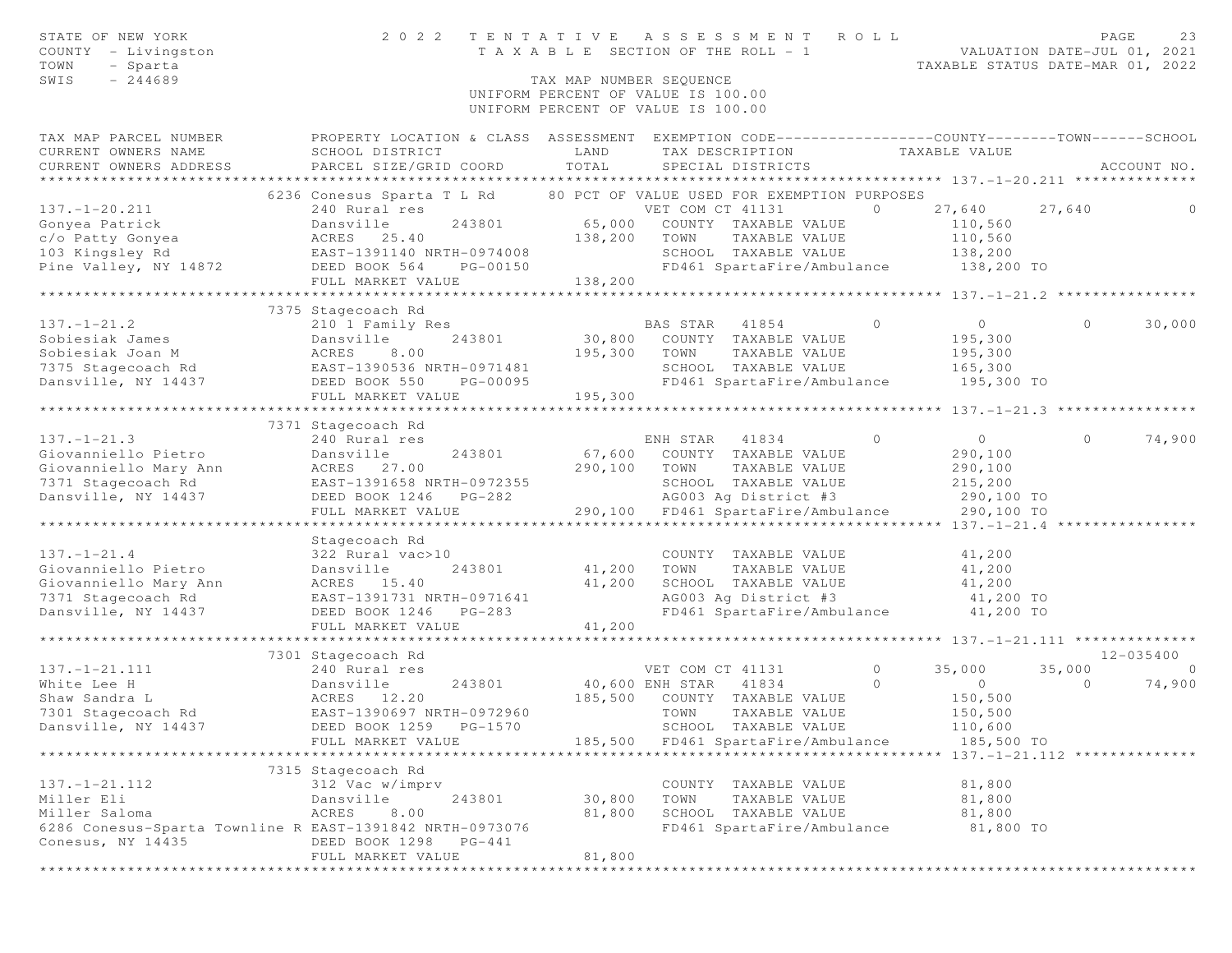| STATE OF NEW YORK<br>COUNTY - Livingston<br>TOWN<br>- Sparta<br>$-244689$<br>SWIS | 2 0 2 2                                                                                         | TENTATIVE<br>T A X A B L E SECTION OF THE ROLL - 1<br>TAX MAP NUMBER SEQUENCE<br>UNIFORM PERCENT OF VALUE IS 100.00<br>UNIFORM PERCENT OF VALUE IS 100.00 |                  | ASSESSMENT ROLL                                                         |                | VALUATION DATE-JUL 01, 2021<br>TAXABLE STATUS DATE-MAR 01, 2022 | PAGE    | 24             |
|-----------------------------------------------------------------------------------|-------------------------------------------------------------------------------------------------|-----------------------------------------------------------------------------------------------------------------------------------------------------------|------------------|-------------------------------------------------------------------------|----------------|-----------------------------------------------------------------|---------|----------------|
| TAX MAP PARCEL NUMBER                                                             | PROPERTY LOCATION & CLASS ASSESSMENT EXEMPTION CODE----------------COUNTY-------TOWN-----SCHOOL |                                                                                                                                                           |                  |                                                                         |                |                                                                 |         |                |
| CURRENT OWNERS NAME<br>CURRENT OWNERS ADDRESS                                     | SCHOOL DISTRICT<br>PARCEL SIZE/GRID COORD                                                       | LAND<br>TOTAL                                                                                                                                             |                  | TAX DESCRIPTION TAXABLE VALUE<br>SPECIAL DISTRICTS<br>SPECIAL DISTRICTS |                |                                                                 |         | ACCOUNT NO.    |
|                                                                                   |                                                                                                 |                                                                                                                                                           |                  |                                                                         |                |                                                                 |         |                |
|                                                                                   | 7365 Stagecoach Rd                                                                              |                                                                                                                                                           |                  |                                                                         |                |                                                                 |         |                |
| $137. - 1 - 21.121$                                                               | 270 Mfg housing                                                                                 |                                                                                                                                                           | CW_15_VET/ 41161 |                                                                         | $\circ$        | 8,475                                                           | 8,475   | $\overline{0}$ |
| Hook Linda                                                                        | 243801<br>Dansville                                                                             | 37,500 ENH STAR 41834                                                                                                                                     |                  |                                                                         | $\circ$        | $\circ$                                                         | $\circ$ | 56,500         |
| 7365 Stagecoach Rd                                                                | ACRES 10.80                                                                                     |                                                                                                                                                           |                  | 56,500 COUNTY TAXABLE VALUE                                             |                | 48,025                                                          |         |                |
| Dansville, NY 14437                                                               | EAST-1390520 NRTH-0971822                                                                       |                                                                                                                                                           | TOWN             | TAXABLE VALUE                                                           |                | 48,025                                                          |         |                |
|                                                                                   | DEED BOOK 717 PG-00190                                                                          |                                                                                                                                                           |                  | SCHOOL TAXABLE VALUE<br>56,500 FD461 SpartaFire/Ambulance 56,500 TO     |                | $\circ$                                                         |         |                |
|                                                                                   | FULL MARKET VALUE                                                                               |                                                                                                                                                           |                  |                                                                         |                |                                                                 |         |                |
|                                                                                   | 7341 Stagecoach Rd                                                                              |                                                                                                                                                           |                  |                                                                         |                |                                                                 |         |                |
| $137. - 1 - 21.122$                                                               | 240 Rural res                                                                                   |                                                                                                                                                           | BAS STAR 41854   |                                                                         | $\circ$        | $\circ$                                                         | $\circ$ | 30,000         |
| Wood Barry L                                                                      | Dansville<br>243801                                                                             | 36,100                                                                                                                                                    |                  | COUNTY TAXABLE VALUE                                                    |                | 286,000                                                         |         |                |
| Wood Linda M                                                                      | ACRES 10.20                                                                                     | 286,000                                                                                                                                                   | TOWN             | TAXABLE VALUE                                                           |                | 286,000                                                         |         |                |
| 7341 Stagecoach Rd EAST-1390493 NRTH-0972213                                      |                                                                                                 |                                                                                                                                                           |                  | SCHOOL TAXABLE VALUE                                                    |                | 256,000                                                         |         |                |
| Dansville, NY 14437                                                               | DEED BOOK 1199    PG-117                                                                        |                                                                                                                                                           |                  | FD461 SpartaFire/Ambulance                                              |                | 286,000 TO                                                      |         |                |
|                                                                                   | FULL MARKET VALUE                                                                               | 286,000                                                                                                                                                   |                  |                                                                         |                |                                                                 |         |                |
|                                                                                   | Stagecoach Rd                                                                                   |                                                                                                                                                           |                  |                                                                         |                |                                                                 |         |                |
| $137. - 1 - 21.131$                                                               | 314 Rural vac<10                                                                                |                                                                                                                                                           |                  | COUNTY TAXABLE VALUE                                                    |                | 16,500                                                          |         |                |
| Wood Barry                                                                        | Dansville<br>243801                                                                             | 16,500                                                                                                                                                    | TOWN             | TAXABLE VALUE                                                           |                | 16,500                                                          |         |                |
| 7341 Stagecoach Rd                                                                | 4.83<br>ACRES                                                                                   | 16,500                                                                                                                                                    |                  | SCHOOL TAXABLE VALUE                                                    |                | 16,500                                                          |         |                |
| Dansville, NY 14437                                                               | EAST-1390477 NRTH-0972501                                                                       |                                                                                                                                                           |                  | FD461 SpartaFire/Ambulance                                              |                | 16,500 TO                                                       |         |                |
|                                                                                   | DEED BOOK 1275 PG-2388                                                                          |                                                                                                                                                           |                  |                                                                         |                |                                                                 |         |                |
|                                                                                   | FULL MARKET VALUE                                                                               | 16,500                                                                                                                                                    |                  |                                                                         |                |                                                                 |         |                |
|                                                                                   |                                                                                                 | * * * * * * * * * * * * *                                                                                                                                 |                  | ************************************137.-1-21.132 ***************       |                |                                                                 |         |                |
|                                                                                   | 7331 Stagecoach Rd                                                                              |                                                                                                                                                           |                  |                                                                         |                |                                                                 |         |                |
| $137. - 1 - 21.132$                                                               | 210 1 Family Res                                                                                |                                                                                                                                                           |                  | COUNTY TAXABLE VALUE                                                    |                | 99,900                                                          |         |                |
| Teeter Jonathan                                                                   | Dansville<br>243801                                                                             | 24,400                                                                                                                                                    | TOWN             | TAXABLE VALUE                                                           |                | 99,900                                                          |         |                |
| 4038 Route 244 Rd                                                                 | ACRES<br>5.39                                                                                   | 99,900                                                                                                                                                    |                  | SCHOOL TAXABLE VALUE                                                    |                | 99,900                                                          |         |                |
| Belmont, NY 14813                                                                 | EAST-1390468 NRTH-0972694                                                                       |                                                                                                                                                           |                  | FD461 SpartaFire/Ambulance                                              |                | 99,900 TO                                                       |         |                |
|                                                                                   | DEED BOOK 1285 PG-650<br>FULL MARKET VALUE                                                      | 99,900                                                                                                                                                    |                  |                                                                         |                |                                                                 |         |                |
|                                                                                   |                                                                                                 |                                                                                                                                                           |                  |                                                                         |                |                                                                 |         |                |
|                                                                                   | 6153 Liberty Pole Rd                                                                            |                                                                                                                                                           |                  |                                                                         |                |                                                                 |         |                |
| $137. - 1 - 22.114$                                                               | 210 1 Family Res                                                                                |                                                                                                                                                           | BAS STAR 41854   |                                                                         | $\overline{0}$ | $\overline{0}$                                                  | $\circ$ | 30,000         |
| Price Mary Jane                                                                   | 243801<br>Dansville                                                                             | 14,300                                                                                                                                                    |                  | COUNTY TAXABLE VALUE                                                    |                | 122,500                                                         |         |                |
| 6153 Liberty Pole Rd                                                              | ACRES 1.50                                                                                      | 122,500                                                                                                                                                   | TOWN             | TAXABLE VALUE                                                           |                | 122,500                                                         |         |                |
| Dansville, NY 14437                                                               | EAST-1390188 NRTH-0970037                                                                       |                                                                                                                                                           |                  | SCHOOL TAXABLE VALUE                                                    |                | 92,500                                                          |         |                |
|                                                                                   | DEED BOOK 860 PG-5                                                                              |                                                                                                                                                           |                  | FD461 SpartaFire/Ambulance                                              |                | 122,500 TO                                                      |         |                |
|                                                                                   | FULL MARKET VALUE                                                                               | 122,500                                                                                                                                                   |                  |                                                                         |                |                                                                 |         |                |
|                                                                                   |                                                                                                 | *********                                                                                                                                                 |                  |                                                                         |                |                                                                 |         |                |
|                                                                                   | 6196 Liberty Pole Rd                                                                            |                                                                                                                                                           |                  |                                                                         |                |                                                                 |         | 12-044900      |
| $137. - 1 - 22.117$<br>Johnston Janice A                                          | 210 1 Family Res<br>243801                                                                      |                                                                                                                                                           | ENH STAR         | 41834<br>COUNTY TAXABLE VALUE                                           | $\circ$        | $\circ$                                                         | $\circ$ | 74,900         |
| 6196 Liberty Pole Rd                                                              | Dansville<br>3.00<br>ACRES                                                                      | 18,200                                                                                                                                                    | TOWN             | TAXABLE VALUE                                                           |                | 142,300                                                         |         |                |
| Dansville, NY 14437                                                               | EAST-1390762 NRTH-0969506                                                                       | 142,300                                                                                                                                                   |                  | SCHOOL TAXABLE VALUE                                                    |                | 142,300<br>67,400                                               |         |                |
|                                                                                   | DEED BOOK 1229 PG-288                                                                           |                                                                                                                                                           |                  | FD461 SpartaFire/Ambulance                                              |                | 142,300 TO                                                      |         |                |
|                                                                                   | FULL MARKET VALUE                                                                               | 142,300                                                                                                                                                   |                  |                                                                         |                |                                                                 |         |                |
|                                                                                   |                                                                                                 | ************************                                                                                                                                  |                  |                                                                         |                |                                                                 |         |                |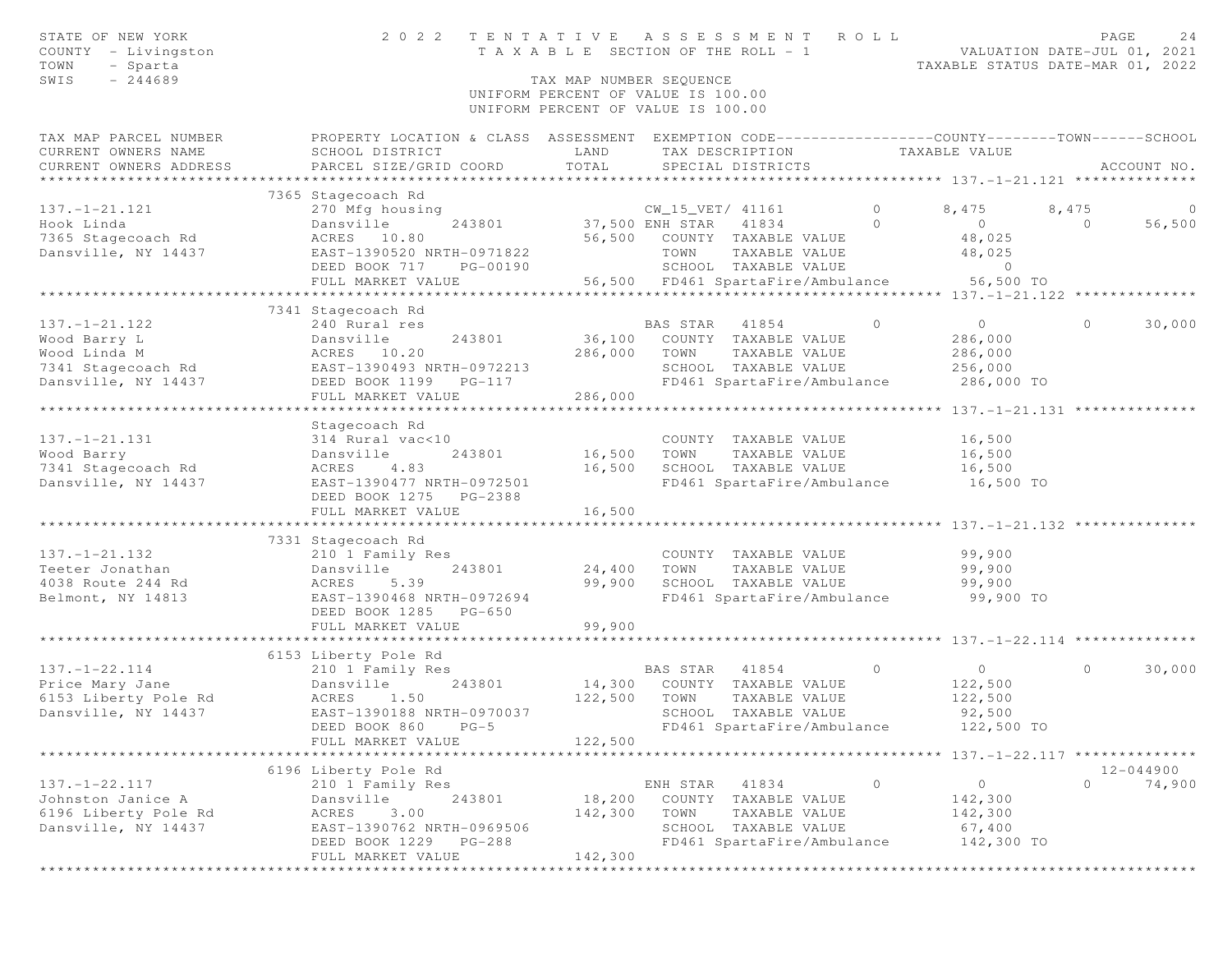| STATE OF NEW YORK<br>COUNTY - Livingston<br>TOWN<br>- Sparta<br>$-244689$<br>SWIS                                                                    | 2 0 2 2                                                                                          | TAX MAP NUMBER SEOUENCE | TENTATIVE ASSESSMENT ROLL<br>T A X A B L E SECTION OF THE ROLL - 1       |                            |          | VALUATION DATE-JUL 01, 2021<br>TAXABLE STATUS DATE-MAR 01, 2022     | PAGE     | 25          |
|------------------------------------------------------------------------------------------------------------------------------------------------------|--------------------------------------------------------------------------------------------------|-------------------------|--------------------------------------------------------------------------|----------------------------|----------|---------------------------------------------------------------------|----------|-------------|
|                                                                                                                                                      |                                                                                                  |                         | UNIFORM PERCENT OF VALUE IS 100.00<br>UNIFORM PERCENT OF VALUE IS 100.00 |                            |          |                                                                     |          |             |
| TAX MAP PARCEL NUMBER                                                                                                                                | PROPERTY LOCATION & CLASS ASSESSMENT EXEMPTION CODE----------------COUNTY-------TOWN------SCHOOL |                         |                                                                          |                            |          |                                                                     |          |             |
| CURRENT OWNERS NAME                                                                                                                                  | SCHOOL DISTRICT                                                                                  | LAND                    |                                                                          | TAX DESCRIPTION            |          | TAXABLE VALUE                                                       |          |             |
| CURRENT OWNERS ADDRESS                                                                                                                               | PARCEL SIZE/GRID COORD                                                                           | TOTAL                   | SPECIAL DISTRICTS                                                        |                            |          |                                                                     |          | ACCOUNT NO. |
|                                                                                                                                                      |                                                                                                  |                         |                                                                          |                            |          |                                                                     |          |             |
| $137. - 1 - 22.119$                                                                                                                                  | 6189 Liberty Pole Rd<br>270 Mfg housing                                                          |                         | ENH STAR                                                                 | 41834                      | $\Omega$ | $\circ$                                                             | $\Omega$ | 74,900      |
| Struble Larry E                                                                                                                                      | Dansville<br>243801                                                                              | 21,800                  |                                                                          | COUNTY TAXABLE VALUE       |          | 96,100                                                              |          |             |
| 6189 Liberty Pole Rd                                                                                                                                 | ACRES<br>4.40                                                                                    | 96,100                  | TOWN                                                                     | TAXABLE VALUE              |          | 96,100                                                              |          |             |
| Dansville, NY 14437                                                                                                                                  | EAST-1391467 NRTH-0969864                                                                        |                         |                                                                          | SCHOOL TAXABLE VALUE       |          | 21,200                                                              |          |             |
|                                                                                                                                                      | DEED BOOK 1275 PG-2408                                                                           |                         |                                                                          | FD461 SpartaFire/Ambulance |          | 96,100 TO                                                           |          |             |
|                                                                                                                                                      | FULL MARKET VALUE                                                                                | 96,100                  |                                                                          |                            |          |                                                                     |          |             |
|                                                                                                                                                      | *************************                                                                        | *****************       |                                                                          |                            |          | ********* 137.-1-23.11 ****************                             |          |             |
|                                                                                                                                                      | 6286 Conesus Sparta T L Rd S                                                                     |                         |                                                                          |                            |          |                                                                     |          | 12-005300   |
| $137. - 1 - 23.11$                                                                                                                                   | 210 1 Family Res                                                                                 |                         |                                                                          | COUNTY TAXABLE VALUE       |          | 424,500                                                             |          |             |
| Dansville<br>J<br>ACRES 31.20<br>Miller Eli W                                                                                                        | 243801                                                                                           | 74,300                  | TOWN                                                                     | TAXABLE VALUE              |          | 424,500                                                             |          |             |
| Miller Saloma J                                                                                                                                      |                                                                                                  | 424,500                 |                                                                          | SCHOOL TAXABLE VALUE       |          | 424,500                                                             |          |             |
| 6286 Conesus Sparta T L Rd EAST-1391961 NRTH-0973822                                                                                                 |                                                                                                  |                         |                                                                          | AG003 Ag District #3       |          | 424,500 TO                                                          |          |             |
| Conesus, NY 14435                                                                                                                                    | DEED BOOK 1281 PG-582                                                                            |                         |                                                                          | FD461 SpartaFire/Ambulance |          | 424,500 TO                                                          |          |             |
|                                                                                                                                                      | FULL MARKET VALUE                                                                                | 424,500                 |                                                                          |                            |          |                                                                     |          |             |
|                                                                                                                                                      |                                                                                                  |                         |                                                                          |                            |          |                                                                     |          | 12-005300   |
| $137. - 1 - 23.12$                                                                                                                                   | 6254 Conesus Sparta T L Rd<br>210 1 Family Res                                                   |                         | BAS STAR                                                                 | 41854                      | $\circ$  | $\overline{0}$                                                      | $\Omega$ | 30,000      |
| 137.-1-23.12 210 1 Family Res<br>Jacobs Loren A Dansville 243801<br>Jacobs Mary B ACRES 1.84<br>6254 Conesus Sparta T L Rd EAST-1391520 NRTH-0974732 |                                                                                                  |                         | 15,200 COUNTY TAXABLE VALUE                                              |                            |          | 77,300                                                              |          |             |
|                                                                                                                                                      |                                                                                                  | 77,300                  | TOWN                                                                     | TAXABLE VALUE              |          | 77,300                                                              |          |             |
|                                                                                                                                                      |                                                                                                  |                         |                                                                          | SCHOOL TAXABLE VALUE       |          | 47,300                                                              |          |             |
| Conesus, NY 14435                                                                                                                                    | DEED BOOK 1160 PG-62                                                                             |                         |                                                                          | AG003 Ag District #3       |          | 77,300 TO                                                           |          |             |
|                                                                                                                                                      | FULL MARKET VALUE                                                                                |                         | 77,300 FD461 SpartaFire/Ambulance                                        |                            |          | 77,300 TO                                                           |          |             |
|                                                                                                                                                      |                                                                                                  |                         |                                                                          |                            |          |                                                                     |          |             |
|                                                                                                                                                      | 6262 Conesus Sparta T L Rd                                                                       |                         |                                                                          |                            |          |                                                                     |          | 12-001800   |
| $137. - 1 - 24.1$                                                                                                                                    | 270 Mfg housing                                                                                  |                         | BAS STAR                                                                 | 41854                      | $\Omega$ | $\overline{0}$                                                      | $\Omega$ | 30,000      |
|                                                                                                                                                      |                                                                                                  |                         | 31,300 COUNTY TAXABLE VALUE                                              |                            |          | 80,300                                                              |          |             |
|                                                                                                                                                      |                                                                                                  | 80,300                  | TOWN                                                                     | TAXABLE VALUE              |          | 80,300                                                              |          |             |
|                                                                                                                                                      |                                                                                                  |                         |                                                                          | SCHOOL TAXABLE VALUE       |          | 50,300                                                              |          |             |
| Conesus, NY 14435                                                                                                                                    | DEED BOOK 1282 PG-2438                                                                           |                         |                                                                          | FD461 SpartaFire/Ambulance |          | 80,300 TO                                                           |          |             |
|                                                                                                                                                      | FULL MARKET VALUE                                                                                | 80,300                  |                                                                          |                            |          |                                                                     |          |             |
|                                                                                                                                                      |                                                                                                  |                         |                                                                          |                            |          | ************************************* 137.-1-25.112 *************** |          |             |
|                                                                                                                                                      | 6360 Conesus Sparta T L Rd                                                                       |                         |                                                                          |                            | $\circ$  |                                                                     | $\Omega$ |             |
| $137. - 1 - 25.112$<br>Ezard Thomas J                                                                                                                | 270 Mfg housing<br>Dansville                                                                     | 243801 15,100           | BAS STAR 41854                                                           | COUNTY TAXABLE VALUE       |          | $\overline{0}$<br>68,000                                            |          | 30,000      |
| 6360 Conesus Sparta T L Rd ACRES 1.80 BANKFIRSTAM                                                                                                    |                                                                                                  | 68,000                  | TOWN                                                                     | TAXABLE VALUE              |          | 68,000                                                              |          |             |
| Conesus, NY 14435                                                                                                                                    | EAST-1393549 NRTH-0974734                                                                        |                         |                                                                          | SCHOOL TAXABLE VALUE       |          | 38,000                                                              |          |             |
|                                                                                                                                                      | DEED BOOK 1135 PG-54                                                                             |                         |                                                                          | FD461 SpartaFire/Ambulance |          | 68,000 TO                                                           |          |             |
|                                                                                                                                                      | FULL MARKET VALUE                                                                                | 68,000                  |                                                                          |                            |          |                                                                     |          |             |
|                                                                                                                                                      |                                                                                                  |                         |                                                                          |                            |          | ************************* 137.-1-25.113 ***************             |          |             |
|                                                                                                                                                      | Conesus Sparta T L Rd                                                                            |                         |                                                                          |                            |          |                                                                     |          |             |
| $137. - 1 - 25.113$                                                                                                                                  | 314 Rural vac<10                                                                                 |                         |                                                                          | COUNTY TAXABLE VALUE       |          | 29,100                                                              |          |             |
| Potter Joshua L                                                                                                                                      | Dansville<br>243801                                                                              | 29,100                  | TOWN                                                                     | TAXABLE VALUE              |          | 29,100                                                              |          |             |
| 7550 Route 256                                                                                                                                       | 10.00<br>ACRES                                                                                   | 29,100                  |                                                                          | SCHOOL TAXABLE VALUE       |          | 29,100                                                              |          |             |
| Dansville, NY 14437                                                                                                                                  | EAST-1392576 NRTH-0973916<br>DEED BOOK 1277<br>PG-1392                                           |                         |                                                                          | FD461 SpartaFire/Ambulance |          | 29,100 TO                                                           |          |             |
| * * * * * * * * * *                                                                                                                                  | FULL MARKET VALUE                                                                                | 29,100                  |                                                                          |                            |          |                                                                     |          |             |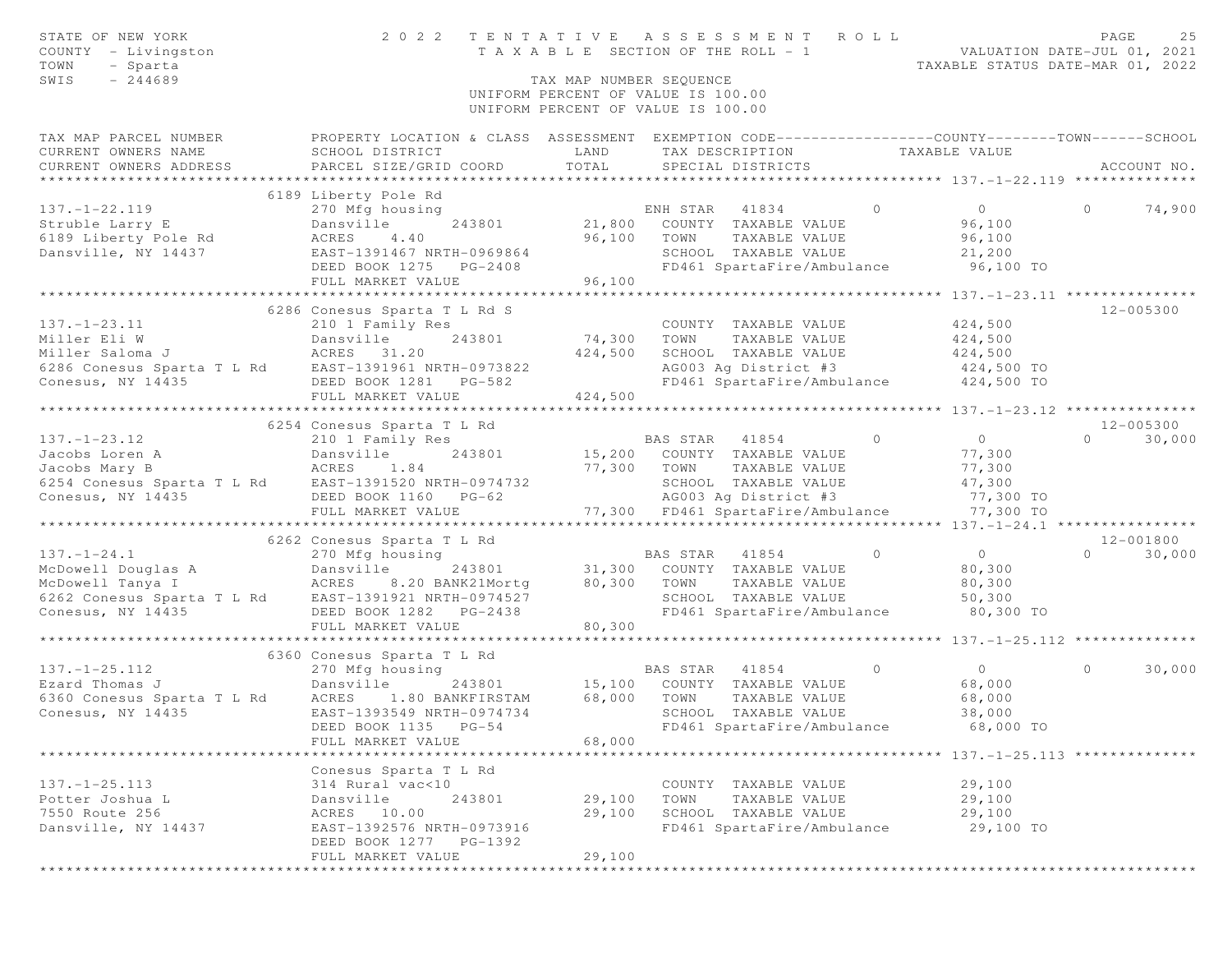| STATE OF NEW YORK<br>COUNTY - Livingston<br>TOWN<br>- Sparta                                                                                                                                                                                 |                                            |                         | TENTATIVE ASSESSMENT ROLL PAGE 26<br>TAXABLE SECTION OF THE ROLL - 1 VALUATION DATE-JUL 01, 2021<br>TAXABLE STATUS DATE-MAR 01, 2022<br>2022 TENTATIVE ASSESSMENT ROLL |         |                    |                   |
|----------------------------------------------------------------------------------------------------------------------------------------------------------------------------------------------------------------------------------------------|--------------------------------------------|-------------------------|------------------------------------------------------------------------------------------------------------------------------------------------------------------------|---------|--------------------|-------------------|
| SWIS<br>$-244689$                                                                                                                                                                                                                            |                                            | TAX MAP NUMBER SEQUENCE | UNIFORM PERCENT OF VALUE IS 100.00<br>UNIFORM PERCENT OF VALUE IS 100.00                                                                                               |         |                    |                   |
| TAX MAP PARCEL NUMBER FROPERTY LOCATION & CLASS ASSESSMENT EXEMPTION CODE---------------COUNTY-------TOWN------SCHOOL                                                                                                                        |                                            |                         |                                                                                                                                                                        |         |                    |                   |
| CURRENT OWNERS NAME SCHOOL DISTRICT LAND<br>CURRENT OWNERS ADDRESS PARCEL SIZE/GRID COORD TOTAL                                                                                                                                              |                                            |                         | TAX DESCRIPTION TAXABLE VALUE<br>SPECIAL DISTRICTS                                                                                                                     |         |                    | ACCOUNT NO.       |
|                                                                                                                                                                                                                                              |                                            |                         |                                                                                                                                                                        |         |                    | 12-002400         |
|                                                                                                                                                                                                                                              |                                            |                         |                                                                                                                                                                        |         |                    | $0 \t 74,900$     |
|                                                                                                                                                                                                                                              |                                            |                         |                                                                                                                                                                        |         |                    |                   |
|                                                                                                                                                                                                                                              |                                            |                         |                                                                                                                                                                        |         | 105,800            |                   |
|                                                                                                                                                                                                                                              |                                            |                         | SCHOOL TAXABLE VALUE                                                                                                                                                   |         | 30,900             |                   |
| Conesus, NY 14435 EAST-1393767 NRTH-0974736<br>DEED BOOK 903 PG-177                                                                                                                                                                          |                                            |                         | FD461 SpartaFire/Ambulance 105,800 TO                                                                                                                                  |         |                    |                   |
|                                                                                                                                                                                                                                              |                                            |                         |                                                                                                                                                                        |         |                    |                   |
|                                                                                                                                                                                                                                              |                                            |                         |                                                                                                                                                                        |         |                    |                   |
| 137.-1-25.116<br>Forkell Henry J<br>Forkell Dorothy M<br>ACRES 18.59<br>ACRES 18.59<br>2022 Route 256<br>Danswille, NY 14437<br>2022 Route 256<br>2022 Route 256<br>2022 Route 256<br>2022 Route 256<br>2022 Route 256<br>2022 Route 256<br> |                                            |                         |                                                                                                                                                                        |         |                    |                   |
|                                                                                                                                                                                                                                              |                                            |                         | COUNTY TAXABLE VALUE                                                                                                                                                   |         | 47,200             |                   |
|                                                                                                                                                                                                                                              |                                            |                         | TAXABLE VALUE 47,200<br>TAXABLE VALUE 47,200                                                                                                                           |         |                    |                   |
|                                                                                                                                                                                                                                              |                                            |                         | SCHOOL TAXABLE VALUE                                                                                                                                                   |         |                    |                   |
|                                                                                                                                                                                                                                              |                                            |                         | FD461 SpartaFire/Ambulance 47,200 TO                                                                                                                                   |         |                    |                   |
|                                                                                                                                                                                                                                              |                                            |                         |                                                                                                                                                                        |         |                    |                   |
|                                                                                                                                                                                                                                              |                                            |                         |                                                                                                                                                                        |         |                    |                   |
|                                                                                                                                                                                                                                              |                                            |                         |                                                                                                                                                                        |         |                    |                   |
|                                                                                                                                                                                                                                              | Reeds Corners Rd                           |                         |                                                                                                                                                                        |         |                    |                   |
|                                                                                                                                                                                                                                              |                                            |                         | rac>10 COUNTY TAXABLE VALUE<br>243801 47,200 TOWN TAXABLE VALUE                                                                                                        |         | 47,200             |                   |
|                                                                                                                                                                                                                                              |                                            |                         |                                                                                                                                                                        |         | 47,200             |                   |
|                                                                                                                                                                                                                                              |                                            |                         | 47,200 SCHOOL TAXABLE VALUE 47,200<br>FD461 SpartaFire/Ambulance 47,200 TO                                                                                             |         |                    |                   |
| 137.-1-25.117<br>Jones Darlene A 222 Rural vac>10<br>578 South Walnut St ACRES 18.60<br>Ravenna, OH 44266<br>Ravenna, OH 44266<br>EAST-1393607 NRTH-0973394<br>ACRES 18.60<br>243801<br>247,200                                              |                                            |                         |                                                                                                                                                                        |         |                    |                   |
|                                                                                                                                                                                                                                              | FULL MARKET VALUE                          | 47,200                  |                                                                                                                                                                        |         |                    |                   |
|                                                                                                                                                                                                                                              |                                            |                         |                                                                                                                                                                        |         |                    |                   |
|                                                                                                                                                                                                                                              | Conesus Sparta T L Rd                      |                         |                                                                                                                                                                        |         |                    |                   |
| $137. - 1 - 25.118$                                                                                                                                                                                                                          | 322 Rural vac>10                           |                         | COUNTY TAXABLE VALUE 46,400                                                                                                                                            |         |                    |                   |
| Bendzus Gregory S Sr Dansville                                                                                                                                                                                                               |                                            | 243801 46,400           | TOWN TAXABLE VALUE 46,400                                                                                                                                              |         |                    |                   |
| 6360 Liberty Pole Rd                                                                                                                                                                                                                         | ACRES 18.16                                | 46,400                  | SCHOOL TAXABLE VALUE 46,400<br>AG003 Ag District #3 46,400 TO                                                                                                          |         |                    |                   |
| Dansville, NY 14437                                                                                                                                                                                                                          | EAST-1393463 NRTH-0974305                  |                         |                                                                                                                                                                        |         |                    |                   |
|                                                                                                                                                                                                                                              | DEED BOOK 857 PG-292                       | 46,400                  | FD461 SpartaFire/Ambulance 46,400 TO                                                                                                                                   |         |                    |                   |
|                                                                                                                                                                                                                                              | FULL MARKET VALUE                          |                         |                                                                                                                                                                        |         |                    |                   |
|                                                                                                                                                                                                                                              | 7370 Reeds Corners Rd                      |                         |                                                                                                                                                                        |         |                    | 12-042700         |
| $137. - 1 - 26$                                                                                                                                                                                                                              |                                            |                         |                                                                                                                                                                        |         |                    |                   |
|                                                                                                                                                                                                                                              |                                            |                         | COUNTY TAXABLE VALUE<br>TAXABLE VALUE<br>TOWN                                                                                                                          |         | 323,600<br>323,600 |                   |
|                                                                                                                                                                                                                                              |                                            |                         | SCHOOL TAXABLE VALUE 323,600                                                                                                                                           |         |                    |                   |
| 137.-1-26<br>Pilkenton Jerry W Dansville 243801 125,200<br>7370 Reeds Corners Rd ACRES 63.00 323,600<br>Dansville, NY 14437 EAST-1393228 NRTH-0972192                                                                                        |                                            |                         | FD461 SpartaFire/Ambulance                                                                                                                                             |         | 323,600 TO         |                   |
|                                                                                                                                                                                                                                              | DEED BOOK 1269 PG-797<br>FULL MARKET VALUE | 323,600                 |                                                                                                                                                                        |         |                    |                   |
| ******************                                                                                                                                                                                                                           |                                            |                         |                                                                                                                                                                        |         |                    |                   |
|                                                                                                                                                                                                                                              | 7222 Reeds Corners Rd                      |                         |                                                                                                                                                                        |         |                    | 12-031600         |
| $137. - 1 - 27$                                                                                                                                                                                                                              | 270 Mfg housing                            |                         | BAS STAR<br>41854                                                                                                                                                      | $\circ$ | $\circ$            | $\circ$<br>30,000 |
| Rapp Alan D                                                                                                                                                                                                                                  | Dansville<br>243801                        | 4,400                   | COUNTY TAXABLE VALUE                                                                                                                                                   |         | 75,200             |                   |
| Rapp Beth Ann                                                                                                                                                                                                                                | FRNT 300.00 DPTH 125.00                    | 75,200                  | TOWN<br>TAXABLE VALUE                                                                                                                                                  |         | 75,200             |                   |
| 7222 Reeds Corners Rd                                                                                                                                                                                                                        | EAST-1393954 NRTH-0974675                  |                         | SCHOOL TAXABLE VALUE                                                                                                                                                   |         | 45,200             |                   |
| Conesus, NY 14435                                                                                                                                                                                                                            | DEED BOOK 891<br>PG-381                    |                         | FD461 SpartaFire/Ambulance                                                                                                                                             |         | 75,200 TO          |                   |
|                                                                                                                                                                                                                                              | FULL MARKET VALUE                          | 75,200                  |                                                                                                                                                                        |         |                    |                   |
| ********************                                                                                                                                                                                                                         | **************************                 |                         |                                                                                                                                                                        |         |                    |                   |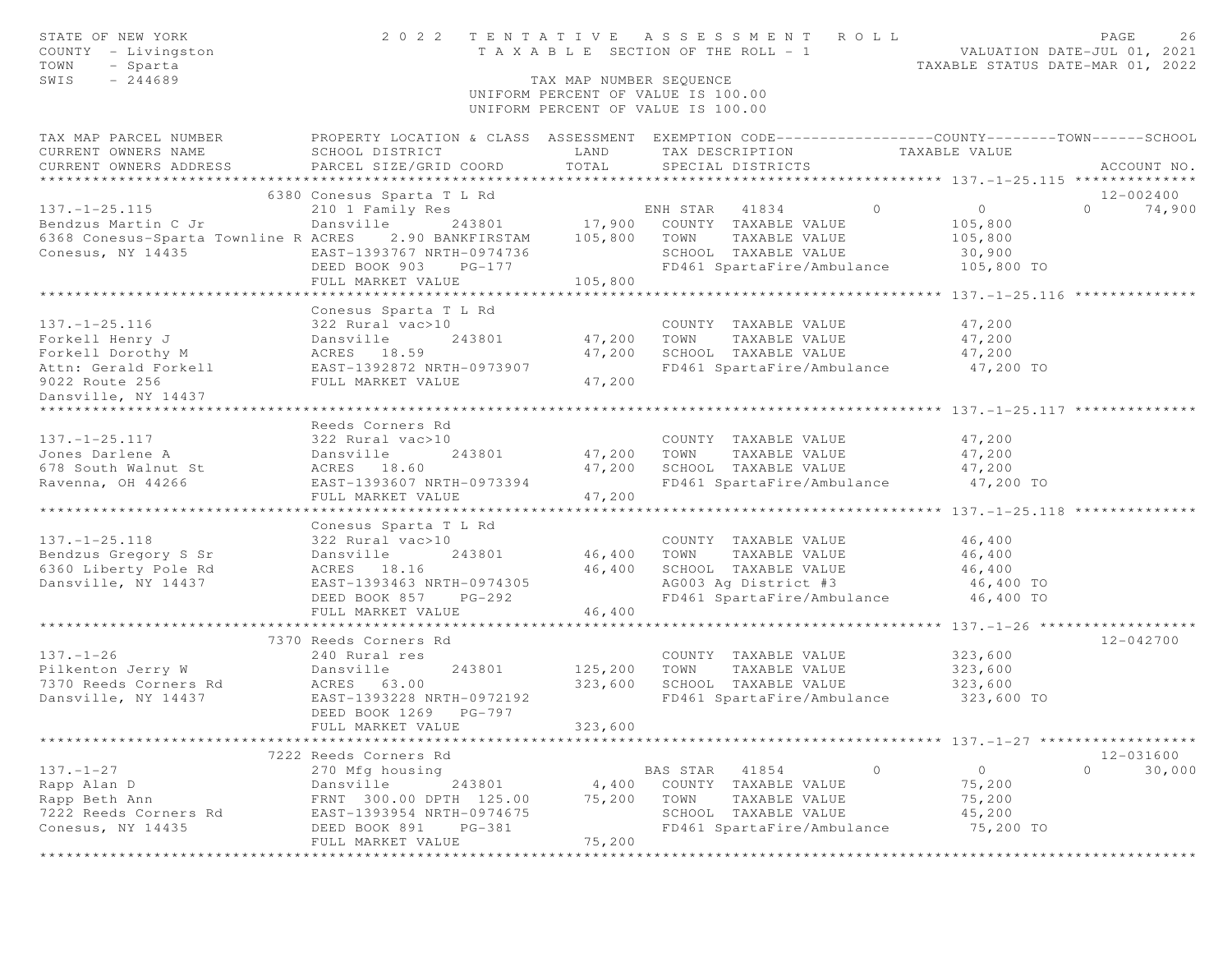| STATE OF NEW YORK<br>COUNTY - Livingston<br>TOWN<br>- Sparta | 2 0 2 2                                       | TENTATIVE                     | A S S E S S M E N T<br>ROLL<br>T A X A B L E SECTION OF THE ROLL - 1                            |                                                    | PAGE<br>27<br>VALUATION DATE-JUL 01, 2021<br>TAXABLE STATUS DATE-MAR 01, 2022 |
|--------------------------------------------------------------|-----------------------------------------------|-------------------------------|-------------------------------------------------------------------------------------------------|----------------------------------------------------|-------------------------------------------------------------------------------|
| $-244689$<br>SWIS                                            |                                               | TAX MAP NUMBER SEQUENCE       |                                                                                                 |                                                    |                                                                               |
|                                                              |                                               |                               | UNIFORM PERCENT OF VALUE IS 100.00                                                              |                                                    |                                                                               |
|                                                              |                                               |                               | UNIFORM PERCENT OF VALUE IS 100.00                                                              |                                                    |                                                                               |
| TAX MAP PARCEL NUMBER                                        |                                               |                               | PROPERTY LOCATION & CLASS ASSESSMENT EXEMPTION CODE----------------COUNTY-------TOWN-----SCHOOL |                                                    |                                                                               |
| CURRENT OWNERS NAME                                          | SCHOOL DISTRICT                               | LAND                          | TAX DESCRIPTION                                                                                 | TAXABLE VALUE                                      |                                                                               |
| CURRENT OWNERS ADDRESS                                       | PARCEL SIZE/GRID COORD                        | TOTAL                         | SPECIAL DISTRICTS                                                                               |                                                    | ACCOUNT NO.                                                                   |
|                                                              | Reeds Corners Rd                              |                               |                                                                                                 |                                                    | 12-002100                                                                     |
| $137. - 1 - 29.1$                                            | 322 Rural vac>10                              |                               | COUNTY TAXABLE VALUE                                                                            | 46,000                                             |                                                                               |
| Lennox Karl S                                                | Dansville<br>243801                           | 46,000                        | TOWN<br>TAXABLE VALUE                                                                           | 46,000                                             |                                                                               |
| Lennox Margaret                                              | ACRES 21.90                                   | 46,000                        | SCHOOL TAXABLE VALUE                                                                            | 46,000                                             |                                                                               |
| 7492 Reeds Corners Rd                                        | EAST-1393554 NRTH-0971042                     |                               | FD461 SpartaFire/Ambulance                                                                      | 46,000 TO                                          |                                                                               |
| Dansville, NY 14437                                          | DEED BOOK 967<br>$PG-160$                     |                               |                                                                                                 |                                                    |                                                                               |
|                                                              | FULL MARKET VALUE                             | 46,000                        |                                                                                                 |                                                    |                                                                               |
|                                                              |                                               |                               |                                                                                                 |                                                    |                                                                               |
|                                                              | 7410 Reeds Corners Rd                         |                               |                                                                                                 |                                                    |                                                                               |
| $137. - 1 - 29.2$                                            | 312 Vac w/imprv                               |                               | COUNTY TAXABLE VALUE                                                                            | 25,600                                             |                                                                               |
| Reisinger Anthony J                                          | Dansville<br>243801                           | 22,800                        | TOWN<br>TAXABLE VALUE                                                                           | 25,600                                             |                                                                               |
| 36 Larkwood Dr                                               | ACRES<br>4.77                                 | 25,600                        | SCHOOL TAXABLE VALUE                                                                            | 25,600                                             |                                                                               |
| Rochester, NY 14626                                          | EAST-1394025 NRTH-0970794                     |                               | FD461 SpartaFire/Ambulance                                                                      | 25,600 TO                                          |                                                                               |
|                                                              | DEED BOOK 1297 PG-48                          |                               |                                                                                                 |                                                    |                                                                               |
|                                                              | FULL MARKET VALUE                             | 25,600                        |                                                                                                 |                                                    |                                                                               |
|                                                              |                                               |                               |                                                                                                 |                                                    |                                                                               |
|                                                              | Liberty Pole Rd                               |                               |                                                                                                 |                                                    | $12 - 042600$                                                                 |
| $137. - 1 - 30.1$                                            | 321 Abandoned ag                              |                               | COUNTY TAXABLE VALUE                                                                            | 70,000                                             |                                                                               |
| Podgornik Robert A                                           | Dansville<br>243801                           | 70,000                        | TOWN<br>TAXABLE VALUE                                                                           | 70,000                                             |                                                                               |
| Tracy Melissa                                                | ACRES 42.90                                   | 70,000                        | SCHOOL TAXABLE VALUE                                                                            | 70,000                                             |                                                                               |
| 6293 Liberty Pole Rd                                         | EAST-1393000 NRTH-0970276                     |                               | FD461 SpartaFire/Ambulance                                                                      | 70,000 TO                                          |                                                                               |
| Dansville, NY 14437                                          | DEED BOOK 1291 PG-1378                        |                               |                                                                                                 |                                                    |                                                                               |
|                                                              | FULL MARKET VALUE<br>************************ | 70,000<br>* * * * * * * * * * |                                                                                                 | ********************* 137.-1-30.2 **************** |                                                                               |
|                                                              |                                               |                               |                                                                                                 |                                                    |                                                                               |
|                                                              | 6293 Liberty Pole Rd                          |                               |                                                                                                 |                                                    | 12-042600                                                                     |
| $137. - 1 - 30.2$                                            | 210 1 Family Res                              |                               | COUNTY TAXABLE VALUE<br>TOWN                                                                    | 289,500                                            |                                                                               |
| Podgornik Robert A                                           | Dansville<br>243801                           | 14,600<br>289,500             | TAXABLE VALUE<br>SCHOOL TAXABLE VALUE                                                           | 289,500                                            |                                                                               |
| Tracy Melissa<br>6293 Liberty Pole Rd                        | ACRES<br>1.62<br>EAST-1392575 NRTH-0969895    |                               | FD461 SpartaFire/Ambulance                                                                      | 289,500<br>289,500 TO                              |                                                                               |
| Dansville, NY 14437                                          | DEED BOOK 1291 PG-1378                        |                               |                                                                                                 |                                                    |                                                                               |
|                                                              | FULL MARKET VALUE                             | 289,500                       |                                                                                                 |                                                    |                                                                               |
|                                                              |                                               |                               |                                                                                                 |                                                    |                                                                               |
|                                                              | 7492 Reeds Corners Rd                         |                               |                                                                                                 |                                                    |                                                                               |
| $137. - 1 - 31.2$                                            | 210 1 Family Res                              |                               | 41854<br>BAS STAR<br>$\circ$                                                                    | $\overline{0}$                                     | 30,000<br>$\circ$                                                             |
| Lennox Karl S                                                | Dansville<br>243801                           | 3,900                         | COUNTY TAXABLE VALUE                                                                            | 152,300                                            |                                                                               |
| Lennox Margaret E                                            | FRNT 140.00 DPTH 140.00                       | 152,300                       | TOWN<br>TAXABLE VALUE                                                                           | 152,300                                            |                                                                               |
| 7492 Reeds Corners Rd                                        | EAST-1394268 NRTH-0969701                     |                               | SCHOOL TAXABLE VALUE                                                                            | 122,300                                            |                                                                               |
| Dansville, NY 14437                                          | DEED BOOK 523 PG-286                          |                               | FD461 SpartaFire/Ambulance                                                                      | 152,300 TO                                         |                                                                               |
|                                                              | FULL MARKET VALUE                             | 152,300                       |                                                                                                 |                                                    |                                                                               |
|                                                              |                                               |                               |                                                                                                 |                                                    |                                                                               |
|                                                              | Reeds Corners Rd                              |                               |                                                                                                 |                                                    | $12 - 002600$                                                                 |
| $137. - 1 - 31.112$                                          | 314 Rural vac<10                              |                               | COUNTY TAXABLE VALUE                                                                            | 7,800                                              |                                                                               |
| Lennox Margaret E                                            | Dansville<br>243801                           | 7,800                         | TOWN<br>TAXABLE VALUE                                                                           | 7,800                                              |                                                                               |
| 7529 Reeds Corners Rd                                        | 1.50<br>ACRES                                 | 7,800                         | SCHOOL TAXABLE VALUE                                                                            | 7,800                                              |                                                                               |
| Dansville, NY 14437                                          | EAST-1394160 NRTH-0969670                     |                               | FD461 SpartaFire/Ambulance                                                                      | 7,800 TO                                           |                                                                               |
|                                                              | DEED BOOK 1175<br>PG-179                      |                               |                                                                                                 |                                                    |                                                                               |
|                                                              | FULL MARKET VALUE                             | 7,800                         |                                                                                                 |                                                    |                                                                               |
|                                                              |                                               |                               |                                                                                                 |                                                    |                                                                               |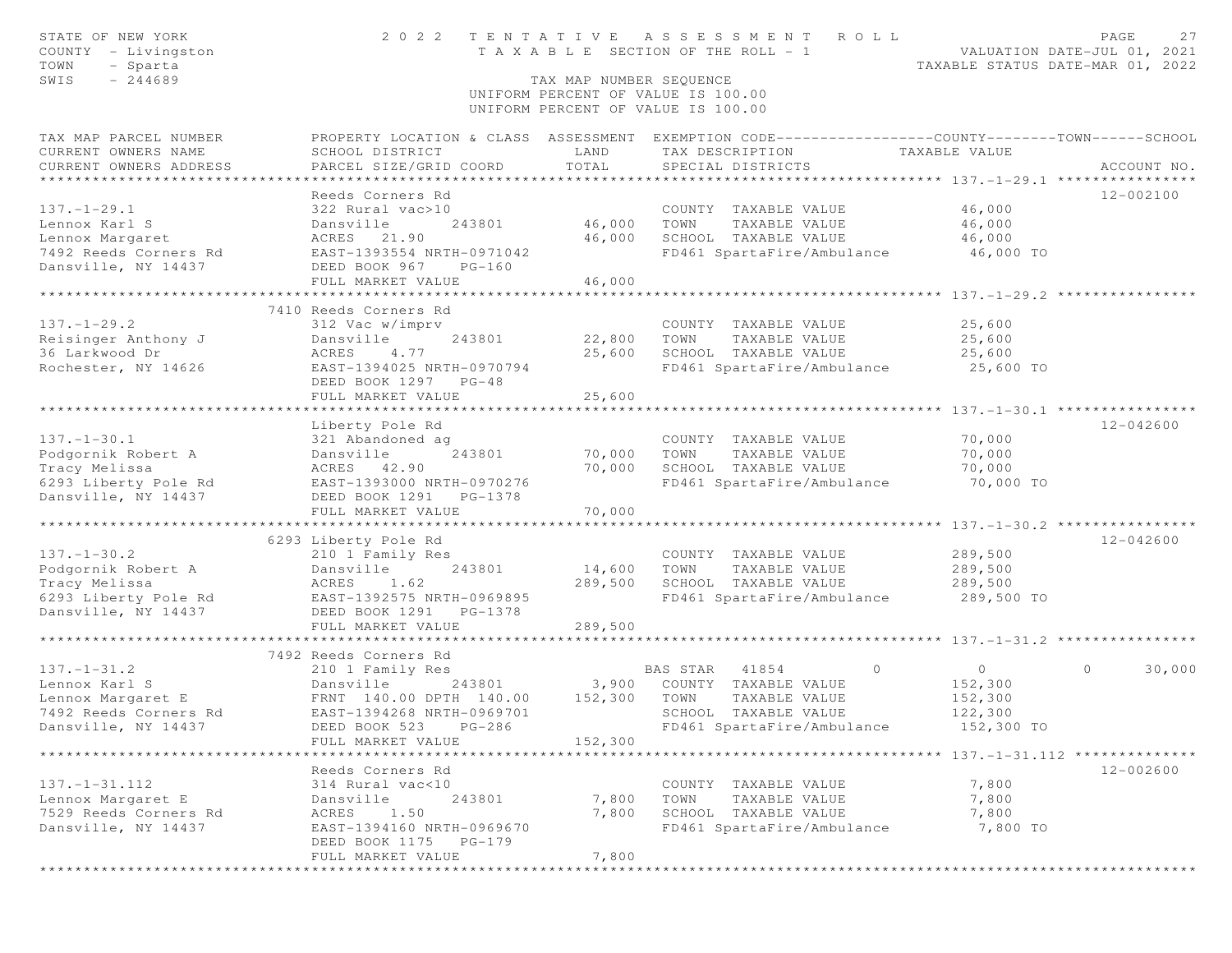| STATE OF NEW YORK<br>COUNTY - Livingston<br>TOWN<br>- Sparta<br>$-244689$<br>SWIS                       |                                                                                                                                                                                                                                           | TAX MAP NUMBER SEQUENCE      | 2022 TENTATIVE ASSESSMENT ROLL<br>T A X A B L E SECTION OF THE ROLL - 1<br>UNIFORM PERCENT OF VALUE IS 100.00                                                                                                                                                                                                                                                                                                                                                                                                                                   |                                                  | PAGE<br>28<br>VALUATION DATE-JUL 01, 2021<br>TAXABLE STATUS DATE-MAR 01, 2022           |
|---------------------------------------------------------------------------------------------------------|-------------------------------------------------------------------------------------------------------------------------------------------------------------------------------------------------------------------------------------------|------------------------------|-------------------------------------------------------------------------------------------------------------------------------------------------------------------------------------------------------------------------------------------------------------------------------------------------------------------------------------------------------------------------------------------------------------------------------------------------------------------------------------------------------------------------------------------------|--------------------------------------------------|-----------------------------------------------------------------------------------------|
|                                                                                                         |                                                                                                                                                                                                                                           |                              | UNIFORM PERCENT OF VALUE IS 100.00                                                                                                                                                                                                                                                                                                                                                                                                                                                                                                              |                                                  |                                                                                         |
| TAX MAP PARCEL NUMBER<br>CURRENT OWNERS NAME<br>CURRENT OWNERS ADDRESS                                  | PROPERTY LOCATION & CLASS ASSESSMENT EXEMPTION CODE----------------COUNTY-------TOWN-----SCHOOL<br>SCHOOL DISTRICT<br>PARCEL SIZE/GRID COORD                                                                                              | LAND<br>TOTAL                | TAX DESCRIPTION<br>SPECIAL DISTRICTS                                                                                                                                                                                                                                                                                                                                                                                                                                                                                                            | TAXABLE VALUE                                    | ACCOUNT NO.                                                                             |
| $137. - 1 - 31.121$                                                                                     | 6360 Liberty Pole Rd<br>240 Rural res                                                                                                                                                                                                     |                              | VET WAR CT 41121                                                                                                                                                                                                                                                                                                                                                                                                                                                                                                                                | $\circ$<br>21,000                                | 21,000<br>$\overline{0}$                                                                |
| Bendzus Gregory S Sr<br>6360 Liberty Pole Rd<br>Dansville, NY 14437                                     | Dansville<br>ACRES 40.00<br>Dansville<br>EAST-1393471 NRTH-0969350<br>DEED BOOK 857 PG-290<br>FULL MARKET VALUE                                                                                                                           |                              | ${\small 243801} \begin{array}{l} \begin{array}{c} \begin{array}{c} \begin{array}{c} \begin{array}{c} \text{243801} \end{array} \\ \text{140,600} \end{array} \end{array} \end{array} \begin{array}{c} \begin{array}{c} \text{ENH} \end{array} \end{array} \begin{array}{c} \text{57AR} \end{array} \begin{array}{c} \begin{array}{c} \text{41834} \\ \text{72,8394} \end{array} \end{array} \end{array} \end{array} \end{array}$<br>$\sim$ 0<br>TOWN<br>TAXABLE VALUE<br>SCHOOL TAXABLE VALUE<br>140,600 FD461 SpartaFire/Ambulance 140,600 TO | $\overline{0}$<br>119,600<br>119,600<br>65,700   | $\overline{0}$<br>74,900                                                                |
|                                                                                                         |                                                                                                                                                                                                                                           |                              |                                                                                                                                                                                                                                                                                                                                                                                                                                                                                                                                                 |                                                  |                                                                                         |
| $137. - 1 - 32$<br>Seaman Thomas P<br>7546 Reeds Corners Rd<br>Dansville, NY 14437                      | 7546 Reeds Corners Rd<br>270 Mfg housing<br>Dansville  270001<br>FS Rd 2008 ACRES 20091 NDTH-0968766<br>243801 14,300<br>EAST-1394291 NRTH-0968766<br>FULL MARKET VALUE                                                                   | 74,400<br>74,400             | BAS STAR 41854<br>COUNTY TAXABLE VALUE<br>TOWN<br>TAXABLE VALUE<br>SCHOOL TAXABLE VALUE<br>FD461 SpartaFire/Ambulance                                                                                                                                                                                                                                                                                                                                                                                                                           | $\overline{0}$                                   | 12-043405<br>$\overline{0}$<br>$0 \t 30,000$<br>74,400<br>74,400<br>44,400<br>74,400 TO |
|                                                                                                         |                                                                                                                                                                                                                                           |                              |                                                                                                                                                                                                                                                                                                                                                                                                                                                                                                                                                 |                                                  |                                                                                         |
| $137. - 1 - 33$<br>Dansville, NY 14437                                                                  | 7606 Reeds Corners Rd<br>210 1 Family Res<br>Peleo Kyle Michael Dansville 243801<br>Deleo Christina M (ACRES 2.13 BANKFIRSTAM<br>7606 Reeds Corners Rd (BAST-1394002 NRTH-0968155<br>243801<br>DEED BOOK 1281 PG-350<br>FULL MARKET VALUE | 15,900<br>210,000<br>210,000 | COUNTY TAXABLE VALUE<br>TOWN<br>TAXABLE VALUE<br>SCHOOL TAXABLE VALUE<br>FD461 SpartaFire/Ambulance                                                                                                                                                                                                                                                                                                                                                                                                                                             | 210,000<br>210,000<br>$rac{210,000}{210,000}$ TO | 12-009350                                                                               |
|                                                                                                         | ***************************                                                                                                                                                                                                               | ***********                  |                                                                                                                                                                                                                                                                                                                                                                                                                                                                                                                                                 |                                                  |                                                                                         |
| $137. - 1 - 34.21$<br>Brown Donna<br>7601 Reeds Corners Rd<br>Dansville, NY 14437                       | 7601 Reeds Corners Rd<br>270 Mfg housing<br>Dansville<br>243801<br>1.66<br>ACRES<br>EAST-1394305 NRTH-0967934<br>DEED BOOK 1281 PG-2162<br>FULL MARKET VALUE                                                                              | 26,500<br>26,500             | BAS STAR 41854<br>$\overline{0}$<br>14,700 COUNTY TAXABLE VALUE<br>TOWN<br>TAXABLE VALUE<br>SCHOOL TAXABLE VALUE<br>FD461 SpartaFire/Ambulance                                                                                                                                                                                                                                                                                                                                                                                                  | $\overline{0}$                                   | 12-003400<br>26,500<br>$\Omega$<br>26,500<br>26,500<br>$\circ$<br>26,500 TO             |
|                                                                                                         | Reeds Corners Rd                                                                                                                                                                                                                          |                              |                                                                                                                                                                                                                                                                                                                                                                                                                                                                                                                                                 |                                                  | 12-036725                                                                               |
| $137. - 1 - 35$<br>7606 Reeds Corners Rd<br>Dansville, NY 14437                                         | 314 Rural vac<10<br>243801<br>2.80<br>EAST-1393844 NRTH-0967936<br>DEED BOOK 1281    PG-350<br>FULL MARKET VALUE                                                                                                                          | 11,200<br>11,200<br>11,200   | COUNTY TAXABLE VALUE<br>TOWN<br>TAXABLE VALUE<br>SCHOOL TAXABLE VALUE<br>FD461 SpartaFire/Ambulance 11,200 TO                                                                                                                                                                                                                                                                                                                                                                                                                                   | 11,200                                           | 11,200<br>11,200                                                                        |
|                                                                                                         | Reeds Corners Rd                                                                                                                                                                                                                          |                              |                                                                                                                                                                                                                                                                                                                                                                                                                                                                                                                                                 |                                                  | 12-010015                                                                               |
| $137. - 1 - 36.1$<br>Musser Laurel J<br>Musser Mark V<br>7660 Reeds Corners Rd 1<br>Dansville, NY 14437 | 314 Rural vac<10<br>Dansville<br>243801<br>1.10<br>ACRES<br>EAST-1393555 NRTH-0967355<br>DEED BOOK 1265<br>PG-1880<br>FULL MARKET VALUE                                                                                                   | 6,800<br>6,800<br>6,800      | COUNTY TAXABLE VALUE<br>TOWN<br>TAXABLE VALUE<br>SCHOOL TAXABLE VALUE<br>FD461 SpartaFire/Ambulance                                                                                                                                                                                                                                                                                                                                                                                                                                             |                                                  | 6,800<br>6,800<br>6,800<br>6,800 TO                                                     |
| **************                                                                                          |                                                                                                                                                                                                                                           |                              |                                                                                                                                                                                                                                                                                                                                                                                                                                                                                                                                                 |                                                  |                                                                                         |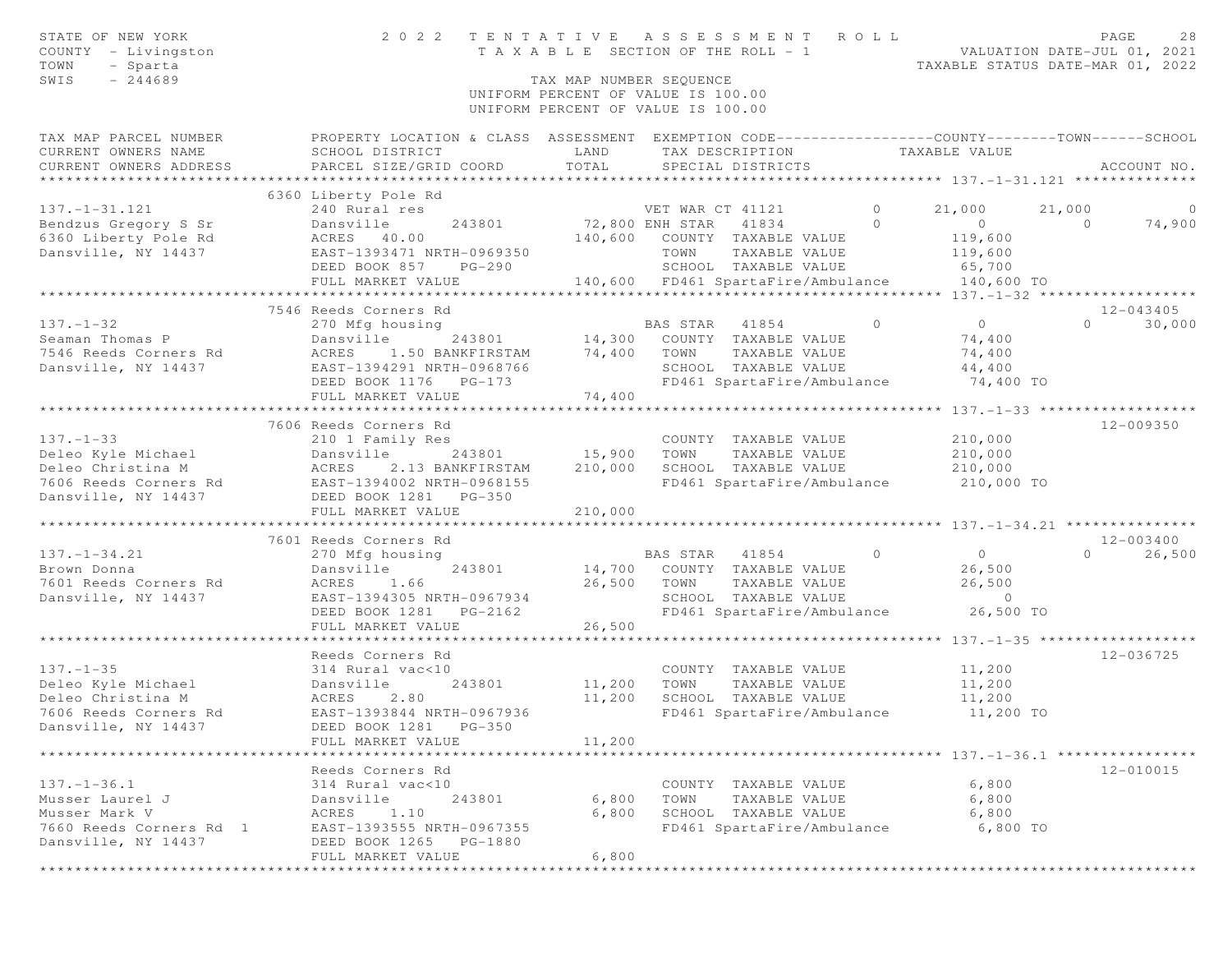| STATE OF NEW YORK<br>COUNTY - Livingston<br>TOWN<br>- Sparta<br>SWIS<br>$-244689$                                                                                                                       |                                                                                                   | TAX MAP NUMBER SEOUENCE | 2022 TENTATIVE ASSESSMENT ROLL<br>T A X A B L E SECTION OF THE ROLL - 1 VALUATION DATE-JUL 01, 2021<br>UNIFORM PERCENT OF VALUE IS 100.00<br>UNIFORM PERCENT OF VALUE IS 100.00 |                | TAXABLE STATUS DATE-MAR 01, 2022                    |           | PAGE        | 29     |
|---------------------------------------------------------------------------------------------------------------------------------------------------------------------------------------------------------|---------------------------------------------------------------------------------------------------|-------------------------|---------------------------------------------------------------------------------------------------------------------------------------------------------------------------------|----------------|-----------------------------------------------------|-----------|-------------|--------|
| TAX MAP PARCEL NUMBER                                                                                                                                                                                   | PROPERTY LOCATION & CLASS ASSESSMENT EXEMPTION CODE-----------------COUNTY-------TOWN------SCHOOL |                         |                                                                                                                                                                                 |                |                                                     |           |             |        |
| CURRENT OWNERS NAME                                                                                                                                                                                     | SCHOOL DISTRICT                                                                                   | LAND                    | TAX DESCRIPTION                                                                                                                                                                 |                | TAXABLE VALUE                                       |           |             |        |
| CURRENT OWNERS ADDRESS                                                                                                                                                                                  | PARCEL SIZE/GRID COORD                                                                            | TOTAL                   | SPECIAL DISTRICTS                                                                                                                                                               |                |                                                     |           | ACCOUNT NO. |        |
|                                                                                                                                                                                                         |                                                                                                   |                         |                                                                                                                                                                                 |                |                                                     |           |             |        |
|                                                                                                                                                                                                         | 7648 Reeds Corners Rd                                                                             |                         |                                                                                                                                                                                 | $\overline{0}$ |                                                     | $\Omega$  | 12-048750   |        |
| $137. - 1 - 36.2$                                                                                                                                                                                       | 270 Mfg housing                                                                                   |                         | BAS STAR 41854                                                                                                                                                                  |                | $\overline{0}$                                      |           |             | 30,000 |
| Parsels Dale<br>DeChau Jenny                                                                                                                                                                            | 243801<br>Dansville<br>ACRES 1.23                                                                 | 59,400                  | 13,600 COUNTY TAXABLE VALUE<br>TOWN<br>TAXABLE VALUE                                                                                                                            |                | 59,400                                              |           |             |        |
|                                                                                                                                                                                                         | EAST-1393634 NRTH-0967546                                                                         |                         | SCHOOL TAXABLE VALUE                                                                                                                                                            |                | 59,400<br>29,400                                    |           |             |        |
|                                                                                                                                                                                                         |                                                                                                   |                         | FD461 SpartaFire/Ambulance                                                                                                                                                      |                | 59,400 TO                                           |           |             |        |
|                                                                                                                                                                                                         | FULL MARKET VALUE                                                                                 | 59,400                  |                                                                                                                                                                                 |                |                                                     |           |             |        |
|                                                                                                                                                                                                         | **************************                                                                        | *************           |                                                                                                                                                                                 |                | ********************** 137.-1-36.3 **************** |           |             |        |
|                                                                                                                                                                                                         | 7612 Reeds Corners Rd                                                                             |                         |                                                                                                                                                                                 |                |                                                     |           |             |        |
| $137. - 1 - 36.3$                                                                                                                                                                                       | 270 Mfg housing                                                                                   |                         | VET WAR CT 41121                                                                                                                                                                | $\bigcirc$     | 10,590                                              | 10,590    |             | 0      |
| Xandsen Rickey E<br>Knudsen Patricia A<br>The Markey E<br>The Markey Actual Patricia A<br>The Markey E<br>The Markey E<br>EAST-1393751 NRTH-0967707<br>The Tags Corners Rd<br>EAST-1393751 NRTH-0967707 |                                                                                                   | 14,300 ENH STAR         | 41834                                                                                                                                                                           | $\Omega$       | $\Omega$                                            | $\bigcap$ |             | 70,600 |
|                                                                                                                                                                                                         |                                                                                                   |                         | 70,600 COUNTY TAXABLE VALUE                                                                                                                                                     |                | 60,010                                              |           |             |        |
|                                                                                                                                                                                                         |                                                                                                   |                         | TOWN<br>TAXABLE VALUE                                                                                                                                                           |                | 60,010                                              |           |             |        |
| Dansville, NY 14437                                                                                                                                                                                     | DEED BOOK 535<br>PG-00003                                                                         |                         | SCHOOL TAXABLE VALUE                                                                                                                                                            |                | $\overline{0}$                                      |           |             |        |
|                                                                                                                                                                                                         | FULL MARKET VALUE                                                                                 |                         | 70,600 FD461 SpartaFire/Ambulance                                                                                                                                               |                | 70,600 TO                                           |           |             |        |
|                                                                                                                                                                                                         | ***********************                                                                           |                         |                                                                                                                                                                                 |                |                                                     |           |             |        |
|                                                                                                                                                                                                         | 7521 Stagecoach Rd                                                                                |                         |                                                                                                                                                                                 |                |                                                     |           | 12-022300   |        |
| $137. - 1 - 37$                                                                                                                                                                                         | 210 1 Family Res                                                                                  |                         | COUNTY TAXABLE VALUE                                                                                                                                                            |                | 94,000                                              |           |             |        |
| Cox Michelle A                                                                                                                                                                                          | Dansville<br>243801                                                                               | 16,400                  | TOWN<br>TAXABLE VALUE                                                                                                                                                           |                | 94,000                                              |           |             |        |
| 7521 Stagecoach Rd                                                                                                                                                                                      | ACRES<br>2.30 BANKFIRSTAM                                                                         | 94,000                  | SCHOOL TAXABLE VALUE                                                                                                                                                            |                | 94,000                                              |           |             |        |
| Dansville, NY 14437                                                                                                                                                                                     | EAST-1389940 NRTH-0968487                                                                         |                         | FD461 SpartaFire/Ambulance                                                                                                                                                      |                | 94,000 TO                                           |           |             |        |
|                                                                                                                                                                                                         | DEED BOOK 1299 PG-979                                                                             |                         |                                                                                                                                                                                 |                |                                                     |           |             |        |
|                                                                                                                                                                                                         | FULL MARKET VALUE                                                                                 | 94,000                  |                                                                                                                                                                                 |                |                                                     |           |             |        |
|                                                                                                                                                                                                         |                                                                                                   |                         |                                                                                                                                                                                 |                |                                                     |           |             |        |
|                                                                                                                                                                                                         | Reeds Corners Rd                                                                                  |                         |                                                                                                                                                                                 |                |                                                     |           |             |        |
| $137. - 1 - 37.2$                                                                                                                                                                                       | 105 Vac farmland                                                                                  |                         | COUNTY TAXABLE VALUE                                                                                                                                                            |                | 73,200                                              |           |             |        |
| Bendzus Gregory S Sr                                                                                                                                                                                    | Dansville<br>243801                                                                               | 73,200                  | TOWN<br>TAXABLE VALUE                                                                                                                                                           |                | 73,200                                              |           |             |        |
| 6360 Liberty Pole Rd                                                                                                                                                                                    | ACRES 35.80                                                                                       | 73,200                  | SCHOOL TAXABLE VALUE<br>AG003 Ag District #3                                                                                                                                    |                | 73,200                                              |           |             |        |
| Dansville, NY 14437                                                                                                                                                                                     | EAST-1393927 NRTH-0966978                                                                         |                         |                                                                                                                                                                                 |                | 73,200 TO                                           |           |             |        |
|                                                                                                                                                                                                         | DEED BOOK 1175    PG-161<br>FULL MARKET VALUE                                                     | 73,200                  | FD461 SpartaFire/Ambulance                                                                                                                                                      |                | 73,200 TO                                           |           |             |        |
|                                                                                                                                                                                                         |                                                                                                   |                         |                                                                                                                                                                                 |                |                                                     |           |             |        |
|                                                                                                                                                                                                         | 7680 Reeds Corners Rd                                                                             |                         |                                                                                                                                                                                 |                |                                                     |           |             |        |
| $137. - 1 - 37.3$                                                                                                                                                                                       | 210 1 Family Res                                                                                  |                         | COUNTY TAXABLE VALUE                                                                                                                                                            |                | 195,200                                             |           |             |        |
| Miller Atlee E                                                                                                                                                                                          | 243801<br>Dansville                                                                               | 23,900                  | TOWN<br>TAXABLE VALUE                                                                                                                                                           |                | 195,200                                             |           |             |        |
| Miller Lydia L                                                                                                                                                                                          | ACRES<br>5.20                                                                                     | 195,200                 | SCHOOL TAXABLE VALUE                                                                                                                                                            |                | 195,200                                             |           |             |        |
|                                                                                                                                                                                                         | EAST-1392914 NRTH-0966819                                                                         |                         | FD461 SpartaFire/Ambulance                                                                                                                                                      |                | 195,200 TO                                          |           |             |        |
| Miller mysischer Rd<br>7680 Reeds Corners Rd<br>2008 1233 DEED BOOK 1233                                                                                                                                | PG-1984                                                                                           |                         |                                                                                                                                                                                 |                |                                                     |           |             |        |
|                                                                                                                                                                                                         | FULL MARKET VALUE                                                                                 | 195,200                 |                                                                                                                                                                                 |                |                                                     |           |             |        |
|                                                                                                                                                                                                         |                                                                                                   |                         |                                                                                                                                                                                 |                |                                                     |           |             |        |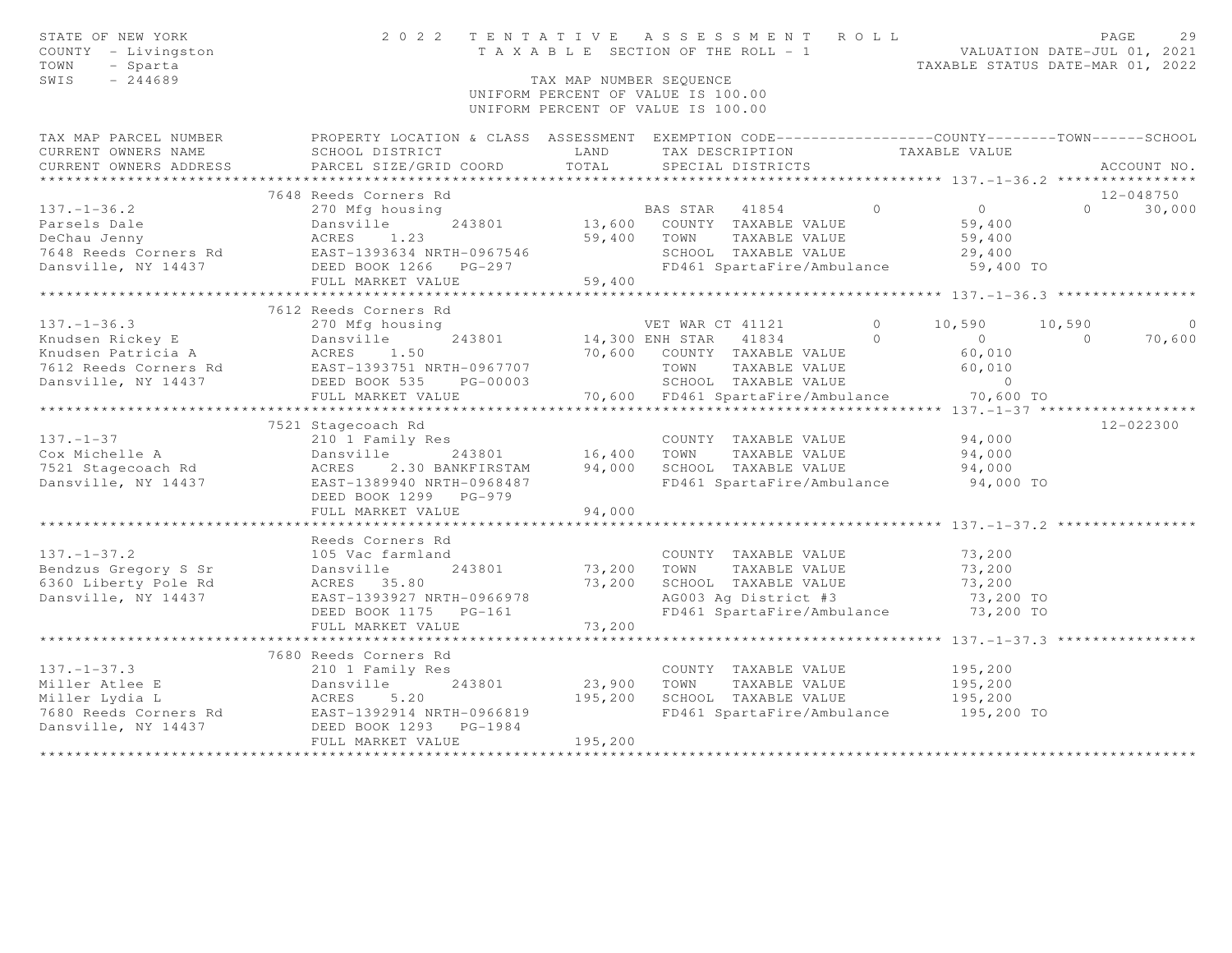| STATE OF NEW YORK<br>COUNTY - Livingston<br>- Sparta<br>TOWN<br>SWIS<br>$-244689$                                                                                                                                                                                                                   |                                                                                                                                                | TAX MAP NUMBER SEQUENCE | 2022 TENTATIVE ASSESSMENT ROLL<br>T A X A B L E SECTION OF THE ROLL - 1 VALUATION DATE-JUL 01, 2021 |         | TAXABLE STATUS DATE-MAR 01, 2022 | PAGE     | 30          |
|-----------------------------------------------------------------------------------------------------------------------------------------------------------------------------------------------------------------------------------------------------------------------------------------------------|------------------------------------------------------------------------------------------------------------------------------------------------|-------------------------|-----------------------------------------------------------------------------------------------------|---------|----------------------------------|----------|-------------|
|                                                                                                                                                                                                                                                                                                     |                                                                                                                                                |                         | UNIFORM PERCENT OF VALUE IS 100.00<br>UNIFORM PERCENT OF VALUE IS 100.00                            |         |                                  |          |             |
| TAX MAP PARCEL NUMBER<br>CURRENT OWNERS NAME<br>CURRENT OWNERS ADDRESS                                                                                                                                                                                                                              | PROPERTY LOCATION & CLASS ASSESSMENT EXEMPTION CODE-----------------COUNTY-------TOWN------SCHOOL<br>SCHOOL DISTRICT<br>PARCEL SIZE/GRID COORD | LAND<br>TOTAL           | TAX DESCRIPTION TAXABLE VALUE<br>SPECIAL DISTRICTS                                                  |         |                                  |          | ACCOUNT NO. |
|                                                                                                                                                                                                                                                                                                     | 7660 Reeds Corners Rd 70 PCT OF VALUE USED FOR EXEMPTION PURPOSES                                                                              |                         |                                                                                                     |         |                                  |          |             |
| $137. - 1 - 37.4$                                                                                                                                                                                                                                                                                   | 240 Rural res                                                                                                                                  |                         | VET COM CT 41131                                                                                    | $\circ$ | 35,000                           | 35,000   | $\sim$ 0    |
|                                                                                                                                                                                                                                                                                                     |                                                                                                                                                |                         |                                                                                                     |         | $\sim$ 0                         |          | 30,000      |
|                                                                                                                                                                                                                                                                                                     |                                                                                                                                                |                         |                                                                                                     |         |                                  |          |             |
|                                                                                                                                                                                                                                                                                                     |                                                                                                                                                |                         |                                                                                                     |         |                                  |          |             |
|                                                                                                                                                                                                                                                                                                     |                                                                                                                                                |                         |                                                                                                     |         |                                  |          |             |
| $\begin{tabular}{lllllllllllllllllllllllll} \begin{tabular}{lcccccc} 137,-1-37.4 & 240\;Rural\;res & VET\;COM\;CT\;41131 & 0 & 35,000 & 35,000 & 35,000 & 35,000 & 35,000 & 35,000 & 35,000 & 35,000 & 35,000 & 35,000 & 35,000 & 35,000 & 35,000 & 35,000 & 35,000 & 35,000 & 35,000 & 35,000 & 3$ |                                                                                                                                                |                         |                                                                                                     |         |                                  |          |             |
|                                                                                                                                                                                                                                                                                                     |                                                                                                                                                |                         |                                                                                                     |         |                                  |          |             |
|                                                                                                                                                                                                                                                                                                     | 7674 Reeds Corners Rd                                                                                                                          |                         |                                                                                                     |         |                                  |          |             |
| $137. - 1 - 37.114$                                                                                                                                                                                                                                                                                 | 210 1 Family Res                                                                                                                               | COUNTY<br>28,700 TOWN   | COUNTY TAXABLE VALUE                                                                                |         | 164,000                          |          |             |
|                                                                                                                                                                                                                                                                                                     |                                                                                                                                                |                         | TAXABLE VALUE                                                                                       |         | 164,000                          |          |             |
|                                                                                                                                                                                                                                                                                                     |                                                                                                                                                | 164,000                 | SCHOOL TAXABLE VALUE                                                                                |         | 164,000                          |          |             |
| 137.-1-37.114<br>Reisinger Anthony J<br>36 Larkwood Dr (ACRES 8.90<br>Rochester, NY 14626 (EAST-1392886 NRTH-0967343<br>DEED BOOK 979 PG-347                                                                                                                                                        |                                                                                                                                                |                         | FD461 SpartaFire/Ambulance                                                                          |         | 164,000 TO                       |          |             |
|                                                                                                                                                                                                                                                                                                     | DEED BOOK 979 PG-347                                                                                                                           |                         |                                                                                                     |         |                                  |          |             |
|                                                                                                                                                                                                                                                                                                     | FULL MARKET VALUE                                                                                                                              | 164,000                 |                                                                                                     |         |                                  |          |             |
|                                                                                                                                                                                                                                                                                                     | Reeds Corners Rd                                                                                                                               |                         |                                                                                                     |         |                                  |          |             |
|                                                                                                                                                                                                                                                                                                     |                                                                                                                                                |                         | COUNTY TAXABLE VALUE                                                                                |         | 8,600                            |          |             |
|                                                                                                                                                                                                                                                                                                     |                                                                                                                                                | 8,600                   | TOWN      TAXABLE VALUE<br>SCHOOL   TAXABLE VALUE                                                   |         | 8,600                            |          |             |
|                                                                                                                                                                                                                                                                                                     |                                                                                                                                                | 8,600                   |                                                                                                     |         | 8,600                            |          |             |
| 137.-1-37.121<br>Alexander Deborah<br>Harris Christopher<br>7590 Reeds Corners Rd<br>243801<br>243801<br>7590 Reeds Corners Rd<br>26.1.80<br>243801<br>243801<br>243801<br>243801<br>243801<br>243801<br>243801<br>2590 Reeds Corners Rd<br>26.2.1.80<br>26.2.1.                                    |                                                                                                                                                |                         | FD461 SpartaFire/Ambulance 8,600 TO                                                                 |         |                                  |          |             |
|                                                                                                                                                                                                                                                                                                     |                                                                                                                                                |                         |                                                                                                     |         |                                  |          |             |
|                                                                                                                                                                                                                                                                                                     | FULL MARKET VALUE                                                                                                                              | 8,600                   |                                                                                                     |         |                                  |          |             |
|                                                                                                                                                                                                                                                                                                     | 7590 Reeds Corners Rd                                                                                                                          |                         |                                                                                                     |         |                                  |          |             |
| $137. - 1 - 37.122$                                                                                                                                                                                                                                                                                 | 210 1 Family Res                                                                                                                               |                         | BAS STAR 41854                                                                                      | $\circ$ | $\overline{0}$                   | $\Omega$ | 30,000      |
|                                                                                                                                                                                                                                                                                                     |                                                                                                                                                |                         | 243801 22,100 COUNTY TAXABLE VALUE                                                                  |         | 98,600                           |          |             |
|                                                                                                                                                                                                                                                                                                     |                                                                                                                                                |                         | TAXABLE VALUE                                                                                       |         | 98,600                           |          |             |
|                                                                                                                                                                                                                                                                                                     |                                                                                                                                                |                         | SCHOOL TAXABLE VALUE                                                                                |         | 68,600                           |          |             |
| Alexander Deborah<br>Alexander Deborah<br>Marxis Christopher ACRES 4.50 BANKFIRSTAM 98,600 TOWN<br>T590 Reeds Corners Rd EAST-1394119 NRTH-0968513 SCHOOL<br>Dansville, NY 14437 DEED BOOK 1107 PG-393 FD461 Sp<br>FULL MARKET VALUE 98.                                                            | FULL MARKET VALUE                                                                                                                              | 98,600                  | FD461 SpartaFire/Ambulance 98,600 TO                                                                |         |                                  |          |             |
|                                                                                                                                                                                                                                                                                                     |                                                                                                                                                |                         |                                                                                                     |         |                                  |          |             |
|                                                                                                                                                                                                                                                                                                     | 6290 Liberty Pole Rd                                                                                                                           |                         |                                                                                                     |         |                                  |          | 12-031715   |
|                                                                                                                                                                                                                                                                                                     |                                                                                                                                                |                         | BAS STAR 41854                                                                                      | $\circ$ | $0$<br>150,200                   | $\Omega$ | 30,000      |
|                                                                                                                                                                                                                                                                                                     |                                                                                                                                                |                         | 243801 42,600 COUNTY TAXABLE VALUE                                                                  |         |                                  |          |             |
| 137.-1-39<br>Makowski Linda Lee Bansville<br>6290 Liberty Pole Rd ACRES 13.10<br>Denomille NY 14427 FAST-1392072 NP1                                                                                                                                                                                |                                                                                                                                                | 150,200 TOWN            | TAXABLE VALUE                                                                                       |         | 150,200                          |          |             |
| Dansville, NY 14437                                                                                                                                                                                                                                                                                 | EAST-1392072 NRTH-0969241 SCHOOL TAXABLE VALUE                                                                                                 |                         |                                                                                                     |         | 120,200                          |          |             |
|                                                                                                                                                                                                                                                                                                     | FULL MARKET VALUE                                                                                                                              | 150,200                 | FD461 SpartaFire/Ambulance<br>*************************** 137. -1-40.1 ****************             |         | 150,200 TO                       |          |             |
|                                                                                                                                                                                                                                                                                                     | 6172 Liberty Pole Rd                                                                                                                           |                         |                                                                                                     |         |                                  |          | 12-011100   |
| $137. - 1 - 40.1$                                                                                                                                                                                                                                                                                   | 240 Rural res                                                                                                                                  |                         | COUNTY TAXABLE VALUE                                                                                |         | 144,000                          |          |             |
| Green Robert M                                                                                                                                                                                                                                                                                      | Dansville<br>243801                                                                                                                            | 70,800                  | TAXABLE VALUE<br>TOWN                                                                               |         | 144,000                          |          |             |
| Green Scott E                                                                                                                                                                                                                                                                                       | ACRES 29.00                                                                                                                                    | 144,000                 | SCHOOL TAXABLE VALUE                                                                                |         | 144,000                          |          |             |
| 6172 Liberty Pole Rd                                                                                                                                                                                                                                                                                | EAST-1390578 NRTH-0968845                                                                                                                      |                         | FD461 SpartaFire/Ambulance                                                                          |         | 144,000 TO                       |          |             |
| Dansville, NY 14437                                                                                                                                                                                                                                                                                 | DEED BOOK 1274<br>PG-1849                                                                                                                      |                         |                                                                                                     |         |                                  |          |             |
|                                                                                                                                                                                                                                                                                                     | FULL MARKET VALUE                                                                                                                              | 144,000                 |                                                                                                     |         |                                  |          |             |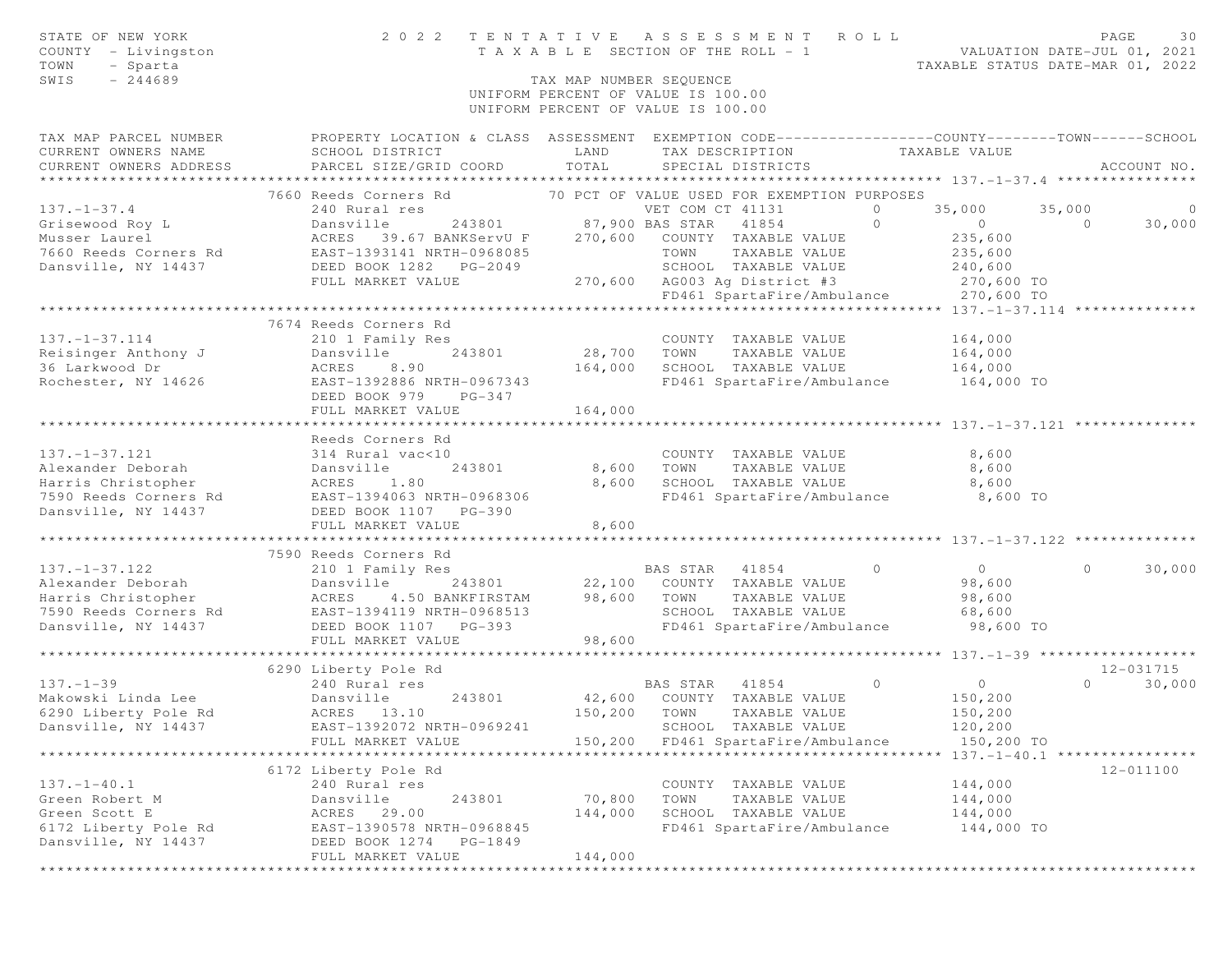| STATE OF NEW YORK<br>COUNTY - Livingston<br>TOWN<br>- Sparta | 2 0 2 2                                                                                          |                                       | TENTATIVE ASSESSMENT<br>T A X A B L E SECTION OF THE ROLL - 1            | ROLL<br>VALUATION DATE-JUL 01, 2021 | PAGE<br>31<br>TAXABLE STATUS DATE-MAR 01, 2022 |
|--------------------------------------------------------------|--------------------------------------------------------------------------------------------------|---------------------------------------|--------------------------------------------------------------------------|-------------------------------------|------------------------------------------------|
| $-244689$<br>SWIS                                            |                                                                                                  | TAX MAP NUMBER SEQUENCE               |                                                                          |                                     |                                                |
|                                                              |                                                                                                  |                                       | UNIFORM PERCENT OF VALUE IS 100.00<br>UNIFORM PERCENT OF VALUE IS 100.00 |                                     |                                                |
| TAX MAP PARCEL NUMBER                                        | PROPERTY LOCATION & CLASS ASSESSMENT EXEMPTION CODE----------------COUNTY-------TOWN------SCHOOL |                                       |                                                                          |                                     |                                                |
| CURRENT OWNERS NAME                                          | SCHOOL DISTRICT                                                                                  | LAND                                  | TAX DESCRIPTION                                                          | TAXABLE VALUE                       |                                                |
| CURRENT OWNERS ADDRESS                                       | PARCEL SIZE/GRID COORD                                                                           | TOTAL                                 | SPECIAL DISTRICTS                                                        |                                     | ACCOUNT NO.                                    |
|                                                              |                                                                                                  |                                       |                                                                          |                                     | 12-016650                                      |
| $137. - 1 - 40.2$                                            | Stagecoach Rd<br>322 Rural vac>10                                                                |                                       | COUNTY TAXABLE VALUE                                                     | 31,500                              |                                                |
| Vetter Gerald                                                | Dansville<br>243801                                                                              | 31,500                                | TOWN<br>TAXABLE VALUE                                                    | 31,500                              |                                                |
| 7555 Route 255                                               | ACRES 11.00                                                                                      | 31,500                                | SCHOOL TAXABLE VALUE                                                     | 31,500                              |                                                |
| Dansville, NY 14437                                          | EAST-1390730 NRTH-0967716                                                                        |                                       | AG003 Ag District #3                                                     | 31,500 TO                           |                                                |
|                                                              | DEED BOOK 554<br>PG-00127                                                                        |                                       | FD461 SpartaFire/Ambulance 31,500 TO                                     |                                     |                                                |
|                                                              | FULL MARKET VALUE                                                                                | 31,500                                |                                                                          |                                     |                                                |
|                                                              |                                                                                                  |                                       |                                                                          |                                     |                                                |
|                                                              | Stagecoach Rd                                                                                    |                                       |                                                                          |                                     | 12-022200                                      |
| $137. - 1 - 42$                                              | 314 Rural vac<10                                                                                 |                                       | COUNTY TAXABLE VALUE                                                     | 7,800                               |                                                |
| Cox Michelle A                                               | 243801<br>Dansville                                                                              | 7,800                                 | TAXABLE VALUE<br>TOWN                                                    | 7,800                               |                                                |
| 7521 Stagecoach Rd                                           | ACRES<br>1.50                                                                                    | 7,800                                 | SCHOOL TAXABLE VALUE                                                     | 7,800                               |                                                |
| Dansville, NY 14437                                          | EAST-1389564 NRTH-0968495                                                                        |                                       | FD461 SpartaFire/Ambulance 7,800 TO                                      |                                     |                                                |
|                                                              | DEED BOOK 1299 PG-979                                                                            |                                       |                                                                          |                                     |                                                |
|                                                              | FULL MARKET VALUE                                                                                | 7,800                                 |                                                                          |                                     |                                                |
|                                                              |                                                                                                  |                                       |                                                                          |                                     |                                                |
| $137. - 1 - 43$                                              | 7555 Stagecoach Rd<br>210 1 Family Res                                                           |                                       | ENH STAR 41834                                                           | $\circ$<br>$\overline{0}$           | 12-049075<br>$\Omega$<br>74,900                |
| Vetter Gerald T                                              | Dansville<br>243801                                                                              | 16,100                                | COUNTY TAXABLE VALUE                                                     | 135,800                             |                                                |
| PO Box 166                                                   | 2.20<br>ACRES                                                                                    | 135,800                               | TAXABLE VALUE<br>TOWN                                                    | 135,800                             |                                                |
| Dansville, NY 14437                                          | EAST-1389607 NRTH-0968120                                                                        |                                       | SCHOOL TAXABLE VALUE                                                     | 60,900                              |                                                |
|                                                              | DEED BOOK 623<br>PG-00346                                                                        |                                       | FD461 SpartaFire/Ambulance                                               | 135,800 TO                          |                                                |
|                                                              | FULL MARKET VALUE                                                                                | 135,800                               |                                                                          |                                     |                                                |
|                                                              |                                                                                                  | * * * * * * * * * * * * * * * * * * * |                                                                          |                                     | ********* 137.-1-44.3 *****************        |
|                                                              | 7610 Stagecoach Rd                                                                               |                                       |                                                                          |                                     |                                                |
| $137. - 1 - 44.3$                                            | 240 Rural res                                                                                    |                                       | ENH STAR 41834                                                           | $\overline{0}$<br>$\overline{0}$    | 74,900<br>$\circ$                              |
| Hynes Gail                                                   | Dansville<br>243801                                                                              |                                       | 61,700 COUNTY TAXABLE VALUE                                              | 208,200                             |                                                |
| 7610 Stagecoach Rd                                           | ACRES 23.30                                                                                      | 208,200                               | TOWN<br>TAXABLE VALUE                                                    | 208,200                             |                                                |
| Dansville, NY 14437                                          | EAST-1388846 NRTH-0968025                                                                        |                                       | SCHOOL TAXABLE VALUE                                                     | 133,300                             |                                                |
|                                                              | DEED BOOK 1179<br>$PG-1$                                                                         |                                       | FD461 SpartaFire/Ambulance                                               | 208,200 TO                          |                                                |
|                                                              | FULL MARKET VALUE                                                                                | 208,200                               |                                                                          |                                     |                                                |
|                                                              |                                                                                                  |                                       |                                                                          |                                     |                                                |
|                                                              | 7687 Stagecoach Rd                                                                               |                                       | 86 PCT OF VALUE USED FOR EXEMPTION PURPOSES                              | $\circ$                             | 12-008000                                      |
| $137. - 1 - 44.21$                                           | 240 Rural res<br>Dansville                                                                       | 243801 59,800 BAS STAR                | VET WAR CT 41121<br>41854                                                | 21,000<br>$\circ$<br>$\overline{0}$ | 21,000<br>$\overline{0}$<br>30,000<br>$\Omega$ |
| Roelle Jason Paul 1999 Dansvill<br>Roelle Ellen Lackers      | 22.10 BANK NETS                                                                                  |                                       | 234,500 COUNTY TAXABLE VALUE                                             | 213,500                             |                                                |
| 7687 Stagecoach Rd                                           | EAST-1389372 NRTH-0966523                                                                        |                                       | TAXABLE VALUE<br>TOWN                                                    | 213,500                             |                                                |
| Dansville, NY 14437-8918                                     | DEED BOOK 1256 PG-2646                                                                           |                                       | SCHOOL TAXABLE VALUE                                                     | 204,500                             |                                                |
|                                                              | FULL MARKET VALUE                                                                                |                                       | 234,500 FD461 SpartaFire/Ambulance                                       | 234,500 TO                          |                                                |
|                                                              |                                                                                                  |                                       |                                                                          |                                     |                                                |
|                                                              | 7621 Stagecoach Rd                                                                               |                                       |                                                                          |                                     |                                                |
| $137. - 1 - 44.22$                                           | 240 Rural res                                                                                    |                                       | BAS STAR<br>41854                                                        | 0<br>0                              | $\circ$<br>30,000                              |
| Spike Charles                                                | 243801<br>Dansville                                                                              | 59,400                                | COUNTY TAXABLE VALUE                                                     | 267,300                             |                                                |
| 7621 Stagecoach Rd                                           | ACRES<br>21.90                                                                                   | 267,300                               | TOWN<br>TAXABLE VALUE                                                    | 267,300                             |                                                |
| Dansville, NY 14437                                          | EAST-1389338 NRTH-0967086                                                                        |                                       | SCHOOL TAXABLE VALUE                                                     | 237,300                             |                                                |
|                                                              | $PG-342$<br>DEED BOOK 991                                                                        |                                       | FD461 SpartaFire/Ambulance                                               | 267,300 TO                          |                                                |
|                                                              | FULL MARKET VALUE                                                                                | 267,300                               |                                                                          |                                     |                                                |
|                                                              |                                                                                                  |                                       |                                                                          |                                     |                                                |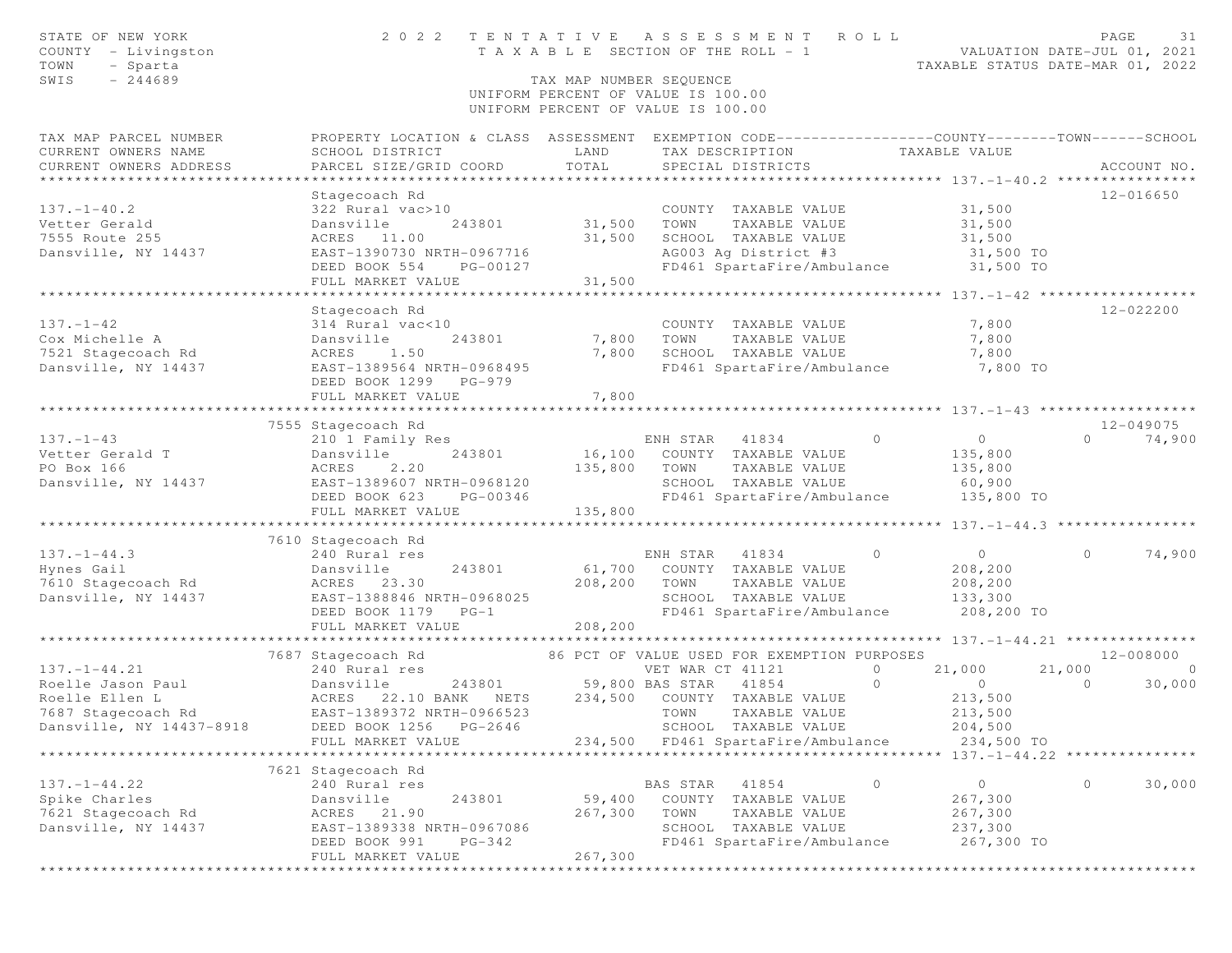| STATE OF NEW YORK<br>COUNTY - Livingston<br>TOWN<br>- Sparta | 2 0 2 2                                              | TENTATIVE               | A S S E S S M E N T<br>ROLL<br>T A X A B L E SECTION OF THE ROLL - 1                             |                    | PAGE<br>32<br>VALUATION DATE-JUL 01, 2021<br>TAXABLE STATUS DATE-MAR 01, 2022 |
|--------------------------------------------------------------|------------------------------------------------------|-------------------------|--------------------------------------------------------------------------------------------------|--------------------|-------------------------------------------------------------------------------|
| $-244689$<br>SWIS                                            |                                                      | TAX MAP NUMBER SEQUENCE |                                                                                                  |                    |                                                                               |
|                                                              |                                                      |                         | UNIFORM PERCENT OF VALUE IS 100.00                                                               |                    |                                                                               |
|                                                              |                                                      |                         | UNIFORM PERCENT OF VALUE IS 100.00                                                               |                    |                                                                               |
| TAX MAP PARCEL NUMBER                                        |                                                      |                         | PROPERTY LOCATION & CLASS ASSESSMENT EXEMPTION CODE----------------COUNTY-------TOWN------SCHOOL |                    |                                                                               |
| CURRENT OWNERS NAME                                          | SCHOOL DISTRICT                                      | LAND                    | TAX DESCRIPTION TAXABLE VALUE                                                                    |                    |                                                                               |
| CURRENT OWNERS ADDRESS                                       | PARCEL SIZE/GRID COORD                               | TOTAL                   | SPECIAL DISTRICTS                                                                                |                    | ACCOUNT NO.                                                                   |
|                                                              |                                                      |                         |                                                                                                  |                    |                                                                               |
|                                                              | 5950 Springwater Rd                                  |                         |                                                                                                  |                    | $12 - 044500$                                                                 |
| $137. - 1 - 47.11$                                           | 240 Rural res                                        |                         | COUNTY TAXABLE VALUE                                                                             | 317,400            |                                                                               |
| Schreiner Aaron E<br>Schreiner Katie C                       | Dansville                                            | 243801 120,300          | TAXABLE VALUE<br>TOWN                                                                            | 317,400            |                                                                               |
|                                                              | ACRES 91.70 BANK LERETA                              | 317,400                 | SCHOOL TAXABLE VALUE                                                                             | 317,400            |                                                                               |
| 5950 Springwater Rd<br>Dansville, NY 14437                   | EAST-1387376 NRTH-0969156<br>DEED BOOK 1271 PG-2827  |                         | AG003 Ag District #3 317,400 TO<br>FD461 SpartaFire/Ambulance 317,400 TO                         |                    |                                                                               |
|                                                              | FULL MARKET VALUE                                    | 317,400                 |                                                                                                  |                    |                                                                               |
|                                                              |                                                      |                         |                                                                                                  |                    |                                                                               |
|                                                              | 6017 Sheppard Rd                                     |                         |                                                                                                  |                    | 12-029400                                                                     |
| $137. - 1 - 48.1$                                            | 240 Rural res                                        |                         | $\circ$<br>ENH STAR 41834                                                                        | $\circ$            | $\Omega$<br>74,900                                                            |
| Springdale Farm Irrevocable                                  | Dansville<br>243801                                  | 93,200                  | COUNTY TAXABLE VALUE                                                                             | 241,200            |                                                                               |
| Moore Steven L                                               | ACRES 43.00                                          | 241,200                 | TOWN<br>TAXABLE VALUE                                                                            | 241,200            |                                                                               |
| 6017 Sheppard Rd                                             | EAST-1387695 NRTH-0966926                            |                         | SCHOOL TAXABLE VALUE                                                                             | 166,300            |                                                                               |
| Dansville, NY 14437                                          | DEED BOOK 1291<br>PG-2513                            |                         | FD461 SpartaFire/Ambulance                                                                       | 241,200 TO         |                                                                               |
|                                                              | FULL MARKET VALUE                                    | 241,200                 |                                                                                                  |                    |                                                                               |
|                                                              |                                                      |                         |                                                                                                  |                    |                                                                               |
|                                                              | 5912 Springwater Rd                                  |                         |                                                                                                  |                    | $12 - 014410$                                                                 |
| $137. - 1 - 49.1$                                            | 105 Vac farmland                                     |                         | COUNTY TAXABLE VALUE                                                                             | 101,500            |                                                                               |
| Miller Danny E                                               | Dansville<br>243801                                  | 95,700                  | TOWN<br>TAXABLE VALUE                                                                            | 101,500            |                                                                               |
| Miller Amanda L                                              | ACRES 45.00<br>EAST-1385820 NRTH-0970210             | 101,500                 | SCHOOL TAXABLE VALUE                                                                             | 101,500            |                                                                               |
| 5924 Springwater Rd                                          |                                                      |                         | FD461 SpartaFire/Ambulance                                                                       | 101,500 TO         |                                                                               |
| Dansville, NY 14437                                          | DEED BOOK 1266 PG-1483                               |                         |                                                                                                  |                    |                                                                               |
|                                                              | FULL MARKET VALUE<br>******************************* | 101,500<br>***********  |                                                                                                  |                    |                                                                               |
|                                                              |                                                      |                         |                                                                                                  |                    |                                                                               |
| $137. - 1 - 49.2$                                            | 5924 Springwater Rd<br>210 1 Family Res              |                         | COUNTY TAXABLE VALUE                                                                             | 112,400            |                                                                               |
| Miller Danny E                                               | Dansville<br>243801                                  | 3,300                   | TOWN<br>TAXABLE VALUE                                                                            | 112,400            |                                                                               |
| Miller Amanda L                                              | FRNT 104.56 DPTH 115.00                              | 112,400                 | SCHOOL TAXABLE VALUE                                                                             | 112,400            |                                                                               |
| 5924 Springwater Rd                                          | EAST-1386513 NRTH-0970417                            |                         | FD461 SpartaFire/Ambulance 112,400 TO                                                            |                    |                                                                               |
| Dansville, NY 14437                                          | DEED BOOK 1266 PG-1483                               |                         |                                                                                                  |                    |                                                                               |
|                                                              | FULL MARKET VALUE                                    | 112,400                 |                                                                                                  |                    |                                                                               |
|                                                              |                                                      |                         |                                                                                                  |                    |                                                                               |
|                                                              | 5891 Sheppard Rd                                     |                         |                                                                                                  |                    | 12-035800                                                                     |
| $137. - 1 - 50$                                              | 260 Seasonal res                                     |                         | COUNTY TAXABLE VALUE                                                                             | 166,700            |                                                                               |
| Hummel Bruce                                                 | Dansville<br>243801                                  | 112,700                 | TOWN<br>TAXABLE VALUE                                                                            | 166,700            |                                                                               |
| Hummel Laurie                                                | ACRES 55.20                                          | 166,700                 | SCHOOL TAXABLE VALUE                                                                             | 166,700            |                                                                               |
| 20 Grove St                                                  | EAST-1385364 NRTH-0968356                            |                         | FD461 SpartaFire/Ambulance                                                                       | 166,700 TO         |                                                                               |
| Pittsford, NY 14534                                          | DEED BOOK 704 PG-00290                               |                         |                                                                                                  |                    |                                                                               |
|                                                              | FULL MARKET VALUE                                    | 166,700                 |                                                                                                  |                    |                                                                               |
|                                                              | ***********************************                  |                         |                                                                                                  |                    |                                                                               |
|                                                              | 5970 Sheppard Rd                                     |                         |                                                                                                  |                    | $12 - 039400$                                                                 |
| $137. - 1 - 51.1$                                            | 240 Rural res                                        |                         | COUNTY TAXABLE VALUE                                                                             | 192,600            |                                                                               |
| Tucker Larry F<br>Tucker Johanna M                           | 243801<br>Dansville<br>ACRES<br>44.80                | 96,100                  | TAXABLE VALUE<br>TOWN<br>SCHOOL TAXABLE VALUE                                                    | 192,600<br>192,600 |                                                                               |
| 442 Walthour Dr                                              | EAST-1385953 NRTH-0967131                            | 192,600                 | FD461 SpartaFire/Ambulance                                                                       | 192,600 TO         |                                                                               |
| Rincon, GA 31326                                             | DEED BOOK 579<br>PG-00215                            |                         |                                                                                                  |                    |                                                                               |
|                                                              | FULL MARKET VALUE                                    | 192,600                 |                                                                                                  |                    |                                                                               |
|                                                              | *******************************                      |                         | ***************************                                                                      |                    |                                                                               |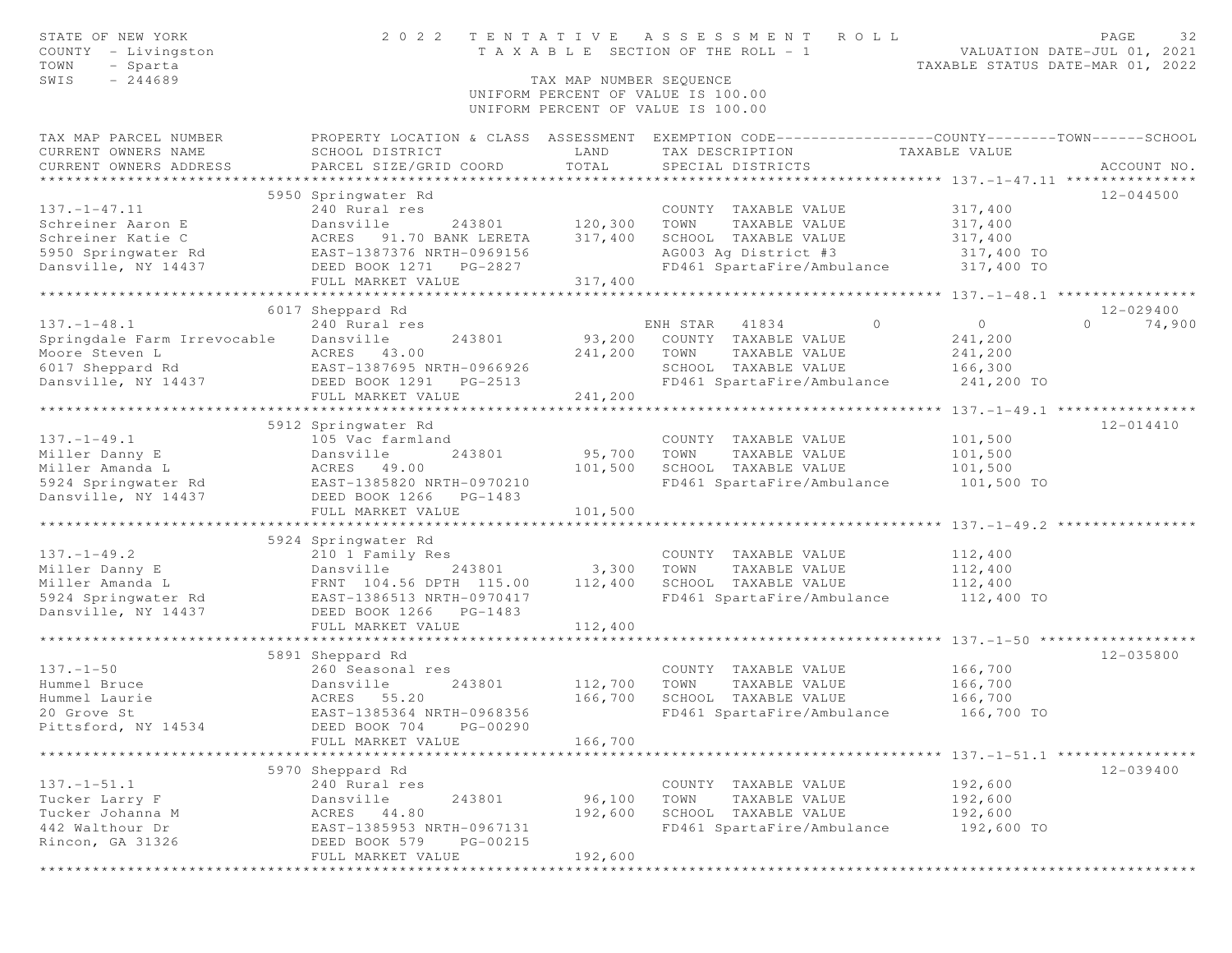| STATE OF NEW YORK<br>COUNTY - Livingston<br>TOWN<br>- Sparta<br>SWIS<br>$-244689$    |                                                                                                                                              | TAX MAP NUMBER SEQUENCE | 2022 TENTATIVE ASSESSMENT ROLL<br>T A X A B L E SECTION OF THE ROLL - 1<br>UNIFORM PERCENT OF VALUE IS 100.00<br>UNIFORM PERCENT OF VALUE IS 100.00 |                                                           | PAGE<br>33<br>VALUATION DATE-JUL 01, 2021<br>TAXABLE STATUS DATE-MAR 01, 2022 |
|--------------------------------------------------------------------------------------|----------------------------------------------------------------------------------------------------------------------------------------------|-------------------------|-----------------------------------------------------------------------------------------------------------------------------------------------------|-----------------------------------------------------------|-------------------------------------------------------------------------------|
| TAX MAP PARCEL NUMBER<br>CURRENT OWNERS NAME<br>CURRENT OWNERS ADDRESS               | PROPERTY LOCATION & CLASS ASSESSMENT EXEMPTION CODE---------------COUNTY-------TOWN------SCHOOL<br>SCHOOL DISTRICT<br>PARCEL SIZE/GRID COORD | LAND<br>TOTAL           | TAX DESCRIPTION<br>SPECIAL DISTRICTS                                                                                                                | TAXABLE VALUE                                             | ACCOUNT NO.                                                                   |
|                                                                                      |                                                                                                                                              | ***********             |                                                                                                                                                     |                                                           | **************************** 137.-1-51.21 ***************                     |
| $137. - 1 - 51.21$<br>Jones Abigail Elizabeth<br>98 Main St<br>Scottsville, NY 14546 | Sheppard Rd<br>260 Seasonal res<br>Dansville<br>243801<br>ACRES 22.90<br>EAST-1386753 NRTH-0967556                                           | 61,000<br>102,400       | COUNTY TAXABLE VALUE<br>TOWN<br>TAXABLE VALUE<br>SCHOOL TAXABLE VALUE<br>FD461 SpartaFire/Ambulance                                                 | 102,400<br>102,400<br>102,400<br>102,400 TO               |                                                                               |
|                                                                                      | DEED BOOK 579<br>PG-00324<br>FULL MARKET VALUE                                                                                               | 102,400                 |                                                                                                                                                     |                                                           |                                                                               |
|                                                                                      |                                                                                                                                              |                         | ******************************** 137. -1-52 ******************                                                                                      |                                                           |                                                                               |
|                                                                                      | 5758 Springwater Rd                                                                                                                          |                         |                                                                                                                                                     |                                                           | 12-035315                                                                     |
| $137. - 1 - 52$<br>Schaap David<br>Schaap Gail                                       | 210 1 Family Res<br>243801<br>Dansville<br>FRNT 150.00 DPTH 284.60 149,300 COUNTY TAXABLE VALUE                                              |                         | SR CITIZEN 41800<br>12,800 ENH STAR 41834                                                                                                           | $\circ$<br>67,185<br>$\Omega$<br>$\overline{0}$<br>82,115 | 67,185<br>67,185<br>74,900<br>$\Omega$                                        |
| 5758 Springwater Rd<br>Scottsburg, NY 14545                                          | EAST-1383812 NRTH-0971422<br>DEED BOOK 732<br>PG-00273<br>FULL MARKET VALUE                                                                  |                         | TOWN<br>TAXABLE VALUE<br>SCHOOL TAXABLE VALUE<br>149,300 FD461 SpartaFire/Ambulance<br>LD461 Sparta Light 1                                         | 82,115<br>7,215<br>149,300 TO<br>149,300 TO               |                                                                               |
|                                                                                      |                                                                                                                                              |                         | WD461 Cty Wtr1 Ext1 Z5 Imp                                                                                                                          | 1.00 UN                                                   |                                                                               |
|                                                                                      | *************************                                                                                                                    |                         |                                                                                                                                                     |                                                           | ***************** 137.-1-53.11 ****************                               |
|                                                                                      | 5791 Sheppard Rd                                                                                                                             |                         |                                                                                                                                                     |                                                           | 12-039020                                                                     |
| $137. - 1 - 53.11$                                                                   | 240 Rural res                                                                                                                                |                         | BAS STAR 41854                                                                                                                                      | $0 \qquad \qquad$<br>$\Omega$                             | $\Omega$<br>30,000                                                            |
| Serio Robert L Jr.                                                                   | Dansville<br>243801                                                                                                                          | 111,200                 | COUNTY TAXABLE VALUE                                                                                                                                | 292,700                                                   |                                                                               |
| Serio Katherine J                                                                    | ACRES 54.25 BANKFIRSTAM                                                                                                                      | 292,700                 | TOWN TAXABLE VALUE                                                                                                                                  | 292,700                                                   |                                                                               |
| 5791 Sheppard Rd                                                                     | EAST-1384315 NRTH-0970055                                                                                                                    |                         | SCHOOL TAXABLE VALUE                                                                                                                                | 262,700                                                   |                                                                               |
| Scottsburg, NY 14545                                                                 | DEED BOOK 1268<br>PG-1390                                                                                                                    |                         | AG003 Ag District #3                                                                                                                                | 292,700 TO                                                |                                                                               |
|                                                                                      | FULL MARKET VALUE                                                                                                                            |                         | 292,700 FD461 SpartaFire/Ambulance                                                                                                                  | 292,700 TO                                                |                                                                               |
|                                                                                      |                                                                                                                                              |                         |                                                                                                                                                     | $137. - 1 - 53.12$ *                                      | 12-039020                                                                     |
| $137. - 1 - 53.12$<br>Hummel Martin S<br>5360 Hamilton Pt<br>Honeoye, NY 14471       | Sheppard Rd E<br>322 Rural vac>10<br>243801<br>Dansville<br>ACRES 21.37<br>EAST-1385134 NRTH-0968964<br>DEED BOOK 1279 PG-616                | 52,100<br>52,100        | COUNTY TAXABLE VALUE<br>TOWN<br>TAXABLE VALUE<br>SCHOOL TAXABLE VALUE<br>FD461 SpartaFire/Ambulance                                                 | 52,100<br>52,100<br>52,100<br>52,100 TO                   |                                                                               |
|                                                                                      | FULL MARKET VALUE                                                                                                                            | 52,100                  |                                                                                                                                                     |                                                           |                                                                               |
|                                                                                      |                                                                                                                                              |                         |                                                                                                                                                     |                                                           |                                                                               |
|                                                                                      | 5840 Springwater Rd                                                                                                                          |                         |                                                                                                                                                     |                                                           |                                                                               |
| $137. - 1 - 53.213$                                                                  | 240 Rural res                                                                                                                                |                         | COUNTY TAXABLE VALUE                                                                                                                                | 224,700                                                   |                                                                               |
| Whitney Matthew B                                                                    | Dansville<br>243801                                                                                                                          | 45,900                  | TOWN<br>TAXABLE VALUE                                                                                                                               | 224,700                                                   |                                                                               |
| 5840 Springwater Rd                                                                  | ACRES 14.58 BANKFIRSTAM                                                                                                                      | 224,700                 | SCHOOL TAXABLE VALUE                                                                                                                                | 224,700                                                   |                                                                               |
| Scottsburg, NY 14545                                                                 | EAST-1384556 NRTH-0970907<br>DEED BOOK 1290<br>$PG-432$<br>FULL MARKET VALUE                                                                 | 224,700                 | FD461 SpartaFire/Ambulance                                                                                                                          | 224,700 TO                                                |                                                                               |
|                                                                                      |                                                                                                                                              |                         |                                                                                                                                                     |                                                           |                                                                               |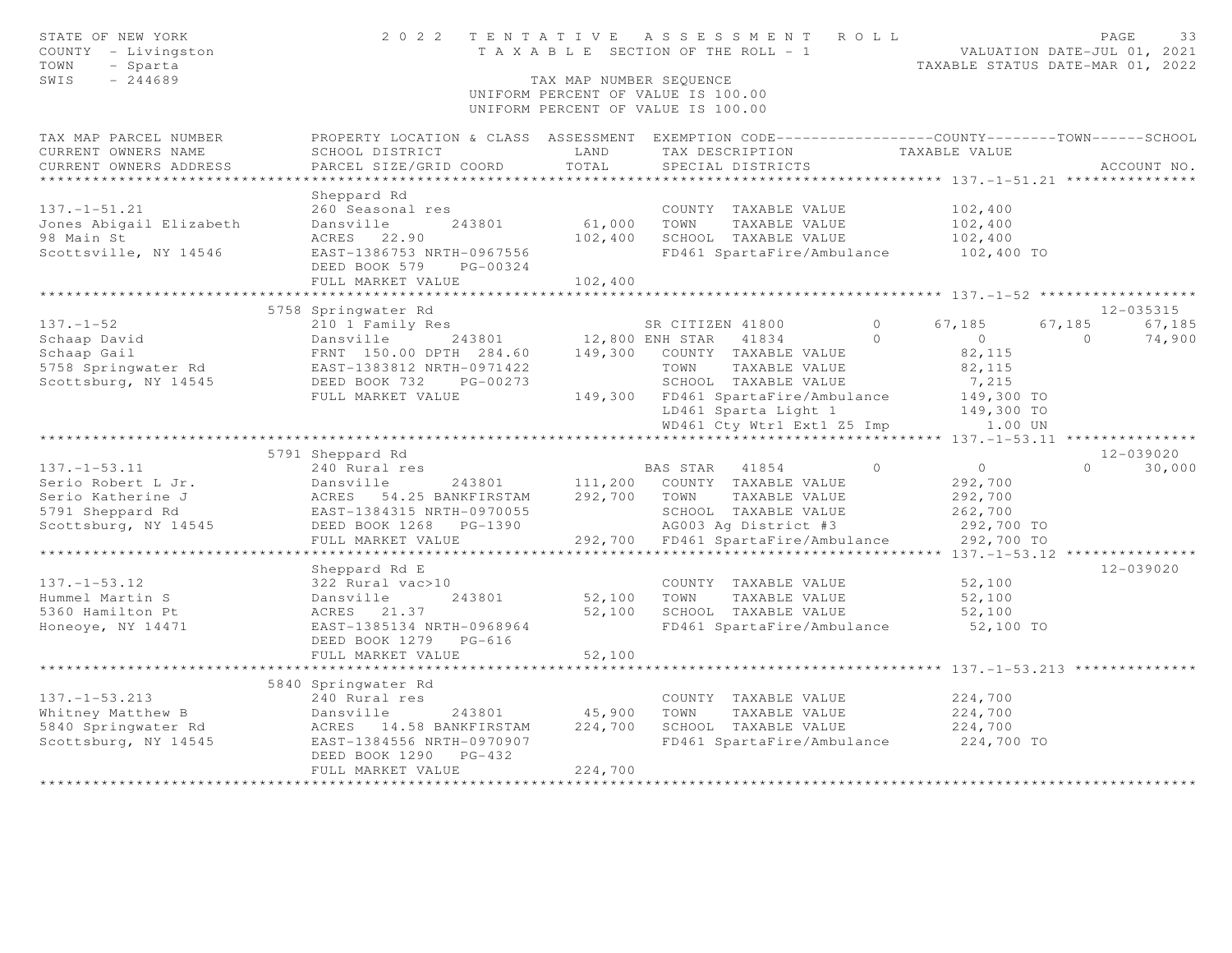| STATE OF NEW YORK<br>COUNTY - Livingston<br>TOWN<br>- Sparta<br>$-244689$<br>SWIS                           |                                                                                                                                                                                                               | TAX MAP NUMBER SEQUENCE                        | 2022 TENTATIVE ASSESSMENT<br>R O L L<br>T A X A B L E SECTION OF THE ROLL - 1<br>UNIFORM PERCENT OF VALUE IS 100.00<br>UNIFORM PERCENT OF VALUE IS 100.00                           | VALUATION DATE-JUL 01, 2021<br>TAXABLE STATUS DATE-MAR 01, 2022             | PAGE<br>34                          |
|-------------------------------------------------------------------------------------------------------------|---------------------------------------------------------------------------------------------------------------------------------------------------------------------------------------------------------------|------------------------------------------------|-------------------------------------------------------------------------------------------------------------------------------------------------------------------------------------|-----------------------------------------------------------------------------|-------------------------------------|
| TAX MAP PARCEL NUMBER<br>CURRENT OWNERS NAME<br>CURRENT OWNERS ADDRESS                                      | SCHOOL DISTRICT<br>PARCEL SIZE/GRID COORD                                                                                                                                                                     | LAND<br>TOTAL<br>***********                   | PROPERTY LOCATION & CLASS ASSESSMENT EXEMPTION CODE----------------COUNTY-------TOWN------SCHOOL<br>TAX DESCRIPTION<br>SPECIAL DISTRICTS                                            | TAXABLE VALUE<br>****************** 137.-1-53.214 ***************           | ACCOUNT NO.                         |
| $137. - 1 - 53.214$<br>Whitney Matthew B<br>5840 Springwater Rd<br>Dansville, NY 14437                      | Springwater Rd N<br>240 Rural res<br>Dansville<br>243801<br>2.92 BANKFIRSTAM<br>ACRES<br>EAST-1384247 NRTH-0971598<br>DEED BOOK 1290 PG-432<br>FULL MARKET VALUE                                              | 18,000<br>18,000<br>18,000<br>**************** | COUNTY TAXABLE VALUE<br>TOWN<br>TAXABLE VALUE<br>SCHOOL TAXABLE VALUE<br>FD461 SpartaFire/Ambulance 18,000 TO<br>************************************ 137.-1-53.221 *************** | 18,000<br>18,000<br>18,000                                                  |                                     |
| $137. - 1 - 53.221$<br>Scottsburg, NY 14545                                                                 | 5800 Springwater Rd<br>210 1 Family Res<br>2.20 BANKFIRSTAM<br>DEED BOOK 1284    PG-170<br>FULL MARKET VALUE<br>***********                                                                                   | 16,100<br>194,000<br>194,000                   | COUNTY TAXABLE VALUE<br>TOWN<br>TAXABLE VALUE<br>SCHOOL TAXABLE VALUE<br>FD461 SpartaFire/Ambulance                                                                                 | 194,000<br>194,000<br>194,000<br>194,000 TO<br>************* 137.-1-54.1 ** |                                     |
| $137. - 1 - 54.1$<br>Kruchten Kathryn M<br>5796 Sheppard Rd<br>Scottsburg, NY 14545                         | 5796 Sheppard Rd<br>270 Mfg housing<br>243801<br>Dansville<br>Ratio 100%<br>FRNT 70.00 DPTH 250.00<br>EAST-1383713 NRTH-0969467<br>DEED BOOK 1268<br>PG-2816<br>FULL MARKET VALUE                             | 25,100<br>25,100                               | $\Omega$<br>VETS-PR-CT 41111<br>3,200 BAS STAR<br>41854<br>$\circ$<br>COUNTY TAXABLE VALUE<br>TOWN<br>TAXABLE VALUE<br>SCHOOL TAXABLE VALUE<br>FD461 SpartaFire/Ambulance 25,100 TO | 25,100<br>25,100<br>$\bigcap$<br>$\circ$<br>$\circ$<br>$\circ$<br>$\circ$   | $12 - 028850$<br>$\Omega$<br>25,100 |
| $137. - 1 - 54.2$<br>Kruchten Kathryn M<br>Kruchten Elizabeth M<br>5796 Sheppard Rd<br>Scottsburg, NY 14545 | Sheppard Rd<br>314 Rural vac<10<br>Dansville<br>243801<br>ACRES 1.60<br>EAST-1383847 NRTH-0969331<br>DEED BOOK 1268 PG-2816<br>FULL MARKET VALUE                                                              | 8,100<br>8,100<br>8,100                        | COUNTY TAXABLE VALUE<br>TAXABLE VALUE<br>TOWN<br>SCHOOL TAXABLE VALUE<br>FD461 SpartaFire/Ambulance                                                                                 | 8,100<br>8,100<br>8,100<br>8,100 TO                                         |                                     |
| $137. - 1 - 55$<br>Radar Wayne F<br>Radar Dawn M<br>5820 Scottsburg Rd<br>Scottsburg, NY 14545              | ******************************<br>5820 Sheppard Rd<br>270 Mfg housing<br>Dansville<br>243801<br>land contract<br>ACRES<br>1.00<br>EAST-1383969 NRTH-0969127<br>DEED BOOK 1266<br>PG-1338<br>FULL MARKET VALUE | 13,000<br>28,200<br>28,200                     | COUNTY TAXABLE VALUE<br>TOWN<br>TAXABLE VALUE<br>SCHOOL TAXABLE VALUE<br>FD461 SpartaFire/Ambulance                                                                                 | 28,200<br>28,200<br>28,200<br>28,200 TO                                     |                                     |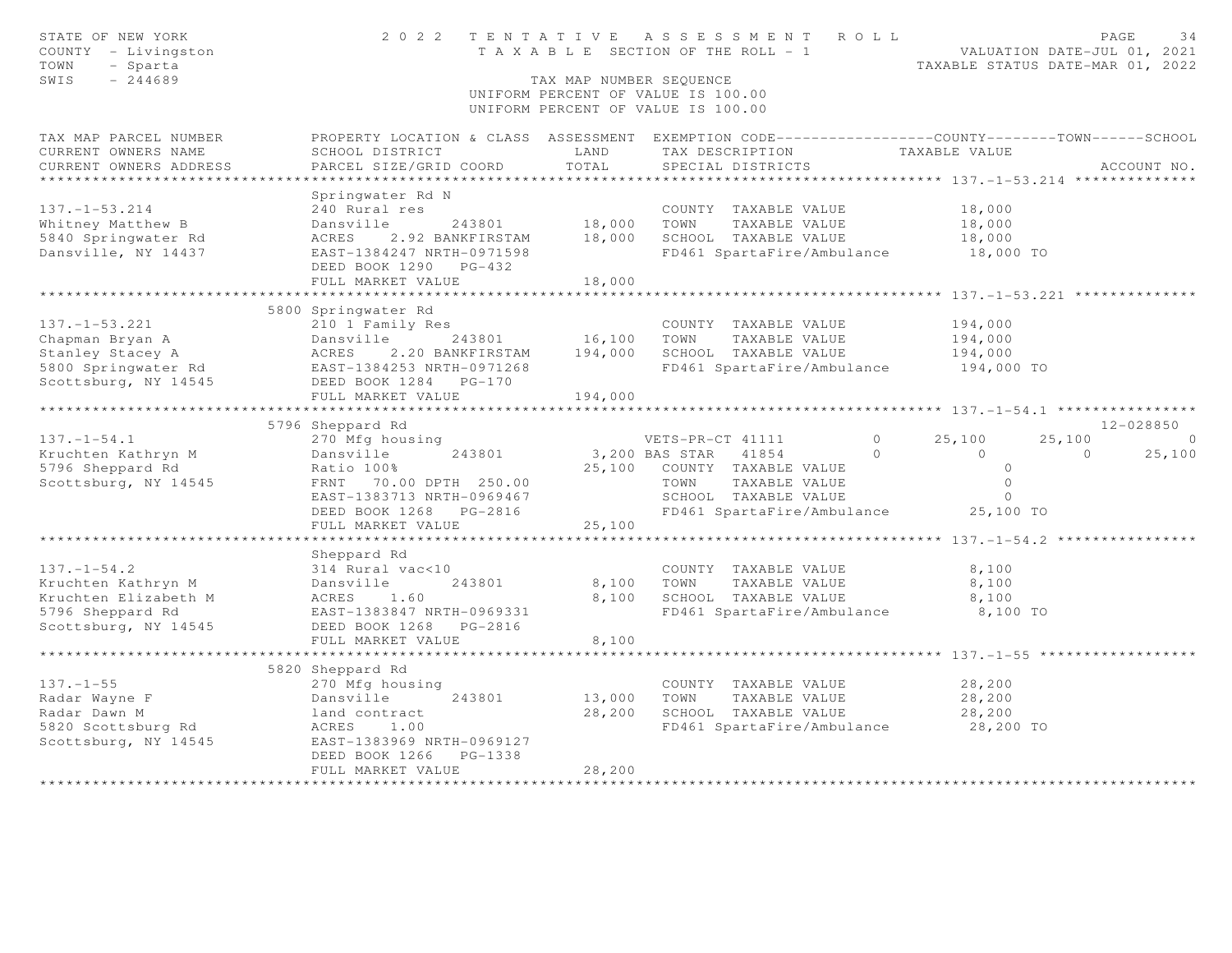| STATE OF NEW YORK<br>COUNTY - Livingston<br>- Sparta<br>TOWN<br>SWIS<br>$-244689$                                                                                                                                                                    |                                           |                    | 2022 TENTATIVE ASSESSMENT ROLL<br>TAX MAP NUMBER SEQUENCE<br>UNIFORM PERCENT OF VALUE IS 100.00<br>UNIFORM PERCENT OF VALUE IS 100.00 |                  |                                         | PAGE<br>35         |
|------------------------------------------------------------------------------------------------------------------------------------------------------------------------------------------------------------------------------------------------------|-------------------------------------------|--------------------|---------------------------------------------------------------------------------------------------------------------------------------|------------------|-----------------------------------------|--------------------|
| TAX MAP PARCEL NUMBER FROPERTY LOCATION & CLASS ASSESSMENT EXEMPTION CODE---------------COUNTY-------TOWN-----SCHOOL<br>CURRENT OWNERS NAME<br>CURRENT OWNERS ADDRESS                                                                                | SCHOOL DISTRICT<br>PARCEL SIZE/GRID COORD | LAND<br>TOTAL      | TAX DESCRIPTION<br>SPECIAL DISTRICTS                                                                                                  | TAXABLE VALUE    |                                         | ACCOUNT NO.        |
| 137.-1-58<br>Austin William P<br>1677 STHWY 256<br>Dansville, NY 14437<br>26 Dansville, NY 14437<br>26 Dansville, NY 14437<br>26 Dansville, NY 14437<br>26 Dansville, NY 14437<br>26 Dansville, NY 14437<br>26 Dansville, NY 14437<br>26 Dansville   |                                           |                    |                                                                                                                                       |                  |                                         | 12-010600          |
|                                                                                                                                                                                                                                                      |                                           |                    | COUNTY TAXABLE VALUE                                                                                                                  |                  | 316,200                                 |                    |
|                                                                                                                                                                                                                                                      |                                           | 243801 65,100 TOWN | TAXABLE VALUE                                                                                                                         |                  | 316, 200                                |                    |
|                                                                                                                                                                                                                                                      |                                           |                    |                                                                                                                                       |                  |                                         |                    |
|                                                                                                                                                                                                                                                      |                                           |                    |                                                                                                                                       |                  |                                         |                    |
|                                                                                                                                                                                                                                                      |                                           |                    |                                                                                                                                       |                  |                                         |                    |
|                                                                                                                                                                                                                                                      |                                           |                    |                                                                                                                                       |                  |                                         |                    |
|                                                                                                                                                                                                                                                      |                                           |                    |                                                                                                                                       |                  |                                         |                    |
|                                                                                                                                                                                                                                                      | 7683 STHWY 256                            |                    |                                                                                                                                       |                  |                                         | 12-004250          |
|                                                                                                                                                                                                                                                      |                                           |                    |                                                                                                                                       |                  | 28,225                                  | 28,225 0           |
|                                                                                                                                                                                                                                                      |                                           |                    |                                                                                                                                       | $\overline{0}$ 0 | $\overline{0}$                          | 30,000             |
|                                                                                                                                                                                                                                                      |                                           |                    |                                                                                                                                       |                  | 84,675                                  |                    |
|                                                                                                                                                                                                                                                      |                                           |                    |                                                                                                                                       |                  | 84,675                                  |                    |
|                                                                                                                                                                                                                                                      |                                           |                    |                                                                                                                                       |                  | 82,900                                  |                    |
|                                                                                                                                                                                                                                                      | DEED BOOK 1079 PG-156                     |                    | FD461 SpartaFire/Ambulance 112,900 TO                                                                                                 |                  |                                         |                    |
|                                                                                                                                                                                                                                                      | FULL MARKET VALUE                         | 112,900            |                                                                                                                                       |                  |                                         |                    |
|                                                                                                                                                                                                                                                      |                                           |                    |                                                                                                                                       |                  |                                         |                    |
|                                                                                                                                                                                                                                                      | Springwater Rd                            |                    |                                                                                                                                       |                  |                                         | 12-013500          |
|                                                                                                                                                                                                                                                      |                                           |                    |                                                                                                                                       |                  |                                         |                    |
|                                                                                                                                                                                                                                                      |                                           |                    |                                                                                                                                       |                  |                                         |                    |
|                                                                                                                                                                                                                                                      |                                           |                    |                                                                                                                                       |                  |                                         |                    |
| 137.-1-61.1<br>137.-1-61.1<br>137.-1-61.1<br>13800 Dansville 243801<br>1383546 NRTH-0971237<br>137,800 SCHOOL TAXABLE VALUE<br>23 Jefferson St<br>23 Jefferson St<br>23 Jefferson St<br>23 Jefferson St<br>23 Magnetic Ambulance<br>23 Sensville, NY |                                           |                    |                                                                                                                                       |                  |                                         |                    |
|                                                                                                                                                                                                                                                      |                                           |                    |                                                                                                                                       |                  |                                         |                    |
|                                                                                                                                                                                                                                                      |                                           |                    |                                                                                                                                       |                  |                                         |                    |
|                                                                                                                                                                                                                                                      |                                           |                    |                                                                                                                                       |                  |                                         |                    |
|                                                                                                                                                                                                                                                      |                                           |                    |                                                                                                                                       |                  |                                         |                    |
|                                                                                                                                                                                                                                                      |                                           |                    |                                                                                                                                       |                  |                                         |                    |
|                                                                                                                                                                                                                                                      |                                           |                    |                                                                                                                                       |                  | 183,500<br>183,500                      |                    |
|                                                                                                                                                                                                                                                      |                                           |                    |                                                                                                                                       |                  | 183,500                                 |                    |
| 5730 Springwater Ku<br>210 1 Family Res<br>243801 14,200 TOWN TAXABLE VALUE<br>5730 Springwater Rd<br>Scottsburg, NY 14545 EAST-1383628 NRTH-0971487 183,500 SCHOOL TAXABLE VALUE<br>DEED BOOK 1283 PG-1520 100 10461 Sparta Light 1<br>20           |                                           |                    | FD461 SpartaFire/Ambulance 183,500 TO                                                                                                 |                  |                                         |                    |
|                                                                                                                                                                                                                                                      |                                           |                    | LD461 Sparta Light 1                                                                                                                  |                  | 183,500 TO                              |                    |
|                                                                                                                                                                                                                                                      | FULL MARKET VALUE                         |                    | 183,500 WD461 Cty Wtr1 Ext1 Z5 Imp 1.00 UN                                                                                            |                  |                                         |                    |
|                                                                                                                                                                                                                                                      |                                           |                    |                                                                                                                                       |                  |                                         |                    |
|                                                                                                                                                                                                                                                      |                                           |                    |                                                                                                                                       |                  |                                         | $12 - 032750$      |
|                                                                                                                                                                                                                                                      |                                           |                    |                                                                                                                                       |                  |                                         | $\Omega$<br>30,000 |
|                                                                                                                                                                                                                                                      |                                           |                    |                                                                                                                                       |                  | $\begin{array}{c}0\\194,400\end{array}$ |                    |
|                                                                                                                                                                                                                                                      |                                           |                    |                                                                                                                                       |                  |                                         |                    |
|                                                                                                                                                                                                                                                      |                                           |                    |                                                                                                                                       |                  | 194,400<br>164,400                      |                    |
|                                                                                                                                                                                                                                                      |                                           |                    |                                                                                                                                       |                  |                                         |                    |
|                                                                                                                                                                                                                                                      |                                           |                    | FD461 SpartaFire/Ambulance 194,400 TO<br>LD461 Sparta Light 1 194,400 TO                                                              |                  |                                         |                    |
|                                                                                                                                                                                                                                                      |                                           |                    | WD461 Cty Wtr1 Ext1 Z5 Imp 1.00 UN                                                                                                    |                  |                                         |                    |
|                                                                                                                                                                                                                                                      |                                           |                    |                                                                                                                                       |                  |                                         |                    |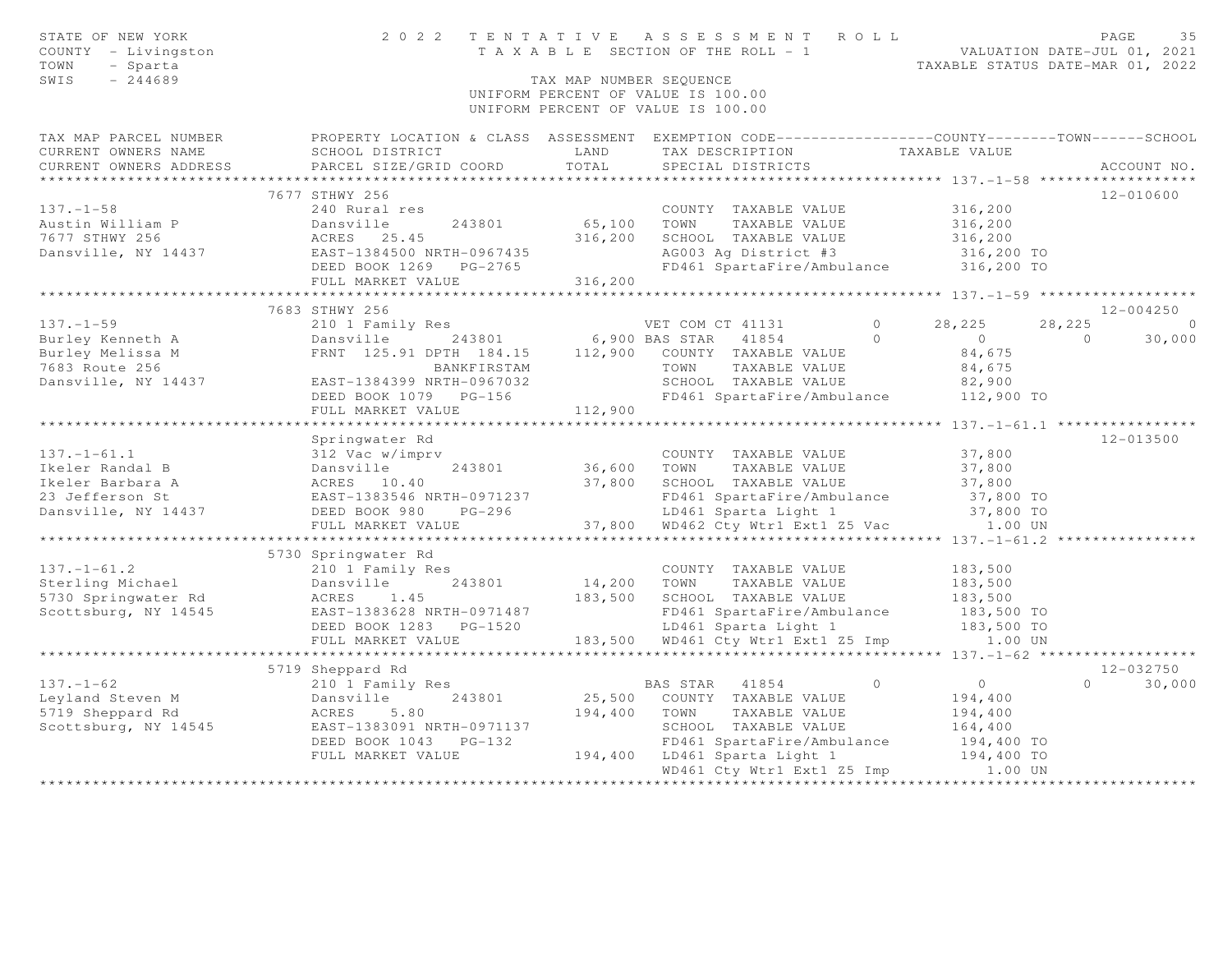| STATE OF NEW YORK<br>COUNTY - Livingston<br>- Sparta<br>TOWN<br>$-244689$<br>SWIS                                                                                                                                                                                      |                                                                                                                                                                                                        | TAX MAP NUMBER SEQUENCE | UNIFORM PERCENT OF VALUE IS 100.00<br>UNIFORM PERCENT OF VALUE IS 100.00                                                                                                                      |                                                                                                                                                      |
|------------------------------------------------------------------------------------------------------------------------------------------------------------------------------------------------------------------------------------------------------------------------|--------------------------------------------------------------------------------------------------------------------------------------------------------------------------------------------------------|-------------------------|-----------------------------------------------------------------------------------------------------------------------------------------------------------------------------------------------|------------------------------------------------------------------------------------------------------------------------------------------------------|
| CURRENT OWNERS NAME<br>CURRENT OWNERS ADDRESS                                                                                                                                                                                                                          | SCHOOL DISTRICT<br>PARCEL SIZE/GRID COORD                                                                                                                                                              | LAND<br>TOTAL           | TAX DESCRIPTION<br>SPECIAL DISTRICTS                                                                                                                                                          | TAX MAP PARCEL NUMBER FROPERTY LOCATION & CLASS ASSESSMENT EXEMPTION CODE---------------COUNTY-------TOWN-----SCHOOL<br>TAXABLE VALUE<br>ACCOUNT NO. |
| $137. - 1 - 63.2$<br>Prickett Chase A<br>King Katelynn<br>7424 STHWY 256<br>Scottsburg, NY 14545                                                                                                                                                                       | STHWY 256<br>322 Rural vac>10<br>Dansville 243801 49,500<br>ACRES 19.89 49,500<br>EAST-1382123 NRTH-0970618<br>DEED BOOK 1298 PG-628<br>FULL MARKET VALUE                                              | 243801 49,500 TOWN      | COUNTY TAXABLE VALUE<br>TAXABLE VALUE<br>49,500 SCHOOL TAXABLE VALUE<br>FD461 SpartaFire/Ambulance<br>LD461 Sparta Light 1<br>49,500 WD462 Cty Wtr1 Ext1 Z5 Vac 1.00 UN                       | 49,500<br>49,500<br>49,500<br>49,500 TO<br>49,500 TO                                                                                                 |
|                                                                                                                                                                                                                                                                        |                                                                                                                                                                                                        |                         |                                                                                                                                                                                               |                                                                                                                                                      |
| $137. - 1 - 63.12$<br>137.-1-63.12<br>Donahue Amy C<br>848 Latta Rd<br>Rochester, NY 14611<br>Rochester, NY 14611<br>Rochester, NY 14611<br>Rochester, NY 14611<br>Rochester, NY 14611                                                                                 | STHWY 256<br>312 Vac w/imprv<br>DEED BOOK 1092 PG-27                                                                                                                                                   | 30,600 TOWN             | COUNTY TAXABLE VALUE<br>TAXABLE VALUE<br>52,900 SCHOOL TAXABLE VALUE<br>FD461 SpartaFire/Ambulance 52,900 TO<br>LD461 Sparta Light 1                                                          | 52,900<br>52,900<br>52,900<br>52,900 TO                                                                                                              |
|                                                                                                                                                                                                                                                                        | FULL MARKET VALUE                                                                                                                                                                                      |                         | 52,900 WD462 Cty Wtr1 Ext1 Z5 Vac 1.00 UN                                                                                                                                                     |                                                                                                                                                      |
|                                                                                                                                                                                                                                                                        | 7462 STHWY 256                                                                                                                                                                                         |                         |                                                                                                                                                                                               | 12-007400                                                                                                                                            |
| 137.-1-63.115<br>Water Land Inc Dansville 243801 134,400<br>4999 W Lake Rd ACRES 78.80 154,300<br>Geneseo, NY 14454 DEED BOOK 1122 PG-173<br>MAY BE SUBJECT TO PAYMENT FULL MARKET VALUE                                                                               |                                                                                                                                                                                                        | 154,300 TOWN<br>154,300 | CERT FORET 47460 0<br>134,400 COUNTY TAXABLE VALUE<br>TOWN     TAXABLE VALUE<br>SCHOOL   TAXABLE VALUE<br>FD461 SpartaFire/Ambulance 154,300 TO                                               | 73,920 73,920<br>73,920<br>80,380<br>80,380<br>80,380                                                                                                |
| UNDER RPTL480A UNTIL 2031                                                                                                                                                                                                                                              |                                                                                                                                                                                                        |                         |                                                                                                                                                                                               |                                                                                                                                                      |
|                                                                                                                                                                                                                                                                        | 7550 STHWY 256                                                                                                                                                                                         |                         | BAS STAR 41854 0                                                                                                                                                                              | 12-008350<br>$\overline{0}$<br>$0 \t 30,000$                                                                                                         |
| 137.-1-64<br>Lawrence Tina M<br>Lawrence Robert F<br>The Magnetic School (13,500)<br>279,800<br>279,800<br>279,800<br>279,800<br>279,800<br>279,800<br>279,800<br>279,800<br>279,800<br>279,800<br>279,800<br>279,800<br>279,800<br>279,800<br>279,800<br>279,800<br>2 |                                                                                                                                                                                                        |                         | 13,500 COUNTY TAXABLE VALUE<br>279,800 TOWN TAXABLE VALUE<br>SCHOOL TAXABLE VALUE<br>FD461 SpartaFire/Ambulance                                                                               | 279,800<br>279,800<br>249,800<br>279,800 TO                                                                                                          |
|                                                                                                                                                                                                                                                                        |                                                                                                                                                                                                        |                         |                                                                                                                                                                                               |                                                                                                                                                      |
| $137. - 1 - 65$<br>Galland Christopher Sr<br>7673 Route 256<br>Dansville, NY 14437                                                                                                                                                                                     | 7673 STHWY 256<br>210 1 Family Res<br>210 1 Family Res<br>243801 6,700 BAS STAR 41854<br>BANKFIRSTAM<br>EAST-1383807 NRTH-0967544<br>DEED BOOK 1224 PG-74<br>DEED BOOK 1224 PG-74<br>FULL MARKET VALUE | 98,300                  | $\overline{0}$<br>VET COM CT 41131<br>$\circ$<br>FRNT 150.00 DPTH 150.00 98,300 COUNTY TAXABLE VALUE<br>TOWN<br>TAXABLE VALUE<br>SCHOOL TAXABLE VALUE<br>FD461 SpartaFire/Ambulance 98,300 TO | 12-021850<br>24,575<br>24,575<br>$\sim$ 0<br>$\overline{0}$<br>$\overline{0}$<br>30,000<br>73,725<br>73,725<br>68,300                                |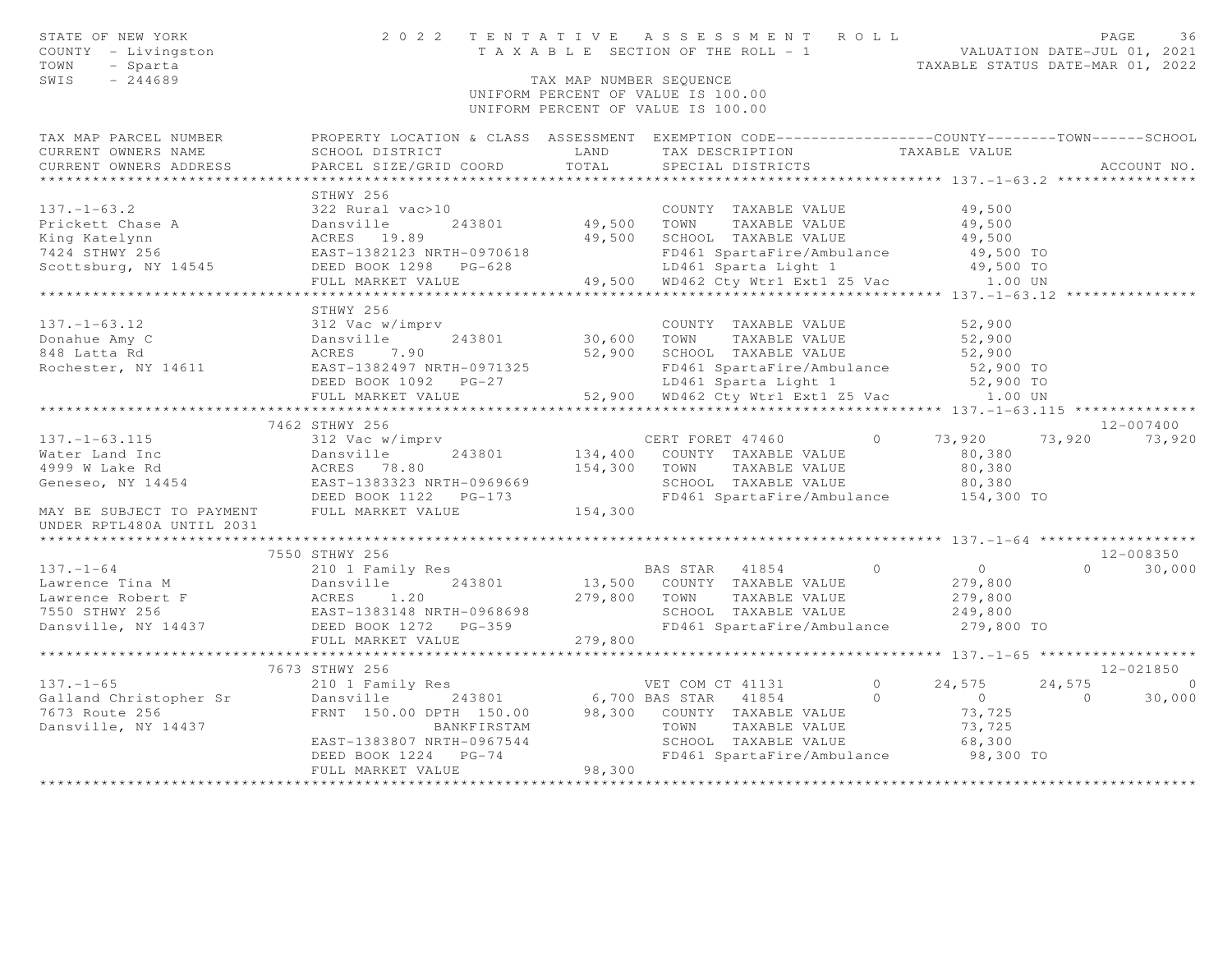| STATE OF NEW YORK<br>COUNTY - Livingston<br>TOWN<br>- Sparta<br>SWIS<br>$-244689$ |                                                                                                                                                                      | TAX MAP NUMBER SEQUENCE | 2022 TENTATIVE ASSESSMENT ROLL<br>TENTAILVE ASSESSMENT ACEE<br>TAXABLE SECTION OF THE ROLL - 1<br>TAXABLE STATUS DATE-MAR 01, 2022<br>UNIFORM PERCENT OF VALUE IS 100.00<br>UNIFORM PERCENT OF VALUE IS 100.00 |                                             | PAGE<br>37         |
|-----------------------------------------------------------------------------------|----------------------------------------------------------------------------------------------------------------------------------------------------------------------|-------------------------|----------------------------------------------------------------------------------------------------------------------------------------------------------------------------------------------------------------|---------------------------------------------|--------------------|
|                                                                                   | TAX MAP PARCEL NUMBER PROPERTY LOCATION & CLASS ASSESSMENT EXEMPTION CODE---------------COUNTY-------TOWN-----SCHOOL                                                 |                         |                                                                                                                                                                                                                |                                             |                    |
| CURRENT OWNERS NAME                                                               | SCHOOL DISTRICT                                                                                                                                                      | LAND                    | TAX DESCRIPTION                                                                                                                                                                                                | TAXABLE VALUE                               |                    |
| CURRENT OWNERS ADDRESS                                                            | PARCEL SIZE/GRID COORD                                                                                                                                               | TOTAL                   | SPECIAL DISTRICTS                                                                                                                                                                                              |                                             | ACCOUNT NO.        |
|                                                                                   |                                                                                                                                                                      |                         |                                                                                                                                                                                                                |                                             |                    |
|                                                                                   | 7649 STHWY 256                                                                                                                                                       |                         |                                                                                                                                                                                                                |                                             | 12-022900          |
| $137. - 1 - 66.1$                                                                 | 210 1 Family Res                                                                                                                                                     |                         | COUNTY TAXABLE VALUE                                                                                                                                                                                           | 149,900                                     |                    |
| Smith Jeremey<br>7649 STHWY 256                                                   | 243801 13,900 TOWN<br>Dansville<br>1.35 BANKFIRSTAM 149,900<br>ACRES                                                                                                 |                         | TAXABLE VALUE<br>SCHOOL TAXABLE VALUE                                                                                                                                                                          | 149,900<br>149,900                          |                    |
| Dansville, NY 14437                                                               | EAST-1383694 NRTH-0967747                                                                                                                                            |                         | FD461 SpartaFire/Ambulance                                                                                                                                                                                     | 149,900 TO                                  |                    |
|                                                                                   | DEED BOOK 1296    PG-2950                                                                                                                                            |                         |                                                                                                                                                                                                                |                                             |                    |
|                                                                                   | FULL MARKET VALUE                                                                                                                                                    | 149,900                 |                                                                                                                                                                                                                |                                             |                    |
|                                                                                   |                                                                                                                                                                      |                         |                                                                                                                                                                                                                |                                             |                    |
|                                                                                   | 7650 STHWY 256                                                                                                                                                       |                         |                                                                                                                                                                                                                |                                             |                    |
| $137. - 1 - 66.2$                                                                 | 210 1 Family Res                                                                                                                                                     |                         | COUNTY TAXABLE VALUE                                                                                                                                                                                           | 174,900                                     |                    |
|                                                                                   | 243801 17,500                                                                                                                                                        |                         | TOWN<br>TAXABLE VALUE                                                                                                                                                                                          | 174,900                                     |                    |
|                                                                                   |                                                                                                                                                                      |                         | SCHOOL TAXABLE VALUE                                                                                                                                                                                           | 174,900                                     |                    |
|                                                                                   |                                                                                                                                                                      |                         | FD461 SpartaFire/Ambulance 174,900 TO                                                                                                                                                                          |                                             |                    |
|                                                                                   |                                                                                                                                                                      |                         |                                                                                                                                                                                                                |                                             |                    |
|                                                                                   | FULL MARKET VALUE                                                                                                                                                    | 174,900                 |                                                                                                                                                                                                                |                                             |                    |
|                                                                                   | ************************                                                                                                                                             | * * * * * * * * * * *   |                                                                                                                                                                                                                | ************* 137.-1-69 ******************* |                    |
|                                                                                   | 7425 STHWY 256                                                                                                                                                       |                         |                                                                                                                                                                                                                |                                             | 12-047400          |
| $137. - 1 - 69$                                                                   | 210 1 Family Res                                                                                                                                                     |                         | COUNTY TAXABLE VALUE                                                                                                                                                                                           | 59,100                                      |                    |
| Jones John P Jr                                                                   | 243801<br>Dansville                                                                                                                                                  | 4,900                   | TOWN<br>TAXABLE VALUE                                                                                                                                                                                          | 59,100                                      |                    |
| Jones Cynthia S                                                                   | FRNT 142.00 DPTH 115.00                                                                                                                                              | 59,100                  | SCHOOL TAXABLE VALUE                                                                                                                                                                                           | 59,100                                      |                    |
| 7425 Route 256<br>Scottsburg, NY 14545                                            | BANKFIRSTAM                                                                                                                                                          |                         | FD461 SpartaFire/Ambulance                                                                                                                                                                                     | 59,100 TO<br>59,100 TO                      |                    |
|                                                                                   | EAST-1382246 NRTH-0971312<br>DEED BOOK 1040 PG-288                                                                                                                   |                         | LD461 Sparta Light 1<br>WD461 Cty Wtr1 Ext1 Z5 Imp 1.00 UN                                                                                                                                                     |                                             |                    |
|                                                                                   | FULL MARKET VALUE                                                                                                                                                    | 59,100                  |                                                                                                                                                                                                                |                                             |                    |
|                                                                                   |                                                                                                                                                                      |                         |                                                                                                                                                                                                                |                                             |                    |
|                                                                                   | 5610 Scottsburg Rd                                                                                                                                                   |                         |                                                                                                                                                                                                                |                                             | $12 - 042500$      |
| $137. - 1 - 70$                                                                   | 210 1 Family Res                                                                                                                                                     |                         | $\Omega$<br>BAS STAR 41854                                                                                                                                                                                     | $\overline{0}$                              | 30,000<br>$\Omega$ |
|                                                                                   |                                                                                                                                                                      |                         | 17,600 COUNTY TAXABLE VALUE                                                                                                                                                                                    | 75,800                                      |                    |
|                                                                                   |                                                                                                                                                                      | 75,800                  | TOWN<br>TAXABLE VALUE                                                                                                                                                                                          | 75,800                                      |                    |
|                                                                                   |                                                                                                                                                                      |                         | SCHOOL TAXABLE VALUE                                                                                                                                                                                           | 45,800                                      |                    |
|                                                                                   | Coburn David J<br>Coburn Bobbie Jo<br>5610 Scottsburg Rd<br>Groveland, NY 14462<br>EAST-1381205 NRTH-0971304<br>EAST-1381205 NRTH-0971304<br>DEED BOOK 891<br>PG-345 |                         | FD461 SpartaFire/Ambulance                                                                                                                                                                                     | 75,800 TO                                   |                    |
|                                                                                   | FULL MARKET VALUE                                                                                                                                                    |                         | 75,800 LD461 Sparta Light 1                                                                                                                                                                                    | 75,800 TO                                   |                    |
|                                                                                   |                                                                                                                                                                      |                         | WD461 Cty Wtr1 Ext1 Z5 Imp                                                                                                                                                                                     | 1.00 UN                                     |                    |
|                                                                                   |                                                                                                                                                                      |                         |                                                                                                                                                                                                                |                                             |                    |
|                                                                                   | 5602 Scottsburg Rd                                                                                                                                                   |                         |                                                                                                                                                                                                                |                                             | 12-030900          |
| $137. - 1 - 71.1$                                                                 | 210 1 Family Res                                                                                                                                                     |                         | $\circ$<br>BAS STAR 41854                                                                                                                                                                                      | $\overline{0}$                              | $0 \t 30,000$      |
| Mensinger Melvin K                                                                | Dansville 243801<br>ACRES 2.50 BANKFIRSTAM                                                                                                                           |                         | 243801 16,900 COUNTY TAXABLE VALUE                                                                                                                                                                             | 65,600                                      |                    |
| Mensinger Pamela L                                                                |                                                                                                                                                                      | 65,600                  | TOWN TAXABLE VALUE                                                                                                                                                                                             | 65,600                                      |                    |
|                                                                                   | 5679 Scottsburg Rd<br>Scottsburg Rd<br>Scottsburg, NY 14545<br>DEED BOOK 1059 PG-248                                                                                 |                         | SCHOOL TAXABLE VALUE                                                                                                                                                                                           | 35,600                                      |                    |
|                                                                                   | FULL MARKET VALUE                                                                                                                                                    |                         | FD461 SpartaFire/Ambulance                                                                                                                                                                                     | 65,600 TO<br>65,600 TO                      |                    |
|                                                                                   |                                                                                                                                                                      |                         | 65,600 LD461 Sparta Light 1<br>WD461 Cty Wtr1 Ext1 Z5 Imp                                                                                                                                                      | 1.00 UN                                     |                    |
|                                                                                   |                                                                                                                                                                      |                         |                                                                                                                                                                                                                |                                             |                    |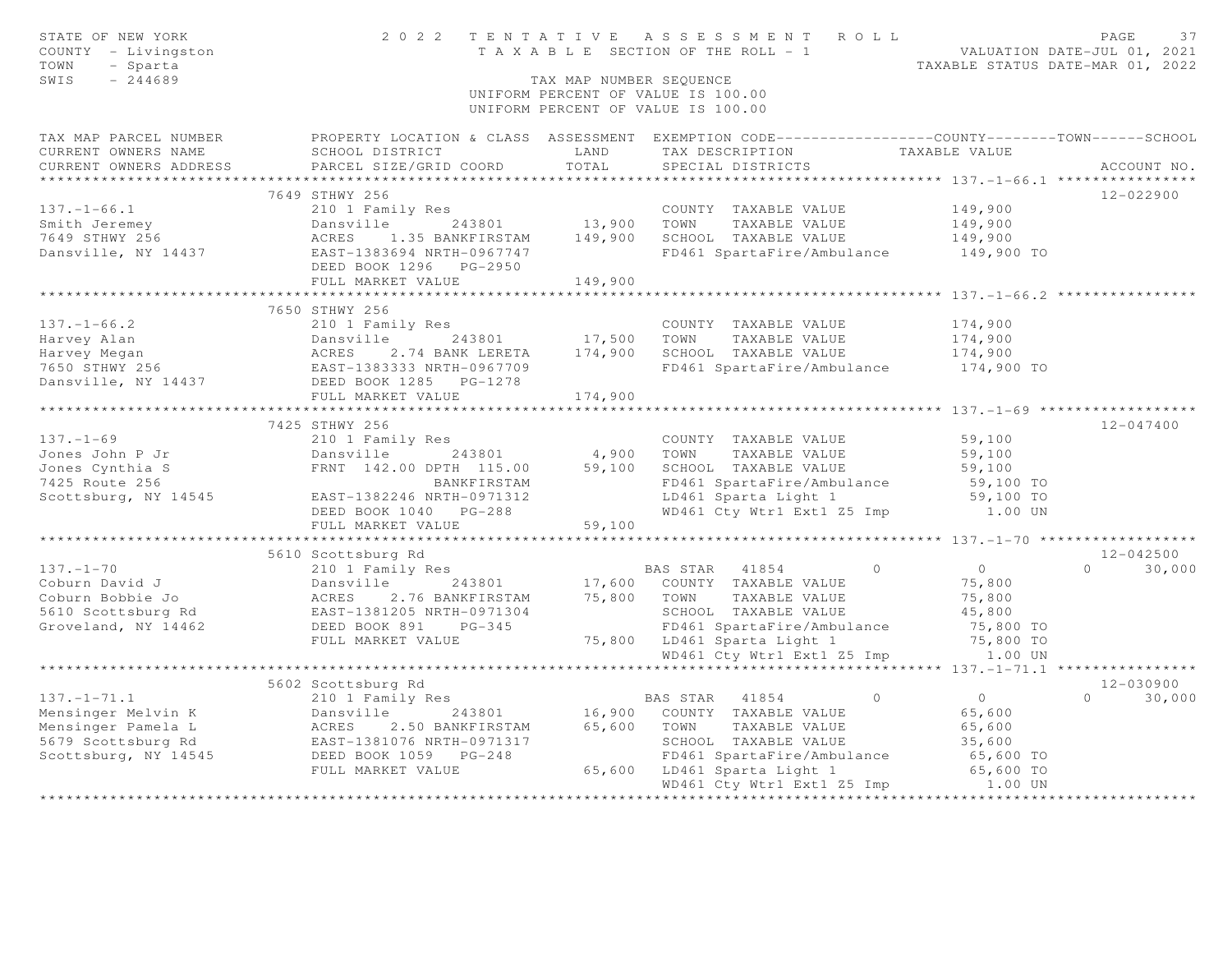| STATE OF NEW YORK                                               | 2 0 2 2                                        | TENTATIVE               | ASSESSMENT ROLL                                                                                 |                                            | PAGE<br>38                      |
|-----------------------------------------------------------------|------------------------------------------------|-------------------------|-------------------------------------------------------------------------------------------------|--------------------------------------------|---------------------------------|
| COUNTY - Livingston                                             |                                                |                         | T A X A B L E SECTION OF THE ROLL - 1                                                           | VALUATION DATE-JUL 01, 2021                |                                 |
| TOWN<br>- Sparta                                                |                                                |                         |                                                                                                 | TAXABLE STATUS DATE-MAR 01, 2022           |                                 |
| $-244689$<br>SWIS                                               |                                                | TAX MAP NUMBER SEQUENCE | UNIFORM PERCENT OF VALUE IS 100.00                                                              |                                            |                                 |
|                                                                 |                                                |                         | UNIFORM PERCENT OF VALUE IS 100.00                                                              |                                            |                                 |
| TAX MAP PARCEL NUMBER                                           |                                                |                         | PROPERTY LOCATION & CLASS ASSESSMENT EXEMPTION CODE---------------COUNTY-------TOWN------SCHOOL |                                            |                                 |
| CURRENT OWNERS NAME                                             | SCHOOL DISTRICT                                | LAND                    | TAX DESCRIPTION                                                                                 | TAXABLE VALUE                              |                                 |
| CURRENT OWNERS ADDRESS                                          | PARCEL SIZE/GRID COORD                         | TOTAL                   | SPECIAL DISTRICTS                                                                               |                                            | ACCOUNT NO.                     |
|                                                                 |                                                |                         |                                                                                                 |                                            |                                 |
| $137. - 1 - 72.1$                                               | 5624 Scottsburg Rd<br>240 Rural res            |                         | $\circ$<br>BAS STAR 41854                                                                       | $\overline{0}$                             | 12-030500<br>$\Omega$<br>30,000 |
| Felerski Stephen R                                              | Dansville                                      |                         | 243801 65,000 COUNTY TAXABLE VALUE                                                              | 146,800                                    |                                 |
| Kukla Barbara                                                   | ACRES 25.40 BANKFIRSTAM 146,800                |                         | TOWN<br>TAXABLE VALUE                                                                           | 146,800                                    |                                 |
|                                                                 |                                                |                         | SCHOOL TAXABLE VALUE                                                                            | 116,800                                    |                                 |
| 5624 Scottsburg Rd<br>Scottsburg, NY 14545 DEED BOOK 972 PG-380 |                                                |                         | FD461 SpartaFire/Ambulance                                                                      | 146,800 TO                                 |                                 |
|                                                                 | FULL MARKET VALUE                              |                         | 146,800 LD461 Sparta Light 1                                                                    | 146,800 TO                                 |                                 |
|                                                                 |                                                |                         | WD461 Cty Wtrl Ext1 Z5 Imp 1.00 UN                                                              |                                            |                                 |
|                                                                 |                                                |                         |                                                                                                 |                                            |                                 |
|                                                                 | 7533 Logan Rd                                  |                         |                                                                                                 |                                            |                                 |
| $137. - 1 - 73.12$                                              | 210 1 Family Res                               |                         | COUNTY TAXABLE VALUE                                                                            | 187,700                                    |                                 |
| Allen Nichelle B                                                | Dansville<br>243801                            | 15,600                  | TOWN<br>TAXABLE VALUE                                                                           | 187,700                                    |                                 |
| 7533 Logan Rd                                                   | 2.00 BANK LERETA<br>ACRES                      | 187,700                 | SCHOOL TAXABLE VALUE                                                                            | 187,700                                    |                                 |
| Dansville, NY 14437                                             | EAST-1381140 NRTH-0969927                      |                         | FD461 SpartaFire/Ambulance                                                                      | 187,700 TO                                 |                                 |
|                                                                 | DEED BOOK 1269    PG-1771<br>FULL MARKET VALUE | 187,700                 |                                                                                                 |                                            |                                 |
|                                                                 |                                                |                         |                                                                                                 |                                            |                                 |
|                                                                 | Logan Rd                                       |                         |                                                                                                 |                                            | 12-031510                       |
| $137. - 1 - 73.111$                                             | 314 Rural vac<10                               |                         | COUNTY TAXABLE VALUE                                                                            | 11,200                                     |                                 |
| Lown Rodney J                                                   | Dansville<br>243801                            | 11,200                  | TOWN<br>TAXABLE VALUE                                                                           | 11,200                                     |                                 |
| 6 West Seneca Cir                                               | 2.80<br>ACRES                                  | 11,200                  | SCHOOL TAXABLE VALUE                                                                            | 11,200                                     |                                 |
| Geneseo, NY 14454                                               | EAST-1381143 NRTH-0970658                      |                         | FD461 SpartaFire/Ambulance 11,200 TO                                                            |                                            |                                 |
|                                                                 | FULL MARKET VALUE                              | 11,200                  |                                                                                                 |                                            |                                 |
|                                                                 | **********************                         | * * * * * * * * * *     |                                                                                                 | ************ 137.-1-73.112 *************** |                                 |
|                                                                 | Logan Rd                                       |                         |                                                                                                 |                                            |                                 |
| $137. - 1 - 73.112$                                             | 314 Rural vac<10                               |                         | COUNTY TAXABLE VALUE                                                                            | 9,400                                      |                                 |
| Allen Nichelle B<br>7533 Logan Rd                               | Dansville<br>243801<br>2.10                    | 9,400<br>9,400          | TOWN<br>TAXABLE VALUE<br>SCHOOL TAXABLE VALUE                                                   | 9,400                                      |                                 |
| Dansville, NY 14437                                             | ACRES<br>EAST-1381128 NRTH-0970285             |                         | FD461 SpartaFire/Ambulance                                                                      | 9,400<br>9,400 TO                          |                                 |
|                                                                 | DEED BOOK 1298 PG-2367                         |                         |                                                                                                 |                                            |                                 |
|                                                                 | FULL MARKET VALUE                              | 9,400                   |                                                                                                 |                                            |                                 |
|                                                                 |                                                |                         |                                                                                                 |                                            |                                 |
|                                                                 | 7633 Logan Rd                                  |                         |                                                                                                 |                                            | 12-006300                       |
| $137. - 1 - 74.1$                                               | 270 Mfg housing                                |                         | $\overline{0}$<br>SR CITIZEN 41800                                                              | 33,880<br>33,880                           | 33,880                          |
| Carney Linda J                                                  |                                                | 243801 4,200 ENH STAR   | $\circ$<br>41834                                                                                | $\circ$                                    | $\circ$<br>50,820               |
| 7633 Logan Hill Rd                                              | Dansville 245801<br>FRNT 135.00 DPTH 237.00    |                         | 84,700 COUNTY TAXABLE VALUE                                                                     | 50,820                                     |                                 |
| Dansville, NY 14437                                             | EAST-1381110 NRTH-0967590                      |                         | TOWN<br>TAXABLE VALUE                                                                           | 50,820                                     |                                 |
|                                                                 | DEED BOOK 976 PG-129                           |                         | SCHOOL TAXABLE VALUE                                                                            | $\overline{0}$                             |                                 |
|                                                                 | FULL MARKET VALUE                              |                         | 84,700 FD461 SpartaFire/Ambulance                                                               | 84,700 TO                                  |                                 |
|                                                                 |                                                |                         |                                                                                                 |                                            |                                 |
|                                                                 | 7623 Logan Rd                                  |                         |                                                                                                 |                                            |                                 |
| $137. - 1 - 74.2$<br>Carney Sarah Jean                          | 270 Mfg housing<br>243801<br>Dansville         | 8,400                   | COUNTY TAXABLE VALUE<br>TOWN<br>TAXABLE VALUE                                                   | 14,900<br>14,900                           |                                 |
| 7623 Logan Rd                                                   | FRNT 135.00 DPTH 237.00                        | 14,900                  | SCHOOL TAXABLE VALUE                                                                            | 14,900                                     |                                 |
| Dansville, NY 14437                                             | EAST-1381111 NRTH-0967723                      |                         | FD461 SpartaFire/Ambulance                                                                      | 14,900 TO                                  |                                 |
|                                                                 | PG-1353<br>DEED BOOK 1288                      |                         |                                                                                                 |                                            |                                 |
|                                                                 | FULL MARKET VALUE                              | 14,900                  |                                                                                                 |                                            |                                 |
|                                                                 |                                                |                         |                                                                                                 |                                            |                                 |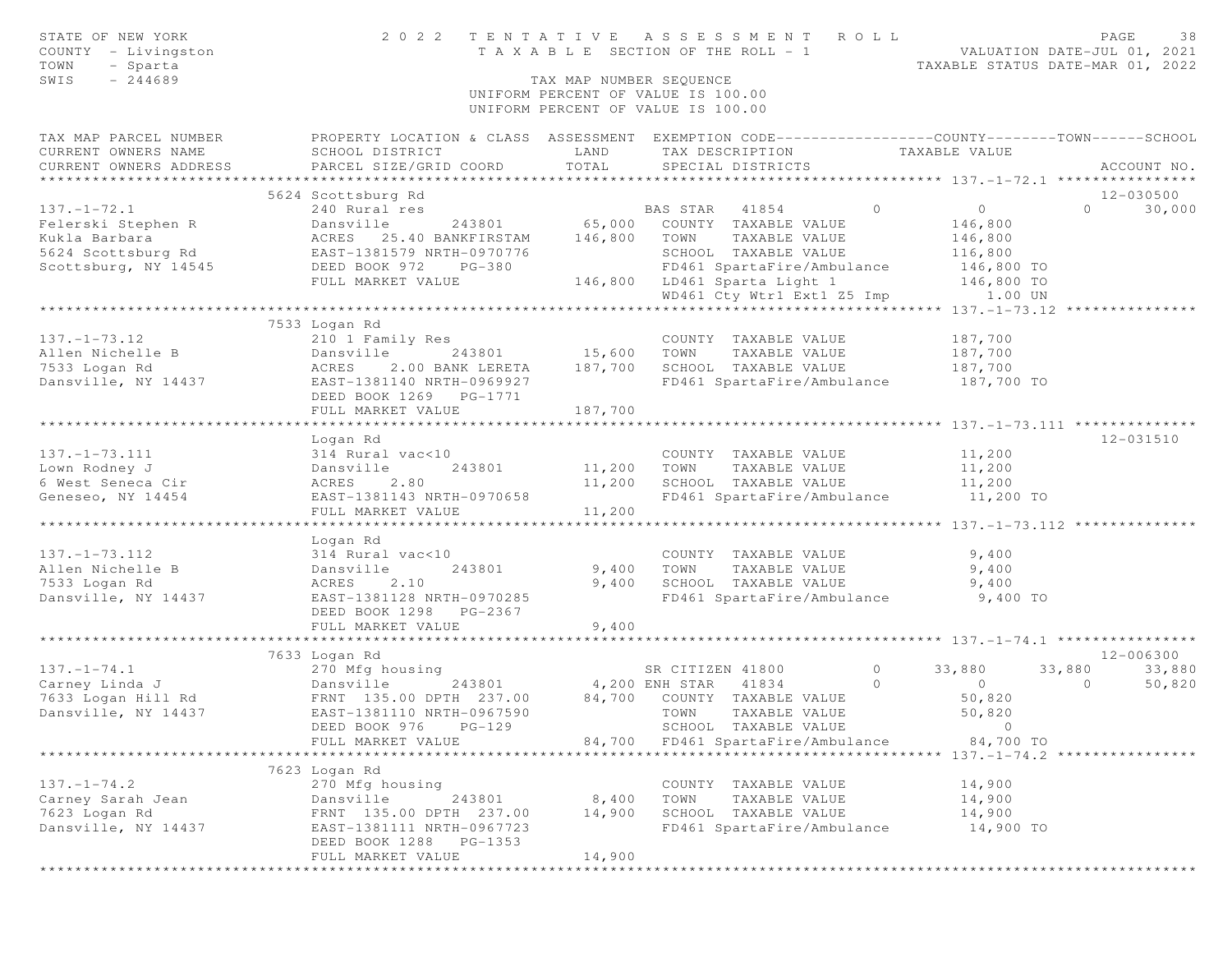| STATE OF NEW YORK<br>COUNTY - Livingston<br>TOWN<br>- Sparta<br>SWIS<br>$-244689$                                                                                     |                                                                                                                                              | TAX MAP NUMBER SEQUENCE | 2022 TENTATIVE ASSESSMENT ROLL<br>T A X A B L E SECTION OF THE ROLL - 1<br>VALUATION DATE-JUL 01, 2021<br>TAXABLE STATUS DATE-MAR 01. 2022<br>UNIFORM PERCENT OF VALUE IS 100.00<br>UNIFORM PERCENT OF VALUE IS 100.00 |                |                                           |                | PAGE<br>39     |
|-----------------------------------------------------------------------------------------------------------------------------------------------------------------------|----------------------------------------------------------------------------------------------------------------------------------------------|-------------------------|------------------------------------------------------------------------------------------------------------------------------------------------------------------------------------------------------------------------|----------------|-------------------------------------------|----------------|----------------|
| TAX MAP PARCEL NUMBER<br>CURRENT OWNERS NAME<br>CURRENT OWNERS ADDRESS<br>*********************                                                                       | PROPERTY LOCATION & CLASS ASSESSMENT EXEMPTION CODE----------------COUNTY-------TOWN-----SCHOOL<br>SCHOOL DISTRICT<br>PARCEL SIZE/GRID COORD | LAND<br>TOTAL           | TAX DESCRIPTION<br>SPECIAL DISTRICTS                                                                                                                                                                                   |                | TAXABLE VALUE                             |                | ACCOUNT NO.    |
|                                                                                                                                                                       | 7539 Logan Rd                                                                                                                                |                         |                                                                                                                                                                                                                        |                |                                           |                | 12-009100      |
| $137. - 1 - 75.11$                                                                                                                                                    | 240 Rural res                                                                                                                                |                         |                                                                                                                                                                                                                        | $\overline{0}$ | 21,000                                    | 21,000         | $\overline{0}$ |
| Panipinto John J<br>7539 Logan Rd<br>Dansville, NY 14437                                                                                                              | Dansville 243801<br>ACRES 42.40<br>EAST-1381729 NRTH-0969193                                                                                 | 270,600                 | VET WAR CT 41121<br>92,200 ENH STAR 41834<br>COUNTY TAXABLE VALUE<br>TOWN<br>TAXABLE VALUE                                                                                                                             | $\bigcap$      | $\overline{0}$<br>249,600<br>249,600      | $\Omega$       | 74,900         |
|                                                                                                                                                                       | DEED BOOK 692<br>PG-00011                                                                                                                    |                         | SCHOOL TAXABLE VALUE                                                                                                                                                                                                   |                | 195,700                                   |                |                |
|                                                                                                                                                                       | FULL MARKET VALUE                                                                                                                            |                         | 270,600 FD461 SpartaFire/Ambulance                                                                                                                                                                                     |                | 270,600 TO                                |                |                |
|                                                                                                                                                                       |                                                                                                                                              |                         |                                                                                                                                                                                                                        |                | ********** 137.-1-75.21 ****************  |                |                |
| $137. - 1 - 75.21$<br>137.-1-75.21 270 Mfg housing<br>Proctor Michael E Dansville 243801<br>7575 Logan Rd ACRES 1.62<br>Dansville, NY 14437 EAST-1381090 NRTH-0968618 | 7575 Logan Rd E<br>270 Mfg housing                                                                                                           | 14,600<br>44,200        | COUNTY TAXABLE VALUE<br>TOWN      TAXABLE VALUE<br>SCHOOL   TAXABLE VALUE<br>FD461 SpartaFire/Ambulance                                                                                                                |                | 44,200<br>44,200<br>44,200<br>44,200 TO   |                |                |
|                                                                                                                                                                       | DEED BOOK 1294 PG-2695                                                                                                                       |                         |                                                                                                                                                                                                                        |                |                                           |                |                |
|                                                                                                                                                                       | FULL MARKET VALUE                                                                                                                            | 44,200                  |                                                                                                                                                                                                                        |                |                                           |                |                |
|                                                                                                                                                                       | 7583 Logan Rd                                                                                                                                |                         |                                                                                                                                                                                                                        |                |                                           |                | 12-039926      |
| $137. - 1 - 76$                                                                                                                                                       | 210 1 Family Res                                                                                                                             |                         | BAS STAR 41854 0                                                                                                                                                                                                       |                | $\overline{0}$                            |                | $0 \t 30,000$  |
|                                                                                                                                                                       |                                                                                                                                              | 34,600                  | COUNTY TAXABLE VALUE                                                                                                                                                                                                   |                | 165,200                                   |                |                |
|                                                                                                                                                                       |                                                                                                                                              | 165,200                 | TOWN<br>TAXABLE VALUE                                                                                                                                                                                                  |                | 165,200                                   |                |                |
|                                                                                                                                                                       |                                                                                                                                              |                         | SCHOOL TAXABLE VALUE                                                                                                                                                                                                   |                | 135,200                                   |                |                |
|                                                                                                                                                                       |                                                                                                                                              |                         | FD461 SpartaFire/Ambulance                                                                                                                                                                                             |                | 165,200 TO                                |                |                |
|                                                                                                                                                                       | FULL MARKET VALUE                                                                                                                            | 165,200                 |                                                                                                                                                                                                                        |                |                                           |                |                |
|                                                                                                                                                                       | *************************                                                                                                                    |                         | ************************************                                                                                                                                                                                   |                | ********** 137. -1-77.2 ***************** |                |                |
|                                                                                                                                                                       | 7603 Logan Rd                                                                                                                                |                         |                                                                                                                                                                                                                        |                |                                           |                |                |
| $137. - 1 - 77.2$                                                                                                                                                     | 210 1 Family Res                                                                                                                             |                         | BAS STAR 41854                                                                                                                                                                                                         | $\bigcirc$     | $\overline{0}$                            | $\Omega$       | 30,000         |
|                                                                                                                                                                       | Dansville                                                                                                                                    |                         | 243801 14,300 COUNTY TAXABLE VALUE                                                                                                                                                                                     |                |                                           |                |                |
| Holling Patricia E<br>7603 Logan Rd                                                                                                                                   | 1.50 BANK NETS                                                                                                                               | 162,600                 | TOWN<br>TAXABLE VALUE                                                                                                                                                                                                  |                | 162,600<br>162,600                        |                |                |
| Dansville, NY 14437<br>Dansville, NY 14437<br>EAST-1                                                                                                                  | EAST-1381113 NRTH-0967929                                                                                                                    |                         | SCHOOL TAXABLE VALUE                                                                                                                                                                                                   |                | 132,600                                   |                |                |
|                                                                                                                                                                       | DEED BOOK 1080 PG-81                                                                                                                         |                         | FD461 SpartaFire/Ambulance 162,600 TO                                                                                                                                                                                  |                |                                           |                |                |
|                                                                                                                                                                       | FULL MARKET VALUE                                                                                                                            | 162,600                 |                                                                                                                                                                                                                        |                |                                           |                |                |
|                                                                                                                                                                       | ************************                                                                                                                     |                         |                                                                                                                                                                                                                        |                |                                           |                |                |
|                                                                                                                                                                       | 7643 Logan Rd                                                                                                                                |                         | 76 PCT OF VALUE USED FOR EXEMPTION PURPOSES                                                                                                                                                                            |                |                                           |                | 12-039925      |
| $137. - 1 - 77.11$                                                                                                                                                    | 240 Rural res                                                                                                                                |                         | VET WAR CT 41121                                                                                                                                                                                                       | $\Omega$       | 21,000                                    | 21,000         | $\overline{0}$ |
| Ruliffson Allen P                                                                                                                                                     |                                                                                                                                              |                         | 119,300 SR CITIZEN 41800                                                                                                                                                                                               | $\Omega$       | $105, 134$ $105, 134$                     |                | 115,634        |
| 7643 Logan Hill Rd                                                                                                                                                    | 240 Nurai res<br>Dansville 243801<br>ACRES 59.30<br>EAST-1381682 NRTH-0967098                                                                |                         | 304,300 ENH STAR 41834                                                                                                                                                                                                 | $\circ$        | $\overline{0}$                            | $\overline{a}$ | 74,900         |
| Dansville, NY 14437                                                                                                                                                   |                                                                                                                                              |                         | COUNTY TAXABLE VALUE                                                                                                                                                                                                   |                | 178,166                                   |                |                |
|                                                                                                                                                                       | FULL MARKET VALUE                                                                                                                            | 304,300 TOWN            | TAXABLE VALUE                                                                                                                                                                                                          |                | 178,166                                   |                |                |
|                                                                                                                                                                       |                                                                                                                                              |                         | SCHOOL TAXABLE VALUE                                                                                                                                                                                                   |                | 113,766                                   |                |                |
|                                                                                                                                                                       |                                                                                                                                              |                         | FD461 SpartaFire/Ambulance                                                                                                                                                                                             |                | 304,300 TO                                |                |                |
|                                                                                                                                                                       |                                                                                                                                              |                         |                                                                                                                                                                                                                        |                |                                           |                |                |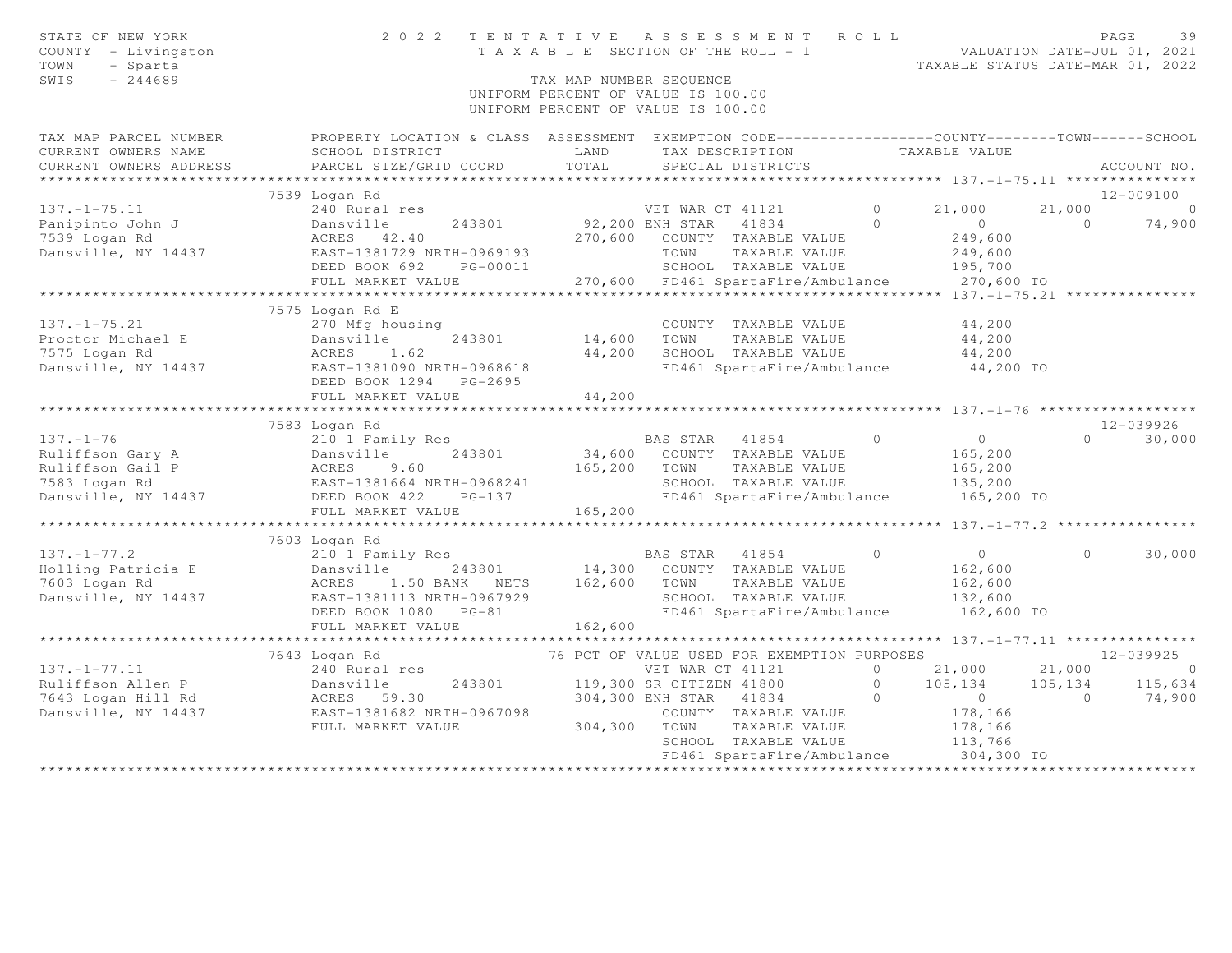| STATE OF NEW YORK<br>COUNTY - Livingston<br>TOWN<br>- Sparta<br>$-244689$<br>SWIS |                                                     | TAX MAP NUMBER SEQUENCE | 2022 TENTATIVE ASSESSMENT ROLL<br>T A X A B L E SECTION OF THE ROLL - 1<br>UNIFORM PERCENT OF VALUE IS 100.00<br>UNIFORM PERCENT OF VALUE IS 100.00    | VALUATION DATE-JUL 01, 2021<br>TAXABLE STATUS DATE-MAR 01, 2022 | PAGE<br>40                |
|-----------------------------------------------------------------------------------|-----------------------------------------------------|-------------------------|--------------------------------------------------------------------------------------------------------------------------------------------------------|-----------------------------------------------------------------|---------------------------|
| TAX MAP PARCEL NUMBER<br>CURRENT OWNERS NAME<br>CURRENT OWNERS ADDRESS            | SCHOOL DISTRICT<br>PARCEL SIZE/GRID COORD           | LAND<br>TOTAL           | PROPERTY LOCATION & CLASS ASSESSMENT EXEMPTION CODE----------------COUNTY-------TOWN------SCHOOL<br>TAX DESCRIPTION TAXABLE VALUE<br>SPECIAL DISTRICTS |                                                                 | ACCOUNT NO.               |
|                                                                                   | 7649 Logan Rd                                       |                         |                                                                                                                                                        |                                                                 |                           |
| $137. - 1 - 77.12$                                                                | 210 1 Family Res                                    |                         | BAS STAR 41854<br>$\Omega$                                                                                                                             | $\circ$                                                         | $\Omega$<br>30,000        |
| Petzold Karen A                                                                   | 243801 18,500<br>Dansville                          |                         | COUNTY TAXABLE VALUE                                                                                                                                   | 169,000                                                         |                           |
| 7649 Logan Rd                                                                     | 3.13 BANK LERETA<br>ACRES                           | 169,000                 | TOWN<br>TAXABLE VALUE                                                                                                                                  | 169,000                                                         |                           |
| Dansville, NY 14437                                                               | EAST-1381315 NRTH-0966202                           |                         | SCHOOL TAXABLE VALUE                                                                                                                                   | 139,000                                                         |                           |
|                                                                                   | DEED BOOK 958<br>$PG-34$                            |                         | FD461 SpartaFire/Ambulance                                                                                                                             | 169,000 TO                                                      |                           |
|                                                                                   | FULL MARKET VALUE                                   | 169,000                 |                                                                                                                                                        | ********* 137. - 1 - 79 ******************                      |                           |
|                                                                                   | 6199 Liberty Pole Rd                                |                         |                                                                                                                                                        |                                                                 | 12-008100                 |
| $137. - 1 - 79$                                                                   | 312 Vac w/imprv                                     |                         | COUNTY TAXABLE VALUE                                                                                                                                   | 55,700                                                          |                           |
| Conesus Lake Motorcycle Club Dansville                                            | 243801                                              | 14,800                  | TAXABLE VALUE<br>TOWN                                                                                                                                  | 55,700                                                          |                           |
| Attn: Treasurer                                                                   |                                                     | 55,700                  | SCHOOL TAXABLE VALUE                                                                                                                                   | 55,700                                                          |                           |
| PO Box 323                                                                        | ACRES 1.70<br>EAST-1391729 NRTH-0969916             |                         | FD461 SpartaFire/Ambulance 55,700 TO                                                                                                                   |                                                                 |                           |
| Conesus, NY 14435                                                                 | FULL MARKET VALUE                                   | 55,700                  |                                                                                                                                                        |                                                                 |                           |
|                                                                                   |                                                     |                         |                                                                                                                                                        |                                                                 |                           |
|                                                                                   | 6239 Liberty Pole Rd                                |                         |                                                                                                                                                        |                                                                 | $12 - 051450$<br>$\Omega$ |
| $137. - 1 - 80$<br>Wink Mary Anne Burns                                           | 240 Rural res<br>243801<br>Dansville                | 64,300                  | ENH STAR 41834<br>$\overline{0}$<br>COUNTY TAXABLE VALUE                                                                                               | $\overline{0}$<br>203,500                                       | 74,900                    |
| 6239 Liberty Pole Rd                                                              | ACRES 24.92 BANK LERETA                             | 203,500                 | TOWN<br>TAXABLE VALUE                                                                                                                                  | 203,500                                                         |                           |
| Dansville, NY 14437                                                               | EAST-1391996 NRTH-0970547                           |                         | SCHOOL TAXABLE VALUE                                                                                                                                   | 128,600                                                         |                           |
|                                                                                   | DEED BOOK 750<br>PG-00150                           |                         | FD461 SpartaFire/Ambulance                                                                                                                             | 203,500 TO                                                      |                           |
|                                                                                   | FULL MARKET VALUE                                   | 203,500                 |                                                                                                                                                        |                                                                 |                           |
|                                                                                   |                                                     |                         |                                                                                                                                                        |                                                                 |                           |
|                                                                                   | 6150 Liberty Pole Rd                                |                         |                                                                                                                                                        |                                                                 | 12-036065                 |
| $137. - 1 - 81$<br>Hass Robert D                                                  | 270 Mfg housing<br>Dansville<br>243801              | 14,400                  | COUNTY TAXABLE VALUE<br>TAXABLE VALUE<br>TOWN                                                                                                          | 46,800<br>46,800                                                |                           |
| 5664 E Swamp Rd                                                                   | ACRES 1.54                                          | 46,800                  | SCHOOL TAXABLE VALUE                                                                                                                                   | 46,800                                                          |                           |
| Scottsburg, NY 14545                                                              | EAST-1390103 NRTH-0969730                           |                         | FD461 SpartaFire/Ambulance                                                                                                                             | 46,800 TO                                                       |                           |
|                                                                                   | DEED BOOK 1274 PG-564                               |                         |                                                                                                                                                        |                                                                 |                           |
|                                                                                   | FULL MARKET VALUE                                   | 46,800                  |                                                                                                                                                        |                                                                 |                           |
|                                                                                   | ************************                            |                         |                                                                                                                                                        |                                                                 |                           |
|                                                                                   | 6180 Liberty Pole Rd                                |                         |                                                                                                                                                        |                                                                 | 12-036060                 |
| $137. - 1 - 82$                                                                   | 314 Rural vac<10                                    |                         | COUNTY TAXABLE VALUE                                                                                                                                   | 6,500                                                           |                           |
| Juntunen Gale<br>1744 North RD 1                                                  | Dansville<br>243801<br>ACRES<br>1.00                | 6,500<br>6,500          | TOWN<br>TAXABLE VALUE<br>SCHOOL TAXABLE VALUE                                                                                                          | 6,500<br>6,500                                                  |                           |
| Scottsville, NY 14546                                                             | EAST-1390476 NRTH-0969639                           |                         | FD461 SpartaFire/Ambulance                                                                                                                             | 6,500 TO                                                        |                           |
|                                                                                   | DEED BOOK 948<br>$PG-91$                            |                         |                                                                                                                                                        |                                                                 |                           |
|                                                                                   | FULL MARKET VALUE                                   | 6,500                   |                                                                                                                                                        |                                                                 |                           |
|                                                                                   |                                                     |                         |                                                                                                                                                        |                                                                 |                           |
|                                                                                   | 5824 Sheppard Rd                                    |                         |                                                                                                                                                        |                                                                 | 12-037225                 |
| $137. - 1 - 83$                                                                   | 270 Mfg housing                                     |                         | COUNTY TAXABLE VALUE                                                                                                                                   | 47,700                                                          |                           |
| Price Jerry                                                                       | 243801<br>Dansville                                 | 14,000                  | TOWN<br>TAXABLE VALUE                                                                                                                                  | 47,700                                                          |                           |
| PO Box 257                                                                        | 1.40<br>ACRES                                       | 47,700                  | SCHOOL TAXABLE VALUE                                                                                                                                   | 47,700                                                          |                           |
| Springwater, NY 14560                                                             | EAST-1383997 NRTH-0968996<br>DEED BOOK 1280 PG-1291 |                         | FD461 SpartaFire/Ambulance                                                                                                                             | 47,700 TO                                                       |                           |
|                                                                                   | FULL MARKET VALUE                                   | 47,700                  |                                                                                                                                                        |                                                                 |                           |
| **********                                                                        | ***************************                         |                         |                                                                                                                                                        |                                                                 |                           |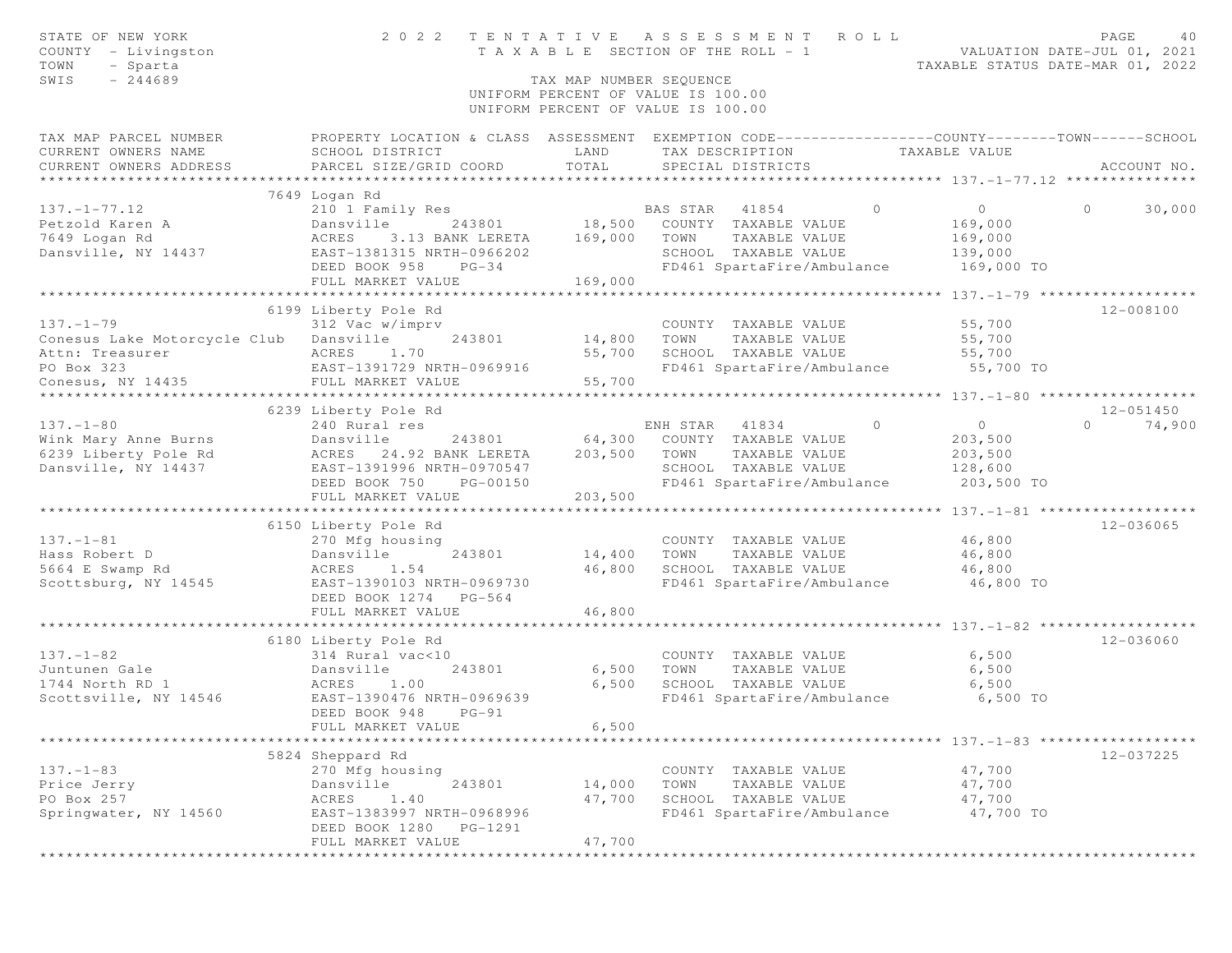| STATE OF NEW YORK<br>COUNTY - Livingston<br>TOWN<br>- Sparta<br>SWIS<br>$-244689$                              |                                                                                                                                                                                                                                                                                                                         |         | TAX MAP NUMBER SEQUENCE<br>UNIFORM PERCENT OF VALUE IS 100.00<br>UNIFORM PERCENT OF VALUE IS 100.00         |                                                     |                        |
|----------------------------------------------------------------------------------------------------------------|-------------------------------------------------------------------------------------------------------------------------------------------------------------------------------------------------------------------------------------------------------------------------------------------------------------------------|---------|-------------------------------------------------------------------------------------------------------------|-----------------------------------------------------|------------------------|
|                                                                                                                | TAX MAP PARCEL NUMBER FROPERTY LOCATION & CLASS ASSESSMENT EXEMPTION CODE---------------COUNTY-------TOWN------SCHOOL                                                                                                                                                                                                   |         |                                                                                                             |                                                     |                        |
|                                                                                                                |                                                                                                                                                                                                                                                                                                                         |         | TAX DESCRIPTION TAXABLE VALUE<br>SPECIAL DISTRICTS                                                          |                                                     | ACCOUNT NO.            |
|                                                                                                                |                                                                                                                                                                                                                                                                                                                         |         |                                                                                                             |                                                     |                        |
|                                                                                                                | 7670 STHWY 256                                                                                                                                                                                                                                                                                                          |         |                                                                                                             |                                                     | 12-015700              |
| $137. - 1 - 84$                                                                                                | 240 Rural res                                                                                                                                                                                                                                                                                                           |         | VETS-PR-CT 41111                                                                                            | $0 \t 78,700$                                       | 78,700 0               |
|                                                                                                                |                                                                                                                                                                                                                                                                                                                         |         |                                                                                                             |                                                     | $0 \t 74,900$          |
|                                                                                                                |                                                                                                                                                                                                                                                                                                                         |         |                                                                                                             |                                                     |                        |
|                                                                                                                |                                                                                                                                                                                                                                                                                                                         |         |                                                                                                             |                                                     |                        |
|                                                                                                                |                                                                                                                                                                                                                                                                                                                         |         |                                                                                                             |                                                     |                        |
|                                                                                                                |                                                                                                                                                                                                                                                                                                                         |         |                                                                                                             |                                                     |                        |
|                                                                                                                | FULL MARKET VALUE                                                                                                                                                                                                                                                                                                       | 157,400 |                                                                                                             |                                                     |                        |
|                                                                                                                | ******************************<br>6230 Liberty Pole Rd                                                                                                                                                                                                                                                                  |         |                                                                                                             |                                                     | 12-037550              |
|                                                                                                                | $\begin{array}{cccccccc} & & & & & & & & & 6230 \text{ Library Pole Rd} & & & & & & & & 12-0375500 \\ 57. -1-85.1 && 241 \text{ Runal res} & & & & & & & & & 140,316 & 140,316 & 140,316 & 140,316 & 140,316 & 140,316 & 140,316 & 140,316 & 140,316 & 140,316 & 140,316 & 140,316 & 140,316 & 140,316 & 140,316 & 140$ |         |                                                                                                             |                                                     |                        |
|                                                                                                                |                                                                                                                                                                                                                                                                                                                         |         |                                                                                                             |                                                     |                        |
|                                                                                                                |                                                                                                                                                                                                                                                                                                                         |         |                                                                                                             |                                                     |                        |
|                                                                                                                |                                                                                                                                                                                                                                                                                                                         |         |                                                                                                             |                                                     |                        |
|                                                                                                                |                                                                                                                                                                                                                                                                                                                         |         |                                                                                                             |                                                     |                        |
|                                                                                                                |                                                                                                                                                                                                                                                                                                                         |         |                                                                                                             |                                                     |                        |
| UNDER AGDIST LAW TIL 2026                                                                                      |                                                                                                                                                                                                                                                                                                                         |         | FD461 SpartaFire/Ambulance 359,900 TO                                                                       |                                                     |                        |
|                                                                                                                |                                                                                                                                                                                                                                                                                                                         |         |                                                                                                             | ********************* 137.-1-86.1 ***************** |                        |
|                                                                                                                | 7280 Reeds Corners Rd                                                                                                                                                                                                                                                                                                   |         |                                                                                                             |                                                     | 12-002500              |
|                                                                                                                | 137. -1-86.1<br>Bendzus Jean A<br>270 Mfg housing<br>243801 17,400 ENH STAR 41834 0<br>243801 17,400 ENH STAR 41834 0<br>243801 17,400 ENH STAR 41834 0<br>243801 57,700 COUNTY TAXABLE VALUE<br>ERST-1393962 NRTH-0973705 TOWN TAXABLE VALU                                                                            |         | VET WAR CT 41121 0 10,305                                                                                   |                                                     | $10,305$ 0<br>0 68,700 |
|                                                                                                                |                                                                                                                                                                                                                                                                                                                         |         |                                                                                                             | $58,395$<br>$58,395$<br>$58,395$<br>0               |                        |
|                                                                                                                |                                                                                                                                                                                                                                                                                                                         |         |                                                                                                             |                                                     |                        |
|                                                                                                                |                                                                                                                                                                                                                                                                                                                         |         |                                                                                                             |                                                     |                        |
|                                                                                                                |                                                                                                                                                                                                                                                                                                                         |         |                                                                                                             |                                                     |                        |
|                                                                                                                | FULL MARKET VALUE                                                                                                                                                                                                                                                                                                       |         | 68,700 FD461 SpartaFire/Ambulance 68,700 TO                                                                 |                                                     |                        |
|                                                                                                                |                                                                                                                                                                                                                                                                                                                         |         |                                                                                                             |                                                     |                        |
|                                                                                                                | Stagecoach Rd                                                                                                                                                                                                                                                                                                           |         |                                                                                                             |                                                     |                        |
|                                                                                                                |                                                                                                                                                                                                                                                                                                                         |         | COUNTY TAXABLE VALUE                                                                                        | 19,200                                              |                        |
|                                                                                                                | 243801                                                                                                                                                                                                                                                                                                                  |         | 19,200    TOWN      TAXABLE VALUE<br>19,200    SCHOOL   TAXABLE VALUE                                       | 19,200                                              |                        |
| 137.-1-88.1 314 Rural vac<10<br>Vetter Gerald T 243801<br>7555 Stagecoach Rd ACRES 5.90<br>Dansville. NY 14437 |                                                                                                                                                                                                                                                                                                                         |         |                                                                                                             | 19,200                                              |                        |
| Dansville, NY 14437                                                                                            | EAST-1389344 NRTH-0967677                                                                                                                                                                                                                                                                                               |         | FD461 SpartaFire/Ambulance                                                                                  | 19,200 TO                                           |                        |
|                                                                                                                | DEED BOOK 993 PG-157                                                                                                                                                                                                                                                                                                    |         |                                                                                                             |                                                     |                        |
|                                                                                                                | FULL MARKET VALUE                                                                                                                                                                                                                                                                                                       | 19,200  |                                                                                                             |                                                     |                        |
|                                                                                                                | Stagecoach Rd                                                                                                                                                                                                                                                                                                           |         |                                                                                                             |                                                     |                        |
|                                                                                                                |                                                                                                                                                                                                                                                                                                                         |         |                                                                                                             | 43,400                                              |                        |
|                                                                                                                | 137.-1-88.2<br>Vetter Gerald T<br>Vetter Gerald T<br>7555 Stagecoach Rd<br>243801 243801 43,400 TOWN TAXABLE VALUE<br>7555 Stagecoach Rd<br>2681 243801 43,400 SCHOOL TAXABLE VALUE<br>243801 43,400 SCHOOL TAXABLE VALUE<br>268057 43,400 SCH                                                                          |         |                                                                                                             | 43,400                                              |                        |
|                                                                                                                |                                                                                                                                                                                                                                                                                                                         |         |                                                                                                             |                                                     |                        |
|                                                                                                                |                                                                                                                                                                                                                                                                                                                         |         | SCHOOL TAXABLE VALUE $43,400$<br>AG003 Ag District #3 $43,400$ TO<br>FD461 SpartaFire/Ambulance $43,400$ TO |                                                     |                        |
|                                                                                                                |                                                                                                                                                                                                                                                                                                                         |         |                                                                                                             |                                                     |                        |
|                                                                                                                | FULL MARKET VALUE                                                                                                                                                                                                                                                                                                       | 43,400  |                                                                                                             |                                                     |                        |
|                                                                                                                |                                                                                                                                                                                                                                                                                                                         |         |                                                                                                             |                                                     |                        |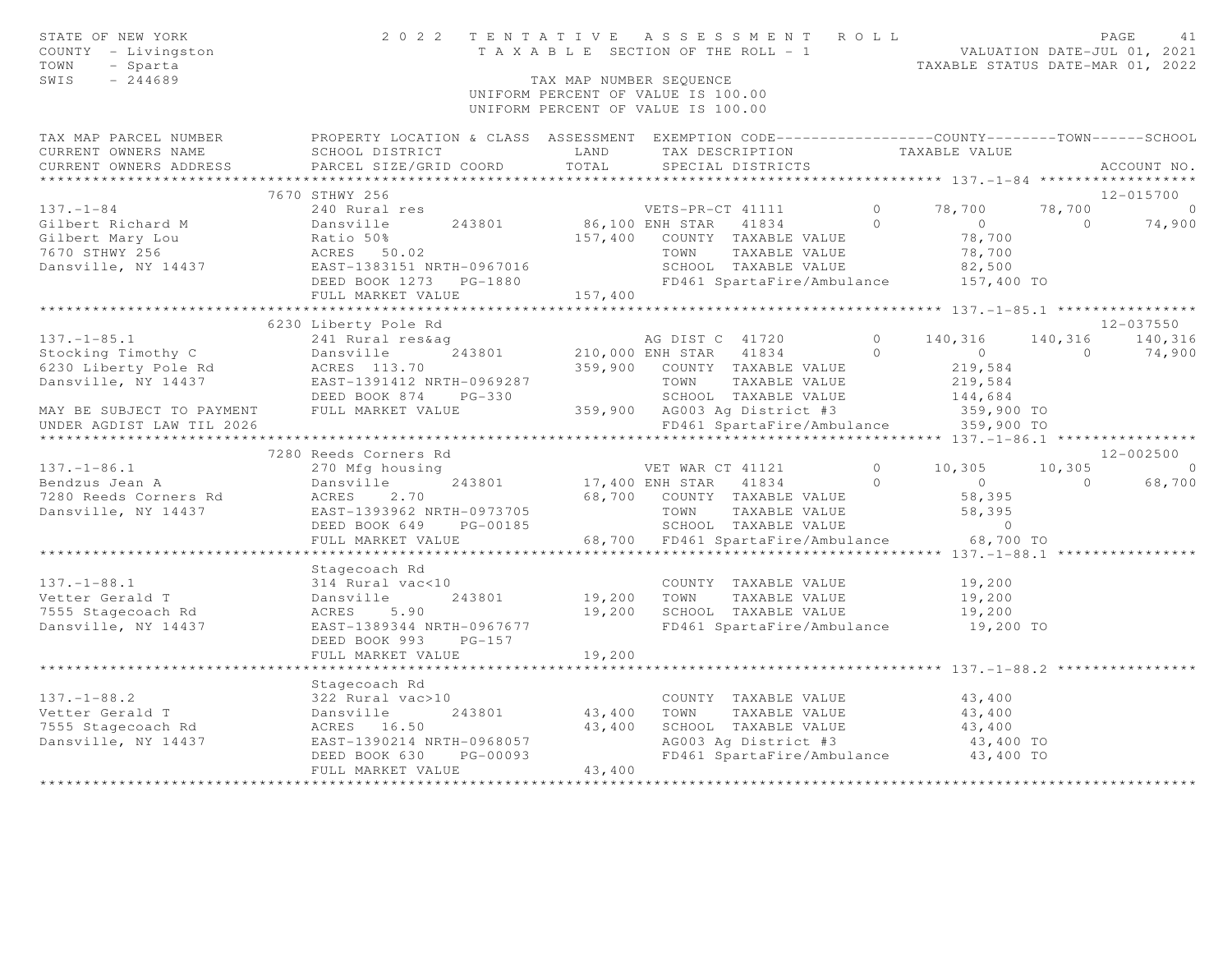| STATE OF NEW YORK<br>COUNTY - Livingston<br>TOWN<br>- Sparta<br>SWIS<br>$-244689$ | 2022 TENTATIVE ASSESSMENT ROLL                                                                    | TAX MAP NUMBER SEOUENCE | T A X A B L E SECTION OF THE ROLL - 1<br>UNIFORM PERCENT OF VALUE IS 100.00<br>UNIFORM PERCENT OF VALUE IS 100.00 |                            | TAXABLE STATUS DATE-MAR 01, 2022 |          | PAGE<br>42<br>VALUATION DATE-JUL 01, 2021 |
|-----------------------------------------------------------------------------------|---------------------------------------------------------------------------------------------------|-------------------------|-------------------------------------------------------------------------------------------------------------------|----------------------------|----------------------------------|----------|-------------------------------------------|
| TAX MAP PARCEL NUMBER                                                             | PROPERTY LOCATION & CLASS ASSESSMENT EXEMPTION CODE-----------------COUNTY-------TOWN------SCHOOL |                         |                                                                                                                   |                            |                                  |          |                                           |
| CURRENT OWNERS NAME                                                               | SCHOOL DISTRICT                                                                                   | LAND                    | TAX DESCRIPTION                                                                                                   |                            | TAXABLE VALUE                    |          |                                           |
| CURRENT OWNERS ADDRESS<br>***********************                                 | PARCEL SIZE/GRID COORD                                                                            | TOTAL                   | SPECIAL DISTRICTS                                                                                                 |                            |                                  |          | ACCOUNT NO.                               |
|                                                                                   |                                                                                                   |                         |                                                                                                                   |                            |                                  |          |                                           |
| $137. - 1 - 89$                                                                   | 6108 Conesus Sparta T L Rd<br>210 1 Family Res                                                    |                         | COUNTY TAXABLE VALUE                                                                                              |                            | 224,000                          |          |                                           |
| Olcott Charles                                                                    | Dansville<br>243801                                                                               | 22,600                  | TOWN                                                                                                              | TAXABLE VALUE              | 224,000                          |          |                                           |
| Olcott Elaine                                                                     | 4.70 BANK MAPLE                                                                                   | 224,000                 | SCHOOL TAXABLE VALUE                                                                                              |                            | 224,000                          |          |                                           |
| 416 Middle Rd                                                                     | EAST-1388855 NRTH-0974707                                                                         |                         |                                                                                                                   | FD461 SpartaFire/Ambulance | 224,000 TO                       |          |                                           |
| Caledonia, NY 14423                                                               | $PG-1635$                                                                                         |                         |                                                                                                                   |                            |                                  |          |                                           |
|                                                                                   |                                                                                                   | 224,000                 |                                                                                                                   |                            |                                  |          |                                           |
|                                                                                   | ACKLU<br>EAST-1388855 IV.<br>DEED BOOK 1282<br>TIILI MARKET VALU'                                 |                         |                                                                                                                   |                            |                                  |          |                                           |
|                                                                                   | 6060 Conesus Sparta T L Rd                                                                        |                         |                                                                                                                   |                            |                                  |          |                                           |
| $137. - 1 - 90.1$                                                                 | 270 Mfg housing                                                                                   |                         | VET WAR CT 41121                                                                                                  | $\circ$                    | 12,405                           | 12,405   | $\circ$                                   |
| Tripp Richard D Jr                                                                | Dansville                                                                                         |                         | 243801 13,000 VET DIS CT 41141                                                                                    | $\Omega$                   | 41,350                           | 41,350   | $\circ$                                   |
| 6060 Conesus Sparta T L Rd                                                        | ACRES<br>1.00 BANK MAPLE                                                                          |                         | 82,700 COUNTY TAXABLE VALUE                                                                                       |                            | 28,945                           |          |                                           |
| Conesus, NY 14435                                                                 | EAST-1388498 NRTH-0974743                                                                         |                         | TOWN                                                                                                              | TAXABLE VALUE              | 28,945                           |          |                                           |
|                                                                                   | DEED BOOK 1294 PG-2641                                                                            |                         |                                                                                                                   | SCHOOL TAXABLE VALUE       | 82,700                           |          |                                           |
|                                                                                   | FULL MARKET VALUE                                                                                 |                         | 82,700 FD461 SpartaFire/Ambulance                                                                                 |                            | 82,700 TO                        |          |                                           |
|                                                                                   | ************************                                                                          |                         |                                                                                                                   |                            |                                  |          |                                           |
|                                                                                   | 7696 STHWY 256                                                                                    |                         |                                                                                                                   |                            |                                  |          |                                           |
| $137. - 1 - 91$                                                                   | 210 1 Family Res                                                                                  |                         | BAS STAR                                                                                                          | $\circ$<br>41854           | $\circ$                          | $\Omega$ | 30,000                                    |
| Harvey Michael T                                                                  | Dansville<br>243801                                                                               | 40,100                  | COUNTY TAXABLE VALUE                                                                                              |                            | 154,900                          |          |                                           |
| 7696 STHWY 256<br>Dansville, NY 14437                                             | ACRES 11.94<br>EAST-1384233 NRTH-0966567                                                          | 154,900                 | TOWN<br>SCHOOL TAXABLE VALUE                                                                                      | TAXABLE VALUE              | 154,900<br>124,900               |          |                                           |
|                                                                                   | DEED BOOK 1132<br>$PG-268$                                                                        |                         |                                                                                                                   | FD461 SpartaFire/Ambulance | 154,900 TO                       |          |                                           |
|                                                                                   | FULL MARKET VALUE                                                                                 | 154,900                 |                                                                                                                   |                            |                                  |          |                                           |
|                                                                                   | ****************************                                                                      |                         |                                                                                                                   |                            |                                  |          |                                           |
|                                                                                   | 7867 STHWY 256                                                                                    |                         |                                                                                                                   |                            |                                  |          |                                           |
| $137. - 1 - 92.1$                                                                 | 270 Mfg housing                                                                                   |                         | BAS STAR 41854                                                                                                    | $\Omega$                   | $\circ$                          | $\Omega$ | 30,000                                    |
| Corcimiglia William                                                               | 243801<br>Dansville                                                                               | 23,400                  | COUNTY TAXABLE VALUE                                                                                              |                            | 128,800                          |          |                                           |
| Corcimiglia Lorianne                                                              | ACRES<br>5.00 BANK NETS                                                                           | 128,800                 | TOWN                                                                                                              | TAXABLE VALUE              | 128,800                          |          |                                           |
| 7867 Route 256                                                                    | EAST-1385055 NRTH-0966503                                                                         |                         | SCHOOL TAXABLE VALUE                                                                                              |                            | 98,800                           |          |                                           |
| Dansville, NY 14437                                                               | DEED BOOK 1211 PG-64                                                                              |                         |                                                                                                                   | FD461 SpartaFire/Ambulance | 128,800 TO                       |          |                                           |
|                                                                                   | FULL MARKET VALUE                                                                                 | 128,800                 |                                                                                                                   |                            |                                  |          |                                           |
|                                                                                   |                                                                                                   |                         |                                                                                                                   |                            | ********* 137.-1-92.2 ********   |          |                                           |
|                                                                                   | STHWY 256                                                                                         |                         |                                                                                                                   |                            |                                  |          |                                           |
| $137. - 1 - 92.2$                                                                 | 314 Rural vac<10                                                                                  |                         | COUNTY TAXABLE VALUE                                                                                              |                            | 19,400                           |          |                                           |
| Corcimiglia William                                                               | Dansville<br>243801                                                                               | 19,400                  | TOWN                                                                                                              | TAXABLE VALUE              | 19,400                           |          |                                           |
| Corcimiglia Lorianne                                                              | ACRES<br>5.98 BANK NETS                                                                           | 19,400                  | SCHOOL TAXABLE VALUE                                                                                              |                            | 19,400                           |          |                                           |
| 7867 Route 256                                                                    | EAST-1384730 NRTH-0966804                                                                         |                         |                                                                                                                   | FD461 SpartaFire/Ambulance | 19,400 TO                        |          |                                           |
| Dansville, NY 14437                                                               | DEED BOOK 1211<br>$PG-64$<br>FULL MARKET VALUE                                                    | 19,400                  |                                                                                                                   |                            |                                  |          |                                           |
|                                                                                   |                                                                                                   |                         |                                                                                                                   |                            |                                  |          |                                           |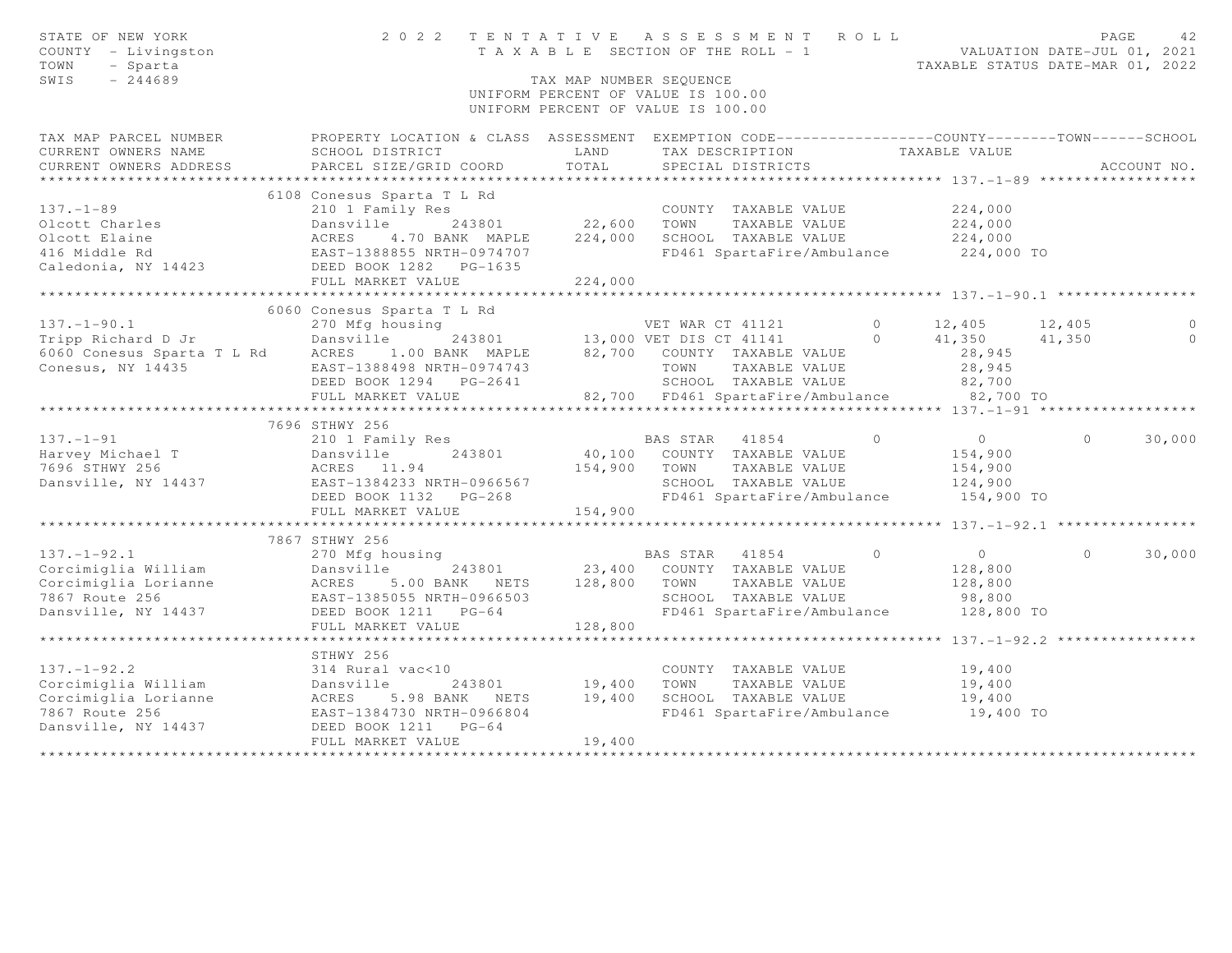|      | STATE OF NEW YORK   | 2022 TENTATIVE ASSESSMENT ROLL        | 43<br>PAGE                       |
|------|---------------------|---------------------------------------|----------------------------------|
|      | COUNTY - Livingston | T A X A B L E SECTION OF THE ROLL - 1 | VALUATION DATE-JUL 01, 2021      |
| TOWN | - Sparta            |                                       | TAXABLE STATUS DATE-MAR 01, 2022 |
| SWIS | - 244689            | $MAP$ SECTION - 137                   | RPS150/V04/L015                  |
|      |                     | $SUB - SECTION - 000$                 | CURRENT DATE 4/19/2022           |
|      |                     | UNIFORM PERCENT OF VALUE IS 100.00    |                                  |

# \*\*\* S P E C I A L D I S T R I C T S U M M A R Y \*\*\*

|      |                      | TOTAL   | EXTENSION | EXTENSION | AD VALOREM | EXEMPT | TAXABLE   |
|------|----------------------|---------|-----------|-----------|------------|--------|-----------|
| CODE | DISTRICT NAME        | PARCELS | TYPE.     | VALUE     | VALUE      | AMOUNT | VALUE     |
|      | AG003 Ag District #3 |         | 19 TOTAL  |           | 4490,100   |        | 4490,100  |
|      | FD461 SpartaFire/Amb |         | 166 TOTAL |           | 21483,500  |        | 21483,500 |
|      | LD461 Sparta Light 1 |         | 17 TOTAL  |           | 2098,800   |        | 2098,800  |
|      | WD461 Cty Wtr1 Ext1  |         | 17 UNITS  | 17.00     |            |        | 17.00     |
|      | WD462 Cty Wtr1 Ext1  |         | 9 UNITS   | 9.00      |            |        | 9.00      |

# \*\*\* S C H O O L D I S T R I C T S U M M A R Y \*\*\*

| CODE   | DISTRICT NAME | TOTAL<br>PARCELS | ASSESSED<br>LAND | ASSESSED<br>TOTAL | <b>EXEMPT</b><br>AMOUNT | TOTAL<br>TAXABLE | STAR<br>AMOUNT | STAR<br>TAXABLE |
|--------|---------------|------------------|------------------|-------------------|-------------------------|------------------|----------------|-----------------|
| 243801 | Dansville     | 166              | 6674,000         | 21483,500         | 956,464                 | 20527,036        | 3168,920       | 17358,116       |
|        | SUB-TOTAL     | 166              | 6674,000         | 21483,500         | 956,464                 | 20527,036        | 3168,920       | 17358,116       |
|        | TOTAL         | 166              | 6674,000         | 21483,500         | 956,464                 | 20527,036        | 3168,920       | 17358,116       |

### \*\*\* S Y S T E M C O D E S S U M M A R Y \*\*\*

### NO SYSTEM EXEMPTIONS AT THIS LEVEL

### \*\*\* E X E M P T I O N S U M M A R Y \*\*\*

|       |                 | TOTAL   |         |         |          |
|-------|-----------------|---------|---------|---------|----------|
| CODE  | DESCRIPTION     | PARCELS | COUNTY  | TOWN    | SCHOOL   |
| 41111 | VETS-PR-CT      | 2       | 103,800 | 103,800 |          |
| 41121 | VET WAR CT      | 9       | 150,195 | 150,195 |          |
| 41131 | VET COM CT      | 5       | 150,440 | 150,440 |          |
| 41141 | VET DIS CT      |         | 41,350  | 41,350  |          |
| 41161 | $CW_15_VET/$    |         | 8,475   | 8,475   |          |
| 41720 | AG DIST C       | 2       | 627,545 | 627,545 | 627,545  |
| 41800 | SR CITIZEN      | 4       | 244,499 | 244,499 | 254,999  |
| 41834 | ENH STAR        | 27      |         |         | 1917,320 |
| 41854 | <b>BAS STAR</b> | 42      |         |         | 1251,600 |
| 47460 | CERT FORET      |         | 73,920  | 73,920  | 73,920   |
|       |                 |         |         |         |          |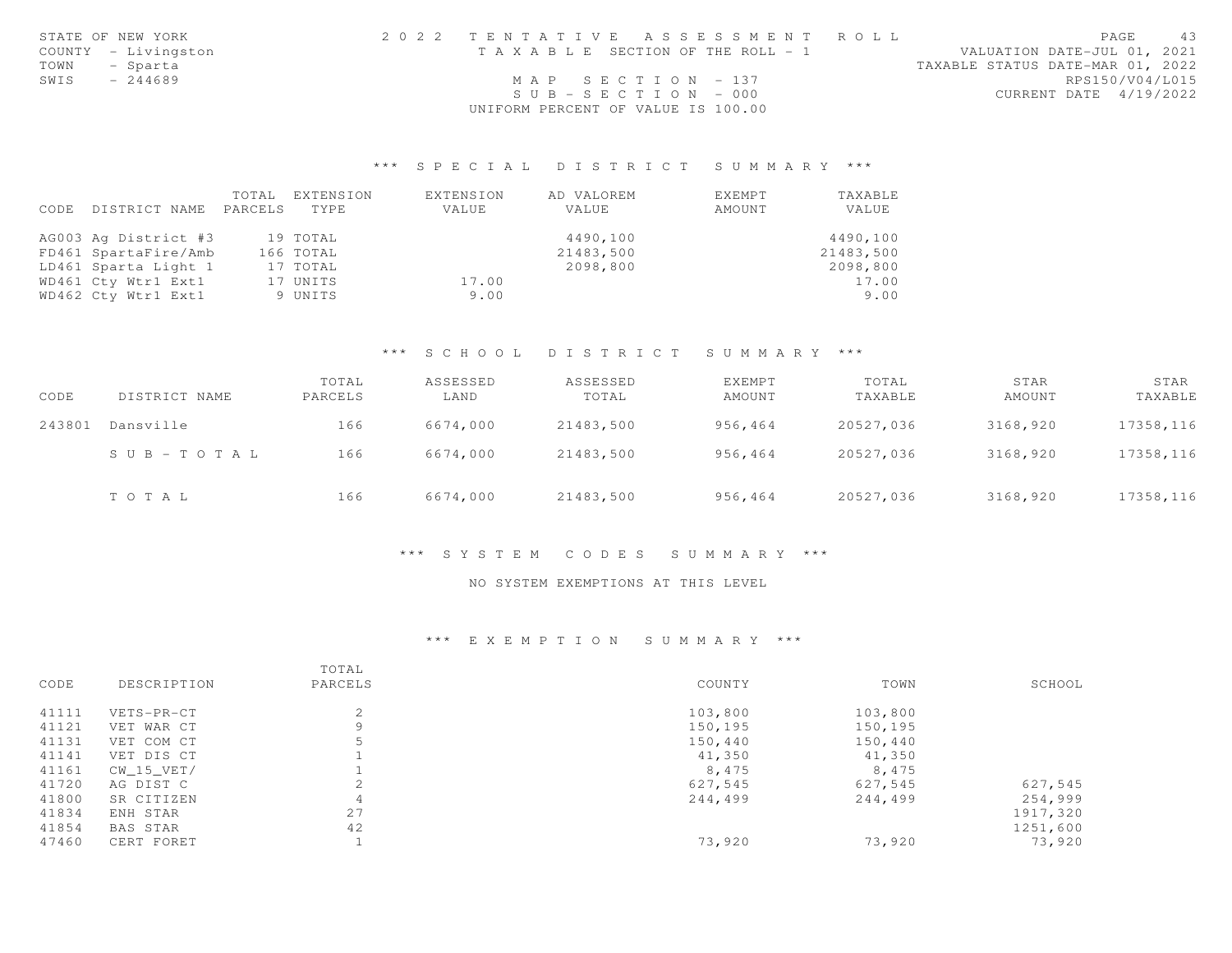|      | STATE OF NEW YORK   | 2022 TENTATIVE ASSESSMENT ROLL        |  |  |                                  | PAGE | 44                     |
|------|---------------------|---------------------------------------|--|--|----------------------------------|------|------------------------|
|      | COUNTY - Livingston | T A X A B L E SECTION OF THE ROLL - 1 |  |  | VALUATION DATE-JUL 01, 2021      |      |                        |
|      | TOWN - Sparta       |                                       |  |  | TAXABLE STATUS DATE-MAR 01, 2022 |      |                        |
| SWIS | $-244689$           | MAP SECTION $-137$                    |  |  |                                  |      | RPS150/V04/L015        |
|      |                     | $SUB - SECTION - 000$                 |  |  |                                  |      | CURRENT DATE 4/19/2022 |
|      |                     | UNIFORM PERCENT OF VALUE IS 100.00    |  |  |                                  |      |                        |

# \*\*\* E X E M P T I O N S U M M A R Y \*\*\*

| CODE | DESCRIPTION | TOTAL<br>PARCELS | COUNTY   | TOWN     | SCHOOL   |
|------|-------------|------------------|----------|----------|----------|
|      | TOTAL       | 94               | 1400,224 | 1400,224 | 4125,384 |

# \*\*\* G R A N D T O T A L S \*\*\*

| ROLL |             | TOTAL   | ASSESSED | ASSESSED  | TAXABLE    | TAXABLE    | TAXABLE   | STAR      |
|------|-------------|---------|----------|-----------|------------|------------|-----------|-----------|
| SEC  | DESCRIPTION | PARCELS | LAND     | TOTAL     | COUNTY     | TOWN       | SCHOOL    | TAXABLE   |
|      | TAXABLE     | 166     | 6674,000 | 21483,500 | 20083, 276 | 20083, 276 | 20527,036 | 17358,116 |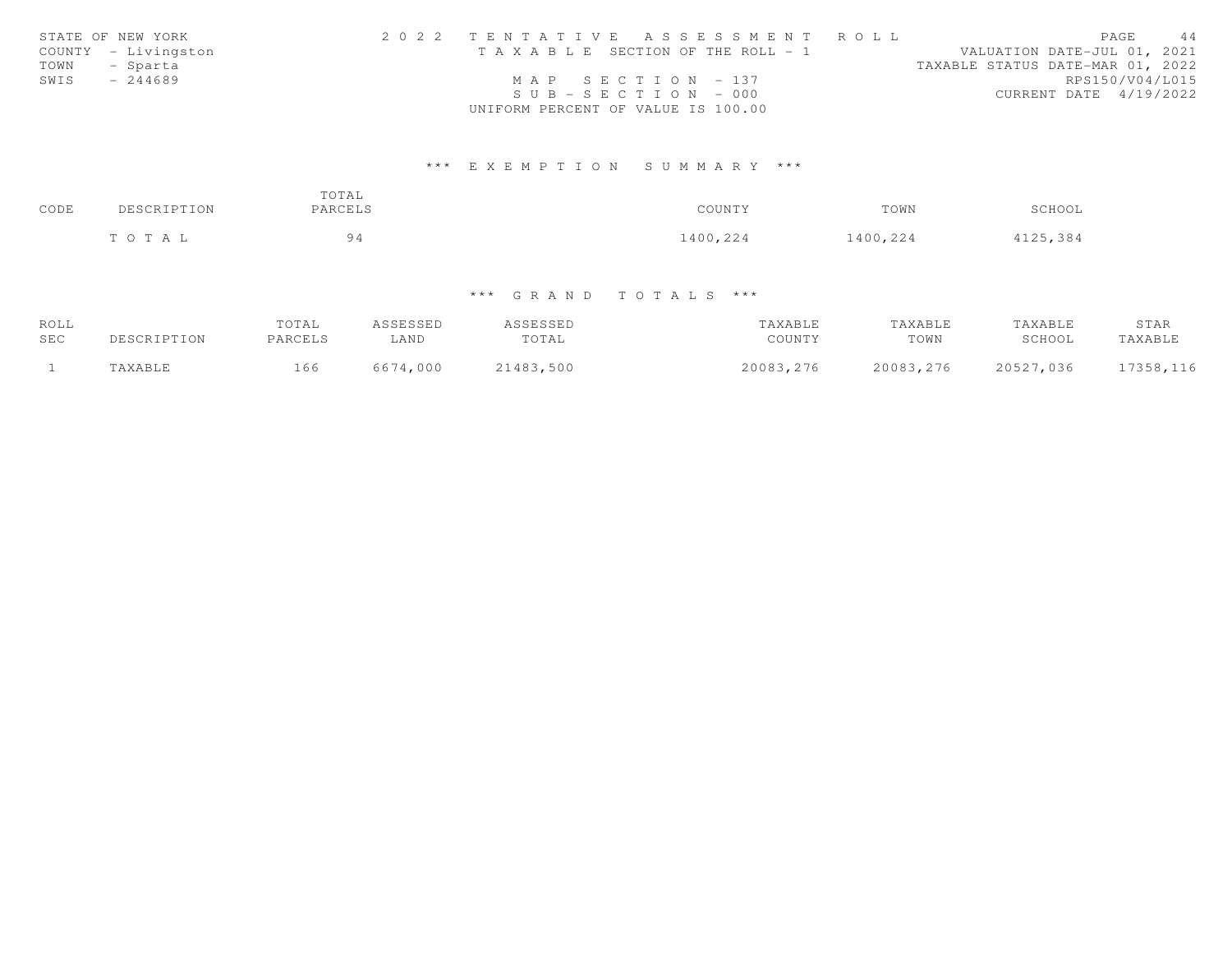| STATE OF NEW YORK<br>COUNTY - Livingston<br>TOWN<br>- Sparta<br>SWIS<br>$-244689$                                                                                                                                                                        | 2022 TENTATIVE                                                                                                                                    |               | TENTATIVE ASSESSMENT ROLL PAGE 45<br>TAXABLE SECTION OF THE ROLL - 1 VALUATION DATE-JUL 01, 2021<br>TAXABLE STATUS DATE-MAR 01, 2022<br>TAX MAP NUMBER SEQUENCE<br>UNIFORM PERCENT OF VALUE IS 100.00<br>UNIFORM PERCENT OF VALUE IS 100.00 |                |                                    |               |
|----------------------------------------------------------------------------------------------------------------------------------------------------------------------------------------------------------------------------------------------------------|---------------------------------------------------------------------------------------------------------------------------------------------------|---------------|---------------------------------------------------------------------------------------------------------------------------------------------------------------------------------------------------------------------------------------------|----------------|------------------------------------|---------------|
| TAX MAP PARCEL NUMBER<br>CURRENT OWNERS NAME<br>CURRENT OWNERS ADDRESS                                                                                                                                                                                   | PROPERTY LOCATION & CLASS ASSESSMENT EXEMPTION CODE-----------------COUNTY-------TOWN------SCHOOL<br>SCHOOL DISTRICT<br>PARCEL SIZE/GRID COORD    | LAND<br>TOTAL | TAX DESCRIPTION TAXABLE VALUE<br>SPECIAL DISTRICTS                                                                                                                                                                                          |                |                                    | ACCOUNT NO.   |
| ***********************                                                                                                                                                                                                                                  |                                                                                                                                                   |               |                                                                                                                                                                                                                                             |                |                                    |               |
|                                                                                                                                                                                                                                                          | 5589 Scottsburg Rd                                                                                                                                |               |                                                                                                                                                                                                                                             |                |                                    | 12-001265     |
| $137.9 - 1 - 1$                                                                                                                                                                                                                                          | SCOTTSDUIG NU<br>20,300 BAS STAR 41854 0<br>DARS STAR 41854 0<br>ACRES 3.80 107,700 COUNTY TAXABLE VALUE                                          |               |                                                                                                                                                                                                                                             | $0 \t 12,000$  |                                    | $12,000$ 0    |
|                                                                                                                                                                                                                                                          |                                                                                                                                                   |               |                                                                                                                                                                                                                                             |                | $\overline{0}$<br>$\sim$ 0         | 30,000        |
|                                                                                                                                                                                                                                                          |                                                                                                                                                   |               |                                                                                                                                                                                                                                             |                | 95,700                             |               |
|                                                                                                                                                                                                                                                          | EAST-1380820 NRTH-0971917 TOWN TAXABLE VALUE<br>DEED BOOK 422 PG-197 SCHOOL TAXABLE VALUE<br>FULL MARKET VALUE 107,700 FD461 SpartaFire/Ambulance |               |                                                                                                                                                                                                                                             |                | 95,700                             |               |
|                                                                                                                                                                                                                                                          |                                                                                                                                                   |               |                                                                                                                                                                                                                                             |                |                                    |               |
|                                                                                                                                                                                                                                                          |                                                                                                                                                   |               |                                                                                                                                                                                                                                             |                | 77,700<br>107,700 TO<br>107,700 TO |               |
|                                                                                                                                                                                                                                                          |                                                                                                                                                   |               | LD461 Sparta Light 1                                                                                                                                                                                                                        |                |                                    |               |
|                                                                                                                                                                                                                                                          |                                                                                                                                                   |               | WD461 Cty Wtr1 Ext1 Z5 Imp 1.00 UN                                                                                                                                                                                                          |                |                                    |               |
|                                                                                                                                                                                                                                                          |                                                                                                                                                   |               |                                                                                                                                                                                                                                             |                |                                    |               |
| 137.9-1-2<br>Sponholz Shane<br>Sponholz Dane<br>Sponholz Dane<br>Sponholz Dane<br>Scottsburg Rd<br>Scottsburg, NY 14545<br>Scottsburg, NY 14545<br>SEED BOOK 647<br>PULL MARKET VALUE<br>THE POST PG-00196<br>THE PG-00196<br>SCHOOL TAXABLE VALUE<br>SC | 5601 Scottsburg Rd                                                                                                                                |               |                                                                                                                                                                                                                                             | $\overline{0}$ | $\overline{0}$                     | 12-000050     |
|                                                                                                                                                                                                                                                          |                                                                                                                                                   |               |                                                                                                                                                                                                                                             |                | 86,600                             | $0 \t 30,000$ |
|                                                                                                                                                                                                                                                          |                                                                                                                                                   |               | TAXABLE VALUE                                                                                                                                                                                                                               |                |                                    |               |
|                                                                                                                                                                                                                                                          |                                                                                                                                                   |               | SCHOOL TAXABLE VALUE                                                                                                                                                                                                                        |                | 86,600<br>56,600                   |               |
|                                                                                                                                                                                                                                                          |                                                                                                                                                   |               | SCHOOL TAXABLE VALUE<br>FD461 SpartaFire/Ambulance                                                                                                                                                                                          |                | 86,600 TO                          |               |
|                                                                                                                                                                                                                                                          |                                                                                                                                                   |               |                                                                                                                                                                                                                                             |                |                                    |               |
|                                                                                                                                                                                                                                                          |                                                                                                                                                   |               | 86,600 LD461 Sparta Light 1 86,600 TO<br>WD461 Cty Wtr1 Ext1 Z5 Imp 1.00 UN                                                                                                                                                                 |                |                                    |               |
|                                                                                                                                                                                                                                                          |                                                                                                                                                   |               |                                                                                                                                                                                                                                             |                |                                    |               |
|                                                                                                                                                                                                                                                          | 5611 Scottsburg Rd                                                                                                                                |               |                                                                                                                                                                                                                                             |                |                                    | 12-041670     |
|                                                                                                                                                                                                                                                          |                                                                                                                                                   |               |                                                                                                                                                                                                                                             | $0 \t 10,740$  |                                    | $10,740$ 0    |
|                                                                                                                                                                                                                                                          |                                                                                                                                                   |               |                                                                                                                                                                                                                                             |                | $\overline{0}$<br>$\overline{0}$   | 71,600        |
| 137.9-1-4<br>Selbig Richard 270 Mfg housing<br>Selbig Richard Dansville 243801<br>Selbig Linda FRNT 75.00 DPTH 150.00 71,600 COUNTY TAXABLE VALUE<br>Scottsburg, NY 14545<br>EAST-1381191 NRTH-09718445<br>FRNT 75.00 DPTH 150.00 71,600 C               |                                                                                                                                                   |               |                                                                                                                                                                                                                                             |                |                                    |               |
|                                                                                                                                                                                                                                                          |                                                                                                                                                   |               |                                                                                                                                                                                                                                             |                | 60,860<br>60,860                   |               |
|                                                                                                                                                                                                                                                          |                                                                                                                                                   |               |                                                                                                                                                                                                                                             |                | $\overline{0}$                     |               |
|                                                                                                                                                                                                                                                          | DEED BOOK 468 PG-121                                                                                                                              |               | FD461 SpartaFire/Ambulance<br>T1,600 LD461 SpartaFire/Ambulance<br>FD461 SpartaFire/Ambulance                                                                                                                                               |                | 71,600 TO                          |               |
|                                                                                                                                                                                                                                                          | FULL MARKET VALUE                                                                                                                                 |               |                                                                                                                                                                                                                                             |                | 71,600 TO                          |               |
|                                                                                                                                                                                                                                                          |                                                                                                                                                   |               | WD461 Cty Wtr1 Ext1 Z5 Imp 1.00 UN                                                                                                                                                                                                          |                |                                    |               |
|                                                                                                                                                                                                                                                          |                                                                                                                                                   |               |                                                                                                                                                                                                                                             |                |                                    |               |
|                                                                                                                                                                                                                                                          | 5621 Scottsburg-Groveland Rd                                                                                                                      |               |                                                                                                                                                                                                                                             |                |                                    |               |
| $137.9 - 1 - 5.1$                                                                                                                                                                                                                                        | 312 Vac w/imprv                                                                                                                                   |               | COUNTY TAXABLE VALUE                                                                                                                                                                                                                        |                | 61,800                             |               |
| Schunk Mark W Dansville 243801<br>Schunk Robin L ACRES 1.50<br>5681 Dacola Shores Rd EAST-1381245 NRTH-0972017<br>Conesus, NY 14435 DEED BOOK 1215 PG-367<br>FIIT MADKET VALUE                                                                           |                                                                                                                                                   | 14,300 TOWN   | 14,300    TOWN      TAXABLE VALUE<br>61,800    SCHOOL   TAXABLE VALUE                                                                                                                                                                       |                | 61,800                             |               |
|                                                                                                                                                                                                                                                          |                                                                                                                                                   |               |                                                                                                                                                                                                                                             |                | 61,800                             |               |
|                                                                                                                                                                                                                                                          |                                                                                                                                                   |               | FD461 SpartaFire/Ambulance 61,800 TO<br>LD461 Sparta Light 1 61,800 TO<br>61,800 WD462 Cty Wtr1 Ext1 Z5 Vac 1.00 UN<br>1.00 UN                                                                                                              |                |                                    |               |
|                                                                                                                                                                                                                                                          |                                                                                                                                                   |               |                                                                                                                                                                                                                                             |                |                                    |               |
|                                                                                                                                                                                                                                                          | FULL MARKET VALUE                                                                                                                                 |               |                                                                                                                                                                                                                                             |                |                                    |               |
|                                                                                                                                                                                                                                                          | 7314 Lake St                                                                                                                                      |               |                                                                                                                                                                                                                                             |                |                                    | 12-041300     |
| $137.9 - 1 - 6$                                                                                                                                                                                                                                          | 210 1 Family Res                                                                                                                                  |               | COUNTY TAXABLE VALUE                                                                                                                                                                                                                        |                | 87,400                             |               |
|                                                                                                                                                                                                                                                          | 243801<br>Dansville                                                                                                                               |               | 13,500 TOWN TAXABLE VALUE                                                                                                                                                                                                                   |                | 87,400                             |               |
| Thompson Bryan D<br>7314 Lake St<br>7314 Lake St                                                                                                                                                                                                         | ACRES<br>1.20                                                                                                                                     | 87,400        | SCHOOL TAXABLE VALUE                                                                                                                                                                                                                        |                | 87,400                             |               |
| Scottsburg, NY 14545                                                                                                                                                                                                                                     | EAST-1381561 NRTH-0972044                                                                                                                         |               | FD461 SpartaFire/Ambulance                                                                                                                                                                                                                  |                | 87,400 TO                          |               |
|                                                                                                                                                                                                                                                          | DEED BOOK 1266    PG-2101                                                                                                                         |               | LD461 Sparta Light 1                                                                                                                                                                                                                        |                | 87,400 TO                          |               |
|                                                                                                                                                                                                                                                          | FULL MARKET VALUE                                                                                                                                 |               | 87,400 WD461 Cty Wtrl Ext1 Z5 Imp 1.00 UN                                                                                                                                                                                                   |                |                                    |               |
|                                                                                                                                                                                                                                                          |                                                                                                                                                   |               |                                                                                                                                                                                                                                             |                |                                    |               |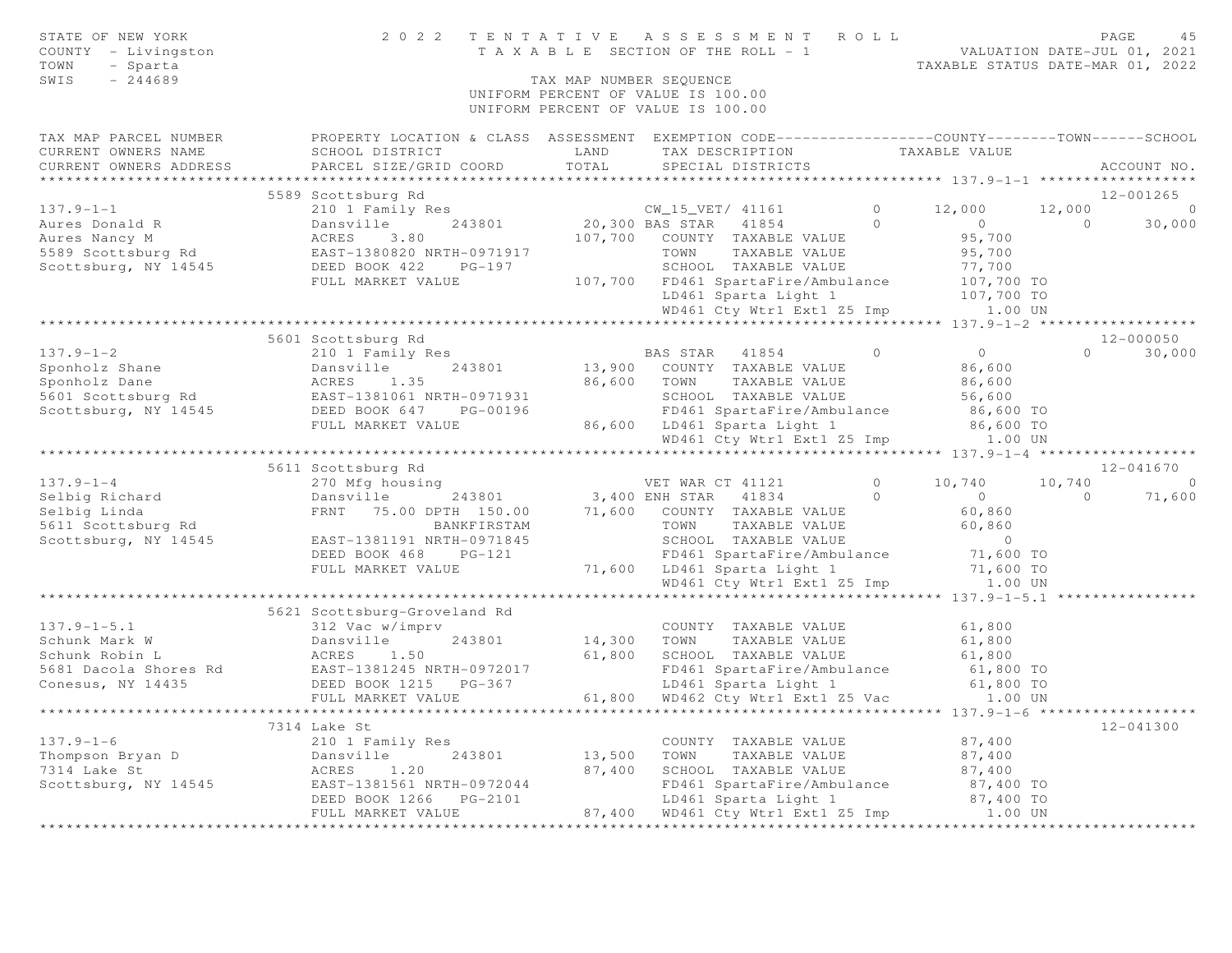| STATE OF NEW YORK<br>COUNTY - Livingston<br>- Sparta<br>TOWN<br>SWIS<br>$-244689$                                                                                                                                                    |                                                                                                         | UNIFORM PERCENT OF VALUE IS 100.00 | 2022 TENTATIVE ASSESSMENT ROLL<br>PAGE<br>TAXABLE SECTION OF THE ROLL - 1 VALUATION DATE-JUL 01, 2021<br>TAXABLE STATUS DATE-MAR 01, 2022<br>TAX MAP NUMBER SEOUENCE<br>UNIFORM PERCENT OF VALUE IS 100.00 |            |                   |               |
|--------------------------------------------------------------------------------------------------------------------------------------------------------------------------------------------------------------------------------------|---------------------------------------------------------------------------------------------------------|------------------------------------|------------------------------------------------------------------------------------------------------------------------------------------------------------------------------------------------------------|------------|-------------------|---------------|
|                                                                                                                                                                                                                                      |                                                                                                         |                                    |                                                                                                                                                                                                            |            |                   |               |
| TAX MAP PARCEL NUMBER FROPERTY LOCATION & CLASS ASSESSMENT EXEMPTION CODE---------------COUNTY-------TOWN------SCHOOL<br>CURRENT OWNERS NAME<br>CURRENT OWNERS ADDRESS                                                               | SCHOOL DISTRICT<br>PARCEL SIZE/GRID COORD                                                               | LAND<br>TOTAL                      | TAX DESCRIPTION TAXABLE VALUE<br>SPECIAL DISTRICTS                                                                                                                                                         |            |                   | ACCOUNT NO.   |
|                                                                                                                                                                                                                                      |                                                                                                         |                                    |                                                                                                                                                                                                            |            |                   |               |
|                                                                                                                                                                                                                                      | 5619 Scottsburg Rd                                                                                      |                                    |                                                                                                                                                                                                            |            |                   | 12-020200     |
| $137.9 - 1 - 7$                                                                                                                                                                                                                      | 210 1 Family Res                                                                                        |                                    | BAS STAR 41854                                                                                                                                                                                             | $\bigcirc$ | $\overline{0}$    | $0 \t 30,000$ |
| Hanna Michael M                                                                                                                                                                                                                      | Dansville 243801 6,300 COUNTY TAXABLE VALUE                                                             |                                    |                                                                                                                                                                                                            |            | 105,300           |               |
| 5619 Scottsburg Rd                                                                                                                                                                                                                   | FRNT 85.15 DPTH 249.54 105,300 TOWN TAXABLE VALUE                                                       |                                    |                                                                                                                                                                                                            |            | 105,300           |               |
| Scottsburg, NY 14545                                                                                                                                                                                                                 | EAST-1381395 NRTH-0971933                                                                               |                                    | SCHOOL TAXABLE VALUE                                                                                                                                                                                       |            | 75,300            |               |
|                                                                                                                                                                                                                                      | DEED BOOK 1274    PG-2377                                                                               |                                    | FD461 SpartaFire/Ambulance                                                                                                                                                                                 |            | 105,300 TO        |               |
|                                                                                                                                                                                                                                      | FULL MARKET VALUE                                                                                       |                                    | 105,300 LD461 Sparta Light 1                                                                                                                                                                               |            | 105,300 TO        |               |
|                                                                                                                                                                                                                                      |                                                                                                         |                                    | WD461 Cty Wtr1 Ext1 Z5 Imp 1.00 UN                                                                                                                                                                         |            |                   |               |
|                                                                                                                                                                                                                                      | 5623 Scottsburg Rd                                                                                      |                                    |                                                                                                                                                                                                            |            |                   | 12-035825     |
| $137.9 - 1 - 8$                                                                                                                                                                                                                      | 210 1 Family Res                                                                                        |                                    | BAS STAR 41854                                                                                                                                                                                             | $\circ$    | $\overline{0}$    | $0 \t 30,000$ |
|                                                                                                                                                                                                                                      | 243801                                                                                                  |                                    | 9,200 COUNTY TAXABLE VALUE                                                                                                                                                                                 |            | 61,200            |               |
|                                                                                                                                                                                                                                      |                                                                                                         |                                    |                                                                                                                                                                                                            |            | 61,200            |               |
|                                                                                                                                                                                                                                      |                                                                                                         |                                    |                                                                                                                                                                                                            |            | 31,200            |               |
| Curtis Warren<br>Curtis Carol Curtis Carol ERNT 123.55 DPTH 249.73 61,200 COUNTY TAXABLE VALUE<br>5623 Scottsburg Rd EAST-1381481 NRTH-0971916 SCHOOL TAXABLE VALUE<br>Scottsburg, NY 14545 DEED BOOK 677 PG-00252 FD461 SpartaFire/ |                                                                                                         |                                    | FD461 SpartaFire/Ambulance                                                                                                                                                                                 |            | 61,200 TO         |               |
|                                                                                                                                                                                                                                      | FULL MARKET VALUE                                                                                       |                                    | 61,200 LD461 Sparta Light 1                                                                                                                                                                                |            | 61,200 TO         |               |
|                                                                                                                                                                                                                                      |                                                                                                         |                                    | WD461 Cty Wtrl Ext1 Z5 Imp 1.00 UN                                                                                                                                                                         |            |                   |               |
|                                                                                                                                                                                                                                      |                                                                                                         |                                    |                                                                                                                                                                                                            |            |                   |               |
| $137.9 - 1 - 11$                                                                                                                                                                                                                     | 7306 Lake St                                                                                            |                                    |                                                                                                                                                                                                            |            | 77,200            | 12-040100     |
|                                                                                                                                                                                                                                      | 210 1 Family Res                                                                                        |                                    | COUNTY TAXABLE VALUE                                                                                                                                                                                       |            | 77,200            |               |
|                                                                                                                                                                                                                                      |                                                                                                         |                                    |                                                                                                                                                                                                            |            | 77,200            |               |
|                                                                                                                                                                                                                                      |                                                                                                         |                                    |                                                                                                                                                                                                            |            |                   |               |
|                                                                                                                                                                                                                                      |                                                                                                         |                                    |                                                                                                                                                                                                            |            |                   |               |
| Fox Alan G<br>Fox Alan G<br>243801 6,300 TOWN TAXABLE VALUE<br>8747 Groveland Station Rd<br>EAST-1381697 NRTH-0972227 FD461 SpartaFire/Ambulance<br>DEED BOOK 1288 PG-944 LD461 SpartaLight 1<br>TT.200 WD461 Cty Wtr1 Ext1 Z5 Imp   |                                                                                                         |                                    | FD461 SpartaFire/Ambulance 77,200 TO<br>LD461 Sparta Light 1 77,200 TO<br>77,200 WD461 Cty Wtr1 Ext1 Z5 Imp 1.00 UN                                                                                        |            |                   |               |
|                                                                                                                                                                                                                                      |                                                                                                         |                                    |                                                                                                                                                                                                            |            |                   |               |
|                                                                                                                                                                                                                                      | 7312 Lake St                                                                                            |                                    |                                                                                                                                                                                                            |            |                   | $12 - 030050$ |
| $137.9 - 1 - 12$                                                                                                                                                                                                                     | 210 1 Family Res                                                                                        |                                    | ENH STAR 41834                                                                                                                                                                                             | $\circ$    | $\overline{0}$    | $0 \t 74,900$ |
| Nowak Terence P<br>Alsheimer Jane<br>7312 Lake St<br>Scottsburg, NY 14545                                                                                                                                                            | Dansville 243801 5,900 COUNT<br>FRNT 113.00 DPTH 175.00 108,300 TOWN<br>EAST-1381682 NRTH-0972114 SCHOO |                                    | 5,900 COUNTY TAXABLE VALUE                                                                                                                                                                                 |            | 108,300           |               |
|                                                                                                                                                                                                                                      |                                                                                                         |                                    | TAXABLE VALUE<br>SCHOOL TAXABLE VALUE                                                                                                                                                                      |            | 108,300<br>33,400 |               |
|                                                                                                                                                                                                                                      | DEED BOOK 924 PG-212                                                                                    |                                    | FD461 SpartaFire/Ambulance                                                                                                                                                                                 |            | 108,300 TO        |               |
|                                                                                                                                                                                                                                      | FULL MARKET VALUE                                                                                       |                                    | 108,300 LD461 Sparta Light 1                                                                                                                                                                               |            | 108,300 TO        |               |
|                                                                                                                                                                                                                                      |                                                                                                         |                                    | WD461 Cty Wtr1 Ext1 Z5 Imp 1.00 UN                                                                                                                                                                         |            |                   |               |
|                                                                                                                                                                                                                                      | *******************************                                                                         |                                    |                                                                                                                                                                                                            |            |                   |               |
|                                                                                                                                                                                                                                      | 7300 Lake St                                                                                            |                                    |                                                                                                                                                                                                            |            |                   | 12-008600     |
| $137.9 - 1 - 13$                                                                                                                                                                                                                     | 210 1 Family Res                                                                                        |                                    | COUNTY TAXABLE VALUE                                                                                                                                                                                       |            | 77,000            |               |
| Barnhardt Richard K                                                                                                                                                                                                                  | Dansville 243801                                                                                        |                                    | 15,100 TOWN TAXABLE VALUE                                                                                                                                                                                  |            | 77,000            |               |
| 7300 Lake St                                                                                                                                                                                                                         | ACRES 1.80 BANKFIRSTAM                                                                                  | 77,000                             | SCHOOL TAXABLE VALUE                                                                                                                                                                                       |            | 77,000            |               |
| Scottsburg, NY 14545 EAST-1381714 NRTH-0972467                                                                                                                                                                                       |                                                                                                         |                                    | FD461 SpartaFire/Ambulance                                                                                                                                                                                 |            | 77,000 TO         |               |
|                                                                                                                                                                                                                                      | DEED BOOK 1288 PG-637                                                                                   |                                    | LD461 Sparta Light 1<br>77,000 WD461 Cty Wtr1 Ext1 Z5 Imp 1.00 UN                                                                                                                                          |            | 77,000 TO         |               |
|                                                                                                                                                                                                                                      | FULL MARKET VALUE                                                                                       |                                    |                                                                                                                                                                                                            |            |                   |               |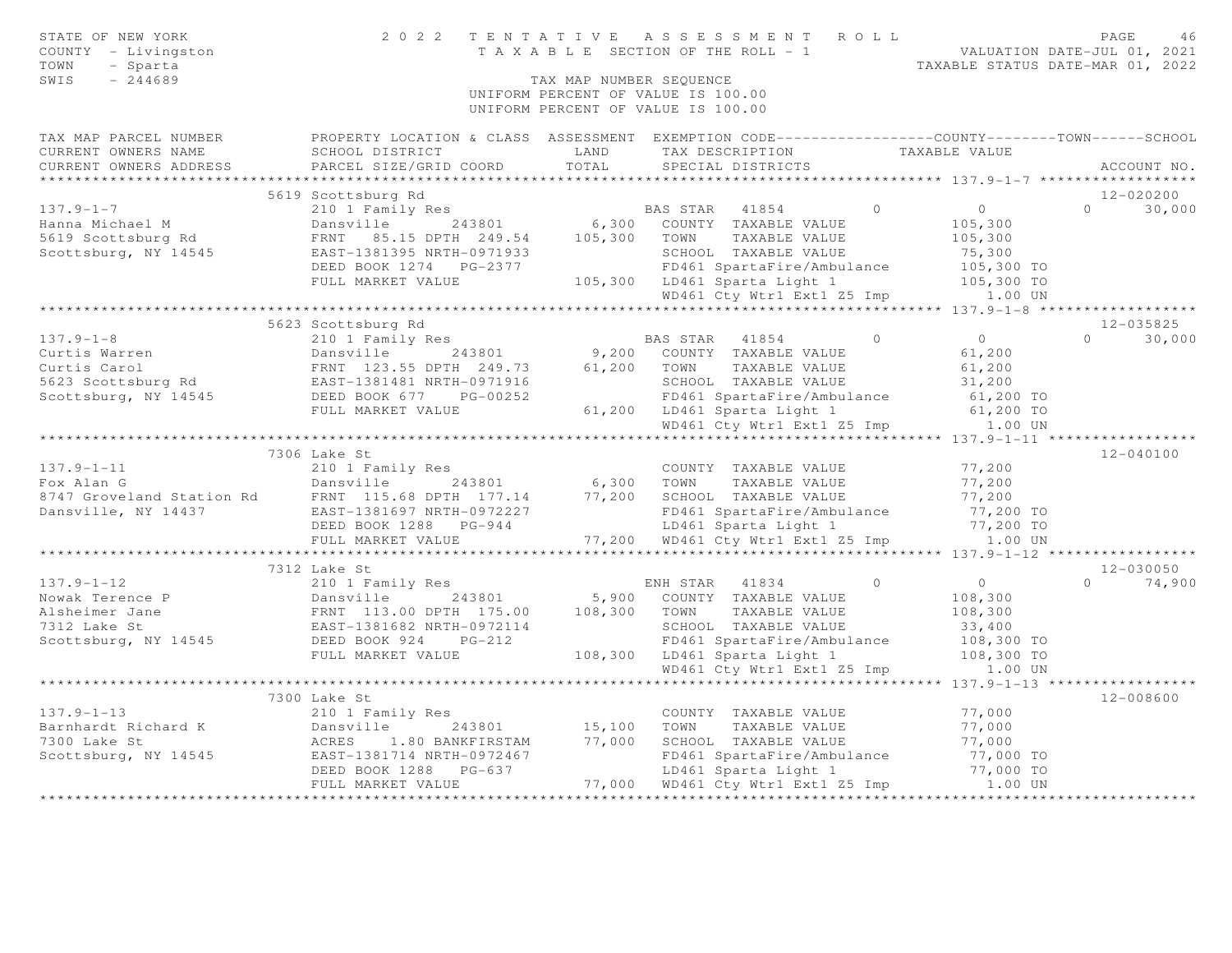| STATE OF NEW YORK<br>COUNTY - Livingston<br>TOWN<br>- Sparta<br>$-244689$<br>SWIS | 2 0 2 2                                                                                                                                      | TENTATIVE<br>TAX MAP NUMBER SEQUENCE | A S S E S S M E N T<br>T A X A B L E SECTION OF THE ROLL - 1<br>UNIFORM PERCENT OF VALUE IS 100.00<br>UNIFORM PERCENT OF VALUE IS 100.00 | R O L L           | PAGE<br>47<br>VALUATION DATE-JUL 01, 2021<br>TAXABLE STATUS DATE-MAR 01, 2022 |
|-----------------------------------------------------------------------------------|----------------------------------------------------------------------------------------------------------------------------------------------|--------------------------------------|------------------------------------------------------------------------------------------------------------------------------------------|-------------------|-------------------------------------------------------------------------------|
| TAX MAP PARCEL NUMBER<br>CURRENT OWNERS NAME<br>CURRENT OWNERS ADDRESS            | PROPERTY LOCATION & CLASS ASSESSMENT EXEMPTION CODE----------------COUNTY-------TOWN-----SCHOOL<br>SCHOOL DISTRICT<br>PARCEL SIZE/GRID COORD | LAND<br>TOTAL                        | TAX DESCRIPTION<br>SPECIAL DISTRICTS                                                                                                     | TAXABLE VALUE     | ACCOUNT NO.                                                                   |
|                                                                                   |                                                                                                                                              |                                      |                                                                                                                                          |                   |                                                                               |
|                                                                                   | 7292 Lake St                                                                                                                                 |                                      |                                                                                                                                          |                   | $12 - 003100$                                                                 |
| $137.9 - 1 - 14.1$                                                                | 210 1 Family Res                                                                                                                             |                                      | CW_15_VET/ 41161                                                                                                                         | $\circ$<br>12,000 | 12,000<br>$\bigcirc$                                                          |
| Bates Richard G                                                                   | Dansville<br>243801                                                                                                                          |                                      | 11,600 CW_15_VET/ 41161                                                                                                                  | 12,000<br>$\circ$ | 12,000<br>$\overline{0}$                                                      |
| Bates Jacqualyn                                                                   | FRNT 228.05 DPTH 170.23                                                                                                                      |                                      | 41854<br>91,600 BAS STAR                                                                                                                 | $\Omega$          | $\overline{0}$<br>30,000<br>$\Omega$                                          |
| 7292 Lake St                                                                      | EAST-1381813 NRTH-0972818                                                                                                                    |                                      | COUNTY TAXABLE VALUE                                                                                                                     |                   | 67,600                                                                        |
| Scottsburg, NY 14545                                                              | DEED BOOK 682<br>PG-00150                                                                                                                    |                                      | TOWN<br>TAXABLE VALUE                                                                                                                    |                   | 67,600                                                                        |
|                                                                                   | FULL MARKET VALUE                                                                                                                            | 91,600                               | SCHOOL TAXABLE VALUE                                                                                                                     |                   | 61,600                                                                        |
|                                                                                   |                                                                                                                                              |                                      | FD461 SpartaFire/Ambulance                                                                                                               |                   | 91,600 TO                                                                     |
|                                                                                   |                                                                                                                                              |                                      | LD461 Sparta Light 1                                                                                                                     |                   | 91,600 TO                                                                     |
|                                                                                   |                                                                                                                                              |                                      | WD461 Cty Wtr1 Ext1 Z5 Imp                                                                                                               |                   | 1.00 UN                                                                       |
|                                                                                   |                                                                                                                                              |                                      |                                                                                                                                          |                   |                                                                               |
|                                                                                   | 5647 Church St                                                                                                                               |                                      |                                                                                                                                          |                   | $12 - 003200$                                                                 |
| $137.9 - 1 - 15$                                                                  | 210 1 Family Res                                                                                                                             |                                      | COUNTY TAXABLE VALUE                                                                                                                     |                   | 81,800                                                                        |
| Benjamin Heather                                                                  | Dansville<br>243801                                                                                                                          | 8,900                                | TOWN<br>TAXABLE VALUE                                                                                                                    |                   | 81,800                                                                        |
| 5647 Church St                                                                    | FRNT 232.59 DPTH 127.72                                                                                                                      | 81,800                               | SCHOOL TAXABLE VALUE                                                                                                                     |                   | 81,800                                                                        |
| Scottsburg, NY 14545                                                              | BANKFIRSTAM<br>EAST-1382034 NRTH-0972620                                                                                                     |                                      | FD461 SpartaFire/Ambulance                                                                                                               |                   | 81,800 TO<br>81,800 TO                                                        |
|                                                                                   | DEED BOOK 1294 PG-2475                                                                                                                       |                                      | LD461 Sparta Light 1<br>WD461 Cty Wtr1 Ext1 Z5 Imp                                                                                       |                   | 1.00 UN                                                                       |
|                                                                                   | FULL MARKET VALUE                                                                                                                            | 81,800                               |                                                                                                                                          |                   |                                                                               |
|                                                                                   |                                                                                                                                              | *********                            |                                                                                                                                          |                   | *********** 137.9-1-17 *************                                          |
|                                                                                   | 7332 STHWY 256                                                                                                                               |                                      |                                                                                                                                          |                   | 12-028900                                                                     |
| $137.9 - 1 - 17$                                                                  | 210 1 Family Res                                                                                                                             |                                      | COUNTY TAXABLE VALUE                                                                                                                     |                   | 54,200                                                                        |
| Carney Kathleen E                                                                 | Dansville<br>243801                                                                                                                          | 5,100                                | TOWN<br>TAXABLE VALUE                                                                                                                    |                   | 54,200                                                                        |
| 7332 State Route 256                                                              | FRNT 143.00 DPTH 118.71                                                                                                                      | 54,200                               | SCHOOL TAXABLE VALUE                                                                                                                     |                   | 54,200                                                                        |
| Scottsburg, NY 14545                                                              | EAST-1382085 NRTH-0972438                                                                                                                    |                                      | FD461 SpartaFire/Ambulance                                                                                                               |                   | 54,200 TO                                                                     |
|                                                                                   | DEED BOOK 1270 PG-1196                                                                                                                       |                                      | LD461 Sparta Light 1                                                                                                                     |                   | 54,200 TO                                                                     |
|                                                                                   | FULL MARKET VALUE                                                                                                                            | 54,200                               | WD461 Cty Wtr1 Ext1 Z5 Imp                                                                                                               |                   | 1.00 UN                                                                       |
|                                                                                   | ****************************                                                                                                                 |                                      |                                                                                                                                          |                   |                                                                               |
|                                                                                   | 7301 Lake St                                                                                                                                 |                                      |                                                                                                                                          |                   | 12-009200                                                                     |
| $137.9 - 1 - 18.12$                                                               | 210 1 Family Res                                                                                                                             |                                      | 41834<br>ENH STAR                                                                                                                        | $\circ$           | $\overline{0}$<br>74,900<br>$\cap$                                            |
| Taft Thomas W                                                                     | Dansville<br>243801                                                                                                                          | 13,000                               | COUNTY TAXABLE VALUE                                                                                                                     |                   | 96,300                                                                        |
| Taft Cheryl                                                                       | FRNT 250.39 DPTH 165.00                                                                                                                      | 96,300                               | TOWN<br>TAXABLE VALUE                                                                                                                    |                   | 96,300                                                                        |
| 7301 Lake St                                                                      | BANKFIRSTAM                                                                                                                                  |                                      | SCHOOL TAXABLE VALUE                                                                                                                     |                   | 21,400                                                                        |
| Scottsburg, NY 14545                                                              | EAST-1381962 NRTH-0972384                                                                                                                    |                                      | FD461 SpartaFire/Ambulance                                                                                                               |                   | 96,300 TO                                                                     |
|                                                                                   | DEED BOOK 1257 PG-1857                                                                                                                       |                                      | LD461 Sparta Light 1                                                                                                                     |                   | 96,300 TO                                                                     |
|                                                                                   | FULL MARKET VALUE                                                                                                                            | 96,300                               | WD461 Cty Wtr1 Ext1 Z5 Imp                                                                                                               |                   | 1.00 UN                                                                       |
|                                                                                   | 7342 STHWY 256                                                                                                                               |                                      |                                                                                                                                          |                   | 12-032600                                                                     |
| $137.9 - 1 - 19$                                                                  | 210 1 Family Res                                                                                                                             |                                      | COUNTY TAXABLE VALUE                                                                                                                     |                   | 43,900                                                                        |
| Whale Properties, LLC                                                             | Dansville<br>243801                                                                                                                          | 2,300                                | TOWN<br>TAXABLE VALUE                                                                                                                    |                   | 43,900                                                                        |
| 8330 Logan Rd                                                                     | 90.00 DPTH<br>FRNT<br>84.00                                                                                                                  | 43,900                               | SCHOOL TAXABLE VALUE                                                                                                                     |                   | 43,900                                                                        |
| Dansville, NY 14437                                                               | EAST-1382080 NRTH-0972316                                                                                                                    |                                      | FD461 SpartaFire/Ambulance                                                                                                               |                   | 43,900 TO                                                                     |
|                                                                                   | DEED BOOK 1300 PG-564                                                                                                                        |                                      | LD461 Sparta Light 1                                                                                                                     |                   | 43,900 TO                                                                     |
| PRIOR OWNER ON 3/01/2022                                                          | FULL MARKET VALUE                                                                                                                            | 43,900                               | WD461 Cty Wtr1 Ext1 Z5 Imp                                                                                                               |                   | 1.00 UN                                                                       |
| Whale Properties, LLC                                                             |                                                                                                                                              |                                      |                                                                                                                                          |                   |                                                                               |
|                                                                                   | ********************                                                                                                                         |                                      |                                                                                                                                          |                   |                                                                               |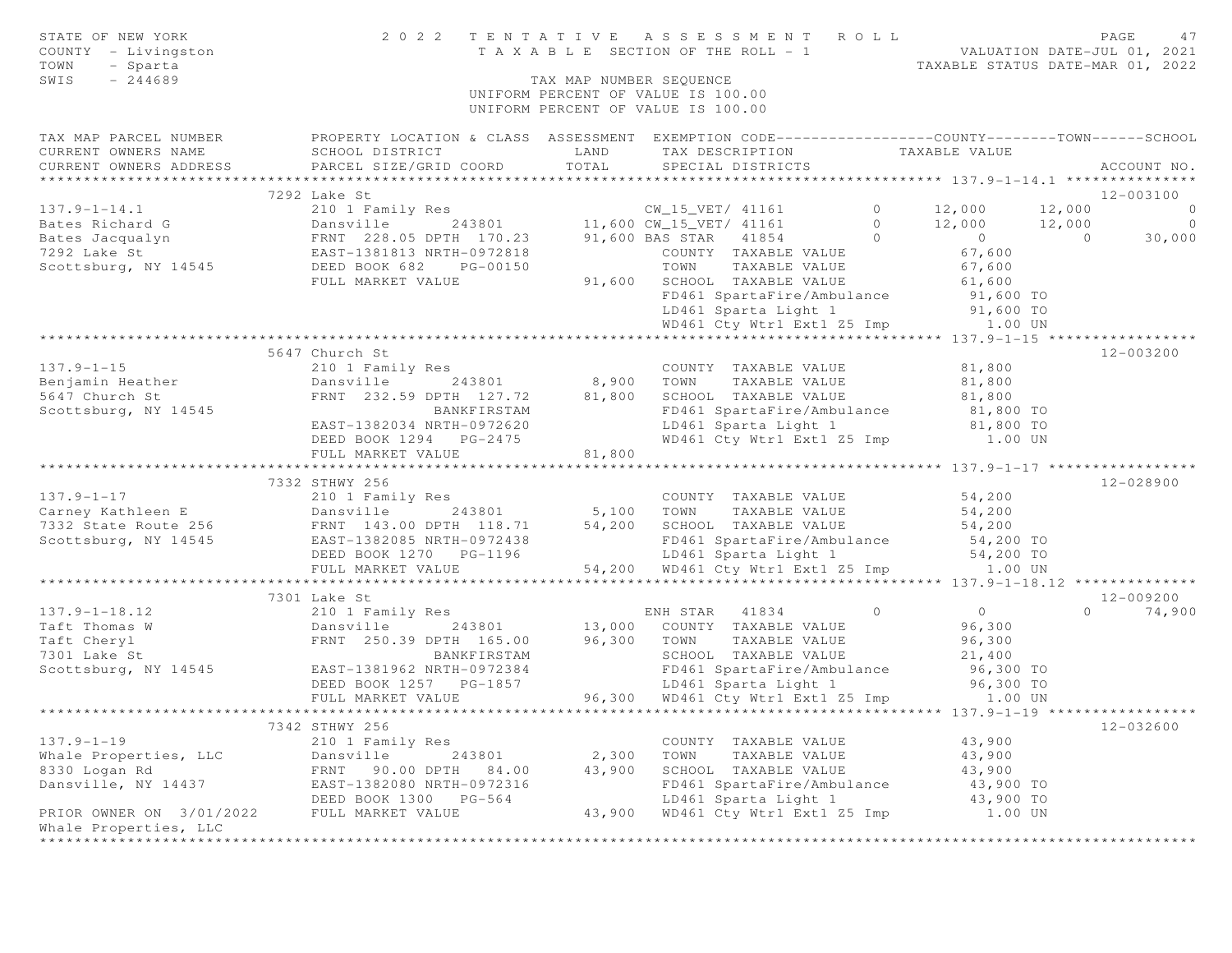| STATE OF NEW YORK<br>COUNTY - Livingston<br>- Sparta<br>TOWN<br>SWIS<br>$-244689$                                                                                                                                                            |                           | TAX MAP NUMBER SEQUENCE<br>UNIFORM PERCENT OF VALUE IS 100.00<br>UNIFORM PERCENT OF VALUE IS 100.00 |                                                                                                                                                                                                                                         |                                                                                                                      |  |
|----------------------------------------------------------------------------------------------------------------------------------------------------------------------------------------------------------------------------------------------|---------------------------|-----------------------------------------------------------------------------------------------------|-----------------------------------------------------------------------------------------------------------------------------------------------------------------------------------------------------------------------------------------|----------------------------------------------------------------------------------------------------------------------|--|
|                                                                                                                                                                                                                                              |                           |                                                                                                     |                                                                                                                                                                                                                                         | TAX MAP PARCEL NUMBER FROPERTY LOCATION & CLASS ASSESSMENT EXEMPTION CODE---------------COUNTY-------TOWN-----SCHOOL |  |
| CURRENT OWNERS NAME                                                                                                                                                                                                                          | SCHOOL DISTRICT           | LAND                                                                                                | TAX DESCRIPTION TAXABLE VALUE                                                                                                                                                                                                           |                                                                                                                      |  |
| CURRENT OWNERS ADDRESS PARCEL SIZE/GRID COORD                                                                                                                                                                                                |                           | TOTAL                                                                                               | SPECIAL DISTRICTS                                                                                                                                                                                                                       | ACCOUNT NO.                                                                                                          |  |
|                                                                                                                                                                                                                                              | 7307 Lake St              |                                                                                                     |                                                                                                                                                                                                                                         | 12-051300                                                                                                            |  |
| $137.9 - 1 - 21.1$                                                                                                                                                                                                                           | 210 1 Family Res          |                                                                                                     | $\circ$                                                                                                                                                                                                                                 | $\overline{0}$<br>$0 \t 74,900$                                                                                      |  |
| Carol A French Family Trust Dansville 243801                                                                                                                                                                                                 |                           |                                                                                                     | ENH STAR 41834<br>5,200 COUNTY TAXABLE VALUE                                                                                                                                                                                            | 88,700                                                                                                               |  |
|                                                                                                                                                                                                                                              |                           |                                                                                                     |                                                                                                                                                                                                                                         | 88,700                                                                                                               |  |
| 7307 Lake Rd<br>Scottsburg, NY 14545<br>Scottsburg, NY 14545<br>EAST-1381920 NRTH-0972210<br>SCHOOL TAXABLE VALUE                                                                                                                            |                           |                                                                                                     |                                                                                                                                                                                                                                         |                                                                                                                      |  |
|                                                                                                                                                                                                                                              | DEED BOOK 981 PG-130      |                                                                                                     |                                                                                                                                                                                                                                         |                                                                                                                      |  |
|                                                                                                                                                                                                                                              |                           |                                                                                                     |                                                                                                                                                                                                                                         |                                                                                                                      |  |
|                                                                                                                                                                                                                                              |                           |                                                                                                     |                                                                                                                                                                                                                                         |                                                                                                                      |  |
|                                                                                                                                                                                                                                              |                           |                                                                                                     | FRNT 110.00 DPTH 13.131920<br>EAST-1381920 NRTH-0972210<br>DEED BOOK 981 PG-130 FD461 SpartaFire/Ambulance 88,700 TO<br>FULL MARKET VALUE 88,700 LD461 Sparta Light 1 88,700 TO<br>WD461 Cty Wtr1 Ext1 25 Imp 1.00 UN<br>WD461 Cty Wtr1 |                                                                                                                      |  |
|                                                                                                                                                                                                                                              | 7346 STHWY 256            |                                                                                                     |                                                                                                                                                                                                                                         | 12-041800                                                                                                            |  |
| $137.9 - 1 - 22.1$                                                                                                                                                                                                                           | 210 1 Family Res          |                                                                                                     | COUNTY TAXABLE VALUE                                                                                                                                                                                                                    | 90, 200                                                                                                              |  |
|                                                                                                                                                                                                                                              | Dansville 243801          | 2,100 TOWN                                                                                          |                                                                                                                                                                                                                                         | 90,200                                                                                                               |  |
|                                                                                                                                                                                                                                              |                           |                                                                                                     |                                                                                                                                                                                                                                         | 90,200                                                                                                               |  |
| Forrester David James<br>Forrester Elizabeth<br>8047 Groveland Station Rd<br>243801 2,100 TOWN TAXABLE VALUE<br>8047 Groveland Station Rd<br>251-1382046 NRTH-0972210 EAST-0972210<br>261 SpartaFire/Ambulance<br>243801 2,100 TOWN TAXABLE  |                           |                                                                                                     | FD461 SpartaFire/Ambulance                                                                                                                                                                                                              | 90,200 TO                                                                                                            |  |
|                                                                                                                                                                                                                                              |                           |                                                                                                     | LD461 Sparta Light 1                                                                                                                                                                                                                    | 90,200 TO                                                                                                            |  |
|                                                                                                                                                                                                                                              | DEED BOOK 1266 PG-2945    |                                                                                                     | WD461 Cty Wtr1 Ext1 Z5 Imp 1.00 UN                                                                                                                                                                                                      |                                                                                                                      |  |
|                                                                                                                                                                                                                                              | FULL MARKET VALUE         | 90,200                                                                                              |                                                                                                                                                                                                                                         |                                                                                                                      |  |
|                                                                                                                                                                                                                                              |                           |                                                                                                     |                                                                                                                                                                                                                                         |                                                                                                                      |  |
|                                                                                                                                                                                                                                              | 7352 STHWY 256            |                                                                                                     |                                                                                                                                                                                                                                         | 12-032400                                                                                                            |  |
|                                                                                                                                                                                                                                              |                           |                                                                                                     | COUNTY TAXABLE VALUE                                                                                                                                                                                                                    | 170,200                                                                                                              |  |
|                                                                                                                                                                                                                                              |                           |                                                                                                     | TAXABLE VALUE                                                                                                                                                                                                                           | 170,200                                                                                                              |  |
| 137.9-1-23<br>Halpenny Joshua A 243801 4,400 TOWN<br>Halpenny Rachel M FRNT 130.00 DPTH 114.00 170,200 SCHOO<br>7352 STHWY 256 BANKFIRSTAM FD461<br>Scottsburg, NY 14545 EAST-1382022 NRTH-0972109 170,200 LD461<br>FRNT 130.00 DPTH 114     |                           |                                                                                                     | SCHOOL TAXABLE VALUE                                                                                                                                                                                                                    | 170,200                                                                                                              |  |
|                                                                                                                                                                                                                                              |                           |                                                                                                     | FD461 SpartaFire/Ambulance                                                                                                                                                                                                              | 170,200 TO                                                                                                           |  |
|                                                                                                                                                                                                                                              |                           |                                                                                                     | LD461 Sparta Light 1                                                                                                                                                                                                                    | 170,200 TO                                                                                                           |  |
|                                                                                                                                                                                                                                              | DEED BOOK 1288 PG-1160    |                                                                                                     | WD461 Cty Wtr1 Ext1 Z5 Imp                                                                                                                                                                                                              | 1.00 UN                                                                                                              |  |
|                                                                                                                                                                                                                                              | FULL MARKET VALUE         | 170,200                                                                                             |                                                                                                                                                                                                                                         |                                                                                                                      |  |
|                                                                                                                                                                                                                                              |                           |                                                                                                     |                                                                                                                                                                                                                                         | 12-033700                                                                                                            |  |
|                                                                                                                                                                                                                                              | 7311 Lake St              |                                                                                                     | COUNTY TAXABLE VALUE                                                                                                                                                                                                                    | 141,800                                                                                                              |  |
| 137.9-1-24.11 210 1 Family Res<br>Dansville 243801 6,500 TOWN TAXABLE VALUE<br>Dansville 243801 6,500 TOWN TAXABLE VALUE<br>Dansville 243801 6,500 TOWN TAXABLE VALUE<br>PRIT 145.00 DPTH 150.00 141,800 SCHOOL TAXABLE VALUE<br>FRIT 14     |                           |                                                                                                     |                                                                                                                                                                                                                                         | 141,800                                                                                                              |  |
|                                                                                                                                                                                                                                              |                           |                                                                                                     | SCHOOL TAXABLE VALUE                                                                                                                                                                                                                    | 141,800                                                                                                              |  |
|                                                                                                                                                                                                                                              |                           |                                                                                                     |                                                                                                                                                                                                                                         |                                                                                                                      |  |
|                                                                                                                                                                                                                                              |                           |                                                                                                     | FD461 SpartaFire/Ambulance 141,800 TO<br>LD461 Sparta Light 1 141,800 TO<br>LD461 Sparta Light 1                                                                                                                                        |                                                                                                                      |  |
|                                                                                                                                                                                                                                              | DEED BOOK 1294    PG-2833 |                                                                                                     | WD461 Cty Wtr1 Ext1 Z5 Imp 1.00 UN                                                                                                                                                                                                      |                                                                                                                      |  |
|                                                                                                                                                                                                                                              | FULL MARKET VALUE         | 141,800                                                                                             |                                                                                                                                                                                                                                         |                                                                                                                      |  |
|                                                                                                                                                                                                                                              |                           |                                                                                                     |                                                                                                                                                                                                                                         | ******************************** 137.9-1-24.12 **************                                                        |  |
|                                                                                                                                                                                                                                              | Scottsburg Rd             |                                                                                                     |                                                                                                                                                                                                                                         | $12 - 033700$                                                                                                        |  |
| 137.9-1-24.12<br>Thompson Bryan D<br>Thompson Bryan D<br>243801 243801 4,600 TOWN TAXABLE VALUE<br>7314 Lake St<br>Scottsburg, NY 14545 EAST-138164,600 SCHOOL TAXABLE VALUE<br>EAST-138164,600 SCHOOL TAXABLE VALUE<br>FD461 SpartaFire/Amb |                           |                                                                                                     | COUNTY TAXABLE VALUE                                                                                                                                                                                                                    | 4,600                                                                                                                |  |
|                                                                                                                                                                                                                                              |                           |                                                                                                     |                                                                                                                                                                                                                                         | 4,600                                                                                                                |  |
|                                                                                                                                                                                                                                              |                           |                                                                                                     |                                                                                                                                                                                                                                         | 4,600                                                                                                                |  |
|                                                                                                                                                                                                                                              |                           |                                                                                                     |                                                                                                                                                                                                                                         | 4,600 TO                                                                                                             |  |
|                                                                                                                                                                                                                                              | DEED BOOK 1286 PG-711     |                                                                                                     | LD461 Sparta Light 1                                                                                                                                                                                                                    | 4,600 TO                                                                                                             |  |
|                                                                                                                                                                                                                                              | FULL MARKET VALUE         |                                                                                                     | 4,600 WD462 Cty Wtr1 Ext1 Z5 Vac 1.00 UN                                                                                                                                                                                                |                                                                                                                      |  |
|                                                                                                                                                                                                                                              |                           |                                                                                                     |                                                                                                                                                                                                                                         |                                                                                                                      |  |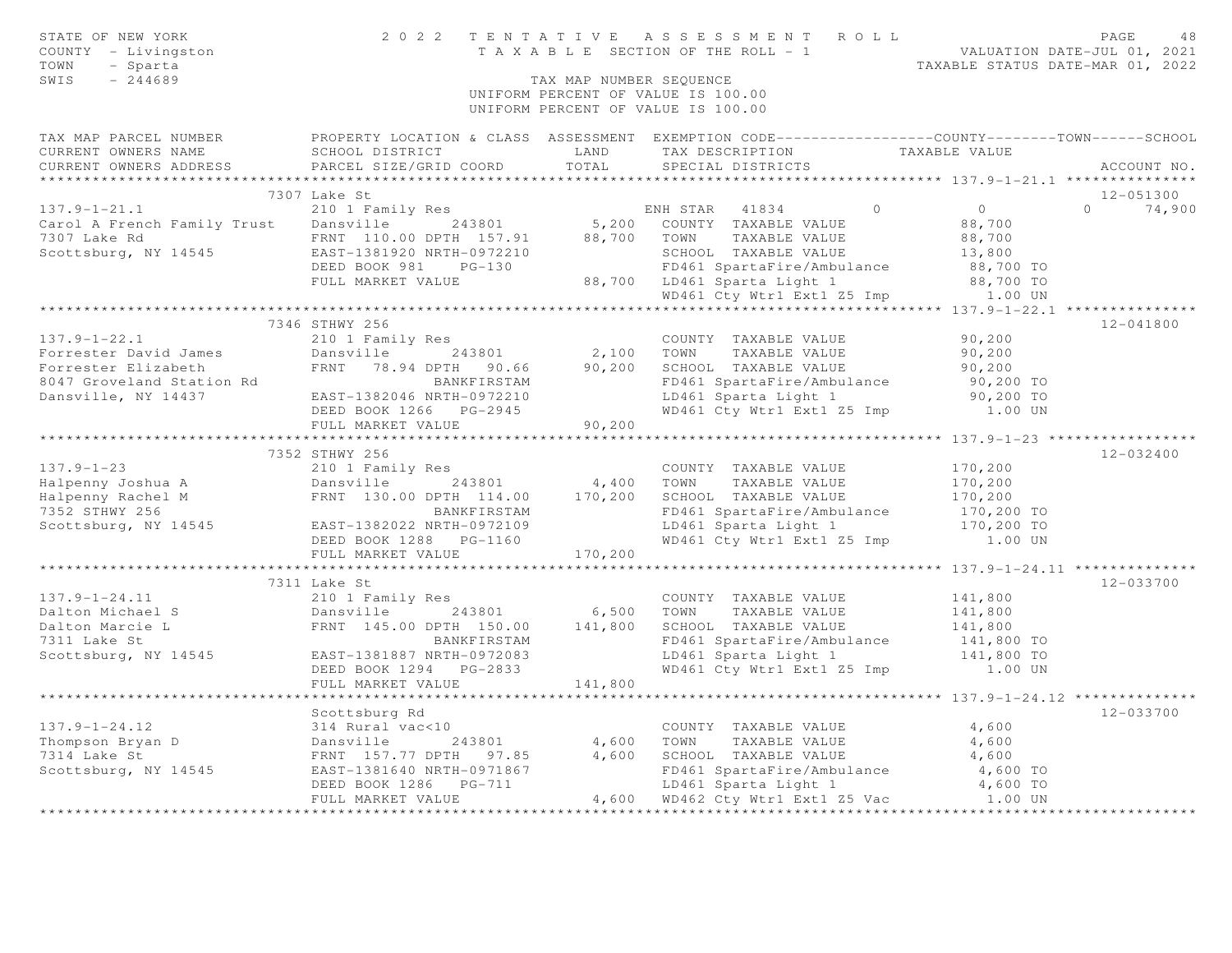| STATE OF NEW YORK<br>COUNTY - Livingston<br>TOWN - Sparta<br>SWIS - 244689                                                                                                                                                        |                    |       | 2022 TENTATIVE ASSESSMENT ROLL PAGE 49<br>TAXABLE SECTION OF THE ROLL - 1 VALUATION DATE-JUL 01, 2021<br>TAXABLE STATUS DATE-MAR 01, 2022<br>TAX MAP NUMBER SEQUENCE<br>UNIFORM PERCENT OF VALUE IS 100.00<br>UNIFORM PERCENT OF VALUE IS 100.00 |                                                |               |
|-----------------------------------------------------------------------------------------------------------------------------------------------------------------------------------------------------------------------------------|--------------------|-------|--------------------------------------------------------------------------------------------------------------------------------------------------------------------------------------------------------------------------------------------------|------------------------------------------------|---------------|
| TAX MAP PARCEL NUMBER          PROPERTY LOCATION & CLASS ASSESSMENT EXEMPTION CODE----------------COUNTY-------TOWN------SCHOOL CURRENT OWNERS NAME                SCHOOL DISTRICT              LAND      TAX DESCRIPTION         |                    |       |                                                                                                                                                                                                                                                  |                                                |               |
|                                                                                                                                                                                                                                   |                    |       | LAND TAX DESCRIPTION TAXABLE VALUE                                                                                                                                                                                                               |                                                |               |
| CURRENT OWNERS ADDRESS PARCEL SIZE/GRID COORD                                                                                                                                                                                     |                    | TOTAL | SPECIAL DISTRICTS                                                                                                                                                                                                                                |                                                | ACCOUNT NO.   |
|                                                                                                                                                                                                                                   |                    |       |                                                                                                                                                                                                                                                  |                                                |               |
|                                                                                                                                                                                                                                   | 7356 STHWY 256     |       |                                                                                                                                                                                                                                                  |                                                | 12-009000     |
|                                                                                                                                                                                                                                   |                    |       |                                                                                                                                                                                                                                                  |                                                |               |
|                                                                                                                                                                                                                                   |                    |       |                                                                                                                                                                                                                                                  |                                                |               |
|                                                                                                                                                                                                                                   |                    |       |                                                                                                                                                                                                                                                  |                                                |               |
|                                                                                                                                                                                                                                   |                    |       |                                                                                                                                                                                                                                                  |                                                |               |
|                                                                                                                                                                                                                                   |                    |       |                                                                                                                                                                                                                                                  |                                                |               |
|                                                                                                                                                                                                                                   |                    |       |                                                                                                                                                                                                                                                  |                                                |               |
|                                                                                                                                                                                                                                   |                    |       |                                                                                                                                                                                                                                                  |                                                |               |
|                                                                                                                                                                                                                                   |                    |       |                                                                                                                                                                                                                                                  |                                                | 12-048200     |
|                                                                                                                                                                                                                                   |                    |       |                                                                                                                                                                                                                                                  |                                                | $0 \t 30,000$ |
|                                                                                                                                                                                                                                   |                    |       |                                                                                                                                                                                                                                                  |                                                |               |
|                                                                                                                                                                                                                                   |                    |       |                                                                                                                                                                                                                                                  |                                                |               |
|                                                                                                                                                                                                                                   |                    |       |                                                                                                                                                                                                                                                  |                                                |               |
|                                                                                                                                                                                                                                   |                    |       |                                                                                                                                                                                                                                                  |                                                |               |
|                                                                                                                                                                                                                                   | FULL MARKET VALUE  |       | 79,800 WD461 Cty Wtr1 Ext1 Z5 Imp 1.00 UN                                                                                                                                                                                                        |                                                |               |
|                                                                                                                                                                                                                                   |                    |       |                                                                                                                                                                                                                                                  | **************** 137.9-1-27 ****************** |               |
|                                                                                                                                                                                                                                   |                    |       |                                                                                                                                                                                                                                                  |                                                | 12-010400     |
|                                                                                                                                                                                                                                   |                    |       |                                                                                                                                                                                                                                                  |                                                | $0 \t 74,900$ |
|                                                                                                                                                                                                                                   |                    |       |                                                                                                                                                                                                                                                  |                                                |               |
|                                                                                                                                                                                                                                   |                    |       |                                                                                                                                                                                                                                                  |                                                |               |
|                                                                                                                                                                                                                                   |                    |       |                                                                                                                                                                                                                                                  |                                                |               |
|                                                                                                                                                                                                                                   |                    |       |                                                                                                                                                                                                                                                  |                                                |               |
|                                                                                                                                                                                                                                   |                    |       |                                                                                                                                                                                                                                                  |                                                |               |
| 5643 Scottsburg Rd 5643 Scottsburg Rd 210 1 Family Res 243801 7,600 COUNTY TAXABLE VALUE 76,900<br>McChesney Robert L Danswille 243801 7,600 COUNTY TAXABLE VALUE 76,900<br>McChesney Irene E FRNT 170.00 DPTH 150.00 76,900 TOWN |                    |       |                                                                                                                                                                                                                                                  |                                                |               |
|                                                                                                                                                                                                                                   | Scottsburg Rd      |       |                                                                                                                                                                                                                                                  |                                                | 12-006400     |
| $137.9 - 1 - 28$                                                                                                                                                                                                                  |                    |       |                                                                                                                                                                                                                                                  |                                                |               |
|                                                                                                                                                                                                                                   |                    |       |                                                                                                                                                                                                                                                  |                                                |               |
| Meter Rebecca<br>7313 Lake St                                                                                                                                                                                                     |                    |       |                                                                                                                                                                                                                                                  |                                                |               |
| Scottsburg, NY 14545                                                                                                                                                                                                              |                    |       |                                                                                                                                                                                                                                                  |                                                |               |
|                                                                                                                                                                                                                                   |                    |       |                                                                                                                                                                                                                                                  |                                                |               |
|                                                                                                                                                                                                                                   |                    |       | 314 Rural vac<10<br>Dansville 243801 3,300 TOWN TAXABLE VALUE 3,300<br>FRNT 118.00 DPTH 95.00 3,300 SCHOOL TAXABLE VALUE 3,300<br>ACRES 0.25<br>EAST-1381837 NRTH-0971882 LD461 SpartaFire/Ambulance 3,300 TO<br>DEED BOOK 1295 PG-1459          |                                                |               |
|                                                                                                                                                                                                                                   | FULL MARKET VALUE  | 3,300 |                                                                                                                                                                                                                                                  |                                                |               |
|                                                                                                                                                                                                                                   |                    |       |                                                                                                                                                                                                                                                  |                                                |               |
|                                                                                                                                                                                                                                   | 5640 Scottsburg Rd |       |                                                                                                                                                                                                                                                  |                                                | 12-020050     |
|                                                                                                                                                                                                                                   |                    |       | BAS STAR 41854 0                                                                                                                                                                                                                                 | $0$<br>63,500                                  | $0 \t 30,000$ |
|                                                                                                                                                                                                                                   |                    |       |                                                                                                                                                                                                                                                  |                                                |               |
|                                                                                                                                                                                                                                   |                    |       |                                                                                                                                                                                                                                                  |                                                |               |
|                                                                                                                                                                                                                                   | FULL MARKET VALUE  |       |                                                                                                                                                                                                                                                  |                                                |               |
|                                                                                                                                                                                                                                   |                    |       | 150.00 63,500 TOWN TAXABLE VALUE<br>53,500 SCHOOL TAXABLE VALUE 33,500 TO<br>63,500 FD461 SpartaFire/Ambulance 63,500 TO<br>53,500 TO<br>53,500 TO<br>53,500 TO<br>53,500 TO                                                                     |                                                |               |
|                                                                                                                                                                                                                                   |                    |       | WD461 Cty Wtr1 Ext1 Z5 Imp 1.00 UN                                                                                                                                                                                                               |                                                |               |
|                                                                                                                                                                                                                                   |                    |       |                                                                                                                                                                                                                                                  |                                                |               |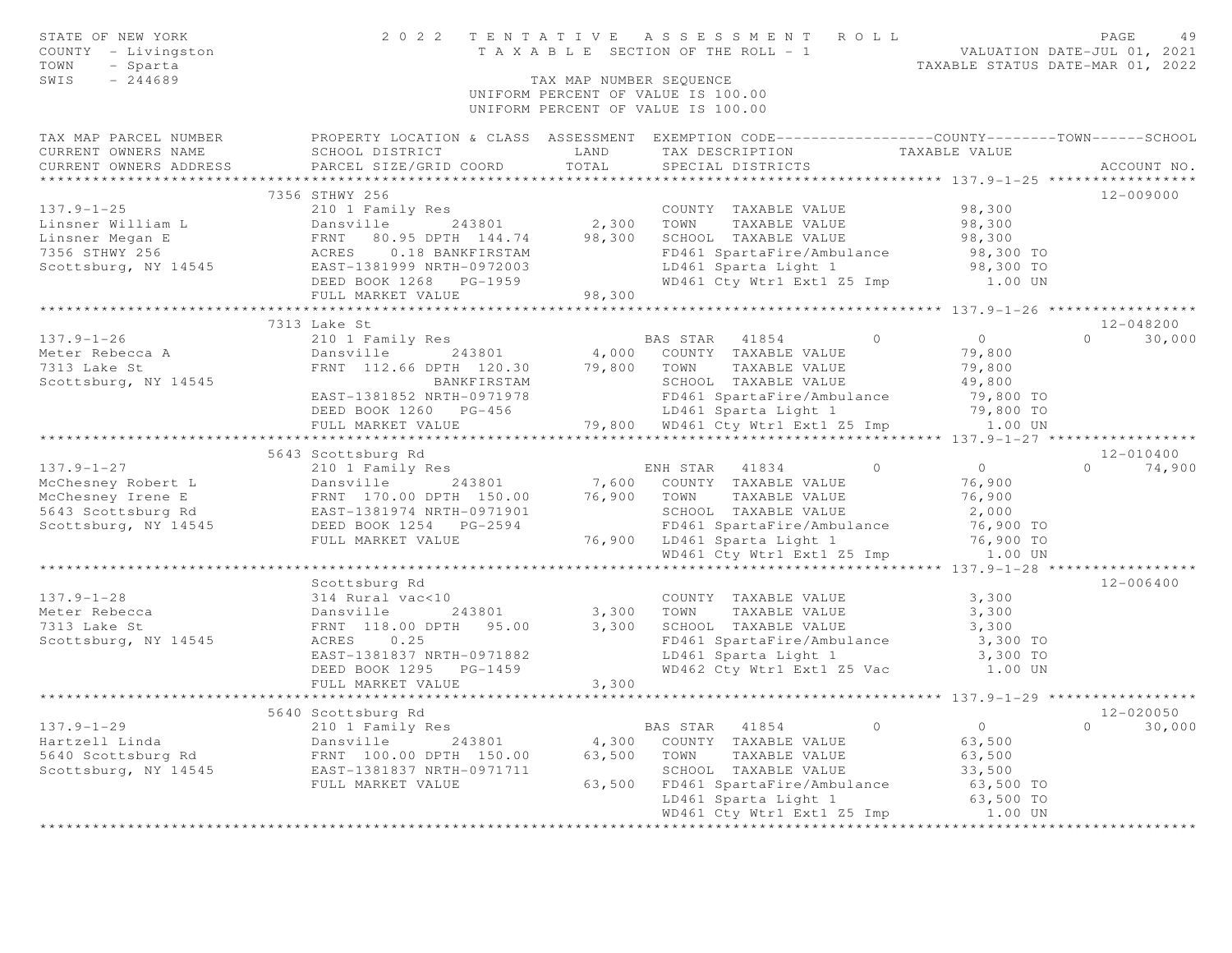| STATE OF NEW YORK<br>COUNTY - Livingston<br>TOWN<br>- Sparta<br>SWIS<br>$-244689$ |                                                                                                                                                                                                                                                                            |                 | 2022 TENTATIVE ASSESSMENT ROLL<br>T A X A B L E SECTION OF THE ROLL - 1<br>T A X A B L E SECTION OF THE ROLL - 1<br>TAXABLE STATUS DATE-MAR 01, 2022<br>TAX MAP NUMBER SEQUENCE<br>UNIFORM PERCENT OF VALUE IS 100.00<br>UNIFORM PERCENT OF VALUE IS 100.00 |                              |                    |  |
|-----------------------------------------------------------------------------------|----------------------------------------------------------------------------------------------------------------------------------------------------------------------------------------------------------------------------------------------------------------------------|-----------------|-------------------------------------------------------------------------------------------------------------------------------------------------------------------------------------------------------------------------------------------------------------|------------------------------|--------------------|--|
|                                                                                   | TAX MAP PARCEL NUMBER FROPERTY LOCATION & CLASS ASSESSMENT EXEMPTION CODE---------------COUNTY-------TOWN------SCHOOL                                                                                                                                                      |                 |                                                                                                                                                                                                                                                             |                              |                    |  |
| CURRENT OWNERS NAME                                                               | SCHOOL DISTRICT                                                                                                                                                                                                                                                            | LAND            | TAX DESCRIPTION TAXABLE VALUE                                                                                                                                                                                                                               |                              |                    |  |
| CURRENT OWNERS ADDRESS                                                            | PARCEL SIZE/GRID COORD TOTAL                                                                                                                                                                                                                                               |                 | SPECIAL DISTRICTS                                                                                                                                                                                                                                           |                              | ACCOUNT NO.        |  |
|                                                                                   | 5644 Scottsburg Rd                                                                                                                                                                                                                                                         |                 |                                                                                                                                                                                                                                                             |                              | 12-019800          |  |
| $137.9 - 1 - 30$                                                                  | 210 1 Family Res                                                                                                                                                                                                                                                           |                 | BAS STAR 41854                                                                                                                                                                                                                                              | $\overline{0}$<br>$\bigcirc$ | $0 \t 30,000$      |  |
| Bourgoine Rosemarie L                                                             | Dansville 243801                                                                                                                                                                                                                                                           |                 | $4,300$ COUNTY TAXABLE VALUE                                                                                                                                                                                                                                | 96,600                       |                    |  |
| Brooks Shannon                                                                    | FRNT 70.00 DPTH 205.70 96,600 TOWN TAXABLE VALUE                                                                                                                                                                                                                           |                 |                                                                                                                                                                                                                                                             | 96,600                       |                    |  |
|                                                                                   | 5644 Scottsburg Rd 5644 Scottsburg, NY 14545<br>SAST-1381917 NRTH-0971687                                                                                                                                                                                                  |                 | SCHOOL TAXABLE VALUE                                                                                                                                                                                                                                        | 66,600                       |                    |  |
|                                                                                   |                                                                                                                                                                                                                                                                            |                 | FD461 SpartaFire/Ambulance                                                                                                                                                                                                                                  | 96,600 TO                    |                    |  |
|                                                                                   |                                                                                                                                                                                                                                                                            |                 | LD461 Sparta Light 1                                                                                                                                                                                                                                        | 96,600 TO                    |                    |  |
|                                                                                   | FULL MARKET VALUE                                                                                                                                                                                                                                                          |                 | 96,600 WD461 Cty Wtrl Ext1 Z5 Imp 1.00 UN                                                                                                                                                                                                                   |                              |                    |  |
|                                                                                   |                                                                                                                                                                                                                                                                            |                 |                                                                                                                                                                                                                                                             |                              |                    |  |
|                                                                                   | 5632 Scottsburg Rd                                                                                                                                                                                                                                                         |                 |                                                                                                                                                                                                                                                             |                              | 12-032575          |  |
| $137.9 - 1 - 31$                                                                  | 210 1 Family Res                                                                                                                                                                                                                                                           |                 | BAS STAR 41854                                                                                                                                                                                                                                              | $\overline{0}$<br>$\Omega$   | $\Omega$<br>30,000 |  |
|                                                                                   |                                                                                                                                                                                                                                                                            |                 | 15,100 COUNTY TAXABLE VALUE                                                                                                                                                                                                                                 | 164,000                      |                    |  |
|                                                                                   |                                                                                                                                                                                                                                                                            | 164,000 TOWN    | TAXABLE VALUE                                                                                                                                                                                                                                               | 164,000                      |                    |  |
|                                                                                   |                                                                                                                                                                                                                                                                            |                 | SCHOOL TAXABLE VALUE                                                                                                                                                                                                                                        | 134,000                      |                    |  |
|                                                                                   |                                                                                                                                                                                                                                                                            |                 | FD461 SpartaFire/Ambulance                                                                                                                                                                                                                                  | 164,000 TO                   |                    |  |
|                                                                                   | 137.9-1-31 210 1 Family Res<br>Berger Steven L Dansville 243801 15,100<br>Berger Michelle L ACRES 1.80 164,000<br>5632 Scottsburg Rd EAST-1381780 NRTH-0971575<br>Scottsburg, NY 14545 DEED BOOK 1241 PG-334<br>FULL MARKET VALUE 164,00                                   |                 | 164,000 LD461 Sparta Light 1                                                                                                                                                                                                                                | 164,000 TO                   |                    |  |
|                                                                                   |                                                                                                                                                                                                                                                                            |                 | WD461 Cty Wtr1 Ext1 Z5 Imp                                                                                                                                                                                                                                  | 1.00 UN                      |                    |  |
|                                                                                   |                                                                                                                                                                                                                                                                            |                 |                                                                                                                                                                                                                                                             |                              |                    |  |
| $137.9 - 1 - 32$                                                                  | 7424 STHWY 256                                                                                                                                                                                                                                                             |                 |                                                                                                                                                                                                                                                             |                              | 12-001875          |  |
|                                                                                   | 210 1 Family Res                                                                                                                                                                                                                                                           | 5,000 TOWN      | COUNTY TAXABLE VALUE<br>TAXABLE VALUE                                                                                                                                                                                                                       | 143,300<br>143,300           |                    |  |
|                                                                                   | Prickett Chase A<br>Erickett Chase A<br>Tensor is the passible that the 243801<br>FRNT 154.41 DPTH 108.00<br>TENT 154.41 DPTH 108.00<br>BANKFIRSTAM<br>Scottsburg, NY 14545<br>EAST-1382003 NRTH-0971660<br>PC-628<br>FRNT 154.41 DPTH 108.00 143,300 SCHOOL TAXABLE VALUE |                 |                                                                                                                                                                                                                                                             | 143,300                      |                    |  |
|                                                                                   |                                                                                                                                                                                                                                                                            |                 | FD461 SpartaFire/Ambulance                                                                                                                                                                                                                                  | 143,300 TO                   |                    |  |
|                                                                                   |                                                                                                                                                                                                                                                                            |                 | LD461 Sparta Light 1                                                                                                                                                                                                                                        | 143,300 TO                   |                    |  |
|                                                                                   | DEED BOOK 1298 PG-628                                                                                                                                                                                                                                                      |                 | WD461 Cty Wtr1 Ext1 Z5 Imp                                                                                                                                                                                                                                  | 1.00 UN                      |                    |  |
|                                                                                   | FULL MARKET VALUE                                                                                                                                                                                                                                                          | 143,300         |                                                                                                                                                                                                                                                             |                              |                    |  |
|                                                                                   |                                                                                                                                                                                                                                                                            |                 |                                                                                                                                                                                                                                                             |                              |                    |  |
|                                                                                   | 7333 STHWY 256                                                                                                                                                                                                                                                             |                 |                                                                                                                                                                                                                                                             |                              | $12 - 652700$      |  |
| $137.9 - 1 - 33.2$                                                                | 210 1 Family Res                                                                                                                                                                                                                                                           |                 | COUNTY TAXABLE VALUE                                                                                                                                                                                                                                        | 48,400                       |                    |  |
| Sullivan Danyell G                                                                | Dansville 243801                                                                                                                                                                                                                                                           |                 | 2,400 TOWN<br>TAXABLE VALUE                                                                                                                                                                                                                                 | 48,400                       |                    |  |
| Orosz Frank Miklos Jr<br>7333 STHWY 256                                           | Church                                                                                                                                                                                                                                                                     | 48,400          | SCHOOL TAXABLE VALUE                                                                                                                                                                                                                                        | 48,400                       |                    |  |
|                                                                                   | FRNT 47.95 DPTH 116.26                                                                                                                                                                                                                                                     |                 | FD461 SpartaFire/Ambulance                                                                                                                                                                                                                                  | 48,400 TO                    |                    |  |
| Scottsburg, NY 14545                                                              | EAST-1382263 NRTH-0972448                                                                                                                                                                                                                                                  |                 | LD461 Sparta Light 1                                                                                                                                                                                                                                        | 48,400 TO                    |                    |  |
|                                                                                   | DEED BOOK 1289 PG-1543                                                                                                                                                                                                                                                     |                 | WD461 Cty Wtr1 Ext1 Z5 Imp 2.00 UN                                                                                                                                                                                                                          |                              |                    |  |
|                                                                                   | FULL MARKET VALUE                                                                                                                                                                                                                                                          | 48,400          |                                                                                                                                                                                                                                                             |                              |                    |  |
|                                                                                   |                                                                                                                                                                                                                                                                            |                 |                                                                                                                                                                                                                                                             |                              |                    |  |
|                                                                                   | 7341 STHWY 256                                                                                                                                                                                                                                                             |                 |                                                                                                                                                                                                                                                             |                              | 12-001850          |  |
| $137.9 - 1 - 35$                                                                  | 210 1 Family Res                                                                                                                                                                                                                                                           |                 | COUNTY TAXABLE VALUE<br>TOWN                                                                                                                                                                                                                                | 87,800<br>87,800             |                    |  |
|                                                                                   |                                                                                                                                                                                                                                                                            | 8,200<br>87,800 | TAXABLE VALUE<br>SCHOOL TAXABLE VALUE                                                                                                                                                                                                                       | 87,800                       |                    |  |
|                                                                                   | Barnett Brian<br>7341 Rt 256<br>Scottsburg, NY 14545<br>EAST-1382276 NRTH-0972370<br>PAST-1382276 NRTH-0972370                                                                                                                                                             |                 | FD461 SpartaFire/Ambulance                                                                                                                                                                                                                                  | 87,800 TO                    |                    |  |
|                                                                                   | DEED BOOK 723<br>PG-00266                                                                                                                                                                                                                                                  |                 | LD461 Sparta Light 1                                                                                                                                                                                                                                        | 87,800 TO                    |                    |  |
|                                                                                   | FULL MARKET VALUE                                                                                                                                                                                                                                                          |                 | 87,800 WD461 Cty Wtr1 Ext1 Z5 Imp 1.00 UN                                                                                                                                                                                                                   |                              |                    |  |
|                                                                                   |                                                                                                                                                                                                                                                                            |                 |                                                                                                                                                                                                                                                             |                              |                    |  |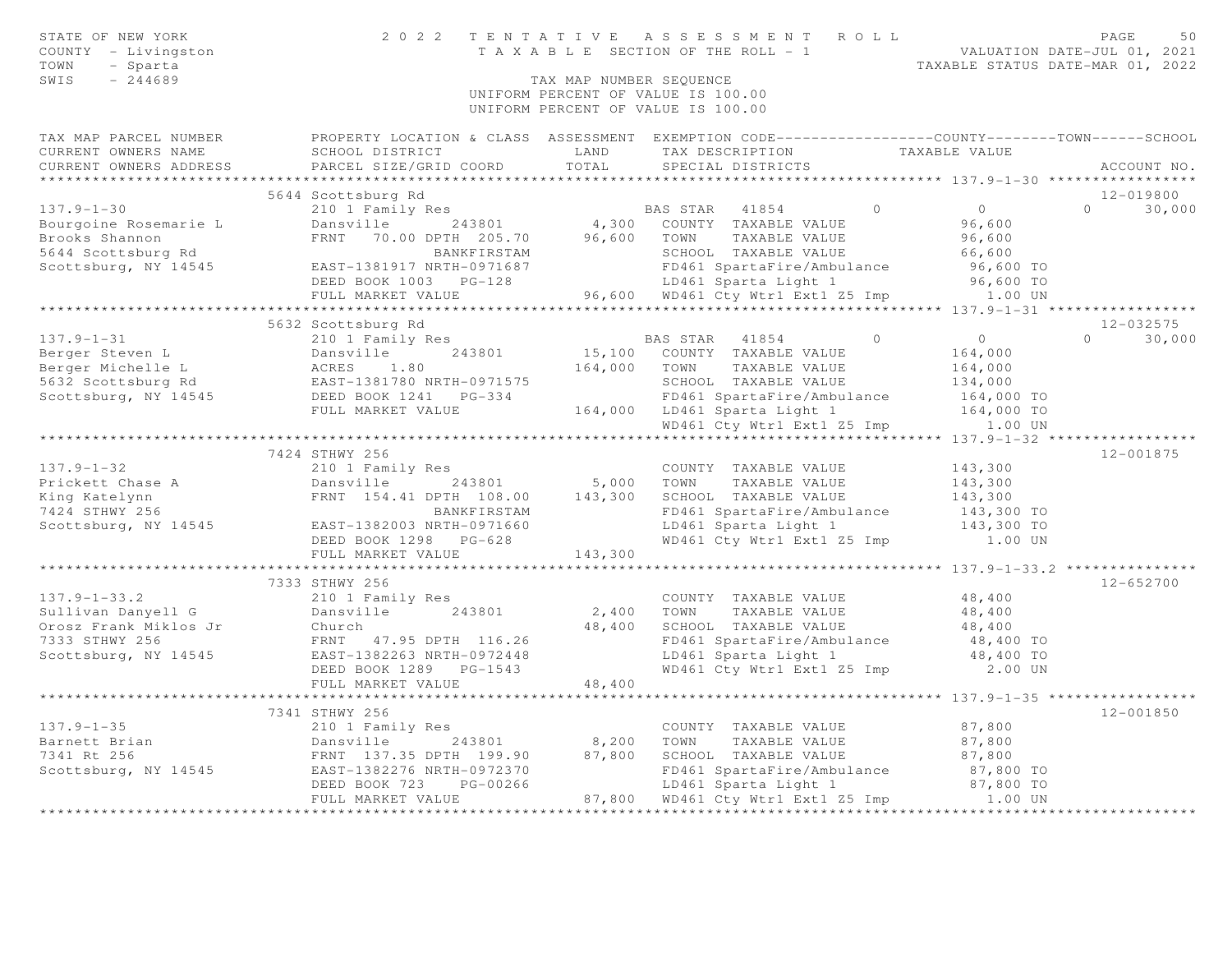| STATE OF NEW YORK<br>COUNTY - Livingston<br>TOWN<br>- Sparta<br>$-244689$<br>SWIS                          | TENTATIVE ASSESSMENT ROLL<br>2 0 2 2<br>T A X A B L E SECTION OF THE ROLL - 1<br>TAX MAP NUMBER SEQUENCE<br>UNIFORM PERCENT OF VALUE IS 100.00<br>UNIFORM PERCENT OF VALUE IS 100.00 |                  | PAGE<br>51<br>VALUATION DATE-JUL 01, 2021<br>TAXABLE STATUS DATE-MAR 01, 2022                                                                                                                            |                               |                                                                         |                    |               |
|------------------------------------------------------------------------------------------------------------|--------------------------------------------------------------------------------------------------------------------------------------------------------------------------------------|------------------|----------------------------------------------------------------------------------------------------------------------------------------------------------------------------------------------------------|-------------------------------|-------------------------------------------------------------------------|--------------------|---------------|
| TAX MAP PARCEL NUMBER<br>CURRENT OWNERS NAME<br>CURRENT OWNERS ADDRESS                                     | PROPERTY LOCATION & CLASS ASSESSMENT EXEMPTION CODE---------------COUNTY-------TOWN-----SCHOOL<br>SCHOOL DISTRICT<br>PARCEL SIZE/GRID COORD                                          | LAND<br>TOTAL    | TAX DESCRIPTION<br>SPECIAL DISTRICTS                                                                                                                                                                     |                               | TAXABLE VALUE                                                           |                    | ACCOUNT NO.   |
|                                                                                                            |                                                                                                                                                                                      |                  |                                                                                                                                                                                                          |                               |                                                                         |                    |               |
|                                                                                                            | 7343 STHWY 256                                                                                                                                                                       |                  |                                                                                                                                                                                                          |                               |                                                                         |                    | 12-013100     |
| $137.9 - 1 - 36$<br>137.9-1-50<br>Keehley Erin M<br>Asvid T<br>7343 Route 256<br>Scottsburg, NY 14545      | 210 1 Family Res<br>Dansville<br>243801<br>FRNT 107.68 DPTH 199.95<br>EAST-1382276 NRTH-0972246<br>DEED BOOK 767<br>PG-00273<br>FULL MARKET VALUE                                    | 105,600          | BAS STAR 41854<br>6,400 COUNTY TAXABLE VALUE<br>TOWN<br>TAXABLE VALUE<br>SCHOOL TAXABLE VALUE<br>FD461 SpartaFire/Ambulance<br>105,600 LD461 Sparta Light 1                                              | $\bigcirc$                    | 0<br>105,600<br>105,600<br>75,600<br>105,600 TO<br>105,600 TO           | $\Omega$           | 30,000        |
|                                                                                                            |                                                                                                                                                                                      |                  | WD461 Cty Wtr1 Ext1 Z5 Imp 1.00 UN                                                                                                                                                                       |                               |                                                                         |                    |               |
|                                                                                                            | 7347 STHWY 256                                                                                                                                                                       |                  |                                                                                                                                                                                                          |                               |                                                                         |                    | 12-040800     |
| $137.9 - 1 - 37$<br>Baley Roy I<br>Baley Barbara J<br>7347 Route 256<br>Scottsburg, NY 14545 DEED BOOK 538 | 210 1 Family Res<br>Dansville<br>243801<br>FRNT 75.00 DPTH 230.00 66,100<br>EAST-1382261 NRTH-0972155<br>PG-00003<br>FULL MARKET VALUE                                               |                  | ENH STAR 41834<br>5,300 COUNTY TAXABLE VALUE<br>TOWN<br>TAXABLE VALUE<br>SCHOOL TAXABLE VALUE<br>FD461 SpartaFire/Ambulance<br>66,100 LD461 Sparta Light 1                                               | $\circ$                       | $\overline{0}$<br>66,100<br>66,100<br>$\circ$<br>66,100 TO<br>66,100 TO | $\Omega$           | 66,100        |
|                                                                                                            |                                                                                                                                                                                      |                  | WD461 Cty Wtr1 Ext1 Z5 Imp                                                                                                                                                                               |                               | 1.00 UN                                                                 |                    |               |
|                                                                                                            | 7357 STHWY 256                                                                                                                                                                       |                  |                                                                                                                                                                                                          |                               |                                                                         |                    | 12-038300     |
| $137.9 - 1 - 39$                                                                                           | 210 1 Family Res                                                                                                                                                                     |                  | BAS STAR 41854                                                                                                                                                                                           | $\circ$                       | $\overline{0}$                                                          | $\Omega$           | 30,000        |
| Years Patricia J<br>7357 STHWY 256<br>Scottsburg, NY 14545                                                 | 243801<br>Dansville<br>FRNT 79.40 DPTH 132.83 76,400<br>BANKFIRSTAM<br>EAST-1382196 NRTH-0971995<br>DEED BOOK 1272 PG-769<br>FULL MARKET VALUE                                       |                  | 3,100 COUNTY TAXABLE VALUE<br>TOWN<br>TAXABLE VALUE<br>SCHOOL TAXABLE VALUE<br>FD461 SpartaFire/Ambulance<br>LD461 Sparta Light 1<br>76,400 WD461 Cty Wtr1 Ext1 Z5 Imp 1.00 UN                           |                               | 76,400<br>76,400<br>46,400<br>76,400 TO<br>76,400 TO                    |                    |               |
|                                                                                                            |                                                                                                                                                                                      |                  |                                                                                                                                                                                                          |                               |                                                                         |                    |               |
|                                                                                                            | 5665 Springwater Rd                                                                                                                                                                  |                  |                                                                                                                                                                                                          |                               |                                                                         |                    | 12-013050     |
| $137.9 - 1 - 40$<br>Sparks Timothy N<br>5665 Springwater Rd<br>Scottsburg, NY 14545                        | 210 1 Family Res<br>Dansville<br>FRNT 225.00 DPTH 184.38<br>BANK LERETA<br>EAST-1382291 NRTH-0971927<br>DEED BOOK 1109 PG-281<br>FULL MARKET VALUE                                   | 91,500           | BAS STAR 41854<br>243801 13,000 COUNTY TAXABLE VALUE<br>TOWN<br>TAXABLE VALUE<br>SCHOOL TAXABLE VALUE<br>FD461 SpartaFire/Ambulance<br>LD461 Sparta Light 1<br>91,500 WD461 Cty Wtr1 Ext1 Z5 Imp 1.00 UN | $\circ$                       | $\overline{0}$<br>91,500<br>91,500<br>61,500<br>91,500 TO<br>91,500 TO  |                    | $0 \t 30,000$ |
|                                                                                                            |                                                                                                                                                                                      |                  |                                                                                                                                                                                                          |                               |                                                                         |                    |               |
|                                                                                                            | 5679 Springwater Rd                                                                                                                                                                  |                  |                                                                                                                                                                                                          |                               |                                                                         |                    | 12-033000     |
| $137.9 - 1 - 41$<br>Mensinger Melvin<br>5679 Springwater Rd<br>Scottsburg, NY 14545                        | 210 1 Family Res<br>Dansville<br>243801<br>FRNT<br>80.00 DPTH 194.00<br>BANK LERETA<br>EAST-1382444 NRTH-0971954<br>FULL MARKET VALUE                                                | 68,400<br>68,400 | CW_15_VET/ 41161<br>4,600 ENH STAR<br>41834<br>COUNTY TAXABLE VALUE<br>TOWN<br>TAXABLE VALUE<br>SCHOOL TAXABLE VALUE<br>FD461 SpartaFire/Ambulance<br>LD461 Sparta Light 1                               | $0 \t 10,260$<br>$\mathbf{0}$ | $\circ$<br>58,140<br>58,140<br>$\circ$<br>68,400 TO<br>68,400 TO        | 10,260<br>$\Omega$ | 68,400        |
|                                                                                                            | ************************************                                                                                                                                                 |                  | WD461 Cty Wtr1 Ext1 Z5 Imp                                                                                                                                                                               |                               | 1.00 UN                                                                 |                    |               |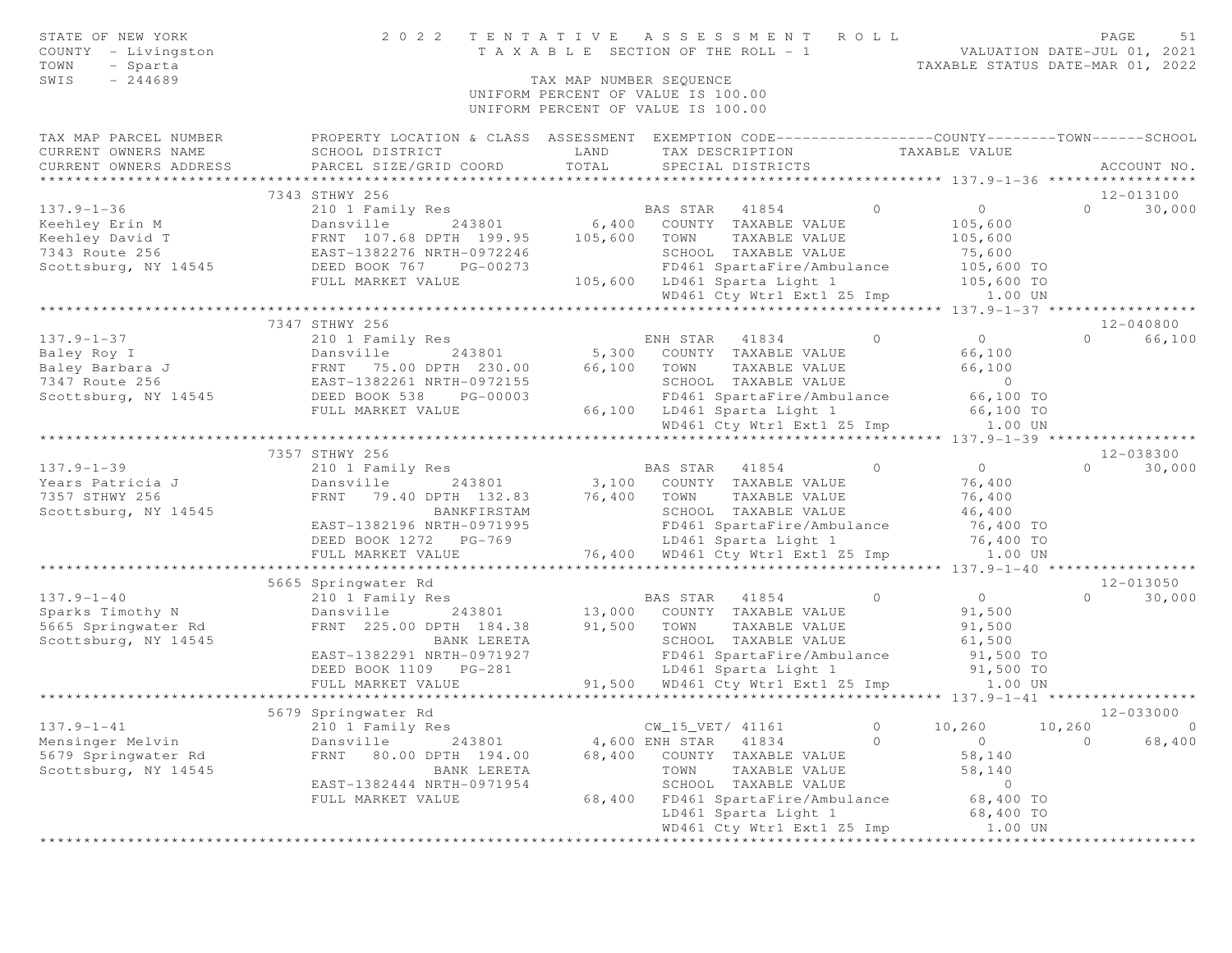| STATE OF NEW YORK<br>COUNTY - Livingston<br>TOWN<br>- Sparta<br>SWIS<br>$-244689$ | 2 0 2 2                                                                                          | TAX MAP NUMBER SEQUENCE | TENTATIVE ASSESSMENT ROLL<br>T A X A B L E SECTION OF THE ROLL - 1<br>UNIFORM PERCENT OF VALUE IS 100.00<br>UNIFORM PERCENT OF VALUE IS 100.00 |                            | PAGE<br>52<br>VALUATION DATE-JUL 01, 2021<br>TAXABLE STATUS DATE-MAR 01, 2022 |
|-----------------------------------------------------------------------------------|--------------------------------------------------------------------------------------------------|-------------------------|------------------------------------------------------------------------------------------------------------------------------------------------|----------------------------|-------------------------------------------------------------------------------|
| TAX MAP PARCEL NUMBER                                                             | PROPERTY LOCATION & CLASS ASSESSMENT EXEMPTION CODE----------------COUNTY-------TOWN------SCHOOL |                         |                                                                                                                                                |                            |                                                                               |
| CURRENT OWNERS NAME                                                               | SCHOOL DISTRICT                                                                                  | LAND                    | TAX DESCRIPTION                                                                                                                                | TAXABLE VALUE              |                                                                               |
| CURRENT OWNERS ADDRESS                                                            | PARCEL SIZE/GRID COORD                                                                           | TOTAL                   | SPECIAL DISTRICTS                                                                                                                              |                            | ACCOUNT NO.                                                                   |
|                                                                                   |                                                                                                  |                         |                                                                                                                                                |                            |                                                                               |
| $137.9 - 1 - 42$                                                                  | 5638 Springwater Rd                                                                              |                         |                                                                                                                                                | $\circ$<br>$\bigcap$       | $12 - 020400$<br>$\Omega$<br>30,000                                           |
|                                                                                   | 270 Mfg housing<br>243801<br>Dansville                                                           | 6,400                   | BAS STAR 41854                                                                                                                                 | 72,000                     |                                                                               |
| Harvey Douglas D<br>Harvey Judy A                                                 | FRNT 105.00 DPTH 193.25                                                                          | 72,000                  | COUNTY TAXABLE VALUE<br>TOWN<br>TAXABLE VALUE                                                                                                  | 72,000                     |                                                                               |
| 5638 Springwater Rd                                                               | EAST-1382538 NRTH-0971957                                                                        |                         | SCHOOL TAXABLE VALUE                                                                                                                           | 42,000                     |                                                                               |
| Scottsburg, NY 14545 FULL MARKET VALUE                                            |                                                                                                  | 72,000                  | FD461 SpartaFire/Ambulance                                                                                                                     | 72,000 TO                  |                                                                               |
|                                                                                   |                                                                                                  |                         | LD461 Sparta Light 1                                                                                                                           | 72,000 TO                  |                                                                               |
|                                                                                   |                                                                                                  |                         | WD461 Cty Wtr1 Ext1 Z5 Imp                                                                                                                     | 1.00 UN                    |                                                                               |
|                                                                                   |                                                                                                  |                         | ************************************** 137.9-1-43 *****************                                                                            |                            |                                                                               |
|                                                                                   | 7421 STHWY 256                                                                                   |                         |                                                                                                                                                |                            | 12-026725                                                                     |
| $137.9 - 1 - 43$                                                                  | 433 Auto body                                                                                    |                         | COUNTY TAXABLE VALUE                                                                                                                           | 100,900                    |                                                                               |
| Harvey Jeffrey                                                                    | 243801<br>Dansville                                                                              | 5,900                   | TOWN<br>TAXABLE VALUE                                                                                                                          | 100,900                    |                                                                               |
| 7895 Route 256                                                                    | FRNT 155.00 DPTH 130.00 100,900                                                                  |                         | SCHOOL TAXABLE VALUE                                                                                                                           | 100,900                    |                                                                               |
| Dansville, NY 14437                                                               | EAST-1382210 NRTH-0971726                                                                        |                         | FD461 SpartaFire/Ambulance                                                                                                                     | 100,900 TO                 |                                                                               |
|                                                                                   | DEED BOOK 1222 PG-243                                                                            |                         | LD461 Sparta Light 1                                                                                                                           | 100,900 TO                 |                                                                               |
|                                                                                   | FULL MARKET VALUE                                                                                |                         | 100,900 WD461 Cty Wtr1 Ext1 Z5 Imp 1.00 UN                                                                                                     |                            |                                                                               |
|                                                                                   |                                                                                                  |                         |                                                                                                                                                |                            |                                                                               |
|                                                                                   | 5672 Springwater Rd                                                                              |                         |                                                                                                                                                |                            | 12-033800                                                                     |
| $137.9 - 1 - 44$                                                                  | 210 1 Family Res                                                                                 |                         | COUNTY TAXABLE VALUE                                                                                                                           | 107,200                    |                                                                               |
| Aprile Sarah A                                                                    | Dansville 243801                                                                                 | 11,300                  | TOWN<br>TAXABLE VALUE                                                                                                                          | 107,200                    |                                                                               |
| 5672 Springwater Rd                                                               | FRNT 222.75 DPTH 170.80                                                                          | 107,200                 | SCHOOL TAXABLE VALUE                                                                                                                           | 107,200                    |                                                                               |
| Scottsburg, NY 14545                                                              | EAST-1382390 NRTH-0971722                                                                        |                         | FD461 SpartaFire/Ambulance                                                                                                                     | 107,200 TO                 |                                                                               |
|                                                                                   | DEED BOOK 1299 PG-2959<br>FULL MARKET VALUE                                                      |                         | LD461 Sparta Light 1                                                                                                                           | 107,200 TO<br>1.00 UN      |                                                                               |
|                                                                                   |                                                                                                  |                         | 107,200 WD461 Cty Wtr1 Ext1 Z5 Imp                                                                                                             | **** 137.9-1-45 ***        | *************                                                                 |
|                                                                                   | 5686 Springwater Rd                                                                              |                         |                                                                                                                                                |                            | $12 - 018000$                                                                 |
| $137.9 - 1 - 45$                                                                  | 210 1 Family Res                                                                                 |                         | ENH STAR 41834                                                                                                                                 | $\Omega$<br>$\overline{0}$ | $\Omega$<br>63,900                                                            |
| Mark John C                                                                       | Dansville<br>243801                                                                              |                         | 5,600 COUNTY TAXABLE VALUE                                                                                                                     | 63,900                     |                                                                               |
| Mark Wendy L                                                                      | FRNT 111.38 DPTH 170.80                                                                          | 63,900                  | TOWN<br>TAXABLE VALUE                                                                                                                          | 63,900                     |                                                                               |
| 5686 Springwater Rd                                                               | EAST-1382558 NRTH-0971729                                                                        |                         | SCHOOL TAXABLE VALUE                                                                                                                           | $\overline{0}$             |                                                                               |
| Scottsburg, NY 14545                                                              | DEED BOOK 881<br>$PG-44$                                                                         |                         | FD461 SpartaFire/Ambulance                                                                                                                     | 63,900 TO                  |                                                                               |
|                                                                                   | FULL MARKET VALUE                                                                                |                         | 63,900 LD461 Sparta Light 1                                                                                                                    | 63,900 TO                  |                                                                               |
|                                                                                   |                                                                                                  |                         | WD461 Cty Wtr1 Ext1 Z5 Imp                                                                                                                     | 1.00 UN                    |                                                                               |
|                                                                                   |                                                                                                  |                         | **************************************9-1-46 ******                                                                                            |                            |                                                                               |
|                                                                                   | 5692 Springwater Rd                                                                              |                         |                                                                                                                                                |                            | 12-020700                                                                     |
| $137.9 - 1 - 46$                                                                  | 210 1 Family Res                                                                                 |                         | BAS STAR 41854                                                                                                                                 | $\overline{0}$<br>$\Omega$ | 30,000<br>$\cap$                                                              |
| Coburn Albert A                                                                   | Dansville<br>243801                                                                              | 5,600                   | COUNTY TAXABLE VALUE                                                                                                                           | 59,100                     |                                                                               |
| Coburn Debra A                                                                    | FRNT 111.38 DPTH 170.78                                                                          | 59,100                  | TOWN<br>TAXABLE VALUE                                                                                                                          | 59,100                     |                                                                               |
| 5692 Springwater Rd                                                               | EAST-1382670 NRTH-0971733<br>DEED BOOK 1025 PG-158                                               |                         | SCHOOL TAXABLE VALUE                                                                                                                           | 29,100                     |                                                                               |
| Scottsburg, NY 14545                                                              |                                                                                                  |                         | FD461 SpartaFire/Ambulance                                                                                                                     | 59,100 TO                  |                                                                               |
|                                                                                   | FULL MARKET VALUE                                                                                |                         | 59,100 LD461 Sparta Light 1                                                                                                                    | 59,100 TO                  |                                                                               |
|                                                                                   |                                                                                                  |                         | WD461 Cty Wtr1 Ext1 Z5 Imp                                                                                                                     | 1.00 UN                    |                                                                               |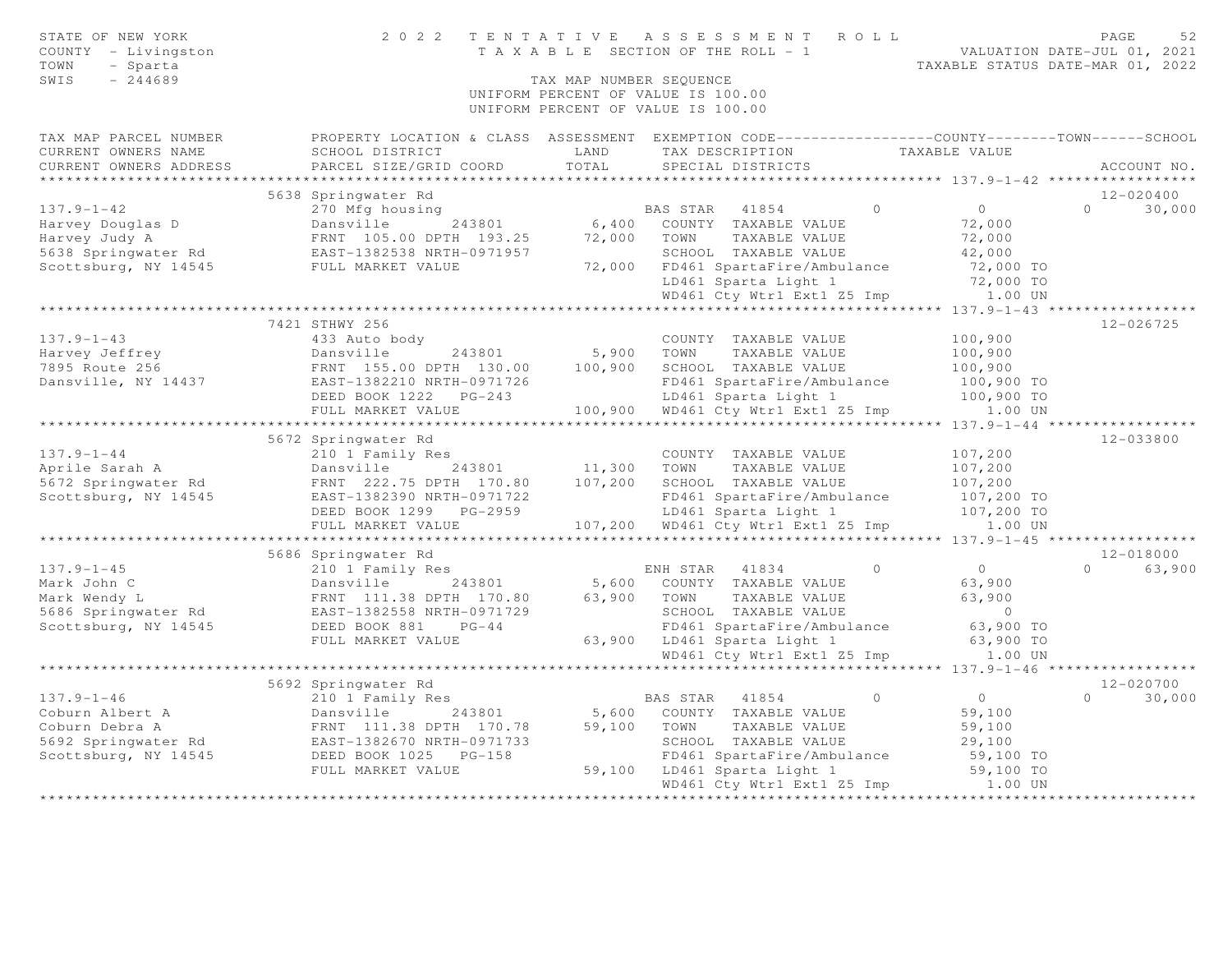| STATE OF NEW YORK<br>COUNTY - Livingston<br>- Sparta<br>TOWN<br>$-244689$<br>SWIS | 2022 TENTATIVE                                                                                                      | TAX MAP NUMBER SEQUENCE | ASSESSMENT ROLL<br>T A X A B L E SECTION OF THE ROLL - 1                 |         | VALUATION DATE-JUL 01, 2021<br>TAXABLE STATUS DATE-MAR 01, 2022 |          | PAGE<br>53     |
|-----------------------------------------------------------------------------------|---------------------------------------------------------------------------------------------------------------------|-------------------------|--------------------------------------------------------------------------|---------|-----------------------------------------------------------------|----------|----------------|
|                                                                                   |                                                                                                                     |                         | UNIFORM PERCENT OF VALUE IS 100.00<br>UNIFORM PERCENT OF VALUE IS 100.00 |         |                                                                 |          |                |
| TAX MAP PARCEL NUMBER<br>CURRENT OWNERS NAME                                      | PROPERTY LOCATION & CLASS ASSESSMENT EXEMPTION CODE----------------COUNTY-------TOWN------SCHOOL<br>SCHOOL DISTRICT | LAND                    | TAX DESCRIPTION TAXABLE VALUE                                            |         |                                                                 |          |                |
| CURRENT OWNERS ADDRESS                                                            | PARCEL SIZE/GRID COORD                                                                                              | TOTAL                   | SPECIAL DISTRICTS                                                        |         | ********************* 137.9-1-47 **********                     |          | ACCOUNT NO.    |
|                                                                                   | 5712 Springwater Rd                                                                                                 |                         |                                                                          |         |                                                                 |          | $12 - 046100$  |
| $137.9 - 1 - 47$                                                                  | 210 1 Family Res                                                                                                    |                         | BAS STAR 41854                                                           | $\circ$ | $\overline{0}$                                                  | $\Omega$ | 30,000         |
| VanDerwerken Derek J                                                              | Dansville                                                                                                           |                         | 243801 18,400 COUNTY TAXABLE VALUE                                       |         | 120,800                                                         |          |                |
| 5712 Springwater Rd                                                               | ACRES 3.09 BANK LERETA                                                                                              | 120,800                 | TOWN TAXABLE VALUE                                                       |         | 120,800                                                         |          |                |
| Scottsburg, NY 14545                                                              | EAST-1383024 NRTH-0971634                                                                                           |                         | SCHOOL TAXABLE VALUE                                                     |         | 90,800                                                          |          |                |
|                                                                                   | DEED BOOK 1264 PG-2622                                                                                              |                         | FD461 SpartaFire/Ambulance                                               |         | 120,800 TO                                                      |          |                |
|                                                                                   | FULL MARKET VALUE                                                                                                   |                         | 120,800 LD461 Sparta Light 1<br>WD461 Cty Wtr1 Ext1 Z5 Imp 1.00 UN       |         | 120,800 TO                                                      |          |                |
|                                                                                   |                                                                                                                     |                         |                                                                          |         |                                                                 |          |                |
|                                                                                   | 5722 Springwater Rd                                                                                                 |                         |                                                                          |         |                                                                 |          | 12-007200      |
| $137.9 - 1 - 48$                                                                  | 270 Mfg housing                                                                                                     |                         | BAS STAR 41854                                                           | $\circ$ | $\overline{0}$                                                  |          | $0 \t 28,700$  |
| Butler Roy C                                                                      | Dansville<br>243801                                                                                                 |                         | 9,500 COUNTY TAXABLE VALUE                                               |         | 28,700                                                          |          |                |
| 5722 Springwater Rd                                                               | Land Contract 1-22-04                                                                                               | 28,700                  | TOWN TAXABLE VALUE                                                       |         | 28,700                                                          |          |                |
| Scottsburg, NY 14545                                                              | FRNT 85.00 DPTH 375.00<br>EAST-1383201 NRTH-0971644                                                                 |                         | SCHOOL TAXABLE VALUE<br>FD461 SpartaFire/Ambulance                       |         | $\overline{0}$<br>28,700 TO                                     |          |                |
|                                                                                   | DEED BOOK 1286 PG-2446                                                                                              |                         | LD461 Sparta Light 1                                                     |         | 28,700 TO                                                       |          |                |
|                                                                                   | FULL MARKET VALUE                                                                                                   |                         | 28,700 WD461 Cty Wtr1 Ext1 Z5 Imp                                        |         | 1.00 UN                                                         |          |                |
|                                                                                   |                                                                                                                     |                         |                                                                          |         |                                                                 |          |                |
|                                                                                   | Springwater Rd                                                                                                      |                         |                                                                          |         |                                                                 |          | 12-020800      |
| $137.9 - 1 - 49.1$                                                                | 312 Vac w/imprv                                                                                                     |                         | COUNTY TAXABLE VALUE                                                     |         | 48,500                                                          |          |                |
| Harvey Douglas D                                                                  | Dansville<br>243801                                                                                                 | 20,600                  | TOWN<br>TAXABLE VALUE                                                    |         | 48,500                                                          |          |                |
| Harvey Judy A                                                                     | ACRES 3.94                                                                                                          | 48,500                  | SCHOOL TAXABLE VALUE                                                     |         | 48,500                                                          |          |                |
| 5638 Springwater Rd<br>Scottsburg, NY 14545                                       | EAST-1382563 NRTH-0972178<br>FULL MARKET VALUE                                                                      |                         | FD461 SpartaFire/Ambulance<br>48,500 LD461 Sparta Light 1                |         | 48,500 TO<br>48,500 TO                                          |          |                |
|                                                                                   |                                                                                                                     |                         | WD462 Cty Wtr1 Ext1 Z5 Vac                                               |         | 1.00 UN                                                         |          |                |
|                                                                                   |                                                                                                                     |                         |                                                                          |         |                                                                 |          |                |
|                                                                                   | 5699 Springwater Rd                                                                                                 |                         |                                                                          |         |                                                                 |          |                |
| $137.9 - 1 - 49.2$                                                                | 210 1 Family Res                                                                                                    |                         | VET WAR CT 41121                                                         | $\circ$ | 17,700                                                          | 17,700   | $\overline{0}$ |
| Weber Michael F                                                                   | 243801<br>Dansville                                                                                                 |                         | 13,500 BAS STAR 41854                                                    | $\circ$ | $\overline{0}$                                                  | $\Omega$ | 30,000         |
| 5699 Springwater Rd                                                               | ACRES<br>1.19                                                                                                       |                         | 118,000 COUNTY TAXABLE VALUE                                             |         | 100,300                                                         |          |                |
| Scottsburg, NY 14545                                                              | EAST-1382772 NRTH-0972102                                                                                           |                         | TOWN<br>TAXABLE VALUE                                                    |         | 100,300                                                         |          |                |
|                                                                                   | DEED BOOK 767<br>$PG-233$<br>FULL MARKET VALUE                                                                      |                         | SCHOOL TAXABLE VALUE<br>118,000 FD461 SpartaFire/Ambulance               |         | 88,000<br>118,000 TO                                            |          |                |
|                                                                                   |                                                                                                                     |                         | LD461 Sparta Light 1                                                     |         | 118,000 TO                                                      |          |                |
|                                                                                   |                                                                                                                     |                         | WD461 Cty Wtr1 Ext1 Z5 Imp                                               |         | 1.00 UN                                                         |          |                |
|                                                                                   |                                                                                                                     |                         |                                                                          |         | ****************** 137.9-1-50.11 **************                 |          |                |
|                                                                                   | 5707 Springwater Rd                                                                                                 |                         |                                                                          |         |                                                                 |          | 12-018200      |
| $137.9 - 1 - 50.11$                                                               | 210 1 Family Res                                                                                                    |                         | BAS STAR 41854                                                           | $\circ$ | $0 \qquad \qquad$                                               | $\Omega$ | 30,000         |
| Geiger Kevin                                                                      | 243801<br>Dansville                                                                                                 | 21,300                  | COUNTY TAXABLE VALUE                                                     |         | 122,600                                                         |          |                |
| Geiger Erin L                                                                     | ACRES 4.20 BANKFIRSTAM                                                                                              | 122,600                 | TOWN TAXABLE VALUE                                                       |         | 122,600                                                         |          |                |
| 5707 Springwater Rd                                                               | EAST-1382963 NRTH-0972225<br>DEED BOOK 1193    PG-1                                                                 |                         | SCHOOL TAXABLE VALUE                                                     |         | 92,600                                                          |          |                |
| Scottsburg, NY 14545                                                              | FULL MARKET VALUE                                                                                                   |                         | FD461 SpartaFire/Ambulance<br>122,600 LD461 Sparta Light 1               |         | 122,600 TO<br>122,600 TO                                        |          |                |
|                                                                                   |                                                                                                                     |                         | WD461 Cty Wtr1 Ext1 Z5 Imp                                               |         | 1.00 UN                                                         |          |                |
|                                                                                   |                                                                                                                     |                         |                                                                          |         |                                                                 |          |                |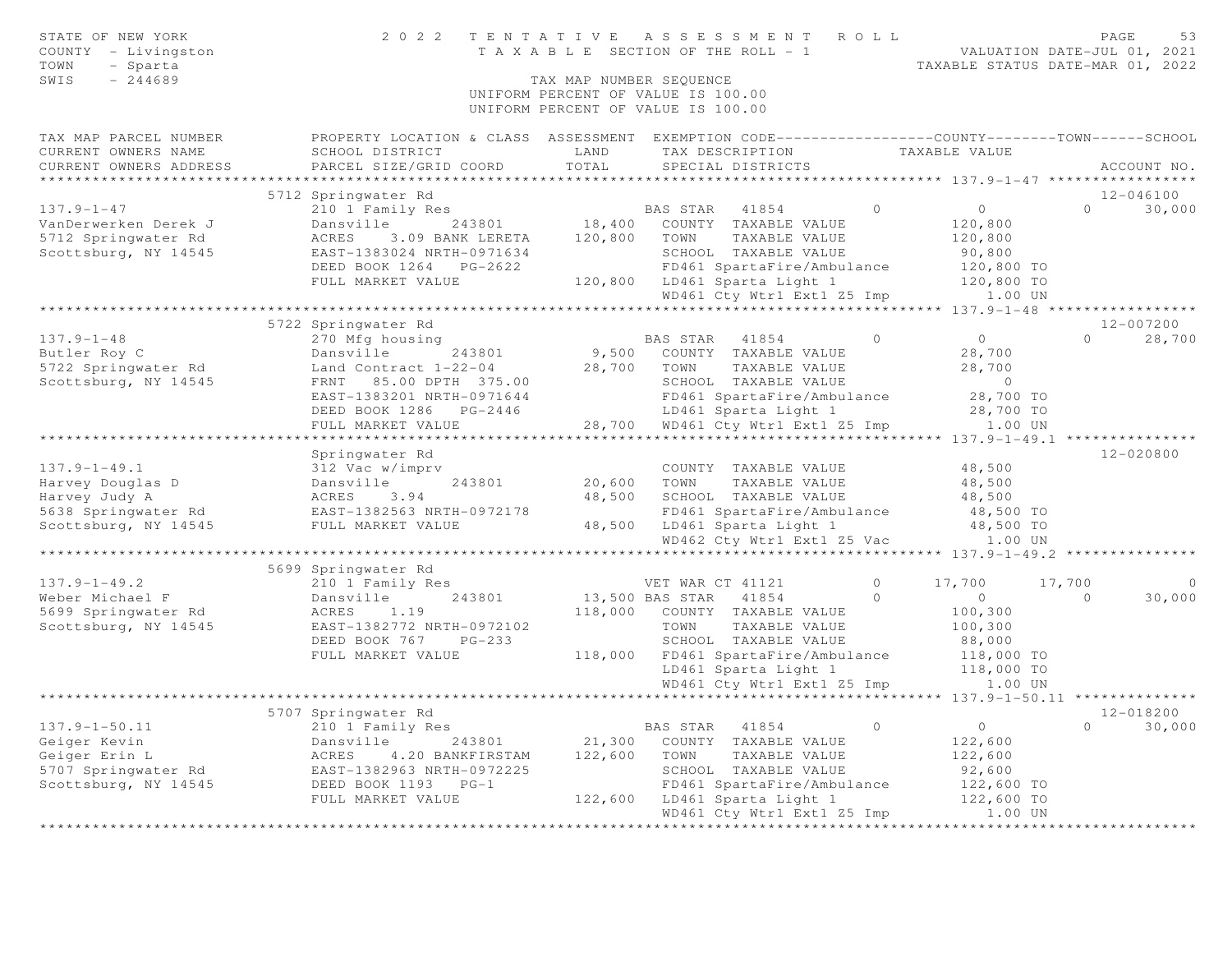|      | STATE OF NEW YORK   | 2022 TENTATIVE ASSESSMENT ROLL        | PAGE                             | 54 |
|------|---------------------|---------------------------------------|----------------------------------|----|
|      | COUNTY - Livingston | T A X A B L E SECTION OF THE ROLL - 1 | VALUATION DATE-JUL 01, 2021      |    |
| TOWN | - Sparta            |                                       | TAXABLE STATUS DATE-MAR 01, 2022 |    |
| SWIS | - 244689            | MAP SECTION $-137$                    | RPS150/V04/L015                  |    |
|      |                     | $SUB = SECTION = 009$                 | CURRENT DATE 4/19/2022           |    |
|      |                     | UNIFORM PERCENT OF VALUE IS 100.00    |                                  |    |

# \*\*\* S P E C I A L D I S T R I C T S U M M A R Y \*\*\*

|      |                      | TOTAL   | EXTENSION | EXTENSION | AD VALOREM | EXEMPT | TAXABLE  |
|------|----------------------|---------|-----------|-----------|------------|--------|----------|
| CODE | DISTRICT NAME        | PARCELS | TYPE.     | VALUE     | VALUE      | AMOUNT | VALUE    |
|      |                      |         |           |           |            |        |          |
|      | FD461 SpartaFire/Amb |         | 45 TOTAL  |           | 3819,000   |        | 3819,000 |
|      | LD461 Sparta Light 1 |         | 45 TOTAL  |           | 3819,000   |        | 3819,000 |
|      | WD461 Cty Wtr1 Ext1  |         | 41 UNITS  | 42.00     |            |        | 42.00    |
|      | WD462 Cty Wtr1 Ext1  |         | 4 UNITS   | 4.00      |            |        | 4.00     |

### \*\*\* S C H O O L D I S T R I C T S U M M A R Y \*\*\*

| CODE   | DISTRICT NAME         | TOTAL<br>PARCELS | ASSESSED<br>LAND | ASSESSED<br>TOTAL | <b>EXEMPT</b><br>AMOUNT | TOTAL<br>TAXABLE | STAR<br>AMOUNT | STAR<br>TAXABLE |
|--------|-----------------------|------------------|------------------|-------------------|-------------------------|------------------|----------------|-----------------|
| 243801 | Dansville             | 45               | 378,900          | 3819,000          |                         | 3819,000         | 1108,300       | 2710,700        |
|        | $S \cup B - TO T A L$ | 45               | 378,900          | 3819,000          |                         | 3819,000         | 1108,300       | 2710,700        |
|        | TOTAL                 | 45               | 378,900          | 3819,000          |                         | 3819,000         | 1108,300       | 2710,700        |

### \*\*\* S Y S T E M C O D E S S U M M A R Y \*\*\*

#### NO SYSTEM EXEMPTIONS AT THIS LEVEL

#### \*\*\* E X E M P T I O N S U M M A R Y \*\*\*

| CODE  | DESCRIPTION | TOTAL<br>PARCELS | COUNTY | TOWN   | SCHOOL   |
|-------|-------------|------------------|--------|--------|----------|
| 41121 | VET WAR CT  | ▵                | 28,440 | 28,440 |          |
| 41161 | CW 15 VET/  |                  | 46,260 | 46,260 |          |
| 41834 | ENH STAR    | 8                |        |        | 569,600  |
| 41854 | BAS STAR    | 18               |        |        | 538,700  |
|       | TOTAL       | 31               | 74,700 | 74,700 | 1108,300 |
|       |             |                  |        |        |          |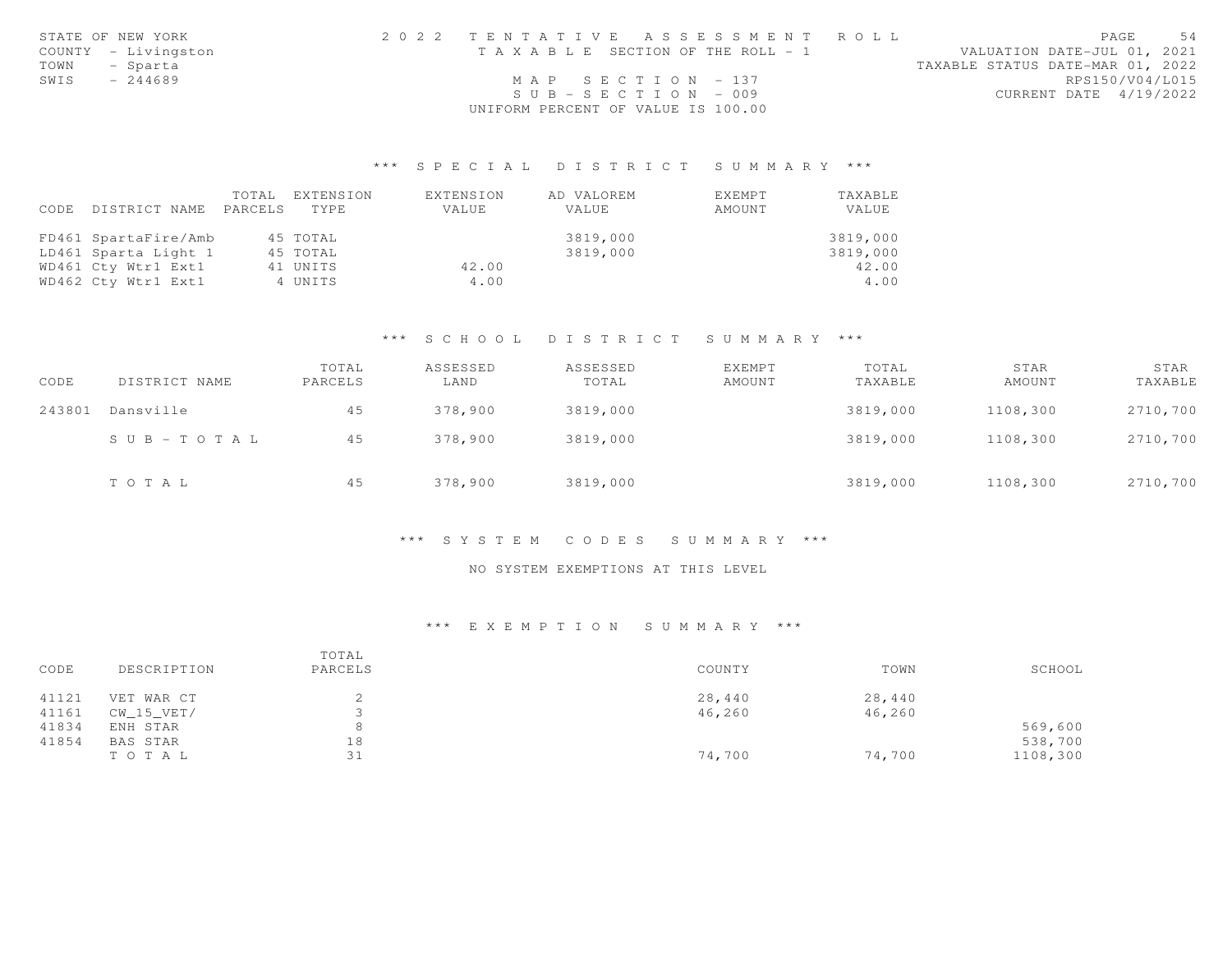|      | STATE OF NEW YORK   | 2022 TENTATIVE ASSESSMENT ROLL        | 55<br>PAGE                       |
|------|---------------------|---------------------------------------|----------------------------------|
|      | COUNTY - Livingston | T A X A B L E SECTION OF THE ROLL - 1 | VALUATION DATE-JUL 01, 2021      |
| TOWN | - Sparta            |                                       | TAXABLE STATUS DATE-MAR 01, 2022 |
| SWIS | $-244689$           | MAP SECTION - 137                     | RPS150/V04/L015                  |
|      |                     | $SUB - SECTION - 009$                 | CURRENT DATE 4/19/2022           |
|      |                     | UNIFORM PERCENT OF VALUE IS 100.00    |                                  |

# \*\*\* G R A N D T O T A L S \*\*\*

| ROLL |             | TOTAL   | ASSESSED | ASSESSED | TAXABLE  | TAXABLE  | TAXABLE  | STAR     |
|------|-------------|---------|----------|----------|----------|----------|----------|----------|
| SEC  | DESCRIPTION | PARCELS | LAND     | TOTAL    | COUNTY   | TOWN     | SCHOOL   | TAXABLE  |
|      | TAXABLE     |         | 378,900  | 3819,000 | 3744,300 | 3744,300 | 3819,000 | 2710,700 |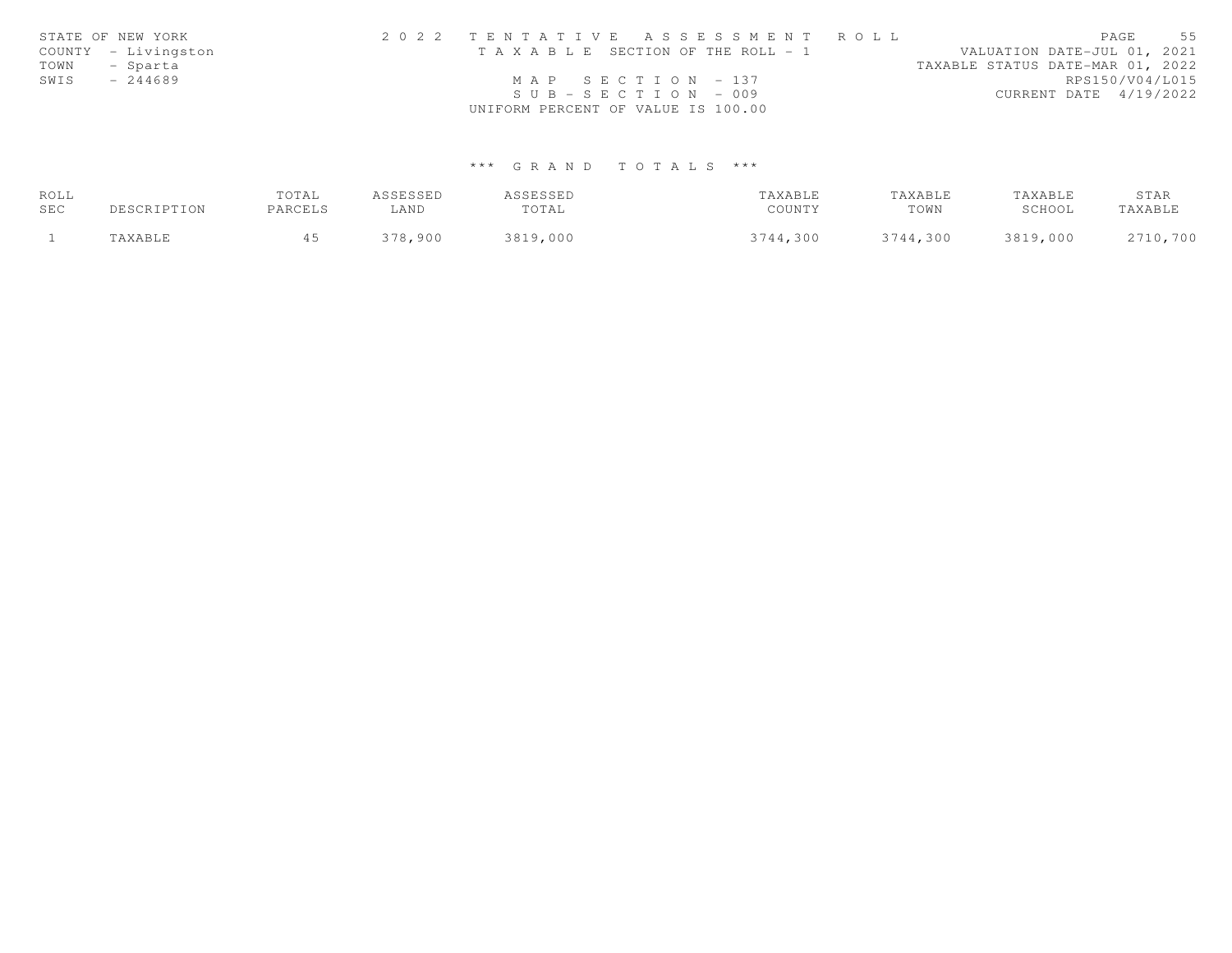| STATE OF NEW YORK<br>COUNTY - Livingston<br>TOWN<br>- Sparta<br>$-244689$<br>SWIS                                                               |                                                                                                               | TAX MAP NUMBER SEQUENCE | 2022 TENTATIVE ASSESSMENT ROLL<br>UNIFORM PERCENT OF VALUE IS 100.00<br>UNIFORM PERCENT OF VALUE IS 100.00 | PAGE<br>56<br>TENTATIVE ASSESSMENT NULLE<br>TAXABLE SECTION OF THE ROLL - 1<br>TAXABLE STATUS DATE-MAR 01, 2022 |
|-------------------------------------------------------------------------------------------------------------------------------------------------|---------------------------------------------------------------------------------------------------------------|-------------------------|------------------------------------------------------------------------------------------------------------|-----------------------------------------------------------------------------------------------------------------|
| TAX MAP PARCEL NUMBER<br>CURRENT OWNERS NAME<br>CURRENT OWNERS ADDRESS                                                                          | SCHOOL DISTRICT<br>PARCEL SIZE/GRID COORD                                                                     | LAND<br>TOTAL           | TAX DESCRIPTION TAXABLE VALUE<br>SPECIAL DISTRICTS                                                         | PROPERTY LOCATION & CLASS ASSESSMENT EXEMPTION CODE----------------COUNTY-------TOWN------SCHOOL<br>ACCOUNT NO. |
|                                                                                                                                                 | 7227 Reeds Corners Rd                                                                                         |                         |                                                                                                            | 12-015005                                                                                                       |
| $138 - 1 - 1$                                                                                                                                   | 270 Mfg housing                                                                                               |                         | COUNTY TAXABLE VALUE 95,200                                                                                |                                                                                                                 |
|                                                                                                                                                 |                                                                                                               |                         |                                                                                                            | 95,200                                                                                                          |
| Bronson David T<br>7227 Reeds Corners Rd<br>243801 MORES 1.30 BANK LERETA                                                                       | 13,800 TOWN<br>243801 13,800 TOWN<br>30 BANK LERETA 95,200 SCHOO                                              |                         | TOWN      TAXABLE VALUE<br>SCHOOL   TAXABLE VALUE                                                          | 95,200                                                                                                          |
| Conesus, NY 14435 EAST-1394247 NRTH-0973822                                                                                                     |                                                                                                               |                         | FD461 SpartaFire/Ambulance 95,200 TO                                                                       |                                                                                                                 |
|                                                                                                                                                 | FULL MARKET VALUE                                                                                             | 95,200                  |                                                                                                            |                                                                                                                 |
|                                                                                                                                                 |                                                                                                               |                         |                                                                                                            |                                                                                                                 |
|                                                                                                                                                 | 6392 Conesus Sparta T L Rd                                                                                    |                         |                                                                                                            | 12-015050                                                                                                       |
| $138. - 1 - 2.2$                                                                                                                                | 240 Rural res                                                                                                 |                         | COUNTY TAXABLE VALUE<br>TAXABLE VALUE                                                                      | 255,100<br>255,100                                                                                              |
|                                                                                                                                                 |                                                                                                               |                         | TOWN                                                                                                       |                                                                                                                 |
|                                                                                                                                                 |                                                                                                               |                         | SCHOOL TAXABLE VALUE 255,100<br>AG003 Ag District #3 255,100 TO                                            |                                                                                                                 |
| Conesus, NY 14435 DEED BOOK 1297 PG-1945                                                                                                        |                                                                                                               |                         | FD461 SpartaFire/Ambulance 255,100 TO                                                                      |                                                                                                                 |
|                                                                                                                                                 | FULL MARKET VALUE                                                                                             | 255,100                 |                                                                                                            |                                                                                                                 |
|                                                                                                                                                 |                                                                                                               |                         |                                                                                                            |                                                                                                                 |
|                                                                                                                                                 | Conesus Sparta T L Rd                                                                                         |                         |                                                                                                            | 12-015000                                                                                                       |
| $138. - 1 - 2.11$                                                                                                                               | 105 Vac farmland                                                                                              |                         | COUNTY TAXABLE VALUE<br>110,300 TOWN TAXABLE VALUE<br>COUNTY TAXABLE VALUE                                 | 110,300                                                                                                         |
| 138.-1-2.11 105 Vac farmla<br>Jacobs Brian 105 Vac farmla<br>Jacobs Christine 12 Rd EAST-1395470 N<br>6359 Conesus Sparta T L Rd EAST-1395470 N | 243801                                                                                                        |                         |                                                                                                            | 110,300                                                                                                         |
|                                                                                                                                                 |                                                                                                               | 110,300                 | -<br>SCHOOL TAXABLE VALUE 110,300<br>AG003 Aq District #3 110,300 TO                                       |                                                                                                                 |
|                                                                                                                                                 | EAST-1395470 NRTH-0973292                                                                                     |                         |                                                                                                            |                                                                                                                 |
| Conesus, NY 14435                                                                                                                               | DEED BOOK 1295 PG-1785                                                                                        |                         | FD461 SpartaFire/Ambulance 110,300 TO                                                                      |                                                                                                                 |
|                                                                                                                                                 | FULL MARKET VALUE                                                                                             | 110,300                 |                                                                                                            |                                                                                                                 |
|                                                                                                                                                 | Conesus Sparta T L Rd                                                                                         |                         |                                                                                                            |                                                                                                                 |
| $138. - 1 - 2.12$                                                                                                                               | 280 Res Multiple                                                                                              |                         | COUNTY TAXABLE VALUE 177,000                                                                               |                                                                                                                 |
| Kelley Robert L                                                                                                                                 | 243801<br>Dansville                                                                                           |                         | 47,100 TOWN TAXABLE VALUE                                                                                  |                                                                                                                 |
| 5970 Shafer Rd                                                                                                                                  | ACRES 10.36                                                                                                   | 177,000                 | SCHOOL TAXABLE VALUE                                                                                       | 177,000<br>177,000                                                                                              |
| Dansville, NY 14437                                                                                                                             | EAST-1395526 NRTH-0974419                                                                                     |                         | FD461 SpartaFire/Ambulance 177,000 TO                                                                      |                                                                                                                 |
|                                                                                                                                                 | DEED BOOK 1283 PG-1502                                                                                        |                         |                                                                                                            |                                                                                                                 |
|                                                                                                                                                 | FULL MARKET VALUE                                                                                             | 177,000                 |                                                                                                            |                                                                                                                 |
|                                                                                                                                                 |                                                                                                               |                         |                                                                                                            |                                                                                                                 |
|                                                                                                                                                 | Conesus Sparta T L Rd                                                                                         |                         |                                                                                                            | 12-015010                                                                                                       |
| $138. - 1 - 3$                                                                                                                                  |                                                                                                               |                         | COUNTY TAXABLE VALUE                                                                                       | 97,700                                                                                                          |
| Kelley Robert L                                                                                                                                 |                                                                                                               |                         | TOWN<br>TAXABLE VALUE                                                                                      | 97,700                                                                                                          |
| 5970 Shafer Rd<br>Dansville, NY 14437                                                                                                           | 210 1 Family Res<br>Dansville 243801 3,500<br>FRNT 105.00 DPTH 180.00 97,700<br>437 EAST-1395526 NRTH-0974056 |                         | SCHOOL TAXABLE VALUE<br>FD461 SpartaFire/Ambulance 97,700 TO                                               | 97,700                                                                                                          |
|                                                                                                                                                 | DEED BOOK 1283 PG-1502                                                                                        |                         |                                                                                                            |                                                                                                                 |
|                                                                                                                                                 | FULL MARKET VALUE                                                                                             | 97,700                  |                                                                                                            |                                                                                                                 |
|                                                                                                                                                 | *****************                                                                                             |                         |                                                                                                            |                                                                                                                 |
|                                                                                                                                                 | Conesus Sparta T L Rd                                                                                         |                         |                                                                                                            | 12-033300                                                                                                       |
| $138. - 1 - 4$                                                                                                                                  | 314 Rural vac<10                                                                                              |                         | COUNTY TAXABLE VALUE                                                                                       | 3,100                                                                                                           |
| Giglia Joan                                                                                                                                     | Dansville<br>243801                                                                                           | 3,100                   | TAXABLE VALUE<br>TOWN                                                                                      | 3,100                                                                                                           |
| 1679 Legend Hill Ln                                                                                                                             | FRNT 200.00 DPTH 180.00                                                                                       | 3,100                   | SCHOOL TAXABLE VALUE                                                                                       | 3,100                                                                                                           |
| Waukesha, WI 53189                                                                                                                              | EAST-1395682 NRTH-0974857                                                                                     |                         | FD461 SpartaFire/Ambulance                                                                                 | 3,100 TO                                                                                                        |
| ***************                                                                                                                                 | FULL MARKET VALUE<br>********************************                                                         | 3,100                   |                                                                                                            |                                                                                                                 |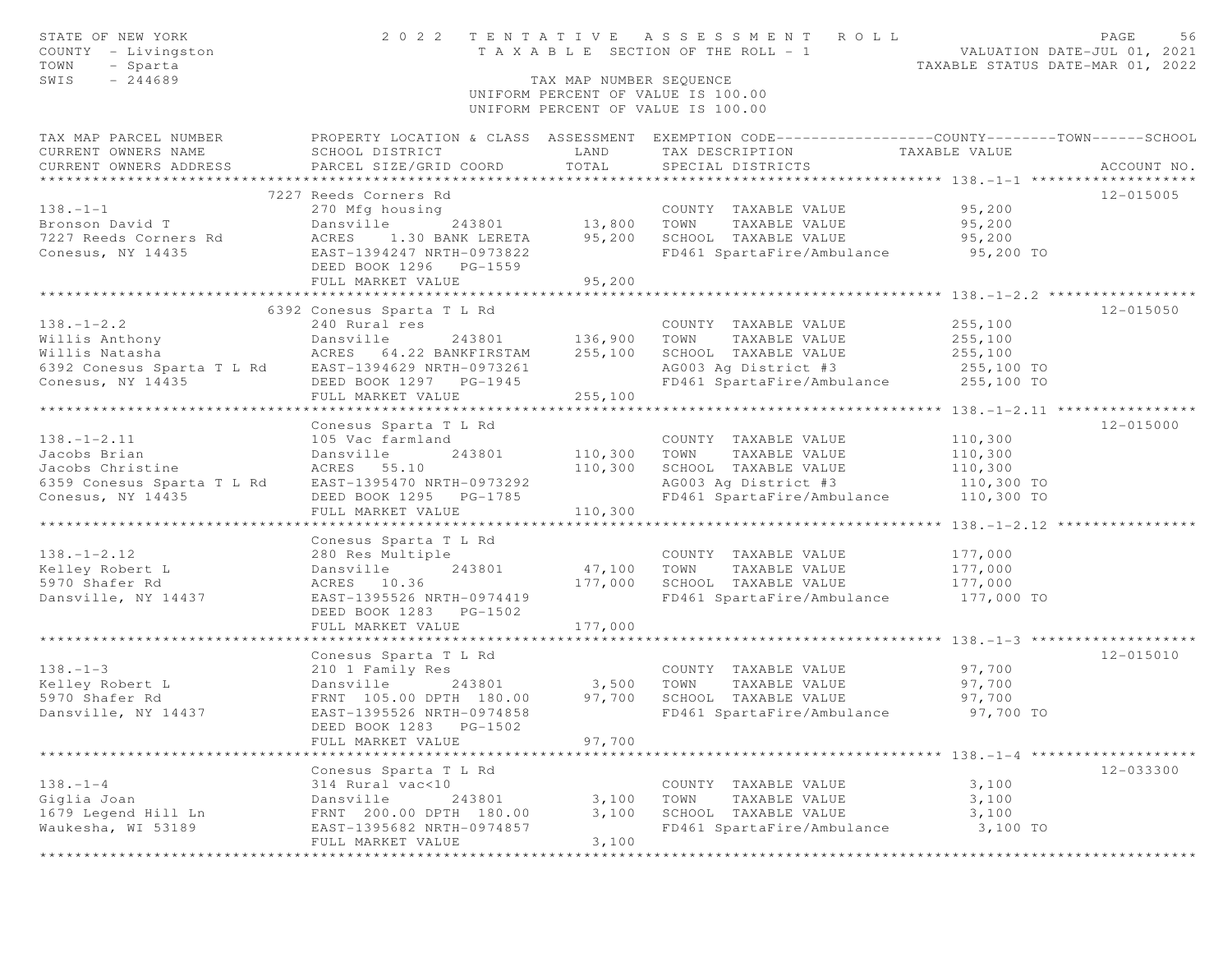| STATE OF NEW YORK<br>COUNTY - Livingston<br>TOWN<br>- Sparta<br>SWIS<br>$-244689$                                                                                                                                                      | 2022 TENTATIVE                                                                                        | TAX MAP NUMBER SEQUENCE<br>UNIFORM PERCENT OF VALUE IS 100.00<br>UNIFORM PERCENT OF VALUE IS 100.00 |          | ASSESSMENT ROLL                                   |         | TAXABLE SECTION OF THE ROLL - 1<br>TAXABLE SECTION OF THE ROLL - 1<br>TAXABLE STATUS DATE-MAR 01, 2022 |                | PAGE<br>57  |
|----------------------------------------------------------------------------------------------------------------------------------------------------------------------------------------------------------------------------------------|-------------------------------------------------------------------------------------------------------|-----------------------------------------------------------------------------------------------------|----------|---------------------------------------------------|---------|--------------------------------------------------------------------------------------------------------|----------------|-------------|
| TAX MAP PARCEL NUMBER PROPERTY LOCATION & CLASS ASSESSMENT EXEMPTION CODE---------------COUNTY-------TOWN------SCHOOL                                                                                                                  |                                                                                                       |                                                                                                     |          |                                                   |         |                                                                                                        |                |             |
| CURRENT OWNERS NAME<br>CURRENT OWNERS ADDRESS                                                                                                                                                                                          | SCHOOL DISTRICT<br>SCHOOL DISTRICT<br>PARCEL SIZE/GRID COORD                                          | LAND<br>TOTAL                                                                                       |          | SPECIAL DISTRICTS                                 |         | TAX DESCRIPTION TAXABLE VALUE                                                                          |                | ACCOUNT NO. |
| CONFIDENTIAL MANNET VALUE<br>Schreiner Brian Mannet Dansville 243801 32,500 COUNTY TAXABLE VALUE<br>Irish Shirlene ACRES 8.70 241,500 TOWN TAXABLE VALUE<br>CONESUS Sparta T L Rd EAST-1397213 NRTH-0974328 SCHOOL TAXABLE VALUE<br>CO |                                                                                                       |                                                                                                     |          |                                                   |         |                                                                                                        |                | 12-004750   |
|                                                                                                                                                                                                                                        |                                                                                                       |                                                                                                     |          |                                                   |         | $\overline{0}$                                                                                         | $\Omega$       | 30,000      |
|                                                                                                                                                                                                                                        |                                                                                                       |                                                                                                     |          |                                                   |         | 241,500                                                                                                |                |             |
|                                                                                                                                                                                                                                        |                                                                                                       |                                                                                                     |          |                                                   |         | 241,500                                                                                                |                |             |
|                                                                                                                                                                                                                                        |                                                                                                       |                                                                                                     |          |                                                   |         | SCHOOL TAXABLE VALUE 211,500                                                                           |                |             |
|                                                                                                                                                                                                                                        |                                                                                                       |                                                                                                     |          |                                                   |         | FD461 SpartaFire/Ambulance 241,500 TO                                                                  |                |             |
|                                                                                                                                                                                                                                        |                                                                                                       |                                                                                                     |          |                                                   |         |                                                                                                        |                |             |
|                                                                                                                                                                                                                                        |                                                                                                       |                                                                                                     |          |                                                   |         |                                                                                                        |                |             |
|                                                                                                                                                                                                                                        | 7320 Story Rd                                                                                         |                                                                                                     |          | SR CITIZEN 41800                                  | $\circ$ | 19,250                                                                                                 | 19,250         | 19,250      |
| 138.-1-6.3<br>Hynes Russell H Dansville 243801 91,800 E<br>7320 Story Rd ACRES 42.14 192,500<br>Conesus, NY 14435 DEED BOOK 970 PG-178<br>DEED BOOK 970 PG-178                                                                         |                                                                                                       |                                                                                                     |          | 243801 91,800 ENH STAR 41834 0                    |         |                                                                                                        | $\overline{0}$ | 74,900      |
|                                                                                                                                                                                                                                        |                                                                                                       |                                                                                                     |          | 192,500 COUNTY TAXABLE VALUE                      |         | $\begin{array}{c} 0 \\ 173,250 \end{array}$                                                            |                |             |
|                                                                                                                                                                                                                                        |                                                                                                       |                                                                                                     |          | TOWN TAXABLE VALUE                                |         | 173,250                                                                                                |                |             |
|                                                                                                                                                                                                                                        |                                                                                                       |                                                                                                     |          | SCHOOL TAXABLE VALUE                              |         | 98,350                                                                                                 |                |             |
|                                                                                                                                                                                                                                        | FULL MARKET VALUE                                                                                     |                                                                                                     |          |                                                   |         | 192,500 FD461 SpartaFire/Ambulance 192,500 TO                                                          |                |             |
|                                                                                                                                                                                                                                        |                                                                                                       |                                                                                                     |          |                                                   |         |                                                                                                        |                |             |
|                                                                                                                                                                                                                                        | 7360 Story Rd                                                                                         |                                                                                                     |          |                                                   |         |                                                                                                        |                |             |
| $138. - 1 - 6.4$                                                                                                                                                                                                                       | 240 Rural res                                                                                         |                                                                                                     |          | COUNTY TAXABLE VALUE                              |         | 213,100                                                                                                |                |             |
|                                                                                                                                                                                                                                        |                                                                                                       | 243801 92,700                                                                                       | TOWN     | TAXABLE VALUE                                     |         | 213,100                                                                                                |                |             |
|                                                                                                                                                                                                                                        |                                                                                                       | 213,100                                                                                             |          |                                                   |         |                                                                                                        |                |             |
|                                                                                                                                                                                                                                        |                                                                                                       |                                                                                                     |          |                                                   |         |                                                                                                        |                |             |
|                                                                                                                                                                                                                                        |                                                                                                       |                                                                                                     |          |                                                   |         |                                                                                                        |                |             |
|                                                                                                                                                                                                                                        | FULL MARKET VALUE                                                                                     | 213,100                                                                                             |          |                                                   |         |                                                                                                        |                |             |
|                                                                                                                                                                                                                                        |                                                                                                       |                                                                                                     |          |                                                   |         |                                                                                                        |                |             |
|                                                                                                                                                                                                                                        | 6584 Conesus Sparta T L Rd                                                                            |                                                                                                     |          |                                                   |         | 98,700                                                                                                 |                |             |
|                                                                                                                                                                                                                                        |                                                                                                       |                                                                                                     |          | COUNTY TAXABLE VALUE<br>37,500 TOWN TAXABLE VALUE |         | 98,700                                                                                                 |                |             |
|                                                                                                                                                                                                                                        |                                                                                                       | 98,700                                                                                              |          |                                                   |         |                                                                                                        |                |             |
| 138.-1-6.11 270 Mfg housing<br>Hershberger Dannie Dansville 243801<br>Hershberger Ella ACRES 10.78<br>6584 Conesus Sparta T L Rd EAST-1397541 NRTH-0974335                                                                             |                                                                                                       |                                                                                                     |          |                                                   |         |                                                                                                        |                |             |
| Dansville, NY 14437                                                                                                                                                                                                                    | DEED BOOK 1296 PG-105                                                                                 |                                                                                                     |          |                                                   |         |                                                                                                        |                |             |
|                                                                                                                                                                                                                                        | FULL MARKET VALUE                                                                                     | 98,700                                                                                              |          |                                                   |         |                                                                                                        |                |             |
|                                                                                                                                                                                                                                        |                                                                                                       |                                                                                                     |          |                                                   |         |                                                                                                        |                |             |
|                                                                                                                                                                                                                                        | Conesus Sparta T L Rd<br>Conesus Sparta 1<br>312 Vac w/imprv<br>Dansville 2<br>ACRES 9.05<br>EAST-100 |                                                                                                     |          |                                                   |         |                                                                                                        |                |             |
| $138. - 1 - 6.211$                                                                                                                                                                                                                     |                                                                                                       |                                                                                                     |          |                                                   |         | COUNTY TAXABLE VALUE 34,700                                                                            |                |             |
| Browne Ronald                                                                                                                                                                                                                          | 243801                                                                                                | 33,300                                                                                              |          | TOWN      TAXABLE VALUE<br>SCHOOL   TAXABLE VALUE |         | $34,700$<br>$34,700$                                                                                   |                |             |
| Browne Nancy E                                                                                                                                                                                                                         |                                                                                                       | 34,700                                                                                              |          |                                                   |         |                                                                                                        |                |             |
| 937 Denise Rd                                                                                                                                                                                                                          | EAST-1396899 NRTH-0974312                                                                             |                                                                                                     |          |                                                   |         | FD461 SpartaFire/Ambulance 34,700 TO                                                                   |                |             |
| Rochester, NY 14616                                                                                                                                                                                                                    | DEED BOOK 1281 PG-971                                                                                 |                                                                                                     |          |                                                   |         |                                                                                                        |                |             |
|                                                                                                                                                                                                                                        | FULL MARKET VALUE                                                                                     | 34,700                                                                                              |          |                                                   |         |                                                                                                        |                |             |
|                                                                                                                                                                                                                                        |                                                                                                       |                                                                                                     |          |                                                   |         |                                                                                                        |                |             |
|                                                                                                                                                                                                                                        | 6516 Conesus Sparta T L Rd                                                                            |                                                                                                     |          |                                                   |         |                                                                                                        |                |             |
| $138. - 1 - 6.221$<br>Smith Casey R                                                                                                                                                                                                    | 240 Rural res                                                                                         |                                                                                                     | BAS STAR | 41854                                             | $\circ$ | $\circ$                                                                                                | $\Omega$       | 30,000      |
| Henry Morgan L                                                                                                                                                                                                                         | Dansville<br>243801<br>ACRES 18.39 BANKFIRSTAM                                                        | 53,300<br>170,700                                                                                   | TOWN     | COUNTY TAXABLE VALUE<br>TAXABLE VALUE             |         | 170,700<br>170,700                                                                                     |                |             |
| 6516 Conesus Sparta T L Rd                                                                                                                                                                                                             | EAST-1396455 NRTH-0974307                                                                             |                                                                                                     |          | SCHOOL TAXABLE VALUE                              |         | 140,700                                                                                                |                |             |
| Conesus, NY 14435                                                                                                                                                                                                                      | DEED BOOK 1272<br>PG-2816                                                                             |                                                                                                     |          | FD461 SpartaFire/Ambulance                        |         | 170,700 TO                                                                                             |                |             |
|                                                                                                                                                                                                                                        | FULL MARKET VALUE                                                                                     | 170,700                                                                                             |          |                                                   |         |                                                                                                        |                |             |
|                                                                                                                                                                                                                                        |                                                                                                       |                                                                                                     |          |                                                   |         |                                                                                                        |                |             |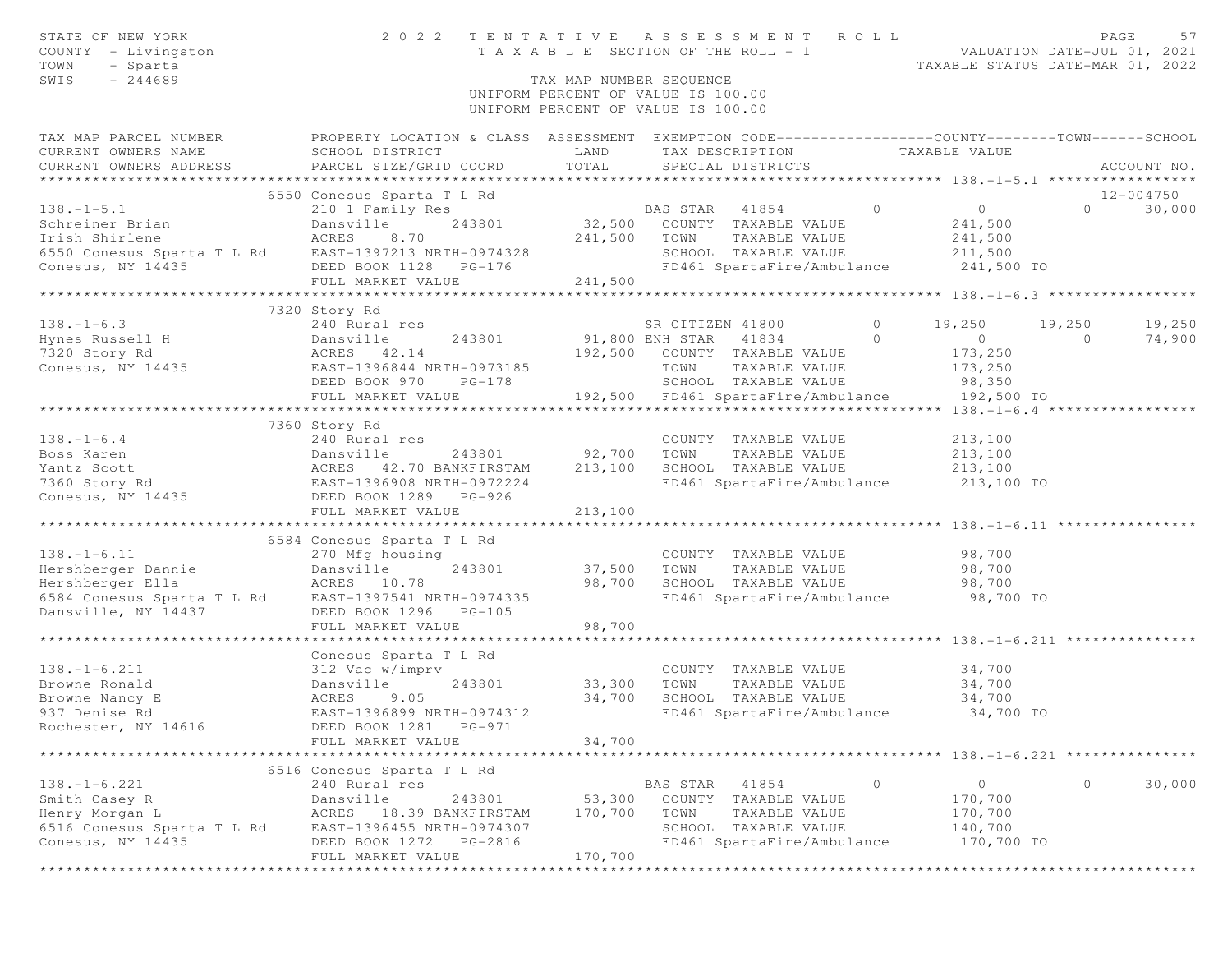| STATE OF NEW YORK<br>COUNTY - Livingston<br>TOWN<br>- Sparta<br>$-244689$<br>SWIS                                                                                                                                         | 2 0 2 2                                                                                                                                                                        | TAX MAP NUMBER SEQUENCE                          | TENTATIVE ASSESSMENT ROLL<br>TENTATIVE ASSESSMENT NVIL<br>TAXABLE SECTION OF THE ROLL - 1<br>TAXABLE STATUS DATE-MAR 01, 2022<br>UNIFORM PERCENT OF VALUE IS 100.00                                 |          |                                                                                  |                          | PAGE<br>58               |
|---------------------------------------------------------------------------------------------------------------------------------------------------------------------------------------------------------------------------|--------------------------------------------------------------------------------------------------------------------------------------------------------------------------------|--------------------------------------------------|-----------------------------------------------------------------------------------------------------------------------------------------------------------------------------------------------------|----------|----------------------------------------------------------------------------------|--------------------------|--------------------------|
|                                                                                                                                                                                                                           |                                                                                                                                                                                |                                                  | UNIFORM PERCENT OF VALUE IS 100.00                                                                                                                                                                  |          |                                                                                  |                          |                          |
| TAX MAP PARCEL NUMBER THE PROPERTY LOCATION & CLASS ASSESSMENT EXEMPTION CODE--------------COUNTY-------TOWN------SCHOOL<br>CURRENT OWNERS NAME                                                                           | SCHOOL DISTRICT<br>LAND                                                                                                                                                        |                                                  | TAX DESCRIPTION TAXABLE VALUE<br>SPECIAL DISTRICTS                                                                                                                                                  |          |                                                                                  |                          |                          |
|                                                                                                                                                                                                                           | 6508 Conesus Sparta T L Rd                                                                                                                                                     |                                                  |                                                                                                                                                                                                     |          |                                                                                  |                          |                          |
| $138. - 1 - 6.231$                                                                                                                                                                                                        | 270 Mfg housing                                                                                                                                                                |                                                  | using<br>243801 34,000 ENH STAR 41834 0<br>34 69,600 COUNTY TAXABLE VALUE                                                                                                                           |          | 10,440<br>$0$<br>59,160                                                          | 10,440<br>$\overline{0}$ | $\overline{0}$<br>69,600 |
| Liles Robert M<br>Liles Sharon A<br>69,600<br>6508 Conesus Sparta T L Rd<br>Conesus, NY 14435<br>Conesus, NY 14435<br>Conesus, NY 14435<br>CONERED BOOK 1051 PG-284<br>FULL MARKET VALUE<br>FULL MARKET VALUE             | FULL MARKET VALUE                                                                                                                                                              |                                                  | TOWN      TAXABLE VALUE<br>SCHOOL   TAXABLE VALUE<br>$69,600$ FD461 SpartaFire/Ambulance 69,600 TO                                                                                                  |          | 59,160<br>$\sim$ 0                                                               |                          |                          |
|                                                                                                                                                                                                                           |                                                                                                                                                                                |                                                  |                                                                                                                                                                                                     |          |                                                                                  |                          | 12-051100                |
| $138. - 1 - 7.1$<br>Willsea Patricia<br>6609 Liberty Pole Rd<br>Dansville, NY 14437                                                                                                                                       | Alberty Pole Rd<br>105 Vac farmland<br>Dansville<br>Rd<br>2 ACRES<br>243801<br>EAST-1397026 NRTH-0970892<br>FULL MARKET VALUE                                                  | 139,400<br>139,400                               | AG DIST C 41720 0 103,593 103,593 103,593<br>COUNTY TAXABLE VALUE<br>TOWN TAXABLE VALUE<br>SCHOOL TAXABLE VALUE<br>139,400 AG003 Ag District #3 139,400 TO<br>FD461 SpartaFire/Ambulance 139,400 TO |          | 35,807<br>35,807<br>35,807                                                       |                          |                          |
| MAY BE SUBJECT TO PAYMENT<br>UNDER AGDIST LAW TIL 2026                                                                                                                                                                    |                                                                                                                                                                                |                                                  |                                                                                                                                                                                                     |          |                                                                                  |                          |                          |
|                                                                                                                                                                                                                           |                                                                                                                                                                                |                                                  |                                                                                                                                                                                                     |          |                                                                                  |                          |                          |
| $138. - 1 - 7.2$<br>Ell-N-Wood Flowers & Garden Dansville<br>The ACRES 1.38<br>PO Box 25<br>Conesus, NY 14435<br>Conesus, NY 14435<br>PO Box 25<br>DEED BOOK 1203<br>PG-328<br>PO Box 25<br>PG-328<br>PO Box 25<br>PG-328 | 6531 Liberty Pole Rd<br>210 1 Family Res<br>243801 14,000<br>FULL MARKET VALUE                                                                                                 | 53,200<br>53,200                                 | COUNTY TAXABLE VALUE 53,200<br>TOWN<br>TAXABLE VALUE<br>SCHOOL TAXABLE VALUE 53,200<br>AG003 Ag District #3 53,200 TO<br>FD461 SpartaFire/Ambulance 53,200 TO                                       |          | 53,200                                                                           |                          | 12-051100                |
|                                                                                                                                                                                                                           |                                                                                                                                                                                |                                                  |                                                                                                                                                                                                     |          |                                                                                  |                          |                          |
|                                                                                                                                                                                                                           | 6487 Liberty Pole Rd<br>210 1 Family Res                                                                                                                                       |                                                  | ENH STAR 41834<br>243801 3,200 COUNTY TAXABLE VALUE<br>TOWN      TAXABLE VALUE<br>SCHOOL   TAXABLE VALUE<br>65,200 FD461 SpartaFire/Ambulance 65,200 TO                                             | $\Omega$ | $\overline{0}$<br>65,200<br>65,200<br>$\circ$                                    |                          | 12-049650<br>0 65,200    |
| $138. - 1 - 9.2$<br>Allen Scott<br>6403 Liberty Pole Rd<br>Dansville, NY 14437                                                                                                                                            | Liberty Pole Rd<br>314 Rural vac<10<br>Dansville 243801<br>Pole Rd FRNT 190.00 DPTH 185.00<br>14437 EAST-1394651 NRTH-0970022<br>DEED BOOK 1218    PG-195<br>FULL MARKET VALUE | 243801 1,900<br>TH 185.00 1,900<br>1,900         | COUNTY TAXABLE VALUE<br>TOWN<br>TAXABLE VALUE<br>SCHOOL TAXABLE VALUE<br>FD461 SpartaFire/Ambulance 1,900 TO                                                                                        |          | 1,900<br>1,900<br>1,900<br>********************** 138. -1-9.11 ***************** |                          |                          |
|                                                                                                                                                                                                                           | 6462 Liberty Pole Rd                                                                                                                                                           |                                                  |                                                                                                                                                                                                     |          |                                                                                  |                          | $12 - 024400$            |
| $138. - 1 - 9.11$<br>Childs Richard<br>Childs Helen<br>6462 Liberty Pole Rd<br>Dansville, NY 14437                                                                                                                        | 240 Rural res<br>243801<br>Dansville<br>ACRES<br>30.10<br>EAST-1395475 NRTH-0969438<br>DEED BOOK 1287<br>PG-1175<br>FULL MARKET VALUE                                          | 72,600<br>167,000<br>167,000<br>**************** | 41834<br>ENH STAR<br>COUNTY<br>TAXABLE VALUE<br>TOWN<br>TAXABLE VALUE<br>SCHOOL<br>TAXABLE VALUE<br>FD461 SpartaFire/Ambulance                                                                      | $\circ$  | $\circ$<br>167,000<br>167,000<br>92,100<br>167,000 TO                            | $\circ$                  | 74,900                   |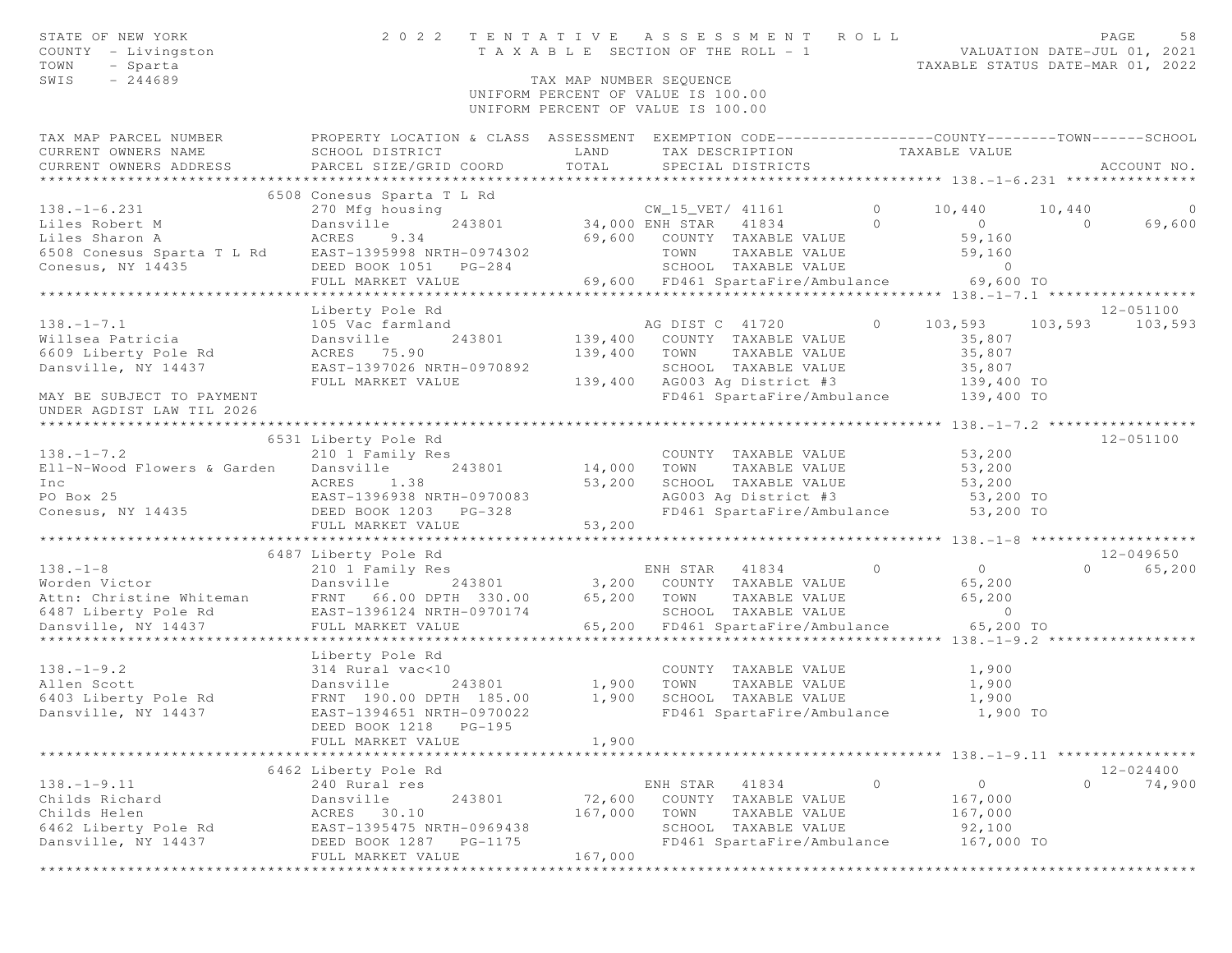| STATE OF NEW YORK<br>COUNTY - Livingston<br>TOWN<br>- Sparta           |                                                                                 |                         | 2022 TENTATIVE ASSESSMENT ROLL<br>T A X A B L E SECTION OF THE ROLL - 1                                                                  | TAXABLE STATUS DATE-MAR 01, 2022 | PAGE<br>59<br>VALUATION DATE-JUL 01, 2021 |
|------------------------------------------------------------------------|---------------------------------------------------------------------------------|-------------------------|------------------------------------------------------------------------------------------------------------------------------------------|----------------------------------|-------------------------------------------|
| SWIS<br>$-244689$                                                      |                                                                                 | TAX MAP NUMBER SEQUENCE | UNIFORM PERCENT OF VALUE IS 100.00<br>UNIFORM PERCENT OF VALUE IS 100.00                                                                 |                                  |                                           |
| TAX MAP PARCEL NUMBER<br>CURRENT OWNERS NAME<br>CURRENT OWNERS ADDRESS | SCHOOL DISTRICT<br>PARCEL SIZE/GRID COORD                                       | LAND<br>TOTAL           | PROPERTY LOCATION & CLASS ASSESSMENT EXEMPTION CODE----------------COUNTY--------TOWN-----SCHOOL<br>TAX DESCRIPTION<br>SPECIAL DISTRICTS | TAXABLE VALUE                    | ACCOUNT NO.                               |
| ***********************                                                |                                                                                 |                         |                                                                                                                                          |                                  |                                           |
|                                                                        | 6424 Liberty Pole Rd                                                            |                         |                                                                                                                                          |                                  |                                           |
| $138. - 1 - 9.123$                                                     | 210 1 Family Res                                                                |                         | COUNTY TAXABLE VALUE                                                                                                                     | 120,400                          |                                           |
| Miller Levi L                                                          | Dansville<br>243801                                                             | 14,800                  | TOWN<br>TAXABLE VALUE                                                                                                                    | 120,400                          |                                           |
| Miller Anna A                                                          | ACRES<br>1.70                                                                   | 120,400                 | SCHOOL TAXABLE VALUE                                                                                                                     | 120,400                          |                                           |
| 6424 Liberty Pole Rd<br>Dansville, NY 14437                            | EAST-1394843 NRTH-0970200<br>DEED BOOK 1291<br>PG-2737                          |                         | FD461 SpartaFire/Ambulance                                                                                                               | 120,400 TO                       |                                           |
|                                                                        | FULL MARKET VALUE<br>************************                                   | 120,400                 |                                                                                                                                          |                                  |                                           |
|                                                                        | Liberty Pole Rd                                                                 |                         |                                                                                                                                          |                                  |                                           |
| $138. - 1 - 9.125$                                                     | 314 Rural vac<10                                                                |                         | COUNTY TAXABLE VALUE                                                                                                                     | 12,000                           |                                           |
| Miller Levi L                                                          | Dansville<br>243801                                                             | 12,000                  | TOWN<br>TAXABLE VALUE                                                                                                                    | 12,000                           |                                           |
| Miller Anna A                                                          | 3.10<br>ACRES                                                                   | 12,000                  | SCHOOL TAXABLE VALUE                                                                                                                     | 12,000                           |                                           |
| 6424 Liberty Pole Rd                                                   | EAST-1395031 NRTH-0970225                                                       |                         | FD461 SpartaFire/Ambulance                                                                                                               | 12,000 TO                        |                                           |
| Dansville, NY 14437                                                    | DEED BOOK 1291<br>PG-2737                                                       |                         |                                                                                                                                          |                                  |                                           |
|                                                                        | FULL MARKET VALUE                                                               | 12,000                  |                                                                                                                                          |                                  |                                           |
|                                                                        |                                                                                 |                         |                                                                                                                                          |                                  |                                           |
|                                                                        | 6460 Liberty Pole Rd                                                            |                         |                                                                                                                                          |                                  |                                           |
| $138. - 1 - 9.126$                                                     | 240 Rural res                                                                   |                         | BAS STAR 41854<br>$\Omega$                                                                                                               | $\overline{0}$                   | 30,000<br>$\Omega$                        |
| White Michael W                                                        | Dansville<br>243801                                                             | 108,900                 | COUNTY TAXABLE VALUE                                                                                                                     | 236,700                          |                                           |
| White Margaret C                                                       | ACRES 52.80 BANK LERETA<br>ACRES 52.80 BANA PEASIA<br>EAST-1395186 NRTH-0970766 | 236,700                 | TAXABLE VALUE<br>TOWN                                                                                                                    | 236,700                          |                                           |
| 6460 Liberty Pole Rd<br>Dansville, NY 14437                            |                                                                                 |                         | SCHOOL TAXABLE VALUE                                                                                                                     | 206,700                          |                                           |
|                                                                        | DEED BOOK 1134    PG-259<br>FULL MARKET VALUE                                   |                         | AG003 Ag District #3<br>236,700 FD461 SpartaFire/Ambulance                                                                               | 236,700 TO<br>236,700 TO         |                                           |
|                                                                        |                                                                                 |                         |                                                                                                                                          |                                  |                                           |
|                                                                        | 7383 Reeds Corners Rd                                                           |                         |                                                                                                                                          |                                  | $12 - 024550$                             |
| $138. - 1 - 10$                                                        | 270 Mfg housing                                                                 |                         | COUNTY TAXABLE VALUE                                                                                                                     | 57,600                           |                                           |
| Sampson Randy L                                                        | Dansville<br>243801                                                             | 22,300                  | TOWN<br>TAXABLE VALUE                                                                                                                    | 57,600                           |                                           |
| Kawazoe Masue                                                          | ACRES<br>4.59                                                                   | 57,600                  | SCHOOL TAXABLE VALUE                                                                                                                     | 57,600                           |                                           |
| 7383 Reeds Corners Rd                                                  | EAST-1394537 NRTH-0970361                                                       |                         | FD461 SpartaFire/Ambulance                                                                                                               | 57,600 TO                        |                                           |
| Dansville, NY 14437                                                    | DEED BOOK 759<br>PG-00240                                                       |                         |                                                                                                                                          |                                  |                                           |
|                                                                        | FULL MARKET VALUE                                                               | 57,600                  |                                                                                                                                          |                                  |                                           |
|                                                                        |                                                                                 | **********              |                                                                                                                                          |                                  |                                           |
|                                                                        | 6403 Liberty Pole Rd                                                            |                         |                                                                                                                                          |                                  | 12-007600                                 |
| $138. - 1 - 11$                                                        | 210 1 Family Res                                                                |                         | $\circ$<br>BAS STAR<br>41854                                                                                                             | $\overline{0}$                   | 30,000<br>$\Omega$                        |
| Allen Scott                                                            | Dansville<br>243801                                                             | 4,300                   | COUNTY TAXABLE VALUE                                                                                                                     | 158,300                          |                                           |
| 6403 Liberty Pole Rd                                                   | FRNT 185.00 DPTH 185.00                                                         | 158,300                 | TAXABLE VALUE<br>TOWN                                                                                                                    | 158,300                          |                                           |
| Dansville, NY 14437                                                    | BANKFIRSTAM<br>EAST-1394459 NRTH-0970015                                        |                         | SCHOOL TAXABLE VALUE<br>FD461 SpartaFire/Ambulance                                                                                       | 128,300<br>158,300 TO            |                                           |
|                                                                        | DEED BOOK 1209 PG-131                                                           |                         |                                                                                                                                          |                                  |                                           |
|                                                                        | FULL MARKET VALUE                                                               | 158,300                 |                                                                                                                                          |                                  |                                           |
|                                                                        |                                                                                 |                         |                                                                                                                                          |                                  |                                           |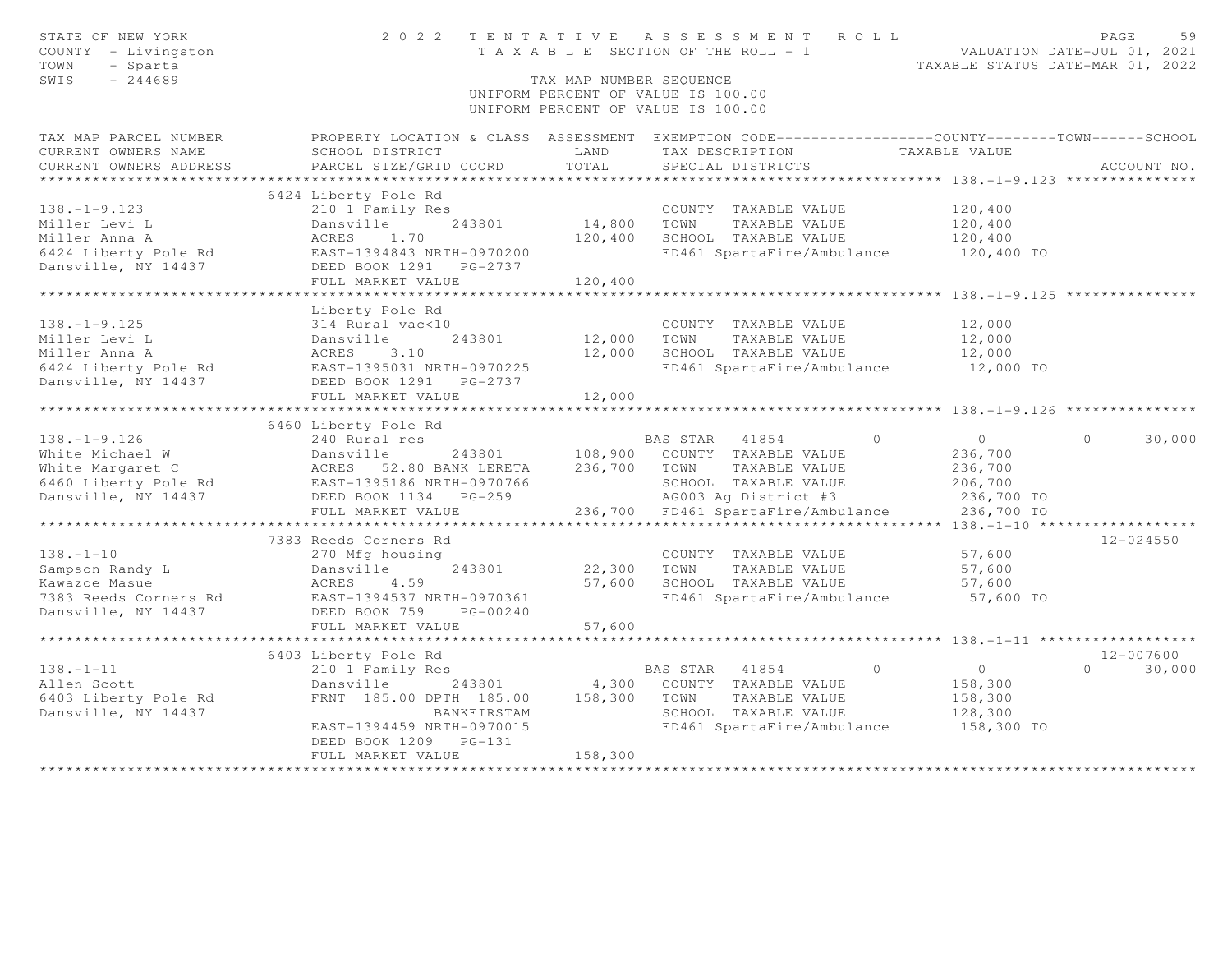| STATE OF NEW YORK<br>COUNTY<br>- Livingston<br>- Sparta<br>TOWN<br>$-244689$<br>SWIS | 2022 TENTATIVE ASSESSMENT ROLL                                                                                                     | T A X A B L E SECTION OF THE ROLL - 1<br>TAX MAP NUMBER SEQUENCE<br>UNIFORM PERCENT OF VALUE IS 100.00<br>UNIFORM PERCENT OF VALUE IS 100.00 |      |                                    |  | VALUATION DATE-JUL 01, 2021<br>TAXABLE STATUS DATE-MAR 01, 2022 |          | PAGE<br>60    |
|--------------------------------------------------------------------------------------|------------------------------------------------------------------------------------------------------------------------------------|----------------------------------------------------------------------------------------------------------------------------------------------|------|------------------------------------|--|-----------------------------------------------------------------|----------|---------------|
| TAX MAP PARCEL NUMBER<br>CURRENT OWNERS NAME                                         | PROPERTY LOCATION & CLASS ASSESSMENT EXEMPTION CODE----------------COUNTY-------TOWN------SCHOOL<br>SCHOOL DISTRICT<br><b>LAND</b> |                                                                                                                                              |      |                                    |  | TAX DESCRIPTION TAXABLE VALUE                                   |          | ACCOUNT NO.   |
|                                                                                      | 6404 Liberty Pole Rd                                                                                                               |                                                                                                                                              |      |                                    |  |                                                                 |          | 12-002000     |
| $138. - 1 - 12$                                                                      |                                                                                                                                    |                                                                                                                                              |      |                                    |  |                                                                 | $\Omega$ | 30,000        |
| Stephens Roland M Dansville                                                          |                                                                                                                                    |                                                                                                                                              |      | 243801 15,400 COUNTY TAXABLE VALUE |  | 83,200                                                          |          |               |
| 6404 Liberty Pole Rd                                                                 | ACRES 1.93 BANKFIRSTAM 83,200                                                                                                      |                                                                                                                                              | TOWN | TAXABLE VALUE                      |  | 83,200                                                          |          |               |
| Dansville, NY 14437 EAST-1394588 NRTH-0969721                                        |                                                                                                                                    |                                                                                                                                              |      | SCHOOL TAXABLE VALUE               |  | 53,200                                                          |          |               |
|                                                                                      | DEED BOOK 862<br>$PG-240$                                                                                                          | FD461 SpartaFire/Ambulance 83,200 TO<br>83,200                                                                                               |      |                                    |  |                                                                 |          |               |
|                                                                                      | FULL MARKET VALUE                                                                                                                  |                                                                                                                                              |      |                                    |  |                                                                 |          |               |
|                                                                                      |                                                                                                                                    |                                                                                                                                              |      |                                    |  |                                                                 |          |               |
|                                                                                      | 7529 Reeds Corners Rd                                                                                                              |                                                                                                                                              |      |                                    |  |                                                                 |          | $12 - 002700$ |
| $138. - 1 - 13$                                                                      | 210 1 Family Res                                                                                                                   |                                                                                                                                              |      | COUNTY TAXABLE VALUE               |  | 77,300                                                          |          |               |
| Lennox Margaret E                                                                    | Dansville                                                                                                                          | 243801 24,700                                                                                                                                | TOWN | TAXABLE VALUE                      |  | 77,300                                                          |          |               |
| 7492 Reeds Corners Rd                                                                | ACRES 5.50                                                                                                                         | 77,300                                                                                                                                       |      | SCHOOL TAXABLE VALUE               |  | 77,300                                                          |          |               |
| Dansville, NY 14437                                                                  | EAST-1394619 NRTH-0969246                                                                                                          |                                                                                                                                              |      |                                    |  | FD461 SpartaFire/Ambulance 77,300 TO                            |          |               |
|                                                                                      | DEED BOOK 1175    PG-179<br>FULL MARKET VALUE                                                                                      | 77,300                                                                                                                                       |      |                                    |  |                                                                 |          |               |
|                                                                                      |                                                                                                                                    |                                                                                                                                              |      |                                    |  |                                                                 |          |               |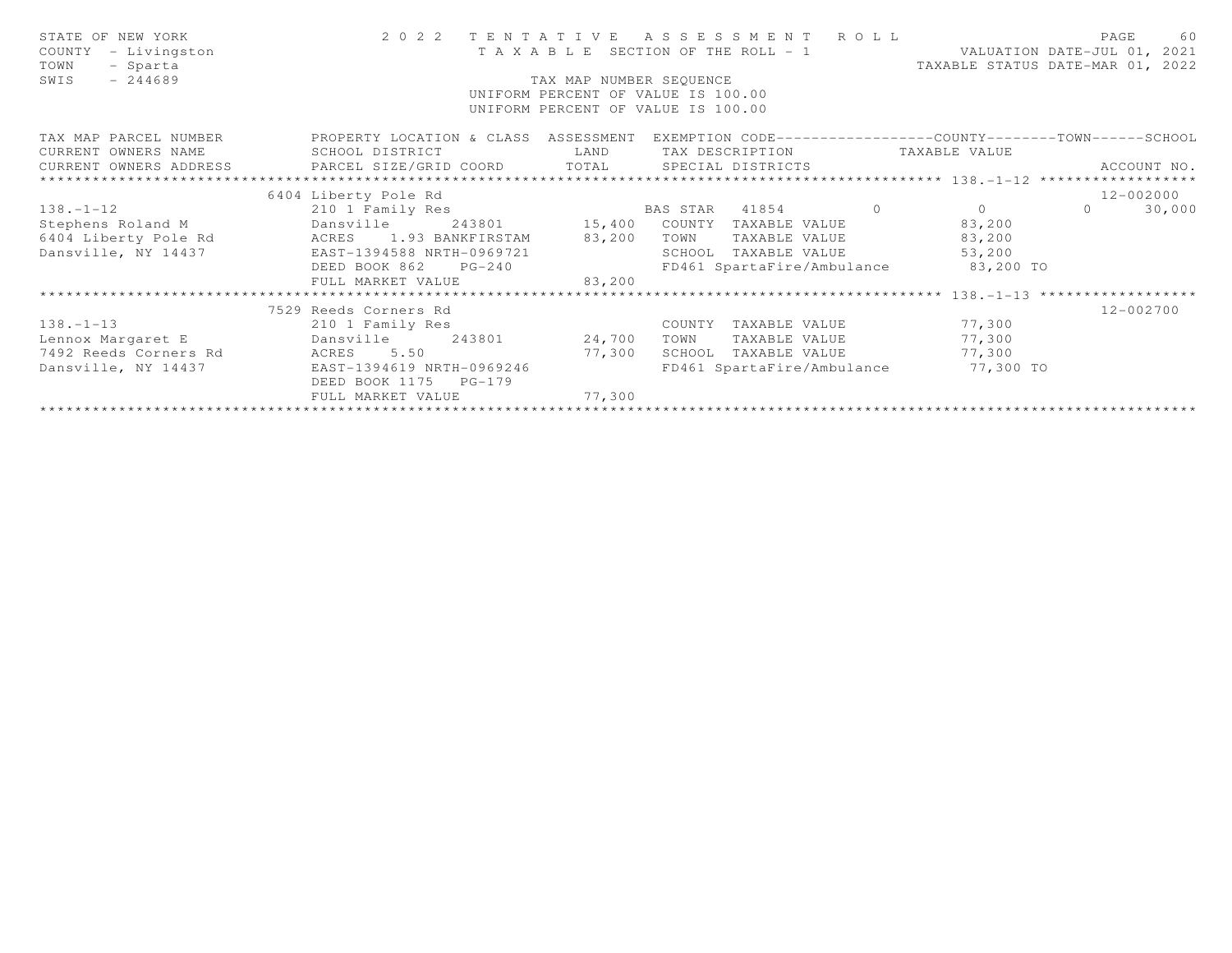|      | STATE OF NEW YORK   | 2022 TENTATIVE ASSESSMENT ROLL        | PAGE<br>61                       |
|------|---------------------|---------------------------------------|----------------------------------|
|      | COUNTY - Livingston | T A X A B L E SECTION OF THE ROLL - 1 | VALUATION DATE-JUL 01, 2021      |
|      | TOWN - Sparta       |                                       | TAXABLE STATUS DATE-MAR 01, 2022 |
| SWIS | $-244689$           | MAP SECTION - 138                     | RPS150/V04/L015                  |
|      |                     | $SUB - SECTION - 000$                 | CURRENT DATE 4/19/2022           |
|      |                     | UNIFORM PERCENT OF VALUE IS 100.00    |                                  |

# \*\*\* S P E C I A L D I S T R I C T S U M M A R Y \*\*\*

|                                 | TOTAL EXTENSION | EXTENSION | AD VALOREM | <b>FXFMPT</b> | TAXABLE      |
|---------------------------------|-----------------|-----------|------------|---------------|--------------|
| CODE DISTRICT NAME PARCELS TYPE |                 | VALUE.    | VALUE      | AMOUNT        | <b>VALUE</b> |
|                                 |                 |           |            |               |              |
| AG003 Ag District #3            | 5 TOTAL         |           | 794.700    |               | 794,700      |
| FD461 SpartaFire/Amb            | 25 TOTAL        |           | 2931,400   |               | 2931,400     |

#### \*\*\* S C H O O L D I S T R I C T S U M M A R Y \*\*\*

| CODE   | DISTRICT NAME | TOTAL<br>PARCELS | ASSESSED<br>LAND | ASSESSED<br>TOTAL | <b>EXEMPT</b><br>AMOUNT | TOTAL<br>TAXABLE | STAR<br>AMOUNT | STAR<br>TAXABLE |
|--------|---------------|------------------|------------------|-------------------|-------------------------|------------------|----------------|-----------------|
| 243801 | Dansville     | 25               | 1123,300         | 2931,400          | 122,843                 | 2808,557         | 434,600        | 2373,957        |
|        | SUB-TOTAL     | 25               | 1123,300         | 2931,400          | 122,843                 | 2808,557         | 434,600        | 2373,957        |
|        | TOTAL         | 25               | 1123,300         | 2931,400          | 122,843                 | 2808,557         | 434,600        | 2373,957        |

#### \*\*\* S Y S T E M C O D E S S U M M A R Y \*\*\*

### NO SYSTEM EXEMPTIONS AT THIS LEVEL

# \*\*\* E X E M P T I O N S U M M A R Y \*\*\*

| CODE  | DESCRIPTION  | TOTAL<br>PARCELS | COUNTY  | TOWN    | SCHOOL  |
|-------|--------------|------------------|---------|---------|---------|
|       |              |                  |         |         |         |
| 41161 | $CW_15_VET/$ |                  | 10,440  | 10,440  |         |
| 41720 | AG DIST C    |                  | 103,593 | 103,593 | 103,593 |
| 41800 | SR CITIZEN   |                  | 19,250  | 19,250  | 19,250  |
| 41834 | ENH STAR     |                  |         |         | 284,600 |
| 41854 | BAS STAR     | ь.               |         |         | 150,000 |
|       | TOTAL        | 12               | 133,283 | 133,283 | 557,443 |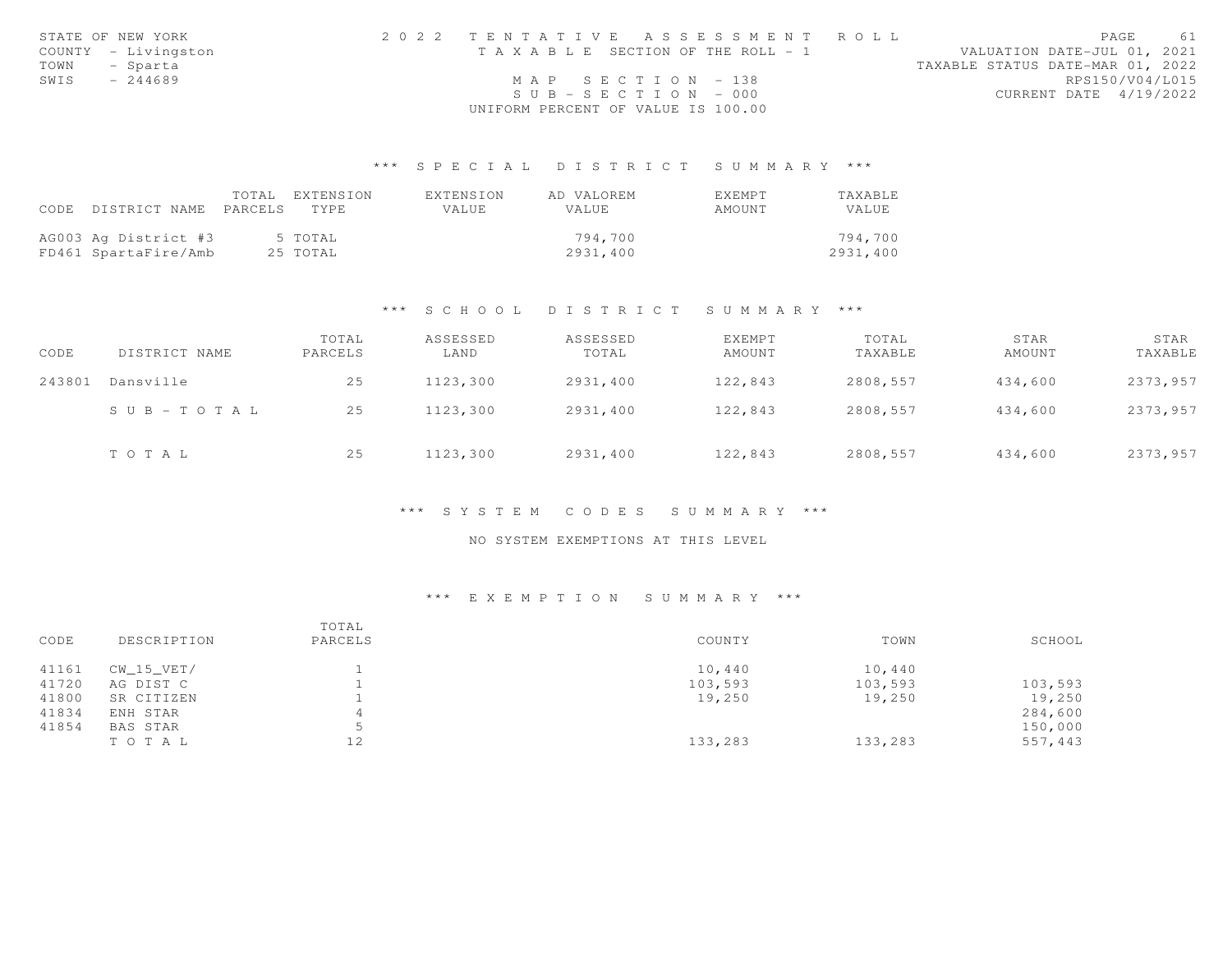|      | STATE OF NEW YORK   | 2022 TENTATIVE ASSESSMENT ROLL        | 62<br>PAGE                       |
|------|---------------------|---------------------------------------|----------------------------------|
|      | COUNTY - Livingston | T A X A B L E SECTION OF THE ROLL - 1 | VALUATION DATE-JUL 01, 2021      |
|      | TOWN - Sparta       |                                       | TAXABLE STATUS DATE-MAR 01, 2022 |
| SWIS | - 244689            | $MAP$ SECTION - 138                   | RPS150/V04/L015                  |
|      |                     | $SUB - SECTION - 000$                 | CURRENT DATE 4/19/2022           |
|      |                     | UNIFORM PERCENT OF VALUE IS 100.00    |                                  |

# \*\*\* G R A N D T O T A L S \*\*\*

| ROLL |             | TOTAL   | ASSESSED | ASSESSED | TAXABLE  | TAXABLE  | TAXABLE  | STAR     |
|------|-------------|---------|----------|----------|----------|----------|----------|----------|
| SEC  | DESCRIPTION | PARCELS | LAND     | TOTAL    | COUNTY   | TOWN     | SCHOOL   | TAXABLE  |
|      | TAXABLE     |         | 1123,300 | 2931,400 | 2798,117 | 2798,117 | 2808,557 | 2373,957 |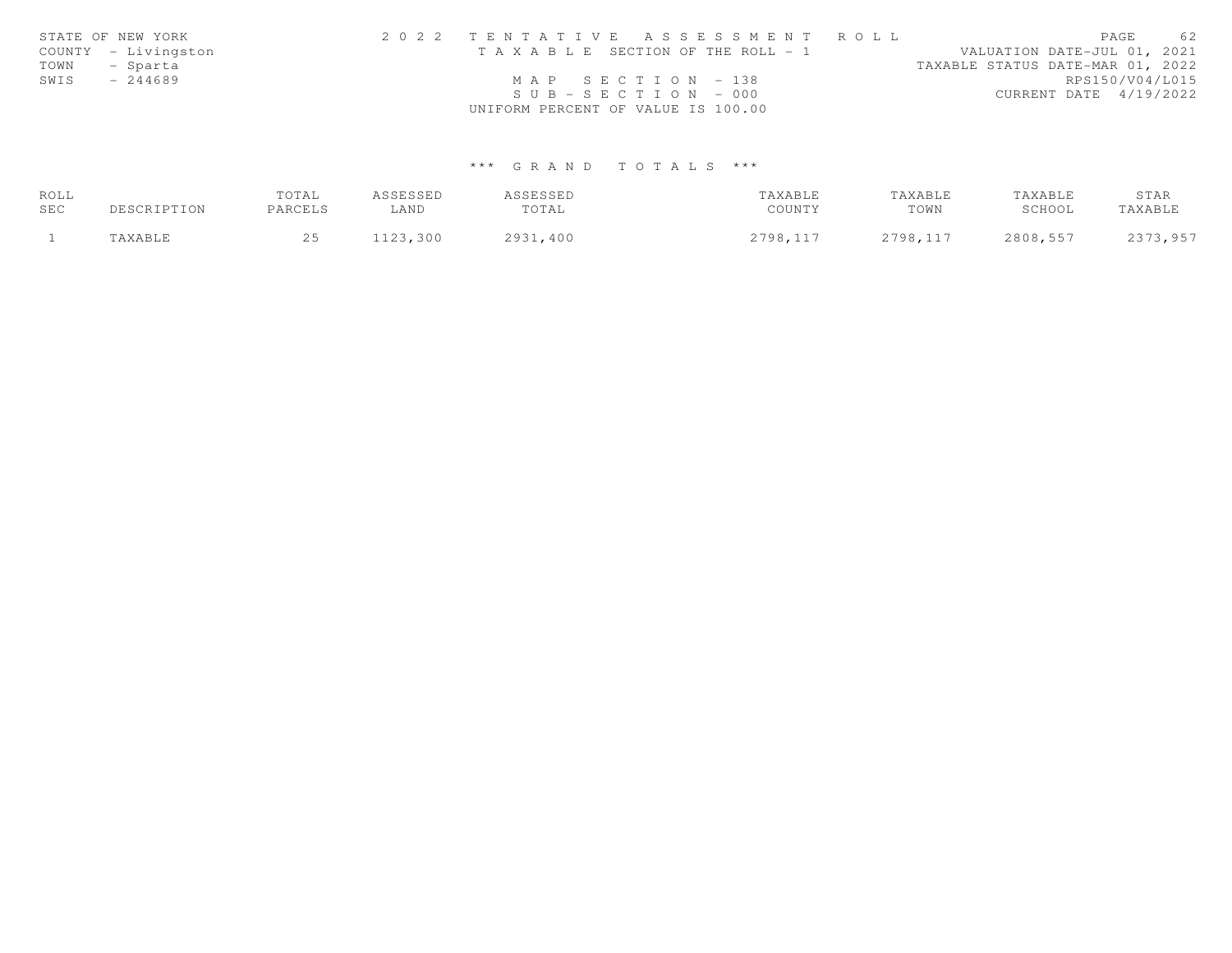| PROPERTY LOCATION & CLASS ASSESSMENT EXEMPTION CODE----------------COUNTY-------TOWN------SCHOOL<br>TAX MAP PARCEL NUMBER<br>TAX DESCRIPTION<br>CURRENT OWNERS NAME<br>SCHOOL DISTRICT<br>LAND<br>TAXABLE VALUE<br>TOTAL<br>CURRENT OWNERS ADDRESS<br>PARCEL SIZE/GRID COORD<br>SPECIAL DISTRICTS<br>ACCOUNT NO.<br>***********************<br>12-010700<br>Groveland Station Rd<br>$148. - 1 - 1$<br>AG DIST C 41720<br>126,062 126,062 126,062<br>105 Vac farmland<br>$\overline{0}$<br>151,900 COUNTY TAXABLE VALUE<br>Donovan, Family Trust Donald F Geneseo 242601<br>25,838<br>Donovan, Revocable Trust JoAnn ACRES 27.40<br>151,900 TOWN TAXABLE VALUE<br>25,838<br>218 Green Haven Ln W<br>EAST-1367510 NRTH-0970029<br>SCHOOL TAXABLE VALUE<br>25,838<br>AG003 Ag District #3<br>Dundee, FL 33838<br>151,900 TO<br>$151,900$ TO<br>151,900 FD461 SpartaFire/Ambulance<br>FULL MARKET VALUE<br>MAY BE SUBJECT TO PAYMENT<br>UNDER AGDIST LAW TIL 2026<br>12-007710<br>Scottsburg Rd<br>25,000<br>$148. - 1 - 2$<br>314 Rural vac<10<br>COUNTY TAXABLE VALUE<br>25,000 TOWN<br>Prince Jonathan M<br>242601<br>TAXABLE VALUE<br>25,000<br>Geneseo<br>Prince Jennifer<br><b>ACRES</b><br>25,000<br>SCHOOL TAXABLE VALUE<br>8.31 BANK LERETA<br>25,000<br>4883 Scottsburg Rd<br>EAST-1369667 NRTH-0970377<br>FD461 SpartaFire/Ambulance 25,000 TO<br>Groveland, NY 14462<br>FULL MARKET VALUE<br>25,000<br>MAY BE SUBJECT TO PAYMENT<br>UNDER AGDIST LAW TIL 2024<br>12-047000<br>4920 Scottsburg Rd<br>$148. - 1 - 3.1$<br>210 1 Family Res<br>COUNTY TAXABLE VALUE<br>146,600<br>Johnson Paul B<br>242601<br>22,700 TOWN<br>TAXABLE VALUE<br>146,600<br>Geneseo<br>146,600<br>SCHOOL TAXABLE VALUE<br>4920 Scottsburg Rd<br>ACRES<br>4.72<br>146,600<br>Groveland, NY 14462<br>EAST-1370704 NRTH-0970296<br>FD461 SpartaFire/Ambulance<br>146,600 TO<br>DEED BOOK 967 PG-64<br>146,600<br>FULL MARKET VALUE<br>**************** 148. -1-4.1 ******************<br>***************************<br>$12 - 047001$<br>Scottsburg Rd<br>105 Vac farmland<br>$148. - 1 - 4.1$<br>39,500<br>COUNTY TAXABLE VALUE<br>39,500<br>Johnson Paul B<br>Geneseo<br>242601<br>TOWN<br>TAXABLE VALUE<br>39,500 | STATE OF NEW YORK<br>COUNTY - Livingston<br>TOWN<br>- Sparta<br>SWIS<br>$-244689$ | TAX MAP NUMBER SEQUENCE | 2022 TENTATIVE ASSESSMENT ROLL<br>T A X A B L E SECTION OF THE ROLL - 1<br>UNIFORM PERCENT OF VALUE IS 100.00<br>UNIFORM PERCENT OF VALUE IS 100.00 | PAGE<br>63<br>VALUATION DATE-JUL 01, 2021<br>TAXABLE STATUS DATE-MAR 01, 2022 |
|-----------------------------------------------------------------------------------------------------------------------------------------------------------------------------------------------------------------------------------------------------------------------------------------------------------------------------------------------------------------------------------------------------------------------------------------------------------------------------------------------------------------------------------------------------------------------------------------------------------------------------------------------------------------------------------------------------------------------------------------------------------------------------------------------------------------------------------------------------------------------------------------------------------------------------------------------------------------------------------------------------------------------------------------------------------------------------------------------------------------------------------------------------------------------------------------------------------------------------------------------------------------------------------------------------------------------------------------------------------------------------------------------------------------------------------------------------------------------------------------------------------------------------------------------------------------------------------------------------------------------------------------------------------------------------------------------------------------------------------------------------------------------------------------------------------------------------------------------------------------------------------------------------------------------------------------------------------------------------------------------------------------------------------------------------------------------------------------------------------------------------------------------------------------------------------------------------|-----------------------------------------------------------------------------------|-------------------------|-----------------------------------------------------------------------------------------------------------------------------------------------------|-------------------------------------------------------------------------------|
|                                                                                                                                                                                                                                                                                                                                                                                                                                                                                                                                                                                                                                                                                                                                                                                                                                                                                                                                                                                                                                                                                                                                                                                                                                                                                                                                                                                                                                                                                                                                                                                                                                                                                                                                                                                                                                                                                                                                                                                                                                                                                                                                                                                                     |                                                                                   |                         |                                                                                                                                                     |                                                                               |
|                                                                                                                                                                                                                                                                                                                                                                                                                                                                                                                                                                                                                                                                                                                                                                                                                                                                                                                                                                                                                                                                                                                                                                                                                                                                                                                                                                                                                                                                                                                                                                                                                                                                                                                                                                                                                                                                                                                                                                                                                                                                                                                                                                                                     |                                                                                   |                         |                                                                                                                                                     |                                                                               |
|                                                                                                                                                                                                                                                                                                                                                                                                                                                                                                                                                                                                                                                                                                                                                                                                                                                                                                                                                                                                                                                                                                                                                                                                                                                                                                                                                                                                                                                                                                                                                                                                                                                                                                                                                                                                                                                                                                                                                                                                                                                                                                                                                                                                     |                                                                                   |                         |                                                                                                                                                     |                                                                               |
|                                                                                                                                                                                                                                                                                                                                                                                                                                                                                                                                                                                                                                                                                                                                                                                                                                                                                                                                                                                                                                                                                                                                                                                                                                                                                                                                                                                                                                                                                                                                                                                                                                                                                                                                                                                                                                                                                                                                                                                                                                                                                                                                                                                                     |                                                                                   |                         |                                                                                                                                                     |                                                                               |
|                                                                                                                                                                                                                                                                                                                                                                                                                                                                                                                                                                                                                                                                                                                                                                                                                                                                                                                                                                                                                                                                                                                                                                                                                                                                                                                                                                                                                                                                                                                                                                                                                                                                                                                                                                                                                                                                                                                                                                                                                                                                                                                                                                                                     |                                                                                   |                         |                                                                                                                                                     |                                                                               |
|                                                                                                                                                                                                                                                                                                                                                                                                                                                                                                                                                                                                                                                                                                                                                                                                                                                                                                                                                                                                                                                                                                                                                                                                                                                                                                                                                                                                                                                                                                                                                                                                                                                                                                                                                                                                                                                                                                                                                                                                                                                                                                                                                                                                     |                                                                                   |                         |                                                                                                                                                     |                                                                               |
|                                                                                                                                                                                                                                                                                                                                                                                                                                                                                                                                                                                                                                                                                                                                                                                                                                                                                                                                                                                                                                                                                                                                                                                                                                                                                                                                                                                                                                                                                                                                                                                                                                                                                                                                                                                                                                                                                                                                                                                                                                                                                                                                                                                                     |                                                                                   |                         |                                                                                                                                                     |                                                                               |
|                                                                                                                                                                                                                                                                                                                                                                                                                                                                                                                                                                                                                                                                                                                                                                                                                                                                                                                                                                                                                                                                                                                                                                                                                                                                                                                                                                                                                                                                                                                                                                                                                                                                                                                                                                                                                                                                                                                                                                                                                                                                                                                                                                                                     |                                                                                   |                         |                                                                                                                                                     |                                                                               |
|                                                                                                                                                                                                                                                                                                                                                                                                                                                                                                                                                                                                                                                                                                                                                                                                                                                                                                                                                                                                                                                                                                                                                                                                                                                                                                                                                                                                                                                                                                                                                                                                                                                                                                                                                                                                                                                                                                                                                                                                                                                                                                                                                                                                     |                                                                                   |                         |                                                                                                                                                     |                                                                               |
|                                                                                                                                                                                                                                                                                                                                                                                                                                                                                                                                                                                                                                                                                                                                                                                                                                                                                                                                                                                                                                                                                                                                                                                                                                                                                                                                                                                                                                                                                                                                                                                                                                                                                                                                                                                                                                                                                                                                                                                                                                                                                                                                                                                                     |                                                                                   |                         |                                                                                                                                                     |                                                                               |
|                                                                                                                                                                                                                                                                                                                                                                                                                                                                                                                                                                                                                                                                                                                                                                                                                                                                                                                                                                                                                                                                                                                                                                                                                                                                                                                                                                                                                                                                                                                                                                                                                                                                                                                                                                                                                                                                                                                                                                                                                                                                                                                                                                                                     |                                                                                   |                         |                                                                                                                                                     |                                                                               |
|                                                                                                                                                                                                                                                                                                                                                                                                                                                                                                                                                                                                                                                                                                                                                                                                                                                                                                                                                                                                                                                                                                                                                                                                                                                                                                                                                                                                                                                                                                                                                                                                                                                                                                                                                                                                                                                                                                                                                                                                                                                                                                                                                                                                     |                                                                                   |                         |                                                                                                                                                     |                                                                               |
|                                                                                                                                                                                                                                                                                                                                                                                                                                                                                                                                                                                                                                                                                                                                                                                                                                                                                                                                                                                                                                                                                                                                                                                                                                                                                                                                                                                                                                                                                                                                                                                                                                                                                                                                                                                                                                                                                                                                                                                                                                                                                                                                                                                                     |                                                                                   |                         |                                                                                                                                                     |                                                                               |
|                                                                                                                                                                                                                                                                                                                                                                                                                                                                                                                                                                                                                                                                                                                                                                                                                                                                                                                                                                                                                                                                                                                                                                                                                                                                                                                                                                                                                                                                                                                                                                                                                                                                                                                                                                                                                                                                                                                                                                                                                                                                                                                                                                                                     |                                                                                   |                         |                                                                                                                                                     |                                                                               |
|                                                                                                                                                                                                                                                                                                                                                                                                                                                                                                                                                                                                                                                                                                                                                                                                                                                                                                                                                                                                                                                                                                                                                                                                                                                                                                                                                                                                                                                                                                                                                                                                                                                                                                                                                                                                                                                                                                                                                                                                                                                                                                                                                                                                     |                                                                                   |                         |                                                                                                                                                     |                                                                               |
|                                                                                                                                                                                                                                                                                                                                                                                                                                                                                                                                                                                                                                                                                                                                                                                                                                                                                                                                                                                                                                                                                                                                                                                                                                                                                                                                                                                                                                                                                                                                                                                                                                                                                                                                                                                                                                                                                                                                                                                                                                                                                                                                                                                                     |                                                                                   |                         |                                                                                                                                                     |                                                                               |
|                                                                                                                                                                                                                                                                                                                                                                                                                                                                                                                                                                                                                                                                                                                                                                                                                                                                                                                                                                                                                                                                                                                                                                                                                                                                                                                                                                                                                                                                                                                                                                                                                                                                                                                                                                                                                                                                                                                                                                                                                                                                                                                                                                                                     |                                                                                   |                         |                                                                                                                                                     |                                                                               |
|                                                                                                                                                                                                                                                                                                                                                                                                                                                                                                                                                                                                                                                                                                                                                                                                                                                                                                                                                                                                                                                                                                                                                                                                                                                                                                                                                                                                                                                                                                                                                                                                                                                                                                                                                                                                                                                                                                                                                                                                                                                                                                                                                                                                     |                                                                                   |                         |                                                                                                                                                     |                                                                               |
|                                                                                                                                                                                                                                                                                                                                                                                                                                                                                                                                                                                                                                                                                                                                                                                                                                                                                                                                                                                                                                                                                                                                                                                                                                                                                                                                                                                                                                                                                                                                                                                                                                                                                                                                                                                                                                                                                                                                                                                                                                                                                                                                                                                                     |                                                                                   |                         |                                                                                                                                                     |                                                                               |
|                                                                                                                                                                                                                                                                                                                                                                                                                                                                                                                                                                                                                                                                                                                                                                                                                                                                                                                                                                                                                                                                                                                                                                                                                                                                                                                                                                                                                                                                                                                                                                                                                                                                                                                                                                                                                                                                                                                                                                                                                                                                                                                                                                                                     |                                                                                   |                         |                                                                                                                                                     |                                                                               |
|                                                                                                                                                                                                                                                                                                                                                                                                                                                                                                                                                                                                                                                                                                                                                                                                                                                                                                                                                                                                                                                                                                                                                                                                                                                                                                                                                                                                                                                                                                                                                                                                                                                                                                                                                                                                                                                                                                                                                                                                                                                                                                                                                                                                     |                                                                                   |                         |                                                                                                                                                     |                                                                               |
|                                                                                                                                                                                                                                                                                                                                                                                                                                                                                                                                                                                                                                                                                                                                                                                                                                                                                                                                                                                                                                                                                                                                                                                                                                                                                                                                                                                                                                                                                                                                                                                                                                                                                                                                                                                                                                                                                                                                                                                                                                                                                                                                                                                                     |                                                                                   |                         |                                                                                                                                                     |                                                                               |
|                                                                                                                                                                                                                                                                                                                                                                                                                                                                                                                                                                                                                                                                                                                                                                                                                                                                                                                                                                                                                                                                                                                                                                                                                                                                                                                                                                                                                                                                                                                                                                                                                                                                                                                                                                                                                                                                                                                                                                                                                                                                                                                                                                                                     |                                                                                   |                         |                                                                                                                                                     |                                                                               |
|                                                                                                                                                                                                                                                                                                                                                                                                                                                                                                                                                                                                                                                                                                                                                                                                                                                                                                                                                                                                                                                                                                                                                                                                                                                                                                                                                                                                                                                                                                                                                                                                                                                                                                                                                                                                                                                                                                                                                                                                                                                                                                                                                                                                     |                                                                                   |                         |                                                                                                                                                     |                                                                               |
|                                                                                                                                                                                                                                                                                                                                                                                                                                                                                                                                                                                                                                                                                                                                                                                                                                                                                                                                                                                                                                                                                                                                                                                                                                                                                                                                                                                                                                                                                                                                                                                                                                                                                                                                                                                                                                                                                                                                                                                                                                                                                                                                                                                                     |                                                                                   |                         |                                                                                                                                                     |                                                                               |
|                                                                                                                                                                                                                                                                                                                                                                                                                                                                                                                                                                                                                                                                                                                                                                                                                                                                                                                                                                                                                                                                                                                                                                                                                                                                                                                                                                                                                                                                                                                                                                                                                                                                                                                                                                                                                                                                                                                                                                                                                                                                                                                                                                                                     |                                                                                   |                         |                                                                                                                                                     |                                                                               |
|                                                                                                                                                                                                                                                                                                                                                                                                                                                                                                                                                                                                                                                                                                                                                                                                                                                                                                                                                                                                                                                                                                                                                                                                                                                                                                                                                                                                                                                                                                                                                                                                                                                                                                                                                                                                                                                                                                                                                                                                                                                                                                                                                                                                     |                                                                                   |                         |                                                                                                                                                     |                                                                               |
|                                                                                                                                                                                                                                                                                                                                                                                                                                                                                                                                                                                                                                                                                                                                                                                                                                                                                                                                                                                                                                                                                                                                                                                                                                                                                                                                                                                                                                                                                                                                                                                                                                                                                                                                                                                                                                                                                                                                                                                                                                                                                                                                                                                                     |                                                                                   |                         |                                                                                                                                                     |                                                                               |
|                                                                                                                                                                                                                                                                                                                                                                                                                                                                                                                                                                                                                                                                                                                                                                                                                                                                                                                                                                                                                                                                                                                                                                                                                                                                                                                                                                                                                                                                                                                                                                                                                                                                                                                                                                                                                                                                                                                                                                                                                                                                                                                                                                                                     |                                                                                   |                         |                                                                                                                                                     |                                                                               |
|                                                                                                                                                                                                                                                                                                                                                                                                                                                                                                                                                                                                                                                                                                                                                                                                                                                                                                                                                                                                                                                                                                                                                                                                                                                                                                                                                                                                                                                                                                                                                                                                                                                                                                                                                                                                                                                                                                                                                                                                                                                                                                                                                                                                     |                                                                                   |                         |                                                                                                                                                     |                                                                               |
| 39,500<br>PO Box 77<br>ACRES 21.70<br>SCHOOL TAXABLE VALUE<br>39,500<br>FD461 SpartaFire/Ambulance 39,500 TO                                                                                                                                                                                                                                                                                                                                                                                                                                                                                                                                                                                                                                                                                                                                                                                                                                                                                                                                                                                                                                                                                                                                                                                                                                                                                                                                                                                                                                                                                                                                                                                                                                                                                                                                                                                                                                                                                                                                                                                                                                                                                        |                                                                                   |                         |                                                                                                                                                     |                                                                               |
| Groveland, NY 14462<br>EAST-1371199 NRTH-0970030<br>DEED BOOK 1014    PG-202                                                                                                                                                                                                                                                                                                                                                                                                                                                                                                                                                                                                                                                                                                                                                                                                                                                                                                                                                                                                                                                                                                                                                                                                                                                                                                                                                                                                                                                                                                                                                                                                                                                                                                                                                                                                                                                                                                                                                                                                                                                                                                                        |                                                                                   |                         |                                                                                                                                                     |                                                                               |
| FULL MARKET VALUE<br>39,500                                                                                                                                                                                                                                                                                                                                                                                                                                                                                                                                                                                                                                                                                                                                                                                                                                                                                                                                                                                                                                                                                                                                                                                                                                                                                                                                                                                                                                                                                                                                                                                                                                                                                                                                                                                                                                                                                                                                                                                                                                                                                                                                                                         |                                                                                   |                         |                                                                                                                                                     |                                                                               |
| 7578 Groveland Station Rd                                                                                                                                                                                                                                                                                                                                                                                                                                                                                                                                                                                                                                                                                                                                                                                                                                                                                                                                                                                                                                                                                                                                                                                                                                                                                                                                                                                                                                                                                                                                                                                                                                                                                                                                                                                                                                                                                                                                                                                                                                                                                                                                                                           |                                                                                   |                         |                                                                                                                                                     |                                                                               |
| $148. - 1 - 5.2$<br>45,850<br>210 1 Family Res<br>SR CITIZEN 41800<br>$\circ$<br>45,850<br>45,850                                                                                                                                                                                                                                                                                                                                                                                                                                                                                                                                                                                                                                                                                                                                                                                                                                                                                                                                                                                                                                                                                                                                                                                                                                                                                                                                                                                                                                                                                                                                                                                                                                                                                                                                                                                                                                                                                                                                                                                                                                                                                                   |                                                                                   |                         |                                                                                                                                                     |                                                                               |
| 13,800 ENH STAR 41834<br>$\bigcirc$<br>$\overline{0}$<br>$\Omega$<br>74,900                                                                                                                                                                                                                                                                                                                                                                                                                                                                                                                                                                                                                                                                                                                                                                                                                                                                                                                                                                                                                                                                                                                                                                                                                                                                                                                                                                                                                                                                                                                                                                                                                                                                                                                                                                                                                                                                                                                                                                                                                                                                                                                         |                                                                                   |                         |                                                                                                                                                     |                                                                               |
| 131,000 COUNTY TAXABLE VALUE<br>85,150                                                                                                                                                                                                                                                                                                                                                                                                                                                                                                                                                                                                                                                                                                                                                                                                                                                                                                                                                                                                                                                                                                                                                                                                                                                                                                                                                                                                                                                                                                                                                                                                                                                                                                                                                                                                                                                                                                                                                                                                                                                                                                                                                              |                                                                                   |                         |                                                                                                                                                     |                                                                               |
| 85,150<br>TOWN<br>TAXABLE VALUE                                                                                                                                                                                                                                                                                                                                                                                                                                                                                                                                                                                                                                                                                                                                                                                                                                                                                                                                                                                                                                                                                                                                                                                                                                                                                                                                                                                                                                                                                                                                                                                                                                                                                                                                                                                                                                                                                                                                                                                                                                                                                                                                                                     |                                                                                   |                         |                                                                                                                                                     |                                                                               |
| SCHOOL TAXABLE VALUE<br>10,250<br>131,000 TO                                                                                                                                                                                                                                                                                                                                                                                                                                                                                                                                                                                                                                                                                                                                                                                                                                                                                                                                                                                                                                                                                                                                                                                                                                                                                                                                                                                                                                                                                                                                                                                                                                                                                                                                                                                                                                                                                                                                                                                                                                                                                                                                                        |                                                                                   |                         |                                                                                                                                                     |                                                                               |
| Harris John B<br>Harris Beverly J<br>7578 Groveland Station Rd<br>242601<br>7578 Groveland Station Rd<br>261 EAST-1369554 NRTH-0969100<br>261 Dansville, NY 14437<br>2020 DANSER BOOK 506<br>26-263<br>2020 FULL MARKET VALUE<br>131,000 FD461 SpartaFire/Ambulance                                                                                                                                                                                                                                                                                                                                                                                                                                                                                                                                                                                                                                                                                                                                                                                                                                                                                                                                                                                                                                                                                                                                                                                                                                                                                                                                                                                                                                                                                                                                                                                                                                                                                                                                                                                                                                                                                                                                 |                                                                                   |                         |                                                                                                                                                     |                                                                               |
| SD461 GroSta Cty Swr Imp<br>1.00 UN                                                                                                                                                                                                                                                                                                                                                                                                                                                                                                                                                                                                                                                                                                                                                                                                                                                                                                                                                                                                                                                                                                                                                                                                                                                                                                                                                                                                                                                                                                                                                                                                                                                                                                                                                                                                                                                                                                                                                                                                                                                                                                                                                                 |                                                                                   |                         |                                                                                                                                                     |                                                                               |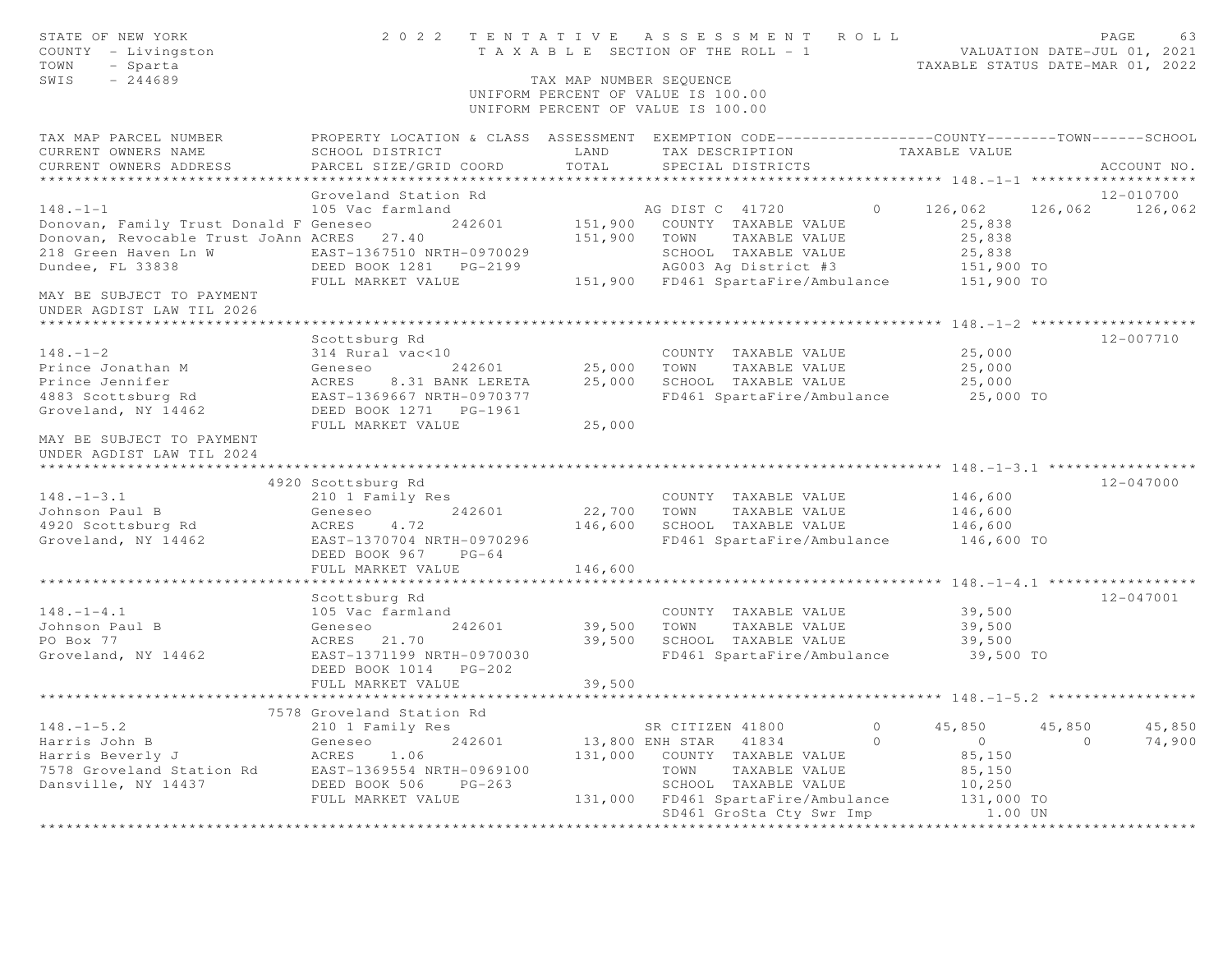| STATE OF NEW YORK<br>COUNTY - Livingston<br>- Sparta<br>TOWN<br>SWIS<br>$-244689$                                                                                                                                                                             |                                           | TAX MAP NUMBER SEOUENCE | 2022 TENTATIVE ASSESSMENT ROLL<br>TENTATIVE ASSESSMENT NVILLES<br>TAXABLE SECTION OF THE ROLL - 1<br>TAXABLE STATUS DATE-MAR 01, 2022<br>UNIFORM PERCENT OF VALUE IS 100.00<br>UNIFORM PERCENT OF VALUE IS 100.00 |                                                 | PAGE<br>64         |
|---------------------------------------------------------------------------------------------------------------------------------------------------------------------------------------------------------------------------------------------------------------|-------------------------------------------|-------------------------|-------------------------------------------------------------------------------------------------------------------------------------------------------------------------------------------------------------------|-------------------------------------------------|--------------------|
| TAX MAP PARCEL NUMBER<br>CURRENT OWNERS NAME<br>CURRENT OWNERS ADDRESS                                                                                                                                                                                        | SCHOOL DISTRICT<br>PARCEL SIZE/GRID COORD | LAND<br>TOTAL           | PROPERTY LOCATION & CLASS ASSESSMENT EXEMPTION CODE-----------------COUNTY--------TOWN------SCHOOL<br>TAX DESCRIPTION<br>SPECIAL DISTRICTS                                                                        | TAXABLE VALUE                                   | ACCOUNT NO.        |
|                                                                                                                                                                                                                                                               |                                           |                         |                                                                                                                                                                                                                   |                                                 |                    |
|                                                                                                                                                                                                                                                               | 7597 Caldwell Rd                          |                         | $\bigcirc$                                                                                                                                                                                                        |                                                 |                    |
| $148. - 1 - 5.12$<br>Xanouse James R<br>Xanouse Tina M<br>ERNT 150.64 DPTH 253.91 11,300 COUNTY TAXABLE VALUE<br>PO Box 44 EAST-1370140 NRTH-0969058 SCHOOL TAXABLE VALUE<br>Groveland, NY 14462 DEED BOOK 866 PG-262 FD461 SpartaFire/Ambulance<br>FULL MARK | 210 1 Family Res                          |                         | BAS STAR 41854                                                                                                                                                                                                    | $\overline{0}$<br>136,200<br>136,200<br>106,200 | $\Omega$<br>30,000 |
|                                                                                                                                                                                                                                                               |                                           |                         | FD461 SpartaFire/Ambulance 136,200 TO                                                                                                                                                                             |                                                 |                    |
|                                                                                                                                                                                                                                                               |                                           |                         |                                                                                                                                                                                                                   | 1.00 UN                                         |                    |
|                                                                                                                                                                                                                                                               |                                           |                         |                                                                                                                                                                                                                   |                                                 |                    |
| $148. - 1 - 5.112$                                                                                                                                                                                                                                            | Canaseraga Crk<br>105 Vac farmland        |                         | AG DIST IN 41730<br>$\overline{0}$                                                                                                                                                                                | 39,174                                          | 39, 174 39, 174    |
|                                                                                                                                                                                                                                                               | 242601<br>Geneseo                         |                         | 49,400 COUNTY TAXABLE VALUE                                                                                                                                                                                       | 10,226                                          |                    |
| Sparta Farms LP<br>1050 Flate Pd<br>4252 Flats Rd                                                                                                                                                                                                             | ACRES 11.80                               | 49,400 TOWN             | TAXABLE VALUE                                                                                                                                                                                                     | 10,226                                          |                    |
| Dansville, NY 14437                                                                                                                                                                                                                                           | EAST-1368965 NRTH-0968286                 |                         | SCHOOL TAXABLE VALUE                                                                                                                                                                                              | 10,226                                          |                    |
|                                                                                                                                                                                                                                                               |                                           |                         | FD461 SpartaFire/Ambulance 49,400 TO                                                                                                                                                                              |                                                 |                    |
| MAY BE SUBJECT TO PAYMENT<br>UNDER AGDIST LAW TIL 2029                                                                                                                                                                                                        | FULL MARKET VALUE                         | 49,400                  |                                                                                                                                                                                                                   |                                                 |                    |
|                                                                                                                                                                                                                                                               | Groveland Station Rd                      |                         |                                                                                                                                                                                                                   |                                                 |                    |
|                                                                                                                                                                                                                                                               |                                           |                         |                                                                                                                                                                                                                   | 1,900                                           |                    |
|                                                                                                                                                                                                                                                               |                                           |                         |                                                                                                                                                                                                                   | 1,900                                           |                    |
|                                                                                                                                                                                                                                                               |                                           |                         |                                                                                                                                                                                                                   | 1,900                                           |                    |
|                                                                                                                                                                                                                                                               | FULL MARKET VALUE                         | 1,900                   | FD461 SpartaFire/Ambulance                                                                                                                                                                                        | 1,900 TO                                        |                    |
|                                                                                                                                                                                                                                                               |                                           |                         |                                                                                                                                                                                                                   |                                                 |                    |
|                                                                                                                                                                                                                                                               | Groveland Station Rd S                    |                         |                                                                                                                                                                                                                   |                                                 | $12 - 000800$      |
| $148. - 1 - 5.115$                                                                                                                                                                                                                                            | 322 Rural vac>10                          |                         | COUNTY TAXABLE VALUE                                                                                                                                                                                              | 103,900                                         |                    |
| Anderson, Et. Al. David P                                                                                                                                                                                                                                     | Geneseo<br>242601                         | 103,900                 | TOWN TAXABLE VALUE                                                                                                                                                                                                | 103,900                                         |                    |
| 9871 Ess Rd<br>Wayland, NY 14572                                                                                                                                                                                                                              | ACRES 28.84<br>EAST-1369843 NRTH-0968447  | 103,900                 | SCHOOL TAXABLE VALUE<br>AG003 Ag District #3                                                                                                                                                                      | 103,900<br>103,900 TO                           |                    |
|                                                                                                                                                                                                                                                               | FULL MARKET VALUE                         |                         | 103,900 FD461 SpartaFire/Ambulance                                                                                                                                                                                | 103,900 TO                                      |                    |
| MAY BE SUBJECT TO PAYMENT<br>UNDER AGDIST LAW TIL 2024<br>*****************************                                                                                                                                                                       |                                           |                         |                                                                                                                                                                                                                   |                                                 |                    |
|                                                                                                                                                                                                                                                               | Anderson Rd W                             |                         |                                                                                                                                                                                                                   |                                                 | $12 - 000800$      |
| $148. - 1 - 5.116$                                                                                                                                                                                                                                            | 322 Rural vac>10                          |                         | COUNTY TAXABLE VALUE                                                                                                                                                                                              | 83,200                                          |                    |
| Brandon M. Brady Farms, Inc. Geneseo                                                                                                                                                                                                                          | 242601                                    | 83,200                  | TOWN TAXABLE VALUE                                                                                                                                                                                                | 83,200                                          |                    |
| 52 East St                                                                                                                                                                                                                                                    | ACRES 23.77                               | 83,200                  | SCHOOL TAXABLE VALUE                                                                                                                                                                                              | 83,200                                          |                    |
| Nunda, NY 14517                                                                                                                                                                                                                                               | EAST-1370692 NRTH-0969225                 |                         | AG003 Ag District #3                                                                                                                                                                                              | 83,200 TO                                       |                    |
|                                                                                                                                                                                                                                                               | DEED BOOK 1298 PG-1647                    |                         | FD461 SpartaFire/Ambulance 83,200 TO                                                                                                                                                                              |                                                 |                    |
| MAY BE SUBJECT TO PAYMENT FULL MARKET VALUE<br>UNDER AGDIST LAW TIL 2024<br>*****************                                                                                                                                                                 |                                           | 83,200                  |                                                                                                                                                                                                                   |                                                 |                    |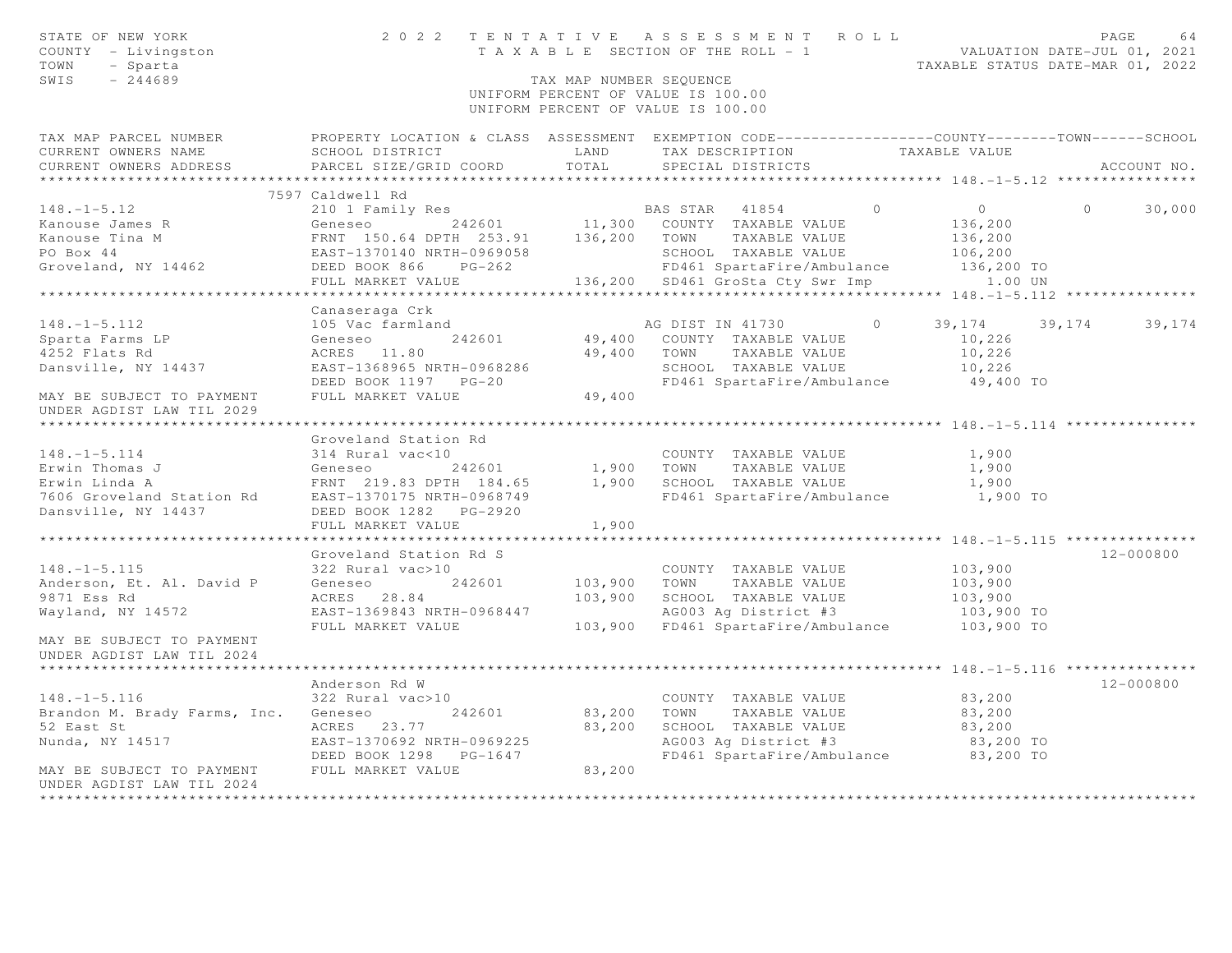| STATE OF NEW YORK<br>COUNTY - Livingston<br>TOWN<br>- Sparta<br>SWIS<br>$-244689$                                                                                       |                                                                                         | TAX MAP NUMBER SEQUENCE | 2022 TENTATIVE ASSESSMENT ROLL<br>TAXABLE SECTION OF THE ROLL - 1<br>TAXABLE SECTION OF THE ROLL - 1<br>TAXABLE STATUS DATE-MAR 01, 2022<br>UNIFORM PERCENT OF VALUE IS 100.00<br>UNIFORM PERCENT OF VALUE IS 100.00 |                           | PAGE<br>65        |
|-------------------------------------------------------------------------------------------------------------------------------------------------------------------------|-----------------------------------------------------------------------------------------|-------------------------|----------------------------------------------------------------------------------------------------------------------------------------------------------------------------------------------------------------------|---------------------------|-------------------|
| TAX MAP PARCEL NUMBER FROPERTY LOCATION & CLASS ASSESSMENT EXEMPTION CODE---------------COUNTY--------TOWN------SCHOOL<br>CURRENT OWNERS NAME<br>CURRENT OWNERS ADDRESS | SCHOOL DISTRICT<br>PARCEL SIZE/GRID COORD                                               | LAND<br>TOTAL           | TAX DESCRIPTION TAXABLE VALUE<br>SPECIAL DISTRICTS                                                                                                                                                                   |                           | ACCOUNT NO.       |
|                                                                                                                                                                         |                                                                                         |                         |                                                                                                                                                                                                                      |                           |                   |
|                                                                                                                                                                         | 5003 Anderson Rd                                                                        |                         |                                                                                                                                                                                                                      |                           | 12-000800         |
| $148. - 1 - 5.117$                                                                                                                                                      | 240 Rural res                                                                           |                         | COUNTY TAXABLE VALUE                                                                                                                                                                                                 | 266,800                   |                   |
| Way Spencer D<br>5003 Anderson Rd                                                                                                                                       |                                                                                         |                         |                                                                                                                                                                                                                      | 266,800                   |                   |
|                                                                                                                                                                         |                                                                                         |                         | SCHOOL TAXABLE VALUE                                                                                                                                                                                                 | 266,800                   |                   |
| Groveland, NY 14462                                                                                                                                                     | EAST-1371504 NRTH-0968567                                                               |                         | AG003 Ag District #3                                                                                                                                                                                                 | 266,800 TO                |                   |
| MAY BE SUBJECT TO PAYMENT<br>UNDER AGDIST LAW TIL 2024                                                                                                                  | DEED BOOK 1298 PG-190<br>FULL MARKET VALUE                                              | 266,800                 | FD461 SpartaFire/Ambulance 266,800 TO                                                                                                                                                                                |                           |                   |
|                                                                                                                                                                         |                                                                                         |                         |                                                                                                                                                                                                                      |                           |                   |
|                                                                                                                                                                         | Anderson Rd E                                                                           |                         |                                                                                                                                                                                                                      |                           | 12-000800         |
| $148. - 1 - 5.118$                                                                                                                                                      | 322 Rural vac>10                                                                        |                         | COUNTY TAXABLE VALUE                                                                                                                                                                                                 | 135,200                   |                   |
| MG Legacy Properties, LLC                                                                                                                                               | 242601<br>Geneseo                                                                       |                         | 135,200 TOWN TAXABLE VALUE                                                                                                                                                                                           | 135,200                   |                   |
| 7820 Locust Ln                                                                                                                                                          | ACRES 38.62                                                                             | 135,200                 | SCHOOL TAXABLE VALUE                                                                                                                                                                                                 | $135,200$<br>$135,200$ TO |                   |
| Dansville, NY 14437                                                                                                                                                     | EAST-1372800 NRTH-0968792                                                               |                         | AG003 Ag District #3                                                                                                                                                                                                 |                           |                   |
|                                                                                                                                                                         |                                                                                         |                         | FD461 SpartaFire/Ambulance 135,200 TO                                                                                                                                                                                |                           |                   |
| MAY BE SUBJECT TO PAYMENT<br>UNDER AGDIST LAW TIL 2024                                                                                                                  | FULL MARKET VALUE                                                                       | 135,200                 |                                                                                                                                                                                                                      |                           |                   |
| ******************                                                                                                                                                      |                                                                                         |                         |                                                                                                                                                                                                                      |                           |                   |
|                                                                                                                                                                         | 7663 Groveland Station Rd                                                               |                         |                                                                                                                                                                                                                      |                           | 12-035900         |
| $148. - 1 - 6$                                                                                                                                                          | 210 1 Family Res                                                                        |                         | COUNTY TAXABLE VALUE                                                                                                                                                                                                 | 141,500                   |                   |
| Attili Craig N                                                                                                                                                          |                                                                                         |                         | Geneseo 242601 20,800 TOWN TAXABLE VALUE                                                                                                                                                                             | 141,500                   |                   |
| 7663 Groveland Station Rd                                                                                                                                               | FRNT 196.00 DPTH 355.26                                                                 | 141,500                 | SCHOOL TAXABLE VALUE                                                                                                                                                                                                 | 141,500                   |                   |
| Dansville, NY 14437                                                                                                                                                     | BANKFIRSTAM<br>EAST-1371076 NRTH-0968155<br>DEED BOOK 1276 PG-2230<br>FULL MARKET VALUE | 141,500                 | FD461 SpartaFire/Ambulance 141,500 TO                                                                                                                                                                                |                           |                   |
|                                                                                                                                                                         |                                                                                         |                         |                                                                                                                                                                                                                      |                           |                   |
|                                                                                                                                                                         | Groveland Station Rd                                                                    |                         |                                                                                                                                                                                                                      |                           |                   |
| $148. - 1 - 7.2$                                                                                                                                                        | 105 Vac farmland                                                                        |                         | AG DIST IN 41730<br>$\overline{0}$                                                                                                                                                                                   | 51,554 51,554 51,554      |                   |
| 140.<br>Sparta Farms LP                                                                                                                                                 | Geneseo<br>242601                                                                       |                         | 67,800 COUNTY TAXABLE VALUE                                                                                                                                                                                          | 16,246                    |                   |
| 4252 Flats Rd                                                                                                                                                           | ACRES 22.70                                                                             | 67,800 TOWN             | TAXABLE VALUE                                                                                                                                                                                                        | 16,246                    |                   |
| Dansville, NY 14437                                                                                                                                                     | EAST-1369024 NRTH-0967660<br>DEED BOOK 1197 PG-20                                       |                         | SCHOOL TAXABLE VALUE<br>FD461 SpartaFire/Ambulance 67,800 TO                                                                                                                                                         | 16,246                    |                   |
| MAY BE SUBJECT TO PAYMENT<br>UNDER AGDIST LAW TIL 2029                                                                                                                  | FULL MARKET VALUE                                                                       | 67,800                  |                                                                                                                                                                                                                      |                           |                   |
|                                                                                                                                                                         |                                                                                         |                         |                                                                                                                                                                                                                      |                           |                   |
|                                                                                                                                                                         | 7673 Groveland Station Rd                                                               |                         |                                                                                                                                                                                                                      |                           | 12-026750         |
| $148. - 1 - 7.11$                                                                                                                                                       | 312 Vac w/imprv                                                                         |                         | AG DIST IN 41730<br>$\circ$                                                                                                                                                                                          | 142,126                   | 142, 126 142, 126 |
| MG Legacy Properties LLC                                                                                                                                                | 242601<br>Geneseo                                                                       |                         | 183,400 COUNTY TAXABLE VALUE                                                                                                                                                                                         | 212,774                   |                   |
| 7820 Locust Ln                                                                                                                                                          | ACRES 44.00                                                                             | 354,900                 | TOWN TAXABLE VALUE                                                                                                                                                                                                   | 212,774                   |                   |
| Dansville, NY 14437                                                                                                                                                     | EAST-1371725 NRTH-0967819                                                               |                         | SCHOOL TAXABLE VALUE                                                                                                                                                                                                 | 212,774                   |                   |
|                                                                                                                                                                         | DEED BOOK 1272 PG-836                                                                   |                         | FD461 SpartaFire/Ambulance 354,900 TO                                                                                                                                                                                |                           |                   |
| MAY BE SUBJECT TO PAYMENT                                                                                                                                               | FULL MARKET VALUE                                                                       | 354,900                 |                                                                                                                                                                                                                      |                           |                   |
| UNDER AGDIST LAW TIL 2029                                                                                                                                               |                                                                                         |                         |                                                                                                                                                                                                                      |                           |                   |
|                                                                                                                                                                         |                                                                                         |                         |                                                                                                                                                                                                                      |                           |                   |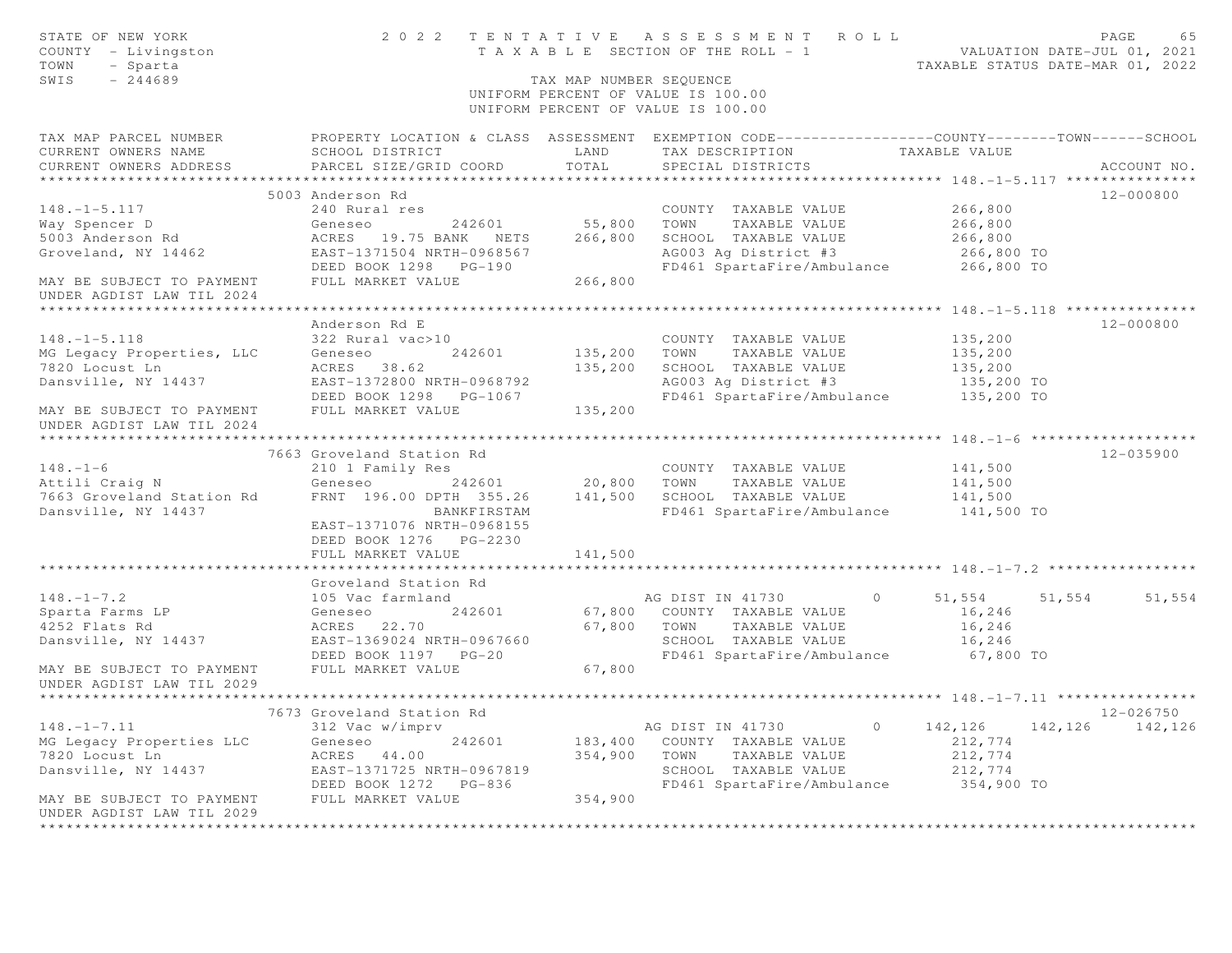| STATE OF NEW YORK<br>COUNTY - Livingston<br>TOWN<br>- Sparta<br>$-244689$<br>SWIS |                                                                                                  | TAX MAP NUMBER SEQUENCE | 2022 TENTATIVE ASSESSMENT ROLL<br>T A X A B L E SECTION OF THE ROLL - 1<br>UNIFORM PERCENT OF VALUE IS 100.00<br>UNIFORM PERCENT OF VALUE IS 100.00 |                                   | PAGE<br>66<br>VALUATION DATE-JUL 01, 2021<br>TAXABLE STATUS DATE-MAR 01, 2022 |
|-----------------------------------------------------------------------------------|--------------------------------------------------------------------------------------------------|-------------------------|-----------------------------------------------------------------------------------------------------------------------------------------------------|-----------------------------------|-------------------------------------------------------------------------------|
| TAX MAP PARCEL NUMBER                                                             | PROPERTY LOCATION & CLASS ASSESSMENT EXEMPTION CODE----------------COUNTY-------TOWN------SCHOOL |                         |                                                                                                                                                     |                                   |                                                                               |
| CURRENT OWNERS NAME<br>CURRENT OWNERS ADDRESS<br>*************************        | SCHOOL DISTRICT<br>PARCEL SIZE/GRID COORD                                                        | LAND<br>TOTAL           | TAX DESCRIPTION<br>SPECIAL DISTRICTS                                                                                                                | TAXABLE VALUE                     | ACCOUNT NO.                                                                   |
|                                                                                   | 7664 Groveland Station Rd                                                                        |                         |                                                                                                                                                     |                                   |                                                                               |
| $148. - 1 - 7.121$                                                                | 210 1 Family Res                                                                                 |                         | ENH STAR 41834                                                                                                                                      | $\bigcirc$<br>$\overline{0}$      | $\Omega$<br>74,900                                                            |
| Stewart Steven L                                                                  | Geneseo<br>242601                                                                                | 32,700                  | COUNTY TAXABLE VALUE                                                                                                                                | 187,300                           |                                                                               |
| 7664 Groveland Station Rd                                                         | ACRES<br>8.78 BANK LERETA                                                                        | 187,300                 | TOWN<br>TAXABLE VALUE                                                                                                                               | 187,300                           |                                                                               |
| Dansville, NY 14437                                                               | EAST-1370322 NRTH-0967880                                                                        |                         | SCHOOL TAXABLE VALUE                                                                                                                                | 112,400                           |                                                                               |
|                                                                                   | DEED BOOK 835<br>$PG-211$                                                                        |                         | FD461 SpartaFire/Ambulance                                                                                                                          | 187,300 TO                        |                                                                               |
|                                                                                   | FULL MARKET VALUE                                                                                | 187,300                 |                                                                                                                                                     |                                   |                                                                               |
|                                                                                   | * * * * * * * * * * * * * * * * * * * *                                                          |                         |                                                                                                                                                     |                                   | ************************* 148. -1-7.122 ***************                       |
|                                                                                   | Groveland Station Rd                                                                             |                         |                                                                                                                                                     |                                   |                                                                               |
| $148. - 1 - 7.122$                                                                | 105 Vac farmland                                                                                 |                         | COUNTY TAXABLE VALUE                                                                                                                                | 58,500                            |                                                                               |
| Anderson David P                                                                  | 242601<br>Geneseo                                                                                | 58,500                  | TAXABLE VALUE<br>TOWN                                                                                                                               | 58,500                            |                                                                               |
| Anderson Stewart P                                                                | ACRES 11.00                                                                                      | 58,500                  | SCHOOL TAXABLE VALUE                                                                                                                                | 58,500                            |                                                                               |
| 9871 Ess Rd                                                                       | EAST-1370562 NRTH-0967562                                                                        |                         | AG003 Ag District #3                                                                                                                                | 58,500 TO                         |                                                                               |
| Wayland, NY 14572                                                                 | DEED BOOK 796<br>$PG-117$<br>FULL MARKET VALUE                                                   | 58,500                  | FD461 SpartaFire/Ambulance                                                                                                                          | 58,500 TO                         |                                                                               |
| MAY BE SUBJECT TO PAYMENT                                                         |                                                                                                  |                         |                                                                                                                                                     |                                   |                                                                               |
| UNDER AGDIST LAW TIL 2024                                                         |                                                                                                  |                         |                                                                                                                                                     |                                   |                                                                               |
|                                                                                   |                                                                                                  |                         |                                                                                                                                                     |                                   |                                                                               |
|                                                                                   | 7697 Groveland Station Rd                                                                        |                         |                                                                                                                                                     |                                   | 12-025500                                                                     |
| $148. - 1 - 8$                                                                    | 105 Vac farmland                                                                                 |                         | AG DIST IN 41730                                                                                                                                    | $\circ$<br>302,930                | 302,930<br>302,930                                                            |
| Sparta Farms LP                                                                   | Geneseo<br>242601                                                                                | 393,600                 | COUNTY TAXABLE VALUE                                                                                                                                | 95,670                            |                                                                               |
| 4252 Flats Rd                                                                     | ACRES 123.20                                                                                     | 398,600                 | TAXABLE VALUE<br>TOWN                                                                                                                               | 95,670                            |                                                                               |
| Dansville, NY 14437                                                               | EAST-1371760 NRTH-0966851                                                                        |                         | SCHOOL TAXABLE VALUE                                                                                                                                | 95,670                            |                                                                               |
|                                                                                   | DEED BOOK 1197 PG-20                                                                             |                         | FD461 SpartaFire/Ambulance                                                                                                                          | 398,600 TO                        |                                                                               |
| MAY BE SUBJECT TO PAYMENT                                                         | FULL MARKET VALUE                                                                                | 398,600                 |                                                                                                                                                     |                                   |                                                                               |
| UNDER AGDIST LAW TIL 2029                                                         |                                                                                                  |                         |                                                                                                                                                     |                                   |                                                                               |
| *****************************                                                     |                                                                                                  |                         |                                                                                                                                                     |                                   |                                                                               |
|                                                                                   | Scottsburg Rd                                                                                    |                         |                                                                                                                                                     |                                   | $12 - 029900$                                                                 |
| $148. - 1 - 10$                                                                   | 312 Vac w/imprv                                                                                  |                         | COUNTY TAXABLE VALUE                                                                                                                                | 69,300                            |                                                                               |
| Anderson David Paul                                                               | 242601<br>Geneseo                                                                                | 15,300                  | TOWN<br>TAXABLE VALUE                                                                                                                               | 69,300                            |                                                                               |
| 9871 Ess Rd                                                                       | ACRES<br>1.90                                                                                    | 69,300                  | SCHOOL TAXABLE VALUE                                                                                                                                | 69,300                            |                                                                               |
| Wayland, NY 14572                                                                 | EAST-1372675 NRTH-0970017                                                                        |                         | FD461 SpartaFire/Ambulance                                                                                                                          | 69,300 TO                         |                                                                               |
|                                                                                   | DEED BOOK 715<br>PG-00152<br>FULL MARKET VALUE                                                   | 69,300                  |                                                                                                                                                     |                                   |                                                                               |
|                                                                                   |                                                                                                  |                         |                                                                                                                                                     | *********** 148.-1-11 *********** |                                                                               |
|                                                                                   | Groveland Station Rd                                                                             |                         |                                                                                                                                                     |                                   | $12 - 000900$                                                                 |
| $148. - 1 - 11$                                                                   | 105 Vac farmland                                                                                 |                         | AG DIST C 41720                                                                                                                                     | $\cap$<br>25,352                  | 25,352<br>25,352                                                              |
| Anderson David P                                                                  | 242601<br>Geneseo                                                                                | 55,200                  | COUNTY TAXABLE VALUE                                                                                                                                | 29,848                            |                                                                               |
| 9871 Ess Rd                                                                       | ACRES 26.50                                                                                      | 55,200                  | TOWN<br>TAXABLE VALUE                                                                                                                               | 29,848                            |                                                                               |
| Wayland, NY 14572                                                                 | EAST-1372418 NRTH-0969721                                                                        |                         | SCHOOL TAXABLE VALUE                                                                                                                                | 29,848                            |                                                                               |
|                                                                                   | DEED BOOK 1299 PG-2686                                                                           |                         | AG003 Ag District #3                                                                                                                                | 55,200 TO                         |                                                                               |
| MAY BE SUBJECT TO PAYMENT                                                         | FULL MARKET VALUE                                                                                |                         | 55,200 FD461 SpartaFire/Ambulance                                                                                                                   | 55,200 TO                         |                                                                               |
| UNDER AGDIST LAW TIL 2026                                                         |                                                                                                  |                         |                                                                                                                                                     |                                   |                                                                               |
|                                                                                   |                                                                                                  |                         |                                                                                                                                                     |                                   |                                                                               |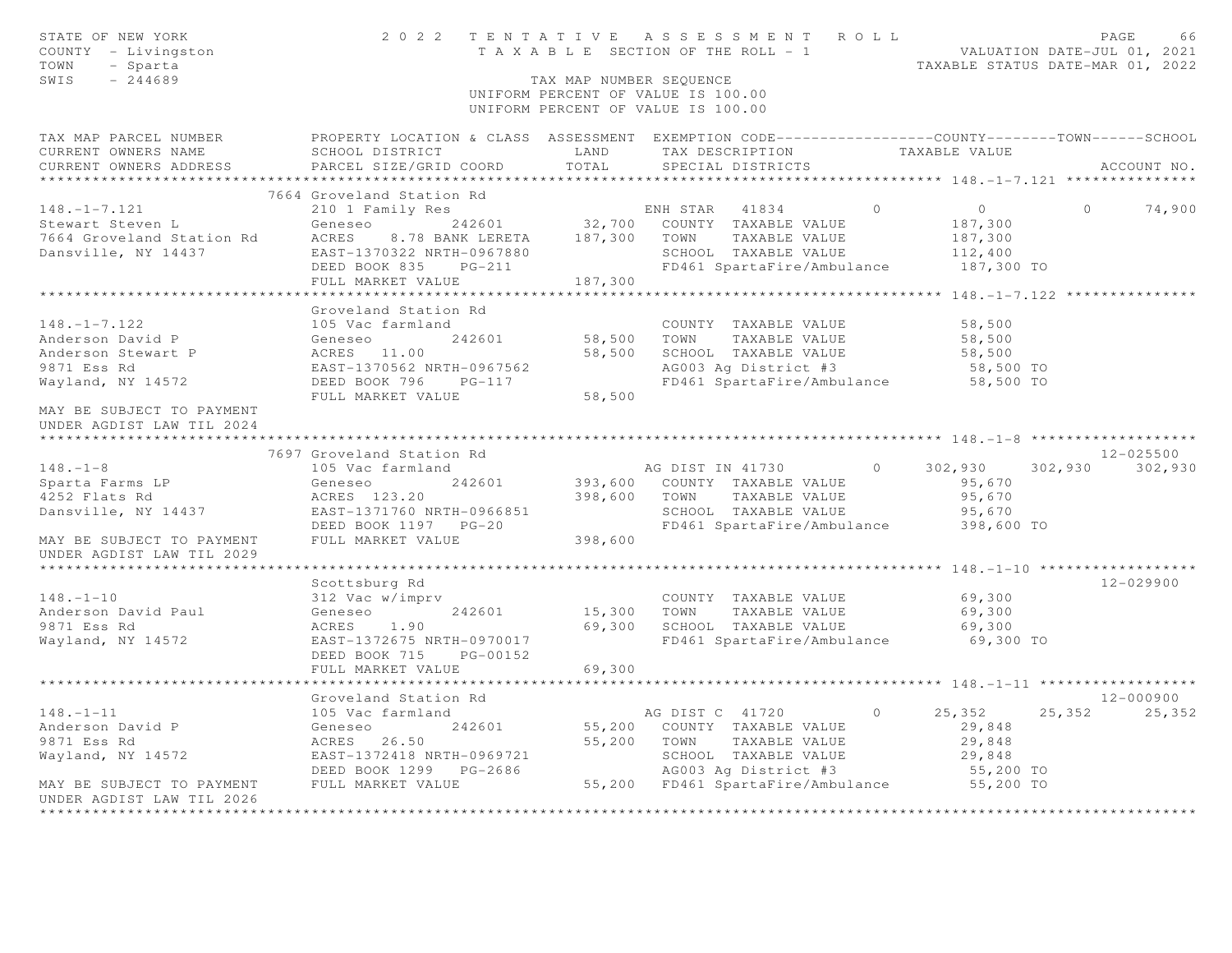| STATE OF NEW YORK<br>COUNTY - Livingston<br>TOWN<br>- Sparta<br>$-244689$<br>SWIS                                                                           | 2022 TENTATIVE                                                                                                                                                                          | TAX MAP NUMBER SEQUENCE                               | ASSESSMENT ROLL<br>T A X A B L E SECTION OF THE ROLL - 1<br>UNIFORM PERCENT OF VALUE IS 100.00<br>UNIFORM PERCENT OF VALUE IS 100.00                                        |                                                                      | PAGE<br>67<br>VALUATION DATE-JUL 01, 2021<br>TAXABLE STATUS DATE-MAR 01, 2022 |
|-------------------------------------------------------------------------------------------------------------------------------------------------------------|-----------------------------------------------------------------------------------------------------------------------------------------------------------------------------------------|-------------------------------------------------------|-----------------------------------------------------------------------------------------------------------------------------------------------------------------------------|----------------------------------------------------------------------|-------------------------------------------------------------------------------|
| TAX MAP PARCEL NUMBER<br>CURRENT OWNERS NAME<br>CURRENT OWNERS ADDRESS                                                                                      | SCHOOL DISTRICT<br>PARCEL SIZE/GRID COORD                                                                                                                                               | LAND<br>TOTAL                                         | PROPERTY LOCATION & CLASS ASSESSMENT EXEMPTION CODE----------------COUNTY-------TOWN------SCHOOL<br>TAX DESCRIPTION<br>SPECIAL DISTRICTS                                    | TAXABLE VALUE                                                        | ACCOUNT NO.                                                                   |
| $148. - 1 - 12.1$<br>Pettrone Paul<br>Pettrone Wendee L<br>226 Jeffords Rd<br>Rush, NY 14543                                                                | Scottsburg Rd<br>312 Vac w/imprv<br>242601<br>Geneseo<br>ACRES 16.70<br>EAST-1373472 NRTH-0969870<br>DEED BOOK 1151<br>$PG-60$<br>FULL MARKET VALUE                                     | 50,300<br>97,300<br>97,300                            | COUNTY TAXABLE VALUE<br>TOWN<br>TAXABLE VALUE<br>SCHOOL TAXABLE VALUE<br>FD461 SpartaFire/Ambulance                                                                         | 97,300<br>97,300<br>97,300<br>97,300 TO                              | $12 - 011450$                                                                 |
| $148. - 1 - 12.2$<br>Edgewood Real Estate LLC<br>5064 Wilson Rd<br>Groveland, NY 14462                                                                      | 5134 Burger Hollow Rd<br>210 1 Family Res<br>242601<br>Geneseo<br>ACRES<br>4.77<br>EAST-1373130 NRTH-0969797<br>DEED BOOK 1267 PG-2642<br>FULL MARKET VALUE                             | 22,800<br>63,800<br>63,800<br>* * * * * * * * * * * * | COUNTY TAXABLE VALUE<br>TOWN<br>TAXABLE VALUE<br>SCHOOL TAXABLE VALUE<br>FD461 SpartaFire/Ambulance                                                                         | 63,800<br>63,800<br>63,800<br>63,800 TO                              |                                                                               |
| $148. - 1 - 13$<br>Shetler John M<br>Shetler Sarah E<br>5270 Scottsburg Rd<br>Groveland, NY 14462<br>MAY BE SUBJECT TO PAYMENT<br>UNDER AGDIST LAW TIL 2023 | Scottsburg Rd<br>322 Rural vac>10<br>Dansville<br>243801<br>ACRES 21.16<br>EAST-1374867 NRTH-0970202<br>DEED BOOK 1267<br>$PG-363$<br>FULL MARKET VALUE                                 | 51,800<br>51,800<br>51,800                            | COUNTY TAXABLE VALUE<br>TOWN<br>TAXABLE VALUE<br>SCHOOL TAXABLE VALUE<br>FD461 SpartaFire/Ambulance                                                                         | 51,800<br>51,800<br>51,800<br>51,800 TO                              | $12 - 004600$                                                                 |
| $148. - 1 - 14.2$<br>Hagan Debra Ann<br>Jaus Shirley<br>7675 Parker Hill Rd<br>Dansville, NY 14437                                                          | 7675 Parker Hill Rd<br>241 Rural res&aq<br>243801<br>Dansville<br>ACRES 55.30<br>EAST-1377203 NRTH-0966815<br>DEED BOOK 1119<br>PG-315<br>FULL MARKET VALUE<br>************************ | 307,200                                               | $\bigcirc$<br>BAS STAR 41854<br>141,600 COUNTY TAXABLE VALUE<br>TOWN<br>TAXABLE VALUE<br>SCHOOL TAXABLE VALUE<br>AG003 Ag District #3<br>307,200 FD461 SpartaFire/Ambulance | $\circ$<br>307,200<br>307,200<br>277,200<br>307,200 TO<br>307,200 TO | $12 - 011500$<br>$\Omega$<br>30,000                                           |
| $148. - 1 - 14.12$<br>Kaszuba Shenn<br>Kaszuba Mariclena<br>7670 Parker Hill Rd<br>Dansville, NY 14437                                                      | 7660 Parker Hill Rd<br>210 1 Family Res<br>243801<br>Dansville<br>ACRES<br>1.40<br>EAST-1375511 NRTH-0968060<br>DEED BOOK 1199 PG-252<br>FULL MARKET VALUE                              | 14,000<br>150,400<br>150,400                          | COUNTY TAXABLE VALUE<br>TAXABLE VALUE<br>TOWN<br>SCHOOL TAXABLE VALUE<br>FD461 SpartaFire/Ambulance                                                                         | 150,400<br>150,400<br>150,400<br>150,400 TO                          |                                                                               |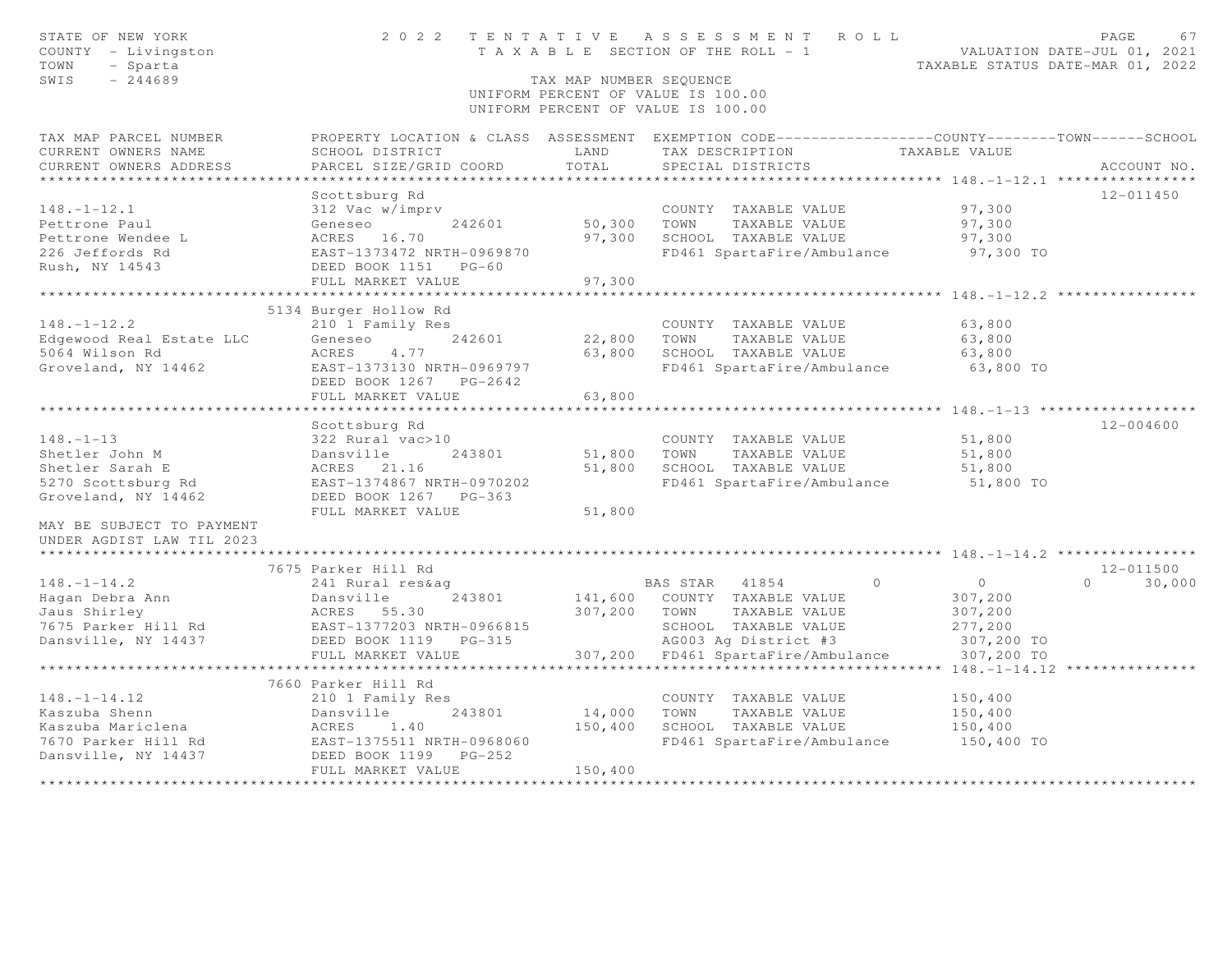| STATE OF NEW YORK<br>COUNTY - Livingston<br>TOWN<br>- Sparta<br>SWIS<br>$-244689$                                                    |                                                                                                                                                                                                                                                            | 2022 TENTATIVE ASSESSMENT ROLL<br>TENTATIVE ASSESSMENT NVILLE VALUATION DATE-JUL 01, 2021<br>TAXABLE SECTION OF THE ROLL - 1<br>TAXABLE STATUS DATE-MAR 01, 2022<br>TAX MAP NUMBER SEQUENCE<br>UNIFORM PERCENT OF VALUE IS 100.00<br>UNIFORM PERCENT OF VALUE IS 100.00            | PAGE<br>68                                                                                                                                                                                      |
|--------------------------------------------------------------------------------------------------------------------------------------|------------------------------------------------------------------------------------------------------------------------------------------------------------------------------------------------------------------------------------------------------------|------------------------------------------------------------------------------------------------------------------------------------------------------------------------------------------------------------------------------------------------------------------------------------|-------------------------------------------------------------------------------------------------------------------------------------------------------------------------------------------------|
| TAX MAP PARCEL NUMBER<br>CURRENT OWNERS NAME<br>CURRENT OWNERS ADDRESS                                                               | SCHOOL DISTRICT<br>PARCEL SIZE/GRID COORD                                                                                                                                                                                                                  | PROPERTY LOCATION & CLASS ASSESSMENT EXEMPTION CODE----------------COUNTY-------TOWN------SCHOOL<br>LAND TAX DESCRIPTION TAXABLE VALUE<br>TOTAL<br>SPECIAL DISTRICTS                                                                                                               | ACCOUNT NO.                                                                                                                                                                                     |
| $148. - 1 - 14.111$<br>Kaszuba Shenn<br>Kaszuba Mariclena<br>7670 Parker Hill Rd<br>Dansville, NY 14437<br>MAY BE SUBJECT TO PAYMENT | Parker Hill Rd<br>105 Vac farmland<br>Dansville<br>243801<br>ACRES 161.52                                                                                                                                                                                  | $\bigcirc$<br>AG DIST IN 41730<br>321,400 COUNTY TAXABLE VALUE<br>321,400 TOWN TAXABLE VALUE<br>EAST-1374839 NRTH-0968609 SCHOOL TAXABLE VALUE 163,607<br>DEED BOOK 1199 PG-252 AG003 Ag District #3 321,400 TO<br>FULL MARKET VALUE 321,400 FD461 SpartaFire/Ambulance 321,400 TO | 157,793 157,793<br>157,793<br>163,607<br>163,607<br>$163,607$<br>$321,400$ TO                                                                                                                   |
| UNDER AGDIST LAW TIL 2029                                                                                                            |                                                                                                                                                                                                                                                            |                                                                                                                                                                                                                                                                                    |                                                                                                                                                                                                 |
| $148. - 1 - 14.131$                                                                                                                  | 7670 Parker Hill Rd<br>210 1 Family Res<br>Example 243801 21,600<br>Example 243801 21,600<br>EXALES 4.31 280,600<br>7670 Parker Hill Rd EAST-1375365 NRTH-0967652<br>Dansville, NY 14437 DEED BOOK 1199 PG-252<br>FULL MARKET VALUE<br>7700 Parker Hill Rd | BAS STAR 41854<br>$\Omega$<br>21,600 COUNTY TAXABLE VALUE<br>280,600 TOWN TAXABLE VALUE<br>SCHOOL TAXABLE VALUE<br>FD461 SpartaFire/Ambulance<br>280,600<br>64 PCT OF VALUE USED FOR EXEMPTION PURPOSES<br>$\overline{a}$                                                          | $\overline{0}$<br>$\Omega$<br>30,000<br>280,600<br>280,600<br>250,600<br>280,600 TO<br>12-030025<br>12,000<br>12,000<br>$\sim$ 0<br>$\begin{matrix}0&0\end{matrix}$<br>74,900<br>$\overline{0}$ |
|                                                                                                                                      |                                                                                                                                                                                                                                                            | $\overline{0}$<br>COUNTY TAXABLE VALUE<br>SCHOOL TAXABLE VALUE<br>AG003 Ag District #3 325,400 TO<br>FD461 SpartaFire/Ambulance 325,400 TO                                                                                                                                         | 61,600<br>61,600<br>61,600<br>251,800<br>251,800<br>188,900                                                                                                                                     |
|                                                                                                                                      |                                                                                                                                                                                                                                                            |                                                                                                                                                                                                                                                                                    |                                                                                                                                                                                                 |
| $148. - 1 - 16$<br>7744 Parker Hill Rd<br>Dansville, NY 14437                                                                        | 7744 Parker Hill Rd<br>270 Mfg housing<br>Example 243801<br>Bishop Garrett J Dansville 243801<br>Bishop Jocelyn K ACRES 9.00 BANKFIRSTAM<br>7744 Parker Hill Rd EAST-1375521 NRTH-0965638<br>DEED BOOK 1282    PG-71<br>FULL MARKET VALUE                  | COUNTY TAXABLE VALUE<br>243801 33,200 TOWN<br>TAXABLE VALUE<br>104,200 SCHOOL TAXABLE VALUE<br>FD461 SpartaFire/Ambulance<br>104,200                                                                                                                                               | $12 - 047900$<br>104,200<br>104,200<br>104,200<br>104,200 TO                                                                                                                                    |
|                                                                                                                                      | 7719 Parker Hill Rd                                                                                                                                                                                                                                        |                                                                                                                                                                                                                                                                                    | 12-040250                                                                                                                                                                                       |
| $148. - 1 - 17$<br>Sevcenko Anna<br>7719 Parker Hill Rd<br>Dansville, NY 14437                                                       | 210 1 Family Res<br>EAST-1376285 NRTH-0966137<br>DEED BOOK 650<br>PG-00124<br>FULL MARKET VALUE                                                                                                                                                            | VET WAR CT 41121<br>Dansville 243801 3,800 ENH STAR 41834<br>FRNT 126.00 DPTH 147.00 83,100 COUNTY TAXABLE VALUE<br>$\Omega$<br>TOWN<br>TAXABLE VALUE<br>SCHOOL TAXABLE VALUE<br>83,100 FD461 SpartaFire/Ambulance 83,100 TO                                                       | $0 \t 12,465$<br>12,465<br>$\overline{0}$<br>74,900<br>$\overline{0}$<br>$\overline{a}$<br>70,635<br>70,635<br>8,200                                                                            |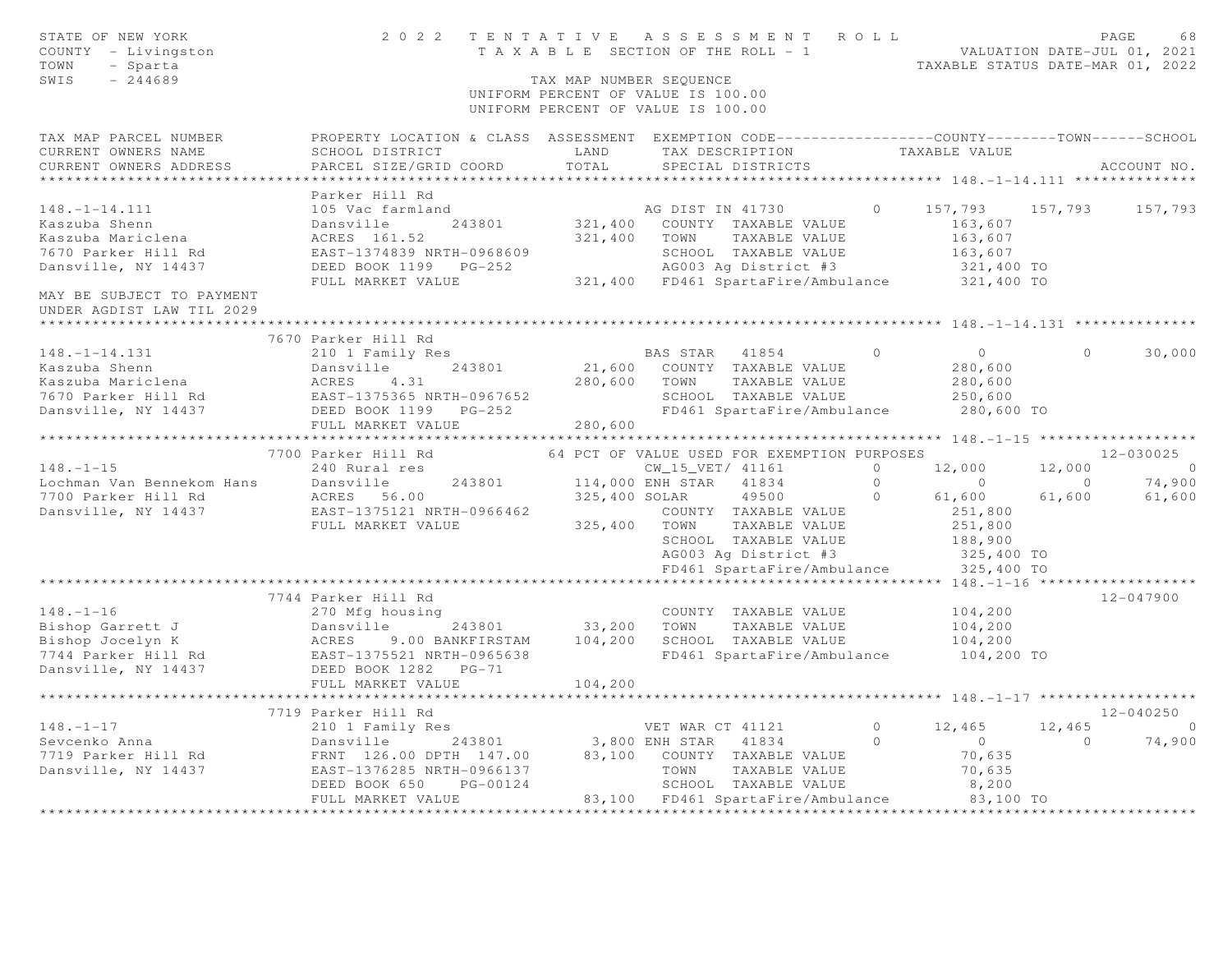| STATE OF NEW YORK<br>COUNTY - Livingston<br>TOWN<br>- Sparta<br>SWIS<br>$-244689$                                                                                                                                                                                                                                                                                                                                                               |                                                                                                               | TAX MAP NUMBER SEQUENCE | TENTATIVE ASSESSMENT ROLL PAGE 69<br>TAXABLE SECTION OF THE ROLL - 1 VALUATION DATE-JUL 01, 2021<br>TAXABLE STATUS DATE-MAR 01, 2022<br>2022 TENTATIVE ASSESSMENT ROLL<br>UNIFORM PERCENT OF VALUE IS 100.00<br>UNIFORM PERCENT OF VALUE IS 100.00 |         |                      |          |                  |
|-------------------------------------------------------------------------------------------------------------------------------------------------------------------------------------------------------------------------------------------------------------------------------------------------------------------------------------------------------------------------------------------------------------------------------------------------|---------------------------------------------------------------------------------------------------------------|-------------------------|----------------------------------------------------------------------------------------------------------------------------------------------------------------------------------------------------------------------------------------------------|---------|----------------------|----------|------------------|
| TAX MAP PARCEL NUMBER PROPERTY LOCATION & CLASS ASSESSMENT EXEMPTION CODE---------------COUNTY-------TOWN------SCHOOL<br>CURRENT OWNERS NAME<br>CURRENT OWNERS ADDRESS                                                                                                                                                                                                                                                                          | SCHOOL DISTRICT LAND<br>PARCEL SIZE/GRID COORD                                                                | TOTAL                   | TAX DESCRIPTION<br>SPECIAL DISTRICTS                                                                                                                                                                                                               |         | TAXABLE VALUE        |          | ACCOUNT NO.      |
| ***********************                                                                                                                                                                                                                                                                                                                                                                                                                         |                                                                                                               |                         |                                                                                                                                                                                                                                                    |         |                      |          |                  |
|                                                                                                                                                                                                                                                                                                                                                                                                                                                 | 7504 Parker Hill Rd                                                                                           |                         |                                                                                                                                                                                                                                                    |         |                      |          | 12-047120        |
| $148. - 1 - 18$                                                                                                                                                                                                                                                                                                                                                                                                                                 |                                                                                                               |                         |                                                                                                                                                                                                                                                    |         | 8,565<br>$\bigcirc$  | $\Omega$ | 8,565<br>$\circ$ |
| Canuti Robert J                                                                                                                                                                                                                                                                                                                                                                                                                                 | ACRES 1.40                                                                                                    |                         |                                                                                                                                                                                                                                                    |         |                      |          | 30,000           |
| 7504 Parker Hill Rd                                                                                                                                                                                                                                                                                                                                                                                                                             |                                                                                                               |                         | 57,100 COUNTY TAXABLE VALUE<br>TOWN TAXABLE VALUE                                                                                                                                                                                                  |         | 48,535<br>48,535     |          |                  |
| Dansville, NY 14437                                                                                                                                                                                                                                                                                                                                                                                                                             | EAST-1377474 NRTH-0970269<br>DEED BOOK 867 PG-73                                                              |                         |                                                                                                                                                                                                                                                    |         | 27,100               |          |                  |
|                                                                                                                                                                                                                                                                                                                                                                                                                                                 | FULL MARKET VALUE                                                                                             |                         | SCHOOL TAXABLE VALUE<br>57,100 FD461 SpartaFire/Ambulance 57,100 TO                                                                                                                                                                                |         |                      |          |                  |
|                                                                                                                                                                                                                                                                                                                                                                                                                                                 |                                                                                                               |                         |                                                                                                                                                                                                                                                    |         |                      |          |                  |
|                                                                                                                                                                                                                                                                                                                                                                                                                                                 | 7513 Parker Hill Rd                                                                                           |                         |                                                                                                                                                                                                                                                    |         |                      |          | 12-032925        |
|                                                                                                                                                                                                                                                                                                                                                                                                                                                 |                                                                                                               |                         |                                                                                                                                                                                                                                                    |         | 49,300               |          |                  |
|                                                                                                                                                                                                                                                                                                                                                                                                                                                 |                                                                                                               |                         |                                                                                                                                                                                                                                                    |         |                      |          |                  |
|                                                                                                                                                                                                                                                                                                                                                                                                                                                 |                                                                                                               |                         |                                                                                                                                                                                                                                                    |         | 49,300<br>49,300     |          |                  |
| $\begin{tabular}{lllllllllllllllllllll} \hline 148.-1-19 & 210&1 Family Res & 200NTY TAXABLE VALUE \\ \hline \texttt{Mensinger Kenneth} & \texttt{Dansville} & 243801 & 4,300 TOWN TAXABLE VALUE \\ \texttt{Tina L. Mensinger} & \texttt{FRNT} & 150.00 DPH & 225.00 & 49,300 SCHOOL TAXABLE VALUE \\ \hline \texttt{7513 Parker Hill Rd} & \texttt{EAST-1377807 NRFH-0970276} & \texttt{FP461 SpartaFire/Ambulance \\ \texttt{Dansville, NY 1$ |                                                                                                               |                         | FD461 SpartaFire/Ambulance 49,300 TO                                                                                                                                                                                                               |         |                      |          |                  |
|                                                                                                                                                                                                                                                                                                                                                                                                                                                 |                                                                                                               |                         |                                                                                                                                                                                                                                                    |         |                      |          |                  |
|                                                                                                                                                                                                                                                                                                                                                                                                                                                 |                                                                                                               |                         |                                                                                                                                                                                                                                                    |         |                      |          |                  |
|                                                                                                                                                                                                                                                                                                                                                                                                                                                 | 7650 Parker Hill Rd                                                                                           |                         |                                                                                                                                                                                                                                                    |         |                      |          |                  |
| $148. - 1 - 20.4$                                                                                                                                                                                                                                                                                                                                                                                                                               | 240 Rural res                                                                                                 |                         | BAS STAR 41854                                                                                                                                                                                                                                     | $\circ$ | $\overline{0}$       | $\Omega$ | 30,000           |
| Hoskins Irrevocable Trust Agre Dansville                                                                                                                                                                                                                                                                                                                                                                                                        | 243801                                                                                                        |                         | 42,600 COUNTY TAXABLE VALUE                                                                                                                                                                                                                        |         | 247,300              |          |                  |
|                                                                                                                                                                                                                                                                                                                                                                                                                                                 |                                                                                                               |                         | 247,300 TOWN TAXABLE VALUE                                                                                                                                                                                                                         |         | 247,300              |          |                  |
| Hoskins Calvin J<br>7650 Parker Hill Rd<br>247,300<br>DEED BOOK 1298 PG-1232                                                                                                                                                                                                                                                                                                                                                                    |                                                                                                               |                         |                                                                                                                                                                                                                                                    |         |                      |          |                  |
|                                                                                                                                                                                                                                                                                                                                                                                                                                                 |                                                                                                               |                         |                                                                                                                                                                                                                                                    |         |                      |          |                  |
|                                                                                                                                                                                                                                                                                                                                                                                                                                                 | FULL MARKET VALUE                                                                                             | 247,300                 |                                                                                                                                                                                                                                                    |         |                      |          |                  |
|                                                                                                                                                                                                                                                                                                                                                                                                                                                 |                                                                                                               |                         |                                                                                                                                                                                                                                                    |         |                      |          |                  |
|                                                                                                                                                                                                                                                                                                                                                                                                                                                 | 7560 Parker Hill Rd                                                                                           |                         |                                                                                                                                                                                                                                                    |         |                      |          |                  |
|                                                                                                                                                                                                                                                                                                                                                                                                                                                 |                                                                                                               |                         | BAS STAR 41854                                                                                                                                                                                                                                     | $\circ$ | $\overline{0}$       | $\Omega$ | 30,000           |
|                                                                                                                                                                                                                                                                                                                                                                                                                                                 |                                                                                                               |                         | 23,300 COUNTY TAXABLE VALUE                                                                                                                                                                                                                        |         | 248,900              |          |                  |
|                                                                                                                                                                                                                                                                                                                                                                                                                                                 | 248,900 TOWN                                                                                                  |                         | TAXABLE VALUE                                                                                                                                                                                                                                      |         | 248,900              |          |                  |
|                                                                                                                                                                                                                                                                                                                                                                                                                                                 |                                                                                                               |                         | SCHOOL TAXABLE VALUE                                                                                                                                                                                                                               |         | 218,900              |          |                  |
|                                                                                                                                                                                                                                                                                                                                                                                                                                                 |                                                                                                               |                         | FD461 SpartaFire/Ambulance 248,900 TO                                                                                                                                                                                                              |         |                      |          |                  |
| 148.-1-20.12<br>Flickner Cheryl 210 1 Family Res<br>Flickner Harold ACRES 4.97<br>7560 Parker Hill Rd EAST-1376637 NRTH-0969891 248,900 T<br>Dansville, NY 14437 DEED BOOK 929 PG-381 248,900 FULL MARKET VALUE                                                                                                                                                                                                                                 |                                                                                                               |                         |                                                                                                                                                                                                                                                    |         |                      |          |                  |
|                                                                                                                                                                                                                                                                                                                                                                                                                                                 | *************************                                                                                     |                         |                                                                                                                                                                                                                                                    |         |                      |          |                  |
|                                                                                                                                                                                                                                                                                                                                                                                                                                                 |                                                                                                               |                         |                                                                                                                                                                                                                                                    |         |                      |          |                  |
| $148. - 1 - 20.31$                                                                                                                                                                                                                                                                                                                                                                                                                              |                                                                                                               |                         | AG DIST C 41720                                                                                                                                                                                                                                    | $\circ$ | 97,689 97,689        |          | 97,689           |
| Davis Donald D                                                                                                                                                                                                                                                                                                                                                                                                                                  |                                                                                                               |                         | 117,200 COUNTY TAXABLE VALUE                                                                                                                                                                                                                       |         | 19,511               |          |                  |
| Davis Norma H                                                                                                                                                                                                                                                                                                                                                                                                                                   |                                                                                                               |                         | 117,200 TOWN TAXABLE VALUE                                                                                                                                                                                                                         |         | 19,511               |          |                  |
| 5391 Carney Rd                                                                                                                                                                                                                                                                                                                                                                                                                                  | 105 Vac farmland<br>Dansville 243801<br>ACRES 36.10<br>EAST-1380107 NRTH-0969715<br>437 DEED BOOK 1267 PC 300 |                         | SCHOOL TAXABLE VALUE                                                                                                                                                                                                                               |         | 19,511<br>117,200 TO |          |                  |
| Dansville, NY 14437                                                                                                                                                                                                                                                                                                                                                                                                                             | DEED BOOK 1267 PG-388                                                                                         |                         | AG003 Ag District #3                                                                                                                                                                                                                               |         |                      |          |                  |
|                                                                                                                                                                                                                                                                                                                                                                                                                                                 | FULL MARKET VALUE                                                                                             |                         | 117,200 FD461 SpartaFire/Ambulance 117,200 TO                                                                                                                                                                                                      |         |                      |          |                  |
| MAY BE SUBJECT TO PAYMENT                                                                                                                                                                                                                                                                                                                                                                                                                       |                                                                                                               |                         |                                                                                                                                                                                                                                                    |         |                      |          |                  |
| UNDER AGDIST LAW TIL 2026                                                                                                                                                                                                                                                                                                                                                                                                                       |                                                                                                               |                         |                                                                                                                                                                                                                                                    |         |                      |          |                  |
|                                                                                                                                                                                                                                                                                                                                                                                                                                                 |                                                                                                               |                         |                                                                                                                                                                                                                                                    |         |                      |          |                  |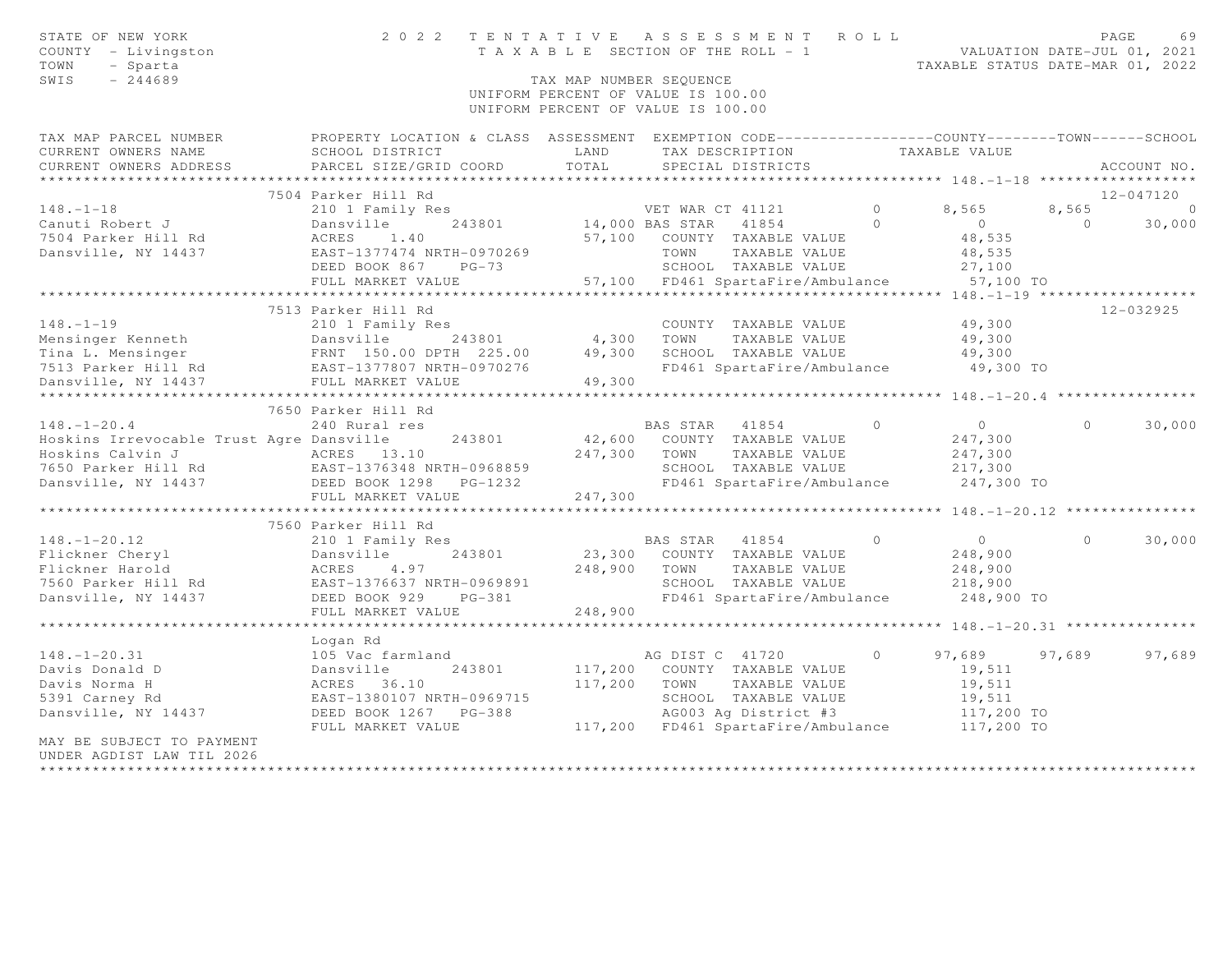| STATE OF NEW YORK<br>COUNTY - Livingston<br>TOWN<br>- Sparta<br>SWIS<br>$-244689$ | TENTATIVE<br>2 0 2 2                                                                                                                          | TAX MAP NUMBER SEQUENCE | ASSESSMENT ROLL<br>T A X A B L E SECTION OF THE ROLL - 1<br>UNIFORM PERCENT OF VALUE IS 100.00<br>UNIFORM PERCENT OF VALUE IS 100.00 |          | VALUATION DATE-JUL 01, 2021<br>TAXABLE STATUS DATE-MAR 01, 2022 |          | PAGE<br>70  |
|-----------------------------------------------------------------------------------|-----------------------------------------------------------------------------------------------------------------------------------------------|-------------------------|--------------------------------------------------------------------------------------------------------------------------------------|----------|-----------------------------------------------------------------|----------|-------------|
| TAX MAP PARCEL NUMBER<br>CURRENT OWNERS NAME<br>CURRENT OWNERS ADDRESS            | PROPERTY LOCATION & CLASS ASSESSMENT EXEMPTION CODE----------------COUNTY-------TOWN------SCHOOL<br>SCHOOL DISTRICT<br>PARCEL SIZE/GRID COORD | LAND<br>TOTAL           | TAX DESCRIPTION<br>SPECIAL DISTRICTS                                                                                                 |          | TAXABLE VALUE                                                   |          | ACCOUNT NO. |
|                                                                                   |                                                                                                                                               |                         |                                                                                                                                      |          |                                                                 |          |             |
|                                                                                   | 7560 Logan Rd                                                                                                                                 |                         |                                                                                                                                      |          |                                                                 |          |             |
| $148. - 1 - 20.32$                                                                | 210 1 Family Res                                                                                                                              |                         | BAS STAR 41854                                                                                                                       | $\circ$  | $\circ$                                                         | $\Omega$ | 30,000      |
| Harrison Philip M                                                                 | 243801<br>Dansville                                                                                                                           | 18,200                  | COUNTY TAXABLE VALUE                                                                                                                 |          | 153,000                                                         |          |             |
| 7560 Logan Rd                                                                     | ACRES<br>3.00                                                                                                                                 | 153,000                 | TOWN<br>TAXABLE VALUE                                                                                                                |          | 153,000                                                         |          |             |
| Dansville, NY 14437                                                               | EAST-1380166 NRTH-0969259                                                                                                                     |                         | SCHOOL TAXABLE VALUE                                                                                                                 |          | 123,000                                                         |          |             |
|                                                                                   | DEED BOOK 1182<br>$PG-135$                                                                                                                    |                         | FD461 SpartaFire/Ambulance                                                                                                           |          | 153,000 TO                                                      |          |             |
|                                                                                   | FULL MARKET VALUE<br>************************                                                                                                 | 153,000                 |                                                                                                                                      |          |                                                                 |          |             |
|                                                                                   | 7562 Logan Rd                                                                                                                                 |                         |                                                                                                                                      |          |                                                                 |          |             |
| $148. - 1 - 20.33$                                                                | 210 1 Family Res                                                                                                                              |                         | VET COM CT 41131                                                                                                                     | $\Omega$ | 35,000                                                          | 35,000   | $\Omega$    |
| Cracknell Robert W                                                                | 243801<br>Dansville                                                                                                                           |                         | 24,400 BAS STAR<br>41854                                                                                                             | $\Omega$ | $\overline{0}$                                                  | $\Omega$ | 30,000      |
| Cracknell Shirley A                                                               | ACRES<br>5.39                                                                                                                                 |                         | 265,400 COUNTY TAXABLE VALUE                                                                                                         |          | 230,400                                                         |          |             |
| 7562 Logan Rd                                                                     | EAST-1380654 NRTH-0969249                                                                                                                     |                         | TOWN<br>TAXABLE VALUE                                                                                                                |          | 230,400                                                         |          |             |
| Dansville, NY 14437                                                               | DEED BOOK 1261    PG-1729                                                                                                                     |                         | SCHOOL TAXABLE VALUE                                                                                                                 |          | 235,400                                                         |          |             |
|                                                                                   | FULL MARKET VALUE                                                                                                                             |                         | 265,400 FD461 SpartaFire/Ambulance                                                                                                   |          | 265,400 TO                                                      |          |             |
|                                                                                   | **************************                                                                                                                    |                         |                                                                                                                                      |          |                                                                 |          |             |
|                                                                                   | 7619 Parker Hill Rd                                                                                                                           |                         |                                                                                                                                      |          |                                                                 |          |             |
| $148. - 1 - 20.71$                                                                | 270 Mfg housing                                                                                                                               |                         | BAS STAR<br>41854                                                                                                                    | $\Omega$ | $\overline{0}$                                                  | $\Omega$ | 30,000      |
| Henry Vicky L                                                                     | Dansville<br>243801                                                                                                                           | 116,400                 | 32,600 COUNTY TAXABLE VALUE                                                                                                          |          | 116,400                                                         |          |             |
| 7619 Parker Hill Rd<br>Dansville, NY 14437                                        | ACRES<br>8.75 BANKFIRSTAM<br>EAST-1377728 NRTH-0968790                                                                                        |                         | TOWN<br>TAXABLE VALUE<br>SCHOOL TAXABLE VALUE                                                                                        |          | 116,400<br>86,400                                               |          |             |
|                                                                                   | DEED BOOK 1092<br>$PG-155$                                                                                                                    |                         | FD461 SpartaFire/Ambulance                                                                                                           |          | 116,400 TO                                                      |          |             |
|                                                                                   | FULL MARKET VALUE                                                                                                                             | 116,400                 |                                                                                                                                      |          |                                                                 |          |             |
|                                                                                   | ********************                                                                                                                          |                         |                                                                                                                                      |          | ********* 148. -1-20. 72 ***************                        |          |             |
|                                                                                   | 7601 Parker Hill Rd                                                                                                                           |                         |                                                                                                                                      |          |                                                                 |          |             |
| $148. - 1 - 20.72$                                                                | 270 Mfg housing                                                                                                                               |                         | COUNTY TAXABLE VALUE                                                                                                                 |          | 94,800                                                          |          |             |
| Miller Abe D                                                                      | Dansville<br>243801                                                                                                                           | 30,100                  | TOWN<br>TAXABLE VALUE                                                                                                                |          | 94,800                                                          |          |             |
| Miller Emma A                                                                     | 7.72<br>ACRES                                                                                                                                 | 94,800                  | SCHOOL TAXABLE VALUE                                                                                                                 |          | 94,800                                                          |          |             |
| 7601 Parker Hill Rd                                                               | EAST-1377870 NRTH-0969100                                                                                                                     |                         | FD461 SpartaFire/Ambulance                                                                                                           |          | 94,800 TO                                                       |          |             |
| Dansville, NY 14437                                                               | DEED BOOK 1297<br>$PG-304$                                                                                                                    |                         |                                                                                                                                      |          |                                                                 |          |             |
|                                                                                   | FULL MARKET VALUE                                                                                                                             | 94,800                  |                                                                                                                                      |          |                                                                 |          |             |
|                                                                                   |                                                                                                                                               |                         |                                                                                                                                      |          | ************ 148.-1-20.111 ******                               |          | 12-010100   |
| $148. - 1 - 20.111$                                                               | Parker Hill Rd<br>105 Vac farmland                                                                                                            |                         | AG DIST C 41720                                                                                                                      | $\Omega$ | 53,810                                                          | 53,810   | 53,810      |
| Davis Donald D                                                                    | Dansville<br>243801                                                                                                                           | 64,600                  | COUNTY TAXABLE VALUE                                                                                                                 |          | 10,790                                                          |          |             |
| Davis Norma H                                                                     | ACRES<br>21.45                                                                                                                                | 64,600                  | TOWN<br>TAXABLE VALUE                                                                                                                |          | 10,790                                                          |          |             |
| 5391 Carney Rd                                                                    | EAST-1377123 NRTH-0969978                                                                                                                     |                         |                                                                                                                                      |          | 10,790                                                          |          |             |
| Dansville, NY 14437                                                               | DEED BOOK 1267<br>$PG-388$                                                                                                                    |                         | AG003 Ag District #3<br>FD461 Sport T                                                                                                |          | 64,600 TO                                                       |          |             |
|                                                                                   | FULL MARKET VALUE                                                                                                                             |                         | 64,600 FD461 SpartaFire/Ambulance                                                                                                    |          | 64,600 TO                                                       |          |             |
| MAY BE SUBJECT TO PAYMENT                                                         |                                                                                                                                               |                         |                                                                                                                                      |          |                                                                 |          |             |
| UNDER AGDIST LAW TIL 2026                                                         |                                                                                                                                               |                         |                                                                                                                                      |          |                                                                 |          |             |
|                                                                                   |                                                                                                                                               |                         |                                                                                                                                      |          |                                                                 |          |             |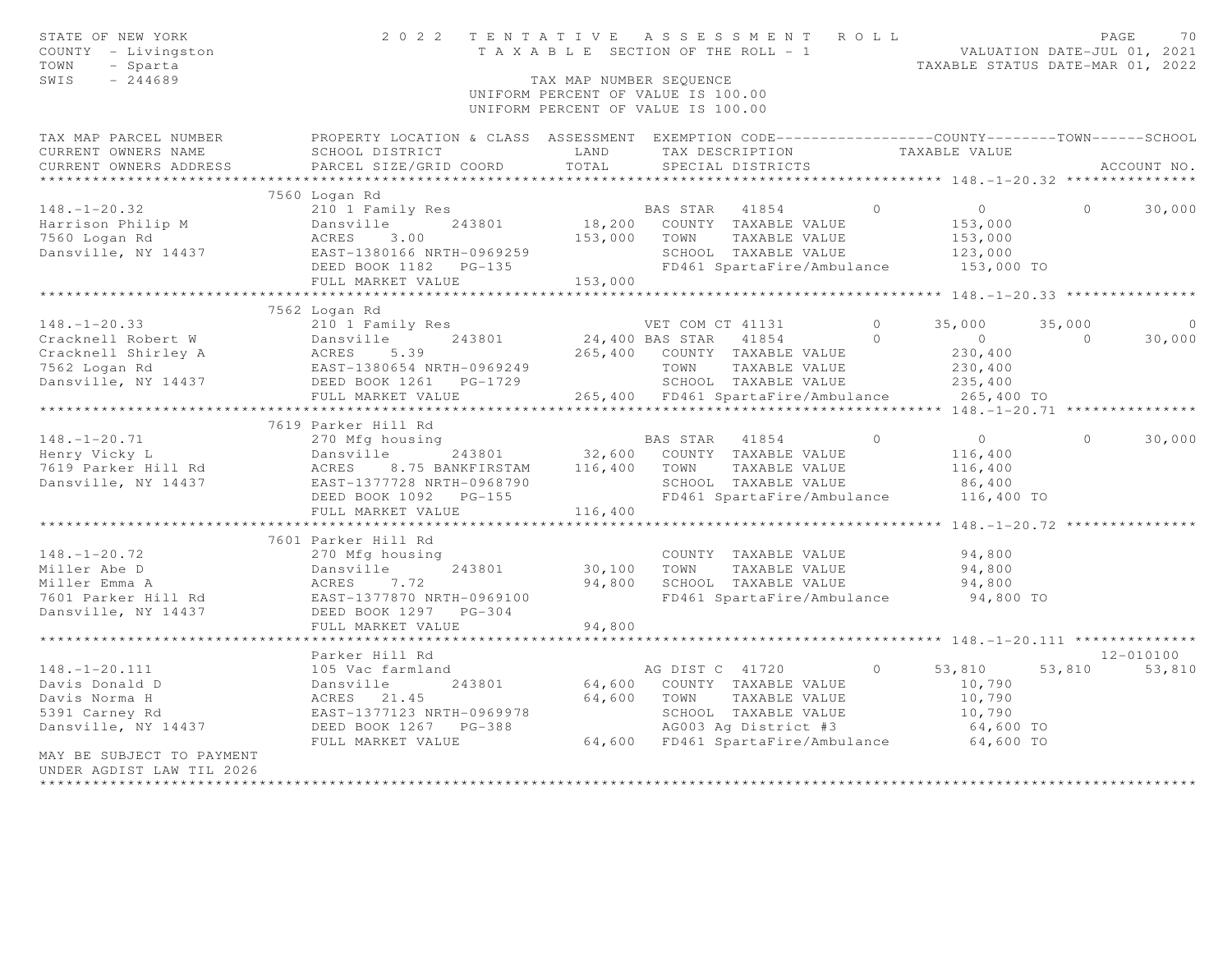| STATE OF NEW YORK<br>COUNTY - Livingston<br>- Sparta<br>TOWN<br>SWIS<br>$-244689$                       |                                                                                                                                                     | TAX MAP NUMBER SEQUENCE         | 2022 TENTATIVE ASSESSMENT ROLL<br>T A X A B L E SECTION OF THE ROLL - 1 VALUATION DATE-JUL 01, 2021<br>UNIFORM PERCENT OF VALUE IS 100.00<br>UNIFORM PERCENT OF VALUE IS 100.00 |                                                                        | PAGE<br>71<br>TAXABLE STATUS DATE-MAR 01, 2022        |
|---------------------------------------------------------------------------------------------------------|-----------------------------------------------------------------------------------------------------------------------------------------------------|---------------------------------|---------------------------------------------------------------------------------------------------------------------------------------------------------------------------------|------------------------------------------------------------------------|-------------------------------------------------------|
| TAX MAP PARCEL NUMBER<br>CURRENT OWNERS NAME<br>CURRENT OWNERS ADDRESS                                  | PROPERTY LOCATION & CLASS ASSESSMENT EXEMPTION CODE----------------COUNTY-------TOWN------SCHOOL<br>SCHOOL DISTRICT<br>PARCEL SIZE/GRID COORD       | LAND<br>TOTAL                   | TAX DESCRIPTION<br>SPECIAL DISTRICTS                                                                                                                                            | TAXABLE VALUE                                                          | ACCOUNT NO.                                           |
| $148. - 1 - 20.211$<br>Bewicke Lee D<br>Buggie-Hunt Mary<br>PO Box 97<br>Groveland, NY 14462            | Parker Hill Rd<br>322 Rural vac>10<br>Dansville<br>ACRES 19.80<br>243801<br>EAST-1378502 NRTH-0969381<br>DEED BOOK 1254 PG-172<br>FULL MARKET VALUE | 49,300 TOWN<br>49,300<br>49,300 | COUNTY TAXABLE VALUE<br>TAXABLE VALUE<br>SCHOOL TAXABLE VALUE<br>AG003 Ag District #3<br>FD461 SpartaFire/Ambulance                                                             | 49,300<br>49,300<br>49,300<br>49,300 TO<br>49,300 TO                   |                                                       |
|                                                                                                         | 7519 Parker Hill Rd                                                                                                                                 |                                 |                                                                                                                                                                                 |                                                                        |                                                       |
| $148. - 1 - 20.221$<br>Wengerd Levi L<br>Wengerd Anna S<br>7519 Parker Hill Rd<br>Dansville, NY 14437   | 210 1 Family Res<br>243801<br>Dansville <sup>1</sup><br>ACRES 29.64<br>EAST-1378475 NRTH-0969973<br>DEED BOOK 1295 PG-2175<br>FULL MARKET VALUE     | 91,300<br>253,400<br>253,400    | AG DIST IN 41730<br>COUNTY TAXABLE VALUE<br>TOWN<br>TAXABLE VALUE<br>SCHOOL TAXABLE VALUE<br>FD461 SpartaFire/Ambulance                                                         | $\Omega$<br>60,499<br>192,901<br>192,901<br>192,901<br>253,400 TO      | 60,499<br>60,499                                      |
| MAY BE SUBJECT TO PAYMENT<br>UNDER AGDIST LAW TIL 2029                                                  |                                                                                                                                                     |                                 |                                                                                                                                                                                 |                                                                        |                                                       |
|                                                                                                         |                                                                                                                                                     |                                 |                                                                                                                                                                                 |                                                                        |                                                       |
| $148. - 1 - 20.511$<br>Kurtz Mony U<br>Kurtz Mary U<br>7601 Parker Hill Rd<br>Dansville, NY 14437       | Parker Hill Rd<br>314 Rural vac<10<br>Dansville<br>243801<br>ACRES 9.55<br>EAST-1376527 NRTH-0969189<br>DEED BOOK 1297 PG-2280<br>FULL MARKET VALUE | 28,000<br>28,000<br>28,000      | COUNTY TAXABLE VALUE<br>TOWN<br>TAXABLE VALUE<br>SCHOOL TAXABLE VALUE<br>FD461 SpartaFire/Ambulance                                                                             | 28,000<br>28,000<br>28,000<br>28,000 TO                                |                                                       |
|                                                                                                         | Parker Hill Rd                                                                                                                                      |                                 | ************************************* 148.-1-20.513 ***************                                                                                                             |                                                                        |                                                       |
| $148. - 1 - 20.513$<br>Flickner Harold<br>Flickner Cheryl<br>7560 Parker Hill Rd<br>Dansville, NY 14437 | 314 Rural vac<10<br>Dansvi<br>ACRES<br>243801<br>Dansville<br>4.19<br>EAST-1376219 NRTH-0969595<br>DEED BOOK 1122 PG-216                            | 14,800<br>14,800                | COUNTY TAXABLE VALUE<br>TOWN<br>TAXABLE VALUE<br>SCHOOL TAXABLE VALUE<br>FD461 SpartaFire/Ambulance                                                                             | 14,800<br>14,800<br>14,800<br>14,800 TO                                |                                                       |
|                                                                                                         | FULL MARKET VALUE                                                                                                                                   | 14,800                          |                                                                                                                                                                                 |                                                                        |                                                       |
|                                                                                                         | *************************                                                                                                                           |                                 |                                                                                                                                                                                 |                                                                        | ********************* 148. -1-20. 514 *************** |
| $148. - 1 - 20.514$<br>Scollon Christopher J<br>Scollon Alice Marie<br>7590 Parker Hill Rd              | 7590 Parker Hill Rd<br>210 1 Family Res<br>243801<br>Dansville<br>ACRES<br>5.83<br>EAST-1376910 NRTH-0969403<br>DEED BOOK 1191 PG-195               | 213,500                         | CW_15_VET/ 41161<br>25,600 BAS STAR 41854<br>COUNTY TAXABLE VALUE<br>TOWN<br>TAXABLE VALUE<br>SCHOOL TAXABLE VALUE                                                              | $\Omega$<br>12,000<br>$\Omega$<br>$\overline{0}$<br>201,500<br>201,500 | 12,000<br>$\overline{0}$<br>30,000<br>$\Omega$        |
| Dansville, NY 14437                                                                                     | FULL MARKET VALUE                                                                                                                                   |                                 | 213,500 FD461 SpartaFire/Ambulance                                                                                                                                              | 183,500<br>213,500 TO                                                  |                                                       |
|                                                                                                         |                                                                                                                                                     |                                 |                                                                                                                                                                                 |                                                                        |                                                       |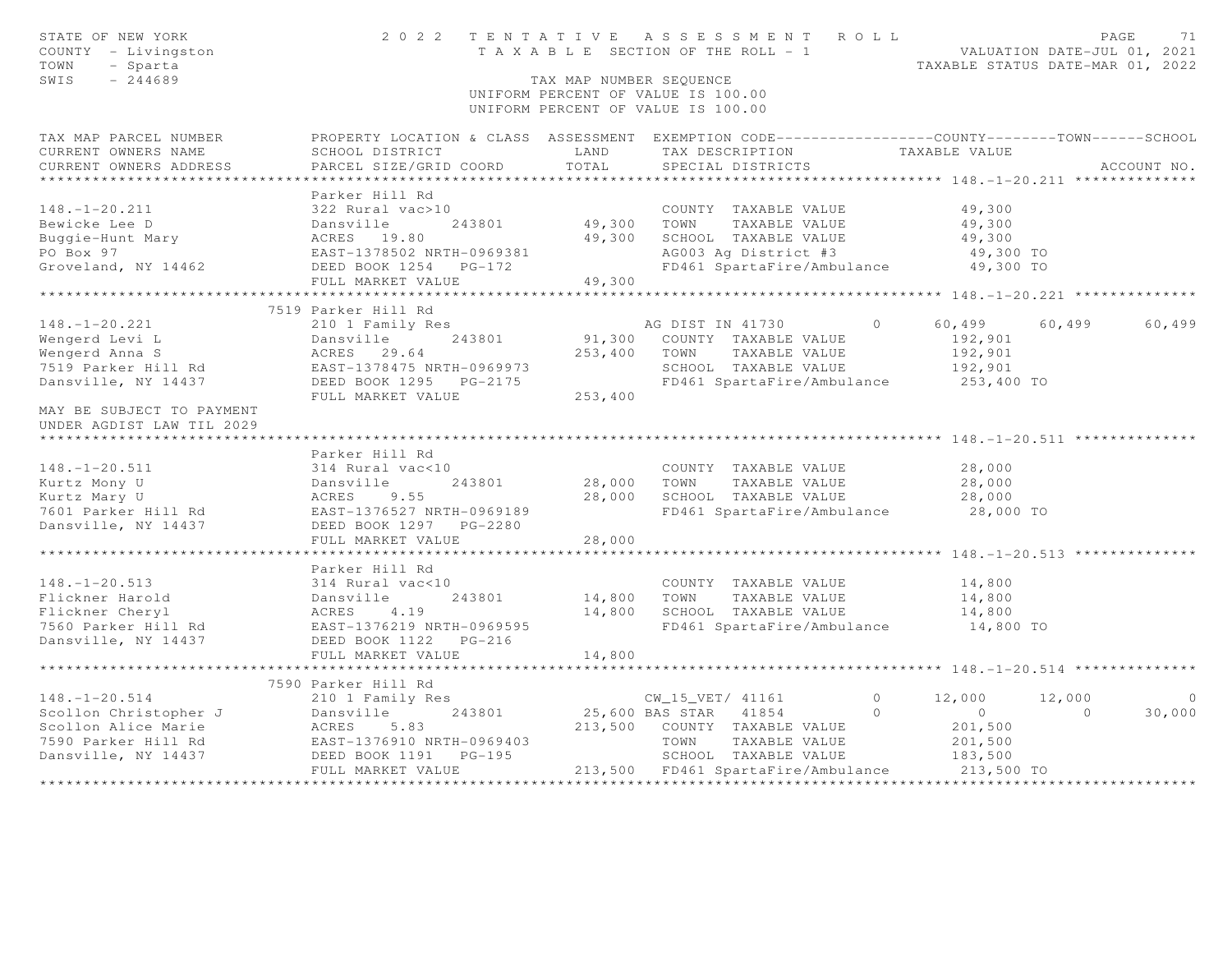| STATE OF NEW YORK<br>COUNTY - Livingston<br>- Sparta<br>TOWN                                                             | 2 0 2 2                                                                               |                         | TENTATIVE ASSESSMENT ROLL<br>T A X A B L E SECTION OF THE ROLL - 1 | PAGE<br>72<br>VALUATION DATE-JUL 01, 2021<br>TAXABLE STATUS DATE-MAR 01, 2022                      |
|--------------------------------------------------------------------------------------------------------------------------|---------------------------------------------------------------------------------------|-------------------------|--------------------------------------------------------------------|----------------------------------------------------------------------------------------------------|
| $-244689$<br>SWIS<br>TAX MAP NUMBER SEQUENCE<br>UNIFORM PERCENT OF VALUE IS 100.00<br>UNIFORM PERCENT OF VALUE IS 100.00 |                                                                                       |                         |                                                                    |                                                                                                    |
| TAX MAP PARCEL NUMBER                                                                                                    |                                                                                       |                         |                                                                    | PROPERTY LOCATION & CLASS ASSESSMENT EXEMPTION CODE-----------------COUNTY--------TOWN------SCHOOL |
| CURRENT OWNERS NAME<br>CURRENT OWNERS ADDRESS                                                                            | SCHOOL DISTRICT<br>PARCEL SIZE/GRID COORD                                             | LAND<br>TOTAL           | TAX DESCRIPTION TAXABLE VALUE<br>SPECIAL DISTRICTS                 | ACCOUNT NO.                                                                                        |
|                                                                                                                          |                                                                                       |                         |                                                                    |                                                                                                    |
|                                                                                                                          | 7653 Parker Hill Rd                                                                   |                         |                                                                    | 12-004700                                                                                          |
| $148. - 1 - 21.11$                                                                                                       | 241 Rural res&ag                                                                      |                         | COUNTY TAXABLE VALUE                                               | 345,900                                                                                            |
| Caldwell Patrick V                                                                                                       | Dansville<br>243801                                                                   | 104,400                 | TOWN<br>TAXABLE VALUE                                              | 345,900                                                                                            |
| 7653 Parker Hill Rd                                                                                                      | ACRES 50.00                                                                           | 345,900                 | SCHOOL TAXABLE VALUE                                               | 345,900                                                                                            |
| Dansville, NY 14437                                                                                                      | EAST-1377860 NRTH-0968128                                                             |                         | FD461 SpartaFire/Ambulance                                         | 345,900 TO                                                                                         |
|                                                                                                                          | DEED BOOK 1288 PG-1041                                                                |                         |                                                                    |                                                                                                    |
|                                                                                                                          | FULL MARKET VALUE                                                                     | 345,900                 |                                                                    |                                                                                                    |
|                                                                                                                          |                                                                                       |                         |                                                                    |                                                                                                    |
|                                                                                                                          | Logan Rd                                                                              |                         |                                                                    | 12-004700                                                                                          |
| $148. - 1 - 21.12$                                                                                                       | 105 Vac farmland                                                                      |                         | COUNTY TAXABLE VALUE                                               | 100,000                                                                                            |
| Conklin Richard L                                                                                                        |                                                                                       | 100,000                 | TOWN<br>TAXABLE VALUE                                              | 100,000                                                                                            |
| Archer-Conklin Karen<br>5347 Barber Rd                                                                                   | Dansville 243801<br>ACRES 70.00<br>EAST-1379602 NRTH-0968394                          | 100,000                 | SCHOOL TAXABLE VALUE                                               | 100,000                                                                                            |
|                                                                                                                          |                                                                                       |                         | FD461 SpartaFire/Ambulance 100,000 TO                              |                                                                                                    |
| Dansville, NY 14437                                                                                                      | DEED BOOK 1181    PG-91<br>FULL MARKET VALUE                                          | 100,000                 |                                                                    |                                                                                                    |
|                                                                                                                          |                                                                                       |                         |                                                                    |                                                                                                    |
|                                                                                                                          | 7654 Parker Hill Rd                                                                   |                         |                                                                    | 12-004700                                                                                          |
| $148. - 1 - 21.21$                                                                                                       | 240 Rural res                                                                         |                         | $\circ$<br>BAS STAR 41854                                          | 30,000<br>$\overline{0}$<br>$\circ$                                                                |
| Shetler William J                                                                                                        |                                                                                       | 54,000                  | COUNTY TAXABLE VALUE                                               | 225,200                                                                                            |
| Shetler Kathryn                                                                                                          |                                                                                       | 225,200                 | TAXABLE VALUE<br>TOWN                                              | 225,200                                                                                            |
| 7654 Parker Hill Rd                                                                                                      |                                                                                       |                         | SCHOOL TAXABLE VALUE                                               | 195,200                                                                                            |
| Dansville, NY 14437                                                                                                      | Dansville 243801<br>ACRES 18.80<br>EAST-1376364 NRTH-0968092<br>DEED BOOK 1152 PG-195 |                         | FD461 SpartaFire/Ambulance                                         | 225,200 TO                                                                                         |
|                                                                                                                          | FULL MARKET VALUE                                                                     | 225,200                 |                                                                    |                                                                                                    |
| *******************************<br>************<br>************** 148.-1-22.1 *****************                          |                                                                                       |                         |                                                                    |                                                                                                    |
|                                                                                                                          | 7600 Logan Rd                                                                         |                         |                                                                    | 12-049600                                                                                          |
| $148. - 1 - 22.1$                                                                                                        | 210 1 Family Res                                                                      |                         | COUNTY TAXABLE VALUE                                               | 220,000                                                                                            |
| Dorak John J                                                                                                             | Dansville<br>243801                                                                   | 27,600                  | TOWN<br>TAXABLE VALUE                                              | 220,000                                                                                            |
| Dorak Michele L                                                                                                          | ACRES<br>6.65 BANK NETS                                                               | 220,000                 | SCHOOL TAXABLE VALUE                                               | 220,000                                                                                            |
| 7600 Logan Rd                                                                                                            | EAST-1380524 NRTH-0968183                                                             |                         | FD461 SpartaFire/Ambulance 220,000 TO                              |                                                                                                    |
| Dansville, NY 14437                                                                                                      | DEED BOOK 1282 PG-1579                                                                |                         |                                                                    |                                                                                                    |
|                                                                                                                          | FULL MARKET VALUE                                                                     | 220,000                 |                                                                    |                                                                                                    |
|                                                                                                                          |                                                                                       |                         |                                                                    |                                                                                                    |
|                                                                                                                          | 7610 Logan Rd                                                                         |                         |                                                                    |                                                                                                    |
| $148. - 1 - 22.2$                                                                                                        | 210 1 Family Res                                                                      |                         | COUNTY TAXABLE VALUE                                               | 169,200                                                                                            |
| Robinson Robert H                                                                                                        | Dansville<br>243801                                                                   | 27,700                  | TOWN<br>TAXABLE VALUE                                              | 169,200                                                                                            |
| 7610 Logan Rd                                                                                                            | ACRES<br>6.70 BANKFIRSTAM                                                             | 169,200                 | SCHOOL TAXABLE VALUE                                               | 169,200                                                                                            |
| Dansville, NY 14437                                                                                                      | EAST-1380525 NRTH-0967819                                                             |                         | FD461 SpartaFire/Ambulance                                         | 169,200 TO                                                                                         |
|                                                                                                                          | DEED BOOK 1269 PG-1740                                                                |                         |                                                                    |                                                                                                    |
|                                                                                                                          | FULL MARKET VALUE                                                                     | 169,200                 |                                                                    |                                                                                                    |
| 7652 Logan Rd<br>$12 - 049500$                                                                                           |                                                                                       |                         |                                                                    |                                                                                                    |
| $148. - 1 - 23$                                                                                                          | 312 Vac w/imprv                                                                       |                         | COUNTY TAXABLE VALUE                                               | 164,900                                                                                            |
| Stopkinski William J                                                                                                     | Dansville<br>243801                                                                   | 111,600                 | TOWN<br>TAXABLE VALUE                                              | 164,900                                                                                            |
| Stopkinski Wendy D                                                                                                       | ACRES<br>54.51                                                                        | 164,900                 | SCHOOL TAXABLE VALUE                                               | 164,900                                                                                            |
| 12 Rex Ln                                                                                                                | EAST-1380008 NRTH-0966967                                                             |                         | FD461 SpartaFire/Ambulance                                         | 164,900 TO                                                                                         |
| Spencerport, NY 14559                                                                                                    | DEED BOOK 1261<br>PG-2562                                                             |                         |                                                                    |                                                                                                    |
|                                                                                                                          | FULL MARKET VALUE                                                                     | 164,900                 |                                                                    |                                                                                                    |
|                                                                                                                          | **************************                                                            | *********************** |                                                                    |                                                                                                    |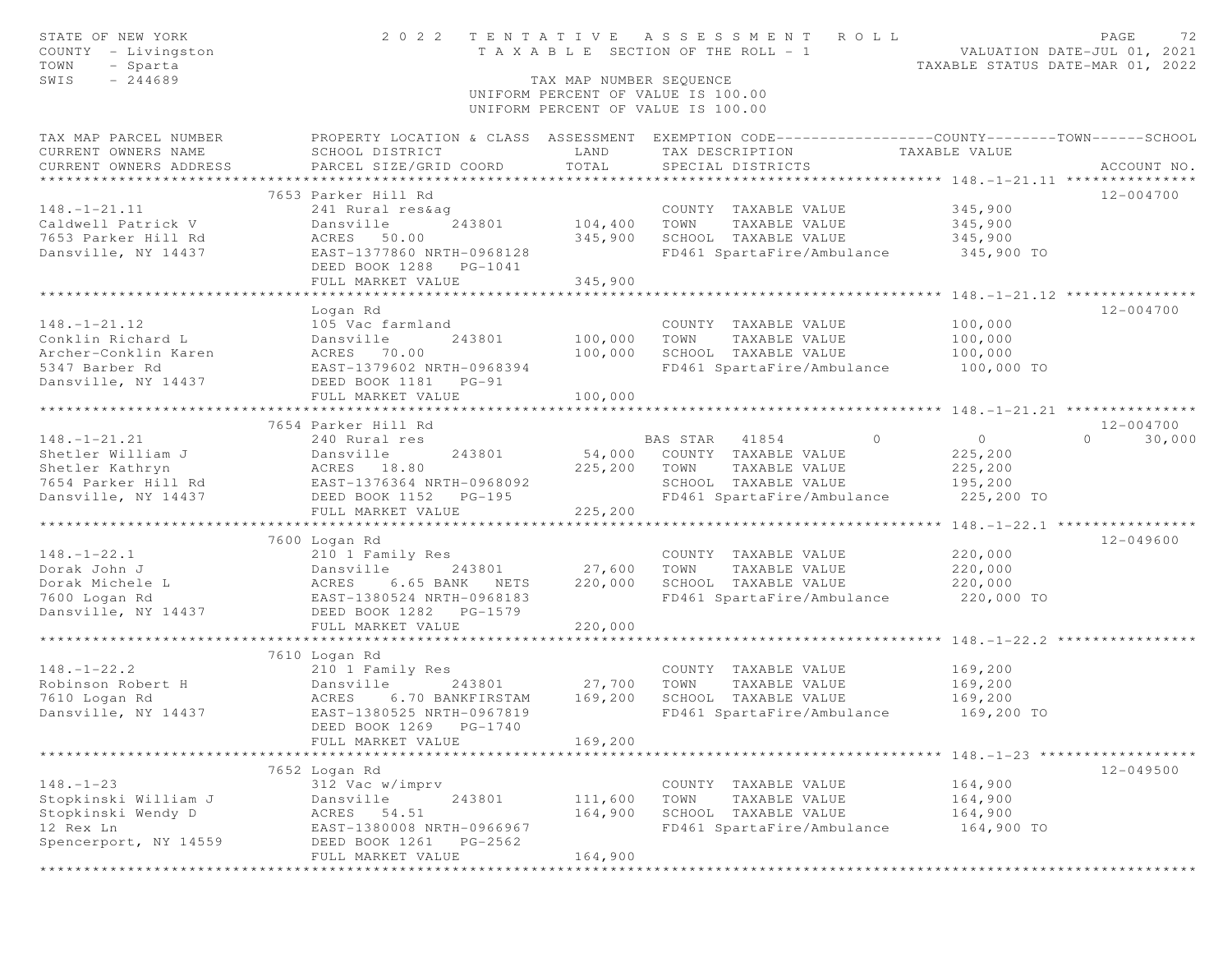| STATE OF NEW YORK<br>COUNTY - Livingston<br>TOWN<br>- Sparta<br>$-244689$<br>SWIS                                                                                                           |                                                                                                                                                   | TAX MAP NUMBER SEQUENCE         | 2022 TENTATIVE ASSESSMENT ROLL<br>T A X A B L E SECTION OF THE ROLL - 1<br>UNIFORM PERCENT OF VALUE IS 100.00<br>UNIFORM PERCENT OF VALUE IS 100.00                       | VALUATION DATE-JUL 01, 2021<br>TAXABLE STATUS DATE-MAR 01, 2022           | PAGE<br>73           |
|---------------------------------------------------------------------------------------------------------------------------------------------------------------------------------------------|---------------------------------------------------------------------------------------------------------------------------------------------------|---------------------------------|---------------------------------------------------------------------------------------------------------------------------------------------------------------------------|---------------------------------------------------------------------------|----------------------|
| TAX MAP PARCEL NUMBER<br>CURRENT OWNERS NAME<br>CURRENT OWNERS ADDRESS                                                                                                                      | SCHOOL DISTRICT<br>PARCEL SIZE/GRID COORD                                                                                                         | LAND<br>TOTAL                   | PROPERTY LOCATION & CLASS ASSESSMENT EXEMPTION CODE---------------COUNTY-------TOWN------SCHOOL<br>TAX DESCRIPTION<br>SPECIAL DISTRICTS                                   | TAXABLE VALUE                                                             | ACCOUNT NO.          |
| $148. - 1 - 24.1$<br>MG Legacy Properties, LLC<br>7820 Locust Rd<br>Dansville, NY 14437                                                                                                     | Barber Rd N<br>312 Vac w/imprv<br>243801<br>Dansville<br>5.36<br>ACRES<br>EAST-1378784 NRTH-0965301<br>DEED BOOK 1280 PG-408<br>FULL MARKET VALUE | 24,300 TOWN<br>92,200<br>92,200 | COUNTY TAXABLE VALUE<br>TAXABLE VALUE<br>SCHOOL TAXABLE VALUE<br>AG003 Ag District #3 92,200 TO<br>FD461 SpartaFire/Ambulance 92,200 TO                                   | 92,200<br>92,200<br>92,200                                                | 12-016425            |
|                                                                                                                                                                                             |                                                                                                                                                   |                                 |                                                                                                                                                                           |                                                                           |                      |
| 148.-1-24.2<br>Calabrese Jacob Peter<br>Calabrese Mary Ellyn Merl<br>Times Ramber Rd<br>CAST-1378992 NRTH-0965097<br>PEED BOOK 1296 PG-2431<br>PEED BOOK 1296 PG-2431<br>PHILL MARKET VALUE |                                                                                                                                                   | 16,800<br>155,600<br>155,600    | COUNTY TAXABLE VALUE<br>TOWN<br>TAXABLE VALUE<br>SCHOOL TAXABLE VALUE<br>AG003 Ag District #3<br>FD461 SpartaFire/Ambulance                                               | 155,600<br>155,600<br>155,600<br>155,600 TO<br>155,600 TO                 | 12-016425            |
|                                                                                                                                                                                             |                                                                                                                                                   |                                 |                                                                                                                                                                           |                                                                           |                      |
| $148. - 1 - 24.3$<br>MG Legacy Properties, LLC Dansville<br>7820 Locust Rd<br>Dansville, NY 14437                                                                                           | Barber Rd N<br>105 Vac farmland<br>243801<br>ACRES 109.28<br>EAST-1379174 NRTH-0965830<br>DEED BOOK 1280 PG-408<br>FULL MARKET VALUE              | 231,500<br>231,500<br>231,500   | COUNTY TAXABLE VALUE<br>TAXABLE VALUE<br>TOWN<br>SCHOOL TAXABLE VALUE 231,500<br>AG003 Ag District #3 231,500 TO<br>FD461 SpartaFire/Ambulance 231,500 TO                 | 231,500<br>231,500                                                        | $12 - 016425$        |
|                                                                                                                                                                                             | *************************                                                                                                                         | *******************             |                                                                                                                                                                           | ********************* 148. -1 - 25.1 *****************                    |                      |
| $148. - 1 - 25.1$<br>LaBell View Properties, Inc.<br>5630 Ross Rd<br>Dansville, NY 14437<br>MAY BE SUBJECT TO PAYMENT                                                                       | Barber Rd S<br>105 Vac farmland<br>Dansville<br>243801<br>ACRES 85.02<br>EAST-1380214 NRTH-0963677<br>DEED BOOK 1284 PG-208<br>FULL MARKET VALUE  | 197,800                         | $\circ$<br>AG DIST C 41720<br>197,800 COUNTY TAXABLE VALUE<br>TOWN<br>TAXABLE VALUE<br>SCHOOL TAXABLE VALUE<br>AG003 Ag District #3<br>197,800 FD461 SpartaFire/Ambulance | 139,088 139,088<br>58,712<br>58,712<br>58,712<br>197,800 TO<br>197,800 TO | 12-027900<br>139,088 |
| UNDER AGDIST LAW TIL 2026                                                                                                                                                                   |                                                                                                                                                   |                                 |                                                                                                                                                                           |                                                                           |                      |
|                                                                                                                                                                                             | 5470 Barber Rd S                                                                                                                                  |                                 |                                                                                                                                                                           |                                                                           | 12-027900            |
| $148. - 1 - 25.2$<br>VanDunk Perry T<br>VanDunk Kimberly J<br>5470 Barber Rd<br>Dansville, NY 14437                                                                                         | 210 1 Family Res<br>243801<br>Dansville<br>ACRES<br>9.07<br>EAST-1379508 NRTH-0964559<br>DEED BOOK 1281 PG-2503<br>FULL MARKET VALUE              | 33,400<br>171,000<br>171,000    | COUNTY TAXABLE VALUE<br>TOWN<br>TAXABLE VALUE<br>SCHOOL TAXABLE VALUE<br>AG003 Ag District #3<br>FD461 SpartaFire/Ambulance                                               | 171,000<br>171,000<br>171,000<br>171,000 TO<br>171,000 TO                 |                      |
|                                                                                                                                                                                             |                                                                                                                                                   |                                 |                                                                                                                                                                           |                                                                           |                      |
| $148. - 1 - 26.111$<br>MG Legacy Properties, LLC<br>7820 Locust Ln<br>Dansville, NY 14437                                                                                                   | Barber Rd<br>314 Rural vac<10<br>243801<br>Dansville<br>5.04<br>ACRES<br>EAST-1378096 NRTH-0965229<br>DEED BOOK 1293 PG-178<br>FULL MARKET VALUE  | 17,000<br>17,000<br>17,000      | COUNTY TAXABLE VALUE<br>TOWN<br>TAXABLE VALUE<br>SCHOOL TAXABLE VALUE<br>FD461 SpartaFire/Ambulance                                                                       | 17,000<br>17,000<br>17,000<br>17,000 TO                                   |                      |
|                                                                                                                                                                                             |                                                                                                                                                   |                                 |                                                                                                                                                                           |                                                                           |                      |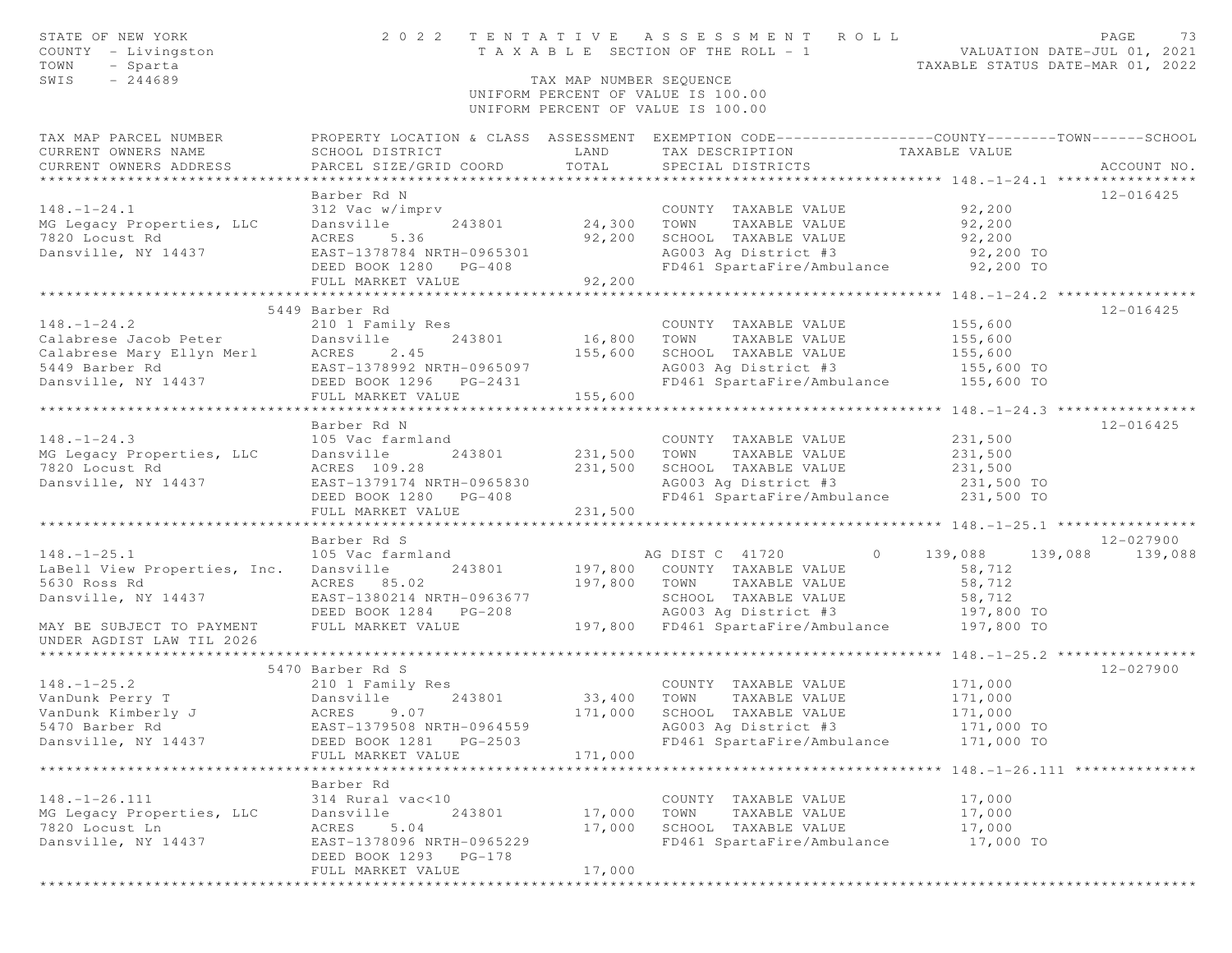| STATE OF NEW YORK<br>COUNTY - Livingston<br>TOWN<br>- Sparta<br>$-244689$<br>SWIS                                                                                               |                                                                                                  | TAX MAP NUMBER SEOUENCE | 2022 TENTATIVE ASSESSMENT ROLL<br>T A X A B L E SECTION OF THE ROLL - 1 VALUATION DATE-JUL 01, 2021<br>UNIFORM PERCENT OF VALUE IS 100.00<br>UNIFORM PERCENT OF VALUE IS 100.00 | TAXABLE STATUS DATE-MAR 01, 2022 | PAGE<br>74         |
|---------------------------------------------------------------------------------------------------------------------------------------------------------------------------------|--------------------------------------------------------------------------------------------------|-------------------------|---------------------------------------------------------------------------------------------------------------------------------------------------------------------------------|----------------------------------|--------------------|
| TAX MAP PARCEL NUMBER                                                                                                                                                           | PROPERTY LOCATION & CLASS ASSESSMENT EXEMPTION CODE----------------COUNTY--------TOWN-----SCHOOL |                         |                                                                                                                                                                                 |                                  |                    |
| CURRENT OWNERS NAME                                                                                                                                                             | SCHOOL DISTRICT                                                                                  | LAND                    | TAX DESCRIPTION TAXABLE VALUE                                                                                                                                                   |                                  |                    |
| CURRENT OWNERS ADDRESS                                                                                                                                                          | PARCEL SIZE/GRID COORD                                                                           | TOTAL                   | SPECIAL DISTRICTS                                                                                                                                                               |                                  | ACCOUNT NO.        |
|                                                                                                                                                                                 |                                                                                                  |                         |                                                                                                                                                                                 |                                  |                    |
| $148. - 1 - 26.112$                                                                                                                                                             | 5419 Barber Rd<br>210 1 Family Res                                                               |                         |                                                                                                                                                                                 |                                  |                    |
| MG Legacy Properties, LLC                                                                                                                                                       | Dansville<br>243801                                                                              | 15,600                  | COUNTY TAXABLE VALUE<br>TOWN<br>TAXABLE VALUE                                                                                                                                   | 110,600                          |                    |
| 7820 Locust Ln                                                                                                                                                                  | ACRES<br>2.00                                                                                    | 110,600                 | SCHOOL TAXABLE VALUE                                                                                                                                                            | 110,600<br>110,600               |                    |
| Dansville, NY 14437 EAST-1377920 NRTH-0965040                                                                                                                                   |                                                                                                  |                         | FD461 SpartaFire/Ambulance 110,600 TO                                                                                                                                           |                                  |                    |
|                                                                                                                                                                                 | DEED BOOK 1293 PG-178                                                                            |                         |                                                                                                                                                                                 |                                  |                    |
|                                                                                                                                                                                 | FULL MARKET VALUE                                                                                | 110,600                 |                                                                                                                                                                                 |                                  |                    |
|                                                                                                                                                                                 |                                                                                                  |                         |                                                                                                                                                                                 |                                  |                    |
|                                                                                                                                                                                 | Barber Rd                                                                                        |                         |                                                                                                                                                                                 |                                  | 12-017700          |
|                                                                                                                                                                                 |                                                                                                  |                         | COUNTY TAXABLE VALUE                                                                                                                                                            | 47,000                           |                    |
| 148.-1-27.1<br>Grant Patricia J (1997) 22 Rural vac>10<br>5450 Barber Rd (1997) 243801<br>Dansville, NY 14437 (1997) 2887-1378188 NRTH-0964324                                  |                                                                                                  | 243801 47,000           | TOWN<br>TAXABLE VALUE                                                                                                                                                           | 47,000                           |                    |
|                                                                                                                                                                                 |                                                                                                  | 47,000                  | SCHOOL TAXABLE VALUE                                                                                                                                                            | 47,000                           |                    |
|                                                                                                                                                                                 |                                                                                                  | 47,000                  | FD461 SpartaFire/Ambulance 47,000 TO                                                                                                                                            |                                  |                    |
|                                                                                                                                                                                 | FULL MARKET VALUE                                                                                |                         |                                                                                                                                                                                 |                                  |                    |
|                                                                                                                                                                                 | 5450 Barber Rd                                                                                   |                         |                                                                                                                                                                                 |                                  | $12 - 017701$      |
| $148. - 1 - 27.2$                                                                                                                                                               | 240 Rural res                                                                                    |                         | ENH STAR 41834 0                                                                                                                                                                | $\overline{0}$                   | $\Omega$<br>74,900 |
|                                                                                                                                                                                 | 243801                                                                                           |                         | 44,600 COUNTY TAXABLE VALUE                                                                                                                                                     | 162,500                          |                    |
| Grant Patricia J<br>$\begin{array}{ccc} \texttt{Grant} & \texttt{Patricia J} & \texttt{Dansville} \\ 5450 & \texttt{Barber} & \texttt{Rd} & \texttt{ACRES} & 14 \\ \end{array}$ | ACRES 14.00                                                                                      |                         | 162,500 TOWN TAXABLE VALUE                                                                                                                                                      | 162,500                          |                    |
| Dansville, NY 14437 EAST-1378956 NRTH-0964102                                                                                                                                   |                                                                                                  |                         | SCHOOL TAXABLE VALUE                                                                                                                                                            | 87,600                           |                    |
|                                                                                                                                                                                 | FULL MARKET VALUE                                                                                |                         | 162,500 FD461 SpartaFire/Ambulance                                                                                                                                              | 162,500 TO                       |                    |
|                                                                                                                                                                                 |                                                                                                  |                         |                                                                                                                                                                                 |                                  |                    |
|                                                                                                                                                                                 | 8023 Parker Hill Rd                                                                              |                         |                                                                                                                                                                                 |                                  | 12-013415          |
| $148. - 1 - 29.2$                                                                                                                                                               | 210 1 Family Res                                                                                 |                         | ENH STAR 41834<br>$\sim$ 0                                                                                                                                                      | $\overline{0}$                   | $0 \t 74,900$      |
| Forrester Kenneth O                                                                                                                                                             | 243801<br>Dansville<br>Dansvi<br>ACRES                                                           |                         | 17,700 COUNTY TAXABLE VALUE                                                                                                                                                     | 104,000                          |                    |
| 8023 Parker Hill Rd<br>Dansville, NY 14437                                                                                                                                      | 2.80<br>EAST-1376720 NRTH-0961901                                                                | 104,000                 | TOWN<br>TAXABLE VALUE<br>SCHOOL TAXABLE VALUE                                                                                                                                   | 104,000                          |                    |
|                                                                                                                                                                                 | PG-297<br>DEED BOOK 488                                                                          |                         | FD461 SpartaFire/Ambulance                                                                                                                                                      | 29,100<br>104,000 TO             |                    |
|                                                                                                                                                                                 | FULL MARKET VALUE                                                                                | 104,000                 |                                                                                                                                                                                 |                                  |                    |
|                                                                                                                                                                                 |                                                                                                  |                         |                                                                                                                                                                                 |                                  |                    |
|                                                                                                                                                                                 | Logan Rd                                                                                         |                         |                                                                                                                                                                                 |                                  |                    |
| $148. - 1 - 29.12$                                                                                                                                                              |                                                                                                  |                         | COUNTY TAXABLE VALUE                                                                                                                                                            | 109,000                          |                    |
| Corbin Karen Ann                                                                                                                                                                |                                                                                                  | 60,400                  | TOWN<br>TAXABLE VALUE                                                                                                                                                           | 109,000                          |                    |
| Corbin Michael                                                                                                                                                                  | 312 Vac w/imprv<br>Dansville 243801<br>ACRES 25.91<br>EAST-1380161 NRTH-0962250                  | 109,000                 | SCHOOL TAXABLE VALUE                                                                                                                                                            | 109,000                          |                    |
| 16 Leonard St                                                                                                                                                                   |                                                                                                  |                         | FD461 SpartaFire/Ambulance 109,000 TO                                                                                                                                           |                                  |                    |
| Dansville, NY 14437                                                                                                                                                             | DEED BOOK 1247<br>$PG-144$                                                                       |                         |                                                                                                                                                                                 |                                  |                    |
|                                                                                                                                                                                 | FULL MARKET VALUE                                                                                | 109,000                 |                                                                                                                                                                                 |                                  |                    |
|                                                                                                                                                                                 |                                                                                                  |                         |                                                                                                                                                                                 |                                  | 12-013300          |
| $148. - 1 - 29.112$                                                                                                                                                             | 7951 Parker Hill Rd<br>270 Mfg housing                                                           |                         | BAS STAR<br>41854                                                                                                                                                               | $\circ$<br>$\circ$               | $\circ$<br>30,000  |
| Forrester Dean Richard                                                                                                                                                          | Dansville<br>243801                                                                              | 15,300                  | COUNTY TAXABLE VALUE                                                                                                                                                            | 81,300                           |                    |
| Forrester Patricia E                                                                                                                                                            | ACRES<br>1.90                                                                                    | 81,300                  | TOWN<br>TAXABLE VALUE                                                                                                                                                           | 81,300                           |                    |
| 7951 Parker Hill Rd                                                                                                                                                             | EAST-1376653 NRTH-0962362                                                                        |                         | SCHOOL TAXABLE VALUE                                                                                                                                                            | 51,300                           |                    |
| Dansville, NY 14437                                                                                                                                                             | DEED BOOK 1150<br>$PG-31$                                                                        |                         | FD461 SpartaFire/Ambulance                                                                                                                                                      | 81,300 TO                        |                    |
|                                                                                                                                                                                 | FULL MARKET VALUE                                                                                | 81,300                  |                                                                                                                                                                                 |                                  |                    |
| ************                                                                                                                                                                    |                                                                                                  |                         |                                                                                                                                                                                 |                                  |                    |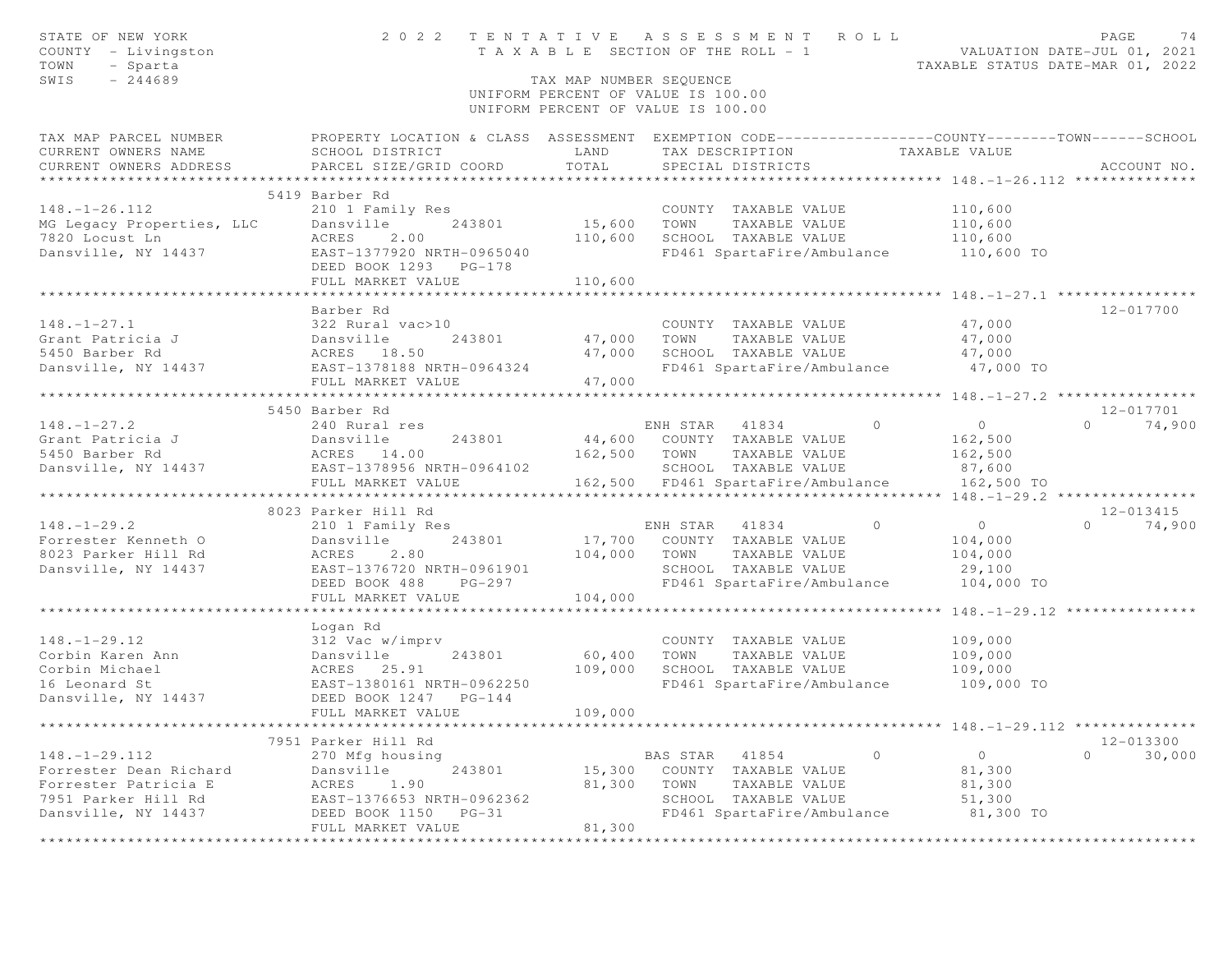| STATE OF NEW YORK<br>COUNTY - Livingston                                                                                                                                                                                                                                                                                                                                          |                           |                         | PAGE 75 TENTATIVE ASSESSMENT ROLL PALUATION DATE-JUL 01, 2021<br>TAXABLE SECTION OF THE ROLL - 1 VALUATION DATE-JUL 01, 2021 |                  |           |
|-----------------------------------------------------------------------------------------------------------------------------------------------------------------------------------------------------------------------------------------------------------------------------------------------------------------------------------------------------------------------------------|---------------------------|-------------------------|------------------------------------------------------------------------------------------------------------------------------|------------------|-----------|
| TOWN<br>- Sparta                                                                                                                                                                                                                                                                                                                                                                  |                           |                         |                                                                                                                              |                  |           |
| SWIS<br>$-244689$                                                                                                                                                                                                                                                                                                                                                                 |                           | TAX MAP NUMBER SEQUENCE |                                                                                                                              |                  |           |
|                                                                                                                                                                                                                                                                                                                                                                                   |                           |                         | UNIFORM PERCENT OF VALUE IS 100.00                                                                                           |                  |           |
|                                                                                                                                                                                                                                                                                                                                                                                   |                           |                         | UNIFORM PERCENT OF VALUE IS 100.00                                                                                           |                  |           |
| TAX MAP PARCEL NUMBER <b>FROPERTY LOCATION &amp; CLASS</b> ASSESSMENT EXEMPTION CODE---------------COUNTY-------TOWN------SCHOOL                                                                                                                                                                                                                                                  |                           |                         |                                                                                                                              |                  |           |
|                                                                                                                                                                                                                                                                                                                                                                                   |                           |                         |                                                                                                                              |                  |           |
|                                                                                                                                                                                                                                                                                                                                                                                   |                           |                         |                                                                                                                              |                  |           |
|                                                                                                                                                                                                                                                                                                                                                                                   |                           |                         |                                                                                                                              |                  |           |
|                                                                                                                                                                                                                                                                                                                                                                                   | 7971&7974 Parker Hill Rd  |                         |                                                                                                                              |                  | 12-013300 |
|                                                                                                                                                                                                                                                                                                                                                                                   |                           |                         |                                                                                                                              |                  |           |
|                                                                                                                                                                                                                                                                                                                                                                                   |                           |                         |                                                                                                                              |                  |           |
|                                                                                                                                                                                                                                                                                                                                                                                   |                           |                         |                                                                                                                              |                  |           |
|                                                                                                                                                                                                                                                                                                                                                                                   |                           |                         |                                                                                                                              |                  |           |
|                                                                                                                                                                                                                                                                                                                                                                                   |                           |                         |                                                                                                                              |                  |           |
|                                                                                                                                                                                                                                                                                                                                                                                   |                           |                         |                                                                                                                              |                  |           |
|                                                                                                                                                                                                                                                                                                                                                                                   |                           |                         |                                                                                                                              |                  |           |
|                                                                                                                                                                                                                                                                                                                                                                                   | 8036 Logan Rd             |                         |                                                                                                                              |                  |           |
|                                                                                                                                                                                                                                                                                                                                                                                   |                           |                         |                                                                                                                              |                  |           |
|                                                                                                                                                                                                                                                                                                                                                                                   |                           |                         |                                                                                                                              |                  |           |
|                                                                                                                                                                                                                                                                                                                                                                                   |                           |                         |                                                                                                                              |                  |           |
|                                                                                                                                                                                                                                                                                                                                                                                   |                           |                         |                                                                                                                              |                  |           |
|                                                                                                                                                                                                                                                                                                                                                                                   |                           |                         |                                                                                                                              |                  |           |
|                                                                                                                                                                                                                                                                                                                                                                                   |                           |                         |                                                                                                                              |                  |           |
| $\begin{tabular}{lllllllllllll} 148.-1-30.11 & 240\;Rural\; res & BAS\; STAR & 41854 & 0 & 0 & 30,000 \\ \text{Burr Kenneth L} & Dansville & 243801 & 76,700 & COUNTY & TAXABLE VALUE & 191,600 & 0 & 30,000 \\ \text{Burr Debbara June & ACRES & 32.70 & 191,600 & TONN & TAXABLE VALUE & 191,600 \\ \text{8036 Logan Rd} & EAST-1379905 NRH+0961456 & 191,600 & TONN & TAXABLE$ |                           |                         |                                                                                                                              |                  |           |
|                                                                                                                                                                                                                                                                                                                                                                                   | 8050 Logan Rd             |                         |                                                                                                                              |                  |           |
|                                                                                                                                                                                                                                                                                                                                                                                   |                           |                         |                                                                                                                              |                  |           |
|                                                                                                                                                                                                                                                                                                                                                                                   |                           |                         |                                                                                                                              |                  |           |
|                                                                                                                                                                                                                                                                                                                                                                                   |                           |                         |                                                                                                                              |                  |           |
|                                                                                                                                                                                                                                                                                                                                                                                   |                           |                         |                                                                                                                              |                  |           |
|                                                                                                                                                                                                                                                                                                                                                                                   |                           |                         |                                                                                                                              |                  |           |
|                                                                                                                                                                                                                                                                                                                                                                                   |                           |                         |                                                                                                                              |                  |           |
|                                                                                                                                                                                                                                                                                                                                                                                   |                           |                         |                                                                                                                              |                  |           |
|                                                                                                                                                                                                                                                                                                                                                                                   | 8031 Parker Hill Rd       |                         |                                                                                                                              |                  |           |
| $148. - 1 - 30.322$                                                                                                                                                                                                                                                                                                                                                               | 240 Rural res             |                         | COUNTY TAXABLE VALUE 213,800                                                                                                 |                  |           |
| Brothers Louis                                                                                                                                                                                                                                                                                                                                                                    |                           |                         | TAXABLE VALUE 213,800<br>TAXABLE VALUE 213,800<br>TOWN                                                                       |                  |           |
| 8031 Parker Hill Rd<br>Dansville, NY 14437 EAST-1377752 NRTH-0961687                                                                                                                                                                                                                                                                                                              |                           |                         | SCHOOL TAXABLE VALUE<br>FD461 SpartaFire/Ambulance 213,800 TO                                                                |                  |           |
|                                                                                                                                                                                                                                                                                                                                                                                   | DEED BOOK 1277 PG-2310    |                         |                                                                                                                              |                  |           |
|                                                                                                                                                                                                                                                                                                                                                                                   | FULL MARKET VALUE         | 213,800                 |                                                                                                                              |                  |           |
|                                                                                                                                                                                                                                                                                                                                                                                   |                           |                         |                                                                                                                              |                  |           |
|                                                                                                                                                                                                                                                                                                                                                                                   | Parker Hill Rd            |                         |                                                                                                                              |                  |           |
|                                                                                                                                                                                                                                                                                                                                                                                   |                           |                         | COUNTY TAXABLE VALUE                                                                                                         |                  |           |
|                                                                                                                                                                                                                                                                                                                                                                                   |                           |                         | TAXABLE VALUE                                                                                                                | 37,000<br>37,000 |           |
| 148. -1 -30.323<br>Louis Brothers<br>8031 Parker Hill Rd<br>8031 Parker Hill Rd<br>202 Rural vac>10<br>202 Rural vac>10<br>202 Rural vac>10<br>202 Rural vac>10<br>202 Rural vac>10<br>202 Rural vac>10<br>202 Rural vac>10<br>202 Rural vac>10                                                                                                                                   |                           | 37,000                  | SCHOOL TAXABLE VALUE                                                                                                         | 37,000           |           |
| Dansville, NY 14437                                                                                                                                                                                                                                                                                                                                                               | EAST-1378179 NRTH-0961443 |                         | FD461 SpartaFire/Ambulance 37,000 TO                                                                                         |                  |           |
|                                                                                                                                                                                                                                                                                                                                                                                   | DEED BOOK 1279 PG-2363    |                         |                                                                                                                              |                  |           |
|                                                                                                                                                                                                                                                                                                                                                                                   | FULL MARKET VALUE         | 37,000                  |                                                                                                                              |                  |           |
|                                                                                                                                                                                                                                                                                                                                                                                   |                           |                         |                                                                                                                              |                  |           |
|                                                                                                                                                                                                                                                                                                                                                                                   | 8053 Parker Hill Rd       |                         |                                                                                                                              |                  | 12-004200 |
| $148. - 1 - 30.326$                                                                                                                                                                                                                                                                                                                                                               | 210 1 Family Res          |                         | COUNTY TAXABLE VALUE                                                                                                         | 150,200          |           |
| Sweazy Eric                                                                                                                                                                                                                                                                                                                                                                       | Dansville<br>243801       | 22,900                  | TOWN<br>TAXABLE VALUE                                                                                                        | 150,200          |           |
| 8053 Parker Hill Rd                                                                                                                                                                                                                                                                                                                                                               | ACRES<br>4.80             | 150,200                 | SCHOOL TAXABLE VALUE                                                                                                         | 150,200          |           |
| Dansville, NY 14437                                                                                                                                                                                                                                                                                                                                                               | EAST-1377012 NRTH-0961287 |                         | FD461 SpartaFire/Ambulance                                                                                                   | 150,200 TO       |           |
|                                                                                                                                                                                                                                                                                                                                                                                   | DEED BOOK 1283<br>PG-1141 |                         |                                                                                                                              |                  |           |
|                                                                                                                                                                                                                                                                                                                                                                                   | FULL MARKET VALUE         | 150,200                 |                                                                                                                              |                  |           |
|                                                                                                                                                                                                                                                                                                                                                                                   |                           |                         |                                                                                                                              |                  |           |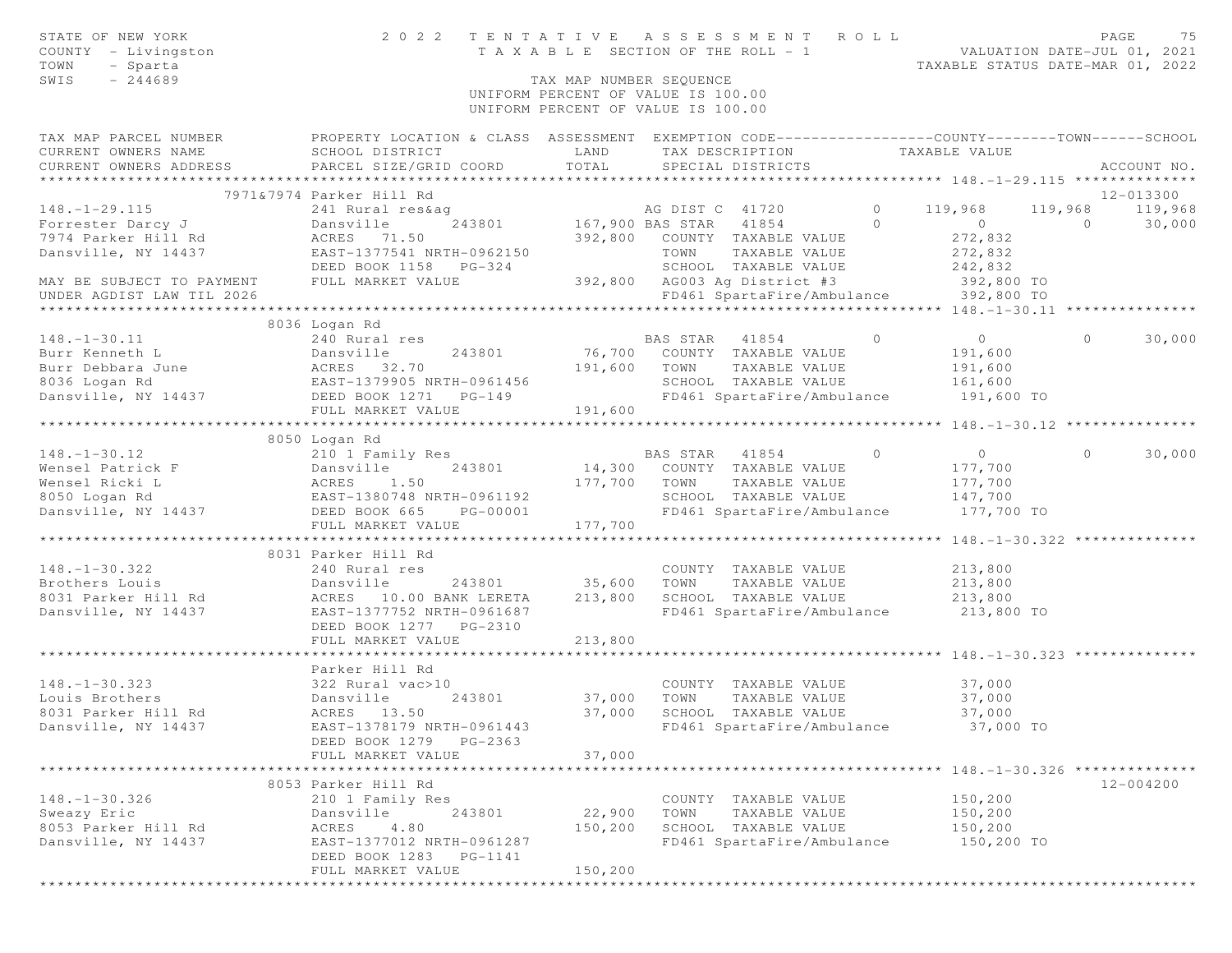| STATE OF NEW YORK<br>COUNTY - Livingston<br>TOWN<br>- Sparta<br>$-244689$<br>SWIS                                                                                                                                                                  |                                                                                                                                    | TAX MAP NUMBER SEQUENCE | TENTATIVE ASSESSMENT ROLL PAGE 76<br>TAXABLE SECTION OF THE ROLL - 1 VALUATION DATE-JUL 01, 2021<br>TAXABLE STATUS DATE-MAR 01, 2022<br>2022 TENTATIVE ASSESSMENT ROLL<br>UNIFORM PERCENT OF VALUE IS 100.00<br>UNIFORM PERCENT OF VALUE IS 100.00 |                                           |                    |
|----------------------------------------------------------------------------------------------------------------------------------------------------------------------------------------------------------------------------------------------------|------------------------------------------------------------------------------------------------------------------------------------|-------------------------|----------------------------------------------------------------------------------------------------------------------------------------------------------------------------------------------------------------------------------------------------|-------------------------------------------|--------------------|
| TAX MAP PARCEL NUMBER THE PROPERTY LOCATION & CLASS ASSESSMENT EXEMPTION CODE--------------COUNTY-------TOWN------SCHOOL<br>CURRENT OWNERS NAME SCHOOL DISTRICT<br>CURRENT OWNERS ADDRESS PARCEL SIZE/GRID COORD TOTAL                             | LAND                                                                                                                               |                         | TAX DESCRIPTION TAXABLE VALUE<br>SPECIAL DISTRICTS                                                                                                                                                                                                 |                                           | ACCOUNT NO.        |
| 148.-1-31.2<br>Henderson Shawn D<br>Henderson Lisa J<br>210 1 Family Res<br>243801<br>21,300 COUNTY TAXABLE VALUE<br>21,300 COUNTY TAXABLE VALUE<br>21,300 COUNTY TAXABLE VALUE<br>21,300 COUNTY TAXABLE VALUE<br>21,300 COUNTY TAXABLE VALUE<br>2 | 7813 Parker Hill Rd                                                                                                                |                         | SCHOOL TAXABLE VALUE 110,500<br>FD461 SpartaFire/Ambulance 140,500 TO                                                                                                                                                                              | $\overline{O}$<br>140,500<br>140,500      | $\Omega$<br>30,000 |
|                                                                                                                                                                                                                                                    |                                                                                                                                    |                         |                                                                                                                                                                                                                                                    |                                           |                    |
| 148.-1-31.12<br>MG Legacy Properties LLC Dansville 243801 162,000 COONL 1<br>7820 Locust Ln ACRES 59.00 390,600 TOWN TAXABLE VALUE 289,991<br>289,991 EAST-1376980 NRTH-0965648 SCHOOL TAXABLE VALUE 289,991<br>DEED BOOK 1272 PG-8                | 5347 Barber Rd                                                                                                                     |                         |                                                                                                                                                                                                                                                    | 0 $100,609$ $100,609$ $100,609$ $100,609$ |                    |
|                                                                                                                                                                                                                                                    |                                                                                                                                    |                         |                                                                                                                                                                                                                                                    |                                           |                    |
|                                                                                                                                                                                                                                                    |                                                                                                                                    |                         |                                                                                                                                                                                                                                                    |                                           |                    |
|                                                                                                                                                                                                                                                    |                                                                                                                                    |                         |                                                                                                                                                                                                                                                    |                                           |                    |
| 148.-1-31.13<br>Henderson Shawn D<br>Henderson Lisa J<br>7813 Parker Hill Rd<br>17813 Parker Hill Rd<br>17813 Parker Hill Rd<br>17813 Parker Hill Rd<br>17813 Parker Hill Rd<br>17813 Parker Hill Rd<br>17813 Parker Hill Rd<br>17827 PEED BOOK 12 | 243801 17,200 TOWN                                                                                                                 |                         | COUNTY TAXABLE VALUE 17,200<br>TAXABLE VALUE 17,200<br>TAXABLE VALUE 17,200<br>17,200 SCHOOL TAXABLE VALUE<br>FD461 SpartaFire/Ambulance 17,200 TO                                                                                                 |                                           |                    |
|                                                                                                                                                                                                                                                    |                                                                                                                                    |                         |                                                                                                                                                                                                                                                    |                                           |                    |
|                                                                                                                                                                                                                                                    |                                                                                                                                    |                         |                                                                                                                                                                                                                                                    |                                           |                    |
|                                                                                                                                                                                                                                                    | 7812 Parker Hill Rd                                                                                                                |                         |                                                                                                                                                                                                                                                    |                                           | 12-024800          |
| 148.-1-31.111 210 1 Family Res<br>Case Patrice E Dansville 243801<br>7812 Parker Hill Rd ACRES 9.50<br>Dansville, NY 14437 EAST-1375896 NRTH-0964445                                                                                               | DEED BOOK 919 PG-74<br>FULL MARKET VALUE                                                                                           | 214,100 TOWN<br>214,100 | BAS STAR 41854 0<br>243801 34,400 COUNTY TAXABLE VALUE 214,100<br>TOWN TAXABLE VALUE 214,100<br>SCHOOL TAXABLE VALUE 184,100<br>FD461 SpartaFire/Ambulance 214,100 TO                                                                              | $\overline{0}$                            | $0 \t 30,000$      |
|                                                                                                                                                                                                                                                    |                                                                                                                                    |                         | ************************************ 148.-1-32.12 ****************                                                                                                                                                                                 |                                           |                    |
| 5160 Hammond Rd<br>Dansville, NY 14437                                                                                                                                                                                                             | 5160 Hammond Rd<br>DEED BOOK 1286<br>PG-2020<br>FULL MARKET VALUE                                                                  | 325,100                 | COUNTY TAXABLE VALUE 325,100<br>TOWN<br>TAXABLE VALUE<br>SCHOOL TAXABLE VALUE<br>EAST-1374371 NRTH-0962829 FD461 SpartaFire/Ambulance                                                                                                              | 325,100<br>325,100<br>325,100 TO          |                    |
|                                                                                                                                                                                                                                                    |                                                                                                                                    |                         |                                                                                                                                                                                                                                                    |                                           |                    |
| $148. - 1 - 32.113$<br>Moodie David M<br>5120 Hammond Rd<br>Dansville, NY 14437                                                                                                                                                                    | Hammond Rd<br>314 Rural vac<10<br>Dansville<br>243801<br>6.50<br>ACRES<br>EAST-1375334 NRTH-0962866<br>DEED BOOK 1269<br>$PG-2525$ | 20,700<br>20,700        | COUNTY TAXABLE VALUE<br>TOWN<br>TAXABLE VALUE<br>SCHOOL TAXABLE VALUE<br>FD461 SpartaFire/Ambulance                                                                                                                                                | 20,700<br>20,700<br>20,700<br>20,700 TO   |                    |
|                                                                                                                                                                                                                                                    | FULL MARKET VALUE                                                                                                                  | 20,700                  |                                                                                                                                                                                                                                                    | ********************************          |                    |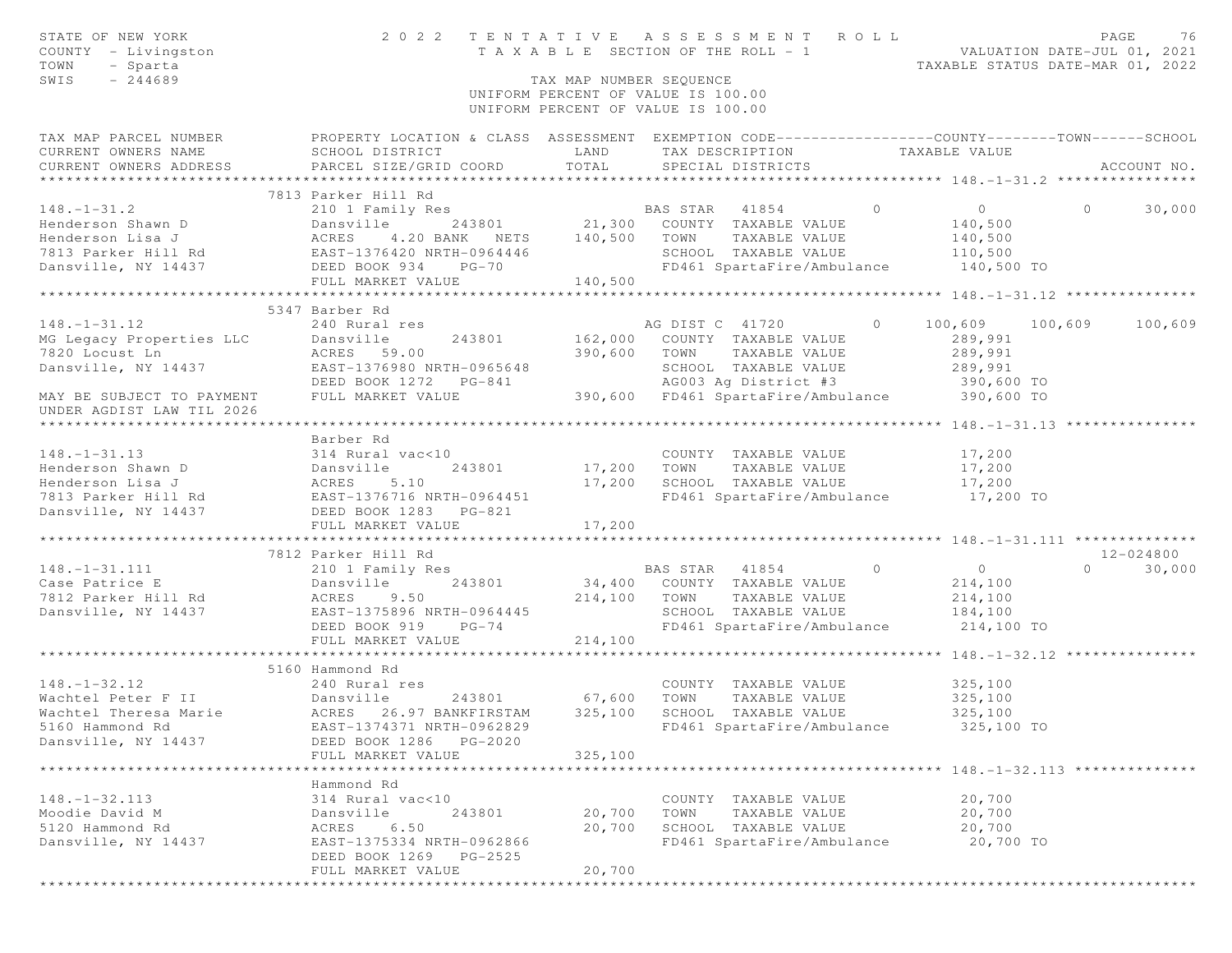| STATE OF NEW YORK<br>COUNTY - Livingston<br>- Sparta<br>TOWN<br>SWIS<br>$-244689$                                                                                         | 2022 TENTATIVE ASSESSMENT ROLL                                                                                                                                    | TAX MAP NUMBER SEOUENCE<br>UNIFORM PERCENT OF VALUE IS 100.00<br>UNIFORM PERCENT OF VALUE IS 100.00 |                        |                                                                                                                      |                      | TAXABLE SECTION OF THE ROLL - 1 VALUATION DATE-JUL 01, 2021<br>TAXABLE STATUS DATE-MAR 01, 2022 |          | PAGE<br>77                                        |
|---------------------------------------------------------------------------------------------------------------------------------------------------------------------------|-------------------------------------------------------------------------------------------------------------------------------------------------------------------|-----------------------------------------------------------------------------------------------------|------------------------|----------------------------------------------------------------------------------------------------------------------|----------------------|-------------------------------------------------------------------------------------------------|----------|---------------------------------------------------|
| TAX MAP PARCEL NUMBER THE PROPERTY LOCATION & CLASS ASSESSMENT EXEMPTION CODE--------------COUNTY-------TOWN------SCHOOL<br>CURRENT OWNERS NAME<br>CURRENT OWNERS ADDRESS | SCHOOL DISTRICT<br>PARCEL SIZE/GRID COORD                                                                                                                         | LAND<br>TOTAL                                                                                       |                        | TAX DESCRIPTION<br>SPECIAL DISTRICTS                                                                                 |                      | TAXABLE VALUE                                                                                   |          | ACCOUNT NO.                                       |
| ***********************                                                                                                                                                   |                                                                                                                                                                   |                                                                                                     |                        |                                                                                                                      |                      |                                                                                                 |          |                                                   |
|                                                                                                                                                                           | 5252 Hammond Rd                                                                                                                                                   |                                                                                                     |                        |                                                                                                                      |                      |                                                                                                 |          |                                                   |
| $148. - 1 - 32.114$<br>Moodie David M<br>5252 Hammond Rd<br>Dansville, NY 14437                                                                                           | 210 1 Family Res<br>243801 27,900 COUNTY TAXABLE VALUE<br>Dansville<br>ACRES<br>6.78 BANK LERETA<br>EAST-1375695 NRTH-0962879<br>DEED BOOK 1255 PG-2141           | 241,400                                                                                             | BAS STAR 41854<br>TOWN | TAXABLE VALUE<br>SCHOOL TAXABLE VALUE                                                                                | $\Omega$             | $\overline{0}$<br>241,400<br>241,400<br>211,400<br>FD461 SpartaFire/Ambulance 241,400 TO        | $\Omega$ | 30,000                                            |
|                                                                                                                                                                           | FULL MARKET VALUE                                                                                                                                                 | 241,400                                                                                             |                        |                                                                                                                      |                      |                                                                                                 |          |                                                   |
|                                                                                                                                                                           |                                                                                                                                                                   |                                                                                                     |                        |                                                                                                                      |                      |                                                                                                 |          |                                                   |
| $148. - 1 - 32.115$<br>Rapp Gloria A<br>5260 Hammond Rd<br>Dansville, NY 14437                                                                                            | 5260 Hammond Rd<br>270 Mfg housing<br>243801<br>Dansville<br>ACRES<br>7.10<br>EAST-1376112 NRTH-0962890<br>DEED BOOK 767 PG-00141                                 |                                                                                                     | 92,800 TOWN            | ENH STAR 41834<br>28,600 COUNTY TAXABLE VALUE<br>TAXABLE VALUE<br>SCHOOL TAXABLE VALUE<br>FD461 SpartaFire/Ambulance | $\circ$              | $\overline{0}$<br>92,800<br>92,800<br>17,900<br>92,800 TO                                       | $\Omega$ | $12 - 025000$<br>74,900                           |
|                                                                                                                                                                           | FULL MARKET VALUE                                                                                                                                                 | 92,800                                                                                              |                        |                                                                                                                      |                      |                                                                                                 |          |                                                   |
|                                                                                                                                                                           |                                                                                                                                                                   |                                                                                                     |                        |                                                                                                                      |                      |                                                                                                 |          |                                                   |
| $148. - 1 - 33.1$<br>Caldwell Laura E<br>7931 Parker Hill Rd<br>Dansville, NY 14437                                                                                       | 7931 Parker Hill Rd<br>270 Mfg housing<br>Dansville 243801<br>FRNT 146.50 DPTH 153.48<br>EAST-1376431 NRTH-0962225<br>DEED BOOK 1294 PG-1990<br>FULL MARKET VALUE | 4,100<br>78,400<br>78,400                                                                           | TOWN                   | COUNTY TAXABLE VALUE<br>TAXABLE VALUE<br>SCHOOL TAXABLE VALUE<br>FD461 SpartaFire/Ambulance                          |                      | 78,400<br>78,400<br>78,400<br>78,400 TO                                                         |          | 12-025100                                         |
|                                                                                                                                                                           | ************************                                                                                                                                          |                                                                                                     |                        |                                                                                                                      |                      |                                                                                                 |          |                                                   |
| $148. - 1 - 34.111$<br>Labell Joseph F                                                                                                                                    | 7863 Parker Hill Rd<br>240 Rural res<br>Dansville<br>243801                                                                                                       |                                                                                                     | ENH STAR 41834         | 235,200 CERT FORET 47460                                                                                             | $\Omega$<br>$\Omega$ | $\circ$<br>122,080                                                                              |          | $12 - 029300$<br>$0 \t 74,900$<br>122,080 122,080 |
| Labell June R<br>7863 Parker Hill Rd<br>Dansville. NY 14437<br>Dansville, NY 14437<br>MAY BE SUBJECT TO PAYMENT                                                           | ACRES 145.40<br>EAST-1377457 NRTH-0963501<br>FULL MARKET VALUE                                                                                                    | 404,000                                                                                             | TOWN                   | 404,000 COUNTY TAXABLE VALUE<br>TAXABLE VALUE<br>SCHOOL TAXABLE VALUE<br>AG003 Ag District #3                        |                      | 281,920<br>281,920<br>207,020<br>404,000 TO<br>FD461 SpartaFire/Ambulance 404,000 TO            |          |                                                   |
| UNDER RPTL480A UNTIL 2031                                                                                                                                                 |                                                                                                                                                                   |                                                                                                     |                        |                                                                                                                      |                      |                                                                                                 |          |                                                   |
|                                                                                                                                                                           |                                                                                                                                                                   |                                                                                                     |                        |                                                                                                                      |                      |                                                                                                 |          |                                                   |
| $148. - 1 - 35.1$<br>Sparta Farms LP<br>4252 Flats Rd<br>Dansville, NY 14437<br>MAY BE SUBJECT TO PAYMENT                                                                 | Hammond Rd<br>105 Vac farmland<br>243801<br>Dansville<br>ACRES 75.00<br>EAST-1373816 NRTH-0964178<br>DEED BOOK 1197 PG-20<br>FULL MARKET VALUE                    | 230,100<br>230,100                                                                                  | TOWN                   | AG DIST IN 41730<br>230,100 COUNTY TAXABLE VALUE<br>TAXABLE VALUE<br>SCHOOL TAXABLE VALUE                            | $\circ$              | 181,559<br>48,541<br>48,541<br>48,541<br>FD461 SpartaFire/Ambulance 230,100 TO                  |          | 12-025900<br>181,559 181,559                      |
| UNDER AGDIST LAW TIL 2029<br>****************                                                                                                                             |                                                                                                                                                                   |                                                                                                     |                        |                                                                                                                      |                      |                                                                                                 |          |                                                   |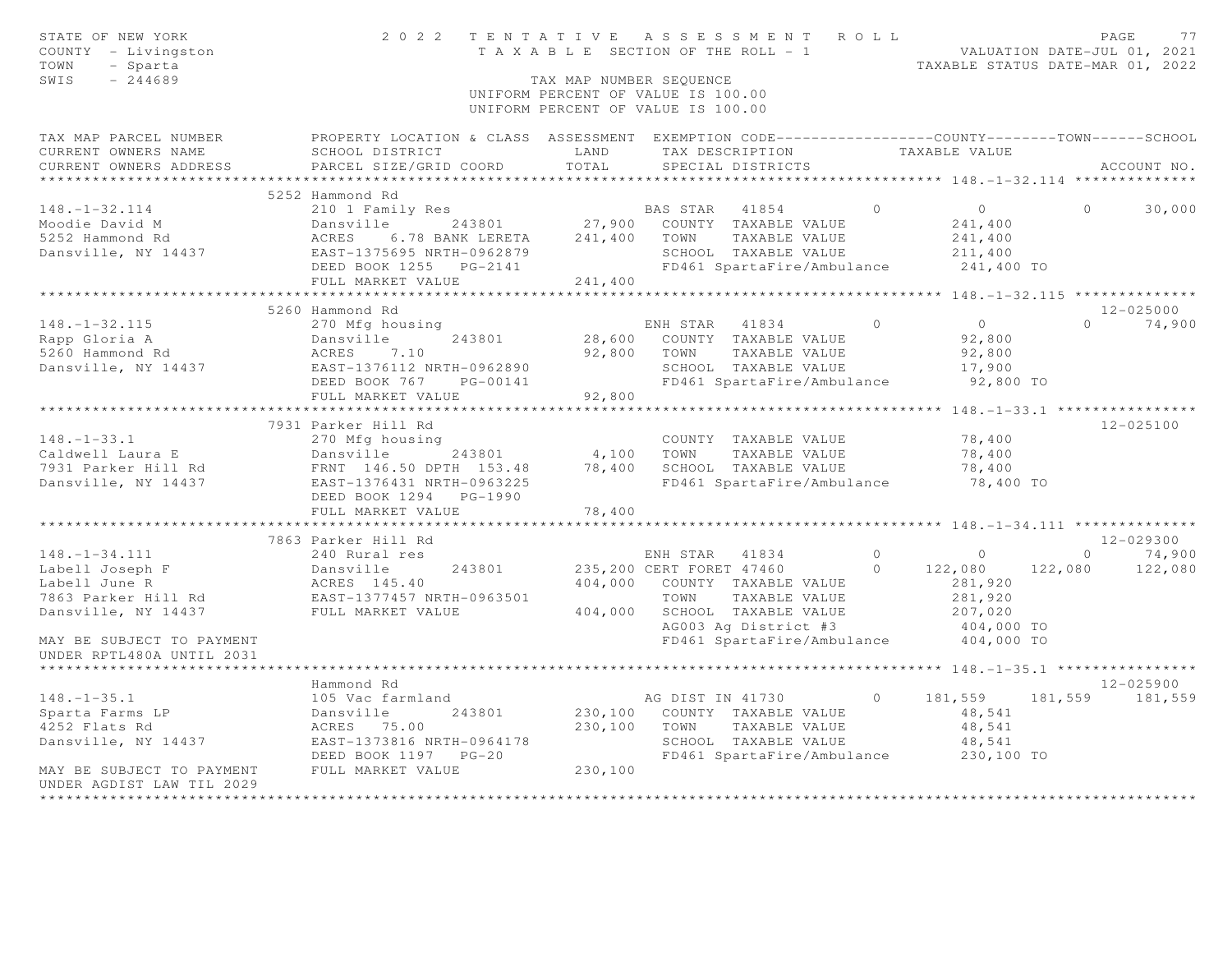| STATE OF NEW YORK<br>COUNTY - Livingston<br>TOWN<br>- Sparta<br>SWIS<br>$-244689$ |                                                                                                                                                                                                                                                                                                                                                                                       | TAX MAP NUMBER SEQUENCE |                                                                                  |                          |                            |
|-----------------------------------------------------------------------------------|---------------------------------------------------------------------------------------------------------------------------------------------------------------------------------------------------------------------------------------------------------------------------------------------------------------------------------------------------------------------------------------|-------------------------|----------------------------------------------------------------------------------|--------------------------|----------------------------|
|                                                                                   |                                                                                                                                                                                                                                                                                                                                                                                       |                         | UNIFORM PERCENT OF VALUE IS 100.00<br>UNIFORM PERCENT OF VALUE IS 100.00         |                          |                            |
|                                                                                   | TAX MAP PARCEL NUMBER THE PROPERTY LOCATION & CLASS ASSESSMENT EXEMPTION CODE---------------COUNTY-------TOWN------SCHOOL                                                                                                                                                                                                                                                             |                         |                                                                                  |                          |                            |
|                                                                                   |                                                                                                                                                                                                                                                                                                                                                                                       |                         | TAX DESCRIPTION TAXABLE VALUE                                                    |                          |                            |
|                                                                                   |                                                                                                                                                                                                                                                                                                                                                                                       |                         |                                                                                  |                          |                            |
|                                                                                   |                                                                                                                                                                                                                                                                                                                                                                                       |                         |                                                                                  |                          |                            |
|                                                                                   | 7801 Locust Ln                                                                                                                                                                                                                                                                                                                                                                        |                         |                                                                                  |                          |                            |
|                                                                                   |                                                                                                                                                                                                                                                                                                                                                                                       |                         |                                                                                  |                          |                            |
|                                                                                   |                                                                                                                                                                                                                                                                                                                                                                                       |                         |                                                                                  |                          |                            |
|                                                                                   |                                                                                                                                                                                                                                                                                                                                                                                       |                         |                                                                                  |                          |                            |
|                                                                                   |                                                                                                                                                                                                                                                                                                                                                                                       |                         |                                                                                  |                          |                            |
|                                                                                   |                                                                                                                                                                                                                                                                                                                                                                                       |                         |                                                                                  |                          |                            |
|                                                                                   |                                                                                                                                                                                                                                                                                                                                                                                       |                         |                                                                                  |                          |                            |
|                                                                                   | $\begin{tabular}{lllllllllllllllllll} \rule{0mm}{0.1cm} \rule{0mm}{0.1cm} \rule{0mm}{0.1cm} \rule{0mm}{0.1cm} \rule{0mm}{0.1cm} \rule{0mm}{0.1cm} \rule{0mm}{0.1cm} \rule{0mm}{0.1cm} \rule{0mm}{0.1cm} \rule{0mm}{0.1cm} \rule{0mm}{0.1cm} \rule{0mm}{0.1cm} \rule{0mm}{0.1cm} \rule{0mm}{0.1cm} \rule{0mm}{0.1cm} \rule{0mm}{0.1cm} \rule{0mm}{0.1cm} \rule{0mm}{0.1cm} \rule{0mm$  |                         |                                                                                  |                          |                            |
|                                                                                   |                                                                                                                                                                                                                                                                                                                                                                                       |                         | SR CITIZEN 41800 0 47,650                                                        |                          | 12-020000<br>47,650 47,650 |
|                                                                                   |                                                                                                                                                                                                                                                                                                                                                                                       |                         |                                                                                  |                          | 0 $47,650$                 |
|                                                                                   |                                                                                                                                                                                                                                                                                                                                                                                       |                         |                                                                                  | $\overline{0}$<br>47,650 |                            |
|                                                                                   |                                                                                                                                                                                                                                                                                                                                                                                       |                         |                                                                                  | 47,650                   |                            |
|                                                                                   |                                                                                                                                                                                                                                                                                                                                                                                       |                         |                                                                                  | $\overline{0}$           |                            |
|                                                                                   |                                                                                                                                                                                                                                                                                                                                                                                       |                         | 95,300 FD461 SpartaFire/Ambulance 95,300 TO                                      |                          |                            |
|                                                                                   |                                                                                                                                                                                                                                                                                                                                                                                       |                         |                                                                                  |                          |                            |
|                                                                                   | 7987 Groveland Station Rd                                                                                                                                                                                                                                                                                                                                                             |                         |                                                                                  |                          |                            |
|                                                                                   |                                                                                                                                                                                                                                                                                                                                                                                       |                         | COUNTY TAXABLE VALUE                                                             |                          |                            |
|                                                                                   | 243801                                                                                                                                                                                                                                                                                                                                                                                |                         | COUNTY TAXABLE VALUE<br>14,000 TOWN TAXABLE VALUE                                | 77,800<br>77,800         |                            |
|                                                                                   |                                                                                                                                                                                                                                                                                                                                                                                       |                         |                                                                                  |                          |                            |
|                                                                                   |                                                                                                                                                                                                                                                                                                                                                                                       |                         | 77,800 SCHOOL TAXABLE VALUE 77,800<br>FD461 SpartaFire/Ambulance 77,800 TO       |                          |                            |
|                                                                                   | 148. -1-38.2<br>Harter Patricia A<br>Harter Darrin D<br>7987 Groveland Station Rd<br>243801<br>243801<br>7987 Groveland Station Rd<br>2625 Book 555 PG-00134<br>2008 S55 PG-00134<br>2008 S55 PG-00134                                                                                                                                                                                |                         |                                                                                  |                          |                            |
|                                                                                   | FULL MARKET VALUE                                                                                                                                                                                                                                                                                                                                                                     | 77,800                  |                                                                                  |                          |                            |
|                                                                                   |                                                                                                                                                                                                                                                                                                                                                                                       | ************            | *********************************** 148.-1-38.12 ******************************* |                          |                            |
|                                                                                   | Groveland Station Rd                                                                                                                                                                                                                                                                                                                                                                  |                         |                                                                                  |                          |                            |
|                                                                                   | 314 Rural vac<10             COUNTY TAXABLE VALUE<br>Dansville    243801       1,900   TOWN   TAXABLE VALUE                                                                                                                                                                                                                                                                           |                         | COUNTY TAXABLE VALUE 1,900                                                       |                          |                            |
|                                                                                   |                                                                                                                                                                                                                                                                                                                                                                                       |                         |                                                                                  |                          |                            |
|                                                                                   |                                                                                                                                                                                                                                                                                                                                                                                       |                         |                                                                                  |                          |                            |
|                                                                                   |                                                                                                                                                                                                                                                                                                                                                                                       |                         | FD461 SpartaFire/Ambulance 1,900 TO                                              |                          |                            |
|                                                                                   |                                                                                                                                                                                                                                                                                                                                                                                       |                         |                                                                                  |                          |                            |
|                                                                                   | FULL MARKET VALUE                                                                                                                                                                                                                                                                                                                                                                     | 1,900                   |                                                                                  |                          |                            |
|                                                                                   |                                                                                                                                                                                                                                                                                                                                                                                       |                         |                                                                                  |                          | 12-025800                  |
|                                                                                   | Groveland Station Rd<br>105 Vac farmland <b>105 Control Control Control Control Control Control Control Control Control Control Control Control Control Control Control Control Control Control Control Control Control Control Co</b><br>148.-1-38.111<br>Sparta Farms LP<br>4252 Flats Rd<br>Dansville, NY 14437<br>Dansville, NY 14437<br>CRES 250.00<br>EAST-1371809 NRTH-0964265 |                         |                                                                                  |                          | 642,022 642,022            |
|                                                                                   |                                                                                                                                                                                                                                                                                                                                                                                       |                         | 243801 820,300 COUNTY TAXABLE VALUE 178,278                                      |                          |                            |
|                                                                                   |                                                                                                                                                                                                                                                                                                                                                                                       |                         | 820,300 TOWN TAXABLE VALUE                                                       | 178,278                  |                            |
|                                                                                   | EAST-1371809 NRTH-0964265                                                                                                                                                                                                                                                                                                                                                             |                         | SCHOOL TAXABLE VALUE                                                             | 178,278                  |                            |
|                                                                                   | DEED BOOK 1197 PG-20                                                                                                                                                                                                                                                                                                                                                                  |                         | FD461 SpartaFire/Ambulance                                                       | 820,300 TO               |                            |
| MAY BE SUBJECT TO PAYMENT                                                         | FULL MARKET VALUE                                                                                                                                                                                                                                                                                                                                                                     | 820,300                 |                                                                                  |                          |                            |
| UNDER AGDIST LAW TIL 2029                                                         |                                                                                                                                                                                                                                                                                                                                                                                       |                         |                                                                                  |                          |                            |
|                                                                                   |                                                                                                                                                                                                                                                                                                                                                                                       |                         |                                                                                  |                          |                            |
|                                                                                   | 7820 Locust Ln                                                                                                                                                                                                                                                                                                                                                                        |                         |                                                                                  |                          |                            |
| $148. - 1 - 38.112$                                                               | 210 1 Family Res                                                                                                                                                                                                                                                                                                                                                                      |                         | COUNTY TAXABLE VALUE                                                             | 354,500                  |                            |
| Merle Larry D                                                                     | 243801<br>Dansville                                                                                                                                                                                                                                                                                                                                                                   | 21,300                  | TOWN<br>TAXABLE VALUE                                                            | 354,500                  |                            |
| Merle Mary Ann                                                                    | 4.20<br>ACRES                                                                                                                                                                                                                                                                                                                                                                         | 354,500                 | SCHOOL TAXABLE VALUE                                                             | 354,500                  |                            |
| 7820 Locust Ln                                                                    | EAST-1372888 NRTH-0964017                                                                                                                                                                                                                                                                                                                                                             |                         | FD461 SpartaFire/Ambulance                                                       | 354,500 TO               |                            |
| Dansville, NY 14437                                                               | DEED BOOK 755<br>PG-00255                                                                                                                                                                                                                                                                                                                                                             |                         |                                                                                  |                          |                            |
|                                                                                   | FULL MARKET VALUE                                                                                                                                                                                                                                                                                                                                                                     | 354,500                 |                                                                                  |                          |                            |
|                                                                                   |                                                                                                                                                                                                                                                                                                                                                                                       |                         |                                                                                  |                          |                            |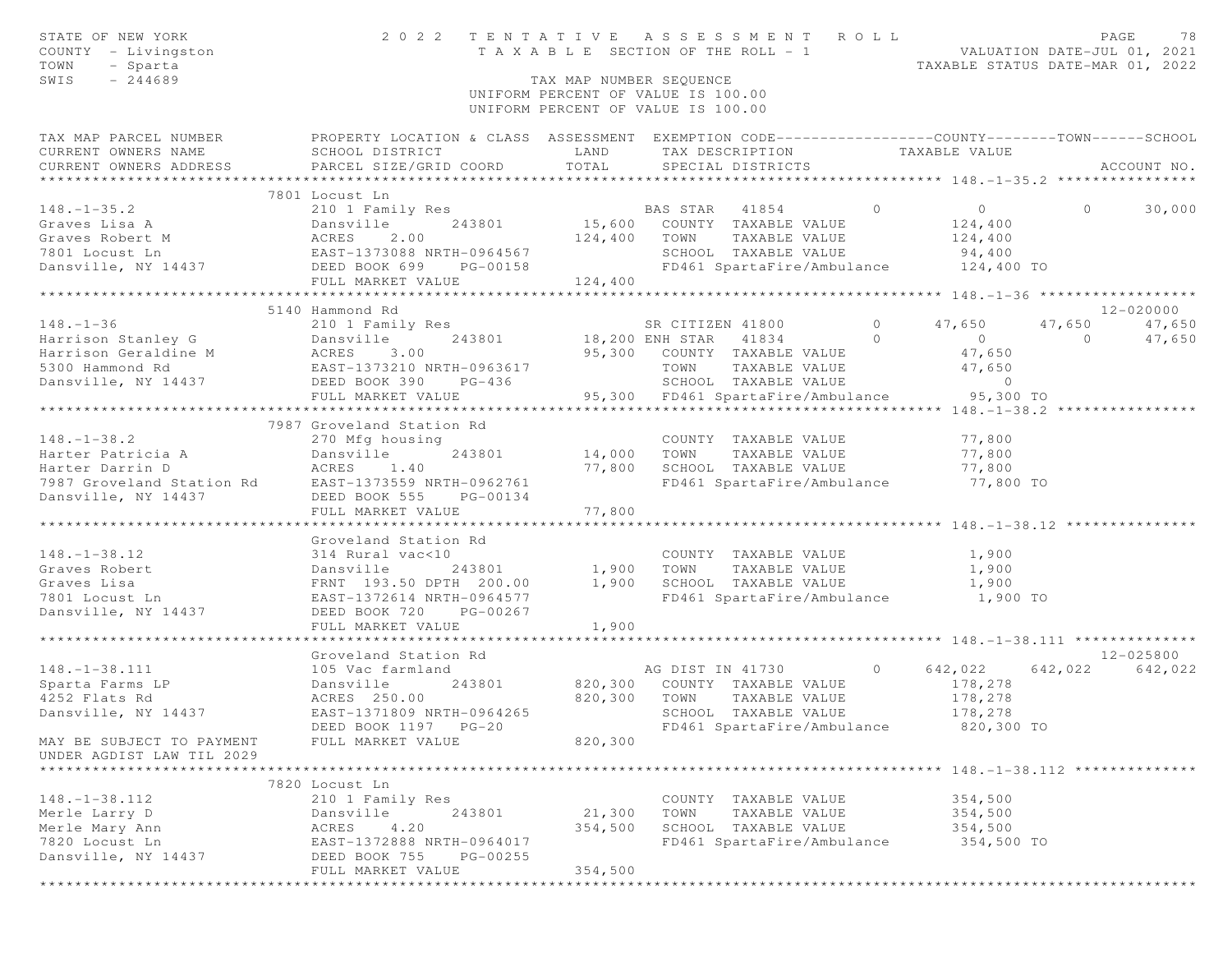| STATE OF NEW YORK<br>COUNTY - Livingston<br>- Sparta<br>TOWN<br>SWIS<br>$-244689$                   |                                                                                                   | TAX MAP NUMBER SEOUENCE | 2022 TENTATIVE ASSESSMENT ROLL<br>T A X A B L E SECTION OF THE ROLL - 1 VALUATION DATE-JUL 01, 2021<br>UNIFORM PERCENT OF VALUE IS 100.00<br>UNIFORM PERCENT OF VALUE IS 100.00 |         | TAXABLE STATUS DATE-MAR 01, 2022           | PAGE            | 79            |
|-----------------------------------------------------------------------------------------------------|---------------------------------------------------------------------------------------------------|-------------------------|---------------------------------------------------------------------------------------------------------------------------------------------------------------------------------|---------|--------------------------------------------|-----------------|---------------|
| TAX MAP PARCEL NUMBER                                                                               | PROPERTY LOCATION & CLASS ASSESSMENT EXEMPTION CODE-----------------COUNTY-------TOWN------SCHOOL |                         |                                                                                                                                                                                 |         |                                            |                 |               |
| CURRENT OWNERS NAME                                                                                 | SCHOOL DISTRICT                                                                                   | LAND                    | TAX DESCRIPTION                                                                                                                                                                 |         | TAXABLE VALUE                              |                 |               |
| CURRENT OWNERS ADDRESS                                                                              | PARCEL SIZE/GRID COORD                                                                            | TOTAL                   | SPECIAL DISTRICTS                                                                                                                                                               |         |                                            |                 | ACCOUNT NO.   |
| ***********************                                                                             |                                                                                                   |                         |                                                                                                                                                                                 |         |                                            |                 |               |
|                                                                                                     | 8047 Groveland Station Rd                                                                         |                         |                                                                                                                                                                                 |         |                                            |                 |               |
| $148. - 1 - 40.2$                                                                                   | 210 1 Family Res                                                                                  |                         | VET COM CT 41131                                                                                                                                                                | $\circ$ | 35,000                                     | 35,000          |               |
| Forrester David J                                                                                   | Dansville                                                                                         |                         | 243801 19,300 VET DIS CT 41141                                                                                                                                                  | $\circ$ | 19,100                                     | 19,100          | $\circ$       |
| Forrester Elizabeth A ACRES 3.42 BANKFIRSTAM<br>8047 Groveland Station Rd EAST-1374143 NRTH-0961426 |                                                                                                   |                         | 3.42 BANKFIRSTAM 191,000 COUNTY TAXABLE VALUE                                                                                                                                   |         | 136,900                                    |                 |               |
|                                                                                                     |                                                                                                   |                         | TOWN<br>TAXABLE VALUE                                                                                                                                                           |         | 136,900                                    |                 |               |
| Dansville, NY 14437                                                                                 | DEED BOOK 1288 PG-552<br>FULL MARKET VALUE                                                        |                         | SCHOOL TAXABLE VALUE                                                                                                                                                            |         | 191,000                                    |                 |               |
|                                                                                                     |                                                                                                   |                         | 191,000 FD461 SpartaFire/Ambulance                                                                                                                                              |         | 191,000 TO                                 |                 |               |
|                                                                                                     | 8048 Groveland Station Rd                                                                         |                         |                                                                                                                                                                                 |         |                                            |                 | 12-018400     |
| $148. - 1 - 40.11$                                                                                  | 105 Vac farmland                                                                                  |                         | AG DIST C 41720                                                                                                                                                                 | $\circ$ | 314,038                                    | 314,038 314,038 |               |
| Merrimac Farms Inc                                                                                  | Dansville<br>243801                                                                               | 391,000                 | COUNTY TAXABLE VALUE                                                                                                                                                            |         | 164,962                                    |                 |               |
| 3920 E Groveland Rd                                                                                 | ACRES 142.49                                                                                      | 479,000                 | TOWN<br>TAXABLE VALUE                                                                                                                                                           |         | 164,962                                    |                 |               |
| Mt. Morris, NY 14510                                                                                | EAST-1373508 NRTH-0961292                                                                         |                         | SCHOOL TAXABLE VALUE                                                                                                                                                            |         | 164,962                                    |                 |               |
|                                                                                                     | DEED BOOK 1252 PG-1450                                                                            |                         | AG003 Ag District #3                                                                                                                                                            |         | 479,000 TO                                 |                 |               |
| MAY BE SUBJECT TO PAYMENT FULL MARKET VALUE                                                         |                                                                                                   |                         | 479,000 FD461 SpartaFire/Ambulance 479,000 TO                                                                                                                                   |         |                                            |                 |               |
| UNDER AGDIST LAW TIL 2026                                                                           |                                                                                                   |                         |                                                                                                                                                                                 |         |                                            |                 |               |
|                                                                                                     |                                                                                                   |                         |                                                                                                                                                                                 |         |                                            |                 |               |
|                                                                                                     | 8071 Groveland Station Rd                                                                         |                         |                                                                                                                                                                                 |         |                                            |                 |               |
| $148. - 1 - 40.12$                                                                                  | 210 1 Family Res                                                                                  |                         | COUNTY TAXABLE VALUE                                                                                                                                                            |         | 184,200                                    |                 |               |
| Vogt Laura E<br>8071 Groveland Station Rd BCRES                                                     | 243801<br>Dansville                                                                               | 21,800                  | TOWN<br>TAXABLE VALUE                                                                                                                                                           |         | 184,200                                    |                 |               |
|                                                                                                     | 4.40                                                                                              | 184,200                 | SCHOOL TAXABLE VALUE                                                                                                                                                            |         | 184,200                                    |                 |               |
| Dansville, NY 14437                                                                                 | EAST-1374322 NRTH-0961024                                                                         |                         | FD461 SpartaFire/Ambulance 184,200 TO                                                                                                                                           |         |                                            |                 |               |
|                                                                                                     | DEED BOOK 1287 PG-1743                                                                            |                         |                                                                                                                                                                                 |         |                                            |                 |               |
|                                                                                                     | FULL MARKET VALUE                                                                                 | 184,200                 |                                                                                                                                                                                 |         |                                            |                 |               |
|                                                                                                     |                                                                                                   | *************           | ****************************** 148. -1-42 ******************                                                                                                                    |         |                                            |                 |               |
|                                                                                                     | 7720 Parker Hill Rd                                                                               |                         |                                                                                                                                                                                 |         |                                            |                 | $12 - 016501$ |
| $148. - 1 - 42$                                                                                     | 270 Mfg housing                                                                                   |                         | BAS STAR 41854                                                                                                                                                                  | $\circ$ | $\overline{0}$                             | $\circ$         | 30,000        |
| Brew Dan Martin                                                                                     | 243801<br>Dansville                                                                               | 33,200                  | COUNTY TAXABLE VALUE                                                                                                                                                            |         | 73,900                                     |                 |               |
| Dame Bonnie Rae Brew                                                                                | <b>ACRES</b><br>9.00                                                                              | 73,900                  | TAXABLE VALUE<br>TOWN                                                                                                                                                           |         | 73,900                                     |                 |               |
| PO Box 92652                                                                                        | EAST-1375608 NRTH-0966004                                                                         |                         | SCHOOL TAXABLE VALUE                                                                                                                                                            |         | 43,900                                     |                 |               |
| Rochester, NY 14692                                                                                 | DEED BOOK 683<br>PG-00342                                                                         |                         | FD461 SpartaFire/Ambulance                                                                                                                                                      |         | 73,900 TO                                  |                 |               |
|                                                                                                     | FULL MARKET VALUE                                                                                 | 73,900                  |                                                                                                                                                                                 |         |                                            |                 |               |
|                                                                                                     |                                                                                                   |                         |                                                                                                                                                                                 |         | *********** 148. -1-43 ******************* |                 |               |
|                                                                                                     | Caldwell Rd                                                                                       |                         |                                                                                                                                                                                 |         |                                            |                 |               |
| $148. - 1 - 43$                                                                                     | 314 Rural vac<10                                                                                  |                         | COUNTY TAXABLE VALUE<br>TOWN                                                                                                                                                    |         | 13,800                                     |                 |               |
| Coffey Bernard J                                                                                    | Geneseo<br>ACRES<br>242601<br>3.80                                                                | 13,800<br>13,800        | TAXABLE VALUE<br>SCHOOL TAXABLE VALUE                                                                                                                                           |         | 13,800                                     |                 |               |
| Coffey Carolyn L<br>40 Franklin St                                                                  | EAST-1369425 NRTH-0970258                                                                         |                         |                                                                                                                                                                                 |         | 13,800<br>13,800 TO                        |                 |               |
| Dansville, NY 14437                                                                                 | EAST-1369425 I<br>DEED BOOK 935<br>$PG-73$                                                        |                         | FD461 SpartaFire/Ambulance                                                                                                                                                      |         |                                            |                 |               |
|                                                                                                     | FULL MARKET VALUE                                                                                 | 13,800                  |                                                                                                                                                                                 |         |                                            |                 |               |
|                                                                                                     |                                                                                                   |                         |                                                                                                                                                                                 |         |                                            |                 |               |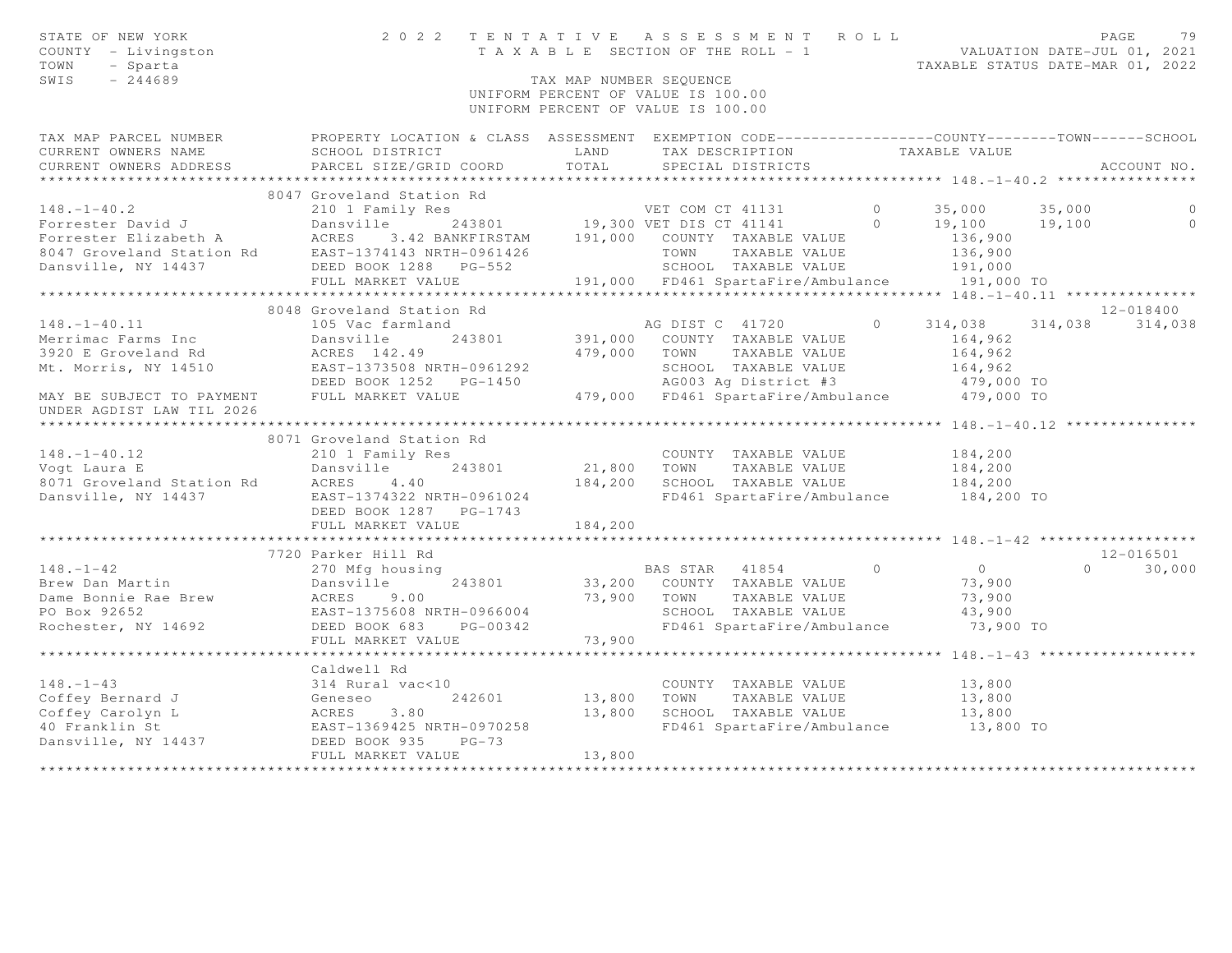|      | STATE OF NEW YORK   | 2022 TENTATIVE ASSESSMENT ROLL        | 80<br>PAGE                       |
|------|---------------------|---------------------------------------|----------------------------------|
|      | COUNTY - Livingston | T A X A B L E SECTION OF THE ROLL - 1 | VALUATION DATE-JUL 01, 2021      |
| TOWN | - Sparta            |                                       | TAXABLE STATUS DATE-MAR 01, 2022 |
| SWIS | $-244689$           | MAP SECTION - 148                     | RPS150/V04/L015                  |
|      |                     | $SUB - SECTION - 000$                 | CURRENT DATE 4/19/2022           |
|      |                     | UNIFORM PERCENT OF VALUE IS 100.00    |                                  |

## \*\*\* S P E C I A L D I S T R I C T S U M M A R Y \*\*\*

|      |                      | TOTAL   | EXTENSION | EXTENSION | AD VALOREM | EXEMPT | TAXABLE   |
|------|----------------------|---------|-----------|-----------|------------|--------|-----------|
| CODE | DISTRICT NAME        | PARCELS | TYPE.     | VALUE     | VALUE      | AMOUNT | VALUE     |
|      |                      |         |           |           |            |        |           |
|      | AG003 Ag District #3 |         | 22 TOTAL  |           | 4554,300   |        | 4554,300  |
|      | FD461 SpartaFire/Amb |         | 91 TOTAL  |           | 14800,700  |        | 14800,700 |
|      | SD461 GroSta Cty Swr |         | 2 UNITS   | 2.00      |            |        | 2.00      |

## \*\*\* S C H O O L D I S T R I C T S U M M A R Y \*\*\*

| CODE             | DISTRICT NAME         | TOTAL<br>PARCELS | ASSESSED<br>LAND     | ASSESSED<br>TOTAL     | EXEMPT<br>AMOUNT    | TOTAL<br>TAXABLE     | STAR<br>AMOUNT      | STAR<br>TAXABLE      |
|------------------|-----------------------|------------------|----------------------|-----------------------|---------------------|----------------------|---------------------|----------------------|
| 242601<br>243801 | Geneseo<br>Dansville  | 23<br>68         | 1607,800<br>4988,500 | 2778,600<br>12022,100 | 733,048<br>2098,405 | 2045,552<br>9923,695 | 179,800<br>1067,050 | 1865,752<br>8856,645 |
|                  | $S \cup B - TO T A L$ | 91               | 6596,300             | 14800,700             | 2831,453            | 11969,247            | 1246,850            | 10722,397            |
|                  | TOTAL                 | 91               | 6596,300             | 14800,700             | 2831,453            | 11969,247            | 1246,850            | 10722,397            |

# \*\*\* S Y S T E M C O D E S S U M M A R Y \*\*\*

#### NO SYSTEM EXEMPTIONS AT THIS LEVEL

## \*\*\* E X E M P T I O N S U M M A R Y \*\*\*

|       |             | TOTAL   |          |          |          |
|-------|-------------|---------|----------|----------|----------|
| CODE  | DESCRIPTION | PARCELS | COUNTY   | TOWN     | SCHOOL   |
| 41121 | VET WAR CT  | 2       | 21,030   | 21,030   |          |
| 41131 | VET COM CT  | 2       | 70,000   | 70,000   |          |
| 41141 | VET DIS CT  |         | 19,100   | 19,100   |          |
| 41161 | CW 15 VET/  | ∠       | 24,000   | 24,000   |          |
| 41720 | AG DIST C   | 8       | 976,616  | 976,616  | 976,616  |
| 41730 | AG DIST IN  | 8       | 1577,657 | 1577,657 | 1577,657 |
| 41800 | SR CITIZEN  | ∠       | 93,500   | 93,500   | 93,500   |
| 41834 | ENH STAR    | 9       |          |          | 646,850  |
| 41854 | BAS STAR    | 20      |          |          | 600,000  |
| 47460 | CERT FORET  |         | 122,080  | 122,080  | 122,080  |
| 49500 | SOLAR       |         | 61,600   | 61,600   | 61,600   |
|       |             |         |          |          |          |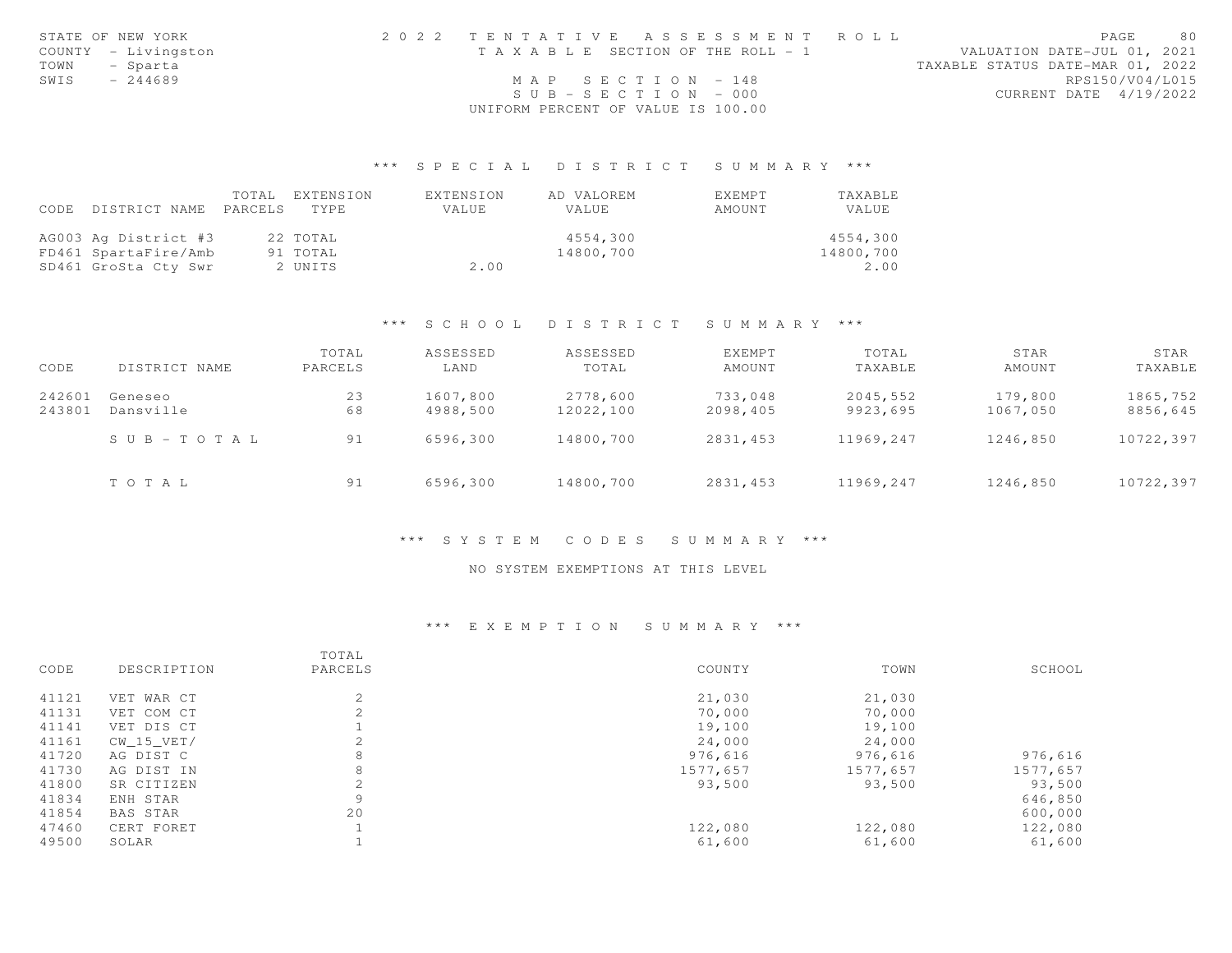|      | STATE OF NEW YORK   | 2022 TENTATIVE ASSESSMENT ROLL        |                       |  |  |                                  | PAGE | 81              |
|------|---------------------|---------------------------------------|-----------------------|--|--|----------------------------------|------|-----------------|
|      | COUNTY - Livingston | T A X A B L E SECTION OF THE ROLL - 1 |                       |  |  | VALUATION DATE-JUL 01, 2021      |      |                 |
|      | TOWN - Sparta       |                                       |                       |  |  | TAXABLE STATUS DATE-MAR 01, 2022 |      |                 |
| SWIS | $-244689$           |                                       | MAP SECTION $-148$    |  |  |                                  |      | RPS150/V04/L015 |
|      |                     |                                       | $SUB - SECTION - 000$ |  |  | CURRENT DATE 4/19/2022           |      |                 |
|      |                     | UNIFORM PERCENT OF VALUE IS 100.00    |                       |  |  |                                  |      |                 |

# \*\*\* E X E M P T I O N S U M M A R Y \*\*\*

| CODE | DESCRIPTION | TOTAL<br>PARCELS | COUNTY   | TOWN     | SCHOOL   |
|------|-------------|------------------|----------|----------|----------|
|      | TOTAL       | 56               | 2965,583 | 2965,583 | 4078,303 |

# \*\*\* G R A N D T O T A L S \*\*\*

| ROLL |             | TOTAL   | ASSESSED | ASSESSED  | TAXABLE    | TAXABLE    | TAXABLE   | STAR      |
|------|-------------|---------|----------|-----------|------------|------------|-----------|-----------|
| SEC  | DESCRIPTION | PARCELS | LAND     | TOTAL     | COUNTY     | TOWN       | SCHOOL    | TAXABLE   |
|      | TAXABLE     |         | 6596,300 | 14800,700 | 11835, 117 | 11835, 117 | 11969,247 | 10722,397 |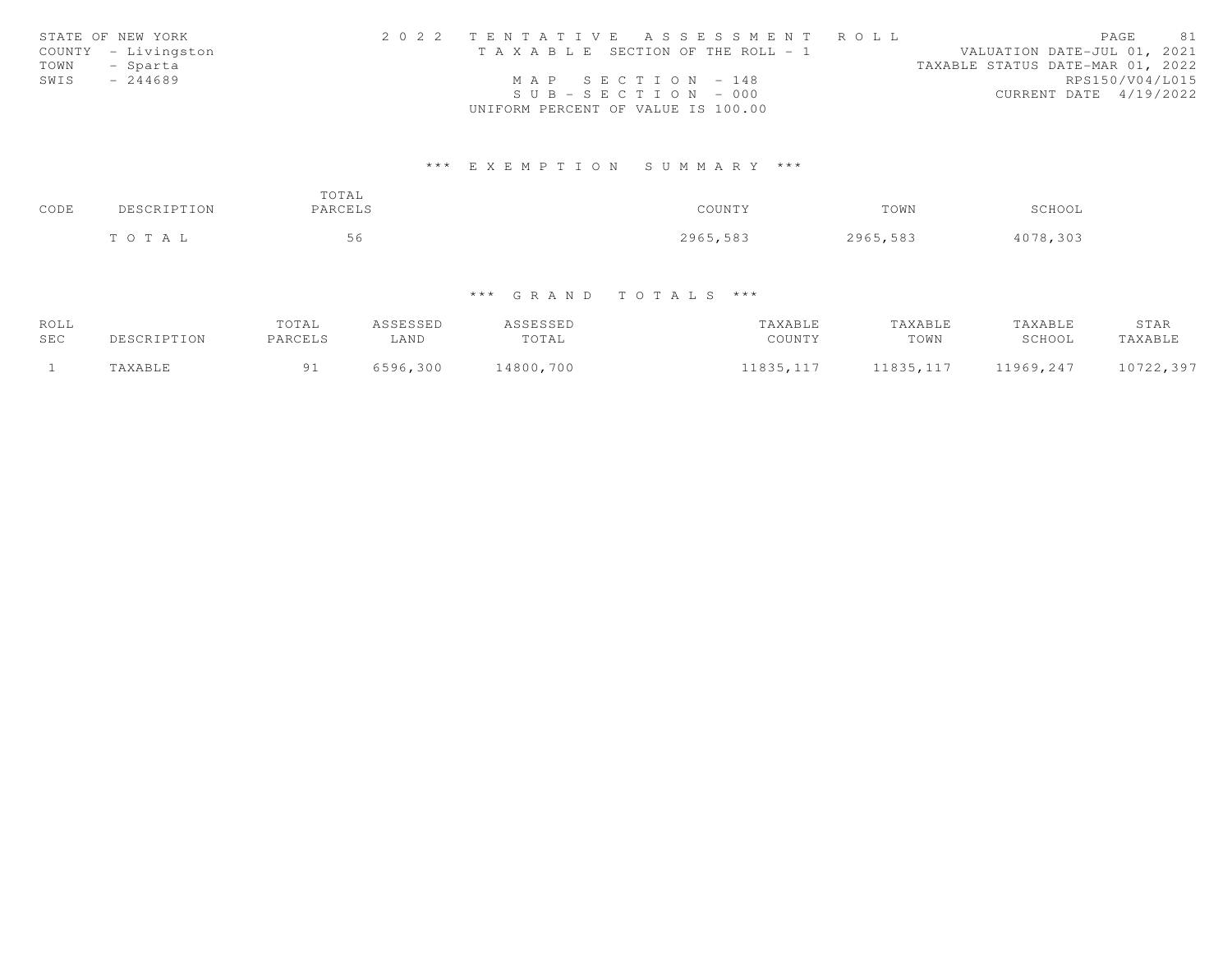| STATE OF NEW YORK<br>COUNTY - Livingston<br>TOWN<br>- Sparta<br>$-244689$<br>SWIS | 2022<br>TENTATIVE                                                                                                    | T A X A B L E SECTION OF THE ROLL - 1<br>TAX MAP NUMBER SEQUENCE<br>UNIFORM PERCENT OF VALUE IS 100.00<br>UNIFORM PERCENT OF VALUE IS 100.00 |                  | ASSESSMENT ROLL                             |          | TAXABLE STATUS DATE-MAR 01, 2022      | VALUATION DATE-JUL 01, 2021 | PAGE<br>82  |
|-----------------------------------------------------------------------------------|----------------------------------------------------------------------------------------------------------------------|----------------------------------------------------------------------------------------------------------------------------------------------|------------------|---------------------------------------------|----------|---------------------------------------|-----------------------------|-------------|
| TAX MAP PARCEL NUMBER<br>CURRENT OWNERS NAME                                      | PROPERTY LOCATION & CLASS ASSESSMENT EXEMPTION CODE-----------------COUNTY-------TOWN------SCHOOL<br>SCHOOL DISTRICT | LAND                                                                                                                                         | TAX DESCRIPTION  |                                             |          | TAXABLE VALUE                         |                             |             |
| CURRENT OWNERS ADDRESS                                                            | PARCEL SIZE/GRID COORD                                                                                               | TOTAL                                                                                                                                        |                  | SPECIAL DISTRICTS                           |          |                                       |                             | ACCOUNT NO. |
|                                                                                   | 7815 Logan Rd                                                                                                        |                                                                                                                                              |                  | 71 PCT OF VALUE USED FOR EXEMPTION PURPOSES |          |                                       |                             |             |
| $149. - 1 - 1.1$                                                                  | 241 Rural res&aq                                                                                                     |                                                                                                                                              | VET WAR CT 41121 |                                             | $\Omega$ | 21,000                                | 21,000                      | $\circ$     |
| McLaughlin Matthew J Jr                                                           | Dansville<br>243801                                                                                                  | 144,700 ENH STAR                                                                                                                             |                  | 41834                                       | $\Omega$ | $\overline{0}$                        | $\Omega$                    | 74,900      |
| McLaughlin Susan                                                                  | ACRES 69.10                                                                                                          | 458,300                                                                                                                                      |                  | COUNTY TAXABLE VALUE                        |          | 437,300                               |                             |             |
| 7815 Logan Rd                                                                     | EAST-1382261 NRTH-0964896                                                                                            |                                                                                                                                              | TOWN             | TAXABLE VALUE                               |          | 437,300                               |                             |             |
| Dansville, NY 14437                                                               | EAST-1382261 NRTH-09648<br>DEED BOOK 1043 PG-39                                                                      |                                                                                                                                              |                  | SCHOOL TAXABLE VALUE                        |          | 383,400                               |                             |             |
|                                                                                   | FULL MARKET VALUE                                                                                                    |                                                                                                                                              |                  | 458,300 AG003 Ag District #3                |          | 458,300 TO                            |                             |             |
|                                                                                   |                                                                                                                      |                                                                                                                                              |                  | FD461 SpartaFire/Ambulance                  |          | 458,300 TO                            |                             |             |
|                                                                                   | *****************************                                                                                        |                                                                                                                                              |                  |                                             |          |                                       |                             |             |
|                                                                                   | 7665 Logan Rd                                                                                                        |                                                                                                                                              |                  |                                             |          |                                       |                             |             |
| $149. - 1 - 1.2$                                                                  | 240 Rural res                                                                                                        |                                                                                                                                              | BAS STAR         | 41854                                       | $\circ$  | $\overline{0}$                        | $\circ$                     | 30,000      |
| Pisarevsky Arkady S                                                               | Dansville<br>243801                                                                                                  |                                                                                                                                              |                  | 75,200 COUNTY TAXABLE VALUE                 |          | 281,900                               |                             |             |
| Pisarevsky Donna M                                                                |                                                                                                                      | 281,900                                                                                                                                      | TOWN             | TAXABLE VALUE                               |          | 281,900                               |                             |             |
| 7665 Logan Rd<br>Dansville, NY 14437 DEED BOOK 1261 PG-140                        | ACRES 35.20<br>EAST-1382270 NRTH-0965842<br>-- DOOM 1261 PG-140                                                      |                                                                                                                                              |                  | SCHOOL TAXABLE VALUE                        |          | 251,900                               |                             |             |
|                                                                                   | FULL MARKET VALUE                                                                                                    | 281,900                                                                                                                                      |                  |                                             |          | FD461 SpartaFire/Ambulance 281,900 TO |                             |             |
|                                                                                   |                                                                                                                      |                                                                                                                                              |                  |                                             |          |                                       |                             |             |
|                                                                                   | 7933 Logan Rd                                                                                                        |                                                                                                                                              |                  |                                             |          |                                       |                             | 12-008800   |
| $149. - 1 - 2$                                                                    | 210 1 Family Res                                                                                                     |                                                                                                                                              |                  | COUNTY TAXABLE VALUE                        |          | 189,700                               |                             |             |
| Metzger Charles E                                                                 | Dansville<br>243801                                                                                                  | 17,100                                                                                                                                       | TOWN             | TAXABLE VALUE                               |          | 189,700                               |                             |             |
| 7933 Logan Rd                                                                     | Dansvi<br>ACRES<br>2.58 BANKFIRSTAM                                                                                  | 189,700                                                                                                                                      |                  | SCHOOL TAXABLE VALUE                        |          | 189,700                               |                             |             |
| Dansville, NY 14437                                                               | EAST-1381012 NRTH-0963016<br>DEED BOOK 1287 PG-171                                                                   |                                                                                                                                              |                  | FD461 SpartaFire/Ambulance                  |          | 189,700 TO                            |                             |             |
|                                                                                   | FULL MARKET VALUE                                                                                                    | 189,700                                                                                                                                      |                  |                                             |          |                                       |                             |             |
|                                                                                   |                                                                                                                      |                                                                                                                                              |                  |                                             |          |                                       |                             |             |
|                                                                                   | 7975 Logan Rd                                                                                                        |                                                                                                                                              |                  |                                             |          |                                       |                             | 12-027600   |
| $149. - 1 - 3.1$                                                                  | 120 Field crops                                                                                                      |                                                                                                                                              | AG DIST C 41720  |                                             | $\Omega$ | 357,006                               | 357,006                     | 357,006     |
| Kreiley Gary                                                                      | 243801<br>Dansville                                                                                                  | 454,800 BAS STAR                                                                                                                             |                  | 41854                                       | $\circ$  | $\overline{0}$                        | $\circ$                     | 30,000      |
| 7975 Logan Rd                                                                     | ACRES 171.50                                                                                                         |                                                                                                                                              |                  | 604,000 COUNTY TAXABLE VALUE                |          | 246,994                               |                             |             |
| Dansville, NY 14437 EAST-1382258 NRTH-0963039                                     |                                                                                                                      |                                                                                                                                              | TOWN             | TAXABLE VALUE                               |          | 246,994                               |                             |             |
|                                                                                   | DEED BOOK 1101 PG-49                                                                                                 |                                                                                                                                              |                  | SCHOOL TAXABLE VALUE                        |          | 216,994                               |                             |             |
| MAY BE SUBJECT TO PAYMENT FULL MARKET VALUE                                       |                                                                                                                      |                                                                                                                                              |                  | 604,000 AG003 Ag District #3                |          | 604,000 TO                            |                             |             |
| UNDER AGDIST LAW TIL 2026                                                         |                                                                                                                      |                                                                                                                                              |                  | FD461 SpartaFire/Ambulance                  |          | 604,000 TO                            |                             |             |
|                                                                                   |                                                                                                                      |                                                                                                                                              |                  |                                             |          |                                       |                             |             |
|                                                                                   | 5531 Powell Rd                                                                                                       |                                                                                                                                              |                  |                                             |          |                                       |                             |             |
| $149. - 1 - 5.21$                                                                 | 240 Rural res                                                                                                        |                                                                                                                                              | BAS STAR         | 41854                                       | $\circ$  | $\overline{0}$                        | $\Omega$                    | 30,000      |
| Nelson Gregory L                                                                  | Dansville<br>243801                                                                                                  | 117,000                                                                                                                                      |                  | COUNTY TAXABLE VALUE                        |          | 229,000                               |                             |             |
| Nelson Cynthia J<br>5531 Powell Rd                                                | EAST-1384277 NRTH-0961871                                                                                            | 229,000                                                                                                                                      | TOWN             | TAXABLE VALUE<br>SCHOOL TAXABLE VALUE       |          | 229,000                               |                             |             |
| Dansville, NY 14437                                                               | ACRES 57.90<br>EAST-1384277 N<br>37 DEED BOOK 818<br>$PG-322$                                                        |                                                                                                                                              |                  | AG003 Ag District #3                        |          | 199,000<br>229,000 TO                 |                             |             |
|                                                                                   | FULL MARKET VALUE                                                                                                    |                                                                                                                                              |                  | 229,000 FD461 SpartaFire/Ambulance          |          | 229,000 TO                            |                             |             |
|                                                                                   |                                                                                                                      |                                                                                                                                              |                  |                                             |          |                                       |                             |             |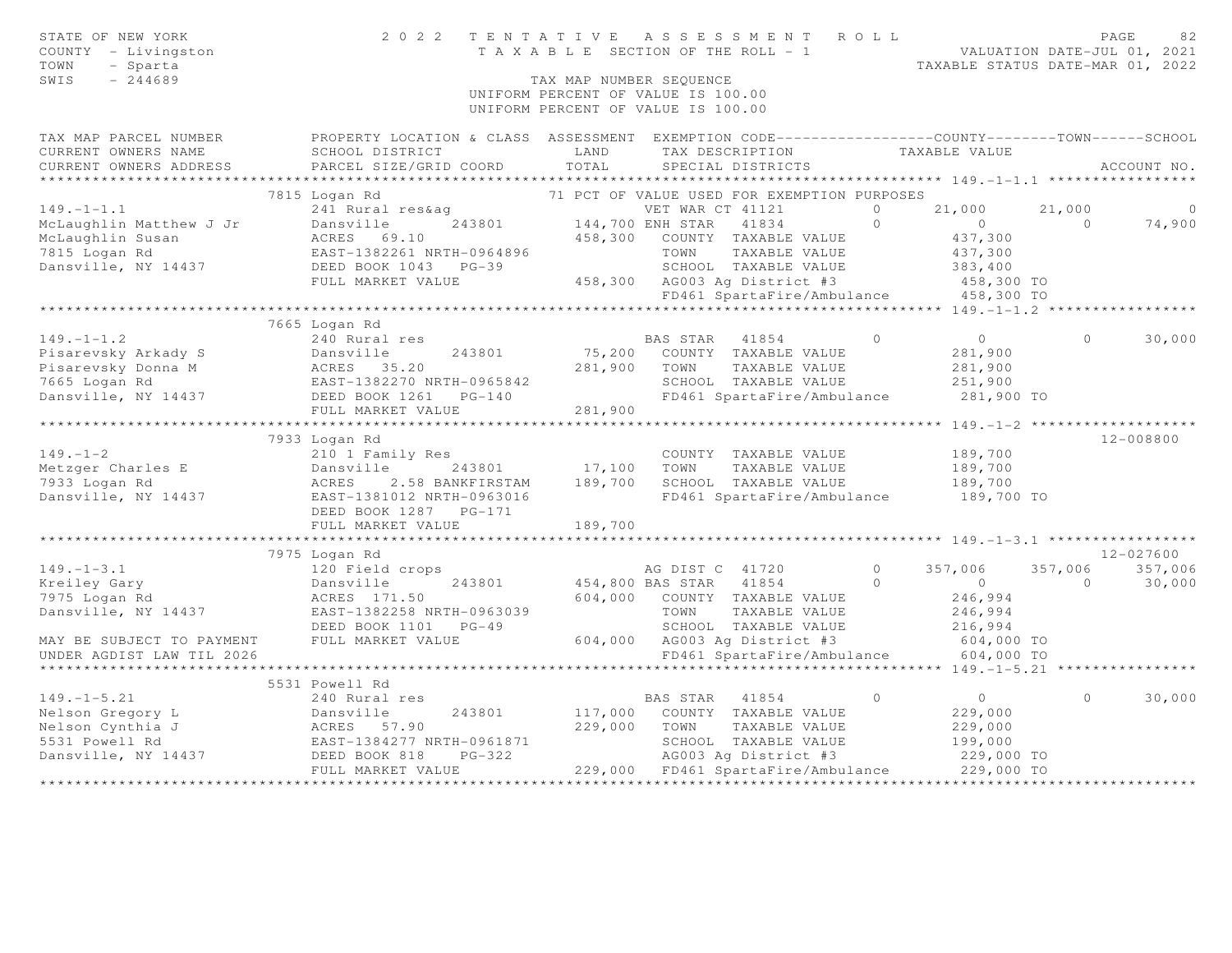| PROPERTY LOCATION & CLASS ASSESSMENT EXEMPTION CODE-----------------COUNTY--------TOWN------SCHOOL<br>LAND<br>TAXABLE VALUE<br>SCHOOL DISTRICT<br>TAX DESCRIPTION<br>TOTAL<br>CURRENT OWNERS ADDRESS<br>PARCEL SIZE/GRID COORD<br>SPECIAL DISTRICTS<br>ACCOUNT NO.<br>*******************<br>7980 STHWY 256<br>$149. - 1 - 5.112$<br>270 Mfg housing<br>$\overline{0}$<br>10,725<br>VET WAR CT 41121<br>10,725<br>0<br>243801<br>18,200 COUNTY TAXABLE VALUE<br>Tremblay Anthony<br>60,775<br>Dansville 243801<br>ACRES 3.00 BANK MAPLE<br>EAST-1385780 NRTH-0962621<br>Tremblay Patricia<br>71,500<br>TOWN<br>TAXABLE VALUE<br>60,775<br>3.00 BANK MAPLE<br>7980 STHWY 256<br>SCHOOL TAXABLE VALUE<br>71,500<br>Dansville, NY 14437<br>FD461 SpartaFire/Ambulance 71,500 TO<br>DEED BOOK 1279 PG-967<br>71,500<br>FULL MARKET VALUE<br>*******************<br>************ 149. -1-5. 114 ****************<br>5589 Powell Rd<br>12-030600<br>$\Omega$<br>$149. - 1 - 5.114$<br>$\bigcirc$<br>$\overline{0}$<br>30,000<br>240 Rural res<br>BAS STAR 41854<br>Kidney Philip<br>95,000<br>COUNTY TAXABLE VALUE<br>233,200<br>Dansville 243801<br>ACRES 44.10<br>EAST-1385375 NRTH-0962209<br>DEED BOOK 723 PG-00331<br>Kidney Eileen<br>233,200<br>TOWN<br>TAXABLE VALUE<br>233,200<br>5589 Powell Rd<br>SCHOOL TAXABLE VALUE<br>203,200<br>Dansville, NY 14437<br>AG003 Ag District #3<br>233,200 TO<br>FULL MARKET VALUE<br>233,200 FD461 SpartaFire/Ambulance<br>233,200 TO<br>*****************************149.-1-5.116 *****************<br>***********************<br>STHWY 256<br>314 Rural vac<10<br>COUNTY TAXABLE VALUE<br>16,900<br>Dansville<br>ACRES 5.00<br>EAST-1384992 NRTH-0962865<br>DEED BOOK 1229 PG-56<br>16,900<br>TOWN<br>TAXABLE VALUE<br>16,900<br>16,900<br>SCHOOL TAXABLE VALUE<br>16,900<br>AG003 Ag District #3<br>16,900 TO<br>FD461 SpartaFire/Ambulance 16,900 TO<br>16,900<br>***********************<br>STHWY 256<br>$149. - 1 - 5.311$<br>AG DIST IN 41730<br>$\circ$<br>127,357 127,357 127,357<br>314 Rural vac<10<br>230,200 COUNTY TAXABLE VALUE<br>102,843<br>Harvey Jeffrey<br>243801<br>Dansville<br>230,200<br>7895 Route 256<br>TOWN<br>TAXABLE VALUE<br>102,843<br>ACRES 90.50<br>Dansville, NY 14437<br>EAST-1384021 NRTH-0963121<br>SCHOOL TAXABLE VALUE<br>102,843<br>FD461 SpartaFire/Ambulance<br>DEED BOOK 1268 PG-1719<br>230,200 TO<br>MAY BE SUBJECT TO PAYMENT<br>FULL MARKET VALUE<br>230,200<br>7710 Stagecoach Rd<br>12-023525<br>216,000<br>210 1 Family Res<br>COUNTY TAXABLE VALUE<br>14,000<br>TOWN<br>243801<br>TAXABLE VALUE<br>216,000<br>Dansville<br>216,000<br>ACRES<br>1.40<br>SCHOOL TAXABLE VALUE<br>216,000<br>EAST-1388333 NRTH-0965929<br>FD461 SpartaFire/Ambulance 216,000 TO<br>DEED BOOK 1283 PG-1371<br>216,000<br>FULL MARKET VALUE | STATE OF NEW YORK<br>COUNTY - Livingston<br>- Sparta<br>TOWN<br>SWIS<br>$-244689$ | 2022 TENTATIVE | TAX MAP NUMBER SEQUENCE | ASSESSMENT ROLL<br>T A X A B L E SECTION OF THE ROLL - 1<br>UNIFORM PERCENT OF VALUE IS 100.00<br>UNIFORM PERCENT OF VALUE IS 100.00 | VALUATION DATE-JUL 01, 2021<br>TAXABLE STATUS DATE-MAR 01, 2022 | PAGE<br>83 |
|-------------------------------------------------------------------------------------------------------------------------------------------------------------------------------------------------------------------------------------------------------------------------------------------------------------------------------------------------------------------------------------------------------------------------------------------------------------------------------------------------------------------------------------------------------------------------------------------------------------------------------------------------------------------------------------------------------------------------------------------------------------------------------------------------------------------------------------------------------------------------------------------------------------------------------------------------------------------------------------------------------------------------------------------------------------------------------------------------------------------------------------------------------------------------------------------------------------------------------------------------------------------------------------------------------------------------------------------------------------------------------------------------------------------------------------------------------------------------------------------------------------------------------------------------------------------------------------------------------------------------------------------------------------------------------------------------------------------------------------------------------------------------------------------------------------------------------------------------------------------------------------------------------------------------------------------------------------------------------------------------------------------------------------------------------------------------------------------------------------------------------------------------------------------------------------------------------------------------------------------------------------------------------------------------------------------------------------------------------------------------------------------------------------------------------------------------------------------------------------------------------------------------------------------------------------------------------------------------------------------------------------------------------------------------------------------------------------------------------------------------------------------------------------------------------------------|-----------------------------------------------------------------------------------|----------------|-------------------------|--------------------------------------------------------------------------------------------------------------------------------------|-----------------------------------------------------------------|------------|
|                                                                                                                                                                                                                                                                                                                                                                                                                                                                                                                                                                                                                                                                                                                                                                                                                                                                                                                                                                                                                                                                                                                                                                                                                                                                                                                                                                                                                                                                                                                                                                                                                                                                                                                                                                                                                                                                                                                                                                                                                                                                                                                                                                                                                                                                                                                                                                                                                                                                                                                                                                                                                                                                                                                                                                                                                   | TAX MAP PARCEL NUMBER                                                             |                |                         |                                                                                                                                      |                                                                 |            |
|                                                                                                                                                                                                                                                                                                                                                                                                                                                                                                                                                                                                                                                                                                                                                                                                                                                                                                                                                                                                                                                                                                                                                                                                                                                                                                                                                                                                                                                                                                                                                                                                                                                                                                                                                                                                                                                                                                                                                                                                                                                                                                                                                                                                                                                                                                                                                                                                                                                                                                                                                                                                                                                                                                                                                                                                                   | CURRENT OWNERS NAME                                                               |                |                         |                                                                                                                                      |                                                                 |            |
|                                                                                                                                                                                                                                                                                                                                                                                                                                                                                                                                                                                                                                                                                                                                                                                                                                                                                                                                                                                                                                                                                                                                                                                                                                                                                                                                                                                                                                                                                                                                                                                                                                                                                                                                                                                                                                                                                                                                                                                                                                                                                                                                                                                                                                                                                                                                                                                                                                                                                                                                                                                                                                                                                                                                                                                                                   |                                                                                   |                |                         |                                                                                                                                      |                                                                 |            |
|                                                                                                                                                                                                                                                                                                                                                                                                                                                                                                                                                                                                                                                                                                                                                                                                                                                                                                                                                                                                                                                                                                                                                                                                                                                                                                                                                                                                                                                                                                                                                                                                                                                                                                                                                                                                                                                                                                                                                                                                                                                                                                                                                                                                                                                                                                                                                                                                                                                                                                                                                                                                                                                                                                                                                                                                                   |                                                                                   |                |                         |                                                                                                                                      |                                                                 |            |
|                                                                                                                                                                                                                                                                                                                                                                                                                                                                                                                                                                                                                                                                                                                                                                                                                                                                                                                                                                                                                                                                                                                                                                                                                                                                                                                                                                                                                                                                                                                                                                                                                                                                                                                                                                                                                                                                                                                                                                                                                                                                                                                                                                                                                                                                                                                                                                                                                                                                                                                                                                                                                                                                                                                                                                                                                   |                                                                                   |                |                         |                                                                                                                                      |                                                                 |            |
|                                                                                                                                                                                                                                                                                                                                                                                                                                                                                                                                                                                                                                                                                                                                                                                                                                                                                                                                                                                                                                                                                                                                                                                                                                                                                                                                                                                                                                                                                                                                                                                                                                                                                                                                                                                                                                                                                                                                                                                                                                                                                                                                                                                                                                                                                                                                                                                                                                                                                                                                                                                                                                                                                                                                                                                                                   |                                                                                   |                |                         |                                                                                                                                      |                                                                 |            |
|                                                                                                                                                                                                                                                                                                                                                                                                                                                                                                                                                                                                                                                                                                                                                                                                                                                                                                                                                                                                                                                                                                                                                                                                                                                                                                                                                                                                                                                                                                                                                                                                                                                                                                                                                                                                                                                                                                                                                                                                                                                                                                                                                                                                                                                                                                                                                                                                                                                                                                                                                                                                                                                                                                                                                                                                                   |                                                                                   |                |                         |                                                                                                                                      |                                                                 |            |
|                                                                                                                                                                                                                                                                                                                                                                                                                                                                                                                                                                                                                                                                                                                                                                                                                                                                                                                                                                                                                                                                                                                                                                                                                                                                                                                                                                                                                                                                                                                                                                                                                                                                                                                                                                                                                                                                                                                                                                                                                                                                                                                                                                                                                                                                                                                                                                                                                                                                                                                                                                                                                                                                                                                                                                                                                   |                                                                                   |                |                         |                                                                                                                                      |                                                                 |            |
|                                                                                                                                                                                                                                                                                                                                                                                                                                                                                                                                                                                                                                                                                                                                                                                                                                                                                                                                                                                                                                                                                                                                                                                                                                                                                                                                                                                                                                                                                                                                                                                                                                                                                                                                                                                                                                                                                                                                                                                                                                                                                                                                                                                                                                                                                                                                                                                                                                                                                                                                                                                                                                                                                                                                                                                                                   |                                                                                   |                |                         |                                                                                                                                      |                                                                 |            |
|                                                                                                                                                                                                                                                                                                                                                                                                                                                                                                                                                                                                                                                                                                                                                                                                                                                                                                                                                                                                                                                                                                                                                                                                                                                                                                                                                                                                                                                                                                                                                                                                                                                                                                                                                                                                                                                                                                                                                                                                                                                                                                                                                                                                                                                                                                                                                                                                                                                                                                                                                                                                                                                                                                                                                                                                                   |                                                                                   |                |                         |                                                                                                                                      |                                                                 |            |
|                                                                                                                                                                                                                                                                                                                                                                                                                                                                                                                                                                                                                                                                                                                                                                                                                                                                                                                                                                                                                                                                                                                                                                                                                                                                                                                                                                                                                                                                                                                                                                                                                                                                                                                                                                                                                                                                                                                                                                                                                                                                                                                                                                                                                                                                                                                                                                                                                                                                                                                                                                                                                                                                                                                                                                                                                   |                                                                                   |                |                         |                                                                                                                                      |                                                                 |            |
|                                                                                                                                                                                                                                                                                                                                                                                                                                                                                                                                                                                                                                                                                                                                                                                                                                                                                                                                                                                                                                                                                                                                                                                                                                                                                                                                                                                                                                                                                                                                                                                                                                                                                                                                                                                                                                                                                                                                                                                                                                                                                                                                                                                                                                                                                                                                                                                                                                                                                                                                                                                                                                                                                                                                                                                                                   |                                                                                   |                |                         |                                                                                                                                      |                                                                 |            |
|                                                                                                                                                                                                                                                                                                                                                                                                                                                                                                                                                                                                                                                                                                                                                                                                                                                                                                                                                                                                                                                                                                                                                                                                                                                                                                                                                                                                                                                                                                                                                                                                                                                                                                                                                                                                                                                                                                                                                                                                                                                                                                                                                                                                                                                                                                                                                                                                                                                                                                                                                                                                                                                                                                                                                                                                                   |                                                                                   |                |                         |                                                                                                                                      |                                                                 |            |
|                                                                                                                                                                                                                                                                                                                                                                                                                                                                                                                                                                                                                                                                                                                                                                                                                                                                                                                                                                                                                                                                                                                                                                                                                                                                                                                                                                                                                                                                                                                                                                                                                                                                                                                                                                                                                                                                                                                                                                                                                                                                                                                                                                                                                                                                                                                                                                                                                                                                                                                                                                                                                                                                                                                                                                                                                   |                                                                                   |                |                         |                                                                                                                                      |                                                                 |            |
|                                                                                                                                                                                                                                                                                                                                                                                                                                                                                                                                                                                                                                                                                                                                                                                                                                                                                                                                                                                                                                                                                                                                                                                                                                                                                                                                                                                                                                                                                                                                                                                                                                                                                                                                                                                                                                                                                                                                                                                                                                                                                                                                                                                                                                                                                                                                                                                                                                                                                                                                                                                                                                                                                                                                                                                                                   |                                                                                   |                |                         |                                                                                                                                      |                                                                 |            |
|                                                                                                                                                                                                                                                                                                                                                                                                                                                                                                                                                                                                                                                                                                                                                                                                                                                                                                                                                                                                                                                                                                                                                                                                                                                                                                                                                                                                                                                                                                                                                                                                                                                                                                                                                                                                                                                                                                                                                                                                                                                                                                                                                                                                                                                                                                                                                                                                                                                                                                                                                                                                                                                                                                                                                                                                                   |                                                                                   |                |                         |                                                                                                                                      |                                                                 |            |
|                                                                                                                                                                                                                                                                                                                                                                                                                                                                                                                                                                                                                                                                                                                                                                                                                                                                                                                                                                                                                                                                                                                                                                                                                                                                                                                                                                                                                                                                                                                                                                                                                                                                                                                                                                                                                                                                                                                                                                                                                                                                                                                                                                                                                                                                                                                                                                                                                                                                                                                                                                                                                                                                                                                                                                                                                   |                                                                                   |                |                         |                                                                                                                                      |                                                                 |            |
|                                                                                                                                                                                                                                                                                                                                                                                                                                                                                                                                                                                                                                                                                                                                                                                                                                                                                                                                                                                                                                                                                                                                                                                                                                                                                                                                                                                                                                                                                                                                                                                                                                                                                                                                                                                                                                                                                                                                                                                                                                                                                                                                                                                                                                                                                                                                                                                                                                                                                                                                                                                                                                                                                                                                                                                                                   |                                                                                   |                |                         |                                                                                                                                      |                                                                 |            |
|                                                                                                                                                                                                                                                                                                                                                                                                                                                                                                                                                                                                                                                                                                                                                                                                                                                                                                                                                                                                                                                                                                                                                                                                                                                                                                                                                                                                                                                                                                                                                                                                                                                                                                                                                                                                                                                                                                                                                                                                                                                                                                                                                                                                                                                                                                                                                                                                                                                                                                                                                                                                                                                                                                                                                                                                                   |                                                                                   |                |                         |                                                                                                                                      |                                                                 |            |
|                                                                                                                                                                                                                                                                                                                                                                                                                                                                                                                                                                                                                                                                                                                                                                                                                                                                                                                                                                                                                                                                                                                                                                                                                                                                                                                                                                                                                                                                                                                                                                                                                                                                                                                                                                                                                                                                                                                                                                                                                                                                                                                                                                                                                                                                                                                                                                                                                                                                                                                                                                                                                                                                                                                                                                                                                   |                                                                                   |                |                         |                                                                                                                                      |                                                                 |            |
|                                                                                                                                                                                                                                                                                                                                                                                                                                                                                                                                                                                                                                                                                                                                                                                                                                                                                                                                                                                                                                                                                                                                                                                                                                                                                                                                                                                                                                                                                                                                                                                                                                                                                                                                                                                                                                                                                                                                                                                                                                                                                                                                                                                                                                                                                                                                                                                                                                                                                                                                                                                                                                                                                                                                                                                                                   | $149. - 1 - 5.116$                                                                |                |                         |                                                                                                                                      |                                                                 |            |
|                                                                                                                                                                                                                                                                                                                                                                                                                                                                                                                                                                                                                                                                                                                                                                                                                                                                                                                                                                                                                                                                                                                                                                                                                                                                                                                                                                                                                                                                                                                                                                                                                                                                                                                                                                                                                                                                                                                                                                                                                                                                                                                                                                                                                                                                                                                                                                                                                                                                                                                                                                                                                                                                                                                                                                                                                   | Kidney Philip G                                                                   |                |                         |                                                                                                                                      |                                                                 |            |
|                                                                                                                                                                                                                                                                                                                                                                                                                                                                                                                                                                                                                                                                                                                                                                                                                                                                                                                                                                                                                                                                                                                                                                                                                                                                                                                                                                                                                                                                                                                                                                                                                                                                                                                                                                                                                                                                                                                                                                                                                                                                                                                                                                                                                                                                                                                                                                                                                                                                                                                                                                                                                                                                                                                                                                                                                   | Kidney Eileen E                                                                   |                |                         |                                                                                                                                      |                                                                 |            |
|                                                                                                                                                                                                                                                                                                                                                                                                                                                                                                                                                                                                                                                                                                                                                                                                                                                                                                                                                                                                                                                                                                                                                                                                                                                                                                                                                                                                                                                                                                                                                                                                                                                                                                                                                                                                                                                                                                                                                                                                                                                                                                                                                                                                                                                                                                                                                                                                                                                                                                                                                                                                                                                                                                                                                                                                                   | 5825 Powell Rd                                                                    |                |                         |                                                                                                                                      |                                                                 |            |
|                                                                                                                                                                                                                                                                                                                                                                                                                                                                                                                                                                                                                                                                                                                                                                                                                                                                                                                                                                                                                                                                                                                                                                                                                                                                                                                                                                                                                                                                                                                                                                                                                                                                                                                                                                                                                                                                                                                                                                                                                                                                                                                                                                                                                                                                                                                                                                                                                                                                                                                                                                                                                                                                                                                                                                                                                   | Dansville, NY 14437                                                               |                |                         |                                                                                                                                      |                                                                 |            |
|                                                                                                                                                                                                                                                                                                                                                                                                                                                                                                                                                                                                                                                                                                                                                                                                                                                                                                                                                                                                                                                                                                                                                                                                                                                                                                                                                                                                                                                                                                                                                                                                                                                                                                                                                                                                                                                                                                                                                                                                                                                                                                                                                                                                                                                                                                                                                                                                                                                                                                                                                                                                                                                                                                                                                                                                                   |                                                                                   |                |                         |                                                                                                                                      |                                                                 |            |
|                                                                                                                                                                                                                                                                                                                                                                                                                                                                                                                                                                                                                                                                                                                                                                                                                                                                                                                                                                                                                                                                                                                                                                                                                                                                                                                                                                                                                                                                                                                                                                                                                                                                                                                                                                                                                                                                                                                                                                                                                                                                                                                                                                                                                                                                                                                                                                                                                                                                                                                                                                                                                                                                                                                                                                                                                   |                                                                                   |                |                         |                                                                                                                                      |                                                                 |            |
|                                                                                                                                                                                                                                                                                                                                                                                                                                                                                                                                                                                                                                                                                                                                                                                                                                                                                                                                                                                                                                                                                                                                                                                                                                                                                                                                                                                                                                                                                                                                                                                                                                                                                                                                                                                                                                                                                                                                                                                                                                                                                                                                                                                                                                                                                                                                                                                                                                                                                                                                                                                                                                                                                                                                                                                                                   |                                                                                   |                |                         |                                                                                                                                      |                                                                 |            |
|                                                                                                                                                                                                                                                                                                                                                                                                                                                                                                                                                                                                                                                                                                                                                                                                                                                                                                                                                                                                                                                                                                                                                                                                                                                                                                                                                                                                                                                                                                                                                                                                                                                                                                                                                                                                                                                                                                                                                                                                                                                                                                                                                                                                                                                                                                                                                                                                                                                                                                                                                                                                                                                                                                                                                                                                                   |                                                                                   |                |                         |                                                                                                                                      |                                                                 |            |
|                                                                                                                                                                                                                                                                                                                                                                                                                                                                                                                                                                                                                                                                                                                                                                                                                                                                                                                                                                                                                                                                                                                                                                                                                                                                                                                                                                                                                                                                                                                                                                                                                                                                                                                                                                                                                                                                                                                                                                                                                                                                                                                                                                                                                                                                                                                                                                                                                                                                                                                                                                                                                                                                                                                                                                                                                   |                                                                                   |                |                         |                                                                                                                                      |                                                                 |            |
|                                                                                                                                                                                                                                                                                                                                                                                                                                                                                                                                                                                                                                                                                                                                                                                                                                                                                                                                                                                                                                                                                                                                                                                                                                                                                                                                                                                                                                                                                                                                                                                                                                                                                                                                                                                                                                                                                                                                                                                                                                                                                                                                                                                                                                                                                                                                                                                                                                                                                                                                                                                                                                                                                                                                                                                                                   |                                                                                   |                |                         |                                                                                                                                      |                                                                 |            |
|                                                                                                                                                                                                                                                                                                                                                                                                                                                                                                                                                                                                                                                                                                                                                                                                                                                                                                                                                                                                                                                                                                                                                                                                                                                                                                                                                                                                                                                                                                                                                                                                                                                                                                                                                                                                                                                                                                                                                                                                                                                                                                                                                                                                                                                                                                                                                                                                                                                                                                                                                                                                                                                                                                                                                                                                                   |                                                                                   |                |                         |                                                                                                                                      |                                                                 |            |
|                                                                                                                                                                                                                                                                                                                                                                                                                                                                                                                                                                                                                                                                                                                                                                                                                                                                                                                                                                                                                                                                                                                                                                                                                                                                                                                                                                                                                                                                                                                                                                                                                                                                                                                                                                                                                                                                                                                                                                                                                                                                                                                                                                                                                                                                                                                                                                                                                                                                                                                                                                                                                                                                                                                                                                                                                   |                                                                                   |                |                         |                                                                                                                                      |                                                                 |            |
|                                                                                                                                                                                                                                                                                                                                                                                                                                                                                                                                                                                                                                                                                                                                                                                                                                                                                                                                                                                                                                                                                                                                                                                                                                                                                                                                                                                                                                                                                                                                                                                                                                                                                                                                                                                                                                                                                                                                                                                                                                                                                                                                                                                                                                                                                                                                                                                                                                                                                                                                                                                                                                                                                                                                                                                                                   | UNDER AGDIST LAW TIL 2029                                                         |                |                         |                                                                                                                                      |                                                                 |            |
|                                                                                                                                                                                                                                                                                                                                                                                                                                                                                                                                                                                                                                                                                                                                                                                                                                                                                                                                                                                                                                                                                                                                                                                                                                                                                                                                                                                                                                                                                                                                                                                                                                                                                                                                                                                                                                                                                                                                                                                                                                                                                                                                                                                                                                                                                                                                                                                                                                                                                                                                                                                                                                                                                                                                                                                                                   |                                                                                   |                |                         |                                                                                                                                      |                                                                 |            |
|                                                                                                                                                                                                                                                                                                                                                                                                                                                                                                                                                                                                                                                                                                                                                                                                                                                                                                                                                                                                                                                                                                                                                                                                                                                                                                                                                                                                                                                                                                                                                                                                                                                                                                                                                                                                                                                                                                                                                                                                                                                                                                                                                                                                                                                                                                                                                                                                                                                                                                                                                                                                                                                                                                                                                                                                                   |                                                                                   |                |                         |                                                                                                                                      |                                                                 |            |
|                                                                                                                                                                                                                                                                                                                                                                                                                                                                                                                                                                                                                                                                                                                                                                                                                                                                                                                                                                                                                                                                                                                                                                                                                                                                                                                                                                                                                                                                                                                                                                                                                                                                                                                                                                                                                                                                                                                                                                                                                                                                                                                                                                                                                                                                                                                                                                                                                                                                                                                                                                                                                                                                                                                                                                                                                   | $149. - 1 - 6.2$                                                                  |                |                         |                                                                                                                                      |                                                                 |            |
|                                                                                                                                                                                                                                                                                                                                                                                                                                                                                                                                                                                                                                                                                                                                                                                                                                                                                                                                                                                                                                                                                                                                                                                                                                                                                                                                                                                                                                                                                                                                                                                                                                                                                                                                                                                                                                                                                                                                                                                                                                                                                                                                                                                                                                                                                                                                                                                                                                                                                                                                                                                                                                                                                                                                                                                                                   | Harvey Jessica                                                                    |                |                         |                                                                                                                                      |                                                                 |            |
|                                                                                                                                                                                                                                                                                                                                                                                                                                                                                                                                                                                                                                                                                                                                                                                                                                                                                                                                                                                                                                                                                                                                                                                                                                                                                                                                                                                                                                                                                                                                                                                                                                                                                                                                                                                                                                                                                                                                                                                                                                                                                                                                                                                                                                                                                                                                                                                                                                                                                                                                                                                                                                                                                                                                                                                                                   | 7895 State Route 256                                                              |                |                         |                                                                                                                                      |                                                                 |            |
|                                                                                                                                                                                                                                                                                                                                                                                                                                                                                                                                                                                                                                                                                                                                                                                                                                                                                                                                                                                                                                                                                                                                                                                                                                                                                                                                                                                                                                                                                                                                                                                                                                                                                                                                                                                                                                                                                                                                                                                                                                                                                                                                                                                                                                                                                                                                                                                                                                                                                                                                                                                                                                                                                                                                                                                                                   | Dansville, NY 14437                                                               |                |                         |                                                                                                                                      |                                                                 |            |
|                                                                                                                                                                                                                                                                                                                                                                                                                                                                                                                                                                                                                                                                                                                                                                                                                                                                                                                                                                                                                                                                                                                                                                                                                                                                                                                                                                                                                                                                                                                                                                                                                                                                                                                                                                                                                                                                                                                                                                                                                                                                                                                                                                                                                                                                                                                                                                                                                                                                                                                                                                                                                                                                                                                                                                                                                   |                                                                                   |                |                         |                                                                                                                                      |                                                                 |            |
|                                                                                                                                                                                                                                                                                                                                                                                                                                                                                                                                                                                                                                                                                                                                                                                                                                                                                                                                                                                                                                                                                                                                                                                                                                                                                                                                                                                                                                                                                                                                                                                                                                                                                                                                                                                                                                                                                                                                                                                                                                                                                                                                                                                                                                                                                                                                                                                                                                                                                                                                                                                                                                                                                                                                                                                                                   |                                                                                   |                |                         |                                                                                                                                      |                                                                 |            |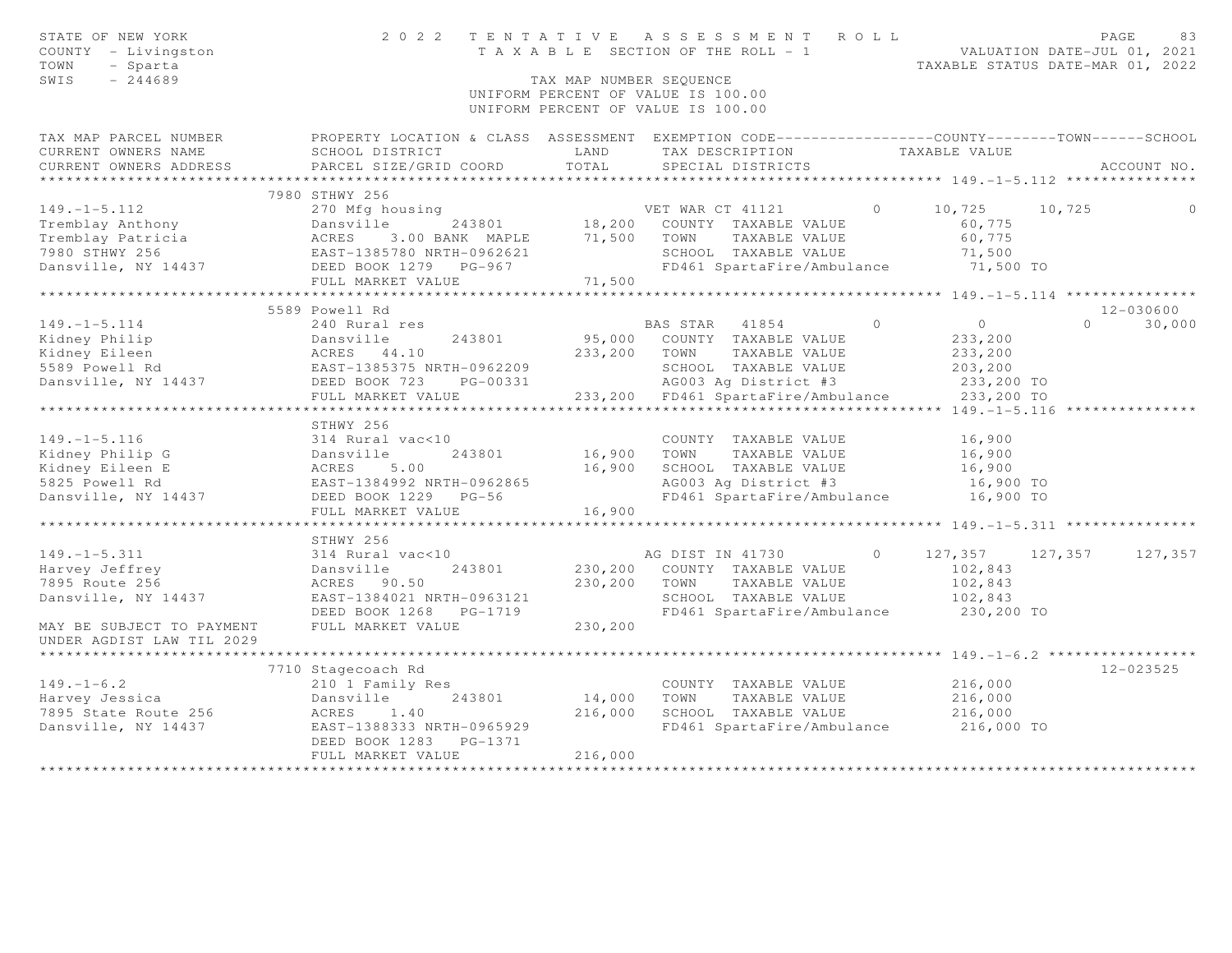| STATE OF NEW YORK<br>COUNTY - Livingston<br>TOWN<br>- Sparta | 2 0 2 2                                                      | TENTATIVE               | A S S E S S M E N T<br>ROLL<br>T A X A B L E SECTION OF THE ROLL - 1                            | TAXABLE STATUS DATE-MAR 01, 2022          | PAGE<br>84<br>VALUATION DATE-JUL 01, 2021 |
|--------------------------------------------------------------|--------------------------------------------------------------|-------------------------|-------------------------------------------------------------------------------------------------|-------------------------------------------|-------------------------------------------|
| $-244689$<br>SWIS                                            |                                                              | TAX MAP NUMBER SEQUENCE |                                                                                                 |                                           |                                           |
|                                                              |                                                              |                         | UNIFORM PERCENT OF VALUE IS 100.00<br>UNIFORM PERCENT OF VALUE IS 100.00                        |                                           |                                           |
| TAX MAP PARCEL NUMBER                                        |                                                              |                         | PROPERTY LOCATION & CLASS ASSESSMENT EXEMPTION CODE---------------COUNTY-------TOWN------SCHOOL |                                           |                                           |
| CURRENT OWNERS NAME                                          | SCHOOL DISTRICT                                              | LAND                    | TAX DESCRIPTION TAXABLE VALUE                                                                   |                                           |                                           |
| CURRENT OWNERS ADDRESS                                       | PARCEL SIZE/GRID COORD                                       | TOTAL                   | SPECIAL DISTRICTS                                                                               |                                           | ACCOUNT NO.                               |
|                                                              |                                                              |                         |                                                                                                 |                                           |                                           |
|                                                              | 7700 Stagecoach Rd                                           |                         |                                                                                                 |                                           |                                           |
| $149. - 1 - 6.3$                                             | 270 Mfg housing                                              |                         | BAS STAR 41854<br>$\Omega$                                                                      | $\overline{0}$                            | $\Omega$<br>30,000                        |
| Price Arnold                                                 | Dansville<br>243801                                          |                         | 13,500 COUNTY TAXABLE VALUE                                                                     | 35,800                                    |                                           |
| 7700 Stagecoach Rd                                           | ACRES<br>1,20<br>EAST-1388327 NRTH-0966123                   | 35,800                  | TOWN<br>TAXABLE VALUE                                                                           | 35,800                                    |                                           |
| Dansville, NY 14437                                          | DEED BOOK 1257 PG-2779                                       |                         | SCHOOL TAXABLE VALUE<br>FD461 SpartaFire/Ambulance                                              | 5,800<br>35,800 TO                        |                                           |
|                                                              | FULL MARKET VALUE                                            | 35,800                  |                                                                                                 |                                           |                                           |
|                                                              |                                                              |                         |                                                                                                 |                                           |                                           |
|                                                              | 6034 Sheppard Rd                                             |                         |                                                                                                 |                                           |                                           |
| $149. - 1 - 6.112$                                           | 270 Mfg housing                                              |                         | COUNTY TAXABLE VALUE                                                                            | 66,100                                    |                                           |
|                                                              |                                                              | 34,400                  | TAXABLE VALUE<br>TOWN                                                                           | 66,100                                    |                                           |
|                                                              |                                                              | 66,100                  | SCHOOL TAXABLE VALUE                                                                            | 66,100                                    |                                           |
|                                                              |                                                              |                         | FD461 SpartaFire/Ambulance 66,100 TO                                                            |                                           |                                           |
| Dansville, NY 14437                                          | DEED BOOK 1272 PG-2228                                       |                         |                                                                                                 |                                           |                                           |
|                                                              | FULL MARKET VALUE                                            | 66,100                  |                                                                                                 |                                           |                                           |
|                                                              |                                                              |                         |                                                                                                 |                                           |                                           |
|                                                              | 6028 Sheppard Rd                                             |                         |                                                                                                 |                                           |                                           |
| $149. - 1 - 6.115$                                           | 270 Mfg housing                                              |                         | ENH STAR 41834<br>$\circ$                                                                       | $\overline{0}$                            | $\circ$<br>74,900                         |
| Gilman Gerald L                                              | Dansville<br>243801                                          | 13,300                  | COUNTY TAXABLE VALUE                                                                            | 79,600                                    |                                           |
| Gilman Patricia H                                            |                                                              | 79,600                  | TOWN<br>TAXABLE VALUE                                                                           | 79,600                                    |                                           |
| 6028 Sheppard Rd                                             | ACRES 1.10<br>EAST-1387314 NRTH-0966200<br>EAST-1258 PG-2143 |                         | SCHOOL TAXABLE VALUE                                                                            | 4,700                                     |                                           |
| Dansville, NY 14437                                          | DEED BOOK 1258 PG-2143                                       |                         | FD461 SpartaFire/Ambulance 79,600 TO                                                            |                                           |                                           |
|                                                              | FULL MARKET VALUE                                            | 79,600                  |                                                                                                 |                                           |                                           |
|                                                              | **************************                                   | ********************    |                                                                                                 | ********** 149. -1-6.116 **************** |                                           |
|                                                              | 7897 STHWY 256                                               |                         |                                                                                                 |                                           |                                           |
| $149. - 1 - 6.116$                                           | 210 1 Family Res                                             |                         | $\overline{0}$<br>BAS STAR<br>41854                                                             | $\overline{0}$                            | 30,000<br>$\circ$                         |
| Cox Mekka E                                                  | Dansville<br>243801                                          |                         | 30,800 COUNTY TAXABLE VALUE                                                                     | 163,100                                   |                                           |
| Cox Philip C                                                 | ACRES<br>8.00 BANKFIRSTAM                                    | 163,100                 | TOWN<br>TAXABLE VALUE                                                                           | 163,100                                   |                                           |
| 7897 STHWY 256<br>Dansville, NY 14437                        | EAST-1385667 NRTH-0964629                                    |                         | SCHOOL TAXABLE VALUE<br>FD461 SpartaFire/Ambulance                                              | 133,100<br>163,100 TO                     |                                           |
|                                                              | DEED BOOK 1256 PG-533<br>FULL MARKET VALUE                   | 163,100                 |                                                                                                 |                                           |                                           |
|                                                              |                                                              |                         |                                                                                                 |                                           |                                           |
|                                                              | 5980 Sheppard Rd                                             |                         |                                                                                                 |                                           |                                           |
| $149. - 1 - 6.122$                                           | 210 1 Family Res                                             |                         | COUNTY TAXABLE VALUE                                                                            | 205,400                                   |                                           |
| Holbrook David L                                             | 243801                                                       | 35,600                  | TOWN<br>TAXABLE VALUE                                                                           | 205,400                                   |                                           |
| Holbrook Jennifer L                                          | Dansville<br>L ACRES 10.00                                   | 205,400                 | SCHOOL TAXABLE VALUE                                                                            | 205,400                                   |                                           |
| 5980 Sheppard Rd                                             | EAST-1386549 NRTH-0965705                                    |                         | FD461 SpartaFire/Ambulance                                                                      | 205,400 TO                                |                                           |
| Dansville, NY 14437                                          | DEED BOOK 1291 PG-2793                                       |                         |                                                                                                 |                                           |                                           |
|                                                              | FULL MARKET VALUE                                            | 205,400                 |                                                                                                 |                                           |                                           |
|                                                              | * * * * * * * * * * * * * * * * * *                          |                         | ***************************** 149. -1-6.123 ***************                                     |                                           |                                           |
|                                                              | Sheppard Rd S                                                |                         |                                                                                                 |                                           | 12-030700                                 |
| $149. - 1 - 6.123$                                           | 210 1 Family Res                                             |                         | COUNTY TAXABLE VALUE                                                                            | 191,200                                   |                                           |
| Yoder Eli A                                                  | Dansville<br>243801                                          | 67,800                  | TOWN<br>TAXABLE VALUE                                                                           | 191,200                                   |                                           |
| Yoder Edna D                                                 | ACRES<br>27.10                                               | 191,200                 | SCHOOL TAXABLE VALUE                                                                            | 191,200                                   |                                           |
| 6000 Sheppard Rd                                             | EAST-1387066 NRTH-0965467                                    |                         | FD461 SpartaFire/Ambulance                                                                      | 191,200 TO                                |                                           |
| Dansville, NY 14437                                          | DEED BOOK 1288<br>$PG-1$                                     |                         |                                                                                                 |                                           |                                           |
|                                                              | FULL MARKET VALUE                                            | 191,200                 |                                                                                                 |                                           |                                           |
|                                                              |                                                              | *********************   |                                                                                                 |                                           |                                           |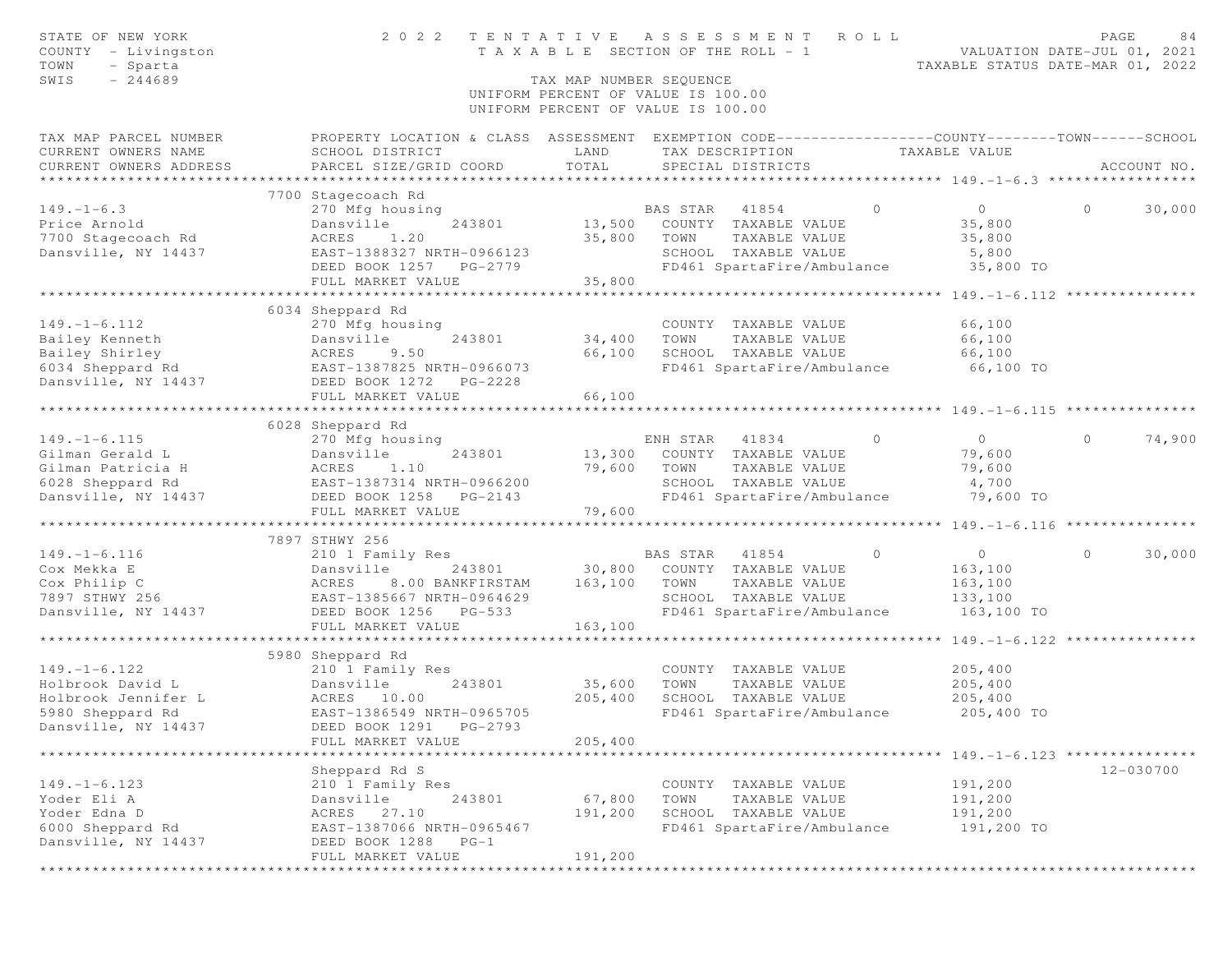| STATE OF NEW YORK<br>COUNTY - Livingston<br>TOWN<br>- Sparta<br>SWIS<br>$-244689$ | 2 0 2 2                                                                                          | TAX MAP NUMBER SEQUENCE | TENTATIVE ASSESSMENT<br>T A X A B L E SECTION OF THE ROLL - 1<br>UNIFORM PERCENT OF VALUE IS 100.00<br>UNIFORM PERCENT OF VALUE IS 100.00 | ROLL     | TAXABLE STATUS DATE-MAR 01, 2022              |          | PAGE<br>85<br>VALUATION DATE-JUL 01, 2021 |
|-----------------------------------------------------------------------------------|--------------------------------------------------------------------------------------------------|-------------------------|-------------------------------------------------------------------------------------------------------------------------------------------|----------|-----------------------------------------------|----------|-------------------------------------------|
| TAX MAP PARCEL NUMBER                                                             | PROPERTY LOCATION & CLASS ASSESSMENT EXEMPTION CODE----------------COUNTY-------TOWN------SCHOOL |                         |                                                                                                                                           |          |                                               |          |                                           |
| CURRENT OWNERS NAME                                                               | SCHOOL DISTRICT                                                                                  | LAND                    | TAX DESCRIPTION                                                                                                                           |          | TAXABLE VALUE                                 |          |                                           |
| CURRENT OWNERS ADDRESS                                                            | PARCEL SIZE/GRID COORD                                                                           | TOTAL                   | SPECIAL DISTRICTS                                                                                                                         |          |                                               |          | ACCOUNT NO.                               |
| * * * * * * * * * * * * * * * * * * *                                             | 7895 STHWY 256 E                                                                                 |                         |                                                                                                                                           |          |                                               |          |                                           |
| $149. - 1 - 6.124$                                                                | 240 Rural res                                                                                    |                         | AG DIST IN 41730                                                                                                                          | $\circ$  | 76,146                                        | 76,146   | 76,146                                    |
| Harvey Jeffrey L                                                                  | 243801<br>Dansville                                                                              |                         | 110,000 BAS STAR<br>41854                                                                                                                 | $\Omega$ | $\overline{0}$                                | $\Omega$ | 30,000                                    |
| Harvey Kelly S                                                                    | ACRES 39.73                                                                                      | 289,300                 | COUNTY TAXABLE VALUE                                                                                                                      |          | 213,154                                       |          |                                           |
| 7895 Route 256                                                                    | EAST-1385755 NRTH-0965575                                                                        |                         | TOWN<br>TAXABLE VALUE                                                                                                                     |          | 213, 154                                      |          |                                           |
| Dansville, NY 14437                                                               | FULL MARKET VALUE                                                                                | 289,300                 | SCHOOL TAXABLE VALUE                                                                                                                      |          | 183,154                                       |          |                                           |
|                                                                                   |                                                                                                  |                         | FD461 SpartaFire/Ambulance                                                                                                                |          | 289,300 TO                                    |          |                                           |
| MAY BE SUBJECT TO PAYMENT<br>UNDER AGDIST LAW TIL 2029                            |                                                                                                  |                         |                                                                                                                                           |          |                                               |          |                                           |
| *****************************                                                     |                                                                                                  |                         |                                                                                                                                           |          |                                               |          |                                           |
|                                                                                   | Route 256                                                                                        |                         |                                                                                                                                           |          |                                               |          | 12-011200                                 |
| $149. - 1 - 7.1$                                                                  | 322 Rural vac>10                                                                                 |                         | COUNTY TAXABLE VALUE                                                                                                                      |          | 146,200                                       |          |                                           |
| Green Benjamin T                                                                  | Dansville<br>243801                                                                              | 146,200                 | TOWN<br>TAXABLE VALUE                                                                                                                     |          | 146,200                                       |          |                                           |
| Green E'Tienne N                                                                  | ACRES 80.17                                                                                      | 146,200                 | SCHOOL TAXABLE VALUE                                                                                                                      |          | 146,200                                       |          |                                           |
| 8047 Schwab Hollow Rd                                                             | EAST-1384276 NRTH-0965051                                                                        |                         | FD461 SpartaFire/Ambulance                                                                                                                |          | 146,200 TO                                    |          |                                           |
| Wayland, NY 14572                                                                 | DEED BOOK 1296 PG-2013<br>FULL MARKET VALUE                                                      | 146,200                 |                                                                                                                                           |          |                                               |          |                                           |
|                                                                                   | ********************                                                                             |                         |                                                                                                                                           |          | ********** 149. - 1 - 7. 2 ****************** |          |                                           |
|                                                                                   | Stagecoach Rd W                                                                                  |                         |                                                                                                                                           |          |                                               |          | 12-011200                                 |
| $149. - 1 - 7.2$                                                                  | 322 Rural vac>10                                                                                 |                         | COUNTY TAXABLE VALUE                                                                                                                      |          | 143,500                                       |          |                                           |
| Hostetler David N                                                                 | Dansville<br>243801                                                                              | 143,500                 | TAXABLE VALUE<br>TOWN                                                                                                                     |          | 143,500                                       |          |                                           |
| Hostetler Mattie L                                                                | ACRES<br>78.49                                                                                   | 143,500                 | SCHOOL TAXABLE VALUE                                                                                                                      |          | 143,500                                       |          |                                           |
| 7873 Stagecoach Rd                                                                | EAST-1387159 NRTH-0964376                                                                        |                         | FD461 SpartaFire/Ambulance                                                                                                                |          | 143,500 TO                                    |          |                                           |
| Dansville, NY 14437                                                               | DEED BOOK 1296 PG-1868                                                                           |                         |                                                                                                                                           |          |                                               |          |                                           |
|                                                                                   | FULL MARKET VALUE                                                                                | 143,500                 |                                                                                                                                           |          |                                               |          |                                           |
|                                                                                   |                                                                                                  |                         |                                                                                                                                           |          |                                               |          |                                           |
|                                                                                   | 7805 Stagecoach Rd                                                                               |                         |                                                                                                                                           |          |                                               |          | $12 - 011200$                             |
| $149. - 1 - 7.3$                                                                  | 322 Rural vac>10                                                                                 |                         | AG DIST IN 41730                                                                                                                          | $\circ$  | 28,328                                        | 28,328   | 28,328                                    |
| Wengerd Levi E                                                                    | 243801<br>Dansville                                                                              |                         | 42,700 COUNTY TAXABLE VALUE<br>TOWN                                                                                                       |          | 14,372                                        |          |                                           |
| Wengerd Elizabeth M<br>6025 Swartz Rd                                             | ACRES 16.12<br>EAST-1388305 NRTH-0964234                                                         | 42,700                  | TAXABLE VALUE<br>SCHOOL TAXABLE VALUE                                                                                                     |          | 14,372<br>14,372                              |          |                                           |
| Dansville, NY 14437                                                               | DEED BOOK 1296<br>PG-1873                                                                        |                         | FD461 SpartaFire/Ambulance                                                                                                                |          | 42,700 TO                                     |          |                                           |
|                                                                                   | FULL MARKET VALUE                                                                                | 42,700                  |                                                                                                                                           |          |                                               |          |                                           |
| MAY BE SUBJECT TO PAYMENT<br>UNDER AGDIST LAW TIL 2029                            |                                                                                                  |                         |                                                                                                                                           |          |                                               |          |                                           |
|                                                                                   |                                                                                                  |                         |                                                                                                                                           |          |                                               |          |                                           |
|                                                                                   | 7903 STHWY 256                                                                                   |                         |                                                                                                                                           |          |                                               |          | $12 - 030800$                             |
| $149. - 1 - 8$                                                                    | 210 1 Family Res                                                                                 |                         | BAS STAR<br>41854                                                                                                                         | $\circ$  | $\circ$                                       | $\Omega$ | 30,000                                    |
| Leven Bethany L                                                                   | Dansville<br>243801                                                                              | 17,200                  | COUNTY TAXABLE VALUE                                                                                                                      |          | 143,300                                       |          |                                           |
| 7903 Route 256                                                                    | ACRES<br>2.63 BANK LERETA                                                                        | 143,300                 | TOWN<br>TAXABLE VALUE                                                                                                                     |          | 143,300                                       |          |                                           |
| Dansville, NY 14437                                                               | EAST-1385878 NRTH-0963469                                                                        |                         | SCHOOL TAXABLE VALUE                                                                                                                      |          | 113,300                                       |          |                                           |
|                                                                                   | DEED BOOK 1212<br>$PG-212$                                                                       |                         | FD461 SpartaFire/Ambulance                                                                                                                |          | 143,300 TO                                    |          |                                           |
|                                                                                   | FULL MARKET VALUE                                                                                | 143,300                 |                                                                                                                                           |          |                                               |          |                                           |
|                                                                                   |                                                                                                  |                         |                                                                                                                                           |          |                                               |          |                                           |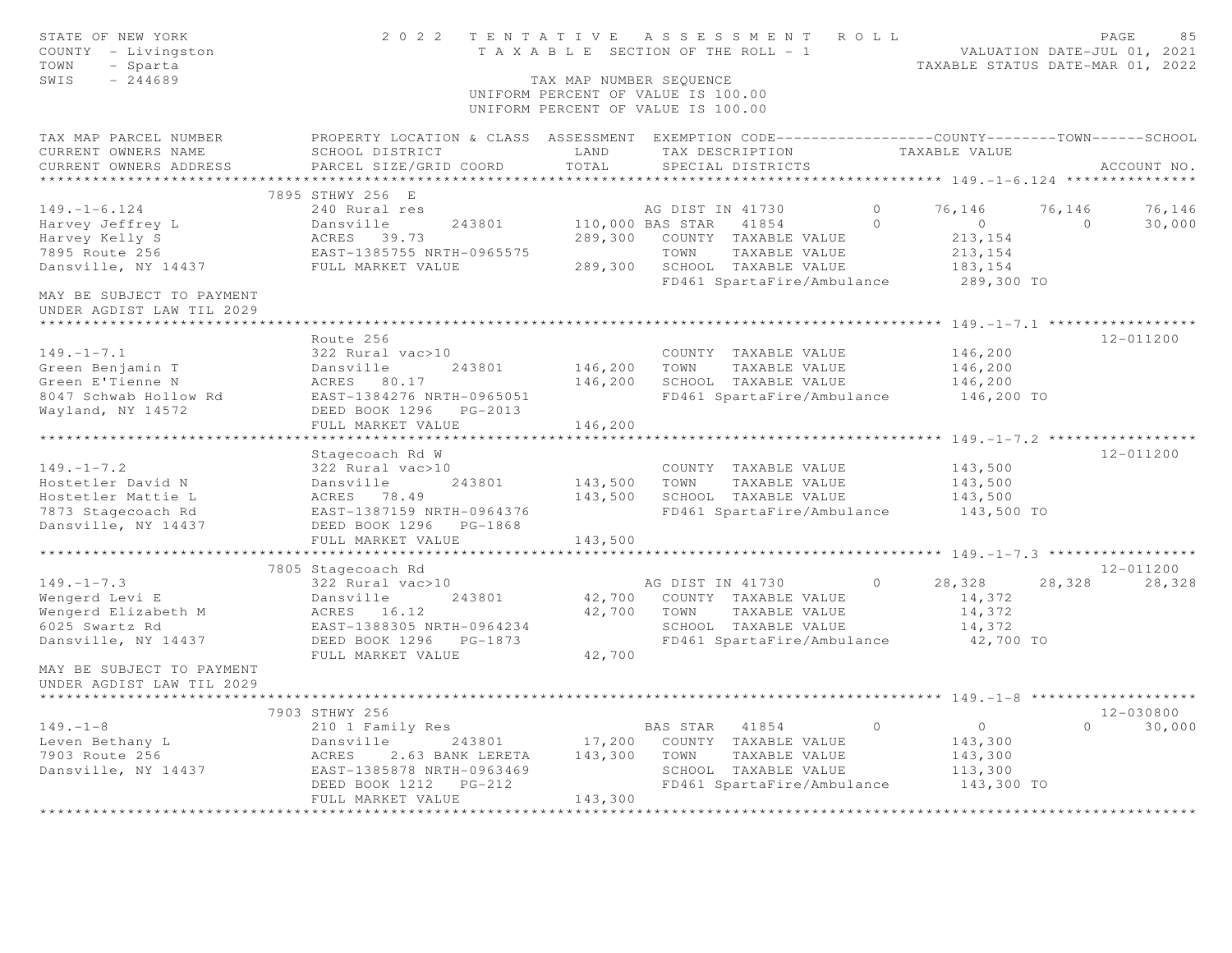| STATE OF NEW YORK<br>COUNTY - Livingston<br>TOWN<br>- Sparta<br>$-244689$<br>SWIS | 2 0 2 2                                                                                        | TAX MAP NUMBER SEQUENCE | TENTATIVE ASSESSMENT<br>ROLL<br>T A X A B L E SECTION OF THE ROLL - 1<br>UNIFORM PERCENT OF VALUE IS 100.00<br>UNIFORM PERCENT OF VALUE IS 100.00 |                    | PAGE<br>86<br>VALUATION DATE-JUL 01, 2021<br>TAXABLE STATUS DATE-MAR 01, 2022 |
|-----------------------------------------------------------------------------------|------------------------------------------------------------------------------------------------|-------------------------|---------------------------------------------------------------------------------------------------------------------------------------------------|--------------------|-------------------------------------------------------------------------------|
| TAX MAP PARCEL NUMBER                                                             | PROPERTY LOCATION & CLASS ASSESSMENT EXEMPTION CODE---------------COUNTY-------TOWN-----SCHOOL |                         |                                                                                                                                                   |                    |                                                                               |
| CURRENT OWNERS NAME                                                               | SCHOOL DISTRICT                                                                                | LAND                    | TAX DESCRIPTION                                                                                                                                   | TAXABLE VALUE      |                                                                               |
| CURRENT OWNERS ADDRESS<br>*************************                               | PARCEL SIZE/GRID COORD                                                                         | TOTAL                   | SPECIAL DISTRICTS                                                                                                                                 |                    | ACCOUNT NO.                                                                   |
|                                                                                   | 6048 Sheppard Rd                                                                               |                         |                                                                                                                                                   |                    | 12-010125                                                                     |
| $149. - 1 - 9$                                                                    | 270 Mfg housing                                                                                |                         | COUNTY TAXABLE VALUE                                                                                                                              | 107,000            |                                                                               |
| Ryder Andrew R                                                                    | Dansville<br>243801                                                                            | 13,300                  | TAXABLE VALUE<br>TOWN                                                                                                                             | 107,000            |                                                                               |
| c/o Shari Lynn Ryder                                                              | ACRES<br>1,10                                                                                  | 107,000                 | SCHOOL TAXABLE VALUE                                                                                                                              | 107,000            |                                                                               |
| 6048 Sheppard Rd                                                                  | EAST-1388317 NRTH-0966292                                                                      |                         | FD461 SpartaFire/Ambulance                                                                                                                        | 107,000 TO         |                                                                               |
| Dansville, NY 14437                                                               | DEED BOOK 1018<br>$PG-272$                                                                     |                         |                                                                                                                                                   |                    |                                                                               |
|                                                                                   | FULL MARKET VALUE                                                                              | 107,000                 |                                                                                                                                                   |                    |                                                                               |
|                                                                                   | ************************                                                                       | *****************       |                                                                                                                                                   |                    |                                                                               |
|                                                                                   | 6025 Swartz Rd                                                                                 |                         |                                                                                                                                                   |                    | 12-048400                                                                     |
| $149. - 1 - 10.1$                                                                 | 210 1 Family Res                                                                               |                         | AG DIST IN 41730                                                                                                                                  | 23,455<br>$\circ$  | 23,455<br>23,455                                                              |
| Wengerd Levi E                                                                    | Dansville<br>243801                                                                            | 147,300                 | COUNTY TAXABLE VALUE                                                                                                                              | 419,445            |                                                                               |
| Wengerd Elizabeth M                                                               | ACRES 82.00                                                                                    | 442,900                 | TOWN<br>TAXABLE VALUE                                                                                                                             | 419,445            |                                                                               |
| 6025 Swartz Rd                                                                    | EAST-1389298 NRTH-0964400                                                                      |                         | SCHOOL TAXABLE VALUE                                                                                                                              | 419,445            |                                                                               |
| Dansville, NY 14437                                                               | DEED BOOK 1274<br>$PG-2099$<br>FULL MARKET VALUE                                               | 442,900                 | FD461 SpartaFire/Ambulance                                                                                                                        | 442,900 TO         |                                                                               |
| MAY BE SUBJECT TO PAYMENT<br>UNDER AGDIST LAW TIL 2029                            |                                                                                                |                         |                                                                                                                                                   |                    |                                                                               |
|                                                                                   |                                                                                                |                         |                                                                                                                                                   |                    |                                                                               |
| $149. - 1 - 10.4$                                                                 | Stagecoach Rd<br>312 Vac w/imprv                                                               |                         | AG DIST IN 41730                                                                                                                                  | $\circ$<br>23,185  | 12-048400<br>23,185<br>23,185                                                 |
| Turner Jeffrey L                                                                  | Dansville<br>243801                                                                            | 48,700                  | COUNTY TAXABLE VALUE                                                                                                                              | 52,815             |                                                                               |
| Turner Denise J                                                                   | ACRES 15.07                                                                                    | 76,000                  | TOWN<br>TAXABLE VALUE                                                                                                                             | 52,815             |                                                                               |
| 9 Buchanan Rd                                                                     | EAST-1388388 NRTH-0963370                                                                      |                         | SCHOOL TAXABLE VALUE                                                                                                                              | 52,815             |                                                                               |
| Pittsford, NY 14534                                                               | DEED BOOK 1275<br>$PG-2364$                                                                    |                         | FD461 SpartaFire/Ambulance                                                                                                                        | 76,000 TO          |                                                                               |
|                                                                                   | FULL MARKET VALUE                                                                              | 76,000                  |                                                                                                                                                   |                    |                                                                               |
| MAY BE SUBJECT TO PAYMENT<br>UNDER AGDIST LAW TIL 2029                            |                                                                                                |                         |                                                                                                                                                   |                    |                                                                               |
|                                                                                   |                                                                                                |                         |                                                                                                                                                   |                    |                                                                               |
|                                                                                   | 7873 Stagecoach Rd                                                                             |                         |                                                                                                                                                   |                    | 12-048400                                                                     |
| $149. - 1 - 10.21$                                                                | 240 Rural res                                                                                  |                         | AG DIST IN 41730                                                                                                                                  | $\circ$<br>118,396 | 118,396<br>118,396                                                            |
| Hostetler David N                                                                 | 243801<br>Dansville                                                                            | 165,600                 | COUNTY TAXABLE VALUE                                                                                                                              | 179,904            |                                                                               |
| Hostetler Mattie L                                                                | ACRES 73.70                                                                                    | 298,300                 | TOWN<br>TAXABLE VALUE                                                                                                                             | 179,904            |                                                                               |
| 7873 Stagecoach Rd                                                                | EAST-1387288 NRTH-0962960                                                                      |                         | SCHOOL TAXABLE VALUE                                                                                                                              | 179,904            |                                                                               |
| Dansville, NY 14437                                                               | DEED BOOK 1274<br>PG-1812                                                                      |                         | FD461 SpartaFire/Ambulance                                                                                                                        | 298,300 TO         |                                                                               |
| MAY BE SUBJECT TO PAYMENT                                                         | FULL MARKET VALUE                                                                              | 298,300                 |                                                                                                                                                   |                    |                                                                               |
| UNDER AGDIST LAW TIL 2029                                                         |                                                                                                |                         |                                                                                                                                                   |                    |                                                                               |
|                                                                                   |                                                                                                |                         |                                                                                                                                                   | $149. - 1 - 11$    |                                                                               |
|                                                                                   | 7915&7923 Stagecoach Rd                                                                        |                         |                                                                                                                                                   |                    | 12-017900                                                                     |
| $149. - 1 - 11$                                                                   | 210 1 Family Res                                                                               |                         | 41834<br>ENH STAR                                                                                                                                 | $\circ$<br>$\circ$ | $\circ$<br>74,900                                                             |
| Hagle Gerald B                                                                    | Dansville<br>243801                                                                            | 27,100                  | COUNTY<br>TAXABLE VALUE                                                                                                                           | 80,600             |                                                                               |
| Hagle Loretta M                                                                   | 6.47 BANK LERETA<br>ACRES                                                                      | 80,600                  | TOWN<br>TAXABLE VALUE                                                                                                                             | 80,600             |                                                                               |
| 7915 Stagecoach Rd                                                                | EAST-1387646 NRTH-0962329                                                                      |                         | SCHOOL TAXABLE VALUE                                                                                                                              | 5,700              |                                                                               |
| Dansville, NY 14437                                                               | DEED BOOK 1296<br>$PG-893$                                                                     |                         | FD461 SpartaFire/Ambulance                                                                                                                        | 80,600 TO          |                                                                               |
|                                                                                   | FULL MARKET VALUE                                                                              | 80,600                  |                                                                                                                                                   |                    |                                                                               |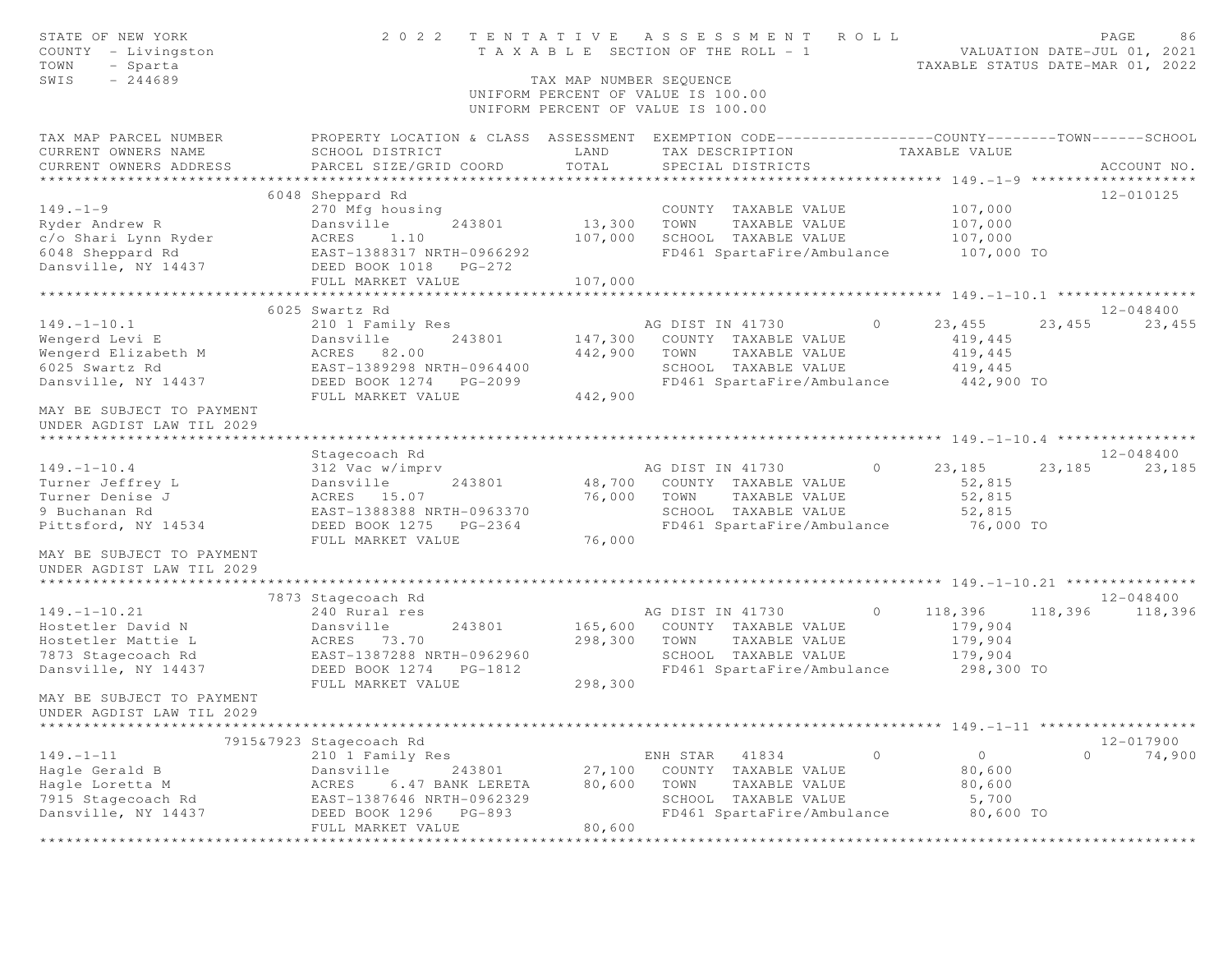| STATE OF NEW YORK<br>COUNTY - Livingston<br>- Sparta<br>TOWN<br>$-244689$<br>SWIS                                                                                          |                                                       | TAX MAP NUMBER SEQUENCE | 2022 TENTATIVE ASSESSMENT ROLL<br>T A X A B L E SECTION OF THE ROLL - 1<br>UNIFORM PERCENT OF VALUE IS 100.00<br>UNIFORM PERCENT OF VALUE IS 100.00 |                                  | PAGE<br>87<br>VALUATION DATE-JUL 01, 2021<br>TAXABLE STATUS DATE-MAR 01, 2022 |
|----------------------------------------------------------------------------------------------------------------------------------------------------------------------------|-------------------------------------------------------|-------------------------|-----------------------------------------------------------------------------------------------------------------------------------------------------|----------------------------------|-------------------------------------------------------------------------------|
| TAX MAP PARCEL NUMBER THE PROPERTY LOCATION & CLASS ASSESSMENT EXEMPTION CODE---------------COUNTY-------TOWN------SCHOOL<br>CURRENT OWNERS NAME<br>CURRENT OWNERS ADDRESS | SCHOOL DISTRICT<br>PARCEL SIZE/GRID COORD             | LAND<br>TOTAL           | TAX DESCRIPTION<br>SPECIAL DISTRICTS                                                                                                                | TAXABLE VALUE                    | ACCOUNT NO.                                                                   |
|                                                                                                                                                                            |                                                       |                         |                                                                                                                                                     |                                  |                                                                               |
|                                                                                                                                                                            | 7715 Stagecoach Rd                                    |                         |                                                                                                                                                     |                                  | 12-035600                                                                     |
| $149. - 1 - 13$                                                                                                                                                            | 210 1 Family Res                                      |                         | COUNTY TAXABLE VALUE                                                                                                                                | 338,400                          |                                                                               |
| Miller Atlee A                                                                                                                                                             | Dansville<br>243801                                   | 45,800                  | TAXABLE VALUE<br>TOWN                                                                                                                               | 338,400                          |                                                                               |
| Miller Elizabeth J                                                                                                                                                         | ACRES 14.54                                           | 338,400                 | SCHOOL TAXABLE VALUE                                                                                                                                | 338,400                          |                                                                               |
| 7715 Stagecoach Rd                                                                                                                                                         | EAST-1388674 NRTH-0966053                             |                         | FD461 SpartaFire/Ambulance                                                                                                                          | 338,400 TO                       |                                                                               |
| Dansville, NY 14437 DEED BOOK 1280 PG-865                                                                                                                                  |                                                       |                         |                                                                                                                                                     |                                  |                                                                               |
|                                                                                                                                                                            | FULL MARKET VALUE                                     | 338,400                 |                                                                                                                                                     |                                  |                                                                               |
|                                                                                                                                                                            |                                                       |                         |                                                                                                                                                     |                                  |                                                                               |
|                                                                                                                                                                            | 6111 Swartz Rd                                        |                         |                                                                                                                                                     |                                  | $12 - 050900$<br>$\Omega$                                                     |
| $149. - 1 - 15.1$                                                                                                                                                          | 210 1 Family Res                                      |                         | BAS STAR 41854                                                                                                                                      | $\overline{0}$<br>$\overline{0}$ | 30,000                                                                        |
| Jessmer Sandra J<br>Jessmer Daniel                                                                                                                                         | 243801<br>Dansville<br>FRNT 190.00 DPTH 90.00 100,600 |                         | 3,500 COUNTY TAXABLE VALUE<br>TOWN<br>TAXABLE VALUE                                                                                                 | 100,600<br>100,600               |                                                                               |
| 6111 Swartz Rd                                                                                                                                                             | BANKFIRSTAM                                           |                         | SCHOOL TAXABLE VALUE                                                                                                                                | 70,600                           |                                                                               |
| Dansville, NY 14437 EAST-1389917 NRTH-0963894                                                                                                                              |                                                       |                         | FD461 SpartaFire/Ambulance                                                                                                                          | 100,600 TO                       |                                                                               |
|                                                                                                                                                                            | DEED BOOK 909 PG-176                                  |                         |                                                                                                                                                     |                                  |                                                                               |
|                                                                                                                                                                            | FULL MARKET VALUE                                     | 100,600                 |                                                                                                                                                     |                                  |                                                                               |
|                                                                                                                                                                            |                                                       |                         |                                                                                                                                                     |                                  |                                                                               |
|                                                                                                                                                                            | 6121 Swartz Rd                                        |                         |                                                                                                                                                     |                                  | 12-016245                                                                     |
| $149. - 1 - 17$                                                                                                                                                            | 270 Mfg housing                                       |                         | COUNTY TAXABLE VALUE                                                                                                                                | 21,000                           |                                                                               |
| Hopkins Kevin R Dansville                                                                                                                                                  | 243801                                                | 3,600                   | TAXABLE VALUE<br>TOWN                                                                                                                               | 21,000                           |                                                                               |
| 7097 Springwater-Conesus Rd FRNT 90.00 DPTH 370.00                                                                                                                         |                                                       | 21,000                  | SCHOOL TAXABLE VALUE                                                                                                                                | 21,000                           |                                                                               |
| Conesus, NY 14435                                                                                                                                                          | EAST-1390170 NRTH-0963900                             |                         | FD461 SpartaFire/Ambulance                                                                                                                          | 21,000 TO                        |                                                                               |
|                                                                                                                                                                            | DEED BOOK 1281 PG-2634                                |                         |                                                                                                                                                     |                                  |                                                                               |
|                                                                                                                                                                            | FULL MARKET VALUE                                     | 21,000<br>************* | ************************************** 149.-1-18.1 *****************                                                                                |                                  |                                                                               |
|                                                                                                                                                                            | 6116 Swartz Rd                                        |                         |                                                                                                                                                     |                                  | $12 - 035500$                                                                 |
| $149. - 1 - 18.1$                                                                                                                                                          | 120 Field crops                                       |                         | COUNTY TAXABLE VALUE                                                                                                                                | 280,400                          |                                                                               |
| Pilkenton Jerry                                                                                                                                                            | Dansville<br>243801                                   | 184,900                 | TOWN<br>TAXABLE VALUE                                                                                                                               | 280,400                          |                                                                               |
| 7370 Reeds Corners Rd                                                                                                                                                      | ACRES 126.50                                          | 280,400                 | SCHOOL TAXABLE VALUE                                                                                                                                | 280,400                          |                                                                               |
| Dansville, NY 14437                                                                                                                                                        | EAST-1389871 NRTH-0962276                             |                         | FD461 SpartaFire/Ambulance                                                                                                                          | 280,400 TO                       |                                                                               |
|                                                                                                                                                                            | DEED BOOK 1296<br>$PG-949$                            |                         |                                                                                                                                                     |                                  |                                                                               |
|                                                                                                                                                                            | FULL MARKET VALUE                                     | 280,400                 |                                                                                                                                                     |                                  |                                                                               |
|                                                                                                                                                                            | ********************                                  |                         |                                                                                                                                                     |                                  |                                                                               |
|                                                                                                                                                                            | 7724 Reeds Corners Rd                                 |                         |                                                                                                                                                     |                                  | $12 - 050100$                                                                 |
| $149. - 1 - 19.11$                                                                                                                                                         | 120 Field crops                                       |                         | AGR BLD<br>41700                                                                                                                                    | $\Omega$<br>32,400               | 32,400 32,400                                                                 |
| Miller Atlee E                                                                                                                                                             | Dansville<br>243801                                   |                         | 261,600 AG DIST C 41720                                                                                                                             | 147,210<br>$\circ$               | 147,210 147,210                                                               |
| Miller Lydia L                                                                                                                                                             | ACRES 128.48                                          |                         | 643,800 COUNTY TAXABLE VALUE                                                                                                                        | 464,190                          |                                                                               |
| 7724 Reeds Corners Rd                                                                                                                                                      | EAST-1391774 NRTH-0966074                             |                         | TOWN<br>TAXABLE VALUE                                                                                                                               | 464,190                          |                                                                               |
| Dansville, NY 14437                                                                                                                                                        | DEED BOOK 1273<br>PG-1704                             |                         | SCHOOL TAXABLE VALUE<br>643,800 AG003 Ag District #3                                                                                                | 464,190                          |                                                                               |
| MAY BE SUBJECT TO PAYMENT                                                                                                                                                  | FULL MARKET VALUE                                     |                         | FD461 SpartaFire/Ambulance                                                                                                                          | 643,800 TO<br>643,800 TO         |                                                                               |
| UNDER AGDIST LAW TIL 2027                                                                                                                                                  |                                                       |                         |                                                                                                                                                     |                                  |                                                                               |
| * * * * * * * * * * * * *                                                                                                                                                  |                                                       |                         |                                                                                                                                                     |                                  |                                                                               |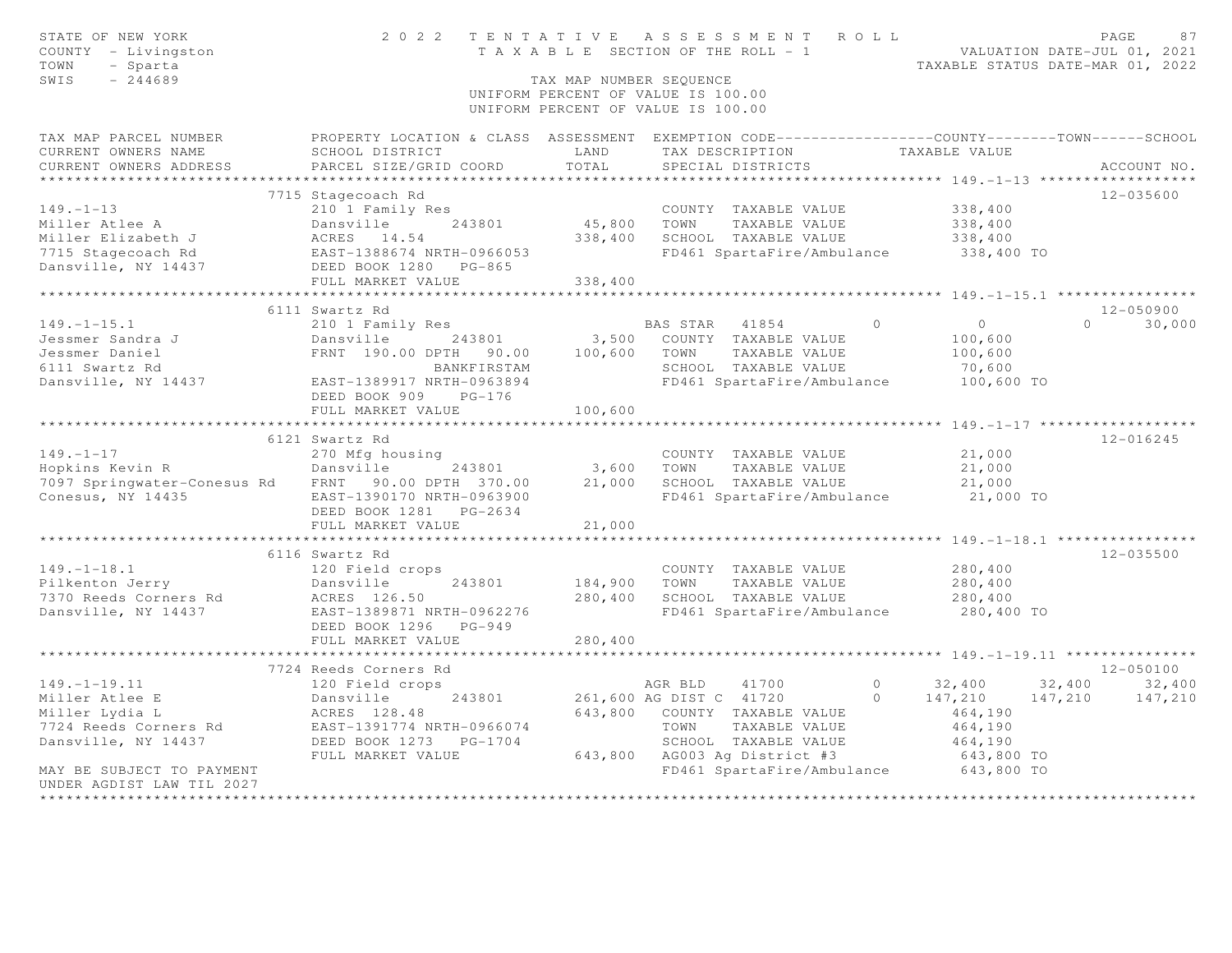| STATE OF NEW YORK<br>COUNTY - Livingston<br>TOWN<br>- Sparta | 2022 TENTATIVE ASSESSMENT ROLL                                                                   | T A X A B L E SECTION OF THE ROLL - 1                                    |                       |                                              |                | VALUATION DATE-JUL 01, 2021<br>TAXABLE STATUS DATE-MAR 01, 2022 |         | PAGE<br>88     |
|--------------------------------------------------------------|--------------------------------------------------------------------------------------------------|--------------------------------------------------------------------------|-----------------------|----------------------------------------------|----------------|-----------------------------------------------------------------|---------|----------------|
| $-244689$<br>SWIS                                            |                                                                                                  | TAX MAP NUMBER SEOUENCE                                                  |                       |                                              |                |                                                                 |         |                |
|                                                              |                                                                                                  | UNIFORM PERCENT OF VALUE IS 100.00<br>UNIFORM PERCENT OF VALUE IS 100.00 |                       |                                              |                |                                                                 |         |                |
| TAX MAP PARCEL NUMBER                                        | PROPERTY LOCATION & CLASS ASSESSMENT EXEMPTION CODE----------------COUNTY-------TOWN------SCHOOL |                                                                          |                       |                                              |                |                                                                 |         |                |
| CURRENT OWNERS NAME                                          | SCHOOL DISTRICT                                                                                  | LAND                                                                     |                       | TAX DESCRIPTION                              |                | TAXABLE VALUE                                                   |         |                |
| CURRENT OWNERS ADDRESS                                       | PARCEL SIZE/GRID COORD                                                                           | TOTAL                                                                    |                       | SPECIAL DISTRICTS                            |                |                                                                 |         | ACCOUNT NO.    |
|                                                              |                                                                                                  |                                                                          |                       |                                              |                |                                                                 |         |                |
|                                                              | Reeds Corners E Rd                                                                               |                                                                          |                       |                                              |                |                                                                 |         | 12-050100      |
| $149. - 1 - 19.12$                                           | 120 Field crops                                                                                  |                                                                          |                       | COUNTY TAXABLE VALUE                         |                | 28,400                                                          |         |                |
| Herrington Kevin                                             | 243801<br>Dansville                                                                              | 28,400                                                                   | TOWN                  | TAXABLE VALUE                                |                | 28,400                                                          |         |                |
| Herrington Annetta                                           | 7.00<br>ACRES                                                                                    | 28,400                                                                   |                       | SCHOOL TAXABLE VALUE                         |                | 28,400                                                          |         |                |
| 6286 Swartz Rd                                               | EAST-1392862 NRTH-0965452                                                                        |                                                                          |                       | FD461 SpartaFire/Ambulance                   |                | 28,400 TO                                                       |         |                |
| Dansville, NY 14437                                          | DEED BOOK 1272 PG-847                                                                            |                                                                          |                       |                                              |                |                                                                 |         |                |
|                                                              | FULL MARKET VALUE                                                                                | 28,400                                                                   |                       |                                              |                |                                                                 |         |                |
|                                                              |                                                                                                  |                                                                          |                       |                                              |                |                                                                 |         |                |
|                                                              | Swartz Rd                                                                                        |                                                                          |                       |                                              |                |                                                                 |         |                |
| $149. - 1 - 21.21$                                           | 323 Vacant rural                                                                                 |                                                                          |                       | COUNTY TAXABLE VALUE                         |                | 98,500                                                          |         |                |
| Hopkins Kevin R                                              | Dansville<br>243801                                                                              | 98,500                                                                   | TOWN                  | TAXABLE VALUE                                |                | 98,500                                                          |         |                |
| 7097 Conesus-Springwater Rd ACRES 50.35                      |                                                                                                  | 98,500                                                                   |                       | SCHOOL TAXABLE VALUE<br>AG003 Ag District #3 |                | 98,500                                                          |         |                |
| Conesus, NY 14435                                            | EAST-1391335 NRTH-0964298                                                                        |                                                                          |                       |                                              |                | 98,500 TO                                                       |         |                |
|                                                              | DEED BOOK 755<br>PG-00316                                                                        |                                                                          |                       | FD461 SpartaFire/Ambulance                   |                | 98,500 TO                                                       |         |                |
|                                                              | FULL MARKET VALUE                                                                                | 98,500                                                                   |                       |                                              |                |                                                                 |         |                |
|                                                              | Swartz Rd N                                                                                      |                                                                          |                       |                                              |                |                                                                 |         |                |
| $149. - 1 - 21.311$                                          | 322 Rural vac>10                                                                                 |                                                                          |                       | COUNTY TAXABLE VALUE                         |                | 31,000                                                          |         |                |
| Hopkins Kevin                                                | Dansville<br>243801                                                                              | 31,000                                                                   | TOWN                  | TAXABLE VALUE                                |                | 31,000                                                          |         |                |
| 7097 Springwater-Conesus Rd                                  | ACRES 10.80                                                                                      | 31,000                                                                   |                       | SCHOOL TAXABLE VALUE                         |                | 31,000                                                          |         |                |
| Conesus, NY 14435                                            | EAST-1390575 NRTH-0963637                                                                        |                                                                          |                       | FD461 SpartaFire/Ambulance                   |                | 31,000 TO                                                       |         |                |
|                                                              | DEED BOOK 1275 PG-2436                                                                           |                                                                          |                       |                                              |                |                                                                 |         |                |
|                                                              | FULL MARKET VALUE                                                                                | 31,000                                                                   |                       |                                              |                |                                                                 |         |                |
|                                                              | ****************************                                                                     | * * * * * * * * * * *                                                    |                       |                                              |                | ************************ 149. -1-22 *******************         |         |                |
|                                                              | 6218 Swartz Rd                                                                                   |                                                                          |                       |                                              |                |                                                                 |         | 12-033500      |
| $149. - 1 - 22$                                              | 210 1 Family Res                                                                                 |                                                                          | VET COM CT 41131      |                                              | $\overline{0}$ | 25,725                                                          | 25,725  | $\circ$        |
| Mitchell William C                                           | 243801<br>Dansville                                                                              |                                                                          | 29,400 ENH STAR 41834 |                                              | $\circ$        | $\overline{0}$                                                  | $\circ$ | 74,900         |
| 6218 Swartz Rd                                               | 7.40<br>ACRES                                                                                    | 102,900                                                                  |                       | COUNTY TAXABLE VALUE                         |                | 77,175                                                          |         |                |
| Dansville, NY 14437                                          | EAST-1391421 NRTH-0963098                                                                        |                                                                          | TOWN                  | TAXABLE VALUE                                |                | 77,175                                                          |         |                |
|                                                              | FULL MARKET VALUE                                                                                |                                                                          |                       | 102,900 SCHOOL TAXABLE VALUE                 |                | 28,000                                                          |         |                |
|                                                              |                                                                                                  |                                                                          |                       | FD461 SpartaFire/Ambulance                   |                | 102,900 TO                                                      |         |                |
|                                                              |                                                                                                  |                                                                          |                       |                                              |                |                                                                 |         |                |
|                                                              | 6230 Swartz Rd                                                                                   |                                                                          |                       |                                              |                |                                                                 |         | 12-041000      |
| $149. - 1 - 24$                                              | 210 1 Family Res                                                                                 |                                                                          | VET COM CT 41131      |                                              | $\sim$ 0       | 28,350                                                          | 28,350  | $\overline{0}$ |
| Widmer Pamela M                                              | 243801<br>Dansville                                                                              | 29,100 BAS STAR 41854                                                    |                       |                                              | $\Omega$       | $\overline{0}$                                                  | $\circ$ | 30,000         |
| 6230 Swartz Rd                                               | ACRES 7.30                                                                                       |                                                                          |                       | 113,400 COUNTY TAXABLE VALUE                 |                | 85,050                                                          |         |                |
| Dansville, NY 14437                                          | EAST-1391779 NRTH-0962600                                                                        |                                                                          | TOWN                  | TAXABLE VALUE                                |                | 85,050                                                          |         |                |
|                                                              |                                                                                                  |                                                                          |                       | SCHOOL TAXABLE VALUE                         |                | 83,400                                                          |         |                |
|                                                              | FULL MARKET VALUE                                                                                |                                                                          |                       | 113,400 FD461 SpartaFire/Ambulance           |                | 113,400 TO                                                      |         |                |
|                                                              |                                                                                                  |                                                                          |                       |                                              |                |                                                                 |         |                |
|                                                              | 7930 Reeds Corners Rd W                                                                          |                                                                          |                       |                                              |                |                                                                 |         | 12-022600      |
| $149. - 1 - 25.1$                                            | 210 1 Family Res                                                                                 |                                                                          |                       | COUNTY TAXABLE VALUE                         |                | 79,400                                                          |         |                |
| Mitchell William C                                           | Dansville<br>243801                                                                              | 14,700                                                                   | TOWN                  | TAXABLE VALUE                                |                | 79,400                                                          |         |                |
| 6218 Swartz Rd                                               | ACRES<br>1.64                                                                                    | 79,400                                                                   |                       | SCHOOL TAXABLE VALUE                         |                | 79,400                                                          |         |                |
| Dansville, NY 14437                                          | EAST-1392095 NRTH-0962168                                                                        |                                                                          |                       | FD461 SpartaFire/Ambulance                   |                | 79,400 TO                                                       |         |                |
|                                                              | DEED BOOK 1277<br>PG-901                                                                         |                                                                          |                       |                                              |                |                                                                 |         |                |
|                                                              | FULL MARKET VALUE                                                                                | 79,400                                                                   |                       |                                              |                |                                                                 |         |                |
|                                                              |                                                                                                  |                                                                          |                       |                                              |                |                                                                 |         |                |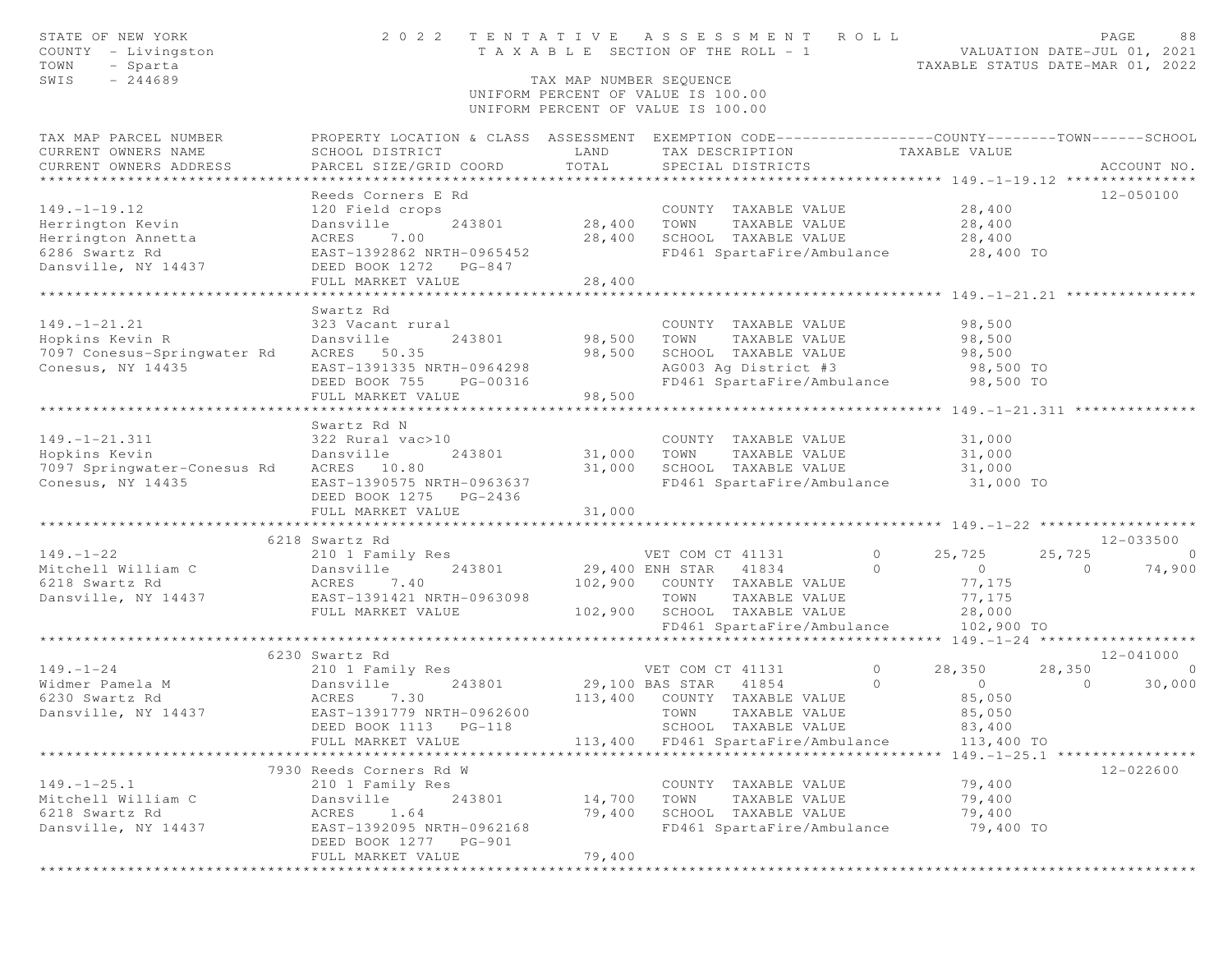| STATE OF NEW YORK<br>COUNTY - Livingston<br>TOWN<br>- Sparta<br>SWIS<br>$-244689$                                                                                        |                                                                                                   | TAX MAP NUMBER SEQUENCE             | 2022 TENTATIVE ASSESSMENT ROLL<br>TAXABLE SECTION OF THE ROLL - 1<br>TAXABLE SECTION OF THE ROLL - 1<br>TAXABLE STATUS DATE-MAR 01, 2022<br>UNIFORM PERCENT OF VALUE IS 100.00<br>UNIFORM PERCENT OF VALUE IS 100.00 |                     |                                                     |                | PAGE<br>89      |
|--------------------------------------------------------------------------------------------------------------------------------------------------------------------------|---------------------------------------------------------------------------------------------------|-------------------------------------|----------------------------------------------------------------------------------------------------------------------------------------------------------------------------------------------------------------------|---------------------|-----------------------------------------------------|----------------|-----------------|
| TAX MAP PARCEL NUMBER                                                                                                                                                    | PROPERTY LOCATION & CLASS ASSESSMENT EXEMPTION CODE-----------------COUNTY-------TOWN------SCHOOL |                                     |                                                                                                                                                                                                                      |                     |                                                     |                |                 |
| CURRENT OWNERS NAME                                                                                                                                                      | SCHOOL DISTRICT                                                                                   | LAND                                | TAX DESCRIPTION TAXABLE VALUE                                                                                                                                                                                        |                     |                                                     |                |                 |
| CURRENT OWNERS ADDRESS                                                                                                                                                   | PARCEL SIZE/GRID COORD                                                                            | TOTAL<br>************************** | SPECIAL DISTRICTS                                                                                                                                                                                                    |                     | ***************** 149.-1-26.2 *******               |                | ACCOUNT NO.     |
|                                                                                                                                                                          | 7760 Reeds Corners Rd                                                                             |                                     |                                                                                                                                                                                                                      |                     |                                                     |                |                 |
| $149. - 1 - 26.2$                                                                                                                                                        | 210 1 Family Res                                                                                  |                                     | BAS STAR 41854 0                                                                                                                                                                                                     |                     | $\overline{0}$                                      | $\Omega$       | 30,000          |
|                                                                                                                                                                          | Dansville<br>243801                                                                               |                                     | 15,600 COUNTY TAXABLE VALUE                                                                                                                                                                                          |                     | 81,000                                              |                |                 |
| Murphy Patrick J<br>Murphy Sondra<br>Murphy Sondra                                                                                                                       | ACRES<br>2.00                                                                                     | 81,000 TOWN                         | TAXABLE VALUE                                                                                                                                                                                                        |                     | 81,000                                              |                |                 |
|                                                                                                                                                                          |                                                                                                   |                                     | SCHOOL TAXABLE VALUE                                                                                                                                                                                                 |                     | 51,000                                              |                |                 |
|                                                                                                                                                                          |                                                                                                   |                                     | FD461 SpartaFire/Ambulance 81,000 TO                                                                                                                                                                                 |                     |                                                     |                |                 |
|                                                                                                                                                                          | FULL MARKET VALUE                                                                                 | 81,000                              |                                                                                                                                                                                                                      |                     |                                                     |                |                 |
|                                                                                                                                                                          | *************************                                                                         |                                     | **********************                                                                                                                                                                                               |                     | ********************* 149. -1-26.11 *************** |                |                 |
|                                                                                                                                                                          | 7764 Reeds Corners Rd                                                                             |                                     |                                                                                                                                                                                                                      |                     |                                                     |                | 12-019200       |
| $149. - 1 - 26.11$                                                                                                                                                       | 240 Rural res                                                                                     |                                     | AG DIST C 41720                                                                                                                                                                                                      | $\overline{0}$      | 18,844                                              |                | 18,844 18,844   |
| Hartman Bruce G<br>$\mathbb{G}$                                                                                                                                          | Dansville<br>243801                                                                               |                                     | 38,900 BAS STAR 41854                                                                                                                                                                                                | $\circ$             | $\overline{0}$                                      | $\overline{0}$ | 30,000          |
| Hartman Amy E                                                                                                                                                            | ACRES 11.40<br>ACRES 11.40<br>EAST-1392214 NRTH-0964223                                           |                                     | 142,100 COUNTY TAXABLE VALUE                                                                                                                                                                                         |                     | 123,256                                             |                |                 |
| 7764 Reeds Corners Rd<br>Dansville, NY 14437                                                                                                                             |                                                                                                   |                                     | TOWN<br>TAXABLE VALUE                                                                                                                                                                                                |                     | 123,256                                             |                |                 |
|                                                                                                                                                                          | DEED BOOK 1247    PG-331                                                                          |                                     |                                                                                                                                                                                                                      |                     |                                                     |                |                 |
|                                                                                                                                                                          | FULL MARKET VALUE                                                                                 |                                     | SCHOOL TAXABLE VALUE<br>142,100 AG003 Ag District #3 142,100 TO<br>142,100 TRACA Contestine/Ambulance 142,100 TO                                                                                                     |                     |                                                     |                |                 |
| MAY BE SUBJECT TO PAYMENT<br>UNDER AGDIST LAW TIL 2026                                                                                                                   |                                                                                                   |                                     |                                                                                                                                                                                                                      |                     |                                                     |                |                 |
|                                                                                                                                                                          |                                                                                                   |                                     |                                                                                                                                                                                                                      |                     |                                                     |                |                 |
|                                                                                                                                                                          | 7763 Reeds Corners Rd                                                                             |                                     |                                                                                                                                                                                                                      |                     |                                                     |                | 12-019200       |
| $149. - 1 - 26.12$                                                                                                                                                       | 112 Dairy farm<br>Dansville                                                                       |                                     | AG DIST C 41720<br>243801 285,300 SILO/TANKS 42100                                                                                                                                                                   | $\circ$<br>$\Omega$ | 192,873<br>$50,000$ $50,000$                        |                | 192,873 192,873 |
| Herrington Kevin M<br>Herrington Annetta                                                                                                                                 |                                                                                                   |                                     | 406,100 COUNTY TAXABLE VALUE                                                                                                                                                                                         |                     | 163,227                                             |                | 50,000          |
| 6286 Swartz Rd                                                                                                                                                           | ACRES 117.00<br>EAST-1393617 NRTH-0964769<br>DEED BOOK 1188 PG-344                                |                                     | TOWN<br>TAXABLE VALUE                                                                                                                                                                                                |                     |                                                     |                |                 |
| Dansville, NY 14437                                                                                                                                                      |                                                                                                   |                                     | SCHOOL TAXABLE VALUE                                                                                                                                                                                                 |                     | 163,227<br>163,227                                  |                |                 |
|                                                                                                                                                                          | FULL MARKET VALUE                                                                                 |                                     | 406,100 AG003 Ag District #3                                                                                                                                                                                         |                     | 356,100 TO                                          |                |                 |
| MAY BE SUBJECT TO PAYMENT                                                                                                                                                |                                                                                                   |                                     | 50,000 EX                                                                                                                                                                                                            |                     |                                                     |                |                 |
| UNDER AGDIST LAW TIL 2026                                                                                                                                                |                                                                                                   |                                     | FD461 SpartaFire/Ambulance 356,100 TO                                                                                                                                                                                |                     |                                                     |                |                 |
|                                                                                                                                                                          |                                                                                                   |                                     | 50,000 EX                                                                                                                                                                                                            |                     |                                                     |                |                 |
|                                                                                                                                                                          |                                                                                                   |                                     |                                                                                                                                                                                                                      |                     | ********** 149. - 1-27 *******************          |                |                 |
|                                                                                                                                                                          | 7907 Reeds Corners Rd                                                                             |                                     |                                                                                                                                                                                                                      |                     |                                                     |                | 12-039300       |
| $149. - 1 - 27$                                                                                                                                                          | 210 1 Family Res                                                                                  |                                     | COUNTY TAXABLE VALUE                                                                                                                                                                                                 |                     | 59,900                                              |                |                 |
|                                                                                                                                                                          | 243801                                                                                            | 4,100 TOWN                          | TAXABLE VALUE                                                                                                                                                                                                        |                     | 59,900                                              |                |                 |
| Marble Gordon C<br>Marble Sharon L<br>1942 State Route 61<br>Sunbury, PA 17801-6521<br>Marble Sharon L<br>EAST-1392379 NRTH-0962542<br>DEED BOOK 958<br>PG-295<br>PG-295 |                                                                                                   | 59,900                              | SCHOOL TAXABLE VALUE                                                                                                                                                                                                 |                     | 59,900                                              |                |                 |
|                                                                                                                                                                          |                                                                                                   |                                     | FD461 SpartaFire/Ambulance                                                                                                                                                                                           |                     | 59,900 TO                                           |                |                 |
|                                                                                                                                                                          |                                                                                                   |                                     |                                                                                                                                                                                                                      |                     |                                                     |                |                 |
|                                                                                                                                                                          | FULL MARKET VALUE                                                                                 | 59,900                              |                                                                                                                                                                                                                      |                     |                                                     |                |                 |
|                                                                                                                                                                          | 7927 Reeds Corners Rd                                                                             |                                     |                                                                                                                                                                                                                      |                     |                                                     |                | $12 - 016000$   |
| $149. - 1 - 28$                                                                                                                                                          | 210 1 Family Res                                                                                  |                                     | ENH STAR 41834                                                                                                                                                                                                       | $\overline{0}$      | $\overline{0}$                                      | $\Omega$       | 74,900          |
| Hill Ronald D                                                                                                                                                            | Dansville<br>243801                                                                               |                                     | 13,300 COUNTY TAXABLE VALUE                                                                                                                                                                                          |                     | 120,400                                             |                |                 |
| Hill Sharon A                                                                                                                                                            | ACRES<br>1.10                                                                                     | 120,400                             | TOWN<br>TAXABLE VALUE                                                                                                                                                                                                |                     | 120,400                                             |                |                 |
|                                                                                                                                                                          |                                                                                                   |                                     | SCHOOL TAXABLE VALUE                                                                                                                                                                                                 |                     | 45,500                                              |                |                 |
|                                                                                                                                                                          |                                                                                                   |                                     | FD461 SpartaFire/Ambulance 120,400 TO                                                                                                                                                                                |                     |                                                     |                |                 |
|                                                                                                                                                                          | FULL MARKET VALUE                                                                                 | 120,400                             |                                                                                                                                                                                                                      |                     |                                                     |                |                 |
|                                                                                                                                                                          | **************************                                                                        | ******************                  |                                                                                                                                                                                                                      |                     |                                                     |                |                 |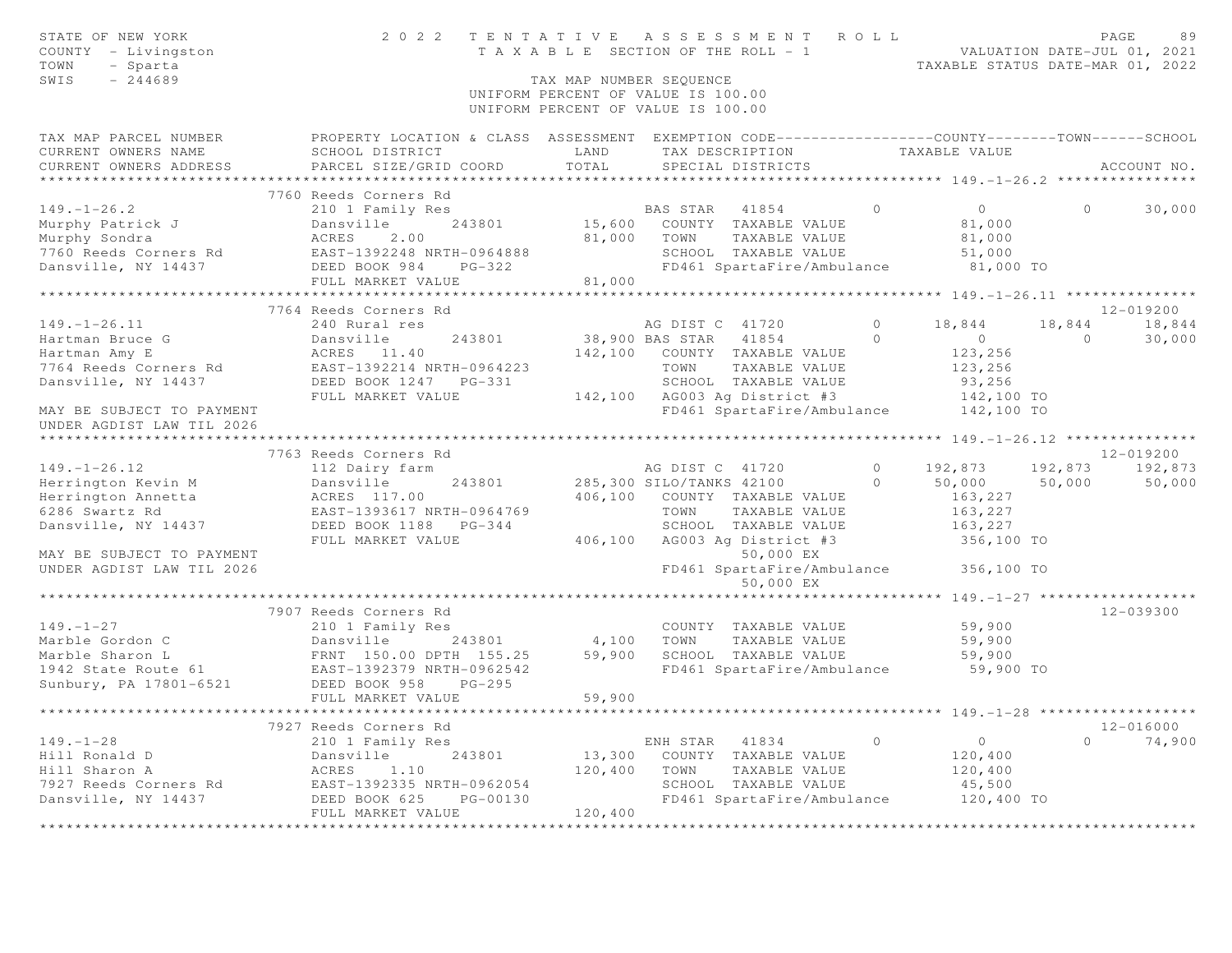| STATE OF NEW YORK<br>COUNTY - Livingston<br>TOWN<br>- Sparta<br>$-244689$<br>SWIS                                                                                                            | 2 0 2 2                                                                                           | TAX MAP NUMBER SEQUENCE | TENTATIVE ASSESSMENT ROLL<br>T A X A B L E SECTION OF THE ROLL - 1             |                | VALUATION DATE-JUL 01, 2021<br>TAXABLE STATUS DATE-MAR 01, 2022 |                | PAGE<br>90     |
|----------------------------------------------------------------------------------------------------------------------------------------------------------------------------------------------|---------------------------------------------------------------------------------------------------|-------------------------|--------------------------------------------------------------------------------|----------------|-----------------------------------------------------------------|----------------|----------------|
|                                                                                                                                                                                              |                                                                                                   |                         | UNIFORM PERCENT OF VALUE IS 100.00<br>UNIFORM PERCENT OF VALUE IS 100.00       |                |                                                                 |                |                |
| TAX MAP PARCEL NUMBER                                                                                                                                                                        | PROPERTY LOCATION & CLASS ASSESSMENT EXEMPTION CODE-----------------COUNTY-------TOWN------SCHOOL |                         |                                                                                |                |                                                                 |                |                |
| CURRENT OWNERS NAME<br>CURRENT OWNERS ADDRESS                                                                                                                                                | SCHOOL DISTRICT<br>PARCEL SIZE/GRID COORD                                                         | LAND<br>TOTAL           | TAX DESCRIPTION TAXABLE VALUE<br>SPECIAL DISTRICTS                             |                |                                                                 |                | ACCOUNT NO.    |
|                                                                                                                                                                                              | 7957 Reeds Corners Rd                                                                             |                         |                                                                                |                |                                                                 |                | 12-010200      |
| $149. - 1 - 29$                                                                                                                                                                              | 210 1 Family Res                                                                                  |                         |                                                                                | $\sim$ 0       | 17,820                                                          | 17,820         | $\overline{0}$ |
|                                                                                                                                                                                              |                                                                                                   |                         | ly Res<br>243801 243801 4,200 BAS STAR 41854                                   |                | $\sim$ 0                                                        | $\circ$        | 30,000         |
|                                                                                                                                                                                              |                                                                                                   |                         |                                                                                |                | 100,980                                                         |                |                |
|                                                                                                                                                                                              |                                                                                                   |                         |                                                                                |                |                                                                 |                |                |
|                                                                                                                                                                                              |                                                                                                   |                         | SCHOOL TAXABLE VALUE                                                           |                | 100,980<br>88,800                                               |                |                |
|                                                                                                                                                                                              |                                                                                                   |                         |                                                                                |                |                                                                 |                |                |
|                                                                                                                                                                                              |                                                                                                   |                         |                                                                                |                |                                                                 |                |                |
|                                                                                                                                                                                              | 6280 Swartz Rd                                                                                    |                         |                                                                                |                |                                                                 |                | 12-047601      |
| $149. - 1 - 30.1$<br>149.-1-30.1 210 1 Family Res<br>Granita Joseph P Dansville 243801<br>6280 Swartz Rd ACRES 5.90<br>Dansville, NY 14437 EAST-1392578 NRTH-0963152                         | 210 1 Family Res                                                                                  |                         | <b>BAS STAR</b> 41854                                                          | $\overline{0}$ | $\overline{0}$                                                  |                | $0 \t 30,000$  |
|                                                                                                                                                                                              |                                                                                                   |                         | 25,700 COUNTY TAXABLE VALUE                                                    |                | 157,800                                                         |                |                |
|                                                                                                                                                                                              |                                                                                                   |                         | 157,800 TOWN<br>TAXABLE VALUE                                                  |                | 157,800                                                         |                |                |
|                                                                                                                                                                                              |                                                                                                   |                         | SCHOOL TAXABLE VALUE                                                           |                | 127,800                                                         |                |                |
|                                                                                                                                                                                              | DEED BOOK 739 PG-00196                                                                            |                         | FD461 SpartaFire/Ambulance                                                     |                | 157,800 TO                                                      |                |                |
|                                                                                                                                                                                              | FULL MARKET VALUE                                                                                 | 157,800                 |                                                                                |                |                                                                 |                |                |
|                                                                                                                                                                                              | 7916 Reeds Corners Rd                                                                             |                         |                                                                                |                |                                                                 |                |                |
| $149. - 1 - 30.221$                                                                                                                                                                          |                                                                                                   |                         | VET WAR CT 41121                                                               |                | 0 $17,475$                                                      | 17,475         | $\overline{0}$ |
|                                                                                                                                                                                              |                                                                                                   |                         | 20,500 ENH STAR 41834                                                          | $\overline{0}$ | $\overline{0}$                                                  | $\overline{0}$ | 74,900         |
| 149.-1-30.221 270 Mfg housing<br>Rider Gerald Dansville 243801<br>Rider Marilynn ACRES 3.90<br>7916 Reeds Corners Rd EAST-1392130 NRTH-0962615<br>Dansville, NY 14437 DEED BOOK 746 PG-00107 |                                                                                                   |                         | 116,500 COUNTY TAXABLE VALUE                                                   |                | 99,025                                                          |                |                |
|                                                                                                                                                                                              |                                                                                                   |                         | TOWN<br>TAXABLE VALUE                                                          |                | 99,025                                                          |                |                |
|                                                                                                                                                                                              |                                                                                                   |                         |                                                                                |                |                                                                 |                |                |
|                                                                                                                                                                                              | FULL MARKET VALUE                                                                                 |                         | SCHOOL TAXABLE VALUE $41,600$<br>116,500 FD461 SpartaFire/Ambulance 116,500 TO |                |                                                                 |                |                |
|                                                                                                                                                                                              |                                                                                                   |                         |                                                                                |                |                                                                 |                |                |
|                                                                                                                                                                                              | 6234 Swartz Rd                                                                                    |                         |                                                                                |                |                                                                 |                |                |
| $149. - 1 - 30.222$                                                                                                                                                                          | 210 1 Family Res                                                                                  |                         | BAS STAR 41854                                                                 | $\overline{0}$ | $\overline{0}$                                                  | $\circ$        | 30,000         |
|                                                                                                                                                                                              | Dansville                                                                                         |                         | 243801 21,800 COUNTY TAXABLE VALUE                                             |                | 263,800                                                         |                |                |
|                                                                                                                                                                                              | 4.40 BANK LERETA 263,800                                                                          |                         | TAXABLE VALUE<br>TOWN                                                          |                | 263,800                                                         |                |                |
| Dansville, NY 14437                                                                                                                                                                          | EAST-1392143 NRTH-0963145                                                                         |                         | SCHOOL TAXABLE VALUE                                                           |                | 233,800                                                         |                |                |
|                                                                                                                                                                                              | DEED BOOK 1209 PG-298                                                                             |                         | FD461 SpartaFire/Ambulance                                                     |                | 263,800 TO                                                      |                |                |
|                                                                                                                                                                                              | FULL MARKET VALUE                                                                                 | 263,800                 |                                                                                |                |                                                                 |                |                |
|                                                                                                                                                                                              |                                                                                                   |                         |                                                                                |                |                                                                 |                |                |
|                                                                                                                                                                                              | 7981 Reeds Corners Rd                                                                             |                         |                                                                                |                |                                                                 |                | 12-023300      |
| $149. - 1 - 32.1$<br>Jacobs, Howard & Peqqy Irrevoc Dansville                                                                                                                                | 240 Rural res                                                                                     |                         | BAS STAR 41854<br>$\sim$ 0<br>50,300 COUNTY TAXABLE VALUE                      |                | $\overline{0}$                                                  | $\Omega$       | 30,000         |
|                                                                                                                                                                                              | 243801                                                                                            |                         |                                                                                |                | 247,900                                                         |                |                |
| 7981 Reeds Corners Rd ACRES 16.70<br>Dansville, NY 14437                                                                                                                                     | EAST-1392497 NRTH-0961276                                                                         | 247,900                 | TOWN<br>TAXABLE VALUE<br>SCHOOL TAXABLE VALUE                                  |                | 247,900<br>217,900                                              |                |                |
|                                                                                                                                                                                              | DEED BOOK 1284 PG-577                                                                             |                         | FD461 SpartaFire/Ambulance                                                     |                | 247,900 TO                                                      |                |                |
|                                                                                                                                                                                              | FULL MARKET VALUE                                                                                 | 247,900                 |                                                                                |                |                                                                 |                |                |
|                                                                                                                                                                                              |                                                                                                   |                         |                                                                                |                |                                                                 |                |                |
|                                                                                                                                                                                              | 7971 Reeds Corners Rd                                                                             |                         |                                                                                |                |                                                                 |                | $12 - 040200$  |
| $149. - 1 - 33$                                                                                                                                                                              | 210 1 Family Res                                                                                  |                         | COUNTY TAXABLE VALUE                                                           |                | 140,800                                                         |                |                |
| Adams Michael A                                                                                                                                                                              | Dansville<br>243801                                                                               | 14,000                  | TOWN<br>TAXABLE VALUE                                                          |                | 140,800                                                         |                |                |
| 7971 Reeds Corners Rd                                                                                                                                                                        | ACRES<br>1.40 BANKFIRSTAM                                                                         | 140,800                 | SCHOOL TAXABLE VALUE                                                           |                | 140,800                                                         |                |                |
| Dansville, NY 14437                                                                                                                                                                          | EAST-1392052 NRTH-0961143                                                                         |                         | FD461 SpartaFire/Ambulance                                                     |                | 140,800 TO                                                      |                |                |
|                                                                                                                                                                                              | DEED BOOK 1082 PG-167                                                                             |                         |                                                                                |                |                                                                 |                |                |
|                                                                                                                                                                                              | FULL MARKET VALUE                                                                                 | 140,800                 |                                                                                |                |                                                                 |                |                |
|                                                                                                                                                                                              |                                                                                                   |                         |                                                                                |                |                                                                 |                |                |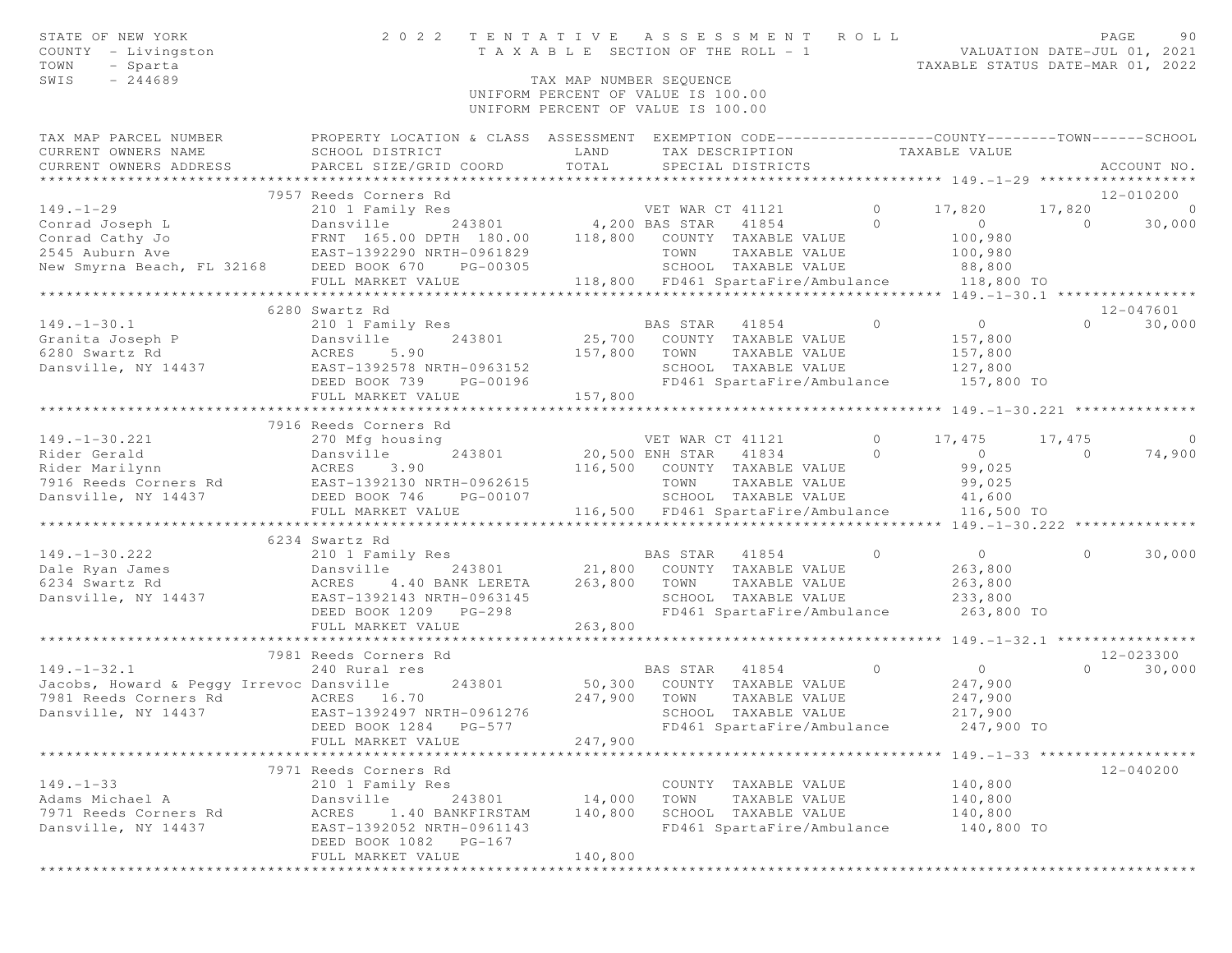| STATE OF NEW YORK<br>COUNTY - Livingston<br>TOWN<br>- Sparta<br>SWIS<br>$-244689$ |                                                                                                                                                                                                                                                                                                                                                                                                                                              | TAX MAP NUMBER SEQUENCE | 2022 TENTATIVE ASSESSMENT ROLL<br>T A X A B L E SECTION OF THE ROLL - 1 VALUATION DATE-JUL 01, 2021<br>UNIFORM PERCENT OF VALUE IS 100.00<br>UNIFORM PERCENT OF VALUE IS 100.00 |          | TAXABLE STATUS DATE-MAR 01, 2022                           |                | PAGE<br>91    |
|-----------------------------------------------------------------------------------|----------------------------------------------------------------------------------------------------------------------------------------------------------------------------------------------------------------------------------------------------------------------------------------------------------------------------------------------------------------------------------------------------------------------------------------------|-------------------------|---------------------------------------------------------------------------------------------------------------------------------------------------------------------------------|----------|------------------------------------------------------------|----------------|---------------|
| CURRENT OWNERS NAME                                                               | TAX MAP PARCEL NUMBER THE PROPERTY LOCATION & CLASS ASSESSMENT EXEMPTION CODE---------------COUNTY-------TOWN------SCHOOL<br>SCHOOL DISTRICT                                                                                                                                                                                                                                                                                                 | LAND                    |                                                                                                                                                                                 |          |                                                            |                |               |
| CURRENT OWNERS ADDRESS                                                            | PARCEL SIZE/GRID COORD                                                                                                                                                                                                                                                                                                                                                                                                                       | TOTAL                   | TAX DESCRIPTION TAXABLE VALUE<br>SPECIAL DISTRICTS                                                                                                                              |          |                                                            |                | ACCOUNT NO.   |
|                                                                                   |                                                                                                                                                                                                                                                                                                                                                                                                                                              |                         |                                                                                                                                                                                 |          |                                                            |                |               |
|                                                                                   | 8025 Reeds Corners Rd                                                                                                                                                                                                                                                                                                                                                                                                                        |                         |                                                                                                                                                                                 |          |                                                            |                |               |
| $149. - 1 - 34.12$                                                                | 210 1 Family Res                                                                                                                                                                                                                                                                                                                                                                                                                             |                         | <b>BAS STAR</b> 41854                                                                                                                                                           | $\Omega$ | $\overline{0}$                                             | $\Omega$       | 30,000        |
|                                                                                   |                                                                                                                                                                                                                                                                                                                                                                                                                                              |                         |                                                                                                                                                                                 |          | 193,200                                                    |                |               |
|                                                                                   |                                                                                                                                                                                                                                                                                                                                                                                                                                              |                         |                                                                                                                                                                                 |          | 193,200                                                    |                |               |
|                                                                                   |                                                                                                                                                                                                                                                                                                                                                                                                                                              |                         | SCHOOL TAXABLE VALUE                                                                                                                                                            |          | 163,200                                                    |                |               |
|                                                                                   | 149.-1-34.12<br>Blackburn Michele L Dansville 243801 19,400 COUNTY TAXABLE VALUE<br>Blackburn James Edward ACRES 3.48 BANK LERETA 193,200 TOWN TAXABLE VALUE<br>8025 Reeds Corners Rd EAST-1391954 NRTH-0960895 SCHOOL TAXABLE VALUE                                                                                                                                                                                                         |                         | FD461 SpartaFire/Ambulance                                                                                                                                                      |          | 193,200 TO                                                 |                |               |
|                                                                                   |                                                                                                                                                                                                                                                                                                                                                                                                                                              |                         |                                                                                                                                                                                 |          |                                                            |                |               |
|                                                                                   |                                                                                                                                                                                                                                                                                                                                                                                                                                              |                         |                                                                                                                                                                                 |          |                                                            |                |               |
| $149. - 1 - 34.111$                                                               | Reeds Corners Rd                                                                                                                                                                                                                                                                                                                                                                                                                             |                         | COUNTY TAXABLE VALUE                                                                                                                                                            |          |                                                            |                | 12-043400     |
|                                                                                   | 322 Rural vac>10                                                                                                                                                                                                                                                                                                                                                                                                                             | 39,200                  | TOWN<br>TAXABLE VALUE                                                                                                                                                           |          | 39,200<br>39,200                                           |                |               |
|                                                                                   |                                                                                                                                                                                                                                                                                                                                                                                                                                              | 39,200                  | SCHOOL TAXABLE VALUE                                                                                                                                                            |          | 39,200                                                     |                |               |
|                                                                                   |                                                                                                                                                                                                                                                                                                                                                                                                                                              |                         | FD461 SpartaFire/Ambulance 39,200 TO                                                                                                                                            |          |                                                            |                |               |
|                                                                                   | 149.-1-34.111 322 Rural vac>10<br>Herrington Kevin Dansville 243801<br>Herrington Annetta ACRES 14.50<br>6286 Swartz Rd EAST-1392608 NRTH-0962277<br>Dansville, NY 14437 DEED BOOK 1281 PG-506                                                                                                                                                                                                                                               |                         |                                                                                                                                                                                 |          |                                                            |                |               |
|                                                                                   | FULL MARKET VALUE                                                                                                                                                                                                                                                                                                                                                                                                                            | 39,200                  |                                                                                                                                                                                 |          |                                                            |                |               |
|                                                                                   |                                                                                                                                                                                                                                                                                                                                                                                                                                              |                         |                                                                                                                                                                                 |          |                                                            |                |               |
|                                                                                   | 8047 Reeds Corners Rd                                                                                                                                                                                                                                                                                                                                                                                                                        |                         | 93 PCT OF VALUE USED FOR EXEMPTION PURPOSES                                                                                                                                     |          |                                                            |                | 12-038010     |
| $149. - 1 - 35$                                                                   | 240 Rural res                                                                                                                                                                                                                                                                                                                                                                                                                                |                         | VET WAR CT 41121<br>243801 37,300 ENH STAR 41834<br>$\sim$ 0                                                                                                                    |          | 21,000                                                     | 21,000         | $\sim$ 0      |
|                                                                                   |                                                                                                                                                                                                                                                                                                                                                                                                                                              |                         | $\overline{0}$                                                                                                                                                                  |          | $\overline{0}$                                             | $\overline{a}$ | 74,900        |
|                                                                                   |                                                                                                                                                                                                                                                                                                                                                                                                                                              |                         | 239,200 COUNTY TAXABLE VALUE                                                                                                                                                    |          | 218,200                                                    |                |               |
|                                                                                   |                                                                                                                                                                                                                                                                                                                                                                                                                                              |                         | TOWN                                                                                                                                                                            |          |                                                            |                |               |
|                                                                                   | 149.-1-35 $\begin{array}{ccc}\n 149. -1-35 & 240 \text{ Rural res} \\  \text{Philips Paul E} & \text{Dansville} & 243801 & 37,300 \text{ E} \\  \text{Philips Patricia} & \text{ACRES} & 10.70 & 239,200 \\  \text{B047 Records Corresponds Red} & \text{EAST-1392328 NRTH-0960579} & \text{DEED} & 239,200 \\  \text{Dansville, NY 14437} & \text{DEED DOK 4380} & \text{FG-115} & 239,200\n \end{array}$                                   |                         |                                                                                                                                                                                 |          |                                                            |                |               |
|                                                                                   | FULL MARKET VALUE<br>******************************                                                                                                                                                                                                                                                                                                                                                                                          |                         | TOWN TAXABLE VALUE 164,300<br>SCHOOL TAXABLE VALUE 164,300<br>CALL TAXABLE VAMbulance 239,200 TO<br>239,200 FD461 SpartaFire/Ambulance                                          |          |                                                            |                |               |
|                                                                                   |                                                                                                                                                                                                                                                                                                                                                                                                                                              |                         |                                                                                                                                                                                 |          |                                                            |                |               |
|                                                                                   | 8069 Reeds Corners Rd                                                                                                                                                                                                                                                                                                                                                                                                                        |                         |                                                                                                                                                                                 | $\circ$  | $\overline{0}$                                             |                | $12 - 045000$ |
|                                                                                   |                                                                                                                                                                                                                                                                                                                                                                                                                                              |                         | ENH STAR 41834<br>243801 18,300 COUNTY TAXABLE VALUE                                                                                                                            |          | 131,300                                                    |                | $0 \t 74,900$ |
|                                                                                   |                                                                                                                                                                                                                                                                                                                                                                                                                                              |                         | TAXABLE VALUE                                                                                                                                                                   |          | 131,300                                                    |                |               |
|                                                                                   |                                                                                                                                                                                                                                                                                                                                                                                                                                              |                         | SCHOOL TAXABLE VALUE                                                                                                                                                            |          | 56,400                                                     |                |               |
|                                                                                   | $\begin{tabular}{lllllllllllllllllll} \rule{0pt}{0pt} \text{149.-1--36} & \text{ENH STA} & \text{ENH STA} & \text{Dansville} & \text{Res} & \text{ENH STA} \\ \text{Young March M} & \text{Dansville} & \text{243801} & \text{18,300} & \text{COUNT} \\ \text{Young Nicholas J} & \text{ACRES} & \text{3.05 BANKFIRSTAM} & \text{131,300} & \text{TOWN} \\ \text{8069 Reeds Conners Rd} & \text{EAST-1391934 NRTH-0960304} & \text{SCHOC} &$ |                         | FD461 SpartaFire/Ambulance 131,300 TO                                                                                                                                           |          |                                                            |                |               |
|                                                                                   | FULL MARKET VALUE                                                                                                                                                                                                                                                                                                                                                                                                                            | 131,300                 |                                                                                                                                                                                 |          |                                                            |                |               |
|                                                                                   | *********************                                                                                                                                                                                                                                                                                                                                                                                                                        |                         |                                                                                                                                                                                 |          |                                                            |                |               |
|                                                                                   | 6375 Hilts Rd                                                                                                                                                                                                                                                                                                                                                                                                                                |                         |                                                                                                                                                                                 |          |                                                            |                |               |
| $149. - 1 - 37.11$                                                                | 240 Rural res                                                                                                                                                                                                                                                                                                                                                                                                                                |                         | 41700<br>AGR BLD                                                                                                                                                                | $\circ$  | 24,000                                                     | 24,000         | 24,000        |
| Miller Roy A                                                                      |                                                                                                                                                                                                                                                                                                                                                                                                                                              | 116,000 AGR BLD         | 41700                                                                                                                                                                           | $\Omega$ |                                                            |                | 59,000        |
| Miller Mary J                                                                     |                                                                                                                                                                                                                                                                                                                                                                                                                                              |                         | 542,200 AG DIST IN 41730                                                                                                                                                        | $\circ$  | $59,000$ $59,000$<br>$73,478$ $73,478$<br>$0$<br>$385,722$ |                | 73,478        |
| 6375 Hilts Rd                                                                     |                                                                                                                                                                                                                                                                                                                                                                                                                                              |                         | BAS STAR 41854                                                                                                                                                                  | $\Omega$ |                                                            |                | 30,000        |
| Dansville, NY 14437                                                               |                                                                                                                                                                                                                                                                                                                                                                                                                                              |                         | COUNTY TAXABLE VALUE                                                                                                                                                            |          |                                                            |                |               |
|                                                                                   | -<br>Dansville<br>ACRES 57.86<br>EAST-1394075 NRTH-0959551<br>DEED BOOK 1269 PG-1940<br>FULL MARKET VALUE                                                                                                                                                                                                                                                                                                                                    | 542,200 TOWN            | TAXABLE VALUE                                                                                                                                                                   |          | 385,722                                                    |                |               |
| MAY BE SUBJECT TO PAYMENT                                                         |                                                                                                                                                                                                                                                                                                                                                                                                                                              |                         | SCHOOL TAXABLE VALUE                                                                                                                                                            |          | 355,722                                                    |                |               |
| UNDER AGDIST LAW TIL 2029                                                         |                                                                                                                                                                                                                                                                                                                                                                                                                                              |                         | FD461 SpartaFire/Ambulance                                                                                                                                                      |          | 542,200 TO                                                 |                |               |
|                                                                                   |                                                                                                                                                                                                                                                                                                                                                                                                                                              |                         |                                                                                                                                                                                 |          |                                                            |                |               |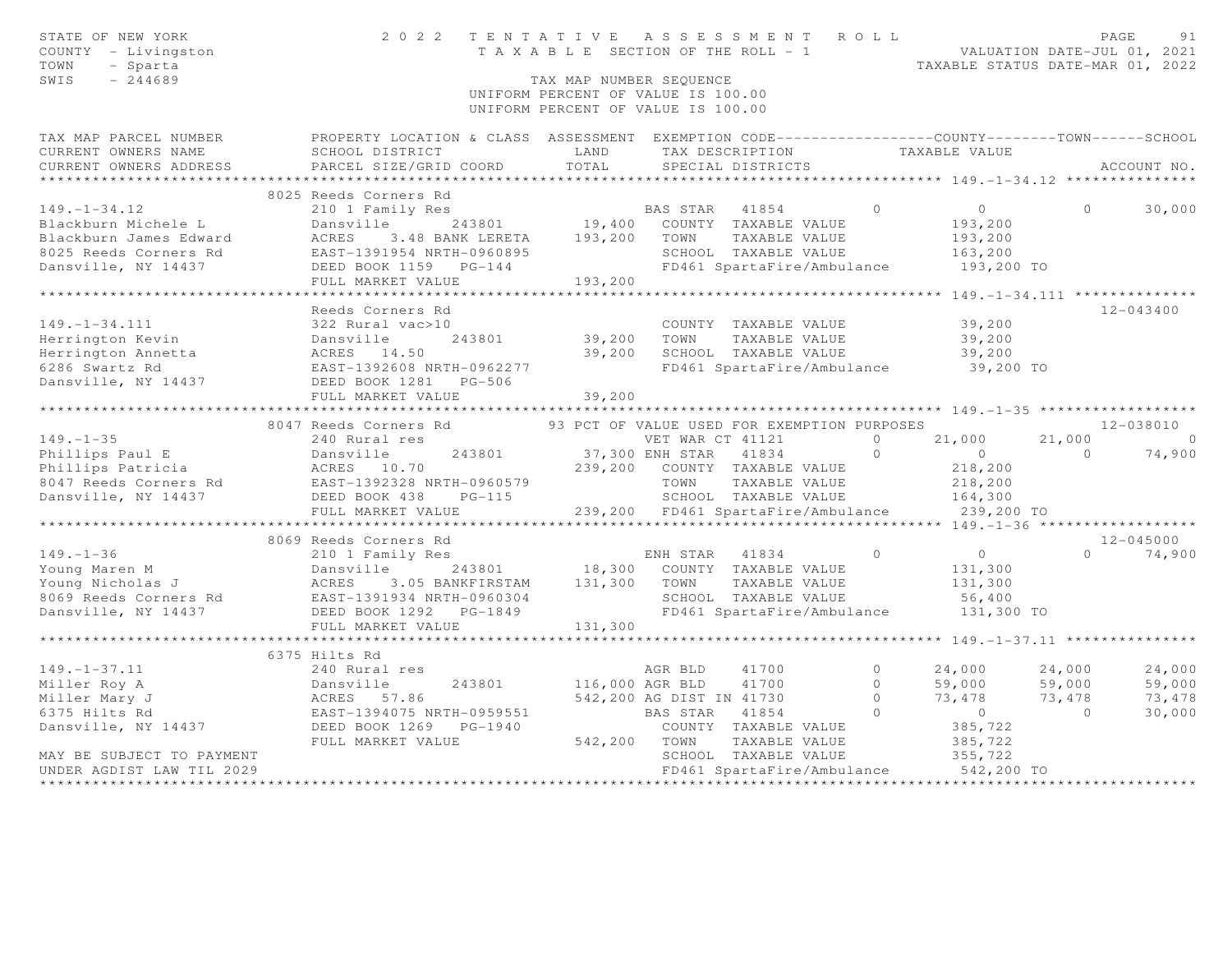| STATE OF NEW YORK<br>COUNTY - Livingston<br>TOWN<br>- Sparta |                                                                                       |                         | 2022 TENTATIVE ASSESSMENT ROLL                                           | TENTATIVE ASSESSMENI NUMIRIAL VALUATION DATE-JUL 01, 2021<br>TAXABLE SECTION OF THE ROLL - 1<br>TAXABLE STATUS DATE-MAR 01, 2022 |  |
|--------------------------------------------------------------|---------------------------------------------------------------------------------------|-------------------------|--------------------------------------------------------------------------|----------------------------------------------------------------------------------------------------------------------------------|--|
| $-244689$<br>SWIS                                            |                                                                                       | TAX MAP NUMBER SEQUENCE | UNIFORM PERCENT OF VALUE IS 100.00<br>UNIFORM PERCENT OF VALUE IS 100.00 |                                                                                                                                  |  |
| TAX MAP PARCEL NUMBER<br>CURRENT OWNERS NAME                 | SCHOOL DISTRICT                                                                       | LAND                    | TAX DESCRIPTION TAXABLE VALUE                                            | PROPERTY LOCATION & CLASS ASSESSMENT EXEMPTION CODE----------------COUNTY-------TOWN------SCHOOL                                 |  |
| CURRENT OWNERS ADDRESS                                       | PARCEL SIZE/GRID COORD                                                                | TOTAL                   | SPECIAL DISTRICTS                                                        | ACCOUNT NO.                                                                                                                      |  |
|                                                              | 6387 Hilts Rd                                                                         |                         |                                                                          |                                                                                                                                  |  |
| $149. - 1 - 37.14$                                           | 240 Rural res                                                                         |                         | $\Omega$<br>BAS STAR 41854                                               | $\overline{0}$<br>30,000<br>$\Omega$                                                                                             |  |
| Wentworth Jillian M                                          | Dansville                                                                             |                         | 243801 60,900 COUNTY TAXABLE VALUE                                       | 319,000                                                                                                                          |  |
| 6387 Hilts Rd                                                | ACRES 22.80 BANKFIRSTAM 319,000 TOWN TAXABLE VALUE                                    |                         |                                                                          | 319,000                                                                                                                          |  |
| Dansville, NY 14437                                          | EAST-1394697 NRTH-0959611                                                             |                         | SCHOOL TAXABLE VALUE                                                     | 289,000                                                                                                                          |  |
|                                                              | DEED BOOK 1293 PG-800                                                                 |                         | AG003 Ag District #3                                                     | 319,000 TO                                                                                                                       |  |
|                                                              | FULL MARKET VALUE                                                                     | 319,000                 | FD461 SpartaFire/Ambulance                                               | 319,000 TO                                                                                                                       |  |
|                                                              | ***************************                                                           |                         |                                                                          |                                                                                                                                  |  |
|                                                              | 6329 Hilts Rd                                                                         |                         |                                                                          | 12-050015                                                                                                                        |  |
| $149. - 1 - 37.21$                                           | 270 Mfg housing                                                                       |                         | COUNTY TAXABLE VALUE                                                     | 69,800                                                                                                                           |  |
| Wentworth Donald C                                           |                                                                                       |                         | 21,900 TOWN TAXABLE VALUE                                                | 69,800                                                                                                                           |  |
| Wentworth Sandra M                                           |                                                                                       |                         | 69,800 SCHOOL TAXABLE VALUE                                              | 69,800                                                                                                                           |  |
| 6329 Hilts Rd                                                | Dansville 243801<br>ACRES 4.42<br>EAST-1394014 NRTH-0958381<br>DEED BOOK 1288 PG-2974 |                         | FD461 SpartaFire/Ambulance                                               | 69,800 TO                                                                                                                        |  |
| Dansville, NY 14437                                          |                                                                                       |                         |                                                                          |                                                                                                                                  |  |
|                                                              | FULL MARKET VALUE                                                                     | 69,800                  |                                                                          |                                                                                                                                  |  |
|                                                              |                                                                                       |                         |                                                                          | *********** 149. -1-37. 121 ***************                                                                                      |  |
|                                                              | 6313 Hilts Rd                                                                         |                         |                                                                          | $12 - 015200$                                                                                                                    |  |
| $149. - 1 - 37.121$                                          | 241 Rural res&aq                                                                      |                         | AG DIST C 41720<br>$\bigcirc$                                            | 36,244<br>36, 244 36, 244                                                                                                        |  |
| Wentworth David                                              | 243801<br>Dansville                                                                   |                         | 63,200 COUNTY TAXABLE VALUE                                              | 96,756                                                                                                                           |  |
| Wentworth Charlene                                           | ACRES 26.10                                                                           |                         | 133,000 TOWN TAXABLE VALUE                                               | 96,756                                                                                                                           |  |
| 6575 Hilts Rd                                                | EAST-1393269 NRTH-0959779                                                             |                         | SCHOOL TAXABLE VALUE                                                     | 96,756                                                                                                                           |  |
| Dansville, NY 14437                                          | DEED BOOK 648 PG-00341                                                                |                         | AG003 Ag District #3                                                     | 133,000 TO                                                                                                                       |  |
|                                                              | FULL MARKET VALUE                                                                     |                         | 133,000 FD461 SpartaFire/Ambulance                                       | 133,000 TO                                                                                                                       |  |
| MAY BE SUBJECT TO PAYMENT                                    |                                                                                       |                         |                                                                          |                                                                                                                                  |  |
| UNDER AGDIST LAW TIL 2026                                    |                                                                                       |                         |                                                                          |                                                                                                                                  |  |
|                                                              |                                                                                       |                         |                                                                          |                                                                                                                                  |  |
|                                                              | 6279 Hilts Rd                                                                         |                         |                                                                          | 12-050025                                                                                                                        |  |
| $149. - 1 - 38.1$                                            | 270 Mfg housing                                                                       |                         | COUNTY TAXABLE VALUE                                                     | 40,000                                                                                                                           |  |
| Whale Properties, LLC                                        | 243801<br>Dansville                                                                   |                         | 15,000 TOWN TAXABLE VALUE                                                | 40,000                                                                                                                           |  |
| 8330 Logan Rd                                                | ACRES<br>2.50                                                                         | 40,000                  | SCHOOL TAXABLE VALUE                                                     | 40,000                                                                                                                           |  |
| Dansville, NY 14437                                          | EAST-1393225 NRTH-0958489                                                             |                         | FD461 SpartaFire/Ambulance                                               | 40,000 TO                                                                                                                        |  |
|                                                              | DEED BOOK 1300 PG-564                                                                 |                         |                                                                          |                                                                                                                                  |  |
| PRIOR OWNER ON 3/01/2022                                     | FULL MARKET VALUE                                                                     | 40,000                  |                                                                          |                                                                                                                                  |  |
| Whale Properties, LLC                                        |                                                                                       |                         |                                                                          |                                                                                                                                  |  |
|                                                              |                                                                                       |                         |                                                                          |                                                                                                                                  |  |
|                                                              | 6259 Hilts Rd                                                                         |                         |                                                                          |                                                                                                                                  |  |
| $149. - 1 - 38.2$                                            | 210 1 Family Res<br>Dansville<br>243801                                               |                         | COUNTY TAXABLE VALUE<br>3,600 TOWN TAXABLE VALUE                         | 97,100<br>97,100                                                                                                                 |  |
| Draper Marissa A<br>6259 Hilts Rd                            |                                                                                       |                         | 97,100 SCHOOL TAXABLE VALUE                                              | 97,100                                                                                                                           |  |
| Dansville, NY 14437                                          | FRNT 100.00 DPTH 225.00<br>BANKFIRSTAM                                                |                         | FD461 SpartaFire/Ambulance                                               | 97,100 TO                                                                                                                        |  |
|                                                              | EAST-1393169 NRTH-0958289                                                             |                         |                                                                          |                                                                                                                                  |  |
|                                                              | DEED BOOK 1289 PG-2319                                                                |                         |                                                                          |                                                                                                                                  |  |
|                                                              | FULL MARKET VALUE                                                                     | 97,100                  |                                                                          |                                                                                                                                  |  |
|                                                              |                                                                                       |                         |                                                                          |                                                                                                                                  |  |
|                                                              |                                                                                       |                         |                                                                          |                                                                                                                                  |  |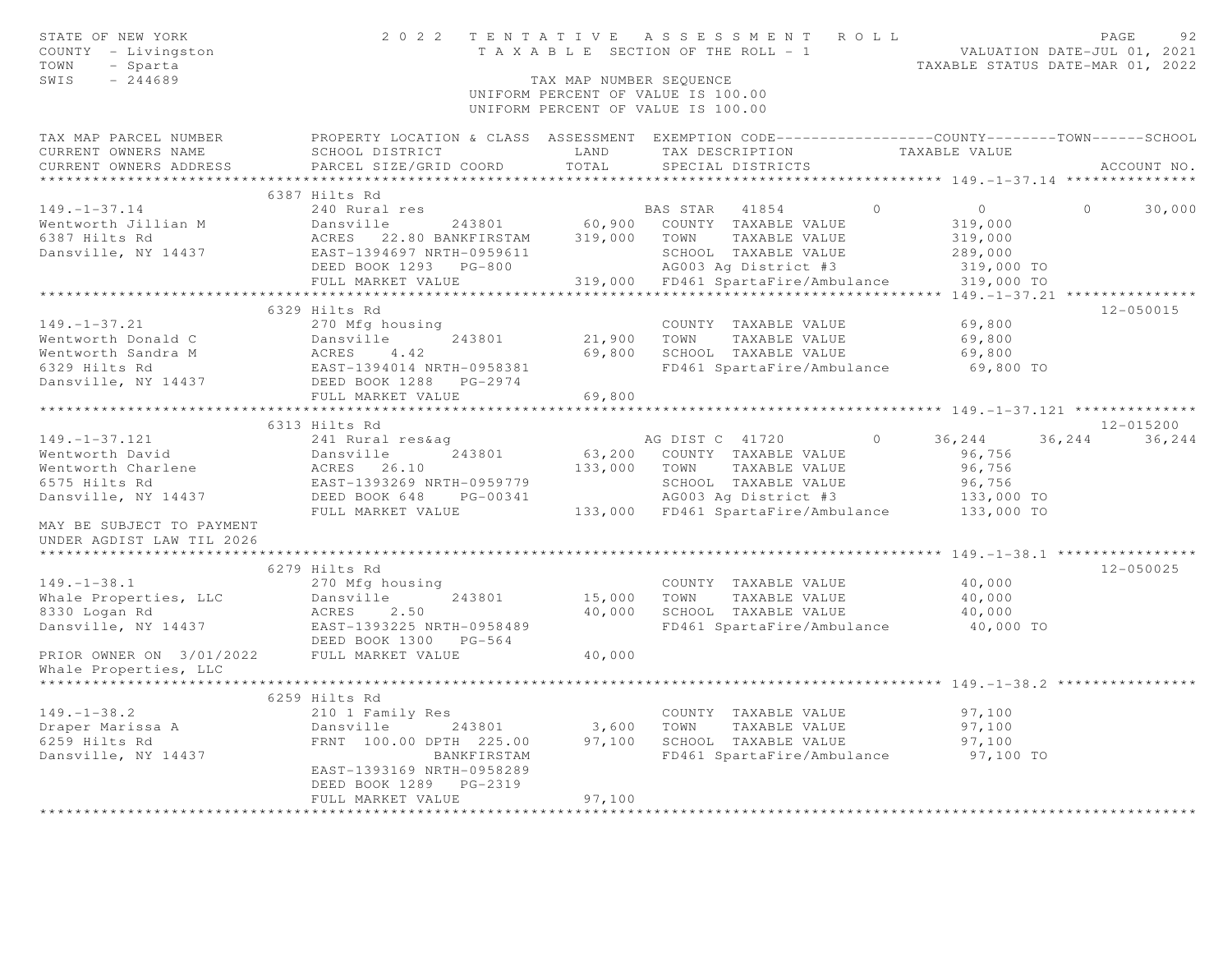| STATE OF NEW YORK<br>COUNTY - Livingston<br>TOWN<br>- Sparta<br>SWIS<br>$-244689$                                                                                                                                                                       |                                                                                                                                                                                  | TAX MAP NUMBER SEQUENCE | 2022 TENTATIVE ASSESSMENT ROLL<br>T A X A B L E SECTION OF THE ROLL - 1<br>T A X A B L E SECTION OF THE ROLL - 1<br>TAXABLE STATUS DATE-MAR 01, 2022<br>UNIFORM PERCENT OF VALUE IS 100.00<br>UNIFORM PERCENT OF VALUE IS 100.00 |                |                                                   | PAGE     | 93            |
|---------------------------------------------------------------------------------------------------------------------------------------------------------------------------------------------------------------------------------------------------------|----------------------------------------------------------------------------------------------------------------------------------------------------------------------------------|-------------------------|----------------------------------------------------------------------------------------------------------------------------------------------------------------------------------------------------------------------------------|----------------|---------------------------------------------------|----------|---------------|
| TAX MAP PARCEL NUMBER<br>CURRENT OWNERS NAME                                                                                                                                                                                                            | PROPERTY LOCATION & CLASS ASSESSMENT EXEMPTION CODE-----------------COUNTY--------TOWN-----SCHOOL<br>SCHOOL DISTRICT                                                             | LAND                    | TAX DESCRIPTION TAXABLE VALUE                                                                                                                                                                                                    |                |                                                   |          |               |
| CURRENT OWNERS ADDRESS                                                                                                                                                                                                                                  | PARCEL SIZE/GRID COORD                                                                                                                                                           | TOTAL                   | SPECIAL DISTRICTS                                                                                                                                                                                                                |                |                                                   |          | ACCOUNT NO.   |
|                                                                                                                                                                                                                                                         |                                                                                                                                                                                  |                         |                                                                                                                                                                                                                                  |                |                                                   |          |               |
|                                                                                                                                                                                                                                                         | Reeds Corners Rd                                                                                                                                                                 |                         |                                                                                                                                                                                                                                  |                |                                                   |          |               |
| $149. - 1 - 39.1$                                                                                                                                                                                                                                       | 105 Vac farmland                                                                                                                                                                 |                         | AG DIST C 41720 0<br>191,100 COUNTY TAXABLE VALUE                                                                                                                                                                                |                | $122, 157$ $122, 157$ $122, 157$<br>68,943        |          |               |
| Whittaker Stephen R<br>Whittaker Joan S                                                                                                                                                                                                                 | Dansville 243801<br>ACRES 87.00<br>243801                                                                                                                                        |                         | 191,100 TOWN TAXABLE VALUE                                                                                                                                                                                                       |                | 68,943                                            |          |               |
| 8199 Reeds Corners Rd                                                                                                                                                                                                                                   |                                                                                                                                                                                  |                         |                                                                                                                                                                                                                                  |                |                                                   |          |               |
| Dansville, NY 14437                                                                                                                                                                                                                                     |                                                                                                                                                                                  |                         |                                                                                                                                                                                                                                  |                |                                                   |          |               |
|                                                                                                                                                                                                                                                         | EAST-1391982 NRTH-0958996 SCHOOL TAXABLE VALUE 68,943<br>DEED BOOK 825 PG-332 AG003 Ag District #3 191,100 TO<br>FULL MARKET VALUE 191,100 FD461 SpartaFire/Ambulance 191,100 TO |                         |                                                                                                                                                                                                                                  |                |                                                   |          |               |
| MAY BE SUBJECT TO PAYMENT                                                                                                                                                                                                                               |                                                                                                                                                                                  |                         |                                                                                                                                                                                                                                  |                |                                                   |          |               |
| UNDER AGDIST LAW TIL 2026                                                                                                                                                                                                                               |                                                                                                                                                                                  |                         |                                                                                                                                                                                                                                  |                |                                                   |          |               |
|                                                                                                                                                                                                                                                         |                                                                                                                                                                                  |                         |                                                                                                                                                                                                                                  |                | ********* 149. - 1 - 39. 2 *****************      |          |               |
|                                                                                                                                                                                                                                                         | 8199 Reeds Corners Rd                                                                                                                                                            |                         |                                                                                                                                                                                                                                  |                |                                                   |          | 12-045300     |
| $149. - 1 - 39.2$                                                                                                                                                                                                                                       | 210 1 Family Res                                                                                                                                                                 |                         | BAS STAR 41854                                                                                                                                                                                                                   | $\circ$        | $\overline{0}$                                    |          | $0 \t 30,000$ |
|                                                                                                                                                                                                                                                         |                                                                                                                                                                                  |                         | 22,000 COUNTY TAXABLE VALUE                                                                                                                                                                                                      |                | 218,900                                           |          |               |
|                                                                                                                                                                                                                                                         |                                                                                                                                                                                  |                         | 218,900 TOWN TAXABLE VALUE                                                                                                                                                                                                       |                | 218,900                                           |          |               |
|                                                                                                                                                                                                                                                         |                                                                                                                                                                                  |                         | SCHOOL TAXABLE VALUE<br>SCHOOL TAXABLE VALUE<br>AG003 Ag District #3                                                                                                                                                             |                | 188,900                                           |          |               |
| 149. -1-39.2<br>Whittaker Stephen R Dansville 243801<br>Whittaker Joan S ACRES 4.46<br>8199 Reeds Corners Rd EAST-1391839 NRTH-0958384<br>Dansville, NY 14437 DEED BOOK 825 PG-334<br>DEED BOOK 825 PG-334                                              |                                                                                                                                                                                  |                         |                                                                                                                                                                                                                                  |                | 218,900 TO                                        |          |               |
|                                                                                                                                                                                                                                                         | FULL MARKET VALUE                                                                                                                                                                | ******************      | 218,900 FD461 SpartaFire/Ambulance 218,900 TO                                                                                                                                                                                    |                |                                                   |          |               |
|                                                                                                                                                                                                                                                         |                                                                                                                                                                                  |                         |                                                                                                                                                                                                                                  |                |                                                   |          | 12-018270     |
|                                                                                                                                                                                                                                                         | 7956 Reeds Corners Rd<br>210 1 Family Res                                                                                                                                        |                         | COUNTY TAXABLE VALUE                                                                                                                                                                                                             |                | 162,600                                           |          |               |
| 149.-1-40<br>Gray Roger D                                                                                                                                                                                                                               |                                                                                                                                                                                  |                         | 22,100 TOWN TAXABLE VALUE                                                                                                                                                                                                        |                | 162,600                                           |          |               |
| 7956 Reeds Corner Rd                                                                                                                                                                                                                                    |                                                                                                                                                                                  |                         | 162,600 SCHOOL TAXABLE VALUE                                                                                                                                                                                                     |                | 162,600                                           |          |               |
| Dansville, NY 14437                                                                                                                                                                                                                                     | 210 1 Family Res<br>Dansville 243801<br>ACRES 4.50<br>EAST-1391945 NRTH-0961902<br>DEED BOOK 664 PG-00175                                                                        |                         | FD461 SpartaFire/Ambulance                                                                                                                                                                                                       |                | 162,600 TO                                        |          |               |
|                                                                                                                                                                                                                                                         | FULL MARKET VALUE                                                                                                                                                                | 162,600                 |                                                                                                                                                                                                                                  |                |                                                   |          |               |
|                                                                                                                                                                                                                                                         | **********************                                                                                                                                                           |                         |                                                                                                                                                                                                                                  |                | ************************ 149. -1-41. 2 ********** |          |               |
|                                                                                                                                                                                                                                                         | 7962 Reeds Corners Rd                                                                                                                                                            |                         |                                                                                                                                                                                                                                  |                |                                                   |          |               |
|                                                                                                                                                                                                                                                         |                                                                                                                                                                                  |                         | COUNTY TAXABLE VALUE                                                                                                                                                                                                             |                | 97,900                                            |          |               |
| 149.-1-41.2<br>Sliker Thomas<br>Sliker Paulette<br>7962 Reeds Corners Rd<br>Dansville, NY 14437<br>270 Mfg housing<br>243801<br>243801<br>243801<br>243801<br>2650 BOOK 1291<br>2650 BOOK 1291<br>267-1391683 NRTH-0961536<br>2680 POOK 1291<br>26-1527 |                                                                                                                                                                                  |                         | 27,400 TOWN TAXABLE VALUE                                                                                                                                                                                                        |                | 97,900                                            |          |               |
|                                                                                                                                                                                                                                                         |                                                                                                                                                                                  |                         | 97,900 SCHOOL TAXABLE VALUE                                                                                                                                                                                                      |                | 97,900                                            |          |               |
|                                                                                                                                                                                                                                                         |                                                                                                                                                                                  |                         | FD461 SpartaFire/Ambulance                                                                                                                                                                                                       |                | 97,900 TO                                         |          |               |
|                                                                                                                                                                                                                                                         |                                                                                                                                                                                  |                         |                                                                                                                                                                                                                                  |                |                                                   |          |               |
|                                                                                                                                                                                                                                                         | FULL MARKET VALUE                                                                                                                                                                | 97,900                  |                                                                                                                                                                                                                                  |                |                                                   |          |               |
|                                                                                                                                                                                                                                                         |                                                                                                                                                                                  |                         |                                                                                                                                                                                                                                  |                |                                                   |          |               |
|                                                                                                                                                                                                                                                         | 7966 Reeds Corners Rd                                                                                                                                                            |                         |                                                                                                                                                                                                                                  |                |                                                   |          | $12 - 047600$ |
| 149.-1-41.11 270 Mfg housing<br>Nelson Laurel D Dansville 243801 111,800 COUNTY TAXABLE VALUE<br>Castor Norman Richar ACRES 54.60 241,000 TOWN TAXABLE VALUE<br>7966 Reeds Corners Rd EAST-1390492 NRTH-0961141 SCHOOL TAXABLE VALUE                    |                                                                                                                                                                                  |                         |                                                                                                                                                                                                                                  | $\overline{0}$ | $\overline{0}$                                    | $\Omega$ | 30,000        |
|                                                                                                                                                                                                                                                         |                                                                                                                                                                                  |                         |                                                                                                                                                                                                                                  |                | 241,000                                           |          |               |
|                                                                                                                                                                                                                                                         |                                                                                                                                                                                  |                         | SCHOOL TAXABLE VALUE                                                                                                                                                                                                             |                | 241,000<br>211,000                                |          |               |
|                                                                                                                                                                                                                                                         |                                                                                                                                                                                  |                         | FD461 SpartaFire/Ambulance 241,000 TO                                                                                                                                                                                            |                |                                                   |          |               |
|                                                                                                                                                                                                                                                         | FULL MARKET VALUE                                                                                                                                                                | 241,000                 |                                                                                                                                                                                                                                  |                |                                                   |          |               |
|                                                                                                                                                                                                                                                         |                                                                                                                                                                                  |                         |                                                                                                                                                                                                                                  |                |                                                   |          |               |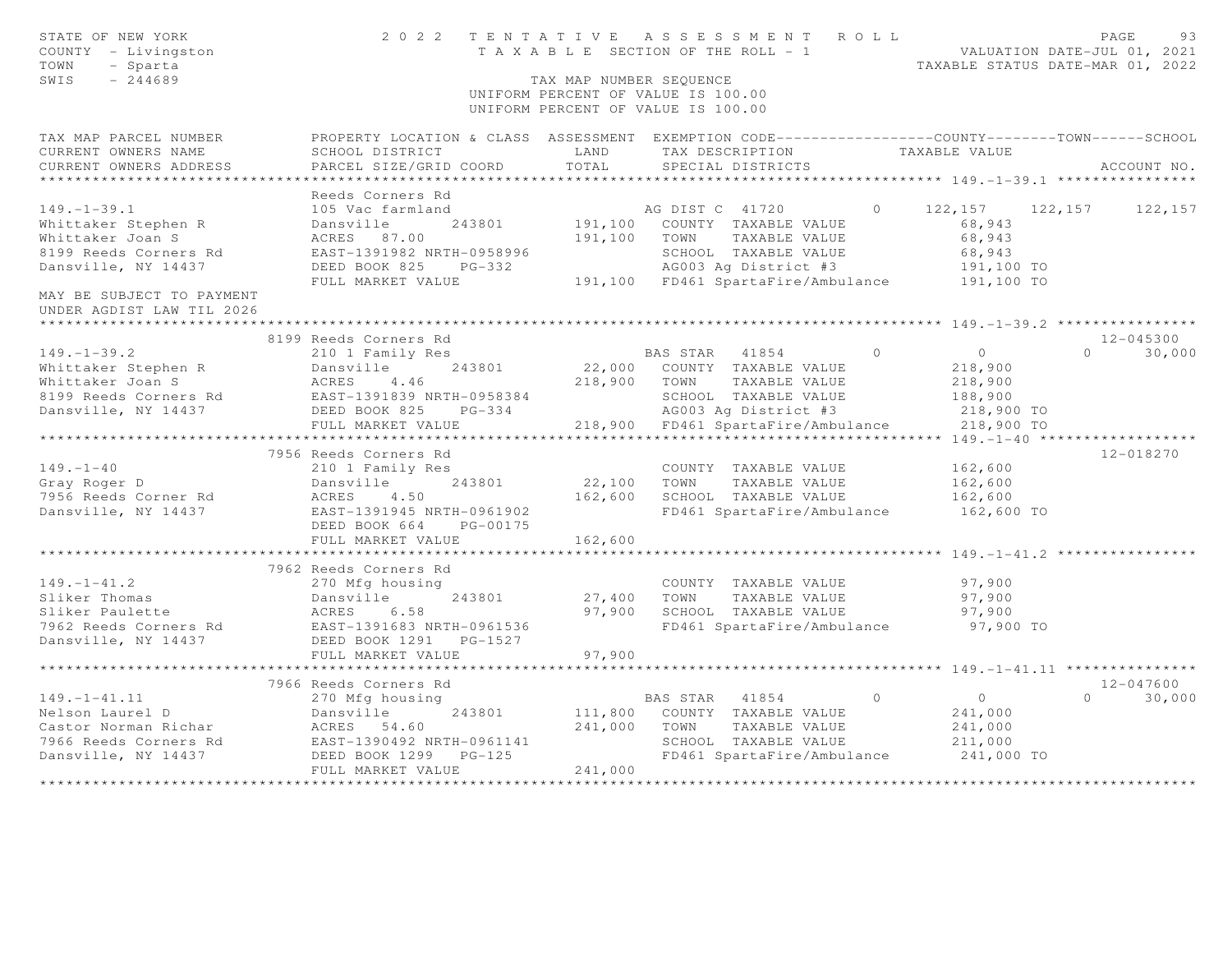| STATE OF NEW YORK<br>COUNTY - Livingston<br>TOWN<br>- Sparta<br>SWIS<br>$-244689$ | 2 0 2 2                                                                                         | TENTATIVE<br>TAX MAP NUMBER SEQUENCE | ASSESSMENT ROLL<br>T A X A B L E SECTION OF THE ROLL - 1<br>UNIFORM PERCENT OF VALUE IS 100.00<br>UNIFORM PERCENT OF VALUE IS 100.00 |                | VALUATION DATE-JUL 01, 2021                           | PAGE<br>94<br>TAXABLE STATUS DATE-MAR 01, 2022 |
|-----------------------------------------------------------------------------------|-------------------------------------------------------------------------------------------------|--------------------------------------|--------------------------------------------------------------------------------------------------------------------------------------|----------------|-------------------------------------------------------|------------------------------------------------|
| TAX MAP PARCEL NUMBER                                                             | PROPERTY LOCATION & CLASS ASSESSMENT EXEMPTION CODE---------------COUNTY-------TOWN------SCHOOL |                                      |                                                                                                                                      |                |                                                       |                                                |
| CURRENT OWNERS NAME                                                               | SCHOOL DISTRICT                                                                                 | LAND                                 | TAX DESCRIPTION                                                                                                                      |                | TAXABLE VALUE                                         |                                                |
| CURRENT OWNERS ADDRESS<br>*********************                                   | PARCEL SIZE/GRID COORD                                                                          | TOTAL                                | SPECIAL DISTRICTS                                                                                                                    |                |                                                       | ACCOUNT NO.                                    |
|                                                                                   |                                                                                                 |                                      |                                                                                                                                      |                |                                                       |                                                |
| $149. - 1 - 41.12$                                                                | Reeds Corners Rd                                                                                |                                      |                                                                                                                                      |                | 211,800                                               | $12 - 047600$                                  |
| Nelson Laurel D                                                                   | 210 1 Family Res<br>Dansville 243801                                                            | 23,100                               | COUNTY TAXABLE VALUE<br>TOWN                                                                                                         | TAXABLE VALUE  | 211,800                                               |                                                |
| Castor Norman Richar                                                              | $50\%$ complete $3-1-11$                                                                        | 211,800                              | SCHOOL TAXABLE VALUE                                                                                                                 |                | 211,800                                               |                                                |
| 7966 Reeds Corners Rd                                                             | ACRES 4.87                                                                                      |                                      | FD461 SpartaFire/Ambulance                                                                                                           |                | 211,800 TO                                            |                                                |
| Dansville, NY 14437                                                               | EAST-1391313 NRTH-0960879<br>DEED BOOK 1299 PG-125                                              |                                      |                                                                                                                                      |                |                                                       |                                                |
|                                                                                   | FULL MARKET VALUE                                                                               | 211,800                              |                                                                                                                                      |                |                                                       |                                                |
|                                                                                   |                                                                                                 |                                      |                                                                                                                                      |                |                                                       |                                                |
|                                                                                   | 8099 Reeds Corners Rd                                                                           |                                      |                                                                                                                                      |                |                                                       | 12-051650                                      |
| $149. - 1 - 43.3$                                                                 | 210 1 Family Res                                                                                |                                      | BAS STAR 41854                                                                                                                       | $\overline{0}$ | $\overline{0}$                                        | $\Omega$<br>30,000                             |
| Hagle Robert                                                                      | Dansville<br>243801                                                                             | 35,300                               | COUNTY TAXABLE VALUE                                                                                                                 |                | 184,000                                               |                                                |
| Hagle Michele                                                                     | 9.89 BANKFIRSTAM<br>ACRES<br>EAST-1390851 NRTH-0959888                                          | 184,000                              | TOWN                                                                                                                                 | TAXABLE VALUE  | 184,000                                               |                                                |
| 8099 Reeds Corners Rd                                                             | DEED BOOK 1264 PG-576                                                                           |                                      | SCHOOL TAXABLE VALUE<br>FD461 SpartaFire/Ambulance                                                                                   |                | 154,000<br>184,000 TO                                 |                                                |
| Dansville, NY 14437                                                               | FULL MARKET VALUE                                                                               | 184,000                              |                                                                                                                                      |                |                                                       |                                                |
|                                                                                   |                                                                                                 |                                      |                                                                                                                                      |                | ********** 149. -1-43. 12 ****************            |                                                |
|                                                                                   | 8104 Reeds Corners Rd                                                                           |                                      |                                                                                                                                      |                |                                                       |                                                |
| $149. - 1 - 43.12$                                                                | 210 1 Family Res                                                                                |                                      | COUNTY TAXABLE VALUE                                                                                                                 |                | 220,700                                               |                                                |
| Page Todd L                                                                       | Dansville<br>243801                                                                             | 29,400                               | TOWN                                                                                                                                 | TAXABLE VALUE  | 220,700                                               |                                                |
| 8104 Reeds Corners Rd                                                             | ACRES 7.41 BANK NETS                                                                            | 220,700                              | SCHOOL TAXABLE VALUE                                                                                                                 |                | 220,700                                               |                                                |
| Dansville, NY 14437                                                               | EAST-1391148 NRTH-0959584                                                                       |                                      | FD461 SpartaFire/Ambulance                                                                                                           |                | 220,700 TO                                            |                                                |
|                                                                                   | DEED BOOK 1278 PG-1859                                                                          |                                      |                                                                                                                                      |                |                                                       |                                                |
|                                                                                   | FULL MARKET VALUE                                                                               | 220,700                              |                                                                                                                                      |                |                                                       |                                                |
|                                                                                   | **************************                                                                      |                                      |                                                                                                                                      |                | ********************** 149. -1-43. 111 ************** |                                                |
|                                                                                   | 8081 Reeds Corners Rd                                                                           |                                      |                                                                                                                                      |                |                                                       | $12 - 016100$                                  |
| $149. - 1 - 43.111$                                                               | 210 1 Family Res                                                                                |                                      | BAS STAR 41854                                                                                                                       | $\overline{0}$ | $\overline{0}$                                        | $\Omega$<br>30,000                             |
| Phillips Paul Jr                                                                  | Dansville<br>243801                                                                             | 17,300                               | COUNTY TAXABLE VALUE                                                                                                                 |                | 208,000                                               |                                                |
| Phillips Monica                                                                   | ACRES<br>2.64                                                                                   | 208,000                              | TOWN                                                                                                                                 | TAXABLE VALUE  | 208,000                                               |                                                |
| 8081 Reeds Corners Rd                                                             | EAST-1391944 NRTH-0960111                                                                       |                                      | SCHOOL TAXABLE VALUE                                                                                                                 |                | 178,000                                               |                                                |
| Dansville, NY 14437                                                               | $PG-280$<br>DEED BOOK 839                                                                       |                                      | FD461 SpartaFire/Ambulance                                                                                                           |                | 208,000 TO                                            |                                                |
|                                                                                   | FULL MARKET VALUE                                                                               | 208,000                              |                                                                                                                                      |                |                                                       |                                                |
|                                                                                   | ************************                                                                        | ************                         |                                                                                                                                      |                | ****************** 149. -1-43. 112 ***************    |                                                |
|                                                                                   | 8109 Reeds Corners Rd                                                                           |                                      |                                                                                                                                      |                |                                                       |                                                |
| $149. - 1 - 43.112$                                                               | 314 Rural vac<10                                                                                |                                      | COUNTY TAXABLE VALUE                                                                                                                 |                | 22,600                                                |                                                |
| Dean Gail L<br>Parker Kassandra L                                                 | 243801<br>Dansville<br>Dansvi<br>ACRES<br>4.70                                                  | 22,600<br>22,600                     | TOWN<br>SCHOOL TAXABLE VALUE                                                                                                         | TAXABLE VALUE  | 22,600<br>22,600                                      |                                                |
| 8109 Reeds Corners Rd                                                             |                                                                                                 |                                      | FD461 SpartaFire/Ambulance                                                                                                           |                | 22,600 TO                                             |                                                |
| Dansville, NY 14437                                                               | EAST-1391951 NRTH-0959876<br>DEED BOOK 1281<br>PG-1946                                          |                                      |                                                                                                                                      |                |                                                       |                                                |
|                                                                                   | FULL MARKET VALUE                                                                               | 22,600                               |                                                                                                                                      |                |                                                       |                                                |
|                                                                                   |                                                                                                 |                                      |                                                                                                                                      |                |                                                       |                                                |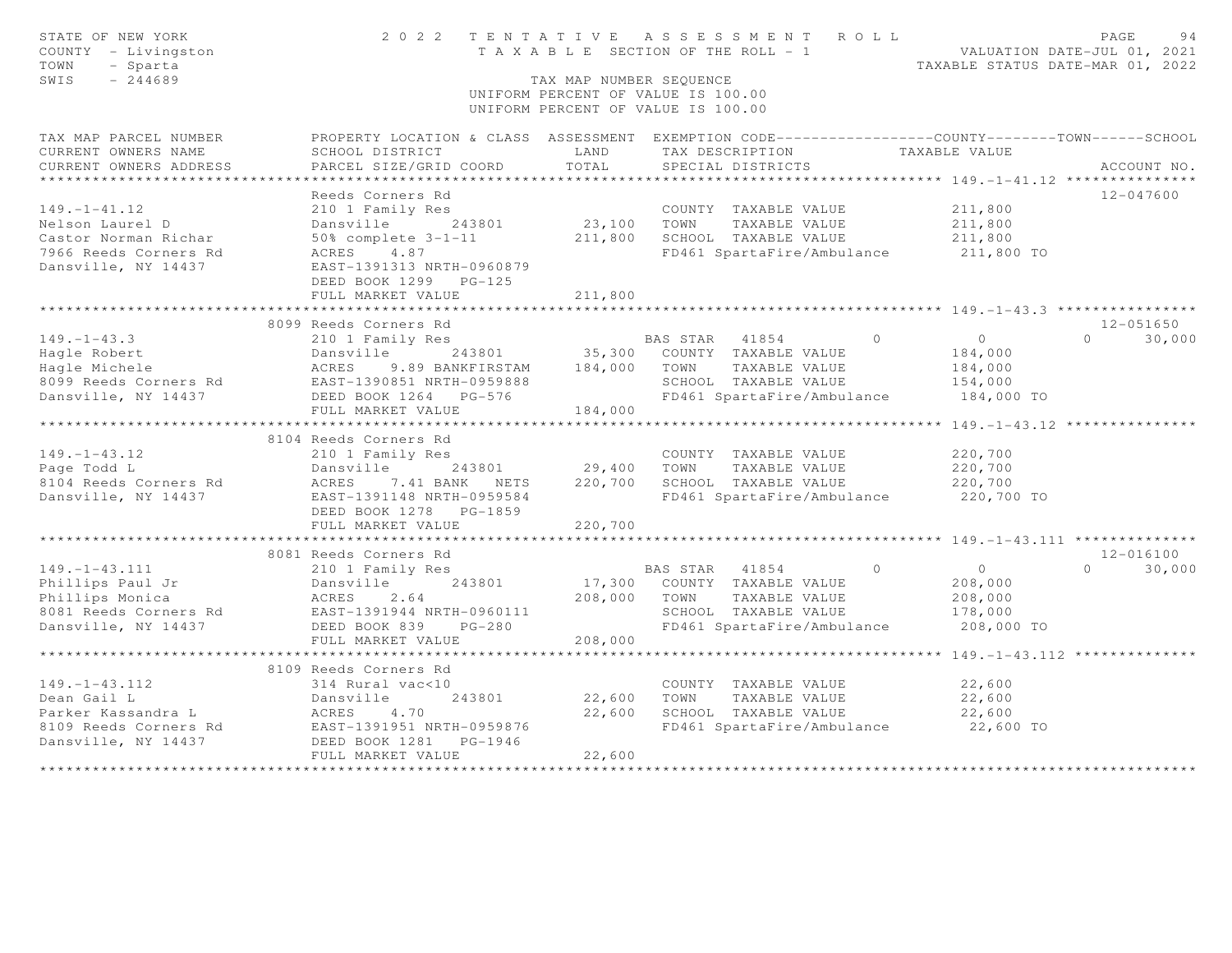| STATE OF NEW YORK<br>COUNTY - Livingston<br>TOWN<br>- Sparta<br>$-244689$<br>SWIS                                                                                                                            |                                                                                                  | TAX MAP NUMBER SEOUENCE | 2022 TENTATIVE ASSESSMENT ROLL<br>TENIAIIVE ASSESSMENT ACCEPT VALUATION DATE-JUL 01, 2021<br>TAXABLE SECTION OF THE ROLL - 1<br>TAXABLE STATUS DATE-MAR 01, 2022 |                |                                                                | PAGE          | 95             |
|--------------------------------------------------------------------------------------------------------------------------------------------------------------------------------------------------------------|--------------------------------------------------------------------------------------------------|-------------------------|------------------------------------------------------------------------------------------------------------------------------------------------------------------|----------------|----------------------------------------------------------------|---------------|----------------|
|                                                                                                                                                                                                              |                                                                                                  |                         | UNIFORM PERCENT OF VALUE IS 100.00                                                                                                                               |                |                                                                |               |                |
|                                                                                                                                                                                                              |                                                                                                  |                         | UNIFORM PERCENT OF VALUE IS 100.00                                                                                                                               |                |                                                                |               |                |
| TAX MAP PARCEL NUMBER                                                                                                                                                                                        | PROPERTY LOCATION & CLASS ASSESSMENT EXEMPTION CODE----------------COUNTY-------TOWN------SCHOOL |                         |                                                                                                                                                                  |                |                                                                |               |                |
| CURRENT OWNERS NAME                                                                                                                                                                                          | SCHOOL DISTRICT                                                                                  | LAND                    | TAX DESCRIPTION TAXABLE VALUE                                                                                                                                    |                |                                                                |               |                |
| CURRENT OWNERS ADDRESS                                                                                                                                                                                       | PARCEL SIZE/GRID COORD                                                                           | TOTAL                   | SPECIAL DISTRICTS                                                                                                                                                |                |                                                                | ACCOUNT NO.   |                |
|                                                                                                                                                                                                              | 8113 Reeds Corners Rd                                                                            |                         |                                                                                                                                                                  |                |                                                                |               |                |
|                                                                                                                                                                                                              |                                                                                                  |                         |                                                                                                                                                                  | $\sim$ 0       | 20,250                                                         | 20,250        | $\overline{0}$ |
|                                                                                                                                                                                                              |                                                                                                  |                         |                                                                                                                                                                  | $\overline{0}$ | $\overline{0}$                                                 | $\sim$ 0      | 30,000         |
|                                                                                                                                                                                                              |                                                                                                  |                         |                                                                                                                                                                  |                | 114,750                                                        |               |                |
|                                                                                                                                                                                                              |                                                                                                  |                         | TOWN TAXABLE VALUE                                                                                                                                               |                | 114,750<br>105,000                                             |               |                |
|                                                                                                                                                                                                              |                                                                                                  |                         | SCHOOL TAXABLE VALUE                                                                                                                                             |                |                                                                |               |                |
|                                                                                                                                                                                                              | FULL MARKET VALUE                                                                                |                         | 135,000 FD461 SpartaFire/Ambulance 135,000 TO                                                                                                                    |                |                                                                |               |                |
|                                                                                                                                                                                                              | 8115 Reeds Corners Rd                                                                            |                         |                                                                                                                                                                  |                |                                                                |               |                |
| $149. - 1 - 43.115$                                                                                                                                                                                          | 270 Mfg housing                                                                                  |                         | COUNTY TAXABLE VALUE                                                                                                                                             |                | 103,200                                                        |               |                |
|                                                                                                                                                                                                              |                                                                                                  | 18,000                  | TAXABLE VALUE<br>TOWN                                                                                                                                            |                | 103,200                                                        |               |                |
|                                                                                                                                                                                                              |                                                                                                  | 103,200                 | SCHOOL TAXABLE VALUE                                                                                                                                             |                | 103,200                                                        |               |                |
|                                                                                                                                                                                                              |                                                                                                  |                         | FD461 SpartaFire/Ambulance 103,200 TO                                                                                                                            |                |                                                                |               |                |
| Extra Service Density<br>Extra Service P<br>Extra Service P<br>Sanctive P<br>Sanctive P<br>Sanctive P<br>EXST-1391960 NRTH-0959503<br>Dansville, NY 14437<br>DEED BOOK 1289<br>PG-2340<br>PG-2340<br>PG-2340 |                                                                                                  |                         |                                                                                                                                                                  |                |                                                                |               |                |
|                                                                                                                                                                                                              | FULL MARKET VALUE                                                                                | 103,200                 |                                                                                                                                                                  |                |                                                                |               |                |
|                                                                                                                                                                                                              | 8066 Reeds Corners Rd                                                                            |                         |                                                                                                                                                                  |                |                                                                | 12-051751     |                |
| $149. - 1 - 43.211$                                                                                                                                                                                          |                                                                                                  |                         | COUNTY TAXABLE VALUE                                                                                                                                             |                | 28,200                                                         |               |                |
|                                                                                                                                                                                                              |                                                                                                  | 20,200                  | TAXABLE VALUE<br>TOWN                                                                                                                                            |                | 28,200                                                         |               |                |
|                                                                                                                                                                                                              |                                                                                                  | 28,200                  |                                                                                                                                                                  |                |                                                                |               |                |
|                                                                                                                                                                                                              |                                                                                                  |                         |                                                                                                                                                                  |                |                                                                |               |                |
| 149.-1-43.211 270 Mfg housing<br>Alverson Robert L Dansville 243801<br>Alverson Diana M ACRES 3.75<br>8066 Reeds Corners Rd EAST-1391377 NRTH-0960545<br>Dansville, NY 14437 DEED BOOK 1277 PG-1586          |                                                                                                  |                         |                                                                                                                                                                  |                |                                                                |               |                |
|                                                                                                                                                                                                              | FULL MARKET VALUE<br>**************************                                                  | 28,200<br>**********    |                                                                                                                                                                  |                | ****************************** 149. -1-43. 213 *************** |               |                |
|                                                                                                                                                                                                              | Reeds Corners Rd                                                                                 |                         |                                                                                                                                                                  |                |                                                                | 12-051751     |                |
| $149. - 1 - 43.213$                                                                                                                                                                                          | 322 Rural vac>10                                                                                 |                         | COUNTY TAXABLE VALUE                                                                                                                                             |                | 34,500                                                         |               |                |
|                                                                                                                                                                                                              | 243801                                                                                           | 34,500                  | TOWN<br>TAXABLE VALUE                                                                                                                                            |                | 34,500                                                         |               |                |
|                                                                                                                                                                                                              |                                                                                                  | 34,500                  | SCHOOL TAXABLE VALUE 34,500                                                                                                                                      |                |                                                                |               |                |
|                                                                                                                                                                                                              | EAST-1390703 NRTH-0960358                                                                        |                         | FD461 SpartaFire/Ambulance 34,500 TO                                                                                                                             |                |                                                                |               |                |
| Mitchell William C 143801<br>Mitchell Benjamin P 12.37<br>6218 Swartz Rd EAST-1390703 NRTH-096035<br>Dansville, NY 14437 DEED BOOK 1290 PG-845                                                               |                                                                                                  |                         |                                                                                                                                                                  |                |                                                                |               |                |
|                                                                                                                                                                                                              | FULL MARKET VALUE                                                                                | 34,500                  |                                                                                                                                                                  |                |                                                                |               |                |
|                                                                                                                                                                                                              | 8080 Reeds Corners Rd                                                                            |                         |                                                                                                                                                                  |                |                                                                | $12 - 051751$ |                |
| $149. - 1 - 43.214$                                                                                                                                                                                          | 270 Mfg housing                                                                                  |                         | COUNTY TAXABLE VALUE                                                                                                                                             |                | 60,800                                                         |               |                |
|                                                                                                                                                                                                              |                                                                                                  | 243801 18,500           | TOWN<br>TAXABLE VALUE                                                                                                                                            |                | 60,800                                                         |               |                |
| Mitchell Hunter T<br>7930 Reeds Corners Rd 1930 Reeds Corners Rd 1930 Reeds Corners Rd 1930 Reeds 2011                                                                                                       |                                                                                                  | 60,800                  | SCHOOL TAXABLE VALUE                                                                                                                                             |                | 60,800                                                         |               |                |
| Dansville, NY 14437                                                                                                                                                                                          | EAST-1391320 NRTH-0960168                                                                        |                         | FD461 SpartaFire/Ambulance 60,800 TO                                                                                                                             |                |                                                                |               |                |
|                                                                                                                                                                                                              | DEED BOOK 1288 PG-2199                                                                           |                         |                                                                                                                                                                  |                |                                                                |               |                |
|                                                                                                                                                                                                              | FULL MARKET VALUE                                                                                | 60,800                  |                                                                                                                                                                  |                |                                                                |               |                |
|                                                                                                                                                                                                              |                                                                                                  |                         |                                                                                                                                                                  |                |                                                                |               |                |
|                                                                                                                                                                                                              | 6149 Tucker Rd                                                                                   |                         |                                                                                                                                                                  |                |                                                                | 12-034225     |                |
| $149. - 1 - 44$<br>Malone Carrie A                                                                                                                                                                           | 210 1 Family Res<br>Dansville<br>243801                                                          | 15,100                  | BAS STAR<br>41854<br>COUNTY<br>TAXABLE VALUE                                                                                                                     | $\circ$        | 0<br>136,900                                                   | $\circ$       | 30,000         |
| Malone Toby L                                                                                                                                                                                                | 1.80<br>ACRES                                                                                    | 136,900                 | TOWN<br>TAXABLE VALUE                                                                                                                                            |                | 136,900                                                        |               |                |
| 6149 Tucker Rd                                                                                                                                                                                               | EAST-1390607 NRTH-0958136                                                                        |                         | SCHOOL<br>TAXABLE VALUE                                                                                                                                          |                | 106,900                                                        |               |                |
| Dansville, NY 14437                                                                                                                                                                                          | DEED BOOK 1062<br>$PG-262$                                                                       |                         | FD461 SpartaFire/Ambulance                                                                                                                                       |                | 136,900 TO                                                     |               |                |
|                                                                                                                                                                                                              | FULL MARKET VALUE                                                                                | 136,900                 |                                                                                                                                                                  |                |                                                                |               |                |
|                                                                                                                                                                                                              |                                                                                                  |                         | **********************                                                                                                                                           |                | *********************************                              |               |                |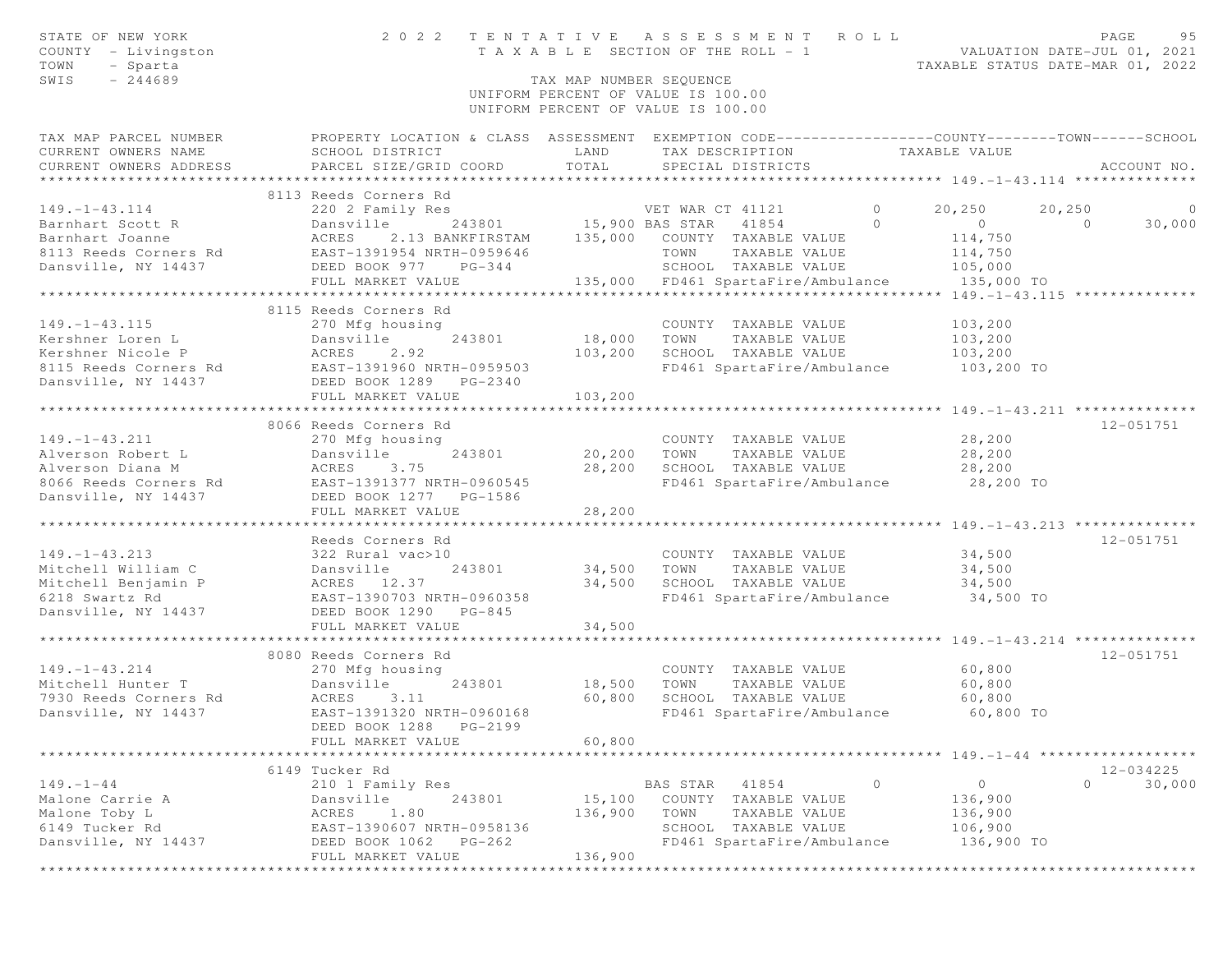| STATE OF NEW YORK<br>COUNTY - Livingston<br>- Sparta<br>TOWN<br>$-244689$<br>SWIS |                                                                                                                    | TAX MAP NUMBER SEQUENCE | 2022 TENTATIVE ASSESSMENT ROLL<br>T A X A B L E SECTION OF THE ROLL - 1<br>UNIFORM PERCENT OF VALUE IS 100.00<br>UNIFORM PERCENT OF VALUE IS 100.00 |            | TAXABLE STATUS DATE-MAR 01, 2022           |          | PAGE<br>96<br>VALUATION DATE-JUL 01, 2021 |
|-----------------------------------------------------------------------------------|--------------------------------------------------------------------------------------------------------------------|-------------------------|-----------------------------------------------------------------------------------------------------------------------------------------------------|------------|--------------------------------------------|----------|-------------------------------------------|
| TAX MAP PARCEL NUMBER<br>CURRENT OWNERS NAME                                      | PROPERTY LOCATION & CLASS ASSESSMENT EXEMPTION CODE----------------COUNTY-------TOWN-----SCHOOL<br>SCHOOL DISTRICT | LAND                    | TAX DESCRIPTION                                                                                                                                     |            | TAXABLE VALUE                              |          |                                           |
| CURRENT OWNERS ADDRESS                                                            | PARCEL SIZE/GRID COORD                                                                                             | TOTAL                   | SPECIAL DISTRICTS                                                                                                                                   |            |                                            |          | ACCOUNT NO.                               |
|                                                                                   |                                                                                                                    |                         |                                                                                                                                                     |            |                                            |          |                                           |
|                                                                                   | Tucker Rd                                                                                                          |                         |                                                                                                                                                     |            |                                            |          | 12-036300                                 |
| $149. - 1 - 45.1$                                                                 | 105 Vac farmland                                                                                                   |                         | AG DIST C 41720                                                                                                                                     | $\Omega$   | 81,647                                     |          | 81,647 81,647                             |
| George Lowell                                                                     | Dansville<br>243801                                                                                                | 150,500                 | COUNTY TAXABLE VALUE                                                                                                                                |            | 68,853                                     |          |                                           |
| George Gretchen                                                                   | ACRES 88.50                                                                                                        | 150,500                 | TOWN<br>TAXABLE VALUE                                                                                                                               |            | 68,853                                     |          |                                           |
| 6125 Tucker Rd                                                                    | EAST-1389653 NRTH-0959267                                                                                          |                         | SCHOOL TAXABLE VALUE                                                                                                                                |            | 68,853                                     |          |                                           |
| Dansville, NY 14437                                                               | DEED BOOK 1275 PG-904                                                                                              |                         | AG003 Ag District #3                                                                                                                                |            | 150,500 TO                                 |          |                                           |
| MAY BE SUBJECT TO PAYMENT                                                         | FULL MARKET VALUE                                                                                                  |                         | 150,500 FD461 SpartaFire/Ambulance 150,500 TO                                                                                                       |            |                                            |          |                                           |
| UNDER AGDIST LAW TIL 2026                                                         |                                                                                                                    |                         |                                                                                                                                                     |            | *********** 149. -1-45.2 ***************** |          |                                           |
|                                                                                   | 6139 Tucker Rd                                                                                                     |                         |                                                                                                                                                     |            |                                            |          | 12-036200                                 |
| $149. - 1 - 45.2$                                                                 | 210 1 Family Res                                                                                                   |                         | COUNTY TAXABLE VALUE                                                                                                                                |            | 95,100                                     |          |                                           |
| Malone Toby L                                                                     | Dansville<br>243801                                                                                                | 15,300                  | TOWN<br>TAXABLE VALUE                                                                                                                               |            | 95,100                                     |          |                                           |
| Malone Carrie A                                                                   | ACRES 1.89                                                                                                         | 95,100                  | SCHOOL TAXABLE VALUE                                                                                                                                |            | 95,100                                     |          |                                           |
| 6139 Tucker Rd                                                                    | EAST-1390328 NRTH-0958196                                                                                          |                         | FD461 SpartaFire/Ambulance                                                                                                                          |            | 95,100 TO                                  |          |                                           |
| Dansville, NY 14437                                                               | DEED BOOK 1262<br>PG-1748                                                                                          |                         |                                                                                                                                                     |            |                                            |          |                                           |
|                                                                                   | FULL MARKET VALUE                                                                                                  | 95,100                  |                                                                                                                                                     |            |                                            |          |                                           |
|                                                                                   | * * * * * * * * * * * * * * * * * *                                                                                |                         | ******************************** 149. -1 -46 ******************                                                                                     |            |                                            |          |                                           |
|                                                                                   | 6125 Tucker Rd                                                                                                     |                         |                                                                                                                                                     |            |                                            |          | 12-014700                                 |
| $149. - 1 - 46$                                                                   | 210 1 Family Res                                                                                                   |                         | VET COM CT 41131                                                                                                                                    | $\circ$    | 25.150                                     | 25,150   | $\bigcirc$                                |
| George Lowell                                                                     | 243801<br>Dansville                                                                                                |                         | 13,800 ENH STAR 41834                                                                                                                               | $\bigcirc$ | $\overline{0}$                             | $\Omega$ | 74,900                                    |
| George Gretchen                                                                   | ACRES 1.30                                                                                                         |                         | 100,600 COUNTY TAXABLE VALUE                                                                                                                        |            | 75,450                                     |          |                                           |
| 6125 Tucker Rd<br>Dansville, NY 14437                                             | EAST-1390083 NRTH-0958101                                                                                          |                         | TOWN<br>TAXABLE VALUE                                                                                                                               |            | 75,450                                     |          |                                           |
|                                                                                   | DEED BOOK 1275 PG-904<br>FULL MARKET VALUE                                                                         |                         | SCHOOL TAXABLE VALUE<br>100,600 FD461 SpartaFire/Ambulance                                                                                          |            | 25,700<br>100,600 TO                       |          |                                           |
|                                                                                   | *******************                                                                                                |                         |                                                                                                                                                     |            | $149, -1 - 47$ *******************         |          |                                           |
|                                                                                   | 8001 Stagecoach Rd                                                                                                 |                         |                                                                                                                                                     |            |                                            |          | 12-023200                                 |
| $149. - 1 - 47$                                                                   | 240 Rural res                                                                                                      |                         | COUNTY TAXABLE VALUE                                                                                                                                |            | 315,000                                    |          |                                           |
| Huntz Christopher M                                                               | Dansville<br>243801                                                                                                | 37,100                  | TOWN<br>TAXABLE VALUE                                                                                                                               |            | 315,000                                    |          |                                           |
| Huntz Rachel M                                                                    | ACRES 10.63 BANKFIRSTAM                                                                                            | 315,000                 | SCHOOL TAXABLE VALUE                                                                                                                                |            | 315,000                                    |          |                                           |
| 8001 Stagecoach Rd                                                                | EAST-1388034 NRTH-0961927                                                                                          |                         | FD461 SpartaFire/Ambulance                                                                                                                          |            | 315,000 TO                                 |          |                                           |
| Dansville, NY 14437                                                               | DEED BOOK 1295 PG-2800                                                                                             |                         |                                                                                                                                                     |            |                                            |          |                                           |
|                                                                                   | FULL MARKET VALUE                                                                                                  | 315,000                 |                                                                                                                                                     |            |                                            |          |                                           |
|                                                                                   |                                                                                                                    |                         |                                                                                                                                                     |            |                                            |          |                                           |
|                                                                                   | 8005 Stagecoach Rd                                                                                                 |                         |                                                                                                                                                     |            |                                            |          | $12 - 047490$                             |
| $149. - 1 - 48.2$                                                                 | 210 1 Family Res                                                                                                   |                         | COUNTY TAXABLE VALUE                                                                                                                                |            | 175,000                                    |          |                                           |
| Hershberger Albert                                                                | Dansville<br>243801                                                                                                | 46,400                  | TOWN<br>TAXABLE VALUE                                                                                                                               |            | 175,000                                    |          |                                           |
| 6083 Church Rd                                                                    | ACRES 14.83                                                                                                        | 175,000                 | SCHOOL TAXABLE VALUE                                                                                                                                |            | 175,000                                    |          |                                           |
| Dansville, NY 14437                                                               | EAST-1387717 NRTH-0961523<br>DEED BOOK 1279<br>PG-1976                                                             |                         | FD461 SpartaFire/Ambulance                                                                                                                          |            | 175,000 TO                                 |          |                                           |
|                                                                                   | FULL MARKET VALUE                                                                                                  | 175,000                 |                                                                                                                                                     |            |                                            |          |                                           |
|                                                                                   |                                                                                                                    |                         |                                                                                                                                                     |            |                                            |          |                                           |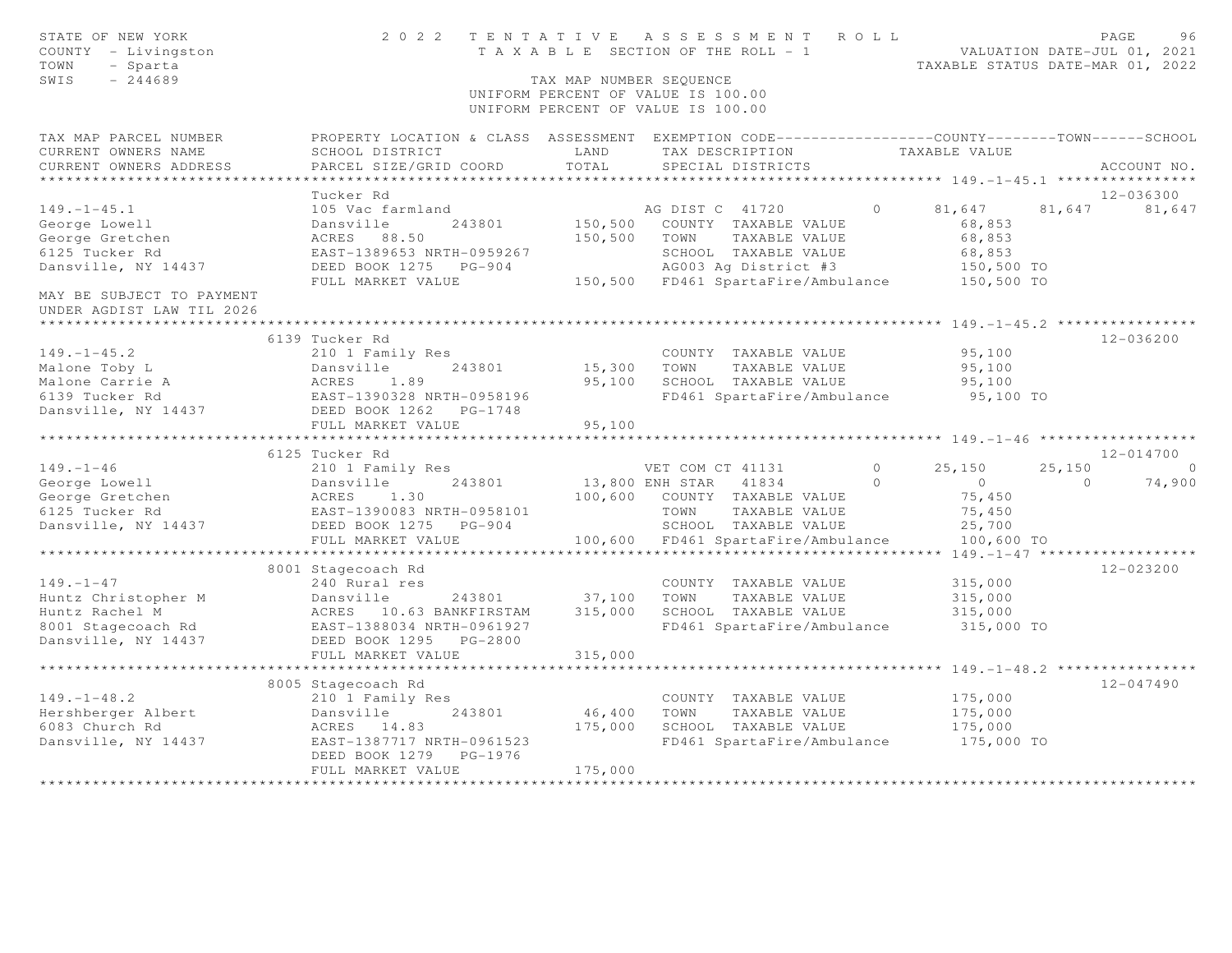| STATE OF NEW YORK<br>COUNTY - Livingston<br>- Sparta<br>TOWN<br>SWIS<br>$-244689$ |                                                                                                   | TAX MAP NUMBER SEOUENCE | 2022 TENTATIVE ASSESSMENT ROLL<br>T A X A B L E SECTION OF THE ROLL - 1<br>UNIFORM PERCENT OF VALUE IS 100.00 |               | VALUATION DATE-JUL 01, 2021<br>TAXABLE STATUS DATE-MAR 01, 2022 | PAGE     | 97                  |
|-----------------------------------------------------------------------------------|---------------------------------------------------------------------------------------------------|-------------------------|---------------------------------------------------------------------------------------------------------------|---------------|-----------------------------------------------------------------|----------|---------------------|
|                                                                                   |                                                                                                   |                         | UNIFORM PERCENT OF VALUE IS 100.00                                                                            |               |                                                                 |          |                     |
| TAX MAP PARCEL NUMBER                                                             | PROPERTY LOCATION & CLASS ASSESSMENT EXEMPTION CODE-----------------COUNTY-------TOWN------SCHOOL |                         |                                                                                                               |               |                                                                 |          |                     |
| CURRENT OWNERS NAME                                                               | SCHOOL DISTRICT                                                                                   | LAND                    | TAX DESCRIPTION                                                                                               | TAXABLE VALUE |                                                                 |          |                     |
| CURRENT OWNERS ADDRESS                                                            | PARCEL SIZE/GRID COORD                                                                            | TOTAL                   | SPECIAL DISTRICTS                                                                                             |               |                                                                 |          | ACCOUNT NO.         |
|                                                                                   |                                                                                                   |                         |                                                                                                               |               |                                                                 |          |                     |
|                                                                                   | 8059 STHWY 256                                                                                    |                         |                                                                                                               |               |                                                                 |          | $12 - 047490$       |
| $149. - 1 - 48.12$                                                                | 240 Rural res                                                                                     |                         | COUNTY TAXABLE VALUE                                                                                          |               | 329,900                                                         |          |                     |
| Morsch Stephen R Jr<br>Morsch Jessica                                             | Dansville<br>243801<br>ACRES 21.62                                                                | 59,000<br>329,900       | TOWN<br>TAXABLE VALUE<br>SCHOOL TAXABLE VALUE                                                                 |               | 329,900<br>329,900                                              |          |                     |
| 8059 STHWY 256                                                                    |                                                                                                   |                         | AG003 Ag District #3                                                                                          |               | 329,900 TO                                                      |          |                     |
| Dansville, NY 14437                                                               | EAST-1387952 NRTH-0961102<br>DEED BOOK 1287 PG-1551                                               |                         | FD461 SpartaFire/Ambulance                                                                                    |               | 329,900 TO                                                      |          |                     |
|                                                                                   | FULL MARKET VALUE                                                                                 | 329,900                 |                                                                                                               |               |                                                                 |          |                     |
|                                                                                   |                                                                                                   |                         |                                                                                                               |               |                                                                 |          |                     |
|                                                                                   | 7982 Stagecoach Rd                                                                                |                         |                                                                                                               |               |                                                                 |          | $12 - 047490$       |
| $149. - 1 - 48.111$                                                               | 210 1 Family Res                                                                                  |                         | COUNTY TAXABLE VALUE                                                                                          |               | 131,100                                                         |          |                     |
| Miller Andy D                                                                     |                                                                                                   | 30,000                  | TOWN<br>TAXABLE VALUE                                                                                         |               | 131,100                                                         |          |                     |
| Miller Tena W                                                                     |                                                                                                   | 131,100                 | SCHOOL TAXABLE VALUE                                                                                          |               | 131,100                                                         |          |                     |
| 7982 Stagecoach Rd                                                                | Dansville 230001<br>ACRES 7.66<br>EAST-1386817 NRTH-0961745                                       |                         | FD461 SpartaFire/Ambulance                                                                                    |               | 131,100 TO                                                      |          |                     |
| Dansville, NY 14437                                                               | DEED BOOK 1267 PG-502                                                                             |                         |                                                                                                               |               |                                                                 |          |                     |
|                                                                                   | FULL MARKET VALUE<br>***********************                                                      | 131,100<br>********     |                                                                                                               |               |                                                                 |          |                     |
|                                                                                   |                                                                                                   |                         |                                                                                                               |               | ********** 149. -1-48. 112 ***************                      |          |                     |
| $149. - 1 - 48.112$                                                               | 5637 Powell Rd N                                                                                  |                         |                                                                                                               |               |                                                                 |          | $12 - 047490$       |
| Learn Regina                                                                      | 314 Rural vac<10<br>Dansville<br>243801                                                           | 19,000                  | COUNTY TAXABLE VALUE<br>TAXABLE VALUE<br>TOWN                                                                 |               | 19,000<br>19,000                                                |          |                     |
| 5880 Powell Rd                                                                    | ACRES<br>5.79                                                                                     | 19,000                  | SCHOOL TAXABLE VALUE                                                                                          |               | 19,000                                                          |          |                     |
| Dansville, NY 14437                                                               | EAST-1386321 NRTH-0961644                                                                         |                         | FD461 SpartaFire/Ambulance                                                                                    |               | 19,000 TO                                                       |          |                     |
|                                                                                   | DEED BOOK 1267 PG-497                                                                             |                         |                                                                                                               |               |                                                                 |          |                     |
|                                                                                   | FULL MARKET VALUE                                                                                 | 19,000                  |                                                                                                               |               |                                                                 |          |                     |
|                                                                                   | ************************                                                                          |                         |                                                                                                               |               |                                                                 |          |                     |
|                                                                                   | 5650 Powell Rd                                                                                    |                         |                                                                                                               |               |                                                                 |          | 12-011600           |
| $149. - 1 - 49$                                                                   | 210 1 Family Res                                                                                  |                         | BAS STAR 41854                                                                                                | $\Omega$      | $\circ$                                                         | $\Omega$ | 30,000              |
| Philipps Marilyn E                                                                | 243801<br>Dansville                                                                               |                         | 21,700 DISABILITY 41930                                                                                       | $\Omega$      | 12,180                                                          | 12,180   | 12,180              |
| 5650 Powell Rd                                                                    | ACRES<br>7.20                                                                                     |                         | 81,200 COUNTY TAXABLE VALUE                                                                                   |               | 69,020                                                          |          |                     |
| Dansville, NY 14437                                                               | EAST-1386398 NRTH-0961071                                                                         |                         | TOWN<br>TAXABLE VALUE                                                                                         |               | 69,020                                                          |          |                     |
|                                                                                   | DEED BOOK 1265<br>PG-835                                                                          |                         | SCHOOL TAXABLE VALUE                                                                                          |               | 39,020                                                          |          |                     |
|                                                                                   | FULL MARKET VALUE<br>********************                                                         |                         | 81,200 FD461 SpartaFire/Ambulance                                                                             |               | 81,200 TO                                                       |          |                     |
|                                                                                   |                                                                                                   |                         |                                                                                                               |               | ******** 149. -1-50.2 ****************                          |          |                     |
| $149. - 1 - 50.2$                                                                 | 5610 Powell Rd<br>270 Mfg housing                                                                 |                         | BAS STAR 41854                                                                                                | $\circ$       | $\overline{0}$                                                  | $\Omega$ | 12-018305<br>30,000 |
| Nagle Richard A                                                                   | 243801<br>Dansville                                                                               | 17,100                  | COUNTY TAXABLE VALUE                                                                                          |               | 87,300                                                          |          |                     |
| Nagle Laurie                                                                      | 2.58<br>ACRES                                                                                     | 87,300                  | TOWN<br>TAXABLE VALUE                                                                                         |               | 87,300                                                          |          |                     |
| 5610 Powell Rd                                                                    |                                                                                                   |                         | SCHOOL TAXABLE VALUE                                                                                          |               | 57,300                                                          |          |                     |
| Dansville, NY 14437                                                               | EAST-1385933 NRTH-0961070<br>DEED BOOK 1296 PG-1990                                               |                         | FD461 SpartaFire/Ambulance                                                                                    |               | 87,300 TO                                                       |          |                     |
|                                                                                   | FULL MARKET VALUE                                                                                 | 87,300                  |                                                                                                               |               |                                                                 |          |                     |
|                                                                                   |                                                                                                   |                         |                                                                                                               |               |                                                                 |          |                     |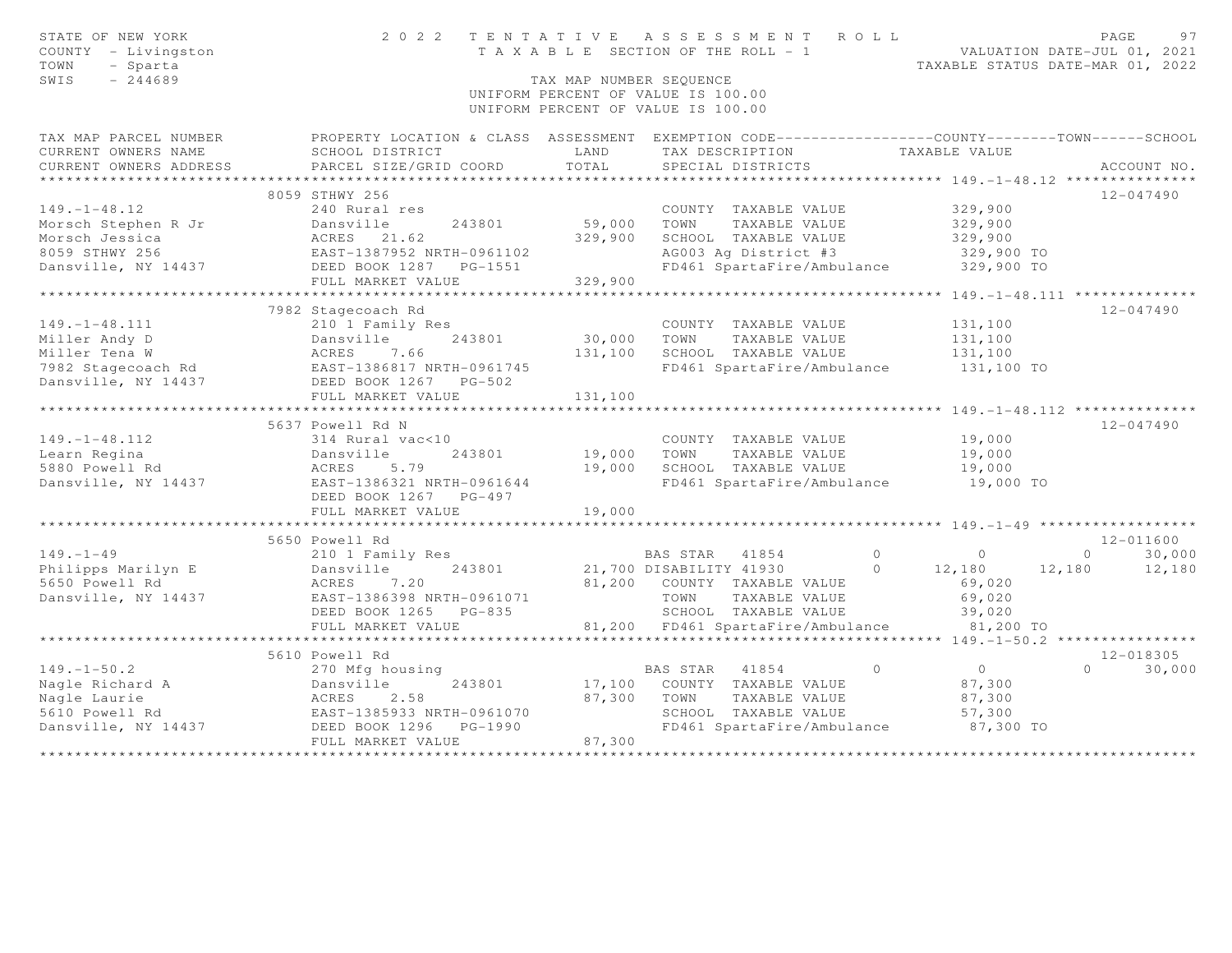| STATE OF NEW YORK<br>COUNTY - Livingston<br>TOWN<br>- Sparta<br>$-244689$<br>SWIS |                                                                                                                                              | TAX MAP NUMBER SEOUENCE | 2022 TENTATIVE ASSESSMENT ROLL<br>T A X A B L E SECTION OF THE ROLL - 1<br>UNIFORM PERCENT OF VALUE IS 100.00<br>UNIFORM PERCENT OF VALUE IS 100.00 |         | TAXABLE STATUS DATE-MAR 01, 2022 |         | PAGE<br>98<br>VALUATION DATE-JUL 01, 2021 |
|-----------------------------------------------------------------------------------|----------------------------------------------------------------------------------------------------------------------------------------------|-------------------------|-----------------------------------------------------------------------------------------------------------------------------------------------------|---------|----------------------------------|---------|-------------------------------------------|
| TAX MAP PARCEL NUMBER<br>CURRENT OWNERS NAME<br>CURRENT OWNERS ADDRESS            | PROPERTY LOCATION & CLASS ASSESSMENT EXEMPTION CODE---------------COUNTY-------TOWN------SCHOOL<br>SCHOOL DISTRICT<br>PARCEL SIZE/GRID COORD | LAND<br>TOTAL           | TAX DESCRIPTION<br>SPECIAL DISTRICTS                                                                                                                |         | TAXABLE VALUE                    |         | ACCOUNT NO.                               |
|                                                                                   |                                                                                                                                              |                         |                                                                                                                                                     |         |                                  |         |                                           |
|                                                                                   | STHWY 256                                                                                                                                    |                         |                                                                                                                                                     |         |                                  |         |                                           |
| $149. - 1 - 50.12$                                                                | 105 Vac farmland                                                                                                                             |                         | AG DIST C 41720                                                                                                                                     | $\circ$ | 185,344                          | 185,344 | 185,344                                   |
| Gridley Michael J                                                                 | Dansville<br>243801                                                                                                                          | 251,900                 | COUNTY TAXABLE VALUE                                                                                                                                |         | 66,556                           |         |                                           |
| Gridley Jeanne M                                                                  | ACRES 81.40                                                                                                                                  | 251,900                 | TOWN<br>TAXABLE VALUE                                                                                                                               |         | 66,556                           |         |                                           |
| 8111 Dansville-Conesus Rd                                                         | EAST-1388071 NRTH-0959818                                                                                                                    |                         | SCHOOL TAXABLE VALUE                                                                                                                                |         | 66,556                           |         |                                           |
| Dansville, NY 14437                                                               | DEED BOOK 1001 PG-213                                                                                                                        |                         | AG003 Aq District #3<br>251,900 FD461 SpartaFire/Ambulance 251,900 TO                                                                               |         | 251,900 TO                       |         |                                           |
| MAY BE SUBJECT TO PAYMENT                                                         | FULL MARKET VALUE                                                                                                                            |                         |                                                                                                                                                     |         |                                  |         |                                           |
| UNDER AGDIST LAW TIL 2026                                                         |                                                                                                                                              |                         |                                                                                                                                                     |         |                                  |         |                                           |
|                                                                                   | STHWY 256                                                                                                                                    |                         |                                                                                                                                                     |         |                                  |         | 12-017100                                 |
| $149. - 1 - 50.31$                                                                | 323 Vacant rural                                                                                                                             |                         | AG DIST C 41720                                                                                                                                     | $\circ$ | 142,089                          |         | 142,089 142,089                           |
| Edgewood Real Estate, LLC                                                         | Dansville<br>243801                                                                                                                          | 175,500                 | COUNTY TAXABLE VALUE                                                                                                                                |         | 33, 411                          |         |                                           |
| 5064 Wilson Rd                                                                    | ACRES 49.09                                                                                                                                  | 175,500                 | TAXABLE VALUE<br>TOWN                                                                                                                               |         | 33, 411                          |         |                                           |
| Groveland, NY 14462                                                               | EAST-1385504 NRTH-0960383                                                                                                                    |                         | SCHOOL TAXABLE VALUE                                                                                                                                |         | 33,411                           |         |                                           |
|                                                                                   | DEED BOOK 1272 PG-758                                                                                                                        |                         | AG003 Ag District #3                                                                                                                                |         | 175,500 TO                       |         |                                           |
| MAY BE SUBJECT TO PAYMENT<br>UNDER AGDIST LAW TIL 2026                            | FULL MARKET VALUE                                                                                                                            |                         | 175,500 FD461 SpartaFire/Ambulance                                                                                                                  |         | $175,500$ TO                     |         |                                           |
|                                                                                   |                                                                                                                                              |                         |                                                                                                                                                     |         |                                  |         |                                           |
|                                                                                   | STHWY 256                                                                                                                                    |                         |                                                                                                                                                     |         |                                  |         | 12-017100                                 |
| $149. - 1 - 50.61$                                                                | 105 Vac farmland                                                                                                                             |                         | AG DIST C 41720                                                                                                                                     | $\circ$ | 79,050                           | 79,050  | 79,050                                    |
| Halpenny Debra J                                                                  | 243801<br>Dansville                                                                                                                          | 117,400                 | COUNTY TAXABLE VALUE                                                                                                                                |         | 38,350                           |         |                                           |
| Paul Darla L                                                                      | ACRES 38.00                                                                                                                                  | 117,400                 | TOWN<br>TAXABLE VALUE                                                                                                                               |         | 38,350                           |         |                                           |
| 5927 Sweet Rd                                                                     | EAST-1386284 NRTH-0959952                                                                                                                    |                         | SCHOOL TAXABLE VALUE                                                                                                                                |         | 38,350                           |         |                                           |
| Dansville, NY 14437                                                               | DEED BOOK 1270 PG-2204<br>FULL MARKET VALUE                                                                                                  |                         | AG003 Ag District #3<br>117,400 FD461 SpartaFire/Ambulance 117,400 TO                                                                               |         | 117,400 TO                       |         |                                           |
| MAY BE SUBJECT TO PAYMENT                                                         |                                                                                                                                              |                         |                                                                                                                                                     |         |                                  |         |                                           |
| UNDER AGDIST LAW TIL 2026                                                         |                                                                                                                                              |                         |                                                                                                                                                     |         |                                  |         |                                           |
|                                                                                   |                                                                                                                                              |                         |                                                                                                                                                     |         |                                  |         |                                           |
|                                                                                   | STHWY 256                                                                                                                                    |                         |                                                                                                                                                     |         |                                  |         | 12-017100                                 |
| $149. - 1 - 50.62$                                                                | 105 Vac farmland                                                                                                                             |                         | AG DIST C 41720                                                                                                                                     | $\circ$ | 38,634                           | 38,634  | 38,634                                    |
| Halpenny Debra J                                                                  | Dansville<br>243801                                                                                                                          |                         | 45,800 COUNTY TAXABLE VALUE                                                                                                                         |         | 7,166                            |         |                                           |
| Paul Darla L                                                                      | ACRES 13.30                                                                                                                                  | 45,800                  | TOWN<br>TAXABLE VALUE                                                                                                                               |         | 7,166                            |         |                                           |
| 5927 Sweet Rd                                                                     | EAST-1386463 NRTH-0959324                                                                                                                    |                         | SCHOOL TAXABLE VALUE                                                                                                                                |         | 7,166                            |         |                                           |
| Dansville, NY 14437                                                               | DEED BOOK 1270 PG-2204                                                                                                                       |                         | AG003 Ag District #3                                                                                                                                |         | 45,800 TO                        |         |                                           |
| MAY BE SUBJECT TO PAYMENT                                                         | FULL MARKET VALUE                                                                                                                            |                         | 45,800 FD461 SpartaFire/Ambulance                                                                                                                   |         | 45,800 TO                        |         |                                           |
| UNDER AGDIST LAW TIL 2026                                                         |                                                                                                                                              |                         |                                                                                                                                                     |         |                                  |         |                                           |
|                                                                                   | 8111 STHWY 256                                                                                                                               |                         |                                                                                                                                                     |         |                                  |         |                                           |
| $149. - 1 - 50.112$                                                               | 210 1 Family Res                                                                                                                             |                         | BAS STAR<br>41854                                                                                                                                   | $\circ$ | $\circ$                          | $\circ$ | 30,000                                    |
| Gridley Michael J                                                                 | 243801<br>Dansville                                                                                                                          | 32,700                  | COUNTY TAXABLE VALUE                                                                                                                                |         | 216,700                          |         |                                           |
| Gridley Jeanne M                                                                  | 8.80<br>ACRES                                                                                                                                | 216,700                 | TOWN<br>TAXABLE VALUE                                                                                                                               |         | 216,700                          |         |                                           |
| 8111 STHWY 256                                                                    | EAST-1387263 NRTH-0960165                                                                                                                    |                         | SCHOOL TAXABLE VALUE                                                                                                                                |         | 186,700                          |         |                                           |
| Dansville, NY 14437                                                               | DEED BOOK 1281<br>PG-1417<br>FULL MARKET VALUE                                                                                               | 216,700                 | FD461 SpartaFire/Ambulance                                                                                                                          |         | 216,700 TO                       |         |                                           |
|                                                                                   |                                                                                                                                              |                         | **********************                                                                                                                              |         | ******************************** |         |                                           |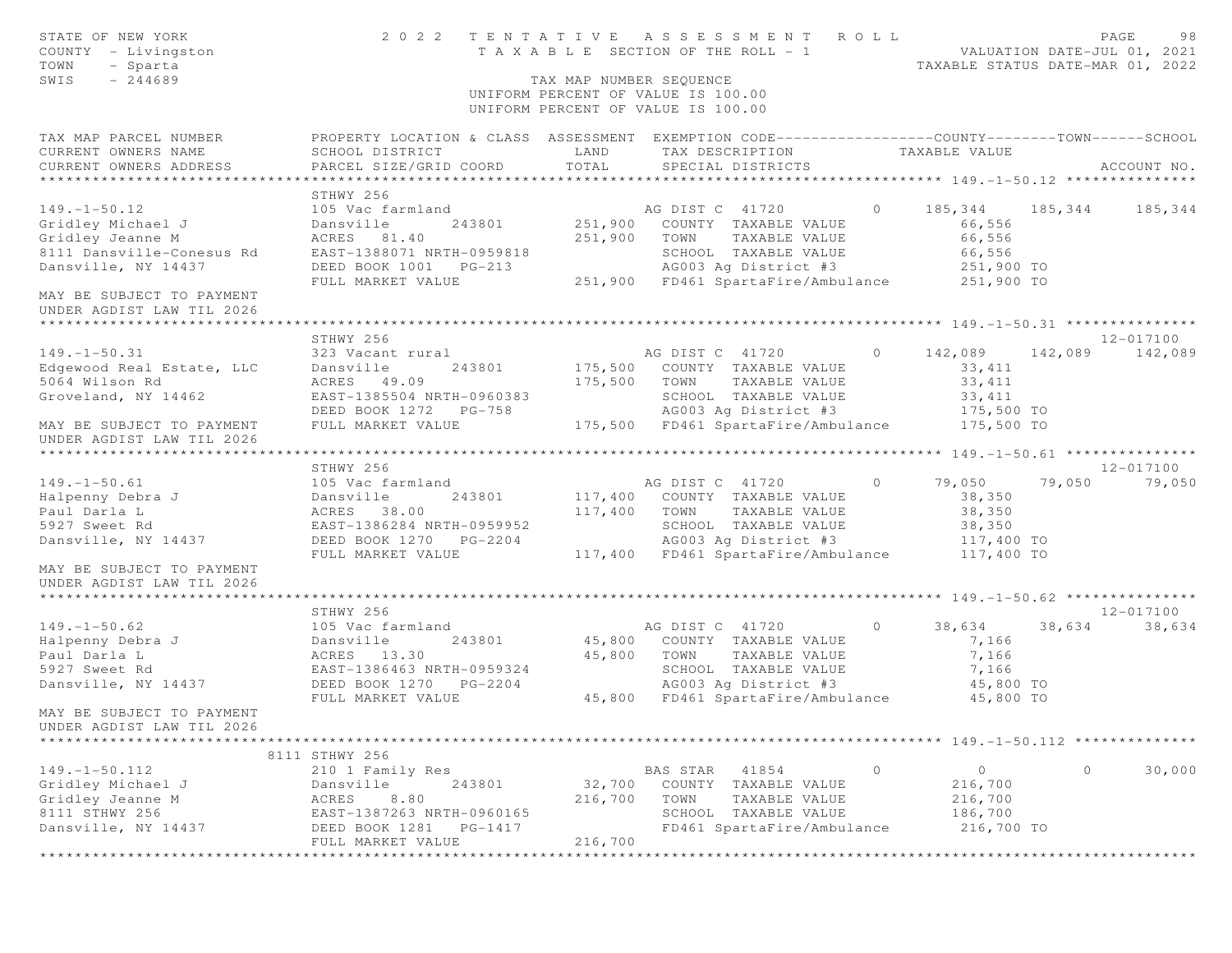| STATE OF NEW YORK<br>COUNTY - Livingston<br>TOWN<br>- Sparta<br>SWIS<br>$-244689$                                                                                                                                                                                                                                                                                                               |                                                                                                                                                                                                                                          | TAX MAP NUMBER SEQUENCE | UNIFORM PERCENT OF VALUE IS 100.00<br>UNIFORM PERCENT OF VALUE IS 100.00                                     |                |                |                             |
|-------------------------------------------------------------------------------------------------------------------------------------------------------------------------------------------------------------------------------------------------------------------------------------------------------------------------------------------------------------------------------------------------|------------------------------------------------------------------------------------------------------------------------------------------------------------------------------------------------------------------------------------------|-------------------------|--------------------------------------------------------------------------------------------------------------|----------------|----------------|-----------------------------|
|                                                                                                                                                                                                                                                                                                                                                                                                 | TAX MAP PARCEL NUMBER PROPERTY LOCATION & CLASS ASSESSMENT EXEMPTION CODE---------------COUNTY--------TOWN------SCHOOL                                                                                                                   |                         |                                                                                                              |                |                |                             |
| CURRENT OWNERS NAME                                                                                                                                                                                                                                                                                                                                                                             | SCHOOL DISTRICT                                                                                                                                                                                                                          | LAND                    | TAX DESCRIPTION TAXABLE VALUE                                                                                |                |                |                             |
| CURRENT OWNERS ADDRESS                                                                                                                                                                                                                                                                                                                                                                          | PARCEL SIZE/GRID COORD                                                                                                                                                                                                                   | TOTAL                   | SPECIAL DISTRICTS                                                                                            |                |                | ACCOUNT NO.                 |
| *******************                                                                                                                                                                                                                                                                                                                                                                             |                                                                                                                                                                                                                                          |                         |                                                                                                              |                |                |                             |
|                                                                                                                                                                                                                                                                                                                                                                                                 | 5927 Sweet Rd                                                                                                                                                                                                                            |                         |                                                                                                              |                |                | 12-017400                   |
| $149. - 1 - 51$                                                                                                                                                                                                                                                                                                                                                                                 |                                                                                                                                                                                                                                          |                         |                                                                                                              |                |                | $9,123$ $9,123$<br>0 74.900 |
| Halpenny Donald J<br>Halpenny Debra J<br>5927 Sweet Rd                                                                                                                                                                                                                                                                                                                                          |                                                                                                                                                                                                                                          |                         |                                                                                                              |                | $\overline{0}$ | 74,900                      |
|                                                                                                                                                                                                                                                                                                                                                                                                 |                                                                                                                                                                                                                                          |                         |                                                                                                              |                |                |                             |
| Dansville, NY 14437                                                                                                                                                                                                                                                                                                                                                                             |                                                                                                                                                                                                                                          |                         |                                                                                                              |                |                |                             |
|                                                                                                                                                                                                                                                                                                                                                                                                 |                                                                                                                                                                                                                                          |                         |                                                                                                              |                |                |                             |
| MAY BE SUBJECT TO PAYMENT<br>UNDER AGDIST LAW TIL 2029                                                                                                                                                                                                                                                                                                                                          | 210 1 Family Res<br>243801 29,600 ENH STAR 41834 0<br>ACRES 9.50 148,700 COUNTY TAXABLE VALUE<br>EAST-1386323 NRTH-0958887 TOWN TAXABLE VALUE 139,577<br>DEED BOOK 961 PG-163 5CHOOL TAXABLE VALUE 64,677<br>FULL MARKET VALUE 148,700 F |                         |                                                                                                              |                |                |                             |
|                                                                                                                                                                                                                                                                                                                                                                                                 |                                                                                                                                                                                                                                          |                         |                                                                                                              |                |                |                             |
|                                                                                                                                                                                                                                                                                                                                                                                                 | 5631 Powell Rd                                                                                                                                                                                                                           |                         |                                                                                                              |                |                | 12-029750                   |
| $149. - 1 - 52$                                                                                                                                                                                                                                                                                                                                                                                 | 270 Mfg housing                                                                                                                                                                                                                          |                         | SR CITIZEN 41800                                                                                             | $0 \t 25,950$  |                | 25,950 25,950               |
|                                                                                                                                                                                                                                                                                                                                                                                                 |                                                                                                                                                                                                                                          |                         |                                                                                                              | $\overline{0}$ | $\overline{0}$ | 25,950                      |
|                                                                                                                                                                                                                                                                                                                                                                                                 |                                                                                                                                                                                                                                          |                         |                                                                                                              | 25,950         |                |                             |
|                                                                                                                                                                                                                                                                                                                                                                                                 |                                                                                                                                                                                                                                          |                         |                                                                                                              |                |                |                             |
| Exam Regina (1980)<br>Learn Regina (1980)<br>Dansville (1980)<br>Dansville (1996)<br>Dansville, NY 14437 (243801 (243801 13,000 ENH STAR 41834 (2631 Powell Rd (243801 1996)<br>Dansville, NY 14437 (285T-1386115 NRTH-0961535 TOWN TAXA                                                                                                                                                        |                                                                                                                                                                                                                                          |                         |                                                                                                              |                |                |                             |
|                                                                                                                                                                                                                                                                                                                                                                                                 | FULL MARKET VALUE                                                                                                                                                                                                                        |                         |                                                                                                              |                |                |                             |
|                                                                                                                                                                                                                                                                                                                                                                                                 |                                                                                                                                                                                                                                          |                         |                                                                                                              |                |                |                             |
| $149. - 1 - 53$                                                                                                                                                                                                                                                                                                                                                                                 | 5875 Sweet Rd<br>240 Rural res                                                                                                                                                                                                           |                         |                                                                                                              | 194,800        |                | 12-027800                   |
| Paddock Frank Andrew III Dansville                                                                                                                                                                                                                                                                                                                                                              | 243801                                                                                                                                                                                                                                   |                         | COUNTY TAXABLE VALUE<br>TOWN<br>TAXABLE VALUE                                                                | 194,800        |                |                             |
| 5875 Sweet Rd                                                                                                                                                                                                                                                                                                                                                                                   | ACRES 27.80                                                                                                                                                                                                                              | $68,900$<br>$194,800$   | SCHOOL TAXABLE VALUE                                                                                         | 194,800        |                |                             |
| Dansville, NY 14437                                                                                                                                                                                                                                                                                                                                                                             |                                                                                                                                                                                                                                          |                         | AG003 Ag District #3                                                                                         | 194,800 TO     |                |                             |
|                                                                                                                                                                                                                                                                                                                                                                                                 |                                                                                                                                                                                                                                          |                         | FD461 SpartaFire/Ambulance 194,800 TO                                                                        |                |                |                             |
|                                                                                                                                                                                                                                                                                                                                                                                                 | ACRES 27.80<br>EAST-1384168 NRTH-0959239<br>DEED BOOK 953 PG-93<br>FUIL MARKET VALUE 194,800                                                                                                                                             |                         |                                                                                                              |                |                |                             |
|                                                                                                                                                                                                                                                                                                                                                                                                 | ****************************                                                                                                                                                                                                             |                         |                                                                                                              |                |                |                             |
|                                                                                                                                                                                                                                                                                                                                                                                                 | 5769 Sweet Rd                                                                                                                                                                                                                            |                         | 60 PCT OF VALUE USED FOR EXEMPTION PURPOSES                                                                  |                |                |                             |
| $149. - 1 - 54.2$                                                                                                                                                                                                                                                                                                                                                                               | 241 Rural res&aq                                                                                                                                                                                                                         |                         | $\sim$ 0<br>VET WAR CT 41121                                                                                 | 12,834         | 12,834         | $\overline{0}$              |
|                                                                                                                                                                                                                                                                                                                                                                                                 |                                                                                                                                                                                                                                          |                         |                                                                                                              |                | $\overline{0}$ | 74,900                      |
|                                                                                                                                                                                                                                                                                                                                                                                                 |                                                                                                                                                                                                                                          |                         |                                                                                                              |                |                |                             |
|                                                                                                                                                                                                                                                                                                                                                                                                 |                                                                                                                                                                                                                                          |                         |                                                                                                              |                |                |                             |
|                                                                                                                                                                                                                                                                                                                                                                                                 |                                                                                                                                                                                                                                          |                         |                                                                                                              |                |                |                             |
| $\begin{array}{cccccc} \texttt{149.-1-54.2} & \texttt{241~num} & \texttt{243801} & \texttt{63,100~ENH~STAR} & \texttt{41834} & \texttt{0129,766} \\ \texttt{Murray Peter P Sr} & \texttt{ACRE X} & \texttt{ACRE X} & \texttt{243801} & \texttt{63,100~ENH~STAR} & \texttt{41834} & \texttt{029,766} \\ \texttt{Murray Mary} & \texttt{ACR} & \texttt{ACRS} & \texttt{28.50} & \texttt{142,600}$ |                                                                                                                                                                                                                                          |                         |                                                                                                              |                |                |                             |
|                                                                                                                                                                                                                                                                                                                                                                                                 |                                                                                                                                                                                                                                          |                         | FD461 SpartaFire/Ambulance 142,600 TO                                                                        |                |                |                             |
|                                                                                                                                                                                                                                                                                                                                                                                                 |                                                                                                                                                                                                                                          |                         |                                                                                                              |                |                |                             |
|                                                                                                                                                                                                                                                                                                                                                                                                 | Powell Rd                                                                                                                                                                                                                                |                         | AG DIST C 41720 0 63,678 63,678 63,678                                                                       |                |                | 12-027300                   |
|                                                                                                                                                                                                                                                                                                                                                                                                 |                                                                                                                                                                                                                                          |                         | 243801 77,500 COUNTY TAXABLE VALUE                                                                           | 13,822         |                |                             |
|                                                                                                                                                                                                                                                                                                                                                                                                 |                                                                                                                                                                                                                                          |                         | 77,500 TOWN TAXABLE VALUE                                                                                    | 13,822         |                |                             |
|                                                                                                                                                                                                                                                                                                                                                                                                 |                                                                                                                                                                                                                                          |                         |                                                                                                              |                |                |                             |
|                                                                                                                                                                                                                                                                                                                                                                                                 |                                                                                                                                                                                                                                          |                         | SCHOOL TAXABLE VALUE<br>SCHOOL TAXABLE VALUE<br>AG003 Ag District #3                                         |                |                |                             |
|                                                                                                                                                                                                                                                                                                                                                                                                 | 149.-1-54.11<br>Kreiley Gary<br>7975 Logan Rd<br>Dansville, NY 14437<br>MAY BE SUBJECT TO PAYMENT<br>THE REST LOGAL PRESS CONTROLLING PG-39<br>TULL MARKET VALUE<br>TULL MARKET VALUE                                                    |                         | SCHOOL TAXABLE VALUE 13,822<br>AGOO3 Ag District #3 77,500 TO<br>77,500 FD461 SpartaFire/Ambulance 77,500 TO |                |                |                             |
| UNDER AGDIST LAW TIL 2026                                                                                                                                                                                                                                                                                                                                                                       |                                                                                                                                                                                                                                          |                         |                                                                                                              |                |                |                             |
| **********************                                                                                                                                                                                                                                                                                                                                                                          |                                                                                                                                                                                                                                          |                         |                                                                                                              |                |                |                             |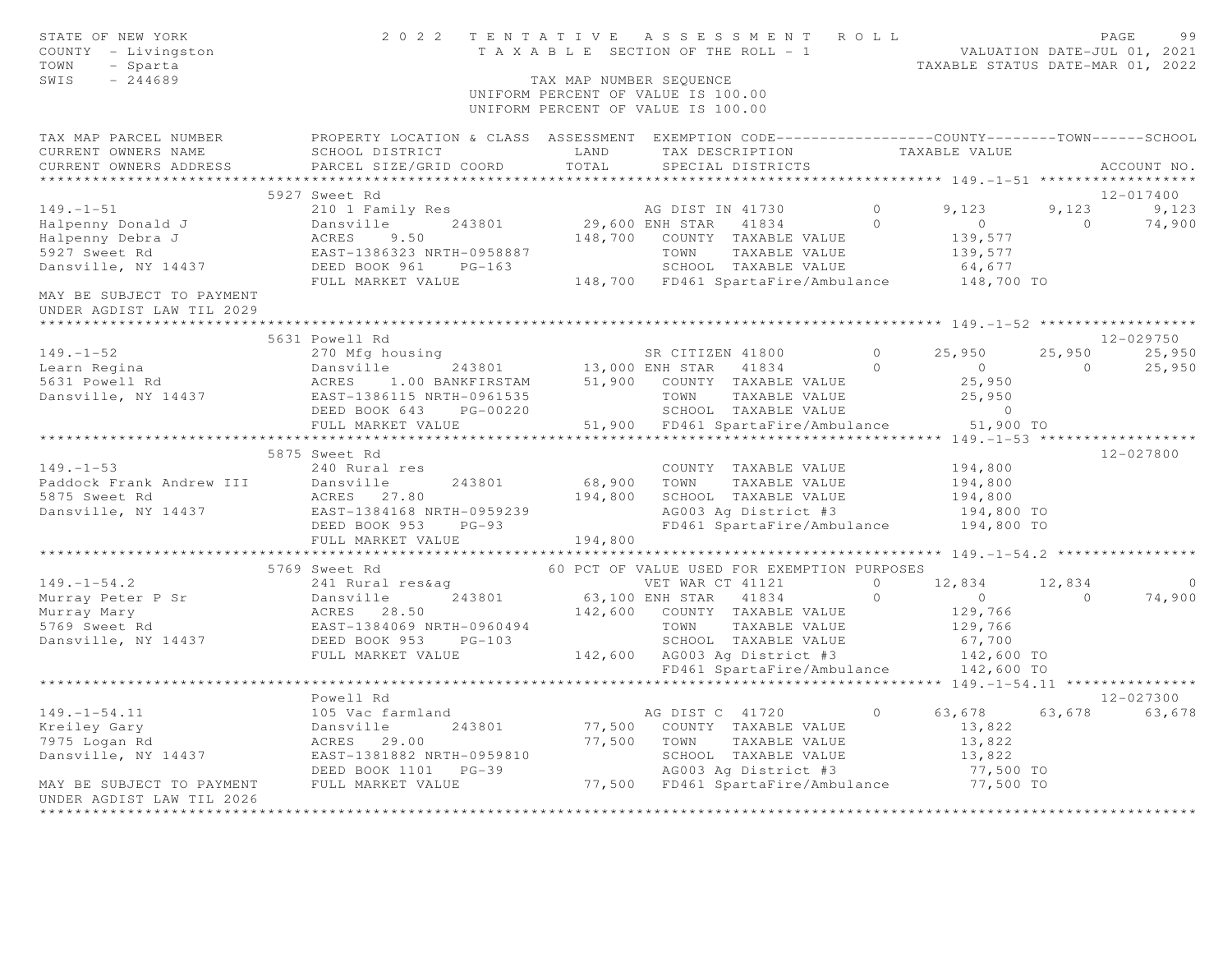| STATE OF NEW YORK<br>COUNTY - Livingston<br>TOWN<br>- Sparta<br>SWIS<br>$-244689$ | 2022 TENTATIVE                                                                                                      | TAX MAP NUMBER SEQUENCE       | ASSESSMENT ROLL<br>T A X A B L E SECTION OF THE ROLL - 1 VALUATION DATE-JUL 01, 2021<br>UNIFORM PERCENT OF VALUE IS 100.00<br>UNIFORM PERCENT OF VALUE IS 100.00 |          | TAXABLE STATUS DATE-MAR 01, 2022                   |                | PAGE<br>100 |
|-----------------------------------------------------------------------------------|---------------------------------------------------------------------------------------------------------------------|-------------------------------|------------------------------------------------------------------------------------------------------------------------------------------------------------------|----------|----------------------------------------------------|----------------|-------------|
| TAX MAP PARCEL NUMBER<br>CURRENT OWNERS NAME                                      | PROPERTY LOCATION & CLASS ASSESSMENT EXEMPTION CODE----------------COUNTY--------TOWN-----SCHOOL<br>SCHOOL DISTRICT | LAND                          | TAX DESCRIPTION                                                                                                                                                  |          | TAXABLE VALUE                                      |                |             |
| CURRENT OWNERS ADDRESS                                                            | PARCEL SIZE/GRID COORD                                                                                              | TOTAL                         | SPECIAL DISTRICTS                                                                                                                                                |          |                                                    |                | ACCOUNT NO. |
|                                                                                   |                                                                                                                     |                               |                                                                                                                                                                  |          |                                                    |                |             |
|                                                                                   | 5412 Powell Rd                                                                                                      |                               |                                                                                                                                                                  |          |                                                    |                | DO6         |
| $149. - 1 - 54.12$                                                                | 241 Rural res&aq                                                                                                    |                               | AG DIST C 41720                                                                                                                                                  | $\Omega$ | 47,083                                             | 47,083         | 47,083      |
| Kreiley Christopher Lee<br>Kreiley Laura<br>5412 Powell Rd                        | 243801<br>Dansville                                                                                                 |                               | 70,500 BAS STAR 41854                                                                                                                                            | $\circ$  | $\circ$                                            | $\overline{0}$ | 30,000      |
|                                                                                   | ACRES 24.00 BANK LERETA<br>EAST-1382152 NRTH-0959229                                                                |                               | 346,700 COUNTY TAXABLE VALUE<br>TOWN<br>TAXABLE VALUE                                                                                                            |          | 299,617<br>299,617                                 |                |             |
| Dansville, NY 14437                                                               | DEED BOOK 1013 PG-145                                                                                               |                               | SCHOOL TAXABLE VALUE                                                                                                                                             |          | 269,617                                            |                |             |
|                                                                                   | FULL MARKET VALUE                                                                                                   |                               | 346,700 AG003 Ag District #3                                                                                                                                     |          | 346,700 TO                                         |                |             |
| MAY BE SUBJECT TO PAYMENT<br>UNDER AGDIST LAW TIL 2026                            |                                                                                                                     |                               | FD461 SpartaFire/Ambulance                                                                                                                                       |          | 346,700 TO                                         |                |             |
|                                                                                   |                                                                                                                     |                               |                                                                                                                                                                  |          |                                                    |                |             |
|                                                                                   | Powell Rd                                                                                                           |                               |                                                                                                                                                                  |          |                                                    |                |             |
| $149. - 1 - 54.131$                                                               | 105 Vac farmland                                                                                                    |                               | AG DIST C 41720                                                                                                                                                  | $\Omega$ | 111,517                                            | 111,517        | 111,517     |
| Kreiley Gary                                                                      | Dansville<br>243801                                                                                                 |                               | 141,600 COUNTY TAXABLE VALUE                                                                                                                                     |          | 30,083                                             |                |             |
| 7975 Logan Rd                                                                     | ACRES 57.70                                                                                                         | 141,600 TOWN                  | TAXABLE VALUE                                                                                                                                                    |          | 30,083                                             |                |             |
| Dansville, NY 14437                                                               | EAST-1382795 NRTH-0959839                                                                                           |                               | SCHOOL TAXABLE VALUE                                                                                                                                             |          | 30,083                                             |                |             |
|                                                                                   | DEED BOOK 1101 PG-42                                                                                                |                               | AG003 Ag District #3                                                                                                                                             |          | 141,600 TO                                         |                |             |
| MAY BE SUBJECT TO PAYMENT<br>UNDER AGDIST LAW TIL 2026                            | FULL MARKET VALUE                                                                                                   |                               | 141,600 FD461 SpartaFire/Ambulance                                                                                                                               |          | 141,600 TO                                         |                |             |
|                                                                                   |                                                                                                                     |                               |                                                                                                                                                                  |          | ********************* 149.-1-54.132 ************** |                |             |
|                                                                                   | Sweet Rd                                                                                                            |                               |                                                                                                                                                                  |          |                                                    |                |             |
| $149. - 1 - 54.132$                                                               | 105 Vac farmland                                                                                                    |                               | COUNTY TAXABLE VALUE                                                                                                                                             |          | 46,600                                             |                |             |
| Murray Peter P Sr                                                                 | Dansville<br>243801                                                                                                 | 46,600 TOWN                   | TAXABLE VALUE                                                                                                                                                    |          | 46,600                                             |                |             |
| Murray Mary                                                                       | ACRES 13.30                                                                                                         | 46,600                        | SCHOOL TAXABLE VALUE                                                                                                                                             |          | 46,600                                             |                |             |
| 5769 Sweet Rd                                                                     | EAST-1383392 NRTH-0959897                                                                                           |                               | AG003 Ag District #3                                                                                                                                             |          | 46,600 TO                                          |                |             |
| Dansville, NY 14437                                                               | DEED BOOK 1101 PG-52                                                                                                |                               | FD461 SpartaFire/Ambulance                                                                                                                                       |          | 46,600 TO                                          |                |             |
|                                                                                   | FULL MARKET VALUE                                                                                                   | 46,600<br>******************* |                                                                                                                                                                  |          |                                                    |                |             |
|                                                                                   |                                                                                                                     |                               |                                                                                                                                                                  |          |                                                    |                |             |
| $149. - 1 - 57$                                                                   | 8175 Logan Rd<br>210 1 Family Res                                                                                   |                               | COUNTY TAXABLE VALUE                                                                                                                                             |          | 216,800                                            |                |             |
| Haas David J                                                                      | 243801<br>Dansville                                                                                                 | 23,200                        | TOWN<br>TAXABLE VALUE                                                                                                                                            |          | 216,800                                            |                |             |
| Haas Judy A                                                                       | ACRES<br>4.91 BANKFIRSTAM                                                                                           | 216,800                       | SCHOOL TAXABLE VALUE                                                                                                                                             |          | 216,800                                            |                |             |
| 169 Tobias Rd                                                                     | EAST-1381264 NRTH-0959398                                                                                           |                               | FD461 SpartaFire/Ambulance                                                                                                                                       |          | 216,800 TO                                         |                |             |
| Bernville, PA 19506                                                               | DEED BOOK 1295 PG-2563                                                                                              |                               |                                                                                                                                                                  |          |                                                    |                |             |
|                                                                                   | FULL MARKET VALUE                                                                                                   | 216,800                       |                                                                                                                                                                  |          |                                                    |                |             |
|                                                                                   |                                                                                                                     |                               |                                                                                                                                                                  |          |                                                    |                |             |
|                                                                                   | 8195 Logan Rd                                                                                                       |                               |                                                                                                                                                                  |          |                                                    |                |             |
| $149. - 1 - 59$                                                                   | 270 Mfg housing                                                                                                     |                               | BAS STAR 41854                                                                                                                                                   | $\circ$  | $\overline{0}$                                     | $\circ$        | 30,000      |
| Hull Richard                                                                      |                                                                                                                     | 34,700                        | COUNTY TAXABLE VALUE                                                                                                                                             |          | 49,900                                             |                |             |
| Hull Holly                                                                        |                                                                                                                     | 49,900                        | TOWN<br>TAXABLE VALUE                                                                                                                                            |          | 49,900                                             |                |             |
| 8195 Logan Rd<br>Dansville, NY 14437                                              | Dansville 243801<br>ACRES 9.64<br>EAST-1381266 NRTH-0958922<br>14437 DEED BOOK 722 PG-00138                         |                               | SCHOOL TAXABLE VALUE<br>FD461 SpartaFire/Ambulance                                                                                                               |          | 19,900<br>49,900 TO                                |                |             |
|                                                                                   | FULL MARKET VALUE                                                                                                   | 49,900                        |                                                                                                                                                                  |          |                                                    |                |             |
|                                                                                   |                                                                                                                     | ***********                   |                                                                                                                                                                  |          |                                                    |                |             |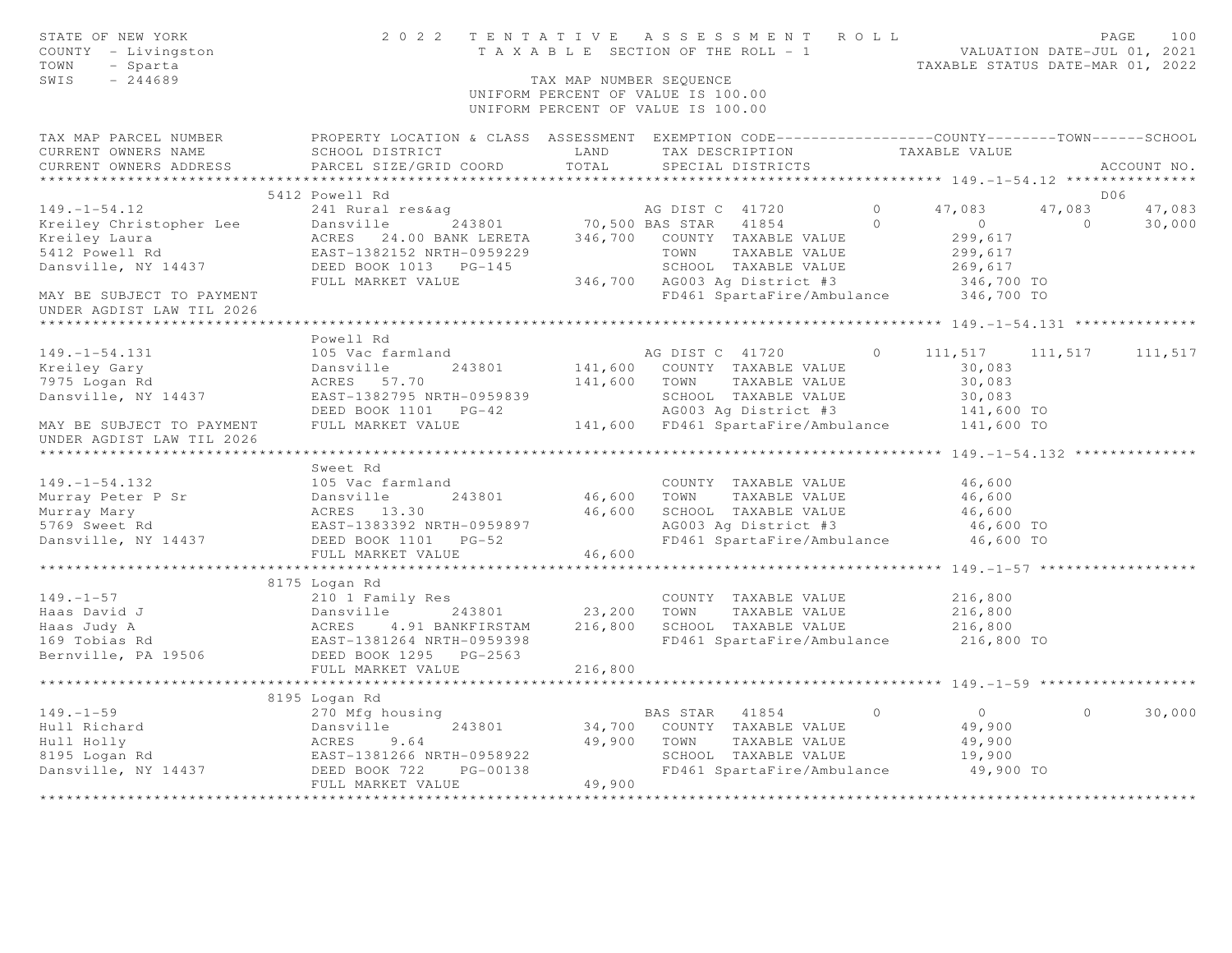|      | STATE OF NEW YORK   | 2022 TENTATIVE ASSESSMENT ROLL     |  |                                  | PAGE. | 101 |
|------|---------------------|------------------------------------|--|----------------------------------|-------|-----|
|      | COUNTY - Livingston | TAXABLE SECTION OF THE ROLL - 1    |  | VALUATION DATE-JUL 01, 2021      |       |     |
|      | TOWN - Sparta       |                                    |  | TAXABLE STATUS DATE-MAR 01, 2022 |       |     |
| SWIS | $-244689$           | MAP SECTION - 149                  |  | RPS150/V04/L015                  |       |     |
|      |                     | $SUB - SECTION - 000$              |  | CURRENT DATE 4/19/2022           |       |     |
|      |                     | UNIFORM PERCENT OF VALUE IS 100.00 |  |                                  |       |     |

## \*\*\* S P E C I A L D I S T R I C T S U M M A R Y \*\*\*

|                            | TOTAL EXTENSION | EXTENSION | AD VALOREM | <b>EXEMPT</b> | <b>TAXABLE</b> |
|----------------------------|-----------------|-----------|------------|---------------|----------------|
| CODE DISTRICT NAME PARCELS | TYPE.           | VALUE     | VALUE      | AMOUNT        | VALUE.         |
|                            |                 |           |            |               |                |
| AG003 Ag District #3       | 25 TOTAL        |           | 5714,700   | 50,000        | 5664,700       |
| FD461 SpartaFire/Amb       | 99 TOTAL        |           | 16504,900  | 50,000        | 16454,900      |

#### \*\*\* S C H O O L D I S T R I C T S U M M A R Y \*\*\*

| CODE   | DISTRICT NAME             | TOTAL<br>PARCELS | ASSESSED<br>LAND | ASSESSED<br>TOTAL | EXEMPT<br>AMOUNT | TOTAL<br>TAXABLE | STAR<br>AMOUNT | STAR<br>TAXABLE |
|--------|---------------------------|------------------|------------------|-------------------|------------------|------------------|----------------|-----------------|
| 243801 | Dansville                 | 99               | 6085,300         | 16504,900         | 2306,374         | 14198,526        | 1749,850       | 12448,676       |
|        | $S \cup B = T \cup T A L$ | 99               | 6085,300         | 16504,900         | 2306,374         | 14198,526        | 1749,850       | 12448,676       |
|        | TOTAL                     | 99               | 6085,300         | 16504,900         | 2306,374         | 14198,526        | 1749,850       | 12448,676       |

#### \*\*\* S Y S T E M C O D E S S U M M A R Y \*\*\*

#### NO SYSTEM EXEMPTIONS AT THIS LEVEL

## \*\*\* E X E M P T I O N S U M M A R Y \*\*\*

|       |                 | TOTAL   |          |          |          |
|-------|-----------------|---------|----------|----------|----------|
| CODE  | DESCRIPTION     | PARCELS | COUNTY   | TOWN     | SCHOOL   |
| 41121 | VET WAR CT      |         | 121,104  | 121,104  |          |
| 41131 | VET COM CT      |         | 79,225   | 79,225   |          |
| 41700 | AGR BLD         | 2       | 115,400  | 115,400  | 115,400  |
| 41720 | AG DIST C       | 14      | 1623,376 | 1623,376 | 1623,376 |
| 41730 | AG DIST IN      | 8       | 479,468  | 479,468  | 479,468  |
| 41800 | SR CITIZEN      |         | 25,950   | 25,950   | 25,950   |
| 41834 | ENH STAR        | 12      |          |          | 849,850  |
| 41854 | <b>BAS STAR</b> | 30      |          |          | 900,000  |
| 41930 | DISABILITY      |         | 12,180   | 12,180   | 12,180   |
| 42100 | SILO/TANKS      |         | 50,000   | 50,000   | 50,000   |
|       | TOTAL           | 79      | 2506,703 | 2506,703 | 4056,224 |
|       |                 |         |          |          |          |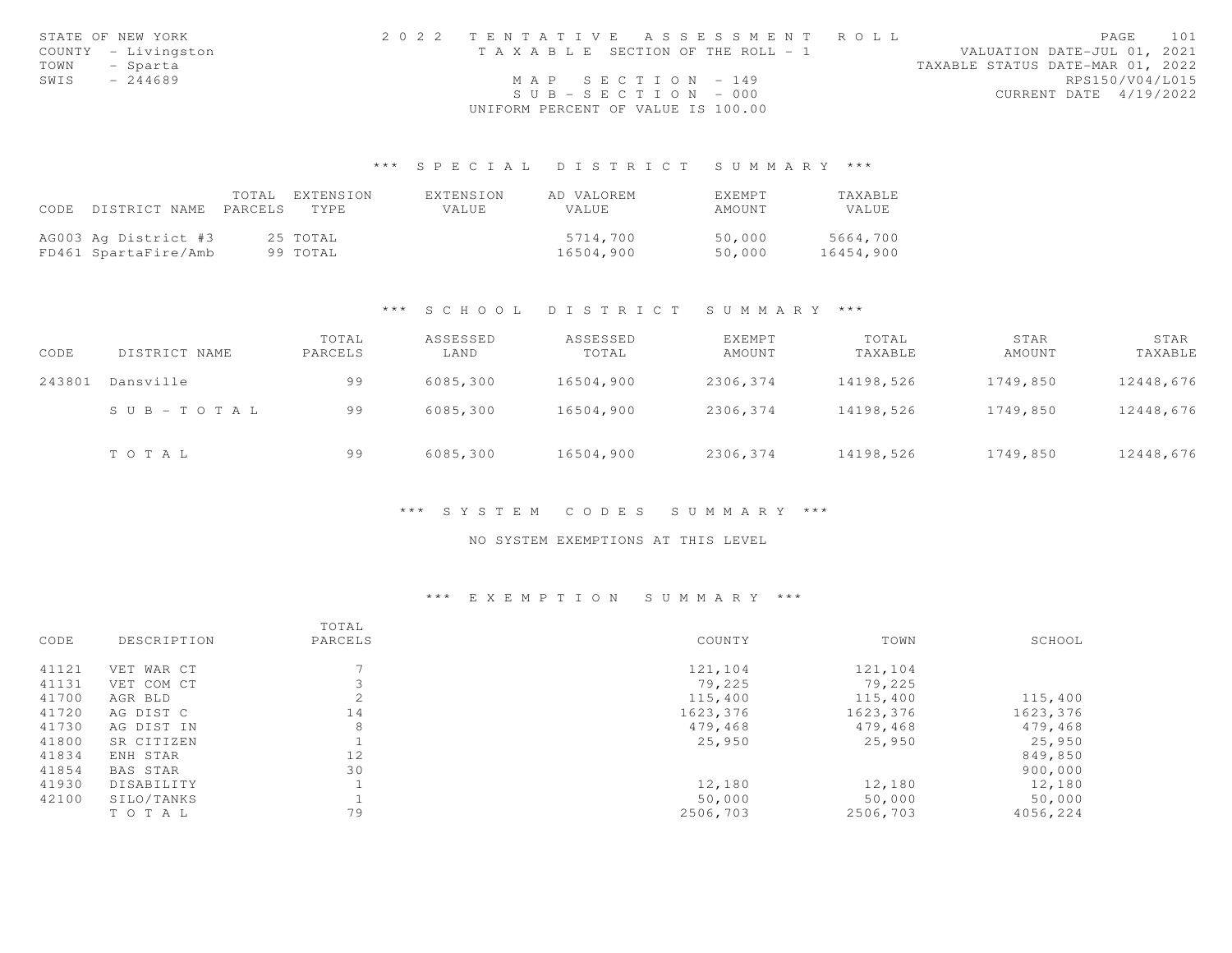|      | STATE OF NEW YORK   | 2022 TENTATIVE ASSESSMENT ROLL        |                                  | PAGE | 102 |
|------|---------------------|---------------------------------------|----------------------------------|------|-----|
|      | COUNTY - Livingston | T A X A B L E SECTION OF THE ROLL - 1 | VALUATION DATE-JUL 01, 2021      |      |     |
| TOWN | - Sparta            |                                       | TAXABLE STATUS DATE-MAR 01, 2022 |      |     |
| SWIS | $-244689$           | MAP SECTION $-149$                    | RPS150/V04/L015                  |      |     |
|      |                     | $SUB - SECTION - 000$                 | CURRENT DATE 4/19/2022           |      |     |
|      |                     | UNIFORM PERCENT OF VALUE IS 100.00    |                                  |      |     |

# \*\*\* G R A N D T O T A L S \*\*\*

| ROLL |             | TOTAL   | ASSESSED | ASSESSED  | TAXABLE   | TAXABLE   | TAXABLE   | STAR      |
|------|-------------|---------|----------|-----------|-----------|-----------|-----------|-----------|
| SEC  | DESCRIPTION | PARCELS | LAND     | TOTAL     | COUNTY    | TOWN      | SCHOOL    | TAXABLE   |
|      | TAXABLE     | a a     | 6085,300 | 16504,900 | 13998,197 | 13998,197 | 14198,526 | 12448,676 |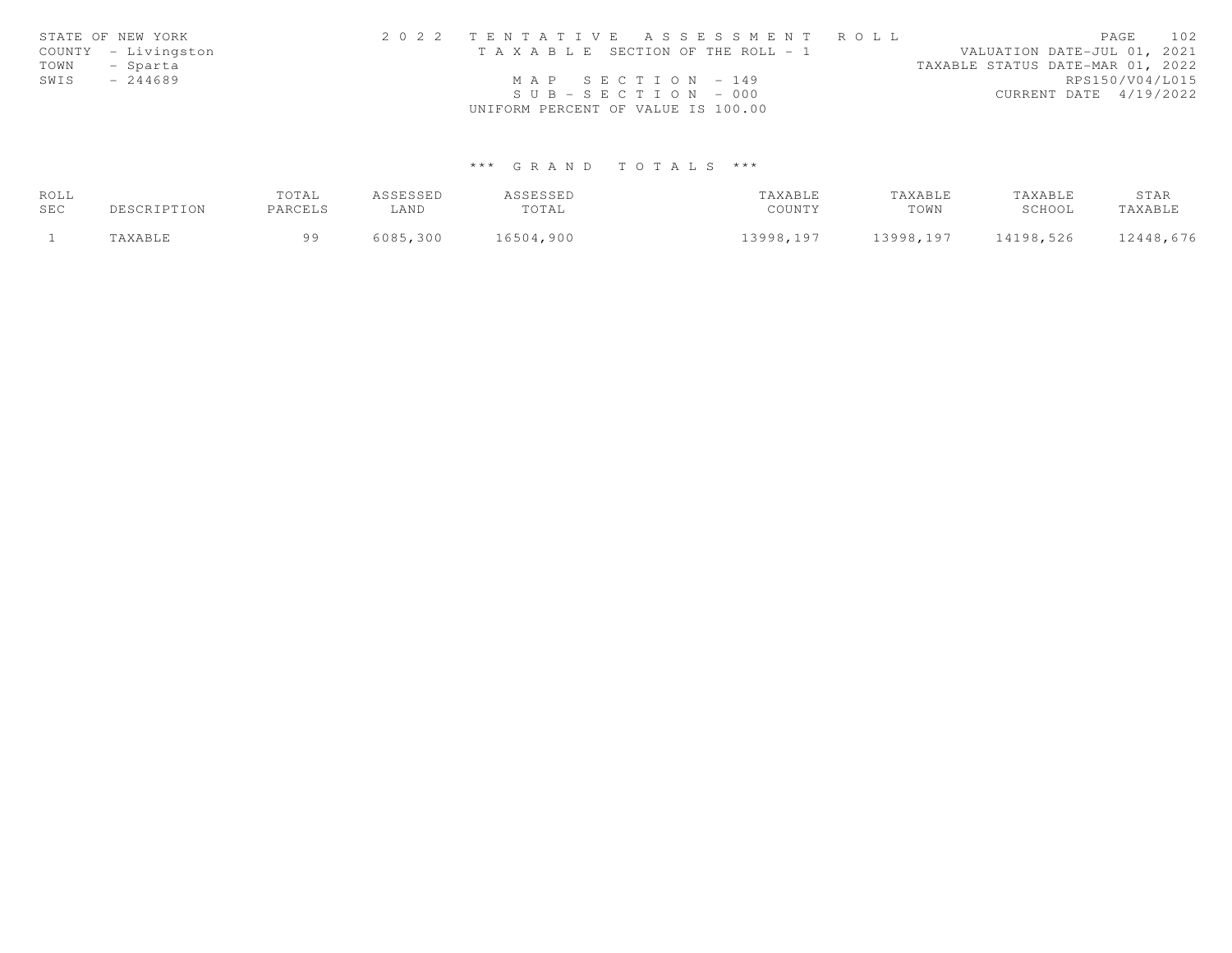| STATE OF NEW YORK<br>COUNTY - Livingston<br>- Sparta<br>TOWN<br>SWIS<br>$-244689$                                                                                                                                                       | 2022 TENTATIVE ASSESSMENT ROLL<br>T A X A B L E SECTION OF THE ROLL - 1 VALUATION DATE-JUL 01, 2021<br>TAX MAP NUMBER SEQUENCE<br>UNIFORM PERCENT OF VALUE IS 100.00<br>UNIFORM PERCENT OF VALUE IS 100.00 |                        |                  |                                              |         | TAXABLE STATUS DATE-MAR 01, 2022                         |          | PAGE          | 103    |
|-----------------------------------------------------------------------------------------------------------------------------------------------------------------------------------------------------------------------------------------|------------------------------------------------------------------------------------------------------------------------------------------------------------------------------------------------------------|------------------------|------------------|----------------------------------------------|---------|----------------------------------------------------------|----------|---------------|--------|
| TAX MAP PARCEL NUMBER                                                                                                                                                                                                                   | PROPERTY LOCATION & CLASS ASSESSMENT EXEMPTION CODE-----------------COUNTY--------TOWN------SCHOOL                                                                                                         |                        |                  |                                              |         |                                                          |          |               |        |
| CURRENT OWNERS NAME                                                                                                                                                                                                                     | SCHOOL DISTRICT                                                                                                                                                                                            | LAND                   |                  | TAX DESCRIPTION                              |         | TAXABLE VALUE                                            |          |               |        |
| CURRENT OWNERS ADDRESS                                                                                                                                                                                                                  | PARCEL SIZE/GRID COORD                                                                                                                                                                                     | TOTAL                  |                  | SPECIAL DISTRICTS                            |         |                                                          |          | ACCOUNT NO.   |        |
|                                                                                                                                                                                                                                         |                                                                                                                                                                                                            |                        |                  |                                              |         |                                                          |          |               |        |
|                                                                                                                                                                                                                                         | 7543 Reeds Corners Rd                                                                                                                                                                                      |                        |                  |                                              |         |                                                          |          | $12 - 047300$ |        |
| $150. - 1 - 1$                                                                                                                                                                                                                          | 270 Mfg housing                                                                                                                                                                                            | 243801 13,800 TOWN     |                  | COUNTY TAXABLE VALUE                         |         | 55,900                                                   |          |               |        |
| Dinehart Raymond Timothy Mic Dansville                                                                                                                                                                                                  | ACRES                                                                                                                                                                                                      |                        |                  | TAXABLE VALUE<br>55,900 SCHOOL TAXABLE VALUE |         | 55,900                                                   |          |               |        |
|                                                                                                                                                                                                                                         | 1.30<br>EAST-1394649 NRTH-0968826                                                                                                                                                                          |                        |                  | FD461 SpartaFire/Ambulance                   |         | 55,900<br>55,900 TO                                      |          |               |        |
|                                                                                                                                                                                                                                         | DEED BOOK 1280 PG-876                                                                                                                                                                                      |                        |                  |                                              |         |                                                          |          |               |        |
|                                                                                                                                                                                                                                         | FULL MARKET VALUE                                                                                                                                                                                          | 55,900                 |                  |                                              |         |                                                          |          |               |        |
|                                                                                                                                                                                                                                         |                                                                                                                                                                                                            |                        |                  |                                              |         |                                                          |          |               |        |
|                                                                                                                                                                                                                                         | 7547 Reeds Corners Rd                                                                                                                                                                                      |                        |                  |                                              |         |                                                          |          | 12-036075     |        |
| $150. - 1 - 2$                                                                                                                                                                                                                          | 210 1 Family Res                                                                                                                                                                                           |                        |                  | COUNTY TAXABLE VALUE                         |         | 194,700                                                  |          |               |        |
| Stelmack Brett                                                                                                                                                                                                                          | Dansville                                                                                                                                                                                                  | 243801 14,100          | TOWN             | TAXABLE VALUE                                |         | 194,700                                                  |          |               |        |
| 7547 Reeds Corners Rd                                                                                                                                                                                                                   | ACRES 1.44 BANKFIRSTAM 194,700                                                                                                                                                                             |                        |                  | SCHOOL TAXABLE VALUE                         |         | 194,700                                                  |          |               |        |
| Dansville, NY 14437                                                                                                                                                                                                                     | EAST-1394660 NRTH-0968665                                                                                                                                                                                  |                        |                  |                                              |         | FD461 SpartaFire/Ambulance 194,700 TO                    |          |               |        |
|                                                                                                                                                                                                                                         | DEED BOOK 1290 PG-1146<br>FULL MARKET VALUE                                                                                                                                                                | 194,700                |                  |                                              |         |                                                          |          |               |        |
|                                                                                                                                                                                                                                         |                                                                                                                                                                                                            |                        |                  |                                              |         |                                                          |          |               |        |
|                                                                                                                                                                                                                                         | 7555 Reeds Corners Rd                                                                                                                                                                                      |                        |                  |                                              |         |                                                          |          | 12-033400     |        |
| $150. - 1 - 3$                                                                                                                                                                                                                          | 210 1 Family Res                                                                                                                                                                                           |                        |                  | COUNTY TAXABLE VALUE                         |         | 112,500                                                  |          |               |        |
|                                                                                                                                                                                                                                         | 243801 17,700                                                                                                                                                                                              |                        | TOWN             | TAXABLE VALUE                                |         | 112,500                                                  |          |               |        |
|                                                                                                                                                                                                                                         | 2.80 BANKFIRSTAM                                                                                                                                                                                           | 112,500                |                  | SCHOOL TAXABLE VALUE                         |         | 112,500                                                  |          |               |        |
|                                                                                                                                                                                                                                         |                                                                                                                                                                                                            |                        |                  | FD461 SpartaFire/Ambulance                   |         | 112,500 TO                                               |          |               |        |
| Eventy David M<br>Eventy A acres 2.80 BANKFIRSTAM<br>T555 Reeds Corners Rd<br>Dansville, NY 14437<br>Dansville, NY 14437<br>DEED BOOK 945<br>DANST-1394677 NRTH-0968449<br>DANST-1394677 NRTH-0968449<br>DEED BOOK 945<br>DEED BOOK 945 |                                                                                                                                                                                                            |                        |                  |                                              |         |                                                          |          |               |        |
|                                                                                                                                                                                                                                         | FULL MARKET VALUE                                                                                                                                                                                          | 112,500                |                  |                                              |         |                                                          |          |               |        |
|                                                                                                                                                                                                                                         | *************************                                                                                                                                                                                  |                        |                  |                                              |         |                                                          |          |               |        |
|                                                                                                                                                                                                                                         | 7601 Hynes Rd                                                                                                                                                                                              |                        |                  |                                              |         |                                                          |          |               |        |
| $150. - 1 - 4.21$                                                                                                                                                                                                                       | 210 1 Family Res                                                                                                                                                                                           |                        | ENH STAR 41834   |                                              | $\circ$ | $\overline{0}$                                           | $\Omega$ |               | 74,900 |
|                                                                                                                                                                                                                                         |                                                                                                                                                                                                            |                        |                  | 49,400 COUNTY TAXABLE VALUE                  |         | 177,400                                                  |          |               |        |
| Stocking David H<br>Stocking David H<br>7601 Hynes Rd<br>Dansville, NY 14437<br>EAST-1395736 NRTH-0966593                                                                                                                               |                                                                                                                                                                                                            | 177,400 TOWN           |                  | TAXABLE VALUE                                |         | 177,400                                                  |          |               |        |
|                                                                                                                                                                                                                                         |                                                                                                                                                                                                            |                        |                  | SCHOOL TAXABLE VALUE                         |         | 102,500                                                  |          |               |        |
|                                                                                                                                                                                                                                         | FULL MARKET VALUE                                                                                                                                                                                          |                        |                  | 177,400 FD461 SpartaFire/Ambulance           |         | 177,400 TO                                               |          |               |        |
|                                                                                                                                                                                                                                         | ************************                                                                                                                                                                                   |                        |                  |                                              |         | *********** 150. -1-4.123 **************                 |          |               |        |
|                                                                                                                                                                                                                                         | 7339 Hynes Rd                                                                                                                                                                                              |                        |                  |                                              |         |                                                          |          |               |        |
| $150. -1 - 4.123$                                                                                                                                                                                                                       | 240 Rural res                                                                                                                                                                                              |                        | AG DIST IN 41730 |                                              | $\circ$ | 92,853                                                   | 92,853   |               | 92,853 |
| Wengerd Johnny L                                                                                                                                                                                                                        | 243801<br>Dansville                                                                                                                                                                                        | 164,400 BAS STAR 41854 |                  |                                              | $\circ$ | $\overline{0}$                                           | $\Omega$ |               | 30,000 |
| Wengerd Sarah N                                                                                                                                                                                                                         | ACRES 67.70                                                                                                                                                                                                |                        |                  | 394,200 COUNTY TAXABLE VALUE                 |         | 301,347                                                  |          |               |        |
| 7339 Hynes Rd                                                                                                                                                                                                                           | EAST-1395831 NRTH-0965237<br>DEED BOOK 1263 PG-2661                                                                                                                                                        |                        | TOWN             | TAXABLE VALUE<br>SCHOOL TAXABLE VALUE        |         | 301,347                                                  |          |               |        |
| Dansville, NY 14437                                                                                                                                                                                                                     | FULL MARKET VALUE                                                                                                                                                                                          |                        |                  |                                              |         | 271,347<br>394,200 FD461 SpartaFire/Ambulance 394,200 TO |          |               |        |
| MAY BE SUBJECT TO PAYMENT<br>UNDER AGDIST LAW TIL 2029                                                                                                                                                                                  |                                                                                                                                                                                                            |                        |                  |                                              |         |                                                          |          |               |        |
| ****************************                                                                                                                                                                                                            |                                                                                                                                                                                                            |                        |                  |                                              |         |                                                          |          |               |        |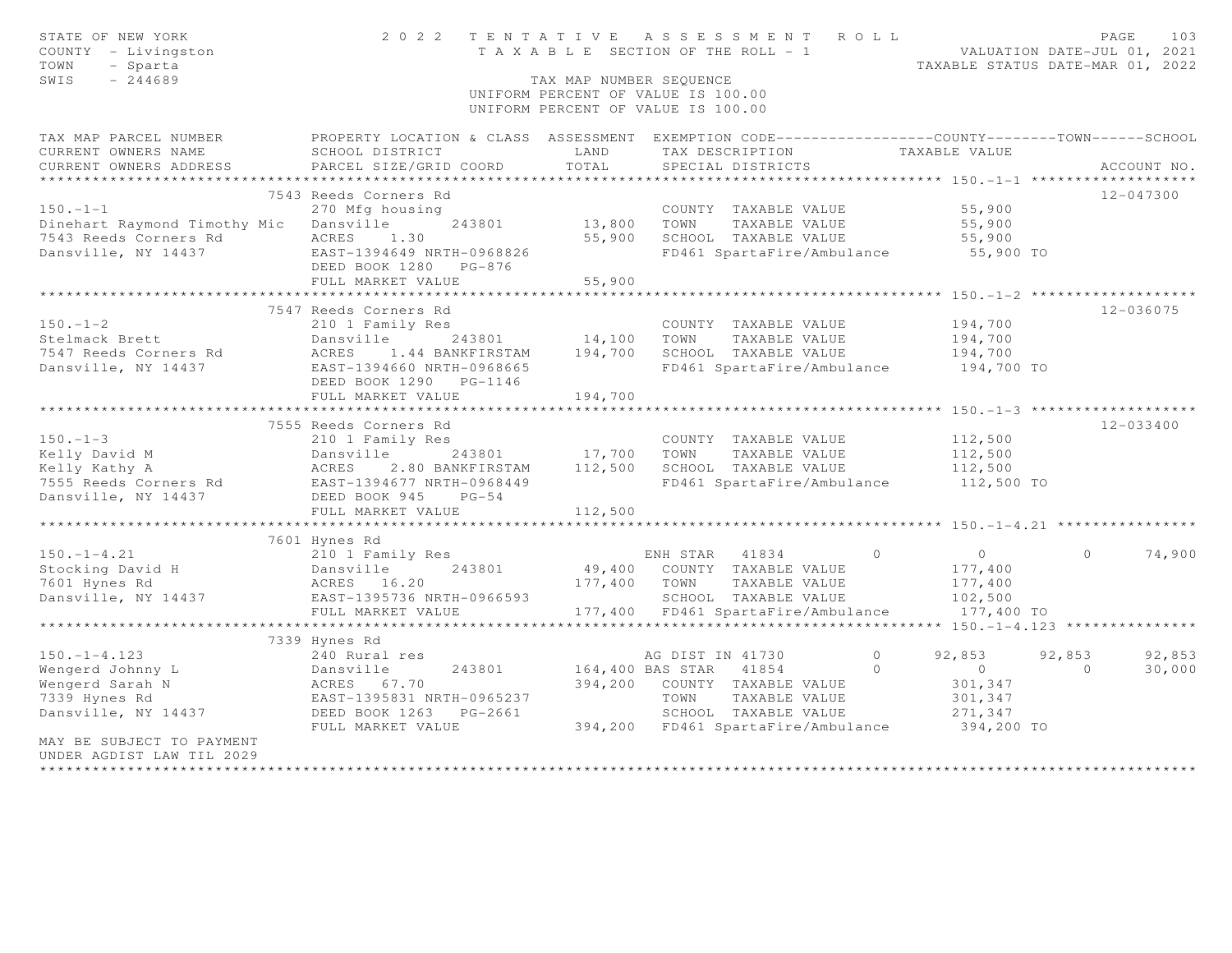| STATE OF NEW YORK<br>COUNTY - Livingston<br>TOWN<br>- Sparta<br>SWIS<br>$-244689$ | TENTATIVE ASSESSMENT<br>2 0 2 2<br>ROLL<br>T A X A B L E SECTION OF THE ROLL - 1<br>VALUATION DATE-JUL 01, 2021<br>TAXABLE STATUS DATE-MAR 01, 2022<br>TAX MAP NUMBER SEQUENCE<br>UNIFORM PERCENT OF VALUE IS 100.00<br>UNIFORM PERCENT OF VALUE IS 100.00 |               |                                                                                                  |                                                  |             |  |  |  |  |
|-----------------------------------------------------------------------------------|------------------------------------------------------------------------------------------------------------------------------------------------------------------------------------------------------------------------------------------------------------|---------------|--------------------------------------------------------------------------------------------------|--------------------------------------------------|-------------|--|--|--|--|
| TAX MAP PARCEL NUMBER                                                             |                                                                                                                                                                                                                                                            |               | PROPERTY LOCATION & CLASS ASSESSMENT EXEMPTION CODE----------------COUNTY-------TOWN------SCHOOL |                                                  |             |  |  |  |  |
| CURRENT OWNERS NAME<br>CURRENT OWNERS ADDRESS                                     | SCHOOL DISTRICT<br>PARCEL SIZE/GRID COORD                                                                                                                                                                                                                  | LAND<br>TOTAL | TAX DESCRIPTION<br>SPECIAL DISTRICTS                                                             | TAXABLE VALUE                                    | ACCOUNT NO. |  |  |  |  |
|                                                                                   |                                                                                                                                                                                                                                                            |               |                                                                                                  |                                                  |             |  |  |  |  |
|                                                                                   | 7754 Hynes Rd                                                                                                                                                                                                                                              |               |                                                                                                  |                                                  | 12-023000   |  |  |  |  |
| $150. - 1 - 4.131$                                                                | 241 Rural res&aq                                                                                                                                                                                                                                           |               | AG DIST IN 41730<br>$\Omega$                                                                     | 48,589<br>48,589                                 | 48,589      |  |  |  |  |
| Wengerd Johnny                                                                    | Dansville<br>243801                                                                                                                                                                                                                                        | 92,200        | COUNTY TAXABLE VALUE                                                                             | 143,411                                          |             |  |  |  |  |
| Wengerd Sarah                                                                     | ACRES 43.40                                                                                                                                                                                                                                                | 192,000       | TOWN<br>TAXABLE VALUE                                                                            | 143,411                                          |             |  |  |  |  |
| 7339 Hynes Rd                                                                     | EAST-1394910 NRTH-0965303                                                                                                                                                                                                                                  |               | SCHOOL TAXABLE VALUE                                                                             | 143,411                                          |             |  |  |  |  |
| Dansville, NY 14437                                                               | DEED BOOK 1290 PG-2369<br>FULL MARKET VALUE                                                                                                                                                                                                                | 192,000       | FD461 SpartaFire/Ambulance                                                                       | 192,000 TO                                       |             |  |  |  |  |
| MAY BE SUBJECT TO PAYMENT<br>UNDER AGDIST LAW TIL 2029                            |                                                                                                                                                                                                                                                            |               |                                                                                                  |                                                  |             |  |  |  |  |
| *********************                                                             |                                                                                                                                                                                                                                                            |               |                                                                                                  |                                                  |             |  |  |  |  |
|                                                                                   | Hynes Rd                                                                                                                                                                                                                                                   |               |                                                                                                  |                                                  | 12-023100   |  |  |  |  |
| $150. - 1 - 7$<br>Hynes James R                                                   | 322 Rural vac>10<br>243801<br>Dansville                                                                                                                                                                                                                    | 22,300        | COUNTY TAXABLE VALUE<br>TOWN<br>TAXABLE VALUE                                                    | 22,300<br>22,300                                 |             |  |  |  |  |
| Hynes Joanne                                                                      | ACRES 12.30                                                                                                                                                                                                                                                | 22,300        | SCHOOL TAXABLE VALUE                                                                             | 22,300                                           |             |  |  |  |  |
| PO Box 7563                                                                       | EAST-1396877 NRTH-0966619                                                                                                                                                                                                                                  |               | FD461 SpartaFire/Ambulance                                                                       | 22,300 TO                                        |             |  |  |  |  |
| Indian Lake Estates, FL 33855 DEED BOOK 937                                       | $PG-388$                                                                                                                                                                                                                                                   |               |                                                                                                  |                                                  |             |  |  |  |  |
|                                                                                   | FULL MARKET VALUE                                                                                                                                                                                                                                          | 22,300        |                                                                                                  |                                                  |             |  |  |  |  |
|                                                                                   |                                                                                                                                                                                                                                                            |               |                                                                                                  |                                                  |             |  |  |  |  |
|                                                                                   | Story Rd                                                                                                                                                                                                                                                   |               |                                                                                                  |                                                  | 12-021800   |  |  |  |  |
| $150. - 1 - 8.1$                                                                  | 105 Vac farmland                                                                                                                                                                                                                                           |               | AG DIST C 41720<br>$\circ$                                                                       | 98,209<br>98,209                                 | 98,209      |  |  |  |  |
| Humphrey Herbert M                                                                | Wayland-Cohocto 467401                                                                                                                                                                                                                                     | 170,000       | COUNTY TAXABLE VALUE                                                                             | 71,791                                           |             |  |  |  |  |
| Humphrey Joyce M                                                                  | ACRES 100.00                                                                                                                                                                                                                                               | 170,000       | TAXABLE VALUE<br>TOWN                                                                            | 71,791                                           |             |  |  |  |  |
| 6790 Liberty Pole Rd                                                              | EAST-1397313 NRTH-0965066                                                                                                                                                                                                                                  |               | SCHOOL TAXABLE VALUE                                                                             | 71,791                                           |             |  |  |  |  |
| Dansville, NY 14437                                                               | DEED BOOK 841<br>$PG-37$                                                                                                                                                                                                                                   |               | AG003 Ag District #3<br>170,000 FD461 SpartaFire/Ambulance                                       | 170,000 TO                                       |             |  |  |  |  |
| MAY BE SUBJECT TO PAYMENT                                                         | FULL MARKET VALUE                                                                                                                                                                                                                                          |               |                                                                                                  | 170,000 TO                                       |             |  |  |  |  |
| UNDER AGDIST LAW TIL 2026                                                         |                                                                                                                                                                                                                                                            |               |                                                                                                  |                                                  |             |  |  |  |  |
|                                                                                   | Story Rd                                                                                                                                                                                                                                                   |               |                                                                                                  | ** $150 - 1 - 10$ **                             | 12-033100   |  |  |  |  |
| $150. - 1 - 10$                                                                   | 312 Vac w/imprv                                                                                                                                                                                                                                            |               | COUNTY TAXABLE VALUE                                                                             | 43,900                                           |             |  |  |  |  |
| Mensinger Melvin K                                                                | Wayland-Cohocto 467401                                                                                                                                                                                                                                     | 40,500        | TOWN<br>TAXABLE VALUE                                                                            | 43,900                                           |             |  |  |  |  |
| 5679 Springwater Rd                                                               | ACRES 12.13                                                                                                                                                                                                                                                | 43,900        | SCHOOL TAXABLE VALUE                                                                             | 43,900                                           |             |  |  |  |  |
| Scottsburg, NY 14545                                                              | EAST-1398074 NRTH-0964428                                                                                                                                                                                                                                  |               | FD461 SpartaFire/Ambulance                                                                       | 43,900 TO                                        |             |  |  |  |  |
|                                                                                   | DEED BOOK 1272 PG-724                                                                                                                                                                                                                                      |               |                                                                                                  |                                                  |             |  |  |  |  |
|                                                                                   | FULL MARKET VALUE                                                                                                                                                                                                                                          | 43,900        |                                                                                                  |                                                  |             |  |  |  |  |
|                                                                                   | ********************                                                                                                                                                                                                                                       |               |                                                                                                  | ***************** 150. -1-11 ******************* |             |  |  |  |  |
|                                                                                   | Swartz Rd                                                                                                                                                                                                                                                  |               |                                                                                                  |                                                  | 12-023900   |  |  |  |  |
| $150. - 1 - 11$                                                                   | 312 Vac w/imprv                                                                                                                                                                                                                                            |               | COUNTY TAXABLE VALUE                                                                             | 15,700                                           |             |  |  |  |  |
| Rusty Seeds, LLC                                                                  | Dansville<br>243801                                                                                                                                                                                                                                        | 15,100        | TOWN<br>TAXABLE VALUE                                                                            | 15,700                                           |             |  |  |  |  |
| 206 Baynes St                                                                     | ACRES<br>1.80                                                                                                                                                                                                                                              | 15,700        | SCHOOL TAXABLE VALUE                                                                             | 15,700                                           |             |  |  |  |  |
| Buffalo, NY 14213                                                                 | EAST-1398288 NRTH-0963551<br>DEED BOOK 1298<br>PG-1210                                                                                                                                                                                                     |               | FD461 SpartaFire/Ambulance                                                                       | 15,700 TO                                        |             |  |  |  |  |
|                                                                                   | FULL MARKET VALUE                                                                                                                                                                                                                                          | 15,700        |                                                                                                  |                                                  |             |  |  |  |  |
|                                                                                   |                                                                                                                                                                                                                                                            |               |                                                                                                  |                                                  |             |  |  |  |  |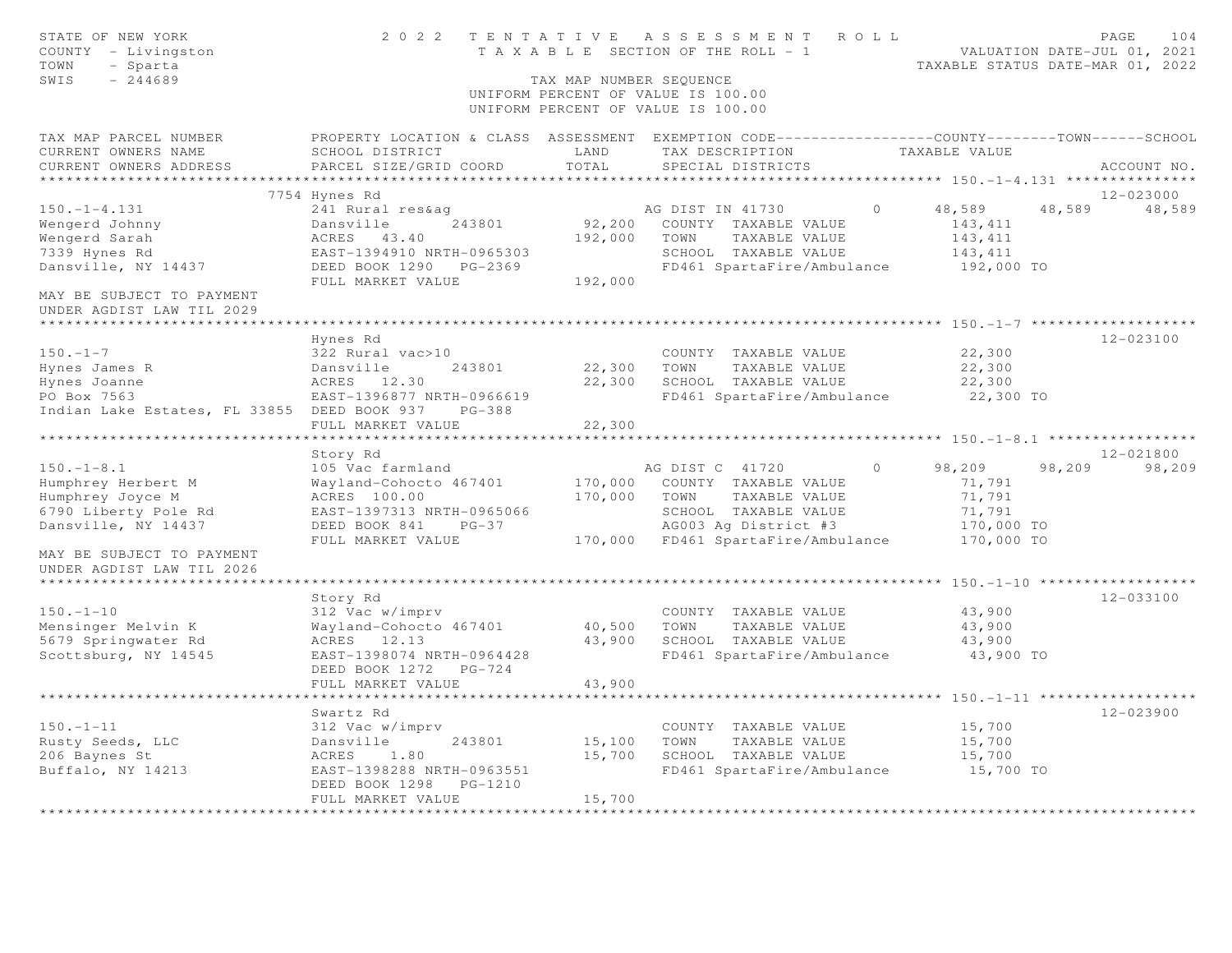| STATE OF NEW YORK<br>COUNTY - Livingston<br>- Sparta<br>TOWN                                                                       | 2022 TENTATIVE ASSESSMENT ROLL<br>TAXABLE SECTION OF THE ROLL - 1                                |                                    |                |                            |                               | VALUATION DATE-JUL 01, 2021<br>TAXABLE STATUS DATE-MAR 01, 2022 | PAGE           | 105           |
|------------------------------------------------------------------------------------------------------------------------------------|--------------------------------------------------------------------------------------------------|------------------------------------|----------------|----------------------------|-------------------------------|-----------------------------------------------------------------|----------------|---------------|
| SWIS<br>$-244689$                                                                                                                  |                                                                                                  | TAX MAP NUMBER SEQUENCE            |                |                            |                               |                                                                 |                |               |
|                                                                                                                                    |                                                                                                  | UNIFORM PERCENT OF VALUE IS 100.00 |                |                            |                               |                                                                 |                |               |
|                                                                                                                                    |                                                                                                  | UNIFORM PERCENT OF VALUE IS 100.00 |                |                            |                               |                                                                 |                |               |
| TAX MAP PARCEL NUMBER                                                                                                              | PROPERTY LOCATION & CLASS ASSESSMENT EXEMPTION CODE----------------COUNTY-------TOWN------SCHOOL |                                    |                |                            |                               |                                                                 |                |               |
| CURRENT OWNERS NAME                                                                                                                | SCHOOL DISTRICT                                                                                  | LAND                               |                |                            | TAX DESCRIPTION TAXABLE VALUE |                                                                 |                |               |
| CURRENT OWNERS ADDRESS                                                                                                             | PARCEL SIZE/GRID COORD                                                                           | TOTAL                              |                | SPECIAL DISTRICTS          |                               |                                                                 |                | ACCOUNT NO.   |
|                                                                                                                                    |                                                                                                  |                                    |                |                            |                               |                                                                 |                |               |
|                                                                                                                                    | 6572 Swartz Rd                                                                                   |                                    |                |                            |                               |                                                                 |                | 12-043050     |
| $150. - 1 - 12.1$                                                                                                                  | 210 1 Family Res                                                                                 |                                    |                | BAS STAR 41854             | $\Omega$                      | $\overline{0}$                                                  | $\overline{0}$ | 30,000        |
| Barnes Sterling L<br>Barnes Rachael M<br>6572 Swartz Rd<br>Dansville, NY 14437<br>Dansville, NY 14437<br>DEED BOOK 1266<br>PG-2792 |                                                                                                  |                                    |                |                            |                               | 129,000<br>129,000                                              |                |               |
|                                                                                                                                    |                                                                                                  |                                    |                | SCHOOL TAXABLE VALUE       |                               | 99,000                                                          |                |               |
|                                                                                                                                    |                                                                                                  |                                    |                |                            | FD461 SpartaFire/Ambulance    | 129,000 TO                                                      |                |               |
|                                                                                                                                    | FULL MARKET VALUE                                                                                | 129,000                            |                |                            |                               |                                                                 |                |               |
|                                                                                                                                    |                                                                                                  |                                    |                |                            |                               |                                                                 |                |               |
|                                                                                                                                    | 7878 Story Rd                                                                                    |                                    |                |                            |                               |                                                                 |                | 12-048500     |
| $150. - 1 - 14$                                                                                                                    | 210 1 Family Res                                                                                 |                                    |                | COUNTY TAXABLE VALUE       |                               | 68,100                                                          |                |               |
|                                                                                                                                    | 243801 18,400<br>Dansville                                                                       |                                    | TOWN           | TAXABLE VALUE              |                               | 68,100                                                          |                |               |
| Bowen Jeremiah (Dansvil)<br>1878 Story Rd (Dansvil)                                                                                | 3.08 BANKFIRSTAM                                                                                 | 68,100                             |                | SCHOOL TAXABLE VALUE       |                               | 68,100                                                          |                |               |
| Dansville, NY 14437 EAST-1397963 NRTH-0963364                                                                                      |                                                                                                  |                                    |                |                            |                               | FD461 SpartaFire/Ambulance 68,100 TO                            |                |               |
|                                                                                                                                    | DEED BOOK 1284 PG-238                                                                            |                                    |                |                            |                               |                                                                 |                |               |
|                                                                                                                                    | FULL MARKET VALUE                                                                                | 68,100                             |                |                            |                               |                                                                 |                |               |
|                                                                                                                                    |                                                                                                  |                                    |                |                            |                               |                                                                 |                |               |
|                                                                                                                                    | 6562 Swartz Rd                                                                                   |                                    |                |                            |                               |                                                                 |                | 12-001025     |
|                                                                                                                                    |                                                                                                  |                                    |                | COUNTY TAXABLE VALUE       |                               | 48,600                                                          |                |               |
|                                                                                                                                    |                                                                                                  | 3,100 TOWN                         |                | TAXABLE VALUE              |                               | 48,600                                                          |                |               |
|                                                                                                                                    |                                                                                                  | 48,600                             |                | SCHOOL TAXABLE VALUE       |                               | 48,600                                                          |                |               |
|                                                                                                                                    |                                                                                                  |                                    |                |                            | FD461 SpartaFire/Ambulance    | $48,600$ TO                                                     |                |               |
|                                                                                                                                    | DEED BOOK 1290 PG-2739                                                                           |                                    |                |                            |                               |                                                                 |                |               |
|                                                                                                                                    | FULL MARKET VALUE                                                                                | 48,600<br>************             |                |                            |                               |                                                                 |                |               |
|                                                                                                                                    |                                                                                                  |                                    |                |                            |                               |                                                                 |                | 12-036800     |
| $150. - 1 - 16$                                                                                                                    | 6554 Swartz Rd<br>210 1 Family Res                                                               |                                    |                | ENH STAR 41834 0           |                               | $\overline{0}$                                                  |                | $0 \t 74,900$ |
| Piraino Faith                                                                                                                      | 243801<br>Dansville                                                                              | 14,600 COUNTY TAXABLE VALUE        |                |                            |                               | 128,300                                                         |                |               |
| 6554 Swartz Rd                                                                                                                     | Dansvi<br>ACRES<br>1.63                                                                          | 128,300                            | TOWN           | TAXABLE VALUE              |                               | 128,300                                                         |                |               |
| Dansville, NY 14437                                                                                                                | EAST-1397564 NRTH-0963495                                                                        |                                    |                | SCHOOL TAXABLE VALUE       |                               | 53,400                                                          |                |               |
|                                                                                                                                    | DEED BOOK 1258 PG-2283                                                                           |                                    |                |                            |                               | FD461 SpartaFire/Ambulance 128,300 TO                           |                |               |
|                                                                                                                                    | FULL MARKET VALUE                                                                                | 128,300                            |                |                            |                               |                                                                 |                |               |
|                                                                                                                                    |                                                                                                  |                                    |                |                            |                               |                                                                 |                |               |
|                                                                                                                                    | 6552 Swartz Rd                                                                                   |                                    |                |                            |                               |                                                                 |                | 12-036801     |
| $150. - 1 - 17$                                                                                                                    | 210 1 Family Res                                                                                 |                                    | BAS STAR 41854 |                            | $\overline{0}$                | $\overline{O}$                                                  |                | $0 \t 30,000$ |
| Dudek Kirk D                                                                                                                       |                                                                                                  | 243801 14,200 COUNTY TAXABLE VALUE |                |                            |                               | 51,200                                                          |                |               |
| Dudek Kathryn                                                                                                                      |                                                                                                  | 51,200 TOWN                        |                | TAXABLE VALUE              |                               | 51,200                                                          |                |               |
| Dansville<br>ACRES 1.09<br>EAST-1397451 NI<br>6552 Swartz Rd                                                                       | EAST-1397451 NRTH-0963490                                                                        |                                    |                | SCHOOL TAXABLE VALUE       |                               | 21,200                                                          |                |               |
| Dansville, NY 14437                                                                                                                | DEED BOOK 648 PG-00266                                                                           |                                    |                | FD461 SpartaFire/Ambulance |                               | 51,200 TO                                                       |                |               |
|                                                                                                                                    | FULL MARKET VALUE                                                                                | 51,200                             |                |                            |                               |                                                                 |                |               |
|                                                                                                                                    |                                                                                                  |                                    |                |                            |                               |                                                                 |                |               |
|                                                                                                                                    | 6500 Swartz Rd                                                                                   |                                    |                |                            |                               |                                                                 |                | 12-014750     |
| $150. - 1 - 18$                                                                                                                    | 210 1 Family Res                                                                                 |                                    |                | COUNTY TAXABLE VALUE       |                               | 18,800                                                          |                |               |
| WC Premier Properties, LLC                                                                                                         | Dansville<br>243801                                                                              | 13,800                             | TOWN           | TAXABLE VALUE              |                               | 18,800                                                          |                |               |
| 6550 Route 5 & 20                                                                                                                  | 1.30<br>ACRES                                                                                    | 18,800                             |                | SCHOOL TAXABLE VALUE       |                               | 18,800                                                          |                |               |
| Bloomfield, NY 14469                                                                                                               | EAST-1397335 NRTH-0963482                                                                        |                                    |                | FD461 SpartaFire/Ambulance |                               | 18,800 TO                                                       |                |               |
|                                                                                                                                    | DEED BOOK 1299 PG-1542                                                                           |                                    |                |                            |                               |                                                                 |                |               |
|                                                                                                                                    | FULL MARKET VALUE                                                                                | 18,800                             |                |                            |                               |                                                                 |                |               |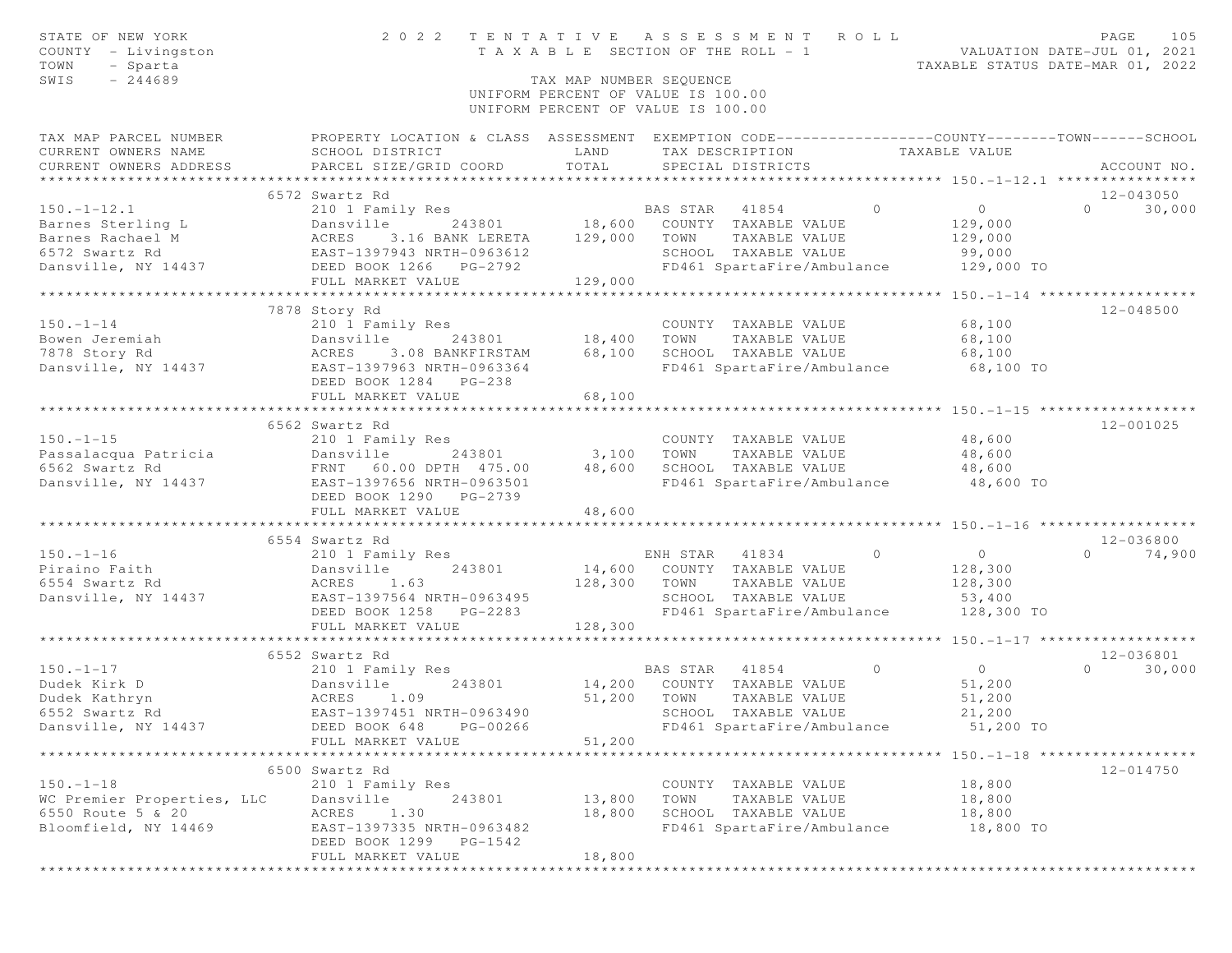| STATE OF NEW YORK<br>COUNTY - Livingston<br>TOWN<br>- Sparta<br>SWIS<br>$-244689$ | 2022                                                                                                                | TAX MAP NUMBER SEQUENCE | TENTATIVE ASSESSMENT ROLL<br>T A X A B L E SECTION OF THE ROLL - 1<br>UNIFORM PERCENT OF VALUE IS 100.00<br>UNIFORM PERCENT OF VALUE IS 100.00 |            | TAXABLE STATUS DATE-MAR 01, 2022      |          | PAGE<br>106<br>VALUATION DATE-JUL 01, 2021 |
|-----------------------------------------------------------------------------------|---------------------------------------------------------------------------------------------------------------------|-------------------------|------------------------------------------------------------------------------------------------------------------------------------------------|------------|---------------------------------------|----------|--------------------------------------------|
| TAX MAP PARCEL NUMBER<br>CURRENT OWNERS NAME                                      | PROPERTY LOCATION & CLASS ASSESSMENT EXEMPTION CODE----------------COUNTY-------TOWN------SCHOOL<br>SCHOOL DISTRICT | LAND                    | TAX DESCRIPTION                                                                                                                                |            | TAXABLE VALUE                         |          |                                            |
| CURRENT OWNERS ADDRESS                                                            | PARCEL SIZE/GRID COORD                                                                                              | TOTAL                   | SPECIAL DISTRICTS                                                                                                                              |            |                                       |          | ACCOUNT NO.                                |
| ******************                                                                |                                                                                                                     | ************            |                                                                                                                                                |            |                                       |          |                                            |
|                                                                                   | 7886 Story Rd                                                                                                       |                         |                                                                                                                                                |            |                                       |          | 12-016200                                  |
| $150. - 1 - 19.1$                                                                 | 210 1 Family Res                                                                                                    |                         | COUNTY TAXABLE VALUE                                                                                                                           |            | 196,400                               |          |                                            |
| Bowen Jeremiah T                                                                  | Dansville<br>243801                                                                                                 | 19,100                  | TAXABLE VALUE<br>TOWN                                                                                                                          |            | 196,400                               |          |                                            |
| 7886 Story Rd                                                                     | Life Estate Kathrine                                                                                                | 196,400                 | SCHOOL TAXABLE VALUE                                                                                                                           |            | 196,400                               |          |                                            |
| Dansville, NY 14437                                                               | ACRES<br>3.35 BANKFIRSTAM<br>EAST-1398208 NRTH-0963075<br>DEED BOOK 1295 PG-2069                                    |                         | FD461 SpartaFire/Ambulance                                                                                                                     |            | 196,400 TO                            |          |                                            |
|                                                                                   | FULL MARKET VALUE                                                                                                   | 196,400                 |                                                                                                                                                |            |                                       |          |                                            |
|                                                                                   | 7918 Story Rd                                                                                                       |                         |                                                                                                                                                |            |                                       |          | $12 - 021300$                              |
| $150. - 1 - 22$                                                                   | 210 1 Family Res                                                                                                    |                         | VET COM CT 41131                                                                                                                               | $\Omega$   | 35,000                                | 35,000   | $\bigcirc$                                 |
| Klossner Sandra L                                                                 | 243801<br>Dansville                                                                                                 |                         | 14,000 ENH STAR 41834                                                                                                                          | $\Omega$   | $\circ$                               | $\Omega$ | 74,900                                     |
| Porter Nancy E                                                                    | ACRES<br>1.40                                                                                                       | 144,800                 | COUNTY TAXABLE VALUE                                                                                                                           |            | 109,800                               |          |                                            |
| 7918 Story Rd                                                                     | EAST-1398262 NRTH-0962429                                                                                           |                         | TAXABLE VALUE<br>TOWN                                                                                                                          |            | 109,800                               |          |                                            |
| Dansville, NY 14437-9717                                                          | DEED BOOK 1270 PG-268                                                                                               |                         | SCHOOL TAXABLE VALUE                                                                                                                           |            | 69,900                                |          |                                            |
|                                                                                   | FULL MARKET VALUE                                                                                                   |                         | 144,800 FD461 SpartaFire/Ambulance                                                                                                             |            | 144,800 TO                            |          |                                            |
|                                                                                   | ****************                                                                                                    |                         |                                                                                                                                                |            |                                       |          |                                            |
|                                                                                   | Story Rd                                                                                                            |                         |                                                                                                                                                |            |                                       |          | $12 - 048900$                              |
| $150. - 1 - 23.1$                                                                 | 912 Forest s480a                                                                                                    |                         | CERT FORET 47460                                                                                                                               | $\circ$    | 32,480                                | 32,480   | 32,480                                     |
| Meyer Matthew M Et Al                                                             | 243801<br>Dansville                                                                                                 | 55,400                  | COUNTY TAXABLE VALUE                                                                                                                           |            | 22,920                                |          |                                            |
| 233 Linden St                                                                     | ACRES 30.70                                                                                                         | 55,400                  | TOWN<br>TAXABLE VALUE                                                                                                                          |            | 22,920                                |          |                                            |
| Avon, NY 14414                                                                    | EAST-1397500 NRTH-0962115                                                                                           |                         | SCHOOL TAXABLE VALUE                                                                                                                           |            | 22,920                                |          |                                            |
|                                                                                   | DEED BOOK 1263 PG-2694                                                                                              |                         | FD461 SpartaFire/Ambulance                                                                                                                     |            | 55,400 TO                             |          |                                            |
| MAY BE SUBJECT TO PAYMENT<br>UNDER RPTL480A UNTIL 2031                            | FULL MARKET VALUE                                                                                                   | 55,400                  |                                                                                                                                                |            |                                       |          |                                            |
|                                                                                   |                                                                                                                     |                         |                                                                                                                                                |            |                                       |          |                                            |
|                                                                                   | Story Rd                                                                                                            |                         |                                                                                                                                                |            |                                       |          |                                            |
| $150. - 1 - 23.2$                                                                 | 314 Rural vac<10                                                                                                    |                         | COUNTY TAXABLE VALUE                                                                                                                           |            | 12,000                                |          |                                            |
| Meyer Matthew M Et Al                                                             | 243801<br>Dansville                                                                                                 | 12,000                  | TOWN<br>TAXABLE VALUE                                                                                                                          |            | 12,000                                |          |                                            |
| 233 Linden St                                                                     | ACRES<br>3.10                                                                                                       | 12,000                  | SCHOOL TAXABLE VALUE                                                                                                                           |            | 12,000                                |          |                                            |
| Avon, NY 14414                                                                    | EAST-1398169 NRTH-0961958                                                                                           |                         | FD461 SpartaFire/Ambulance                                                                                                                     |            | 12,000 TO                             |          |                                            |
|                                                                                   | DEED BOOK 1263 PG-2694                                                                                              |                         |                                                                                                                                                |            |                                       |          |                                            |
|                                                                                   | FULL MARKET VALUE                                                                                                   | 12,000                  |                                                                                                                                                |            |                                       |          |                                            |
|                                                                                   | .                                                                                                                   |                         |                                                                                                                                                |            | ******* 150. -1-24 ****************** |          |                                            |
|                                                                                   | 7960 Story Rd                                                                                                       |                         |                                                                                                                                                |            |                                       |          | $12 - 049000$                              |
| $150. - 1 - 24$                                                                   | 270 Mfg housing                                                                                                     |                         | VET WAR CT 41121                                                                                                                               | $\bigcirc$ | 12,525                                | 12,525   | $\bigcirc$                                 |
| Carnes Daniel A                                                                   | 243801<br>Dansville                                                                                                 |                         | 16,900 ENH STAR<br>41834                                                                                                                       | $\cap$     | $\circ$                               | $\Omega$ | 74,900                                     |
| Carnes Annette<br>7960 Story Rd                                                   | ACRES<br>2.50                                                                                                       | 83,500                  | COUNTY TAXABLE VALUE<br>TOWN                                                                                                                   |            | 70,975                                |          |                                            |
| Dansville, NY 14437                                                               | EAST-1398182 NRTH-0961733<br>FULL MARKET VALUE                                                                      | 83,500                  | TAXABLE VALUE<br>SCHOOL TAXABLE VALUE                                                                                                          |            | 70,975<br>8,600                       |          |                                            |
|                                                                                   |                                                                                                                     |                         | FD461 SpartaFire/Ambulance                                                                                                                     |            | 83,500 TO                             |          |                                            |
|                                                                                   |                                                                                                                     |                         |                                                                                                                                                |            |                                       |          |                                            |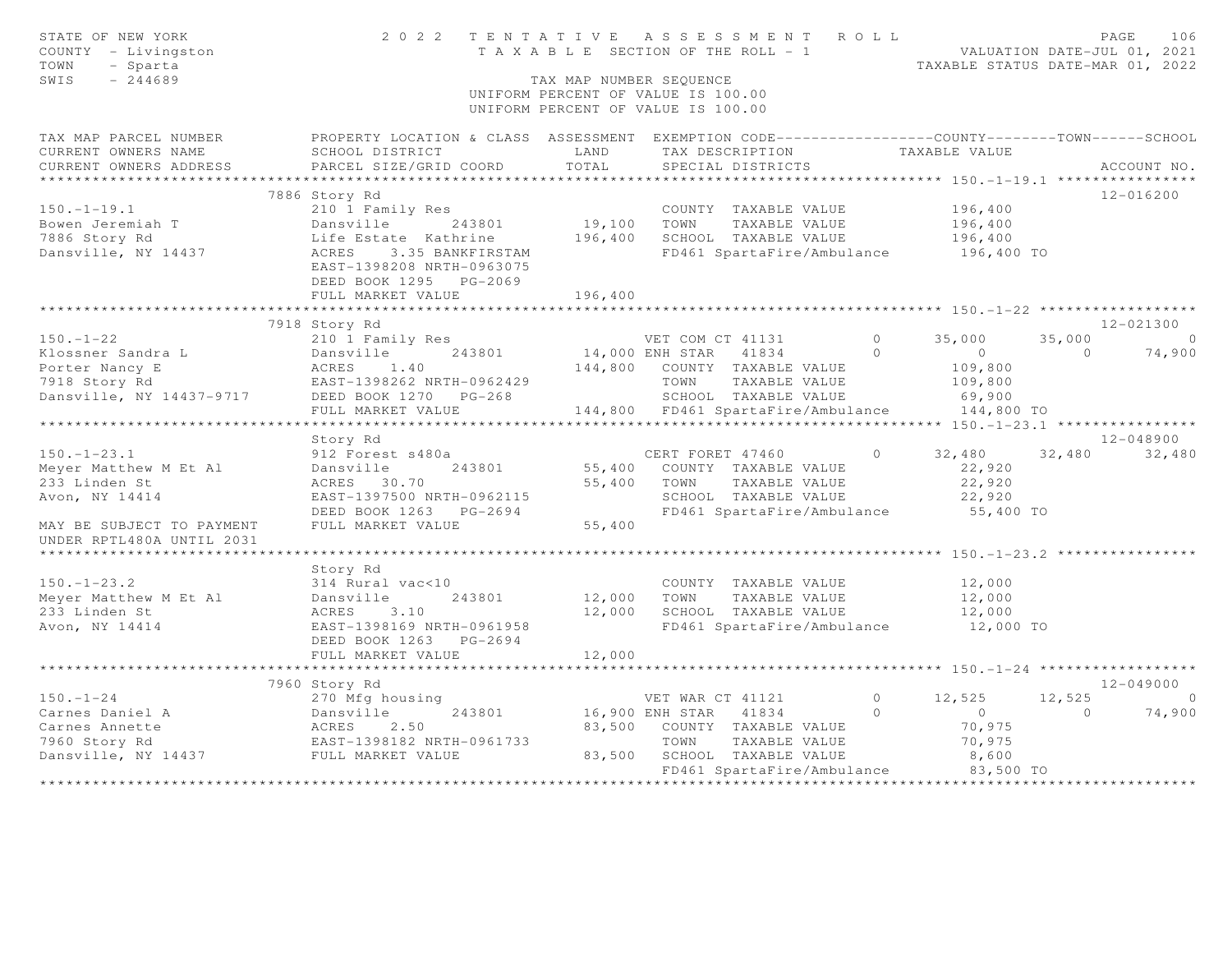| STATE OF NEW YORK                     | 2 0 2 2                                                                                            | TENTATIVE                             |                | A S S E S S M E N T                                           | R O L L        |                | PAGE                             | 107         |
|---------------------------------------|----------------------------------------------------------------------------------------------------|---------------------------------------|----------------|---------------------------------------------------------------|----------------|----------------|----------------------------------|-------------|
| COUNTY - Livingston                   |                                                                                                    | T A X A B L E SECTION OF THE ROLL - 1 |                |                                                               |                |                | VALUATION DATE-JUL 01, 2021      |             |
| TOWN<br>- Sparta<br>SWIS<br>$-244689$ |                                                                                                    | TAX MAP NUMBER SEQUENCE               |                |                                                               |                |                | TAXABLE STATUS DATE-MAR 01, 2022 |             |
|                                       |                                                                                                    | UNIFORM PERCENT OF VALUE IS 100.00    |                |                                                               |                |                |                                  |             |
|                                       |                                                                                                    | UNIFORM PERCENT OF VALUE IS 100.00    |                |                                                               |                |                |                                  |             |
| TAX MAP PARCEL NUMBER                 | PROPERTY LOCATION & CLASS ASSESSMENT EXEMPTION CODE-----------------COUNTY--------TOWN------SCHOOL |                                       |                |                                                               |                |                |                                  |             |
| CURRENT OWNERS NAME                   | SCHOOL DISTRICT                                                                                    | LAND                                  |                | TAX DESCRIPTION TAXABLE VALUE                                 |                |                |                                  |             |
| CURRENT OWNERS ADDRESS                | PARCEL SIZE/GRID COORD                                                                             | TOTAL                                 |                | SPECIAL DISTRICTS                                             |                |                |                                  | ACCOUNT NO. |
|                                       |                                                                                                    |                                       |                |                                                               |                |                |                                  |             |
|                                       | 7964 Story Rd                                                                                      |                                       |                |                                                               |                |                | 12-014450                        |             |
| $150. - 1 - 25$                       | 270 Mfg housing                                                                                    |                                       |                | COUNTY TAXABLE VALUE                                          |                | 118,000        |                                  |             |
| Cronmiller Michael                    | Dansville<br>243801                                                                                | 58,600                                | TOWN           | TAXABLE VALUE                                                 |                | 118,000        |                                  |             |
| 31 East Ave                           | ACRES<br>21.40<br>EAST-1397550 NRTH-0961313                                                        | 118,000                               |                | SCHOOL TAXABLE VALUE<br>FD461 SpartaFire/Ambulance 118,000 TO |                | 118,000        |                                  |             |
| Livonia, NY 14487                     | DEED BOOK 1094 PG-248                                                                              |                                       |                |                                                               |                |                |                                  |             |
|                                       | FULL MARKET VALUE                                                                                  | 118,000                               |                |                                                               |                |                |                                  |             |
|                                       |                                                                                                    |                                       |                |                                                               |                |                |                                  |             |
| $150. - 1 - 26$                       | Story Rd<br>314 Rural vac<10                                                                       |                                       |                | COUNTY TAXABLE VALUE                                          |                | 11,600         | 12-048800                        |             |
| Balbuzoski Richard G                  | Dansville<br>243801                                                                                | 11,600                                | TOWN           | TAXABLE VALUE                                                 |                | 11,600         |                                  |             |
| Balbuzoski Frances R                  | Dansvi<br>ACRES<br>2.95                                                                            | 11,600                                |                | SCHOOL TAXABLE VALUE                                          |                | 11,600         |                                  |             |
| 38 North Park Ave                     | EAST-1398245 NRTH-0961193                                                                          |                                       |                | FD461 SpartaFire/Ambulance 11,600 TO                          |                |                |                                  |             |
| Cheektowaga, NY 14425                 | DEED BOOK 1278 PG-2695                                                                             |                                       |                |                                                               |                |                |                                  |             |
|                                       | FULL MARKET VALUE                                                                                  | 11,600                                |                |                                                               |                |                |                                  |             |
|                                       |                                                                                                    |                                       |                |                                                               |                |                |                                  |             |
|                                       | 6502 Swartz Rd                                                                                     |                                       |                |                                                               |                |                | $12 - 000400$                    |             |
| $150. - 1 - 30$                       | 210 1 Family Res                                                                                   |                                       | BAS STAR 41854 |                                                               | $\Omega$       | $\overline{0}$ | $0 \t 30,000$                    |             |
| Hart David                            | 243801<br>Dansville                                                                                | 27,700                                |                | COUNTY TAXABLE VALUE                                          |                | 231,700        |                                  |             |
| Hart Erika                            |                                                                                                    | 231,700                               | TOWN           | TAXABLE VALUE                                                 |                | 231,700        |                                  |             |
| 6502 Swartz Rd                        | ACRES 6.70 BANK LEREIA<br>EAST-1396281 NRTH-0963358                                                |                                       |                | SCHOOL TAXABLE VALUE                                          |                | 201,700        |                                  |             |
| Dansville, NY 14437                   | DEED BOOK 1026    PG-116<br>FULL MARKET VALUE                                                      | 231,700                               |                | FD461 SpartaFire/Ambulance                                    |                | 231,700 TO     |                                  |             |
|                                       |                                                                                                    |                                       |                |                                                               |                |                |                                  |             |
|                                       | Swartz Rd                                                                                          |                                       |                |                                                               |                |                | 12-041150                        |             |
| $150. - 1 - 32.1$                     | 322 Rural vac>10                                                                                   |                                       |                | COUNTY TAXABLE VALUE                                          |                | 80,400         |                                  |             |
| Schuyler John R                       | Dansville<br>243801                                                                                | 80,400                                | TOWN           | TAXABLE VALUE                                                 |                | 80,400         |                                  |             |
| 1642 Jefferson Rd                     | ACRES 39.09                                                                                        | 80,400                                |                | SCHOOL TAXABLE VALUE                                          |                | 80,400         |                                  |             |
| Rochester, NY 14623                   | EAST-1396243 NRTH-0962304                                                                          |                                       |                | FD461 SpartaFire/Ambulance                                    |                | 80,400 TO      |                                  |             |
|                                       | DEED BOOK 1291 PG-1636                                                                             |                                       |                |                                                               |                |                |                                  |             |
|                                       | FULL MARKET VALUE                                                                                  | 80,400                                |                |                                                               |                |                |                                  |             |
|                                       |                                                                                                    |                                       |                |                                                               |                |                |                                  |             |
| $150. - 1 - 32.2$                     | 6468 Swartz Rd                                                                                     |                                       | BAS STAR 41854 |                                                               | $\overline{0}$ | $\overline{0}$ | $\circ$                          |             |
|                                       | 240 Rural res<br>243801                                                                            | 46,400                                |                | COUNTY TAXABLE VALUE                                          |                | 195,800        |                                  | 30,000      |
|                                       |                                                                                                    | 195,800                               | TOWN           | TAXABLE VALUE                                                 |                | 195,800        |                                  |             |
|                                       |                                                                                                    |                                       |                | SCHOOL TAXABLE VALUE                                          |                | 165,800        |                                  |             |
| Dansville, NY 14437                   | DEED BOOK 1120 PG-292                                                                              |                                       |                | FD461 SpartaFire/Ambulance                                    |                | 195,800 TO     |                                  |             |
|                                       | FULL MARKET VALUE                                                                                  | 195,800                               |                |                                                               |                |                |                                  |             |
|                                       |                                                                                                    |                                       |                |                                                               |                |                |                                  |             |
|                                       | 6286 Swartz Rd                                                                                     |                                       |                |                                                               |                |                | 12-012320                        |             |
| $150. - 1 - 33.2$                     | 210 1 Family Res                                                                                   |                                       | BAS STAR       | 41854                                                         | $\circ$        | $\circ$        | $\Omega$                         | 30,000      |
| Herrington Kevin M                    | 243801<br>Dansville                                                                                | 30,800                                |                | COUNTY TAXABLE VALUE                                          |                | 206,600        |                                  |             |
| Herrington Annetta R                  | ACRES<br>8.00                                                                                      | 206,600                               | TOWN           | TAXABLE VALUE                                                 |                | 206,600        |                                  |             |
| 6286 Swartz Rd                        | EAST-1393119 NRTH-0963150                                                                          |                                       |                | SCHOOL TAXABLE VALUE                                          |                | 176,600        |                                  |             |
| Dansville, NY 14437                   | DEED BOOK 806<br>$PG-301$                                                                          |                                       |                | FD461 SpartaFire/Ambulance                                    |                | 206,600 TO     |                                  |             |
|                                       | FULL MARKET VALUE                                                                                  | 206,600                               |                |                                                               |                |                |                                  |             |
|                                       |                                                                                                    |                                       |                |                                                               |                |                |                                  |             |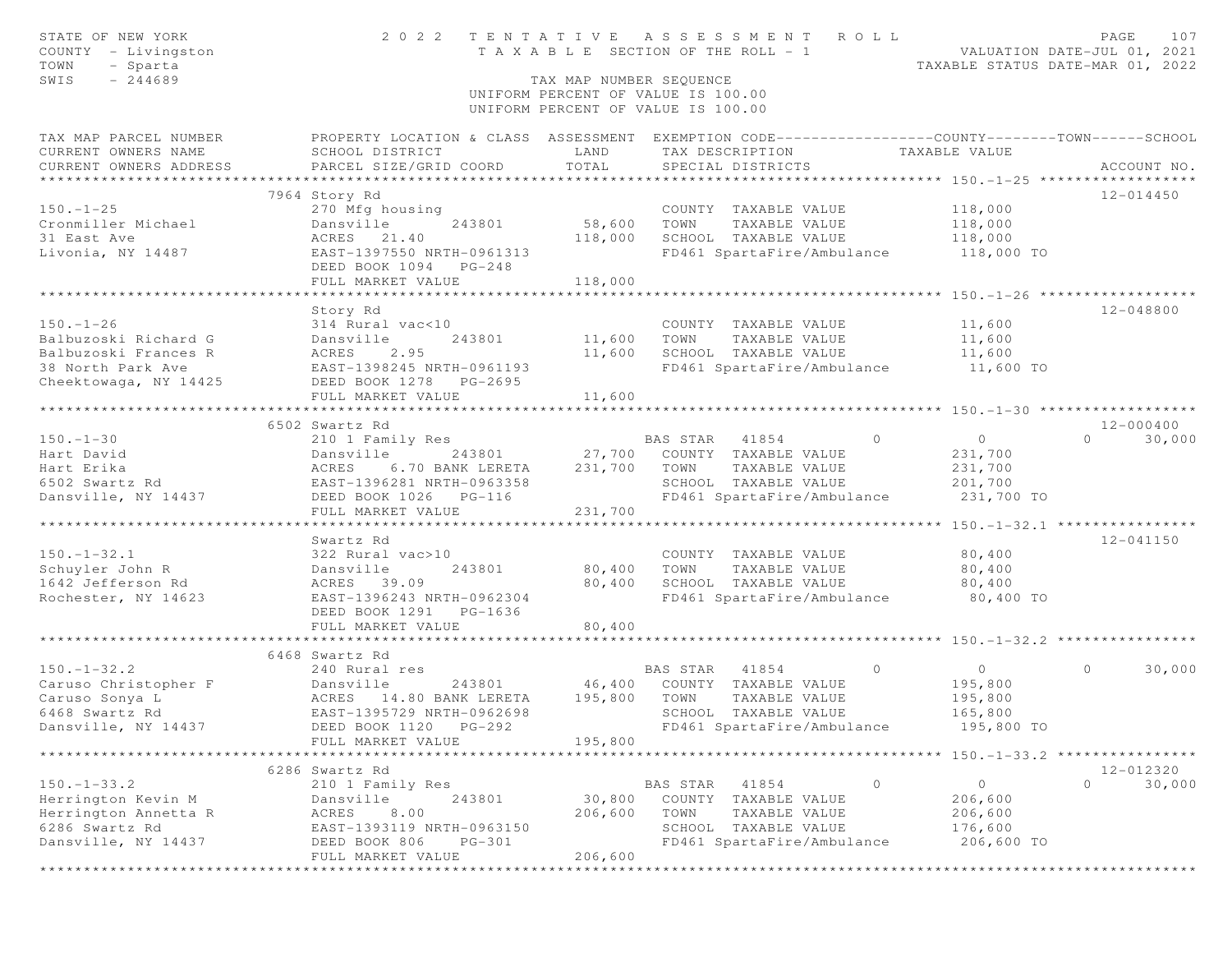| STATE OF NEW YORK<br>COUNTY - Livingston<br>TOWN<br>- Sparta<br>SWIS<br>$-244689$ | 2 0 2 2                                                                                                              | T A X A B L E SECTION OF THE ROLL - 1<br>TAX MAP NUMBER SEQUENCE<br>UNIFORM PERCENT OF VALUE IS 100.00<br>UNIFORM PERCENT OF VALUE IS 100.00 |                  | TENTATIVE ASSESSMENT ROLL             |          | VALUATION DATE-JUL 01, 2021<br>TAXABLE STATUS DATE-MAR 01, 2022 |        | PAGE<br>108                     |
|-----------------------------------------------------------------------------------|----------------------------------------------------------------------------------------------------------------------|----------------------------------------------------------------------------------------------------------------------------------------------|------------------|---------------------------------------|----------|-----------------------------------------------------------------|--------|---------------------------------|
| TAX MAP PARCEL NUMBER<br>CURRENT OWNERS NAME                                      | PROPERTY LOCATION & CLASS ASSESSMENT EXEMPTION CODE----------------COUNTY--------TOWN------SCHOOL<br>SCHOOL DISTRICT | LAND                                                                                                                                         |                  | TAX DESCRIPTION                       |          | TAXABLE VALUE                                                   |        |                                 |
| CURRENT OWNERS ADDRESS<br>*********************                                   | PARCEL SIZE/GRID COORD<br>**************************                                                                 | TOTAL                                                                                                                                        |                  | SPECIAL DISTRICTS                     |          |                                                                 |        | ACCOUNT NO.                     |
|                                                                                   |                                                                                                                      |                                                                                                                                              |                  |                                       |          |                                                                 |        |                                 |
| $150. - 1 - 33.3$                                                                 | 6420 Swartz Rd<br>240 Rural res                                                                                      |                                                                                                                                              | BAS STAR 41854   |                                       | $\circ$  | $\circ$                                                         |        | 12-038400<br>$\Omega$<br>30,000 |
| McKee Jeffery A                                                                   | 243801<br>Dansville                                                                                                  | 35,600                                                                                                                                       |                  | COUNTY TAXABLE VALUE                  |          | 234,800                                                         |        |                                 |
| 6420 Swartz Rd                                                                    | ACRES 10.02                                                                                                          | 234,800                                                                                                                                      | TOWN             | TAXABLE VALUE                         |          | 234,800                                                         |        |                                 |
| Dansville, NY 14437                                                               | EAST-1394869 NRTH-0963206                                                                                            |                                                                                                                                              |                  | SCHOOL TAXABLE VALUE                  |          | 204,800                                                         |        |                                 |
|                                                                                   | DEED BOOK 1218 PG-370                                                                                                |                                                                                                                                              |                  | FD461 SpartaFire/Ambulance            |          | 234,800 TO                                                      |        |                                 |
|                                                                                   | FULL MARKET VALUE                                                                                                    | 234,800                                                                                                                                      |                  |                                       |          |                                                                 |        |                                 |
|                                                                                   |                                                                                                                      |                                                                                                                                              |                  |                                       |          | *********** 150. -1-33. 41 ****************                     |        |                                 |
|                                                                                   | Swartz Rd                                                                                                            |                                                                                                                                              |                  |                                       |          |                                                                 |        | $12 - 038400$                   |
| $150. - 1 - 33.41$                                                                | 911 Forest s480                                                                                                      |                                                                                                                                              | CERT FORET 47460 |                                       | $\circ$  | 24,640                                                          | 24,640 | 24,640                          |
| Spartan Lands LLC                                                                 | 243801<br>Dansville                                                                                                  | 205,100                                                                                                                                      |                  | COUNTY TAXABLE VALUE                  |          | 180,460                                                         |        |                                 |
| 49 Manchester Rd<br>Huntington, NY 11743                                          | ACRES 115.70<br>EAST-1394453 NRTH-0962096                                                                            | 205,100                                                                                                                                      | TOWN             | TAXABLE VALUE<br>SCHOOL TAXABLE VALUE |          | 180,460<br>180,460                                              |        |                                 |
|                                                                                   | DEED BOOK 1263 PG-45                                                                                                 |                                                                                                                                              |                  | FD461 SpartaFire/Ambulance            |          | 205,100 TO                                                      |        |                                 |
| MAY BE SUBJECT TO PAYMENT                                                         | FULL MARKET VALUE                                                                                                    | 205,100                                                                                                                                      |                  |                                       |          |                                                                 |        |                                 |
| UNDER RPTL480A UNTIL 2031                                                         |                                                                                                                      |                                                                                                                                              |                  |                                       |          |                                                                 |        |                                 |
|                                                                                   |                                                                                                                      |                                                                                                                                              |                  |                                       |          |                                                                 |        |                                 |
|                                                                                   | Swartz Rd                                                                                                            |                                                                                                                                              |                  |                                       |          |                                                                 |        | 12-038400                       |
| $150. - 1 - 33.111$                                                               | 105 Vac farmland                                                                                                     |                                                                                                                                              | AG DIST C 41720  |                                       | $\Omega$ | 49,024                                                          | 49,024 | 49,024                          |
| Herrington Kevin M                                                                | 243801<br>Dansville                                                                                                  |                                                                                                                                              |                  | 63,200 COUNTY TAXABLE VALUE           |          | 14,176                                                          |        |                                 |
| Herrington Annetta R<br>6286 Swartz Rd                                            | ACRES 25.27<br>EAST-1393195 NRTH-0961835                                                                             |                                                                                                                                              | 63,200 TOWN      | TAXABLE VALUE<br>SCHOOL TAXABLE VALUE |          | 14,176<br>14,176                                                |        |                                 |
| Dansville, NY 14437                                                               | DEED BOOK 1134 PG-348                                                                                                |                                                                                                                                              |                  | AG003 Ag District #3                  |          | 63,200 TO                                                       |        |                                 |
|                                                                                   | FULL MARKET VALUE                                                                                                    |                                                                                                                                              |                  |                                       |          | 63,200 FD461 SpartaFire/Ambulance 63,200 TO                     |        |                                 |
| MAY BE SUBJECT TO PAYMENT<br>UNDER AGDIST LAW TIL 2026                            |                                                                                                                      |                                                                                                                                              |                  |                                       |          |                                                                 |        |                                 |
|                                                                                   |                                                                                                                      |                                                                                                                                              |                  |                                       |          |                                                                 |        |                                 |
|                                                                                   | 6378 Swartz Rd                                                                                                       |                                                                                                                                              |                  |                                       |          |                                                                 |        | 12-038400                       |
| $150. - 1 - 33.114$                                                               | 210 1 Family Res                                                                                                     |                                                                                                                                              |                  | COUNTY TAXABLE VALUE                  |          | 217,600                                                         |        |                                 |
| Harvey Ryan M<br>6378 Swartz Rd                                                   | Dansville<br>243801<br>5.04 BANKFIRSTAM<br>ACRES                                                                     | 23,500<br>217,600                                                                                                                            | TOWN             | TAXABLE VALUE<br>SCHOOL TAXABLE VALUE |          | 217,600<br>217,600                                              |        |                                 |
| Dansville, NY 14437                                                               | EAST-1394344 NRTH-0963221                                                                                            |                                                                                                                                              |                  | FD461 SpartaFire/Ambulance            |          | 217,600 TO                                                      |        |                                 |
|                                                                                   | DEED BOOK 1275 PG-1782                                                                                               |                                                                                                                                              |                  |                                       |          |                                                                 |        |                                 |
|                                                                                   | FULL MARKET VALUE                                                                                                    | 217,600                                                                                                                                      |                  |                                       |          |                                                                 |        |                                 |
|                                                                                   | ***********************                                                                                              |                                                                                                                                              |                  |                                       |          |                                                                 |        |                                 |
|                                                                                   | 7585 Hynes Rd                                                                                                        |                                                                                                                                              |                  |                                       |          |                                                                 |        |                                 |
| $150. - 1 - 34.11$                                                                | 210 1 Family Res                                                                                                     |                                                                                                                                              |                  | COUNTY TAXABLE VALUE                  |          | 265,000                                                         |        |                                 |
| Rife Patricia                                                                     | 243801<br>Dansville                                                                                                  | 22,900                                                                                                                                       | TOWN             | TAXABLE VALUE                         |          | 265,000                                                         |        |                                 |
| Young Adrian                                                                      | ACRES<br>4.80                                                                                                        | 265,000                                                                                                                                      |                  | SCHOOL TAXABLE VALUE                  |          | 265,000                                                         |        |                                 |
| 7585 Hynes Rd                                                                     | EAST-1394808 NRTH-0967400                                                                                            |                                                                                                                                              |                  | FD461 SpartaFire/Ambulance            |          | 265,000 TO                                                      |        |                                 |
| Dansville, NY 14437                                                               | DEED BOOK 1299<br>PG-580<br>FULL MARKET VALUE                                                                        |                                                                                                                                              |                  |                                       |          |                                                                 |        |                                 |
|                                                                                   |                                                                                                                      | 265,000                                                                                                                                      |                  |                                       |          |                                                                 |        |                                 |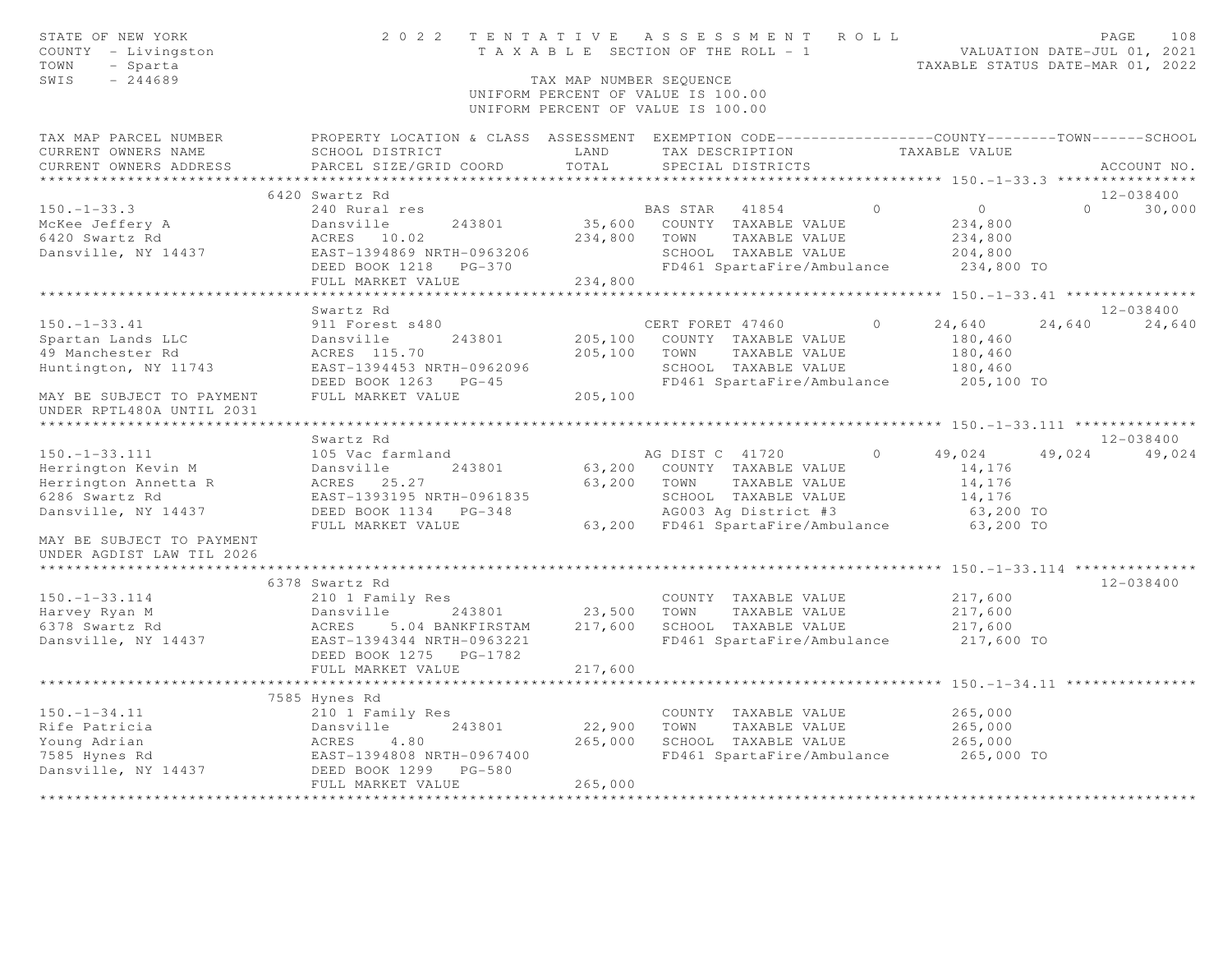| STATE OF NEW YORK<br>COUNTY - Livingston<br>TOWN<br>- Sparta<br>SWIS<br>$-244689$ | 2 0 2 2                                                                                         | TAX MAP NUMBER SEQUENCE | TENTATIVE ASSESSMENT ROLL<br>T A X A B L E SECTION OF THE ROLL - 1<br>UNIFORM PERCENT OF VALUE IS 100.00<br>UNIFORM PERCENT OF VALUE IS 100.00 |         | TAXABLE STATUS DATE-MAR 01, 2022 |         | 109<br>PAGE<br>VALUATION DATE-JUL 01, 2021 |
|-----------------------------------------------------------------------------------|-------------------------------------------------------------------------------------------------|-------------------------|------------------------------------------------------------------------------------------------------------------------------------------------|---------|----------------------------------|---------|--------------------------------------------|
| TAX MAP PARCEL NUMBER                                                             | PROPERTY LOCATION & CLASS ASSESSMENT EXEMPTION CODE---------------COUNTY-------TOWN------SCHOOL |                         |                                                                                                                                                |         |                                  |         |                                            |
| CURRENT OWNERS NAME                                                               | SCHOOL DISTRICT                                                                                 | LAND                    | TAX DESCRIPTION                                                                                                                                |         | TAXABLE VALUE                    |         |                                            |
| CURRENT OWNERS ADDRESS<br>*********************                                   | PARCEL SIZE/GRID COORD                                                                          | TOTAL                   | SPECIAL DISTRICTS                                                                                                                              |         |                                  |         | ACCOUNT NO.                                |
|                                                                                   | Hynes Rd                                                                                        |                         |                                                                                                                                                |         |                                  |         |                                            |
| $150. - 1 - 34.21$                                                                | 322 Rural vac>10                                                                                |                         | AG DIST C 41720                                                                                                                                | $\circ$ | 73,347                           | 73,347  | 73,347                                     |
| Lucci Paul T                                                                      | Dansville<br>243801                                                                             |                         | 155,400 COUNTY TAXABLE VALUE                                                                                                                   |         | 82,053                           |         |                                            |
| Lucci Susan                                                                       | ACRES 71.80                                                                                     | 155,400                 | TOWN<br>TAXABLE VALUE                                                                                                                          |         | 82,053                           |         |                                            |
| 491 Manse Ln                                                                      | EAST-1395336 NRTH-0967924                                                                       |                         | SCHOOL TAXABLE VALUE                                                                                                                           |         | 82,053                           |         |                                            |
| Rochester, NY 14625                                                               | DEED BOOK 1150 PG-369                                                                           |                         | AG003 Ag District #3                                                                                                                           |         | 155,400 TO                       |         |                                            |
|                                                                                   | FULL MARKET VALUE                                                                               |                         | 155,400 FD461 SpartaFire/Ambulance                                                                                                             |         | 155,400 TO                       |         |                                            |
| MAY BE SUBJECT TO PAYMENT<br>UNDER AGDIST LAW TIL 2026                            |                                                                                                 |                         |                                                                                                                                                |         |                                  |         |                                            |
| ************************                                                          |                                                                                                 |                         |                                                                                                                                                |         |                                  |         |                                            |
|                                                                                   | Story Rd                                                                                        |                         |                                                                                                                                                |         |                                  |         | 12-039987                                  |
| $150. - 1 - 35.12$                                                                | 105 Vac farmland                                                                                |                         | AG DIST C 41720                                                                                                                                | $\circ$ | 25,777                           | 25,777  | 25,777                                     |
| Mathes Karen J.H.                                                                 | Dansville<br>243801                                                                             | 35,700                  | COUNTY TAXABLE VALUE                                                                                                                           |         | 9,923                            |         |                                            |
| Humphrey Herbert M<br>6790 Liberty Pole Rd                                        | ACRES 14.50<br>EAST-1397869 NRTH-0966907                                                        | 35,700                  | TOWN<br>TAXABLE VALUE<br>SCHOOL TAXABLE VALUE                                                                                                  |         | 9,923<br>9,923                   |         |                                            |
| Dansville, NY 14437                                                               | DEED BOOK 1269 PG-897                                                                           |                         | AG003 Ag District #3                                                                                                                           |         | 35,700 TO                        |         |                                            |
|                                                                                   | FULL MARKET VALUE                                                                               |                         | 35,700 FD461 SpartaFire/Ambulance                                                                                                              |         | 35,700 TO                        |         |                                            |
| MAY BE SUBJECT TO PAYMENT                                                         |                                                                                                 |                         |                                                                                                                                                |         |                                  |         |                                            |
| UNDER AGDIST LAW TIL 2026                                                         |                                                                                                 |                         |                                                                                                                                                |         |                                  |         |                                            |
| *****************************                                                     |                                                                                                 |                         |                                                                                                                                                |         |                                  |         |                                            |
|                                                                                   | 6464 Liberty Pole Rd                                                                            |                         |                                                                                                                                                |         |                                  |         | 12-039987                                  |
| $150. - 1 - 35.111$                                                               | 241 Rural res&ag                                                                                |                         | AG DIST C 41720                                                                                                                                | $\circ$ | 34,583                           | 34,583  | 34,583                                     |
| Schuster Mark J                                                                   | Dansville<br>243801                                                                             |                         | 62,900 BAS STAR 41854                                                                                                                          | $\circ$ | $\circ$                          | $\circ$ | 30,000                                     |
| Schuster Margaret                                                                 | ACRES 26.00                                                                                     | 198,800                 | COUNTY TAXABLE VALUE                                                                                                                           |         | 164,217                          |         |                                            |
| 6464 Liberty Pole Rd                                                              | EAST-1396340 NRTH-0968744                                                                       |                         | TOWN<br>TAXABLE VALUE                                                                                                                          |         | 164,217                          |         |                                            |
| Dansville, NY 14437                                                               | DEED BOOK 702<br>PG-00106                                                                       |                         | SCHOOL TAXABLE VALUE                                                                                                                           |         | 134,217                          |         |                                            |
|                                                                                   | FULL MARKET VALUE                                                                               | 198,800                 | AG003 Ag District #3                                                                                                                           |         | 198,800 TO                       |         |                                            |
| MAY BE SUBJECT TO PAYMENT<br>UNDER AGDIST LAW TIL 2026                            |                                                                                                 |                         | FD461 SpartaFire/Ambulance                                                                                                                     |         | 198,800 TO                       |         |                                            |
|                                                                                   |                                                                                                 |                         |                                                                                                                                                |         |                                  |         |                                            |
|                                                                                   | Liberty Pole Rd                                                                                 |                         |                                                                                                                                                | $\circ$ |                                  |         | 12-039987                                  |
| $150. - 1 - 35.112$                                                               | 105 Vac farmland                                                                                |                         | AG DIST C 41720                                                                                                                                |         | 152,947                          | 152,947 | 152,947                                    |
| Fitzpatrick Daniel B                                                              | Dansville<br>243801                                                                             | 214,300<br>214,300      | COUNTY TAXABLE VALUE<br>TOWN<br>TAXABLE VALUE                                                                                                  |         | 61,353                           |         |                                            |
| Fitzpatrick Lynn A<br>8408 Carney Hollow Rd                                       | ACRES 98.80<br>EAST-1397335 NRTH-0968411                                                        |                         | SCHOOL TAXABLE VALUE                                                                                                                           |         | 61,353<br>61,353                 |         |                                            |
| Wayland, NY 14572                                                                 | DEED BOOK 1220 PG-331                                                                           |                         | AG003 Ag District #3                                                                                                                           |         | 214,300 TO                       |         |                                            |
|                                                                                   | FULL MARKET VALUE                                                                               |                         | 214,300 FD461 SpartaFire/Ambulance                                                                                                             |         | 214,300 TO                       |         |                                            |
| MAY BE SUBJECT TO PAYMENT                                                         |                                                                                                 |                         |                                                                                                                                                |         |                                  |         |                                            |
| UNDER AGDIST LAW TIL 2026                                                         |                                                                                                 |                         |                                                                                                                                                |         |                                  |         |                                            |
| ****************************                                                      |                                                                                                 |                         |                                                                                                                                                |         |                                  |         |                                            |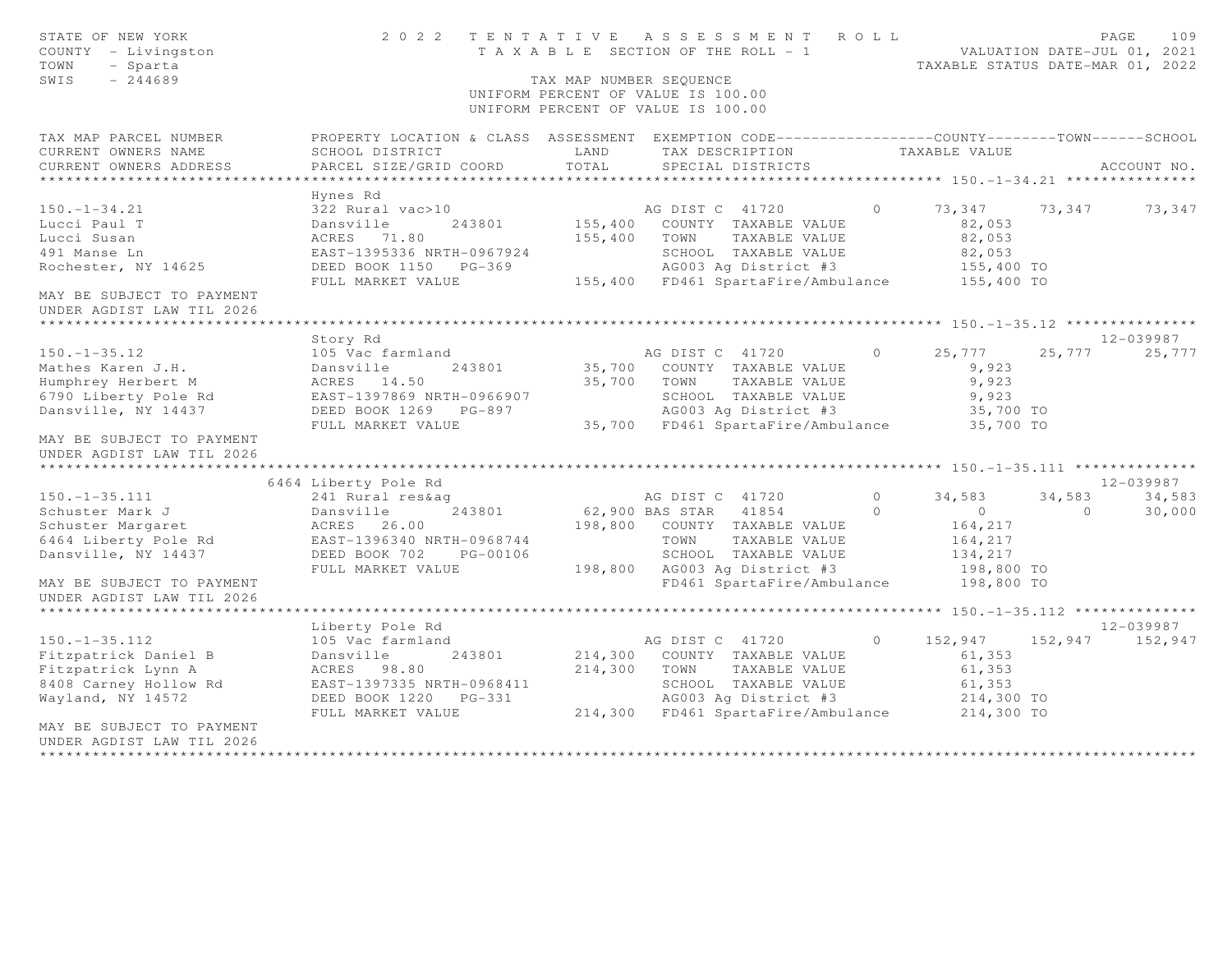|      | STATE OF NEW YORK   | 2022 TENTATIVE ASSESSMENT ROLL        | 110<br>PAGE                      |
|------|---------------------|---------------------------------------|----------------------------------|
|      | COUNTY - Livingston | T A X A B L E SECTION OF THE ROLL - 1 | VALUATION DATE-JUL 01, 2021      |
| TOWN | - Sparta            |                                       | TAXABLE STATUS DATE-MAR 01, 2022 |
| SWIS | $-244689$           | MAP SECTION $-150$                    | RPS150/V04/L015                  |
|      |                     | $SUB - SECTION - 000$                 | CURRENT DATE 4/19/2022           |
|      |                     | UNIFORM PERCENT OF VALUE IS 100.00    |                                  |

## \*\*\* S P E C I A L D I S T R I C T S U M M A R Y \*\*\*

|                            | TOTAL | EXTENSION | EXTENSION | AD VALOREM | EXEMPT | TAXABLE      |
|----------------------------|-------|-----------|-----------|------------|--------|--------------|
| CODE DISTRICT NAME PARCELS |       | TYPE.     | VALUE     | VALUE      | AMOUNT | <b>VALUE</b> |
|                            |       |           |           |            |        |              |
| AG003 Ag District #3       |       | 6 TOTAL   |           | 837,400    |        | 837,400      |
| FD461 SpartaFire/Amb       |       | 36 TOTAL  |           | 4748,700   |        | 4748,700     |

### \*\*\* S C H O O L D I S T R I C T S U M M A R Y \*\*\*

| CODE             | DISTRICT NAME                 | TOTAL<br>PARCELS | ASSESSED<br>LAND    | ASSESSED<br>TOTAL   | <b>EXEMPT</b><br>AMOUNT | TOTAL<br>TAXABLE    | STAR<br>AMOUNT | STAR<br>TAXABLE     |
|------------------|-------------------------------|------------------|---------------------|---------------------|-------------------------|---------------------|----------------|---------------------|
| 243801<br>467401 | Dansville<br>Wayland-Cohocton | 34<br>2          | 1663,200<br>210,500 | 4534,800<br>213,900 | 534,240<br>98,209       | 4000,560<br>115,691 | 539,600        | 3460,960<br>115,691 |
|                  | $S \cup B - TO T A L$         | 36               | 1873,700            | 4748,700            | 632,449                 | 4116,251            | 539,600        | 3576,651            |
|                  | TOTAL                         | 36               | 1873,700            | 4748,700            | 632,449                 | 4116,251            | 539,600        | 3576,651            |

### \*\*\* S Y S T E M C O D E S S U M M A R Y \*\*\*

### NO SYSTEM EXEMPTIONS AT THIS LEVEL

### \*\*\* E X E M P T I O N S U M M A R Y \*\*\*

|       |             | TOTAL         |         |         |          |
|-------|-------------|---------------|---------|---------|----------|
| CODE  | DESCRIPTION | PARCELS       | COUNTY  | TOWN    | SCHOOL   |
| 41121 | VET WAR CT  |               | 12,525  | 12,525  |          |
| 41131 | VET COM CT  |               | 35,000  | 35,000  |          |
| 41720 | AG DIST C   | 6             | 433,887 | 433,887 | 433,887  |
| 41730 | AG DIST IN  |               | 141,442 | 141,442 | 141,442  |
| 41834 | ENH STAR    | 4             |         |         | 299,600  |
| 41854 | BAS STAR    | 8             |         |         | 240,000  |
| 47460 | CERT FORET  | $\mathcal{L}$ | 57,120  | 57,120  | 57,120   |
|       | TO TAL      | 24            | 679,974 | 679,974 | 1172,049 |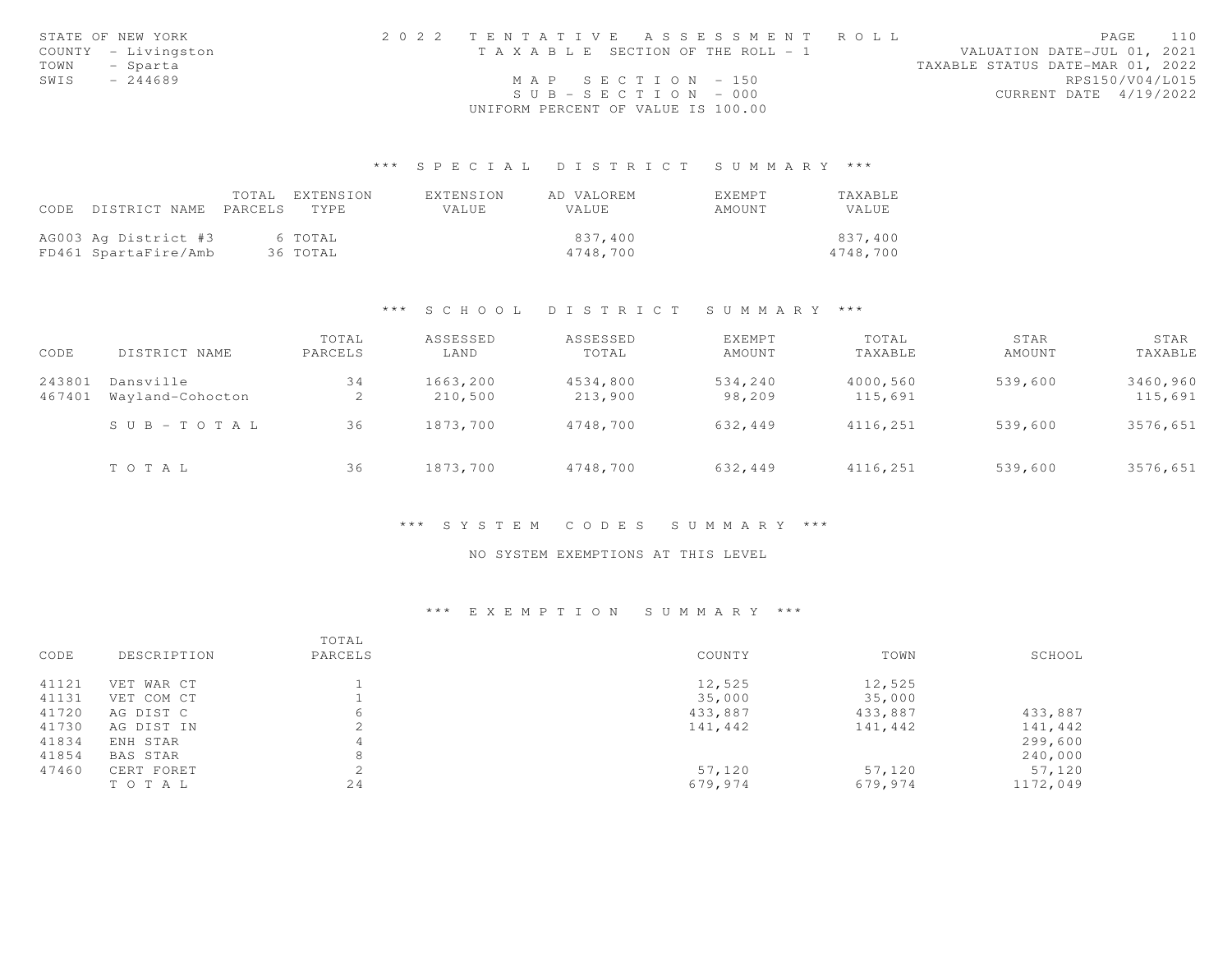|      | STATE OF NEW YORK   | 2022 TENTATIVE ASSESSMENT ROLL        | 111<br>PAGE                      |
|------|---------------------|---------------------------------------|----------------------------------|
|      | COUNTY - Livingston | T A X A B L E SECTION OF THE ROLL - 1 | VALUATION DATE-JUL 01, 2021      |
| TOWN | - Sparta            |                                       | TAXABLE STATUS DATE-MAR 01, 2022 |
| SWIS | $-244689$           | MAP SECTION $-150$                    | RPS150/V04/L015                  |
|      |                     | $SUB - SECTION - 000$                 | CURRENT DATE 4/19/2022           |
|      |                     | UNIFORM PERCENT OF VALUE IS 100.00    |                                  |

# \*\*\* G R A N D T O T A L S \*\*\*

| ROLL |             | TOTAL   | ASSESSED | ASSESSED | TAXABLE  | TAXABLE  | TAXABLE  | STAR     |
|------|-------------|---------|----------|----------|----------|----------|----------|----------|
| SEC  | DESCRIPTION | PARCELS | ∟AND     | TOTAL    | COUNTY   | TOWN     | SCHOOL   | TAXABLE  |
|      | TAXABLE     |         | 1873,700 | 4748,700 | 4068,726 | 4068,726 | 4116,251 | 3576,651 |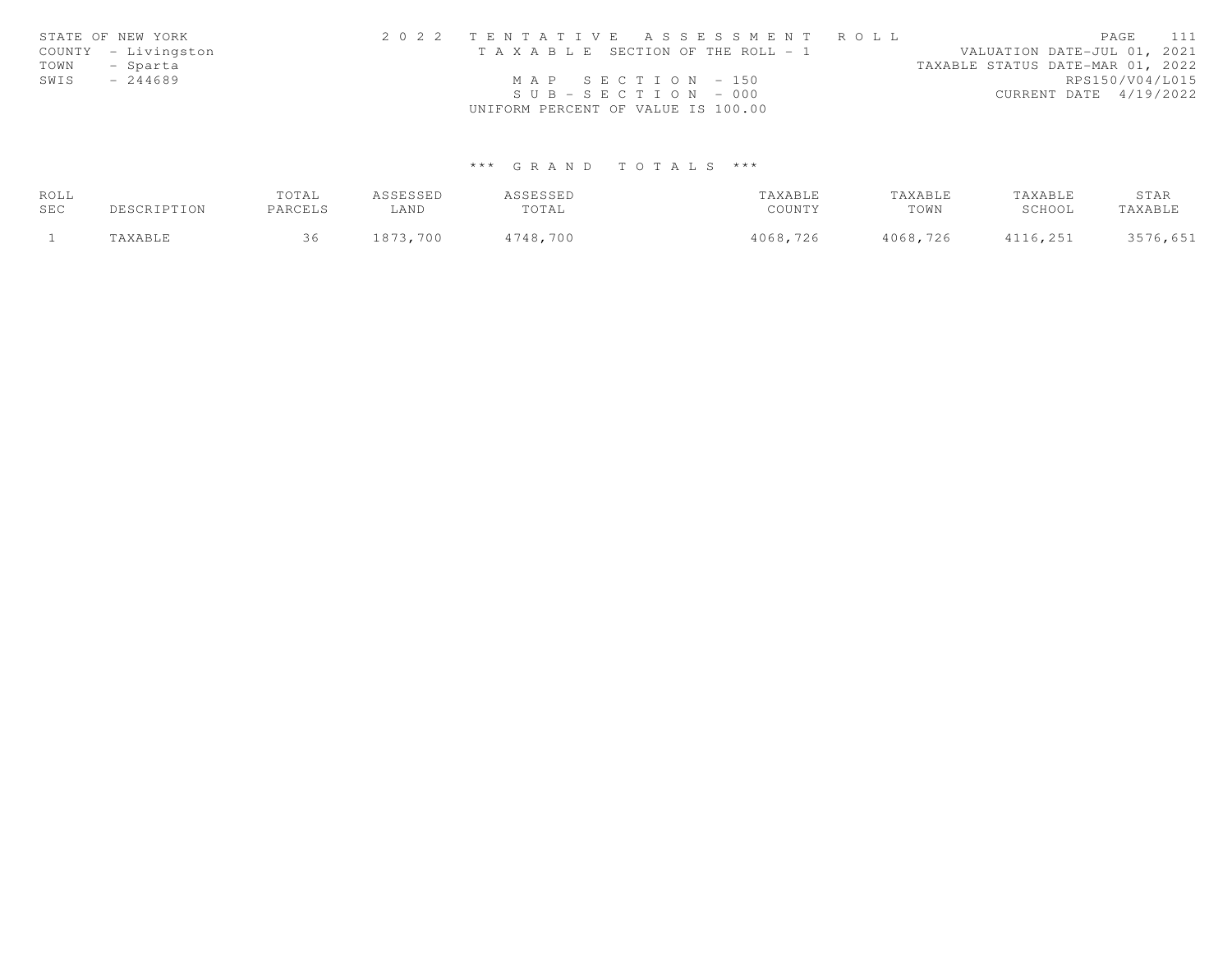| STATE OF NEW YORK<br>COUNTY - Livingston                                                                                                        |                                            |                         | 2022 TENTATIVE ASSESSMENT ROLL<br>T A X A B L E SECTION OF THE ROLL - 1 VALUATION DATE-JUL 01, 2021 |                | PAGE<br>112                      |
|-------------------------------------------------------------------------------------------------------------------------------------------------|--------------------------------------------|-------------------------|-----------------------------------------------------------------------------------------------------|----------------|----------------------------------|
| TOWN<br>- Sparta                                                                                                                                |                                            |                         |                                                                                                     |                | TAXABLE STATUS DATE-MAR 01, 2022 |
| SWIS<br>$-244689$                                                                                                                               |                                            | TAX MAP NUMBER SEQUENCE |                                                                                                     |                |                                  |
|                                                                                                                                                 |                                            |                         | UNIFORM PERCENT OF VALUE IS 100.00<br>UNIFORM PERCENT OF VALUE IS 100.00                            |                |                                  |
| TAX MAP PARCEL NUMBER THE PROPERTY LOCATION & CLASS ASSESSMENT EXEMPTION CODE--------------COUNTY-------TOWN------SCHOOL                        |                                            |                         |                                                                                                     |                |                                  |
| CURRENT OWNERS NAME                                                                                                                             | SCHOOL DISTRICT                            | LAND                    | TAX DESCRIPTION TAXABLE VALUE                                                                       |                |                                  |
| CURRENT OWNERS ADDRESS                                                                                                                          | PARCEL SIZE/GRID COORD                     | TOTAL                   | SPECIAL DISTRICTS                                                                                   |                | ACCOUNT NO.                      |
|                                                                                                                                                 |                                            |                         |                                                                                                     |                |                                  |
|                                                                                                                                                 | 8153 Groveland Station Rd                  |                         |                                                                                                     |                |                                  |
| $161. - 1 - 1.2$                                                                                                                                |                                            |                         |                                                                                                     | 67,800         |                                  |
| Johnson Lawrence                                                                                                                                |                                            |                         |                                                                                                     | 67,800         |                                  |
| 8153 Groveland Station Rd                                                                                                                       | ACRES<br>2.50                              |                         | 67,800 SCHOOL TAXABLE VALUE 67,800                                                                  |                |                                  |
| Dansville, NY 14437                                                                                                                             | EAST-1374957 NRTH-0959556                  |                         | FD461 SpartaFire/Ambulance                                                                          | 67,800 TO      |                                  |
|                                                                                                                                                 | DEED BOOK 1276    PG-1100                  |                         |                                                                                                     |                |                                  |
|                                                                                                                                                 | FULL MARKET VALUE                          | 67,800                  |                                                                                                     |                |                                  |
|                                                                                                                                                 |                                            |                         |                                                                                                     |                |                                  |
|                                                                                                                                                 | Canaseraga Crk                             |                         |                                                                                                     |                |                                  |
| $161. - 1 - 1.12$                                                                                                                               | 105 Vac farmland                           |                         | COUNTY TAXABLE VALUE                                                                                | 8,800          |                                  |
| Pastures Plus, LLC<br>4695 East View Crk ACRES                                                                                                  | 243801                                     | 8,800                   |                                                                                                     | 8,800          |                                  |
|                                                                                                                                                 | 2.50                                       | 8,800                   | TOWN      TAXABLE VALUE<br>SCHOOL   TAXABLE VALUE                                                   | 8,800          |                                  |
| Dansville, NY 14437 EAST-1373551 NRTH-0960168                                                                                                   |                                            |                         | FD461 SpartaFire/Ambulance 8,800 TO                                                                 |                |                                  |
|                                                                                                                                                 | DEED BOOK 1270 PG-852                      |                         |                                                                                                     |                |                                  |
|                                                                                                                                                 | FULL MARKET VALUE                          | 8,800                   |                                                                                                     |                |                                  |
|                                                                                                                                                 |                                            |                         |                                                                                                     |                |                                  |
|                                                                                                                                                 | Groveland Station Rd                       |                         |                                                                                                     |                |                                  |
|                                                                                                                                                 |                                            |                         | COUNTY TAXABLE VALUE                                                                                | 45,500         |                                  |
|                                                                                                                                                 |                                            |                         | 27,900 TOWN TAXABLE VALUE                                                                           | 45,500         |                                  |
|                                                                                                                                                 |                                            |                         | 45,500 SCHOOL TAXABLE VALUE                                                                         | 45,500         |                                  |
| 161.-1-1.111 312 Vac w/imprv<br>McGraw Matthew S Dansville 243801<br>1215 Norton St ACRES 6.80<br>Rochester, NY 14621 EAST-1374836 NRTH-0959932 |                                            |                         | FD461 SpartaFire/Ambulance 45,500 TO                                                                |                |                                  |
|                                                                                                                                                 | DEED BOOK 1281 PG-1643                     |                         |                                                                                                     |                |                                  |
|                                                                                                                                                 | FULL MARKET VALUE                          | 45,500                  |                                                                                                     |                |                                  |
|                                                                                                                                                 |                                            |                         |                                                                                                     |                |                                  |
|                                                                                                                                                 | 8146 Groveland Station Rd                  |                         |                                                                                                     |                |                                  |
|                                                                                                                                                 |                                            |                         | COUNTY TAXABLE VALUE                                                                                | 88,300         |                                  |
|                                                                                                                                                 | 243801                                     |                         | 32,200 TOWN TAXABLE VALUE                                                                           | 88,300         |                                  |
| 161.-1-1.112 240 Rural res<br>Scoville Mark Dansville<br>Scoville Steven ACRES 25.00<br>46 Avon Rd EAST-1374446 N                               |                                            | 88,300                  | SCHOOL TAXABLE VALUE                                                                                | 88,300         |                                  |
|                                                                                                                                                 | EAST-1374446 NRTH-0959410                  |                         | FD461 SpartaFire/Ambulance                                                                          | 88,300 TO      |                                  |
| Geneseo, NY 14454 DEED BOOK 1104 PG-92                                                                                                          |                                            |                         |                                                                                                     |                |                                  |
|                                                                                                                                                 | FULL MARKET VALUE                          | 88,300                  |                                                                                                     |                |                                  |
|                                                                                                                                                 | Parker Hill Rd                             |                         |                                                                                                     |                |                                  |
| 1.1.1.2.1<br>0'Connor James W 322 Rural vac>10<br>0'Connor Mary E 2.<br>8121 Parker Hill Rd EAST-1376060 NRTH-<br>Dansville, NY 14437           |                                            |                         | COUNTY TAXABLE VALUE 47,400                                                                         |                | 12-026950                        |
|                                                                                                                                                 | 243801                                     |                         |                                                                                                     |                |                                  |
|                                                                                                                                                 |                                            | 47,400                  | TOWN      TAXABLE VALUE<br>SCHOOL   TAXABLE VALUE                                                   | 47,400         |                                  |
|                                                                                                                                                 | EAST-1376060 NRTH-0959373                  | 47,400                  |                                                                                                     | 47,400         |                                  |
|                                                                                                                                                 |                                            |                         | FD461 SpartaFire/Ambulance 47,400 TO                                                                |                |                                  |
|                                                                                                                                                 | DEED BOOK 1267 PG-682<br>FULL MARKET VALUE | 47,400                  |                                                                                                     |                |                                  |
|                                                                                                                                                 | *********************                      |                         |                                                                                                     |                |                                  |
|                                                                                                                                                 | 8165 Groveland Station Rd                  |                         | 85 PCT OF VALUE USED FOR EXEMPTION PURPOSES                                                         |                | 12-010150                        |
| $161. - 1 - 2.21$                                                                                                                               | 240 Rural res                              |                         | VET COM CT 41131                                                                                    | 35,000         | $\overline{0}$<br>35,000         |
| Fellion Thomas                                                                                                                                  | 243801<br>Dansville                        |                         | $\Omega$<br>51,600 VET DIS CT 41141                                                                 | 70,000         | 70,000<br>$\overline{0}$         |
| 8165 Groveland Station Rd                                                                                                                       | ACRES 17.45                                |                         | 165,300 ENH STAR 41834<br>$\circ$                                                                   | $\overline{O}$ | $\circ$<br>74,900                |
| Dansville, NY 14437                                                                                                                             | EAST-1375138 NRTH-0959043                  |                         | COUNTY TAXABLE VALUE                                                                                | 60,300         |                                  |
|                                                                                                                                                 | DEED BOOK 1073 PG-370                      |                         | TOWN<br>TAXABLE VALUE                                                                               | 60,300         |                                  |
|                                                                                                                                                 | FULL MARKET VALUE                          | 165,300                 | SCHOOL TAXABLE VALUE                                                                                | 90,400         |                                  |
|                                                                                                                                                 |                                            |                         | FD461 SpartaFire/Ambulance                                                                          | 165,300 TO     |                                  |
|                                                                                                                                                 |                                            |                         |                                                                                                     |                |                                  |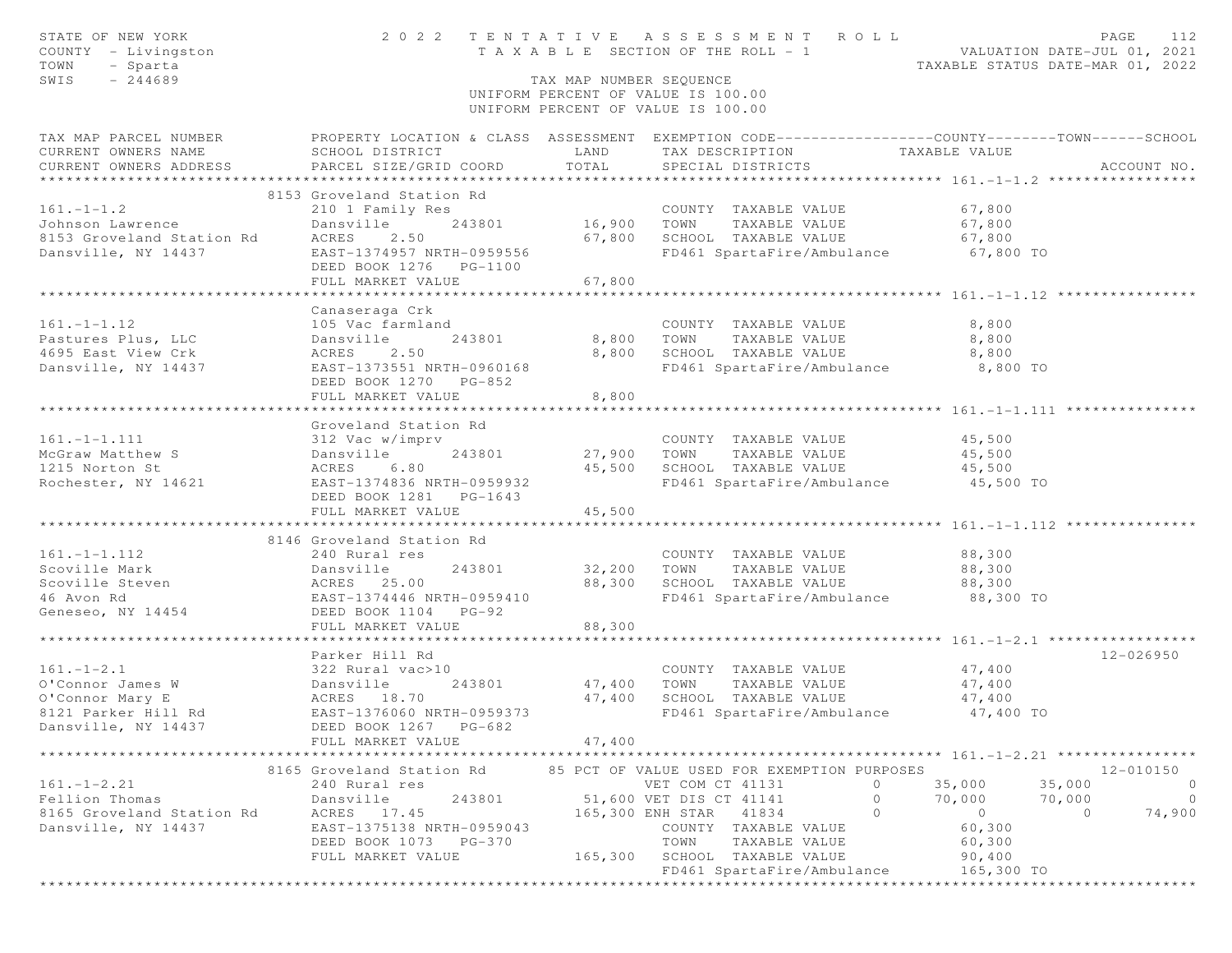| STATE OF NEW YORK<br>COUNTY - Livingston<br>TOWN<br>- Sparta<br>$-244689$<br>SWIS                                                                                                                                                | 2022 TENTATIVE ASSESSMENT ROLL                                                                                                                | TAX MAP NUMBER SEOUENCE<br>UNIFORM PERCENT OF VALUE IS 100.00<br>UNIFORM PERCENT OF VALUE IS 100.00 |                |                                                    |          | T A X A B L E SECTION OF THE ROLL - 1 WALUATION DATE-JUL 01, 2021<br>TAXABLE STATUS DATE-MAR 01. 2022<br>TAXABLE STATUS DATE-MAR 01, 2022 |          | PAGE<br>113   |
|----------------------------------------------------------------------------------------------------------------------------------------------------------------------------------------------------------------------------------|-----------------------------------------------------------------------------------------------------------------------------------------------|-----------------------------------------------------------------------------------------------------|----------------|----------------------------------------------------|----------|-------------------------------------------------------------------------------------------------------------------------------------------|----------|---------------|
| TAX MAP PARCEL NUMBER<br>CURRENT OWNERS NAME<br>CURRENT OWNERS ADDRESS                                                                                                                                                           | PROPERTY LOCATION & CLASS ASSESSMENT EXEMPTION CODE----------------COUNTY-------TOWN------SCHOOL<br>SCHOOL DISTRICT<br>PARCEL SIZE/GRID COORD | LAND<br>TOTAL                                                                                       |                | TAX DESCRIPTION TAXABLE VALUE<br>SPECIAL DISTRICTS |          |                                                                                                                                           |          | ACCOUNT NO.   |
|                                                                                                                                                                                                                                  | 8245 Groveland Station Rd                                                                                                                     |                                                                                                     |                |                                                    |          |                                                                                                                                           |          |               |
| $161. - 1 - 3.2$                                                                                                                                                                                                                 | 240 Rural res                                                                                                                                 |                                                                                                     | BAS STAR 41854 |                                                    | $\Omega$ | $\overline{0}$                                                                                                                            | $\Omega$ | 30,000        |
|                                                                                                                                                                                                                                  |                                                                                                                                               |                                                                                                     |                |                                                    |          | 190,800                                                                                                                                   |          |               |
|                                                                                                                                                                                                                                  |                                                                                                                                               |                                                                                                     |                | TAXABLE VALUE                                      |          | 190,800                                                                                                                                   |          |               |
| Bartolone Samuel T<br>Bartolone Tracy J<br>Bartolone Tracy J<br>Bartolone Tracy J<br>Bartolone Tracy J<br>Bartolone Tracy J<br>BARTEL BOOK 1178 PG-376<br>Dansville, NY 14437<br>DEED BOOK 1178 PG-376<br>PD461 SpartaFire/Ambul |                                                                                                                                               |                                                                                                     |                |                                                    |          | 160,800                                                                                                                                   |          |               |
|                                                                                                                                                                                                                                  | DEED BOOK 1178 PG-376                                                                                                                         |                                                                                                     |                | FD461 SpartaFire/Ambulance                         |          | 190,800 TO                                                                                                                                |          |               |
|                                                                                                                                                                                                                                  | FULL MARKET VALUE                                                                                                                             | 190,800                                                                                             |                |                                                    |          |                                                                                                                                           |          |               |
|                                                                                                                                                                                                                                  |                                                                                                                                               |                                                                                                     |                |                                                    |          | ********** 161.-1-3.11 *****************                                                                                                  |          |               |
|                                                                                                                                                                                                                                  | 8251 Groveland Station Rd                                                                                                                     |                                                                                                     |                |                                                    |          |                                                                                                                                           |          | 12-016450     |
| $161. - 1 - 3.11$                                                                                                                                                                                                                | 210 1 Family Res                                                                                                                              |                                                                                                     | BAS STAR 41854 |                                                    | $\circ$  | $\overline{0}$                                                                                                                            |          | $0 \t 30,000$ |
|                                                                                                                                                                                                                                  |                                                                                                                                               | 34,800                                                                                              | TOWN           | COUNTY TAXABLE VALUE<br>TAXABLE VALUE              |          | 199,500                                                                                                                                   |          |               |
|                                                                                                                                                                                                                                  |                                                                                                                                               | 199,500                                                                                             |                | SCHOOL TAXABLE VALUE                               |          | 199,500<br>169,500                                                                                                                        |          |               |
| 161.-1-3.11<br>Link Thomas R<br>Link Lori J<br>8251 Groveland Station Rd<br>Dansville, NY 14437<br>DEED BOOK 773 PEST<br>FIII MARKET VALUE                                                                                       |                                                                                                                                               |                                                                                                     |                | FD461 SpartaFire/Ambulance                         |          | 199,500 TO                                                                                                                                |          |               |
|                                                                                                                                                                                                                                  | FULL MARKET VALUE                                                                                                                             | 199,500                                                                                             |                |                                                    |          |                                                                                                                                           |          |               |
|                                                                                                                                                                                                                                  |                                                                                                                                               |                                                                                                     |                |                                                    |          |                                                                                                                                           |          |               |
|                                                                                                                                                                                                                                  | 8159 Parker Hill Rd                                                                                                                           |                                                                                                     |                |                                                    |          |                                                                                                                                           |          |               |
| $161. - 1 - 4.3$                                                                                                                                                                                                                 | 270 Mfg housing                                                                                                                               |                                                                                                     |                | COUNTY TAXABLE VALUE                               |          | 70,800                                                                                                                                    |          |               |
| Barnhart Laramie                                                                                                                                                                                                                 |                                                                                                                                               | COUNT<br>25,700       TOWN                                                                          |                | TAXABLE VALUE                                      |          | 70,800                                                                                                                                    |          |               |
| 8159 Parker Hill Rd                                                                                                                                                                                                              |                                                                                                                                               | 70,800                                                                                              |                | SCHOOL TAXABLE VALUE                               |          | 70,800                                                                                                                                    |          |               |
| Dansville, NY 14437                                                                                                                                                                                                              | 270 Mig nousing<br>Dansville 243801<br>ACRES 5.90<br>EAST-1377445 NRTH-0957805                                                                |                                                                                                     |                | FD461 SpartaFire/Ambulance                         |          | $70,800$ TO                                                                                                                               |          |               |
|                                                                                                                                                                                                                                  | DEED BOOK 940<br>$PG-93$                                                                                                                      |                                                                                                     |                |                                                    |          |                                                                                                                                           |          |               |
|                                                                                                                                                                                                                                  | FULL MARKET VALUE                                                                                                                             | 70,800                                                                                              |                |                                                    |          |                                                                                                                                           |          |               |
|                                                                                                                                                                                                                                  |                                                                                                                                               |                                                                                                     |                |                                                    |          |                                                                                                                                           |          |               |
| $161. - 1 - 4.12$                                                                                                                                                                                                                | 8164 Parker Hill Rd<br>210 1 Family Res                                                                                                       |                                                                                                     | BAS STAR 41854 |                                                    | $\sim$ 0 | $\overline{0}$                                                                                                                            | $\circ$  | 30,000        |
| Henry Anita D                                                                                                                                                                                                                    | 243801<br>Dansville                                                                                                                           |                                                                                                     |                | 14,800 COUNTY TAXABLE VALUE                        |          | 90,800                                                                                                                                    |          |               |
| 8164 Parker Hill Rd                                                                                                                                                                                                              | 1.70<br>ACRES                                                                                                                                 | 90,800                                                                                              | TOWN           | TAXABLE VALUE                                      |          | 90,800                                                                                                                                    |          |               |
| Dansville, NY 14437                                                                                                                                                                                                              | EAST-1376792 NRTH-0957561                                                                                                                     |                                                                                                     |                | SCHOOL TAXABLE VALUE                               |          | 60,800                                                                                                                                    |          |               |
|                                                                                                                                                                                                                                  | DEED BOOK 1258 PG-2268                                                                                                                        |                                                                                                     |                | FD461 SpartaFire/Ambulance                         |          | 90,800 TO                                                                                                                                 |          |               |
|                                                                                                                                                                                                                                  | FULL MARKET VALUE                                                                                                                             | 90,800                                                                                              |                |                                                    |          |                                                                                                                                           |          |               |
|                                                                                                                                                                                                                                  | **************************                                                                                                                    | **************                                                                                      |                |                                                    |          | ************************************* 161.-1-4.113 ****************                                                                       |          |               |
|                                                                                                                                                                                                                                  | 8135 Parker Hill Rd                                                                                                                           |                                                                                                     |                |                                                    |          |                                                                                                                                           |          |               |
| $161. - 1 - 4.113$                                                                                                                                                                                                               | 312 Vac w/imprv                                                                                                                               |                                                                                                     |                | COUNTY TAXABLE VALUE                               |          | 52,900                                                                                                                                    |          |               |
| Dansville<br>ACRES 14.50<br>Duffy David                                                                                                                                                                                          |                                                                                                                                               | 243801 45,700                                                                                       | TOWN           | TAXABLE VALUE                                      |          | 52,900                                                                                                                                    |          |               |
| 5 Gray St                                                                                                                                                                                                                        |                                                                                                                                               | 52,900                                                                                              |                | SCHOOL TAXABLE VALUE                               |          | 52,900                                                                                                                                    |          |               |
| Dansville, NY 14437                                                                                                                                                                                                              | EAST-1377394 NRTH-0959166                                                                                                                     |                                                                                                     |                |                                                    |          | FD461 SpartaFire/Ambulance 52,900 TO                                                                                                      |          |               |
|                                                                                                                                                                                                                                  | FULL MARKET VALUE                                                                                                                             | 52,900                                                                                              |                |                                                    |          |                                                                                                                                           |          |               |
|                                                                                                                                                                                                                                  | 8149 Parker Hill Rd                                                                                                                           |                                                                                                     |                |                                                    |          |                                                                                                                                           |          |               |
| $161. - 1 - 4.116$                                                                                                                                                                                                               | 240 Rural res                                                                                                                                 |                                                                                                     | ENH STAR       | 41834                                              | $\circ$  | $\circ$                                                                                                                                   | $\circ$  | 74,900        |
| Stead David                                                                                                                                                                                                                      | Dansville<br>243801                                                                                                                           | 36,600                                                                                              |                | COUNTY TAXABLE VALUE                               |          | 315,600                                                                                                                                   |          |               |
| 8149 Parker Hill Rd                                                                                                                                                                                                              | ACRES 10.40                                                                                                                                   | 315,600                                                                                             | TOWN           | TAXABLE VALUE                                      |          | 315,600                                                                                                                                   |          |               |
| Dansville, NY 14437                                                                                                                                                                                                              | EAST-1377442 NRTH-0958767                                                                                                                     |                                                                                                     |                | SCHOOL TAXABLE VALUE                               |          | 240,700                                                                                                                                   |          |               |
|                                                                                                                                                                                                                                  | DEED BOOK 858<br>$PG-187$                                                                                                                     |                                                                                                     |                | FD461 SpartaFire/Ambulance                         |          | 315,600 TO                                                                                                                                |          |               |
|                                                                                                                                                                                                                                  | FULL MARKET VALUE                                                                                                                             | 315,600                                                                                             |                |                                                    |          |                                                                                                                                           |          |               |
|                                                                                                                                                                                                                                  |                                                                                                                                               |                                                                                                     |                | **********************************                 |          |                                                                                                                                           |          |               |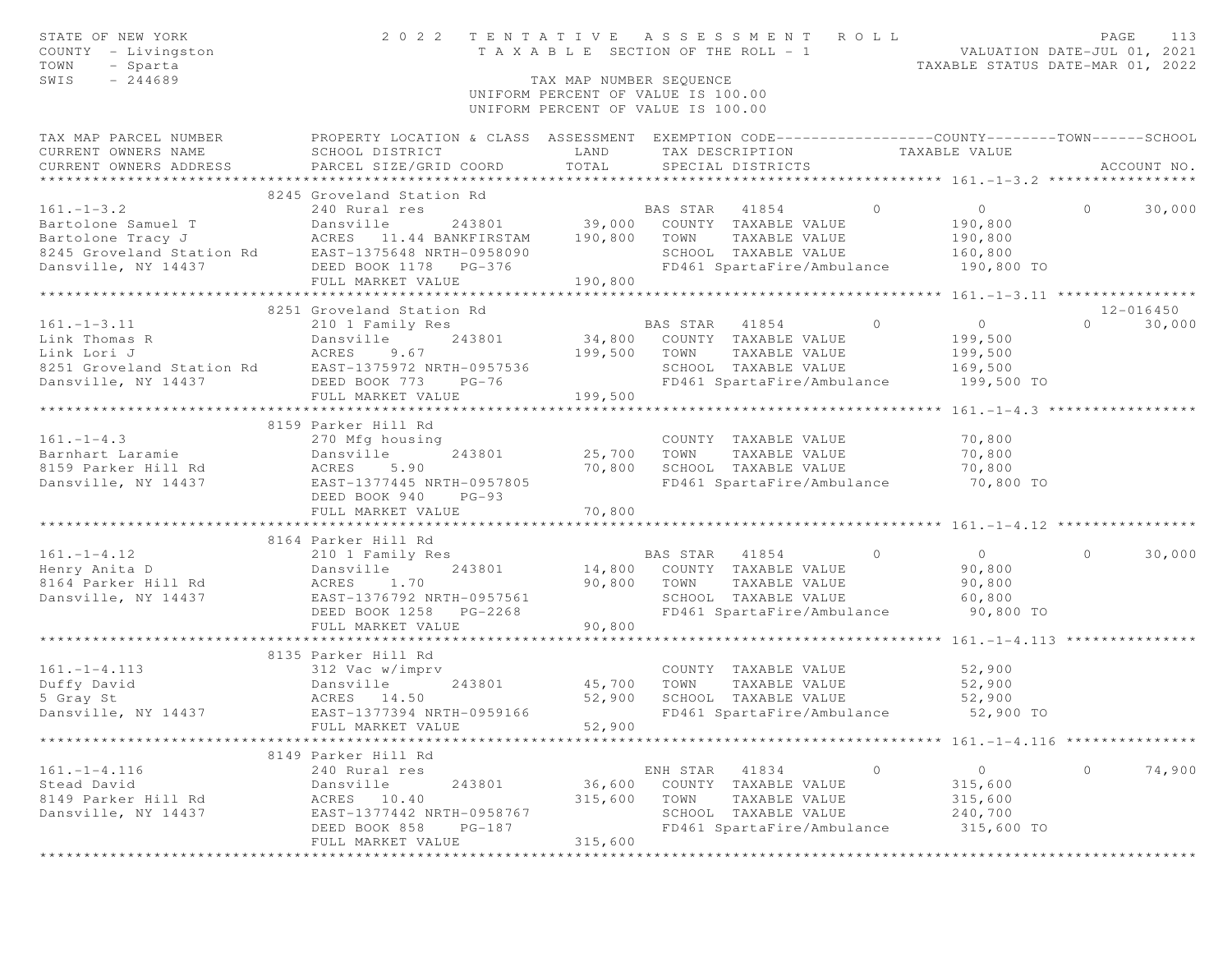| STATE OF NEW YORK<br>COUNTY - Livingston<br>TOWN<br>- Sparta<br>SWIS<br>$-244689$ | 2022<br>TENTATIVE                                                                               | TAX MAP NUMBER SEQUENCE | ASSESSMENT ROLL<br>T A X A B L E SECTION OF THE ROLL - 1<br>UNIFORM PERCENT OF VALUE IS 100.00<br>UNIFORM PERCENT OF VALUE IS 100.00 |                                | PAGE<br>114<br>VALUATION DATE-JUL 01, 2021<br>TAXABLE STATUS DATE-MAR 01, 2022 |
|-----------------------------------------------------------------------------------|-------------------------------------------------------------------------------------------------|-------------------------|--------------------------------------------------------------------------------------------------------------------------------------|--------------------------------|--------------------------------------------------------------------------------|
| TAX MAP PARCEL NUMBER                                                             | PROPERTY LOCATION & CLASS ASSESSMENT EXEMPTION CODE----------------COUNTY-------TOWN-----SCHOOL |                         |                                                                                                                                      |                                |                                                                                |
| CURRENT OWNERS NAME                                                               | SCHOOL DISTRICT                                                                                 | LAND                    | TAX DESCRIPTION                                                                                                                      | TAXABLE VALUE                  |                                                                                |
| CURRENT OWNERS ADDRESS                                                            | PARCEL SIZE/GRID COORD                                                                          | TOTAL                   | SPECIAL DISTRICTS                                                                                                                    |                                | ACCOUNT NO.                                                                    |
| *********************                                                             |                                                                                                 |                         |                                                                                                                                      |                                |                                                                                |
|                                                                                   | Parker Hill Rd                                                                                  |                         |                                                                                                                                      |                                | 12-028500                                                                      |
| $161. - 1 - 4.119$                                                                | 322 Rural vac>10                                                                                |                         | COUNTY TAXABLE VALUE                                                                                                                 | 48,300                         |                                                                                |
| Kreiley Glenn A<br>Kreiley Clara A                                                | Dansville<br>243801                                                                             | 48,300<br>48,300        | TOWN<br>TAXABLE VALUE<br>SCHOOL TAXABLE VALUE                                                                                        | 48,300                         |                                                                                |
| 8153 Parker Hill Rd                                                               | ACRES 19.20<br>EAST-1376535 NRTH-0958214                                                        |                         | FD461 SpartaFire/Ambulance                                                                                                           | 48,300<br>48,300 TO            |                                                                                |
| Dansville, NY 14437                                                               | DEED BOOK 1287<br>$PG-1545$                                                                     |                         |                                                                                                                                      |                                |                                                                                |
|                                                                                   | FULL MARKET VALUE                                                                               | 48,300                  |                                                                                                                                      |                                |                                                                                |
|                                                                                   |                                                                                                 | ************            |                                                                                                                                      |                                |                                                                                |
|                                                                                   | 7894 Parker Hill Rd                                                                             |                         |                                                                                                                                      |                                | $12 - 028500$                                                                  |
| $161. - 1 - 4.120$                                                                | 270 Mfg housing                                                                                 |                         | COUNTY TAXABLE VALUE                                                                                                                 | 160,700                        |                                                                                |
| Johnson Robert                                                                    | Dansville<br>243801                                                                             | 24,400                  | TAXABLE VALUE<br>TOWN                                                                                                                | 160,700                        |                                                                                |
| Johnson Becky                                                                     | ACRES<br>5.37                                                                                   | 160,700                 | SCHOOL TAXABLE VALUE                                                                                                                 | 160,700                        |                                                                                |
| 7894 Parker Hill Rd                                                               | EAST-1376550 NRTH-0958811                                                                       |                         | FD461 SpartaFire/Ambulance                                                                                                           | 160,700 TO                     |                                                                                |
| Dansville, NY 14437                                                               | DEED BOOK 1287 PG-1545                                                                          |                         |                                                                                                                                      |                                |                                                                                |
|                                                                                   | FULL MARKET VALUE                                                                               | 160,700                 |                                                                                                                                      |                                |                                                                                |
|                                                                                   |                                                                                                 |                         |                                                                                                                                      | ***** 161. $-1$ $-4$ , 131 *** |                                                                                |
|                                                                                   | 8178 Parker Hill Rd                                                                             |                         |                                                                                                                                      |                                |                                                                                |
| $161. - 1 - 4.131$                                                                | 270 Mfg housing                                                                                 |                         | BAS STAR<br>41854                                                                                                                    | $\Omega$<br>$\overline{0}$     | 30,000<br>$\Omega$                                                             |
| Scollon Michael A                                                                 | Dansville<br>243801                                                                             |                         | 13,900 COUNTY TAXABLE VALUE                                                                                                          | 67,000                         |                                                                                |
| 8178 Parker Hill Rd                                                               | ACRES<br>1.36 BANKFIRSTAM                                                                       | 67,000                  | TOWN<br>TAXABLE VALUE                                                                                                                | 67,000                         |                                                                                |
| Dansville, NY 14437                                                               | EAST-1376869 NRTH-0957386                                                                       |                         | SCHOOL TAXABLE VALUE                                                                                                                 | 37,000                         |                                                                                |
|                                                                                   | DEED BOOK 1259 PG-1089                                                                          |                         | FD461 SpartaFire/Ambulance                                                                                                           | 67,000 TO                      |                                                                                |
|                                                                                   | FULL MARKET VALUE<br>**************************                                                 | 67,000                  |                                                                                                                                      |                                |                                                                                |
|                                                                                   | 8180 Parker Hill Rd                                                                             |                         |                                                                                                                                      |                                | $12 - 024900$                                                                  |
| $161. - 1 - 6.21$                                                                 | 240 Rural res                                                                                   |                         | AG DIST C 41720                                                                                                                      | $\bigcirc$<br>74,721           | 74,721<br>74,721                                                               |
| Wengerd Joseph L                                                                  | Dansville<br>243801                                                                             |                         | 115,700 BAS STAR<br>41854                                                                                                            | $\Omega$<br>$\overline{0}$     | 30,000<br>$\Omega$                                                             |
| Wengerd Lizzie D                                                                  | ACRES 64.30                                                                                     | 451,300                 | COUNTY TAXABLE VALUE                                                                                                                 | 376,579                        |                                                                                |
| 8180 Parker Hill Rd                                                               | EAST-1375939 NRTH-0960790                                                                       |                         | TOWN<br>TAXABLE VALUE                                                                                                                | 376,579                        |                                                                                |
| Dansville, NY 14437                                                               | DEED BOOK 1284<br>$PG-203$                                                                      |                         | SCHOOL TAXABLE VALUE                                                                                                                 | 346,579                        |                                                                                |
|                                                                                   | FULL MARKET VALUE                                                                               | 451,300                 | AG003 Ag District #3                                                                                                                 | 451,300 TO                     |                                                                                |
| MAY BE SUBJECT TO PAYMENT                                                         |                                                                                                 |                         | FD461 SpartaFire/Ambulance                                                                                                           | 451,300 TO                     |                                                                                |
| UNDER AGDIST LAW TIL 2026                                                         |                                                                                                 |                         |                                                                                                                                      |                                |                                                                                |
|                                                                                   |                                                                                                 |                         |                                                                                                                                      |                                | ******** 161.-1-6.111 ****************                                         |
|                                                                                   | 8109 Parker Hill Rd                                                                             |                         |                                                                                                                                      |                                | $12 - 024900$                                                                  |
| $161. - 1 - 6.111$                                                                | 240 Rural res                                                                                   |                         | VET WAR CT 41121                                                                                                                     | 21,000<br>$\Omega$             | 21,000                                                                         |
| Flaherty Jonathan                                                                 | Dansville<br>243801                                                                             | 89,600                  | COUNTY TAXABLE VALUE                                                                                                                 | 276,700                        |                                                                                |
| Flaherty Donna                                                                    | ACRES<br>40.73                                                                                  | 297,700                 | TOWN<br>TAXABLE VALUE                                                                                                                | 276,700                        |                                                                                |
| 8109 Parker Hill Rd                                                               | EAST-1377545 NRTH-0960734                                                                       |                         | SCHOOL TAXABLE VALUE                                                                                                                 | 297,700                        |                                                                                |
| Dansville, NY 14437                                                               | DEED BOOK 1266<br>$PG-426$                                                                      |                         | AG003 Ag District #3                                                                                                                 | 297,700 TO                     |                                                                                |
|                                                                                   | FULL MARKET VALUE                                                                               |                         | 297,700 FD461 SpartaFire/Ambulance                                                                                                   | 297,700 TO                     |                                                                                |
|                                                                                   |                                                                                                 |                         |                                                                                                                                      |                                |                                                                                |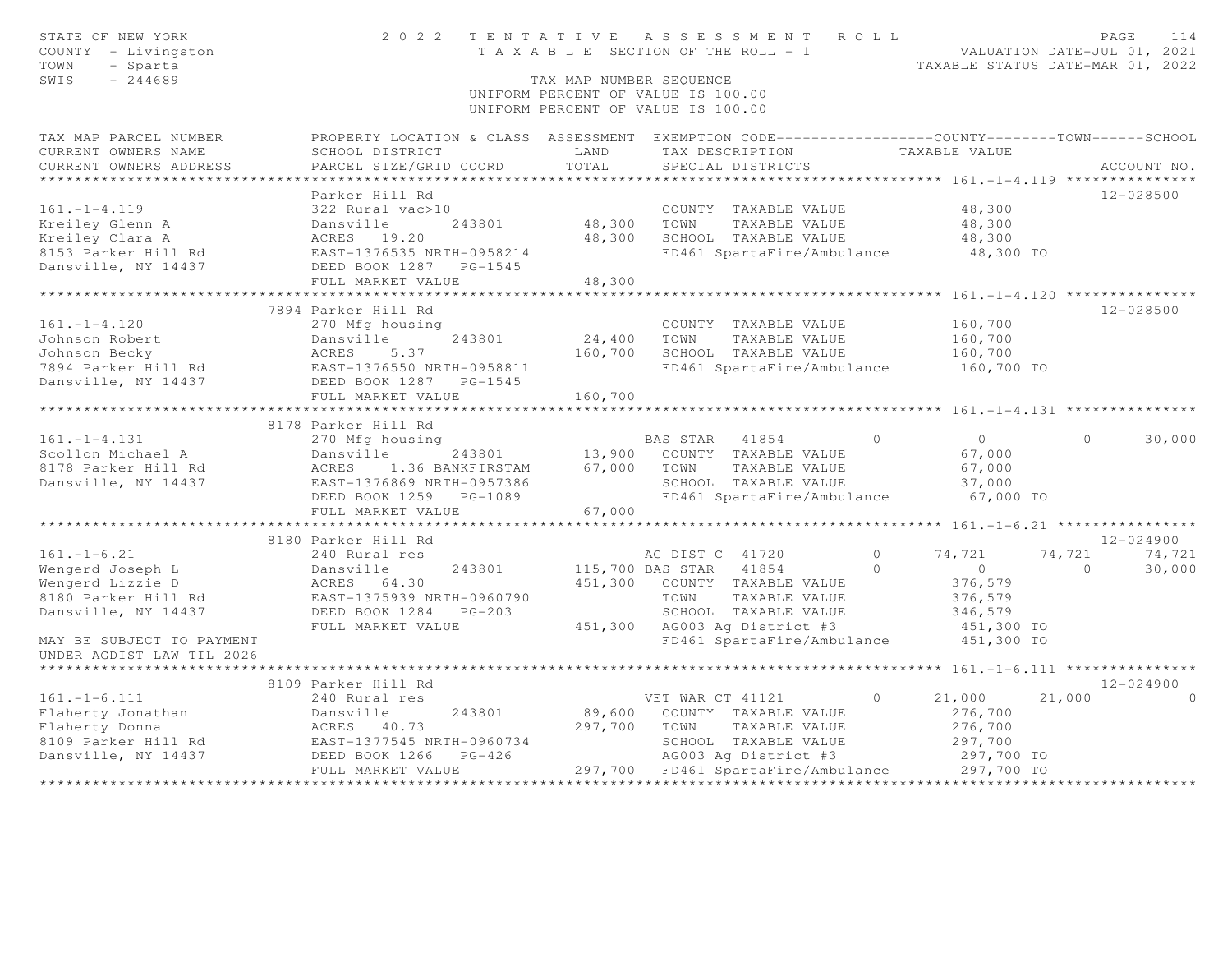| STATE OF NEW YORK<br>COUNTY - Livingston<br>TOWN<br>- Sparta<br>SWIS<br>$-244689$                                                                                                                                                                |                                                                                                                                                          | TAX MAP NUMBER SEQUENCE                | 2022 TENTATIVE ASSESSMENT ROLL<br>TENTATIVE ASSESSMENT NULLE NUMEROL VALUATION DATE-JUL 01, 2021<br>TAXABLE SECTION OF THE ROLL - 1<br>TAXABLE STATUS DATE-MAR 01, 2022<br>UNIFORM PERCENT OF VALUE IS 100.00<br>UNIFORM PERCENT OF VALUE IS 100.00 |                |                                                                                                                 |                | PAGE<br>115                    |
|--------------------------------------------------------------------------------------------------------------------------------------------------------------------------------------------------------------------------------------------------|----------------------------------------------------------------------------------------------------------------------------------------------------------|----------------------------------------|-----------------------------------------------------------------------------------------------------------------------------------------------------------------------------------------------------------------------------------------------------|----------------|-----------------------------------------------------------------------------------------------------------------|----------------|--------------------------------|
| TAX MAP PARCEL NUMBER<br>CURRENT OWNERS NAME<br>CURRENT OWNERS ADDRESS                                                                                                                                                                           | PROPERTY LOCATION & CLASS ASSESSMENT EXEMPTION CODE----------------COUNTY-------TOWN-----SCHOOL<br>SCHOOL DISTRICT<br>PARCEL SIZE/GRID COORD             | LAND<br>TOTAL                          | TAX DESCRIPTION<br>SPECIAL DISTRICTS                                                                                                                                                                                                                |                | TAXABLE VALUE                                                                                                   |                | ACCOUNT NO.                    |
| $161. - 1 - 6.112$<br>Robinson Eric M<br>Robinson Christie L<br>50 Lakeshire Rd<br>Rochester, NY 14612                                                                                                                                           | Parker Hill Rd<br>322 Rural vac>10<br>Dansville<br>ACRES 16.20<br>EAST-1377389 NRTH-0960029<br>DEED BOOK 1255<br>PG-2512<br>PG-2512<br>FULL MARKET VALUE | 243801 42,900 TOWN<br>42,900<br>42,900 | COUNTY TAXABLE VALUE<br>TAXABLE VALUE<br>SCHOOL TAXABLE VALUE<br>FD461 SpartaFire/Ambulance 42,900 TO                                                                                                                                               |                | 42,900<br>42,900<br>42,900                                                                                      |                | $12 - 024900$                  |
|                                                                                                                                                                                                                                                  |                                                                                                                                                          |                                        |                                                                                                                                                                                                                                                     |                |                                                                                                                 |                |                                |
|                                                                                                                                                                                                                                                  | 8117 Parker Hill Rd                                                                                                                                      |                                        |                                                                                                                                                                                                                                                     |                |                                                                                                                 |                | 12-026800                      |
| 161.-1-8<br>Cupp William A<br>210 1 Family Res<br>210 1 Family Res<br>243801<br>243801 13,500 COUNTY TAXABLE VALUE<br>243801 13,500 COUNTY TAXABLE VALUE<br>243801 146,000 TOWN TAXABLE VALUE<br>243801 146,000 TOWN TAXABLE VALUE<br>243801 13, | FULL MARKET VALUE                                                                                                                                        | 146,000                                | BAS STAR 41854 0<br>SCHOOL TAXABLE VALUE<br>FD461 SpartaFire/Ambulance                                                                                                                                                                              |                | $\overline{0}$<br>146,000<br>146,000<br>116,000<br>146,000 TO                                                   |                | $0 \t 30,000$                  |
|                                                                                                                                                                                                                                                  |                                                                                                                                                          |                                        |                                                                                                                                                                                                                                                     |                |                                                                                                                 |                |                                |
| $161. - 1 - 9$<br>0Connor James W bansville 243801 38,700<br>0Connor Mary E ACRES 11.30 166,100<br>8121 Parker Hill Rd EAST-1377486 NRTH-0959661<br>Dansville, NY 14437 DEED BOOK 614 PG-00126                                                   | 8121 Parker Hill Rd<br>240 Rural res                                                                                                                     | 166,100 TOWN                           | BAS STAR 41854 0<br>38,700 COUNTY TAXABLE VALUE<br>TAXABLE VALUE<br>SCHOOL TAXABLE VALUE<br>FD461 SpartaFire/Ambulance 166,100 TO                                                                                                                   |                | $\overline{0}$<br>166,100<br>166,100<br>136,100                                                                 |                | $12 - 020950$<br>$0 \t 30,000$ |
|                                                                                                                                                                                                                                                  | FULL MARKET VALUE                                                                                                                                        | 166,100                                |                                                                                                                                                                                                                                                     |                |                                                                                                                 |                |                                |
| Coleman Wade M<br>270 Mfg housir<br>8598 Groveland Station Rd<br>Dansville, NY 14437<br>Dansville, NY 14437<br>EAST-1376961 N                                                                                                                    | 8180 Parker Hill Rd<br>270 Mfg housing<br>243801<br>EAST-1376961 NRTH-0957150<br>DEED BOOK 1256 PG-2945                                                  | 13,000<br>13,100                       | COUNTY TAXABLE VALUE<br>TOWN<br>TAXABLE VALUE<br>SCHOOL TAXABLE VALUE<br>FD461 SpartaFire/Ambulance 13,100 TO                                                                                                                                       |                | 13,100<br>13,100<br>13,100                                                                                      |                | 12-020625                      |
|                                                                                                                                                                                                                                                  | FULL MARKET VALUE                                                                                                                                        | 13,100                                 |                                                                                                                                                                                                                                                     |                |                                                                                                                 |                |                                |
|                                                                                                                                                                                                                                                  | *************************                                                                                                                                | * * * * * * * * * * * * * *            |                                                                                                                                                                                                                                                     |                |                                                                                                                 |                |                                |
| $161. - 1 - 12.1$<br>161.-1-12.1<br>Davis Donald D<br>Davis Norma H<br>5391 Carney Rd<br>Dansville, NY 14437<br>DEED BOOK 1267 PG-388<br>MAY BE SUBJECT TO PAYMENT                                                                               | 5391 Carney Rd<br>241 Rural res&aq<br>FULL MARKET VALUE                                                                                                  |                                        | 64 PCT OF VALUE USED FOR EXEMPTION PURPOSES<br>VET WAR CT 41121<br>243801 189,400 AG DIST C 41720<br>376,400 ENH STAR 41834<br>COUNTY TAXABLE VALUE<br>TOWN<br>TAXABLE VALUE<br>376,400 SCHOOL TAXABLE VALUE<br>AG003 Ag District #3                | $\overline{0}$ | 0 21,000 21,000 0<br>0 144,512 144,512 144,512<br>$\overline{0}$<br>210,888<br>210,888<br>156,988<br>376,400 TO | $\overline{0}$ | 12-010101<br>74,900            |
| UNDER AGDIST LAW TIL 2026                                                                                                                                                                                                                        |                                                                                                                                                          |                                        | FD461 SpartaFire/Ambulance 376,400 TO                                                                                                                                                                                                               |                |                                                                                                                 |                |                                |
|                                                                                                                                                                                                                                                  |                                                                                                                                                          |                                        |                                                                                                                                                                                                                                                     |                |                                                                                                                 |                |                                |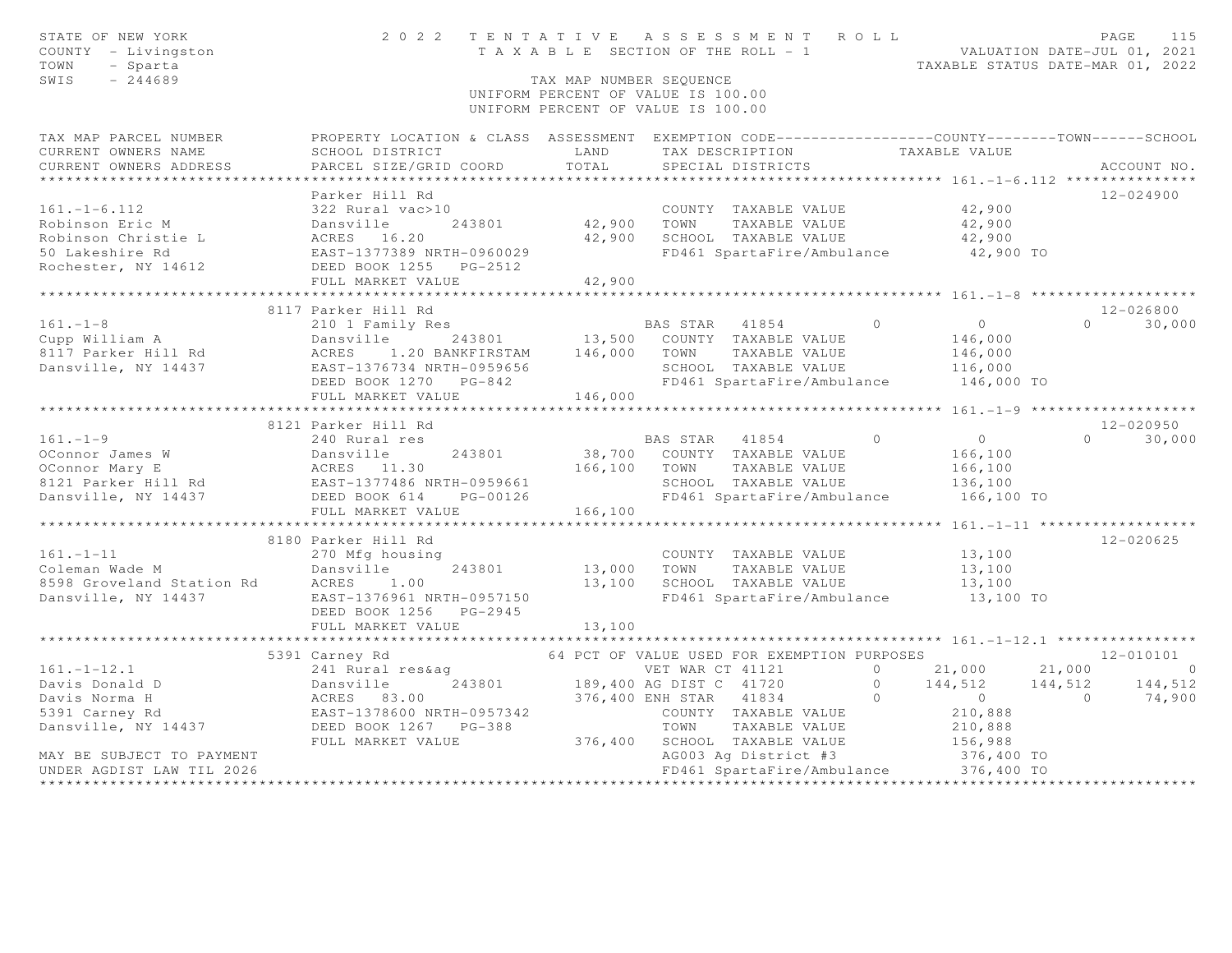| STATE OF NEW YORK<br>COUNTY - Livingston<br>TOWN<br>- Sparta<br>SWIS<br>$-244689$ | 2 0 2 2                                                                                                            | TENTATIVE<br>TAX MAP NUMBER SEQUENCE | A S S E S S M E N T<br>T A X A B L E SECTION OF THE ROLL - 1             | ROLL                | PAGE<br>116<br>VALUATION DATE-JUL 01, 2021<br>TAXABLE STATUS DATE-MAR 01, 2022 |
|-----------------------------------------------------------------------------------|--------------------------------------------------------------------------------------------------------------------|--------------------------------------|--------------------------------------------------------------------------|---------------------|--------------------------------------------------------------------------------|
|                                                                                   |                                                                                                                    |                                      | UNIFORM PERCENT OF VALUE IS 100.00<br>UNIFORM PERCENT OF VALUE IS 100.00 |                     |                                                                                |
| TAX MAP PARCEL NUMBER<br>CURRENT OWNERS NAME                                      | PROPERTY LOCATION & CLASS ASSESSMENT EXEMPTION CODE---------------COUNTY-------TOWN------SCHOOL<br>SCHOOL DISTRICT | LAND                                 | TAX DESCRIPTION                                                          | TAXABLE VALUE       |                                                                                |
| CURRENT OWNERS ADDRESS<br>***********************                                 | PARCEL SIZE/GRID COORD                                                                                             | TOTAL                                | SPECIAL DISTRICTS                                                        |                     | ACCOUNT NO.                                                                    |
|                                                                                   | 8108 Logan Rd                                                                                                      |                                      |                                                                          |                     | 12-027400                                                                      |
| $161. - 1 - 13$                                                                   | 240 Rural res                                                                                                      |                                      | COUNTY TAXABLE VALUE                                                     | 236,400             |                                                                                |
| Lunn Waylon J                                                                     | 243801<br>Dansville                                                                                                | 76,700                               | TOWN<br>TAXABLE VALUE                                                    | 236,400             |                                                                                |
| Ramirez Erika V                                                                   | ACRES 39.70 BANK NETS                                                                                              | 236,400                              | SCHOOL TAXABLE VALUE                                                     | 236,400             |                                                                                |
| 8108 Logan Rd                                                                     | EAST-1379518 NRTH-0960747                                                                                          |                                      | FD461 SpartaFire/Ambulance                                               | 236,400 TO          |                                                                                |
| Dansville, NY 14437                                                               | DEED BOOK 1278<br>PG-1991                                                                                          |                                      |                                                                          |                     |                                                                                |
|                                                                                   | FULL MARKET VALUE                                                                                                  | 236,400                              |                                                                          |                     |                                                                                |
|                                                                                   | 8116 Logan Rd                                                                                                      |                                      | 69 PCT OF VALUE USED FOR EXEMPTION PURPOSES                              |                     |                                                                                |
| $161. - 1 - 14.4$                                                                 | 240 Rural res                                                                                                      |                                      | VET COM CT 41131                                                         | $\circ$<br>35,000   | 35,000<br>$\overline{0}$                                                       |
| Abbey Gerald F                                                                    | 243801<br>Dansville                                                                                                |                                      | 90,200 ENH STAR 41834                                                    | $\circ$<br>$\circ$  | $\Omega$<br>74,900                                                             |
| Abbey Ann                                                                         | ACRES 41.10                                                                                                        | 205,900                              | COUNTY TAXABLE VALUE                                                     | 170,900             |                                                                                |
| 8116 Logan Rd                                                                     | EAST-1379519 NRTH-0960167                                                                                          |                                      | TOWN<br>TAXABLE VALUE                                                    | 170,900             |                                                                                |
| Dansville, NY 14437                                                               | FULL MARKET VALUE                                                                                                  | 205,900                              | SCHOOL TAXABLE VALUE                                                     | 131,000             |                                                                                |
|                                                                                   |                                                                                                                    |                                      | FD461 SpartaFire/Ambulance                                               | 205,900 TO          |                                                                                |
|                                                                                   |                                                                                                                    |                                      |                                                                          |                     |                                                                                |
| $161. - 1 - 14.31$                                                                | 8138 Logan Rd<br>240 Rural res                                                                                     |                                      | BAS STAR 41854                                                           | $\Omega$<br>$\circ$ | $\circ$<br>30,000                                                              |
| Jamison Thomas D                                                                  | Dansville<br>243801                                                                                                | 65,600                               | COUNTY TAXABLE VALUE                                                     | 196,600             |                                                                                |
| 8138 Logan Rd                                                                     | ACRES 25.77 BANKFIRSTAM                                                                                            | 196,600                              | TAXABLE VALUE<br>TOWN                                                    | 196,600             |                                                                                |
| Dansville, NY 14437                                                               | EAST-1380038 NRTH-0959564                                                                                          |                                      | SCHOOL TAXABLE VALUE                                                     | 166,600             |                                                                                |
|                                                                                   | DEED BOOK 1255 PG-719                                                                                              |                                      | AG003 Ag District #3                                                     | 196,600 TO          |                                                                                |
|                                                                                   | FULL MARKET VALUE                                                                                                  |                                      | 196,600 FD461 SpartaFire/Ambulance                                       | 196,600 TO          |                                                                                |
|                                                                                   | *************************                                                                                          |                                      |                                                                          |                     |                                                                                |
|                                                                                   | 8186 Logan Rd                                                                                                      |                                      |                                                                          |                     |                                                                                |
| $161. - 1 - 14.113$                                                               | 240 Rural res                                                                                                      |                                      | BAS STAR<br>41854                                                        | $\circ$<br>$\circ$  | 30,000<br>$\circ$                                                              |
| Moore William P<br>Moore Deanna L                                                 | Dansville<br>243801<br>ACRES 27.10                                                                                 | 67,800<br>314,700                    | COUNTY TAXABLE VALUE<br>TOWN<br>TAXABLE VALUE                            | 314,700<br>314,700  |                                                                                |
| 8186 Logan Rd                                                                     | EAST-1379921 NRTH-0958976                                                                                          |                                      | SCHOOL TAXABLE VALUE                                                     | 284,700             |                                                                                |
| Dansville, NY 14437                                                               | DEED BOOK 1278<br>PG-2354                                                                                          |                                      | AG003 Ag District #3                                                     | 314,700 TO          |                                                                                |
|                                                                                   | FULL MARKET VALUE                                                                                                  |                                      | 314,700 FD461 SpartaFire/Ambulance                                       | 314,700 TO          |                                                                                |
|                                                                                   |                                                                                                                    |                                      |                                                                          |                     |                                                                                |
|                                                                                   | 8200 Logan Rd                                                                                                      |                                      |                                                                          |                     |                                                                                |
| $161. - 1 - 14.115$                                                               | 240 Rural res                                                                                                      |                                      | 41854<br>BAS STAR                                                        | $\circ$<br>$\circ$  | 30,000<br>$\circ$                                                              |
| Blum John M                                                                       | 243801<br>Dansville                                                                                                | 83,200                               | COUNTY TAXABLE VALUE                                                     | 285,100             |                                                                                |
| Blum Neelam T                                                                     | ACRES<br>37.50<br>EAST-1379617 NRTH-0958249                                                                        | 285,100                              | TOWN<br>TAXABLE VALUE<br>SCHOOL TAXABLE VALUE                            | 285,100<br>255,100  |                                                                                |
| 8200 Logan Rd<br>Dansville, NY 14437                                              | DEED BOOK 957 PG-378                                                                                               |                                      | AG003 Ag District #3                                                     | 285,100 TO          |                                                                                |
|                                                                                   | FULL MARKET VALUE                                                                                                  |                                      | 285,100 FD461 SpartaFire/Ambulance                                       | 285,100 TO          |                                                                                |
| *************************                                                         |                                                                                                                    | *****************************        |                                                                          |                     | ****************************    161.-1-14.116    **************                |
|                                                                                   | 8224 Logan Rd                                                                                                      |                                      |                                                                          |                     | $12 - 041650$                                                                  |
| $161. - 1 - 14.116$                                                               | 240 Rural res                                                                                                      |                                      | BAS STAR 41854                                                           | $\circ$<br>$\circ$  | $\Omega$<br>30,000                                                             |
| Smith Patricia J                                                                  | Dansville<br>243801                                                                                                | 61,000                               | COUNTY TAXABLE VALUE                                                     | 210,200             |                                                                                |
| Smith Barry L                                                                     | ACRES 22.90                                                                                                        | 210,200                              | TOWN<br>TAXABLE VALUE                                                    | 210,200             |                                                                                |
| 8224 Logan Rd                                                                     | EAST-1380358 NRTH-0957834                                                                                          |                                      | SCHOOL TAXABLE VALUE                                                     | 180,200             |                                                                                |
| Dansville, NY 14437                                                               | DEED BOOK 956<br>$PG-319$                                                                                          |                                      | FD461 SpartaFire/Ambulance                                               | 210,200 TO          |                                                                                |
|                                                                                   | FULL MARKET VALUE                                                                                                  | 210,200                              |                                                                          |                     |                                                                                |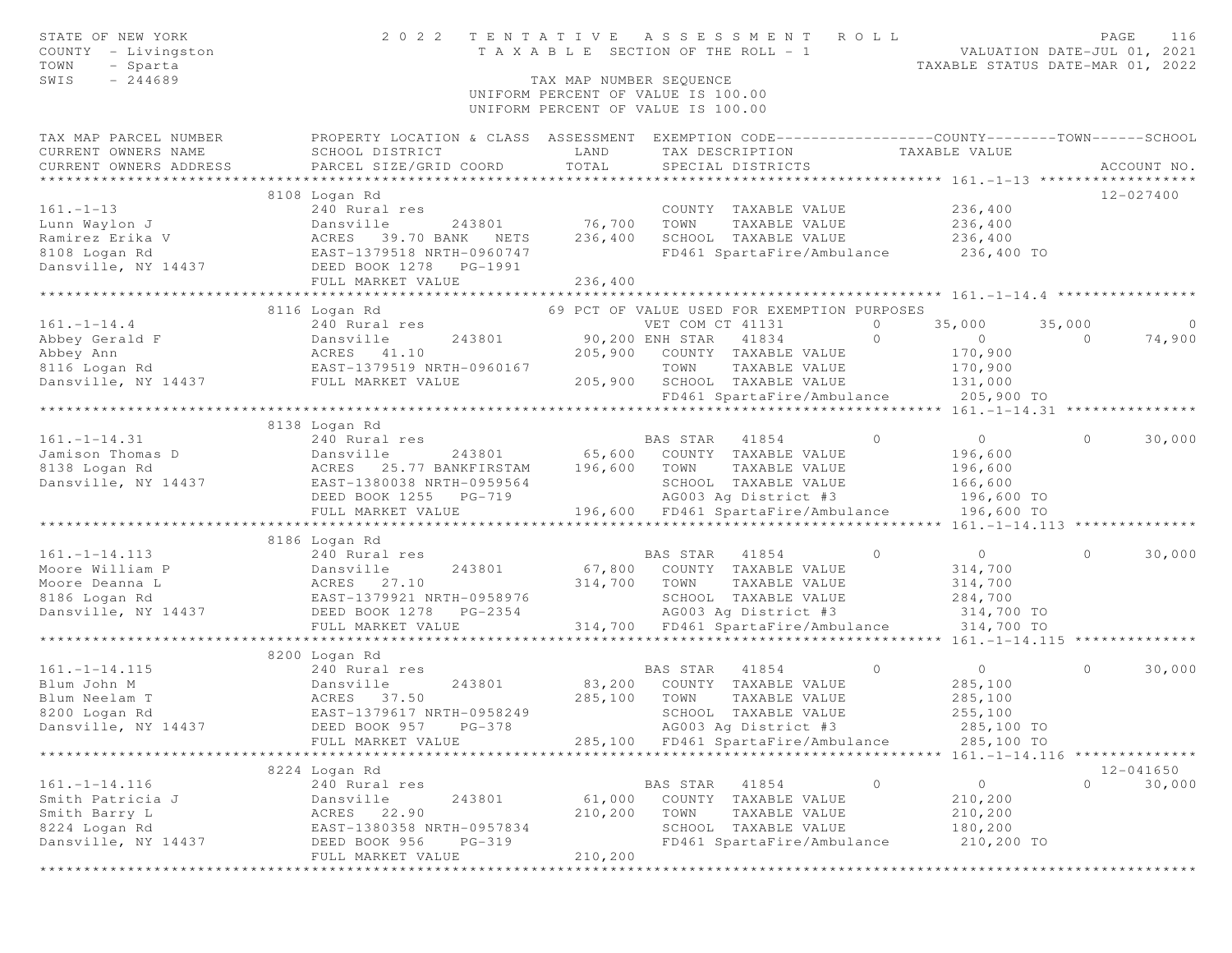| STATE OF NEW YORK<br>COUNTY - Livingston<br>TOWN<br>- Sparta<br>SWIS<br>$-244689$ | 2 0 2 2                                                                                         | TENTATIVE<br>TAX MAP NUMBER SEQUENCE | ASSESSMENT ROLL<br>T A X A B L E SECTION OF THE ROLL - 1<br>UNIFORM PERCENT OF VALUE IS 100.00<br>UNIFORM PERCENT OF VALUE IS 100.00 |         | VALUATION DATE-JUL 01, 2021<br>TAXABLE STATUS DATE-MAR 01, 2022 |          | PAGE<br>117 |
|-----------------------------------------------------------------------------------|-------------------------------------------------------------------------------------------------|--------------------------------------|--------------------------------------------------------------------------------------------------------------------------------------|---------|-----------------------------------------------------------------|----------|-------------|
| TAX MAP PARCEL NUMBER                                                             | PROPERTY LOCATION & CLASS ASSESSMENT EXEMPTION CODE---------------COUNTY-------TOWN------SCHOOL |                                      |                                                                                                                                      |         |                                                                 |          |             |
| CURRENT OWNERS NAME                                                               | SCHOOL DISTRICT                                                                                 | LAND                                 | TAX DESCRIPTION                                                                                                                      |         | TAXABLE VALUE                                                   |          |             |
| CURRENT OWNERS ADDRESS                                                            | PARCEL SIZE/GRID COORD<br>*****************************                                         | TOTAL                                | SPECIAL DISTRICTS                                                                                                                    |         |                                                                 |          | ACCOUNT NO. |
|                                                                                   | 8256 Logan Rd                                                                                   |                                      | 88 PCT OF VALUE USED FOR EXEMPTION PURPOSES                                                                                          |         |                                                                 |          |             |
| $161. - 1 - 14.121$                                                               | 241 Rural res&aq                                                                                |                                      | AG DIST C 41720                                                                                                                      | $\circ$ | 29,274                                                          | 29,274   | 29,274      |
| Kreiley Ruth B                                                                    | 243801<br>Dansville                                                                             |                                      | 48,500 SR CITIZEN 41800                                                                                                              | $\circ$ | 87,208                                                          | 87,208   | 87,208      |
| June Craig                                                                        | ACRES 15.20                                                                                     |                                      | 41834<br>198,200 ENH STAR                                                                                                            | $\circ$ | $\overline{0}$                                                  | $\Omega$ | 74,900      |
| C/O Craig June                                                                    | EAST-1380445 NRTH-0957432<br>DEED BOOK 1062 PG-124<br>FULL MARKET VALUE                         |                                      | COUNTY TAXABLE VALUE                                                                                                                 |         | 81,718                                                          |          |             |
| 5666 Ross Rd                                                                      |                                                                                                 |                                      | TOWN<br>TAXABLE VALUE                                                                                                                |         | 81,718                                                          |          |             |
| Dansville, NY 14437                                                               |                                                                                                 | 198,200                              | SCHOOL TAXABLE VALUE                                                                                                                 |         | 6,818                                                           |          |             |
|                                                                                   |                                                                                                 |                                      | AG003 Ag District #3                                                                                                                 |         | 198,200 TO                                                      |          |             |
| MAY BE SUBJECT TO PAYMENT<br>UNDER AGDIST LAW TIL 2026                            |                                                                                                 |                                      | FD461 SpartaFire/Ambulance                                                                                                           |         | 198,200 TO                                                      |          |             |
|                                                                                   |                                                                                                 |                                      |                                                                                                                                      |         |                                                                 |          |             |
|                                                                                   | Logan Rd                                                                                        |                                      |                                                                                                                                      |         |                                                                 |          |             |
| $161. - 1 - 14.131$                                                               | 314 Rural vac<10                                                                                |                                      | COUNTY TAXABLE VALUE                                                                                                                 |         | 21,700                                                          |          |             |
| Rider Richard A                                                                   | 243801<br>Dansville                                                                             | 21,700                               | TOWN<br>TAXABLE VALUE                                                                                                                |         | 21,700                                                          |          |             |
| Ricer Lee Ann<br>8286 Logan Rd                                                    | ACRES<br>6.90<br>EAST-1380325 NRTH-0956507                                                      | 21,700                               | SCHOOL TAXABLE VALUE<br>FD461 SpartaFire/Ambulance                                                                                   |         | 21,700<br>21,700 TO                                             |          |             |
| Dansville, NY 14437                                                               | DEED BOOK 976<br>$PG-218$                                                                       |                                      |                                                                                                                                      |         |                                                                 |          |             |
|                                                                                   | FULL MARKET VALUE                                                                               | 21,700                               |                                                                                                                                      |         |                                                                 |          |             |
|                                                                                   |                                                                                                 | *********                            |                                                                                                                                      |         | ******** 161. -1-14. 132 ***                                    |          |             |
|                                                                                   | 8320 Logan Rd                                                                                   |                                      |                                                                                                                                      |         |                                                                 |          |             |
| $161. - 1 - 14.132$                                                               | 210 1 Family Res                                                                                |                                      | BAS STAR 41854                                                                                                                       | $\circ$ | $\overline{0}$                                                  | $\circ$  | 30,000      |
| Mosca Anthony                                                                     | Dansville<br>243801                                                                             | 28,500                               | COUNTY TAXABLE VALUE                                                                                                                 |         | 257,500                                                         |          |             |
| 8320 Logan Rd                                                                     | ACRES<br>7.05 BANK LERETA                                                                       | 257,500                              | TOWN<br>TAXABLE VALUE                                                                                                                |         | 257,500                                                         |          |             |
| Dansville, NY 14437                                                               | EAST-1380327 NRTH-0956217                                                                       |                                      | SCHOOL TAXABLE VALUE                                                                                                                 |         | 227,500                                                         |          |             |
|                                                                                   | DEED BOOK 754<br>PG-00198                                                                       |                                      | FD461 SpartaFire/Ambulance                                                                                                           |         | 257,500 TO                                                      |          |             |
|                                                                                   | FULL MARKET VALUE<br>******************                                                         | 257,500<br>************              |                                                                                                                                      |         |                                                                 |          |             |
|                                                                                   |                                                                                                 |                                      |                                                                                                                                      |         | **************** 161.-1-14.141 ***************                  |          |             |
| $161. - 1 - 14.141$                                                               | Logan Rd<br>322 Rural vac>10                                                                    |                                      | COUNTY TAXABLE VALUE                                                                                                                 |         | 30,300                                                          |          |             |
| Rider Richard A                                                                   | 243801<br>Dansville                                                                             | 30,300                               | TOWN<br>TAXABLE VALUE                                                                                                                |         | 30,300                                                          |          |             |
| Rider Lee Ann                                                                     | ACRES 15.82                                                                                     | 30,300                               | SCHOOL TAXABLE VALUE                                                                                                                 |         | 30,300                                                          |          |             |
| 8286 Logan Rd                                                                     | EAST-1379978 NRTH-0956874                                                                       |                                      | FD461 SpartaFire/Ambulance                                                                                                           |         | 30,300 TO                                                       |          |             |
| Dansville, NY 14437                                                               | DEED BOOK 965<br>$PG-95$                                                                        |                                      |                                                                                                                                      |         |                                                                 |          |             |
|                                                                                   | FULL MARKET VALUE                                                                               | 30,300                               |                                                                                                                                      |         |                                                                 |          |             |
|                                                                                   |                                                                                                 |                                      |                                                                                                                                      |         | ********* 161. -1-14. 142 ************                          |          |             |
|                                                                                   | 8286 Logan Rd                                                                                   |                                      |                                                                                                                                      |         |                                                                 |          |             |
| $161. - 1 - 14.142$                                                               | 210 1 Family Res                                                                                |                                      | ENH STAR<br>41834                                                                                                                    | $\circ$ | $\overline{0}$                                                  | $\Omega$ | 74,900      |
| Rider Richard A                                                                   | 243801<br>Dansville                                                                             | 20,400                               | COUNTY TAXABLE VALUE                                                                                                                 |         | 144,500                                                         |          |             |
| Rider Lee Ann                                                                     | 3.83<br>ACRES                                                                                   | 144,500                              | TOWN<br>TAXABLE VALUE                                                                                                                |         | 144,500                                                         |          |             |
| 8286 Logan Rd                                                                     | EAST-1380579 NRTH-0957101                                                                       |                                      | SCHOOL TAXABLE VALUE                                                                                                                 |         | 69,600                                                          |          |             |
| Dansville, NY 14437                                                               | DEED BOOK 965<br>$PG-97$                                                                        |                                      | FD461 SpartaFire/Ambulance                                                                                                           |         | 144,500 TO                                                      |          |             |
|                                                                                   | FULL MARKET VALUE                                                                               | 144,500                              |                                                                                                                                      |         |                                                                 |          |             |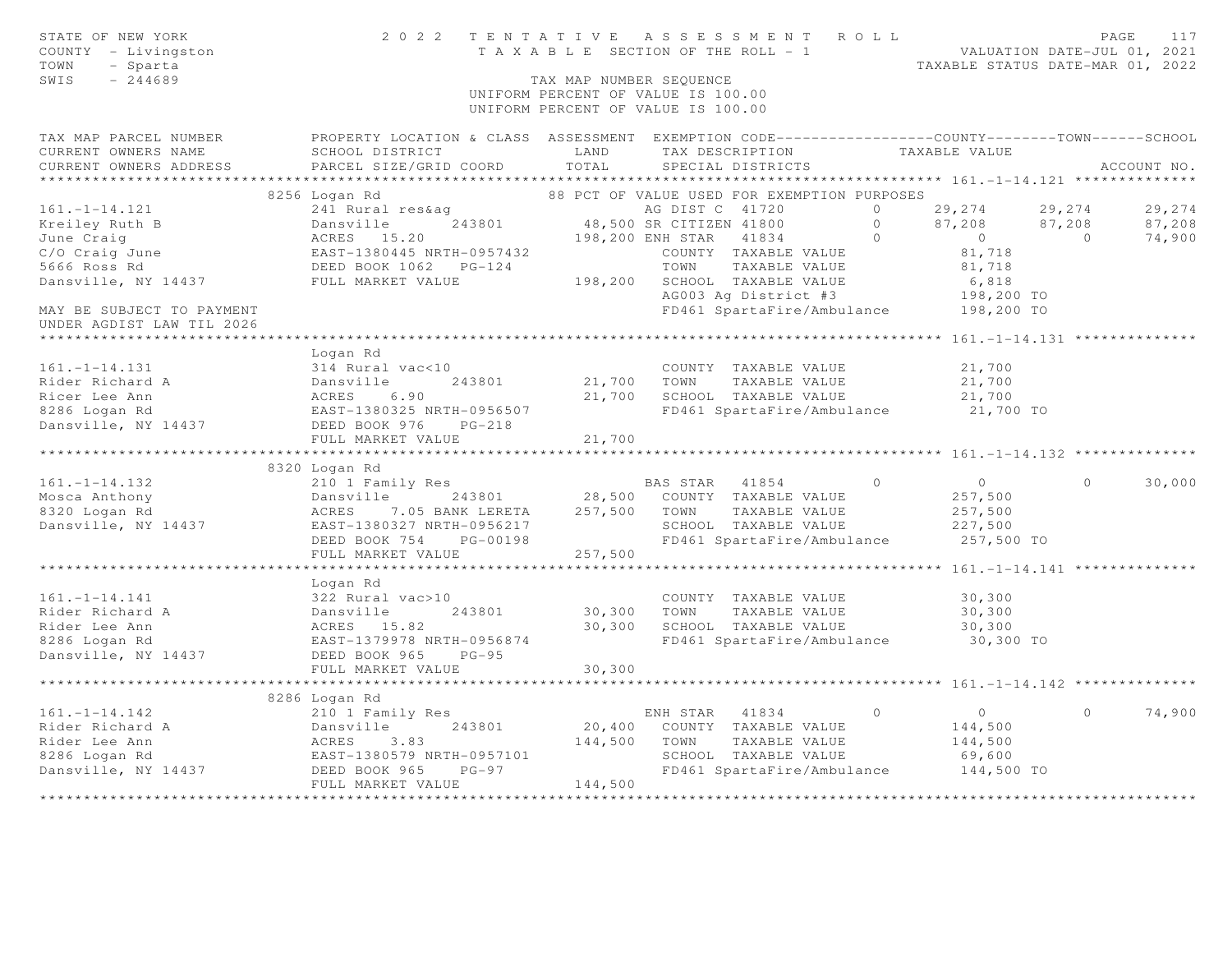| STATE OF NEW YORK<br>COUNTY - Livingston  | 2 0 2 2<br>TENTATIVE                                                                               |                         | A S S E S S M E N T<br>T A X A B L E SECTION OF THE ROLL - 1 | ROLL           | VALUATION DATE-JUL 01, 2021      | PAGE              | 118                 |
|-------------------------------------------|----------------------------------------------------------------------------------------------------|-------------------------|--------------------------------------------------------------|----------------|----------------------------------|-------------------|---------------------|
| TOWN<br>- Sparta                          |                                                                                                    |                         |                                                              |                | TAXABLE STATUS DATE-MAR 01, 2022 |                   |                     |
| SWIS<br>$-244689$                         |                                                                                                    | TAX MAP NUMBER SEQUENCE |                                                              |                |                                  |                   |                     |
|                                           |                                                                                                    |                         | UNIFORM PERCENT OF VALUE IS 100.00                           |                |                                  |                   |                     |
|                                           |                                                                                                    |                         | UNIFORM PERCENT OF VALUE IS 100.00                           |                |                                  |                   |                     |
| TAX MAP PARCEL NUMBER                     | PROPERTY LOCATION & CLASS ASSESSMENT EXEMPTION CODE-----------------COUNTY--------TOWN------SCHOOL |                         |                                                              |                |                                  |                   |                     |
| CURRENT OWNERS NAME                       | SCHOOL DISTRICT                                                                                    | LAND                    | TAX DESCRIPTION TAXABLE VALUE                                |                |                                  |                   |                     |
| CURRENT OWNERS ADDRESS                    | PARCEL SIZE/GRID COORD                                                                             | TOTAL                   | SPECIAL DISTRICTS                                            |                |                                  |                   | ACCOUNT NO.         |
|                                           |                                                                                                    |                         |                                                              |                |                                  |                   |                     |
|                                           | 5451 Carney Rd                                                                                     |                         |                                                              |                |                                  |                   | 12-023600           |
| $161. - 1 - 15.1$                         | 210 1 Family Res                                                                                   |                         | $\sim$ 0<br>ENH STAR<br>41834                                |                | $\overline{0}$                   | $0 \qquad \qquad$ | 74,900              |
| Johantgen Ardeen E                        | 243801<br>Dansville                                                                                |                         | 27,000 COUNTY TAXABLE VALUE                                  |                | 106,200                          |                   |                     |
| Johantgen Alice                           | ACRES<br>6.40                                                                                      | 106,200                 | TOWN<br>TAXABLE VALUE                                        |                | 106,200                          |                   |                     |
| 5451 Carney Rd                            | EAST-1378921 NRTH-0955993                                                                          |                         | SCHOOL TAXABLE VALUE                                         |                | 31,300                           |                   |                     |
|                                           | PG-00001                                                                                           |                         | FD461 SpartaFire/Ambulance 106,200 TO                        |                |                                  |                   |                     |
|                                           | FULL MARKET VALUE                                                                                  | 106,200                 |                                                              |                |                                  |                   |                     |
|                                           |                                                                                                    |                         |                                                              |                |                                  |                   |                     |
| $161. - 1 - 16.2$                         | 5581 Carney Rd                                                                                     |                         | BAS STAR 41854                                               | $\overline{0}$ | $\circ$                          | $\Omega$          | 12-034415<br>30,000 |
| Morsch Ronald J                           | 210 1 Family Res<br>Dansville<br>243801                                                            | 13,000                  | COUNTY TAXABLE VALUE                                         |                | 178,300                          |                   |                     |
| Morsch Mary K                             | Dansvi<br>ACRES<br>1.00                                                                            | 178,300                 | TOWN<br>TAXABLE VALUE                                        |                | 178,300                          |                   |                     |
| 5581 Carney Rd                            |                                                                                                    |                         | SCHOOL TAXABLE VALUE                                         |                | 148,300                          |                   |                     |
| Dansville, NY 14437                       | DEED BOOK 459 PG-54                                                                                |                         | FD461 SpartaFire/Ambulance                                   |                | 178,300 TO                       |                   |                     |
|                                           | FULL MARKET VALUE                                                                                  | 178,300                 |                                                              |                |                                  |                   |                     |
|                                           |                                                                                                    |                         |                                                              |                |                                  |                   |                     |
|                                           | Carney Rd                                                                                          |                         |                                                              |                |                                  |                   |                     |
| $161. - 1 - 16.12$                        |                                                                                                    |                         | COUNTY TAXABLE VALUE                                         |                | 17,700                           |                   |                     |
| Morsch Ronald J                           |                                                                                                    | 17,700                  | TOWN<br>TAXABLE VALUE                                        |                | 17,700                           |                   |                     |
| Morsch Mary Kay                           | 314 Rural vac<10<br>Dansville 243801<br>ACRES 5.30<br>EAST-1380480 NRTH-0955937                    | 17,700                  | SCHOOL TAXABLE VALUE                                         |                | 17,700                           |                   |                     |
| 4169 Carney Rd                            |                                                                                                    |                         | FD461 SpartaFire/Ambulance                                   |                | 17,700 TO                        |                   |                     |
| Dansville, NY 14437                       | DEED BOOK 618<br>PG-00136                                                                          |                         |                                                              |                |                                  |                   |                     |
|                                           | FULL MARKET VALUE                                                                                  | 17,700                  |                                                              |                |                                  |                   |                     |
|                                           |                                                                                                    |                         |                                                              |                |                                  |                   |                     |
|                                           | 5520 Carney Rd                                                                                     |                         |                                                              |                |                                  |                   | 12-023700           |
| $161. - 1 - 16.111$                       | 120 Field crops                                                                                    |                         | COUNTY TAXABLE VALUE                                         |                | 152,800                          |                   |                     |
| Rounsville Shane<br>Rounsville Kristin    | Dansville<br>243801                                                                                | 133,200                 | TOWN<br>TAXABLE VALUE                                        |                | 152,800                          |                   |                     |
|                                           | ACRES 97.30                                                                                        | 152,800                 | SCHOOL TAXABLE VALUE                                         |                | 152,800                          |                   |                     |
| 147 E Elm St                              | EAST-1379652 NRTH-0955953                                                                          |                         | AG003 Ag District #3                                         |                | 152,800 TO                       |                   |                     |
| Hornell, NY 14843 DEED BOOK 1295 PG-1394  |                                                                                                    |                         | FD461 SpartaFire/Ambulance 152,800 TO                        |                |                                  |                   |                     |
|                                           | FULL MARKET VALUE                                                                                  | 152,800                 |                                                              |                |                                  |                   |                     |
|                                           |                                                                                                    |                         |                                                              |                |                                  |                   |                     |
|                                           | 5491 Carney Rd                                                                                     |                         |                                                              |                |                                  |                   |                     |
| $161. - 1 - 16.112$                       | 210 1 Family Res                                                                                   |                         | BAS STAR 41854                                               | $\overline{0}$ | $\overline{0}$                   | $\circ$           | 30,000              |
| Rounsville Kent W Dansville Alise E ACRES | 243801<br>Dansville                                                                                |                         | 15,600 COUNTY TAXABLE VALUE                                  |                | 134,900                          |                   |                     |
|                                           | 2.00                                                                                               | 134,900                 | TOWN<br>TAXABLE VALUE                                        |                | 134,900                          |                   |                     |
| 5491 Carney Rd                            | EAST-1379890 NRTH-0955219                                                                          |                         | SCHOOL TAXABLE VALUE                                         |                | 104,900                          |                   |                     |
| Dansville, NY 14437                       | DEED BOOK 658 PG-00005                                                                             |                         | FD461 SpartaFire/Ambulance                                   |                | 134,900 TO                       |                   |                     |
|                                           | FULL MARKET VALUE                                                                                  | 134,900                 |                                                              |                |                                  |                   |                     |
|                                           |                                                                                                    |                         |                                                              |                |                                  |                   |                     |
| $161. - 1 - 16.113$                       | Carney Rd<br>314 Rural vac<10                                                                      |                         | COUNTY TAXABLE VALUE                                         |                | 8,500                            |                   |                     |
| Johantgen Arnold E                        | 243801<br>Dansville                                                                                | 8,500                   | TOWN<br>TAXABLE VALUE                                        |                | 8,500                            |                   |                     |
| 12 North St                               | ACRES 2.00                                                                                         | 8,500                   | SCHOOL TAXABLE VALUE                                         |                | 8,500                            |                   |                     |
| Leroy, NY 14482                           | EAST-1379213 NRTH-0955541                                                                          |                         | FD461 SpartaFire/Ambulance                                   |                | 8,500 TO                         |                   |                     |
|                                           | DEED BOOK 657<br>PG-00348                                                                          |                         |                                                              |                |                                  |                   |                     |
|                                           | FULL MARKET VALUE                                                                                  | 8,500                   |                                                              |                |                                  |                   |                     |
| ************                              |                                                                                                    |                         |                                                              |                |                                  |                   |                     |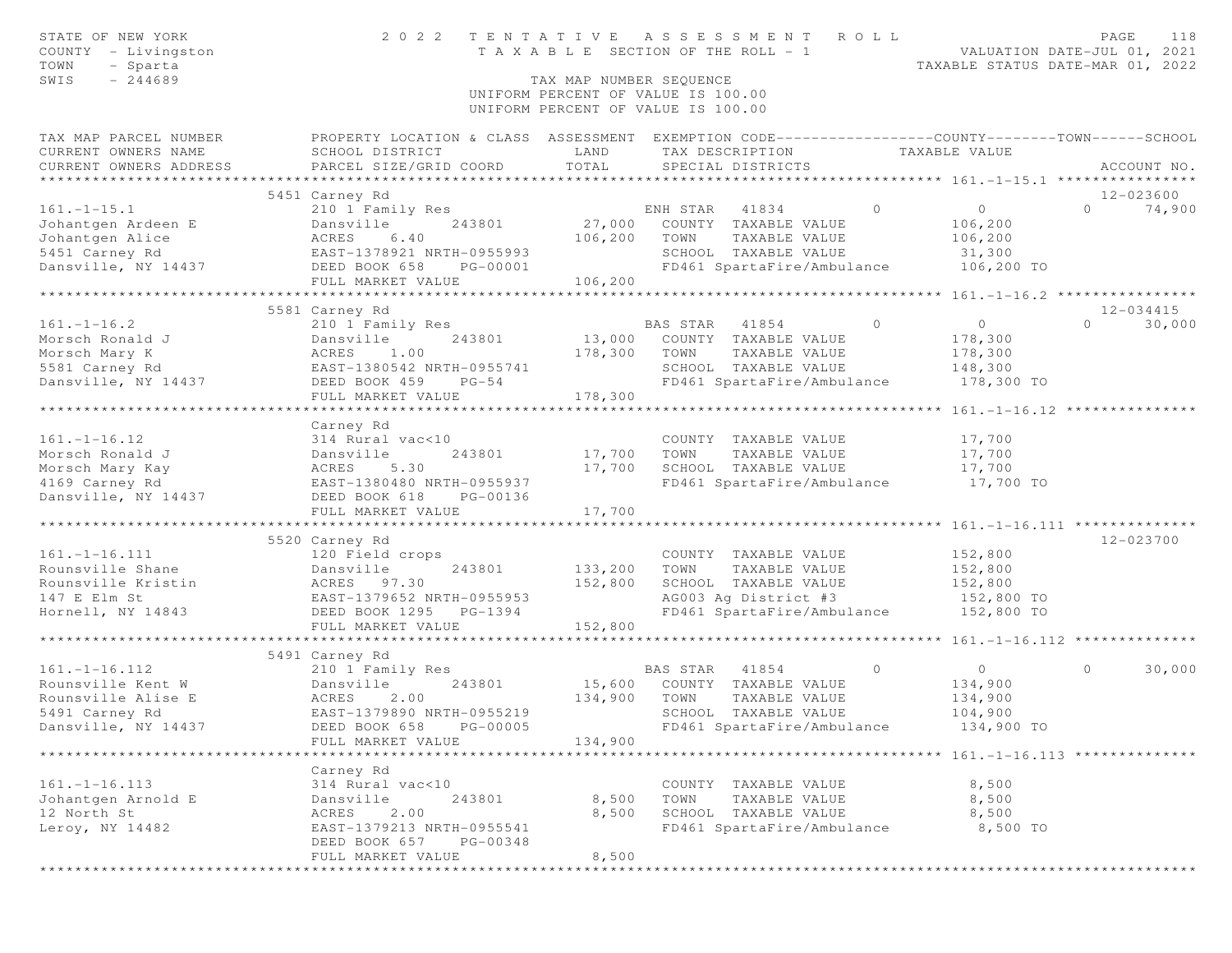| STATE OF NEW YORK<br>COUNTY - Livingston                 |                                                                                                  |                         | 2022 TENTATIVE ASSESSMENT ROLL<br>TENTAILVE ASSESSMENT NUMBES VALUATION DATE-JUL 01, 2021<br>TAXABLE SECTION OF THE ROLL - 1<br>TAXABLE STATUS DATE-MAR 01, 2022 |                |                |                | PAGE              | 119            |
|----------------------------------------------------------|--------------------------------------------------------------------------------------------------|-------------------------|------------------------------------------------------------------------------------------------------------------------------------------------------------------|----------------|----------------|----------------|-------------------|----------------|
| TOWN<br>- Sparta                                         |                                                                                                  |                         |                                                                                                                                                                  |                |                |                |                   |                |
| $-244689$<br>SWIS                                        |                                                                                                  | TAX MAP NUMBER SEQUENCE |                                                                                                                                                                  |                |                |                |                   |                |
|                                                          |                                                                                                  |                         | UNIFORM PERCENT OF VALUE IS 100.00<br>UNIFORM PERCENT OF VALUE IS 100.00                                                                                         |                |                |                |                   |                |
|                                                          |                                                                                                  |                         |                                                                                                                                                                  |                |                |                |                   |                |
| TAX MAP PARCEL NUMBER                                    | PROPERTY LOCATION & CLASS ASSESSMENT EXEMPTION CODE----------------COUNTY-------TOWN------SCHOOL |                         |                                                                                                                                                                  |                |                |                |                   |                |
| CURRENT OWNERS NAME                                      | SCHOOL DISTRICT                                                                                  | LAND                    | TAX DESCRIPTION TAXABLE VALUE                                                                                                                                    |                |                |                |                   |                |
| CURRENT OWNERS ADDRESS                                   | PARCEL SIZE/GRID COORD                                                                           | TOTAL                   | SPECIAL DISTRICTS                                                                                                                                                |                |                |                | ACCOUNT NO.       |                |
|                                                          |                                                                                                  |                         |                                                                                                                                                                  |                |                |                |                   |                |
|                                                          | 8525 Groveland Station Rd                                                                        |                         |                                                                                                                                                                  |                |                |                | 12-011700         |                |
| $161. - 1 - 18$                                          | 210 1 Family Res                                                                                 |                         | COUNTY TAXABLE VALUE 75,800                                                                                                                                      |                |                |                |                   |                |
| Brick Thomas<br>8525 Groveland Station Rd      ACRES     | 243801 14,600 TOWN<br>Dansville                                                                  |                         | TAXABLE VALUE                                                                                                                                                    |                | 75,800         |                |                   |                |
|                                                          | 1.60                                                                                             | 75,800                  | SCHOOL TAXABLE VALUE                                                                                                                                             |                | 75,800         |                |                   |                |
| Dansville, NY 14437                                      | EAST-1378909 NRTH-0953114                                                                        |                         | FD461 SpartaFire/Ambulance 75,800 TO                                                                                                                             |                |                |                |                   |                |
|                                                          |                                                                                                  |                         |                                                                                                                                                                  |                |                |                |                   |                |
|                                                          |                                                                                                  |                         |                                                                                                                                                                  |                |                |                |                   |                |
|                                                          | 8501 Parker Hill Rd                                                                              |                         |                                                                                                                                                                  |                |                |                | 12-026700         |                |
| $161. - 1 - 19$                                          | 210 1 Family Res                                                                                 |                         | SR CITIZEN 41800                                                                                                                                                 | $\overline{0}$ | 16,240         | 16,240 16,240  |                   |                |
| Knudsen Rea                                              | Dansville                                                                                        |                         | 243801 22,400 ENH STAR 41834 0                                                                                                                                   |                | $\overline{O}$ | $\overline{0}$ |                   | 30,160         |
| Knudsen Albert L Jr                                      | Dansvi<br>ACRES<br>4.60                                                                          |                         | 46,400 COUNTY TAXABLE VALUE                                                                                                                                      |                | 30,160         |                |                   |                |
|                                                          |                                                                                                  |                         | TOWN<br>TAXABLE VALUE                                                                                                                                            |                | 30,160         |                |                   |                |
|                                                          |                                                                                                  |                         | SCHOOL TAXABLE VALUE                                                                                                                                             |                | $\circ$        |                |                   |                |
|                                                          |                                                                                                  |                         | 46,400 FD461 SpartaFire/Ambulance 46,400 TO                                                                                                                      |                |                |                |                   |                |
|                                                          |                                                                                                  |                         |                                                                                                                                                                  |                |                |                |                   |                |
|                                                          | 8449 Parker Hill Rd                                                                              |                         | 91 PCT OF VALUE USED FOR EXEMPTION PURPOSES                                                                                                                      |                |                |                | 12-039805         |                |
| $161. - 1 - 20.21$                                       |                                                                                                  |                         |                                                                                                                                                                  | $\circ$        | 34,694 34,694  |                |                   | $\overline{0}$ |
|                                                          |                                                                                                  |                         | 3<br>243801 31,000 ENH STAR 41834                                                                                                                                | $\overline{0}$ | $\overline{0}$ | 74,900         |                   |                |
|                                                          |                                                                                                  |                         | 152,500 COUNTY TAXABLE VALUE                                                                                                                                     |                | 117,806        |                |                   |                |
|                                                          |                                                                                                  |                         | TOWN TAXABLE VALUE                                                                                                                                               |                | 117,806        |                |                   |                |
| Dansville, NY 14437                                      | DEED BOOK 531<br>PG-00224                                                                        |                         | SCHOOL TAXABLE VALUE                                                                                                                                             |                | 77,600         |                |                   |                |
|                                                          | FULL MARKET VALUE                                                                                |                         | 152,500 FD461 SpartaFire/Ambulance                                                                                                                               |                | 152,500 TO     |                |                   |                |
|                                                          | *******************************                                                                  |                         |                                                                                                                                                                  |                |                |                |                   |                |
|                                                          | Parker Hill Rd                                                                                   |                         |                                                                                                                                                                  |                |                |                | 12-036100         |                |
| $161. - 1 - 22$                                          | 314 Rural vac<10                                                                                 |                         | COUNTY TAXABLE VALUE                                                                                                                                             |                | 14,300         |                |                   |                |
| Sawyer Sylvia                                            | 243801<br>Dansville                                                                              |                         | 14,300 TOWN TAXABLE VALUE<br>SCHOOL TAXABLE VALUE 14,300                                                                                                         |                | 14,300         |                |                   |                |
| Shull-Huffer Rebecca I                                   | ACRES<br>4.00                                                                                    | 14,300                  |                                                                                                                                                                  |                |                |                |                   |                |
| 11 Highland Ave<br>Warsaw, NY 14569 DEED BOOK 1207 PG-82 | EAST-1378446 NRTH-0954444                                                                        |                         | FD461 SpartaFire/Ambulance 14,300 TO                                                                                                                             |                |                |                |                   |                |
|                                                          |                                                                                                  | 14,300                  |                                                                                                                                                                  |                |                |                |                   |                |
|                                                          | FULL MARKET VALUE                                                                                |                         |                                                                                                                                                                  |                |                |                |                   |                |
|                                                          | 8398 Groveland Station Rd                                                                        |                         |                                                                                                                                                                  |                |                |                | 12-045100         |                |
| $161. - 1 - 24$                                          | 210 1 Family Res                                                                                 |                         | $\overline{0}$<br>BAS STAR 41854                                                                                                                                 |                | $\overline{0}$ |                | $0 \qquad \qquad$ | 30,000         |
| Chilson Loren A                                          |                                                                                                  |                         | 243801 14,800 COUNTY TAXABLE VALUE                                                                                                                               |                | 59,700         |                |                   |                |
| Chilson Shannon                                          | Dansville<br>ACRES 1.69                                                                          | 59,700 TOWN             | TAXABLE VALUE                                                                                                                                                    |                | 59,700         |                |                   |                |
| 8398 Groveland Station Rd                                | EAST-1377752 NRTH-0954465                                                                        |                         | SCHOOL TAXABLE VALUE                                                                                                                                             |                | 29,700         |                |                   |                |
| Dansville, NY 14437 DEED BOOK 1160 PG-209                |                                                                                                  |                         | FD461 SpartaFire/Ambulance                                                                                                                                       |                | 59,700 TO      |                |                   |                |
|                                                          | FULL MARKET VALUE                                                                                | 59,700                  |                                                                                                                                                                  |                |                |                |                   |                |
|                                                          |                                                                                                  |                         |                                                                                                                                                                  |                |                |                |                   |                |
|                                                          | 8403 Parker Hill Rd                                                                              |                         |                                                                                                                                                                  |                |                |                | 12-002300         |                |
| $161. - 1 - 25$                                          | 270 Mfg housing                                                                                  |                         | COUNTY TAXABLE VALUE                                                                                                                                             |                | 21,800         |                |                   |                |
| McChesney Robert                                         | Dansville<br>243801                                                                              | 14,300                  | TAXABLE VALUE<br>TOWN                                                                                                                                            |                | 21,800         |                |                   |                |
| 47 Perine St Apt.3                                       | 1.50<br>ACRES                                                                                    | 21,800                  | SCHOOL TAXABLE VALUE                                                                                                                                             |                | 21,800         |                |                   |                |
| Dansville, NY 14437                                      | EAST-1378288 NRTH-0954785                                                                        |                         | FD461 SpartaFire/Ambulance                                                                                                                                       |                | 21,800 TO      |                |                   |                |
|                                                          | DEED BOOK 1281<br>PG-2360                                                                        |                         |                                                                                                                                                                  |                |                |                |                   |                |
|                                                          | FULL MARKET VALUE                                                                                | 21,800                  |                                                                                                                                                                  |                |                |                |                   |                |
|                                                          |                                                                                                  |                         |                                                                                                                                                                  |                |                |                |                   |                |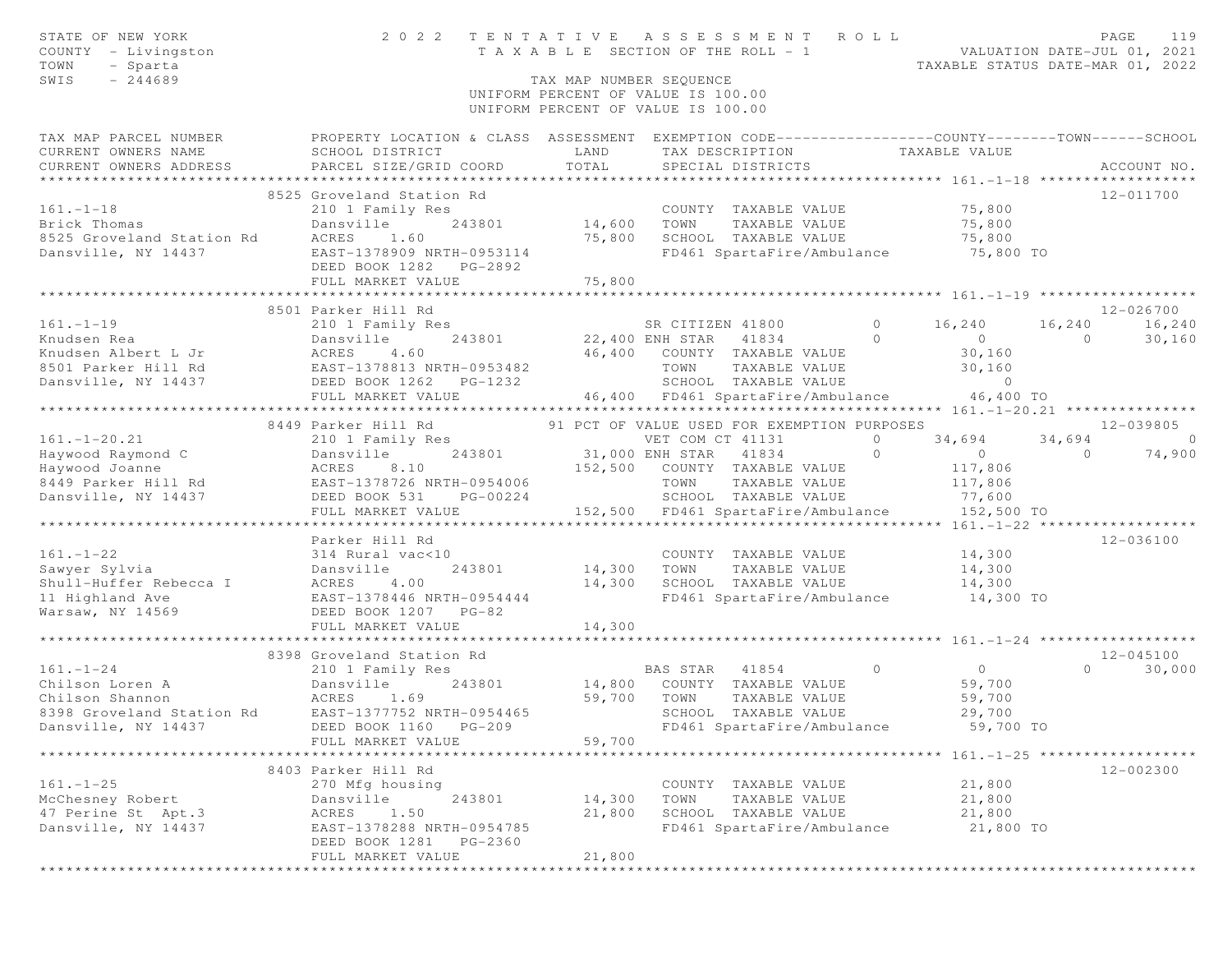| STATE OF NEW YORK<br>COUNTY - Livingston<br>TOWN<br>- Sparta<br>SWIS<br>$-244689$ |                                           | TAX MAP NUMBER SEOUENCE | 2022 TENTATIVE ASSESSMENT ROLL<br>T A X A B L E SECTION OF THE ROLL - 1<br>UNIFORM PERCENT OF VALUE IS 100.00<br>UNIFORM PERCENT OF VALUE IS 100.00 |                                    | PAGE<br>120<br>VALUATION DATE-JUL 01, 2021<br>TAXABLE STATUS DATE-MAR 01, 2022 |
|-----------------------------------------------------------------------------------|-------------------------------------------|-------------------------|-----------------------------------------------------------------------------------------------------------------------------------------------------|------------------------------------|--------------------------------------------------------------------------------|
| TAX MAP PARCEL NUMBER                                                             |                                           |                         | PROPERTY LOCATION & CLASS ASSESSMENT EXEMPTION CODE-----------------COUNTY-------TOWN------SCHOOL                                                   |                                    |                                                                                |
| CURRENT OWNERS NAME<br>CURRENT OWNERS ADDRESS                                     | SCHOOL DISTRICT<br>PARCEL SIZE/GRID COORD | LAND<br>TOTAL           | TAX DESCRIPTION<br>SPECIAL DISTRICTS                                                                                                                | TAXABLE VALUE                      | ACCOUNT NO.                                                                    |
| **********************                                                            |                                           |                         |                                                                                                                                                     |                                    |                                                                                |
|                                                                                   | 8397 Parker Hill Rd                       |                         |                                                                                                                                                     |                                    | 12-039800                                                                      |
| $161. - 1 - 26$                                                                   | 270 Mfg housing                           |                         | COUNTY TAXABLE VALUE                                                                                                                                | 20,000                             |                                                                                |
| Geil David J                                                                      | Dansville<br>243801                       | 14,300                  | TOWN<br>TAXABLE VALUE                                                                                                                               | 20,000                             |                                                                                |
| 6130 Chili Riga Center Rd                                                         | ACRES<br>1.51                             | 20,000                  | SCHOOL TAXABLE VALUE                                                                                                                                | 20,000                             |                                                                                |
| Churchville, NY 14428                                                             | EAST-1378111 NRTH-0955028                 |                         | FD461 SpartaFire/Ambulance 20,000 TO                                                                                                                |                                    |                                                                                |
|                                                                                   | DEED BOOK 1298 PG-2688                    |                         |                                                                                                                                                     |                                    |                                                                                |
|                                                                                   | FULL MARKET VALUE                         | 20,000                  |                                                                                                                                                     |                                    |                                                                                |
|                                                                                   |                                           | ***************         |                                                                                                                                                     |                                    |                                                                                |
| $161. - 1 - 27$                                                                   | 8393 Parker Hill Rd                       |                         | BAS STAR 41854<br>$\circ$                                                                                                                           | 0                                  | 12-016900<br>$\Omega$<br>30,000                                                |
| Read Douglas                                                                      | 270 Mfg housing<br>Dansville<br>243801    | 15,200                  | COUNTY TAXABLE VALUE                                                                                                                                | 38,300                             |                                                                                |
| 8393 Parker Hill Rd                                                               | 1.83<br>ACRES                             | 38,300                  | TOWN<br>TAXABLE VALUE                                                                                                                               | 38,300                             |                                                                                |
| Dansville, NY 14437                                                               | EAST-1377934 NRTH-0955366                 |                         | SCHOOL TAXABLE VALUE                                                                                                                                | 8,300                              |                                                                                |
|                                                                                   | DEED BOOK 792<br>$PG-105$                 |                         | FD461 SpartaFire/Ambulance                                                                                                                          | 38,300 TO                          |                                                                                |
|                                                                                   | FULL MARKET VALUE                         | 38,300                  |                                                                                                                                                     |                                    |                                                                                |
|                                                                                   |                                           |                         |                                                                                                                                                     | *** $161. - 1 - 28$ ************** |                                                                                |
|                                                                                   | 8387 Parker Hill Rd                       |                         |                                                                                                                                                     |                                    | $12 - 007210$                                                                  |
| $161. - 1 - 28$                                                                   | 270 Mfg housing                           |                         | COUNTY TAXABLE VALUE                                                                                                                                | 14,000                             |                                                                                |
|                                                                                   | Dansville<br>243801                       | 7,800                   | TOWN<br>TAXABLE VALUE                                                                                                                               | 14,000                             |                                                                                |
| Henry Roscoe<br>% Sabrina Dietz                                                   | FRNT 274.14 DPTH 101.69                   | 14,000                  | SCHOOL TAXABLE VALUE                                                                                                                                | 14,000                             |                                                                                |
| PO Box 1093                                                                       | EAST-1377762 NRTH-0955677                 |                         | FD461 SpartaFire/Ambulance                                                                                                                          | 14,000 TO                          |                                                                                |
| Nunda, NY 14517-1093                                                              | DEED BOOK 887 PG-284                      |                         |                                                                                                                                                     |                                    |                                                                                |
|                                                                                   | FULL MARKET VALUE                         | 14,000                  |                                                                                                                                                     |                                    |                                                                                |
|                                                                                   |                                           |                         |                                                                                                                                                     |                                    |                                                                                |
|                                                                                   | Carney Rd                                 |                         |                                                                                                                                                     | 46,000                             | $12 - 000100$                                                                  |
| $161. - 1 - 29.12$<br>Wabnitz William Douglas                                     | 312 Vac w/imprv<br>Dansville<br>243801    | 35,600                  | COUNTY TAXABLE VALUE<br>TOWN<br>TAXABLE VALUE                                                                                                       | 46,000                             |                                                                                |
| Wabnitz Catherine M                                                               | ACRES<br>9.98                             | 46,000                  | SCHOOL TAXABLE VALUE                                                                                                                                | 46,000                             |                                                                                |
| 11 Old Farm Cir                                                                   | EAST-1378305 NRTH-0956208                 |                         | FD461 SpartaFire/Ambulance                                                                                                                          | 46,000 TO                          |                                                                                |
| Pittsford, NY 14534                                                               | DEED BOOK 1249<br>$PG-298$                |                         |                                                                                                                                                     |                                    |                                                                                |
|                                                                                   | FULL MARKET VALUE                         | 46,000                  |                                                                                                                                                     |                                    |                                                                                |
|                                                                                   |                                           |                         |                                                                                                                                                     |                                    |                                                                                |
|                                                                                   | Groveland Station Rd                      |                         |                                                                                                                                                     |                                    | 12-000100                                                                      |
| $161. - 1 - 29.21$                                                                | 105 Vac farmland                          |                         | AG DIST C 41720<br>$\circ$                                                                                                                          | 91,860                             | 91,860<br>91,860                                                               |
| Burley Gary C                                                                     | Dansville<br>243801                       | 114,700                 | COUNTY TAXABLE VALUE                                                                                                                                | 22,840                             |                                                                                |
| Burley Betty L                                                                    | ACRES 30.20                               | 114,700                 | TOWN<br>TAXABLE VALUE                                                                                                                               | 22,840                             |                                                                                |
| 5840 Route 20A                                                                    | EAST-1375544 NRTH-0956693                 |                         | SCHOOL TAXABLE VALUE                                                                                                                                | 22,840                             |                                                                                |
| Warsaw, NY 14569                                                                  | DEED BOOK 1216 PG-8                       |                         | AG003 Ag District #3                                                                                                                                | 114,700 TO                         |                                                                                |
|                                                                                   | FULL MARKET VALUE                         |                         | 114,700 FD461 SpartaFire/Ambulance 114,700 TO                                                                                                       |                                    |                                                                                |
| MAY BE SUBJECT TO PAYMENT<br>UNDER AGDIST LAW TIL 2026                            |                                           |                         |                                                                                                                                                     |                                    |                                                                                |
|                                                                                   |                                           |                         |                                                                                                                                                     |                                    |                                                                                |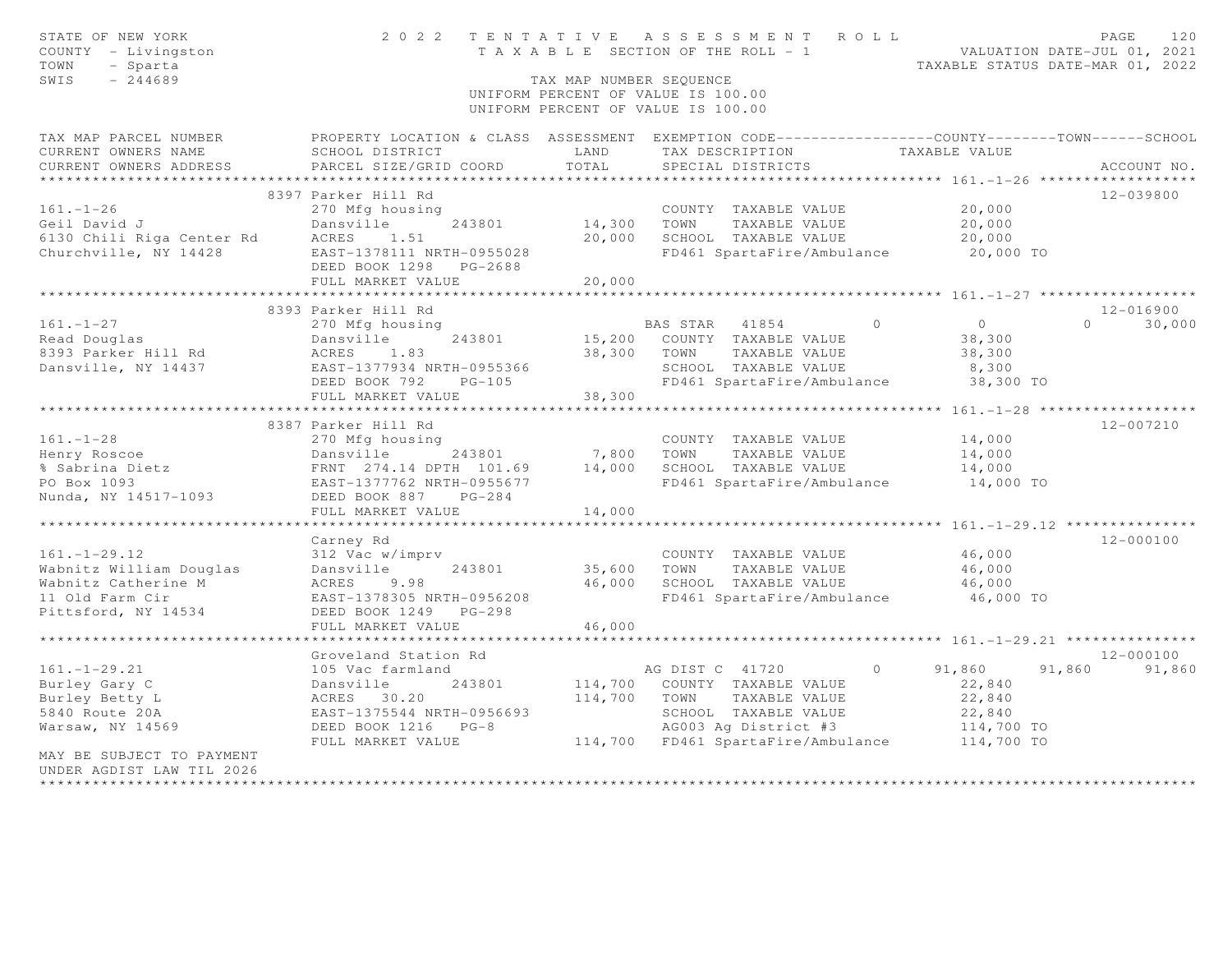| STATE OF NEW YORK<br>COUNTY - Livingston<br>TOWN<br>- Sparta<br>SWIS<br>$-244689$                                                                                 | 2 0 2 2                                                                                                                                                                | TENTATIVE<br>TAX MAP NUMBER SEQUENCE | A S S E S S M E N T<br>ROLL<br>T A X A B L E SECTION OF THE ROLL - 1                                                                                              | PAGE<br>121<br>VALUATION DATE-JUL 01, 2021<br>TAXABLE STATUS DATE-MAR 01, 2022                                                  |
|-------------------------------------------------------------------------------------------------------------------------------------------------------------------|------------------------------------------------------------------------------------------------------------------------------------------------------------------------|--------------------------------------|-------------------------------------------------------------------------------------------------------------------------------------------------------------------|---------------------------------------------------------------------------------------------------------------------------------|
|                                                                                                                                                                   |                                                                                                                                                                        |                                      | UNIFORM PERCENT OF VALUE IS 100.00<br>UNIFORM PERCENT OF VALUE IS 100.00                                                                                          |                                                                                                                                 |
| TAX MAP PARCEL NUMBER<br>CURRENT OWNERS NAME<br>CURRENT OWNERS ADDRESS                                                                                            | SCHOOL DISTRICT<br>PARCEL SIZE/GRID COORD                                                                                                                              | LAND<br>TOTAL                        | TAX DESCRIPTION<br>SPECIAL DISTRICTS                                                                                                                              | PROPERTY LOCATION & CLASS ASSESSMENT EXEMPTION CODE---------------COUNTY-------TOWN------SCHOOL<br>TAXABLE VALUE<br>ACCOUNT NO. |
|                                                                                                                                                                   | Carney Rd                                                                                                                                                              |                                      |                                                                                                                                                                   | 12-000100                                                                                                                       |
| $161. - 1 - 29.112$<br>Dingman Gilbert J<br>Dingman Rhonda M<br>1 N Elizabeth St<br>Dansville, NY 14437                                                           | 322 Rural vac>10<br>Dansville<br>243801<br>ACRES 14.73<br>EAST-1378176 NRTH-0955733<br>DEED BOOK 1266<br>PG-2658<br>FULL MARKET VALUE                                  | 39,700<br>39,700<br>39,700           | COUNTY TAXABLE VALUE<br>TOWN<br>TAXABLE VALUE<br>SCHOOL TAXABLE VALUE<br>AG003 Ag District #3<br>FD461 SpartaFire/Ambulance                                       | 39,700<br>39,700<br>39,700<br>39,700 TO<br>39,700 TO                                                                            |
|                                                                                                                                                                   |                                                                                                                                                                        |                                      |                                                                                                                                                                   |                                                                                                                                 |
| $161. - 1 - 29.114$<br>Acomb Joyce L<br>Bright Justin Charles<br>139 Greystone Ln Apt 8<br>Brighton, NY 14618                                                     | 8317&8348 Groveland Station Rd<br>280 Res Multiple<br>Dansville<br>243801<br>ACRES<br>6.70<br>EAST-1376792 NRTH-0955569<br>DEED BOOK 1295<br>$PG-1269$                 | 27,700<br>167,200                    | COUNTY TAXABLE VALUE<br>TOWN<br>TAXABLE VALUE<br>SCHOOL TAXABLE VALUE<br>FD461 SpartaFire/Ambulance 167,200 TO                                                    | 12-000100<br>167,200<br>167,200<br>167,200                                                                                      |
|                                                                                                                                                                   | FULL MARKET VALUE                                                                                                                                                      | 167,200                              |                                                                                                                                                                   |                                                                                                                                 |
| $161. - 1 - 31.2$<br>Everman David H<br>8584 Route 63<br>Dansville, NY 14437<br>MAY BE SUBJECT TO PAYMENT<br>UNDER AGDIST LAW TIL 2026                            | Canaseraga Crk<br>105 Vac farmland<br>Dansville<br>243801<br>ACRES 94.00<br>EAST-1377009 NRTH-0953720<br>DEED BOOK 905<br>$PG-196$<br>FULL MARKET VALUE                | 415,200<br>415,200                   | AG DIST C 41720<br>$\circ$<br>COUNTY TAXABLE VALUE<br>TAXABLE VALUE<br>TOWN<br>SCHOOL TAXABLE VALUE<br>AG003 Ag District #3<br>415,200 FD461 SpartaFire/Ambulance | 338,872<br>338,872<br>338,872<br>76,328<br>76,328<br>76,328<br>415,200 TO<br>415,200 TO                                         |
|                                                                                                                                                                   |                                                                                                                                                                        |                                      |                                                                                                                                                                   |                                                                                                                                 |
| $161. - 1 - 31.11$<br>Pickard David L Sr<br>Pickard David J<br>8559 Groveland Station Rd<br>Dansville, NY 14437<br>PRIOR OWNER ON 3/01/2022<br>Pickard David L Sr | 8562-8579 Groveland Station Rd<br>120 Field crops<br>Dansville<br>243801<br>ACRES 84.50<br>EAST-1378348 NRTH-0953002<br>DEED BOOK 1300<br>PG-1034<br>FULL MARKET VALUE | 268,100<br>505,100<br>505,100        | $\circ$<br>BAS STAR 41854<br>COUNTY TAXABLE VALUE<br>TOWN<br>TAXABLE VALUE<br>SCHOOL TAXABLE VALUE<br>FD461 SpartaFire/Ambulance                                  | 12-038100<br>$\Omega$<br>$\overline{0}$<br>30,000<br>505,100<br>505,100<br>475,100<br>505,100 TO                                |
| MAY BE SUBJECT TO PAYMENT<br>UNDER AGDIST LAW TIL 2024                                                                                                            |                                                                                                                                                                        |                                      |                                                                                                                                                                   |                                                                                                                                 |
| $161. - 1 - 31.12$<br>Kerr David J Jr<br>Kerr Tamara J<br>8559 Groveland Station Rd<br>Dansville, NY 14437                                                        | 8559 Groveland Station Rd<br>270 Mfg housing<br>Dansville<br>243801<br>ACRES<br>5.00<br>EAST-1379379 NRTH-0952612<br>DEED BOOK 1261<br>PG-721<br>FULL MARKET VALUE     | 23,400<br>265,200<br>265,200         | COUNTY TAXABLE VALUE<br>TOWN<br>TAXABLE VALUE<br>SCHOOL TAXABLE VALUE<br>FD461 SpartaFire/Ambulance                                                               | $12 - 038100$<br>265,200<br>265,200<br>265,200<br>265,200 TO                                                                    |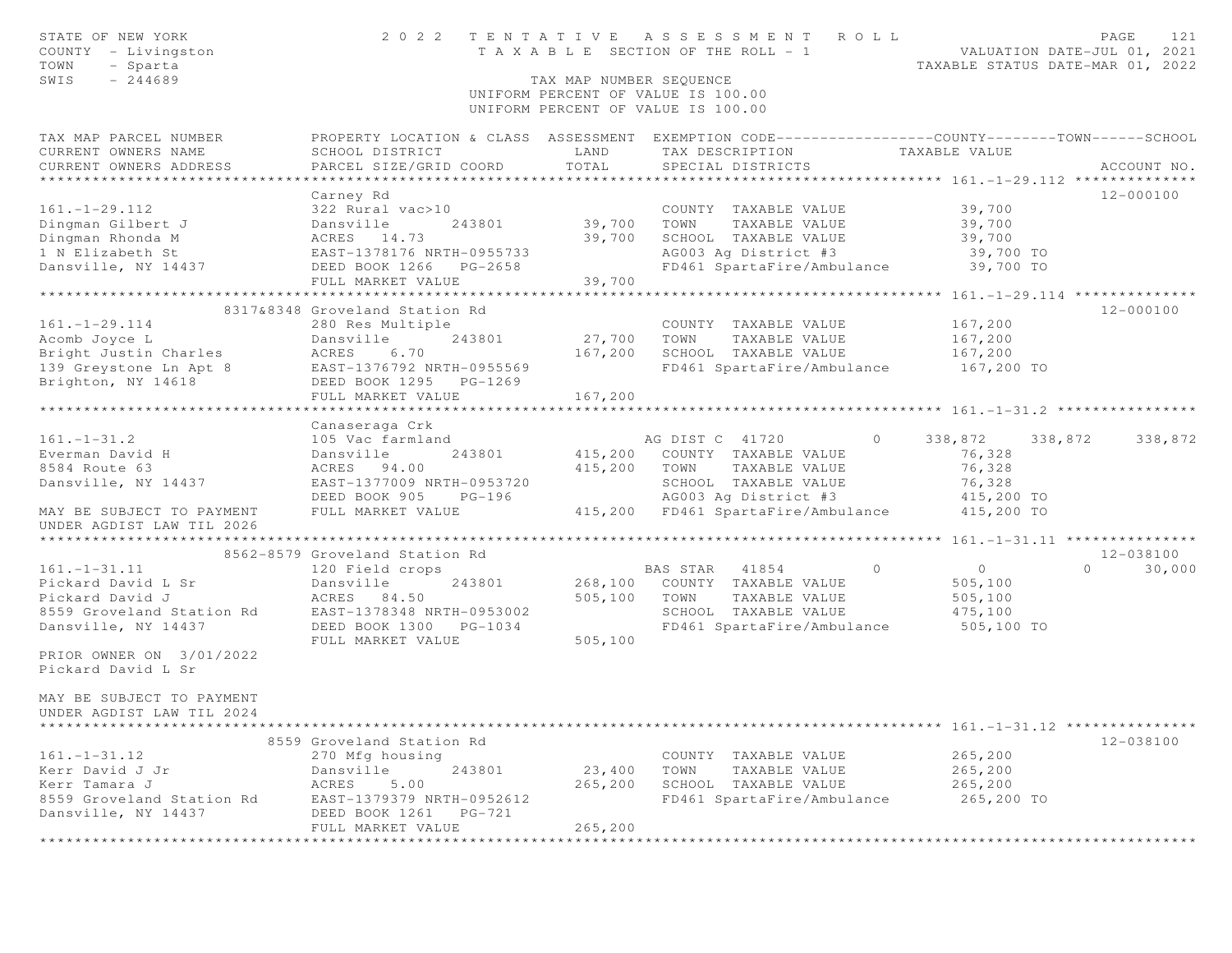| STATE OF NEW YORK<br>COUNTY - Livingston<br>TOWN<br>- Sparta<br>$-244689$<br>SWIS                                        | 2022 TENTATIVE ASSESSMENT ROLL<br>TAXABLE SECTION OF THE ROLL - 1 VALUATION DATE-JUL 01, 2021<br>TAXABLE STATUS DATE-MAR 01, 2022<br>TAX MAP NUMBER SEQUENCE<br>UNIFORM PERCENT OF VALUE IS 100.00<br>UNIFORM PERCENT OF VALUE IS 100.00 |         |      |                                               |  |         |           | PAGE<br>122 |
|--------------------------------------------------------------------------------------------------------------------------|------------------------------------------------------------------------------------------------------------------------------------------------------------------------------------------------------------------------------------------|---------|------|-----------------------------------------------|--|---------|-----------|-------------|
| TAX MAP PARCEL NUMBER THE PROPERTY LOCATION & CLASS ASSESSMENT EXEMPTION CODE--------------COUNTY-------TOWN------SCHOOL |                                                                                                                                                                                                                                          |         |      |                                               |  |         |           |             |
| CURRENT OWNERS NAME SCHOOL DISTRICT                                                                                      |                                                                                                                                                                                                                                          | LAND    |      | TAX DESCRIPTION TAXABLE VALUE                 |  |         |           |             |
| CURRENT OWNERS ADDRESS FARCEL SIZE/GRID COORD TOTAL SPECIAL DISTRICTS                                                    |                                                                                                                                                                                                                                          |         |      |                                               |  |         |           | ACCOUNT NO. |
| *************************                                                                                                |                                                                                                                                                                                                                                          |         |      |                                               |  |         |           |             |
|                                                                                                                          | 8338 Parker Hill Rd                                                                                                                                                                                                                      |         |      |                                               |  |         |           |             |
| 161.-1-34.11 240 Rural res                                                                                               |                                                                                                                                                                                                                                          |         |      | BAS STAR 41854 0 0 0                          |  |         | $\bigcap$ | 30,000      |
| Flick Damon M                                                                                                            | Dansville 243801 93,100 COUNTY TAXABLE VALUE 251,300                                                                                                                                                                                     |         |      |                                               |  |         |           |             |
|                                                                                                                          | ACRES 42.91                                                                                                                                                                                                                              |         | TOWN | TAXABLE VALUE 251,300                         |  |         |           |             |
|                                                                                                                          |                                                                                                                                                                                                                                          |         |      | SCHOOL TAXABLE VALUE 221,300                  |  |         |           |             |
| Dansville, NY 14437 DEED BOOK 1084 PG-316                                                                                |                                                                                                                                                                                                                                          |         |      | FD461 SpartaFire/Ambulance 251,300 TO         |  |         |           |             |
|                                                                                                                          | FULL MARKET VALUE                                                                                                                                                                                                                        | 251,300 |      |                                               |  |         |           |             |
|                                                                                                                          |                                                                                                                                                                                                                                          |         |      |                                               |  |         |           |             |
|                                                                                                                          | 8153 Parker Hill Rd                                                                                                                                                                                                                      |         |      |                                               |  |         |           | 12-027000   |
| $161. -1 - 35.1$                                                                                                         | 240 Rural res                                                                                                                                                                                                                            |         |      | ENH STAR 41834 0 0                            |  |         | $\Omega$  | 74,900      |
|                                                                                                                          |                                                                                                                                                                                                                                          |         |      |                                               |  | 222,400 |           |             |
| Kreiley Clara A                                                                                                          | ACRES 28.70                                                                                                                                                                                                                              | 222,400 | TOWN | TAXABLE VALUE 222,400                         |  |         |           |             |
| 8153 Parker Hill Rd EAST-1377809 NRTH-0958193                                                                            |                                                                                                                                                                                                                                          |         |      | SCHOOL TAXABLE VALUE 147,500                  |  |         |           |             |
| Dansville, NY 14437 DEED BOOK 1289 PG-428                                                                                |                                                                                                                                                                                                                                          |         |      | AG003 Ag District #3 222,400 TO               |  |         |           |             |
|                                                                                                                          | FULL MARKET VALUE                                                                                                                                                                                                                        |         |      | 222,400 FD461 SpartaFire/Ambulance 222,400 TO |  |         |           |             |
|                                                                                                                          |                                                                                                                                                                                                                                          |         |      |                                               |  |         |           |             |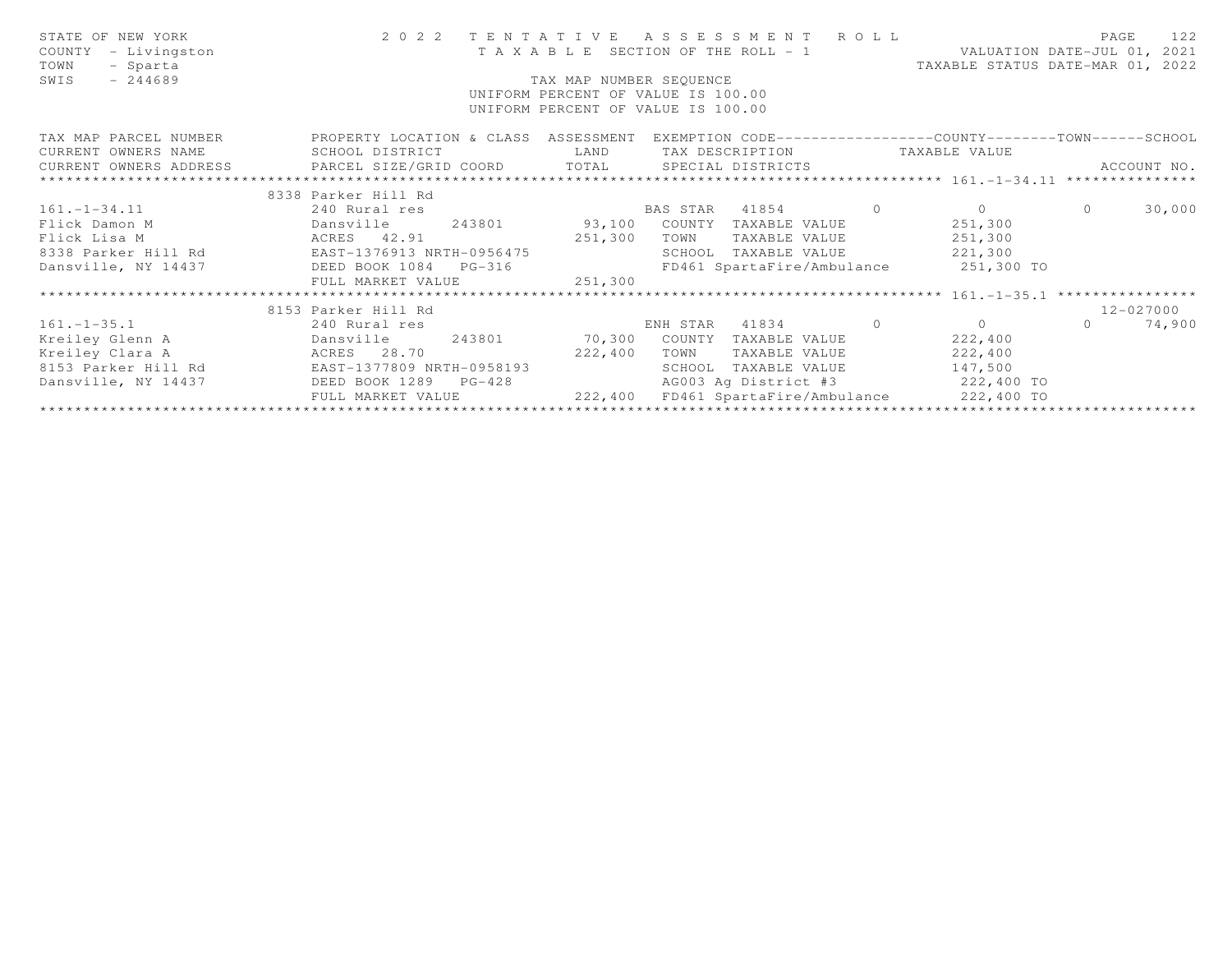|      | STATE OF NEW YORK   | 2022 TENTATIVE ASSESSMENT ROLL        | PAGE                             | 123 |
|------|---------------------|---------------------------------------|----------------------------------|-----|
|      | COUNTY - Livingston | T A X A B L E SECTION OF THE ROLL - 1 | VALUATION DATE-JUL 01, 2021      |     |
|      | TOWN - Sparta       |                                       | TAXABLE STATUS DATE-MAR 01, 2022 |     |
| SWIS | $-244689$           | MAP SECTION - 161                     | RPS150/V04/L015                  |     |
|      |                     | $SUB - SECTION - 000$                 | CURRENT DATE 4/19/2022           |     |
|      |                     | UNIFORM PERCENT OF VALUE IS 100.00    |                                  |     |

## \*\*\* S P E C I A L D I S T R I C T S U M M A R Y \*\*\*

|      |                      | TOTAL   | EXTENSION | EXTENSION | AD VALOREM   | EXEMPT | TAXABLE  |
|------|----------------------|---------|-----------|-----------|--------------|--------|----------|
| CODE | DISTRICT NAME        | PARCELS | TYPE.     | VALUE     | <b>VALUE</b> | AMOUNT | VALUE    |
|      |                      |         |           |           |              |        |          |
|      | AG003 Ag District #3 |         | 12 TOTAL  |           | 3064,800     |        | 3064,800 |
|      | FD461 SpartaFire/Amb |         | 57 TOTAL  |           | 8282,100     |        | 8282,100 |

### \*\*\* S C H O O L D I S T R I C T S U M M A R Y \*\*\*

| CODE   | DISTRICT NAME | TOTAL<br>PARCELS | ASSESSED<br>LAND | ASSESSED<br>TOTAL | <b>EXEMPT</b><br>AMOUNT | TOTAL<br>TAXABLE | STAR<br>AMOUNT | STAR<br>TAXABLE |
|--------|---------------|------------------|------------------|-------------------|-------------------------|------------------|----------------|-----------------|
| 243801 | Dansville     | 57               | 3016,200         | 8282,100          | 782,687                 | 7499,413         | 1244,260       | 6255,153        |
|        | SUB-TOTAL     | 57               | 3016,200         | 8282,100          | 782,687                 | 7499,413         | 1244,260       | 6255, 153       |
|        | TOTAL         | 57               | 3016,200         | 8282,100          | 782,687                 | 7499,413         | 1244,260       | 6255,153        |

### \*\*\* S Y S T E M C O D E S S U M M A R Y \*\*\*

### NO SYSTEM EXEMPTIONS AT THIS LEVEL

## \*\*\* E X E M P T I O N S U M M A R Y \*\*\*

| CODE  | DESCRIPTION | TOTAL<br>PARCELS | COUNTY  | TOWN    | SCHOOL   |
|-------|-------------|------------------|---------|---------|----------|
| 41121 | VET WAR CT  | $\hat{ }$        | 42,000  | 42,000  |          |
| 41131 | VET COM CT  |                  | 104,694 | 104,694 |          |
| 41141 | VET DIS CT  |                  | 70,000  | 70,000  |          |
| 41720 | AG DIST C   | 5                | 679,239 | 679,239 | 679,239  |
| 41800 | SR CITIZEN  |                  | 103,448 | 103,448 | 103,448  |
| 41834 | ENH STAR    | 10               |         |         | 704,260  |
| 41854 | BAS STAR    | 18               |         |         | 540,000  |
|       | TO TAL      | 41               | 999,381 | 999,381 | 2026,947 |
|       |             |                  |         |         |          |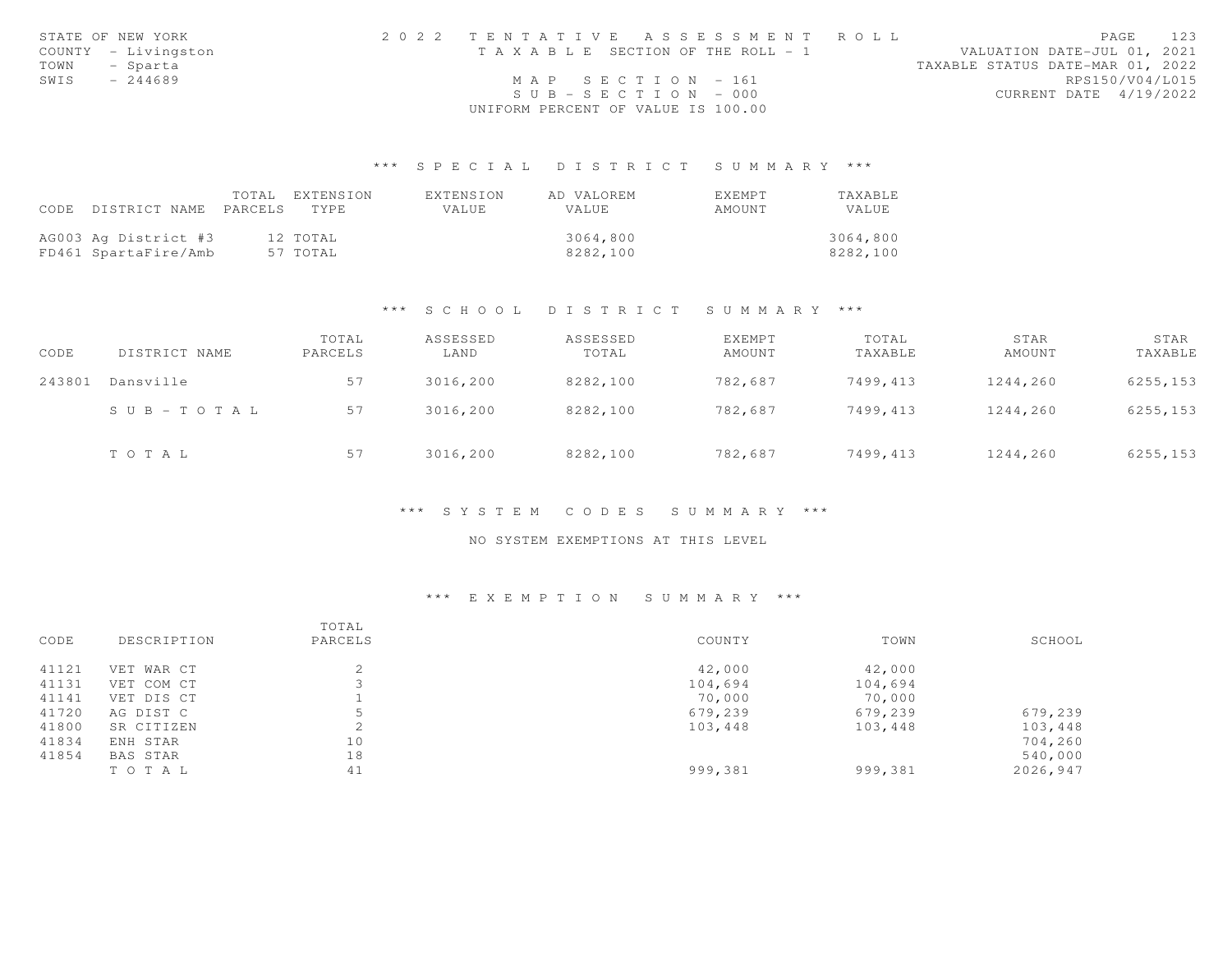|      | STATE OF NEW YORK   | 2022 TENTATIVE ASSESSMENT ROLL        | PAGE 124                         |
|------|---------------------|---------------------------------------|----------------------------------|
|      | COUNTY - Livingston | T A X A B L E SECTION OF THE ROLL - 1 | VALUATION DATE-JUL 01, 2021      |
| TOWN | - Sparta            |                                       | TAXABLE STATUS DATE-MAR 01, 2022 |
| SWIS | $-244689$           | MAP SECTION - 161                     | RPS150/V04/L015                  |
|      |                     | $SUB - SECTION - 000$                 | CURRENT DATE 4/19/2022           |
|      |                     | UNIFORM PERCENT OF VALUE IS 100.00    |                                  |

# \*\*\* G R A N D T O T A L S \*\*\*

| ROLL |             | TOTAL   | ASSESSED | ASSESSED | TAXABLE  | TAXABLE  | TAXABLE  | STAR     |
|------|-------------|---------|----------|----------|----------|----------|----------|----------|
| SEC  | DESCRIPTION | PARCELS | LAND     | TOTAL    | COUNTY   | TOWN     | SCHOOL   | TAXABLE  |
|      | TAXABLE     |         | 3016,200 | 8282,100 | 7282,719 | 7282,719 | 7499,413 | 6255,153 |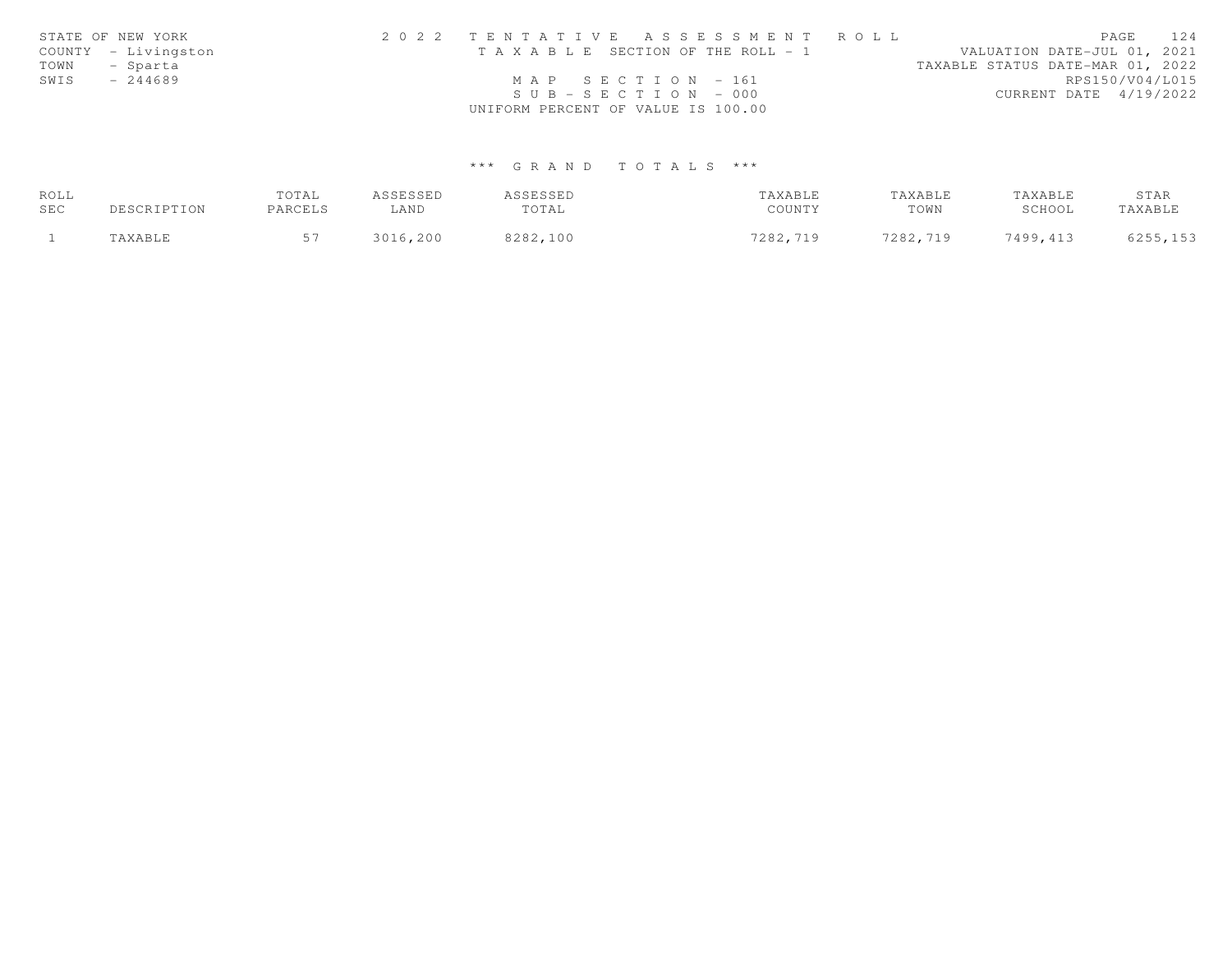| STATE OF NEW YORK<br>COUNTY - Livingston<br>TOWN<br>- Sparta<br>SWIS<br>$-244689$ |                                                                                                   | TAX MAP NUMBER SEQUENCE | 2022 TENTATIVE ASSESSMENT ROLL<br>T A X A B L E SECTION OF THE ROLL - 1<br>UNIFORM PERCENT OF VALUE IS 100.00<br>UNIFORM PERCENT OF VALUE IS 100.00 |          | VALUATION DATE-JUL 01, 2021<br>TAXABLE STATUS DATE-MAR 01, 2022 |                | PAGE<br>125   |
|-----------------------------------------------------------------------------------|---------------------------------------------------------------------------------------------------|-------------------------|-----------------------------------------------------------------------------------------------------------------------------------------------------|----------|-----------------------------------------------------------------|----------------|---------------|
| TAX MAP PARCEL NUMBER                                                             | PROPERTY LOCATION & CLASS ASSESSMENT EXEMPTION CODE-----------------COUNTY-------TOWN------SCHOOL |                         |                                                                                                                                                     |          |                                                                 |                |               |
| CURRENT OWNERS NAME                                                               | SCHOOL DISTRICT                                                                                   | LAND                    | TAX DESCRIPTION                                                                                                                                     |          | TAXABLE VALUE                                                   |                |               |
| CURRENT OWNERS ADDRESS                                                            | PARCEL SIZE/GRID COORD                                                                            | TOTAL                   | SPECIAL DISTRICTS                                                                                                                                   |          |                                                                 |                | ACCOUNT NO.   |
|                                                                                   | 8330 Logan Rd                                                                                     |                         |                                                                                                                                                     |          |                                                                 |                | $12 - 003300$ |
| $162. - 1 - 1.1$                                                                  | 210 1 Family Res                                                                                  |                         | ENH STAR 41834                                                                                                                                      | $\Omega$ | $\circ$                                                         | $\Omega$       | 74,900        |
| Lima Michael B                                                                    | 243801<br>Dansville                                                                               | 22,000                  | COUNTY TAXABLE VALUE                                                                                                                                |          | 253,500                                                         |                |               |
| Lima Barbara J                                                                    |                                                                                                   | 253,500                 | TOWN<br>TAXABLE VALUE                                                                                                                               |          | 253,500                                                         |                |               |
| 8330 Logan Rd                                                                     |                                                                                                   |                         | SCHOOL TAXABLE VALUE                                                                                                                                |          | 178,600                                                         |                |               |
| PO Box 467                                                                        |                                                                                                   |                         | FD461 SpartaFire/Ambulance                                                                                                                          |          | 253,500 TO                                                      |                |               |
| Dansville, NY 14437                                                               | FULL MARKET VALUE                                                                                 | 253,500                 |                                                                                                                                                     |          |                                                                 |                |               |
|                                                                                   | ***********************                                                                           |                         |                                                                                                                                                     |          |                                                                 |                |               |
|                                                                                   | Ross Rd                                                                                           |                         |                                                                                                                                                     |          |                                                                 |                | 12-027500     |
| $162. - 1 - 2.12$                                                                 | 270 Mfg housing                                                                                   |                         | COUNTY TAXABLE VALUE                                                                                                                                |          | 29,500                                                          |                |               |
| Stevenson John                                                                    | Dansville<br>243801                                                                               | 13,900                  | TAXABLE VALUE<br>TOWN                                                                                                                               |          | 29,500                                                          |                |               |
| Stevenson Richard                                                                 | ACRES 1.36                                                                                        | 29,500                  | SCHOOL TAXABLE VALUE                                                                                                                                |          | 29,500                                                          |                |               |
| C/O Hu-gen Farms                                                                  | EAST-1383221 NRTH-0956540                                                                         |                         | AG003 Ag District #3                                                                                                                                |          | 29,500 TO                                                       |                |               |
| 8284 Carney Hollow Rd                                                             | DEED BOOK 1275 PG-2660                                                                            | 29,500                  | FD461 SpartaFire/Ambulance                                                                                                                          |          | 29,500 TO                                                       |                |               |
| Wayland, NY 14572                                                                 | FULL MARKET VALUE<br>**************************                                                   |                         |                                                                                                                                                     |          |                                                                 |                |               |
|                                                                                   | Logan Rd                                                                                          |                         |                                                                                                                                                     |          |                                                                 |                |               |
| $162. - 1 - 2.22$                                                                 | 314 Rural vac<10                                                                                  |                         | COUNTY TAXABLE VALUE                                                                                                                                |          | 12,900                                                          |                |               |
| Sleight George A                                                                  |                                                                                                   | 12,900                  | TOWN<br>TAXABLE VALUE                                                                                                                               |          | 12,900                                                          |                |               |
| MacDougall Ann                                                                    |                                                                                                   | 12,900                  | SCHOOL TAXABLE VALUE                                                                                                                                |          | 12,900                                                          |                |               |
| 5633 Ross Rd                                                                      | Dansville 243801<br>ACRES 3.46<br>EAST-1381049 NRTH-0956610                                       |                         | FD461 SpartaFire/Ambulance                                                                                                                          |          | 12,900 TO                                                       |                |               |
| Dansville, NY 14437                                                               | DEED BOOK 1267 PG-733                                                                             |                         |                                                                                                                                                     |          |                                                                 |                |               |
|                                                                                   | FULL MARKET VALUE                                                                                 | 12,900                  |                                                                                                                                                     |          |                                                                 |                |               |
|                                                                                   | *************************                                                                         |                         |                                                                                                                                                     |          |                                                                 |                |               |
|                                                                                   | 5666 Ross Rd                                                                                      |                         |                                                                                                                                                     |          |                                                                 |                | $12 - 027500$ |
| $162. - 1 - 2.111$                                                                | 120 Field crops                                                                                   |                         | AG DIST C 41720                                                                                                                                     | $\circ$  | 143,669                                                         | 143,669        | 143,669       |
| June Craig                                                                        | 243801<br>Dansville                                                                               |                         | 222,300 BAS STAR<br>41854                                                                                                                           | $\Omega$ | $\sim$ 0                                                        | $\overline{0}$ | 30,000        |
| Kreiley Ruth B                                                                    | ACRES 139.20                                                                                      | 338,700 SOLAR           | 49500                                                                                                                                               | $\Omega$ | 40,000                                                          | 40,000         | 40,000        |
| 5666 Ross Rd                                                                      | EAST-1382887 NRTH-0956888                                                                         |                         | COUNTY TAXABLE VALUE                                                                                                                                |          | 155,031                                                         |                |               |
| Dansville, NY 14437                                                               | DEED BOOK 1221    PG-12                                                                           |                         | TOWN<br>TAXABLE VALUE                                                                                                                               |          | 155,031                                                         |                |               |
|                                                                                   | FULL MARKET VALUE                                                                                 | 338,700                 | SCHOOL TAXABLE VALUE                                                                                                                                |          | 125,031                                                         |                |               |
| MAY BE SUBJECT TO PAYMENT<br>UNDER AGDIST LAW TIL 2026                            |                                                                                                   |                         | AG003 Ag District #3<br>FD461 SpartaFire/Ambulance                                                                                                  |          | 338,700 TO<br>338,700 TO                                        |                |               |
|                                                                                   |                                                                                                   |                         |                                                                                                                                                     |          |                                                                 |                |               |
|                                                                                   | 5689 Ross Rd                                                                                      |                         |                                                                                                                                                     |          |                                                                 |                | 12-027500     |
| $162. - 1 - 2.112$                                                                | 210 1 Family Res                                                                                  |                         | BAS STAR 41854                                                                                                                                      | $\circ$  | $\overline{0}$                                                  | $\Omega$       | 30,000        |
| Burr Brian L                                                                      | Dansville<br>243801                                                                               | 14,000                  | COUNTY TAXABLE VALUE                                                                                                                                |          | 57,400                                                          |                |               |
| 5689 Ross Rd                                                                      | 1.39<br>ACRES                                                                                     | 57,400                  | TOWN<br>TAXABLE VALUE                                                                                                                               |          | 57,400                                                          |                |               |
| Dansville, NY 14437                                                               | EAST-1382691 NRTH-0956552                                                                         |                         | SCHOOL TAXABLE VALUE                                                                                                                                |          | 27,400                                                          |                |               |
|                                                                                   | DEED BOOK 1173<br>$PG-93$                                                                         |                         | AG003 Ag District #3                                                                                                                                |          | 57,400 TO                                                       |                |               |
|                                                                                   | FULL MARKET VALUE                                                                                 |                         | 57,400 FD461 SpartaFire/Ambulance                                                                                                                   |          | 57,400 TO                                                       |                |               |
|                                                                                   |                                                                                                   |                         |                                                                                                                                                     |          |                                                                 |                |               |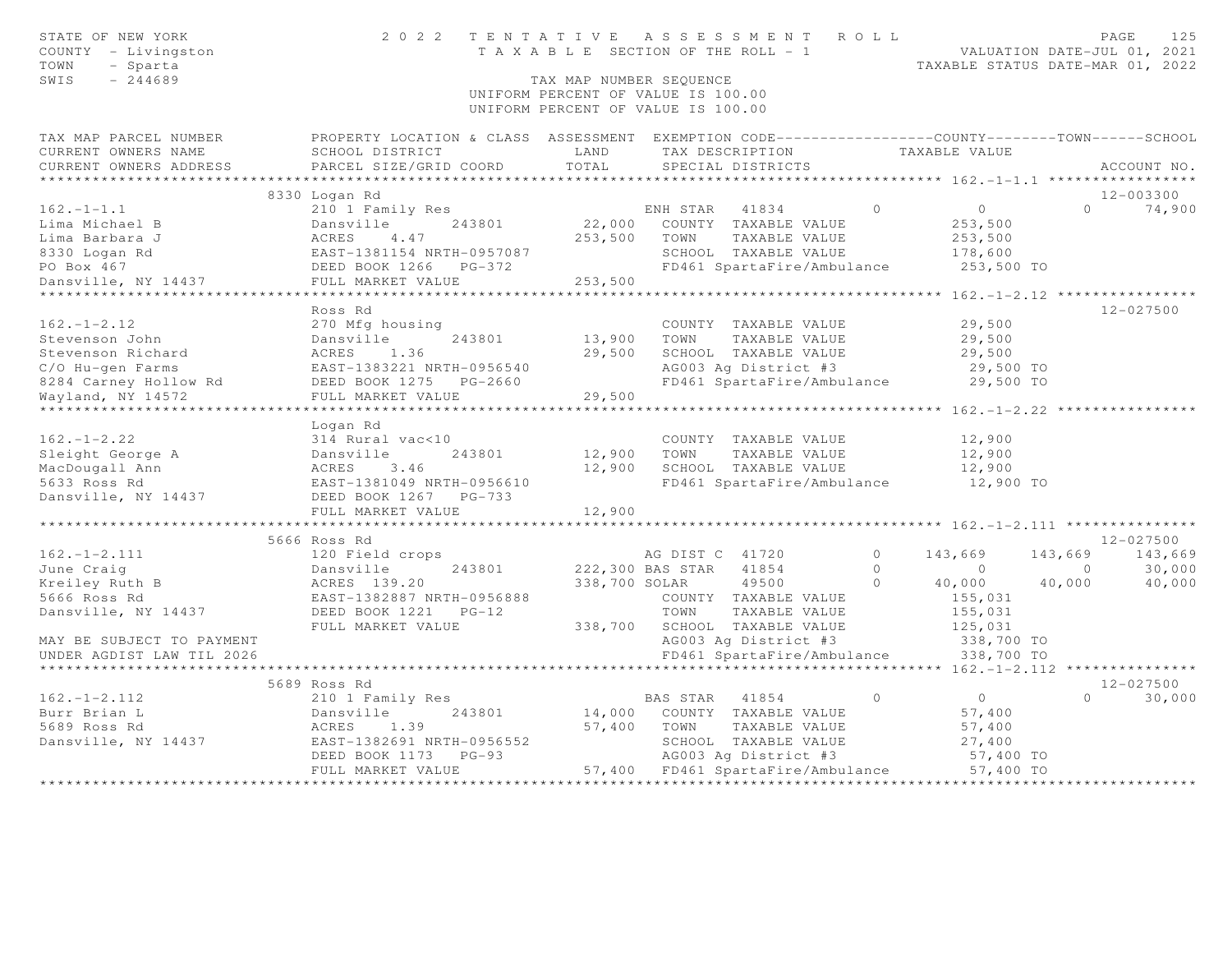| STATE OF NEW YORK                                                                                                                                               |                                                                                                  |                         | 2022 TENTATIVE ASSESSMENT ROLL                                        |                     | PAGE<br>126<br>VALUATION DATE-JUL 01, 2021 |
|-----------------------------------------------------------------------------------------------------------------------------------------------------------------|--------------------------------------------------------------------------------------------------|-------------------------|-----------------------------------------------------------------------|---------------------|--------------------------------------------|
| COUNTY - Livingston                                                                                                                                             |                                                                                                  |                         | T A X A B L E SECTION OF THE ROLL - 1                                 |                     |                                            |
| TOWN<br>- Sparta<br>SWIS<br>$-244689$                                                                                                                           |                                                                                                  |                         |                                                                       |                     | TAXABLE STATUS DATE-MAR 01, 2022           |
|                                                                                                                                                                 |                                                                                                  | TAX MAP NUMBER SEQUENCE | UNIFORM PERCENT OF VALUE IS 100.00                                    |                     |                                            |
|                                                                                                                                                                 |                                                                                                  |                         | UNIFORM PERCENT OF VALUE IS 100.00                                    |                     |                                            |
| TAX MAP PARCEL NUMBER                                                                                                                                           | PROPERTY LOCATION & CLASS ASSESSMENT EXEMPTION CODE----------------COUNTY-------TOWN------SCHOOL |                         |                                                                       |                     |                                            |
| CURRENT OWNERS NAME                                                                                                                                             | SCHOOL DISTRICT                                                                                  | LAND                    | TAX DESCRIPTION TAXABLE VALUE                                         |                     |                                            |
| CURRENT OWNERS ADDRESS                                                                                                                                          | SCHOOL DISTRICI<br>PARCEL SIZE/GRID COORD                                                        | TOTAL                   | SPECIAL DISTRICTS                                                     |                     | ACCOUNT NO.                                |
|                                                                                                                                                                 |                                                                                                  |                         |                                                                       |                     |                                            |
|                                                                                                                                                                 | 5633 Ross Rd                                                                                     |                         |                                                                       |                     |                                            |
| $162. - 1 - 2.211$                                                                                                                                              |                                                                                                  |                         | $\overline{0}$                                                        | $\overline{0}$      | 30,000<br>$\Omega$                         |
| Sleight George<br>5633 Ross Rd<br>5633 Ross Rd<br>5633 Ross Rd<br>5633 Ross Rd<br>5633 Ross Rd<br>5637-1381523 NRTH-0956802<br>56802<br>56802<br>56802<br>56802 |                                                                                                  |                         |                                                                       | 388,000             |                                            |
|                                                                                                                                                                 |                                                                                                  |                         | TOWN<br>TAXABLE VALUE                                                 | 388,000             |                                            |
|                                                                                                                                                                 | 11101 1901923 NKTH-0956802<br>DEED BOOK 1266 PG-1175<br>FULL MARING 1000                         |                         | SCHOOL TAXABLE VALUE                                                  | 358,000             |                                            |
|                                                                                                                                                                 |                                                                                                  |                         | FD461 SpartaFire/Ambulance 388,000 TO                                 |                     |                                            |
|                                                                                                                                                                 | FULL MARKET VALUE                                                                                | 388,000                 |                                                                       |                     |                                            |
|                                                                                                                                                                 |                                                                                                  |                         |                                                                       |                     |                                            |
| $162. - 1 - 3.1$                                                                                                                                                | Sweet Rd<br>105 Vac farmland                                                                     |                         | COUNTY TAXABLE VALUE                                                  | 60,500              | 12-027700                                  |
|                                                                                                                                                                 | 243801                                                                                           | 60,500                  | TOWN<br>TAXABLE VALUE                                                 | 60,500              |                                            |
| Huette Sandra K<br>Final Sandra K<br>The Sandra K<br>Sand ACRES 25.30                                                                                           |                                                                                                  | 60,500                  | SCHOOL TAXABLE VALUE                                                  | 60,500              |                                            |
| Dansville, NY 14437 EAST-1385742 NRTH-0957964                                                                                                                   |                                                                                                  |                         | AG003 Ag District #3                                                  | 60,500 TO           |                                            |
|                                                                                                                                                                 | DEED BOOK 980 PG-73                                                                              |                         | FD461 SpartaFire/Ambulance                                            | 60,500 TO           |                                            |
|                                                                                                                                                                 | FULL MARKET VALUE                                                                                | 60,500                  |                                                                       |                     |                                            |
|                                                                                                                                                                 |                                                                                                  |                         |                                                                       |                     |                                            |
|                                                                                                                                                                 | 5749 Ross Rd                                                                                     |                         |                                                                       |                     | $12 - 049300$                              |
| $162 - 1 - 4$                                                                                                                                                   | 210 1 Family Res                                                                                 |                         | COUNTY TAXABLE VALUE                                                  | 118,700             |                                            |
|                                                                                                                                                                 |                                                                                                  |                         | TOWN<br>TAXABLE VALUE                                                 | 118,700             |                                            |
|                                                                                                                                                                 |                                                                                                  |                         | SCHOOL TAXABLE VALUE                                                  | 118,700             |                                            |
|                                                                                                                                                                 |                                                                                                  |                         | SCHOOL IAXABLE VALUE 118,700<br>FD461 SpartaFire/Ambulance 118,700 TO |                     |                                            |
|                                                                                                                                                                 | DEED BOOK 1290 PG-2906                                                                           |                         |                                                                       |                     |                                            |
|                                                                                                                                                                 | FULL MARKET VALUE                                                                                | 118,700                 |                                                                       |                     |                                            |
|                                                                                                                                                                 |                                                                                                  |                         |                                                                       |                     |                                            |
|                                                                                                                                                                 | Ross Rd                                                                                          |                         |                                                                       |                     | 12-013600                                  |
| $162. - 1 - 5$                                                                                                                                                  | 322 Rural vac>10                                                                                 |                         | COUNTY TAXABLE VALUE                                                  | 35,500              |                                            |
| Black James A                                                                                                                                                   | Dansville 243801<br>ACRES 21.70<br>EAST-1383744 NRTH-0955373                                     | 35,500                  | TOWN<br>TAXABLE VALUE                                                 | 35,500              |                                            |
| 190 Dar-Lind Ln                                                                                                                                                 |                                                                                                  | 35,500                  | SCHOOL TAXABLE VALUE                                                  | 35,500              |                                            |
| Palmyra, NY 14522                                                                                                                                               |                                                                                                  |                         | FD461 SpartaFire/Ambulance 35,500 TO                                  |                     |                                            |
|                                                                                                                                                                 | DEED BOOK 1298 PG-1703                                                                           |                         |                                                                       |                     |                                            |
|                                                                                                                                                                 | FULL MARKET VALUE                                                                                | 35,500                  |                                                                       |                     |                                            |
|                                                                                                                                                                 |                                                                                                  |                         |                                                                       |                     | 12-028510                                  |
|                                                                                                                                                                 | 5729 Ross Rd                                                                                     |                         |                                                                       |                     |                                            |
| $162. - 1 - 6$                                                                                                                                                  | 270 Mfg housing                                                                                  | 4,200                   | COUNTY TAXABLE VALUE<br>TOWN TAXABLE VALUE                            | 9,200<br>9,200      |                                            |
|                                                                                                                                                                 | 243801<br>TH 180.00                                                                              | 9,200                   | SCHOOL TAXABLE VALUE                                                  | 9,200               |                                            |
| Dansville, NY 14437                                                                                                                                             | EAST-1383444 NRTH-0956495                                                                        |                         | FD461 SpartaFire/Ambulance 9,200 TO                                   |                     |                                            |
|                                                                                                                                                                 | DEED BOOK 1291 PG-2291                                                                           |                         |                                                                       |                     |                                            |
|                                                                                                                                                                 | FULL MARKET VALUE                                                                                | 9,200                   |                                                                       |                     |                                            |
|                                                                                                                                                                 |                                                                                                  |                         |                                                                       |                     |                                            |
|                                                                                                                                                                 | 5750 Ross Rd                                                                                     |                         |                                                                       |                     | $12 - 022500$                              |
| $162. - 1 - 7$                                                                                                                                                  | 270 Mfg housing                                                                                  |                         | 41834<br>ENH STAR                                                     | $\Omega$<br>$\circ$ | $\Omega$<br>63,100                         |
| Hurlburt Gerald W                                                                                                                                               | 243801<br>Dansville                                                                              | 19,800                  | COUNTY TAXABLE VALUE                                                  | 63,100              |                                            |
| Hurlburt Eileen A                                                                                                                                               | ACRES<br>3.60                                                                                    | 63,100                  | TOWN<br>TAXABLE VALUE                                                 | 63,100              |                                            |
| 5750 Ross Rd                                                                                                                                                    | EAST-1383556 NRTH-0956036                                                                        |                         | SCHOOL TAXABLE VALUE                                                  | $\circ$             |                                            |
| Dansville, NY 14437                                                                                                                                             | DEED BOOK 1280<br>PG-2133                                                                        |                         | FD461 SpartaFire/Ambulance                                            | 63,100 TO           |                                            |
|                                                                                                                                                                 | FULL MARKET VALUE                                                                                | 63,100                  |                                                                       |                     |                                            |
| ************                                                                                                                                                    |                                                                                                  |                         |                                                                       |                     |                                            |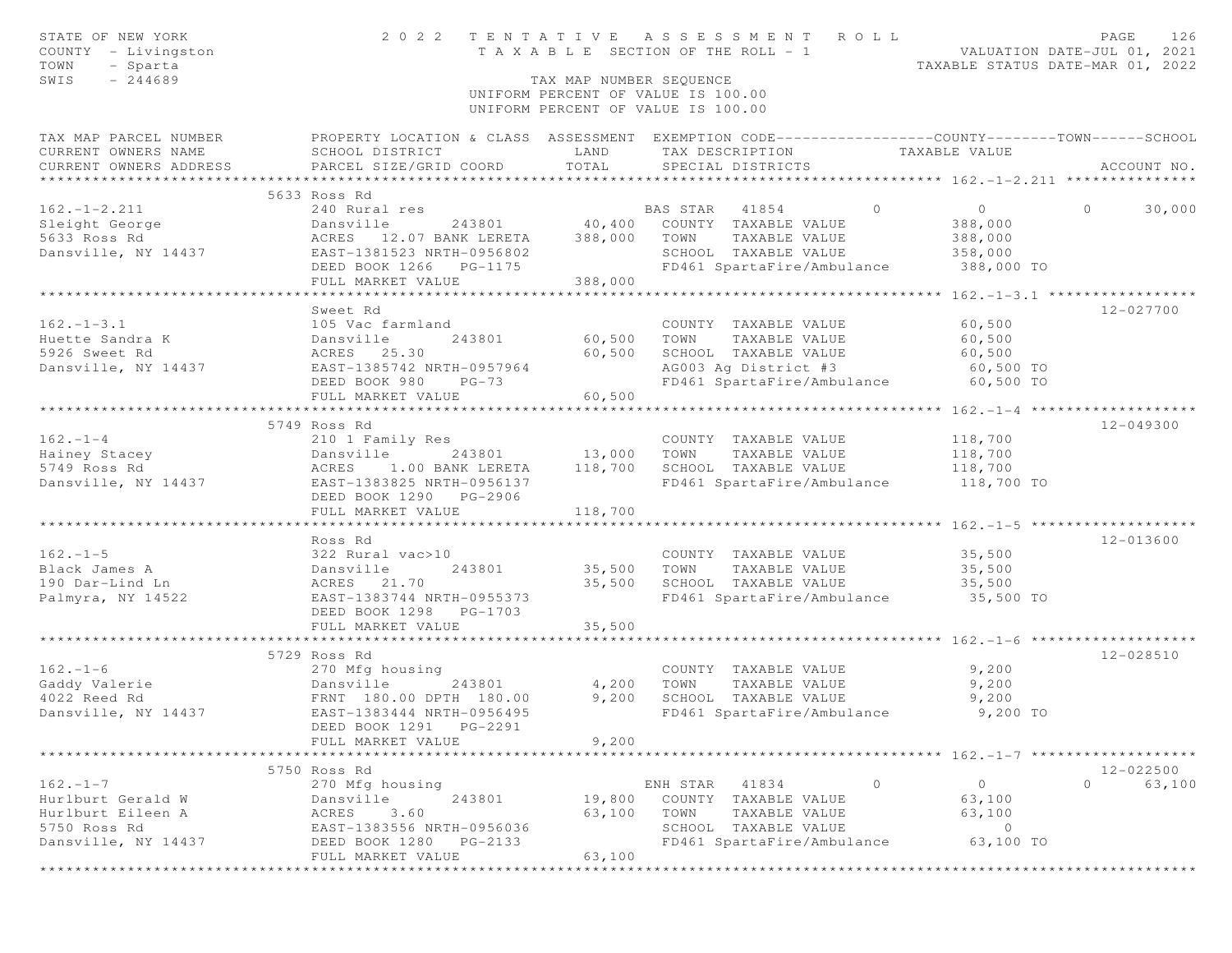| STATE OF NEW YORK<br>COUNTY - Livingston<br>TOWN<br>- Sparta<br>SWIS<br>$-244689$ |                                                                                                                                                                                 | TAX MAP NUMBER SEOUENCE | 2022 TENTATIVE ASSESSMENT ROLL<br>TENIAITVE ASSESSMENT ACCEPT VALUATION DATE-JUL 01, 2021<br>TAXABLE SECTION OF THE ROLL - 1<br>TAXABLE STATUS DATE-MAR 01, 2022 |                |                           | PAGE                     | 127              |
|-----------------------------------------------------------------------------------|---------------------------------------------------------------------------------------------------------------------------------------------------------------------------------|-------------------------|------------------------------------------------------------------------------------------------------------------------------------------------------------------|----------------|---------------------------|--------------------------|------------------|
|                                                                                   |                                                                                                                                                                                 |                         | UNIFORM PERCENT OF VALUE IS 100.00<br>UNIFORM PERCENT OF VALUE IS 100.00                                                                                         |                |                           |                          |                  |
| CURRENT OWNERS NAME                                                               | TAX MAP PARCEL NUMBER FROPERTY LOCATION & CLASS ASSESSMENT EXEMPTION CODE---------------COUNTY-------TOWN-----SCHOOL<br>SCHOOL DISTRICT                                         | LAND                    | TAX DESCRIPTION TAXABLE VALUE                                                                                                                                    |                |                           |                          |                  |
| CURRENT OWNERS ADDRESS                                                            | PARCEL SIZE/GRID COORD                                                                                                                                                          | TOTAL                   | SPECIAL DISTRICTS                                                                                                                                                |                |                           |                          | ACCOUNT NO.      |
|                                                                                   | 5898 Sweet Rd                                                                                                                                                                   |                         |                                                                                                                                                                  |                |                           |                          |                  |
| $162. - 1 - 8.2$                                                                  | 270 Mfg housing                                                                                                                                                                 |                         | BAS STAR 41854                                                                                                                                                   | $\circ$        | $\overline{0}$            | $\circ$                  | 30,000           |
| Rapp Carl W                                                                       | Dansville<br>243801                                                                                                                                                             |                         | 14,000 COUNTY TAXABLE VALUE                                                                                                                                      |                | 66,100                    |                          |                  |
| 5898 Sweet Rd                                                                     | Dansviile<br>ACRES 1.44<br>1004948 NRT                                                                                                                                          |                         | 66,100 TOWN TAXABLE VALUE                                                                                                                                        |                | 66,100                    |                          |                  |
|                                                                                   |                                                                                                                                                                                 |                         | SCHOOL TAXABLE VALUE                                                                                                                                             |                | 36,100                    |                          |                  |
|                                                                                   |                                                                                                                                                                                 |                         | FD461 SpartaFire/Ambulance                                                                                                                                       |                | 66,100 TO                 |                          |                  |
|                                                                                   | FULL MARKET VALUE                                                                                                                                                               | 66,100                  |                                                                                                                                                                  |                |                           |                          |                  |
|                                                                                   |                                                                                                                                                                                 |                         |                                                                                                                                                                  |                |                           |                          |                  |
|                                                                                   | 5908 Sweet Rd                                                                                                                                                                   |                         | 50 PCT OF VALUE USED FOR EXEMPTION PURPOSES                                                                                                                      |                |                           |                          | $12 - 026550$    |
| $162. - 1 - 8.11$                                                                 | 240 Rural res                                                                                                                                                                   |                         | VET WAR CT 41121                                                                                                                                                 | $\cap$         | 20,925                    | 20,925                   | $\sim$ 0         |
| Klien Linda<br>5908 Sweet Rd                                                      | Dansville 243801<br>ACRES 39.80                                                                                                                                                 |                         | 151,300 AG DIST C 41720                                                                                                                                          | $\bigcirc$     | 94,072<br>$\sim$ 0 $\sim$ | 94,072<br>$\overline{0}$ | 94,072<br>74,900 |
|                                                                                   |                                                                                                                                                                                 |                         | 279,000 ENH STAR 41834 0<br>COUNTY TAXABLE VALUE                                                                                                                 |                | 164,003                   |                          |                  |
|                                                                                   | Dansville, NY 14437 EAST-1384658 NRTH-0957912 COUNTY<br>FULL MARKET VALUE 279,000 TOWN                                                                                          |                         | TAXABLE VALUE                                                                                                                                                    |                | 164,003                   |                          |                  |
| MAY BE SUBJECT TO PAYMENT                                                         |                                                                                                                                                                                 |                         | SCHOOL TAXABLE VALUE                                                                                                                                             |                | 110,028                   |                          |                  |
| UNDER AGDIST LAW TIL 2026                                                         |                                                                                                                                                                                 |                         | AG003 Ag District #3                                                                                                                                             |                | 279,000 TO                |                          |                  |
|                                                                                   |                                                                                                                                                                                 |                         | FD461 SpartaFire/Ambulance                                                                                                                                       |                | 279,000 TO                |                          |                  |
|                                                                                   |                                                                                                                                                                                 |                         |                                                                                                                                                                  |                |                           |                          |                  |
|                                                                                   | 5890 Sweet Rd                                                                                                                                                                   |                         |                                                                                                                                                                  |                |                           |                          | 12-026550        |
| $162. - 1 - 8.12$                                                                 | 270 Mfg housing                                                                                                                                                                 |                         | BAS STAR 41854                                                                                                                                                   | $\bigcirc$     | $\overline{0}$            |                          | $0 \t 30,000$    |
| Kane Kristi A<br>5890 Sweet Rd                                                    | Dansville<br>ACRES 1<br>243801                                                                                                                                                  |                         | 14,100 COUNTY TAXABLE VALUE<br>51,200 TOWN TAXABLE VALUE                                                                                                         |                | 51,200                    |                          |                  |
|                                                                                   | 1.42 BANK NETS                                                                                                                                                                  |                         | TAXABLE VALUE                                                                                                                                                    |                | 51,200                    |                          |                  |
| Dansville, NY 14437                                                               | EAST-1384674 NRTH-0958463                                                                                                                                                       |                         | SCHOOL TAXABLE VALUE                                                                                                                                             |                | 21,200                    |                          |                  |
|                                                                                   | DEED BOOK 1263 PG-1829                                                                                                                                                          |                         | FD461 SpartaFire/Ambulance 51,200 TO                                                                                                                             |                |                           |                          |                  |
|                                                                                   | FULL MARKET VALUE<br>***************************                                                                                                                                | 51,200                  |                                                                                                                                                                  |                |                           |                          |                  |
|                                                                                   | 5838 Ross Rd                                                                                                                                                                    |                         |                                                                                                                                                                  |                |                           |                          | $12 - 019500$    |
| $162. - 1 - 9$                                                                    | 120 Field crops                                                                                                                                                                 |                         | AG DIST C 41720                                                                                                                                                  | $\circ$        | 76,827                    | 76,827                   | 76,827           |
|                                                                                   |                                                                                                                                                                                 |                         | 171,600 COUNTY TAXABLE VALUE                                                                                                                                     |                | 94,773                    |                          |                  |
|                                                                                   |                                                                                                                                                                                 | 171,600                 | TOWN<br>TAXABLE VALUE                                                                                                                                            |                | 94,773                    |                          |                  |
|                                                                                   |                                                                                                                                                                                 |                         | SCHOOL TAXABLE VALUE                                                                                                                                             |                | 94,773                    |                          |                  |
|                                                                                   | 1921<br>Hartman Valerie<br>Herrington Tyler<br>6286 Swartz Rd<br>Dansville, NY 14437<br>Dansville, NY 14437<br>DEED BOOK 1294<br>PG-258<br>THE MARKET VALUE<br>THE MARKET VALUE |                         | AG003 Ag District #3                                                                                                                                             |                |                           |                          |                  |
|                                                                                   | FULL MARKET VALUE                                                                                                                                                               |                         | 171,600 FD461 SpartaFire/Ambulance                                                                                                                               |                | 171,600 TO<br>171,600 TO  |                          |                  |
| MAY BE SUBJECT TO PAYMENT<br>UNDER AGDIST LAW TIL 2026                            |                                                                                                                                                                                 |                         |                                                                                                                                                                  |                |                           |                          |                  |
|                                                                                   |                                                                                                                                                                                 |                         |                                                                                                                                                                  |                |                           |                          |                  |
|                                                                                   | 8401 Sparta Center Rd                                                                                                                                                           |                         |                                                                                                                                                                  |                |                           |                          | 12-017300        |
| $162. - 1 - 12$                                                                   | 210 1 Family Res                                                                                                                                                                |                         | ENH STAR 41834<br>13,000 COUNTY TAXABLE VALUE                                                                                                                    | $\overline{0}$ | $\overline{0}$            | $\Omega$                 | 74,900           |
| Paul Richard H Jr<br>- Alberta G                                                  | Dansville<br>243801<br>ACRES 1.00                                                                                                                                               | 134,700                 | TOWN<br>TAXABLE VALUE                                                                                                                                            |                | 134,700<br>134,700        |                          |                  |
|                                                                                   |                                                                                                                                                                                 |                         | SCHOOL TAXABLE VALUE                                                                                                                                             |                | 59,800                    |                          |                  |
|                                                                                   | Paul Darla G<br>8401 Sparta Center Rd<br>BAST-1386134 NRTH-0955717<br>DEED BOOK 795                                                                                             |                         | FD461 SpartaFire/Ambulance 134,700 TO                                                                                                                            |                |                           |                          |                  |
|                                                                                   | FULL MARKET VALUE                                                                                                                                                               | 134,700                 |                                                                                                                                                                  |                |                           |                          |                  |
|                                                                                   |                                                                                                                                                                                 | **************          |                                                                                                                                                                  |                |                           |                          |                  |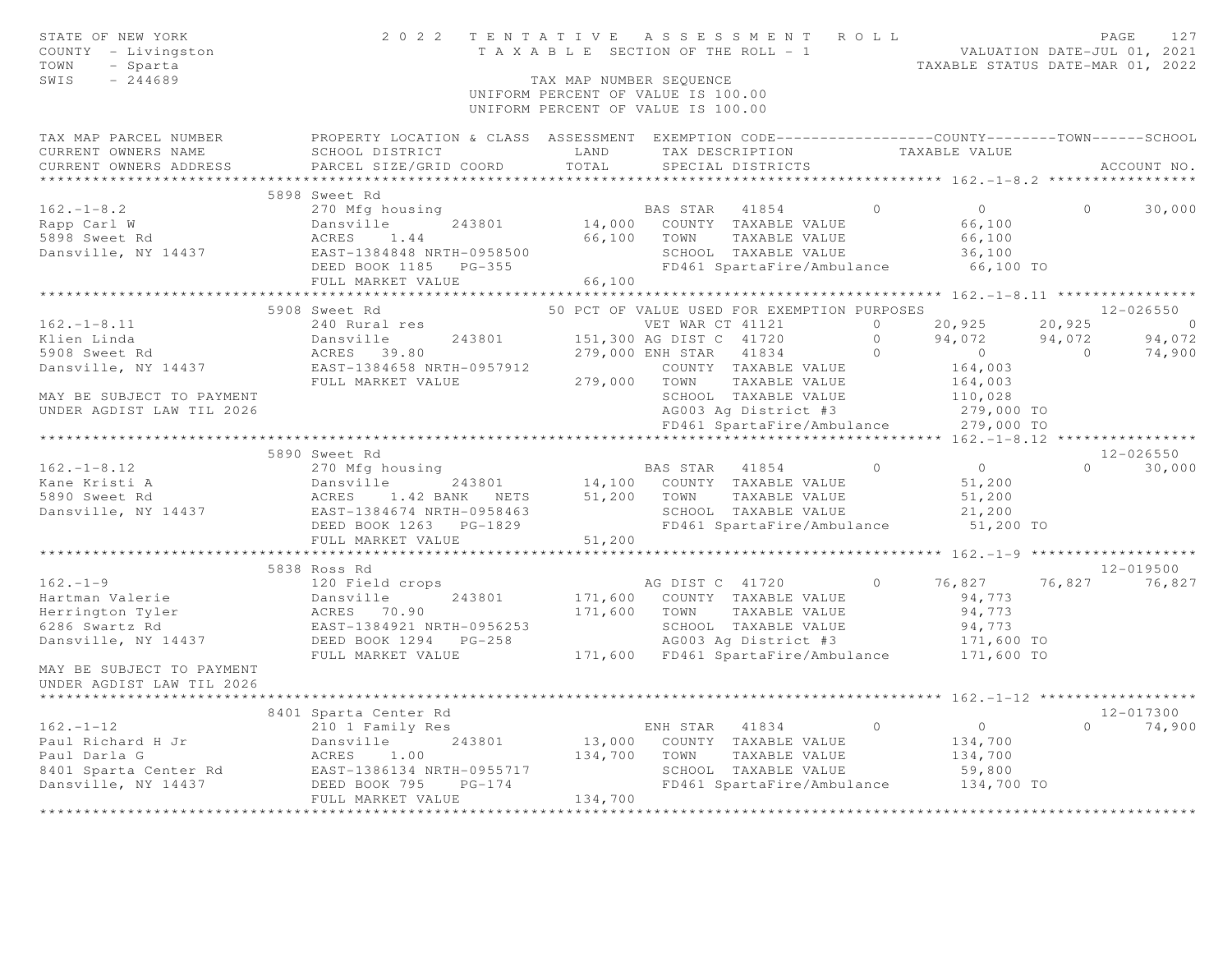| STATE OF NEW YORK<br>COUNTY - Livingston<br>TOWN<br>- Sparta<br>$-244689$<br>SWIS |                                                                                                   | TAX MAP NUMBER SEQUENCE | 2022 TENTATIVE ASSESSMENT ROLL<br>T A X A B L E SECTION OF THE ROLL - 1<br>UNIFORM PERCENT OF VALUE IS 100.00<br>UNIFORM PERCENT OF VALUE IS 100.00 |                | VALUATION DATE-JUL 01, 2021<br>TAXABLE STATUS DATE-MAR 01, 2022 |            | PAGE<br>128   |
|-----------------------------------------------------------------------------------|---------------------------------------------------------------------------------------------------|-------------------------|-----------------------------------------------------------------------------------------------------------------------------------------------------|----------------|-----------------------------------------------------------------|------------|---------------|
| TAX MAP PARCEL NUMBER                                                             | PROPERTY LOCATION & CLASS ASSESSMENT EXEMPTION CODE-----------------COUNTY-------TOWN------SCHOOL |                         |                                                                                                                                                     |                |                                                                 |            |               |
| CURRENT OWNERS NAME                                                               | SCHOOL DISTRICT                                                                                   | LAND                    | TAX DESCRIPTION                                                                                                                                     |                | TAXABLE VALUE                                                   |            |               |
| CURRENT OWNERS ADDRESS                                                            | PARCEL SIZE/GRID COORD                                                                            | TOTAL                   | SPECIAL DISTRICTS                                                                                                                                   |                |                                                                 |            | ACCOUNT NO.   |
|                                                                                   | 8336 STHWY 256                                                                                    |                         |                                                                                                                                                     |                |                                                                 |            | 12-051700     |
| $162. - 1 - 13$                                                                   | 210 1 Family Res                                                                                  |                         | COUNTY TAXABLE VALUE                                                                                                                                |                | 132,600                                                         |            |               |
| Miller Stephen G                                                                  | Dansville<br>243801                                                                               | 6,400 TOWN              | TAXABLE VALUE                                                                                                                                       |                | 132,600                                                         |            |               |
| Miller Theresa L                                                                  |                                                                                                   | 132,600                 | SCHOOL TAXABLE VALUE                                                                                                                                |                | 132,600                                                         |            |               |
| 8336 STHWY 256                                                                    |                                                                                                   |                         | FD461 SpartaFire/Ambulance                                                                                                                          |                | 132,600 TO                                                      |            |               |
| Dansville, NY 14437 DEED BOOK 1282 PG-1823                                        |                                                                                                   |                         |                                                                                                                                                     |                |                                                                 |            |               |
|                                                                                   | FULL MARKET VALUE                                                                                 | 132,600                 |                                                                                                                                                     |                |                                                                 |            |               |
|                                                                                   |                                                                                                   |                         |                                                                                                                                                     |                |                                                                 |            |               |
|                                                                                   | 8212 STHWY 256                                                                                    |                         |                                                                                                                                                     |                |                                                                 |            |               |
| $162. - 1 - 17.12$                                                                | 240 Rural res                                                                                     |                         | AG DIST C 41720                                                                                                                                     | $\overline{0}$ | 19,670                                                          | 19,670     | 19,670        |
| Bozzette Samuel A                                                                 | 243801<br>Dansville                                                                               | 44,600 BAS STAR         | 41854                                                                                                                                               | $\bigcirc$     | $\overline{0}$                                                  | $\bigcirc$ | 30,000        |
| Bozzette Darlene M                                                                |                                                                                                   |                         | 236,400 COUNTY TAXABLE VALUE                                                                                                                        |                | 216,730                                                         |            |               |
| 8212 Route 256                                                                    | ACRES 12.40<br>EAST-1386448 NRTH-0958068<br>DEED BOOK 712 PG-00204                                |                         | TOWN<br>TAXABLE VALUE                                                                                                                               |                | 216,730                                                         |            |               |
| Dansville, NY 14437                                                               |                                                                                                   |                         | SCHOOL TAXABLE VALUE                                                                                                                                |                | 186,730                                                         |            |               |
|                                                                                   | FULL MARKET VALUE                                                                                 |                         | 236,400 AG003 Ag District #3                                                                                                                        |                | 236,400 TO                                                      |            |               |
| MAY BE SUBJECT TO PAYMENT<br>UNDER AGDIST LAW TIL 2026                            |                                                                                                   |                         | FD461 SpartaFire/Ambulance 236,400 TO                                                                                                               |                |                                                                 |            |               |
|                                                                                   |                                                                                                   |                         |                                                                                                                                                     |                |                                                                 |            |               |
|                                                                                   | 5926 Sweet Rd                                                                                     |                         |                                                                                                                                                     |                |                                                                 |            |               |
| $162. -1 - 17.21$                                                                 | 210 1 Family Res                                                                                  |                         | ENH STAR 41834                                                                                                                                      | $\overline{0}$ | $\overline{0}$                                                  | $\Omega$   | 74,900        |
| Huette Sandra K                                                                   | 243801<br>Dansville                                                                               |                         | 22,600 COUNTY TAXABLE VALUE                                                                                                                         |                | 106,800                                                         |            |               |
| 5926 Sweet Rd                                                                     | ACRES<br>4.70                                                                                     | 106,800 TOWN            | TAXABLE VALUE                                                                                                                                       |                | 106,800                                                         |            |               |
| Dansville, NY 14437                                                               | EAST-1386138 NRTH-0958476                                                                         |                         | SCHOOL TAXABLE VALUE                                                                                                                                |                | 31,900                                                          |            |               |
|                                                                                   | DEED BOOK 923<br>$PG-329$                                                                         |                         | FD461 SpartaFire/Ambulance 106,800 TO                                                                                                               |                |                                                                 |            |               |
|                                                                                   | FULL MARKET VALUE                                                                                 | 106,800                 |                                                                                                                                                     |                |                                                                 |            |               |
|                                                                                   |                                                                                                   |                         |                                                                                                                                                     |                |                                                                 |            |               |
|                                                                                   | 8267 STHWY 256                                                                                    |                         |                                                                                                                                                     |                |                                                                 |            |               |
| $162. - 1 - 17.112$                                                               | 210 1 Family Res                                                                                  |                         | BAS STAR 41854                                                                                                                                      | $\bigcirc$     | $\overline{0}$                                                  | $\Omega$   | 30,000        |
| Downey Ronald I                                                                   | 243801<br>Dansville                                                                               | 15,600                  | COUNTY TAXABLE VALUE                                                                                                                                |                | 227,200                                                         |            |               |
| 8267 Route 256                                                                    | ACRES<br>2.00                                                                                     | 227,200                 | TOWN<br>TAXABLE VALUE                                                                                                                               |                | 227,200                                                         |            |               |
| Dansville, NY 14437                                                               | EAST-1386974 NRTH-0957634<br>DEED BOOK 744<br>PG-00032                                            |                         | SCHOOL TAXABLE VALUE<br>FD461 SpartaFire/Ambulance                                                                                                  |                | 197,200<br>227,200 TO                                           |            |               |
|                                                                                   | FULL MARKET VALUE                                                                                 | 227,200                 |                                                                                                                                                     |                |                                                                 |            |               |
|                                                                                   |                                                                                                   |                         |                                                                                                                                                     |                |                                                                 |            |               |
|                                                                                   | STHWY 256 E                                                                                       |                         |                                                                                                                                                     |                |                                                                 |            | 12-018900     |
| $162. - 1 - 17.116$                                                               | 312 Vac w/imprv                                                                                   |                         | AG DIST C 41720                                                                                                                                     | $\circ$        | 51,432                                                          |            | 51,432 51,432 |
| Bozzette Darlene                                                                  | Dansville<br>243801                                                                               |                         | 76,900 COUNTY TAXABLE VALUE                                                                                                                         |                | 58,768                                                          |            |               |
| 8212 STHWY 256 E                                                                  | ACRES 19.80                                                                                       | 110,200                 | TOWN TAXABLE VALUE                                                                                                                                  |                | 58,768                                                          |            |               |
| Dansville, NY 14437                                                               | EAST-1387202 NRTH-0958168                                                                         |                         | SCHOOL TAXABLE VALUE                                                                                                                                |                | 58,768                                                          |            |               |
|                                                                                   | DEED BOOK 1296 PG-191                                                                             |                         | AG003 Ag District #3<br>FD461 Second T                                                                                                              |                | 110,200 TO                                                      |            |               |
| MAY BE SUBJECT TO PAYMENT                                                         | FULL MARKET VALUE                                                                                 |                         | 110,200 FD461 SpartaFire/Ambulance 110,200 TO                                                                                                       |                |                                                                 |            |               |
| UNDER AGDIST LAW TIL 2026                                                         |                                                                                                   |                         |                                                                                                                                                     |                |                                                                 |            |               |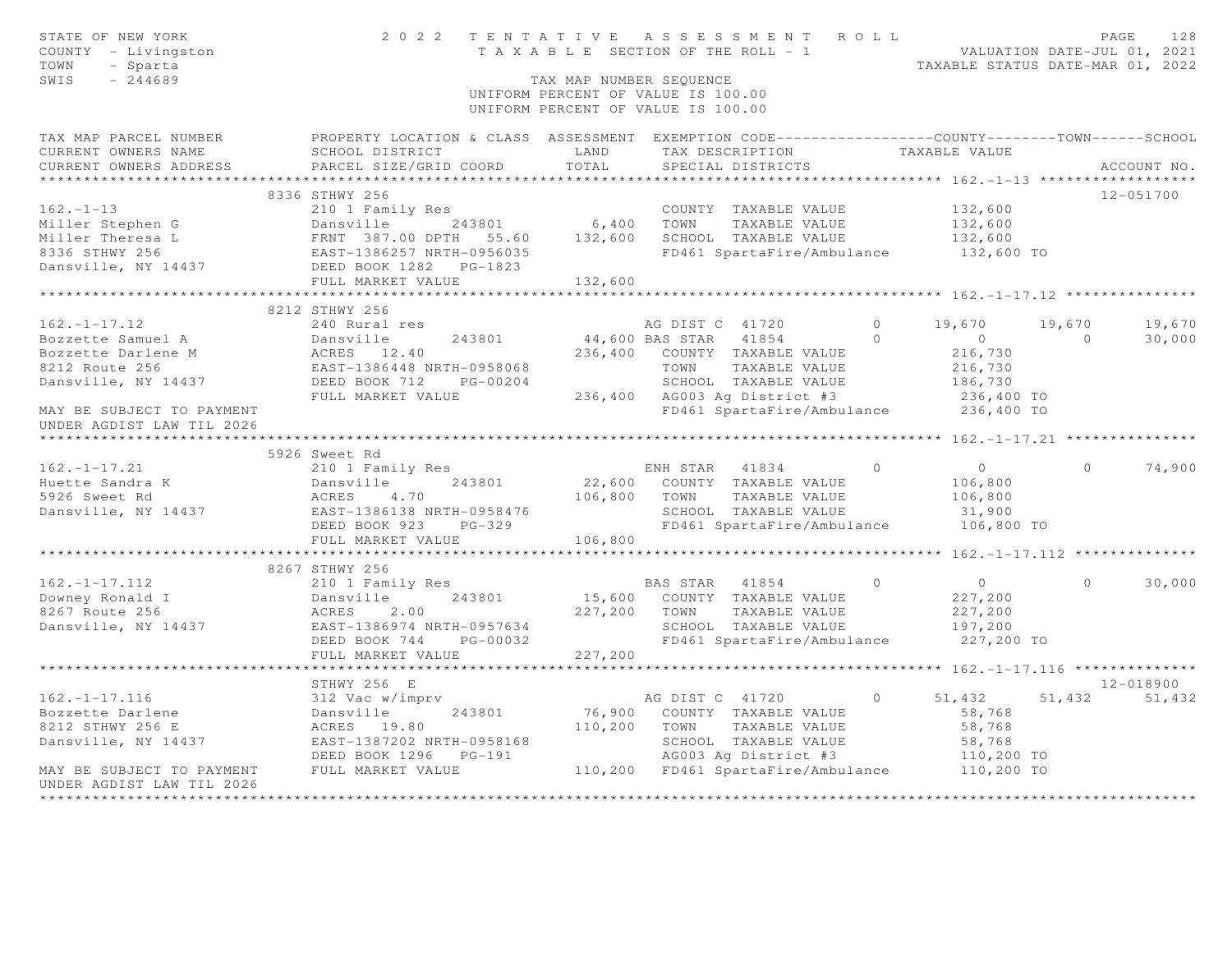| STATE OF NEW YORK<br>COUNTY - Livingston<br>TOWN<br>- Sparta<br>SWIS<br>$-244689$                                                                                                                                                                    |                                                                                                                                                                                                                                    |         | TAX MAP NUMBER SEQUENCE                                                   |                 |                 |
|------------------------------------------------------------------------------------------------------------------------------------------------------------------------------------------------------------------------------------------------------|------------------------------------------------------------------------------------------------------------------------------------------------------------------------------------------------------------------------------------|---------|---------------------------------------------------------------------------|-----------------|-----------------|
|                                                                                                                                                                                                                                                      |                                                                                                                                                                                                                                    |         | UNIFORM PERCENT OF VALUE IS 100.00<br>UNIFORM PERCENT OF VALUE IS 100.00  |                 |                 |
| TAX MAP PARCEL NUMBER<br>CURRENT OWNERS NAME                                                                                                                                                                                                         | PROPERTY LOCATION & CLASS ASSESSMENT EXEMPTION CODE----------------COUNTY-------TOWN------SCHOOL<br>SCHOOL DISTRICT                                                                                                                |         | LAND TAX DESCRIPTION TAXABLE VALUE                                        |                 |                 |
| CURRENT OWNERS ADDRESS                                                                                                                                                                                                                               | PARCEL SIZE/GRID COORD                                                                                                                                                                                                             | TOTAL   | SPECIAL DISTRICTS                                                         |                 | ACCOUNT NO.     |
|                                                                                                                                                                                                                                                      |                                                                                                                                                                                                                                    |         |                                                                           |                 |                 |
|                                                                                                                                                                                                                                                      | Tucker Rd S                                                                                                                                                                                                                        |         |                                                                           |                 | 12-018900       |
| $162. - 1 - 17.117$                                                                                                                                                                                                                                  | 322 Rural vac>10                                                                                                                                                                                                                   |         | AG DIST C 41720 0 57,176 57,176 57,176                                    |                 |                 |
| Drake Colleen                                                                                                                                                                                                                                        | Dansville                                                                                                                                                                                                                          |         | 243801 76,500 COUNTY TAXABLE VALUE<br>76,500 TOWN TAXABLE VALUE           | 19,324          |                 |
| 6595 Hilts Rd                                                                                                                                                                                                                                        | ACRES 25.00                                                                                                                                                                                                                        |         |                                                                           | 19,324          |                 |
| Wayland, NY 14572                                                                                                                                                                                                                                    |                                                                                                                                                                                                                                    |         |                                                                           |                 |                 |
|                                                                                                                                                                                                                                                      |                                                                                                                                                                                                                                    |         |                                                                           |                 |                 |
| MAY BE SUBJECT TO PAYMENT<br>UNDER AGDIST LAW TIL 2026                                                                                                                                                                                               | EAST-1388053 NRTH-0958011 SCHOOL TAXABLE VALUE 19,324<br>DEED BOOK 1296 PG-195                                    AG003 Ag District #3                         76,500 TO<br>FULL MARKET VALUE                         76,500 FD461 |         |                                                                           |                 |                 |
|                                                                                                                                                                                                                                                      |                                                                                                                                                                                                                                    |         |                                                                           |                 |                 |
|                                                                                                                                                                                                                                                      | Tucker Rd S                                                                                                                                                                                                                        |         |                                                                           |                 | 12-018900       |
| $162. - 1 - 17.118$                                                                                                                                                                                                                                  | 322 Rural vac>10                                                                                                                                                                                                                   |         | AG DIST C 41720 0 15,428                                                  |                 | 15,428 15,428   |
|                                                                                                                                                                                                                                                      | 243801                                                                                                                                                                                                                             |         | 85,300 COUNTY TAXABLE VALUE                                               | 69,872          |                 |
|                                                                                                                                                                                                                                                      |                                                                                                                                                                                                                                    |         | 85,300 TOWN TAXABLE VALUE                                                 | 69,872          |                 |
| 162.-1-17.118 ---<br>Lemen Tammy Dansville<br>7365 Groveland Station Rd ACRES 34.10<br>PO Boy 18 --- EAST-1388318 N                                                                                                                                  |                                                                                                                                                                                                                                    |         |                                                                           |                 |                 |
| Groveland, NY 14462                                                                                                                                                                                                                                  |                                                                                                                                                                                                                                    |         |                                                                           |                 |                 |
|                                                                                                                                                                                                                                                      |                                                                                                                                                                                                                                    |         |                                                                           |                 |                 |
| MAY BE SUBJECT TO PAYMENT<br>UNDER AGDIST LAW TIL 2026                                                                                                                                                                                               |                                                                                                                                                                                                                                    |         |                                                                           |                 |                 |
|                                                                                                                                                                                                                                                      |                                                                                                                                                                                                                                    |         |                                                                           |                 |                 |
|                                                                                                                                                                                                                                                      | 8289 STHWY 256                                                                                                                                                                                                                     |         |                                                                           |                 | $12 - 045800$   |
| 162.-1-18<br>Swarts Peter                                                                                                                                                                                                                            | 210 1 Family Res                                                                                                                                                                                                                   |         | COUNTY TAXABLE VALUE<br>13,500 TOWN TAXABLE VALUE<br>COUNTY TAXABLE VALUE | 159,900         |                 |
|                                                                                                                                                                                                                                                      |                                                                                                                                                                                                                                    |         |                                                                           | 159,900         |                 |
|                                                                                                                                                                                                                                                      |                                                                                                                                                                                                                                    |         | 159,900 SCHOOL TAXABLE VALUE<br>FD461 SpartaFire/Ambulance 159,900 TO     | 159,900         |                 |
|                                                                                                                                                                                                                                                      |                                                                                                                                                                                                                                    |         |                                                                           |                 |                 |
| Swarts Peter<br>Vannatta Pamela<br>6340 Decker Rd<br>6340 Decker Rd<br>6340 Decker Rd<br>6340 Decker Rd<br>6340 Decker Rd<br>6340 Decker Rd<br>6285T-1386691 NRTH-0956643<br>6285T-1386691 NRTH-0956643<br>6285T-1386691 NRTH-0956643<br>6285T-13866 | FULL MARKET VALUE                                                                                                                                                                                                                  | 159,900 |                                                                           |                 |                 |
|                                                                                                                                                                                                                                                      |                                                                                                                                                                                                                                    |         |                                                                           |                 |                 |
|                                                                                                                                                                                                                                                      | 8275 STHWY 256                                                                                                                                                                                                                     |         |                                                                           |                 | 12-023275       |
| $162. - 1 - 19.2$                                                                                                                                                                                                                                    | 210 1 Family Res                                                                                                                                                                                                                   |         | ENH STAR 41834 0                                                          | $\sim$ 0 $\sim$ | $0 \t 74,900$   |
|                                                                                                                                                                                                                                                      |                                                                                                                                                                                                                                    |         |                                                                           | 168,300         |                 |
|                                                                                                                                                                                                                                                      |                                                                                                                                                                                                                                    |         | 243801 15,700 COUNTY TAXABLE VALUE<br>2.05 168,300 TOWN TAXABLE VALUE     | 168,300         |                 |
|                                                                                                                                                                                                                                                      |                                                                                                                                                                                                                                    |         | SCHOOL TAXABLE VALUE                                                      | 93,400          |                 |
| 162.-1-19.2<br>Tubbs Brian P<br>Tubbs Mary Jo<br>8275 Dansville-Conesus Rd<br>Dansville, NY 14437<br>Tubbs Mary Jo<br>8275 Dansville-Conesus Rd<br>Dansville, NY 14437<br>DEED BOOK 821<br>PG-318<br>THE DOOK 821<br>PG-318                          |                                                                                                                                                                                                                                    |         | FD461 SpartaFire/Ambulance 168,300 TO                                     |                 |                 |
|                                                                                                                                                                                                                                                      | FULL MARKET VALUE                                                                                                                                                                                                                  | 168,300 |                                                                           |                 |                 |
|                                                                                                                                                                                                                                                      |                                                                                                                                                                                                                                    |         |                                                                           |                 |                 |
|                                                                                                                                                                                                                                                      | STHWY 256                                                                                                                                                                                                                          |         |                                                                           |                 | $12 - 045500$   |
| $162. - 1 - 19.111$                                                                                                                                                                                                                                  |                                                                                                                                                                                                                                    |         | AG DIST C 41720                                                           | $0 \t 112,866$  | 112,866 112,866 |
| Swarts Peter                                                                                                                                                                                                                                         |                                                                                                                                                                                                                                    |         | 153,900 COUNTY TAXABLE VALUE                                              | 41,034          |                 |
| Vannatta Pamela                                                                                                                                                                                                                                      |                                                                                                                                                                                                                                    |         | 153,900 TOWN TAXABLE VALUE                                                | 41,034          |                 |
| 6340 Decker Rd                                                                                                                                                                                                                                       |                                                                                                                                                                                                                                    |         |                                                                           | 41,034          |                 |
| Livonia, NY 14487                                                                                                                                                                                                                                    | 105 Vac farmland<br>Dansville 243801<br>ACRES 55.50<br>EAST-1387151 NRTH-0956432<br>DEED BOOK 1287 PG-116                                                                                                                          |         | SCHOOL TAXABLE VALUE<br>AG003 Ag District #3                              | 153,900 TO      |                 |
|                                                                                                                                                                                                                                                      | FULL MARKET VALUE                                                                                                                                                                                                                  |         | 153,900 FD461 SpartaFire/Ambulance 153,900 TO                             |                 |                 |
| MAY BE SUBJECT TO PAYMENT                                                                                                                                                                                                                            |                                                                                                                                                                                                                                    |         |                                                                           |                 |                 |
| UNDER AGDIST LAW TIL 2026                                                                                                                                                                                                                            |                                                                                                                                                                                                                                    |         |                                                                           |                 |                 |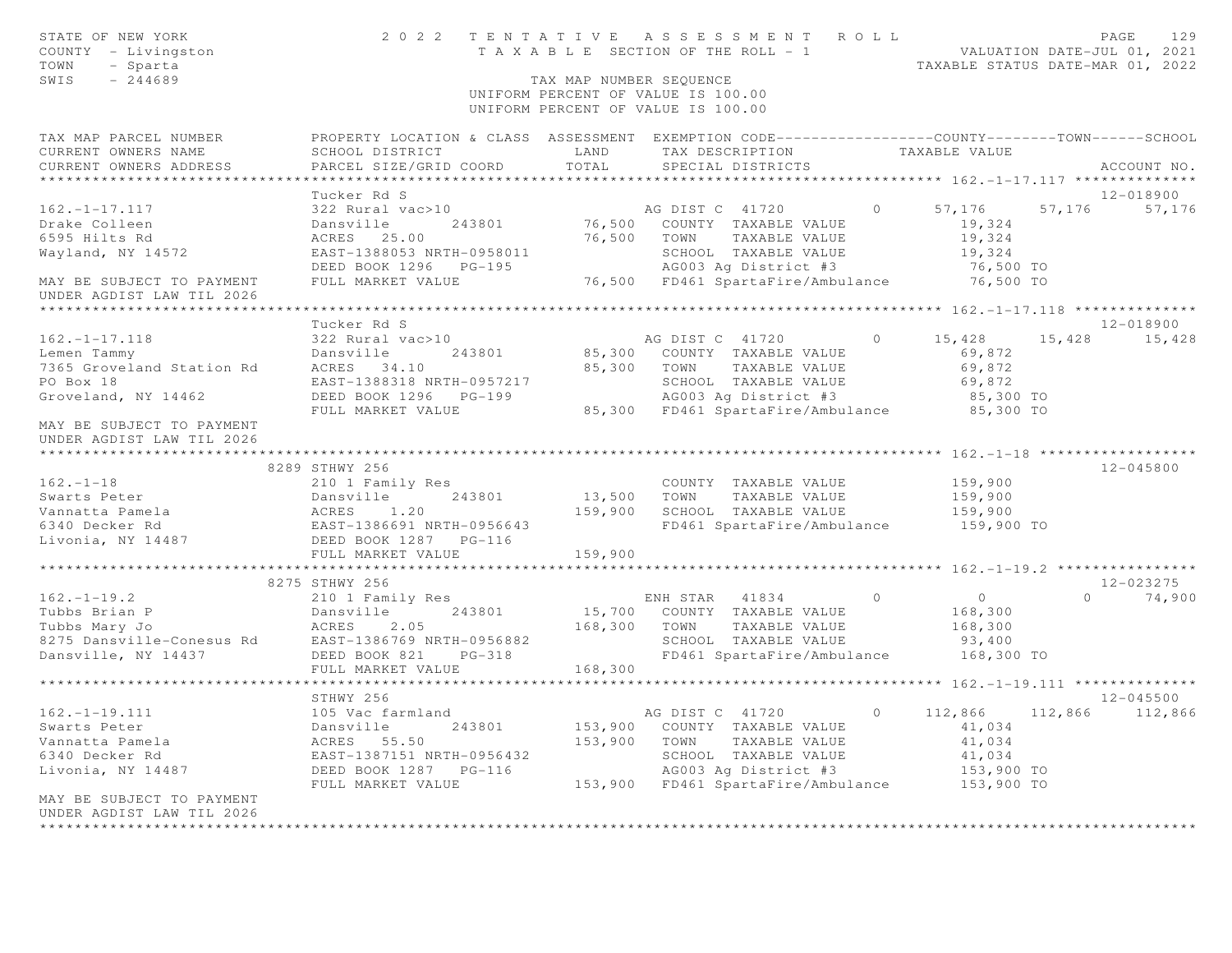| STATE OF NEW YORK<br>COUNTY - Livingston<br>TOWN<br>- Sparta<br>$-244689$<br>SWIS                                                                                                                                                                                                                                                                                                                                    |                                                    | TAX MAP NUMBER SEOUENCE | TENTATIVE ASSESSMENT ROLL PAGE 130<br>TAXABLE SECTION OF THE ROLL - 1 VALUATION DATE-JUL 01, 2021<br>TAXABLE STATUS DATE-MAR 01, 2022<br>2022 TENTATIVE ASSESSMENT ROLL |            |                 |  |
|----------------------------------------------------------------------------------------------------------------------------------------------------------------------------------------------------------------------------------------------------------------------------------------------------------------------------------------------------------------------------------------------------------------------|----------------------------------------------------|-------------------------|-------------------------------------------------------------------------------------------------------------------------------------------------------------------------|------------|-----------------|--|
|                                                                                                                                                                                                                                                                                                                                                                                                                      |                                                    |                         | UNIFORM PERCENT OF VALUE IS 100.00<br>UNIFORM PERCENT OF VALUE IS 100.00                                                                                                |            |                 |  |
| TAX MAP PARCEL NUMBER               PROPERTY LOCATION & CLASS ASSESSMENT EXEMPTION CODE----------------COUNTY-------TOWN------SCHOOL<br>CURRENT OWNERS NAME           SCHOOL DISTRICT                 LAND     TAX DESCRIPTION<br>CURRENT OWNERS NAME SCHOOL DISIRICI COORD LAND<br>CURRENT OWNERS ADDRESS PARCEL SIZE/GRID COORD TOTAL                                                                              | SCHOOL DISTRICT LAND TAX DESCRIPTION TAXABLE VALUE |                         | SPECIAL DISTRICTS                                                                                                                                                       |            |                 |  |
|                                                                                                                                                                                                                                                                                                                                                                                                                      |                                                    |                         |                                                                                                                                                                         |            | ACCOUNT NO.     |  |
|                                                                                                                                                                                                                                                                                                                                                                                                                      | 8343 STHWY 256                                     |                         |                                                                                                                                                                         |            | 12-029725       |  |
|                                                                                                                                                                                                                                                                                                                                                                                                                      |                                                    |                         | BAS STAR 41854 0 0                                                                                                                                                      |            | $0 \t 30,000$   |  |
|                                                                                                                                                                                                                                                                                                                                                                                                                      |                                                    |                         |                                                                                                                                                                         | 198,500    |                 |  |
|                                                                                                                                                                                                                                                                                                                                                                                                                      |                                                    |                         |                                                                                                                                                                         | 198,500    |                 |  |
|                                                                                                                                                                                                                                                                                                                                                                                                                      |                                                    |                         | SCHOOL TAXABLE VALUE                                                                                                                                                    | 168,500    |                 |  |
| $\begin{tabular}{lllllllllllllllllllll} \hline 162.-1-20 & 240~\text{Rural res} & & & & & & \text{BA5-JAM} & 110J1\\ \hline \text{Maloney Daniel P} & & & & & \text{Dansville} & 243801 & 47,800 & \text{COUNTY TAXABLE VALUE} \\ 8343~\text{Route 256} & & & & \text{ACRES} & 15.46~\text{BANK LERETA} & 198,500 & \text{TOWN} & \text{TAXABLE VALUE} \\ \text{Dansville, NY 14437} & & & & \text{ERET-1387663 NRT$ |                                                    |                         | FD461 SpartaFire/Ambulance 198,500 TO                                                                                                                                   |            |                 |  |
|                                                                                                                                                                                                                                                                                                                                                                                                                      |                                                    |                         |                                                                                                                                                                         |            |                 |  |
|                                                                                                                                                                                                                                                                                                                                                                                                                      |                                                    |                         |                                                                                                                                                                         |            |                 |  |
|                                                                                                                                                                                                                                                                                                                                                                                                                      | STHWY 256                                          |                         |                                                                                                                                                                         |            | 12-021600       |  |
|                                                                                                                                                                                                                                                                                                                                                                                                                      |                                                    |                         |                                                                                                                                                                         | 500<br>500 |                 |  |
|                                                                                                                                                                                                                                                                                                                                                                                                                      |                                                    |                         |                                                                                                                                                                         | 500        |                 |  |
|                                                                                                                                                                                                                                                                                                                                                                                                                      |                                                    |                         | FD461 SpartaFire/Ambulance 500 TO                                                                                                                                       |            |                 |  |
|                                                                                                                                                                                                                                                                                                                                                                                                                      |                                                    |                         |                                                                                                                                                                         |            |                 |  |
|                                                                                                                                                                                                                                                                                                                                                                                                                      |                                                    |                         |                                                                                                                                                                         |            |                 |  |
|                                                                                                                                                                                                                                                                                                                                                                                                                      |                                                    |                         |                                                                                                                                                                         |            | $12 - 051400$   |  |
|                                                                                                                                                                                                                                                                                                                                                                                                                      |                                                    |                         |                                                                                                                                                                         |            |                 |  |
|                                                                                                                                                                                                                                                                                                                                                                                                                      |                                                    |                         |                                                                                                                                                                         |            |                 |  |
|                                                                                                                                                                                                                                                                                                                                                                                                                      |                                                    |                         |                                                                                                                                                                         |            |                 |  |
|                                                                                                                                                                                                                                                                                                                                                                                                                      |                                                    |                         |                                                                                                                                                                         |            |                 |  |
| 162.-1-22<br>COUNTY TAXABLE VALUE<br>Guile Gregory T<br>Perkins Debra J<br>Perkins Debra J<br>278,000<br>ROCRES 5.80 BANK LERETA<br>278,000<br>278,000<br>Dansville, NY 14437<br>DEED BOOK 1286 PG-473<br>FULL MARKET VALUE<br>PERENTALLY COUNTY TAXAB                                                                                                                                                               |                                                    |                         |                                                                                                                                                                         |            |                 |  |
|                                                                                                                                                                                                                                                                                                                                                                                                                      |                                                    |                         |                                                                                                                                                                         |            |                 |  |
|                                                                                                                                                                                                                                                                                                                                                                                                                      | STHWY 256                                          |                         |                                                                                                                                                                         |            |                 |  |
|                                                                                                                                                                                                                                                                                                                                                                                                                      |                                                    |                         | AG DIST C 41720 0 17,547                                                                                                                                                |            | 17,547 17,547   |  |
|                                                                                                                                                                                                                                                                                                                                                                                                                      |                                                    |                         |                                                                                                                                                                         | 32,053     |                 |  |
|                                                                                                                                                                                                                                                                                                                                                                                                                      |                                                    |                         |                                                                                                                                                                         | 32,053     |                 |  |
|                                                                                                                                                                                                                                                                                                                                                                                                                      |                                                    |                         |                                                                                                                                                                         |            |                 |  |
|                                                                                                                                                                                                                                                                                                                                                                                                                      |                                                    |                         | SCHOOL TAXABLE VALUE 32,053<br>AG003 Ag District #3 49,600 TO<br>49,600 FD461 SpartaFire/Ambulance 49,600 TO                                                            |            |                 |  |
|                                                                                                                                                                                                                                                                                                                                                                                                                      | FULL MARKET VALUE                                  |                         |                                                                                                                                                                         |            |                 |  |
| MAY BE SUBJECT TO PAYMENT<br>UNDER AGDIST LAW TIL 2026                                                                                                                                                                                                                                                                                                                                                               |                                                    |                         |                                                                                                                                                                         |            |                 |  |
|                                                                                                                                                                                                                                                                                                                                                                                                                      |                                                    |                         |                                                                                                                                                                         |            |                 |  |
|                                                                                                                                                                                                                                                                                                                                                                                                                      | Church Rd                                          |                         |                                                                                                                                                                         |            | 12-019400       |  |
| $162 - 1 - 24$                                                                                                                                                                                                                                                                                                                                                                                                       | 105 Vac farmland                                   |                         | AG DIST C 41720 0                                                                                                                                                       | 38, 115    | 38, 115 38, 115 |  |
| Hartman Valerie<br>Herrington Tyler<br>6286 Swartz Rd 1999 Mart 21.80<br>6286 Swartz Rd 19954817                                                                                                                                                                                                                                                                                                                     |                                                    |                         | 59,300 COUNTY TAXABLE VALUE                                                                                                                                             | 21,185     |                 |  |
|                                                                                                                                                                                                                                                                                                                                                                                                                      |                                                    |                         | 59,300 TOWN TAXABLE VALUE                                                                                                                                               | 21,185     |                 |  |
| Dansville, NY 14437                                                                                                                                                                                                                                                                                                                                                                                                  | DEED BOOK 1294 PG-258                              |                         | SCHOOL TAXABLE VALUE                                                                                                                                                    | 21,185     |                 |  |
|                                                                                                                                                                                                                                                                                                                                                                                                                      | FULL MARKET VALUE                                  |                         | AG003 Ag District #3 59,300 TO<br>59,300 FD461 SpartaFire/Ambulance 59,300 TO                                                                                           |            |                 |  |
| MAY BE SUBJECT TO PAYMENT                                                                                                                                                                                                                                                                                                                                                                                            |                                                    |                         |                                                                                                                                                                         |            |                 |  |
| UNDER AGDIST LAW TIL 2026                                                                                                                                                                                                                                                                                                                                                                                            |                                                    |                         |                                                                                                                                                                         |            |                 |  |
|                                                                                                                                                                                                                                                                                                                                                                                                                      |                                                    |                         |                                                                                                                                                                         |            |                 |  |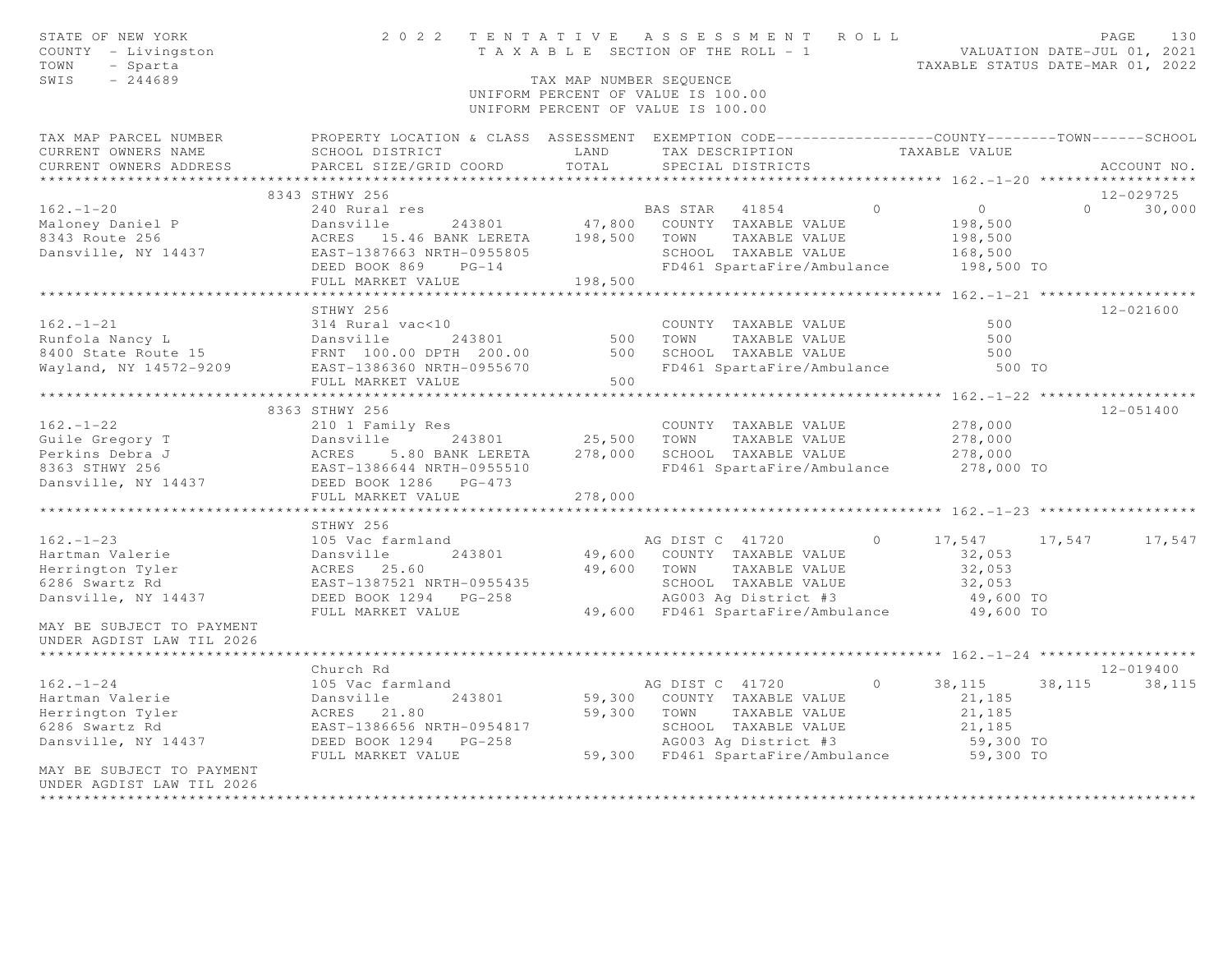| STATE OF NEW YORK<br>COUNTY - Livingston<br>TOWN<br>- Sparta<br>$-244689$<br>SWIS                                            |                                                                                                                           | TAX MAP NUMBER SEQUENCE | 2022 TENTATIVE ASSESSMENT ROLL<br>T A X A B L E SECTION OF THE ROLL - 1<br>UNIFORM PERCENT OF VALUE IS 100.00<br>UNIFORM PERCENT OF VALUE IS 100.00 | VALUATION DATE-JUL 01, 2021<br>TAXABLE STATUS DATE-MAR 01, 2022 | PAGE               | 131 |
|------------------------------------------------------------------------------------------------------------------------------|---------------------------------------------------------------------------------------------------------------------------|-------------------------|-----------------------------------------------------------------------------------------------------------------------------------------------------|-----------------------------------------------------------------|--------------------|-----|
| TAX MAP PARCEL NUMBER<br>CURRENT OWNERS NAME<br>CURRENT OWNERS ADDRESS                                                       | SCHOOL DISTRICT<br>PARCEL SIZE/GRID COORD                                                                                 | LAND<br>TOTAL           | PROPERTY LOCATION & CLASS ASSESSMENT EXEMPTION CODE-----------------COUNTY--------TOWN-----SCHOOL<br>TAX DESCRIPTION<br>SPECIAL DISTRICTS           | TAXABLE VALUE                                                   | ACCOUNT NO.        |     |
| ***********************                                                                                                      |                                                                                                                           |                         |                                                                                                                                                     |                                                                 |                    |     |
|                                                                                                                              | 6001 Church Rd                                                                                                            |                         |                                                                                                                                                     |                                                                 | 12-008700          |     |
| $162. - 1 - 25.1$                                                                                                            | 210 1 Family Res                                                                                                          |                         | COUNTY TAXABLE VALUE                                                                                                                                | 92,700                                                          |                    |     |
| Green Zachary<br>6001 Church Rd                                                                                              | 243801<br>Dansville<br>Ratio 100%                                                                                         | 4,100<br>92,700         | TAXABLE VALUE<br>TOWN<br>SCHOOL TAXABLE VALUE                                                                                                       | 92,700<br>92,700                                                |                    |     |
| Dansville, NY 14437                                                                                                          |                                                                                                                           |                         |                                                                                                                                                     |                                                                 |                    |     |
|                                                                                                                              | FRNT 150.00 DPTH 175.00<br><b>BANKFIRSTAM</b><br>EAST-1386885 NRTH-0954573<br>DEED BOOK 1293 PG-2814<br>FULL MARKET VALUE | 92,700                  | FD461 SpartaFire/Ambulance 92,700 TO                                                                                                                |                                                                 |                    |     |
|                                                                                                                              |                                                                                                                           |                         |                                                                                                                                                     | **************** 162.-1-25.2 **                                 |                    |     |
|                                                                                                                              | 6005 Church Rd                                                                                                            |                         |                                                                                                                                                     |                                                                 |                    |     |
| $162. - 1 - 25.2$                                                                                                            | 314 Rural vac<10                                                                                                          |                         | COUNTY TAXABLE VALUE                                                                                                                                | 6,500                                                           |                    |     |
| Belanger Michael L                                                                                                           | Dansville 243001<br>FRNT 150.00 DPTH 175.00<br>EAST-1387038 NRTH-0954591<br>DEED BOOK 1269 PG-1546                        | 6,500                   | TOWN<br>TAXABLE VALUE                                                                                                                               | 6,500                                                           |                    |     |
| Belanger Michelle D                                                                                                          |                                                                                                                           | 6,500                   | SCHOOL TAXABLE VALUE                                                                                                                                | 6,500                                                           |                    |     |
| 577 N Fresno Ave                                                                                                             |                                                                                                                           |                         | FD461 SpartaFire/Ambulance 6,500 TO                                                                                                                 |                                                                 |                    |     |
| Hernando, FL 34442                                                                                                           |                                                                                                                           |                         |                                                                                                                                                     |                                                                 |                    |     |
|                                                                                                                              | FULL MARKET VALUE                                                                                                         | 6,500                   |                                                                                                                                                     |                                                                 |                    |     |
|                                                                                                                              |                                                                                                                           |                         |                                                                                                                                                     |                                                                 |                    |     |
|                                                                                                                              | 6037 Church Rd                                                                                                            |                         |                                                                                                                                                     |                                                                 | 12-006110          |     |
| $162. - 1 - 27$                                                                                                              | 210 1 Family Res                                                                                                          |                         | COUNTY TAXABLE VALUE                                                                                                                                | 96,300                                                          |                    |     |
| Carpenter Larry<br>Carpenter Chelsea<br>Carpenter Chelsea<br>6037 Church Rd<br>Dansville, NY 14437<br>DEED BOOK 1286 PG-1649 |                                                                                                                           | 4,400                   | TOWN<br>TAXABLE VALUE                                                                                                                               | 96,300                                                          |                    |     |
|                                                                                                                              |                                                                                                                           | 96,300                  | SCHOOL TAXABLE VALUE                                                                                                                                | 96,300                                                          |                    |     |
|                                                                                                                              |                                                                                                                           |                         | FD461 SpartaFire/Ambulance                                                                                                                          | 96,300 TO                                                       |                    |     |
| Dansville, NY 14437                                                                                                          |                                                                                                                           |                         |                                                                                                                                                     |                                                                 |                    |     |
|                                                                                                                              | FULL MARKET VALUE<br>***********************                                                                              | 96,300                  |                                                                                                                                                     | ********* 162.-1-29 ********                                    |                    |     |
|                                                                                                                              |                                                                                                                           |                         |                                                                                                                                                     |                                                                 |                    |     |
|                                                                                                                              | 6125 Church Rd                                                                                                            |                         |                                                                                                                                                     |                                                                 | $12 - 034900$      |     |
| $162. - 1 - 29$                                                                                                              | 270 Mfg housing                                                                                                           |                         | BAS STAR 41854<br>$\circ$                                                                                                                           | $\overline{0}$                                                  | 30,000<br>$\Omega$ |     |
|                                                                                                                              |                                                                                                                           |                         | 22,100 COUNTY TAXABLE VALUE                                                                                                                         | 83,800                                                          |                    |     |
|                                                                                                                              |                                                                                                                           | 83,800                  | TOWN<br>TAXABLE VALUE<br>SCHOOL TAXABLE VALUE                                                                                                       | 83,800                                                          |                    |     |
| Dansville, NY 14437 DEED BOOK 1077 PG-330                                                                                    |                                                                                                                           |                         | FD461 SpartaFire/Ambulance 83,800 TO                                                                                                                | 53,800                                                          |                    |     |
|                                                                                                                              | FULL MARKET VALUE                                                                                                         | 83,800                  |                                                                                                                                                     |                                                                 |                    |     |
|                                                                                                                              |                                                                                                                           |                         |                                                                                                                                                     |                                                                 |                    |     |
|                                                                                                                              | 8253 Reeds Corners Rd                                                                                                     |                         |                                                                                                                                                     |                                                                 | $12 - 035300$      |     |
| $162. - 1 - 30$                                                                                                              | 312 Vac w/imprv                                                                                                           |                         | COUNTY TAXABLE VALUE                                                                                                                                | 5,500                                                           |                    |     |
| Fronk Richard V                                                                                                              | Dansville<br>243801                                                                                                       | 5,500                   | TOWN<br>TAXABLE VALUE                                                                                                                               | 5,500                                                           |                    |     |
| 81 Elizabeth St                                                                                                              | FRNT 107.00 DPTH 140.00                                                                                                   | 5,500                   | SCHOOL TAXABLE VALUE                                                                                                                                | 5,500                                                           |                    |     |
| Dansville, NY 14437                                                                                                          | EAST-1391740 NRTH-0957982                                                                                                 |                         | FD461 SpartaFire/Ambulance 5,500 TO                                                                                                                 |                                                                 |                    |     |
|                                                                                                                              | DEED BOOK 1120 PG-133                                                                                                     |                         |                                                                                                                                                     |                                                                 |                    |     |
|                                                                                                                              | FULL MARKET VALUE                                                                                                         | 5,500                   |                                                                                                                                                     |                                                                 |                    |     |
|                                                                                                                              |                                                                                                                           |                         |                                                                                                                                                     |                                                                 |                    |     |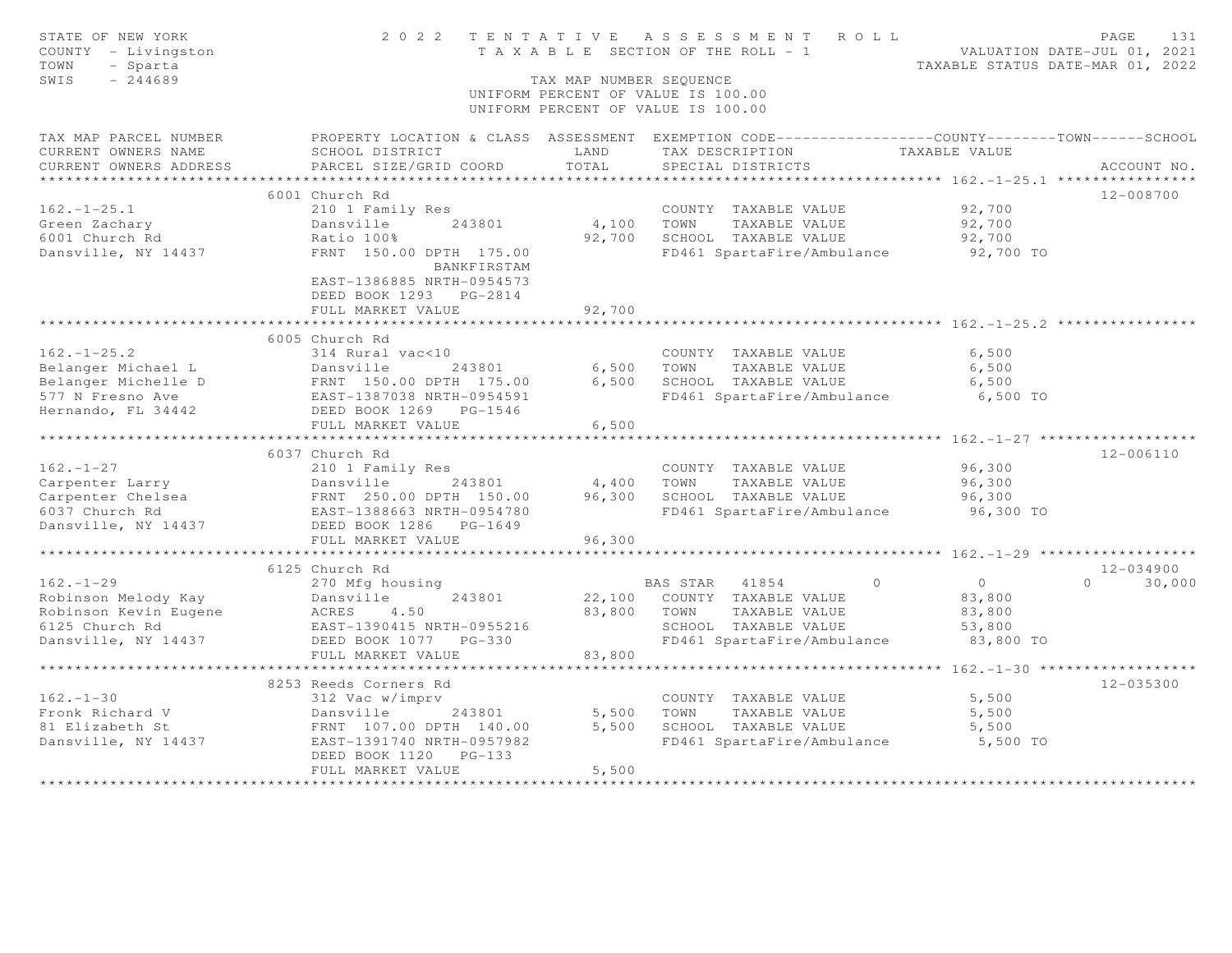| STATE OF NEW YORK<br>COUNTY - Livingston<br>TOWN<br>- Sparta<br>SWIS<br>$-244689$ | 2 0 2 2                                                                                                              | TAX MAP NUMBER SEQUENCE | TENTATIVE ASSESSMENT ROLL<br>T A X A B L E SECTION OF THE ROLL - 1 WALUATION DATE-JUL 01, 2021<br>UNIFORM PERCENT OF VALUE IS 100.00<br>UNIFORM PERCENT OF VALUE IS 100.00 |          | TAXABLE STATUS DATE-MAR 01, 2022          |                 | PAGE          | 132    |
|-----------------------------------------------------------------------------------|----------------------------------------------------------------------------------------------------------------------|-------------------------|----------------------------------------------------------------------------------------------------------------------------------------------------------------------------|----------|-------------------------------------------|-----------------|---------------|--------|
| TAX MAP PARCEL NUMBER<br>CURRENT OWNERS NAME                                      | PROPERTY LOCATION & CLASS ASSESSMENT EXEMPTION CODE-----------------COUNTY-------TOWN------SCHOOL<br>SCHOOL DISTRICT | LAND                    | TAX DESCRIPTION                                                                                                                                                            |          | TAXABLE VALUE                             |                 |               |        |
| CURRENT OWNERS ADDRESS                                                            | PARCEL SIZE/GRID COORD                                                                                               | TOTAL                   | SPECIAL DISTRICTS                                                                                                                                                          |          |                                           |                 | ACCOUNT NO.   |        |
| ******************                                                                | *******************************                                                                                      |                         |                                                                                                                                                                            |          |                                           |                 |               |        |
|                                                                                   | 6230 Hilts Rd                                                                                                        |                         |                                                                                                                                                                            |          |                                           |                 | 12-019000     |        |
| $162. - 1 - 31.1$                                                                 | 210 1 Family Res                                                                                                     |                         | COUNTY TAXABLE VALUE                                                                                                                                                       |          | 90,100                                    |                 |               |        |
| Freas Jamie Lynn                                                                  | 243801                                                                                                               | 13,500                  | TOWN<br>TAXABLE VALUE                                                                                                                                                      |          | 90,100                                    |                 |               |        |
| Freas Christopher M<br>6230 Hilts Rd                                              |                                                                                                                      | 90,100                  | SCHOOL TAXABLE VALUE<br>FD461 SpartaFire/Ambulance 90,100 TO                                                                                                               |          | 90,100                                    |                 |               |        |
| Dansville, NY 14437                                                               | Dansville 243801<br>ACRES 1.20 BANK LERETA<br>EAST-1391971 NRTH-0957958<br>DEED BOOK 1292 PG-2126                    |                         |                                                                                                                                                                            |          |                                           |                 |               |        |
|                                                                                   | FULL MARKET VALUE                                                                                                    | 90,100                  |                                                                                                                                                                            |          |                                           |                 |               |        |
|                                                                                   |                                                                                                                      |                         |                                                                                                                                                                            |          |                                           |                 |               |        |
|                                                                                   | 8365 Reeds Corners Rd                                                                                                |                         |                                                                                                                                                                            |          |                                           |                 | 12-018800     |        |
| $162. - 1 - 32.21$                                                                | 120 Field crops                                                                                                      |                         | AG DIST C 41720                                                                                                                                                            | $\circ$  | 628,782                                   | 628,782 628,782 |               |        |
| Edgewood Real Estate LLC                                                          | Dansville<br>243801                                                                                                  | 781,800                 | COUNTY TAXABLE VALUE                                                                                                                                                       |          | 225,718                                   |                 |               |        |
| 5064 Wilson Rd                                                                    | ACRES 245.90                                                                                                         | 854,500                 | TAXABLE VALUE<br>TOWN                                                                                                                                                      |          | 225,718                                   |                 |               |        |
| Groveland, NY 14462                                                               | EAST-1390716 NRTH-0956796                                                                                            |                         | SCHOOL TAXABLE VALUE                                                                                                                                                       |          | 225,718                                   |                 |               |        |
|                                                                                   | DEED BOOK 1267 PG-2642                                                                                               |                         | AG003 Ag District #3                                                                                                                                                       |          | 854,500 TO                                |                 |               |        |
| MAY BE SUBJECT TO PAYMENT                                                         | FULL MARKET VALUE                                                                                                    |                         | 854,500 FD461 SpartaFire/Ambulance 854,500 TO                                                                                                                              |          |                                           |                 |               |        |
| UNDER AGDIST LAW TIL 2026                                                         |                                                                                                                      |                         |                                                                                                                                                                            |          |                                           |                 |               |        |
|                                                                                   |                                                                                                                      |                         |                                                                                                                                                                            |          | ********** 162. -1-33 ******************* |                 |               |        |
|                                                                                   | Hilts Rd                                                                                                             |                         |                                                                                                                                                                            | $\Omega$ |                                           |                 | $12 - 045400$ |        |
| $162. - 1 - 33$<br>Edgewood Real Estate, LLC                                      | 105 Vac farmland<br>Dansville<br>243801                                                                              |                         | AG DIST C 41720<br>42,700 COUNTY TAXABLE VALUE                                                                                                                             |          | 35,856<br>6,844                           | 35,856 35,856   |               |        |
| 5064 Wilson Rd                                                                    | ACRES 12.20                                                                                                          | 42,700                  | TOWN<br>TAXABLE VALUE                                                                                                                                                      |          | 6,844                                     |                 |               |        |
| Groveland, NY 14467                                                               | EAST-1392782 NRTH-0957728                                                                                            |                         |                                                                                                                                                                            |          | 6,844                                     |                 |               |        |
|                                                                                   | DEED BOOK 1270 PG-201                                                                                                |                         | SCHOOL TAXABLE VALUE<br>AG003 Ag District #3                                                                                                                               |          | 42,700 TO                                 |                 |               |        |
| MAY BE SUBJECT TO PAYMENT                                                         | FULL MARKET VALUE                                                                                                    |                         | 42,700 FD461 SpartaFire/Ambulance                                                                                                                                          |          | 42,700 TO                                 |                 |               |        |
| UNDER AGDIST LAW TIL 2026                                                         |                                                                                                                      |                         |                                                                                                                                                                            |          |                                           |                 |               |        |
|                                                                                   |                                                                                                                      |                         |                                                                                                                                                                            |          |                                           |                 |               |        |
|                                                                                   | Hilts Rd                                                                                                             |                         |                                                                                                                                                                            |          |                                           |                 | $12 - 046810$ |        |
| $162 - 1 - 34$                                                                    | 312 Vac w/imprv                                                                                                      |                         | COUNTY TAXABLE VALUE                                                                                                                                                       |          | 13,000                                    |                 |               |        |
| Szymanski T M Jr<br>6323 Hilts Rd                                                 | 243801<br>Dansville                                                                                                  | 13,000                  | TOWN<br>TAXABLE VALUE                                                                                                                                                      |          | 13,000                                    |                 |               |        |
| 6323 Hilts Rd                                                                     | ACRES 1.00                                                                                                           | 13,000                  | SCHOOL TAXABLE VALUE                                                                                                                                                       |          | 13,000                                    |                 |               |        |
| Dansville, NY 14437                                                               | EAST-1394045 NRTH-0958030                                                                                            |                         | FD461 SpartaFire/Ambulance                                                                                                                                                 |          | 13,000 TO                                 |                 |               |        |
|                                                                                   | FULL MARKET VALUE                                                                                                    | 13,000                  |                                                                                                                                                                            |          |                                           |                 |               |        |
|                                                                                   |                                                                                                                      |                         |                                                                                                                                                                            |          | ******* 162. -1-35.1 ****************     |                 |               |        |
|                                                                                   | Hilts Rd                                                                                                             |                         |                                                                                                                                                                            |          |                                           |                 | $12 - 046400$ |        |
| $162. - 1 - 35.1$                                                                 | 105 Vac farmland                                                                                                     |                         | AG DIST C 41720                                                                                                                                                            | $\circ$  | 63,839                                    | 63,839          |               | 63,839 |
| CJR&C Inc<br>8337 Kuhn Rd                                                         | 243801<br>Dansville<br>ACRES 21.60                                                                                   | 75,600                  | 75,600 COUNTY TAXABLE VALUE<br>TOWN<br>TAXABLE VALUE                                                                                                                       |          | 11,761<br>11,761                          |                 |               |        |
| Dansville, NY 14437                                                               | EAST-1394613 NRTH-0957505                                                                                            |                         | SCHOOL TAXABLE VALUE                                                                                                                                                       |          | 11,761                                    |                 |               |        |
|                                                                                   | DEED BOOK 764<br>PG-00324                                                                                            |                         | AG003 Ag District #3                                                                                                                                                       |          | 75,600 TO                                 |                 |               |        |
| MAY BE SUBJECT TO PAYMENT                                                         | FULL MARKET VALUE                                                                                                    |                         | 75,600 FD461 SpartaFire/Ambulance                                                                                                                                          |          | 75,600 TO                                 |                 |               |        |
| UNDER AGDIST LAW TIL 2026                                                         |                                                                                                                      |                         |                                                                                                                                                                            |          |                                           |                 |               |        |
|                                                                                   |                                                                                                                      |                         |                                                                                                                                                                            |          |                                           |                 |               |        |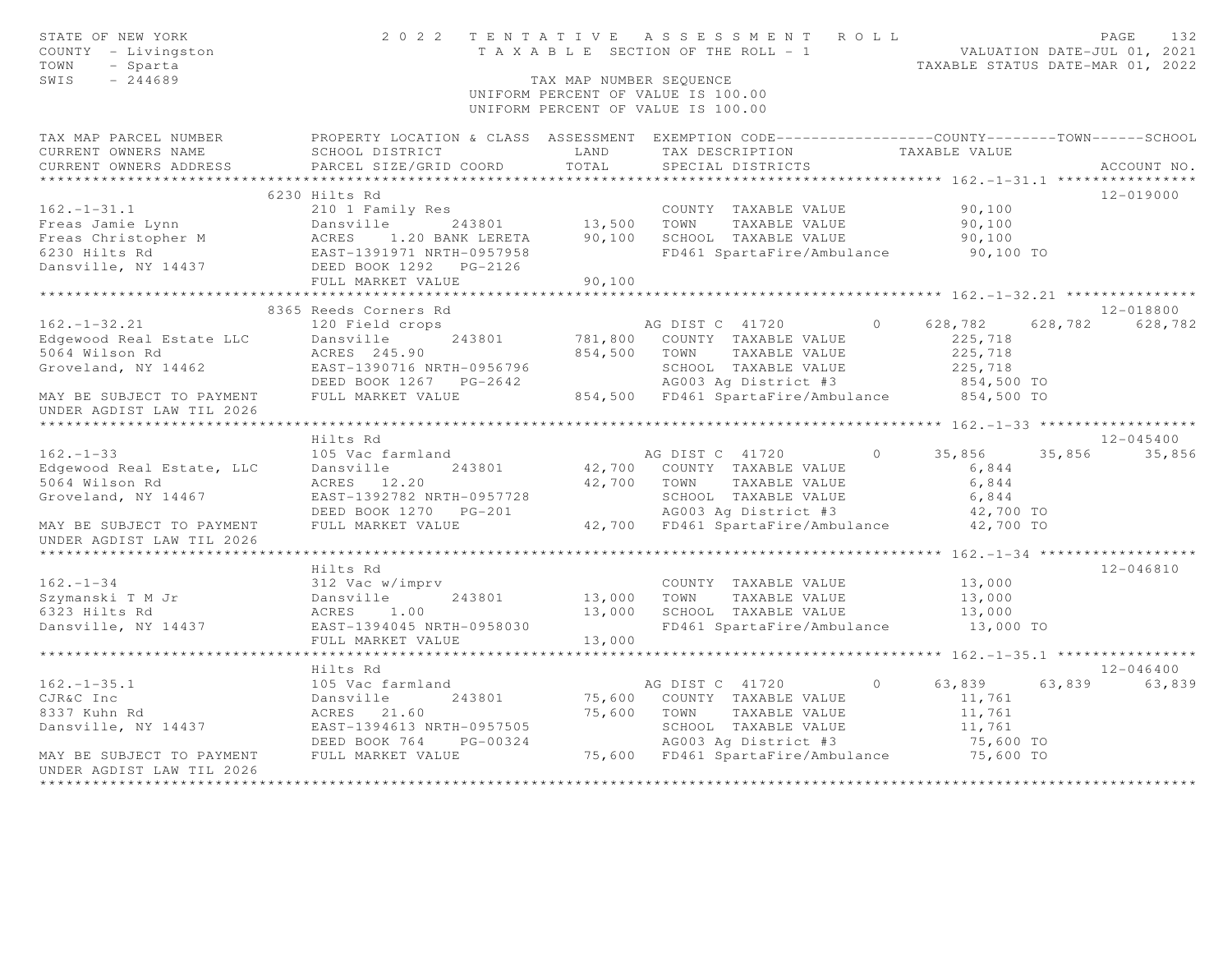| STATE OF NEW YORK<br>COUNTY - Livingston<br>TOWN<br>- Sparta<br>SWIS<br>$-244689$ |                                      | TAX MAP NUMBER SEQUENCE | 2022 TENTATIVE ASSESSMENT ROLL<br>T A X A B L E SECTION OF THE ROLL - 1<br>UNIFORM PERCENT OF VALUE IS 100.00<br>UNIFORM PERCENT OF VALUE IS 100.00 | TAXABLE STATUS DATE-MAR 01, 2022            | PAGE<br>133<br>VALUATION DATE-JUL 01, 2021 |
|-----------------------------------------------------------------------------------|--------------------------------------|-------------------------|-----------------------------------------------------------------------------------------------------------------------------------------------------|---------------------------------------------|--------------------------------------------|
| TAX MAP PARCEL NUMBER                                                             |                                      |                         | PROPERTY LOCATION & CLASS ASSESSMENT EXEMPTION CODE----------------COUNTY-------TOWN------SCHOOL                                                    |                                             |                                            |
| CURRENT OWNERS NAME                                                               | SCHOOL DISTRICT                      | LAND                    | TAX DESCRIPTION                                                                                                                                     | TAXABLE VALUE                               |                                            |
| CURRENT OWNERS ADDRESS                                                            | PARCEL SIZE/GRID COORD               | TOTAL                   | SPECIAL DISTRICTS                                                                                                                                   |                                             | ACCOUNT NO.                                |
|                                                                                   |                                      |                         |                                                                                                                                                     |                                             |                                            |
| $162. - 1 - 35.2$                                                                 | Hilts Rd<br>105 Vac farmland         |                         | COUNTY TAXABLE VALUE                                                                                                                                | 69,000                                      | 12-033575                                  |
| Mlynarczyk Henry                                                                  | 243801<br>Dansville                  | 69,000                  | TOWN<br>TAXABLE VALUE                                                                                                                               | 69,000                                      |                                            |
| Mlynarczyk Margaret                                                               | ACRES 21.70                          | 69,000                  | SCHOOL TAXABLE VALUE                                                                                                                                | 69,000                                      |                                            |
| % Margaret M Weist                                                                | EAST-1393653 NRTH-0957656            |                         | FD461 SpartaFire/Ambulance                                                                                                                          | 69,000 TO                                   |                                            |
| 10311 Bentley Oaks Ave                                                            | DEED BOOK 503<br>$PG-224$            |                         |                                                                                                                                                     |                                             |                                            |
| Las Vegas, NV 89135                                                               | FULL MARKET VALUE                    | 69,000                  |                                                                                                                                                     |                                             |                                            |
| ***********************                                                           | **************************           | * * * * * * * * * * * * |                                                                                                                                                     |                                             |                                            |
|                                                                                   | Hamsher Rd                           |                         |                                                                                                                                                     |                                             | 12-018950                                  |
| $162. - 1 - 36$                                                                   | 105 Vac farmland                     |                         | $\Omega$<br>AG DIST C 41720                                                                                                                         | 87,804                                      | 87,804<br>87,804                           |
| Szymanski Charles                                                                 | 243801<br>Dansville                  |                         | 108,000 COUNTY TAXABLE VALUE                                                                                                                        | 20,196                                      |                                            |
| 8337 Kuhn Rd                                                                      | ACRES 36.00 BANKFIRSTAM              | 108,000                 | TOWN<br>TAXABLE VALUE                                                                                                                               | 20,196                                      |                                            |
| Dansville, NY 14437                                                               | EAST-1393756 NRTH-0956440            |                         | SCHOOL TAXABLE VALUE                                                                                                                                | 20,196                                      |                                            |
|                                                                                   | DEED BOOK 1272 PG-469                |                         | AG003 Ag District #3                                                                                                                                | 108,000 TO                                  |                                            |
| MAY BE SUBJECT TO PAYMENT                                                         | FULL MARKET VALUE                    |                         | 108,000 FD461 SpartaFire/Ambulance                                                                                                                  | 108,000 TO                                  |                                            |
| UNDER AGDIST LAW TIL 2026                                                         |                                      |                         |                                                                                                                                                     |                                             |                                            |
|                                                                                   |                                      |                         |                                                                                                                                                     | ****** 162. $-1 - 37.1$ ****************    |                                            |
|                                                                                   | Hamsher Rd                           |                         |                                                                                                                                                     |                                             | 12-046710                                  |
| $162. - 1 - 37.1$                                                                 | 314 Rural vac<10                     |                         | COUNTY TAXABLE VALUE                                                                                                                                | 28,600                                      |                                            |
| Szymanski Theodore Jr<br>6326 Hilts Rd                                            | 243801<br>Dansville<br>9.80<br>ACRES | 28,600<br>28,600        | TOWN<br>TAXABLE VALUE<br>SCHOOL TAXABLE VALUE                                                                                                       | 28,600                                      |                                            |
| Dansville, NY 14437                                                               | EAST-1394492 NRTH-0956290            |                         | FD461 SpartaFire/Ambulance                                                                                                                          | 28,600<br>28,600 TO                         |                                            |
|                                                                                   | FULL MARKET VALUE                    | 28,600                  |                                                                                                                                                     |                                             |                                            |
|                                                                                   | ************************             |                         |                                                                                                                                                     |                                             |                                            |
|                                                                                   | Kuhn Rd                              |                         |                                                                                                                                                     |                                             |                                            |
| $162. - 1 - 37.2$                                                                 | 314 Rural vac<10                     |                         | COUNTY TAXABLE VALUE                                                                                                                                | 27,400                                      |                                            |
| CJR&C Inc                                                                         | 243801<br>Dansville                  | 27,400                  | TOWN<br>TAXABLE VALUE                                                                                                                               | 27,400                                      |                                            |
| 8337 Kuhn Rd                                                                      | 9.30<br>ACRES                        | 27,400                  | SCHOOL TAXABLE VALUE                                                                                                                                | 27,400                                      |                                            |
| Dansville, NY 14437                                                               | EAST-1394882 NRTH-0956306            |                         | AG003 Ag District #3                                                                                                                                | 27,400 TO                                   |                                            |
|                                                                                   | DEED BOOK 764<br>PG-00324            |                         | FD461 SpartaFire/Ambulance                                                                                                                          | 27,400 TO                                   |                                            |
|                                                                                   | FULL MARKET VALUE                    | 27,400                  |                                                                                                                                                     |                                             |                                            |
|                                                                                   |                                      |                         |                                                                                                                                                     | ********* $162 - 1 - 40$ ****************** |                                            |
|                                                                                   | 8580 Kuhn Rd                         |                         |                                                                                                                                                     |                                             | 12-029000                                  |
| $162. - 1 - 40$                                                                   | 270 Mfg housing                      |                         | COUNTY TAXABLE VALUE                                                                                                                                | 77,800                                      |                                            |
| Caldwell Wanda                                                                    | 243801<br>Dansville                  | 13,800                  | TAXABLE VALUE<br>TOWN                                                                                                                               | 77,800                                      |                                            |
| 8580 Kuhn Rd                                                                      | 1.30<br>ACRES                        | 77,800                  | SCHOOL TAXABLE VALUE                                                                                                                                | 77,800                                      |                                            |
| Dansville, NY 14437                                                               | EAST-1395024 NRTH-0953157            |                         | FD461 SpartaFire/Ambulance                                                                                                                          | 77,800 TO                                   |                                            |
|                                                                                   | DEED BOOK 1281<br>PG-1173            |                         |                                                                                                                                                     |                                             |                                            |
|                                                                                   | FULL MARKET VALUE                    | 77,800                  |                                                                                                                                                     |                                             |                                            |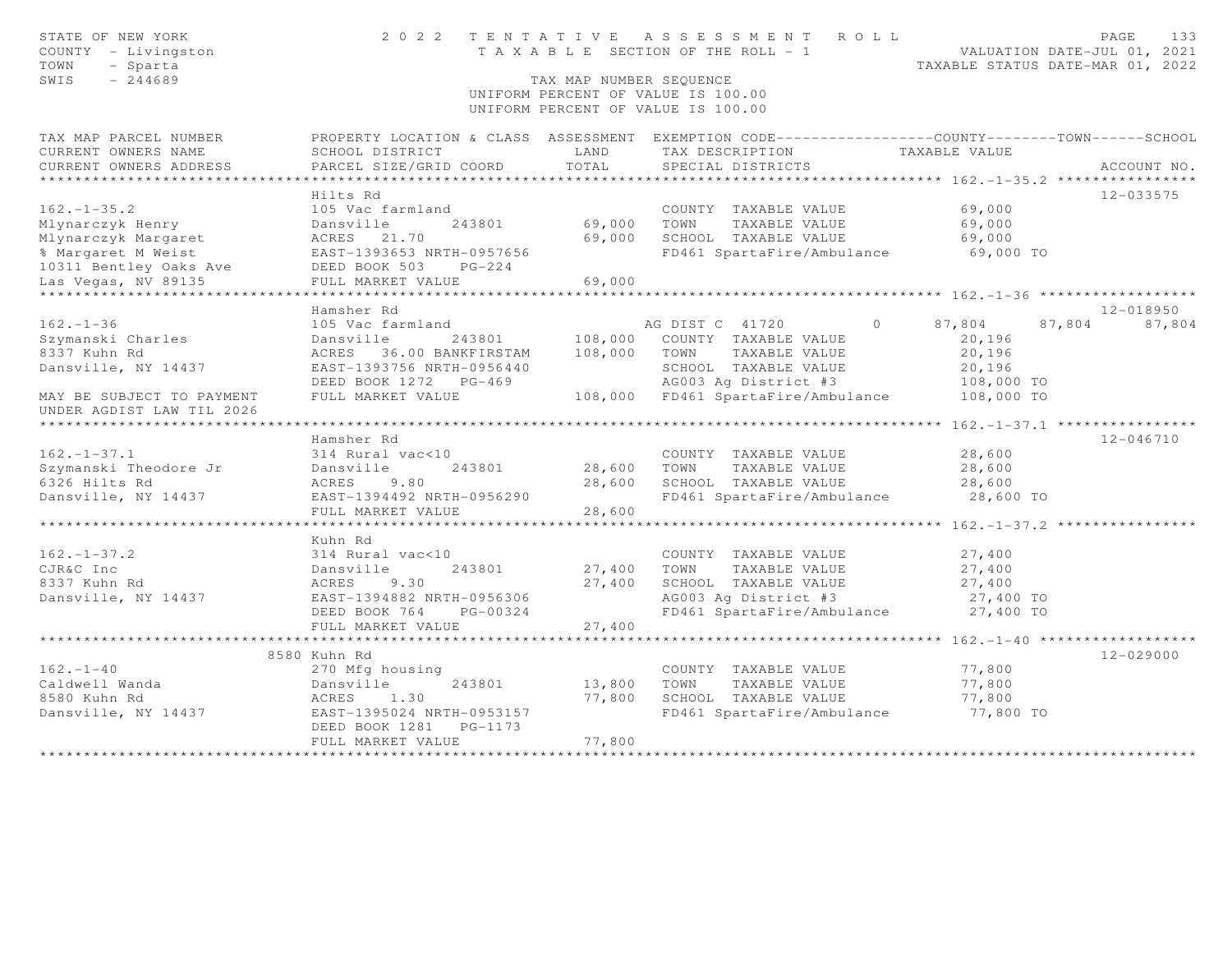| STATE OF NEW YORK<br>COUNTY - Livingston<br>TOWN<br>- Sparta<br>SWIS<br>$-244689$ |                                                                                                                                              | TAX MAP NUMBER SEQUENCE | 2022 TENTATIVE ASSESSMENT ROLL<br>TENTAILVE ASSESSMENT NVER HEROLD VALUATION DATE-JUL 01, 2021<br>TAXABLE SECTION OF THE ROLL - 1<br>TAXABLE STATUS DATE-MAR 01, 2022<br>UNIFORM PERCENT OF VALUE IS 100.00<br>UNIFORM PERCENT OF VALUE IS 100.00 |                |            |         | PAGE<br>134     |
|-----------------------------------------------------------------------------------|----------------------------------------------------------------------------------------------------------------------------------------------|-------------------------|---------------------------------------------------------------------------------------------------------------------------------------------------------------------------------------------------------------------------------------------------|----------------|------------|---------|-----------------|
| TAX MAP PARCEL NUMBER<br>CURRENT OWNERS NAME<br>CURRENT OWNERS ADDRESS            | PROPERTY LOCATION & CLASS ASSESSMENT EXEMPTION CODE----------------COUNTY-------TOWN-----SCHOOL<br>SCHOOL DISTRICT<br>PARCEL SIZE/GRID COORD | LAND<br>TOTAL           | TAX DESCRIPTION TAXABLE VALUE<br>SPECIAL DISTRICTS                                                                                                                                                                                                |                |            |         | ACCOUNT NO.     |
|                                                                                   |                                                                                                                                              |                         |                                                                                                                                                                                                                                                   |                |            |         |                 |
|                                                                                   | Moose Hill Rd                                                                                                                                |                         |                                                                                                                                                                                                                                                   |                |            |         | 12-004000       |
| $162. - 1 - 41$                                                                   | 105 Vac farmland                                                                                                                             |                         | AG DIST C 41720                                                                                                                                                                                                                                   | $\circ$        | 190,953    |         | 190,953 190,953 |
| Tater Hills Properties, LLC                                                       | Dansville<br>243801                                                                                                                          |                         | 262,800 COUNTY TAXABLE VALUE                                                                                                                                                                                                                      |                | 71,847     |         |                 |
| 8823 Story Rd                                                                     | ACRES 140.20                                                                                                                                 |                         | 262,800 TOWN TAXABLE VALUE                                                                                                                                                                                                                        |                | 71,847     |         |                 |
| Wayland, NY 14572                                                                 | EAST-1393949 NRTH-0952205                                                                                                                    |                         | SCHOOL TAXABLE VALUE<br>AG003 Ag District #3                                                                                                                                                                                                      |                | 71,847     |         |                 |
|                                                                                   |                                                                                                                                              |                         |                                                                                                                                                                                                                                                   |                |            |         |                 |
| MAY BE SUBJECT TO PAYMENT<br>UNDER AGDIST LAW TIL 2026                            |                                                                                                                                              |                         |                                                                                                                                                                                                                                                   |                |            |         |                 |
|                                                                                   |                                                                                                                                              |                         |                                                                                                                                                                                                                                                   |                |            |         |                 |
|                                                                                   | 6260 Hamsher Rd                                                                                                                              |                         |                                                                                                                                                                                                                                                   |                |            |         | $12 - 038450$   |
| $162. - 1 - 42.1$                                                                 | 260 Seasonal res                                                                                                                             |                         | COUNTY TAXABLE VALUE                                                                                                                                                                                                                              |                | 128,400    |         |                 |
|                                                                                   | 243801<br>Dansville                                                                                                                          |                         | 79,900 TOWN<br>TAXABLE VALUE                                                                                                                                                                                                                      |                | 128,400    |         |                 |
| Post Frederick W Jr<br>83 N Country Club Rd                                       | ACRES 34.70                                                                                                                                  |                         | 128,400 SCHOOL TAXABLE VALUE                                                                                                                                                                                                                      |                | 128,400    |         |                 |
| Rochester, NY 14618                                                               | EAST-1393410 NRTH-0954549                                                                                                                    |                         | FD461 SpartaFire/Ambulance                                                                                                                                                                                                                        |                | 128,400 TO |         |                 |
|                                                                                   | DEED BOOK 711<br>PG-00241                                                                                                                    |                         |                                                                                                                                                                                                                                                   |                |            |         |                 |
|                                                                                   | FULL MARKET VALUE                                                                                                                            | 128,400                 |                                                                                                                                                                                                                                                   |                |            |         |                 |
|                                                                                   |                                                                                                                                              |                         |                                                                                                                                                                                                                                                   |                |            |         |                 |
| $162. - 1 - 42.21$                                                                | Hamsher Rd S<br>322 Rural vac>10                                                                                                             |                         | AG DIST IN 41730                                                                                                                                                                                                                                  | $\circ$        | 60,606     | 60,606  | 60,606          |
| Edgewood Real Estate, LLC                                                         | Dansville<br>243801                                                                                                                          |                         | 69,900 COUNTY TAXABLE VALUE                                                                                                                                                                                                                       |                | 9,294      |         |                 |
| 5064 Wilson Rd                                                                    | ACRES 19.96                                                                                                                                  | 69,900 TOWN             | TAXABLE VALUE                                                                                                                                                                                                                                     |                | 9,294      |         |                 |
| Groveland, NY 14462                                                               | EAST-1392757 NRTH-0954046                                                                                                                    |                         | SCHOOL TAXABLE VALUE                                                                                                                                                                                                                              |                | 9,294      |         |                 |
|                                                                                   | DEED BOOK 1295 PG-650                                                                                                                        |                         | FD461 SpartaFire/Ambulance                                                                                                                                                                                                                        |                | 69,900 TO  |         |                 |
| MAY BE SUBJECT TO PAYMENT                                                         | FULL MARKET VALUE                                                                                                                            | 69,900                  |                                                                                                                                                                                                                                                   |                |            |         |                 |
| UNDER AGDIST LAW TIL 2029                                                         |                                                                                                                                              |                         |                                                                                                                                                                                                                                                   |                |            |         |                 |
|                                                                                   |                                                                                                                                              |                         |                                                                                                                                                                                                                                                   |                |            |         |                 |
|                                                                                   | 6254 Hamsher Rd                                                                                                                              |                         |                                                                                                                                                                                                                                                   |                |            |         |                 |
| $162. - 1 - 42.22$                                                                | 260 Seasonal res                                                                                                                             |                         | COUNTY TAXABLE VALUE                                                                                                                                                                                                                              |                | 70,900     |         |                 |
| Warmbrodt Douglas<br>462 Hill Rd                                                  | 243801<br>Dansville                                                                                                                          |                         | 46,600 TOWN TAXABLE VALUE                                                                                                                                                                                                                         |                | 70,900     |         |                 |
|                                                                                   | ACRES 14.92<br>EAST-1393177 NRTH-0954067                                                                                                     |                         | 70,900 SCHOOL TAXABLE VALUE                                                                                                                                                                                                                       |                | 70,900     |         |                 |
| Hilton, NY 14468                                                                  | DEED BOOK 1237 PG-395                                                                                                                        |                         | FD461 SpartaFire/Ambulance                                                                                                                                                                                                                        |                | 70,900 TO  |         |                 |
|                                                                                   | FULL MARKET VALUE                                                                                                                            | 70,900                  |                                                                                                                                                                                                                                                   |                |            |         |                 |
|                                                                                   |                                                                                                                                              |                         |                                                                                                                                                                                                                                                   |                |            |         |                 |
|                                                                                   | 6279 Moose Hill Rd                                                                                                                           |                         |                                                                                                                                                                                                                                                   |                |            |         | 12-041700       |
| $162 - 1 - 43$                                                                    | 210 1 Family Res                                                                                                                             |                         | VET WAR CT 41121                                                                                                                                                                                                                                  | $\circ$        | 17,910     | 17,910  | $\overline{0}$  |
| Seward Genevieve L                                                                |                                                                                                                                              |                         | 22,900 BAS STAR 41854                                                                                                                                                                                                                             | $\overline{0}$ | $\sim$ 0   | $\circ$ | 30,000          |
| Seward John F Jr                                                                  |                                                                                                                                              |                         | 119,400 COUNTY TAXABLE VALUE                                                                                                                                                                                                                      |                | 101,490    |         |                 |
| 6279 Moose Hill Rd                                                                |                                                                                                                                              |                         | TOWN<br>TAXABLE VALUE                                                                                                                                                                                                                             |                | 101,490    |         |                 |
| Dansville, NY 14437                                                               | Dansville 243801<br>ACRES 4.80<br>EAST-1392971 NRTH-0951573<br>DEED BOOK 1297 PG-568<br>THE MOOK 1297 PG-568                                 |                         | SCHOOL TAXABLE VALUE                                                                                                                                                                                                                              |                | 89,400     |         |                 |
|                                                                                   | FULL MARKET VALUE                                                                                                                            |                         | 119,400 FD461 SpartaFire/Ambulance                                                                                                                                                                                                                |                | 119,400 TO |         |                 |
|                                                                                   |                                                                                                                                              |                         |                                                                                                                                                                                                                                                   |                |            |         |                 |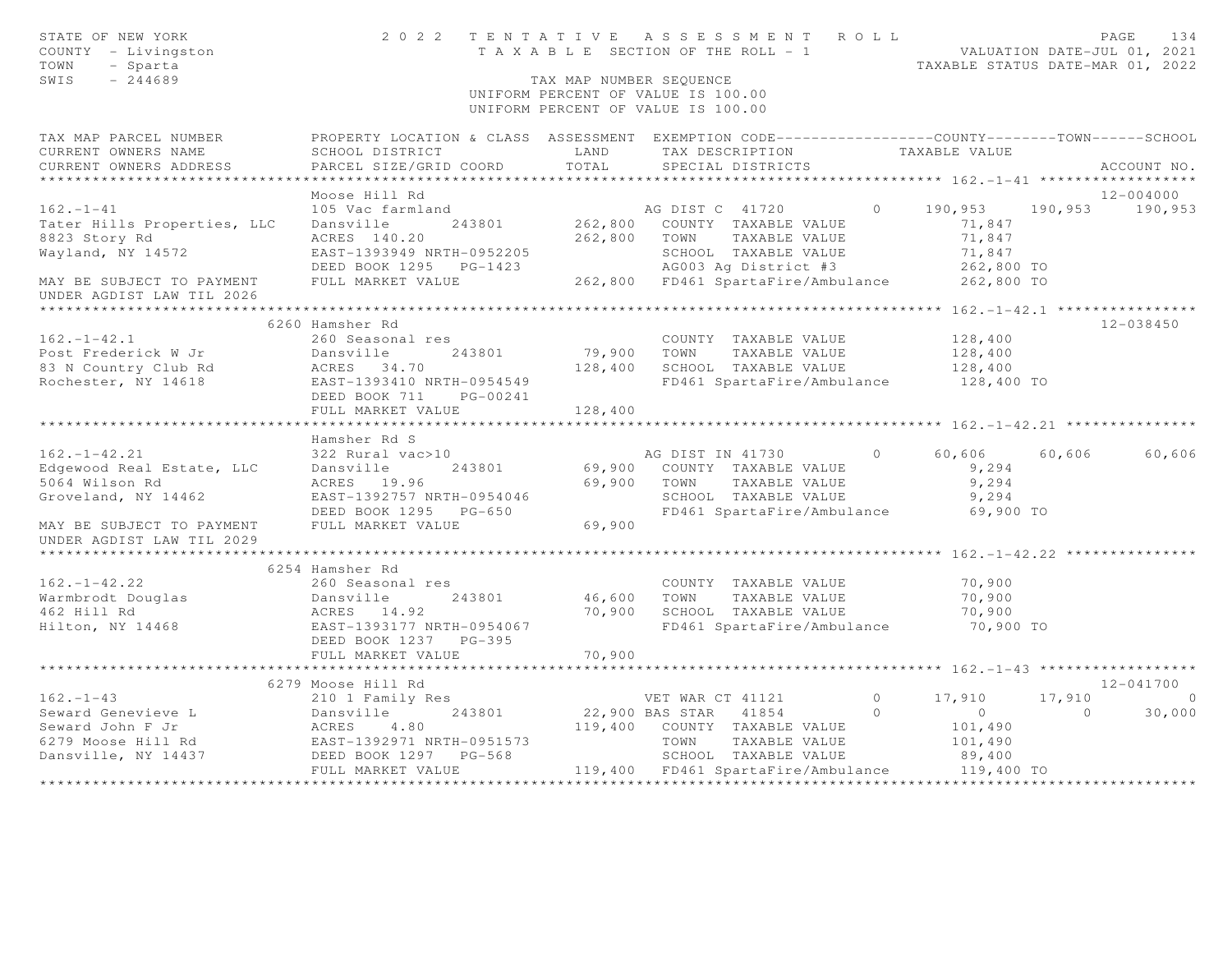| STATE OF NEW YORK<br>COUNTY - Livingston<br>TOWN<br>- Sparta<br>SWIS<br>$-244689$ | 2 0 2 2                                                                                          | T A X A B L E SECTION OF THE ROLL - 1<br>TAX MAP NUMBER SEOUENCE<br>UNIFORM PERCENT OF VALUE IS 100.00<br>UNIFORM PERCENT OF VALUE IS 100.00 |                | TENTATIVE ASSESSMENT ROLL                          |         | VALUATION DATE-JUL 01, 2021<br>TAXABLE STATUS DATE-MAR 01, 2022 |          | PAGE<br>135   |
|-----------------------------------------------------------------------------------|--------------------------------------------------------------------------------------------------|----------------------------------------------------------------------------------------------------------------------------------------------|----------------|----------------------------------------------------|---------|-----------------------------------------------------------------|----------|---------------|
| TAX MAP PARCEL NUMBER                                                             | PROPERTY LOCATION & CLASS ASSESSMENT EXEMPTION CODE----------------COUNTY-------TOWN------SCHOOL |                                                                                                                                              |                |                                                    |         |                                                                 |          |               |
| CURRENT OWNERS NAME                                                               | SCHOOL DISTRICT                                                                                  | LAND                                                                                                                                         |                | TAX DESCRIPTION                                    |         | TAXABLE VALUE                                                   |          |               |
| CURRENT OWNERS ADDRESS                                                            | PARCEL SIZE/GRID COORD                                                                           | TOTAL                                                                                                                                        |                | SPECIAL DISTRICTS                                  |         |                                                                 |          | ACCOUNT NO.   |
| ******************                                                                |                                                                                                  |                                                                                                                                              |                |                                                    |         |                                                                 |          |               |
|                                                                                   | 6274 Moose Hill Rd                                                                               |                                                                                                                                              |                |                                                    |         |                                                                 |          | $12 - 034100$ |
| $162. - 1 - 44$                                                                   | 210 1 Family Res                                                                                 |                                                                                                                                              | BAS STAR       | 41854                                              | $\circ$ | $\overline{0}$                                                  | $\Omega$ | 30,000        |
| Bennett John L                                                                    | Dansville<br>243801                                                                              |                                                                                                                                              |                | 24,200 COUNTY TAXABLE VALUE                        |         | 214,100                                                         |          |               |
| 6274 Moose Hill Rd                                                                | ACRES<br>5.30                                                                                    | 214,100                                                                                                                                      | TOWN           | TAXABLE VALUE                                      |         | 214,100                                                         |          |               |
| Dansville, NY 14437                                                               | EAST-1392926 NRTH-0950786                                                                        |                                                                                                                                              |                | SCHOOL TAXABLE VALUE                               |         | 184,100                                                         |          |               |
|                                                                                   | DEED BOOK 769<br>PG-00267                                                                        |                                                                                                                                              |                | FD461 SpartaFire/Ambulance                         |         | 214,100 TO                                                      |          |               |
|                                                                                   | FULL MARKET VALUE                                                                                | 214,100                                                                                                                                      |                |                                                    |         |                                                                 |          |               |
|                                                                                   | **********************                                                                           |                                                                                                                                              |                |                                                    |         | ****** 162._1_47 *******************                            |          |               |
|                                                                                   | 8425 Reeds Corners Rd                                                                            |                                                                                                                                              |                |                                                    |         |                                                                 |          | $12 - 008550$ |
| $162. - 1 - 47$                                                                   | 210 1 Family Res                                                                                 |                                                                                                                                              | BAS STAR 41854 |                                                    | $\circ$ | $\circ$                                                         | $\Omega$ | 30,000        |
| Rogers Walter G                                                                   | 243801<br>Dansville                                                                              | 15,600                                                                                                                                       |                | COUNTY TAXABLE VALUE                               |         | 146,200                                                         |          |               |
| Rogers Mary M<br>8425 Reeds Corners Rd                                            | 2.01 BANKFIRSTAM<br>ACRES                                                                        | 146,200                                                                                                                                      | TOWN           | TAXABLE VALUE                                      |         | 146,200                                                         |          |               |
| Dansville, NY 14437                                                               | EAST-1391068 NRTH-0955331<br>DEED BOOK 1265 PG-2924                                              |                                                                                                                                              |                | SCHOOL TAXABLE VALUE<br>FD461 SpartaFire/Ambulance |         | 116,200<br>146,200 TO                                           |          |               |
|                                                                                   | FULL MARKET VALUE                                                                                | 146,200                                                                                                                                      |                |                                                    |         |                                                                 |          |               |
|                                                                                   |                                                                                                  |                                                                                                                                              |                |                                                    |         | **** $162 - 1 - 49.2$ ****************                          |          |               |
|                                                                                   | 8561 Reeds Corners Rd                                                                            |                                                                                                                                              |                |                                                    |         |                                                                 |          | $12 - 026450$ |
| $162. - 1 - 49.2$                                                                 | 210 1 Family Res                                                                                 |                                                                                                                                              | ENH STAR       | 41834                                              | $\circ$ | $\circ$                                                         | $\Omega$ | 74,900        |
| R & R Kiehle Family Trust I                                                       | 243801<br>Dansville                                                                              | 18,200                                                                                                                                       |                | COUNTY TAXABLE VALUE                               |         | 206,800                                                         |          |               |
| 8561 Reeds Corners Rd                                                             | ACRES<br>3.00                                                                                    | 206,800                                                                                                                                      | TOWN           | TAXABLE VALUE                                      |         | 206,800                                                         |          |               |
| Dansville, NY 14437                                                               | EAST-1391015 NRTH-0953010                                                                        |                                                                                                                                              |                | SCHOOL TAXABLE VALUE                               |         | 131,900                                                         |          |               |
|                                                                                   | DEED BOOK 1287 PG-1804                                                                           |                                                                                                                                              |                | FD461 SpartaFire/Ambulance                         |         | 206,800 TO                                                      |          |               |
|                                                                                   | FULL MARKET VALUE                                                                                | 206,800                                                                                                                                      |                |                                                    |         |                                                                 |          |               |
|                                                                                   |                                                                                                  |                                                                                                                                              |                |                                                    |         | ** $162 - 1 - 49.3$ ****************                            |          |               |
|                                                                                   | 6240 Hamsher Rd                                                                                  |                                                                                                                                              |                |                                                    |         |                                                                 |          |               |
| $162. - 1 - 49.3$                                                                 | 210 1 Family Res                                                                                 |                                                                                                                                              |                | COUNTY TAXABLE VALUE                               |         | 125,000                                                         |          |               |
| Dale Joshua                                                                       | Dansville<br>243801                                                                              | 4,200                                                                                                                                        | TOWN           | TAXABLE VALUE                                      |         | 125,000                                                         |          |               |
| 6240 Hamsher Rd                                                                   | FRNT 150.00 DPTH 200.00                                                                          | 125,000                                                                                                                                      |                | SCHOOL TAXABLE VALUE                               |         | 125,000                                                         |          |               |
| Dansville, NY 14437                                                               | EAST-1392469 NRTH-0955495                                                                        |                                                                                                                                              |                | FD461 SpartaFire/Ambulance                         |         | 125,000 TO                                                      |          |               |
|                                                                                   | DEED BOOK 1269 PG-973                                                                            |                                                                                                                                              |                |                                                    |         |                                                                 |          |               |
|                                                                                   | FULL MARKET VALUE                                                                                | 125,000                                                                                                                                      |                |                                                    |         |                                                                 |          |               |
|                                                                                   | * * * * * * * * * * * * * * * * * * * *                                                          |                                                                                                                                              |                |                                                    |         | ******* $162 - 1 - 49 - 112$ **************                     |          |               |
|                                                                                   | Reeds Corners Rd E                                                                               |                                                                                                                                              |                |                                                    |         |                                                                 |          | $12 - 026401$ |
| $162. - 1 - 49.112$                                                               | 105 Vac farmland                                                                                 |                                                                                                                                              |                | AG DIST C 41720                                    | $\circ$ | 196,775                                                         | 196,775  | 196,775       |
| Edgewood Real Estate LLC                                                          | Dansville<br>243801                                                                              | 267,500                                                                                                                                      |                | COUNTY TAXABLE VALUE                               |         | 70,725                                                          |          |               |
| 5064 Wilson Rd                                                                    | ACRES 95.70                                                                                      | 267,500                                                                                                                                      | TOWN           | TAXABLE VALUE                                      |         | 70,725                                                          |          |               |
| Groveland, NY 14462                                                               | EAST-1391980 NRTH-0954448                                                                        |                                                                                                                                              |                | SCHOOL TAXABLE VALUE                               |         | 70,725                                                          |          |               |
|                                                                                   | DEED BOOK 1267 PG-2642                                                                           |                                                                                                                                              |                | AG003 Ag District #3                               |         | 267,500 TO                                                      |          |               |
| MAY BE SUBJECT TO PAYMENT                                                         | FULL MARKET VALUE                                                                                |                                                                                                                                              |                | 267,500 FD461 SpartaFire/Ambulance                 |         | 267,500 TO                                                      |          |               |
| UNDER AGDIST LAW TIL 2026                                                         |                                                                                                  |                                                                                                                                              |                |                                                    |         |                                                                 |          |               |
|                                                                                   |                                                                                                  |                                                                                                                                              |                |                                                    |         |                                                                 |          |               |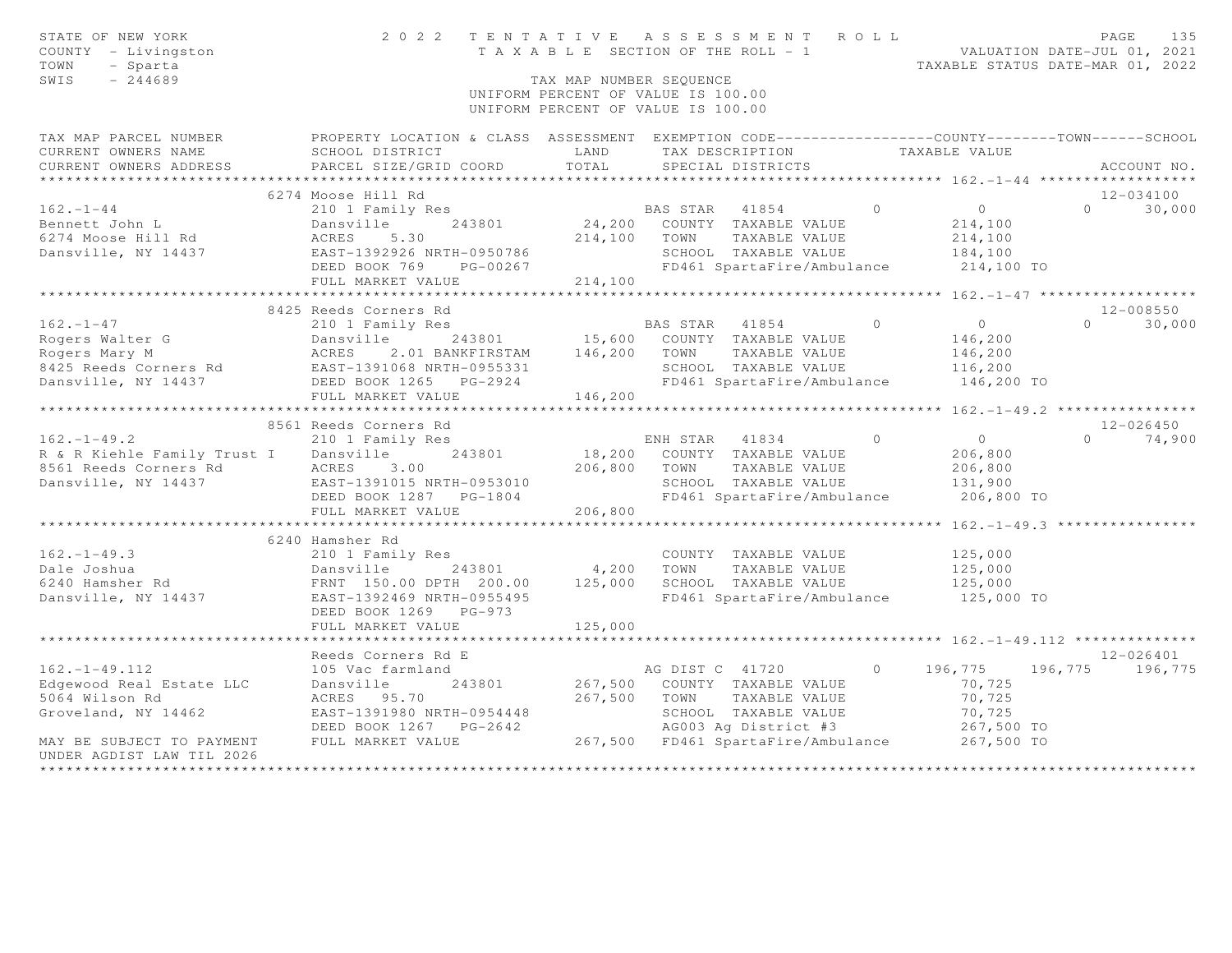| STATE OF NEW YORK<br>COUNTY - Livingston<br>TOWN<br>- Sparta<br>$-244689$<br>SWIS                                                             | 2022 TENTATIVE                                                                                    | TAX MAP NUMBER SEQUENCE | ASSESSMENT ROLL<br>T A X A B L E SECTION OF THE ROLL - 1<br>UNIFORM PERCENT OF VALUE IS 100.00<br>UNIFORM PERCENT OF VALUE IS 100.00 | VALUATION DATE-JUL 01, 2021<br>TAXABLE STATUS DATE-MAR 01, 2022 | PAGE     | 136                      |
|-----------------------------------------------------------------------------------------------------------------------------------------------|---------------------------------------------------------------------------------------------------|-------------------------|--------------------------------------------------------------------------------------------------------------------------------------|-----------------------------------------------------------------|----------|--------------------------|
| TAX MAP PARCEL NUMBER                                                                                                                         | PROPERTY LOCATION & CLASS ASSESSMENT EXEMPTION CODE-----------------COUNTY-------TOWN------SCHOOL |                         |                                                                                                                                      |                                                                 |          |                          |
| CURRENT OWNERS NAME                                                                                                                           | SCHOOL DISTRICT                                                                                   | LAND                    | TAX DESCRIPTION                                                                                                                      | TAXABLE VALUE                                                   |          |                          |
| CURRENT OWNERS ADDRESS                                                                                                                        | PARCEL SIZE/GRID COORD                                                                            | TOTAL                   | SPECIAL DISTRICTS                                                                                                                    |                                                                 |          | ACCOUNT NO.              |
|                                                                                                                                               | 8555 Reeds Corners Rd                                                                             |                         |                                                                                                                                      |                                                                 |          | $12 - 026401$            |
| $162. - 1 - 49.113$                                                                                                                           | 210 1 Family Res                                                                                  |                         | COUNTY TAXABLE VALUE                                                                                                                 | 183,400                                                         |          |                          |
| Renno Cassandra J                                                                                                                             | Dansville<br>243801                                                                               | 23,800                  | TOWN<br>TAXABLE VALUE                                                                                                                | 183,400                                                         |          |                          |
| 8555 Reeds Corners Rd                                                                                                                         | ACRES<br>5.14 BANKFIRSTAM                                                                         | 183,400                 | SCHOOL TAXABLE VALUE                                                                                                                 | 183,400                                                         |          |                          |
| Dansville, NY 14437                                                                                                                           | EAST-1391032 NRTH-0953327                                                                         |                         | AG003 Ag District #3                                                                                                                 | 183,400 TO                                                      |          |                          |
|                                                                                                                                               | DEED BOOK 1299 PG-1453                                                                            |                         | FD461 SpartaFire/Ambulance                                                                                                           | 183,400 TO                                                      |          |                          |
| MAY BE SUBJECT TO PAYMENT                                                                                                                     | FULL MARKET VALUE                                                                                 | 183,400                 |                                                                                                                                      |                                                                 |          |                          |
| UNDER AGDIST LAW TIL 2023                                                                                                                     |                                                                                                   |                         |                                                                                                                                      |                                                                 |          |                          |
|                                                                                                                                               |                                                                                                   |                         |                                                                                                                                      |                                                                 |          |                          |
|                                                                                                                                               | 8554 Reeds Corners Rd                                                                             |                         |                                                                                                                                      |                                                                 |          | 12-007100                |
| $162. - 1 - 50$                                                                                                                               | 210 1 Family Res                                                                                  |                         | COUNTY TAXABLE VALUE                                                                                                                 | 193,600                                                         |          |                          |
| Colburn Christian<br>Colburn Bethany                                                                                                          | 243801<br>Dansville                                                                               | 21,600<br>193,600       | TOWN<br>TAXABLE VALUE<br>SCHOOL TAXABLE VALUE                                                                                        | 193,600                                                         |          |                          |
| 8554 Reeds Corners Rd                                                                                                                         | ACRES<br>4.30<br>EAST-1390840 NRTH-0953937                                                        |                         | FD461 SpartaFire/Ambulance                                                                                                           | 193,600<br>193,600 TO                                           |          |                          |
| Dansville, NY 14437                                                                                                                           | DEED BOOK 1296    PG-2128                                                                         |                         |                                                                                                                                      |                                                                 |          |                          |
|                                                                                                                                               | FULL MARKET VALUE                                                                                 | 193,600                 |                                                                                                                                      |                                                                 |          |                          |
|                                                                                                                                               |                                                                                                   |                         |                                                                                                                                      |                                                                 |          |                          |
|                                                                                                                                               | 8667 Reeds Corners Rd                                                                             |                         |                                                                                                                                      |                                                                 |          |                          |
| $162. - 1 - 51.2$                                                                                                                             | 210 1 Family Res                                                                                  |                         | BAS STAR<br>41854<br>$\bigcirc$                                                                                                      | $\circ$                                                         | $\Omega$ | 30,000                   |
| Carnevale Karl                                                                                                                                | Dansville<br>243801                                                                               | 13,800                  | COUNTY TAXABLE VALUE                                                                                                                 | 161,600                                                         |          |                          |
| 243801<br>243801 MCRES 1.30 BANKFIRSTAM<br>2667 Reeds Corners Rd EAST-1391085 NRTH-0950302<br>2667 Reeds Corners Rd EAST-1391085 NRTH-0950302 |                                                                                                   | 161,600                 | TOWN<br>TAXABLE VALUE                                                                                                                | 161,600                                                         |          |                          |
|                                                                                                                                               |                                                                                                   |                         | SCHOOL TAXABLE VALUE                                                                                                                 | 131,600                                                         |          |                          |
|                                                                                                                                               |                                                                                                   |                         | FD461 SpartaFire/Ambulance                                                                                                           | 161,600 TO                                                      |          |                          |
|                                                                                                                                               | FULL MARKET VALUE                                                                                 | 161,600                 |                                                                                                                                      |                                                                 |          |                          |
|                                                                                                                                               |                                                                                                   |                         |                                                                                                                                      | ********************* 162.-1-51.111 **************              |          |                          |
| $162. - 1 - 51.111$                                                                                                                           | 6167 Moose Hill Rd<br>112 Dairy farm                                                              |                         | $\bigcirc$<br>AG DIST C 41720                                                                                                        | 240,051                                                         | 240,051  | $12 - 034000$<br>240,051 |
| Conrad Kenneth R                                                                                                                              | 243801<br>Dansville                                                                               |                         | 305,200 BAS STAR 41854                                                                                                               | $\Omega$<br>$\overline{0}$                                      | $\Omega$ | 30,000                   |
| Conrad Patricia L                                                                                                                             | ACRES 104.00                                                                                      | 379,700                 | COUNTY TAXABLE VALUE                                                                                                                 | 139,649                                                         |          |                          |
| 6167 Moose Hill Rd                                                                                                                            | EAST-1391771 NRTH-0952115                                                                         |                         | TOWN<br>TAXABLE VALUE                                                                                                                | 139,649                                                         |          |                          |
| Dansville, NY 14437                                                                                                                           | $PG-234$<br>DEED BOOK 880                                                                         |                         | SCHOOL TAXABLE VALUE                                                                                                                 | 109,649                                                         |          |                          |
|                                                                                                                                               | FULL MARKET VALUE                                                                                 | 379,700                 | AG003 Ag District #3                                                                                                                 | 379,700 TO                                                      |          |                          |
| MAY BE SUBJECT TO PAYMENT                                                                                                                     |                                                                                                   |                         | FD461 SpartaFire/Ambulance                                                                                                           | 379,700 TO                                                      |          |                          |
| UNDER AGDIST LAW TIL 2026                                                                                                                     |                                                                                                   |                         |                                                                                                                                      |                                                                 |          |                          |
|                                                                                                                                               |                                                                                                   |                         |                                                                                                                                      |                                                                 |          |                          |
|                                                                                                                                               | 6241 Moose Hill Rd                                                                                |                         |                                                                                                                                      |                                                                 |          | $12 - 002920$            |
| $162. - 1 - 52.1$                                                                                                                             | 210 1 Family Res                                                                                  |                         | 41854<br>$\Omega$<br>BAS STAR                                                                                                        | $\overline{0}$                                                  | $\Omega$ | 30,000                   |
| Chase Lon A                                                                                                                                   | Dansville<br>243801                                                                               | 17,400                  | COUNTY TAXABLE VALUE                                                                                                                 | 157,400                                                         |          |                          |
| Chase Donna L                                                                                                                                 | ACRES<br>2.70 BANKFIRSTAM<br>EAST-1392314 NRTH-0951505                                            | 157,400                 | TAXABLE VALUE<br>TOWN                                                                                                                | 157,400                                                         |          |                          |
| 6241 Moose Hill Rd<br>Dansville, NY 14437                                                                                                     |                                                                                                   |                         | SCHOOL TAXABLE VALUE<br>FD461 SpartaFire/Ambulance                                                                                   | 127,400<br>157,400 TO                                           |          |                          |
|                                                                                                                                               | FULL MARKET VALUE                                                                                 | 157,400                 |                                                                                                                                      |                                                                 |          |                          |
|                                                                                                                                               |                                                                                                   |                         |                                                                                                                                      |                                                                 |          |                          |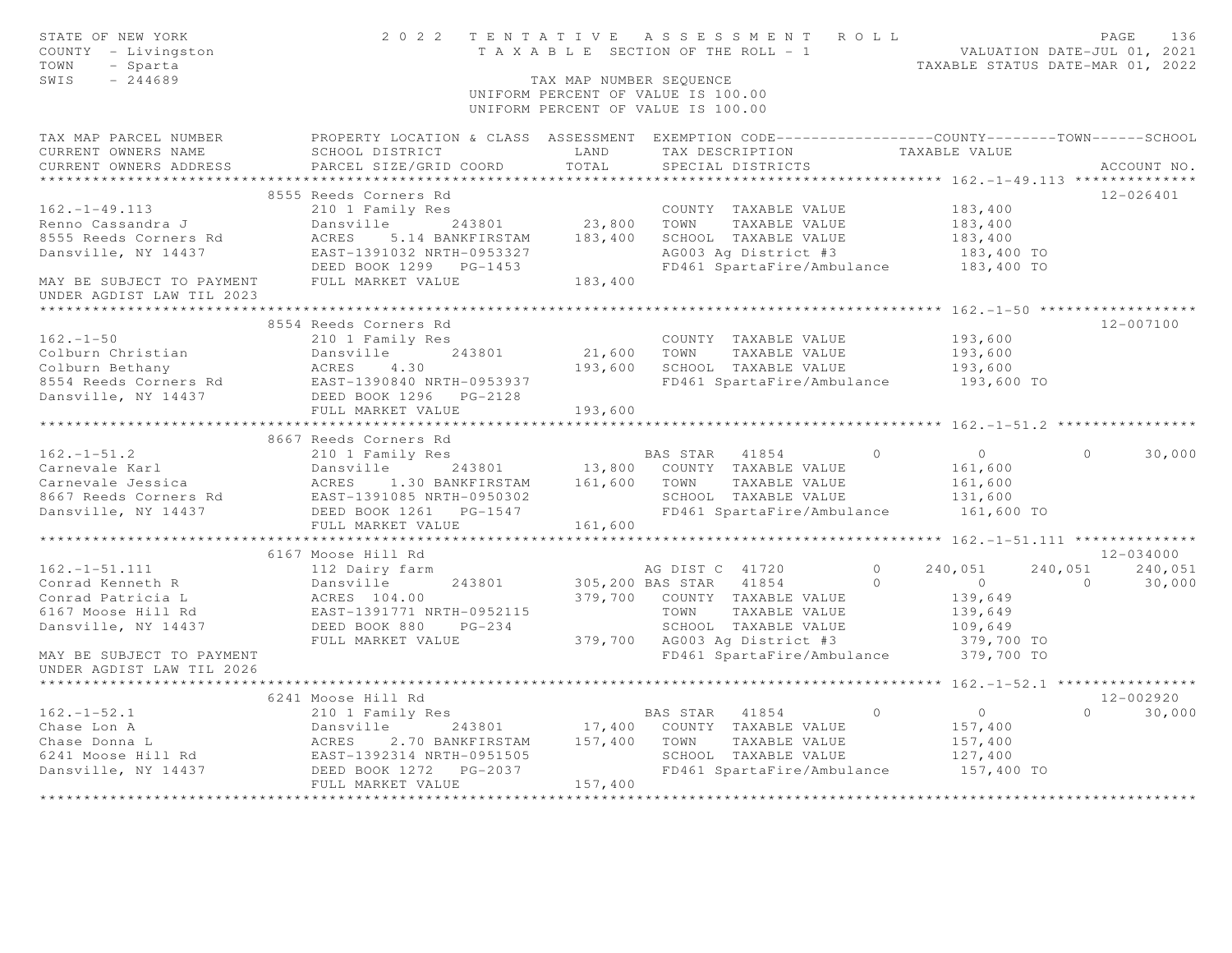| STATE OF NEW YORK<br>COUNTY - Livingston<br>TOWN<br>- Sparta                                                                                    | 2 0 2 2                                                                                           | TENTATIVE<br>T A X A B L E SECTION OF THE ROLL - 1 |                | A S S E S S M E N T                   | ROLL           | VALUATION DATE-JUL 01, 2021<br>TAXABLE STATUS DATE-MAR 01, 2022 | PAGE           | 137           |
|-------------------------------------------------------------------------------------------------------------------------------------------------|---------------------------------------------------------------------------------------------------|----------------------------------------------------|----------------|---------------------------------------|----------------|-----------------------------------------------------------------|----------------|---------------|
| SWIS<br>$-244689$                                                                                                                               |                                                                                                   | TAX MAP NUMBER SEQUENCE                            |                |                                       |                |                                                                 |                |               |
|                                                                                                                                                 |                                                                                                   | UNIFORM PERCENT OF VALUE IS 100.00                 |                |                                       |                |                                                                 |                |               |
|                                                                                                                                                 |                                                                                                   | UNIFORM PERCENT OF VALUE IS 100.00                 |                |                                       |                |                                                                 |                |               |
| TAX MAP PARCEL NUMBER                                                                                                                           | PROPERTY LOCATION & CLASS ASSESSMENT EXEMPTION CODE-----------------COUNTY-------TOWN------SCHOOL |                                                    |                |                                       |                |                                                                 |                |               |
| CURRENT OWNERS NAME                                                                                                                             | SCHOOL DISTRICT                                                                                   | LAND                                               |                | TAX DESCRIPTION                       |                | TAXABLE VALUE                                                   |                |               |
| CURRENT OWNERS ADDRESS                                                                                                                          | PARCEL SIZE/GRID COORD                                                                            | TOTAL                                              |                | SPECIAL DISTRICTS                     |                |                                                                 |                | ACCOUNT NO.   |
|                                                                                                                                                 |                                                                                                   |                                                    |                |                                       |                |                                                                 |                |               |
|                                                                                                                                                 | 6243 Moose Hill Rd                                                                                |                                                    |                |                                       |                |                                                                 |                | 12-014500     |
| $162. - 1 - 53$                                                                                                                                 | 210 1 Family Res                                                                                  |                                                    | BAS STAR       | $\sim$ 0<br>41854                     |                | $\overline{0}$                                                  | $\overline{0}$ | 30,000        |
| Doe Rodney J<br>Doe Lorilyn R<br>6243 Moose Hill Rd<br>Dansville 243801<br>6243 Moose Hill Rd<br>Dansville, NY 14437<br>DEED BOOK 983<br>PG-335 |                                                                                                   | 22,900                                             |                | COUNTY TAXABLE VALUE                  |                | 215,000                                                         |                |               |
|                                                                                                                                                 |                                                                                                   | 215,000                                            | TOWN           | TAXABLE VALUE                         |                | 215,000                                                         |                |               |
|                                                                                                                                                 |                                                                                                   |                                                    |                | SCHOOL TAXABLE VALUE                  |                | 185,000                                                         |                |               |
|                                                                                                                                                 |                                                                                                   |                                                    |                | FD461 SpartaFire/Ambulance            |                | 215,000 TO                                                      |                |               |
|                                                                                                                                                 | FULL MARKET VALUE                                                                                 | 215,000                                            |                |                                       |                |                                                                 |                |               |
|                                                                                                                                                 |                                                                                                   |                                                    |                |                                       |                |                                                                 |                |               |
|                                                                                                                                                 | 6160 Moose Hill Rd                                                                                |                                                    |                |                                       |                |                                                                 |                | 12-033900     |
| $162. - 1 - 54.1$                                                                                                                               | 210 1 Family Res                                                                                  |                                                    | BAS STAR 41854 |                                       | $\bigcirc$     | $\overline{0}$                                                  | $\Omega$       | 30,000        |
| Hintz Jodi A<br>Dansville<br>Rd ACRES 1.30                                                                                                      | 243801                                                                                            | 16,900                                             |                | COUNTY TAXABLE VALUE                  |                | 93,900                                                          |                |               |
| 6160 Moose Hill Rd                                                                                                                              |                                                                                                   | 93,900                                             | TOWN           | TAXABLE VALUE                         |                | 93,900                                                          |                |               |
| Dansville, NY 14437 EAST-1390980 NRTH-0951072                                                                                                   |                                                                                                   |                                                    |                | SCHOOL TAXABLE VALUE                  |                | 63,900                                                          |                |               |
|                                                                                                                                                 | FULL MARKET VALUE<br>*************************                                                    |                                                    |                | 93,900 FD461 SpartaFire/Ambulance     |                | 93,900 TO                                                       |                |               |
|                                                                                                                                                 | 6083 Church Rd                                                                                    |                                                    |                |                                       |                |                                                                 |                | 12-045600     |
| $162. - 1 - 55.1$                                                                                                                               | 120 Field crops                                                                                   |                                                    | BAS STAR       | 41854                                 | $\bigcirc$     | 0                                                               | $\Omega$       | 30,000        |
|                                                                                                                                                 | 243801                                                                                            |                                                    |                | 86,700 COUNTY TAXABLE VALUE           |                | 330,400                                                         |                |               |
|                                                                                                                                                 |                                                                                                   | 330,400                                            | TOWN           | TAXABLE VALUE                         |                | 330,400                                                         |                |               |
|                                                                                                                                                 |                                                                                                   |                                                    |                | SCHOOL TAXABLE VALUE                  |                | 300,400                                                         |                |               |
|                                                                                                                                                 |                                                                                                   |                                                    |                | FD461 SpartaFire/Ambulance            |                | 330,400 TO                                                      |                |               |
|                                                                                                                                                 | FULL MARKET VALUE                                                                                 | 330,400                                            |                |                                       |                |                                                                 |                |               |
|                                                                                                                                                 | *******************************                                                                   |                                                    |                |                                       |                |                                                                 |                |               |
|                                                                                                                                                 | 8504 Reeds Corners Rd                                                                             |                                                    |                |                                       |                |                                                                 |                | $12 - 045600$ |
| $162. - 1 - 55.2$                                                                                                                               | 210 1 Family Res                                                                                  |                                                    | BAS STAR 41854 |                                       | $\overline{0}$ | $\overline{0}$                                                  | $\Omega$       | 30,000        |
| Wengerd Joseph J                                                                                                                                | Dansville<br>243801                                                                               | 28,800                                             |                | COUNTY TAXABLE VALUE                  |                | 271,300                                                         |                |               |
| Wengerd Ada                                                                                                                                     | ACRES 7.15                                                                                        | 271,300                                            | TOWN           | TAXABLE VALUE                         |                | 271,300                                                         |                |               |
| 8504 Reeds Corners Rd                                                                                                                           | EAST-1390374 NRTH-0954399                                                                         |                                                    |                | SCHOOL TAXABLE VALUE                  |                | 241,300                                                         |                |               |
| Dansville, NY 14437                                                                                                                             | DEED BOOK 1264 PG-1529                                                                            |                                                    |                | FD461 SpartaFire/Ambulance            |                | 271,300 TO                                                      |                |               |
|                                                                                                                                                 | FULL MARKET VALUE                                                                                 | 271,300                                            |                |                                       |                |                                                                 |                |               |
|                                                                                                                                                 |                                                                                                   |                                                    |                |                                       |                |                                                                 |                |               |
|                                                                                                                                                 | 8520 Reeds Corners Rd                                                                             |                                                    |                |                                       |                |                                                                 |                | 12-037500     |
| $162. - 1 - 56$                                                                                                                                 | 210 1 Family Res                                                                                  |                                                    | BAS STAR 41854 |                                       | $\circ$        | $\overline{0}$                                                  | $\circ$        | 30,000        |
| Cornbau Brian E                                                                                                                                 | Dansville<br>243801                                                                               | 4,400                                              |                | COUNTY TAXABLE VALUE                  |                | 80,400                                                          |                |               |
| Cornbau Kristina M                                                                                                                              | FRNT 230.00 DPTH 150.00 80,400                                                                    |                                                    | TOWN           | TAXABLE VALUE                         |                | 80,400                                                          |                |               |
| 8520 Reeds Corners Rd                                                                                                                           | BANK MAPLE                                                                                        |                                                    |                | SCHOOL TAXABLE VALUE                  |                | 50,400                                                          |                |               |
| Dansville, NY 14437                                                                                                                             | EAST-1390574 NRTH-0954073                                                                         |                                                    |                | FD461 SpartaFire/Ambulance            |                | 80,400 TO                                                       |                |               |
|                                                                                                                                                 | DEED BOOK 862 PG-285                                                                              |                                                    |                |                                       |                |                                                                 |                |               |
|                                                                                                                                                 | FULL MARKET VALUE                                                                                 | 80,400                                             |                |                                       |                |                                                                 |                |               |
|                                                                                                                                                 |                                                                                                   |                                                    |                |                                       |                |                                                                 |                |               |
| $162. - 1 - 57.124$                                                                                                                             | 8522 Reeds Corners Rd W<br>240 Rural res                                                          |                                                    |                |                                       |                | 352,000                                                         |                |               |
| Draper Chad G                                                                                                                                   | Dansville<br>243801                                                                               | 93,200                                             | TOWN           | COUNTY TAXABLE VALUE<br>TAXABLE VALUE |                | 352,000                                                         |                |               |
| Draper Jodi A                                                                                                                                   | ACRES 47.20 BANK LERETA                                                                           | 352,000                                            |                | SCHOOL TAXABLE VALUE                  |                | 352,000                                                         |                |               |
| 8522 Reeds Corners Rd                                                                                                                           | EAST-1389921 NRTH-0953592                                                                         |                                                    |                | FD461 SpartaFire/Ambulance            |                | 352,000 TO                                                      |                |               |
| Dansville, NY 14437                                                                                                                             | DEED BOOK 1280<br>PG-2634                                                                         |                                                    |                |                                       |                |                                                                 |                |               |
|                                                                                                                                                 | FULL MARKET VALUE                                                                                 | 352,000                                            |                |                                       |                |                                                                 |                |               |
|                                                                                                                                                 |                                                                                                   |                                                    |                |                                       |                |                                                                 |                |               |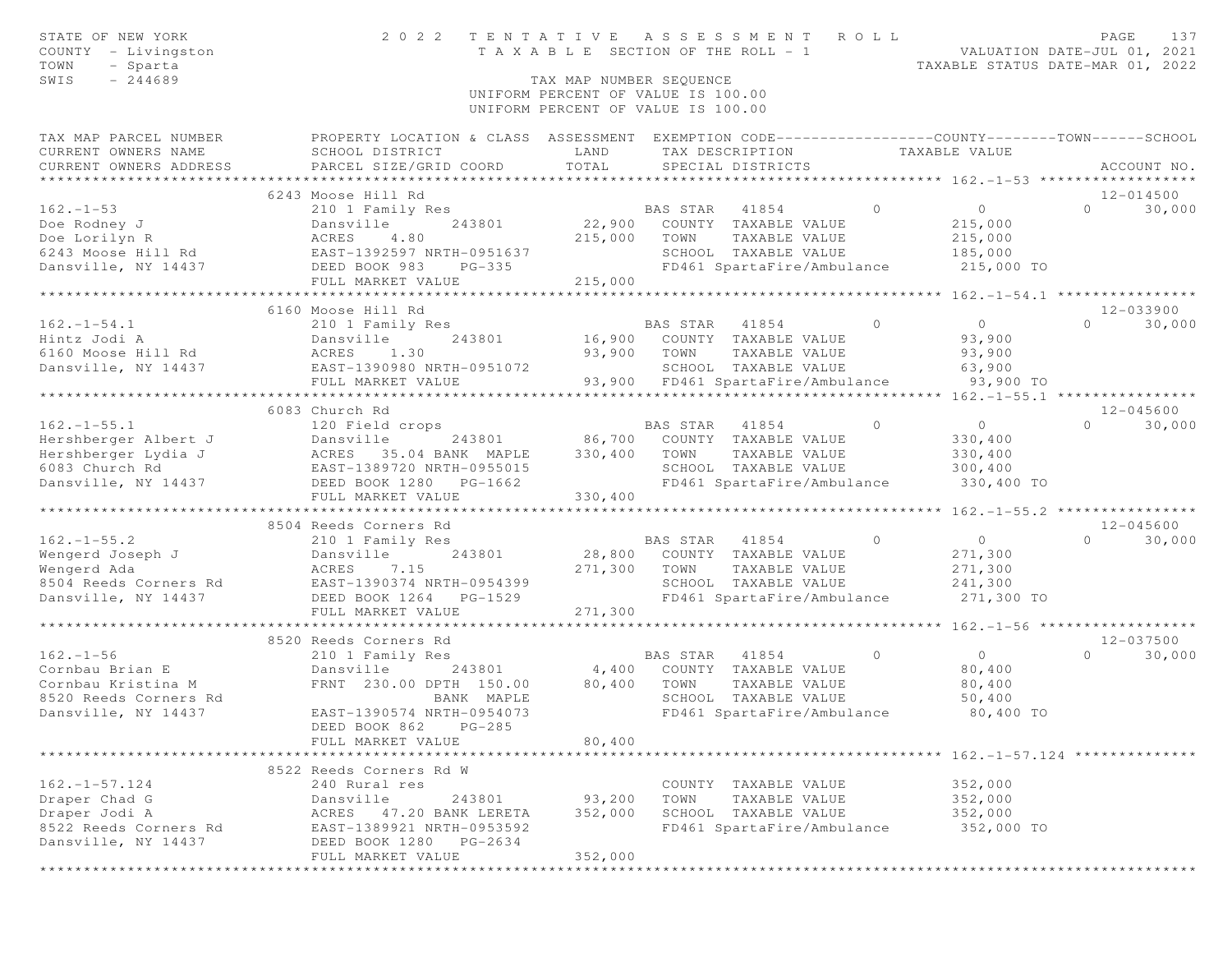| STATE OF NEW YORK<br>COUNTY - Livingston<br>TOWN<br>- Sparta<br>$-244689$<br>SWIS                                    |                                                     | TAX MAP NUMBER SEQUENCE | 2022 TENTATIVE ASSESSMENT ROLL<br>T A X A B L E SECTION OF THE ROLL - 1 VALUATION DATE-JUL 01, 2021<br>UNIFORM PERCENT OF VALUE IS 100.00<br>UNIFORM PERCENT OF VALUE IS 100.00 |                |                                                |        | 138<br>PAGE<br>TAXABLE STATUS DATE-MAR 01, 2022 |
|----------------------------------------------------------------------------------------------------------------------|-----------------------------------------------------|-------------------------|---------------------------------------------------------------------------------------------------------------------------------------------------------------------------------|----------------|------------------------------------------------|--------|-------------------------------------------------|
| TAX MAP PARCEL NUMBER FROPERTY LOCATION & CLASS ASSESSMENT EXEMPTION CODE--------------COUNTY-------TOWN------SCHOOL |                                                     |                         |                                                                                                                                                                                 |                |                                                |        |                                                 |
| CURRENT OWNERS NAME                                                                                                  | SCHOOL DISTRICT                                     | LAND<br>TOTAL           | TAX DESCRIPTION                                                                                                                                                                 |                | TAXABLE VALUE                                  |        |                                                 |
| CURRENT OWNERS ADDRESS                                                                                               | PARCEL SIZE/GRID COORD                              |                         | SPECIAL DISTRICTS                                                                                                                                                               |                |                                                |        | ACCOUNT NO.                                     |
|                                                                                                                      | 8622 Reeds Corners Rd                               |                         |                                                                                                                                                                                 |                |                                                |        | 12-007500                                       |
| $162. - 1 - 58.11$                                                                                                   | 210 1 Family Res                                    |                         | COUNTY TAXABLE VALUE                                                                                                                                                            |                | 168,700                                        |        |                                                 |
| Ames Carol                                                                                                           | 243801<br>Dansville                                 | 15,100 TOWN             | TAXABLE VALUE                                                                                                                                                                   |                | 168,700                                        |        |                                                 |
| Ames Peter                                                                                                           | ACRES<br>1.82                                       | 168,700                 | SCHOOL TAXABLE VALUE                                                                                                                                                            |                | 168,700                                        |        |                                                 |
| 8622 Reeds Corners Rd                                                                                                | EAST-1390663 NRTH-0951680                           |                         | FD461 SpartaFire/Ambulance                                                                                                                                                      |                | 168,700 TO                                     |        |                                                 |
| Dansville, NY 14437                                                                                                  | DEED BOOK 1275 PG-1712                              |                         |                                                                                                                                                                                 |                |                                                |        |                                                 |
|                                                                                                                      | FULL MARKET VALUE                                   | 168,700                 |                                                                                                                                                                                 |                |                                                |        |                                                 |
| **************************                                                                                           |                                                     |                         |                                                                                                                                                                                 |                |                                                |        |                                                 |
|                                                                                                                      | Reeds Corners Rd                                    |                         |                                                                                                                                                                                 |                |                                                |        | $12 - 007500$                                   |
| $162. - 1 - 58.12$                                                                                                   | 105 Vac farmland                                    |                         | AG DIST C 41720                                                                                                                                                                 | $\overline{0}$ | 142,102                                        |        | 142, 102 142, 102                               |
| Edgewood Real Estate LLC                                                                                             | Dansville<br>243801                                 |                         | 176,600 COUNTY TAXABLE VALUE                                                                                                                                                    |                | 34,498                                         |        |                                                 |
| 5064 Wilson Rd                                                                                                       | ACRES 64.99                                         | 176,600 TOWN            | TAXABLE VALUE                                                                                                                                                                   |                | 34,498                                         |        |                                                 |
| Groveland, NY 14462                                                                                                  | EAST-1390065 NRTH-0952001<br>DEED BOOK 1267 PG-2642 |                         | SCHOOL TAXABLE VALUE<br>AG003 Ag District #3                                                                                                                                    |                | 34,498<br>176,600 TO                           |        |                                                 |
| MAY BE SUBJECT TO PAYMENT                                                                                            | FULL MARKET VALUE                                   |                         | 176,600 FD461 SpartaFire/Ambulance                                                                                                                                              |                | 176,600 TO                                     |        |                                                 |
| UNDER AGDIST LAW TIL 2026                                                                                            |                                                     |                         |                                                                                                                                                                                 |                |                                                |        |                                                 |
|                                                                                                                      |                                                     |                         |                                                                                                                                                                                 |                |                                                |        |                                                 |
|                                                                                                                      | 8638 Reeds Corners Rd                               |                         |                                                                                                                                                                                 |                |                                                |        | 12-033200                                       |
| $162 - 1 - 60$                                                                                                       | 210 1 Family Res                                    |                         | COUNTY TAXABLE VALUE                                                                                                                                                            |                | 125,500                                        |        |                                                 |
| Skinner Marcia Lee                                                                                                   | Dansville 243801                                    | 19,300                  | TOWN<br>TAXABLE VALUE                                                                                                                                                           |                | 125,500                                        |        |                                                 |
| 8638 Reeds Corners Rd                                                                                                | ACRES<br>3.42                                       | 125,500                 | SCHOOL TAXABLE VALUE                                                                                                                                                            |                | 125,500                                        |        |                                                 |
| Dansville, NY 14437                                                                                                  | EAST-1390592 NRTH-0951047                           |                         | FD461 SpartaFire/Ambulance                                                                                                                                                      |                | 125,500 TO                                     |        |                                                 |
|                                                                                                                      | DEED BOOK 1277 PG-39                                |                         |                                                                                                                                                                                 |                |                                                |        |                                                 |
|                                                                                                                      | FULL MARKET VALUE                                   | 125,500                 |                                                                                                                                                                                 |                |                                                |        |                                                 |
|                                                                                                                      | *********************                               |                         |                                                                                                                                                                                 |                | ***************** 162.-1-61 ****************** |        |                                                 |
| $162. - 1 - 61$                                                                                                      | Church Rd                                           |                         |                                                                                                                                                                                 | $\circ$        |                                                | 42,607 | $12 - 045700$                                   |
| Swarts Peter E                                                                                                       | 105 Vac farmland<br>243801<br>Dansville             |                         | AG DIST C 41720<br>57,400 COUNTY TAXABLE VALUE                                                                                                                                  |                | 42,607<br>14,793                               |        | 42,607                                          |
| 6340 Decker Rd                                                                                                       | ACRES 19.40                                         | 57,400 TOWN             | TAXABLE VALUE                                                                                                                                                                   |                | 14,793                                         |        |                                                 |
| Livonia, NY 14487                                                                                                    | EAST-1388800 NRTH-0954354                           |                         | SCHOOL TAXABLE VALUE                                                                                                                                                            |                | 14,793                                         |        |                                                 |
|                                                                                                                      | DEED BOOK 1263 PG-580                               |                         | AG003 Ag District #3                                                                                                                                                            |                | 57,400 TO                                      |        |                                                 |
| MAY BE SUBJECT TO PAYMENT                                                                                            | FULL MARKET VALUE                                   |                         | 57,400 FD461 SpartaFire/Ambulance 57,400 TO                                                                                                                                     |                |                                                |        |                                                 |
| UNDER AGDIST LAW TIL 2026                                                                                            |                                                     |                         |                                                                                                                                                                                 |                |                                                |        |                                                 |
|                                                                                                                      |                                                     |                         |                                                                                                                                                                                 |                |                                                |        |                                                 |
|                                                                                                                      | Church Rd                                           |                         |                                                                                                                                                                                 |                |                                                |        | $12 - 045900$                                   |
| $162. - 1 - 62.11$                                                                                                   | 105 Vac farmland                                    |                         | AG DIST C 41720                                                                                                                                                                 | $\circ$        | 87,008                                         | 87,008 | 87,008                                          |
| Swarts Peter E                                                                                                       | 243801<br>Dansville                                 |                         | 115,800 COUNTY TAXABLE VALUE                                                                                                                                                    |                | 31,392                                         |        |                                                 |
| 6340 Decker Rd                                                                                                       | ACRES 43.60                                         | 118,400                 | TOWN TAXABLE VALUE                                                                                                                                                              |                | 31,392                                         |        |                                                 |
| Livonia, NY 14487                                                                                                    | EAST-1387846 NRTH-0954312                           |                         | SCHOOL TAXABLE VALUE                                                                                                                                                            |                | 31,392                                         |        |                                                 |
|                                                                                                                      | DEED BOOK 1263 PG-580                               |                         | AG003 Ag District #3                                                                                                                                                            |                | 118,400 TO                                     |        |                                                 |
| MAY BE SUBJECT TO PAYMENT                                                                                            | FULL MARKET VALUE                                   |                         | 118,400 FD461 SpartaFire/Ambulance 118,400 TO                                                                                                                                   |                |                                                |        |                                                 |
| UNDER AGDIST LAW TIL 2026                                                                                            |                                                     |                         |                                                                                                                                                                                 |                |                                                |        |                                                 |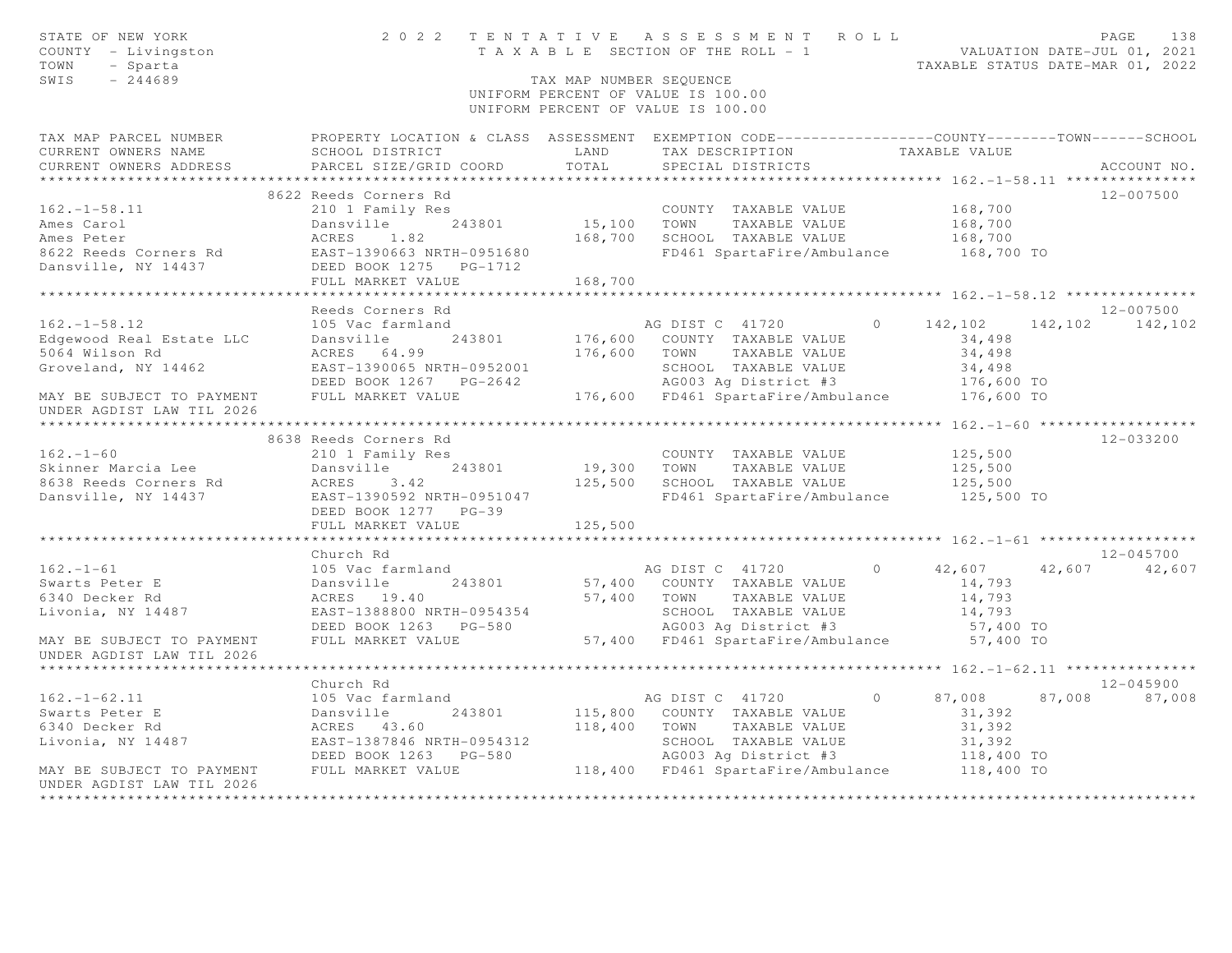| STATE OF NEW YORK<br>COUNTY - Livingston<br>- Sparta<br>TOWN<br>SWIS<br>$-244689$                                                                                                                                                            |                              | TAX MAP NUMBER SEOUENCE | UNIFORM PERCENT OF VALUE IS 100.00<br>UNIFORM PERCENT OF VALUE IS 100.00 |  |          |                          |
|----------------------------------------------------------------------------------------------------------------------------------------------------------------------------------------------------------------------------------------------|------------------------------|-------------------------|--------------------------------------------------------------------------|--|----------|--------------------------|
|                                                                                                                                                                                                                                              |                              |                         |                                                                          |  |          |                          |
|                                                                                                                                                                                                                                              |                              |                         |                                                                          |  |          |                          |
|                                                                                                                                                                                                                                              |                              |                         |                                                                          |  |          | $\overline{\phantom{0}}$ |
|                                                                                                                                                                                                                                              |                              |                         |                                                                          |  |          | 74,900                   |
|                                                                                                                                                                                                                                              |                              |                         |                                                                          |  |          |                          |
|                                                                                                                                                                                                                                              |                              |                         |                                                                          |  |          |                          |
|                                                                                                                                                                                                                                              |                              |                         |                                                                          |  |          |                          |
|                                                                                                                                                                                                                                              |                              |                         |                                                                          |  |          |                          |
|                                                                                                                                                                                                                                              |                              |                         | FD461 SpartaFire/Ambulance 164,600 TO                                    |  |          |                          |
|                                                                                                                                                                                                                                              |                              |                         |                                                                          |  |          |                          |
|                                                                                                                                                                                                                                              | 5970 Shafer Rd               |                         | 60 PCT OF VALUE USED FOR EXEMPTION PURPOSES 40 12-004800                 |  |          |                          |
|                                                                                                                                                                                                                                              |                              |                         |                                                                          |  |          |                          |
|                                                                                                                                                                                                                                              |                              |                         |                                                                          |  |          |                          |
|                                                                                                                                                                                                                                              |                              |                         |                                                                          |  |          |                          |
|                                                                                                                                                                                                                                              |                              |                         |                                                                          |  |          |                          |
|                                                                                                                                                                                                                                              |                              |                         |                                                                          |  |          |                          |
|                                                                                                                                                                                                                                              |                              |                         |                                                                          |  |          |                          |
|                                                                                                                                                                                                                                              |                              |                         |                                                                          |  |          |                          |
|                                                                                                                                                                                                                                              |                              |                         |                                                                          |  |          |                          |
|                                                                                                                                                                                                                                              | 5964 Shafer Rd               |                         |                                                                          |  |          |                          |
| 162.-1-63.22 310 1 Family Res<br>Miller Jeffrey 243801 210 1 Family Res<br>Miller Diana M ACRES 2.92 106,900 70WN TAXABLE VALUE 106,900<br>5964 Shafer Rd EAST-1387651 NRTH-0951819 2000 2000NTY TAXABLE VALUE 106,900<br>Danswille, N       |                              |                         |                                                                          |  | $\Omega$ | 30,000                   |
|                                                                                                                                                                                                                                              |                              |                         |                                                                          |  |          |                          |
|                                                                                                                                                                                                                                              |                              |                         |                                                                          |  |          |                          |
|                                                                                                                                                                                                                                              |                              |                         |                                                                          |  |          |                          |
|                                                                                                                                                                                                                                              |                              |                         |                                                                          |  |          |                          |
|                                                                                                                                                                                                                                              |                              |                         |                                                                          |  |          |                          |
|                                                                                                                                                                                                                                              |                              |                         |                                                                          |  |          |                          |
|                                                                                                                                                                                                                                              | Shafer Rd                    |                         |                                                                          |  |          |                          |
|                                                                                                                                                                                                                                              |                              |                         |                                                                          |  |          |                          |
|                                                                                                                                                                                                                                              |                              |                         |                                                                          |  |          |                          |
| 162.-1-63.211 210 1 Family Res<br>Pummell Peter Dansville 243801 155,300 TOWN TAXABLE VALUE 155,300<br>Pummell Mary ACRES 4.20 155,300 SCHOOL TAXABLE VALUE 155,300<br>5502 State Route 36 Lot 2 EAST-1386865 NRTH-0951732 FD461 Spa         |                              |                         |                                                                          |  |          |                          |
|                                                                                                                                                                                                                                              |                              |                         | FD461 SpartaFire/Ambulance 155,300 TO                                    |  |          |                          |
|                                                                                                                                                                                                                                              |                              |                         |                                                                          |  |          |                          |
|                                                                                                                                                                                                                                              |                              |                         |                                                                          |  |          |                          |
|                                                                                                                                                                                                                                              | **************************** |                         | ****************************** 162. -1-63.212 **************             |  |          |                          |
|                                                                                                                                                                                                                                              | 5960 Shafer Rd               |                         |                                                                          |  |          |                          |
| 37,800<br>White Gregory and the Minimum of the Mathematical Country TAXABLE VALUE<br>White Janet L<br>Minimum of Minimum of the Matches 2.90<br>Set of Minimum of the Matches 2.90<br>Danswille, NY 14437<br>Danswille, NY 14437<br>The Matc |                              |                         |                                                                          |  |          |                          |
|                                                                                                                                                                                                                                              |                              |                         |                                                                          |  |          |                          |
|                                                                                                                                                                                                                                              |                              |                         | FD461 SpartaFire/Ambulance 87,800 TO                                     |  |          |                          |
|                                                                                                                                                                                                                                              |                              |                         |                                                                          |  |          |                          |
|                                                                                                                                                                                                                                              |                              |                         |                                                                          |  |          |                          |
|                                                                                                                                                                                                                                              |                              |                         |                                                                          |  |          |                          |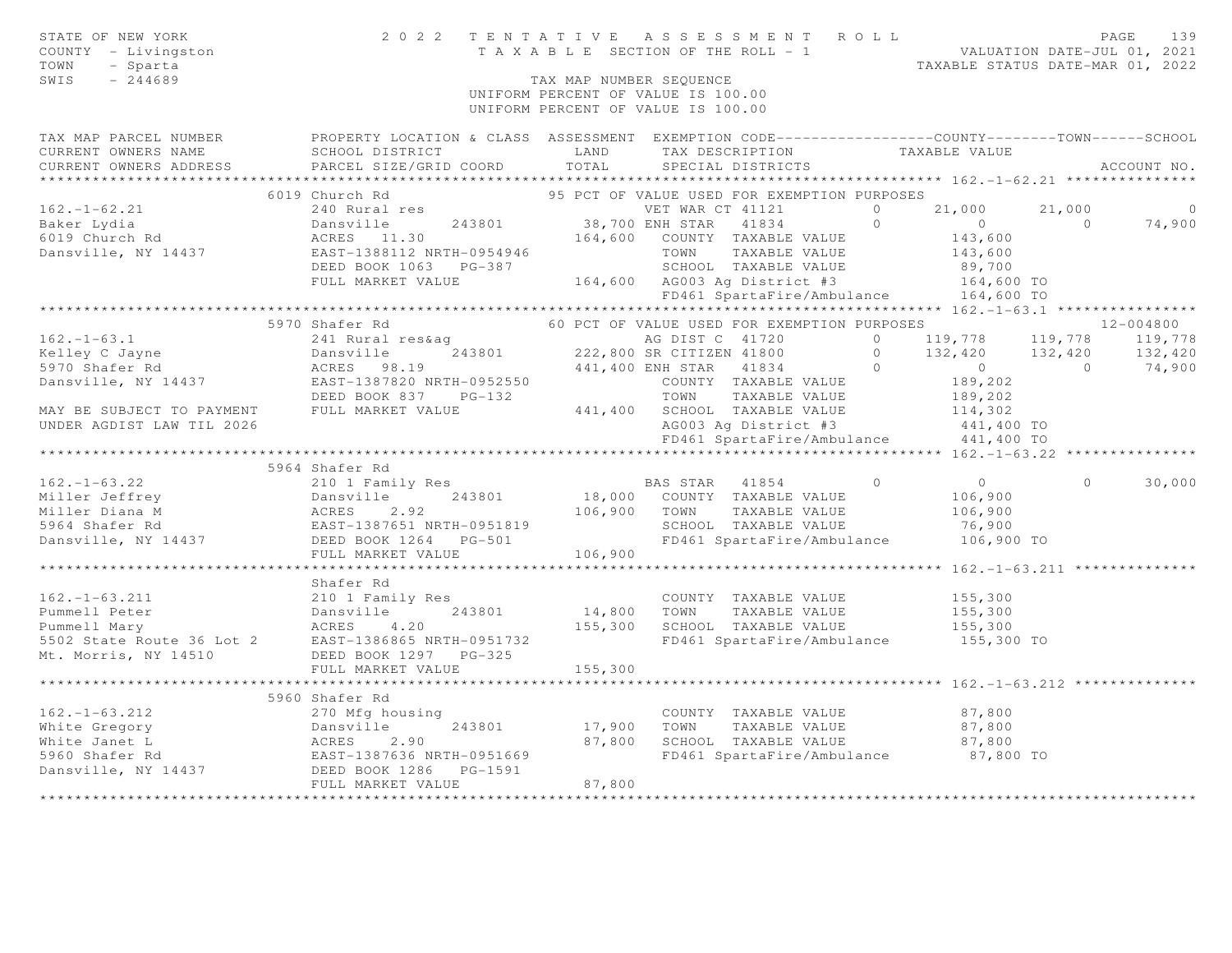| STATE OF NEW YORK<br>COUNTY - Livingston<br>TOWN<br>- Sparta<br>SWIS<br>$-244689$ | 2022 TENTATIVE                                                                                                                                                                                  |                   | TENTATIVE ASSESSMENT ROLL PAGE 140<br>TAXABLE SECTION OF THE ROLL - 1 VALUATION DATE-JUL 01, 2021<br>TAXABLE STATUS DATE-MAR 01, 2022<br>TAX MAP NUMBER SEQUENCE<br>UNIFORM PERCENT OF VALUE IS 100.00<br>UNIFORM PERCENT OF VALUE IS 100.00 |         |                      |          |                |
|-----------------------------------------------------------------------------------|-------------------------------------------------------------------------------------------------------------------------------------------------------------------------------------------------|-------------------|----------------------------------------------------------------------------------------------------------------------------------------------------------------------------------------------------------------------------------------------|---------|----------------------|----------|----------------|
| TAX MAP PARCEL NUMBER                                                             | PROPERTY LOCATION & CLASS ASSESSMENT EXEMPTION CODE-----------------COUNTY-------TOWN------SCHOOL                                                                                               |                   |                                                                                                                                                                                                                                              |         |                      |          |                |
| CURRENT OWNERS NAME<br>CURRENT OWNERS ADDRESS                                     | SCHOOL DISTRICT<br>PARCEL SIZE/GRID COORD                                                                                                                                                       | LAND<br>TOTAL     | TAX DESCRIPTION<br>SPECIAL DISTRICTS                                                                                                                                                                                                         |         | TAXABLE VALUE        |          | ACCOUNT NO.    |
| ************************                                                          |                                                                                                                                                                                                 |                   |                                                                                                                                                                                                                                              |         |                      |          |                |
|                                                                                   | 5958 Shafer Rd                                                                                                                                                                                  |                   |                                                                                                                                                                                                                                              |         |                      |          | 12-007703      |
| $162. - 1 - 64.11$                                                                | 210 1 Family Res                                                                                                                                                                                |                   | ENH STAR 41834<br>26,500 COUNTY TAXABLE VALUE<br>ENH STAR 41834                                                                                                                                                                              | $\circ$ | $\overline{O}$       | $\Omega$ | 74,900         |
|                                                                                   | Clancy William<br>Carnes Kathy<br>Carnes Kathy<br>5958 Shafer Rd<br>Dansville, NY 14437<br>DEED BOOK 1298 PG-252                                                                                | 118,100 TOWN      | TAXABLE VALUE                                                                                                                                                                                                                                |         | 118,100              |          |                |
|                                                                                   |                                                                                                                                                                                                 |                   | SCHOOL TAXABLE VALUE                                                                                                                                                                                                                         |         | 118,100              |          |                |
| Dansville, NY 14437                                                               |                                                                                                                                                                                                 |                   | FD461 SpartaFire/Ambulance                                                                                                                                                                                                                   |         | 43,200<br>118,100 TO |          |                |
|                                                                                   | FULL MARKET VALUE                                                                                                                                                                               | 118,100           |                                                                                                                                                                                                                                              |         |                      |          |                |
|                                                                                   |                                                                                                                                                                                                 |                   |                                                                                                                                                                                                                                              |         |                      |          |                |
|                                                                                   | 5930 Shafer Rd                                                                                                                                                                                  |                   |                                                                                                                                                                                                                                              |         |                      |          |                |
| $162. - 1 - 65.2$                                                                 | 270 Mfg housing                                                                                                                                                                                 |                   | COUNTY TAXABLE VALUE                                                                                                                                                                                                                         |         | 54,000               |          |                |
|                                                                                   |                                                                                                                                                                                                 |                   |                                                                                                                                                                                                                                              |         | 54,000               |          |                |
|                                                                                   |                                                                                                                                                                                                 | $4,400$<br>54,000 | TOWN      TAXABLE VALUE<br>SCHOOL   TAXABLE VALUE                                                                                                                                                                                            |         | 54,000               |          |                |
|                                                                                   |                                                                                                                                                                                                 |                   | FD461 SpartaFire/Ambulance                                                                                                                                                                                                                   |         | 54,000 TO            |          |                |
|                                                                                   | Coolbaugh Clyde<br>Coolbaugh Judy<br>Coolbaugh Judy<br>Same Coolbaugh Judy<br>Same Coolbaugh Termin 200.00 DPTH 200.00<br>Same Coolbaugh Termin 200.00 DPTH 200.00<br>DEED BOOK 736<br>PG-00075 |                   |                                                                                                                                                                                                                                              |         |                      |          |                |
|                                                                                   | FULL MARKET VALUE                                                                                                                                                                               | 54,000            |                                                                                                                                                                                                                                              |         |                      |          |                |
|                                                                                   |                                                                                                                                                                                                 |                   |                                                                                                                                                                                                                                              |         |                      |          |                |
|                                                                                   | 5936 Shafer Rd                                                                                                                                                                                  |                   |                                                                                                                                                                                                                                              |         |                      |          |                |
|                                                                                   |                                                                                                                                                                                                 |                   |                                                                                                                                                                                                                                              |         | 18,750               | 18,750   | $\overline{0}$ |
|                                                                                   |                                                                                                                                                                                                 |                   |                                                                                                                                                                                                                                              |         | $\overline{0}$       | $\Omega$ | 74,900         |
|                                                                                   |                                                                                                                                                                                                 |                   |                                                                                                                                                                                                                                              |         | 56,250               |          |                |
|                                                                                   |                                                                                                                                                                                                 |                   |                                                                                                                                                                                                                                              |         | 56, 250              |          |                |
|                                                                                   |                                                                                                                                                                                                 |                   |                                                                                                                                                                                                                                              |         | 100                  |          |                |
|                                                                                   |                                                                                                                                                                                                 |                   | 75,000 FD461 SpartaFire/Ambulance 75,000 TO                                                                                                                                                                                                  |         |                      |          |                |
|                                                                                   |                                                                                                                                                                                                 |                   |                                                                                                                                                                                                                                              |         |                      |          |                |
|                                                                                   | Shafer Rd                                                                                                                                                                                       |                   |                                                                                                                                                                                                                                              |         |                      |          |                |
| $162. - 1 - 65.113$                                                               | 314 Rural vac<10                                                                                                                                                                                |                   | COUNTY TAXABLE VALUE                                                                                                                                                                                                                         |         | 7,300                |          |                |
| Teeter Robert James Dansville                                                     | 243801                                                                                                                                                                                          | 7,300             | TOWN<br>TAXABLE VALUE                                                                                                                                                                                                                        |         | 7,300                |          |                |
| PO Box 152                                                                        | ACRES 1.30                                                                                                                                                                                      | 7,300             | SCHOOL TAXABLE VALUE                                                                                                                                                                                                                         |         | 7,300                |          |                |
| Dansville, NY 14437                                                               | EAST-1386387 NRTH-0951394<br>DEED BOOK 1294 PG-450                                                                                                                                              |                   | FD461 SpartaFire/Ambulance                                                                                                                                                                                                                   |         | 7,300 TO             |          |                |
|                                                                                   | FULL MARKET VALUE                                                                                                                                                                               | 7,300             |                                                                                                                                                                                                                                              |         |                      |          |                |
|                                                                                   |                                                                                                                                                                                                 |                   |                                                                                                                                                                                                                                              |         |                      |          |                |
|                                                                                   | 8629 STHWY 256                                                                                                                                                                                  |                   |                                                                                                                                                                                                                                              |         |                      |          | $12 - 005600$  |
|                                                                                   | 162.-1-65.115<br>Edgewood Real Estate, LLC Dansville 243801 239,300<br>5064 Wilson Rd ACRES 109.60 394,800<br>Groveland, NY 14462 EAST-1387900 NRTH-0950919<br>DEED BOOK 1290 PG-2392           |                   | AG DIST C 41720                                                                                                                                                                                                                              | $\circ$ | 169,197              | 169,197  | 169,197        |
|                                                                                   |                                                                                                                                                                                                 |                   | 239,300 COUNTY TAXABLE VALUE                                                                                                                                                                                                                 |         | 225,603              |          |                |
|                                                                                   |                                                                                                                                                                                                 |                   | TOWN<br>TAXABLE VALUE                                                                                                                                                                                                                        |         | 225,603              |          |                |
|                                                                                   |                                                                                                                                                                                                 |                   | SCHOOL TAXABLE VALUE<br>AG003 Ag District #3                                                                                                                                                                                                 |         | 225,603              |          |                |
|                                                                                   |                                                                                                                                                                                                 |                   |                                                                                                                                                                                                                                              |         | 394,800 TO           |          |                |
| MAY BE SUBJECT TO PAYMENT FULL MARKET VALUE                                       |                                                                                                                                                                                                 |                   | $394,800$ FD461 SpartaFire/Ambulance $394,800$ TO                                                                                                                                                                                            |         |                      |          |                |
| UNDER AGDIST LAW TIL 2026                                                         |                                                                                                                                                                                                 |                   |                                                                                                                                                                                                                                              |         |                      |          |                |
|                                                                                   |                                                                                                                                                                                                 |                   |                                                                                                                                                                                                                                              |         |                      |          |                |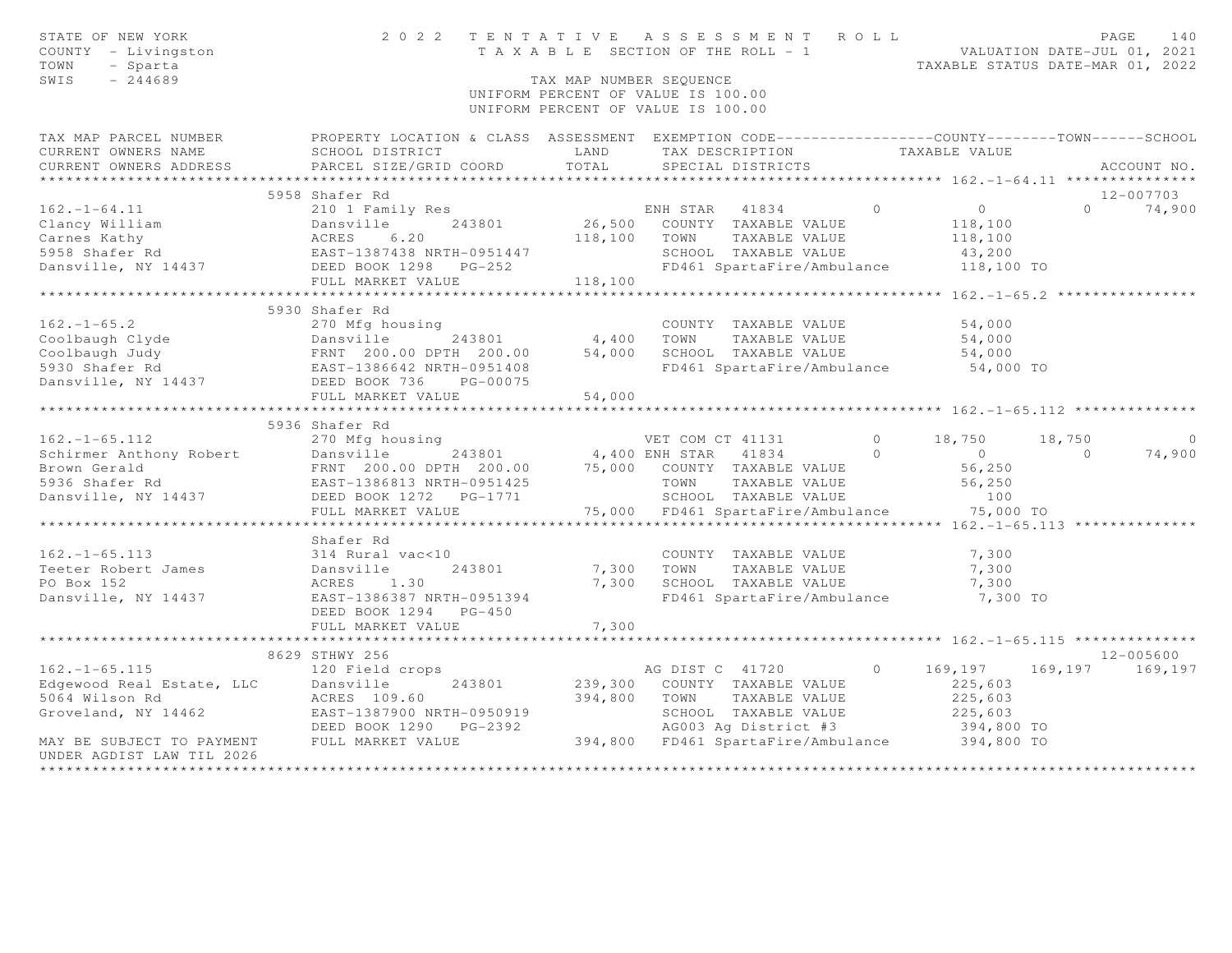| STATE OF NEW YORK<br>COUNTY - Livingston<br>- Sparta<br>TOWN<br>SWIS<br>$-244689$                                                                                                                                                           |                                                     | TAX MAP NUMBER SEQUENCE | 2022 TENTATIVE ASSESSMENT ROLL<br>TENTATIVE ASSESSMENT NVILLE VALUATION DATE-JUL 01, 2021<br>TAXABLE SECTION OF THE ROLL - 1<br>TAXABLE STATUS DATE-MAR 01, 2022<br>UNIFORM PERCENT OF VALUE IS 100.00<br>UNIFORM PERCENT OF VALUE IS 100.00 |                |                         | PAGE<br>141   |
|---------------------------------------------------------------------------------------------------------------------------------------------------------------------------------------------------------------------------------------------|-----------------------------------------------------|-------------------------|----------------------------------------------------------------------------------------------------------------------------------------------------------------------------------------------------------------------------------------------|----------------|-------------------------|---------------|
| TAX MAP PARCEL NUMBER FROPERTY LOCATION & CLASS ASSESSMENT EXEMPTION CODE---------------COUNTY-------TOWN------SCHOOL                                                                                                                       |                                                     |                         |                                                                                                                                                                                                                                              |                |                         |               |
| CURRENT OWNERS NAME                                                                                                                                                                                                                         | SCHOOL DISTRICT                                     | LAND                    | TAX DESCRIPTION TAXABLE VALUE                                                                                                                                                                                                                |                |                         |               |
| CURRENT OWNERS ADDRESS                                                                                                                                                                                                                      | PARCEL SIZE/GRID COORD                              | TOTAL                   | SPECIAL DISTRICTS                                                                                                                                                                                                                            |                |                         | ACCOUNT NO.   |
|                                                                                                                                                                                                                                             | 5890 Church Rd                                      |                         |                                                                                                                                                                                                                                              |                |                         | $12 - 050400$ |
| $162. - 1 - 66$                                                                                                                                                                                                                             | 210 1 Family Res                                    |                         | ENH STAR 41834                                                                                                                                                                                                                               | $\bigcirc$     | $\overline{0}$          | $0 \t 74,900$ |
|                                                                                                                                                                                                                                             | 243801                                              |                         | 19,700 COUNTY TAXABLE VALUE                                                                                                                                                                                                                  |                | 146,300                 |               |
|                                                                                                                                                                                                                                             |                                                     | 146,300                 | TOWN<br>TAXABLE VALUE                                                                                                                                                                                                                        |                | 146,300                 |               |
|                                                                                                                                                                                                                                             |                                                     |                         | SCHOOL TAXABLE VALUE                                                                                                                                                                                                                         |                | 71,400                  |               |
| Cuddeback Donald<br>Cuddeback Madge G<br>Cuddeback Madge G<br>2 ACRES 3.57<br>5890 Church St<br>Dansville, NY 14437<br>DEED BOOK 672                                                                                                        | EAST-1385937 NRTH-0954177<br>DEED BOOK 672 PG-00320 |                         | FD461 SpartaFire/Ambulance 146,300 TO                                                                                                                                                                                                        |                |                         |               |
|                                                                                                                                                                                                                                             | FULL MARKET VALUE                                   | 146,300                 |                                                                                                                                                                                                                                              |                |                         |               |
|                                                                                                                                                                                                                                             |                                                     |                         |                                                                                                                                                                                                                                              |                |                         |               |
|                                                                                                                                                                                                                                             | 8643 STHWY 256                                      |                         |                                                                                                                                                                                                                                              |                |                         | 12-021610     |
| $162. - 1 - 67$                                                                                                                                                                                                                             | 210 1 Family Res                                    |                         | BAS STAR 41854 0                                                                                                                                                                                                                             |                | $\overline{0}$          | $0 \t 30,000$ |
|                                                                                                                                                                                                                                             |                                                     |                         | 243801 3,900 COUNTY TAXABLE VALUE                                                                                                                                                                                                            |                | 82,400                  |               |
|                                                                                                                                                                                                                                             |                                                     |                         | TAXABLE VALUE                                                                                                                                                                                                                                |                | 82,400                  |               |
|                                                                                                                                                                                                                                             |                                                     |                         | SCHOOL TAXABLE VALUE                                                                                                                                                                                                                         |                | 52,400                  |               |
| 162.-1-67<br>Holbrook George D<br>Holbrook Barbara J<br>8643 STHWY 256<br>Dansville, NY 14437<br>DEED BOOK 1283 PG-2864<br>THE BOOK 1283 PG-2864<br>THE BOOK 1283 PG-2864<br>BAST-1386390 NRTH-0950599<br>DEED BOOK 1283 PG-2864<br>PD461 S |                                                     | 82,400                  | FD461 SpartaFire/Ambulance                                                                                                                                                                                                                   |                | 82,400 TO               |               |
|                                                                                                                                                                                                                                             |                                                     |                         |                                                                                                                                                                                                                                              |                |                         |               |
|                                                                                                                                                                                                                                             | 8422 Sparta Center Rd                               |                         | 34 PCT OF VALUE USED FOR EXEMPTION PURPOSES                                                                                                                                                                                                  |                |                         | 12-019300     |
| $162. - 1 - 68.1$                                                                                                                                                                                                                           | 120 Field crops                                     |                         |                                                                                                                                                                                                                                              | $\cap$         | 146,997 146,997 146,997 |               |
|                                                                                                                                                                                                                                             |                                                     |                         | AG DIST C 41720<br>232,700 SR CITIZEN 41800                                                                                                                                                                                                  | $\overline{0}$ | 52,224 52,224           | 52, 224       |
|                                                                                                                                                                                                                                             |                                                     |                         | $\sim$ 0<br>307,200 ENH STAR 41834                                                                                                                                                                                                           |                | $\overline{0}$          | $0 \t 74,900$ |
|                                                                                                                                                                                                                                             |                                                     |                         | COUNTY TAXABLE VALUE                                                                                                                                                                                                                         |                | 107,979                 |               |
| Dansville, NY 14437                                                                                                                                                                                                                         | DEED BOOK 1294 PG-258                               |                         | TOWN<br>TAXABLE VALUE                                                                                                                                                                                                                        |                | 107,979                 |               |
|                                                                                                                                                                                                                                             | FULL MARKET VALUE                                   |                         | 307,200 SCHOOL TAXABLE VALUE                                                                                                                                                                                                                 |                | 33,079                  |               |
| MAY BE SUBJECT TO PAYMENT                                                                                                                                                                                                                   |                                                     |                         | AG003 Ag District #3                                                                                                                                                                                                                         |                | 307,200 TO              |               |
| UNDER AGDIST LAW TIL 2026                                                                                                                                                                                                                   |                                                     |                         | FD461 SpartaFire/Ambulance 307,200 TO                                                                                                                                                                                                        |                |                         |               |
|                                                                                                                                                                                                                                             |                                                     |                         |                                                                                                                                                                                                                                              |                |                         |               |
|                                                                                                                                                                                                                                             | 8575 STHWY 256                                      |                         |                                                                                                                                                                                                                                              |                |                         | $12 - 004825$ |
| $162. - 1 - 69.2$                                                                                                                                                                                                                           | 210 1 Family Res                                    |                         | COUNTY TAXABLE VALUE                                                                                                                                                                                                                         |                | 155,500                 |               |
| Deitsch Emily K<br>8575 STHWY 256                                                                                                                                                                                                           | 243801<br>Dansville                                 | 155,500                 | 16,600 TOWN<br>TAXABLE VALUE                                                                                                                                                                                                                 |                | 155,500                 |               |
| Dansville, NY 14437                                                                                                                                                                                                                         | ACRES<br>2.40<br>EAST-1386198 NRTH-0952573          |                         | SCHOOL TAXABLE VALUE<br>FD461 SpartaFire/Ambulance                                                                                                                                                                                           |                | 155,500<br>155,500 TO   |               |
|                                                                                                                                                                                                                                             | DEED BOOK 1297 PG-309                               |                         |                                                                                                                                                                                                                                              |                |                         |               |
|                                                                                                                                                                                                                                             | FULL MARKET VALUE                                   | 155,500                 |                                                                                                                                                                                                                                              |                |                         |               |
|                                                                                                                                                                                                                                             | ****************************                        |                         |                                                                                                                                                                                                                                              |                |                         |               |
|                                                                                                                                                                                                                                             | STHWY 256                                           |                         |                                                                                                                                                                                                                                              |                |                         | $12 - 012325$ |
| $162. - 1 - 69.11$                                                                                                                                                                                                                          | 312 Vac w/imprv                                     |                         | COUNTY TAXABLE VALUE                                                                                                                                                                                                                         |                | 98,000                  |               |
| Ramsey Christopher                                                                                                                                                                                                                          | Dansville<br>243801                                 | 96,100                  | TAXABLE VALUE<br>TOWN                                                                                                                                                                                                                        |                | 98,000                  |               |
| 78 Oak Ln                                                                                                                                                                                                                                   | ACRES 44.80                                         | 98,000                  | SCHOOL TAXABLE VALUE                                                                                                                                                                                                                         |                | 98,000                  |               |
| Rochester, NY 14610                                                                                                                                                                                                                         | EAST-1384970 NRTH-0951970                           |                         | FD461 SpartaFire/Ambulance                                                                                                                                                                                                                   |                | 98,000 TO               |               |
|                                                                                                                                                                                                                                             | DEED BOOK 1292 PG-1206                              |                         |                                                                                                                                                                                                                                              |                |                         |               |
|                                                                                                                                                                                                                                             | FULL MARKET VALUE                                   | 98,000                  |                                                                                                                                                                                                                                              |                |                         |               |
|                                                                                                                                                                                                                                             |                                                     |                         |                                                                                                                                                                                                                                              |                |                         |               |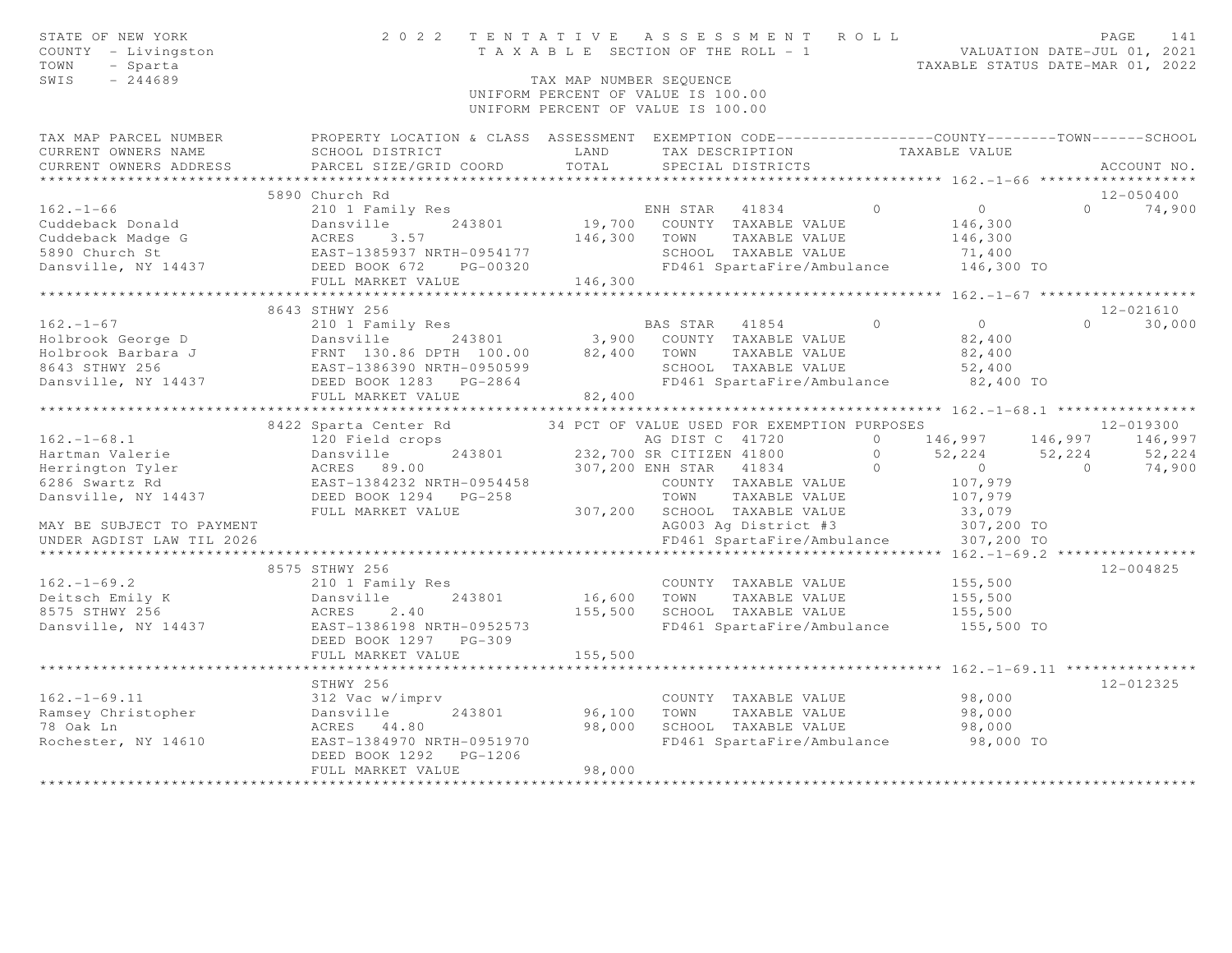| STATE OF NEW YORK<br>COUNTY - Livingston<br>TOWN<br>- Sparta<br>SWIS<br>$-244689$                                                                                                                                                                                                                                                                                                                                                                                                                              |                                                                                                  | TAX MAP NUMBER SEQUENCE | 2022 TENTATIVE ASSESSMENT ROLL<br>TENIAIIVE ASSESSMENI NUMBER VALUATION DATE-JUL 01, 2021<br>TAXABLE SECTION OF THE ROLL - 1<br>TAXABLE STATUS DATE-MAR 01, 2022<br>UNIFORM PERCENT OF VALUE IS 100.00<br>UNIFORM PERCENT OF VALUE IS 100.00 |          |                                            |                | PAGE<br>142   |
|----------------------------------------------------------------------------------------------------------------------------------------------------------------------------------------------------------------------------------------------------------------------------------------------------------------------------------------------------------------------------------------------------------------------------------------------------------------------------------------------------------------|--------------------------------------------------------------------------------------------------|-------------------------|----------------------------------------------------------------------------------------------------------------------------------------------------------------------------------------------------------------------------------------------|----------|--------------------------------------------|----------------|---------------|
| TAX MAP PARCEL NUMBER                                                                                                                                                                                                                                                                                                                                                                                                                                                                                          | PROPERTY LOCATION & CLASS ASSESSMENT EXEMPTION CODE----------------COUNTY-------TOWN------SCHOOL |                         |                                                                                                                                                                                                                                              |          |                                            |                |               |
| CURRENT OWNERS NAME                                                                                                                                                                                                                                                                                                                                                                                                                                                                                            | SCHOOL DISTRICT LAND                                                                             |                         | TAX DESCRIPTION                                                                                                                                                                                                                              |          | TAXABLE VALUE                              |                |               |
| CURRENT OWNERS ADDRESS                                                                                                                                                                                                                                                                                                                                                                                                                                                                                         | PARCEL SIZE/GRID COORD TOTAL                                                                     |                         | SPECIAL DISTRICTS                                                                                                                                                                                                                            |          |                                            |                | ACCOUNT NO.   |
|                                                                                                                                                                                                                                                                                                                                                                                                                                                                                                                |                                                                                                  |                         |                                                                                                                                                                                                                                              |          |                                            |                |               |
| $\begin{tabular}{lllllllllll} \multicolumn{3}{c}{\begin{tabular}{l} \multicolumn{3}{c}{\begin{tabular}{l} \multicolumn{3}{c}{\begin{tabular}{l} \multicolumn{3}{c}{\begin{tabular}{l} \multicolumn{3}{c}{\begin{tabular}{l} \multicolumn{3}{c}{\begin{tabular}{c} \multicolumn{3}{c}{\begin{tabular}{c} \multicolumn{3}{c}{\begin{tabular}{c} \multicolumn{3}{c}{\begin{tabular}{c} \multicolumn{3}{c}{\begin{tabular}{c} \multicolumn{3}{c}{\begin{tabular}{c} \multicolumn{3}{c}{\begin{tabular}{c} \multic$ |                                                                                                  |                         |                                                                                                                                                                                                                                              |          |                                            |                | $12 - 012325$ |
|                                                                                                                                                                                                                                                                                                                                                                                                                                                                                                                |                                                                                                  |                         | COUNTY TAXABLE VALUE 213,000                                                                                                                                                                                                                 |          |                                            |                |               |
|                                                                                                                                                                                                                                                                                                                                                                                                                                                                                                                |                                                                                                  |                         |                                                                                                                                                                                                                                              |          | 213,000                                    |                |               |
|                                                                                                                                                                                                                                                                                                                                                                                                                                                                                                                |                                                                                                  |                         |                                                                                                                                                                                                                                              |          |                                            |                |               |
|                                                                                                                                                                                                                                                                                                                                                                                                                                                                                                                |                                                                                                  |                         |                                                                                                                                                                                                                                              |          |                                            |                |               |
|                                                                                                                                                                                                                                                                                                                                                                                                                                                                                                                |                                                                                                  |                         |                                                                                                                                                                                                                                              |          |                                            |                |               |
|                                                                                                                                                                                                                                                                                                                                                                                                                                                                                                                |                                                                                                  |                         |                                                                                                                                                                                                                                              |          |                                            |                |               |
|                                                                                                                                                                                                                                                                                                                                                                                                                                                                                                                |                                                                                                  |                         |                                                                                                                                                                                                                                              |          |                                            |                |               |
|                                                                                                                                                                                                                                                                                                                                                                                                                                                                                                                | STHWY 256 E                                                                                      |                         |                                                                                                                                                                                                                                              |          |                                            |                | 12-021401     |
|                                                                                                                                                                                                                                                                                                                                                                                                                                                                                                                |                                                                                                  |                         | COUNTY TAXABLE VALUE                                                                                                                                                                                                                         |          | 13,200                                     |                |               |
|                                                                                                                                                                                                                                                                                                                                                                                                                                                                                                                | 243801 13,200 TOWN                                                                               |                         | TAXABLE VALUE                                                                                                                                                                                                                                |          | 13,200                                     |                |               |
| 162.-1-69.51<br>Miller Jeffery A<br>Miller G. Diana M<br>Miller G. Diana M<br>S964 Shafer Rd EAST-1386341 NRTH-0951736<br>Dansville, NY 14437<br>DEED BOOK 1283 PG-180<br>DEED BOOK 1283 PG-180                                                                                                                                                                                                                                                                                                                |                                                                                                  |                         | 13,200 SCHOOL TAXABLE VALUE<br>FD461 SpartaFire/Ambulance 13,200 TO                                                                                                                                                                          |          | 13,200                                     |                |               |
|                                                                                                                                                                                                                                                                                                                                                                                                                                                                                                                |                                                                                                  |                         |                                                                                                                                                                                                                                              |          |                                            |                |               |
|                                                                                                                                                                                                                                                                                                                                                                                                                                                                                                                | FULL MARKET VALUE                                                                                | 13,200                  |                                                                                                                                                                                                                                              |          |                                            |                |               |
|                                                                                                                                                                                                                                                                                                                                                                                                                                                                                                                |                                                                                                  |                         |                                                                                                                                                                                                                                              |          |                                            |                |               |
|                                                                                                                                                                                                                                                                                                                                                                                                                                                                                                                | 8585 STHWY 256 E                                                                                 |                         |                                                                                                                                                                                                                                              |          |                                            |                | 12-021402     |
| $162. - 1 - 69.311$                                                                                                                                                                                                                                                                                                                                                                                                                                                                                            |                                                                                                  |                         |                                                                                                                                                                                                                                              |          | $\overline{0}$                             |                | $0 \t 74,900$ |
| 162.-1-69.311 2003 2001 Family Res<br>Holbert Ronald Dansville 243801 27,400 COUNTY TAXABLE VALUE 204,400<br>Holbert Barbara (ACRES 6.58 204,400 TOWN TAXABLE VALUE 204,400<br>8585 State Rt 256 EAST-1386281 NRTH-0952190 SCHOOL TA                                                                                                                                                                                                                                                                           |                                                                                                  |                         |                                                                                                                                                                                                                                              |          |                                            |                |               |
|                                                                                                                                                                                                                                                                                                                                                                                                                                                                                                                |                                                                                                  |                         |                                                                                                                                                                                                                                              |          |                                            |                |               |
|                                                                                                                                                                                                                                                                                                                                                                                                                                                                                                                |                                                                                                  |                         |                                                                                                                                                                                                                                              |          |                                            |                |               |
|                                                                                                                                                                                                                                                                                                                                                                                                                                                                                                                |                                                                                                  |                         |                                                                                                                                                                                                                                              |          |                                            |                |               |
|                                                                                                                                                                                                                                                                                                                                                                                                                                                                                                                |                                                                                                  |                         |                                                                                                                                                                                                                                              |          |                                            |                |               |
|                                                                                                                                                                                                                                                                                                                                                                                                                                                                                                                | 8648 STHWY 256                                                                                   |                         |                                                                                                                                                                                                                                              |          |                                            |                | 12-029425     |
|                                                                                                                                                                                                                                                                                                                                                                                                                                                                                                                |                                                                                                  |                         | AG DIST C 41720 0 49,778                                                                                                                                                                                                                     |          |                                            |                | 49,778 49,778 |
|                                                                                                                                                                                                                                                                                                                                                                                                                                                                                                                |                                                                                                  |                         |                                                                                                                                                                                                                                              |          | $\sim$ 0 $\sim$ 0 $\sim$ 0 $\sim$ 0 $\sim$ | $\overline{0}$ | 74,900        |
|                                                                                                                                                                                                                                                                                                                                                                                                                                                                                                                |                                                                                                  |                         | 269,400 COUNTY TAXABLE VALUE                                                                                                                                                                                                                 |          | 219,622                                    |                |               |
| 8040 3100 LD Ramily Res<br>Fazackerly Jerome S<br>8648 State Hwy 256<br>Dansville 243801<br>269,400 COUNTY TAXABLE VALUE<br>269,400 COUNTY TAXABLE VALUE<br>269,400 COUNTY TAXABLE VALUE<br>269,400 COUNTY TAXABLE VALUE<br>269,400 COUNTY TAX                                                                                                                                                                                                                                                                 |                                                                                                  |                         |                                                                                                                                                                                                                                              |          | 219,622                                    |                |               |
|                                                                                                                                                                                                                                                                                                                                                                                                                                                                                                                |                                                                                                  |                         | TOWN TAXABLE VALUE 144,722                                                                                                                                                                                                                   |          |                                            |                |               |
| MAY BE SUBJECT TO PAYMENT FULL MARKET VALUE                                                                                                                                                                                                                                                                                                                                                                                                                                                                    |                                                                                                  |                         | 269,400 AG003 Ag District #3                                                                                                                                                                                                                 |          | 269,400 TO                                 |                |               |
| UNDER AGDIST LAW TIL 2026                                                                                                                                                                                                                                                                                                                                                                                                                                                                                      |                                                                                                  |                         | FD461 SpartaFire/Ambulance 269,400 TO                                                                                                                                                                                                        |          |                                            |                |               |
|                                                                                                                                                                                                                                                                                                                                                                                                                                                                                                                |                                                                                                  |                         |                                                                                                                                                                                                                                              |          |                                            |                |               |
|                                                                                                                                                                                                                                                                                                                                                                                                                                                                                                                | 5753 Clancy Rd                                                                                   |                         |                                                                                                                                                                                                                                              |          |                                            |                | 12-007700     |
|                                                                                                                                                                                                                                                                                                                                                                                                                                                                                                                |                                                                                                  |                         | AG DIST C 41720                                                                                                                                                                                                                              |          | 0 176,514 176,514 176,514                  |                |               |
|                                                                                                                                                                                                                                                                                                                                                                                                                                                                                                                |                                                                                                  |                         | 243801 271,900 ENH STAR 41834                                                                                                                                                                                                                | $\Omega$ | $\overline{O}$                             |                | $0 \t 74,900$ |
|                                                                                                                                                                                                                                                                                                                                                                                                                                                                                                                |                                                                                                  |                         | 340,000 COUNTY TAXABLE VALUE                                                                                                                                                                                                                 |          | 163, 486                                   |                |               |
|                                                                                                                                                                                                                                                                                                                                                                                                                                                                                                                |                                                                                                  |                         |                                                                                                                                                                                                                                              |          |                                            |                |               |
|                                                                                                                                                                                                                                                                                                                                                                                                                                                                                                                |                                                                                                  |                         | TOWN<br>TAXABLE VALUE                                                                                                                                                                                                                        |          | 163,486                                    |                |               |
|                                                                                                                                                                                                                                                                                                                                                                                                                                                                                                                |                                                                                                  |                         |                                                                                                                                                                                                                                              |          |                                            |                |               |
| 162.-1-71.1<br>Ikker Richard P<br>5753 Clancy Rd<br>Dansville, NY 14437<br>MAY BE SUBJECT TO PAYMENT<br>NAY BE SUBJECT TO PAYMENT<br>TO PAYMENT<br>TO PAYMENT<br>TO PAYMENT<br>FULL MARKET VALUE<br>TO PAYMENT<br>FULL MARKET VALUE<br>TULL MARKET VAL<br>UNDER AGDIST LAW TIL 2026                                                                                                                                                                                                                            |                                                                                                  |                         | 340,000 AG003 Ag District #3 340,000 TO<br>FD461 SpartaFire/Ambulance 340,000 TO                                                                                                                                                             |          |                                            |                |               |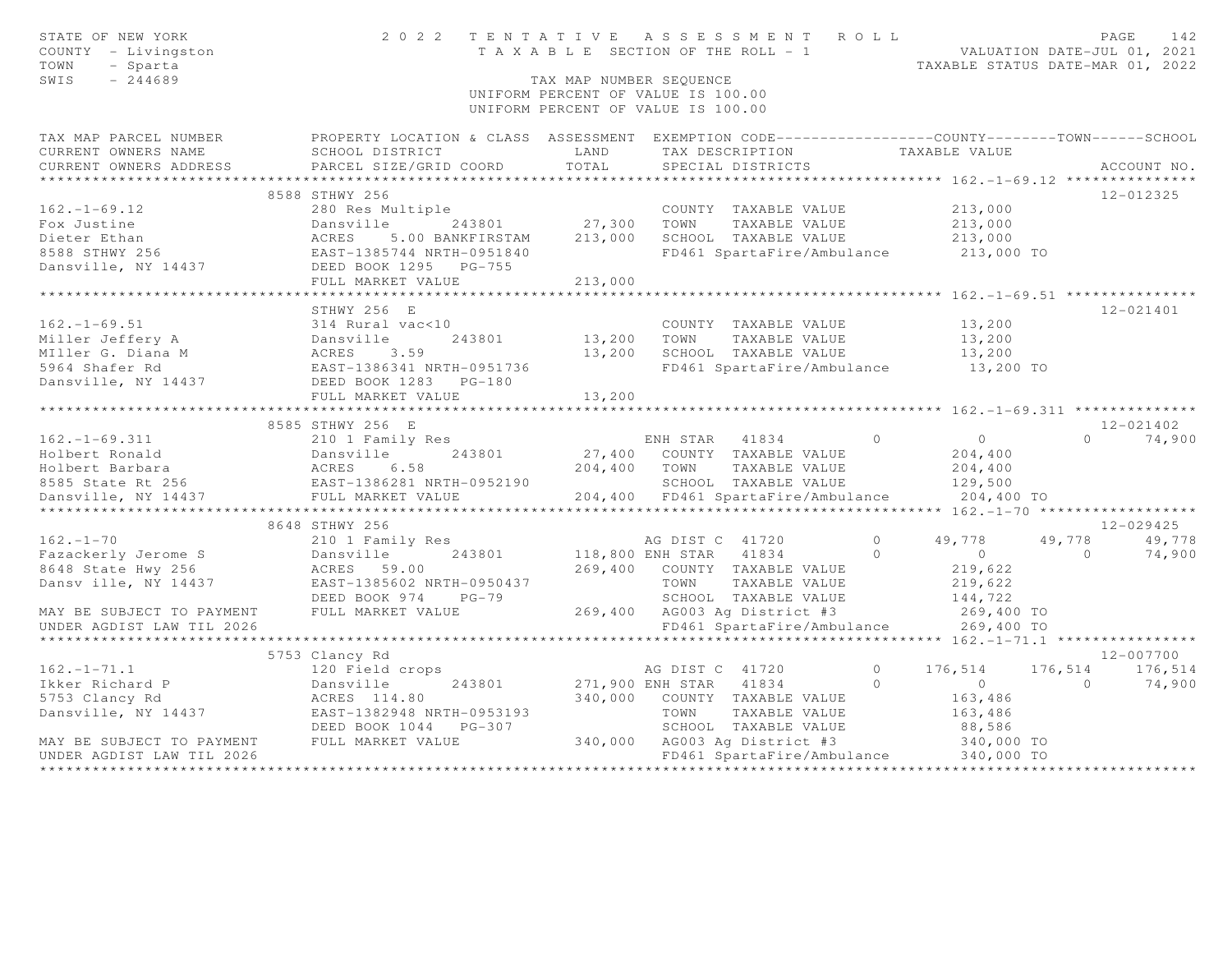| STATE OF NEW YORK<br>COUNTY - Livingston<br>TOWN<br>- Sparta<br>SWIS<br>$-244689$ |                                                                                                  | TAX MAP NUMBER SEQUENCE | 2022 TENTATIVE ASSESSMENT ROLL<br>T A X A B L E SECTION OF THE ROLL - 1<br>UNIFORM PERCENT OF VALUE IS 100.00<br>UNIFORM PERCENT OF VALUE IS 100.00 |          | VALUATION DATE-JUL 01, 2021<br>TAXABLE STATUS DATE-MAR 01, 2022 |          | PAGE<br>143     |
|-----------------------------------------------------------------------------------|--------------------------------------------------------------------------------------------------|-------------------------|-----------------------------------------------------------------------------------------------------------------------------------------------------|----------|-----------------------------------------------------------------|----------|-----------------|
| TAX MAP PARCEL NUMBER                                                             | PROPERTY LOCATION & CLASS ASSESSMENT EXEMPTION CODE----------------COUNTY-------TOWN------SCHOOL |                         |                                                                                                                                                     |          |                                                                 |          |                 |
| CURRENT OWNERS NAME                                                               | SCHOOL DISTRICT                                                                                  | LAND                    | TAX DESCRIPTION                                                                                                                                     |          | TAXABLE VALUE                                                   |          |                 |
| CURRENT OWNERS ADDRESS                                                            | PARCEL SIZE/GRID COORD                                                                           | TOTAL                   | SPECIAL DISTRICTS                                                                                                                                   |          |                                                                 |          | ACCOUNT NO.     |
|                                                                                   | STHWY 256                                                                                        |                         |                                                                                                                                                     |          |                                                                 |          | 12-007700       |
| $162. - 1 - 71.2$                                                                 | 322 Rural vac>10                                                                                 |                         | AG DIST C 41720                                                                                                                                     | $\Omega$ | 83,136                                                          |          | 83, 136 83, 136 |
| Edgewood Real Estate, LLC                                                         | Dansville<br>243801                                                                              |                         | 101,400 COUNTY TAXABLE VALUE                                                                                                                        |          | 18,264                                                          |          |                 |
| 5064 Wilson Rd                                                                    | ACRES 31.71                                                                                      |                         | 101,400 TOWN<br>TAXABLE VALUE                                                                                                                       |          | 18,264                                                          |          |                 |
| Groveland, NY 14467                                                               | EAST-1386268 NRTH-0953576                                                                        |                         | SCHOOL TAXABLE VALUE                                                                                                                                |          | 18,264                                                          |          |                 |
|                                                                                   | DEED BOOK 1268 PG-355                                                                            |                         | AG003 Ag District #3                                                                                                                                |          | 101,400 TO                                                      |          |                 |
| MAY BE SUBJECT TO PAYMENT                                                         | FULL MARKET VALUE                                                                                |                         | 101,400 FD461 SpartaFire/Ambulance 101,400 TO                                                                                                       |          |                                                                 |          |                 |
| UNDER AGDIST LAW TIL 2026                                                         |                                                                                                  |                         |                                                                                                                                                     |          |                                                                 |          |                 |
|                                                                                   |                                                                                                  |                         |                                                                                                                                                     |          |                                                                 |          |                 |
|                                                                                   | STHWY 256                                                                                        |                         |                                                                                                                                                     |          |                                                                 |          | 12-012000       |
| $162. - 1 - 73$                                                                   | 105 Vac farmland                                                                                 |                         | AG DIST C 41720                                                                                                                                     | $\circ$  | 64,897                                                          | 64,897   | 64,897          |
| Everman Henry G                                                                   | Dansville<br>243801                                                                              |                         | 94,300 COUNTY TAXABLE VALUE                                                                                                                         |          | 29,403                                                          |          |                 |
| 5266 Everman Rd                                                                   | ACRES 58.00                                                                                      |                         | 94,300 TOWN TAXABLE VALUE                                                                                                                           |          | 29,403                                                          |          |                 |
| Dansville, NY 14437                                                               | EAST-1383050 NRTH-0951004                                                                        |                         | SCHOOL TAXABLE VALUE                                                                                                                                |          | 29,403                                                          |          |                 |
|                                                                                   | DEED BOOK 826 PG-185                                                                             |                         | AG003 Ag District #3                                                                                                                                |          | 94,300 TO                                                       |          |                 |
| MAY BE SUBJECT TO PAYMENT                                                         | FULL MARKET VALUE                                                                                |                         | 94,300 FD461 SpartaFire/Ambulance 94,300 TO                                                                                                         |          |                                                                 |          |                 |
| UNDER AGDIST LAW TIL 2026                                                         |                                                                                                  |                         |                                                                                                                                                     |          |                                                                 |          |                 |
|                                                                                   | 5588 Carney Rd                                                                                   |                         |                                                                                                                                                     |          |                                                                 |          |                 |
| $162. - 1 - 74.2$                                                                 | 270 Mfg housing                                                                                  |                         | COUNTY TAXABLE VALUE                                                                                                                                |          | 84,600                                                          |          |                 |
| Morsch Ronald J                                                                   |                                                                                                  | 81,700 TOWN             | TAXABLE VALUE                                                                                                                                       |          | 84,600                                                          |          |                 |
| Mary Kay                                                                          |                                                                                                  | 84,600                  | SCHOOL TAXABLE VALUE                                                                                                                                |          | 84,600                                                          |          |                 |
| 5581 Carney Rd                                                                    | Dansville 243801<br>ACRES 35.82<br>EAST-1381318 NRTH-0954434                                     |                         | FD461 SpartaFire/Ambulance                                                                                                                          |          | 84,600 TO                                                       |          |                 |
| Dansville, NY 14437                                                               | DEED BOOK 869<br>$PG-190$                                                                        |                         |                                                                                                                                                     |          |                                                                 |          |                 |
|                                                                                   | FULL MARKET VALUE                                                                                | 84,600                  |                                                                                                                                                     |          |                                                                 |          |                 |
|                                                                                   |                                                                                                  |                         |                                                                                                                                                     |          |                                                                 |          |                 |
|                                                                                   | Ross Rd                                                                                          |                         |                                                                                                                                                     |          |                                                                 |          | 12-027100       |
| $162. - 1 - 74.11$                                                                | 105 Vac farmland                                                                                 |                         | AG DIST C 41720                                                                                                                                     | $\circ$  | 20,152                                                          | 20,152   | 20,152          |
| June Craig                                                                        | 243801<br>Dansville                                                                              |                         | 51,700 COUNTY TAXABLE VALUE                                                                                                                         |          | 31,548                                                          |          |                 |
| Kreiley Ruth B                                                                    | ACRES 41.50                                                                                      |                         | 51,700 TOWN<br>TAXABLE VALUE                                                                                                                        |          | 31,548                                                          |          |                 |
| 8256 Logan Rd                                                                     | EAST-1382450 NRTH-0954471                                                                        |                         | SCHOOL TAXABLE VALUE<br>AG003 Ag District #3                                                                                                        |          | 31,548                                                          |          |                 |
| Dansville, NY 14437                                                               | DEED BOOK 1221 PG-12<br>FULL MARKET VALUE                                                        |                         |                                                                                                                                                     |          | 51,700 TO                                                       |          |                 |
| MAY BE SUBJECT TO PAYMENT                                                         |                                                                                                  |                         | 51,700 FD461 SpartaFire/Ambulance                                                                                                                   |          | 51,700 TO                                                       |          |                 |
| UNDER AGDIST LAW TIL 2026                                                         |                                                                                                  |                         |                                                                                                                                                     |          |                                                                 |          |                 |
|                                                                                   | 5630 Ross Rd                                                                                     |                         |                                                                                                                                                     |          |                                                                 |          |                 |
| $162. - 1 - 74.12$                                                                | 240 Rural res                                                                                    |                         | BAS STAR 41854                                                                                                                                      | $\circ$  | $\overline{0}$                                                  | $\Omega$ | 30,000          |
| Labell Douglas J                                                                  | Dansville<br>243801                                                                              |                         | 45,800 COUNTY TAXABLE VALUE                                                                                                                         |          | 361,300                                                         |          |                 |
| 5630 Ross Rd                                                                      | ACRES 21.00                                                                                      | 361,300 TOWN            | TAXABLE VALUE                                                                                                                                       |          | 361,300                                                         |          |                 |
| Dansville, NY 14437 EAST-1381425 NRTH-0955614                                     |                                                                                                  |                         | SCHOOL TAXABLE VALUE                                                                                                                                |          | 331,300                                                         |          |                 |
|                                                                                   | DEED BOOK 1266<br>PG-1809                                                                        |                         | AG003 Aq District #3                                                                                                                                |          | 361,300 TO                                                      |          |                 |
|                                                                                   | FULL MARKET VALUE                                                                                |                         | 361,300 FD461 SpartaFire/Ambulance                                                                                                                  |          | 361,300 TO                                                      |          |                 |
|                                                                                   |                                                                                                  |                         |                                                                                                                                                     |          |                                                                 |          |                 |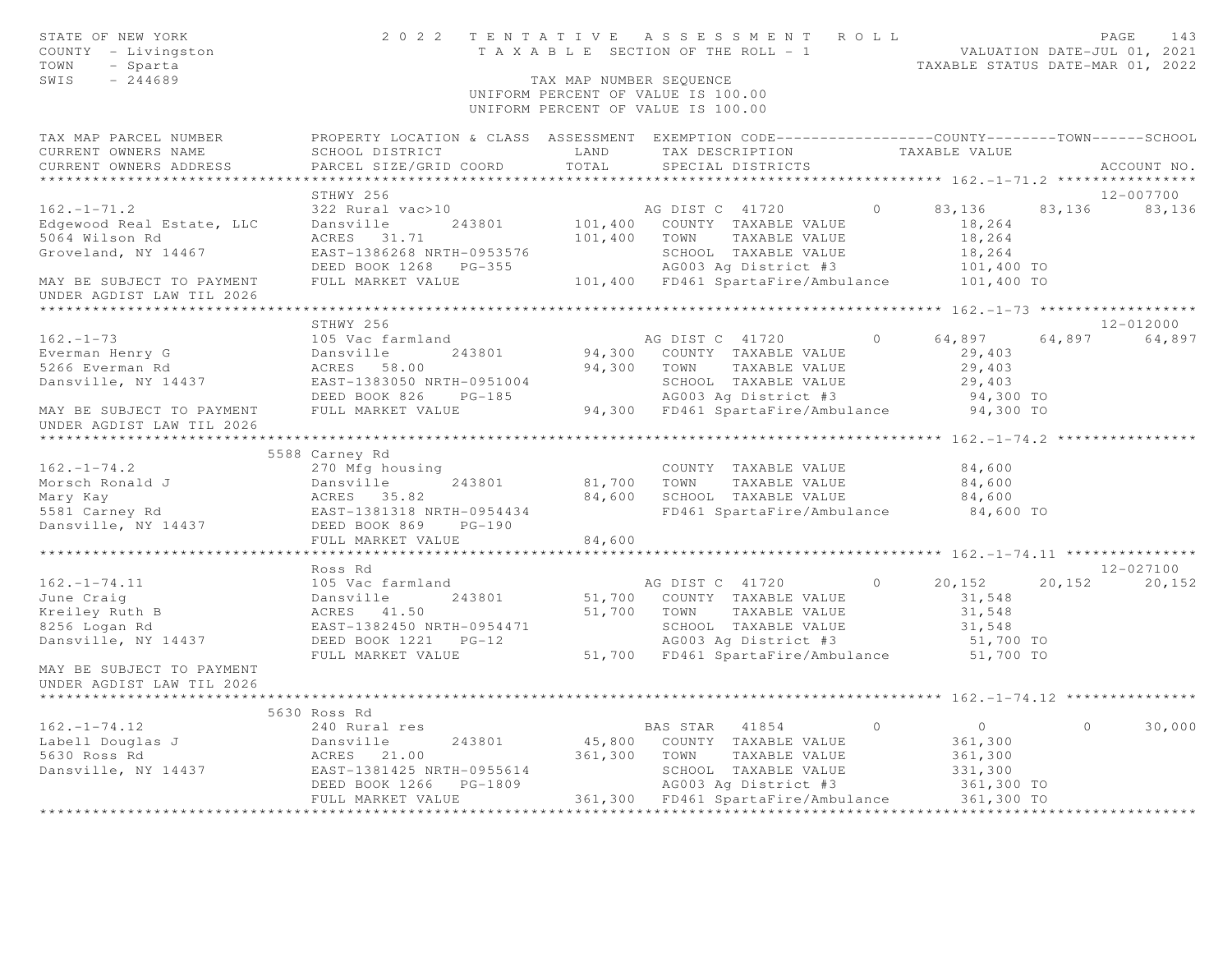| STATE OF NEW YORK<br>COUNTY - Livingston<br>TOWN<br>- Sparta<br>SWIS<br>$-244689$                                                          | 2 0 2 2                                                                                                                                                 | TAX MAP NUMBER SEOUENCE             | TENTATIVE ASSESSMENT ROLL<br>T A X A B L E SECTION OF THE ROLL - 1<br>UNIFORM PERCENT OF VALUE IS 100.00<br>UNIFORM PERCENT OF VALUE IS 100.00                        |                | VALUATION DATE-JUL 01, 2021<br>TAXABLE STATUS DATE-MAR 01, 2022 | PAGE           | 144                 |
|--------------------------------------------------------------------------------------------------------------------------------------------|---------------------------------------------------------------------------------------------------------------------------------------------------------|-------------------------------------|-----------------------------------------------------------------------------------------------------------------------------------------------------------------------|----------------|-----------------------------------------------------------------|----------------|---------------------|
| TAX MAP PARCEL NUMBER<br>CURRENT OWNERS NAME<br>CURRENT OWNERS ADDRESS                                                                     | PROPERTY LOCATION & CLASS ASSESSMENT EXEMPTION CODE----------------COUNTY-------TOWN------SCHOOL<br>SCHOOL DISTRICT<br>PARCEL SIZE/GRID COORD           | LAND<br>TOTAL                       | TAX DESCRIPTION<br>SPECIAL DISTRICTS                                                                                                                                  |                | TAXABLE VALUE                                                   |                | ACCOUNT NO.         |
|                                                                                                                                            | 6350 Hamsher Rd                                                                                                                                         |                                     |                                                                                                                                                                       |                |                                                                 |                |                     |
| $162. - 1 - 75.112$<br>Bolles Donald<br>Bolles Rose<br>6350 Hamsher Rd<br>Dansville, NY 14437 DEED BOOK 1265 PG-555                        | 210 1 Family Res<br>Dansville<br>ACRES 2.50<br>EAST-1394250 NRTH-0955437<br>FULL MARKET VALUE                                                           | 230,000<br>230,000                  | BAS STAR 41854<br>243801 16,900 COUNTY TAXABLE VALUE<br>TOWN<br>TAXABLE VALUE<br>SCHOOL TAXABLE VALUE<br>FD461 SpartaFire/Ambulance                                   | $\overline{0}$ | $\overline{0}$<br>230,000<br>230,000<br>200,000<br>230,000 TO   | $\overline{0}$ | 30,000              |
|                                                                                                                                            | 6372 Hamsher Rd                                                                                                                                         |                                     |                                                                                                                                                                       |                | $x*************************162. -1-75.113******************$    |                |                     |
| $162. - 1 - 75.113$<br>Gray Kevin W<br>Dansville<br>Gray Cheryl L<br><b>ACRES</b><br>6372 Hamsher Rd<br>Dansville, NY 14437 DEED BOOK 1064 | 240 Rural res<br>8.60<br>EAST-1394765 NRTH-0955459<br>$PG-61$<br>FULL MARKET VALUE                                                                      | 243801 32,200<br>225,600<br>225,600 | BAS STAR 41854<br>$\sim$ 0<br>COUNTY TAXABLE VALUE<br>TOWN<br>TAXABLE VALUE<br>SCHOOL TAXABLE VALUE<br>FD461 SpartaFire/Ambulance 225,600 TO                          |                | $\overline{0}$<br>225,600<br>225,600<br>195,600                 | $\Omega$       | 30,000              |
|                                                                                                                                            |                                                                                                                                                         |                                     |                                                                                                                                                                       |                |                                                                 |                |                     |
| $162. - 1 - 77$<br>Everman Henry G<br>5266 Everman Rd<br>Dansville, NY 14437<br>MAY BE SUBJECT TO PAYMENT<br>UNDER AGDIST LAW TIL 2026     | 5790 Clancy Rd<br>105 Vac farmland<br>243801<br>Dansville<br>ACRES 69.40<br>EAST-1383189 NRTH-0952060<br>DEED BOOK 814<br>$PG-337$<br>FULL MARKET VALUE | 115,400<br>115,400<br>115,400       | $\sim$ 0<br>AG DIST C 41720<br>COUNTY TAXABLE VALUE<br>TOWN<br>TAXABLE VALUE<br>SCHOOL TAXABLE VALUE<br>AG003 Ag District #3 115,400 TO<br>FD461 SpartaFire/Ambulance |                | 80,205<br>35,195<br>35,195<br>35,195<br>115,400 TO              | 80,205         | 12-011900<br>80,205 |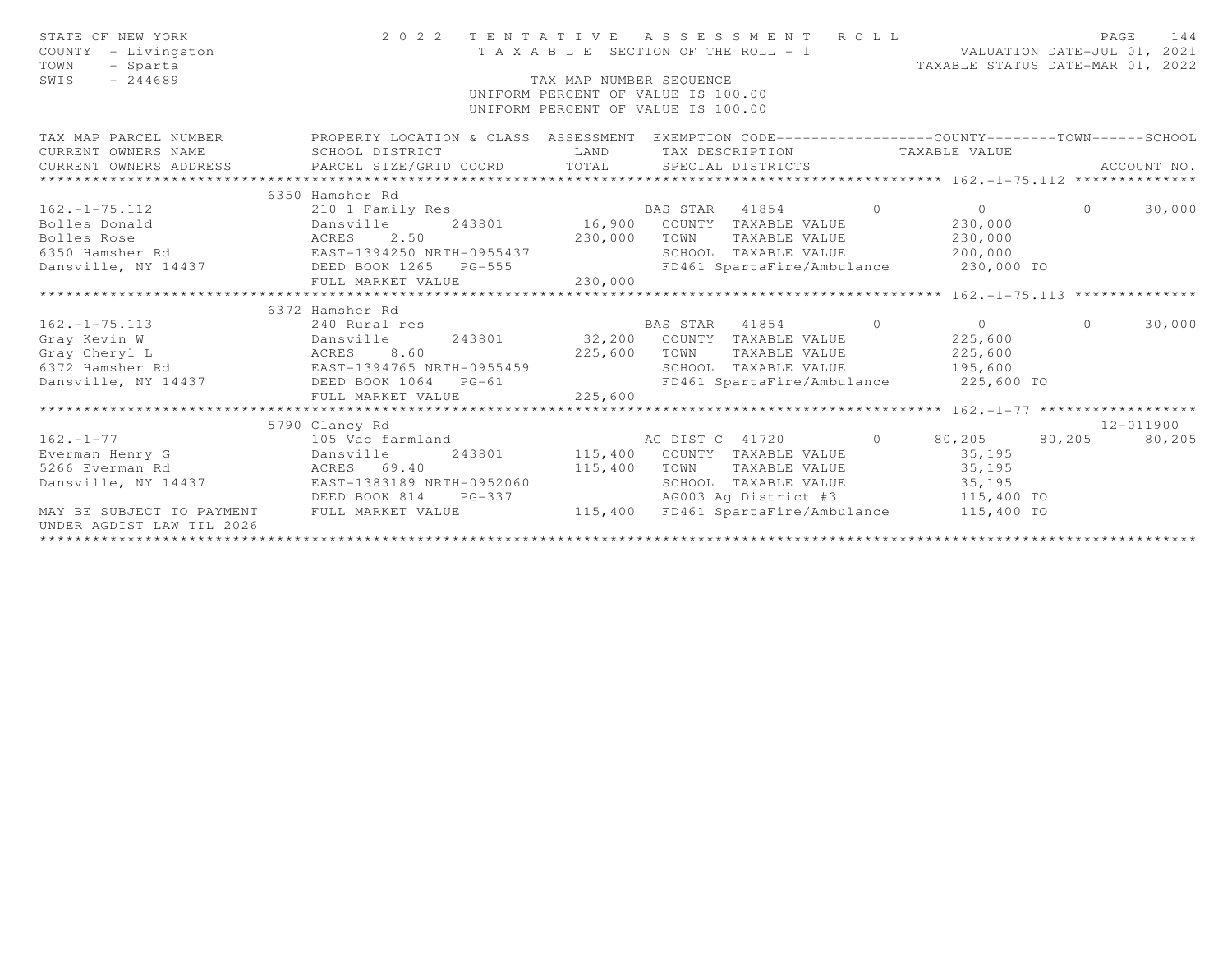|      | STATE OF NEW YORK   | 2022 TENTATIVE ASSESSMENT ROLL        | PAGE 145                         |
|------|---------------------|---------------------------------------|----------------------------------|
|      | COUNTY - Livingston | T A X A B L E SECTION OF THE ROLL - 1 | VALUATION DATE-JUL 01, 2021      |
|      | TOWN - Sparta       |                                       | TAXABLE STATUS DATE-MAR 01, 2022 |
| SWIS | $-244689$           | $MAP$ SECTION - 162                   | RPS150/V04/L015                  |
|      |                     | $SUB - SECTION - 000$                 | CURRENT DATE 4/19/2022           |
|      |                     | UNIFORM PERCENT OF VALUE IS 100.00    |                                  |

## \*\*\* S P E C I A L D I S T R I C T S U M M A R Y \*\*\*

|      |                      | TOTAL   | EXTENSION | EXTENSION | AD VALOREM | EXEMPT | TAXABLE   |
|------|----------------------|---------|-----------|-----------|------------|--------|-----------|
| CODE | DISTRICT NAME        | PARCELS | TYPE.     | VALUE     | VALUE      | AMOUNT | VALUE     |
|      |                      |         |           |           |            |        |           |
|      | AG003 Ag District #3 |         | 36 ТОТАL  |           | 6903,400   |        | 6903,400  |
|      | FD461 SpartaFire/Amb |         | 100 TOTAL |           | 15159,300  |        | 15159,300 |

#### \*\*\* S C H O O L D I S T R I C T S U M M A R Y \*\*\*

| CODE   | DISTRICT NAME | TOTAL<br>PARCELS | ASSESSED<br>LAND | ASSESSED<br>TOTAL | <b>EXEMPT</b><br>AMOUNT | TOTAL<br>TAXABLE | STAR<br>AMOUNT | STAR<br>TAXABLE |
|--------|---------------|------------------|------------------|-------------------|-------------------------|------------------|----------------|-----------------|
| 243801 | Dansville     | 100              | 6524,000         | 15159,300         | 3538,483                | 11620,817        | 1936,600       | 9684,217        |
|        | SUB-TOTAL     | 100              | 6524,000         | 15159,300         | 3538,483                | 11620,817        | 1936,600       | 9684,217        |
|        | TOTAL         | 100              | 6524,000         | 15159,300         | 3538,483                | 11620,817        | 1936,600       | 9684,217        |

#### \*\*\* S Y S T E M C O D E S S U M M A R Y \*\*\*

### NO SYSTEM EXEMPTIONS AT THIS LEVEL

## \*\*\* E X E M P T I O N S U M M A R Y \*\*\*

| 41121<br>59,835<br>59,835<br>VET WAR CT                |          |
|--------------------------------------------------------|----------|
|                                                        |          |
| 41131<br>18,750<br>18,750<br>VET COM CT                |          |
| 29<br>41720<br>3253,233<br>3253,233<br>AG DIST C       | 3253,233 |
| 41730<br>AG DIST IN<br>60,606<br>60,606                | 60,606   |
| 41800<br>$\hat{ }$<br>SR CITIZEN<br>184,644<br>184,644 | 184,644  |
| 16<br>41834<br>ENH STAR                                | 1186,600 |
| 25<br>41854<br>BAS STAR                                | 750,000  |
| 49500<br>40,000<br>40,000<br>SOLAR                     | 40,000   |
| 78<br>3617,068<br>3617,068<br>TO TAL                   | 5475,083 |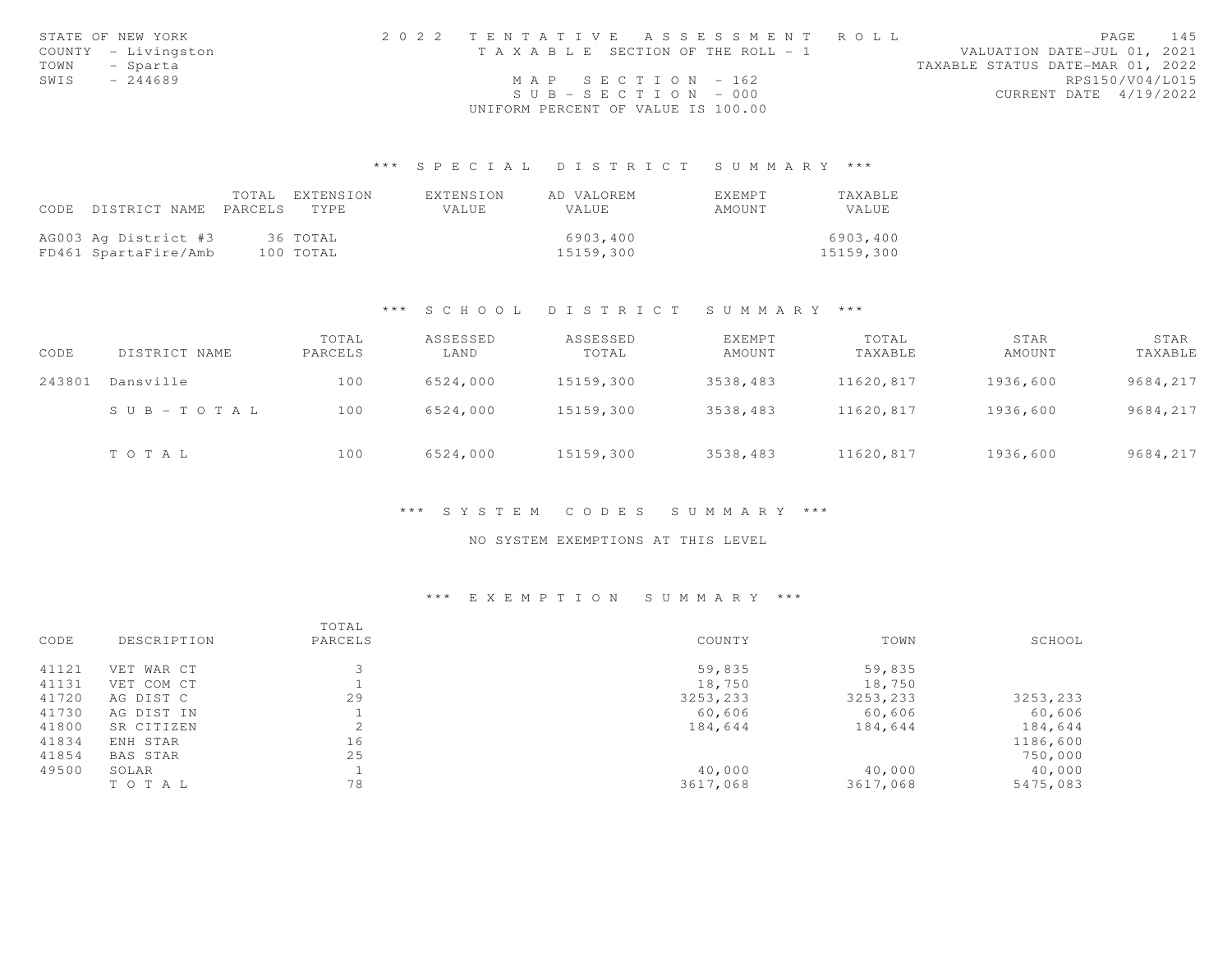|      | STATE OF NEW YORK   | 2022 TENTATIVE ASSESSMENT ROLL        |                                  | PAGE            | 146 |
|------|---------------------|---------------------------------------|----------------------------------|-----------------|-----|
|      | COUNTY - Livingston | T A X A B L E SECTION OF THE ROLL - 1 | VALUATION DATE-JUL 01, 2021      |                 |     |
| TOWN | - Sparta            |                                       | TAXABLE STATUS DATE-MAR 01, 2022 |                 |     |
| SWIS | $-244689$           | MAP SECTION $-162$                    |                                  | RPS150/V04/L015 |     |
|      |                     | $SUB - SECTION - 000$                 | CURRENT DATE 4/19/2022           |                 |     |
|      |                     | UNIFORM PERCENT OF VALUE IS 100.00    |                                  |                 |     |

# \*\*\* G R A N D T O T A L S \*\*\*

| ROLL |             | TOTAL   | ASSESSED | ASSESSED  | TAXABLE   | TAXABLE   | TAXABLE   | STAR     |
|------|-------------|---------|----------|-----------|-----------|-----------|-----------|----------|
| SEC  | DESCRIPTION | PARCELS | LAND     | TOTAL     | COUNTY    | TOWN      | SCHOOL    | TAXABLE  |
|      | TAXABLE     | 100     | 6524,000 | 15159,300 | 11542,232 | 11542,232 | 11620,817 | 9684,217 |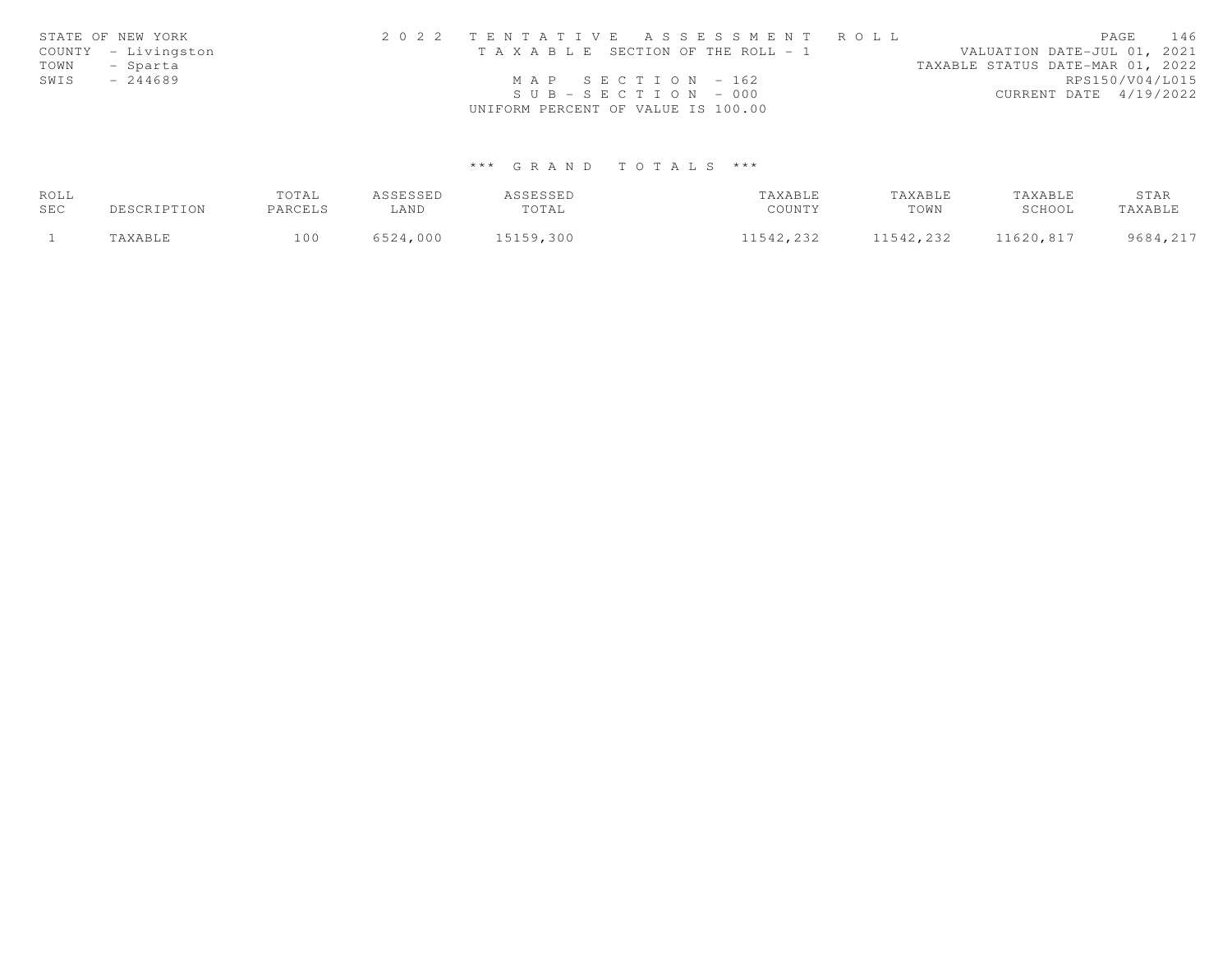| STATE OF NEW YORK<br>COUNTY - Livingston<br>- Sparta<br>TOWN<br>SWIS<br>$-244689$ |                                                                                                                                                                                                                                                                          | TAX MAP NUMBER SEQUENCE | PAGE 147<br>TAXABLE SECTION OF THE ROLL - 1 TAXABLE SECTION OF THE ROLL - 1 TAXABLE STATUS DATE-JUL 01, 2022<br>UNIFORM PERCENT OF VALUE IS 100.00<br>UNIFORM PERCENT OF VALUE IS 100.00 |                    |                |
|-----------------------------------------------------------------------------------|--------------------------------------------------------------------------------------------------------------------------------------------------------------------------------------------------------------------------------------------------------------------------|-------------------------|------------------------------------------------------------------------------------------------------------------------------------------------------------------------------------------|--------------------|----------------|
|                                                                                   | TAX MAP PARCEL NUMBER PROPERTY LOCATION & CLASS ASSESSMENT EXEMPTION CODE---------------COUNTY-------TOWN------SCHOOL<br>SCHOOL DISTRICT TAND TAX DESCRIPTION TAXABLE VALUE                                                                                              |                         |                                                                                                                                                                                          |                    |                |
|                                                                                   |                                                                                                                                                                                                                                                                          |                         |                                                                                                                                                                                          |                    | ACCOUNT NO.    |
|                                                                                   |                                                                                                                                                                                                                                                                          |                         |                                                                                                                                                                                          |                    |                |
|                                                                                   |                                                                                                                                                                                                                                                                          |                         |                                                                                                                                                                                          |                    |                |
|                                                                                   |                                                                                                                                                                                                                                                                          |                         |                                                                                                                                                                                          |                    |                |
|                                                                                   |                                                                                                                                                                                                                                                                          |                         |                                                                                                                                                                                          |                    |                |
|                                                                                   |                                                                                                                                                                                                                                                                          |                         |                                                                                                                                                                                          |                    |                |
|                                                                                   |                                                                                                                                                                                                                                                                          |                         |                                                                                                                                                                                          |                    |                |
|                                                                                   |                                                                                                                                                                                                                                                                          |                         |                                                                                                                                                                                          |                    |                |
|                                                                                   |                                                                                                                                                                                                                                                                          |                         |                                                                                                                                                                                          |                    |                |
| UNDER AGDIST LAW TIL 2026                                                         |                                                                                                                                                                                                                                                                          |                         |                                                                                                                                                                                          |                    |                |
|                                                                                   |                                                                                                                                                                                                                                                                          |                         |                                                                                                                                                                                          |                    |                |
|                                                                                   | 6575 Hilts Rd                                                                                                                                                                                                                                                            |                         |                                                                                                                                                                                          |                    | 12-050010      |
| $163. - 1 - 2$                                                                    | 240 Rural res                                                                                                                                                                                                                                                            |                         | BAS STAR 41854 0 0                                                                                                                                                                       |                    | $0 \t 30,000$  |
|                                                                                   |                                                                                                                                                                                                                                                                          |                         |                                                                                                                                                                                          | 200,300            |                |
|                                                                                   |                                                                                                                                                                                                                                                                          |                         |                                                                                                                                                                                          |                    |                |
|                                                                                   |                                                                                                                                                                                                                                                                          |                         |                                                                                                                                                                                          | 200,300<br>170,300 |                |
|                                                                                   |                                                                                                                                                                                                                                                                          |                         | FD461 SpartaFire/Ambulance 200,300 TO                                                                                                                                                    |                    |                |
|                                                                                   |                                                                                                                                                                                                                                                                          |                         |                                                                                                                                                                                          |                    |                |
|                                                                                   |                                                                                                                                                                                                                                                                          |                         |                                                                                                                                                                                          |                    |                |
|                                                                                   | 6595 Hilts Rd<br>6595 Hilts Rd BAS STAR 41854 0<br>Drake Jeff D Dansville 243801 29,100 COUNTY TAXABLE VALUE 216,500<br>Drake Colleen M ACRES 7.30 216,500 TOWN TAXABLE VALUE 216,500<br>6595 Hilts Rd EAST-1398277 NRTH-0958728 SCHOOL TAXABLE VALUE                    |                         |                                                                                                                                                                                          |                    |                |
|                                                                                   |                                                                                                                                                                                                                                                                          |                         |                                                                                                                                                                                          |                    | $0 \t 30,000$  |
|                                                                                   |                                                                                                                                                                                                                                                                          |                         |                                                                                                                                                                                          |                    |                |
|                                                                                   |                                                                                                                                                                                                                                                                          |                         |                                                                                                                                                                                          |                    |                |
|                                                                                   |                                                                                                                                                                                                                                                                          |                         |                                                                                                                                                                                          |                    |                |
|                                                                                   |                                                                                                                                                                                                                                                                          |                         |                                                                                                                                                                                          |                    |                |
|                                                                                   |                                                                                                                                                                                                                                                                          |                         |                                                                                                                                                                                          |                    |                |
|                                                                                   | 8076 Story Rd                                                                                                                                                                                                                                                            |                         |                                                                                                                                                                                          |                    |                |
|                                                                                   |                                                                                                                                                                                                                                                                          |                         |                                                                                                                                                                                          |                    |                |
|                                                                                   |                                                                                                                                                                                                                                                                          |                         |                                                                                                                                                                                          |                    |                |
|                                                                                   | 163.-1-3.12<br>Bruch Jeremy T<br>Porter Melissa D<br>Porter Melissa D<br>240,300<br>240,300<br>240,300<br>240,300<br>240,300<br>240,300<br>240,300<br>240,300<br>240,300<br>240,300<br>240,300<br>240,300<br>240,300<br>240,300<br>240,300<br>240,300<br>240,300<br>240, |                         |                                                                                                                                                                                          |                    |                |
|                                                                                   |                                                                                                                                                                                                                                                                          |                         | FD461 SpartaFire/Ambulance 240,300 TO                                                                                                                                                    |                    |                |
|                                                                                   |                                                                                                                                                                                                                                                                          |                         |                                                                                                                                                                                          |                    |                |
|                                                                                   | FULL MARKET VALUE 240,300                                                                                                                                                                                                                                                |                         |                                                                                                                                                                                          |                    |                |
|                                                                                   |                                                                                                                                                                                                                                                                          |                         |                                                                                                                                                                                          |                    |                |
|                                                                                   |                                                                                                                                                                                                                                                                          |                         |                                                                                                                                                                                          |                    |                |
|                                                                                   | 36.1-1-3.112 7988 Story Rd 90 PCT OF VALUE USED FOR EXEMPTION PURPOSES<br>36.1-1-3.112 7988 Story Rd 90 PCT OF VALUE USED FOR EXEMPTION PURPOSES<br>200 PCT OF VALUE USED FOR EXEMPTION PURPOSES<br>200 PCT OF VALUE USED FOR EXEMPT                                     |                         |                                                                                                                                                                                          |                    | $\overline{0}$ |
|                                                                                   |                                                                                                                                                                                                                                                                          |                         |                                                                                                                                                                                          |                    | $0$<br>74,900  |
|                                                                                   |                                                                                                                                                                                                                                                                          |                         |                                                                                                                                                                                          |                    |                |
|                                                                                   |                                                                                                                                                                                                                                                                          |                         |                                                                                                                                                                                          |                    |                |
|                                                                                   |                                                                                                                                                                                                                                                                          |                         |                                                                                                                                                                                          |                    |                |
|                                                                                   |                                                                                                                                                                                                                                                                          |                         | FD461 SpartaFire/Ambulance 143,500 TO                                                                                                                                                    |                    |                |
|                                                                                   |                                                                                                                                                                                                                                                                          |                         |                                                                                                                                                                                          |                    |                |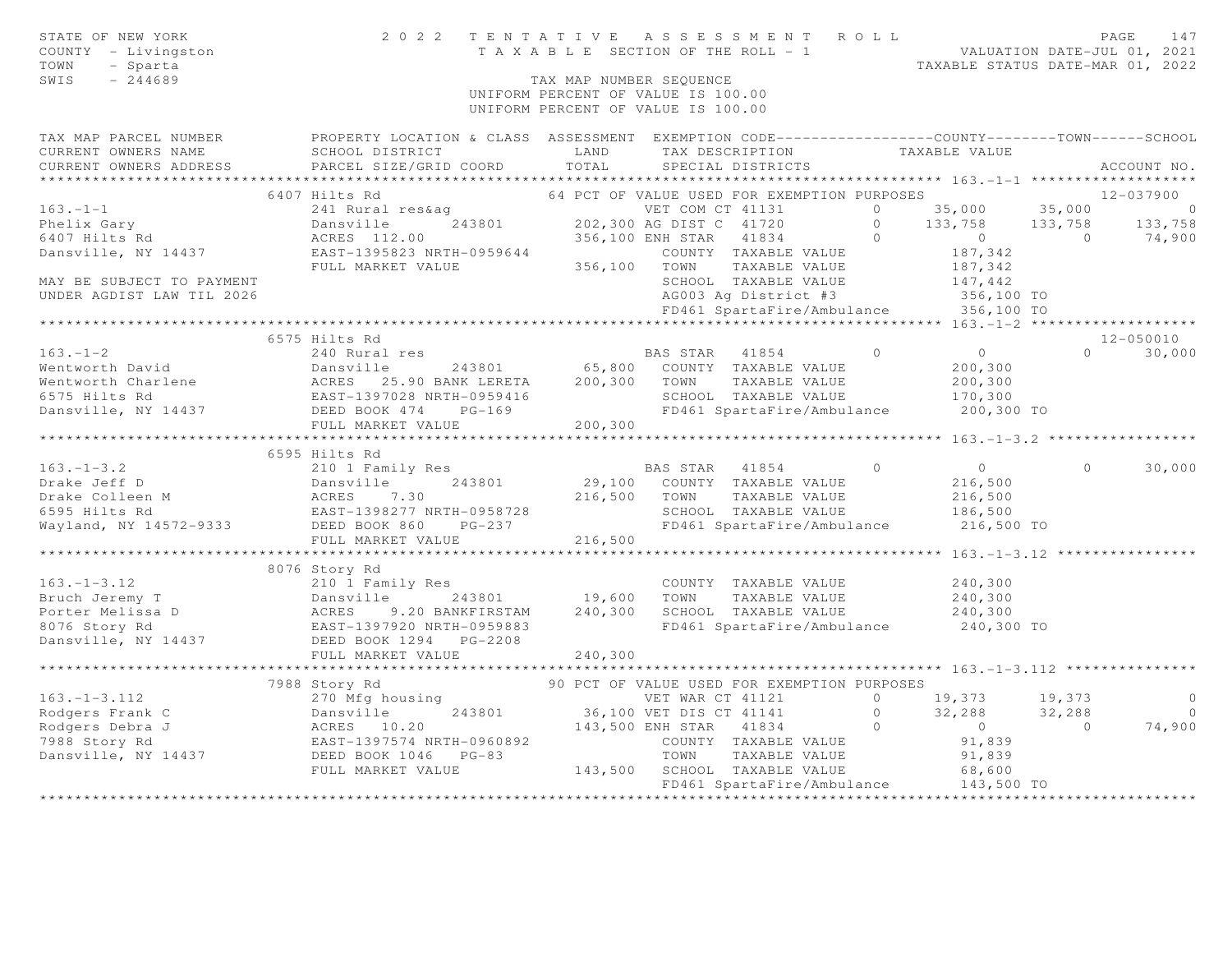| STATE OF NEW YORK<br>COUNTY - Livingston<br>- Sparta<br>TOWN<br>SWIS<br>$-244689$ | 2 0 2 2<br>TENTATIVE                                                                             | T A X A B L E SECTION OF THE ROLL - 1<br>TAX MAP NUMBER SEOUENCE<br>UNIFORM PERCENT OF VALUE IS 100.00<br>UNIFORM PERCENT OF VALUE IS 100.00 |                | A S S E S S M E N T                       | ROLL     | TAXABLE STATUS DATE-MAR 01, 2022                 | PAGE<br>VALUATION DATE-JUL 01, 2021 | 148           |
|-----------------------------------------------------------------------------------|--------------------------------------------------------------------------------------------------|----------------------------------------------------------------------------------------------------------------------------------------------|----------------|-------------------------------------------|----------|--------------------------------------------------|-------------------------------------|---------------|
| TAX MAP PARCEL NUMBER                                                             | PROPERTY LOCATION & CLASS ASSESSMENT EXEMPTION CODE----------------COUNTY-------TOWN------SCHOOL |                                                                                                                                              |                |                                           |          |                                                  |                                     |               |
| CURRENT OWNERS NAME                                                               | SCHOOL DISTRICT                                                                                  | LAND                                                                                                                                         |                | TAX DESCRIPTION                           |          | TAXABLE VALUE                                    |                                     |               |
| CURRENT OWNERS ADDRESS<br>*********************                                   | PARCEL SIZE/GRID COORD<br>******************                                                     | TOTAL<br>***************                                                                                                                     |                | SPECIAL DISTRICTS                         |          |                                                  |                                     | ACCOUNT NO.   |
|                                                                                   | Story Rd                                                                                         |                                                                                                                                              |                |                                           |          |                                                  |                                     | 12-001300     |
| $163. - 1 - 3.113$                                                                | 322 Rural vac>10                                                                                 |                                                                                                                                              |                | COUNTY TAXABLE VALUE                      |          | 41,400                                           |                                     |               |
| Folts Ronald E                                                                    | Dansville<br>243801                                                                              | 41,400                                                                                                                                       | TOWN           | TAXABLE VALUE                             |          | 41,400                                           |                                     |               |
| Folts Ellen T                                                                     | ACRES 15.52                                                                                      | 41,400                                                                                                                                       |                | SCHOOL TAXABLE VALUE                      |          | 41,400                                           |                                     |               |
| 8410 Harpers Ferry Rd                                                             | EAST-1397597 NRTH-0960583                                                                        |                                                                                                                                              |                | FD461 SpartaFire/Ambulance                |          | 41,400 TO                                        |                                     |               |
| Springwater, NY 14560                                                             | DEED BOOK 1268<br>$PG-602$                                                                       |                                                                                                                                              |                |                                           |          |                                                  |                                     |               |
|                                                                                   | FULL MARKET VALUE                                                                                | 41,400                                                                                                                                       |                |                                           |          |                                                  |                                     |               |
|                                                                                   | ***********************                                                                          |                                                                                                                                              |                |                                           |          |                                                  |                                     |               |
|                                                                                   | 8054 Story Rd                                                                                    |                                                                                                                                              |                |                                           |          |                                                  |                                     |               |
| $163. - 1 - 3.114$                                                                | 240 Rural res                                                                                    |                                                                                                                                              | BAS STAR 41854 |                                           | $\Omega$ | $\circ$                                          | $\Omega$                            | 30,000        |
| Schuster Craig                                                                    | Dansville<br>243801                                                                              | 35,600                                                                                                                                       |                | COUNTY TAXABLE VALUE                      |          | 101,000                                          |                                     |               |
| 8054 Story Rd                                                                     | ACRES 10.00                                                                                      | 101,000                                                                                                                                      | TOWN           | TAXABLE VALUE                             |          | 101,000                                          |                                     |               |
| Dansville, NY 14437                                                               | EAST-1397904 NRTH-0960227                                                                        |                                                                                                                                              |                | SCHOOL TAXABLE VALUE                      |          | 71,000                                           |                                     |               |
|                                                                                   | DEED BOOK 1193 PG-268                                                                            |                                                                                                                                              |                | FD461 SpartaFire/Ambulance                |          | 101,000 TO                                       |                                     |               |
|                                                                                   | FULL MARKET VALUE                                                                                | 101,000                                                                                                                                      |                |                                           |          |                                                  |                                     |               |
|                                                                                   |                                                                                                  |                                                                                                                                              |                |                                           |          | ****************** 163.-1-3.131 **************** |                                     |               |
| $163. - 1 - 3.131$                                                                | Story Rd                                                                                         |                                                                                                                                              |                | COUNTY TAXABLE VALUE                      |          | 91,700                                           |                                     |               |
| Comuzie James A                                                                   | 312 Vac w/imprv<br>Dansville<br>243801                                                           | 33,700                                                                                                                                       | TOWN           | TAXABLE VALUE                             |          | 91,700                                           |                                     |               |
| 15 Poags Hole Rd                                                                  | ACRES<br>9.20                                                                                    | 91,700                                                                                                                                       |                | SCHOOL TAXABLE VALUE                      |          | 91,700                                           |                                     |               |
| Dansville, NY 14437                                                               | EAST-1397936 NRTH-0959578                                                                        |                                                                                                                                              |                | FD461 SpartaFire/Ambulance                |          | 91,700 TO                                        |                                     |               |
|                                                                                   | DEED BOOK 1272 PG-1976                                                                           |                                                                                                                                              |                |                                           |          |                                                  |                                     |               |
|                                                                                   | FULL MARKET VALUE                                                                                | 91,700                                                                                                                                       |                |                                           |          |                                                  |                                     |               |
|                                                                                   |                                                                                                  |                                                                                                                                              |                | ************************ 163.-1-3.132 *** |          |                                                  |                                     |               |
|                                                                                   | 8178 Story Rd                                                                                    |                                                                                                                                              |                |                                           |          |                                                  |                                     |               |
| $163. - 1 - 3.132$                                                                | 210 1 Family Res                                                                                 |                                                                                                                                              |                | COUNTY TAXABLE VALUE                      |          | 293,000                                          |                                     |               |
| McNamara Carl E                                                                   | 243801<br>Dansville                                                                              | 47,900                                                                                                                                       | TOWN           | TAXABLE VALUE                             |          | 293,000                                          |                                     |               |
| McNamara Rebecca M                                                                | ACRES 15.50                                                                                      | 293,000                                                                                                                                      |                | SCHOOL TAXABLE VALUE                      |          | 293,000                                          |                                     |               |
| PO Box 255                                                                        | EAST-1397953 NRTH-0959194                                                                        |                                                                                                                                              |                | FD461 SpartaFire/Ambulance                |          | 293,000 TO                                       |                                     |               |
| Dansville, NY 14437                                                               | DEED BOOK 1137 PG-326                                                                            |                                                                                                                                              |                |                                           |          |                                                  |                                     |               |
|                                                                                   | FULL MARKET VALUE                                                                                | 293,000                                                                                                                                      |                |                                           |          |                                                  |                                     |               |
|                                                                                   |                                                                                                  |                                                                                                                                              |                |                                           |          | ********** 163. -1-4 ********************        |                                     |               |
|                                                                                   | 6585 Hilts Rd                                                                                    |                                                                                                                                              |                |                                           |          |                                                  |                                     | $12 - 015300$ |
| $163 - 1 - 4$<br>Serafine William                                                 | 210 1 Family Res<br>Dansville                                                                    |                                                                                                                                              | BAS STAR       | 41854                                     | $\circ$  | $\circ$                                          | $\Omega$                            | 30,000        |
| Serafine Lorraine                                                                 | 243801<br>Land Contract 4-2-07                                                                   | 22,600<br>117,500                                                                                                                            | TOWN           | COUNTY TAXABLE VALUE<br>TAXABLE VALUE     |          | 117,500<br>117,500                               |                                     |               |
| 6585 Hilts Rd                                                                     | 4.70 BANK LERETA<br>ACRES                                                                        |                                                                                                                                              |                | SCHOOL TAXABLE VALUE                      |          | 87,500                                           |                                     |               |
| Wayland, NY 14572                                                                 | EAST-1397657 NRTH-0958621                                                                        |                                                                                                                                              |                | FD461 SpartaFire/Ambulance                |          | 117,500 TO                                       |                                     |               |
|                                                                                   | DEED BOOK 1286<br>$PG-1020$                                                                      |                                                                                                                                              |                |                                           |          |                                                  |                                     |               |
|                                                                                   | FULL MARKET VALUE                                                                                | 117,500                                                                                                                                      |                |                                           |          |                                                  |                                     |               |
|                                                                                   |                                                                                                  |                                                                                                                                              |                |                                           |          |                                                  |                                     |               |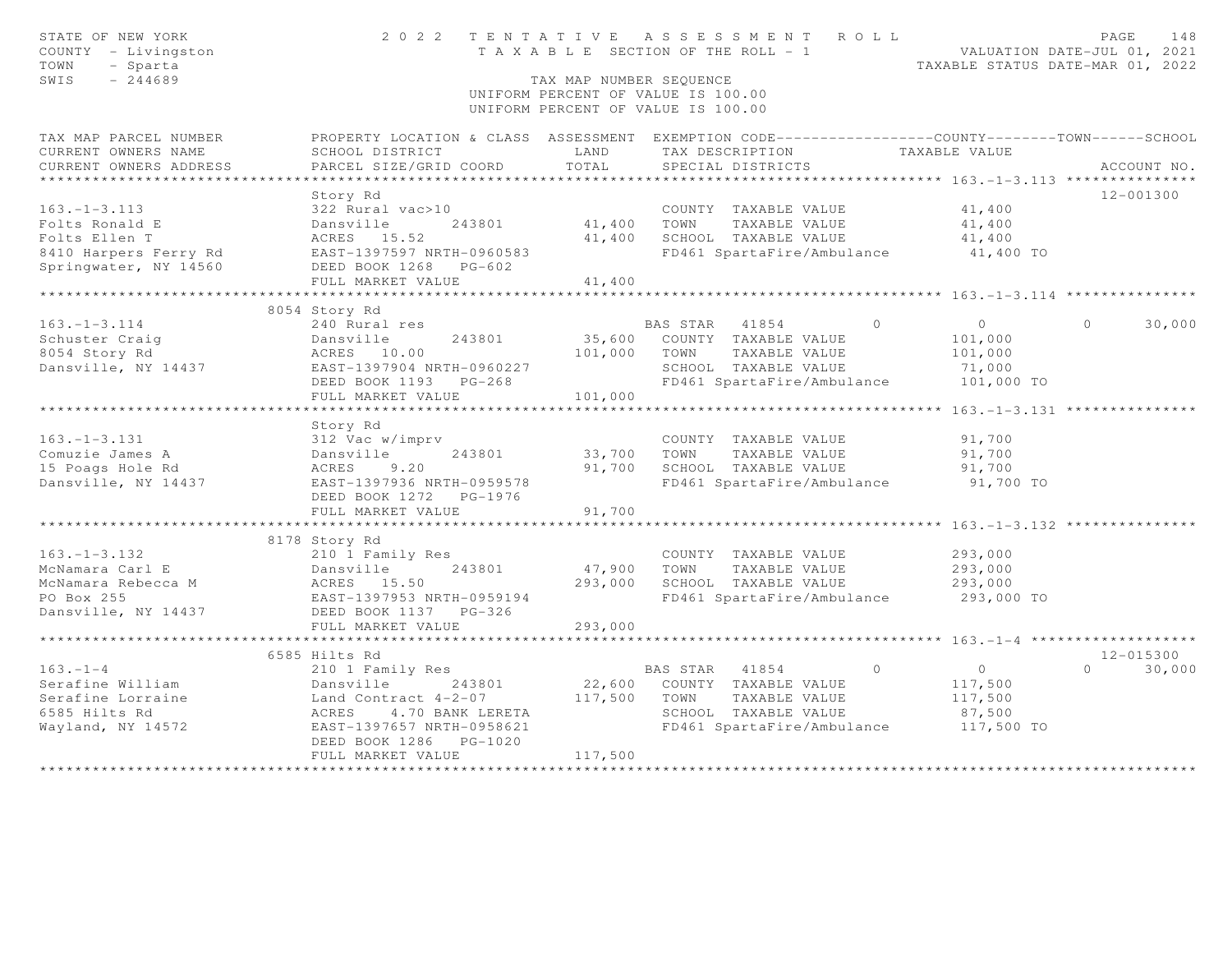| STATE OF NEW YORK<br>COUNTY - Livingston<br>TOWN<br>- Sparta<br>SWIS<br>$-244689$ | 2022 TENTATIVE                                                          | TAX MAP NUMBER SEQUENCE | ASSESSMENT ROLL<br>T A X A B L E SECTION OF THE ROLL - 1 VALUATION DATE-JUL 01, 2021<br>UNIFORM PERCENT OF VALUE IS 100.00<br>UNIFORM PERCENT OF VALUE IS 100.00 |                                          | PAGE<br>149<br>TAXABLE STATUS DATE-MAR 01, 2022 |
|-----------------------------------------------------------------------------------|-------------------------------------------------------------------------|-------------------------|------------------------------------------------------------------------------------------------------------------------------------------------------------------|------------------------------------------|-------------------------------------------------|
| TAX MAP PARCEL NUMBER                                                             |                                                                         |                         | PROPERTY LOCATION & CLASS ASSESSMENT EXEMPTION CODE---------------COUNTY-------TOWN------SCHOOL                                                                  |                                          |                                                 |
| CURRENT OWNERS NAME                                                               | SCHOOL DISTRICT                                                         | LAND                    | TAX DESCRIPTION                                                                                                                                                  | TAXABLE VALUE                            |                                                 |
| CURRENT OWNERS ADDRESS                                                            | PARCEL SIZE/GRID COORD                                                  | TOTAL                   | SPECIAL DISTRICTS                                                                                                                                                |                                          | ACCOUNT NO.                                     |
|                                                                                   |                                                                         |                         |                                                                                                                                                                  |                                          |                                                 |
|                                                                                   | Story Rd                                                                |                         |                                                                                                                                                                  |                                          | 12-046700                                       |
| $163. - 1 - 5.1$                                                                  | 105 Vac farmland                                                        |                         | AG DIST C 41720                                                                                                                                                  | $\circ$<br>141,877                       | 141,877 141,877                                 |
| CJR&C Inc                                                                         | Dansville<br>243801                                                     | 176,300                 | COUNTY TAXABLE VALUE                                                                                                                                             | 34,423                                   |                                                 |
| 8337 Kuhn Rd                                                                      | ACRES<br>70.20                                                          | 176,300                 | TOWN<br>TAXABLE VALUE                                                                                                                                            | 34,423                                   |                                                 |
| Dansville, NY 14437                                                               | EAST-1397759 NRTH-0957515                                               |                         | SCHOOL TAXABLE VALUE                                                                                                                                             | 34,423                                   |                                                 |
|                                                                                   | DEED BOOK 764<br>PG-00320                                               |                         | AG003 Ag District #3                                                                                                                                             | 176,300 TO                               |                                                 |
| MAY BE SUBJECT TO PAYMENT                                                         | FULL MARKET VALUE                                                       |                         | 176,300 FD461 SpartaFire/Ambulance                                                                                                                               | 176,300 TO                               |                                                 |
| UNDER AGDIST LAW TIL 2026                                                         |                                                                         | ***********             |                                                                                                                                                                  |                                          |                                                 |
|                                                                                   |                                                                         |                         |                                                                                                                                                                  |                                          |                                                 |
|                                                                                   | Story Rd                                                                |                         |                                                                                                                                                                  |                                          | 12-036851                                       |
| $163. - 1 - 5.2$                                                                  | 314 Rural vac<10                                                        |                         | COUNTY TAXABLE VALUE                                                                                                                                             | 10,700                                   |                                                 |
| Osgood Justin                                                                     | Dansville<br>243801                                                     | 10,700                  | TOWN<br>TAXABLE VALUE                                                                                                                                            | 10,700                                   |                                                 |
| Black Michelle M                                                                  | ACRES 2.60 BANK LERETA<br>EAST-1397962 NRTH-0956768<br>2.60 BANK LERETA | 10,700                  | SCHOOL TAXABLE VALUE                                                                                                                                             | 10,700                                   |                                                 |
| 8368 Story Rd                                                                     |                                                                         |                         | FD461 SpartaFire/Ambulance                                                                                                                                       | 10,700 TO                                |                                                 |
| Wayland, NY 14572                                                                 | DEED BOOK 1266 PG-1233<br>FULL MARKET VALUE                             |                         |                                                                                                                                                                  |                                          |                                                 |
|                                                                                   | ***********************                                                 | 10,700<br>************  |                                                                                                                                                                  |                                          |                                                 |
|                                                                                   | 8368 Story Rd                                                           |                         |                                                                                                                                                                  |                                          | 12-036850                                       |
| $163. - 1 - 6$                                                                    | 240 Rural res                                                           |                         | COUNTY TAXABLE VALUE                                                                                                                                             | 311,700                                  |                                                 |
| Osgood Justin                                                                     |                                                                         | 62,000                  | TOWN<br>TAXABLE VALUE                                                                                                                                            | 311,700                                  |                                                 |
| Black Michelle M                                                                  | Dansville 243801<br>ACRES 23.50 BANK LERETA                             | 311,700                 | SCHOOL TAXABLE VALUE                                                                                                                                             | 311,700                                  |                                                 |
| 8368 Story Rd                                                                     | EAST-1397823 NRTH-0956348                                               |                         | AG003 Ag District #3                                                                                                                                             | 311,700 TO                               |                                                 |
| Wayland, NY 14572                                                                 | DEED BOOK 1266 PG-1233                                                  |                         | FD461 SpartaFire/Ambulance                                                                                                                                       | 311,700 TO                               |                                                 |
|                                                                                   | FULL MARKET VALUE                                                       | 311,700                 |                                                                                                                                                                  |                                          |                                                 |
|                                                                                   |                                                                         |                         |                                                                                                                                                                  | **** $163. -1 - 7.1$ ***********         |                                                 |
|                                                                                   | Kuhn Rd                                                                 |                         |                                                                                                                                                                  |                                          | $12 - 046500$                                   |
| $163. - 1 - 7.1$                                                                  | 312 Vac w/imprv                                                         |                         | COUNTY TAXABLE VALUE                                                                                                                                             | 13,000                                   |                                                 |
| CJR&C Inc                                                                         | Dansville<br>243801                                                     | 13,000                  | TOWN<br>TAXABLE VALUE                                                                                                                                            | 13,000                                   |                                                 |
| 8337 Kuhn Rd                                                                      | ACRES 1.00                                                              | 13,000                  | SCHOOL TAXABLE VALUE                                                                                                                                             | 13,000                                   |                                                 |
| Dansville, NY 14437                                                               | EAST-1395083 NRTH-0958110                                               |                         | AG003 Ag District #3                                                                                                                                             | 13,000 TO                                |                                                 |
|                                                                                   | DEED BOOK 764<br>PG-00320                                               |                         | FD461 SpartaFire/Ambulance                                                                                                                                       | 13,000 TO                                |                                                 |
|                                                                                   | FULL MARKET VALUE                                                       | 13,000                  |                                                                                                                                                                  |                                          |                                                 |
|                                                                                   |                                                                         |                         |                                                                                                                                                                  | ********* 163. -1-7.2 ****************** |                                                 |
|                                                                                   | 8337 Kuhn Rd                                                            |                         |                                                                                                                                                                  |                                          |                                                 |
| $163. - 1 - 7.2$                                                                  | 241 Rural res&ag                                                        |                         | AG DIST C 41720                                                                                                                                                  | $\circ$<br>157,240 157,240               | 157,240                                         |
| Szymanski Catherine                                                               | 243801<br>Dansville                                                     | 220,100                 | COUNTY TAXABLE VALUE                                                                                                                                             | 169,960                                  |                                                 |
| 3348 La Mesa Dr 7                                                                 | ACRES 101.00                                                            | 327,200                 | TOWN<br>TAXABLE VALUE                                                                                                                                            | 169,960                                  |                                                 |
| San Carlos, CA 94070                                                              | EAST-1395987 NRTH-0957048                                               |                         | SCHOOL TAXABLE VALUE                                                                                                                                             | 169,960                                  |                                                 |
|                                                                                   | DEED BOOK 764<br>$PG-320$                                               |                         | AG003 Ag District #3                                                                                                                                             | 327,200 TO                               |                                                 |
| MAY BE SUBJECT TO PAYMENT                                                         | FULL MARKET VALUE                                                       |                         | 327,200 FD461 SpartaFire/Ambulance                                                                                                                               | 327,200 TO                               |                                                 |
| UNDER AGDIST LAW TIL 2026                                                         |                                                                         |                         |                                                                                                                                                                  |                                          |                                                 |
|                                                                                   |                                                                         |                         |                                                                                                                                                                  |                                          |                                                 |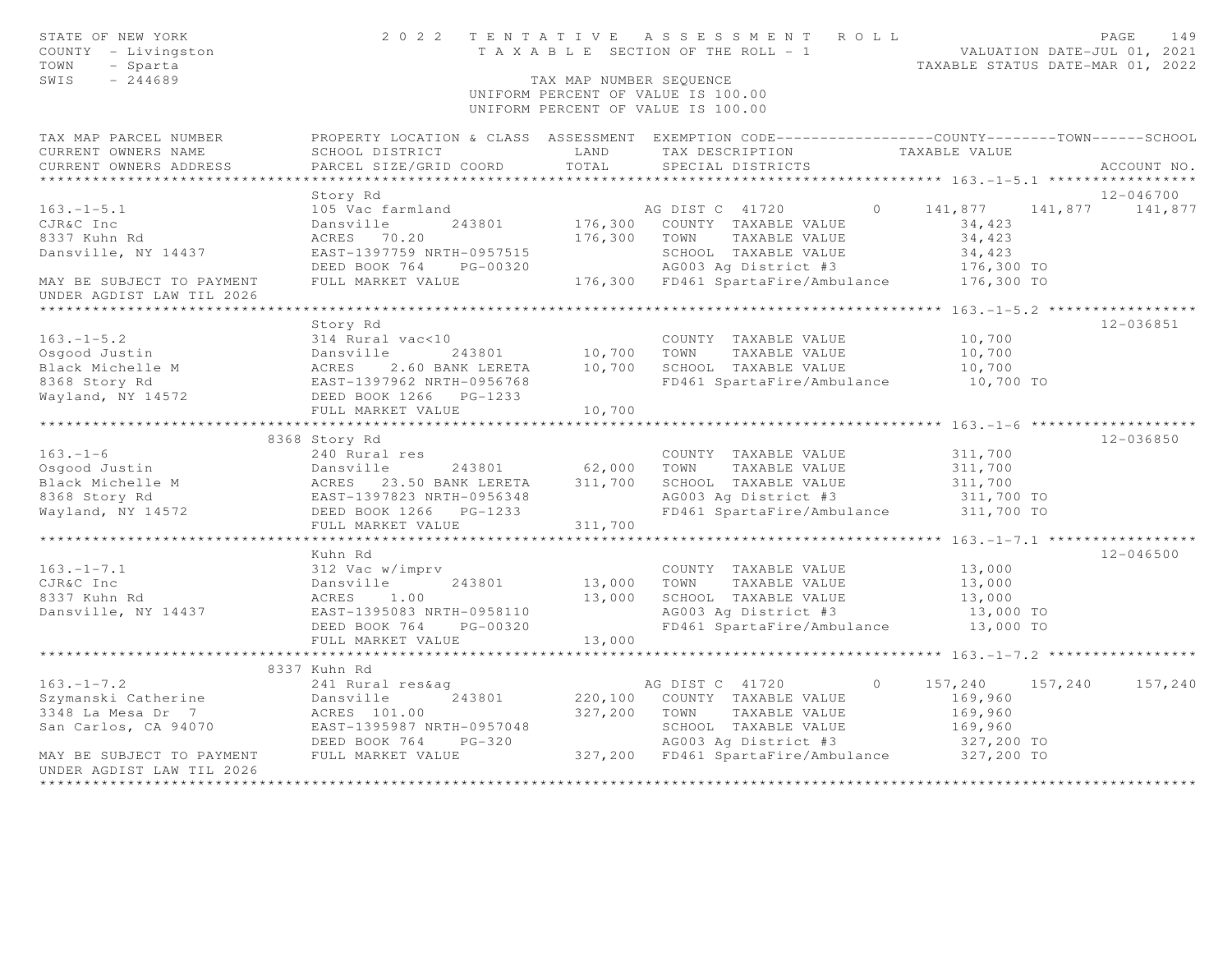| STATE OF NEW YORK<br>COUNTY - Livingston<br>TOWN<br>- Sparta |                                                                                                       | TAX MAP NUMBER SEOUENCE | 2022 TENTATIVE ASSESSMENT ROLL<br>T A X A B L E SECTION OF THE ROLL - 1                          | VALUATION DATE-JUL 01, 2021<br>TAXABLE STATUS DATE-MAR 01, 2022 | PAGE<br>150       |
|--------------------------------------------------------------|-------------------------------------------------------------------------------------------------------|-------------------------|--------------------------------------------------------------------------------------------------|-----------------------------------------------------------------|-------------------|
| SWIS<br>$-244689$                                            |                                                                                                       |                         |                                                                                                  |                                                                 |                   |
|                                                              |                                                                                                       |                         | UNIFORM PERCENT OF VALUE IS 100.00<br>UNIFORM PERCENT OF VALUE IS 100.00                         |                                                                 |                   |
| TAX MAP PARCEL NUMBER                                        |                                                                                                       |                         | PROPERTY LOCATION & CLASS ASSESSMENT EXEMPTION CODE----------------COUNTY-------TOWN------SCHOOL |                                                                 |                   |
| CURRENT OWNERS NAME                                          | SCHOOL DISTRICT                                                                                       | LAND                    | TAX DESCRIPTION TAXABLE VALUE                                                                    |                                                                 |                   |
| CURRENT OWNERS ADDRESS                                       | PARCEL SIZE/GRID COORD                                                                                | TOTAL                   | SPECIAL DISTRICTS                                                                                |                                                                 | ACCOUNT NO.       |
|                                                              | 8513 Kuhn Rd                                                                                          |                         |                                                                                                  |                                                                 |                   |
|                                                              |                                                                                                       |                         |                                                                                                  | $\overline{0}$                                                  | $\circ$<br>30,000 |
|                                                              |                                                                                                       |                         |                                                                                                  | 169,900                                                         |                   |
|                                                              |                                                                                                       |                         |                                                                                                  | 169,900                                                         |                   |
|                                                              |                                                                                                       |                         |                                                                                                  | 139,900                                                         |                   |
|                                                              |                                                                                                       |                         | AG003 Ag District #3 169,900 TO                                                                  |                                                                 |                   |
|                                                              |                                                                                                       |                         |                                                                                                  | 169,900 TO                                                      |                   |
|                                                              |                                                                                                       |                         |                                                                                                  |                                                                 |                   |
|                                                              | 8520 Kuhn Rd                                                                                          |                         |                                                                                                  |                                                                 |                   |
| $163. - 1 - 8.12$                                            | 240 Rural res                                                                                         |                         | COUNTY TAXABLE VALUE                                                                             | 286,100                                                         |                   |
| Greene Scott M                                               |                                                                                                       | 42,400                  | TOWN TAXABLE VALUE<br>SCHOOL TAXABLE VALUE                                                       | 286,100<br>286,100                                              |                   |
| Greene Joanne M                                              |                                                                                                       | 286,100                 |                                                                                                  |                                                                 |                   |
| 8520 Kuhn Rd                                                 |                                                                                                       |                         | FD461 SpartaFire/Ambulance 286,100 TO                                                            |                                                                 |                   |
| Dansville, NY 14437                                          |                                                                                                       | 286,100                 |                                                                                                  |                                                                 |                   |
|                                                              | Dansville<br>ACRES 12.99<br>EAST-1394668 NRTH-0954371<br>DEED BOOK 1063 PG-267<br>FIILI, MARKET VALUE |                         |                                                                                                  |                                                                 |                   |
|                                                              | Kuhn Rd                                                                                               |                         |                                                                                                  |                                                                 | 12-029200         |
| $163. - 1 - 8.111$                                           |                                                                                                       |                         | COUNTY TAXABLE VALUE                                                                             | 31,700                                                          |                   |
| Greene Scott M                                               |                                                                                                       | 243801 29,100           | TAXABLE VALUE 31,700<br>TOWN                                                                     |                                                                 |                   |
| Greene Joann M                                               |                                                                                                       | 31,700                  | SCHOOL TAXABLE VALUE                                                                             | 31,700                                                          |                   |
| 8520 Kuhn Rd                                                 | 312 Vac w/imprv<br>Dansville 243801<br>ACRES 12.32<br>EAST-1394681 NRTH-0954931                       |                         | FD461 SpartaFire/Ambulance 31,700 TO                                                             |                                                                 |                   |
| Dansville, NY 14437 DEED BOOK 1190 PG-217                    |                                                                                                       |                         |                                                                                                  |                                                                 |                   |
|                                                              | FULL MARKET VALUE                                                                                     | 31,700                  |                                                                                                  |                                                                 |                   |
|                                                              |                                                                                                       |                         |                                                                                                  |                                                                 |                   |
| $163. - 1 - 8.131$                                           | 8526 Kuhn Rd                                                                                          |                         | BAS STAR 41854 0                                                                                 | $\overline{0}$                                                  | 30,000<br>$\circ$ |
| Piraino Eric F                                               |                                                                                                       |                         | BAS STAR 41854 (31,600 COUNTY TAXABLE VALUE                                                      | 266,100                                                         |                   |
| Cook Christina                                               |                                                                                                       | 266,100 TOWN            | TAXABLE VALUE                                                                                    | 266,100                                                         |                   |
| 8526 Kuhn Rd                                                 |                                                                                                       |                         | SCHOOL TAXABLE VALUE                                                                             | 236,100                                                         |                   |
| Dansville, NY 14437 DEED BOOK 906                            | 210 1 Family Res<br>Dansville 243801<br>ACRES 8.32<br>EAST-1394598 NRTH-0953915<br>$PG-58$            |                         | FD461 SpartaFire/Ambulance 266,100 TO                                                            |                                                                 |                   |
|                                                              | FULL MARKET VALUE                                                                                     | 266,100                 |                                                                                                  |                                                                 |                   |
|                                                              |                                                                                                       |                         |                                                                                                  |                                                                 |                   |
|                                                              | 8530 Kuhn Rd                                                                                          |                         |                                                                                                  |                                                                 |                   |
| $163. - 1 - 8.132$                                           | 270 Mfg housing                                                                                       |                         | BAS STAR 41854<br>$\sim$ 0                                                                       | $\overline{0}$                                                  | 30,000<br>$\circ$ |
| Dansville<br>ACRES 1.80<br>Graves George                     | 243801                                                                                                |                         | 15,100 COUNTY TAXABLE VALUE                                                                      | 82,200                                                          |                   |
| 8530 Kuhn Rd                                                 |                                                                                                       | 82,200 TOWN             | TAXABLE VALUE                                                                                    | 82,200                                                          |                   |
| Dansville, NY 14437                                          | EAST-1395002 NRTH-0953750                                                                             |                         | SCHOOL TAXABLE VALUE                                                                             | 52,200                                                          |                   |
|                                                              | DEED BOOK 918 PG-326                                                                                  |                         | FD461 SpartaFire/Ambulance                                                                       | 82,200 TO                                                       |                   |
|                                                              | FULL MARKET VALUE                                                                                     | 82,200                  |                                                                                                  |                                                                 |                   |
|                                                              | Kuhn Rd                                                                                               |                         |                                                                                                  |                                                                 |                   |
| $163. - 1 - 8.141$                                           | 314 Rural vac<10                                                                                      |                         | COUNTY TAXABLE VALUE                                                                             | 13,300                                                          |                   |
| Piraino Eric F                                               | Dansville<br>243801                                                                                   | 13,300                  | TOWN<br>TAXABLE VALUE                                                                            | 13,300                                                          |                   |
| Piraino Christina E                                          | ACRES<br>3.60                                                                                         | 13,300                  | SCHOOL TAXABLE VALUE                                                                             | 13,300                                                          |                   |
| 8526 Kuhn Rd                                                 | EAST-1395014 NRTH-0953440                                                                             |                         | FD461 SpartaFire/Ambulance                                                                       | 13,300 TO                                                       |                   |
| Dansville, NY 14437                                          | DEED BOOK 1281<br>PG-2315                                                                             |                         |                                                                                                  |                                                                 |                   |
|                                                              | FULL MARKET VALUE                                                                                     | 13,300                  |                                                                                                  |                                                                 |                   |
|                                                              |                                                                                                       |                         |                                                                                                  |                                                                 |                   |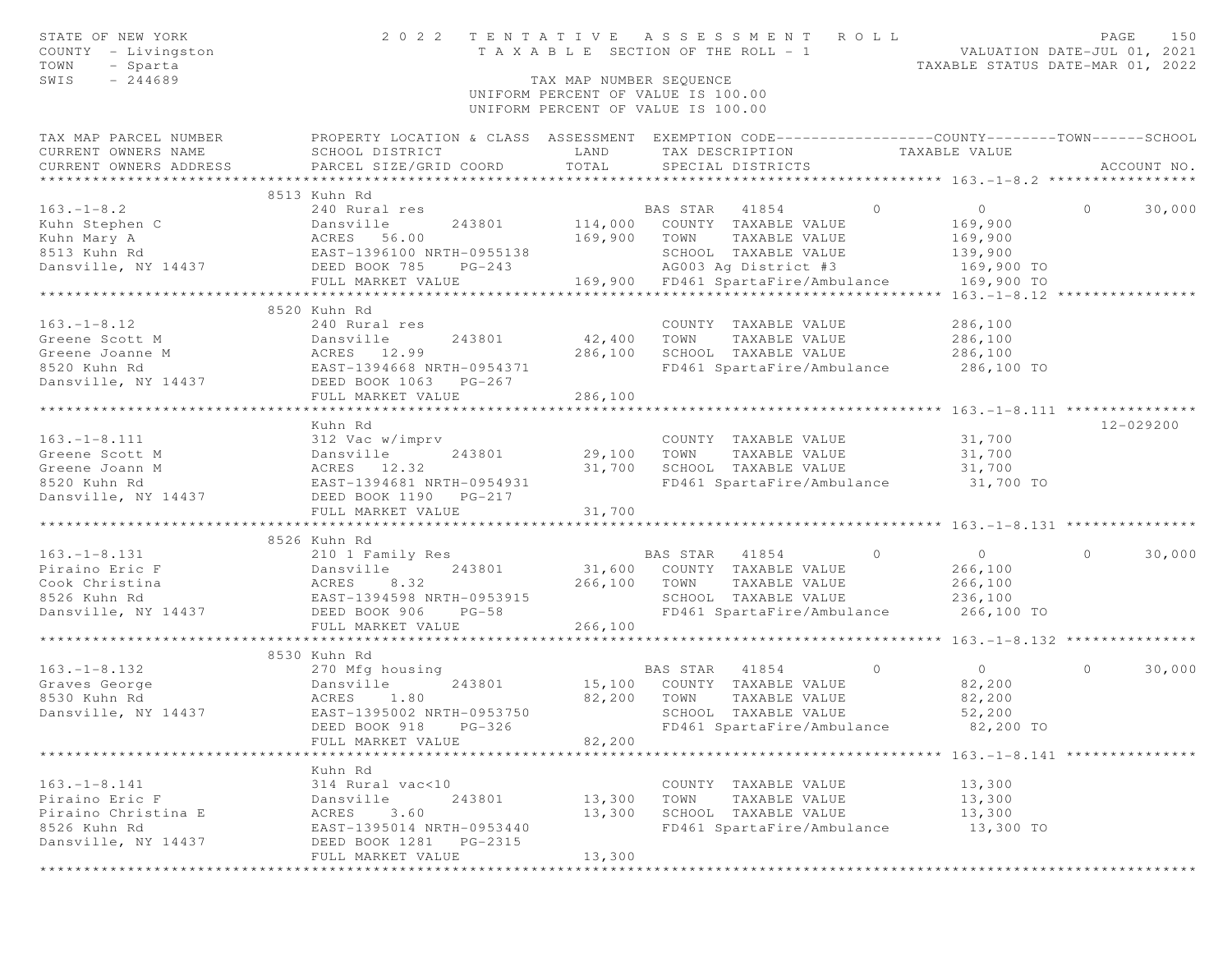| STATE OF NEW YORK<br>COUNTY - Livingston<br>TOWN<br>- Sparta | 2 0 2 2                                                                                                | TENTATIVE               | A S S E S S M E N T<br>ROLL<br>T A X A B L E SECTION OF THE ROLL - 1                           | VALUATION DATE-JUL 01, 2021<br>TAXABLE STATUS DATE-MAR 01, 2022 | PAGE<br>151     |
|--------------------------------------------------------------|--------------------------------------------------------------------------------------------------------|-------------------------|------------------------------------------------------------------------------------------------|-----------------------------------------------------------------|-----------------|
| SWIS<br>$-244689$                                            |                                                                                                        | TAX MAP NUMBER SEQUENCE |                                                                                                |                                                                 |                 |
|                                                              |                                                                                                        |                         | UNIFORM PERCENT OF VALUE IS 100.00<br>UNIFORM PERCENT OF VALUE IS 100.00                       |                                                                 |                 |
| TAX MAP PARCEL NUMBER                                        |                                                                                                        |                         | PROPERTY LOCATION & CLASS ASSESSMENT EXEMPTION CODE---------------COUNTY-------TOWN-----SCHOOL |                                                                 |                 |
| CURRENT OWNERS NAME                                          | SCHOOL DISTRICT                                                                                        | LAND                    | TAX DESCRIPTION                                                                                | TAXABLE VALUE                                                   |                 |
| CURRENT OWNERS ADDRESS                                       | PARCEL SIZE/GRID COORD                                                                                 | TOTAL                   | SPECIAL DISTRICTS                                                                              |                                                                 | ACCOUNT NO.     |
|                                                              |                                                                                                        |                         |                                                                                                |                                                                 |                 |
|                                                              | Kuhn Rd                                                                                                |                         |                                                                                                |                                                                 |                 |
| $163. - 1 - 8.142$                                           | 314 Rural vac<10                                                                                       |                         | COUNTY TAXABLE VALUE                                                                           | 25,000                                                          |                 |
| Piraino Eric F                                               | Dansville<br>243801                                                                                    | 25,000                  | TOWN<br>TAXABLE VALUE                                                                          | 25,000                                                          |                 |
| Cook Christina                                               | ACRES<br>8.30                                                                                          | 25,000                  | SCHOOL TAXABLE VALUE                                                                           | 25,000                                                          |                 |
| 8526 Kuhn Rd                                                 | EAST-1394522 NRTH-0953345                                                                              |                         | FD461 SpartaFire/Ambulance                                                                     | 25,000 TO                                                       |                 |
| Dansville, NY 14437                                          | DEED BOOK 906<br>$PG-58$                                                                               |                         |                                                                                                |                                                                 |                 |
|                                                              | FULL MARKET VALUE                                                                                      | 25,000                  |                                                                                                |                                                                 |                 |
|                                                              |                                                                                                        |                         |                                                                                                |                                                                 |                 |
|                                                              | 8412 Story Rd                                                                                          |                         |                                                                                                |                                                                 | 12-007650       |
| $163. - 1 - 9.1$                                             | 314 Rural vac<10                                                                                       |                         | COUNTY TAXABLE VALUE                                                                           | 28,300                                                          |                 |
| Church Grace A                                               | Dansville<br>243801<br>9.68                                                                            | 28,300<br>28,300        | TAXABLE VALUE<br>TOWN<br>SCHOOL TAXABLE VALUE                                                  | 28,300<br>28,300                                                |                 |
| 8412 Story Rd<br>Wayland, NY 14572                           | $\begin{array}{c}\n\texttt{Da.} \\ \texttt{ACRES} \\ \hline\n\end{array}$<br>EAST-1398386 NRTH-0955813 |                         | FD461 SpartaFire/Ambulance 28,300 TO                                                           |                                                                 |                 |
|                                                              | FULL MARKET VALUE                                                                                      | 28,300                  |                                                                                                |                                                                 |                 |
|                                                              |                                                                                                        |                         |                                                                                                |                                                                 |                 |
|                                                              | Story Rd                                                                                               |                         |                                                                                                |                                                                 |                 |
| $163. - 1 - 9.2$                                             | 312 Vac w/imprv                                                                                        |                         | COUNTY TAXABLE VALUE                                                                           | 61,300                                                          |                 |
| Brown John C                                                 | Dansville<br>243801                                                                                    | 44,000                  | TOWN<br>TAXABLE VALUE                                                                          | 61,300                                                          |                 |
| 45 Princess Dr                                               | ACRES 21.41                                                                                            | 61,300                  | SCHOOL TAXABLE VALUE                                                                           | 61,300                                                          |                 |
| Rochester, NY 14623                                          | EAST-1397621 NRTH-0955669                                                                              |                         | FD461 SpartaFire/Ambulance                                                                     | 61,300 TO                                                       |                 |
|                                                              | DEED BOOK 974<br>$PG-166$                                                                              |                         |                                                                                                |                                                                 |                 |
|                                                              | FULL MARKET VALUE                                                                                      | 61,300                  |                                                                                                |                                                                 |                 |
|                                                              |                                                                                                        |                         |                                                                                                |                                                                 |                 |
|                                                              | Story Rd                                                                                               |                         |                                                                                                |                                                                 | 12-016600       |
| $163. - 1 - 10$                                              | 105 Vac farmland                                                                                       |                         | AG DIST C 41720<br>$\overline{0}$                                                              | 143,504                                                         | 143,504 143,504 |
| Gray Margaret E                                              | 243801<br>Dansville                                                                                    | 202,500                 | COUNTY TAXABLE VALUE                                                                           | 58,996                                                          |                 |
| 15 Brodies Way                                               | ACRES 79.10                                                                                            | 202,500                 | TOWN<br>TAXABLE VALUE                                                                          | 58,996                                                          |                 |
| Akron, NY 14001                                              | EAST-1397933 NRTH-0954277                                                                              |                         | SCHOOL TAXABLE VALUE                                                                           | 58,996                                                          |                 |
|                                                              | DEED BOOK 405<br>$PG-498$                                                                              |                         | AG003 Ag District #3                                                                           | 202,500 TO                                                      |                 |
| MAY BE SUBJECT TO PAYMENT                                    | FULL MARKET VALUE                                                                                      | 202,500                 | FD461 SpartaFire/Ambulance                                                                     | 202,500 TO                                                      |                 |
| UNDER AGDIST LAW TIL 2026                                    |                                                                                                        |                         |                                                                                                |                                                                 |                 |
|                                                              |                                                                                                        |                         |                                                                                                | ****************** 163.-1-11 *******************                |                 |
|                                                              | 8531 Kuhn Rd                                                                                           |                         |                                                                                                |                                                                 | 12-039000       |
| $163. - 1 - 11$                                              | 120 Field crops                                                                                        |                         | COUNTY TAXABLE VALUE                                                                           | 300,000                                                         |                 |
| Miller Eli L                                                 | 243801<br>Dansville                                                                                    | 132,200                 | TOWN<br>TAXABLE VALUE                                                                          | 300,000                                                         |                 |
| Miller Mary E                                                | ACRES 56.00                                                                                            | 300,000                 | SCHOOL TAXABLE VALUE                                                                           | 300,000                                                         |                 |
| 8531 Kuhn Rd                                                 | EAST-1396169 NRTH-0953822                                                                              |                         | FD461 SpartaFire/Ambulance                                                                     | 300,000 TO                                                      |                 |
| Dansville, NY 14437                                          | DEED BOOK 1287    PG-2397                                                                              |                         |                                                                                                |                                                                 |                 |
|                                                              | FULL MARKET VALUE                                                                                      | 300,000                 |                                                                                                |                                                                 |                 |
|                                                              | ********************                                                                                   |                         |                                                                                                |                                                                 |                 |
|                                                              | 8623 Kuhn Rd                                                                                           |                         |                                                                                                |                                                                 |                 |
| $163. - 1 - 12.2$                                            | 210 1 Family Res                                                                                       |                         | $\circ$<br>BAS STAR<br>41854                                                                   | 0                                                               | 0<br>30,000     |
| Teeter Charles W                                             | Dansville<br>243801                                                                                    | 20,000                  | COUNTY<br>TAXABLE VALUE                                                                        | 77,000                                                          |                 |
| 8623 Kuhn Rd                                                 | 3.70<br>ACRES                                                                                          | 77,000                  | TOWN<br>TAXABLE VALUE                                                                          | 77,000                                                          |                 |
| Dansville, NY 14437                                          | EAST-1395507 NRTH-0951517                                                                              |                         | SCHOOL<br>TAXABLE VALUE                                                                        | 47,000                                                          |                 |
|                                                              | DEED BOOK 959<br>$PG-15$                                                                               | 77,000                  | FD461 SpartaFire/Ambulance                                                                     | 77,000 TO                                                       |                 |
|                                                              | FULL MARKET VALUE<br>* * * * * * * * * * * * * * * * * *                                               |                         | *******************                                                                            |                                                                 |                 |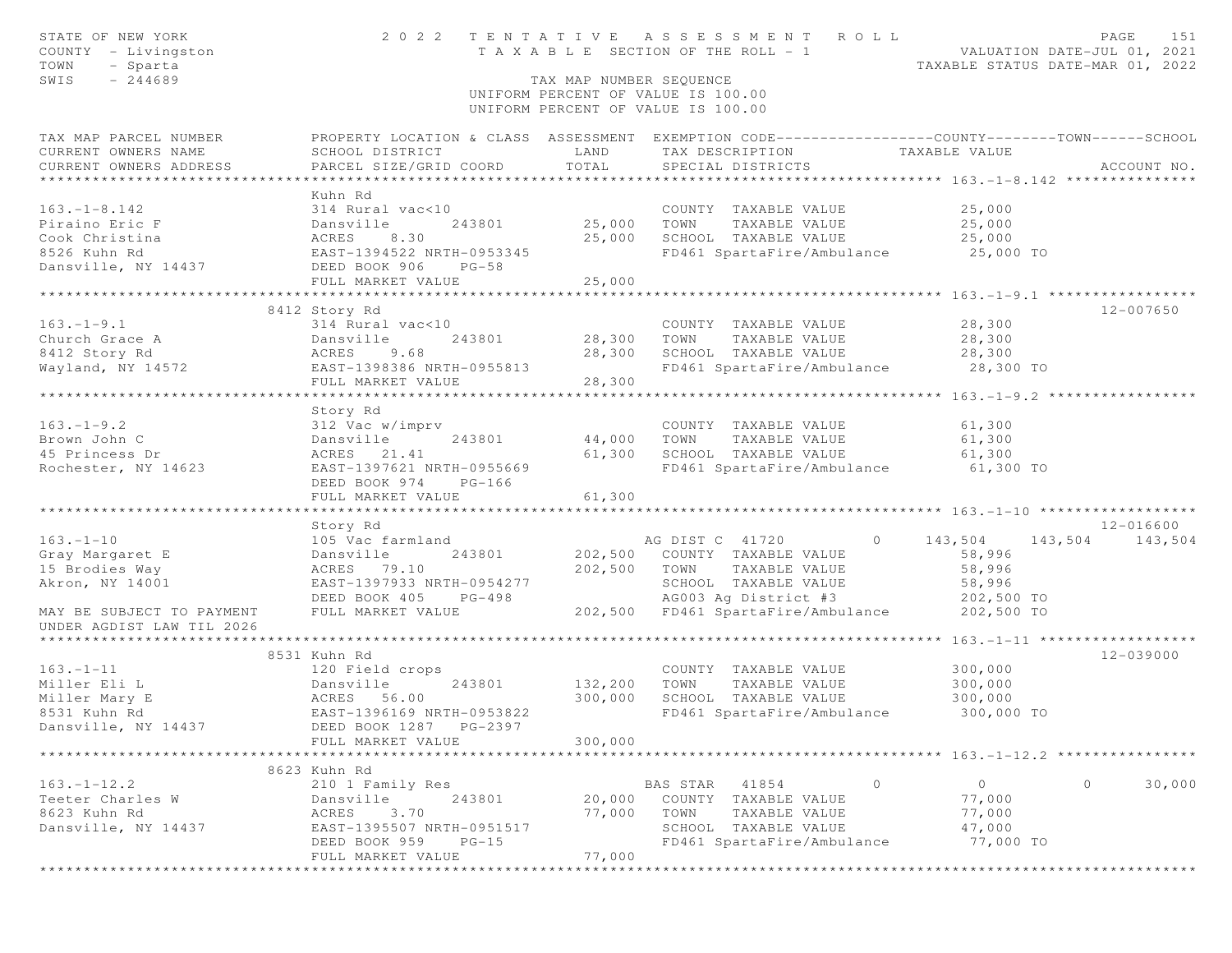| PROPERTY LOCATION & CLASS ASSESSMENT EXEMPTION CODE---------------COUNTY-------TOWN------SCHOOL<br>TAX MAP PARCEL NUMBER<br>LAND<br>CURRENT OWNERS NAME<br>SCHOOL DISTRICT<br>TAX DESCRIPTION<br>TAXABLE VALUE<br>CURRENT OWNERS ADDRESS<br>PARCEL SIZE/GRID COORD<br>TOTAL<br>SPECIAL DISTRICTS<br>ACCOUNT NO.<br>*********************<br>6404 Mt Pleasant Rd<br>$163. - 1 - 12.12$<br>210 1 Family Res<br>BAS STAR<br>$\circ$<br>$\overline{O}$<br>$\circ$<br>30,000<br>41854<br>Gonzales Shelly<br>31,400<br>COUNTY TAXABLE VALUE<br>75,800<br>Dansville<br>243801<br>6404 Mt Pleasant Rd<br>ACRES<br>75,800<br>TOWN<br>TAXABLE VALUE<br>75,800<br>8.24<br>Dansville, NY 14437<br>EAST-1395514 NRTH-0952663<br>SCHOOL TAXABLE VALUE<br>45,800<br>FD461 SpartaFire/Ambulance<br>75,800 TO<br>DEED BOOK 1269 PG-1573<br>FULL MARKET VALUE<br>75,800<br>***********************<br>*********************<br>*************** 163.-1-12.112 ***************<br>8519 Kuhn Rd<br>$163. - 1 - 12.112$<br>322 Rural vac>10<br>33,300<br>COUNTY TAXABLE VALUE<br>Gonzales Shelly<br>Dansville<br>33,300<br>TAXABLE VALUE<br>33,300<br>243801<br>TOWN<br>6404 Mt Pleasant Rd<br>33,300<br>SCHOOL TAXABLE VALUE<br>33,300<br>ACRES 11.80<br>Dansville, NY 14437<br>EAST-1395897 NRTH-0952457<br>AG003 Ag District #3<br>33,300 TO<br>DEED BOOK 1269<br>FD461 SpartaFire/Ambulance<br>33,300 TO<br>PG-1573<br>FULL MARKET VALUE<br>33,300<br>8615 Kuhn Rd<br>12-047100<br>$\circ$<br>$163. - 1 - 12.113$<br>210 1 Family Res<br>BAS STAR<br>41854<br>$\circ$<br>$\Omega$<br>30,000<br>Watts Karl L<br>Dansville<br>243801<br>21,100<br>COUNTY TAXABLE VALUE<br>315,700<br>4.12 BANKFIRSTAM<br>315,700<br>Watts Candy L<br>ACRES<br>TOWN<br>TAXABLE VALUE<br>315,700<br>EAST-1395690 NRTH-0951882<br>SCHOOL TAXABLE VALUE<br>8615 Kuhn Rd<br>285,700<br>DEED BOOK 1119 PG-258<br>FD461 SpartaFire/Ambulance<br>315,700 TO<br>Dansville, NY 14437<br>FULL MARKET VALUE<br>315,700<br>********** 163. -1-12. 114 ***************<br>Kuhn Rd<br>$12 - 047100$<br>$163. - 1 - 12.114$<br>322 Rural vac>10<br>COUNTY TAXABLE VALUE<br>51,900<br>Watts Karl L<br>243801<br>51,900<br>TAXABLE VALUE<br>Dansville<br>TOWN<br>51,900<br>Watts Candy L<br>ACRES<br>21.26<br>51,900<br>SCHOOL TAXABLE VALUE<br>51,900<br>FD461 SpartaFire/Ambulance<br>8615 Kuhn Rd<br>EAST-1395764 NRTH-0951028<br>51,900 TO<br>Dansville, NY 14437<br>DEED BOOK 1119<br>$PG-258$<br>51,900<br>FULL MARKET VALUE<br>*******************<br>********************* 163.-1-13.2 *****************<br>Mt Pleasant Rd<br>$163. - 1 - 13.2$<br>38,382<br>105 Vac farmland<br>AG DIST C 41720<br>$\circ$<br>38,382<br>38,382<br>Szymanski Catherine<br>48,300<br>9,918<br>Dansville<br>243801<br>COUNTY TAXABLE VALUE<br>3348 Lamesa Dr<br>48,300<br>ACRES 19.80<br>TOWN<br>TAXABLE VALUE<br>9,918<br>EAST-1396262 NRTH-0951801<br>SCHOOL TAXABLE VALUE<br>San Carlos, CA 94070<br>9,918<br>PG-00075<br>AG003 Ag District #3<br>DEED BOOK 537<br>48,300 TO<br>MAY BE SUBJECT TO PAYMENT<br>FULL MARKET VALUE<br>48,300 FD461 SpartaFire/Ambulance<br>48,300 TO<br>UNDER AGDIST LAW TIL 2026 | STATE OF NEW YORK<br>COUNTY - Livingston<br>TOWN<br>- Sparta<br>SWIS<br>$-244689$ | 2 0 2 2 | T A X A B L E SECTION OF THE ROLL - 1<br>TAX MAP NUMBER SEQUENCE<br>UNIFORM PERCENT OF VALUE IS 100.00<br>UNIFORM PERCENT OF VALUE IS 100.00 | TENTATIVE ASSESSMENT ROLL | TAXABLE STATUS DATE-MAR 01, 2022 | PAGE<br>152<br>VALUATION DATE-JUL 01, 2021 |
|--------------------------------------------------------------------------------------------------------------------------------------------------------------------------------------------------------------------------------------------------------------------------------------------------------------------------------------------------------------------------------------------------------------------------------------------------------------------------------------------------------------------------------------------------------------------------------------------------------------------------------------------------------------------------------------------------------------------------------------------------------------------------------------------------------------------------------------------------------------------------------------------------------------------------------------------------------------------------------------------------------------------------------------------------------------------------------------------------------------------------------------------------------------------------------------------------------------------------------------------------------------------------------------------------------------------------------------------------------------------------------------------------------------------------------------------------------------------------------------------------------------------------------------------------------------------------------------------------------------------------------------------------------------------------------------------------------------------------------------------------------------------------------------------------------------------------------------------------------------------------------------------------------------------------------------------------------------------------------------------------------------------------------------------------------------------------------------------------------------------------------------------------------------------------------------------------------------------------------------------------------------------------------------------------------------------------------------------------------------------------------------------------------------------------------------------------------------------------------------------------------------------------------------------------------------------------------------------------------------------------------------------------------------------------------------------------------------------------------------------------------------------------------------------------------------------------------------------------------------------------------------------------------------------------------------------------------------------------------------------------------------------------------------------------------------------------------------------------------------------------------------------------|-----------------------------------------------------------------------------------|---------|----------------------------------------------------------------------------------------------------------------------------------------------|---------------------------|----------------------------------|--------------------------------------------|
|                                                                                                                                                                                                                                                                                                                                                                                                                                                                                                                                                                                                                                                                                                                                                                                                                                                                                                                                                                                                                                                                                                                                                                                                                                                                                                                                                                                                                                                                                                                                                                                                                                                                                                                                                                                                                                                                                                                                                                                                                                                                                                                                                                                                                                                                                                                                                                                                                                                                                                                                                                                                                                                                                                                                                                                                                                                                                                                                                                                                                                                                                                                                                  |                                                                                   |         |                                                                                                                                              |                           |                                  |                                            |
|                                                                                                                                                                                                                                                                                                                                                                                                                                                                                                                                                                                                                                                                                                                                                                                                                                                                                                                                                                                                                                                                                                                                                                                                                                                                                                                                                                                                                                                                                                                                                                                                                                                                                                                                                                                                                                                                                                                                                                                                                                                                                                                                                                                                                                                                                                                                                                                                                                                                                                                                                                                                                                                                                                                                                                                                                                                                                                                                                                                                                                                                                                                                                  |                                                                                   |         |                                                                                                                                              |                           |                                  |                                            |
|                                                                                                                                                                                                                                                                                                                                                                                                                                                                                                                                                                                                                                                                                                                                                                                                                                                                                                                                                                                                                                                                                                                                                                                                                                                                                                                                                                                                                                                                                                                                                                                                                                                                                                                                                                                                                                                                                                                                                                                                                                                                                                                                                                                                                                                                                                                                                                                                                                                                                                                                                                                                                                                                                                                                                                                                                                                                                                                                                                                                                                                                                                                                                  |                                                                                   |         |                                                                                                                                              |                           |                                  |                                            |
|                                                                                                                                                                                                                                                                                                                                                                                                                                                                                                                                                                                                                                                                                                                                                                                                                                                                                                                                                                                                                                                                                                                                                                                                                                                                                                                                                                                                                                                                                                                                                                                                                                                                                                                                                                                                                                                                                                                                                                                                                                                                                                                                                                                                                                                                                                                                                                                                                                                                                                                                                                                                                                                                                                                                                                                                                                                                                                                                                                                                                                                                                                                                                  |                                                                                   |         |                                                                                                                                              |                           |                                  |                                            |
|                                                                                                                                                                                                                                                                                                                                                                                                                                                                                                                                                                                                                                                                                                                                                                                                                                                                                                                                                                                                                                                                                                                                                                                                                                                                                                                                                                                                                                                                                                                                                                                                                                                                                                                                                                                                                                                                                                                                                                                                                                                                                                                                                                                                                                                                                                                                                                                                                                                                                                                                                                                                                                                                                                                                                                                                                                                                                                                                                                                                                                                                                                                                                  |                                                                                   |         |                                                                                                                                              |                           |                                  |                                            |
|                                                                                                                                                                                                                                                                                                                                                                                                                                                                                                                                                                                                                                                                                                                                                                                                                                                                                                                                                                                                                                                                                                                                                                                                                                                                                                                                                                                                                                                                                                                                                                                                                                                                                                                                                                                                                                                                                                                                                                                                                                                                                                                                                                                                                                                                                                                                                                                                                                                                                                                                                                                                                                                                                                                                                                                                                                                                                                                                                                                                                                                                                                                                                  |                                                                                   |         |                                                                                                                                              |                           |                                  |                                            |
|                                                                                                                                                                                                                                                                                                                                                                                                                                                                                                                                                                                                                                                                                                                                                                                                                                                                                                                                                                                                                                                                                                                                                                                                                                                                                                                                                                                                                                                                                                                                                                                                                                                                                                                                                                                                                                                                                                                                                                                                                                                                                                                                                                                                                                                                                                                                                                                                                                                                                                                                                                                                                                                                                                                                                                                                                                                                                                                                                                                                                                                                                                                                                  |                                                                                   |         |                                                                                                                                              |                           |                                  |                                            |
|                                                                                                                                                                                                                                                                                                                                                                                                                                                                                                                                                                                                                                                                                                                                                                                                                                                                                                                                                                                                                                                                                                                                                                                                                                                                                                                                                                                                                                                                                                                                                                                                                                                                                                                                                                                                                                                                                                                                                                                                                                                                                                                                                                                                                                                                                                                                                                                                                                                                                                                                                                                                                                                                                                                                                                                                                                                                                                                                                                                                                                                                                                                                                  |                                                                                   |         |                                                                                                                                              |                           |                                  |                                            |
|                                                                                                                                                                                                                                                                                                                                                                                                                                                                                                                                                                                                                                                                                                                                                                                                                                                                                                                                                                                                                                                                                                                                                                                                                                                                                                                                                                                                                                                                                                                                                                                                                                                                                                                                                                                                                                                                                                                                                                                                                                                                                                                                                                                                                                                                                                                                                                                                                                                                                                                                                                                                                                                                                                                                                                                                                                                                                                                                                                                                                                                                                                                                                  |                                                                                   |         |                                                                                                                                              |                           |                                  |                                            |
|                                                                                                                                                                                                                                                                                                                                                                                                                                                                                                                                                                                                                                                                                                                                                                                                                                                                                                                                                                                                                                                                                                                                                                                                                                                                                                                                                                                                                                                                                                                                                                                                                                                                                                                                                                                                                                                                                                                                                                                                                                                                                                                                                                                                                                                                                                                                                                                                                                                                                                                                                                                                                                                                                                                                                                                                                                                                                                                                                                                                                                                                                                                                                  |                                                                                   |         |                                                                                                                                              |                           |                                  |                                            |
|                                                                                                                                                                                                                                                                                                                                                                                                                                                                                                                                                                                                                                                                                                                                                                                                                                                                                                                                                                                                                                                                                                                                                                                                                                                                                                                                                                                                                                                                                                                                                                                                                                                                                                                                                                                                                                                                                                                                                                                                                                                                                                                                                                                                                                                                                                                                                                                                                                                                                                                                                                                                                                                                                                                                                                                                                                                                                                                                                                                                                                                                                                                                                  |                                                                                   |         |                                                                                                                                              |                           |                                  |                                            |
|                                                                                                                                                                                                                                                                                                                                                                                                                                                                                                                                                                                                                                                                                                                                                                                                                                                                                                                                                                                                                                                                                                                                                                                                                                                                                                                                                                                                                                                                                                                                                                                                                                                                                                                                                                                                                                                                                                                                                                                                                                                                                                                                                                                                                                                                                                                                                                                                                                                                                                                                                                                                                                                                                                                                                                                                                                                                                                                                                                                                                                                                                                                                                  |                                                                                   |         |                                                                                                                                              |                           |                                  |                                            |
|                                                                                                                                                                                                                                                                                                                                                                                                                                                                                                                                                                                                                                                                                                                                                                                                                                                                                                                                                                                                                                                                                                                                                                                                                                                                                                                                                                                                                                                                                                                                                                                                                                                                                                                                                                                                                                                                                                                                                                                                                                                                                                                                                                                                                                                                                                                                                                                                                                                                                                                                                                                                                                                                                                                                                                                                                                                                                                                                                                                                                                                                                                                                                  |                                                                                   |         |                                                                                                                                              |                           |                                  |                                            |
|                                                                                                                                                                                                                                                                                                                                                                                                                                                                                                                                                                                                                                                                                                                                                                                                                                                                                                                                                                                                                                                                                                                                                                                                                                                                                                                                                                                                                                                                                                                                                                                                                                                                                                                                                                                                                                                                                                                                                                                                                                                                                                                                                                                                                                                                                                                                                                                                                                                                                                                                                                                                                                                                                                                                                                                                                                                                                                                                                                                                                                                                                                                                                  |                                                                                   |         |                                                                                                                                              |                           |                                  |                                            |
|                                                                                                                                                                                                                                                                                                                                                                                                                                                                                                                                                                                                                                                                                                                                                                                                                                                                                                                                                                                                                                                                                                                                                                                                                                                                                                                                                                                                                                                                                                                                                                                                                                                                                                                                                                                                                                                                                                                                                                                                                                                                                                                                                                                                                                                                                                                                                                                                                                                                                                                                                                                                                                                                                                                                                                                                                                                                                                                                                                                                                                                                                                                                                  |                                                                                   |         |                                                                                                                                              |                           |                                  |                                            |
|                                                                                                                                                                                                                                                                                                                                                                                                                                                                                                                                                                                                                                                                                                                                                                                                                                                                                                                                                                                                                                                                                                                                                                                                                                                                                                                                                                                                                                                                                                                                                                                                                                                                                                                                                                                                                                                                                                                                                                                                                                                                                                                                                                                                                                                                                                                                                                                                                                                                                                                                                                                                                                                                                                                                                                                                                                                                                                                                                                                                                                                                                                                                                  |                                                                                   |         |                                                                                                                                              |                           |                                  |                                            |
|                                                                                                                                                                                                                                                                                                                                                                                                                                                                                                                                                                                                                                                                                                                                                                                                                                                                                                                                                                                                                                                                                                                                                                                                                                                                                                                                                                                                                                                                                                                                                                                                                                                                                                                                                                                                                                                                                                                                                                                                                                                                                                                                                                                                                                                                                                                                                                                                                                                                                                                                                                                                                                                                                                                                                                                                                                                                                                                                                                                                                                                                                                                                                  |                                                                                   |         |                                                                                                                                              |                           |                                  |                                            |
|                                                                                                                                                                                                                                                                                                                                                                                                                                                                                                                                                                                                                                                                                                                                                                                                                                                                                                                                                                                                                                                                                                                                                                                                                                                                                                                                                                                                                                                                                                                                                                                                                                                                                                                                                                                                                                                                                                                                                                                                                                                                                                                                                                                                                                                                                                                                                                                                                                                                                                                                                                                                                                                                                                                                                                                                                                                                                                                                                                                                                                                                                                                                                  |                                                                                   |         |                                                                                                                                              |                           |                                  |                                            |
|                                                                                                                                                                                                                                                                                                                                                                                                                                                                                                                                                                                                                                                                                                                                                                                                                                                                                                                                                                                                                                                                                                                                                                                                                                                                                                                                                                                                                                                                                                                                                                                                                                                                                                                                                                                                                                                                                                                                                                                                                                                                                                                                                                                                                                                                                                                                                                                                                                                                                                                                                                                                                                                                                                                                                                                                                                                                                                                                                                                                                                                                                                                                                  |                                                                                   |         |                                                                                                                                              |                           |                                  |                                            |
|                                                                                                                                                                                                                                                                                                                                                                                                                                                                                                                                                                                                                                                                                                                                                                                                                                                                                                                                                                                                                                                                                                                                                                                                                                                                                                                                                                                                                                                                                                                                                                                                                                                                                                                                                                                                                                                                                                                                                                                                                                                                                                                                                                                                                                                                                                                                                                                                                                                                                                                                                                                                                                                                                                                                                                                                                                                                                                                                                                                                                                                                                                                                                  |                                                                                   |         |                                                                                                                                              |                           |                                  |                                            |
|                                                                                                                                                                                                                                                                                                                                                                                                                                                                                                                                                                                                                                                                                                                                                                                                                                                                                                                                                                                                                                                                                                                                                                                                                                                                                                                                                                                                                                                                                                                                                                                                                                                                                                                                                                                                                                                                                                                                                                                                                                                                                                                                                                                                                                                                                                                                                                                                                                                                                                                                                                                                                                                                                                                                                                                                                                                                                                                                                                                                                                                                                                                                                  |                                                                                   |         |                                                                                                                                              |                           |                                  |                                            |
|                                                                                                                                                                                                                                                                                                                                                                                                                                                                                                                                                                                                                                                                                                                                                                                                                                                                                                                                                                                                                                                                                                                                                                                                                                                                                                                                                                                                                                                                                                                                                                                                                                                                                                                                                                                                                                                                                                                                                                                                                                                                                                                                                                                                                                                                                                                                                                                                                                                                                                                                                                                                                                                                                                                                                                                                                                                                                                                                                                                                                                                                                                                                                  |                                                                                   |         |                                                                                                                                              |                           |                                  |                                            |
|                                                                                                                                                                                                                                                                                                                                                                                                                                                                                                                                                                                                                                                                                                                                                                                                                                                                                                                                                                                                                                                                                                                                                                                                                                                                                                                                                                                                                                                                                                                                                                                                                                                                                                                                                                                                                                                                                                                                                                                                                                                                                                                                                                                                                                                                                                                                                                                                                                                                                                                                                                                                                                                                                                                                                                                                                                                                                                                                                                                                                                                                                                                                                  |                                                                                   |         |                                                                                                                                              |                           |                                  |                                            |
|                                                                                                                                                                                                                                                                                                                                                                                                                                                                                                                                                                                                                                                                                                                                                                                                                                                                                                                                                                                                                                                                                                                                                                                                                                                                                                                                                                                                                                                                                                                                                                                                                                                                                                                                                                                                                                                                                                                                                                                                                                                                                                                                                                                                                                                                                                                                                                                                                                                                                                                                                                                                                                                                                                                                                                                                                                                                                                                                                                                                                                                                                                                                                  |                                                                                   |         |                                                                                                                                              |                           |                                  |                                            |
|                                                                                                                                                                                                                                                                                                                                                                                                                                                                                                                                                                                                                                                                                                                                                                                                                                                                                                                                                                                                                                                                                                                                                                                                                                                                                                                                                                                                                                                                                                                                                                                                                                                                                                                                                                                                                                                                                                                                                                                                                                                                                                                                                                                                                                                                                                                                                                                                                                                                                                                                                                                                                                                                                                                                                                                                                                                                                                                                                                                                                                                                                                                                                  |                                                                                   |         |                                                                                                                                              |                           |                                  |                                            |
|                                                                                                                                                                                                                                                                                                                                                                                                                                                                                                                                                                                                                                                                                                                                                                                                                                                                                                                                                                                                                                                                                                                                                                                                                                                                                                                                                                                                                                                                                                                                                                                                                                                                                                                                                                                                                                                                                                                                                                                                                                                                                                                                                                                                                                                                                                                                                                                                                                                                                                                                                                                                                                                                                                                                                                                                                                                                                                                                                                                                                                                                                                                                                  |                                                                                   |         |                                                                                                                                              |                           |                                  |                                            |
|                                                                                                                                                                                                                                                                                                                                                                                                                                                                                                                                                                                                                                                                                                                                                                                                                                                                                                                                                                                                                                                                                                                                                                                                                                                                                                                                                                                                                                                                                                                                                                                                                                                                                                                                                                                                                                                                                                                                                                                                                                                                                                                                                                                                                                                                                                                                                                                                                                                                                                                                                                                                                                                                                                                                                                                                                                                                                                                                                                                                                                                                                                                                                  |                                                                                   |         |                                                                                                                                              |                           |                                  |                                            |
|                                                                                                                                                                                                                                                                                                                                                                                                                                                                                                                                                                                                                                                                                                                                                                                                                                                                                                                                                                                                                                                                                                                                                                                                                                                                                                                                                                                                                                                                                                                                                                                                                                                                                                                                                                                                                                                                                                                                                                                                                                                                                                                                                                                                                                                                                                                                                                                                                                                                                                                                                                                                                                                                                                                                                                                                                                                                                                                                                                                                                                                                                                                                                  |                                                                                   |         |                                                                                                                                              |                           |                                  |                                            |
|                                                                                                                                                                                                                                                                                                                                                                                                                                                                                                                                                                                                                                                                                                                                                                                                                                                                                                                                                                                                                                                                                                                                                                                                                                                                                                                                                                                                                                                                                                                                                                                                                                                                                                                                                                                                                                                                                                                                                                                                                                                                                                                                                                                                                                                                                                                                                                                                                                                                                                                                                                                                                                                                                                                                                                                                                                                                                                                                                                                                                                                                                                                                                  |                                                                                   |         |                                                                                                                                              |                           |                                  |                                            |
|                                                                                                                                                                                                                                                                                                                                                                                                                                                                                                                                                                                                                                                                                                                                                                                                                                                                                                                                                                                                                                                                                                                                                                                                                                                                                                                                                                                                                                                                                                                                                                                                                                                                                                                                                                                                                                                                                                                                                                                                                                                                                                                                                                                                                                                                                                                                                                                                                                                                                                                                                                                                                                                                                                                                                                                                                                                                                                                                                                                                                                                                                                                                                  |                                                                                   |         |                                                                                                                                              |                           |                                  |                                            |
|                                                                                                                                                                                                                                                                                                                                                                                                                                                                                                                                                                                                                                                                                                                                                                                                                                                                                                                                                                                                                                                                                                                                                                                                                                                                                                                                                                                                                                                                                                                                                                                                                                                                                                                                                                                                                                                                                                                                                                                                                                                                                                                                                                                                                                                                                                                                                                                                                                                                                                                                                                                                                                                                                                                                                                                                                                                                                                                                                                                                                                                                                                                                                  |                                                                                   |         |                                                                                                                                              |                           |                                  |                                            |
|                                                                                                                                                                                                                                                                                                                                                                                                                                                                                                                                                                                                                                                                                                                                                                                                                                                                                                                                                                                                                                                                                                                                                                                                                                                                                                                                                                                                                                                                                                                                                                                                                                                                                                                                                                                                                                                                                                                                                                                                                                                                                                                                                                                                                                                                                                                                                                                                                                                                                                                                                                                                                                                                                                                                                                                                                                                                                                                                                                                                                                                                                                                                                  |                                                                                   |         |                                                                                                                                              |                           |                                  |                                            |
|                                                                                                                                                                                                                                                                                                                                                                                                                                                                                                                                                                                                                                                                                                                                                                                                                                                                                                                                                                                                                                                                                                                                                                                                                                                                                                                                                                                                                                                                                                                                                                                                                                                                                                                                                                                                                                                                                                                                                                                                                                                                                                                                                                                                                                                                                                                                                                                                                                                                                                                                                                                                                                                                                                                                                                                                                                                                                                                                                                                                                                                                                                                                                  |                                                                                   |         |                                                                                                                                              |                           |                                  |                                            |
|                                                                                                                                                                                                                                                                                                                                                                                                                                                                                                                                                                                                                                                                                                                                                                                                                                                                                                                                                                                                                                                                                                                                                                                                                                                                                                                                                                                                                                                                                                                                                                                                                                                                                                                                                                                                                                                                                                                                                                                                                                                                                                                                                                                                                                                                                                                                                                                                                                                                                                                                                                                                                                                                                                                                                                                                                                                                                                                                                                                                                                                                                                                                                  |                                                                                   |         |                                                                                                                                              |                           |                                  |                                            |
|                                                                                                                                                                                                                                                                                                                                                                                                                                                                                                                                                                                                                                                                                                                                                                                                                                                                                                                                                                                                                                                                                                                                                                                                                                                                                                                                                                                                                                                                                                                                                                                                                                                                                                                                                                                                                                                                                                                                                                                                                                                                                                                                                                                                                                                                                                                                                                                                                                                                                                                                                                                                                                                                                                                                                                                                                                                                                                                                                                                                                                                                                                                                                  |                                                                                   |         |                                                                                                                                              |                           |                                  |                                            |
|                                                                                                                                                                                                                                                                                                                                                                                                                                                                                                                                                                                                                                                                                                                                                                                                                                                                                                                                                                                                                                                                                                                                                                                                                                                                                                                                                                                                                                                                                                                                                                                                                                                                                                                                                                                                                                                                                                                                                                                                                                                                                                                                                                                                                                                                                                                                                                                                                                                                                                                                                                                                                                                                                                                                                                                                                                                                                                                                                                                                                                                                                                                                                  |                                                                                   |         |                                                                                                                                              |                           |                                  |                                            |
|                                                                                                                                                                                                                                                                                                                                                                                                                                                                                                                                                                                                                                                                                                                                                                                                                                                                                                                                                                                                                                                                                                                                                                                                                                                                                                                                                                                                                                                                                                                                                                                                                                                                                                                                                                                                                                                                                                                                                                                                                                                                                                                                                                                                                                                                                                                                                                                                                                                                                                                                                                                                                                                                                                                                                                                                                                                                                                                                                                                                                                                                                                                                                  |                                                                                   |         |                                                                                                                                              |                           |                                  |                                            |
|                                                                                                                                                                                                                                                                                                                                                                                                                                                                                                                                                                                                                                                                                                                                                                                                                                                                                                                                                                                                                                                                                                                                                                                                                                                                                                                                                                                                                                                                                                                                                                                                                                                                                                                                                                                                                                                                                                                                                                                                                                                                                                                                                                                                                                                                                                                                                                                                                                                                                                                                                                                                                                                                                                                                                                                                                                                                                                                                                                                                                                                                                                                                                  |                                                                                   |         |                                                                                                                                              |                           |                                  |                                            |
|                                                                                                                                                                                                                                                                                                                                                                                                                                                                                                                                                                                                                                                                                                                                                                                                                                                                                                                                                                                                                                                                                                                                                                                                                                                                                                                                                                                                                                                                                                                                                                                                                                                                                                                                                                                                                                                                                                                                                                                                                                                                                                                                                                                                                                                                                                                                                                                                                                                                                                                                                                                                                                                                                                                                                                                                                                                                                                                                                                                                                                                                                                                                                  |                                                                                   |         |                                                                                                                                              |                           |                                  |                                            |
|                                                                                                                                                                                                                                                                                                                                                                                                                                                                                                                                                                                                                                                                                                                                                                                                                                                                                                                                                                                                                                                                                                                                                                                                                                                                                                                                                                                                                                                                                                                                                                                                                                                                                                                                                                                                                                                                                                                                                                                                                                                                                                                                                                                                                                                                                                                                                                                                                                                                                                                                                                                                                                                                                                                                                                                                                                                                                                                                                                                                                                                                                                                                                  |                                                                                   |         |                                                                                                                                              |                           |                                  |                                            |
|                                                                                                                                                                                                                                                                                                                                                                                                                                                                                                                                                                                                                                                                                                                                                                                                                                                                                                                                                                                                                                                                                                                                                                                                                                                                                                                                                                                                                                                                                                                                                                                                                                                                                                                                                                                                                                                                                                                                                                                                                                                                                                                                                                                                                                                                                                                                                                                                                                                                                                                                                                                                                                                                                                                                                                                                                                                                                                                                                                                                                                                                                                                                                  |                                                                                   |         |                                                                                                                                              |                           |                                  |                                            |
|                                                                                                                                                                                                                                                                                                                                                                                                                                                                                                                                                                                                                                                                                                                                                                                                                                                                                                                                                                                                                                                                                                                                                                                                                                                                                                                                                                                                                                                                                                                                                                                                                                                                                                                                                                                                                                                                                                                                                                                                                                                                                                                                                                                                                                                                                                                                                                                                                                                                                                                                                                                                                                                                                                                                                                                                                                                                                                                                                                                                                                                                                                                                                  |                                                                                   |         |                                                                                                                                              |                           |                                  |                                            |
|                                                                                                                                                                                                                                                                                                                                                                                                                                                                                                                                                                                                                                                                                                                                                                                                                                                                                                                                                                                                                                                                                                                                                                                                                                                                                                                                                                                                                                                                                                                                                                                                                                                                                                                                                                                                                                                                                                                                                                                                                                                                                                                                                                                                                                                                                                                                                                                                                                                                                                                                                                                                                                                                                                                                                                                                                                                                                                                                                                                                                                                                                                                                                  |                                                                                   |         |                                                                                                                                              |                           |                                  |                                            |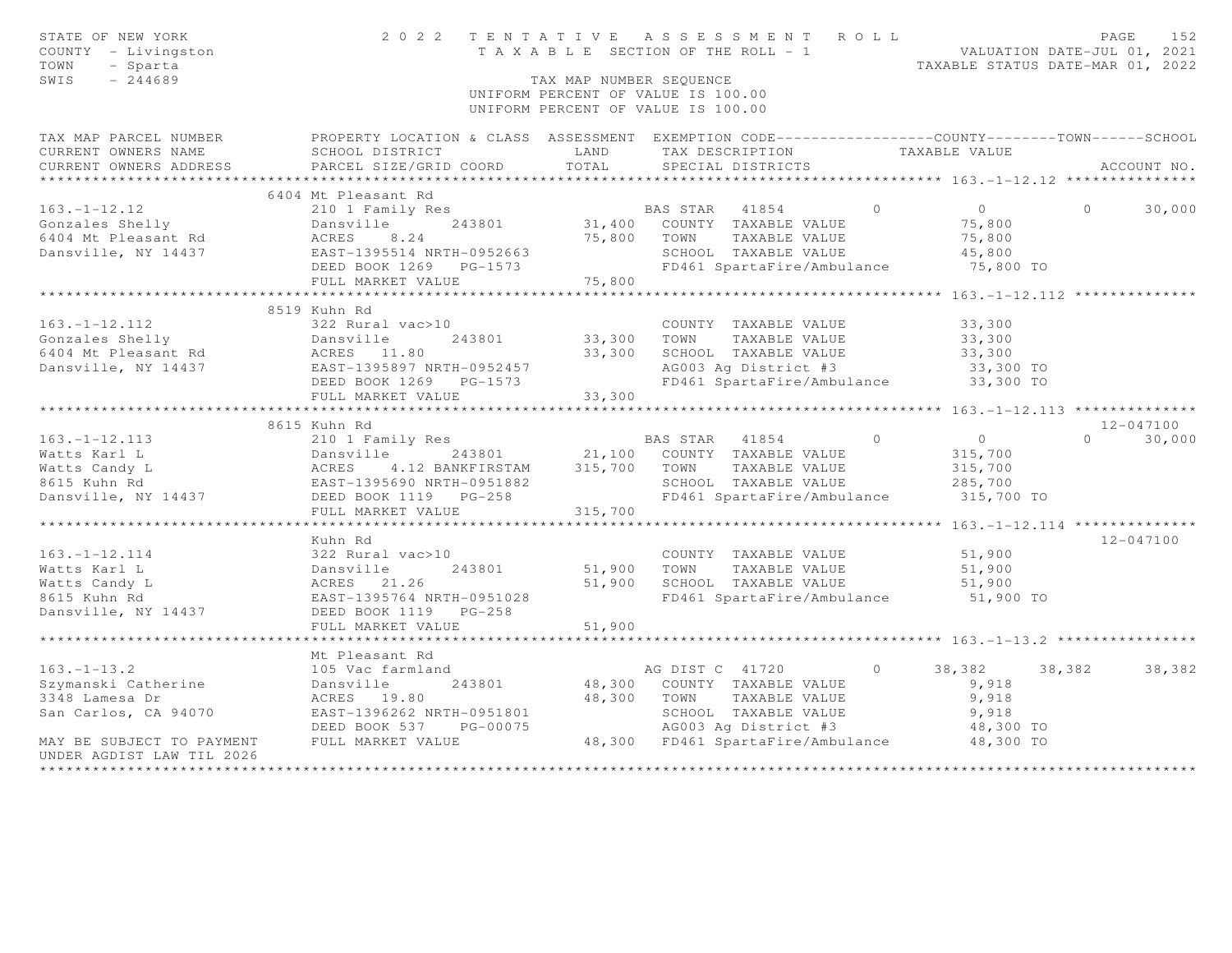| STATE OF NEW YORK<br>COUNTY - Livingston<br>TOWN<br>- Sparta<br>SWIS<br>$-244689$                                           |                                                                                                                                               | TAX MAP NUMBER SEQUENCE | 2022 TENTATIVE ASSESSMENT ROLL<br>TENIAIIVE ASSESSMENT NULLE NALUATION DATE-JUL 01, 2021<br>TAXABLE SECTION OF THE ROLL - 1<br>TAXABLE STATUS DATE-MAR 01, 2022<br>UNIFORM PERCENT OF VALUE IS 100.00<br>UNIFORM PERCENT OF VALUE IS 100.00 |         |                                                       |        | PAGE<br>153     |
|-----------------------------------------------------------------------------------------------------------------------------|-----------------------------------------------------------------------------------------------------------------------------------------------|-------------------------|---------------------------------------------------------------------------------------------------------------------------------------------------------------------------------------------------------------------------------------------|---------|-------------------------------------------------------|--------|-----------------|
| TAX MAP PARCEL NUMBER<br>CURRENT OWNERS NAME<br>CURRENT OWNERS ADDRESS                                                      | PROPERTY LOCATION & CLASS ASSESSMENT EXEMPTION CODE----------------COUNTY-------TOWN------SCHOOL<br>SCHOOL DISTRICT<br>PARCEL SIZE/GRID COORD | LAND<br>TOTAL           | TAX DESCRIPTION<br>SPECIAL DISTRICTS                                                                                                                                                                                                        |         | TAXABLE VALUE                                         |        | ACCOUNT NO.     |
|                                                                                                                             | Mt Pleasant Rd                                                                                                                                |                         |                                                                                                                                                                                                                                             |         |                                                       |        | 12-046300       |
| $163. - 1 - 13.11$                                                                                                          | 105 Vac farmland                                                                                                                              |                         | AG DIST C 41720 0 101,802                                                                                                                                                                                                                   |         |                                                       |        | 101,802 101,802 |
| Szymanski Charles M<br>8337 Kuhn Rd<br>Dansville, NY 14437                                                                  | 243801<br>Dansville<br>ACRES 42.40<br>EAST-1397254 NRTH-0951843                                                                               | 122,400 TOWN            | 122,400 COUNTY TAXABLE VALUE<br>TAXABLE VALUE<br>SCHOOL TAXABLE VALUE<br>AG003 Ag District #3                                                                                                                                               |         | 20,598<br>20,598<br>20,598                            |        |                 |
| MAY BE SUBJECT TO PAYMENT<br>UNDER AGDIST LAW TIL 2026                                                                      | DEED BOOK 1298 PG-1238<br>FULL MARKET VALUE                                                                                                   |                         | 122,400 FD461 SpartaFire/Ambulance 122,400 TO                                                                                                                                                                                               |         | 122,400 TO                                            |        |                 |
|                                                                                                                             |                                                                                                                                               |                         |                                                                                                                                                                                                                                             |         |                                                       |        |                 |
| $163. - 1 - 13.12$                                                                                                          | Mt Pleasant Rd<br>105 Vac farmland                                                                                                            |                         | AG DIST C 41720                                                                                                                                                                                                                             | $\circ$ | 59,669                                                | 59,669 | 59,669          |
| Szymanski Catherine                                                                                                         | Dansville 243801                                                                                                                              |                         | 73,900 COUNTY TAXABLE VALUE                                                                                                                                                                                                                 |         | 14,231                                                |        |                 |
| 3348 Lamesa Dr Apt #7                                                                                                       | ACRES 27.70                                                                                                                                   |                         | 73,900 TOWN TAXABLE VALUE                                                                                                                                                                                                                   |         | 14,231                                                |        |                 |
| San Carlos, CA 94070                                                                                                        | EAST-1396659 NRTH-0951814                                                                                                                     |                         | SCHOOL TAXABLE VALUE                                                                                                                                                                                                                        |         | 14,231                                                |        |                 |
|                                                                                                                             | DEED BOOK 620 PG-00216                                                                                                                        |                         | AG003 Ag District #3                                                                                                                                                                                                                        |         | 73,900 TO                                             |        |                 |
| MAY BE SUBJECT TO PAYMENT<br>UNDER AGDIST LAW TIL 2026                                                                      | FULL MARKET VALUE                                                                                                                             |                         | 73,900 FD461 SpartaFire/Ambulance 73,900 TO                                                                                                                                                                                                 |         |                                                       |        |                 |
|                                                                                                                             | ********************                                                                                                                          |                         |                                                                                                                                                                                                                                             |         |                                                       |        |                 |
| $163. - 1 - 14.2$                                                                                                           | 8660 Story Rd                                                                                                                                 |                         |                                                                                                                                                                                                                                             |         |                                                       |        |                 |
| Kessler Brandy                                                                                                              | 270 Mfg housing<br>243801<br>Dansville                                                                                                        | 26,200 TOWN             | COUNTY TAXABLE VALUE<br>TAXABLE VALUE                                                                                                                                                                                                       |         | 68,800<br>68,800                                      |        |                 |
| 8660 Story Rd                                                                                                               | ACRES<br>6.10                                                                                                                                 |                         | 68,800 SCHOOL TAXABLE VALUE                                                                                                                                                                                                                 |         | 68,800                                                |        |                 |
| Dansville, NY 14437                                                                                                         | EAST-1398275 NRTH-0951945<br>DEED BOOK 1282 PG-2845                                                                                           |                         | FD461 SpartaFire/Ambulance                                                                                                                                                                                                                  |         | 68,800 TO                                             |        |                 |
|                                                                                                                             | FULL MARKET VALUE                                                                                                                             | 68,800                  |                                                                                                                                                                                                                                             |         |                                                       |        |                 |
|                                                                                                                             |                                                                                                                                               |                         | ************************* 163.-1-14.12                                                                                                                                                                                                      |         |                                                       |        |                 |
| $163. - 1 - 14.12$<br>May Cody B                                                                                            | Story Rd<br>314 Rural vac<10<br>Dansville 243801<br>ACRES 3.80<br>243801                                                                      |                         | COUNTY TAXABLE VALUE<br>13,800 TOWN TAXABLE VALUE                                                                                                                                                                                           |         | 13,800<br>13,800                                      |        |                 |
| 8610 Story Rd                                                                                                               |                                                                                                                                               |                         | 13,800 SCHOOL TAXABLE VALUE                                                                                                                                                                                                                 |         | 13,800                                                |        |                 |
| Dansville, NY 14437                                                                                                         | EAST-1398544 NRTH-0952159<br>DEED BOOK 1274    PG-706                                                                                         |                         | FD461 SpartaFire/Ambulance 13,800 TO                                                                                                                                                                                                        |         |                                                       |        |                 |
|                                                                                                                             | FULL MARKET VALUE                                                                                                                             | 13,800                  |                                                                                                                                                                                                                                             |         |                                                       |        |                 |
|                                                                                                                             | 8680 Story Rd                                                                                                                                 |                         |                                                                                                                                                                                                                                             |         |                                                       |        |                 |
| $163. - 1 - 14.31$<br>Kane Patrick J<br>Kane Lillian E<br>8680 Story Rd<br>Dansville, NY 14437<br>MAY BE SUBJECT TO PAYMENT | 240 Rural res<br>Dansville 243801<br>ACRES 28.65<br>EAST-1398301 NRTH-0951380<br>DEED BOOK 1254 PG-152<br>FULL MARKET VALUE                   | 389,900                 | AG DIST IN 41730<br>68,100 COUNTY TAXABLE VALUE<br>389,900 TOWN<br>TAXABLE VALUE<br>SCHOOL TAXABLE VALUE<br>FD461 SpartaFire/Ambulance                                                                                                      | $\circ$ | 14,895<br>375,005<br>375,005<br>375,005<br>389,900 TO | 14,895 | 14,895          |
| UNDER AGDIST LAW TIL 2029                                                                                                   |                                                                                                                                               |                         |                                                                                                                                                                                                                                             |         |                                                       |        |                 |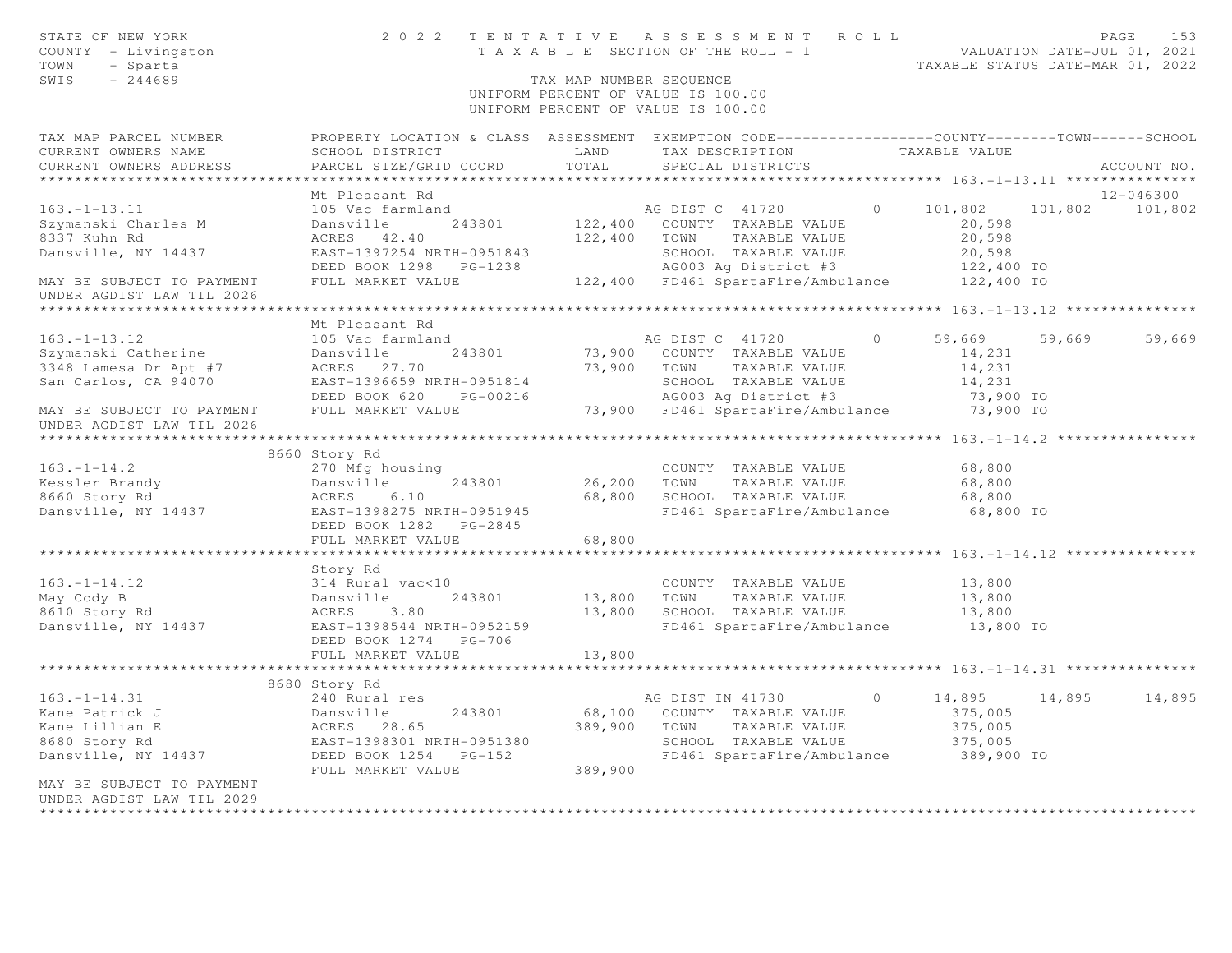| STATE OF NEW YORK<br>COUNTY - Livingston<br>TOWN<br>- Sparta<br>$-244689$<br>SWIS                                                                                                                                                    |                                                                                                                                    | TAX MAP NUMBER SEQUENCE | 2022 TENTATIVE ASSESSMENT ROLL<br>UNIFORM PERCENT OF VALUE IS 100.00<br>UNIFORM PERCENT OF VALUE IS 100.00 |                                       | PAGE<br>154                                                                                                                                                                                                                                                                                                                                  |
|--------------------------------------------------------------------------------------------------------------------------------------------------------------------------------------------------------------------------------------|------------------------------------------------------------------------------------------------------------------------------------|-------------------------|------------------------------------------------------------------------------------------------------------|---------------------------------------|----------------------------------------------------------------------------------------------------------------------------------------------------------------------------------------------------------------------------------------------------------------------------------------------------------------------------------------------|
| TAX MAP PARCEL NUMBER                                                                                                                                                                                                                | PROPERTY LOCATION & CLASS ASSESSMENT EXEMPTION CODE-----------------COUNTY-------TOWN------SCHOOL                                  |                         |                                                                                                            |                                       |                                                                                                                                                                                                                                                                                                                                              |
| CURRENT OWNERS NAME                                                                                                                                                                                                                  | SCHOOL DISTRICT                                                                                                                    | LAND                    | TAX DESCRIPTION TAXABLE VALUE                                                                              |                                       |                                                                                                                                                                                                                                                                                                                                              |
|                                                                                                                                                                                                                                      |                                                                                                                                    |                         |                                                                                                            |                                       | ACCOUNT NO.                                                                                                                                                                                                                                                                                                                                  |
|                                                                                                                                                                                                                                      | 8718 Story Rd                                                                                                                      |                         |                                                                                                            |                                       |                                                                                                                                                                                                                                                                                                                                              |
| $163, -1-14, 32$                                                                                                                                                                                                                     | 270 Mfg housing                                                                                                                    |                         |                                                                                                            |                                       |                                                                                                                                                                                                                                                                                                                                              |
| 163.-1-14.32 270 Mfg housin<br>Barber Tammy M Dansville<br>8718 Story Rd ACRES 9.82                                                                                                                                                  |                                                                                                                                    |                         |                                                                                                            |                                       |                                                                                                                                                                                                                                                                                                                                              |
|                                                                                                                                                                                                                                      |                                                                                                                                    |                         |                                                                                                            |                                       |                                                                                                                                                                                                                                                                                                                                              |
| Dansville, NY 14437 EAST-1398329 NRTH-0950752                                                                                                                                                                                        | DEED BOOK 1265 PG-1399                                                                                                             |                         | FD461 SpartaFire/Ambulance 127,900 TO                                                                      |                                       |                                                                                                                                                                                                                                                                                                                                              |
|                                                                                                                                                                                                                                      |                                                                                                                                    |                         |                                                                                                            |                                       |                                                                                                                                                                                                                                                                                                                                              |
|                                                                                                                                                                                                                                      | Mt Pleasant Rd S                                                                                                                   |                         |                                                                                                            |                                       |                                                                                                                                                                                                                                                                                                                                              |
|                                                                                                                                                                                                                                      |                                                                                                                                    |                         |                                                                                                            |                                       |                                                                                                                                                                                                                                                                                                                                              |
|                                                                                                                                                                                                                                      |                                                                                                                                    |                         |                                                                                                            |                                       |                                                                                                                                                                                                                                                                                                                                              |
|                                                                                                                                                                                                                                      |                                                                                                                                    |                         |                                                                                                            |                                       |                                                                                                                                                                                                                                                                                                                                              |
|                                                                                                                                                                                                                                      | DEED BOOK 1280 PG-2887                                                                                                             |                         | FD461 SpartaFire/Ambulance 95,100 TO                                                                       |                                       |                                                                                                                                                                                                                                                                                                                                              |
|                                                                                                                                                                                                                                      |                                                                                                                                    |                         |                                                                                                            |                                       |                                                                                                                                                                                                                                                                                                                                              |
|                                                                                                                                                                                                                                      |                                                                                                                                    |                         |                                                                                                            |                                       |                                                                                                                                                                                                                                                                                                                                              |
|                                                                                                                                                                                                                                      | 8610 Story Rd                                                                                                                      |                         |                                                                                                            |                                       | 12-048700                                                                                                                                                                                                                                                                                                                                    |
| $163. -1-15$<br>May Cody B                                                                                                                                                                                                           | 210 1 Family Res<br>243801 15,900 VET COM CT 41131 0 26,425 26,425 0<br>ACRES 2.10 BANK LERETA 105,700 COUNTY TAXABLE VALUE 73,990 |                         |                                                                                                            |                                       | $\overline{0}$                                                                                                                                                                                                                                                                                                                               |
| 8610 Story Rd                                                                                                                                                                                                                        |                                                                                                                                    |                         |                                                                                                            |                                       |                                                                                                                                                                                                                                                                                                                                              |
| Dansville, NY 14437 EAST-1398784 NRTH-0952460                                                                                                                                                                                        |                                                                                                                                    |                         | TOWN                                                                                                       | TAXABLE VALUE 73,990                  |                                                                                                                                                                                                                                                                                                                                              |
|                                                                                                                                                                                                                                      |                                                                                                                                    |                         |                                                                                                            |                                       |                                                                                                                                                                                                                                                                                                                                              |
|                                                                                                                                                                                                                                      |                                                                                                                                    |                         |                                                                                                            |                                       |                                                                                                                                                                                                                                                                                                                                              |
|                                                                                                                                                                                                                                      |                                                                                                                                    |                         |                                                                                                            |                                       |                                                                                                                                                                                                                                                                                                                                              |
|                                                                                                                                                                                                                                      | 8604 Story Rd                                                                                                                      |                         |                                                                                                            |                                       | 12-048600                                                                                                                                                                                                                                                                                                                                    |
| $163. - 1 - 16$                                                                                                                                                                                                                      | 210 1 Family Res<br>210 1 Family Res<br>243801 29,200 ENH STAR 41834 20 0                                                          |                         |                                                                                                            | $\begin{bmatrix} 0 & 0 \end{bmatrix}$ | $\overline{a}$ and $\overline{a}$ and $\overline{a}$ and $\overline{a}$ and $\overline{a}$ and $\overline{a}$ and $\overline{a}$ and $\overline{a}$ and $\overline{a}$ and $\overline{a}$ and $\overline{a}$ and $\overline{a}$ and $\overline{a}$ and $\overline{a}$ and $\overline{a}$ and $\overline{a}$ and $\overline{a}$ and<br>74,900 |
|                                                                                                                                                                                                                                      |                                                                                                                                    |                         | 189,400 COUNTY TAXABLE VALUE                                                                               | 154,400                               |                                                                                                                                                                                                                                                                                                                                              |
|                                                                                                                                                                                                                                      |                                                                                                                                    |                         | TOWN                                                                                                       | TAXABLE VALUE 154,400                 |                                                                                                                                                                                                                                                                                                                                              |
| 163.-1-16 210 I Family Res<br>Fugle Douglas C Dansville 243801 19,200 I<br>Fugle Joanne M ACRES 3.40 189,400<br>8604 Story Rd EAST-1398757 NRTH-0952930<br>Dansville, NY 14437 DEED BOOK 624 PG-00167<br>FULL MADYET WALKER PG-00167 |                                                                                                                                    |                         |                                                                                                            |                                       |                                                                                                                                                                                                                                                                                                                                              |
|                                                                                                                                                                                                                                      | FULL MARKET VALUE                                                                                                                  |                         |                                                                                                            |                                       |                                                                                                                                                                                                                                                                                                                                              |
|                                                                                                                                                                                                                                      |                                                                                                                                    |                         |                                                                                                            |                                       |                                                                                                                                                                                                                                                                                                                                              |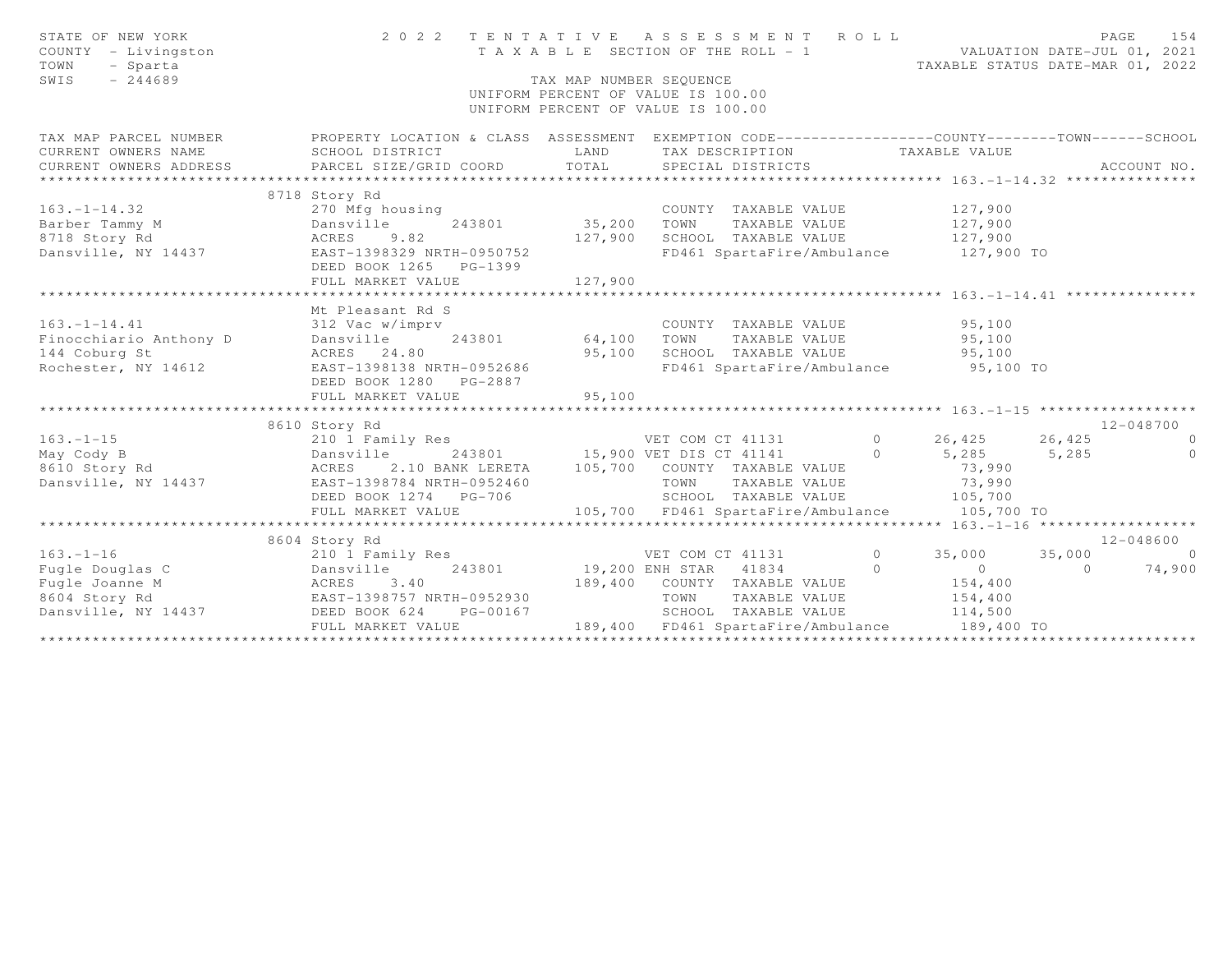|      | STATE OF NEW YORK   | 2022 TENTATIVE ASSESSMENT ROLL        | 155<br>PAGE                      |
|------|---------------------|---------------------------------------|----------------------------------|
|      | COUNTY - Livingston | T A X A B L E SECTION OF THE ROLL - 1 | VALUATION DATE-JUL 01, 2021      |
|      | TOWN - Sparta       |                                       | TAXABLE STATUS DATE-MAR 01, 2022 |
| SWIS | $-244689$           | MAP SECTION - 163                     | RPS150/V04/L015                  |
|      |                     | $SUB - SECTION - 000$                 | CURRENT DATE 4/19/2022           |
|      |                     | UNIFORM PERCENT OF VALUE IS 100.00    |                                  |

## \*\*\* S P E C I A L D I S T R I C T S U M M A R Y \*\*\*

|                            | TOTAL EXTENSION | EXTENSION | AD VALOREM | <b>EXEMPT</b> | <b>TAXABLE</b> |
|----------------------------|-----------------|-----------|------------|---------------|----------------|
| CODE DISTRICT NAME PARCELS | TYPE.           | VALUE     | VALUE      | AMOUNT        | VALUE.         |
|                            |                 |           |            |               |                |
| AG003 Ag District #3       | 11 TOTAL        |           | 1834,600   |               | 1834,600       |
| FD461 SpartaFire/Amb       | 41 TOTAL        |           | 5895,500   |               | 5895,500       |

#### \*\*\* S C H O O L D I S T R I C T S U M M A R Y \*\*\*

| CODE   | DISTRICT NAME         | TOTAL<br>PARCELS | ASSESSED<br>LAND | ASSESSED<br>TOTAL | EXEMPT<br>AMOUNT | TOTAL<br>TAXABLE | STAR<br>AMOUNT | STAR<br>TAXABLE |
|--------|-----------------------|------------------|------------------|-------------------|------------------|------------------|----------------|-----------------|
| 243801 | Dansville             | 41               | 2338,500         | 5895,500          | 791,127          | 5104,373         | 524,700        | 4579,673        |
|        | $S \cup B - TO T A L$ | 41               | 2338,500         | 5895,500          | 791,127          | 5104,373         | 524,700        | 4579,673        |
|        | TOTAL                 | 41               | 2338,500         | 5895,500          | 791,127          | 5104,373         | 524,700        | 4579,673        |

#### \*\*\* S Y S T E M C O D E S S U M M A R Y \*\*\*

### NO SYSTEM EXEMPTIONS AT THIS LEVEL

## \*\*\* E X E M P T I O N S U M M A R Y \*\*\*

| CODE  | DESCRIPTION   | TOTAL<br>PARCELS | COUNTY  | TOWN    | SCHOOL   |
|-------|---------------|------------------|---------|---------|----------|
| 41121 | VET<br>WAR CT |                  | 19,373  | 19,373  |          |
| 41131 | VET COM CT    |                  | 96,425  | 96,425  |          |
| 41141 | VET DIS CT    | ∠                | 37,573  | 37,573  |          |
| 41720 | AG DIST C     |                  | 776,232 | 776,232 | 776,232  |
| 41730 | AG DIST IN    |                  | 14,895  | 14,895  | 14,895   |
| 41834 | ENH STAR      |                  |         |         | 224,700  |
| 41854 | BAS STAR      | 10               |         |         | 300,000  |
|       | TO TAL        | 27               | 944,498 | 944,498 | 1315,827 |
|       |               |                  |         |         |          |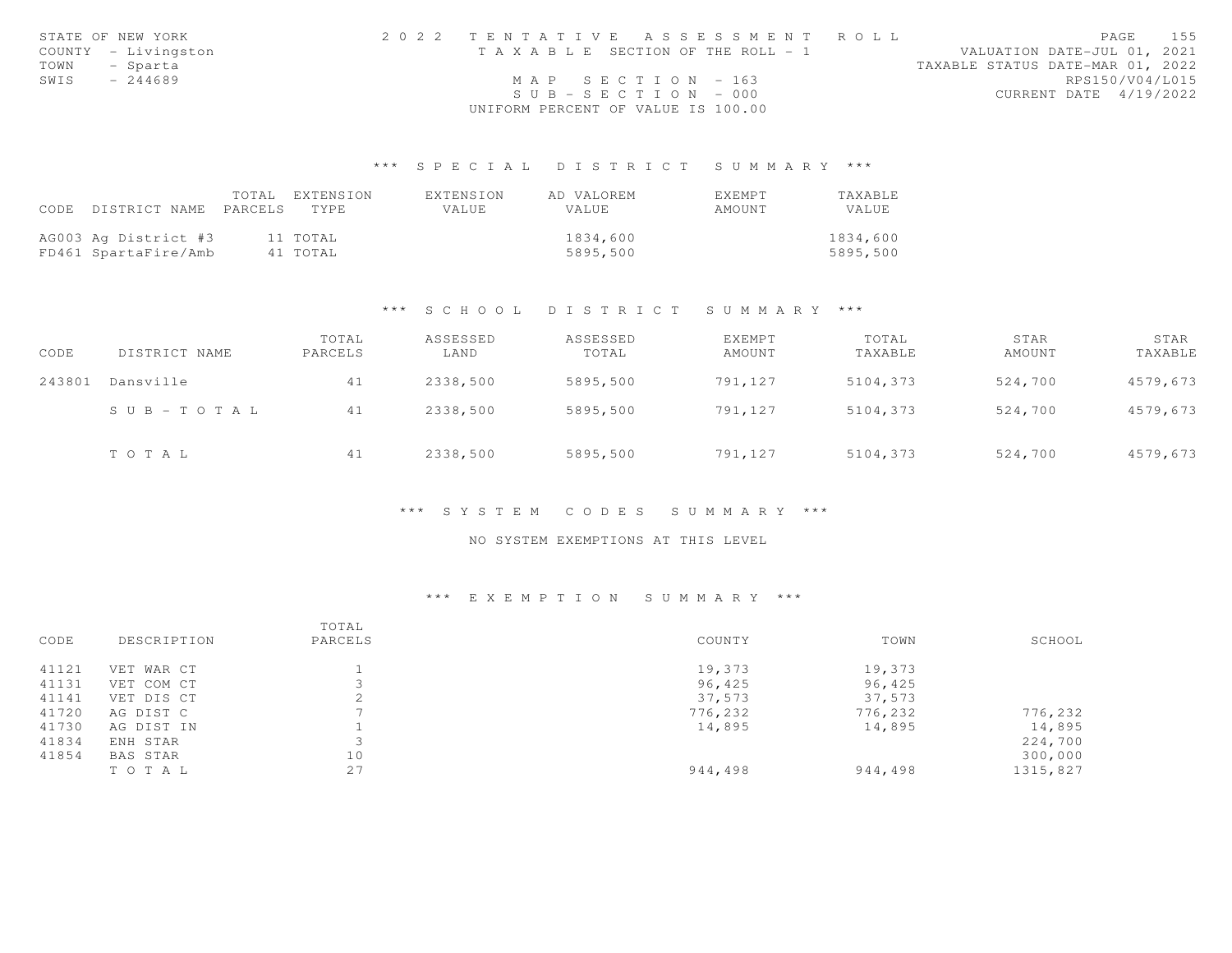|      | STATE OF NEW YORK   | 2022 TENTATIVE ASSESSMENT ROLL        | 156<br>PAGE                      |  |
|------|---------------------|---------------------------------------|----------------------------------|--|
|      | COUNTY - Livingston | T A X A B L E SECTION OF THE ROLL - 1 | VALUATION DATE-JUL 01, 2021      |  |
| TOWN | - Sparta            |                                       | TAXABLE STATUS DATE-MAR 01, 2022 |  |
| SWIS | $-244689$           | MAP SECTION $-163$                    | RPS150/V04/L015                  |  |
|      |                     | $SUB - SECTION - 000$                 | CURRENT DATE 4/19/2022           |  |
|      |                     | UNIFORM PERCENT OF VALUE IS 100.00    |                                  |  |

# \*\*\* G R A N D T O T A L S \*\*\*

| ROLL |             | TOTAL   | ASSESSED | ASSESSED | TAXABLE  | TAXABLE  | TAXABLE  | STAR     |
|------|-------------|---------|----------|----------|----------|----------|----------|----------|
| SEC  | DESCRIPTION | PARCELS | LAND     | TOTAL    | COUNTY   | TOWN     | SCHOOL   | TAXABLE  |
|      | TAXABLE     |         | 2338,500 | 5895,500 | 4951,002 | 4951,002 | 5104,373 | 4579,673 |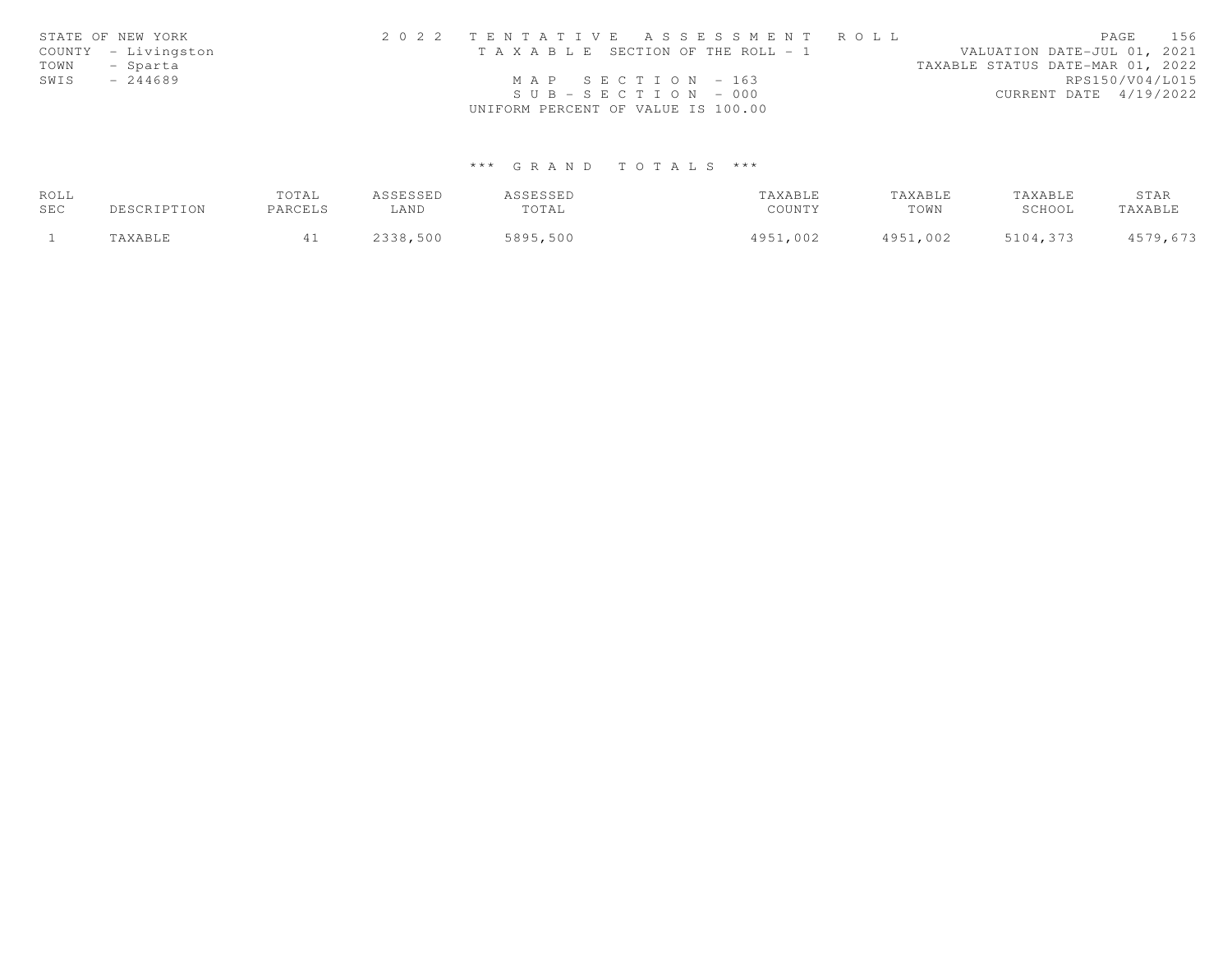| STATE OF NEW YORK<br>COUNTY - Livingston<br>TOWN<br>- Sparta<br>SWIS<br>$-244689$                                                                                                                               |                                                                                                    | TAX MAP NUMBER SEQUENCE       | 2022 TENTATIVE ASSESSMENT ROLL<br>UNIFORM PERCENT OF VALUE IS 100.00<br>UNIFORM PERCENT OF VALUE IS 100.00 |                             | PAGE<br>157<br>T A X A B L E SECTION OF THE ROLL - 1 WALUATION DATE-JUL 01, 2021<br>TAXABLE STATUS DATE-MAR 01, 2022 |
|-----------------------------------------------------------------------------------------------------------------------------------------------------------------------------------------------------------------|----------------------------------------------------------------------------------------------------|-------------------------------|------------------------------------------------------------------------------------------------------------|-----------------------------|----------------------------------------------------------------------------------------------------------------------|
| TAX MAP PARCEL NUMBER                                                                                                                                                                                           | PROPERTY LOCATION & CLASS ASSESSMENT EXEMPTION CODE-----------------COUNTY--------TOWN------SCHOOL |                               |                                                                                                            |                             |                                                                                                                      |
| CURRENT OWNERS NAME                                                                                                                                                                                             | SCHOOL DISTRICT LAND                                                                               |                               | TAX DESCRIPTION                                                                                            | TAXABLE VALUE               |                                                                                                                      |
| CURRENT OWNERS ADDRESS                                                                                                                                                                                          | PARCEL SIZE/GRID COORD                                                                             | TOTAL                         | SPECIAL DISTRICTS                                                                                          |                             | ACCOUNT NO.                                                                                                          |
|                                                                                                                                                                                                                 | 8598 Groveland Station Rd                                                                          |                               |                                                                                                            |                             |                                                                                                                      |
| $175. - 1 - 1.2$                                                                                                                                                                                                | 210 1 Family Res                                                                                   |                               | ENH STAR 41834                                                                                             | $\bigcap$<br>$\overline{0}$ | 74,900<br>$\cap$                                                                                                     |
| Butler Martha S                                                                                                                                                                                                 | Dansville                                                                                          |                               | 243801 14,800 COUNTY TAXABLE VALUE                                                                         | 175,200                     |                                                                                                                      |
|                                                                                                                                                                                                                 | 1.70                                                                                               |                               | 175,200 TOWN TAXABLE VALUE                                                                                 | 175,200                     |                                                                                                                      |
|                                                                                                                                                                                                                 | EAST-1379313 NRTH-0951798                                                                          |                               | SCHOOL TAXABLE VALUE                                                                                       | 100,300                     |                                                                                                                      |
|                                                                                                                                                                                                                 | DEED BOOK 1037    PG-217                                                                           |                               | FD461 SpartaFire/Ambulance 175,200 TO                                                                      |                             |                                                                                                                      |
|                                                                                                                                                                                                                 | FULL MARKET VALUE                                                                                  | 175,200                       |                                                                                                            |                             |                                                                                                                      |
|                                                                                                                                                                                                                 |                                                                                                    |                               |                                                                                                            |                             |                                                                                                                      |
|                                                                                                                                                                                                                 | 8580-8711 Groveland Station Rd                                                                     |                               |                                                                                                            |                             | 12-012100                                                                                                            |
| $175. - 1 - 1.11$                                                                                                                                                                                               | 120 Field crops                                                                                    |                               | AG DIST C 41720                                                                                            | $\Omega$<br>630,444         | 630, 444 630, 444                                                                                                    |
|                                                                                                                                                                                                                 |                                                                                                    |                               | 785,400 COUNTY TAXABLE VALUE                                                                               | 499,456                     |                                                                                                                      |
|                                                                                                                                                                                                                 |                                                                                                    |                               | 1129,900 TOWN TAXABLE VALUE                                                                                | 499,456                     |                                                                                                                      |
|                                                                                                                                                                                                                 |                                                                                                    |                               | SCHOOL TAXABLE VALUE                                                                                       | 499,456                     |                                                                                                                      |
|                                                                                                                                                                                                                 | DEED BOOK 814 PG-337                                                                               |                               | AG003 Ag District #3                                                                                       | 1129,900 TO                 |                                                                                                                      |
| MAY BE SUBJECT TO PAYMENT FULL MARKET VALUE                                                                                                                                                                     |                                                                                                    |                               | 1129,900 FD461 SpartaFire/Ambulance 1129,900 TO                                                            |                             |                                                                                                                      |
| UNDER AGDIST LAW TIL 2026                                                                                                                                                                                       |                                                                                                    |                               |                                                                                                            |                             |                                                                                                                      |
|                                                                                                                                                                                                                 |                                                                                                    |                               |                                                                                                            |                             |                                                                                                                      |
|                                                                                                                                                                                                                 | 8585 Groveland Station Rd                                                                          |                               |                                                                                                            |                             |                                                                                                                      |
| $175. - 1 - 1.12$                                                                                                                                                                                               | 210 1 Family Res                                                                                   |                               | COUNTY TAXABLE VALUE                                                                                       | 79,800                      |                                                                                                                      |
|                                                                                                                                                                                                                 |                                                                                                    |                               |                                                                                                            | 79,800                      |                                                                                                                      |
|                                                                                                                                                                                                                 |                                                                                                    |                               |                                                                                                            | 79,800                      |                                                                                                                      |
| Example Roberta<br>243801 8,800 TOWN TAXABLE VALUE<br>8585 Groveland Station Rd FRNT 190.17 DPTH 154.51 79,800 SCHOOL TAXABLE VALUE<br>Dansville, NY 14437 EAST-1379542 NRTH-0952021 FD461 SpartaFire/Ambulance |                                                                                                    |                               | FD461 SpartaFire/Ambulance                                                                                 |                             | 79,800 TO                                                                                                            |
|                                                                                                                                                                                                                 | DEED BOOK 1296 PG-1                                                                                |                               |                                                                                                            |                             |                                                                                                                      |
|                                                                                                                                                                                                                 | FULL MARKET VALUE                                                                                  | 79,800                        |                                                                                                            |                             |                                                                                                                      |
|                                                                                                                                                                                                                 |                                                                                                    | ***********                   |                                                                                                            |                             |                                                                                                                      |
|                                                                                                                                                                                                                 | 8747 Groveland Station Rd                                                                          |                               |                                                                                                            |                             | $12 - 038600$                                                                                                        |
| $175. - 1 - 2$                                                                                                                                                                                                  | 210 1 Family Res                                                                                   |                               | COUNTY TAXABLE VALUE                                                                                       | 148,300                     |                                                                                                                      |
|                                                                                                                                                                                                                 |                                                                                                    |                               | 5,000 TOWN TAXABLE VALUE                                                                                   | 148,300                     |                                                                                                                      |
| For Alan and Station Rd East-1380843 NRTH-0948652<br>For Cathy FRNT 194.68 DPTH 86.08 148,300 SCHOOL TAXABLE VALUE<br>8747 Groveland Station Rd EAST-1380843 NRTH-0948652 FD461 SpartaFire/Ambul                |                                                                                                    |                               |                                                                                                            | 148,300                     |                                                                                                                      |
|                                                                                                                                                                                                                 |                                                                                                    |                               | FD461 SpartaFire/Ambulance                                                                                 |                             | 148,300 TO                                                                                                           |
| Dansville, NY 14437                                                                                                                                                                                             | DEED BOOK 1280 PG-969                                                                              |                               |                                                                                                            |                             |                                                                                                                      |
|                                                                                                                                                                                                                 | FULL MARKET VALUE                                                                                  | 148,300                       |                                                                                                            |                             |                                                                                                                      |
|                                                                                                                                                                                                                 | Groveland Station Rd                                                                               |                               |                                                                                                            |                             | $12 - 039900$                                                                                                        |
| $175. - 1 - 3.2$                                                                                                                                                                                                | 312 Vac w/imprv                                                                                    |                               | COUNTY TAXABLE VALUE                                                                                       | 77,400                      |                                                                                                                      |
| Butler Martha                                                                                                                                                                                                   | Dansville<br>243801                                                                                | 43,100                        | TAXABLE VALUE<br>TOWN                                                                                      | 77,400                      |                                                                                                                      |
| 8598 Route 63                                                                                                                                                                                                   | ACRES 13.30                                                                                        | 77,400                        | SCHOOL TAXABLE VALUE                                                                                       | 77,400                      |                                                                                                                      |
| Dansville, NY 14437                                                                                                                                                                                             | EAST-1380572 NRTH-0947733                                                                          |                               | AG003 Ag District #3                                                                                       |                             |                                                                                                                      |
|                                                                                                                                                                                                                 | DEED BOOK 1086    PG-355                                                                           |                               | AG003 Ag District #3 77,400 TO<br>FD461 SpartaFire/Ambulance 77,400 TO                                     |                             |                                                                                                                      |
|                                                                                                                                                                                                                 | FULL MARKET VALUE                                                                                  | 77,400                        |                                                                                                            |                             |                                                                                                                      |
|                                                                                                                                                                                                                 |                                                                                                    | * * * * * * * * * * * * * * * |                                                                                                            |                             |                                                                                                                      |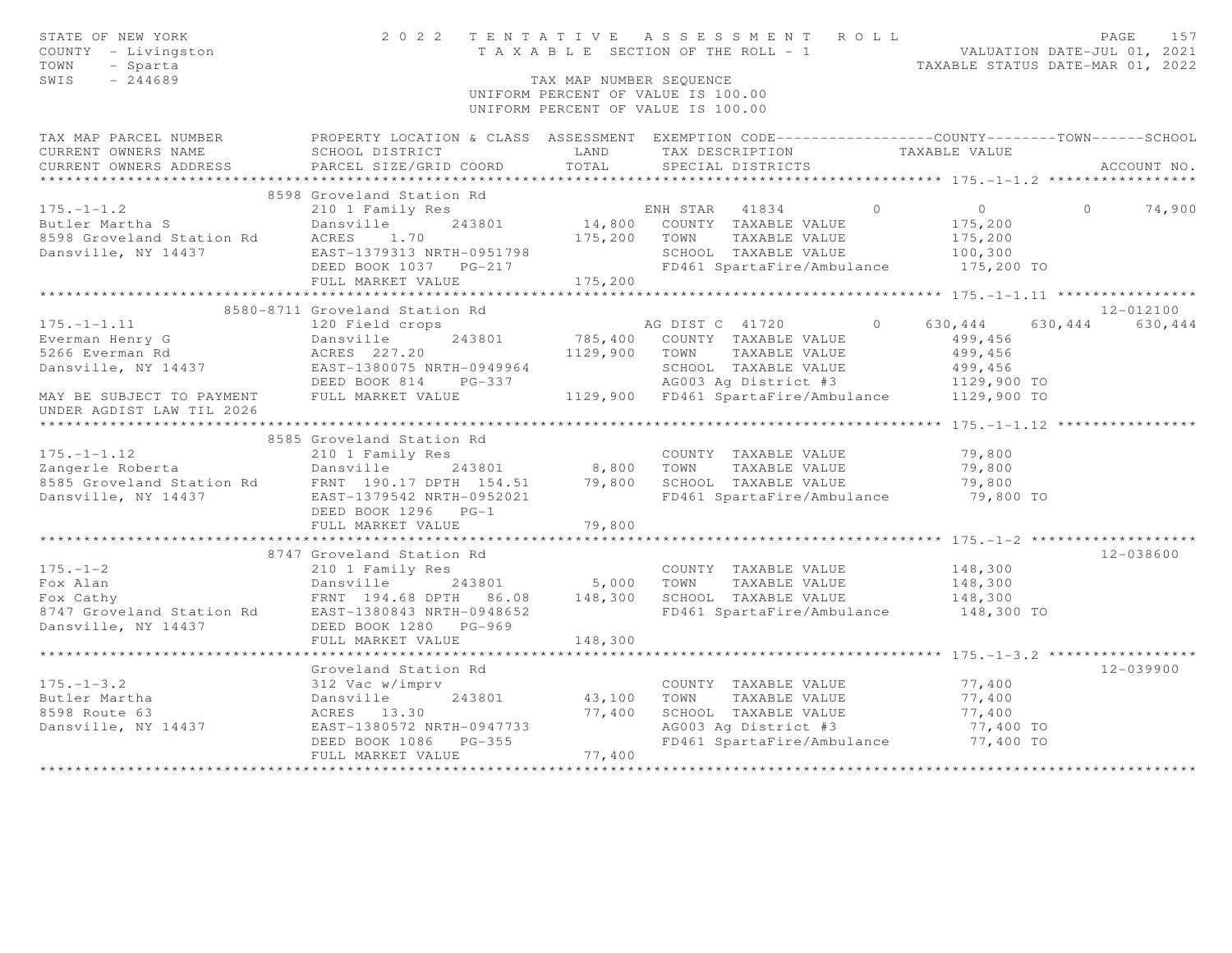| STATE OF NEW YORK<br>COUNTY - Livingston<br>TOWN<br>- Sparta<br>SWIS<br>$-244689$        |                                                                                                                                                | TAX MAP NUMBER SEOUENCE | 2022 TENTATIVE ASSESSMENT ROLL<br>T A X A B L E SECTION OF THE ROLL - 1<br>UNIFORM PERCENT OF VALUE IS 100.00<br>UNIFORM PERCENT OF VALUE IS 100.00 |            | VALUATION DATE-JUL 01, 2021<br>TAXABLE STATUS DATE-MAR 01, 2022 | PAGE            | 158           |
|------------------------------------------------------------------------------------------|------------------------------------------------------------------------------------------------------------------------------------------------|-------------------------|-----------------------------------------------------------------------------------------------------------------------------------------------------|------------|-----------------------------------------------------------------|-----------------|---------------|
| TAX MAP PARCEL NUMBER<br>CURRENT OWNERS NAME<br>CURRENT OWNERS ADDRESS                   | PROPERTY LOCATION & CLASS ASSESSMENT EXEMPTION CODE-----------------COUNTY-------TOWN------SCHOOL<br>SCHOOL DISTRICT<br>PARCEL SIZE/GRID COORD | LAND<br>TOTAL           | TAX DESCRIPTION<br>SPECIAL DISTRICTS                                                                                                                |            | TAXABLE VALUE                                                   |                 | ACCOUNT NO.   |
| ********************                                                                     |                                                                                                                                                |                         |                                                                                                                                                     |            |                                                                 |                 |               |
|                                                                                          | 8773 Groveland Station Rd                                                                                                                      |                         |                                                                                                                                                     |            |                                                                 |                 | 12-039900     |
| $175. - 1 - 3.11$<br>Andrews Richard<br>8773 Groveland Station Rd<br>Dansville, NY 14437 | 210 1 Family Res<br>Dansville<br>243801<br>ACRES<br>2.52<br>EAST-1381046 NRTH-0948133<br>$PG-225$<br>DEED BOOK 1176                            | 17,000<br>116,500       | ENH STAR<br>41834<br>COUNTY TAXABLE VALUE<br>TOWN<br>TAXABLE VALUE<br>SCHOOL TAXABLE VALUE<br>FD461 SpartaFire/Ambulance                            | $\Omega$   | $\overline{0}$<br>116,500<br>116,500<br>41,600<br>116,500 TO    | $\cap$          | 74,900        |
|                                                                                          | FULL MARKET VALUE                                                                                                                              | 116,500                 |                                                                                                                                                     |            | ************** 175. -1-3. 12 *****************                  |                 |               |
| $175. - 1 - 3.12$<br>Butler Martha S<br>Coleman Wade M                                   | Groveland Station Rd<br>322 Rural vac>10<br>243801<br>Dansville<br>ACRES 37.30<br>EAST-1381596 N                                               | 79,100<br>79,100        | COUNTY TAXABLE VALUE<br>TOWN<br>TAXABLE VALUE<br>SCHOOL TAXABLE VALUE                                                                               |            | 79,100<br>79,100<br>79,100                                      |                 | $12 - 039900$ |
| 8598 Route 63                                                                            | EAST-1381596 NRTH-0947804                                                                                                                      |                         | AG003 Ag District #3                                                                                                                                |            | 79,100 TO                                                       |                 |               |
| Dansville, NY 14437                                                                      | DEED BOOK 1171    PG-158                                                                                                                       |                         | FD461 SpartaFire/Ambulance                                                                                                                          |            | 79,100 TO                                                       |                 |               |
|                                                                                          | FULL MARKET VALUE<br>****************************                                                                                              | 79,100                  |                                                                                                                                                     |            |                                                                 |                 |               |
|                                                                                          | 8820 Groveland Station Rd                                                                                                                      |                         |                                                                                                                                                     |            |                                                                 |                 | $12 - 051475$ |
| $175. - 1 - 4$                                                                           | 210 1 Family Res                                                                                                                               |                         | BAS STAR<br>41854                                                                                                                                   | $\bigcirc$ | $\overline{0}$                                                  | $\Omega$        | 30,000        |
| Knowles Cynthia R                                                                        | Dansville<br>243801                                                                                                                            |                         | 2,800 COUNTY TAXABLE VALUE                                                                                                                          |            | 64,300                                                          |                 |               |
| 8820 Groveland Station Rd<br>Dansville, NY 14437                                         | FRNT 101.83 DPTH 90.82                                                                                                                         | 64,300                  | TOWN<br>TAXABLE VALUE                                                                                                                               |            | 64,300                                                          |                 |               |
|                                                                                          | EAST-1380877 NRTH-0947225<br>PG-00234<br>DEED BOOK 754                                                                                         |                         | SCHOOL TAXABLE VALUE<br>FD461 SpartaFire/Ambulance                                                                                                  |            | 34,300<br>64,300 TO                                             |                 |               |
|                                                                                          | FULL MARKET VALUE                                                                                                                              | 64,300                  |                                                                                                                                                     |            |                                                                 |                 |               |
|                                                                                          | ***********************                                                                                                                        |                         |                                                                                                                                                     |            | ************* 175. -1-5 ********************                    |                 |               |
|                                                                                          | Groveland Station Rd                                                                                                                           |                         |                                                                                                                                                     |            |                                                                 |                 | $12 - 025200$ |
| $175. - 1 - 5$<br>Everman Henry G<br>5266 Everman Rd<br>Dansville, NY 14437              | 105 Vac farmland<br>Dansville<br>243801<br>ACRES 88.10<br>EAST-1379807 NRTH-0947583<br>DEED BOOK 753<br>PG-00201                               | 390,700<br>390,700      | AG DIST C 41720<br>COUNTY TAXABLE VALUE<br>TAXABLE VALUE<br>TOWN<br>SCHOOL TAXABLE VALUE<br>AG003 Ag District #3                                    | $\Omega$   | 324,017<br>66,683<br>66,683<br>66,683<br>390,700 TO             | 324,017 324,017 |               |
| MAY BE SUBJECT TO PAYMENT<br>UNDER AGDIST LAW TIL 2026                                   | FULL MARKET VALUE                                                                                                                              |                         | 390,700 FD461 SpartaFire/Ambulance                                                                                                                  |            | 390,700 TO                                                      |                 |               |
|                                                                                          |                                                                                                                                                |                         |                                                                                                                                                     |            |                                                                 |                 |               |
|                                                                                          | 5495 White Bridge Rd                                                                                                                           |                         |                                                                                                                                                     |            |                                                                 |                 | $12 - 000501$ |
| $175. - 1 - 7$<br>Carney Timothy P<br>5495 White Bridge Rd<br>Dansville, NY 14437        | 210 1 Family Res<br>Dansville<br>243801<br>FRNT 270.00 DPTH 273.00<br>BANKFIRSTAM<br>EAST-1379142 NRTH-0946113<br>DEED BOOK 1058 PG-79         | 4,900<br>148,600        | BAS STAR<br>41854<br>COUNTY TAXABLE VALUE<br>TOWN<br>TAXABLE VALUE<br>SCHOOL TAXABLE VALUE<br>FD461 SpartaFire/Ambulance                            | $\bigcirc$ | $\circ$<br>148,600<br>148,600<br>118,600<br>148,600 TO          | $\Omega$        | 30,000        |
|                                                                                          | FULL MARKET VALUE                                                                                                                              | 148,600                 |                                                                                                                                                     |            |                                                                 |                 |               |
|                                                                                          |                                                                                                                                                |                         |                                                                                                                                                     |            |                                                                 |                 |               |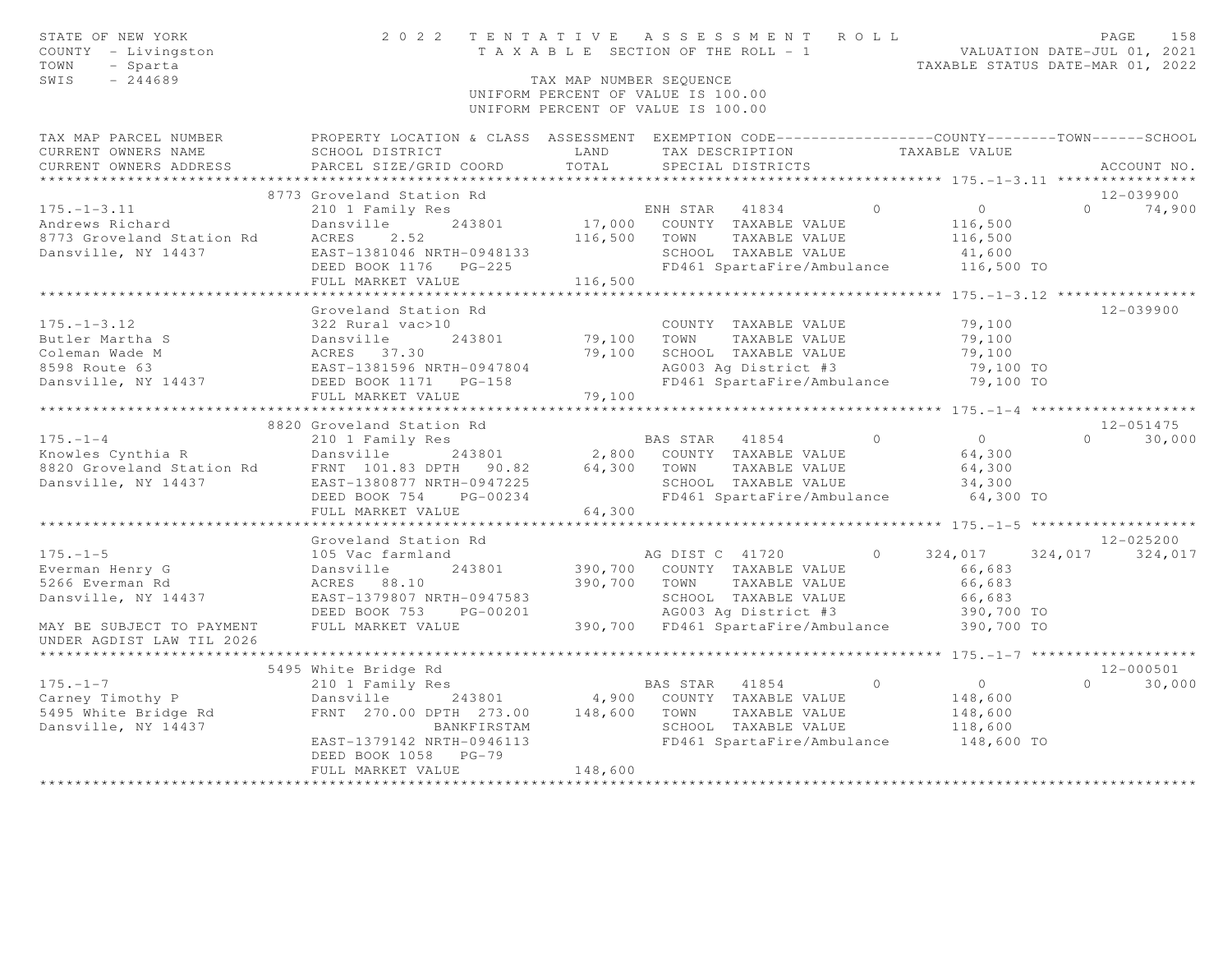| STATE OF NEW YORK<br>COUNTY - Livingston<br>TOWN<br>- Sparta<br>$-244689$<br>SWIS           |                                                                                                                                                                    | TAX MAP NUMBER SEQUENCE       | 2022 TENTATIVE ASSESSMENT ROLL<br>T A X A B L E SECTION OF THE ROLL - 1<br>UNIFORM PERCENT OF VALUE IS 100.00<br>UNIFORM PERCENT OF VALUE IS 100.00 |                      | VALUATION DATE-JUL 01, 2021<br>TAXABLE STATUS DATE-MAR 01, 2022 |                          | 159<br>PAGE          |
|---------------------------------------------------------------------------------------------|--------------------------------------------------------------------------------------------------------------------------------------------------------------------|-------------------------------|-----------------------------------------------------------------------------------------------------------------------------------------------------|----------------------|-----------------------------------------------------------------|--------------------------|----------------------|
| TAX MAP PARCEL NUMBER<br>CURRENT OWNERS NAME<br>CURRENT OWNERS ADDRESS                      | PROPERTY LOCATION & CLASS ASSESSMENT EXEMPTION CODE-----------------COUNTY--------TOWN------SCHOOL<br>SCHOOL DISTRICT<br>PARCEL SIZE/GRID COORD                    | LAND<br>TOTAL                 | TAX DESCRIPTION TAXABLE VALUE<br>SPECIAL DISTRICTS                                                                                                  |                      |                                                                 |                          | ACCOUNT NO.          |
|                                                                                             | 8917 Groveland Station Rd                                                                                                                                          |                               |                                                                                                                                                     |                      |                                                                 |                          | 12-001500            |
| $175. - 1 - 8$<br>Dansville, NY 14437                                                       | 240 Rural res<br>DEED BOOK 1067 PG-197<br>FULL MARKET VALUE                                                                                                        | 245,300<br>245,300            | ENH STAR 41834<br>48,300 COUNTY TAXABLE VALUE<br>TOWN<br>TAXABLE VALUE<br>SCHOOL TAXABLE VALUE<br>FD461 SpartaFire/Ambulance                        | $\bigcirc$           | $\circ$<br>245,300<br>245,300<br>170,400<br>245,300 TO          | $\cap$                   | 74,900               |
| ************************                                                                    |                                                                                                                                                                    |                               |                                                                                                                                                     |                      |                                                                 |                          |                      |
| $175. - 1 - 9.2$<br>Buchanan Floyd                                                          | 8906 Groveland Station Rd<br>210 1 Family Res<br>Dansville                                                                                                         |                               | SR CITIZEN 41800<br>243801 10,500 ENH STAR 41834                                                                                                    | $\Omega$<br>$\Omega$ | 19,590<br>$\overline{0}$                                        | 19,590<br>$\overline{0}$ | 19,590<br>45,710     |
| 8906 Groveland Station Rd<br>Dansville, NY 14437                                            | FRNT 167.00 DPTH 210.00 65,300 COUNTY TAXABLE VALUE<br>BANK LERETA<br>EAST-1381036 NRTH-0946243<br>DEED BOOK 706 PG-00023<br>FULL MARKET VALUE                     | 65,300                        | TAXABLE VALUE<br>TOWN<br>SCHOOL TAXABLE VALUE<br>FD461 SpartaFire/Ambulance 65,300 TO                                                               |                      | 45,710<br>45,710<br>$\overline{0}$                              |                          |                      |
|                                                                                             |                                                                                                                                                                    |                               |                                                                                                                                                     |                      |                                                                 |                          |                      |
| $175. - 1 - 9.11$<br>Roberts Nursery Sparta LLC<br>2241 State Route 63<br>Wayland, NY 14572 | Groveland Station Rd<br>105 Vac farmland<br>Dansville<br>243801<br>ACRES 26.80<br>EAST-1380141 NRTH-0945671<br>DEED BOOK 1267 PG-484                               | 143,300<br>143,300            | COUNTY TAXABLE VALUE<br>TOWN<br>TAXABLE VALUE<br>SCHOOL TAXABLE VALUE<br>FD461 SpartaFire/Ambulance 143,300 TO                                      |                      | 143,300<br>143,300<br>143,300                                   |                          | $12 - 039700$        |
|                                                                                             | FULL MARKET VALUE                                                                                                                                                  | 143,300                       |                                                                                                                                                     |                      |                                                                 |                          |                      |
|                                                                                             |                                                                                                                                                                    |                               |                                                                                                                                                     |                      |                                                                 |                          |                      |
| $175. - 1 - 10$<br>Mark N A & Son Inc<br>Zerfass Rd<br>Dansville, NY 14437                  | Groveland Station Rd<br>105 Vac farmland<br>Dansville<br>243801<br>ACRES 88.70<br>EAST-1380751 NRTH-0944731<br>FULL MARKET VALUE                                   | 357,000<br>392,900<br>392,900 | AG DIST C 41720<br>COUNTY TAXABLE VALUE<br>TOWN<br>TAXABLE VALUE<br>SCHOOL TAXABLE VALUE<br>AG003 Ag District #3                                    | $\Omega$             | 290,888<br>102,012<br>102,012<br>102,012<br>392,900 TO          | 290,888                  | 12-031900<br>290,888 |
| MAY BE SUBJECT TO PAYMENT<br>UNDER AGDIST LAW TIL 2026                                      |                                                                                                                                                                    |                               | FD461 SpartaFire/Ambulance 392,900 TO                                                                                                               |                      |                                                                 |                          |                      |
|                                                                                             | 8959 Groveland Station Rd                                                                                                                                          |                               |                                                                                                                                                     |                      |                                                                 |                          | 12-039100            |
| $175. - 1 - 11$<br>Piraino Joe<br>42 Ossian St Apt 3<br>Dansville, NY 14437                 | 314 Rural vac<10<br>Dansville<br>243801<br>Dansville<br>FRNT 326.92 DPTH 75.00<br>התפור המחירה משפחת 1045210<br>EAST-1381570 NRTH-0945210<br>DEED BOOK 1266 PG-840 | 1,600<br>1,600                | COUNTY TAXABLE VALUE<br>TOWN<br>TAXABLE VALUE<br>SCHOOL TAXABLE VALUE<br>FD461 SpartaFire/Ambulance                                                 |                      | 1,600<br>1,600<br>1,600<br>1,600 TO                             |                          |                      |
|                                                                                             | FULL MARKET VALUE                                                                                                                                                  | 1,600                         |                                                                                                                                                     |                      |                                                                 |                          |                      |
|                                                                                             |                                                                                                                                                                    |                               |                                                                                                                                                     |                      |                                                                 |                          |                      |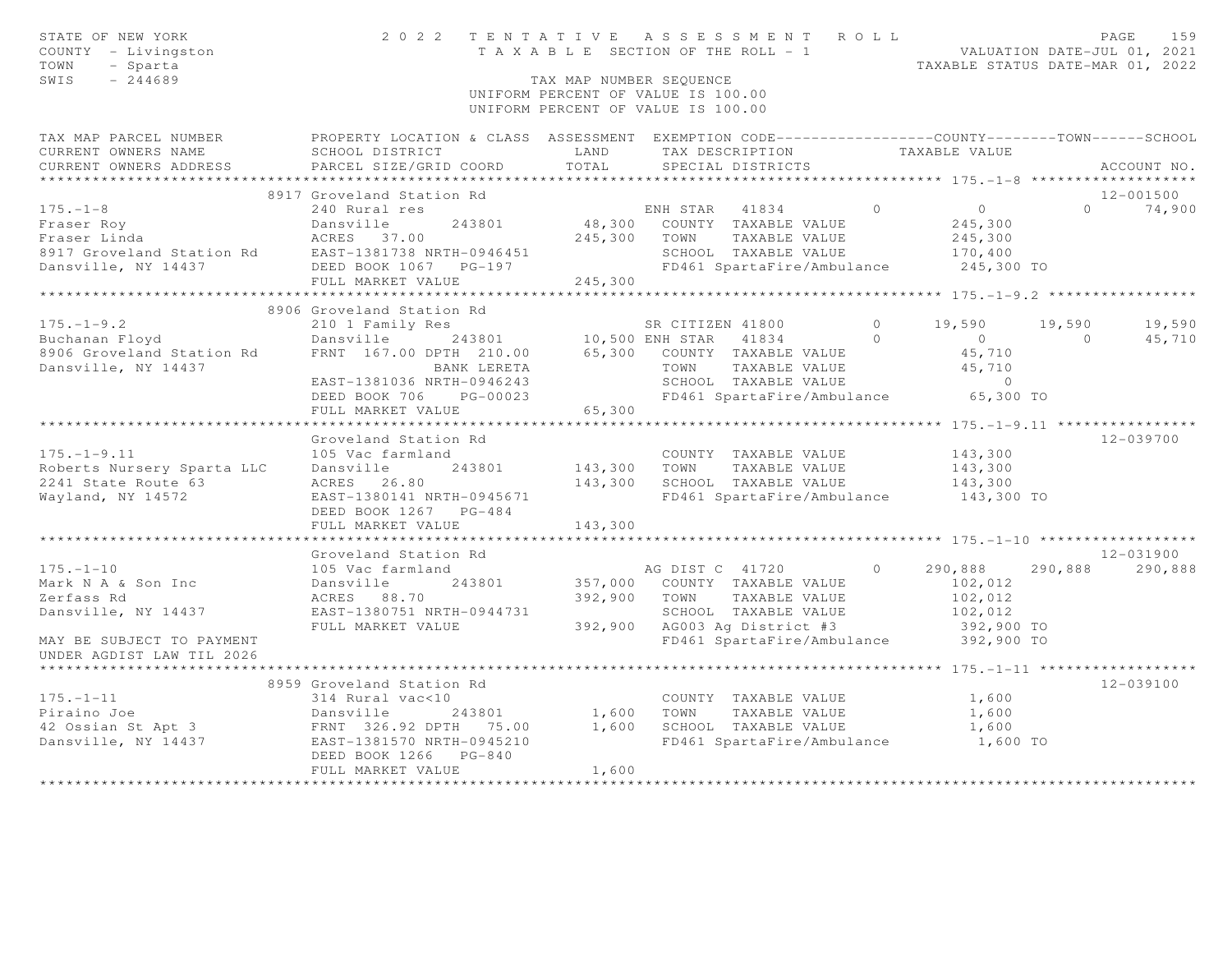| STATE OF NEW YORK<br>COUNTY - Livingston<br>TOWN<br>- Sparta<br>SWIS<br>$-244689$                                                                                                                                                     |                                                           | TAX MAP NUMBER SEQUENCE                                                                            | TENTATIVE ASSESSMENT ROLL PAGE 160<br>TAXABLE SECTION OF THE ROLL - 1 VALUATION DATE-JUL 01, 2021<br>TAXABLE STATUS DATE-MAR 01, 2022<br>2022 TENTATIVE ASSESSMENT ROLL<br>UNIFORM PERCENT OF VALUE IS 100.00<br>UNIFORM PERCENT OF VALUE IS 100.00 |                                                           |                           |
|---------------------------------------------------------------------------------------------------------------------------------------------------------------------------------------------------------------------------------------|-----------------------------------------------------------|----------------------------------------------------------------------------------------------------|-----------------------------------------------------------------------------------------------------------------------------------------------------------------------------------------------------------------------------------------------------|-----------------------------------------------------------|---------------------------|
| TAX MAP PARCEL NUMBER FROPERTY LOCATION & CLASS ASSESSMENT EXEMPTION CODE---------------COUNTY-------TOWN------SCHOOL<br>CURRENT OWNERS NAME<br>CURRENT OWNERS ADDRESS                                                                |                                                           |                                                                                                    | SCHOOL DISTRICT                         LAND         TAX DESCRIPTION                   TAXABLE VALUE PARCEL SIZE/GRID COORD          TOTAL       SPECIAL DISTRICTS                                                                                  |                                                           | ACCOUNT NO.               |
|                                                                                                                                                                                                                                       |                                                           |                                                                                                    |                                                                                                                                                                                                                                                     |                                                           |                           |
|                                                                                                                                                                                                                                       | Groveland Station Rd                                      |                                                                                                    |                                                                                                                                                                                                                                                     |                                                           | 12-032000                 |
| $175. - 1 - 12.1$<br>Mark N A & Sons Inc<br>RD #1 Zerfass Rd<br>Dansville, NY 14437<br>MAY BE SUBJECT TO PAYMENT                                                                                                                      | 105 Vac farmland<br>Dansville<br>Dansville<br>ACRES 61.80 |                                                                                                    | AG DIST C 41720 0 89,873 89,873 89,873<br>243801 116, 200 COUNTY TAXABLE VALUE<br>116,200 TOWN TAXABLE VALUE<br>SCHOOL TAXABLE VALUE $26,327$<br>AG003 Ag District #3 116,200 TO<br>FD461 SpartaFire/Ambulance 116,200 TO                           | 26,327<br>26,327                                          |                           |
| UNDER AGDIST LAW TIL 2026                                                                                                                                                                                                             |                                                           |                                                                                                    |                                                                                                                                                                                                                                                     |                                                           |                           |
| $175. - 1 - 12.2$<br>175.-1-12.2<br>Alonci Anthony C Dansville<br>37 Frey St ACRES 1.40<br>Rochester, NY 14437 EAST-1382317 NRTH-0944182<br>DEED BOOK 1261 PG-269<br>DEED BOOK 1261 PG-269                                            | Groveland Station Rd<br>314 Rural vac<10                  | $\label{eq:2} \frac{d\mathbf{y}}{dt} = \frac{d\mathbf{y}}{dt} \mathbf{y} + \frac{d\mathbf{y}}{dt}$ | COUNTY TAXABLE VALUE<br>243801 7,500 TOWN TAXABLE VALUE<br>7,500 SCHOOL TAXABLE VALUE<br>FD461 SpartaFire/Ambulance                                                                                                                                 | 7,500<br>7,500<br>7,500<br>7,500 TO                       |                           |
|                                                                                                                                                                                                                                       | FULL MARKET VALUE                                         | 7,500                                                                                              |                                                                                                                                                                                                                                                     |                                                           |                           |
|                                                                                                                                                                                                                                       | 5880 Harter Rd                                            |                                                                                                    |                                                                                                                                                                                                                                                     |                                                           | $12 - 003450$             |
| $175. - 1 - 13.1$<br>Ramsey Hunting Club, LLC<br>5711 Gateway Park<br>Lakeville, NY 14480<br>Lakeville, NY 14480<br>RAST-1385470 NRTH-0945505<br>RAST-1386470 NRTH-0945505                                                            | 322 Rural vac>10<br>DEED BOOK 1300 PG-636                 |                                                                                                    | COUNTY TAXABLE VALUE<br>243801 50,200 TOWN TAXABLE VALUE<br>30 50,200 SCHOOL TAXABLE VALUE<br>FD461 SpartaFire/Ambulance 50,200 TO                                                                                                                  | 50, 200<br>50,200<br>50,200                               |                           |
| PRIOR OWNER ON 3/01/2022 FULL MARKET VALUE<br>Ramsey Hunting Club, LLC                                                                                                                                                                |                                                           | 50,200                                                                                             |                                                                                                                                                                                                                                                     |                                                           |                           |
|                                                                                                                                                                                                                                       |                                                           |                                                                                                    |                                                                                                                                                                                                                                                     |                                                           |                           |
| $175. - 1 - 13.2$<br>Framsey Christopher J<br>Ramsey Christopher J<br>5711 Gateway Park ACRES 10.50 30,300 SCHOOL TAXABLE VALUE<br>Lakeville, NY 14480 EAST-1384076 NRTH-0945554 FD461 SpartaFire/Ambulance<br>NETP BOOK 1279 PC 2027 | Harter Rd<br>321 Abandoned ag<br>DEED BOOK 1279 PG-2027   |                                                                                                    | COUNTY TAXABLE VALUE 30,300                                                                                                                                                                                                                         | 30,300<br>30,300<br>30,300 TO                             | 12-001516                 |
|                                                                                                                                                                                                                                       | FULL MARKET VALUE                                         | 30, 300                                                                                            |                                                                                                                                                                                                                                                     |                                                           |                           |
|                                                                                                                                                                                                                                       |                                                           |                                                                                                    |                                                                                                                                                                                                                                                     |                                                           |                           |
| 175.-1-13.3<br>Fitzpatrick Shane<br>Fitzpatrick Andrea<br>Exster Adden and the CRES and the set of the set of the set of the set of the set of the set of the set of the set of the set of the set of the set of the set of the set   | 5807 Harter Rd                                            |                                                                                                    | 54 PCT OF VALUE USED FOR EXEMPTION PURPOSES<br>VET WAR CT 41121 0 15,593 15,593                                                                                                                                                                     | 176,907<br>176,907<br>192,500<br>192,500 TO<br>192,500 TO | $12 - 033550$<br>$\Omega$ |
|                                                                                                                                                                                                                                       |                                                           |                                                                                                    |                                                                                                                                                                                                                                                     |                                                           |                           |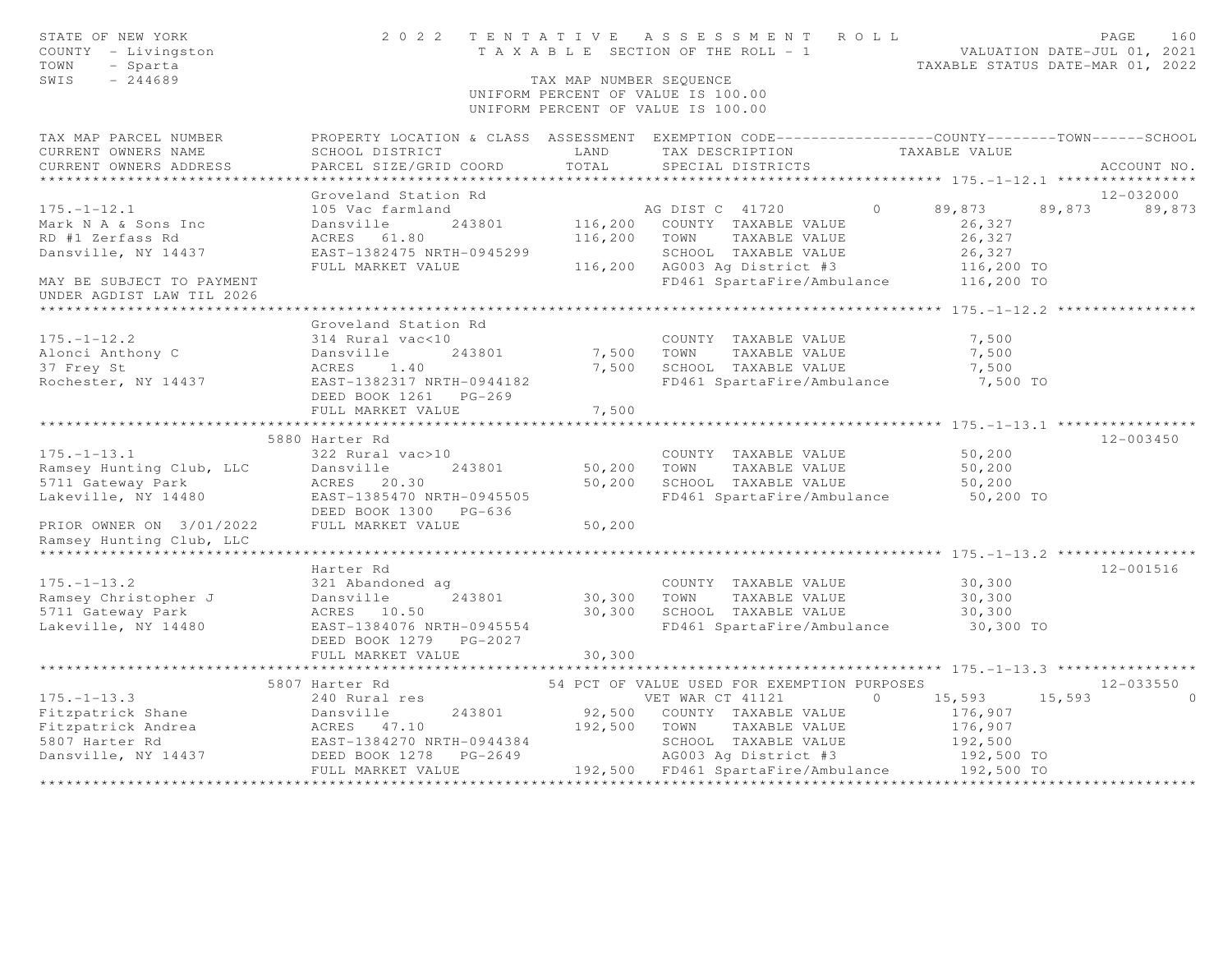| STATE OF NEW YORK<br>COUNTY - Livingston<br>TOWN<br>- Sparta<br>SWIS<br>$-244689$                                             |                                                | TAX MAP NUMBER SEQUENCE | 2022 TENTATIVE ASSESSMENT ROLL<br>T A X A B L E SECTION OF THE ROLL - 1 VALUATION DATE-JUL 01, 2021<br>UNIFORM PERCENT OF VALUE IS 100.00<br>UNIFORM PERCENT OF VALUE IS 100.00 | TAXABLE STATUS DATE-MAR 01, 2022 | 161<br>PAGE                    |
|-------------------------------------------------------------------------------------------------------------------------------|------------------------------------------------|-------------------------|---------------------------------------------------------------------------------------------------------------------------------------------------------------------------------|----------------------------------|--------------------------------|
| TAX MAP PARCEL NUMBER                                                                                                         |                                                |                         | PROPERTY LOCATION & CLASS ASSESSMENT EXEMPTION CODE-----------------COUNTY-------TOWN------SCHOOL                                                                               |                                  |                                |
| CURRENT OWNERS NAME<br>CURRENT OWNERS ADDRESS                                                                                 | SCHOOL DISTRICT<br>PARCEL SIZE/GRID COORD      | LAND<br>TOTAL           | TAX DESCRIPTION<br>SPECIAL DISTRICTS                                                                                                                                            | TAXABLE VALUE                    | ACCOUNT NO.                    |
| ************************                                                                                                      |                                                |                         |                                                                                                                                                                                 |                                  |                                |
|                                                                                                                               | 9028 Groveland Station Rd                      |                         |                                                                                                                                                                                 |                                  | 12-000500                      |
| $175. - 1 - 14$                                                                                                               | 240 Rural res                                  |                         | COUNTY TAXABLE VALUE                                                                                                                                                            | 95,800                           |                                |
|                                                                                                                               |                                                | 54,900 TOWN             | TAXABLE VALUE                                                                                                                                                                   | 95,800                           |                                |
|                                                                                                                               |                                                | 95,800                  | SCHOOL TAXABLE VALUE                                                                                                                                                            | 95,800                           |                                |
|                                                                                                                               |                                                |                         | $AG003$ Ag District #3                                                                                                                                                          | 95,800 TO                        |                                |
| Mark Roger F<br>Mark Marleen M<br>9241 Mark Rd<br>Dansville, NY 14437<br>DEED BOOK 1056<br>PG-345<br>PEED BOOK 1056<br>PG-345 |                                                |                         | FD461 SpartaFire/Ambulance 95,800 TO                                                                                                                                            |                                  |                                |
|                                                                                                                               | FULL MARKET VALUE                              | 95,800                  |                                                                                                                                                                                 |                                  |                                |
|                                                                                                                               |                                                |                         |                                                                                                                                                                                 |                                  |                                |
|                                                                                                                               | 5816 Harter Rd                                 |                         |                                                                                                                                                                                 |                                  | $12 - 001515$                  |
| $175. - 1 - 16$                                                                                                               | 210 1 Family Res                               |                         | COUNTY TAXABLE VALUE                                                                                                                                                            | 66,100                           |                                |
| Murphy Mary K<br>58 Elizabeth St                                                                                              | Dansville<br>ACRES :<br>243801<br>5.70         | 25,200<br>66,100        | TAXABLE VALUE<br>TOWN<br>SCHOOL TAXABLE VALUE                                                                                                                                   | 66,100                           |                                |
|                                                                                                                               | EAST-1384649 NRTH-0943513                      |                         | FD461 SpartaFire/Ambulance                                                                                                                                                      | 66,100<br>66,100 TO              |                                |
| Dansville, NY 14437                                                                                                           | DEED BOOK 1287    PG-2516                      |                         |                                                                                                                                                                                 |                                  |                                |
|                                                                                                                               | FULL MARKET VALUE                              | 66,100                  |                                                                                                                                                                                 |                                  |                                |
|                                                                                                                               |                                                |                         |                                                                                                                                                                                 |                                  |                                |
|                                                                                                                               |                                                |                         |                                                                                                                                                                                 |                                  |                                |
|                                                                                                                               |                                                |                         |                                                                                                                                                                                 |                                  |                                |
|                                                                                                                               | 9241 Mark Rd                                   |                         |                                                                                                                                                                                 |                                  | 12-032100                      |
| $175. - 1 - 17$                                                                                                               | 120 Field crops                                |                         | AG DIST C 41720<br>$\circ$<br>$\Omega$                                                                                                                                          | 425,631<br>$\overline{0}$        | 425,631<br>425,631<br>$\Omega$ |
| Mark N A & Sons Inc                                                                                                           | 243801<br>Dansville                            |                         | 541,300 BAS STAR 41854                                                                                                                                                          |                                  | 30,000                         |
| 5597 Zerfass Rd<br>Dansville, NY 14437                                                                                        | ACRES 114.20<br>EAST-1379913 NRTH-0942399      |                         | 675,500 COUNTY TAXABLE VALUE<br>TOWN<br>TAXABLE VALUE                                                                                                                           | 249,869<br>249,869               |                                |
|                                                                                                                               | FULL MARKET VALUE                              | 675,500                 | SCHOOL TAXABLE VALUE                                                                                                                                                            | 219,869                          |                                |
| MAY BE SUBJECT TO PAYMENT                                                                                                     |                                                |                         |                                                                                                                                                                                 | 675,500 TO                       |                                |
| UNDER AGDIST LAW TIL 2026                                                                                                     |                                                |                         | AG003 Ag District #3                                                                                                                                                            | 675,500 TO                       |                                |
|                                                                                                                               |                                                |                         | FD461 SpartaFire/Ambulance                                                                                                                                                      |                                  |                                |
|                                                                                                                               | Groveland Station Rd                           |                         |                                                                                                                                                                                 |                                  | $12 - 009400$                  |
| $175. - 1 - 18.11$                                                                                                            | 322 Rural vac>10                               |                         | COUNTY TAXABLE VALUE                                                                                                                                                            | 60,500                           |                                |
| Alonci Anthony C                                                                                                              | 243801<br>Dansville                            |                         | 60,500 TOWN TAXABLE VALUE                                                                                                                                                       | 60,500                           |                                |
| 37 Frey St                                                                                                                    | ACRES 26.60                                    | 60,500                  | SCHOOL TAXABLE VALUE                                                                                                                                                            | 60,500                           |                                |
| Rochester, NY 14612                                                                                                           | EAST-1382998 NRTH-0944217                      |                         | FD461 SpartaFire/Ambulance                                                                                                                                                      | 60,500 TO                        |                                |
|                                                                                                                               | DEED BOOK 1261<br>$PG-269$                     |                         |                                                                                                                                                                                 |                                  |                                |
|                                                                                                                               | FULL MARKET VALUE                              | 60,500                  |                                                                                                                                                                                 |                                  |                                |
|                                                                                                                               |                                                |                         |                                                                                                                                                                                 |                                  |                                |
|                                                                                                                               | Groveland Station Rd                           |                         |                                                                                                                                                                                 |                                  |                                |
| $175. - 1 - 18.22$                                                                                                            | 314 Rural vac<10                               |                         | COUNTY TAXABLE VALUE                                                                                                                                                            | 9,100                            |                                |
| Solinko Theodore                                                                                                              | Dansville<br>243801                            | 9,100                   | TAXABLE VALUE<br>TOWN                                                                                                                                                           | 9,100                            |                                |
| 9171 Culbertson Rd                                                                                                            | 2.00<br>ACRES                                  | 9,100                   | SCHOOL TAXABLE VALUE                                                                                                                                                            | 9,100                            |                                |
| Dansville, NY 14437                                                                                                           | EAST-1383150 NRTH-0941543                      |                         | FD461 SpartaFire/Ambulance 9,100 TO                                                                                                                                             |                                  |                                |
|                                                                                                                               | DEED BOOK 1291<br>PG-2389<br>FULL MARKET VALUE | 9,100                   |                                                                                                                                                                                 |                                  |                                |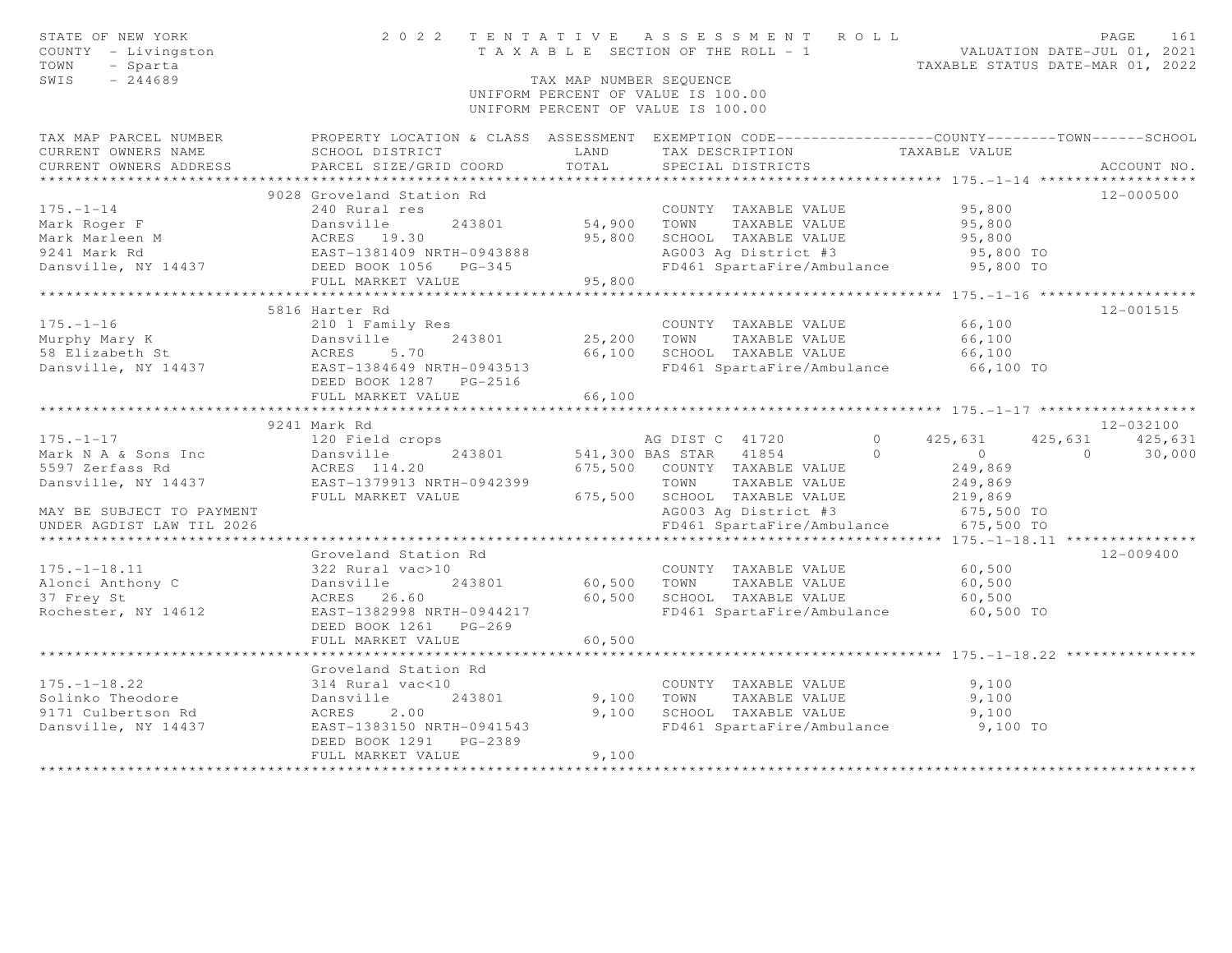| STATE OF NEW YORK<br>COUNTY - Livingston<br>TOWN<br>- Sparta<br>$-244689$<br>SWIS                                                                               | 2022 TENTATIVE ASSESSMENT ROLL                                                                                                                               | TAX MAP NUMBER SEQUENCE<br>UNIFORM PERCENT OF VALUE IS 100.00 |                        |                                                                                                           |                | TENTAILVE ASSESSMENT NSEE NALUATION DATE-JUL 01, 2021<br>TAXABLE SECTION OF THE ROLL - 1<br>TAXABLE STATUS DATE-MAR 01, 2022 | PAGE     | 162         |
|-----------------------------------------------------------------------------------------------------------------------------------------------------------------|--------------------------------------------------------------------------------------------------------------------------------------------------------------|---------------------------------------------------------------|------------------------|-----------------------------------------------------------------------------------------------------------|----------------|------------------------------------------------------------------------------------------------------------------------------|----------|-------------|
|                                                                                                                                                                 |                                                                                                                                                              | UNIFORM PERCENT OF VALUE IS 100.00                            |                        |                                                                                                           |                |                                                                                                                              |          |             |
| TAX MAP PARCEL NUMBER<br>CURRENT OWNERS NAME<br>CURRENT OWNERS ADDRESS                                                                                          | PROPERTY LOCATION & CLASS ASSESSMENT EXEMPTION CODE-----------------COUNTY--------TOWN------SCHOOL<br>SCHOOL DISTRICT<br>PARCEL SIZE/GRID COORD              | LAND<br>TOTAL                                                 |                        | TAX DESCRIPTION TAXABLE VALUE<br>SPECIAL DISTRICTS                                                        |                |                                                                                                                              |          | ACCOUNT NO. |
|                                                                                                                                                                 | 9111 Culbertson Rd                                                                                                                                           |                                                               | ENH STAR 41834         |                                                                                                           | $\Omega$       | $\sim$ 0                                                                                                                     | $\Omega$ |             |
| $175. - 1 - 18.121$<br>Martina Family Wealth Index<br>9111 Culbertson Rd 18.20<br>Dansville, NY 14437 1883263 NRTH-0943248<br>DEED BOOK 1266 PG-1795<br>229,300 | 240 Rural res                                                                                                                                                | 329,300                                                       |                        | 53,000 COUNTY TAXABLE VALUE<br>TOWN TAXABLE VALUE<br>SCHOOL TAXABLE VALUE<br>FD461 SpartaFire/Ambulance   |                | 329,300<br>329,300<br>254,400<br>329,300 TO                                                                                  |          | 74,900      |
|                                                                                                                                                                 |                                                                                                                                                              | 329,300                                                       |                        |                                                                                                           |                |                                                                                                                              |          |             |
|                                                                                                                                                                 | 9099 Culbertson Rd                                                                                                                                           |                                                               |                        |                                                                                                           |                |                                                                                                                              |          |             |
| $175. - 1 - 18.122$<br>Dansville, NY 14437                                                                                                                      | 210 1 Family Res<br>DEED BOOK 1064 PG-25<br>FULL MARKET VALUE                                                                                                | 229,300<br>229,300                                            | BAS STAR 41854<br>TOWN | 25,000 COUNTY TAXABLE VALUE<br>TAXABLE VALUE<br>SCHOOL TAXABLE VALUE<br>FD461 SpartaFire/Ambulance        | $\overline{0}$ | $\overline{0}$<br>229,300<br>229,300<br>199,300<br>229,300 TO                                                                | $\circ$  | 30,000      |
|                                                                                                                                                                 |                                                                                                                                                              |                                                               |                        |                                                                                                           |                |                                                                                                                              |          |             |
| $175. -1 - 18.213$<br>Tonkery Christine M<br>9167 Culbertson Rd<br>Dansville, NY 14437                                                                          | 9167 Culbertson Rd<br>210 1 Family Res<br>Dansville 243801<br>FRNT 115.00 DPTH 215.00<br>BANKFIRSTAM<br>EAST-1383052 NRTH-0941849<br>DEED BOOK 964<br>PG-384 | 99,000 TOWN                                                   |                        | BAS STAR 41854 0<br>BAS STAR 41854<br>7,400 COUNTY TAXABLE VALUE<br>TAXABLE VALUE<br>SCHOOL TAXABLE VALUE |                | $\overline{0}$<br>99,000<br>99,000<br>69,000<br>FD461 SpartaFire/Ambulance 99,000 TO                                         | $\circ$  | 30,000      |
|                                                                                                                                                                 | FULL MARKET VALUE                                                                                                                                            | 99,000                                                        |                        |                                                                                                           |                |                                                                                                                              |          |             |
|                                                                                                                                                                 |                                                                                                                                                              |                                                               |                        |                                                                                                           |                |                                                                                                                              |          |             |
| $175. - 1 - 18.214$<br>Solinko Theodore<br>9171 Culbertson Rd<br>Dansville, NY 14437                                                                            | 9171 Culbertson Rd<br>210 1 Family Res<br>Dansville<br>243801<br>ACRES<br>1.10<br>EAST-1383062 NRTH-0941721<br>DEED BOOK 1291 PG-2389                        | 13,300 TOWN<br>159,900                                        |                        | COUNTY TAXABLE VALUE<br>TAXABLE VALUE<br>SCHOOL TAXABLE VALUE                                             |                | 159,900<br>159,900<br>159,900<br>FD461 SpartaFire/Ambulance 159,900 TO                                                       |          |             |
|                                                                                                                                                                 | FULL MARKET VALUE<br>**************************                                                                                                              | 159,900                                                       |                        |                                                                                                           |                | ************************ 175.-1-19.2 ****************                                                                        |          |             |
| $175. - 1 - 19.2$<br>Muchler Terry J<br>Muchler Robin M<br>9705 Highland Ave<br>Dansville, NY 14437                                                             | Dieter Rd<br>312 Vac w/imprv<br>Dansville<br>243801<br>ACRES 11.50<br>EAST-1385238 NRTH-0942811<br>DEED BOOK 1003 PG-374<br>FULL MARKET VALUE                | 27,700<br>32,400<br>32,400                                    | TOWN                   | COUNTY TAXABLE VALUE<br>TAXABLE VALUE<br>SCHOOL TAXABLE VALUE<br>FD461 SpartaFire/Ambulance               |                | 32,400<br>32,400<br>32,400<br>32,400 TO                                                                                      |          |             |
|                                                                                                                                                                 | 9182 Groveland Station Rd                                                                                                                                    |                                                               |                        |                                                                                                           |                |                                                                                                                              |          |             |
| $175. - 1 - 19.11$<br>Sahrle David<br>Sahrle Patricia<br>5774 McMillian Rd<br>Conesus, NY 14435                                                                 | 312 Vac w/imprv<br>Dansville<br>243801<br>ACRES<br>4.00<br>EAST-1383579 NRTH-0941554<br>DEED BOOK 750<br>PG-00096<br>FULL MARKET VALUE                       | 20,800<br>27,100<br>27,100                                    | TOWN                   | COUNTY TAXABLE VALUE<br>TAXABLE VALUE<br>SCHOOL TAXABLE VALUE<br>FD461 SpartaFire/Ambulance               |                | 27,100<br>27,100<br>27,100<br>27,100 TO                                                                                      |          |             |
|                                                                                                                                                                 |                                                                                                                                                              |                                                               |                        |                                                                                                           |                |                                                                                                                              |          |             |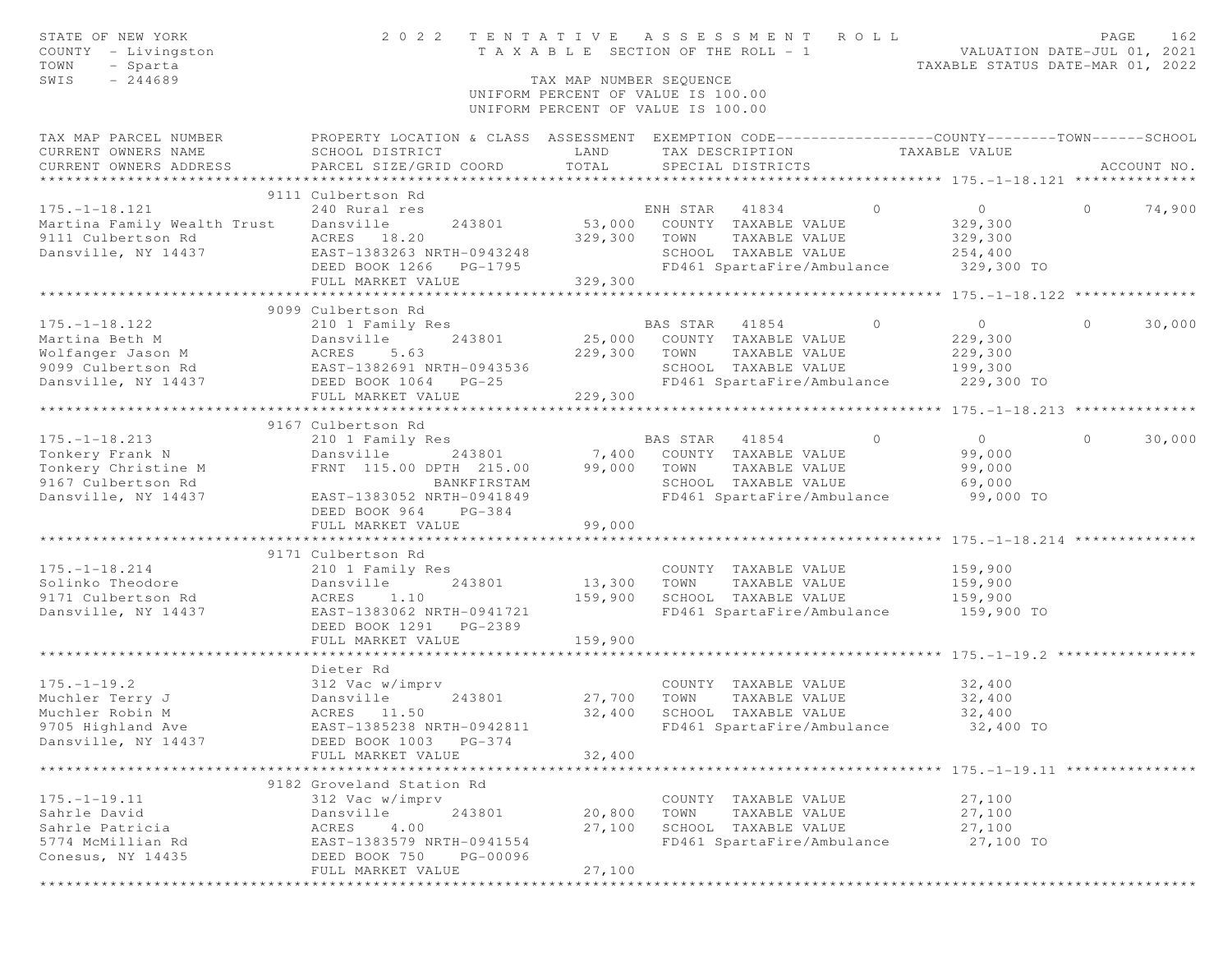| STATE OF NEW YORK<br>COUNTY - Livingston<br>TOWN<br>- Sparta<br>SWIS<br>$-244689$                                                                                                                                                                                   |                                                                                                                                               | TAX MAP NUMBER SEQUENCE      | 2022 TENTATIVE ASSESSMENT ROLL<br>TENTAILVE ASSESSMENT NVER VER VALUATION DATE-JUL 01, 2021<br>TAXABLE SECTION OF THE ROLL - 1<br>TAXABLE STATUS DATE-MAR 01, 2022<br>UNIFORM PERCENT OF VALUE IS 100.00<br>UNIFORM PERCENT OF VALUE IS 100.00 |         |                                                         |                  | PAGE<br>163        |
|---------------------------------------------------------------------------------------------------------------------------------------------------------------------------------------------------------------------------------------------------------------------|-----------------------------------------------------------------------------------------------------------------------------------------------|------------------------------|------------------------------------------------------------------------------------------------------------------------------------------------------------------------------------------------------------------------------------------------|---------|---------------------------------------------------------|------------------|--------------------|
| TAX MAP PARCEL NUMBER<br>CURRENT OWNERS NAME<br>CURRENT OWNERS ADDRESS                                                                                                                                                                                              | PROPERTY LOCATION & CLASS ASSESSMENT EXEMPTION CODE----------------COUNTY-------TOWN-----SCHOOL<br>SCHOOL DISTRICT<br>PARCEL SIZE/GRID COORD  | LAND<br>TOTAL                | TAX DESCRIPTION<br>SPECIAL DISTRICTS                                                                                                                                                                                                           |         | TAXABLE VALUE                                           |                  | ACCOUNT NO.        |
| $175. - 1 - 19.41$<br>SBG Farm, LLC<br>202 Main St<br>Dansville, NY 14437                                                                                                                                                                                           | Dieter Rd<br>322 Rural vac>10<br>-<br>Dansville<br>ACRES 37.60<br>EAST-1384308 NRTH-0942472<br>DEED BOOK 1287    PG-1351<br>FULL MARKET VALUE | 243801 78,100 TOWN<br>78,100 | COUNTY TAXABLE VALUE<br>TAXABLE VALUE<br>78,100 SCHOOL TAXABLE VALUE<br>FD461 SpartaFire/Ambulance 78,100 TO                                                                                                                                   |         | 78,100<br>78,100<br>78,100                              |                  |                    |
|                                                                                                                                                                                                                                                                     |                                                                                                                                               |                              |                                                                                                                                                                                                                                                |         |                                                         |                  |                    |
| $175. - 1 - 19.42$<br>911 Dan P<br>21.0 1 Family Res<br>21,600 COUNTY TAXABLE VALUE<br>21,600 COUNTY TAXABLE VALUE<br>21,800 COUNTY TAXABLE VALUE<br>212,300 TOWN TAXABLE VALUE<br>212,300 TOWN TAXABLE VALUE<br>212,300 TOWN TAXABLE VALUE<br>212,300 TOWN TAXABLE | 5752 Harter Rd<br>210 1 Family Res                                                                                                            |                              | BAS STAR 41854<br>SCHOOL TAXABLE VALUE                                                                                                                                                                                                         | $\circ$ | $\overline{0}$<br>212,300<br>212,300<br>182,300         | $\Omega$         | 30,000             |
|                                                                                                                                                                                                                                                                     | FULL MARKET VALUE                                                                                                                             | 212,300                      | FD461 SpartaFire/Ambulance                                                                                                                                                                                                                     |         | 212,300 TO                                              |                  |                    |
|                                                                                                                                                                                                                                                                     |                                                                                                                                               |                              |                                                                                                                                                                                                                                                |         |                                                         |                  |                    |
| $175. - 1 - 20$<br>Gross Robert ET AL<br>PO Box 97<br>Dansville, NY 14437                                                                                                                                                                                           | Dieter Rd<br>322 Rural vac>10<br>Dansville 243801<br>ACRES 31.10<br>EAST-1386021 NRTH-0942375<br>DEED BOOK 923 PG-182<br>FULL MARKET VALUE    | 67,700                       | COUNTY TAXABLE VALUE<br>67,700 TOWN TAXABLE VALUE<br>67,700 SCHOOL TAXABLE VALUE<br>FD461 SpartaFire/Ambulance                                                                                                                                 |         | 67,700<br>67,700<br>67,700<br>67,700 TO                 |                  | 12-017600          |
|                                                                                                                                                                                                                                                                     |                                                                                                                                               |                              |                                                                                                                                                                                                                                                |         |                                                         |                  |                    |
|                                                                                                                                                                                                                                                                     | Harter Rd                                                                                                                                     |                              |                                                                                                                                                                                                                                                |         |                                                         |                  | $12 - 029450$      |
| $175. - 1 - 21$<br>Ramsey Christopher J<br>5711 Gateway Park<br>Lakeville, NY 14480                                                                                                                                                                                 | 105 Vac farmland<br>Dansville<br>243801<br>ACRES 105.20<br>EAST-1383071 NRTH-0949718<br>DEED BOOK 1279 PG-2027                                | 282,700 TOWN                 | AG DIST IN 41730<br>278,500 COUNTY TAXABLE VALUE<br>TAXABLE VALUE<br>SCHOOL TAXABLE VALUE<br>FD461 SpartaFire/Ambulance 282,700 TO                                                                                                             |         | $0 \t 175,653$<br>107,047<br>107,047<br>107,047         |                  | 175,653 175,653    |
| MAY BE SUBJECT TO PAYMENT<br>UNDER AGDIST LAW TIL 2029                                                                                                                                                                                                              | FULL MARKET VALUE                                                                                                                             | 282,700                      |                                                                                                                                                                                                                                                |         |                                                         |                  |                    |
|                                                                                                                                                                                                                                                                     | 5963 Harter Rd                                                                                                                                |                              |                                                                                                                                                                                                                                                |         |                                                         |                  | $12 - 051000$      |
| $175. - 1 - 22$                                                                                                                                                                                                                                                     | 210 1 Family Res                                                                                                                              |                              | VET COM CT 41131                                                                                                                                                                                                                               |         | 0 $27,175$                                              | 27,175           | $\overline{0}$     |
| Reagle Jeremy L<br>Reagle Jeremy L<br>Reagle Amanda N<br>5963 Harter Rd<br>Dansville, NY 14437<br>DEED BOOK 1294 PG-1260<br>FIILL MARKET VALUE                                                                                                                      | 243801<br>FULL MARKET VALUE                                                                                                                   |                              | 19,000 VET COM CT 41131<br>108,700 VET DIS CT 41141<br>COUNTY TAXABLE VALUE<br>TOWN<br>TAXABLE VALUE<br>108,700 SCHOOL TAXABLE VALUE<br>FD461 SpartaFire/Ambulance 108,700 TO                                                                  |         | 0 $27,175$<br>0 $16,305$<br>38,045<br>38,045<br>108,700 | 27,175<br>16,305 | $\circ$<br>$\circ$ |
|                                                                                                                                                                                                                                                                     |                                                                                                                                               |                              | ************************                                                                                                                                                                                                                       |         |                                                         |                  |                    |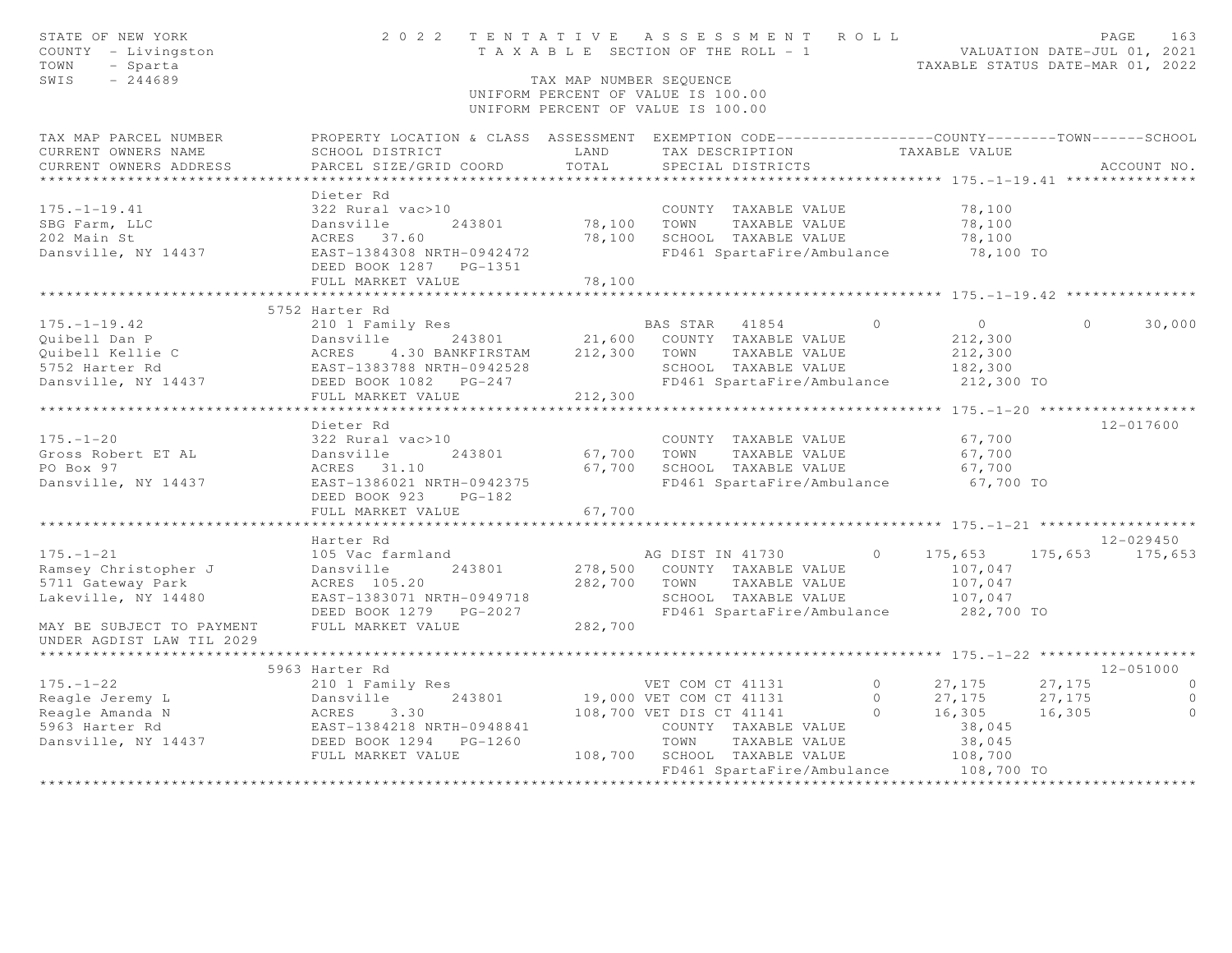| STATE OF NEW YORK<br>COUNTY - Livingston                                                                                                                                            |                           |                               | 2022 TENTATIVE ASSESSMENT ROLL<br>T A X A B L E SECTION OF THE ROLL - 1                                                                                                 | VALUATION DATE-JUL 01, 2021<br>TAXABLE STATUS DATE-MAR 01, 2022 | PAGE          | 164         |
|-------------------------------------------------------------------------------------------------------------------------------------------------------------------------------------|---------------------------|-------------------------------|-------------------------------------------------------------------------------------------------------------------------------------------------------------------------|-----------------------------------------------------------------|---------------|-------------|
| - Sparta<br>TOWN<br>$-244689$<br>SWIS                                                                                                                                               |                           | TAX MAP NUMBER SEQUENCE       |                                                                                                                                                                         |                                                                 |               |             |
|                                                                                                                                                                                     |                           |                               | UNIFORM PERCENT OF VALUE IS 100.00                                                                                                                                      |                                                                 |               |             |
|                                                                                                                                                                                     |                           |                               | UNIFORM PERCENT OF VALUE IS 100.00                                                                                                                                      |                                                                 |               |             |
| TAX MAP PARCEL NUMBER THE PROPERTY LOCATION & CLASS ASSESSMENT EXEMPTION CODE--------------COUNTY-------TOWN------SCHOOL                                                            |                           |                               |                                                                                                                                                                         |                                                                 |               |             |
| CURRENT OWNERS NAME                                                                                                                                                                 |                           | LAND                          | TAX DESCRIPTION TAXABLE VALUE                                                                                                                                           |                                                                 |               |             |
| CURRENT OWNERS ADDRESS                                                                                                                                                              |                           | TOTAL                         | SPECIAL DISTRICTS                                                                                                                                                       |                                                                 |               | ACCOUNT NO. |
|                                                                                                                                                                                     |                           |                               |                                                                                                                                                                         |                                                                 |               |             |
|                                                                                                                                                                                     | 5965 Harter Rd            |                               |                                                                                                                                                                         |                                                                 | 12-040600     |             |
| $175. - 1 - 23$                                                                                                                                                                     | 240 Rural res             |                               | BAS STAR 41854 0                                                                                                                                                        | $\overline{0}$                                                  | $0 \t 30,000$ |             |
| 173.-1-23<br>Ingram Donald E Dansville 243801 69,500<br>Ingram Tammy L ACRES 28.20 285,300<br>5965 Harter Rd EAST-1384796 NRTH-0949317<br>Dansville, NY 14437 DEED BOOK 1030 PG-382 |                           |                               | ${\small \begin{tabular}{lcccccc} \bf 243801 & \tt 69,500 & \tt COUNTY & \tt TAXABLE \;\; VALUE \\ & \tt 285,300 & \tt TOWN & \tt TAXABLE \;\; VALUE \\ \end{tabular}}$ | 285,300                                                         |               |             |
|                                                                                                                                                                                     |                           |                               | TAXABLE VALUE                                                                                                                                                           | 285,300                                                         |               |             |
|                                                                                                                                                                                     |                           |                               |                                                                                                                                                                         |                                                                 |               |             |
|                                                                                                                                                                                     |                           |                               |                                                                                                                                                                         |                                                                 |               |             |
|                                                                                                                                                                                     | FULL MARKET VALUE 285,300 |                               |                                                                                                                                                                         |                                                                 |               |             |
|                                                                                                                                                                                     |                           |                               |                                                                                                                                                                         |                                                                 |               |             |
|                                                                                                                                                                                     | 5969 Harter Rd            |                               |                                                                                                                                                                         |                                                                 |               |             |
| $175. - 1 - 24$                                                                                                                                                                     | 240 Rural res             |                               | COUNTY TAXABLE VALUE                                                                                                                                                    | 396,500                                                         |               |             |
|                                                                                                                                                                                     |                           | 68,700                        | TAXABLE VALUE 396,500<br>TAXABLE VALUE 396,500<br>TOWN                                                                                                                  |                                                                 |               |             |
|                                                                                                                                                                                     |                           | 396,500                       | SCHOOL TAXABLE VALUE                                                                                                                                                    |                                                                 |               |             |
|                                                                                                                                                                                     |                           |                               | FD461 SpartaFire/Ambulance 396,500 TO                                                                                                                                   |                                                                 |               |             |
| Example 243801<br>Brown Robert<br>Brown Anna<br>5969 Harter Rd<br>Dansville, NY 14437<br>Dansville, NY 14437<br>DEED BOOK 1290 PG-2353<br>FIIIT MARKET WARKET WARKER                |                           |                               |                                                                                                                                                                         |                                                                 |               |             |
|                                                                                                                                                                                     | FULL MARKET VALUE         | 396,500                       |                                                                                                                                                                         |                                                                 |               |             |
|                                                                                                                                                                                     |                           |                               |                                                                                                                                                                         |                                                                 |               |             |
|                                                                                                                                                                                     | 5966 Harter Rd            |                               |                                                                                                                                                                         |                                                                 | 12-039525     |             |
|                                                                                                                                                                                     |                           |                               | COUNTY TAXABLE VALUE                                                                                                                                                    | 205,900                                                         |               |             |
|                                                                                                                                                                                     |                           | 243801 23,900                 | TOWN<br>TAXABLE VALUE                                                                                                                                                   | 205,900                                                         |               |             |
|                                                                                                                                                                                     |                           | 205,900                       |                                                                                                                                                                         |                                                                 |               |             |
|                                                                                                                                                                                     |                           |                               |                                                                                                                                                                         |                                                                 |               |             |
|                                                                                                                                                                                     | DEED BOOK 1288 PG-1727    |                               |                                                                                                                                                                         |                                                                 |               |             |
|                                                                                                                                                                                     | FULL MARKET VALUE         | 205,900                       |                                                                                                                                                                         |                                                                 |               |             |
|                                                                                                                                                                                     |                           | * * * * * * * * * * * * * * * |                                                                                                                                                                         |                                                                 |               |             |
|                                                                                                                                                                                     | 5960 Harter Rd            |                               |                                                                                                                                                                         |                                                                 | 12-010160     |             |
| $175. - 1 - 26$                                                                                                                                                                     | 210 1 Family Res          |                               | ENH STAR 41834 0                                                                                                                                                        | $\overline{0}$                                                  | $\circ$       | 74,900      |
|                                                                                                                                                                                     | 243801                    |                               | 22,900 COUNTY TAXABLE VALUE                                                                                                                                             | 184,500                                                         |               |             |
|                                                                                                                                                                                     |                           | 184,500 TOWN                  | TAXABLE VALUE                                                                                                                                                           | 184,500                                                         |               |             |
| Pt Charlotte, FL 33952-2853 EAST-1385334 NRTH-0948310                                                                                                                               |                           |                               | SCHOOL TAXABLE VALUE                                                                                                                                                    | 109,600                                                         |               |             |
|                                                                                                                                                                                     | FULL MARKET VALUE         |                               | 184,500 FD461 SpartaFire/Ambulance 184,500 TO                                                                                                                           |                                                                 |               |             |
|                                                                                                                                                                                     |                           |                               |                                                                                                                                                                         |                                                                 |               |             |
|                                                                                                                                                                                     | 5957 Harter Rd            |                               |                                                                                                                                                                         |                                                                 | 12-001400     |             |
| $175. - 1 - 27.1$                                                                                                                                                                   | 114 Sheep farm            |                               | AG DIST IN 41730 0 199,699 199,699 199,699                                                                                                                              |                                                                 |               |             |
|                                                                                                                                                                                     | 243801 332,200            |                               | COUNTY TAXABLE VALUE                                                                                                                                                    | 268,101                                                         |               |             |
|                                                                                                                                                                                     | 467,800                   |                               |                                                                                                                                                                         |                                                                 |               |             |
|                                                                                                                                                                                     |                           |                               |                                                                                                                                                                         |                                                                 |               |             |
|                                                                                                                                                                                     | DEED BOOK 1279 PG-2027    |                               | FD461 SpartaFire/Ambulance 467,800 TO                                                                                                                                   |                                                                 |               |             |
| MAY BE SUBJECT TO PAYMENT FULL MARKET VALUE                                                                                                                                         |                           | 467,800                       |                                                                                                                                                                         |                                                                 |               |             |
| UNDER AGDIST LAW TIL 2029                                                                                                                                                           |                           |                               |                                                                                                                                                                         |                                                                 |               |             |
|                                                                                                                                                                                     |                           |                               |                                                                                                                                                                         |                                                                 |               |             |
|                                                                                                                                                                                     | 5947 Harter Rd            |                               |                                                                                                                                                                         |                                                                 |               |             |
| $175. - 1 - 27.2$                                                                                                                                                                   | 240 Rural res             |                               | COUNTY TAXABLE VALUE                                                                                                                                                    | 180,200                                                         |               |             |
| Blum James C                                                                                                                                                                        | Dansville<br>243801       | 41,500                        | TOWN<br>TAXABLE VALUE                                                                                                                                                   | 180,200                                                         |               |             |
| Blum Lynne M                                                                                                                                                                        | ACRES<br>12.60            | 180,200                       | SCHOOL<br>TAXABLE VALUE                                                                                                                                                 | 180,200                                                         |               |             |
| 5947 Harter Rd                                                                                                                                                                      | EAST-1383318 NRTH-0948417 |                               | FD461 SpartaFire/Ambulance                                                                                                                                              | 180,200 TO                                                      |               |             |
| Dansville, NY 14437                                                                                                                                                                 | DEED BOOK 953<br>$PG-266$ |                               |                                                                                                                                                                         |                                                                 |               |             |
|                                                                                                                                                                                     | FULL MARKET VALUE         | 180,200                       |                                                                                                                                                                         |                                                                 |               |             |
|                                                                                                                                                                                     |                           |                               |                                                                                                                                                                         |                                                                 |               |             |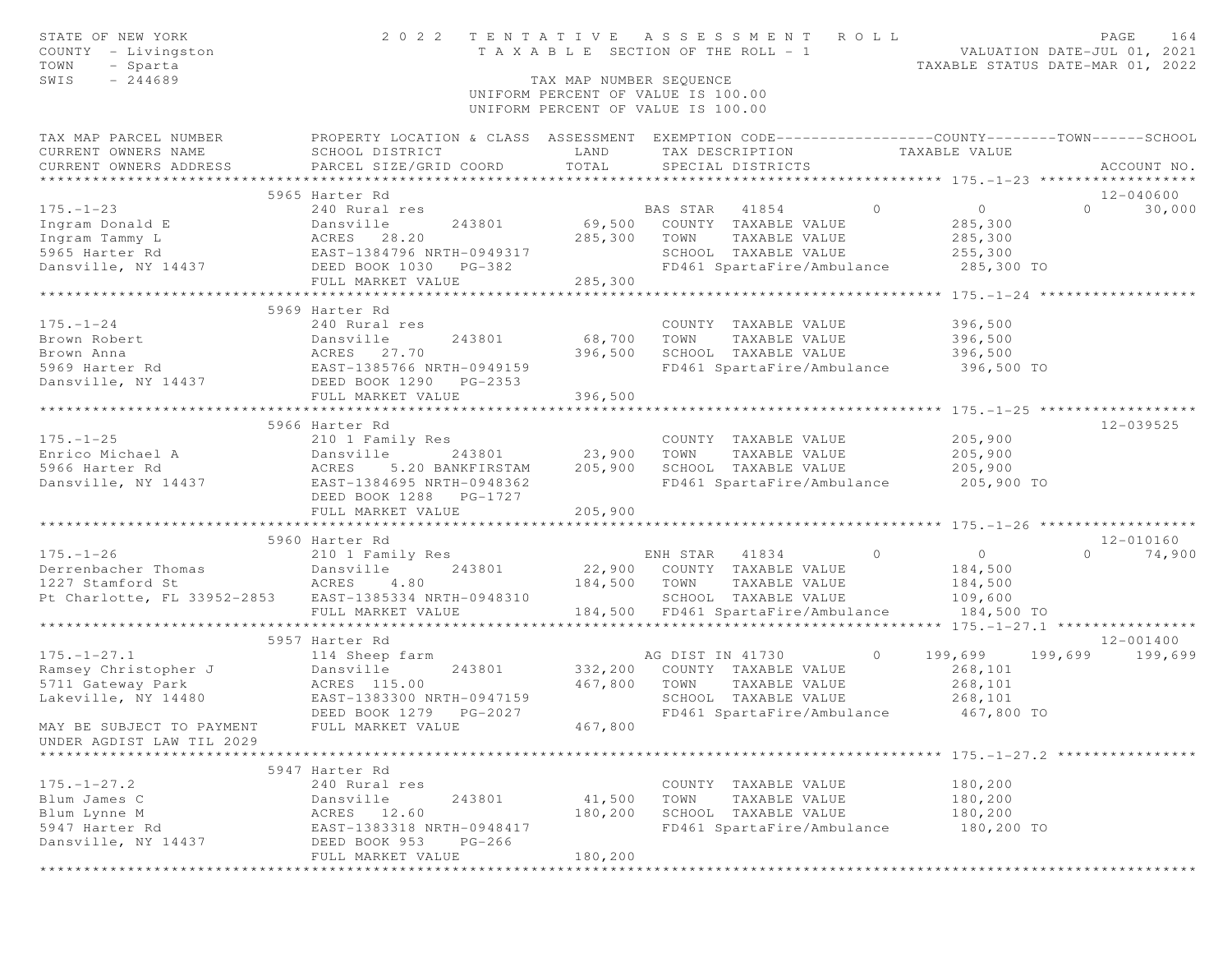| STATE OF NEW YORK<br>COUNTY - Livingston<br>- Sparta<br>TOWN<br>SWIS<br>$-244689$ | 2 0 2 2                                                                                                                                                                                                                                                    | T A X A B L E SECTION OF THE ROLL - 1<br>TAX MAP NUMBER SEQUENCE<br>UNIFORM PERCENT OF VALUE IS 100.00 |                  | TENTATIVE ASSESSMENT ROLL                                     |                | VALUATION DATE-JUL 01, 2021<br>TAXABLE STATUS DATE-MAR 01, 2022 |                | PAGE<br>165    |
|-----------------------------------------------------------------------------------|------------------------------------------------------------------------------------------------------------------------------------------------------------------------------------------------------------------------------------------------------------|--------------------------------------------------------------------------------------------------------|------------------|---------------------------------------------------------------|----------------|-----------------------------------------------------------------|----------------|----------------|
|                                                                                   |                                                                                                                                                                                                                                                            | UNIFORM PERCENT OF VALUE IS 100.00                                                                     |                  |                                                               |                |                                                                 |                |                |
| TAX MAP PARCEL NUMBER<br>CURRENT OWNERS NAME<br>CURRENT OWNERS ADDRESS            | PROPERTY LOCATION & CLASS ASSESSMENT EXEMPTION CODE-----------------COUNTY-------TOWN------SCHOOL<br>SCHOOL DISTRICT<br>PARCEL SIZE/GRID COORD                                                                                                             | LAND<br>TOTAL                                                                                          |                  | TAX DESCRIPTION TAXABLE VALUE<br>SPECIAL DISTRICTS            |                |                                                                 |                | ACCOUNT NO.    |
|                                                                                   | 5936 Harter Rd                                                                                                                                                                                                                                             |                                                                                                        |                  |                                                               |                |                                                                 |                | 12-028620      |
| $175. - 1 - 28$                                                                   | 210 1 Family Res                                                                                                                                                                                                                                           |                                                                                                        | BAS STAR 41854   | $\sim$ 0 $\sim$ 0 $\sim$                                      |                | $\overline{0}$                                                  | $\Omega$       | 30,000         |
|                                                                                   | Mark Kevin G<br>Mark Lei F<br>5936 Harter Rd<br>5936 Harter Rd<br>5936 Harter Rd<br>5936 Harter Rd<br>5936 Harter Rd<br>5936 Harter Rd<br>5936 Harter Rd<br>5936 Harter Rd<br>5936 Harter Rd<br>5936 Harter Rd<br>5936 Harter Rd<br>5936 Harter Rd<br>5936 |                                                                                                        |                  | 33,500 COUNTY TAXABLE VALUE<br>241,900 TOWN TAXABLE VALUE     |                | 241,900                                                         |                |                |
|                                                                                   |                                                                                                                                                                                                                                                            |                                                                                                        |                  | TAXABLE VALUE                                                 |                | 241,900                                                         |                |                |
|                                                                                   |                                                                                                                                                                                                                                                            |                                                                                                        |                  | SCHOOL TAXABLE VALUE<br>FD461 SpartaFire/Ambulance 241,900 TO |                | 211,900                                                         |                |                |
|                                                                                   | FULL MARKET VALUE                                                                                                                                                                                                                                          | 241,900                                                                                                |                  |                                                               |                |                                                                 |                |                |
|                                                                                   |                                                                                                                                                                                                                                                            |                                                                                                        |                  |                                                               |                |                                                                 |                |                |
|                                                                                   | 8750 STHWY 256                                                                                                                                                                                                                                             |                                                                                                        |                  |                                                               |                |                                                                 |                | 12-032200      |
| $175. - 1 - 29.1$                                                                 | 210 1 Family Res                                                                                                                                                                                                                                           |                                                                                                        | BAS STAR 41854   |                                                               | $\overline{0}$ | $\overline{0}$                                                  | $\Omega$       | 30,000         |
|                                                                                   |                                                                                                                                                                                                                                                            |                                                                                                        |                  | 32,000 COUNTY TAXABLE VALUE                                   |                | 274,600                                                         |                |                |
|                                                                                   |                                                                                                                                                                                                                                                            | 274,600                                                                                                | TOWN             | TAXABLE VALUE                                                 |                | 274,600                                                         |                |                |
|                                                                                   |                                                                                                                                                                                                                                                            |                                                                                                        |                  | SCHOOL TAXABLE VALUE 244,600                                  |                |                                                                 |                |                |
|                                                                                   | $PG-00255$                                                                                                                                                                                                                                                 |                                                                                                        |                  | FD461 SpartaFire/Ambulance                                    |                | 274,600 TO                                                      |                |                |
|                                                                                   |                                                                                                                                                                                                                                                            |                                                                                                        |                  |                                                               |                |                                                                 |                |                |
|                                                                                   | 8766 STHWY 256                                                                                                                                                                                                                                             |                                                                                                        |                  |                                                               |                |                                                                 |                | 12-038900      |
| $175. - 1 - 30$                                                                   | 210 1 Family Res                                                                                                                                                                                                                                           |                                                                                                        |                  | COUNTY TAXABLE VALUE                                          |                | 131,400                                                         |                |                |
|                                                                                   | 243801                                                                                                                                                                                                                                                     | 18,600                                                                                                 | TOWN             | TAXABLE VALUE                                                 |                | 131,400                                                         |                |                |
|                                                                                   |                                                                                                                                                                                                                                                            | 131,400                                                                                                |                  | SCHOOL TAXABLE VALUE                                          |                | 131,400                                                         |                |                |
|                                                                                   |                                                                                                                                                                                                                                                            |                                                                                                        |                  | FD461 SpartaFire/Ambulance                                    |                | $131,400$ TO                                                    |                |                |
|                                                                                   | DEED BOOK 1256 PG-813                                                                                                                                                                                                                                      |                                                                                                        |                  |                                                               |                |                                                                 |                |                |
|                                                                                   | FULL MARKET VALUE                                                                                                                                                                                                                                          | 131,400                                                                                                |                  |                                                               |                |                                                                 |                |                |
|                                                                                   |                                                                                                                                                                                                                                                            | ************                                                                                           |                  | ************************* 175.-1-31 *******************       |                |                                                                 |                |                |
|                                                                                   | 8794 STHWY 256                                                                                                                                                                                                                                             |                                                                                                        |                  |                                                               |                |                                                                 |                | 12-010300      |
| $175. - 1 - 31$                                                                   | 210 1 Family Res                                                                                                                                                                                                                                           |                                                                                                        | ENH STAR 41834   | $\sim$ 0                                                      |                | $\overline{0}$                                                  | $\circ$        | 74,900         |
|                                                                                   | 243801<br>Dansville                                                                                                                                                                                                                                        |                                                                                                        |                  | 18,700 COUNTY TAXABLE VALUE                                   |                | 167,500                                                         |                |                |
| Newcomb Rosemary A<br>8794 Rt 256<br>Dansville, NY 14437                          | 3.20<br>ACRES<br>EAST-1386127 NRTH-0947524                                                                                                                                                                                                                 | 167,500                                                                                                | TOWN             | TAXABLE VALUE<br>SCHOOL TAXABLE VALUE                         |                | 167,500<br>92,600                                               |                |                |
|                                                                                   | DEED BOOK 734<br>PG-00103                                                                                                                                                                                                                                  |                                                                                                        |                  | FD461 SpartaFire/Ambulance 167,500 TO                         |                |                                                                 |                |                |
|                                                                                   | FULL MARKET VALUE                                                                                                                                                                                                                                          | 167,500                                                                                                |                  |                                                               |                |                                                                 |                |                |
|                                                                                   |                                                                                                                                                                                                                                                            |                                                                                                        |                  |                                                               |                |                                                                 |                |                |
|                                                                                   | 8806 STHWY 256                                                                                                                                                                                                                                             |                                                                                                        |                  |                                                               |                |                                                                 |                | 12-031700      |
| $175. - 1 - 32.1$                                                                 | 210 1 Family Res                                                                                                                                                                                                                                           |                                                                                                        | VET COM CT 41131 |                                                               | $\overline{0}$ | 35,000                                                          | 35,000         | $\overline{0}$ |
|                                                                                   |                                                                                                                                                                                                                                                            |                                                                                                        |                  |                                                               | $\bigcirc$     | $0$<br>110,700                                                  | $\overline{0}$ | 30,000         |
|                                                                                   |                                                                                                                                                                                                                                                            |                                                                                                        |                  |                                                               |                |                                                                 |                |                |
|                                                                                   |                                                                                                                                                                                                                                                            |                                                                                                        |                  |                                                               |                | 110,700                                                         |                |                |
| Dansville, NY 14437                                                               | DEED BOOK 1293 PG-1149                                                                                                                                                                                                                                     |                                                                                                        |                  | SCHOOL TAXABLE VALUE                                          |                | 115,700                                                         |                |                |
|                                                                                   | FULL MARKET VALUE                                                                                                                                                                                                                                          |                                                                                                        |                  | 145,700 FD461 SpartaFire/Ambulance                            |                | 145,700 TO                                                      |                |                |
|                                                                                   | STHWY 256                                                                                                                                                                                                                                                  |                                                                                                        |                  |                                                               |                |                                                                 |                |                |
| $175. - 1 - 32.2$                                                                 | 314 Rural vac<10                                                                                                                                                                                                                                           |                                                                                                        |                  | COUNTY TAXABLE VALUE                                          |                | 5,200                                                           |                |                |
| Applin Ethel M                                                                    | 243801<br>Dansville                                                                                                                                                                                                                                        | 5,200                                                                                                  | TOWN             | TAXABLE VALUE                                                 |                | 5,200                                                           |                |                |
| Applin Kenneth R                                                                  | 2.65<br>ACRES                                                                                                                                                                                                                                              | 5,200                                                                                                  |                  | SCHOOL TAXABLE VALUE                                          |                | 5,200                                                           |                |                |
| 8806 STHWY 256                                                                    | EAST-1386047 NRTH-0947268                                                                                                                                                                                                                                  |                                                                                                        |                  | FD461 SpartaFire/Ambulance                                    |                | 5,200 TO                                                        |                |                |
| Dansville, NY 14437                                                               | DEED BOOK 1293 PG-1149                                                                                                                                                                                                                                     |                                                                                                        |                  |                                                               |                |                                                                 |                |                |
|                                                                                   | FULL MARKET VALUE                                                                                                                                                                                                                                          | 5,200                                                                                                  |                  |                                                               |                |                                                                 |                |                |
| ***********                                                                       |                                                                                                                                                                                                                                                            |                                                                                                        |                  |                                                               |                |                                                                 |                |                |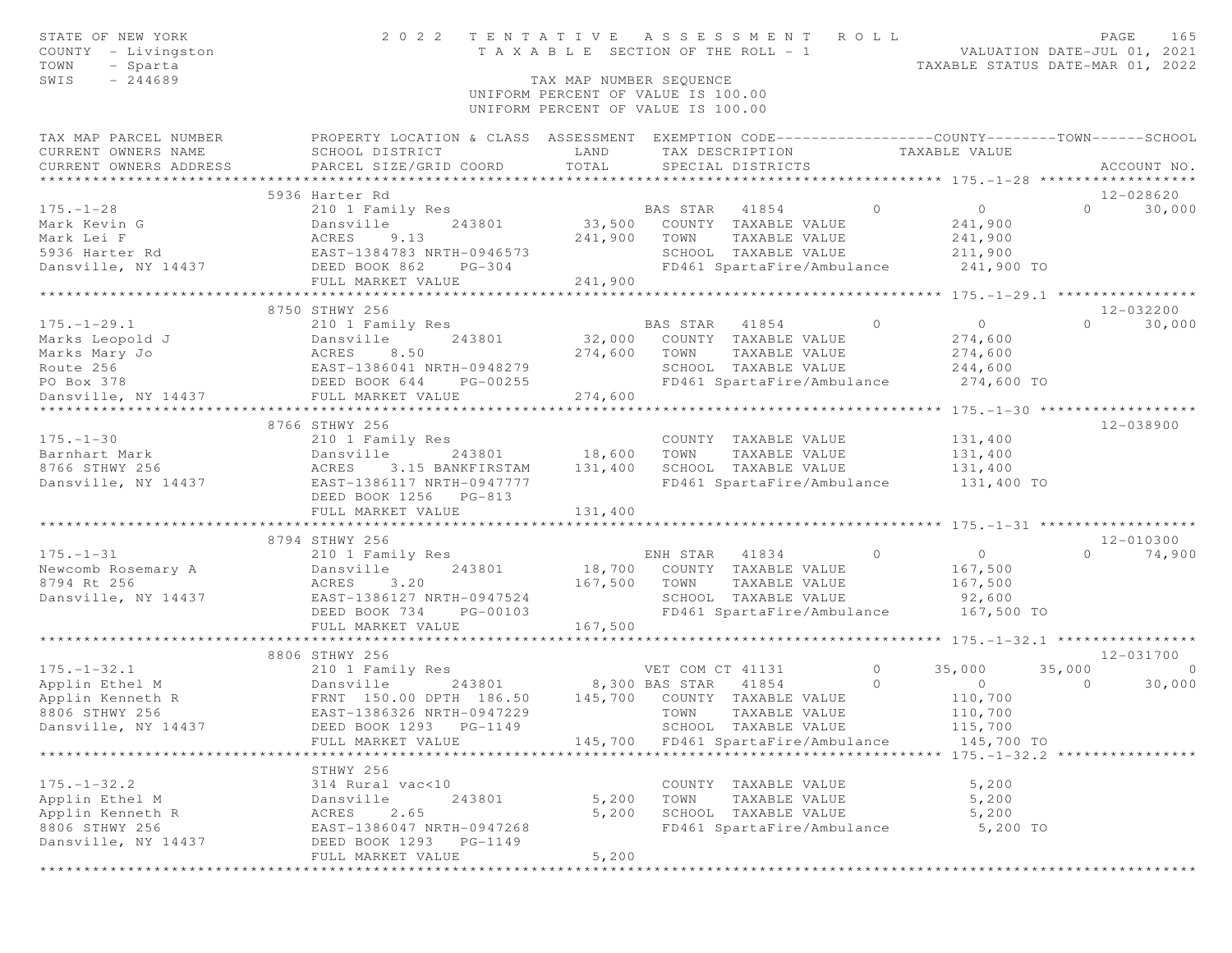| STATE OF NEW YORK<br>COUNTY - Livingston<br>TOWN<br>- Sparta<br>SWIS<br>$-244689$ |                                                                                                  | TAX MAP NUMBER SEOUENCE | 2022 TENTATIVE ASSESSMENT<br>ROLL<br>T A X A B L E SECTION OF THE ROLL - 1<br>UNIFORM PERCENT OF VALUE IS 100.00<br>UNIFORM PERCENT OF VALUE IS 100.00 | VALUATION DATE-JUL 01, 2021                          | PAGE<br>166<br>TAXABLE STATUS DATE-MAR 01, 2022 |
|-----------------------------------------------------------------------------------|--------------------------------------------------------------------------------------------------|-------------------------|--------------------------------------------------------------------------------------------------------------------------------------------------------|------------------------------------------------------|-------------------------------------------------|
| TAX MAP PARCEL NUMBER                                                             | PROPERTY LOCATION & CLASS ASSESSMENT EXEMPTION CODE----------------COUNTY-------TOWN------SCHOOL |                         |                                                                                                                                                        |                                                      |                                                 |
| CURRENT OWNERS NAME                                                               | SCHOOL DISTRICT                                                                                  | LAND                    | TAX DESCRIPTION                                                                                                                                        | TAXABLE VALUE                                        |                                                 |
| CURRENT OWNERS ADDRESS                                                            | PARCEL SIZE/GRID COORD                                                                           | TOTAL                   | SPECIAL DISTRICTS                                                                                                                                      |                                                      | ACCOUNT NO.                                     |
|                                                                                   | 5950 Harter Rd                                                                                   |                         |                                                                                                                                                        |                                                      |                                                 |
| $175. - 1 - 33.2$                                                                 | 210 1 Family Res                                                                                 |                         | BAS STAR 41854<br>$\Omega$                                                                                                                             | $\overline{0}$                                       | $\Omega$<br>30,000                              |
| Dixon Kellie A                                                                    | 243801<br>Dansville                                                                              |                         | 15,600 COUNTY TAXABLE VALUE                                                                                                                            | 127,400                                              |                                                 |
| c/o Habitat For Humanity                                                          | 2.00<br>ACRES                                                                                    | 127,400                 | TOWN<br>TAXABLE VALUE                                                                                                                                  | 127,400                                              |                                                 |
| PO Box 336                                                                        | EAST-1384731 NRTH-0947483                                                                        |                         | SCHOOL TAXABLE VALUE                                                                                                                                   | 97,400                                               |                                                 |
| Geneseo, NY 14454                                                                 | DEED BOOK 1229 PG-22                                                                             |                         | FD461 SpartaFire/Ambulance                                                                                                                             | 127,400 TO                                           |                                                 |
|                                                                                   | FULL MARKET VALUE                                                                                | 127,400                 |                                                                                                                                                        |                                                      |                                                 |
|                                                                                   |                                                                                                  |                         |                                                                                                                                                        |                                                      |                                                 |
| $175. - 1 - 33.3$                                                                 | Harter Rd<br>322 Rural vac>10                                                                    |                         | COUNTY TAXABLE VALUE                                                                                                                                   | 38,800                                               |                                                 |
| Newcomb Robert C                                                                  | Dansville<br>243801                                                                              | 38,800                  | TOWN<br>TAXABLE VALUE                                                                                                                                  | 38,800                                               |                                                 |
| Newcomb Rosemary A                                                                | ACRES 14.30                                                                                      | 38,800                  | SCHOOL TAXABLE VALUE                                                                                                                                   | 38,800                                               |                                                 |
| 8794 Route 256                                                                    | EAST-1385198 NRTH-0947336                                                                        |                         | FD461 SpartaFire/Ambulance 38,800 TO                                                                                                                   |                                                      |                                                 |
| Dansville, NY 14437                                                               | DEED BOOK 833<br>$PG-25$                                                                         |                         |                                                                                                                                                        |                                                      |                                                 |
|                                                                                   | FULL MARKET VALUE                                                                                | 38,800                  |                                                                                                                                                        |                                                      |                                                 |
|                                                                                   |                                                                                                  |                         |                                                                                                                                                        |                                                      |                                                 |
|                                                                                   | Harter Rd                                                                                        |                         |                                                                                                                                                        |                                                      |                                                 |
| $175. - 1 - 33.111$                                                               | 322 Rural vac>10                                                                                 |                         | COUNTY TAXABLE VALUE                                                                                                                                   | 45,600                                               |                                                 |
| Marks Leopold J                                                                   | Dansville<br>243801                                                                              | 45,600                  | TOWN<br>TAXABLE VALUE                                                                                                                                  | 45,600                                               |                                                 |
| Marks Mary Jo                                                                     | ACRES 17.70                                                                                      | 45,600                  | SCHOOL TAXABLE VALUE                                                                                                                                   | 45,600<br>45,600 TO                                  |                                                 |
| Route 256<br>PO Box 378                                                           | EAST-1385164 NRTH-0947913<br>DEED BOOK 832<br>$PG-244$                                           |                         | FD461 SpartaFire/Ambulance                                                                                                                             |                                                      |                                                 |
| Dansville, NY 14437-0378                                                          | FULL MARKET VALUE                                                                                | 45,600                  |                                                                                                                                                        |                                                      |                                                 |
|                                                                                   |                                                                                                  | * * * * * * * * * *     |                                                                                                                                                        | ********************** 175.-1-33.121 *************** |                                                 |
|                                                                                   | Harter Rd                                                                                        |                         |                                                                                                                                                        |                                                      |                                                 |
| $175. - 1 - 33.121$                                                               | 322 Rural vac>10                                                                                 |                         | COUNTY TAXABLE VALUE                                                                                                                                   | 85,300                                               |                                                 |
| Ramsey Hunting Club, LLC                                                          | Dansville<br>243801                                                                              | 85,300                  | TOWN<br>TAXABLE VALUE                                                                                                                                  | 85,300                                               |                                                 |
| 5711 Gateway Park                                                                 | ACRES 42.13                                                                                      | 85,300                  | SCHOOL TAXABLE VALUE                                                                                                                                   | 85,300                                               |                                                 |
| Lakeville, NY 14480                                                               | EAST-1385518 NRTH-0946494                                                                        |                         | FD461 SpartaFire/Ambulance                                                                                                                             | 85,300 TO                                            |                                                 |
|                                                                                   | DEED BOOK 1300 PG-636                                                                            |                         |                                                                                                                                                        |                                                      |                                                 |
| PRIOR OWNER ON 3/01/2022<br>Ramsey Hunting Club, LLC                              | FULL MARKET VALUE                                                                                | 85,300                  |                                                                                                                                                        |                                                      |                                                 |
|                                                                                   |                                                                                                  |                         |                                                                                                                                                        |                                                      |                                                 |
|                                                                                   | 8824 STHWY 256                                                                                   |                         |                                                                                                                                                        |                                                      | 12-020960                                       |
| $175. - 1 - 34$                                                                   | 210 1 Family Res                                                                                 |                         | $\circ$<br>41854<br>BAS STAR                                                                                                                           | $\circ$                                              | 30,000<br>$\Omega$                              |
| Duffy John W Jr                                                                   | Dansville<br>243801                                                                              |                         | 9,400 COUNTY TAXABLE VALUE                                                                                                                             | 154,800                                              |                                                 |
| 8824 Rt 256                                                                       | FRNT 210.00 DPTH 150.00                                                                          | 154,800                 | TOWN<br>TAXABLE VALUE                                                                                                                                  | 154,800                                              |                                                 |
| Dansville, NY 14437                                                               | EAST-1386352 NRTH-0947048                                                                        |                         | SCHOOL TAXABLE VALUE                                                                                                                                   | 124,800                                              |                                                 |
|                                                                                   | DEED BOOK 685<br>PG-00250                                                                        |                         | FD461 SpartaFire/Ambulance                                                                                                                             | 154,800 TO                                           |                                                 |
|                                                                                   | FULL MARKET VALUE                                                                                | 154,800                 |                                                                                                                                                        |                                                      |                                                 |
|                                                                                   |                                                                                                  |                         |                                                                                                                                                        |                                                      |                                                 |
| $175. - 1 - 35$                                                                   | 8828 STHWY 256<br>210 1 Family Res                                                               |                         | COUNTY TAXABLE VALUE                                                                                                                                   | 123,200                                              | 12-010800                                       |
| Cole Matthew                                                                      | Dansville<br>243801                                                                              | 13,000                  | TOWN<br>TAXABLE VALUE                                                                                                                                  | 123,200                                              |                                                 |
| 8828 STHWY 256                                                                    | ACRES<br>1.00 BANKFIRSTAM                                                                        | 123,200                 | SCHOOL TAXABLE VALUE                                                                                                                                   | 123,200                                              |                                                 |
| Dansville, NY 14437                                                               | EAST-1386363 NRTH-0946801                                                                        |                         | FD461 SpartaFire/Ambulance                                                                                                                             | 123,200 TO                                           |                                                 |
|                                                                                   | DEED BOOK 1293 PG-1141                                                                           |                         |                                                                                                                                                        |                                                      |                                                 |
|                                                                                   | FULL MARKET VALUE                                                                                | 123,200                 |                                                                                                                                                        |                                                      |                                                 |
|                                                                                   |                                                                                                  |                         |                                                                                                                                                        |                                                      |                                                 |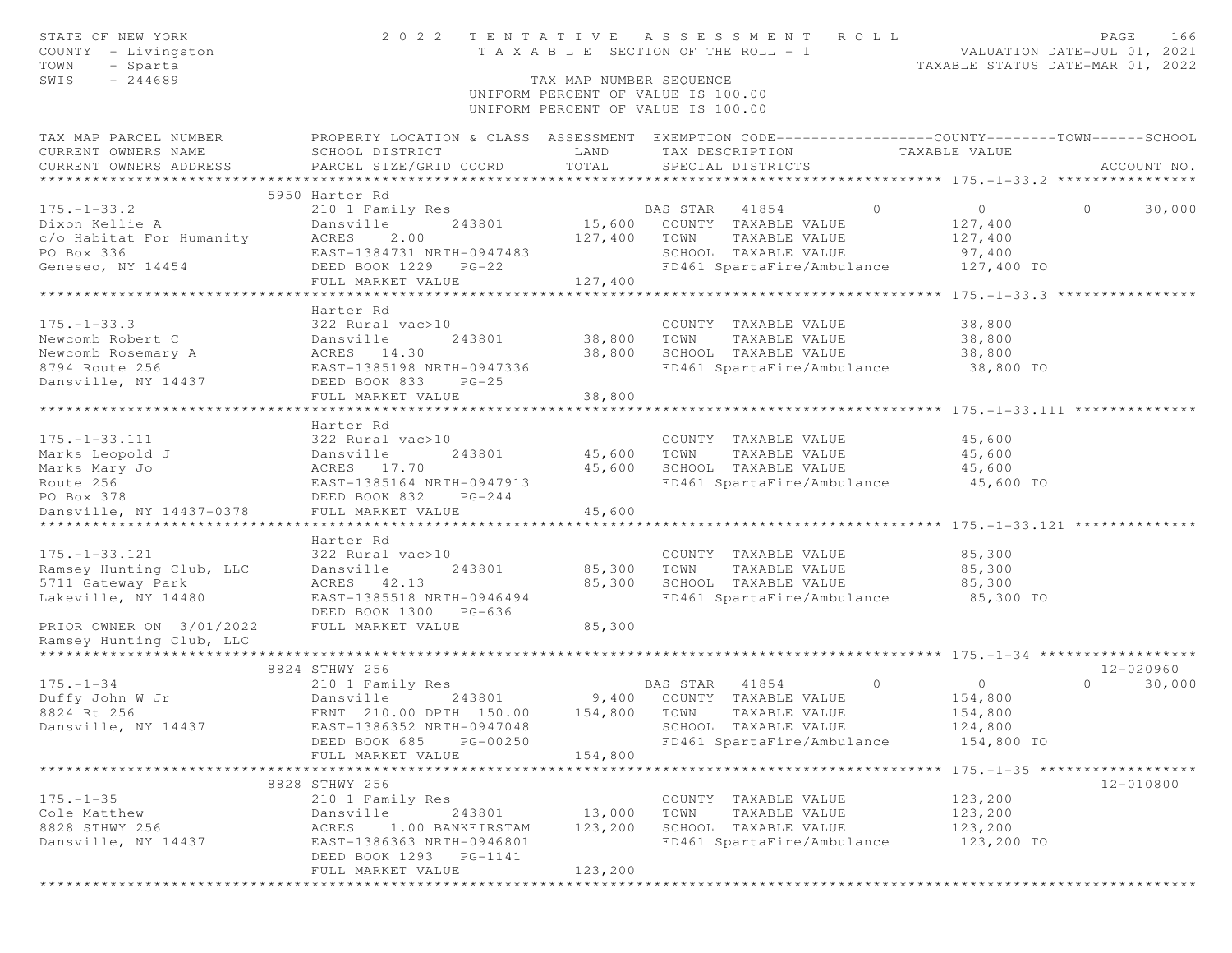| PROPERTY LOCATION & CLASS ASSESSMENT EXEMPTION CODE-----------------COUNTY-------TOWN------SCHOOL<br>TAX MAP PARCEL NUMBER<br>TAXABLE VALUE<br>CURRENT OWNERS NAME<br>SCHOOL DISTRICT<br>LAND<br>TAX DESCRIPTION<br>PARCEL SIZE/GRID COORD<br>TOTAL<br>CURRENT OWNERS ADDRESS<br>SPECIAL DISTRICTS<br>ACCOUNT NO.<br>8846 STHWY 256<br>12-036050<br>VET WAR CT 41121<br>$0 \t 21,000$<br>$175. - 1 - 36$<br>210 1 Family Res<br>21,000<br>$\Omega$<br>Dansville 243801 11,500 COUNTY TAXABLE VALUE<br>Hartman David E<br>138,200<br>8846 STHWY 256<br>FRNT 250.00 DPTH 154.59 159,200 TOWN<br>138,200<br>TAXABLE VALUE<br>Dansville, NY 14437<br>SCHOOL TAXABLE VALUE<br>159,200<br>BANK NETS<br>FD461 SpartaFire/Ambulance<br>EAST-1386377 NRTH-0946532<br>159,200 TO<br>DEED BOOK 1278 PG-1178<br>FULL MARKET VALUE<br>159,200<br>*************************<br>*************<br>******************************** 175. -1-37 ******************<br>8862 STHWY 256<br>12-015400<br>$\overline{0}$<br>$175. - 1 - 37$<br>$\circ$<br>30,000<br>210 1 Family Res<br>BAS STAR 41854<br>$\Omega$<br>Dansville 243801<br>11,200 COUNTY TAXABLE VALUE<br>Gilbert Freeman J<br>139,000<br>FRNT 250.00 DPTH 150.00 139,000 TOWN<br>TAXABLE VALUE<br>8862 Route 256<br>139,000<br>SCHOOL TAXABLE VALUE<br>Dansville, NY 14437<br>109,000<br>BANK NETS<br>EAST-1386388 NRTH-0946284<br>FD461 SpartaFire/Ambulance<br>139,000 TO<br>DEED BOOK 1095 PG-236<br>139,000<br>FULL MARKET VALUE<br>8892 STHWY 256<br>12-028700<br>$175. - 1 - 38$<br>210 1 Family Res<br>COUNTY TAXABLE VALUE<br>144,900<br>17,600 TOWN TAXABLE VALUE<br>243801<br>144,900<br>144,900 SCHOOL TAXABLE VALUE<br>144,900<br>FD461 SpartaFire/Ambulance<br>144,900 TO<br>Dansville, NY 14437<br>DEED BOOK 1287 PG-2280<br>144,900<br>FULL MARKET VALUE<br>*************************<br>12-030300<br>8912 STHWY 256<br>210 1 Family Res<br>VET WAR CT 41121<br>$\bigcirc$<br>21,000<br>21,000<br>$\sim$ 0 $\sim$ 0 $\sim$<br>Dansville 243801 22,100 E<br>ACRES 4.50 156,000<br>EAST-1386262 NRTH-0945407<br>DEED BOOK 739 PG-00346<br>22,100 ENH STAR 41834<br>175.-1-35<br>Comardo Philip<br>Comardo Philip<br>$\circ$<br>$\overline{0}$<br>$\sim$ 0<br>74,900<br>156,000 COUNTY TAXABLE VALUE<br>135,000<br>8912 Rt 256<br>TOWN<br>TAXABLE VALUE<br>135,000<br>SCHOOL TAXABLE VALUE<br>Dansville, NY 14437<br>81,100<br>156,000 TO<br>156,000 FD461 SpartaFire/Ambulance<br>FULL MARKET VALUE<br>************************<br>8932 STHWY 256<br>12-021700<br>$175. - 1 - 41.1$<br>$\overline{0}$<br>$\overline{0}$<br>$0 \t 30,000$<br>210 1 Family Res<br>BAS STAR 41854<br>Mahonski Marek J<br>8932 STHWY 256<br>243801 11,300 COUNTY TAXABLE VALUE<br>Dansville<br>120,300<br>FRNT 250.00 DPTH 151.00<br>120,300<br>8932 STHWY 256<br>TOWN TAXABLE VALUE<br>120,300<br>SCHOOL TAXABLE VALUE<br>Dansville, NY 14437<br>BANK LERETA<br>90,300<br>FD461 SpartaFire/Ambulance 120,300 TO<br>EAST-1386424 NRTH-0945056<br>DEED BOOK 1262 PG-1426<br>120,300<br>FULL MARKET VALUE | STATE OF NEW YORK<br>COUNTY - Livingston<br>- Sparta<br>TOWN<br>SWIS<br>$-244689$ | TAX MAP NUMBER SEOUENCE | TENTATIVE ASSESSMENT ROLL PAGE 167<br>TAXABLE SECTION OF THE ROLL - 1 VALUATION DATE-JUL 01, 2021<br>TAXABLE STATUS DATE-MAR 01, 2022<br>2022 TENTATIVE ASSESSMENT ROLL<br>UNIFORM PERCENT OF VALUE IS 100.00<br>UNIFORM PERCENT OF VALUE IS 100.00 |  |  |
|-------------------------------------------------------------------------------------------------------------------------------------------------------------------------------------------------------------------------------------------------------------------------------------------------------------------------------------------------------------------------------------------------------------------------------------------------------------------------------------------------------------------------------------------------------------------------------------------------------------------------------------------------------------------------------------------------------------------------------------------------------------------------------------------------------------------------------------------------------------------------------------------------------------------------------------------------------------------------------------------------------------------------------------------------------------------------------------------------------------------------------------------------------------------------------------------------------------------------------------------------------------------------------------------------------------------------------------------------------------------------------------------------------------------------------------------------------------------------------------------------------------------------------------------------------------------------------------------------------------------------------------------------------------------------------------------------------------------------------------------------------------------------------------------------------------------------------------------------------------------------------------------------------------------------------------------------------------------------------------------------------------------------------------------------------------------------------------------------------------------------------------------------------------------------------------------------------------------------------------------------------------------------------------------------------------------------------------------------------------------------------------------------------------------------------------------------------------------------------------------------------------------------------------------------------------------------------------------------------------------------------------------------------------------------------------------------------------------------------------------------------------------------------------------------------------------------------------------------------------------------------------------------------------------------------------------------------------------------------------------------------------------------------------------|-----------------------------------------------------------------------------------|-------------------------|-----------------------------------------------------------------------------------------------------------------------------------------------------------------------------------------------------------------------------------------------------|--|--|
|                                                                                                                                                                                                                                                                                                                                                                                                                                                                                                                                                                                                                                                                                                                                                                                                                                                                                                                                                                                                                                                                                                                                                                                                                                                                                                                                                                                                                                                                                                                                                                                                                                                                                                                                                                                                                                                                                                                                                                                                                                                                                                                                                                                                                                                                                                                                                                                                                                                                                                                                                                                                                                                                                                                                                                                                                                                                                                                                                                                                                                           |                                                                                   |                         |                                                                                                                                                                                                                                                     |  |  |
|                                                                                                                                                                                                                                                                                                                                                                                                                                                                                                                                                                                                                                                                                                                                                                                                                                                                                                                                                                                                                                                                                                                                                                                                                                                                                                                                                                                                                                                                                                                                                                                                                                                                                                                                                                                                                                                                                                                                                                                                                                                                                                                                                                                                                                                                                                                                                                                                                                                                                                                                                                                                                                                                                                                                                                                                                                                                                                                                                                                                                                           |                                                                                   |                         |                                                                                                                                                                                                                                                     |  |  |
|                                                                                                                                                                                                                                                                                                                                                                                                                                                                                                                                                                                                                                                                                                                                                                                                                                                                                                                                                                                                                                                                                                                                                                                                                                                                                                                                                                                                                                                                                                                                                                                                                                                                                                                                                                                                                                                                                                                                                                                                                                                                                                                                                                                                                                                                                                                                                                                                                                                                                                                                                                                                                                                                                                                                                                                                                                                                                                                                                                                                                                           |                                                                                   |                         |                                                                                                                                                                                                                                                     |  |  |
|                                                                                                                                                                                                                                                                                                                                                                                                                                                                                                                                                                                                                                                                                                                                                                                                                                                                                                                                                                                                                                                                                                                                                                                                                                                                                                                                                                                                                                                                                                                                                                                                                                                                                                                                                                                                                                                                                                                                                                                                                                                                                                                                                                                                                                                                                                                                                                                                                                                                                                                                                                                                                                                                                                                                                                                                                                                                                                                                                                                                                                           |                                                                                   |                         |                                                                                                                                                                                                                                                     |  |  |
|                                                                                                                                                                                                                                                                                                                                                                                                                                                                                                                                                                                                                                                                                                                                                                                                                                                                                                                                                                                                                                                                                                                                                                                                                                                                                                                                                                                                                                                                                                                                                                                                                                                                                                                                                                                                                                                                                                                                                                                                                                                                                                                                                                                                                                                                                                                                                                                                                                                                                                                                                                                                                                                                                                                                                                                                                                                                                                                                                                                                                                           |                                                                                   |                         |                                                                                                                                                                                                                                                     |  |  |
|                                                                                                                                                                                                                                                                                                                                                                                                                                                                                                                                                                                                                                                                                                                                                                                                                                                                                                                                                                                                                                                                                                                                                                                                                                                                                                                                                                                                                                                                                                                                                                                                                                                                                                                                                                                                                                                                                                                                                                                                                                                                                                                                                                                                                                                                                                                                                                                                                                                                                                                                                                                                                                                                                                                                                                                                                                                                                                                                                                                                                                           |                                                                                   |                         |                                                                                                                                                                                                                                                     |  |  |
|                                                                                                                                                                                                                                                                                                                                                                                                                                                                                                                                                                                                                                                                                                                                                                                                                                                                                                                                                                                                                                                                                                                                                                                                                                                                                                                                                                                                                                                                                                                                                                                                                                                                                                                                                                                                                                                                                                                                                                                                                                                                                                                                                                                                                                                                                                                                                                                                                                                                                                                                                                                                                                                                                                                                                                                                                                                                                                                                                                                                                                           |                                                                                   |                         |                                                                                                                                                                                                                                                     |  |  |
|                                                                                                                                                                                                                                                                                                                                                                                                                                                                                                                                                                                                                                                                                                                                                                                                                                                                                                                                                                                                                                                                                                                                                                                                                                                                                                                                                                                                                                                                                                                                                                                                                                                                                                                                                                                                                                                                                                                                                                                                                                                                                                                                                                                                                                                                                                                                                                                                                                                                                                                                                                                                                                                                                                                                                                                                                                                                                                                                                                                                                                           |                                                                                   |                         |                                                                                                                                                                                                                                                     |  |  |
|                                                                                                                                                                                                                                                                                                                                                                                                                                                                                                                                                                                                                                                                                                                                                                                                                                                                                                                                                                                                                                                                                                                                                                                                                                                                                                                                                                                                                                                                                                                                                                                                                                                                                                                                                                                                                                                                                                                                                                                                                                                                                                                                                                                                                                                                                                                                                                                                                                                                                                                                                                                                                                                                                                                                                                                                                                                                                                                                                                                                                                           |                                                                                   |                         |                                                                                                                                                                                                                                                     |  |  |
|                                                                                                                                                                                                                                                                                                                                                                                                                                                                                                                                                                                                                                                                                                                                                                                                                                                                                                                                                                                                                                                                                                                                                                                                                                                                                                                                                                                                                                                                                                                                                                                                                                                                                                                                                                                                                                                                                                                                                                                                                                                                                                                                                                                                                                                                                                                                                                                                                                                                                                                                                                                                                                                                                                                                                                                                                                                                                                                                                                                                                                           |                                                                                   |                         |                                                                                                                                                                                                                                                     |  |  |
|                                                                                                                                                                                                                                                                                                                                                                                                                                                                                                                                                                                                                                                                                                                                                                                                                                                                                                                                                                                                                                                                                                                                                                                                                                                                                                                                                                                                                                                                                                                                                                                                                                                                                                                                                                                                                                                                                                                                                                                                                                                                                                                                                                                                                                                                                                                                                                                                                                                                                                                                                                                                                                                                                                                                                                                                                                                                                                                                                                                                                                           |                                                                                   |                         |                                                                                                                                                                                                                                                     |  |  |
|                                                                                                                                                                                                                                                                                                                                                                                                                                                                                                                                                                                                                                                                                                                                                                                                                                                                                                                                                                                                                                                                                                                                                                                                                                                                                                                                                                                                                                                                                                                                                                                                                                                                                                                                                                                                                                                                                                                                                                                                                                                                                                                                                                                                                                                                                                                                                                                                                                                                                                                                                                                                                                                                                                                                                                                                                                                                                                                                                                                                                                           |                                                                                   |                         |                                                                                                                                                                                                                                                     |  |  |
|                                                                                                                                                                                                                                                                                                                                                                                                                                                                                                                                                                                                                                                                                                                                                                                                                                                                                                                                                                                                                                                                                                                                                                                                                                                                                                                                                                                                                                                                                                                                                                                                                                                                                                                                                                                                                                                                                                                                                                                                                                                                                                                                                                                                                                                                                                                                                                                                                                                                                                                                                                                                                                                                                                                                                                                                                                                                                                                                                                                                                                           |                                                                                   |                         |                                                                                                                                                                                                                                                     |  |  |
|                                                                                                                                                                                                                                                                                                                                                                                                                                                                                                                                                                                                                                                                                                                                                                                                                                                                                                                                                                                                                                                                                                                                                                                                                                                                                                                                                                                                                                                                                                                                                                                                                                                                                                                                                                                                                                                                                                                                                                                                                                                                                                                                                                                                                                                                                                                                                                                                                                                                                                                                                                                                                                                                                                                                                                                                                                                                                                                                                                                                                                           |                                                                                   |                         |                                                                                                                                                                                                                                                     |  |  |
|                                                                                                                                                                                                                                                                                                                                                                                                                                                                                                                                                                                                                                                                                                                                                                                                                                                                                                                                                                                                                                                                                                                                                                                                                                                                                                                                                                                                                                                                                                                                                                                                                                                                                                                                                                                                                                                                                                                                                                                                                                                                                                                                                                                                                                                                                                                                                                                                                                                                                                                                                                                                                                                                                                                                                                                                                                                                                                                                                                                                                                           |                                                                                   |                         |                                                                                                                                                                                                                                                     |  |  |
|                                                                                                                                                                                                                                                                                                                                                                                                                                                                                                                                                                                                                                                                                                                                                                                                                                                                                                                                                                                                                                                                                                                                                                                                                                                                                                                                                                                                                                                                                                                                                                                                                                                                                                                                                                                                                                                                                                                                                                                                                                                                                                                                                                                                                                                                                                                                                                                                                                                                                                                                                                                                                                                                                                                                                                                                                                                                                                                                                                                                                                           |                                                                                   |                         |                                                                                                                                                                                                                                                     |  |  |
|                                                                                                                                                                                                                                                                                                                                                                                                                                                                                                                                                                                                                                                                                                                                                                                                                                                                                                                                                                                                                                                                                                                                                                                                                                                                                                                                                                                                                                                                                                                                                                                                                                                                                                                                                                                                                                                                                                                                                                                                                                                                                                                                                                                                                                                                                                                                                                                                                                                                                                                                                                                                                                                                                                                                                                                                                                                                                                                                                                                                                                           |                                                                                   |                         |                                                                                                                                                                                                                                                     |  |  |
|                                                                                                                                                                                                                                                                                                                                                                                                                                                                                                                                                                                                                                                                                                                                                                                                                                                                                                                                                                                                                                                                                                                                                                                                                                                                                                                                                                                                                                                                                                                                                                                                                                                                                                                                                                                                                                                                                                                                                                                                                                                                                                                                                                                                                                                                                                                                                                                                                                                                                                                                                                                                                                                                                                                                                                                                                                                                                                                                                                                                                                           |                                                                                   |                         |                                                                                                                                                                                                                                                     |  |  |
|                                                                                                                                                                                                                                                                                                                                                                                                                                                                                                                                                                                                                                                                                                                                                                                                                                                                                                                                                                                                                                                                                                                                                                                                                                                                                                                                                                                                                                                                                                                                                                                                                                                                                                                                                                                                                                                                                                                                                                                                                                                                                                                                                                                                                                                                                                                                                                                                                                                                                                                                                                                                                                                                                                                                                                                                                                                                                                                                                                                                                                           |                                                                                   |                         |                                                                                                                                                                                                                                                     |  |  |
|                                                                                                                                                                                                                                                                                                                                                                                                                                                                                                                                                                                                                                                                                                                                                                                                                                                                                                                                                                                                                                                                                                                                                                                                                                                                                                                                                                                                                                                                                                                                                                                                                                                                                                                                                                                                                                                                                                                                                                                                                                                                                                                                                                                                                                                                                                                                                                                                                                                                                                                                                                                                                                                                                                                                                                                                                                                                                                                                                                                                                                           |                                                                                   |                         |                                                                                                                                                                                                                                                     |  |  |
|                                                                                                                                                                                                                                                                                                                                                                                                                                                                                                                                                                                                                                                                                                                                                                                                                                                                                                                                                                                                                                                                                                                                                                                                                                                                                                                                                                                                                                                                                                                                                                                                                                                                                                                                                                                                                                                                                                                                                                                                                                                                                                                                                                                                                                                                                                                                                                                                                                                                                                                                                                                                                                                                                                                                                                                                                                                                                                                                                                                                                                           |                                                                                   |                         |                                                                                                                                                                                                                                                     |  |  |
|                                                                                                                                                                                                                                                                                                                                                                                                                                                                                                                                                                                                                                                                                                                                                                                                                                                                                                                                                                                                                                                                                                                                                                                                                                                                                                                                                                                                                                                                                                                                                                                                                                                                                                                                                                                                                                                                                                                                                                                                                                                                                                                                                                                                                                                                                                                                                                                                                                                                                                                                                                                                                                                                                                                                                                                                                                                                                                                                                                                                                                           |                                                                                   |                         |                                                                                                                                                                                                                                                     |  |  |
|                                                                                                                                                                                                                                                                                                                                                                                                                                                                                                                                                                                                                                                                                                                                                                                                                                                                                                                                                                                                                                                                                                                                                                                                                                                                                                                                                                                                                                                                                                                                                                                                                                                                                                                                                                                                                                                                                                                                                                                                                                                                                                                                                                                                                                                                                                                                                                                                                                                                                                                                                                                                                                                                                                                                                                                                                                                                                                                                                                                                                                           |                                                                                   |                         |                                                                                                                                                                                                                                                     |  |  |
|                                                                                                                                                                                                                                                                                                                                                                                                                                                                                                                                                                                                                                                                                                                                                                                                                                                                                                                                                                                                                                                                                                                                                                                                                                                                                                                                                                                                                                                                                                                                                                                                                                                                                                                                                                                                                                                                                                                                                                                                                                                                                                                                                                                                                                                                                                                                                                                                                                                                                                                                                                                                                                                                                                                                                                                                                                                                                                                                                                                                                                           |                                                                                   |                         |                                                                                                                                                                                                                                                     |  |  |
|                                                                                                                                                                                                                                                                                                                                                                                                                                                                                                                                                                                                                                                                                                                                                                                                                                                                                                                                                                                                                                                                                                                                                                                                                                                                                                                                                                                                                                                                                                                                                                                                                                                                                                                                                                                                                                                                                                                                                                                                                                                                                                                                                                                                                                                                                                                                                                                                                                                                                                                                                                                                                                                                                                                                                                                                                                                                                                                                                                                                                                           |                                                                                   |                         |                                                                                                                                                                                                                                                     |  |  |
|                                                                                                                                                                                                                                                                                                                                                                                                                                                                                                                                                                                                                                                                                                                                                                                                                                                                                                                                                                                                                                                                                                                                                                                                                                                                                                                                                                                                                                                                                                                                                                                                                                                                                                                                                                                                                                                                                                                                                                                                                                                                                                                                                                                                                                                                                                                                                                                                                                                                                                                                                                                                                                                                                                                                                                                                                                                                                                                                                                                                                                           |                                                                                   |                         |                                                                                                                                                                                                                                                     |  |  |
|                                                                                                                                                                                                                                                                                                                                                                                                                                                                                                                                                                                                                                                                                                                                                                                                                                                                                                                                                                                                                                                                                                                                                                                                                                                                                                                                                                                                                                                                                                                                                                                                                                                                                                                                                                                                                                                                                                                                                                                                                                                                                                                                                                                                                                                                                                                                                                                                                                                                                                                                                                                                                                                                                                                                                                                                                                                                                                                                                                                                                                           |                                                                                   |                         |                                                                                                                                                                                                                                                     |  |  |
|                                                                                                                                                                                                                                                                                                                                                                                                                                                                                                                                                                                                                                                                                                                                                                                                                                                                                                                                                                                                                                                                                                                                                                                                                                                                                                                                                                                                                                                                                                                                                                                                                                                                                                                                                                                                                                                                                                                                                                                                                                                                                                                                                                                                                                                                                                                                                                                                                                                                                                                                                                                                                                                                                                                                                                                                                                                                                                                                                                                                                                           |                                                                                   |                         |                                                                                                                                                                                                                                                     |  |  |
|                                                                                                                                                                                                                                                                                                                                                                                                                                                                                                                                                                                                                                                                                                                                                                                                                                                                                                                                                                                                                                                                                                                                                                                                                                                                                                                                                                                                                                                                                                                                                                                                                                                                                                                                                                                                                                                                                                                                                                                                                                                                                                                                                                                                                                                                                                                                                                                                                                                                                                                                                                                                                                                                                                                                                                                                                                                                                                                                                                                                                                           |                                                                                   |                         |                                                                                                                                                                                                                                                     |  |  |
|                                                                                                                                                                                                                                                                                                                                                                                                                                                                                                                                                                                                                                                                                                                                                                                                                                                                                                                                                                                                                                                                                                                                                                                                                                                                                                                                                                                                                                                                                                                                                                                                                                                                                                                                                                                                                                                                                                                                                                                                                                                                                                                                                                                                                                                                                                                                                                                                                                                                                                                                                                                                                                                                                                                                                                                                                                                                                                                                                                                                                                           |                                                                                   |                         |                                                                                                                                                                                                                                                     |  |  |
|                                                                                                                                                                                                                                                                                                                                                                                                                                                                                                                                                                                                                                                                                                                                                                                                                                                                                                                                                                                                                                                                                                                                                                                                                                                                                                                                                                                                                                                                                                                                                                                                                                                                                                                                                                                                                                                                                                                                                                                                                                                                                                                                                                                                                                                                                                                                                                                                                                                                                                                                                                                                                                                                                                                                                                                                                                                                                                                                                                                                                                           |                                                                                   |                         |                                                                                                                                                                                                                                                     |  |  |
|                                                                                                                                                                                                                                                                                                                                                                                                                                                                                                                                                                                                                                                                                                                                                                                                                                                                                                                                                                                                                                                                                                                                                                                                                                                                                                                                                                                                                                                                                                                                                                                                                                                                                                                                                                                                                                                                                                                                                                                                                                                                                                                                                                                                                                                                                                                                                                                                                                                                                                                                                                                                                                                                                                                                                                                                                                                                                                                                                                                                                                           |                                                                                   |                         |                                                                                                                                                                                                                                                     |  |  |
|                                                                                                                                                                                                                                                                                                                                                                                                                                                                                                                                                                                                                                                                                                                                                                                                                                                                                                                                                                                                                                                                                                                                                                                                                                                                                                                                                                                                                                                                                                                                                                                                                                                                                                                                                                                                                                                                                                                                                                                                                                                                                                                                                                                                                                                                                                                                                                                                                                                                                                                                                                                                                                                                                                                                                                                                                                                                                                                                                                                                                                           |                                                                                   |                         |                                                                                                                                                                                                                                                     |  |  |
|                                                                                                                                                                                                                                                                                                                                                                                                                                                                                                                                                                                                                                                                                                                                                                                                                                                                                                                                                                                                                                                                                                                                                                                                                                                                                                                                                                                                                                                                                                                                                                                                                                                                                                                                                                                                                                                                                                                                                                                                                                                                                                                                                                                                                                                                                                                                                                                                                                                                                                                                                                                                                                                                                                                                                                                                                                                                                                                                                                                                                                           |                                                                                   |                         |                                                                                                                                                                                                                                                     |  |  |
|                                                                                                                                                                                                                                                                                                                                                                                                                                                                                                                                                                                                                                                                                                                                                                                                                                                                                                                                                                                                                                                                                                                                                                                                                                                                                                                                                                                                                                                                                                                                                                                                                                                                                                                                                                                                                                                                                                                                                                                                                                                                                                                                                                                                                                                                                                                                                                                                                                                                                                                                                                                                                                                                                                                                                                                                                                                                                                                                                                                                                                           |                                                                                   |                         |                                                                                                                                                                                                                                                     |  |  |
|                                                                                                                                                                                                                                                                                                                                                                                                                                                                                                                                                                                                                                                                                                                                                                                                                                                                                                                                                                                                                                                                                                                                                                                                                                                                                                                                                                                                                                                                                                                                                                                                                                                                                                                                                                                                                                                                                                                                                                                                                                                                                                                                                                                                                                                                                                                                                                                                                                                                                                                                                                                                                                                                                                                                                                                                                                                                                                                                                                                                                                           |                                                                                   |                         |                                                                                                                                                                                                                                                     |  |  |
|                                                                                                                                                                                                                                                                                                                                                                                                                                                                                                                                                                                                                                                                                                                                                                                                                                                                                                                                                                                                                                                                                                                                                                                                                                                                                                                                                                                                                                                                                                                                                                                                                                                                                                                                                                                                                                                                                                                                                                                                                                                                                                                                                                                                                                                                                                                                                                                                                                                                                                                                                                                                                                                                                                                                                                                                                                                                                                                                                                                                                                           |                                                                                   |                         |                                                                                                                                                                                                                                                     |  |  |
|                                                                                                                                                                                                                                                                                                                                                                                                                                                                                                                                                                                                                                                                                                                                                                                                                                                                                                                                                                                                                                                                                                                                                                                                                                                                                                                                                                                                                                                                                                                                                                                                                                                                                                                                                                                                                                                                                                                                                                                                                                                                                                                                                                                                                                                                                                                                                                                                                                                                                                                                                                                                                                                                                                                                                                                                                                                                                                                                                                                                                                           |                                                                                   |                         |                                                                                                                                                                                                                                                     |  |  |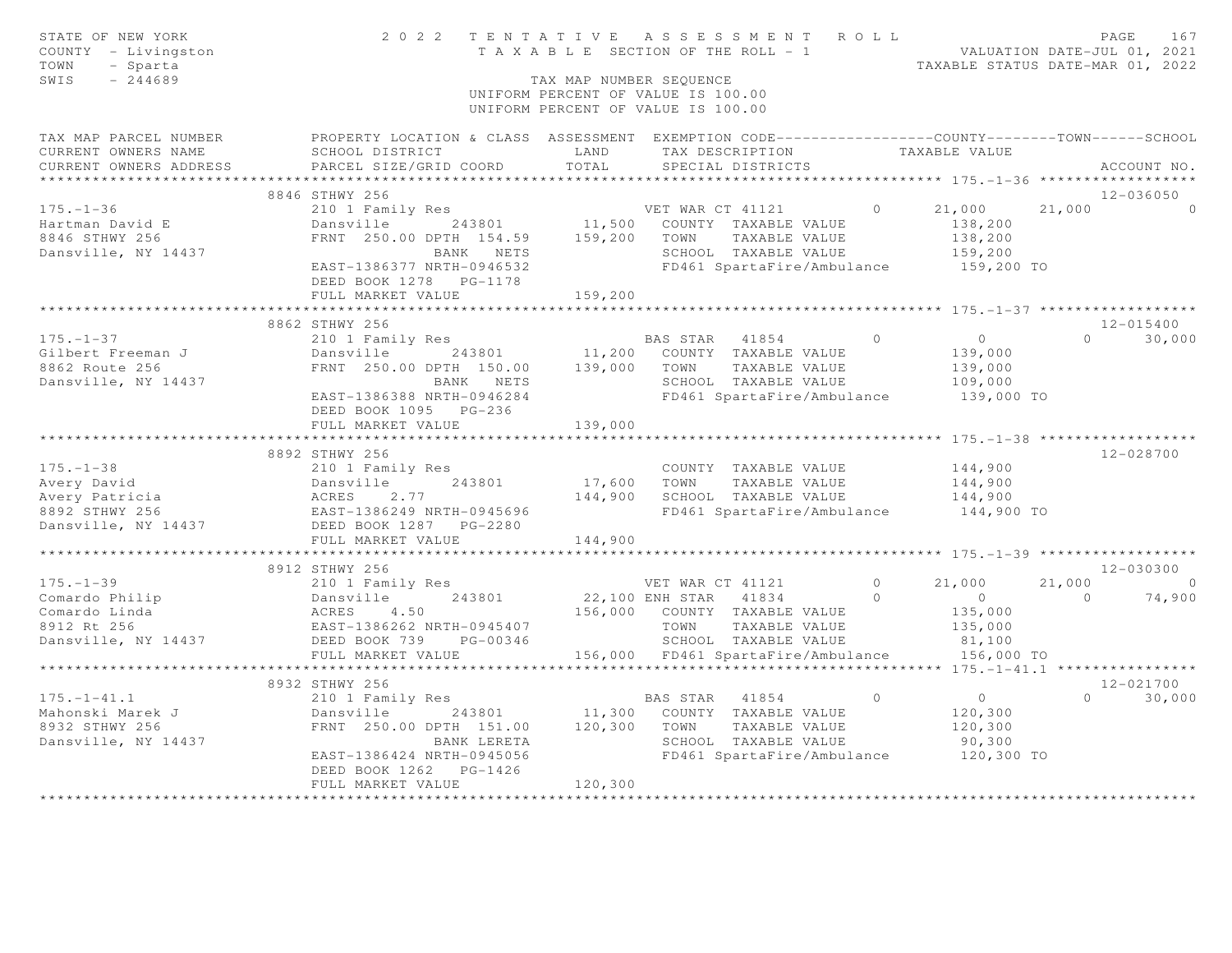| STATE OF NEW YORK<br>COUNTY - Livingston<br>- Sparta<br>TOWN<br>SWIS<br>$-244689$ | 2022 TENTATIVE ASSESSMENT ROLL                                                                   | T A X A B L E SECTION OF THE ROLL - 1<br>TAX MAP NUMBER SEOUENCE<br>UNIFORM PERCENT OF VALUE IS 100.00<br>UNIFORM PERCENT OF VALUE IS 100.00 |                |                                      |          | VALUATION DATE-JUL 01, 2021<br>TAXABLE STATUS DATE-MAR 01, 2022 | PAGE     | 168           |
|-----------------------------------------------------------------------------------|--------------------------------------------------------------------------------------------------|----------------------------------------------------------------------------------------------------------------------------------------------|----------------|--------------------------------------|----------|-----------------------------------------------------------------|----------|---------------|
| TAX MAP PARCEL NUMBER                                                             | PROPERTY LOCATION & CLASS ASSESSMENT EXEMPTION CODE----------------COUNTY-------TOWN------SCHOOL |                                                                                                                                              |                |                                      |          |                                                                 |          |               |
| CURRENT OWNERS NAME<br>CURRENT OWNERS ADDRESS                                     | SCHOOL DISTRICT<br>PARCEL SIZE/GRID COORD                                                        | LAND<br>TOTAL                                                                                                                                |                | TAX DESCRIPTION<br>SPECIAL DISTRICTS |          | TAXABLE VALUE                                                   |          | ACCOUNT NO.   |
| *********************                                                             | 5820 Harter Rd                                                                                   |                                                                                                                                              |                |                                      |          |                                                                 |          |               |
| $175. - 1 - 42.2$                                                                 | 270 Mfg housing                                                                                  |                                                                                                                                              |                | ENH STAR 41834                       | $\circ$  | $\overline{0}$                                                  | $\circ$  | 51,300        |
| Mitchell Michael A                                                                | Dansville<br>243801                                                                              |                                                                                                                                              |                | 46,600 COUNTY TAXABLE VALUE          |          | 51,300                                                          |          |               |
| 5820 Harter Rd                                                                    | ACRES 14.90                                                                                      |                                                                                                                                              | 51,300 TOWN    | TAXABLE VALUE                        |          | 51,300                                                          |          |               |
| Dansville, NY 14437                                                               | EAST-1385179 NRTH-0943843                                                                        |                                                                                                                                              |                | SCHOOL TAXABLE VALUE                 |          | $\overline{0}$                                                  |          |               |
|                                                                                   | DEED BOOK 558<br>PG-00200                                                                        |                                                                                                                                              |                | AG003 Ag District #3                 |          | 51,300 TO                                                       |          |               |
|                                                                                   | FULL MARKET VALUE                                                                                |                                                                                                                                              |                | 51,300 FD461 SpartaFire/Ambulance    |          | 51,300 TO                                                       |          |               |
|                                                                                   | ***********************                                                                          |                                                                                                                                              |                |                                      |          |                                                                 |          |               |
|                                                                                   | 5939 Dieter Rd                                                                                   |                                                                                                                                              |                |                                      |          |                                                                 |          |               |
| $175. - 1 - 42.112$                                                               | 210 1 Family Res                                                                                 |                                                                                                                                              | BAS STAR 41854 |                                      | $\Omega$ | $\overline{0}$                                                  | $\Omega$ | 30,000        |
| White John R                                                                      |                                                                                                  | 14,800                                                                                                                                       |                | COUNTY TAXABLE VALUE                 |          | 191,800                                                         |          |               |
| White Melissa A                                                                   |                                                                                                  | 191,800                                                                                                                                      | TOWN           | TAXABLE VALUE                        |          | 191,800                                                         |          |               |
| 5939 Dieter Rd                                                                    |                                                                                                  |                                                                                                                                              |                | SCHOOL TAXABLE VALUE                 |          | 161,800                                                         |          |               |
| Dansville, NY 14437                                                               | Dansville<br>ACRES 1.69<br>EAST-1386429 NRTH-0943549<br>DEED BOOK 744<br>DEED BOOK 744           |                                                                                                                                              |                | FD461 SpartaFire/Ambulance           |          | 191,800 TO                                                      |          |               |
|                                                                                   | FULL MARKET VALUE                                                                                | 191,800                                                                                                                                      |                |                                      |          |                                                                 |          |               |
|                                                                                   |                                                                                                  |                                                                                                                                              |                |                                      |          |                                                                 |          |               |
|                                                                                   | Harter Rd                                                                                        |                                                                                                                                              |                |                                      |          |                                                                 |          | 12-009500     |
| $175. - 1 - 42.113$                                                               | 322 Rural vac>10                                                                                 |                                                                                                                                              |                | COUNTY TAXABLE VALUE                 |          | 81,900                                                          |          |               |
| Ramsey Hunting Club, LLC                                                          | Dansville<br>243801                                                                              | 81,900                                                                                                                                       | TOWN           | TAXABLE VALUE                        |          | 81,900                                                          |          |               |
| 5711 Gateway Park                                                                 | ACRES 40.00                                                                                      | 81,900                                                                                                                                       |                | SCHOOL TAXABLE VALUE                 |          | 81,900                                                          |          |               |
| Lakeville, NY 14480                                                               | EAST-1385767 NRTH-0944586                                                                        |                                                                                                                                              |                | FD461 SpartaFire/Ambulance           |          | 81,900 TO                                                       |          |               |
|                                                                                   | DEED BOOK 1300 PG-636                                                                            |                                                                                                                                              |                |                                      |          |                                                                 |          |               |
| PRIOR OWNER ON 3/01/2022                                                          | FULL MARKET VALUE                                                                                | 81,900                                                                                                                                       |                |                                      |          |                                                                 |          |               |
| Ramsey Hunting Club, LLC                                                          |                                                                                                  |                                                                                                                                              |                |                                      |          |                                                                 |          |               |
|                                                                                   |                                                                                                  |                                                                                                                                              |                |                                      |          |                                                                 |          |               |
|                                                                                   | 8974 STHWY 256                                                                                   |                                                                                                                                              |                |                                      |          |                                                                 |          | 12-037100     |
| $175. - 1 - 43.1$                                                                 | 210 1 Family Res                                                                                 |                                                                                                                                              |                | BAS STAR 41854 0                     |          | $\overline{0}$                                                  | $\Omega$ | 30,000        |
| Barrows Joel R                                                                    | Dansville 243801<br>ACRES 1.00 BANK NETS<br>EAST-1386426 NRTH-0944540                            | 13,000                                                                                                                                       |                | COUNTY TAXABLE VALUE                 |          | 174,900                                                         |          |               |
| Barrows Christa M<br>8974 STHWY 256                                               | 1.00 BANK NETS 174,900                                                                           |                                                                                                                                              | TOWN           | TAXABLE VALUE                        |          | 174,900                                                         |          |               |
| 8974 STHWY 256                                                                    |                                                                                                  |                                                                                                                                              |                | SCHOOL TAXABLE VALUE                 |          | 144,900                                                         |          |               |
| Dansville, NY 14437                                                               | DEED BOOK 1269 PG-1627                                                                           |                                                                                                                                              |                | FD461 SpartaFire/Ambulance           |          | 174,900 TO                                                      |          |               |
|                                                                                   | FULL MARKET VALUE                                                                                | 174,900                                                                                                                                      |                |                                      |          |                                                                 |          |               |
|                                                                                   |                                                                                                  |                                                                                                                                              |                |                                      |          |                                                                 |          |               |
|                                                                                   | 9016 STHWY 256                                                                                   |                                                                                                                                              |                |                                      |          |                                                                 |          | $12 - 040225$ |
| $175. - 1 - 45$                                                                   | 210 1 Family Res                                                                                 |                                                                                                                                              | BAS STAR 41854 |                                      | $\circ$  | $\overline{0}$                                                  | $\Omega$ | 30,000        |
| Newcomb Robin                                                                     | Dansville 243801<br>FRNT 125.00 DPTH 154.02                                                      | 5,700                                                                                                                                        |                | COUNTY TAXABLE VALUE                 |          | 133,900                                                         |          |               |
| 9016 Route 256                                                                    |                                                                                                  | 133,900                                                                                                                                      | TOWN           | TAXABLE VALUE                        |          | 133,900                                                         |          |               |
| Dansville, NY 14437                                                               | EAST-1386427 NRTH-0944090                                                                        |                                                                                                                                              |                | SCHOOL TAXABLE VALUE                 |          | 103,900                                                         |          |               |
|                                                                                   | DEED BOOK 1208<br>$PG-34$                                                                        |                                                                                                                                              |                | FD461 SpartaFire/Ambulance           |          | 133,900 TO                                                      |          |               |
|                                                                                   | FULL MARKET VALUE                                                                                | 133,900                                                                                                                                      |                |                                      |          |                                                                 |          |               |
|                                                                                   |                                                                                                  |                                                                                                                                              |                |                                      |          |                                                                 |          |               |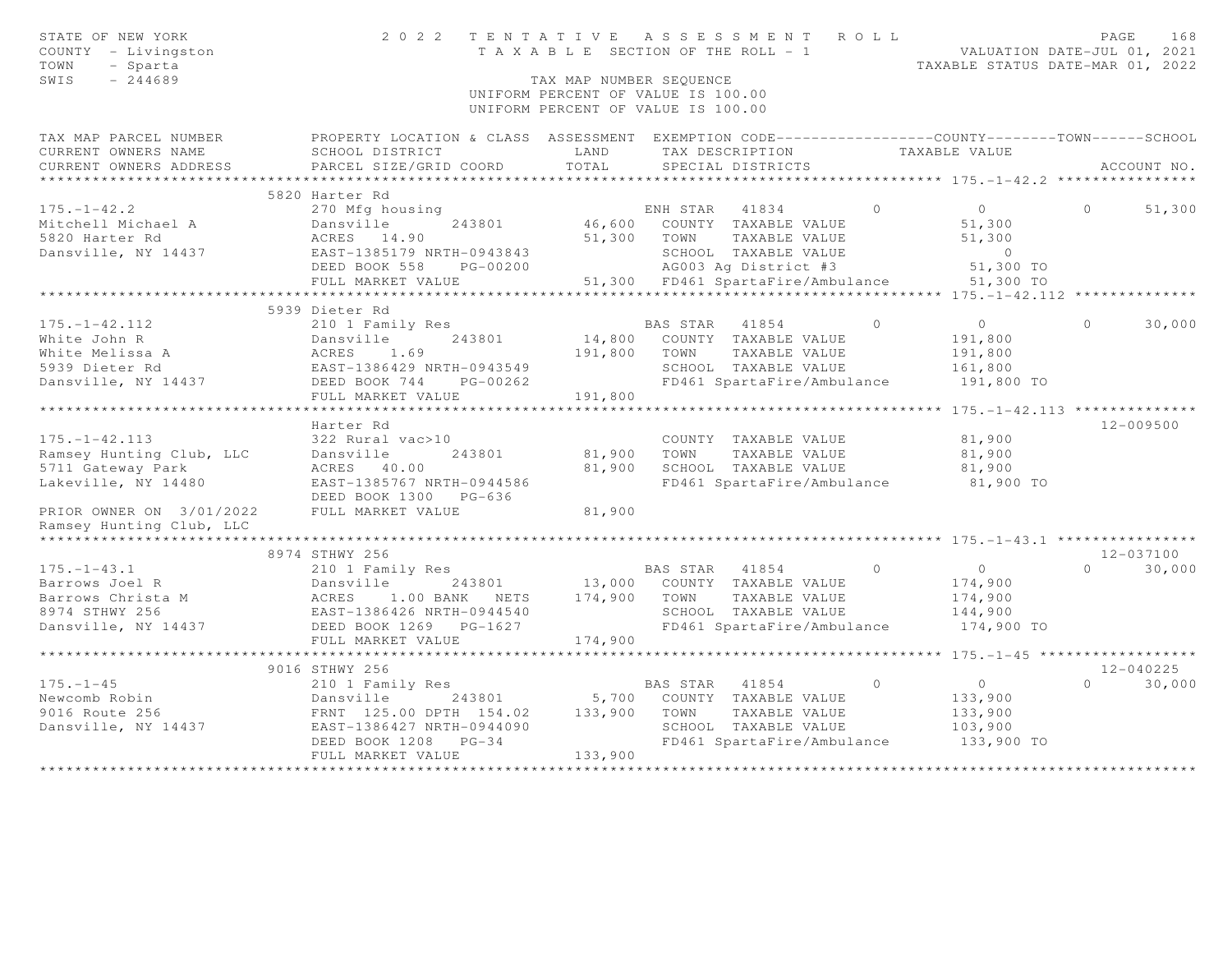| STATE OF NEW YORK<br>COUNTY - Livingston<br>TOWN<br>- Sparta<br>SWIS<br>$-244689$ | 2022 TENTATIVE ASSESSMENT ROLL                                                                       | TAX MAP NUMBER SEOUENCE<br>UNIFORM PERCENT OF VALUE IS 100.00<br>UNIFORM PERCENT OF VALUE IS 100.00 |                |                                                    |                | TAXABLE SECTION OF THE ROLL - 1 VALUATION DATE-JUL 01, 2021<br>TAXABLE STATUS DATE-MAR 01, 2022 | PAGE              | 169         |
|-----------------------------------------------------------------------------------|------------------------------------------------------------------------------------------------------|-----------------------------------------------------------------------------------------------------|----------------|----------------------------------------------------|----------------|-------------------------------------------------------------------------------------------------|-------------------|-------------|
| TAX MAP PARCEL NUMBER                                                             | PROPERTY LOCATION & CLASS ASSESSMENT EXEMPTION CODE-----------------COUNTY-------TOWN------SCHOOL    |                                                                                                     |                |                                                    |                |                                                                                                 |                   |             |
| CURRENT OWNERS NAME                                                               | SCHOOL DISTRICT                                                                                      | LAND                                                                                                |                | TAX DESCRIPTION                                    |                | TAXABLE VALUE                                                                                   |                   |             |
| CURRENT OWNERS ADDRESS                                                            | PARCEL SIZE/GRID COORD                                                                               | TOTAL                                                                                               |                | SPECIAL DISTRICTS                                  |                |                                                                                                 |                   | ACCOUNT NO. |
| ***********************                                                           |                                                                                                      |                                                                                                     |                |                                                    |                |                                                                                                 |                   |             |
|                                                                                   | 9022 STHWY 256                                                                                       |                                                                                                     |                |                                                    |                |                                                                                                 | $12 - 013525$     |             |
| $175. - 1 - 46.1$                                                                 | 210 1 Family Res                                                                                     |                                                                                                     |                | ENH STAR 41834 0                                   |                | $\overline{0}$                                                                                  | $\Omega$          | 74,900      |
| Forkell Gerald H                                                                  | Dansville<br>243801                                                                                  |                                                                                                     |                | 11,500 COUNTY TAXABLE VALUE                        |                | 106,400                                                                                         |                   |             |
| 9022 Route 256                                                                    | FRNT 250.00 DPTH 154.70 106,400 TOWN                                                                 |                                                                                                     |                | TAXABLE VALUE                                      |                | 106,400                                                                                         |                   |             |
| Dansville, NY 14437                                                               | EAST-1386428 NRTH-0943900                                                                            |                                                                                                     |                | SCHOOL TAXABLE VALUE<br>FD461 SpartaFire/Ambulance |                | 31,500                                                                                          |                   |             |
|                                                                                   | DEED BOOK 1046    PG-347<br>FULL MARKET VALUE                                                        | 106,400                                                                                             |                |                                                    |                | 106,400 TO                                                                                      |                   |             |
|                                                                                   |                                                                                                      |                                                                                                     |                |                                                    |                |                                                                                                 |                   |             |
|                                                                                   | 5879 Dieter Rd                                                                                       |                                                                                                     |                |                                                    |                |                                                                                                 | 12-009710         |             |
| $175. - 1 - 47$                                                                   | 210 1 Family Res                                                                                     |                                                                                                     | BAS STAR 41854 |                                                    | $\bigcirc$     | $\overline{O}$                                                                                  | $0 \t 30,000$     |             |
| Culbertson James A                                                                |                                                                                                      | 20,800                                                                                              |                | COUNTY TAXABLE VALUE                               |                | 195,400                                                                                         |                   |             |
| Culbertson Linda J                                                                |                                                                                                      |                                                                                                     | TOWN           | TAXABLE VALUE                                      |                | 195,400                                                                                         |                   |             |
| 5879 Dieter Rd                                                                    |                                                                                                      |                                                                                                     |                | SCHOOL TAXABLE VALUE                               |                | 165,400                                                                                         |                   |             |
| Dansville, NY 14437                                                               | Dansville 243801 20,800<br>ACRES 4.00 195,400<br>EAST-1386065 NRTH-0943478<br>DEED BOOK 569 PG-00348 |                                                                                                     |                | FD461 SpartaFire/Ambulance                         |                | 195,400 TO                                                                                      |                   |             |
|                                                                                   | FULL MARKET VALUE                                                                                    | 195,400                                                                                             |                |                                                    |                |                                                                                                 |                   |             |
|                                                                                   | ************************                                                                             |                                                                                                     |                |                                                    |                |                                                                                                 |                   |             |
|                                                                                   | 9104-9108 STHWY 256                                                                                  |                                                                                                     |                |                                                    |                |                                                                                                 | 12-017500         |             |
| $175. - 1 - 48$                                                                   | 210 1 Family Res                                                                                     |                                                                                                     |                | BAS STAR 41854                                     | $\overline{0}$ | $\overline{0}$                                                                                  | $0 \qquad \qquad$ | 30,000      |
| Gross Robert P                                                                    |                                                                                                      |                                                                                                     |                | 38,000 COUNTY TAXABLE VALUE                        |                | 168,400                                                                                         |                   |             |
| Gross Tammie A                                                                    |                                                                                                      | 168,400                                                                                             | TOWN           | TAXABLE VALUE                                      |                | 168,400                                                                                         |                   |             |
| PO Box 97                                                                         | 210 1 Family Res<br>Dansville         243801<br>ACRES     6.60<br>EAST-1386314 NRTH-0942935          |                                                                                                     |                | SCHOOL TAXABLE VALUE                               |                | 138,400                                                                                         |                   |             |
| Dansville, NY 14437                                                               | DEED BOOK 923<br>$PG-182$                                                                            |                                                                                                     |                | FD461 SpartaFire/Ambulance                         |                | 168,400 TO                                                                                      |                   |             |
|                                                                                   | FULL MARKET VALUE                                                                                    | 168,400                                                                                             |                |                                                    |                |                                                                                                 |                   |             |
|                                                                                   | ***********************                                                                              |                                                                                                     |                |                                                    |                |                                                                                                 |                   |             |
|                                                                                   | 9114 STHWY 256                                                                                       |                                                                                                     |                |                                                    |                |                                                                                                 | $12 - 024200$     |             |
| $175. - 1 - 49$                                                                   | 210 1 Family Res                                                                                     |                                                                                                     |                | COUNTY TAXABLE VALUE                               |                | 120,900                                                                                         |                   |             |
| Jones Sandra Lee                                                                  | Dansville<br>243801                                                                                  | 9,000                                                                                               | TOWN           | TAXABLE VALUE                                      |                | 120,900                                                                                         |                   |             |
| Jones Jessie                                                                      | Life Use Harry Jones<br>FRNT 300.00 DPTH 100.00                                                      | 120,900                                                                                             |                | SCHOOL TAXABLE VALUE                               |                | 120,900                                                                                         |                   |             |
| 9114 Route 256                                                                    |                                                                                                      |                                                                                                     |                |                                                    |                | FD461 SpartaFire/Ambulance 120,900 TO                                                           |                   |             |
| Dansville, NY 14437                                                               | EAST-1386484 NRTH-0942444                                                                            |                                                                                                     |                |                                                    |                |                                                                                                 |                   |             |
|                                                                                   | DEED BOOK 1163 PG-353                                                                                |                                                                                                     |                |                                                    |                |                                                                                                 |                   |             |
|                                                                                   | FULL MARKET VALUE                                                                                    | 120,900                                                                                             |                |                                                    |                |                                                                                                 |                   |             |
|                                                                                   |                                                                                                      |                                                                                                     |                |                                                    |                |                                                                                                 |                   |             |
| $175. - 1 - 51$                                                                   | 8950 STHWY 256<br>210 1 Family Res                                                                   |                                                                                                     | BAS STAR 41854 |                                                    | $\circ$        | $\overline{0}$                                                                                  | $\Omega$          | 30,000      |
| Joles Michael                                                                     |                                                                                                      | 11,300                                                                                              |                | COUNTY TAXABLE VALUE                               |                | 129,000                                                                                         |                   |             |
| Joles Betty J                                                                     |                                                                                                      | 129,000                                                                                             | TOWN           | TAXABLE VALUE                                      |                | 129,000                                                                                         |                   |             |
| 8950 Rt 256                                                                       |                                                                                                      |                                                                                                     |                | SCHOOL TAXABLE VALUE                               |                | 99,000                                                                                          |                   |             |
| Dansville, NY 14437                                                               | Dansville 243801<br>FRNT 250.00 DPTH 152.00<br>EAST-1386426 NRTH-0944803<br>DEED BOOK 551 PG-00107   |                                                                                                     |                | FD461 SpartaFire/Ambulance                         |                | 129,000 TO                                                                                      |                   |             |
|                                                                                   | FULL MARKET VALUE                                                                                    | 129,000                                                                                             |                |                                                    |                |                                                                                                 |                   |             |
|                                                                                   |                                                                                                      |                                                                                                     |                |                                                    |                |                                                                                                 |                   |             |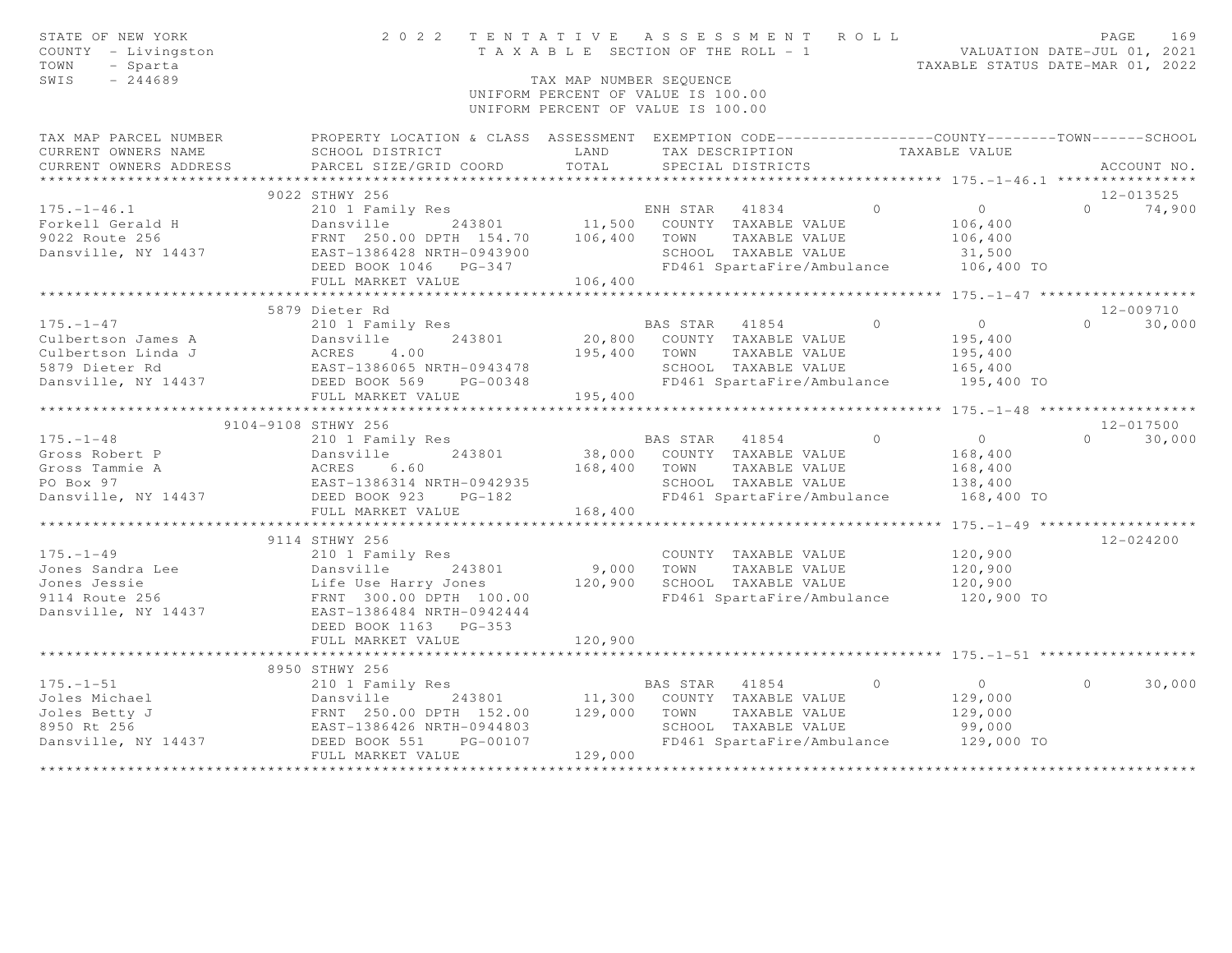| STATE OF NEW YORK<br>COUNTY - Livingston<br>TOWN<br>- Sparta<br>SWIS<br>$-244689$                                                                                                                                                                                                                                                                            |                                                                                              | TAX MAP NUMBER SEQUENCE | 2022 TENTATIVE ASSESSMENT ROLL<br>T A X A B L E SECTION OF THE ROLL - 1 VALUATION DATE-JUL 01, 2021                                                   | PAGE<br>TAXABLE STATUS DATE-MAR 01, 2022            | 170         |
|--------------------------------------------------------------------------------------------------------------------------------------------------------------------------------------------------------------------------------------------------------------------------------------------------------------------------------------------------------------|----------------------------------------------------------------------------------------------|-------------------------|-------------------------------------------------------------------------------------------------------------------------------------------------------|-----------------------------------------------------|-------------|
|                                                                                                                                                                                                                                                                                                                                                              |                                                                                              |                         | UNIFORM PERCENT OF VALUE IS 100.00<br>UNIFORM PERCENT OF VALUE IS 100.00                                                                              |                                                     |             |
| TAX MAP PARCEL NUMBER<br>CURRENT OWNERS NAME<br>CURRENT OWNERS ADDRESS                                                                                                                                                                                                                                                                                       | SCHOOL DISTRICT<br>PARCEL SIZE/GRID COORD                                                    | LAND<br>TOTAL           | PROPERTY LOCATION & CLASS ASSESSMENT EXEMPTION CODE---------------COUNTY-------TOWN------SCHOOL<br>TAX DESCRIPTION TAXABLE VALUE<br>SPECIAL DISTRICTS |                                                     | ACCOUNT NO. |
|                                                                                                                                                                                                                                                                                                                                                              | Dieter Rd                                                                                    |                         |                                                                                                                                                       |                                                     |             |
| $175. - 1 - 52$                                                                                                                                                                                                                                                                                                                                              | 105 Vac farmland                                                                             |                         | COUNTY TAXABLE VALUE                                                                                                                                  | 21,700                                              |             |
| Mark Nicholas & Sons                                                                                                                                                                                                                                                                                                                                         | 243801<br>Dansville<br>ACRES 19.60                                                           |                         | 21,700 TOWN TAXABLE VALUE                                                                                                                             | 21,700                                              |             |
| RD #1 Zerfass Rd                                                                                                                                                                                                                                                                                                                                             |                                                                                              |                         | 21,700 SCHOOL TAXABLE VALUE                                                                                                                           | 21,700                                              |             |
| Dansville, NY 14437                                                                                                                                                                                                                                                                                                                                          | EAST-1385074 NRTH-0941891                                                                    |                         | AG003 Ag District #3<br>21,700 FD461 SpartaFire/Ambulance 21,700 TO                                                                                   | 21,700 TO                                           |             |
|                                                                                                                                                                                                                                                                                                                                                              | FULL MARKET VALUE<br>**************************                                              |                         |                                                                                                                                                       |                                                     |             |
|                                                                                                                                                                                                                                                                                                                                                              | 9096 Culbertson Rd                                                                           |                         |                                                                                                                                                       |                                                     |             |
| $175. - 1 - 53.2$                                                                                                                                                                                                                                                                                                                                            | 210 1 Family Res                                                                             |                         | $\overline{0}$<br>BAS STAR 41854                                                                                                                      | $\overline{O}$<br>$\circ$                           | 30,000      |
| Gardiner Arthur L                                                                                                                                                                                                                                                                                                                                            | 210 1 1 2<br>Dansville<br>ACRES 2.90<br>EAST-1382775 NRTH-0942831<br>----- ROOK 1262 PG-1385 |                         | 17,900 COUNTY TAXABLE VALUE                                                                                                                           | 139,800                                             |             |
| 9096 Culbertson Rd                                                                                                                                                                                                                                                                                                                                           |                                                                                              | 139,800                 | TOWN<br>TAXABLE VALUE                                                                                                                                 | 139,800                                             |             |
| Dansville, NY 14437                                                                                                                                                                                                                                                                                                                                          |                                                                                              |                         | SCHOOL TAXABLE VALUE                                                                                                                                  | 109,800                                             |             |
|                                                                                                                                                                                                                                                                                                                                                              |                                                                                              |                         | FD461 SpartaFire/Ambulance 139,800 TO                                                                                                                 |                                                     |             |
|                                                                                                                                                                                                                                                                                                                                                              | FULL MARKET VALUE                                                                            | 139,800                 |                                                                                                                                                       |                                                     |             |
|                                                                                                                                                                                                                                                                                                                                                              | *************************                                                                    | **********              |                                                                                                                                                       | *************** 175.-1-53.11 ****************       |             |
|                                                                                                                                                                                                                                                                                                                                                              | 9107 Culbertson Rd<br>312 Vac w/imprv                                                        |                         |                                                                                                                                                       |                                                     |             |
|                                                                                                                                                                                                                                                                                                                                                              |                                                                                              | 31,500                  | COUNTY TAXABLE VALUE<br>TOWN<br>TAXABLE VALUE                                                                                                         | 42,400<br>42,400                                    |             |
|                                                                                                                                                                                                                                                                                                                                                              |                                                                                              | 42,400                  | SCHOOL TAXABLE VALUE                                                                                                                                  | 42,400                                              |             |
|                                                                                                                                                                                                                                                                                                                                                              |                                                                                              |                         | FD461 SpartaFire/Ambulance                                                                                                                            | 42,400 TO                                           |             |
| $\begin{tabular}{lllllllllll} 175.-1-53.11 & 312\text{Vac w/imprv} \\ {\texttt{Culbertson James}} & {\texttt{Dansville}} & 243801 \\ {\texttt{Culbertson Linda}} & {\texttt{ACRES}} & 8.30 \\ 5879\text{ Dieter Rd} & {\texttt{EAST-1383344 NRTH-0942032}} \\ {\texttt{Dansville, NY 14437}} & {\texttt{DEED BOOK 580}} & {\texttt{PG-00179}} \end{tabular}$ |                                                                                              |                         |                                                                                                                                                       |                                                     |             |
|                                                                                                                                                                                                                                                                                                                                                              | FULL MARKET VALUE                                                                            | 42,400                  |                                                                                                                                                       |                                                     |             |
|                                                                                                                                                                                                                                                                                                                                                              |                                                                                              |                         |                                                                                                                                                       |                                                     |             |
|                                                                                                                                                                                                                                                                                                                                                              | 9128 Culbertson Rd                                                                           |                         |                                                                                                                                                       |                                                     |             |
| $175. - 1 - 53.12$                                                                                                                                                                                                                                                                                                                                           | 210 1 Family Res                                                                             |                         | COUNTY TAXABLE VALUE                                                                                                                                  | 289,200                                             |             |
| IFE Benefit Trust Marc D. Sawy Dansville                                                                                                                                                                                                                                                                                                                     | 243801                                                                                       | 21,400<br>289,200       | TOWN<br>TAXABLE VALUE<br>SCHOOL TAXABLE VALUE                                                                                                         | 289,200<br>289,200                                  |             |
|                                                                                                                                                                                                                                                                                                                                                              |                                                                                              |                         | FD461 SpartaFire/Ambulance 289,200 TO                                                                                                                 |                                                     |             |
|                                                                                                                                                                                                                                                                                                                                                              | DEED BOOK 1289 PG-2916                                                                       |                         |                                                                                                                                                       |                                                     |             |
|                                                                                                                                                                                                                                                                                                                                                              | FULL MARKET VALUE                                                                            | 289,200                 |                                                                                                                                                       |                                                     |             |
|                                                                                                                                                                                                                                                                                                                                                              |                                                                                              |                         |                                                                                                                                                       |                                                     |             |
|                                                                                                                                                                                                                                                                                                                                                              | Harter Rd                                                                                    |                         |                                                                                                                                                       |                                                     |             |
| $175. - 1 - 53.13$                                                                                                                                                                                                                                                                                                                                           | 314 Rural vac<10                                                                             |                         | COUNTY TAXABLE VALUE                                                                                                                                  | 9,500                                               |             |
| Penn Advertising Inc and the Maria Vaccio<br>Penn Advertising Inc Dansville 243801 9,500<br>Attn: Lamar Advertising FRNT 1495.00 DPTH 415.00 9,500                                                                                                                                                                                                           |                                                                                              |                         | TOWN<br>TAXABLE VALUE                                                                                                                                 | 9,500                                               |             |
|                                                                                                                                                                                                                                                                                                                                                              |                                                                                              |                         | SCHOOL TAXABLE VALUE                                                                                                                                  | 9,500                                               |             |
| PO Box 10756<br>Rochester, NY 14610                                                                                                                                                                                                                                                                                                                          | EAST-1382532 NRTH-0943266<br>DEED BOOK 882<br>$PG-138$                                       |                         | FD461 SpartaFire/Ambulance                                                                                                                            | 9,500 TO                                            |             |
|                                                                                                                                                                                                                                                                                                                                                              | FULL MARKET VALUE                                                                            | 9,500                   |                                                                                                                                                       |                                                     |             |
| **************                                                                                                                                                                                                                                                                                                                                               |                                                                                              |                         |                                                                                                                                                       | ******************** 175. -1-55 ******************* |             |
|                                                                                                                                                                                                                                                                                                                                                              | 9125 Culbertson Rd                                                                           |                         |                                                                                                                                                       |                                                     |             |
| $175. - 1 - 55$                                                                                                                                                                                                                                                                                                                                              | 210 1 Family Res                                                                             |                         | COUNTY TAXABLE VALUE                                                                                                                                  | 240,000                                             |             |
| Gilmartin Liam P                                                                                                                                                                                                                                                                                                                                             | Dansville<br>243801                                                                          | 21,100                  | TOWN<br>TAXABLE VALUE                                                                                                                                 | 240,000                                             |             |
| Gilmartin Shawna L                                                                                                                                                                                                                                                                                                                                           | ACRES<br>4.10 BANK LERETA                                                                    | 240,000                 | SCHOOL TAXABLE VALUE                                                                                                                                  | 240,000                                             |             |
| 9125 Culbertson Rd                                                                                                                                                                                                                                                                                                                                           | EAST-1383406 NRTH-0942504                                                                    |                         | FD461 SpartaFire/Ambulance                                                                                                                            | 240,000 TO                                          |             |
| Dansville, NY 14437                                                                                                                                                                                                                                                                                                                                          | DEED BOOK 1297 PG-267                                                                        |                         |                                                                                                                                                       |                                                     |             |
| *********************                                                                                                                                                                                                                                                                                                                                        | FULL MARKET VALUE                                                                            | 240,000                 |                                                                                                                                                       |                                                     |             |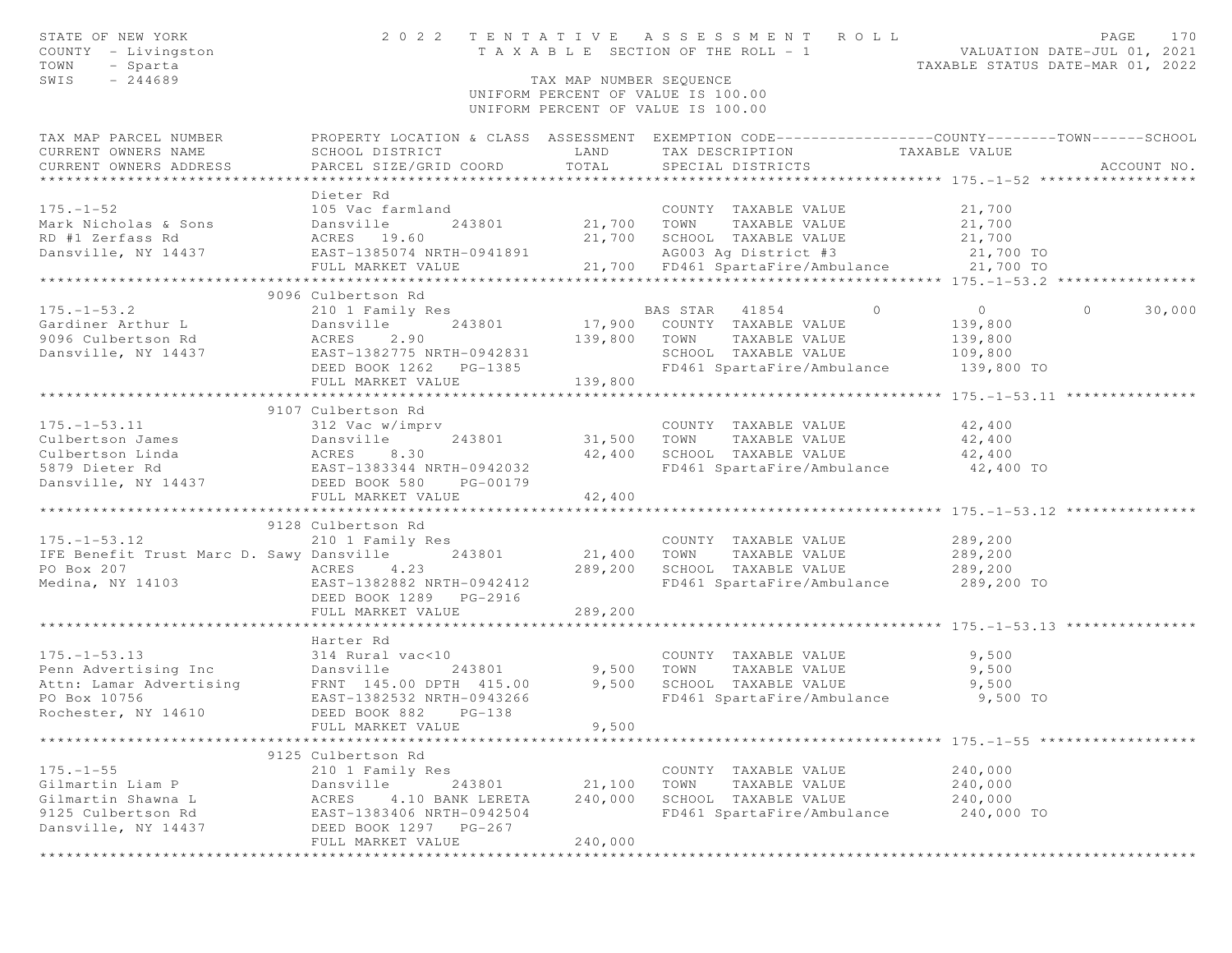| STATE OF NEW YORK<br>COUNTY - Livingston<br>TOWN<br>- Sparta<br>$-244689$<br>SWIS                                                                                                                                                    |                                                        | TAX MAP NUMBER SEQUENCE       | UNIFORM PERCENT OF VALUE IS 100.00<br>UNIFORM PERCENT OF VALUE IS 100.00                                                                                              |                                                                                                                      |
|--------------------------------------------------------------------------------------------------------------------------------------------------------------------------------------------------------------------------------------|--------------------------------------------------------|-------------------------------|-----------------------------------------------------------------------------------------------------------------------------------------------------------------------|----------------------------------------------------------------------------------------------------------------------|
|                                                                                                                                                                                                                                      |                                                        |                               |                                                                                                                                                                       |                                                                                                                      |
|                                                                                                                                                                                                                                      |                                                        |                               |                                                                                                                                                                       | TAX MAP PARCEL NUMBER FROPERTY LOCATION & CLASS ASSESSMENT EXEMPTION CODE---------------COUNTY-------TOWN-----SCHOOL |
|                                                                                                                                                                                                                                      |                                                        |                               | TAX DESCRIPTION TAXABLE VALUE<br>SPECIAL DISTRICTS                                                                                                                    | ACCOUNT NO.                                                                                                          |
|                                                                                                                                                                                                                                      |                                                        |                               |                                                                                                                                                                       |                                                                                                                      |
|                                                                                                                                                                                                                                      | 8980 STHWY 256                                         |                               |                                                                                                                                                                       | 12-037700                                                                                                            |
|                                                                                                                                                                                                                                      |                                                        |                               | 210 1 Family Res<br>243801 11,400 COUNTY TAXABLE VALUE 197,800<br>243801 11,400 COUNTY TAXABLE VALUE 197,800<br>250.00 DPTH 153.00 197,800 TOWN TAXABLE VALUE 197,800 | $0 \t 30,000$                                                                                                        |
| 175.–1–56<br>Wolcott Lisa<br>8980 STHWY 256                                                                                                                                                                                          |                                                        |                               |                                                                                                                                                                       |                                                                                                                      |
|                                                                                                                                                                                                                                      |                                                        |                               |                                                                                                                                                                       |                                                                                                                      |
| Dansville, NY 14437                                                                                                                                                                                                                  |                                                        |                               |                                                                                                                                                                       |                                                                                                                      |
|                                                                                                                                                                                                                                      | BANKFIRSTAM<br>EAST-1386423 NRTH-0944274               |                               | SCHOOL TAXABLE VALUE 167,800<br>FD461 SpartaFire/Ambulance 197,800 TO                                                                                                 |                                                                                                                      |
|                                                                                                                                                                                                                                      | DEED BOOK 1258 PG-2062                                 |                               |                                                                                                                                                                       |                                                                                                                      |
|                                                                                                                                                                                                                                      |                                                        |                               |                                                                                                                                                                       |                                                                                                                      |
|                                                                                                                                                                                                                                      |                                                        |                               |                                                                                                                                                                       |                                                                                                                      |
|                                                                                                                                                                                                                                      | Dieter Rd                                              |                               |                                                                                                                                                                       |                                                                                                                      |
|                                                                                                                                                                                                                                      |                                                        |                               |                                                                                                                                                                       |                                                                                                                      |
|                                                                                                                                                                                                                                      |                                                        |                               |                                                                                                                                                                       |                                                                                                                      |
|                                                                                                                                                                                                                                      |                                                        |                               |                                                                                                                                                                       |                                                                                                                      |
|                                                                                                                                                                                                                                      |                                                        |                               |                                                                                                                                                                       |                                                                                                                      |
|                                                                                                                                                                                                                                      | FULL MARKET VALUE                                      | 11,400                        |                                                                                                                                                                       |                                                                                                                      |
|                                                                                                                                                                                                                                      |                                                        |                               |                                                                                                                                                                       |                                                                                                                      |
|                                                                                                                                                                                                                                      | 9191 STHWY 256                                         |                               |                                                                                                                                                                       |                                                                                                                      |
|                                                                                                                                                                                                                                      |                                                        |                               |                                                                                                                                                                       |                                                                                                                      |
|                                                                                                                                                                                                                                      |                                                        |                               |                                                                                                                                                                       |                                                                                                                      |
| 175.-1-58.11 210 1 Family Res<br>Big L Properties, LLC Dansville 243801 19,000 TOWN TAXABLE VALUE 315,000<br>15 King Fisher Dr ACRES 3.32 315,000 SCHOOL TAXABLE VALUE 315,000<br>Spencerport, NY 14559 EAST-1386868 NRTH-0941689 FD |                                                        |                               | 315,000 SCHOOL TAXABLE VALUE 315,000<br>-0941689 FD461 SpartaFire/Ambulance 315,000 TO                                                                                |                                                                                                                      |
|                                                                                                                                                                                                                                      | DEED BOOK 1300 PG-617                                  |                               |                                                                                                                                                                       |                                                                                                                      |
|                                                                                                                                                                                                                                      | FULL MARKET VALUE                                      | 315,000                       |                                                                                                                                                                       |                                                                                                                      |
|                                                                                                                                                                                                                                      | **************************                             | * * * * * * * * * * * * * * * |                                                                                                                                                                       |                                                                                                                      |
|                                                                                                                                                                                                                                      | STHWY 256                                              |                               |                                                                                                                                                                       |                                                                                                                      |
|                                                                                                                                                                                                                                      |                                                        |                               |                                                                                                                                                                       |                                                                                                                      |
|                                                                                                                                                                                                                                      |                                                        |                               |                                                                                                                                                                       |                                                                                                                      |
|                                                                                                                                                                                                                                      |                                                        |                               |                                                                                                                                                                       |                                                                                                                      |
|                                                                                                                                                                                                                                      |                                                        |                               | FD461 SpartaFire/Ambulance 1,600 TO                                                                                                                                   |                                                                                                                      |
|                                                                                                                                                                                                                                      |                                                        |                               |                                                                                                                                                                       |                                                                                                                      |
|                                                                                                                                                                                                                                      | FULL MARKET VALUE                                      | 1,600                         |                                                                                                                                                                       |                                                                                                                      |
|                                                                                                                                                                                                                                      |                                                        |                               |                                                                                                                                                                       |                                                                                                                      |
|                                                                                                                                                                                                                                      | Harter Rd                                              |                               |                                                                                                                                                                       |                                                                                                                      |
|                                                                                                                                                                                                                                      |                                                        |                               | COUNTY TAXABLE VALUE 23,100                                                                                                                                           |                                                                                                                      |
|                                                                                                                                                                                                                                      |                                                        |                               |                                                                                                                                                                       |                                                                                                                      |
|                                                                                                                                                                                                                                      |                                                        |                               |                                                                                                                                                                       |                                                                                                                      |
| 175.-1-59<br>Mitchell Michael A 314 Rural vac<10<br>5820 Harter Rd 243801 23,100<br>5820 Harter Rd ACRES 7.50 23,100<br>23,100<br>23,100<br>23,100<br>23,100<br>23,100<br>23,100                                                     |                                                        |                               | AG003 Ag District #3 23,100 TO                                                                                                                                        |                                                                                                                      |
|                                                                                                                                                                                                                                      | DEED BOOK 785 PG-303                                   |                               | FD461 SpartaFire/Ambulance                                                                                                                                            | 23,100 TO                                                                                                            |
|                                                                                                                                                                                                                                      | FULL MARKET VALUE                                      | 23,100                        |                                                                                                                                                                       |                                                                                                                      |
|                                                                                                                                                                                                                                      | * * * * * * * * * * * * * * *                          |                               |                                                                                                                                                                       |                                                                                                                      |
|                                                                                                                                                                                                                                      | 8727 STHWY 256                                         |                               |                                                                                                                                                                       | 12-007000                                                                                                            |
| $175. - 2 - 2.11$                                                                                                                                                                                                                    | 210 1 Family Res                                       |                               | COUNTY TAXABLE VALUE                                                                                                                                                  | 95,400                                                                                                               |
| Carnes Dennis G                                                                                                                                                                                                                      | 243801<br>Dansville                                    | 16,100                        | TOWN<br>TAXABLE VALUE                                                                                                                                                 | 95,400                                                                                                               |
| PO Box 53                                                                                                                                                                                                                            | Ratio 30%                                              | 95,400                        | SCHOOL TAXABLE VALUE                                                                                                                                                  | 95,400                                                                                                               |
| Dansville, NY 14437                                                                                                                                                                                                                  | 2.20<br>ACRES                                          |                               | FD461 SpartaFire/Ambulance                                                                                                                                            | 95,400 TO                                                                                                            |
|                                                                                                                                                                                                                                      | EAST-1386578 NRTH-0948757<br>DEED BOOK 1287<br>PG-2222 |                               |                                                                                                                                                                       |                                                                                                                      |
|                                                                                                                                                                                                                                      | FULL MARKET VALUE                                      | 95,400                        |                                                                                                                                                                       |                                                                                                                      |
|                                                                                                                                                                                                                                      |                                                        |                               |                                                                                                                                                                       |                                                                                                                      |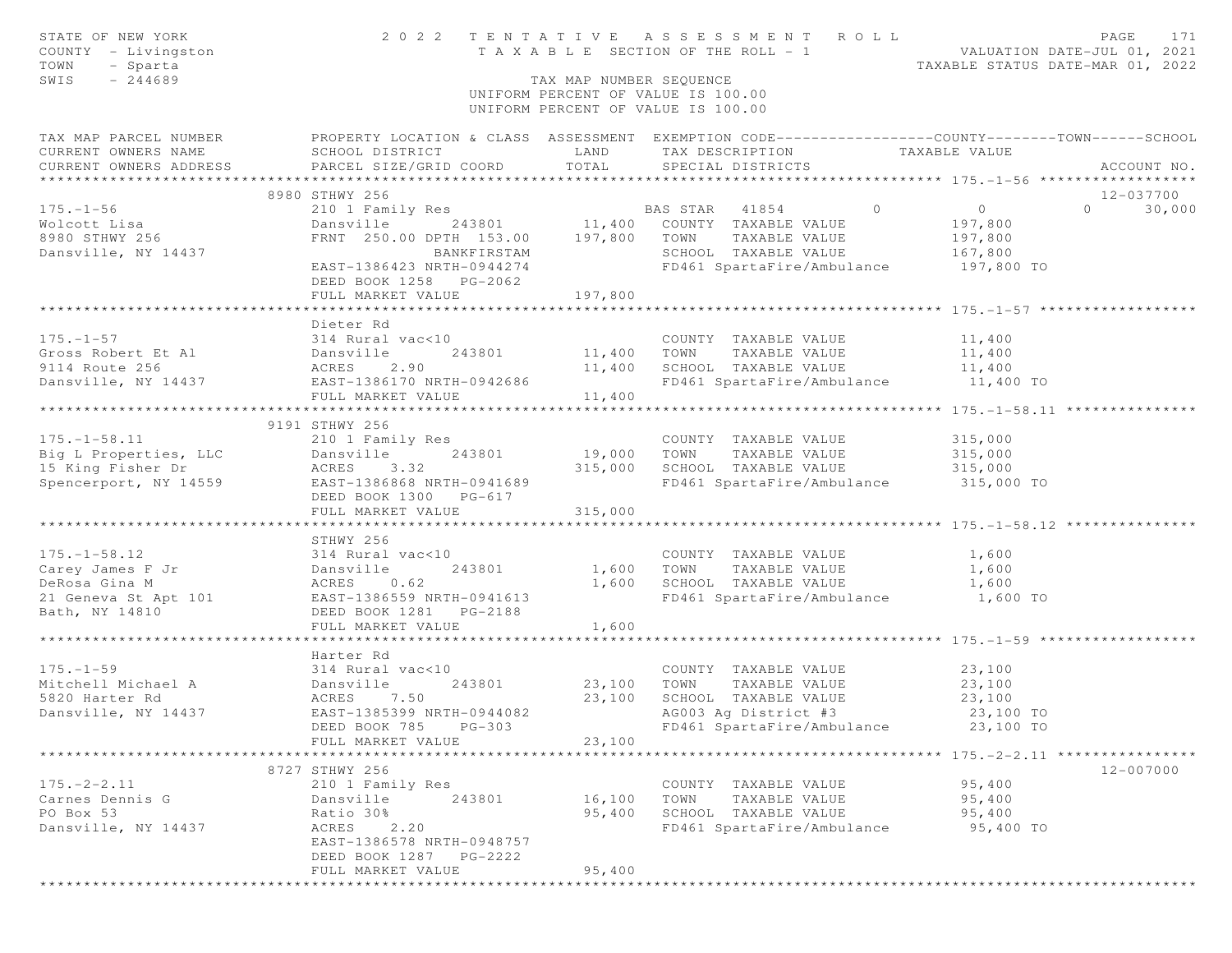| STATE OF NEW YORK<br>COUNTY - Livingston<br>TOWN<br>- Sparta<br>$-244689$<br>SWIS                                                                                                                                                      |                                                                                                                                                                                                                 | TAX MAP NUMBER SEQUENCE | 2022 TENTATIVE ASSESSMENT ROLL<br>UNIFORM PERCENT OF VALUE IS 100.00<br>UNIFORM PERCENT OF VALUE IS 100.00                                                                                    | PAGE<br>172<br>TENIAITVE ASSESSMENT ACEE<br>TAXABLE SECTION OF THE ROLL - 1<br>TAXABLE STATUS DATE-MAR 01, 2022                 |
|----------------------------------------------------------------------------------------------------------------------------------------------------------------------------------------------------------------------------------------|-----------------------------------------------------------------------------------------------------------------------------------------------------------------------------------------------------------------|-------------------------|-----------------------------------------------------------------------------------------------------------------------------------------------------------------------------------------------|---------------------------------------------------------------------------------------------------------------------------------|
| TAX MAP PARCEL NUMBER<br>CURRENT OWNERS NAME<br>CURRENT OWNERS ADDRESS                                                                                                                                                                 | SCHOOL DISTRICT<br>PARCEL SIZE/GRID COORD                                                                                                                                                                       | LAND<br>TOTAL           | TAX DESCRIPTION<br>SPECIAL DISTRICTS                                                                                                                                                          | PROPERTY LOCATION & CLASS ASSESSMENT EXEMPTION CODE----------------COUNTY-------TOWN-----SCHOOL<br>TAXABLE VALUE<br>ACCOUNT NO. |
| $175. - 2 - 2.12$<br>Carnes Dennis G<br>PO Box 53<br>Dansville, NY 14437                                                                                                                                                               | STHWY 256<br>314 Rural vac<10<br>Dansville<br>243801<br>ACRES<br>4,70<br>EAST-1386546 NRTH-0949376<br>DEED BOOK 1271    PG-1055<br>FULL MARKET VALUE                                                            | 16,100 TOWN<br>16,100   | COUNTY TAXABLE VALUE<br>TAXABLE VALUE<br>16,100 SCHOOL TAXABLE VALUE<br>FD461 SpartaFire/Ambulance                                                                                            | 16,100<br>16,100<br>16,100<br>16,100 TO                                                                                         |
| $175. - 2 - 3.1$<br>New Stephen E Jr and Dansville 243801 14,700 TOWN TAXABLE VALUE<br>8747 Schuster Rd ACRES 1.65 BANK LERETA 123,300 SCHOOL TAXABLE VALUE<br>Dansville, NY 14437 EAST-1386603 NRTH-0948430 FD461 SpartaFire/Ambulano | 8747 Schuster Rd<br>210 1 Family Res<br>DEED BOOK 1283 PG-1634                                                                                                                                                  |                         | COUNTY TAXABLE VALUE<br>FD461 SpartaFire/Ambulance 123,300 TO                                                                                                                                 | 12-000300<br>123,300<br>123,300<br>123,300                                                                                      |
|                                                                                                                                                                                                                                        | FULL MARKET VALUE                                                                                                                                                                                               | 123,300                 |                                                                                                                                                                                               |                                                                                                                                 |
| $175. - 2 - 4$<br>Quibell Michael C<br>Quibell Cheryl E<br>8824 Schuster Rd<br>Dansville, NY 14437                                                                                                                                     | 8824 Schuster Rd<br>210 1 Family Res<br>Dansville 243801 20,100 COUNTY TAXABLE VALUE<br>FRNT 303.69 DPTH 221.97 160,700 TOWN TAXABLE VALUE<br>BANK LERETA<br>EAST-1386550 NRTH-0948140<br>DEED BOOK 1137 PG-270 |                         | $\Omega$<br>BAS STAR 41854<br>SCHOOL TAXABLE VALUE<br>FD461 SpartaFire/Ambulance                                                                                                              | 12-038800<br>$\overline{O}$<br>$0 \t 30,000$<br>160,700<br>160,700<br>130,700<br>160,700 TO                                     |
|                                                                                                                                                                                                                                        | FULL MARKET VALUE                                                                                                                                                                                               | 160,700                 |                                                                                                                                                                                               |                                                                                                                                 |
| $175. - 2 - 5$<br>Edgewood Real Estate, LLC<br>5064 Wilson Rd<br>Groveland, NY 14462<br>MAY BE SUBJECT TO PAYMENT<br>UNDER AGDIST LAW TIL 2026                                                                                         | Reeds Corners Rd<br>105 Vac farmland<br>Dansville<br>243801<br>ACRES 34.50<br>EAST-1388021 NRTH-0949383<br>DEED BOOK 1290 PG-2392<br>FULL MARKET VALUE                                                          |                         | AG DIST C 41720 0<br>65,400 COUNTY TAXABLE VALUE<br>65,400 TOWN TAXABLE VALUE<br>SCHOOL TAXABLE VALUE 17,094<br>AG003 Ag District #3 65,400 TO<br>65,400 FD461 SpartaFire/Ambulance 65,400 TO | $12 - 005700$<br>48,306<br>48,306<br>48,306<br>17,094<br>17,094                                                                 |
|                                                                                                                                                                                                                                        |                                                                                                                                                                                                                 |                         |                                                                                                                                                                                               |                                                                                                                                 |
| $175. - 2 - 6$<br>Edgewood Real Estate, LLC<br>5064 Wilson Rd<br>Groveland, NY 14462<br>MAY BE SUBJECT TO PAYMENT<br>UNDER AGDIST LAW TIL 2026                                                                                         | Reeds Corners Rd<br>105 Vac farmland<br>243801<br>Dansville<br>ACRES 34.50<br>EAST-1388875 NRTH-0949429<br>DEED BOOK 1290 PG-2392<br>FULL MARKET VALUE                                                          |                         | AG DIST C 41720<br>$\Omega$<br>63,700 COUNTY TAXABLE VALUE<br>63,700 TOWN TAXABLE VALUE<br>SCHOOL TAXABLE VALUE<br>AG003 Ag District #3<br>63,700 FD461 SpartaFire/Ambulance 63,700 TO        | 12-005800<br>46,904<br>46,904<br>46,904<br>16,796<br>16,796<br>16,796<br>63,700 TO                                              |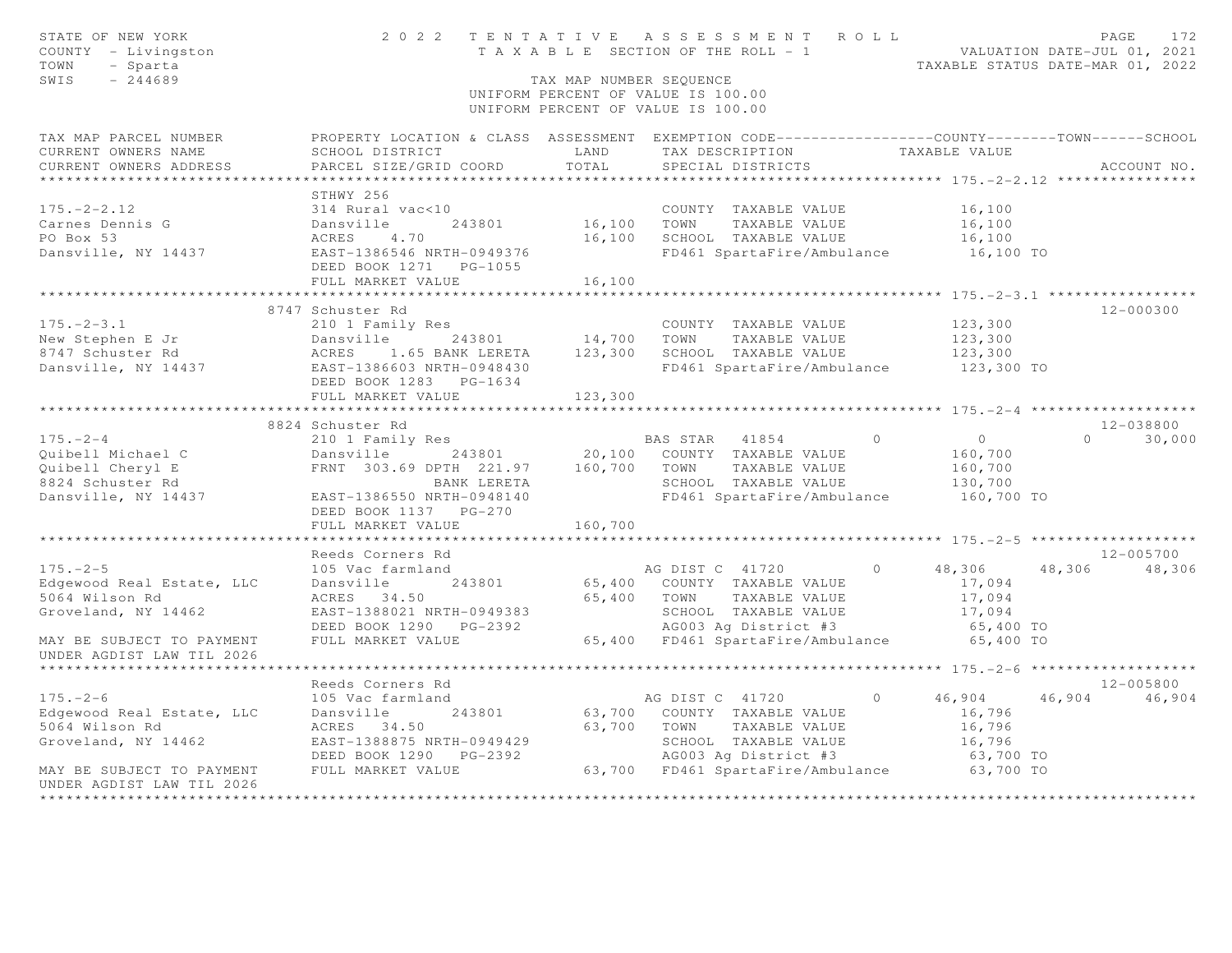| STATE OF NEW YORK<br>COUNTY - Livingston<br>- Sparta<br>TOWN<br>SWIS<br>$-244689$ | 2022 TENTATIVE ASSESSMENT ROLL                                                                    | T A X A B L E SECTION OF THE ROLL - 1<br>TAX MAP NUMBER SEOUENCE<br>UNIFORM PERCENT OF VALUE IS 100.00<br>UNIFORM PERCENT OF VALUE IS 100.00 |                |                                                    |                | VALUATION DATE-JUL 01, 2021<br>TAXABLE STATUS DATE-MAR 01, 2022 |          | PAGE<br>173   |
|-----------------------------------------------------------------------------------|---------------------------------------------------------------------------------------------------|----------------------------------------------------------------------------------------------------------------------------------------------|----------------|----------------------------------------------------|----------------|-----------------------------------------------------------------|----------|---------------|
| TAX MAP PARCEL NUMBER                                                             | PROPERTY LOCATION & CLASS ASSESSMENT EXEMPTION CODE-----------------COUNTY-------TOWN------SCHOOL |                                                                                                                                              |                |                                                    |                |                                                                 |          |               |
| CURRENT OWNERS NAME                                                               | SCHOOL DISTRICT                                                                                   | LAND<br>TOTAL                                                                                                                                |                | TAX DESCRIPTION                                    |                | TAXABLE VALUE                                                   |          |               |
| CURRENT OWNERS ADDRESS                                                            | PARCEL SIZE/GRID COORD                                                                            |                                                                                                                                              |                | SPECIAL DISTRICTS                                  |                |                                                                 |          | ACCOUNT NO.   |
|                                                                                   | 8646 Reeds Corners Rd                                                                             |                                                                                                                                              |                |                                                    |                |                                                                 |          | 12-040500     |
| $175. - 2 - 7.2$                                                                  | 210 1 Family Res                                                                                  |                                                                                                                                              | BAS STAR 41854 |                                                    | $\cap$         | $\overline{0}$                                                  | $\Omega$ | 30,000        |
| Hamsher David J                                                                   | 243801<br>Dansville                                                                               |                                                                                                                                              |                | 20,000 COUNTY TAXABLE VALUE                        |                | 336,300                                                         |          |               |
| 8646 Reeds Corners Rd                                                             | 3.70<br>ACRES                                                                                     | 336,300                                                                                                                                      | TOWN           | TAXABLE VALUE                                      |                | 336,300                                                         |          |               |
| Dansville, NY 14437                                                               | EAST-1390672 NRTH-0950629                                                                         |                                                                                                                                              |                | SCHOOL TAXABLE VALUE                               |                | 306,300                                                         |          |               |
|                                                                                   | DEED BOOK 1025 PG-136                                                                             |                                                                                                                                              |                | FD461 SpartaFire/Ambulance                         |                | 336,300 TO                                                      |          |               |
|                                                                                   | FULL MARKET VALUE                                                                                 | 336,300                                                                                                                                      |                |                                                    |                |                                                                 |          |               |
|                                                                                   |                                                                                                   |                                                                                                                                              |                |                                                    |                |                                                                 |          |               |
|                                                                                   | Reeds Corners Rd W                                                                                |                                                                                                                                              |                |                                                    |                |                                                                 |          | $12 - 040500$ |
| $175. - 2 - 7.11$                                                                 | 105 Vac farmland<br>243801                                                                        |                                                                                                                                              |                | AG DIST C 41720                                    | $\overline{0}$ | 131,492                                                         | 131,492  | 131,492       |
| Edgewood Real Estate, LLC<br>5064 Wilson Rd                                       | Dansville<br>ACRES 69.40                                                                          | 179,200                                                                                                                                      | TOWN           | 169,500 COUNTY TAXABLE VALUE<br>TAXABLE VALUE      |                | 47,708<br>47,708                                                |          |               |
| Groveland, NY 14462                                                               | EAST-1390076 NRTH-0949838                                                                         |                                                                                                                                              |                | SCHOOL TAXABLE VALUE                               |                | 47,708                                                          |          |               |
|                                                                                   | DEED BOOK 1291    PG-2449                                                                         |                                                                                                                                              |                | AG003 Ag District #3                               |                | 179,200 TO                                                      |          |               |
| MAY BE SUBJECT TO PAYMENT                                                         | FULL MARKET VALUE                                                                                 |                                                                                                                                              |                | 179,200 FD461 SpartaFire/Ambulance                 |                | 179,200 TO                                                      |          |               |
| UNDER AGDIST LAW TIL 2026                                                         |                                                                                                   |                                                                                                                                              |                |                                                    |                |                                                                 |          |               |
|                                                                                   |                                                                                                   |                                                                                                                                              |                |                                                    |                | ***************** 175. - 2-7. 12 ****************               |          |               |
|                                                                                   | Reeds Corners Rd W                                                                                |                                                                                                                                              |                |                                                    |                |                                                                 |          | $12 - 040500$ |
| $175. - 2 - 7.12$                                                                 | 322 Rural vac>10                                                                                  |                                                                                                                                              |                | COUNTY TAXABLE VALUE                               |                | 29,500                                                          |          |               |
| Green Nathan G<br>8748 Reeds Corners Rd W                                         | Dansville<br>243801<br>ACRES 10.15                                                                | 29,500<br>29,500                                                                                                                             | TOWN           | TAXABLE VALUE<br>SCHOOL TAXABLE VALUE              |                | 29,500<br>29,500                                                |          |               |
| Dansville, NY 14437                                                               | EAST-1389702 NRTH-0948816                                                                         |                                                                                                                                              |                | AG003 Ag District #3                               |                | 29,500 TO                                                       |          |               |
|                                                                                   | DEED BOOK 1281    PG-530                                                                          |                                                                                                                                              |                | FD461 SpartaFire/Ambulance                         |                | 29,500 TO                                                       |          |               |
|                                                                                   | FULL MARKET VALUE                                                                                 | 29,500                                                                                                                                       |                |                                                    |                |                                                                 |          |               |
|                                                                                   |                                                                                                   |                                                                                                                                              |                |                                                    |                |                                                                 |          |               |
|                                                                                   | 8742 Reeds Corners Rd                                                                             |                                                                                                                                              |                |                                                    |                |                                                                 |          | $12 - 026100$ |
| $175. - 2 - 10$                                                                   | 210 1 Family Res                                                                                  |                                                                                                                                              |                | BAS STAR 41854                                     | $\bigcirc$     | $\overline{O}$                                                  | $\Omega$ | 30,000        |
| Jacobs Bobbie Jo                                                                  | 243801<br>Dansville                                                                               | 3,800                                                                                                                                        |                | COUNTY TAXABLE VALUE                               |                | 75,800                                                          |          |               |
| Kennedy Paul                                                                      | FRNT 118.00 DPTH 195.00                                                                           | 75,800                                                                                                                                       | TOWN           | TAXABLE VALUE                                      |                | 75,800                                                          |          |               |
| 8742 Reeds Corners Rd                                                             | EAST-1390854 NRTH-0948491                                                                         |                                                                                                                                              |                | SCHOOL TAXABLE VALUE                               |                | 45,800                                                          |          |               |
| Dansville, NY 14437                                                               | DEED BOOK 1300 PG-956<br>FULL MARKET VALUE                                                        | 75,800                                                                                                                                       |                | FD461 SpartaFire/Ambulance                         |                | 75,800 TO                                                       |          |               |
| PRIOR OWNER ON 3/01/2022                                                          |                                                                                                   |                                                                                                                                              |                |                                                    |                |                                                                 |          |               |
| Jacobs Bobbie Jo                                                                  |                                                                                                   |                                                                                                                                              |                |                                                    |                |                                                                 |          |               |
|                                                                                   |                                                                                                   |                                                                                                                                              |                |                                                    |                |                                                                 |          |               |
|                                                                                   | 8748 Reeds Corners Rd                                                                             |                                                                                                                                              |                |                                                    |                |                                                                 |          | $12 - 048100$ |
| $175. - 2 - 12$                                                                   | 210 1 Family Res                                                                                  |                                                                                                                                              | BAS STAR 41854 |                                                    | $\overline{0}$ | $\overline{0}$                                                  | $\Omega$ | 30,000        |
| Green Nathan G                                                                    | 243801<br>Dansville                                                                               | 24,100                                                                                                                                       |                | COUNTY TAXABLE VALUE                               |                | 95,400                                                          |          |               |
| 8748 Reeds Corners Rd                                                             | ACRES<br>5.28 BANK LERETA                                                                         | 95,400                                                                                                                                       | TOWN           | TAXABLE VALUE                                      |                | 95,400                                                          |          |               |
| Dansville, NY 14437                                                               | EAST-1390621 NRTH-0948516<br>DEED BOOK 1263 PG-1029                                               |                                                                                                                                              |                | SCHOOL TAXABLE VALUE<br>FD461 SpartaFire/Ambulance |                | 65,400<br>95,400 TO                                             |          |               |
|                                                                                   | FULL MARKET VALUE                                                                                 | 95,400                                                                                                                                       |                |                                                    |                |                                                                 |          |               |
|                                                                                   |                                                                                                   |                                                                                                                                              |                |                                                    |                |                                                                 |          |               |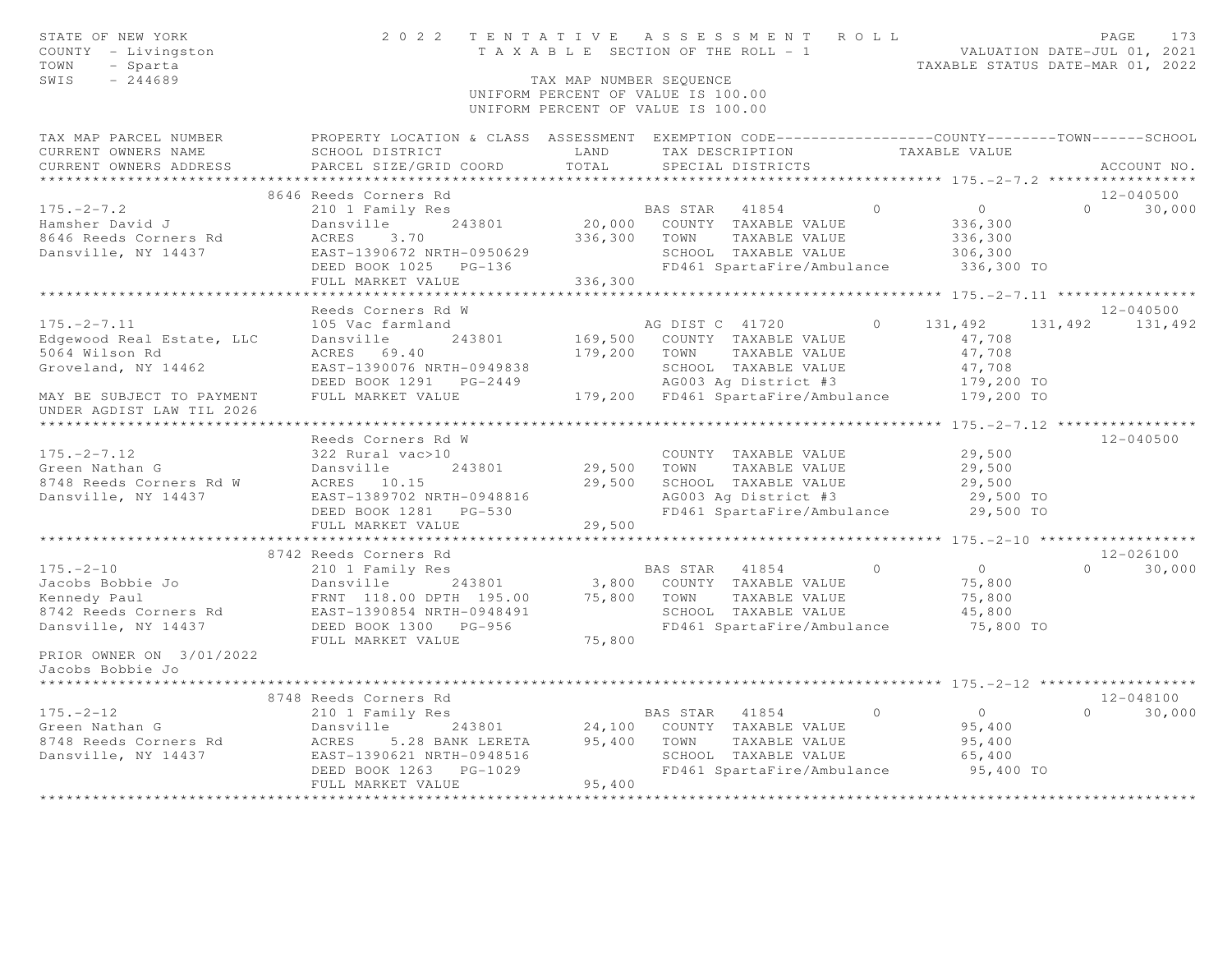| STATE OF NEW YORK<br>COUNTY - Livingston<br>TOWN<br>- Sparta<br>$-244689$<br>SWIS                                                                | 2022 TENTATIVE ASSESSMENT ROLL | T A X A B L E SECTION OF THE ROLL - 1<br>TAX MAP NUMBER SEQUENCE<br>UNIFORM PERCENT OF VALUE IS 100.00<br>UNIFORM PERCENT OF VALUE IS 100.00 |                       |                                              |            | VALUATION DATE-JUL 01, 2021<br>TAXABLE STATUS DATE-MAR 01, 2022 |            | PAGE<br>174    |
|--------------------------------------------------------------------------------------------------------------------------------------------------|--------------------------------|----------------------------------------------------------------------------------------------------------------------------------------------|-----------------------|----------------------------------------------|------------|-----------------------------------------------------------------|------------|----------------|
| TAX MAP PARCEL NUMBER THE PROPERTY LOCATION & CLASS ASSESSMENT EXEMPTION CODE---------------COUNTY-------TOWN------SCHOOL<br>CURRENT OWNERS NAME | SCHOOL DISTRICT                | LAND                                                                                                                                         | TAX DESCRIPTION       |                                              |            | TAXABLE VALUE                                                   |            |                |
| CURRENT OWNERS ADDRESS                                                                                                                           | PARCEL SIZE/GRID COORD         | TOTAL                                                                                                                                        |                       | SPECIAL DISTRICTS                            |            |                                                                 |            | ACCOUNT NO.    |
|                                                                                                                                                  | *************************      |                                                                                                                                              |                       |                                              |            |                                                                 |            |                |
|                                                                                                                                                  | 8820 Reeds Corners Rd          |                                                                                                                                              |                       |                                              |            |                                                                 |            | $12 - 040300$  |
| $175. - 2 - 13.1$                                                                                                                                | 240 Rural res                  |                                                                                                                                              | AG DIST C 41720       |                                              | $\Omega$   | 34,106                                                          | 34,106     | 34,106         |
| Schuster Stephen L                                                                                                                               | Dansville<br>243801            |                                                                                                                                              | 75,800 BAS STAR 41854 |                                              | $\cap$     | $\overline{0}$                                                  | $\bigcirc$ | 30,000         |
| Schuster Suzanne Koson                                                                                                                           | ACRES 20.08                    |                                                                                                                                              |                       | 261,200 COUNTY TAXABLE VALUE                 |            | 227,094                                                         |            |                |
| 8820 Reeds Corners Rd                                                                                                                            | EAST-1389589 NRTH-0948129      |                                                                                                                                              |                       | TOWN TAXABLE VALUE                           |            | 227,094                                                         |            |                |
| Dansville, NY 14437                                                                                                                              | DEED BOOK 932<br>$PG-142$      |                                                                                                                                              |                       | SCHOOL TAXABLE VALUE                         |            | 197,094                                                         |            |                |
|                                                                                                                                                  | FULL MARKET VALUE              |                                                                                                                                              |                       | 261,200 AG003 Ag District #3                 |            | 261,200 TO                                                      |            |                |
| MAY BE SUBJECT TO PAYMENT<br>UNDER AGDIST LAW TIL 2026                                                                                           |                                |                                                                                                                                              |                       |                                              |            | FD461 SpartaFire/Ambulance 261,200 TO                           |            |                |
|                                                                                                                                                  | 8785 Reeds Corners Rd          |                                                                                                                                              |                       |                                              |            |                                                                 |            | $12 - 042800$  |
| $175. - 2 - 14$                                                                                                                                  | 210 1 Family Res               |                                                                                                                                              | VET WAR CT 41121      |                                              | $\Omega$   | 19,200                                                          | 19,200     | $\overline{0}$ |
| Smith Margaret                                                                                                                                   | 243801<br>Dansville            |                                                                                                                                              |                       | 16,100 BAS STAR 41854                        | $\bigcap$  | $\overline{0}$                                                  | $\Omega$   | 30,000         |
| Smith Betty                                                                                                                                      | ACRES<br>2, 20                 | 128,000                                                                                                                                      |                       | COUNTY TAXABLE VALUE                         |            | 108,800                                                         |            |                |
| 8785 Reeds Corners Rd EAST-1390296 NRTH-0948079                                                                                                  |                                |                                                                                                                                              | TOWN                  | TAXABLE VALUE                                |            | 108,800                                                         |            |                |
| Dansville, NY 14437                                                                                                                              |                                |                                                                                                                                              |                       | SCHOOL TAXABLE VALUE                         |            | 98,000                                                          |            |                |
|                                                                                                                                                  | FULL MARKET VALUE              |                                                                                                                                              |                       | 128,000 FD461 SpartaFire/Ambulance           |            | 128,000 TO                                                      |            |                |
|                                                                                                                                                  |                                |                                                                                                                                              |                       |                                              |            | ********* 175. - 2 - 15.1 *****************                     |            |                |
|                                                                                                                                                  | Reeds Corners Rd               |                                                                                                                                              |                       |                                              |            |                                                                 |            | $12 - 042900$  |
| $175. - 2 - 15.1$                                                                                                                                | 105 Vac farmland               |                                                                                                                                              |                       | COUNTY TAXABLE VALUE                         |            | 80,300                                                          |            |                |
|                                                                                                                                                  |                                | 80,300                                                                                                                                       | TOWN                  | TAXABLE VALUE                                |            | 80,300                                                          |            |                |
| Smith Margaret<br>Barnett Wanda<br>8785 Reeds Corners Rd<br>243801<br>8785 Reeds Corners Rd<br>2437<br>2607 190632 NRTH-0947056<br>2607 1906     |                                | 80,300                                                                                                                                       |                       | SCHOOL TAXABLE VALUE                         |            | 80,300                                                          |            |                |
|                                                                                                                                                  |                                |                                                                                                                                              |                       | AG003 Ag District #3                         |            | 80,300 TO                                                       |            |                |
|                                                                                                                                                  |                                |                                                                                                                                              |                       | FD461 SpartaFire/Ambulance                   |            | 80,300 TO                                                       |            |                |
|                                                                                                                                                  | FULL MARKET VALUE              | 80,300                                                                                                                                       |                       |                                              |            |                                                                 |            |                |
|                                                                                                                                                  | 8789 Reeds Corners Rd          |                                                                                                                                              |                       |                                              |            |                                                                 |            |                |
| $175. - 2 - 15.2$                                                                                                                                | 210 1 Family Res               |                                                                                                                                              | ENH STAR 41834        |                                              | $\bigcirc$ | $\overline{0}$                                                  | $\Omega$   | 74,900         |
| Barnett Wanda                                                                                                                                    | 243801<br>Dansville            |                                                                                                                                              |                       | 20,500 COUNTY TAXABLE VALUE                  |            | 111,000                                                         |            |                |
| 8789 Reeds Corners Rd                                                                                                                            | ACRES<br>3.90                  | 111,000                                                                                                                                      | TOWN                  | TAXABLE VALUE                                |            | 111,000                                                         |            |                |
| Dansville, NY 14437                                                                                                                              | EAST-1390337 NRTH-0947662      |                                                                                                                                              |                       | SCHOOL TAXABLE VALUE                         |            | 36,100                                                          |            |                |
|                                                                                                                                                  | DEED BOOK 951<br>$PG-11$       |                                                                                                                                              |                       | FD461 SpartaFire/Ambulance                   |            | 111,000 TO                                                      |            |                |
|                                                                                                                                                  | FULL MARKET VALUE              | 111,000                                                                                                                                      |                       |                                              |            |                                                                 |            |                |
|                                                                                                                                                  | ***********************        |                                                                                                                                              |                       |                                              |            |                                                                 |            |                |
|                                                                                                                                                  | 8899 Reeds Corners Rd          |                                                                                                                                              |                       |                                              |            |                                                                 |            |                |
| $175. - 2 - 16.2$                                                                                                                                | 210 1 Family Res               |                                                                                                                                              | BAS STAR 41854        |                                              | $\Omega$   | $\overline{0}$                                                  | $\Omega$   | 30,000         |
| Contact Timothy E<br>Schuster Timothy E<br>Schuster Bonnie K<br>8899 Reeds Corners Rd<br>Dansville, NY 14437<br>DEED BOOK 828 PG-86              |                                | 243,300                                                                                                                                      | TOWN                  | 24,400 COUNTY TAXABLE VALUE<br>TAXABLE VALUE |            | 243,300<br>243,300                                              |            |                |
|                                                                                                                                                  |                                |                                                                                                                                              |                       | SCHOOL TAXABLE VALUE                         |            | 213,300                                                         |            |                |
|                                                                                                                                                  |                                |                                                                                                                                              |                       | FD461 SpartaFire/Ambulance                   |            | 243,300 TO                                                      |            |                |
|                                                                                                                                                  | FULL MARKET VALUE              | 243,300                                                                                                                                      |                       |                                              |            |                                                                 |            |                |
|                                                                                                                                                  |                                |                                                                                                                                              |                       |                                              |            |                                                                 |            |                |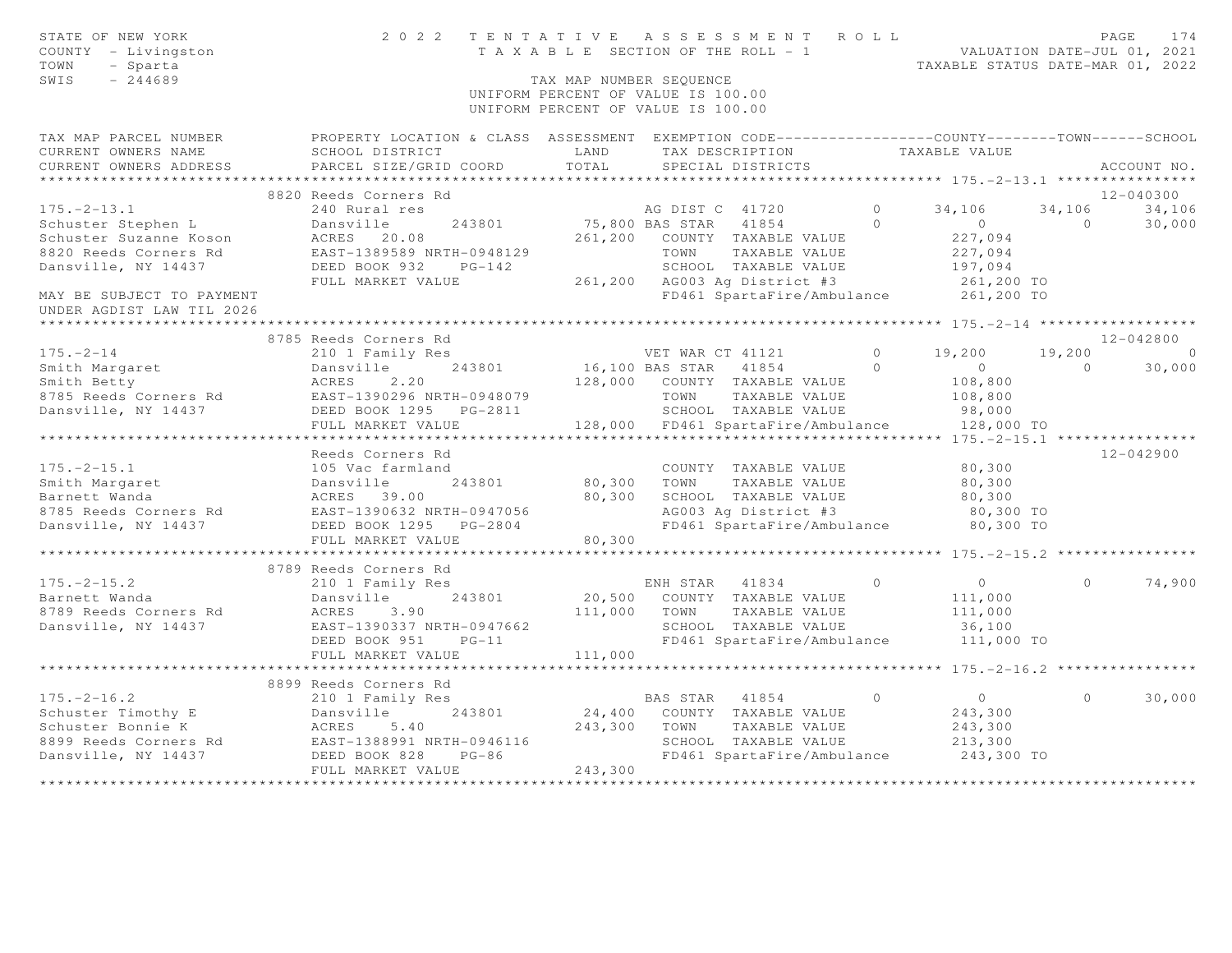| STATE OF NEW YORK<br>COUNTY - Livingston<br>TOWN<br>- Sparta<br>SWIS<br>$-244689$                                                                                            |                                                                                                                                              | TAX MAP NUMBER SEQUENCE | 2022 TENTATIVE ASSESSMENT ROLL<br>T A X A B L E SECTION OF THE ROLL - 1 VALUATION DATE-JUL 01, 2021<br>UNIFORM PERCENT OF VALUE IS 100.00<br>UNIFORM PERCENT OF VALUE IS 100.00 |          | TAXABLE STATUS DATE-MAR 01, 2022    | PAGE<br>175     |
|------------------------------------------------------------------------------------------------------------------------------------------------------------------------------|----------------------------------------------------------------------------------------------------------------------------------------------|-------------------------|---------------------------------------------------------------------------------------------------------------------------------------------------------------------------------|----------|-------------------------------------|-----------------|
| TAX MAP PARCEL NUMBER<br>CURRENT OWNERS NAME<br>CURRENT OWNERS ADDRESS                                                                                                       | PROPERTY LOCATION & CLASS ASSESSMENT EXEMPTION CODE----------------COUNTY-------TOWN-----SCHOOL<br>SCHOOL DISTRICT<br>PARCEL SIZE/GRID COORD | LAND<br>TOTAL           | TAX DESCRIPTION TAXABLE VALUE<br>SPECIAL DISTRICTS                                                                                                                              |          |                                     | ACCOUNT NO.     |
|                                                                                                                                                                              |                                                                                                                                              |                         |                                                                                                                                                                                 |          |                                     |                 |
|                                                                                                                                                                              | Reeds Corners Rd                                                                                                                             |                         |                                                                                                                                                                                 |          |                                     | $12 - 040700$   |
| $175. - 2 - 16.11$                                                                                                                                                           | 105 Vac farmland                                                                                                                             |                         | AG DIST C 41720                                                                                                                                                                 | $\Omega$ | 118,289                             | 118,289 118,289 |
| Schuster Stephen L                                                                                                                                                           | Dansville<br>243801                                                                                                                          |                         | 147,400 COUNTY TAXABLE VALUE                                                                                                                                                    |          | 29,111                              |                 |
| Schuster Douglas P                                                                                                                                                           | ACRES 42.10                                                                                                                                  |                         | 147,400 TOWN TAXABLE VALUE                                                                                                                                                      |          | 29,111                              |                 |
| 8820 Reeds Corners Rd                                                                                                                                                        | EAST-1389386 NRTH-0947029                                                                                                                    |                         | SCHOOL TAXABLE VALUE<br>AG003 Ag District #3                                                                                                                                    |          | 29,111                              |                 |
| Dansville, NY 14437                                                                                                                                                          | DEED BOOK 1281<br>PG-519<br>FULL MARKET VALUE                                                                                                |                         | 147,400 FD461 SpartaFire/Ambulance 147,400 TO                                                                                                                                   |          | 147,400 TO                          |                 |
| MAY BE SUBJECT TO PAYMENT                                                                                                                                                    |                                                                                                                                              |                         |                                                                                                                                                                                 |          |                                     |                 |
| UNDER AGDIST LAW TIL 2026<br>*********************                                                                                                                           |                                                                                                                                              |                         |                                                                                                                                                                                 |          |                                     |                 |
|                                                                                                                                                                              | 8889 Reeds Corners Rd                                                                                                                        |                         |                                                                                                                                                                                 |          |                                     |                 |
| $175. - 2 - 16.12$                                                                                                                                                           | 240 Rural res                                                                                                                                |                         | COUNTY TAXABLE VALUE                                                                                                                                                            |          | 411,400                             |                 |
|                                                                                                                                                                              | 243801 45,600 TOWN                                                                                                                           |                         | TAXABLE VALUE                                                                                                                                                                   |          | 411,400                             |                 |
|                                                                                                                                                                              |                                                                                                                                              | 411,400                 | SCHOOL TAXABLE VALUE                                                                                                                                                            |          | 411,400                             |                 |
|                                                                                                                                                                              |                                                                                                                                              |                         | AG003 Ag District #3<br>FD461 SpartaFire/Ambulance 411,400 TO                                                                                                                   |          |                                     |                 |
| Feiderman Christopher S<br>Heiderman Angela R<br>Rederman Angela R<br>RES 14.44 BANKFIRSTAM 411,400<br>8889 Reeds Corners Rd<br>DANSYLLE, NY 14437<br>DEED BOOK 1293 PG-1616 |                                                                                                                                              |                         |                                                                                                                                                                                 |          |                                     |                 |
|                                                                                                                                                                              | FULL MARKET VALUE                                                                                                                            | 411,400                 |                                                                                                                                                                                 |          |                                     |                 |
|                                                                                                                                                                              | ************************                                                                                                                     |                         |                                                                                                                                                                                 |          |                                     |                 |
|                                                                                                                                                                              | 8837 STHWY 256                                                                                                                               |                         |                                                                                                                                                                                 |          |                                     | $12 - 000700$   |
| $175. - 2 - 17.2$                                                                                                                                                            |                                                                                                                                              |                         | COUNTY TAXABLE VALUE                                                                                                                                                            |          | 159,000                             |                 |
| Vedger Carmen                                                                                                                                                                |                                                                                                                                              | 10,100                  | TOWN<br>TAXABLE VALUE                                                                                                                                                           |          | 159,000                             |                 |
| Vedger Carmen<br>8837 STHWY 256<br>Dansville, NY 14437                                                                                                                       |                                                                                                                                              |                         | SCHOOL TAXABLE VALUE<br>FD461 SpartaFire/Ambulance                                                                                                                              |          | 159,000<br>159,000 TO               |                 |
|                                                                                                                                                                              | DEED BOOK 1295 PG-1199                                                                                                                       |                         |                                                                                                                                                                                 |          |                                     |                 |
|                                                                                                                                                                              | FULL MARKET VALUE<br>********************************                                                                                        | 159,000                 |                                                                                                                                                                                 |          | ********** 175. - 2 - 17. 4 ******* |                 |
|                                                                                                                                                                              | 8900 Schuster Rd                                                                                                                             |                         |                                                                                                                                                                                 |          |                                     |                 |
| $175. - 2 - 17.4$                                                                                                                                                            | 210 1 Family Res                                                                                                                             |                         | COUNTY TAXABLE VALUE                                                                                                                                                            |          | 214,600                             |                 |
|                                                                                                                                                                              |                                                                                                                                              | 243801 22,900           | TOWN TAXABLE VALUE                                                                                                                                                              |          | 214,600                             |                 |
|                                                                                                                                                                              |                                                                                                                                              | 214,600                 | SCHOOL TAXABLE VALUE                                                                                                                                                            |          | 214,600                             |                 |
|                                                                                                                                                                              |                                                                                                                                              |                         | FD461 SpartaFire/Ambulance                                                                                                                                                      |          | 214,600 TO                          |                 |
| Nielsen Randall D<br>Nielsen Deborah L<br>Mielsen Deborah L<br>Sansville, NY 14437<br>DEED BOOK 1274 PG-879                                                                  |                                                                                                                                              |                         |                                                                                                                                                                                 |          |                                     |                 |
|                                                                                                                                                                              | FULL MARKET VALUE                                                                                                                            | 214,600                 |                                                                                                                                                                                 |          |                                     |                 |
|                                                                                                                                                                              | *****************************                                                                                                                |                         |                                                                                                                                                                                 |          |                                     |                 |
|                                                                                                                                                                              | 8800 Schuster Rd                                                                                                                             |                         |                                                                                                                                                                                 |          |                                     |                 |
| $175. - 2 - 17.7$                                                                                                                                                            |                                                                                                                                              |                         | BAS STAR 41854                                                                                                                                                                  | $\Omega$ | $\overline{0}$<br>$\Omega$          | 30,000          |
| Schuster Craig S<br>Schuster Kellie S                                                                                                                                        |                                                                                                                                              | 308,500                 | 37,000 COUNTY TAXABLE VALUE<br>TOWN<br>TAXABLE VALUE                                                                                                                            |          | 308,500<br>308,500                  |                 |
| 8800 Schuster Rd                                                                                                                                                             |                                                                                                                                              |                         | SCHOOL TAXABLE VALUE                                                                                                                                                            |          | 278,500                             |                 |
| Dansville, NY 14437                                                                                                                                                          | 240 Rural res<br>Dansville 243801<br>ACRES 10.60<br>EAST-1386968 NRTH-0946973<br>DEED BOOK 831 PG-289                                        |                         | FD461 SpartaFire/Ambulance                                                                                                                                                      |          | 308,500 TO                          |                 |
|                                                                                                                                                                              | FULL MARKET VALUE                                                                                                                            | 308,500                 |                                                                                                                                                                                 |          |                                     |                 |
|                                                                                                                                                                              |                                                                                                                                              |                         |                                                                                                                                                                                 |          |                                     |                 |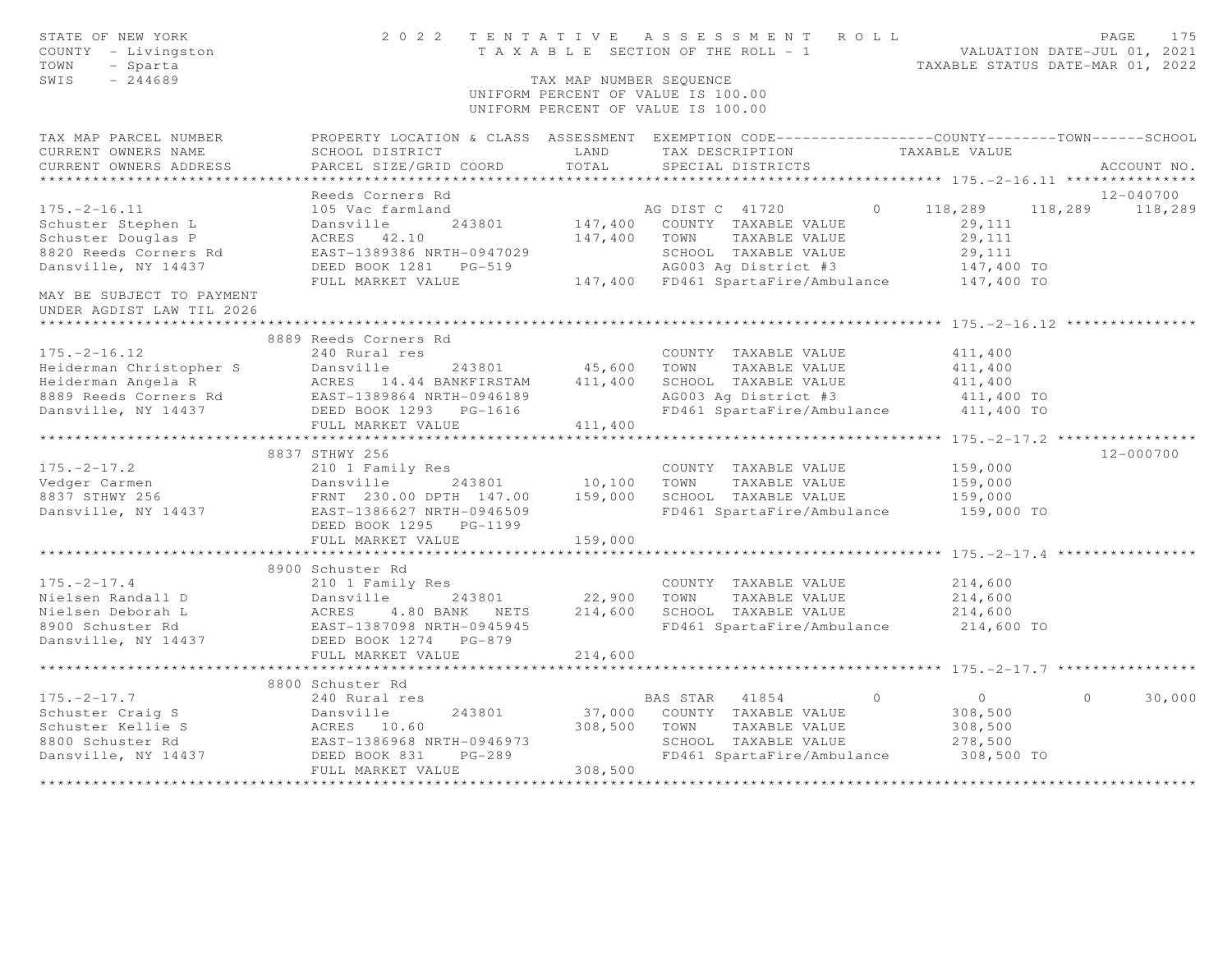| STATE OF NEW YORK<br>COUNTY - Livingston<br>TOWN<br>- Sparta<br>SWIS<br>$-244689$                                                                                                                                 | 2022 TENTATIVE ASSESSMENT ROLL                                                                                        | TAX MAP NUMBER SEQUENCE<br>UNIFORM PERCENT OF VALUE IS 100.00<br>UNIFORM PERCENT OF VALUE IS 100.00 |                 | TAXABLE SECTION OF THE ROLL - 1 VALUATION DATE-JUL 01, 2021 |                      | TAXABLE STATUS DATE-MAR 01, 2022 |                          | PAGE<br>176 |
|-------------------------------------------------------------------------------------------------------------------------------------------------------------------------------------------------------------------|-----------------------------------------------------------------------------------------------------------------------|-----------------------------------------------------------------------------------------------------|-----------------|-------------------------------------------------------------|----------------------|----------------------------------|--------------------------|-------------|
| TAX MAP PARCEL NUMBER                                                                                                                                                                                             | PROPERTY LOCATION & CLASS ASSESSMENT EXEMPTION CODE----------------COUNTY-------TOWN------SCHOOL                      |                                                                                                     |                 |                                                             |                      |                                  |                          |             |
| CURRENT OWNERS NAME                                                                                                                                                                                               | SCHOOL DISTRICT                                                                                                       | LAND                                                                                                |                 | TAX DESCRIPTION                                             |                      | TAXABLE VALUE                    |                          |             |
| CURRENT OWNERS ADDRESS                                                                                                                                                                                            | PARCEL SIZE/GRID COORD                                                                                                | TOTAL                                                                                               |                 | SPECIAL DISTRICTS                                           |                      |                                  |                          | ACCOUNT NO. |
|                                                                                                                                                                                                                   |                                                                                                                       |                                                                                                     |                 |                                                             |                      |                                  |                          |             |
|                                                                                                                                                                                                                   | 8790 Schuster Rd                                                                                                      |                                                                                                     |                 |                                                             |                      |                                  |                          |             |
| $175. - 2 - 17.117$                                                                                                                                                                                               |                                                                                                                       |                                                                                                     | BAS STAR 41854  |                                                             | $\Omega$             | $\overline{0}$                   | $\Omega$                 | 30,000      |
| Erwin Jeffery A                                                                                                                                                                                                   |                                                                                                                       |                                                                                                     |                 | 25,200 COUNTY TAXABLE VALUE                                 |                      | 283,800                          |                          |             |
| Erwin Donna L                                                                                                                                                                                                     |                                                                                                                       | 283,800                                                                                             | TOWN            | TAXABLE VALUE                                               |                      | 283,800                          |                          |             |
| 8790 Schuster Rd                                                                                                                                                                                                  |                                                                                                                       |                                                                                                     |                 | SCHOOL TAXABLE VALUE                                        |                      | 253,800                          |                          |             |
| Dansville, NY 14437                                                                                                                                                                                               | Dansville<br>ACRES 5.70<br>EAST-1386883 NRTH-0947421<br>DEED BOOK 836 PG-87<br>FIIL MARKET VALUE<br>FIIL MARKET VALUE | 283,800                                                                                             |                 | FD461 SpartaFire/Ambulance                                  |                      | 283,800 TO                       |                          |             |
|                                                                                                                                                                                                                   |                                                                                                                       |                                                                                                     |                 |                                                             |                      |                                  |                          |             |
|                                                                                                                                                                                                                   | 8780 Schuster Rd                                                                                                      |                                                                                                     |                 |                                                             |                      |                                  |                          |             |
| $175. - 2 - 17.119$                                                                                                                                                                                               | 210 1 Family Res                                                                                                      |                                                                                                     |                 | BAS STAR 41854                                              | $\Omega$             | $\overline{0}$                   | $\Omega$                 | 30,000      |
|                                                                                                                                                                                                                   |                                                                                                                       |                                                                                                     |                 | 23,100 COUNTY TAXABLE VALUE                                 |                      | 249,500                          |                          |             |
|                                                                                                                                                                                                                   |                                                                                                                       | 249,500                                                                                             | TOWN            | TAXABLE VALUE                                               |                      | 249,500                          |                          |             |
|                                                                                                                                                                                                                   |                                                                                                                       |                                                                                                     |                 | SCHOOL TAXABLE VALUE                                        |                      | 219,500                          |                          |             |
| Example 243801<br>Hoag John A<br>Bansville 243801<br>8780 Schuster Rd<br>Dansville, NY 14437<br>Dansville, NY 14437<br>Dansville, NY 14437<br>Dansville, NY 14437<br>Dansville, NY 14437<br>DEED BOOK 841<br>PG-1 |                                                                                                                       |                                                                                                     |                 | FD461 SpartaFire/Ambulance                                  |                      | 249,500 TO                       |                          |             |
|                                                                                                                                                                                                                   | FULL MARKET VALUE                                                                                                     | 249,500                                                                                             |                 |                                                             |                      |                                  |                          |             |
|                                                                                                                                                                                                                   |                                                                                                                       |                                                                                                     |                 |                                                             |                      |                                  |                          |             |
|                                                                                                                                                                                                                   | 8864 Reeds Corners Rd                                                                                                 |                                                                                                     |                 |                                                             |                      |                                  |                          |             |
| $175. - 2 - 17.121$                                                                                                                                                                                               | 210 1 Family Res                                                                                                      |                                                                                                     |                 | BAS STAR 41854                                              | $\overline{0}$       | $\overline{0}$                   | $\Omega$                 | 30,000      |
|                                                                                                                                                                                                                   |                                                                                                                       |                                                                                                     |                 |                                                             |                      | 218,100                          |                          |             |
|                                                                                                                                                                                                                   |                                                                                                                       |                                                                                                     |                 |                                                             |                      | 218,100                          |                          |             |
| Schuster Douglas P<br>Schuster Lisa M<br>Schuster Lisa M<br>BAST-1388621 NRTH-0947131<br>EAST-1388621 NRTH-0947131<br>SCHOOL TAXABLE VALUE<br>SCHOOL TAXABLE VALUE                                                |                                                                                                                       |                                                                                                     |                 |                                                             |                      | 188,100                          |                          |             |
| Dansville, NY 14437 DEED BOOK 796                                                                                                                                                                                 | $PG-70$                                                                                                               |                                                                                                     |                 | FD461 SpartaFire/Ambulance 218,100 TO                       |                      |                                  |                          |             |
|                                                                                                                                                                                                                   | FULL MARKET VALUE                                                                                                     | 218,100                                                                                             |                 |                                                             |                      |                                  |                          |             |
|                                                                                                                                                                                                                   | ***************************                                                                                           |                                                                                                     |                 |                                                             |                      |                                  |                          |             |
|                                                                                                                                                                                                                   | 8765 Schuster Rd                                                                                                      |                                                                                                     |                 |                                                             |                      |                                  |                          |             |
| $175. - 2 - 17.311$                                                                                                                                                                                               | 241 Rural res&ag                                                                                                      |                                                                                                     | AG DIST C 41720 |                                                             | $\Omega$<br>$\Omega$ | 34,397                           | 34,397<br>$\overline{a}$ | 34,397      |
| Schuster Ronald H<br>Schuster Amanda L                                                                                                                                                                            | 243801                                                                                                                | 62,200 ENH STAR 41834<br>215,900                                                                    |                 |                                                             |                      | $\overline{0}$<br>181,503        |                          | 74,900      |
| 8765 Schuster Rd                                                                                                                                                                                                  | EAST-1387291 NRTH-0948246                                                                                             |                                                                                                     | TOWN            | COUNTY TAXABLE VALUE<br>TAXABLE VALUE                       |                      | 181,503                          |                          |             |
| Dansville, NY 14437                                                                                                                                                                                               | 241 Rural res&<br>Dansville<br>ACRES 17.90<br>EAST-1387291 N<br>DEED BOOK 535<br>PG-00155                             |                                                                                                     |                 | SCHOOL TAXABLE VALUE                                        |                      | 106,603                          |                          |             |
|                                                                                                                                                                                                                   | FULL MARKET VALUE                                                                                                     |                                                                                                     |                 | 215,900 AG003 Ag District #3                                |                      | 215,900 TO                       |                          |             |
| MAY BE SUBJECT TO PAYMENT                                                                                                                                                                                         |                                                                                                                       |                                                                                                     |                 | FD461 SpartaFire/Ambulance 215,900 TO                       |                      |                                  |                          |             |
| UNDER AGDIST LAW TIL 2026                                                                                                                                                                                         |                                                                                                                       |                                                                                                     |                 |                                                             |                      |                                  |                          |             |
|                                                                                                                                                                                                                   |                                                                                                                       |                                                                                                     |                 |                                                             |                      |                                  |                          |             |
|                                                                                                                                                                                                                   | 8886 Reeds Corners Rd                                                                                                 |                                                                                                     |                 |                                                             |                      |                                  |                          |             |
| $175. -2 - 17.512$                                                                                                                                                                                                | 240 Rural res                                                                                                         |                                                                                                     | BAS STAR        | 41854                                                       | $\Omega$             | $\overline{0}$                   | $\cap$                   | 30,000      |
| O'Brien David A                                                                                                                                                                                                   | Dansville 243801<br>ACRES 20.80 BANKFIRSTAM                                                                           | 72,400                                                                                              |                 | COUNTY TAXABLE VALUE                                        |                      | 200,300                          |                          |             |
| O'Brien Suzanne M                                                                                                                                                                                                 |                                                                                                                       | 200,300                                                                                             | TOWN            | TAXABLE VALUE                                               |                      | 200,300                          |                          |             |
| 8886 Reeds Corners Rd<br>Dansville, NY 14437 DEED BOOK 938 PG-266                                                                                                                                                 |                                                                                                                       |                                                                                                     |                 | SCHOOL TAXABLE VALUE                                        |                      | 170,300                          |                          |             |
|                                                                                                                                                                                                                   |                                                                                                                       |                                                                                                     |                 | FD461 SpartaFire/Ambulance                                  |                      | 200,300 TO                       |                          |             |
|                                                                                                                                                                                                                   | FULL MARKET VALUE                                                                                                     | 200,300                                                                                             |                 |                                                             |                      |                                  |                          |             |
|                                                                                                                                                                                                                   |                                                                                                                       |                                                                                                     |                 |                                                             |                      |                                  |                          |             |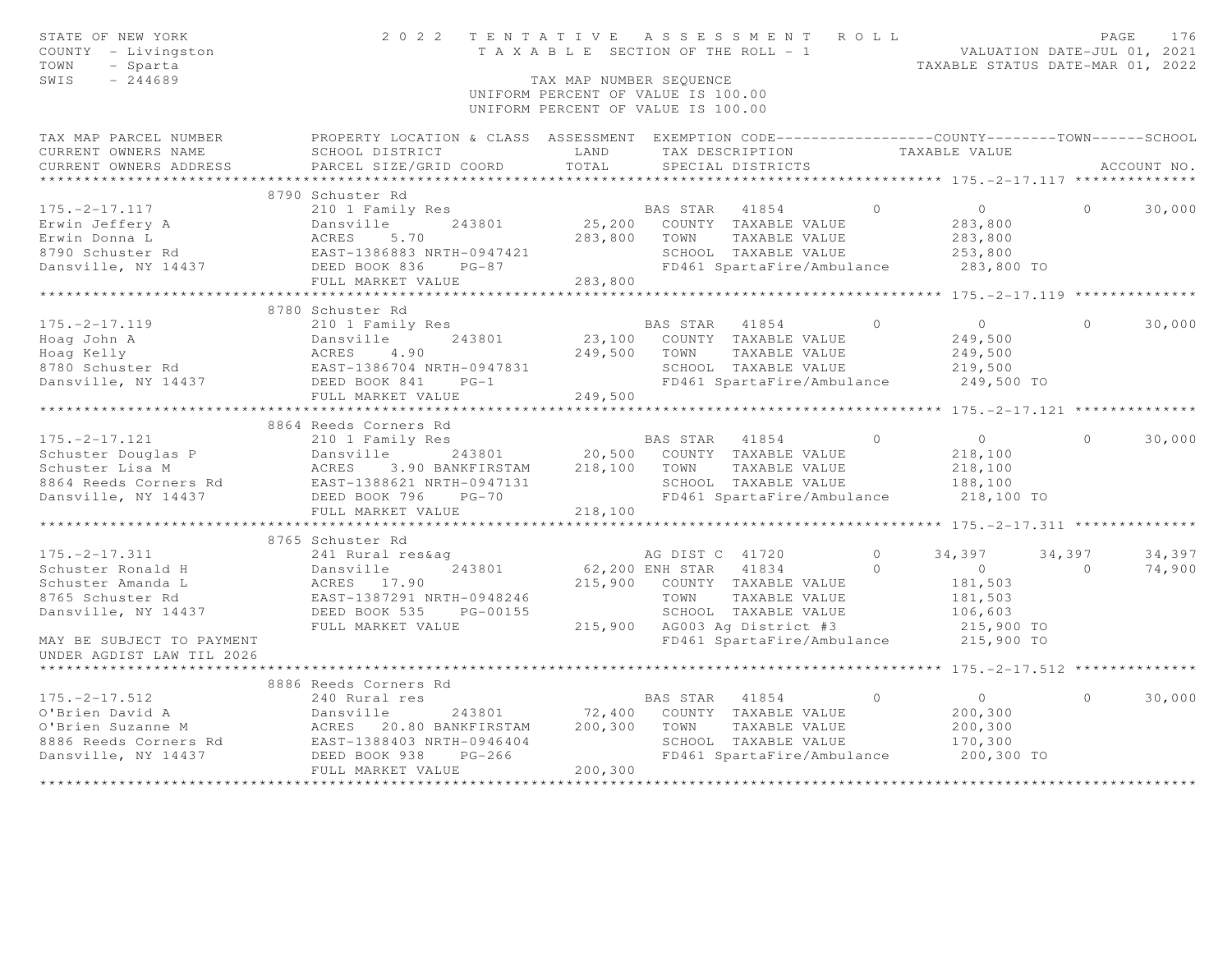| STATE OF NEW YORK<br>COUNTY - Livingston<br>TOWN<br>- Sparta<br>$-244689$<br>SWIS                                                                                                                                                                                                                                                                                                                 |                                                | TAX MAP NUMBER SEQUENCE | TENTATIVE ASSESSMENT ROLL PAGE 177<br>TAXABLE SECTION OF THE ROLL - 1 VALUATION DATE-JUL 01, 2021<br>TAXABLE STATUS DATE-MAR 01, 2022<br>2022 TENTATIVE ASSESSMENT ROLL<br>UNIFORM PERCENT OF VALUE IS 100.00<br>UNIFORM PERCENT OF VALUE IS 100.00 |            |                                  |          |               |
|---------------------------------------------------------------------------------------------------------------------------------------------------------------------------------------------------------------------------------------------------------------------------------------------------------------------------------------------------------------------------------------------------|------------------------------------------------|-------------------------|-----------------------------------------------------------------------------------------------------------------------------------------------------------------------------------------------------------------------------------------------------|------------|----------------------------------|----------|---------------|
| TAX MAP PARCEL NUMBER PROPERTY LOCATION & CLASS ASSESSMENT EXEMPTION CODE---------------COUNTY--------TOWN------SCHOOL<br>CURRENT OWNERS NAME<br>CURRENT OWNERS ADDRESS                                                                                                                                                                                                                           | SCHOOL DISTRICT LAND<br>PARCEL SIZE/GRID COORD | TOTAL                   | TAX DESCRIPTION TAXABLE VALUE<br>SPECIAL DISTRICTS                                                                                                                                                                                                  |            |                                  |          | ACCOUNT NO.   |
|                                                                                                                                                                                                                                                                                                                                                                                                   |                                                |                         |                                                                                                                                                                                                                                                     |            |                                  |          |               |
|                                                                                                                                                                                                                                                                                                                                                                                                   | 8825 Schuster Rd                               |                         |                                                                                                                                                                                                                                                     |            |                                  |          |               |
| 175.-2-17.514<br>Schuster Chad L<br>210 1 Family Res<br>243801<br>23,700 COUNTY TAXABLE VALUE<br>251,300 TOWN TAXABLE VALUE<br>251,300 TOWN TAXABLE VALUE<br>251,300 TOWN TAXABLE VALUE<br>251,300 TOWN TAXABLE VALUE<br>DEED BOOK 950 PG-164<br>P                                                                                                                                                |                                                |                         |                                                                                                                                                                                                                                                     | $\bigcirc$ | $\overline{0}$                   | $\Omega$ | 30,000        |
|                                                                                                                                                                                                                                                                                                                                                                                                   |                                                |                         |                                                                                                                                                                                                                                                     |            | 251,300                          |          |               |
|                                                                                                                                                                                                                                                                                                                                                                                                   |                                                |                         |                                                                                                                                                                                                                                                     |            | 251,300                          |          |               |
|                                                                                                                                                                                                                                                                                                                                                                                                   |                                                |                         | SCHOOL TAXABLE VALUE                                                                                                                                                                                                                                |            | 221,300                          |          |               |
|                                                                                                                                                                                                                                                                                                                                                                                                   |                                                |                         | FD461 SpartaFire/Ambulance 251,300 TO                                                                                                                                                                                                               |            |                                  |          |               |
|                                                                                                                                                                                                                                                                                                                                                                                                   |                                                |                         |                                                                                                                                                                                                                                                     |            |                                  |          |               |
|                                                                                                                                                                                                                                                                                                                                                                                                   | Schuster Rd E                                  |                         |                                                                                                                                                                                                                                                     |            |                                  |          | $12 - 040400$ |
| $175. - 2 - 17.518$                                                                                                                                                                                                                                                                                                                                                                               | 322 Rural vac>10                               |                         | AG DIST C 41720 0                                                                                                                                                                                                                                   |            | 83,074                           |          | 83,074 83,074 |
|                                                                                                                                                                                                                                                                                                                                                                                                   |                                                |                         | 243801 107,200 COUNTY TAXABLE VALUE                                                                                                                                                                                                                 |            | 24,126                           |          |               |
|                                                                                                                                                                                                                                                                                                                                                                                                   |                                                |                         | 107,200 TOWN TAXABLE VALUE                                                                                                                                                                                                                          |            | 24,126                           |          |               |
|                                                                                                                                                                                                                                                                                                                                                                                                   |                                                |                         | SCHOOL TAXABLE VALUE                                                                                                                                                                                                                                |            | 24,126                           |          |               |
| 175.-2-17.518<br>Schuster Stephen L<br>Schuster Douglas P<br>8864 Reeds Corners Rd<br>Dansville, NY 14437<br>Dansville, NY 14437<br>Dansville, NY 14437<br>DEED BOOK 10947854<br>DANS PG-257<br>DEED BOOK 1086 PG-257<br>DEED BOOK 1086 PG-257<br>DE                                                                                                                                              |                                                |                         |                                                                                                                                                                                                                                                     |            |                                  |          |               |
|                                                                                                                                                                                                                                                                                                                                                                                                   | FULL MARKET VALUE                              |                         | SCHOOL TAXABLE VALUE<br>AG003 Ag District #3 107,200 TO<br>TR101 SpartaFire/Ambulance 107,200 TO<br>107,200 FD461 SpartaFire/Ambulance                                                                                                              |            |                                  |          |               |
| MAY BE SUBJECT TO PAYMENT                                                                                                                                                                                                                                                                                                                                                                         |                                                |                         |                                                                                                                                                                                                                                                     |            |                                  |          |               |
| UNDER AGDIST LAW TIL 2026                                                                                                                                                                                                                                                                                                                                                                         |                                                |                         |                                                                                                                                                                                                                                                     |            |                                  |          |               |
|                                                                                                                                                                                                                                                                                                                                                                                                   |                                                |                         |                                                                                                                                                                                                                                                     |            |                                  |          |               |
|                                                                                                                                                                                                                                                                                                                                                                                                   | 8811 Schuster Rd E                             |                         |                                                                                                                                                                                                                                                     |            |                                  |          | $12 - 040400$ |
|                                                                                                                                                                                                                                                                                                                                                                                                   | 210 1 Family Res                               |                         |                                                                                                                                                                                                                                                     |            | 204,000                          |          |               |
|                                                                                                                                                                                                                                                                                                                                                                                                   |                                                |                         |                                                                                                                                                                                                                                                     |            | 204,000<br>204,000<br>204,000 TO |          |               |
|                                                                                                                                                                                                                                                                                                                                                                                                   |                                                |                         | AG003 Ag District #3                                                                                                                                                                                                                                |            |                                  |          |               |
|                                                                                                                                                                                                                                                                                                                                                                                                   |                                                |                         | FD461 SpartaFire/Ambulance 204,000 TO                                                                                                                                                                                                               |            |                                  |          |               |
|                                                                                                                                                                                                                                                                                                                                                                                                   |                                                |                         |                                                                                                                                                                                                                                                     |            |                                  |          |               |
|                                                                                                                                                                                                                                                                                                                                                                                                   |                                                |                         |                                                                                                                                                                                                                                                     |            |                                  |          |               |
|                                                                                                                                                                                                                                                                                                                                                                                                   | 8888 Schuster Rd                               |                         | 97 PCT OF VALUE USED FOR EXEMPTION PURPOSES                                                                                                                                                                                                         |            |                                  |          |               |
|                                                                                                                                                                                                                                                                                                                                                                                                   |                                                |                         |                                                                                                                                                                                                                                                     |            |                                  | 35,000   | $\circ$       |
|                                                                                                                                                                                                                                                                                                                                                                                                   |                                                |                         |                                                                                                                                                                                                                                                     |            |                                  | 70,000   | $\circ$       |
|                                                                                                                                                                                                                                                                                                                                                                                                   |                                                |                         |                                                                                                                                                                                                                                                     |            |                                  |          |               |
|                                                                                                                                                                                                                                                                                                                                                                                                   |                                                |                         |                                                                                                                                                                                                                                                     |            |                                  |          |               |
|                                                                                                                                                                                                                                                                                                                                                                                                   |                                                |                         |                                                                                                                                                                                                                                                     |            |                                  |          |               |
| $\begin{tabular}{lllllllllllllllllllllll} \hline 175.-2-17.611 & 240\text{ Rural res} & \text{VET COM CI 41151} & 0 & 70,000 & 70 \text{ Fassbender Joel C} & 240\text{ Rural res} & 37,800\text{ VET DIS CT 41141} & 0 & 70,000 & 70 \text{ Fassbender Shamilla} & \text{ACRES 10.90 BANKFIRSTSTAM} & 386,300\text{ COUNTY TAXABLE VALUE} & 281,300 \text{ FMS} & 281,300 \text{ FMS} & 281,300$ |                                                |                         |                                                                                                                                                                                                                                                     |            |                                  |          |               |
|                                                                                                                                                                                                                                                                                                                                                                                                   |                                                |                         |                                                                                                                                                                                                                                                     |            |                                  |          |               |
| $175. - 2 - 17.612$                                                                                                                                                                                                                                                                                                                                                                               | Schuster Rd<br>105 Vac farmland                |                         | AG DIST IN 41730                                                                                                                                                                                                                                    | $\circ$    | 19,196                           |          | 19,196 19,196 |
| Schuster Michael P Dansville                                                                                                                                                                                                                                                                                                                                                                      | 243801                                         |                         | 24,600 COUNTY TAXABLE VALUE                                                                                                                                                                                                                         |            | 5,404                            |          |               |
| 8765 Schuster Rd                                                                                                                                                                                                                                                                                                                                                                                  | ACRES 9.90                                     | 24,600                  | TOWN TAXABLE VALUE                                                                                                                                                                                                                                  |            | 5,404                            |          |               |
| Dansville, NY 14437                                                                                                                                                                                                                                                                                                                                                                               | EAST-1387780 NRTH-0946260                      |                         | SCHOOL TAXABLE VALUE                                                                                                                                                                                                                                |            | 5,404                            |          |               |
|                                                                                                                                                                                                                                                                                                                                                                                                   |                                                |                         | FD461 SpartaFire/Ambulance 24,600 TO                                                                                                                                                                                                                |            |                                  |          |               |
| MAY BE SUBJECT TO PAYMENT FULL MARKET VALUE                                                                                                                                                                                                                                                                                                                                                       |                                                | 24,600                  |                                                                                                                                                                                                                                                     |            |                                  |          |               |
| UNDER AGDIST LAW TIL 2029                                                                                                                                                                                                                                                                                                                                                                         |                                                |                         |                                                                                                                                                                                                                                                     |            |                                  |          |               |
| *********************                                                                                                                                                                                                                                                                                                                                                                             |                                                |                         |                                                                                                                                                                                                                                                     |            |                                  |          |               |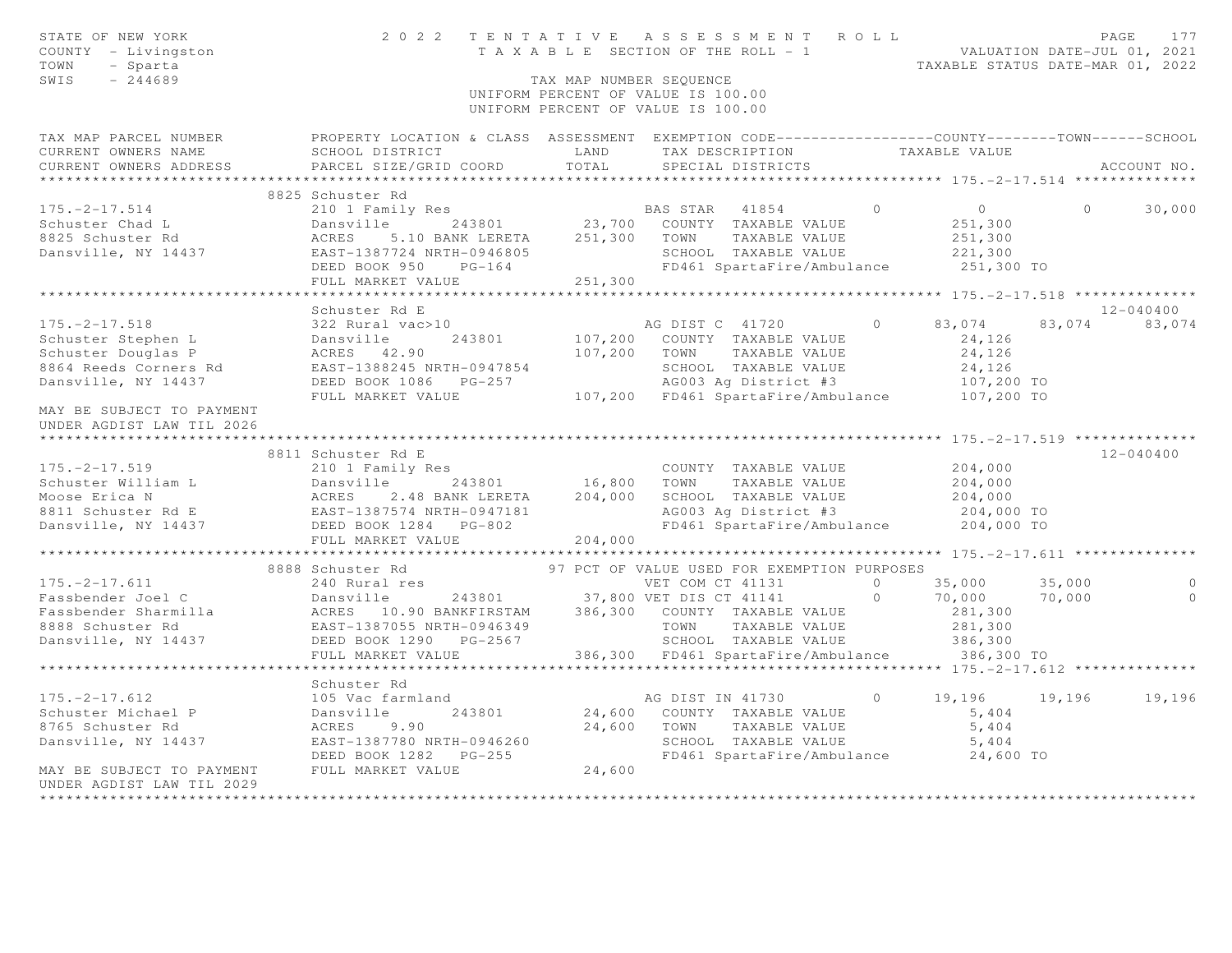| STATE OF NEW YORK<br>COUNTY - Livingston<br>TOWN<br>- Sparta<br>SWIS<br>$-244689$ |                                                                                                                                                              | TAX MAP NUMBER SEOUENCE   | 2022 TENTATIVE ASSESSMENT ROLL<br>T A X A B L E SECTION OF THE ROLL - 1<br>UNIFORM PERCENT OF VALUE IS 100.00<br>UNIFORM PERCENT OF VALUE IS 100.00 | VALUATION DATE-JUL 01, 2021                                  | PAGE<br>178<br>TAXABLE STATUS DATE-MAR 01, 2022 |
|-----------------------------------------------------------------------------------|--------------------------------------------------------------------------------------------------------------------------------------------------------------|---------------------------|-----------------------------------------------------------------------------------------------------------------------------------------------------|--------------------------------------------------------------|-------------------------------------------------|
| TAX MAP PARCEL NUMBER<br>CURRENT OWNERS NAME<br>CURRENT OWNERS ADDRESS            | SCHOOL DISTRICT<br>PARCEL SIZE/GRID COORD                                                                                                                    | LAND<br>TOTAL             | PROPERTY LOCATION & CLASS ASSESSMENT EXEMPTION CODE----------------COUNTY-------TOWN------SCHOOL<br>TAX DESCRIPTION<br>SPECIAL DISTRICTS            | TAXABLE VALUE                                                | ACCOUNT NO.                                     |
|                                                                                   | 8861 STHWY 256                                                                                                                                               |                           |                                                                                                                                                     | *********** 175. - 2 - 18 *******************                | 12-012300                                       |
| $175. - 2 - 18$                                                                   | 210 1 Family Res                                                                                                                                             |                           | COUNTY TAXABLE VALUE                                                                                                                                | 156,800                                                      |                                                 |
| Burke Tina M<br>Wolfanger Jean<br>Wolfanger Jean<br>8861 Route 256                | Dansville<br>243801<br>FRNT 147.00 DPTH 147.00<br>EAST-1386636 NRTH-0946318                                                                                  | 6,400<br>156,800          | TOWN<br>TAXABLE VALUE<br>SCHOOL TAXABLE VALUE<br>FD461 SpartaFire/Ambulance                                                                         | 156,800<br>156,800<br>156,800 TO                             |                                                 |
| Dansville, NY 14437                                                               | DEED BOOK 1253 PG-489                                                                                                                                        |                           |                                                                                                                                                     |                                                              |                                                 |
|                                                                                   | FULL MARKET VALUE                                                                                                                                            | 156,800                   |                                                                                                                                                     |                                                              |                                                 |
| $175. - 2 - 19$                                                                   | 8867 STHWY 256<br>210 1 Family Res                                                                                                                           |                           | COUNTY TAXABLE VALUE                                                                                                                                | 121,500                                                      | $12 - 026200$                                   |
| Wise John E                                                                       | Dansville 243801                                                                                                                                             | 6,600                     | TOWN<br>TAXABLE VALUE                                                                                                                               | 121,500                                                      |                                                 |
| 8867 STHWY 256                                                                    | FRNT 150.00 DPTH 147.00                                                                                                                                      | 121,500                   | SCHOOL TAXABLE VALUE                                                                                                                                | 121,500                                                      |                                                 |
| Dansville, NY 14437                                                               | BANKFIRSTAM<br>EAST-1386645 NRTH-0946175<br>DEED BOOK 1295 PG-1908<br>FULL MARKET VALUE                                                                      | 121,500                   | FD461 SpartaFire/Ambulance                                                                                                                          | 121,500 TO                                                   |                                                 |
|                                                                                   |                                                                                                                                                              | *******                   |                                                                                                                                                     | ****************** 175. -2-20 *******************            |                                                 |
|                                                                                   | 8875 STHWY 256                                                                                                                                               |                           |                                                                                                                                                     |                                                              | 12-005900                                       |
| $175. - 2 - 20$<br>Wolfe John H<br>8875 Route 256<br>Dansville, NY 14437          | 210 1 Family Res<br>Dansville<br>243801<br>FRNT 160.00 DPTH 147.00<br>BANK LERETA<br>EAST-1386652 NRTH-0946020<br>DEED BOOK 1252 PG-712<br>FULL MARKET VALUE | 7,000<br>94,500<br>94,500 | $\circ$<br>BAS STAR 41854<br>COUNTY TAXABLE VALUE<br>TOWN<br>TAXABLE VALUE<br>SCHOOL TAXABLE VALUE<br>FD461 SpartaFire/Ambulance                    | $\overline{0}$<br>94,500<br>94,500<br>64,500<br>94,500 TO    | $\Omega$<br>30,000                              |
|                                                                                   |                                                                                                                                                              |                           |                                                                                                                                                     |                                                              |                                                 |
|                                                                                   | 8883 STHWY 256                                                                                                                                               |                           |                                                                                                                                                     |                                                              | $12 - 038000$                                   |
| $175. - 2 - 21$<br>Phillips Sherry D<br>8883 STHWY 256<br>Dansville, NY 14437     | 210 1 Family Res<br>243801<br>Dansville<br>FRNT 123.00 DPTH 173.00<br>EAST-1386672 NRTH-0945874<br>DEED BOOK 1289 PG-2716                                    | 127,800                   | ENH STAR 41834<br>$\bigcirc$<br>6,400 COUNTY TAXABLE VALUE<br>TAXABLE VALUE<br>TOWN<br>SCHOOL TAXABLE VALUE<br>FD461 SpartaFire/Ambulance           | $\overline{0}$<br>127,800<br>127,800<br>52,900<br>127,800 TO | 74,900<br>$\Omega$                              |
|                                                                                   | FULL MARKET VALUE                                                                                                                                            | 127,800                   |                                                                                                                                                     |                                                              |                                                 |
|                                                                                   | <b>++++++++++++++</b>                                                                                                                                        |                           |                                                                                                                                                     | ******* 175. - 2-22 ******************                       |                                                 |
| $175. - 2 - 22$<br>Wilkins Jenny<br>8893 STHWY 256<br>Dansville, NY 14437         | 8893 STHWY 256<br>210 1 Family Res<br>Dansville<br>243801<br>ACRES<br>1.25<br>EAST-1386748 NRTH-0945705                                                      | 13,700<br>105,600         | $\circ$<br>BAS STAR<br>41854<br>COUNTY TAXABLE VALUE<br>TOWN<br>TAXABLE VALUE<br>SCHOOL TAXABLE VALUE                                               | $\overline{0}$<br>105,600<br>105,600<br>75,600               | 12-013000<br>$\Omega$<br>30,000                 |
|                                                                                   | DEED BOOK 1260<br>$PG-210$<br>FULL MARKET VALUE                                                                                                              | 105,600                   | FD461 SpartaFire/Ambulance                                                                                                                          | 105,600 TO                                                   |                                                 |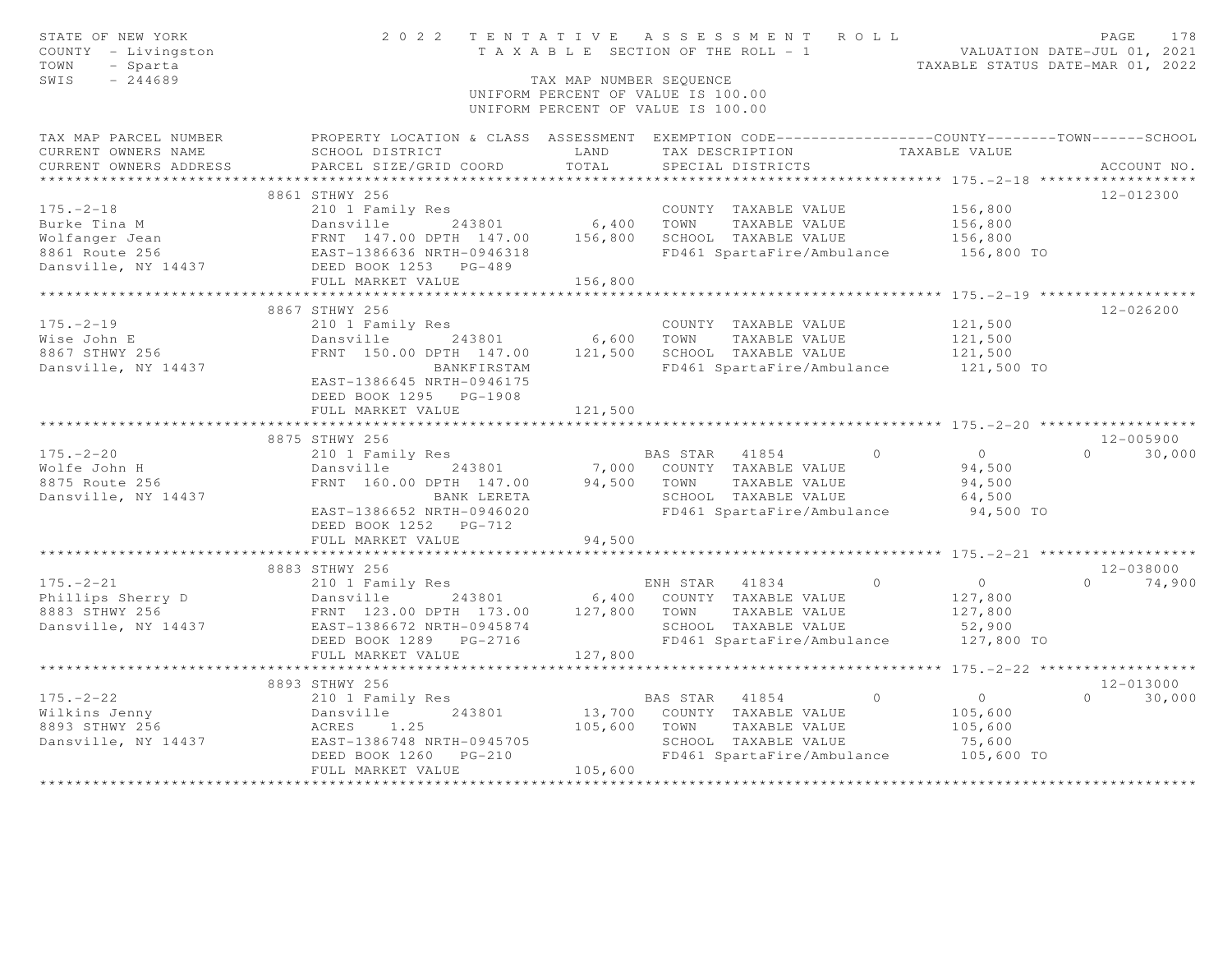| STATE OF NEW YORK                                                                                                                                                                                                                                     | 2022 TENTATIVE ASSESSMENT ROLL                                                                          |                                                                          |      |                                                                                                  |                |                    |                | PAGE<br>179                        |
|-------------------------------------------------------------------------------------------------------------------------------------------------------------------------------------------------------------------------------------------------------|---------------------------------------------------------------------------------------------------------|--------------------------------------------------------------------------|------|--------------------------------------------------------------------------------------------------|----------------|--------------------|----------------|------------------------------------|
| COUNTY - Livingston                                                                                                                                                                                                                                   |                                                                                                         |                                                                          |      | TENIAIIVE ASSESSMENT ACEE<br>TAXABLE SECTION OF THE ROLL - 1<br>TAXABLE STATUS DATE-MAR 01, 2022 |                |                    |                |                                    |
| TOWN<br>- Sparta                                                                                                                                                                                                                                      |                                                                                                         |                                                                          |      |                                                                                                  |                |                    |                |                                    |
| SWIS<br>$-244689$                                                                                                                                                                                                                                     | TAX MAP NUMBER SEOUENCE                                                                                 |                                                                          |      |                                                                                                  |                |                    |                |                                    |
|                                                                                                                                                                                                                                                       |                                                                                                         | UNIFORM PERCENT OF VALUE IS 100.00<br>UNIFORM PERCENT OF VALUE IS 100.00 |      |                                                                                                  |                |                    |                |                                    |
| TAX MAP PARCEL NUMBER THE PROPERTY LOCATION & CLASS ASSESSMENT EXEMPTION CODE--------------COUNTY-------TOWN-----SCHOOL                                                                                                                               |                                                                                                         |                                                                          |      |                                                                                                  |                |                    |                |                                    |
|                                                                                                                                                                                                                                                       |                                                                                                         |                                                                          |      |                                                                                                  |                |                    |                |                                    |
|                                                                                                                                                                                                                                                       |                                                                                                         |                                                                          |      | TAX DESCRIPTION TAXABLE VALUE<br>SPECIAL DISTRICTS                                               |                |                    |                | ACCOUNT NO.                        |
|                                                                                                                                                                                                                                                       |                                                                                                         |                                                                          |      |                                                                                                  |                |                    |                |                                    |
|                                                                                                                                                                                                                                                       | 8903 STHWY 256                                                                                          |                                                                          |      |                                                                                                  |                |                    |                | 12-017800                          |
| 175.-2-23<br>Guy James E 210 1 Family Res<br>Cuy Jean S Dansville 243801<br>Sensitie 243801<br>Sensitie 243801<br>Sensitie 243801<br>Sensitie 158,500<br>Sensitie 158,500<br>SCHOOL TAXABLE VALUE<br>SCHOOL TAXABLE VALUE<br>SCHOOL TAXABLE VALUE<br> |                                                                                                         |                                                                          |      |                                                                                                  |                |                    |                | $0 \t 74,900$                      |
|                                                                                                                                                                                                                                                       |                                                                                                         |                                                                          |      |                                                                                                  |                |                    |                |                                    |
|                                                                                                                                                                                                                                                       |                                                                                                         |                                                                          |      |                                                                                                  |                |                    |                |                                    |
|                                                                                                                                                                                                                                                       |                                                                                                         |                                                                          |      |                                                                                                  |                |                    |                |                                    |
|                                                                                                                                                                                                                                                       |                                                                                                         |                                                                          |      | 158,500 FD461 SpartaFire/Ambulance 158,500 TO                                                    |                |                    |                |                                    |
|                                                                                                                                                                                                                                                       |                                                                                                         |                                                                          |      |                                                                                                  |                |                    |                |                                    |
|                                                                                                                                                                                                                                                       | 8949 Schuster Rd                                                                                        |                                                                          |      |                                                                                                  |                |                    |                | 12-012312                          |
|                                                                                                                                                                                                                                                       |                                                                                                         |                                                                          |      |                                                                                                  | $\overline{0}$ | 21,705             |                | $21, 705$ $21, 705$<br>0 $74, 900$ |
|                                                                                                                                                                                                                                                       |                                                                                                         |                                                                          |      |                                                                                                  |                | $\overline{0}$     |                |                                    |
|                                                                                                                                                                                                                                                       |                                                                                                         |                                                                          |      | 144,700 COUNTY TAXABLE VALUE                                                                     |                | 122,995<br>122,995 |                |                                    |
|                                                                                                                                                                                                                                                       |                                                                                                         |                                                                          |      |                                                                                                  |                |                    |                |                                    |
|                                                                                                                                                                                                                                                       | FULL MARKET VALUE                                                                                       |                                                                          |      | $144,700$ SCHOOL TAXABLE VALUE $48,095$<br>FD461 SpartaFire/Ambulance 144,700 TO                 |                |                    |                |                                    |
|                                                                                                                                                                                                                                                       |                                                                                                         |                                                                          |      |                                                                                                  |                |                    |                |                                    |
|                                                                                                                                                                                                                                                       |                                                                                                         |                                                                          |      |                                                                                                  |                |                    |                |                                    |
|                                                                                                                                                                                                                                                       | 8955 Schuster Rd                                                                                        |                                                                          |      |                                                                                                  |                |                    |                | 12-019700                          |
| $175. - 2 - 25$                                                                                                                                                                                                                                       |                                                                                                         |                                                                          |      |                                                                                                  |                | $0$<br>181,100     | $\Omega$       | 30,000                             |
|                                                                                                                                                                                                                                                       |                                                                                                         |                                                                          |      |                                                                                                  |                | 181,100            |                |                                    |
|                                                                                                                                                                                                                                                       |                                                                                                         |                                                                          |      | TAXABLE VALUE                                                                                    |                |                    |                |                                    |
| Harris Clayton & Mary<br>0'Toole Leah acres 3.10 18,500<br>8955 Schuster Rd EAST-1387842 NRTH-0944916<br>Dansville, NY 14437 DEED BOOK 1277 PG-53                                                                                                     |                                                                                                         |                                                                          |      | SCHOOL TAXABLE VALUE 151,100<br>FD461 SpartaFire/Ambulance 181,100 TO                            |                |                    |                |                                    |
|                                                                                                                                                                                                                                                       | FULL MARKET VALUE                                                                                       | 181,100                                                                  |      |                                                                                                  |                |                    |                |                                    |
|                                                                                                                                                                                                                                                       |                                                                                                         |                                                                          |      |                                                                                                  |                |                    |                |                                    |
|                                                                                                                                                                                                                                                       | 8942 Reeds Corners Rd                                                                                   |                                                                          |      |                                                                                                  |                |                    |                | 12-050000                          |
| $175. - 2 - 26.1$                                                                                                                                                                                                                                     | 210 1 Family Res                                                                                        |                                                                          |      | VETS-PR-CT 41111 0 156,380                                                                       |                |                    |                | 156,380 0                          |
| Welcher Carol S                                                                                                                                                                                                                                       | 210 1 Family Nes<br>Dansville 243801 17,600 ENH STAR 41834 0 0 0<br>223.400 COUNTY TAXABLE VALUE 67,020 |                                                                          |      |                                                                                                  |                |                    | $\overline{0}$ | 74,900                             |
|                                                                                                                                                                                                                                                       |                                                                                                         |                                                                          |      | 223,400 COUNTY TAXABLE VALUE                                                                     |                |                    |                |                                    |
|                                                                                                                                                                                                                                                       | ACRES 2.77                                                                                              |                                                                          |      | TAXABLE VALUE                                                                                    |                |                    |                |                                    |
| 8942 Reeds Corners ku<br>Dansville, NY 14437                                                                                                                                                                                                          | EAST-1388273 NRTH-0944820                                                                               |                                                                          |      |                                                                                                  |                |                    |                |                                    |
|                                                                                                                                                                                                                                                       | FULL MARKET VALUE                                                                                       |                                                                          |      | 223,400 FD461 SpartaFire/Ambulance 223,400 TO                                                    |                |                    |                |                                    |
|                                                                                                                                                                                                                                                       |                                                                                                         |                                                                          |      |                                                                                                  |                |                    |                |                                    |
|                                                                                                                                                                                                                                                       | 8922 Reeds Corners Rd                                                                                   |                                                                          |      |                                                                                                  |                |                    |                |                                    |
| 175.-2-26.2 210 1 Family Res<br>Colf Chip A Dansville 243801 33,700 VET DIS CT 41141 0 70,000<br>8922 Reeds Corners Rd ACRES 9.20 BANKFIRSTAM 226,500 COUNTY TAXABLE VALUE 121,500<br>Dansville, NY 14437 EAST-1388415 NRTH-0945391                   |                                                                                                         |                                                                          |      |                                                                                                  |                |                    | 35,000         | $\circ$                            |
|                                                                                                                                                                                                                                                       |                                                                                                         |                                                                          |      |                                                                                                  |                |                    | 70,000         | $\overline{0}$                     |
|                                                                                                                                                                                                                                                       |                                                                                                         |                                                                          |      |                                                                                                  |                |                    |                |                                    |
|                                                                                                                                                                                                                                                       |                                                                                                         |                                                                          |      |                                                                                                  |                |                    |                |                                    |
|                                                                                                                                                                                                                                                       |                                                                                                         |                                                                          |      |                                                                                                  |                |                    |                |                                    |
|                                                                                                                                                                                                                                                       | FULL MARKET VALUE                                                                                       |                                                                          |      | 226,500 AG003 Ag District #3                                                                     |                | 226,500 TO         |                |                                    |
|                                                                                                                                                                                                                                                       |                                                                                                         |                                                                          |      | FD461 SpartaFire/Ambulance                                                                       |                | 226,500 TO         |                |                                    |
|                                                                                                                                                                                                                                                       |                                                                                                         |                                                                          |      |                                                                                                  |                |                    |                |                                    |
|                                                                                                                                                                                                                                                       | 8963 Reeds Corners Rd                                                                                   |                                                                          |      |                                                                                                  |                |                    |                | 12-002125                          |
| $175. - 2 - 27$<br>Ferguson Amber                                                                                                                                                                                                                     | 210 1 Family Res<br>Dansville<br>243801                                                                 | 4,400                                                                    | TOWN | COUNTY TAXABLE VALUE<br>TAXABLE VALUE                                                            |                | 159,700<br>159,700 |                |                                    |
| 8963 Reeds Corners Rd                                                                                                                                                                                                                                 | FRNT 150.00 DPTH 234.34                                                                                 | 159,700                                                                  |      | SCHOOL TAXABLE VALUE                                                                             |                | 159,700            |                |                                    |
| Dansville, NY 14437                                                                                                                                                                                                                                   | BANKFIRSTAM                                                                                             |                                                                          |      | FD461 SpartaFire/Ambulance                                                                       |                | 159,700 TO         |                |                                    |
|                                                                                                                                                                                                                                                       | EAST-1388489 NRTH-0944190                                                                               |                                                                          |      |                                                                                                  |                |                    |                |                                    |
|                                                                                                                                                                                                                                                       | DEED BOOK 1287<br>PG-1777                                                                               |                                                                          |      |                                                                                                  |                |                    |                |                                    |
|                                                                                                                                                                                                                                                       | FULL MARKET VALUE                                                                                       | 159,700                                                                  |      |                                                                                                  |                |                    |                |                                    |
|                                                                                                                                                                                                                                                       |                                                                                                         |                                                                          |      |                                                                                                  |                |                    |                |                                    |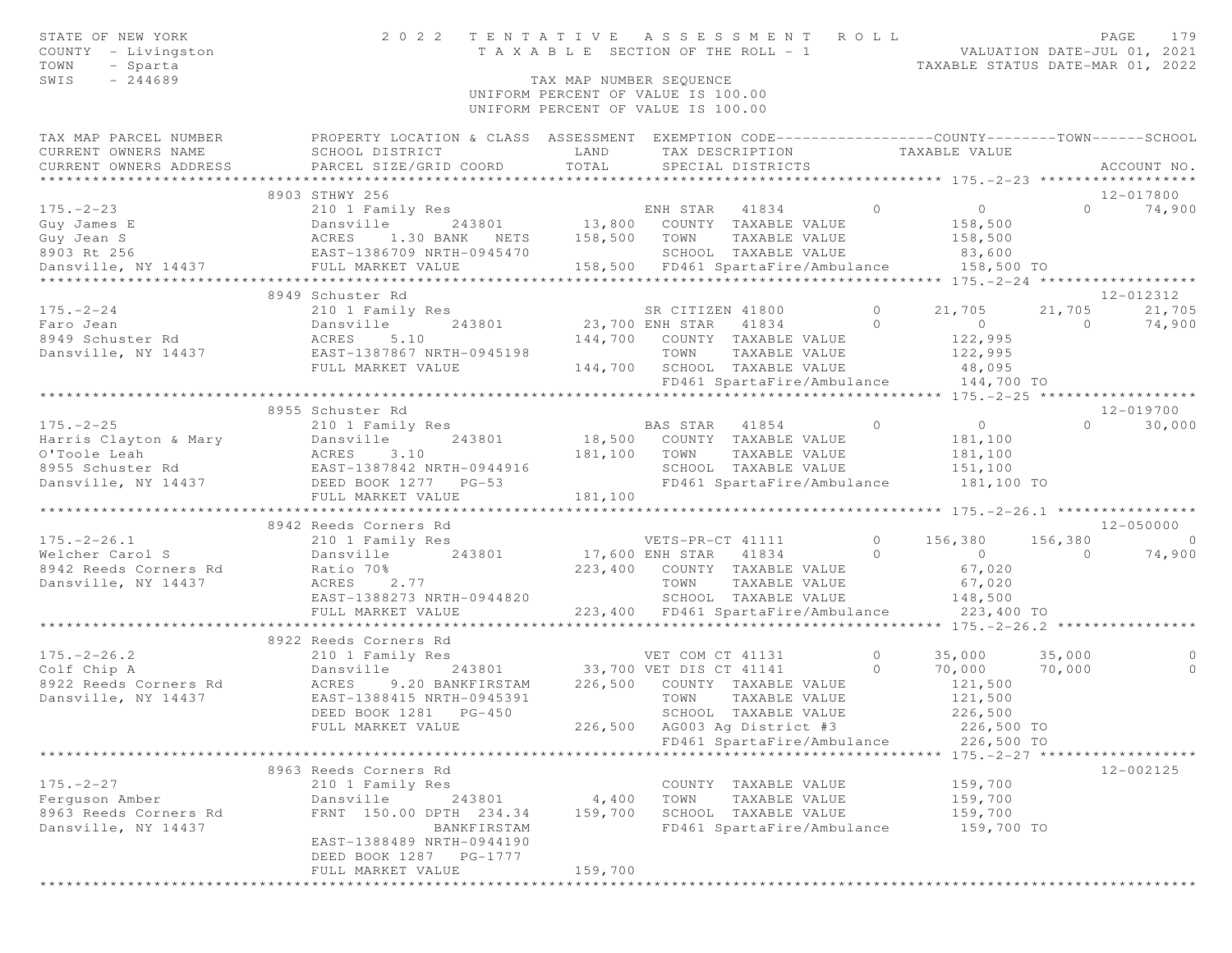| STATE OF NEW YORK<br>COUNTY - Livingston<br>- Sparta<br>TOWN<br>SWIS<br>$-244689$                                                                                                                                                                    | 2022 TENTATIVE ASSESSMENT ROLL                                                                   | TAX MAP NUMBER SEQUENCE<br>UNIFORM PERCENT OF VALUE IS 100.00<br>UNIFORM PERCENT OF VALUE IS 100.00                                                                                              |              | TAXABLE SECTION OF THE ROLL - 1 VALUATION DATE-JUL 01, 2021               |            | TAXABLE STATUS DATE-MAR 01, 2022                                        | PAGE          | 180         |
|------------------------------------------------------------------------------------------------------------------------------------------------------------------------------------------------------------------------------------------------------|--------------------------------------------------------------------------------------------------|--------------------------------------------------------------------------------------------------------------------------------------------------------------------------------------------------|--------------|---------------------------------------------------------------------------|------------|-------------------------------------------------------------------------|---------------|-------------|
| TAX MAP PARCEL NUMBER                                                                                                                                                                                                                                | PROPERTY LOCATION & CLASS ASSESSMENT EXEMPTION CODE----------------COUNTY-------TOWN------SCHOOL |                                                                                                                                                                                                  |              |                                                                           |            |                                                                         |               |             |
| CURRENT OWNERS NAME                                                                                                                                                                                                                                  | SCHOOL DISTRICT                                                                                  | <b>EXAMPLE EXAMPLE EXAMPLE EXAMPLE EXAMPLE EXAMPLE EXAMPLE EXAMPLE EXAMPLE EXAMPLE EXAMPLE EXAMPLE EXAMPLE EXAMPLE EXAMPLE EXAMPLE EXAMPLE EXAMPLE EXAMPLE EXAMPLE EXAMPLE EXAMPLE EXAMPLE E</b> |              | TAX DESCRIPTION TAXABLE VALUE<br>SPECIAL DISTRICTS                        |            |                                                                         |               |             |
| CURRENT OWNERS ADDRESS                                                                                                                                                                                                                               | PARCEL SIZE/GRID COORD                                                                           | TOTAL                                                                                                                                                                                            |              | SPECIAL DISTRICTS                                                         |            |                                                                         |               | ACCOUNT NO. |
|                                                                                                                                                                                                                                                      | 8985 Reeds Corners Rd                                                                            |                                                                                                                                                                                                  |              |                                                                           |            |                                                                         | 12-038850     |             |
| $175. - 2 - 28.3$                                                                                                                                                                                                                                    | 240 Rural res                                                                                    |                                                                                                                                                                                                  |              | COUNTY TAXABLE VALUE 341,100                                              |            |                                                                         |               |             |
|                                                                                                                                                                                                                                                      | 243801                                                                                           |                                                                                                                                                                                                  |              | 39,500 TOWN TAXABLE VALUE                                                 |            |                                                                         |               |             |
| Qureshi Arif<br>Qureshi Sabiah                                                                                                                                                                                                                       |                                                                                                  | 341,100                                                                                                                                                                                          |              | SCHOOL TAXABLE VALUE                                                      |            | 341,100<br>341,100                                                      |               |             |
|                                                                                                                                                                                                                                                      |                                                                                                  |                                                                                                                                                                                                  |              | FD461 SpartaFire/Ambulance 341,100 TO                                     |            |                                                                         |               |             |
|                                                                                                                                                                                                                                                      |                                                                                                  |                                                                                                                                                                                                  |              |                                                                           |            |                                                                         |               |             |
|                                                                                                                                                                                                                                                      | FULL MARKET VALUE                                                                                | 341,100                                                                                                                                                                                          |              |                                                                           |            |                                                                         |               |             |
|                                                                                                                                                                                                                                                      |                                                                                                  |                                                                                                                                                                                                  |              |                                                                           |            |                                                                         |               |             |
|                                                                                                                                                                                                                                                      | 8967 Schuster Rd                                                                                 |                                                                                                                                                                                                  |              |                                                                           |            |                                                                         |               |             |
| $175. - 2 - 28.5$                                                                                                                                                                                                                                    | 210 1 Family Res                                                                                 |                                                                                                                                                                                                  |              | ENH STAR 41834 0                                                          |            | $\overline{O}$ and $\overline{O}$ and $\overline{O}$ and $\overline{O}$ | $\Omega$      | 74,900      |
|                                                                                                                                                                                                                                                      | Dansville 243801 20,900 COUNTY TAXABLE VALUE                                                     |                                                                                                                                                                                                  |              |                                                                           |            | 172,200                                                                 |               |             |
|                                                                                                                                                                                                                                                      | 4.05 BANK LERETA 172,200 TOWN                                                                    |                                                                                                                                                                                                  |              | TAXABLE VALUE                                                             |            | 172,200                                                                 |               |             |
|                                                                                                                                                                                                                                                      |                                                                                                  |                                                                                                                                                                                                  |              | SCHOOL TAXABLE VALUE                                                      |            | 97,300                                                                  |               |             |
|                                                                                                                                                                                                                                                      |                                                                                                  |                                                                                                                                                                                                  |              | FD461 SpartaFire/Ambulance 172,200 TO                                     |            |                                                                         |               |             |
|                                                                                                                                                                                                                                                      | FULL MARKET VALUE                                                                                | 172,200                                                                                                                                                                                          |              |                                                                           |            |                                                                         |               |             |
|                                                                                                                                                                                                                                                      | ***************************                                                                      | * * * * * * * * * * *                                                                                                                                                                            |              |                                                                           |            | ****************** 175.-2-28.11 ****************                        |               |             |
|                                                                                                                                                                                                                                                      | Kidd Rd                                                                                          |                                                                                                                                                                                                  |              |                                                                           |            |                                                                         | 12-023250     |             |
|                                                                                                                                                                                                                                                      |                                                                                                  |                                                                                                                                                                                                  |              | COUNTY TAXABLE VALUE<br>12,400 TOWN TAXABLE VALUE<br>COUNTY TAXABLE VALUE |            | 12,400                                                                  |               |             |
|                                                                                                                                                                                                                                                      |                                                                                                  |                                                                                                                                                                                                  |              |                                                                           |            | 12,400                                                                  |               |             |
|                                                                                                                                                                                                                                                      |                                                                                                  | 12,400                                                                                                                                                                                           |              | TOWN TAXABLE VALUE 12,400<br>SCHOOL TAXABLE VALUE 12,400 TO               |            |                                                                         |               |             |
| 175.-2-28.11<br>Witzel Robert R<br>Witzel Kathleen M<br>8855 Rogers Rd<br>Dansville, NY 14437<br>Dansville, NY 14437<br>Dansville, NY 14437<br>Dansville, NY 14437<br>Dansville, NY 14437<br>Dansville, NY 14437<br>Dansville, NY 14437<br>Dansville |                                                                                                  |                                                                                                                                                                                                  |              |                                                                           |            |                                                                         |               |             |
|                                                                                                                                                                                                                                                      |                                                                                                  |                                                                                                                                                                                                  |              |                                                                           |            |                                                                         |               |             |
|                                                                                                                                                                                                                                                      |                                                                                                  |                                                                                                                                                                                                  |              |                                                                           |            |                                                                         |               |             |
|                                                                                                                                                                                                                                                      | 9030 Reeds Corners Rd                                                                            |                                                                                                                                                                                                  |              |                                                                           |            |                                                                         | 12-024590     |             |
|                                                                                                                                                                                                                                                      |                                                                                                  |                                                                                                                                                                                                  |              | BAS STAR 41854                                                            | $\bigcirc$ | $\overline{O}$                                                          | $0 \t 30,000$ |             |
|                                                                                                                                                                                                                                                      |                                                                                                  |                                                                                                                                                                                                  |              | 16,600 COUNTY TAXABLE VALUE                                               |            | 186,000                                                                 |               |             |
|                                                                                                                                                                                                                                                      |                                                                                                  |                                                                                                                                                                                                  | 186,000 TOWN | TAXABLE VALUE                                                             |            | 186,000                                                                 |               |             |
|                                                                                                                                                                                                                                                      |                                                                                                  |                                                                                                                                                                                                  |              | SCHOOL TAXABLE VALUE                                                      |            | 156,000                                                                 |               |             |
|                                                                                                                                                                                                                                                      |                                                                                                  |                                                                                                                                                                                                  |              | FD461 SpartaFire/Ambulance                                                |            | 186,000 TO                                                              |               |             |
|                                                                                                                                                                                                                                                      | FULL MARKET VALUE                                                                                | 186,000                                                                                                                                                                                          |              |                                                                           |            |                                                                         |               |             |
|                                                                                                                                                                                                                                                      |                                                                                                  |                                                                                                                                                                                                  |              |                                                                           |            |                                                                         |               |             |
|                                                                                                                                                                                                                                                      | 8982 Reeds Corners Rd                                                                            |                                                                                                                                                                                                  |              |                                                                           |            |                                                                         |               |             |
|                                                                                                                                                                                                                                                      |                                                                                                  |                                                                                                                                                                                                  |              | COUNTY TAXABLE VALUE                                                      |            | 184,700                                                                 |               |             |
|                                                                                                                                                                                                                                                      |                                                                                                  | 243801 13,000                                                                                                                                                                                    | TOWN         | TAXABLE VALUE                                                             |            | 184,700                                                                 |               |             |
|                                                                                                                                                                                                                                                      |                                                                                                  | CCU 184,700                                                                                                                                                                                      |              | SCHOOL TAXABLE VALUE                                                      |            | 184,700                                                                 |               |             |
|                                                                                                                                                                                                                                                      |                                                                                                  |                                                                                                                                                                                                  |              | FD461 SpartaFire/Ambulance 184,700 TO                                     |            |                                                                         |               |             |
| 175.-2-28.22 210 1 Family Res<br>Barber Michael Jr Dansville 243801<br>Roche Casey E ACRES 1.00 BANK CCU<br>8982 Reeds Corners Rd EAST-1388092 NRTH-0943789<br>Dansville, NY 14437 DEED BOOK 1286 PG-625                                             |                                                                                                  |                                                                                                                                                                                                  |              |                                                                           |            |                                                                         |               |             |
|                                                                                                                                                                                                                                                      | FULL MARKET VALUE                                                                                | 184,700                                                                                                                                                                                          |              |                                                                           |            |                                                                         |               |             |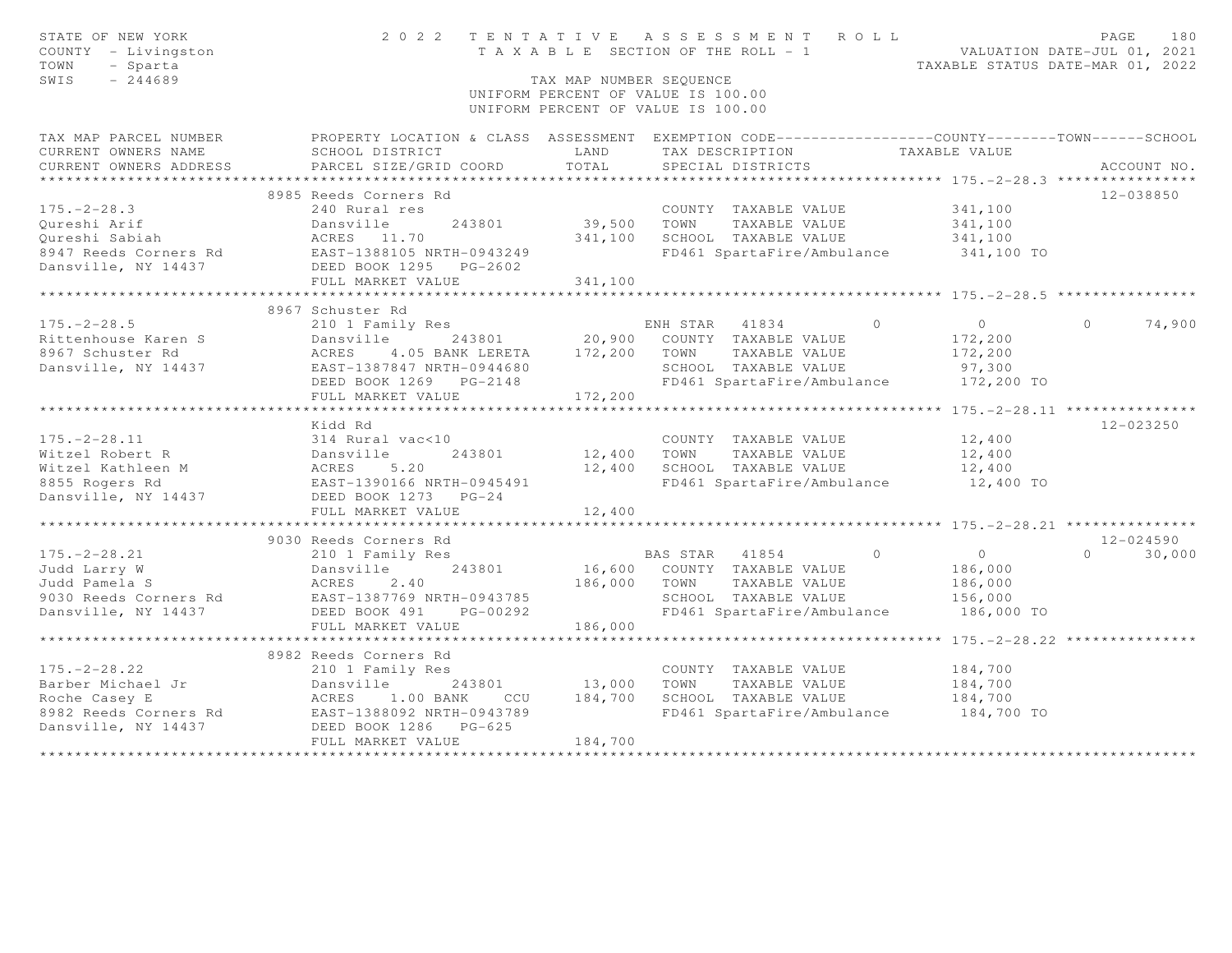| STATE OF NEW YORK<br>COUNTY - Livingston<br>TOWN<br>- Sparta<br>SWIS<br>$-244689$                                                                                                                                                                                                                                                                                                                                 | 2022 TENTATIVE ASSESSMENT ROLL             | TAX MAP NUMBER SEQUENCE<br>UNIFORM PERCENT OF VALUE IS 100.00<br>UNIFORM PERCENT OF VALUE IS 100.00 |      |                             | TAXABLE SECTION OF THE ROLL - 1<br>TAXABLE SECTION OF THE ROLL - 1<br>TAXABLE STATUS DATE-MAR 01, 2022 | PAGE<br>181 |
|-------------------------------------------------------------------------------------------------------------------------------------------------------------------------------------------------------------------------------------------------------------------------------------------------------------------------------------------------------------------------------------------------------------------|--------------------------------------------|-----------------------------------------------------------------------------------------------------|------|-----------------------------|--------------------------------------------------------------------------------------------------------|-------------|
| TAX MAP PARCEL NUMBER FROPERTY LOCATION & CLASS ASSESSMENT EXEMPTION CODE---------------COUNTY-------TOWN------SCHOOL                                                                                                                                                                                                                                                                                             |                                            |                                                                                                     |      |                             |                                                                                                        |             |
|                                                                                                                                                                                                                                                                                                                                                                                                                   |                                            |                                                                                                     |      |                             |                                                                                                        |             |
|                                                                                                                                                                                                                                                                                                                                                                                                                   |                                            |                                                                                                     |      |                             |                                                                                                        |             |
|                                                                                                                                                                                                                                                                                                                                                                                                                   | 8954 Schuster Rd                           |                                                                                                     |      |                             |                                                                                                        |             |
|                                                                                                                                                                                                                                                                                                                                                                                                                   |                                            |                                                                                                     |      |                             |                                                                                                        |             |
|                                                                                                                                                                                                                                                                                                                                                                                                                   |                                            |                                                                                                     |      |                             |                                                                                                        | 30,000      |
|                                                                                                                                                                                                                                                                                                                                                                                                                   |                                            |                                                                                                     |      |                             |                                                                                                        |             |
|                                                                                                                                                                                                                                                                                                                                                                                                                   |                                            |                                                                                                     |      |                             |                                                                                                        |             |
|                                                                                                                                                                                                                                                                                                                                                                                                                   |                                            |                                                                                                     |      |                             |                                                                                                        |             |
|                                                                                                                                                                                                                                                                                                                                                                                                                   |                                            |                                                                                                     |      |                             |                                                                                                        |             |
|                                                                                                                                                                                                                                                                                                                                                                                                                   |                                            |                                                                                                     |      |                             |                                                                                                        |             |
|                                                                                                                                                                                                                                                                                                                                                                                                                   |                                            |                                                                                                     |      |                             |                                                                                                        |             |
|                                                                                                                                                                                                                                                                                                                                                                                                                   | 8917 STHWY 256                             |                                                                                                     |      |                             |                                                                                                        |             |
|                                                                                                                                                                                                                                                                                                                                                                                                                   |                                            |                                                                                                     |      |                             |                                                                                                        |             |
|                                                                                                                                                                                                                                                                                                                                                                                                                   |                                            |                                                                                                     |      |                             |                                                                                                        |             |
|                                                                                                                                                                                                                                                                                                                                                                                                                   |                                            |                                                                                                     |      |                             |                                                                                                        |             |
|                                                                                                                                                                                                                                                                                                                                                                                                                   |                                            |                                                                                                     |      |                             |                                                                                                        |             |
|                                                                                                                                                                                                                                                                                                                                                                                                                   |                                            |                                                                                                     |      |                             |                                                                                                        |             |
| $\begin{array}{cccccccc} 175.-2-28.42 & 210 & 1 &\text{Family Res} & \text{BAS STAR} & 41854 & 0 & 0 & 30,000 \\ \text{Black Paul F Jr} & 210 & 1 &\text{Family Res} & 11,600 & \text{COUNTY} & \text{TXABLE VALUE} & 158,100 \\ \text{Black Sandra J} & \text{ERNT} & 150.00 & \text{DPTH} & 250.00 & 158,100 & \text{TOWN} & \text{TXABLE VALUE} & 158,100 \\ \text{Black Sandra J} & \text{FRNT} & 150.00 & \$ |                                            |                                                                                                     |      |                             |                                                                                                        |             |
|                                                                                                                                                                                                                                                                                                                                                                                                                   | Schuster Rd                                |                                                                                                     |      |                             |                                                                                                        |             |
| 175.-2-28.43<br>Colf Chip A<br>243801 17,700 TOWN TAXABLE VALUE 17,700<br>8922 Reeds Corners Rd ACRES 5.30 BANKFIRSTAM 17,700 SCHOOL TAXABLE VALUE 17,700<br>Dansville, NY 14437 EAST-1387779 NRTH-0945580 AG003 Ag District #3 17,700                                                                                                                                                                            |                                            |                                                                                                     |      |                             |                                                                                                        |             |
|                                                                                                                                                                                                                                                                                                                                                                                                                   |                                            |                                                                                                     |      |                             |                                                                                                        |             |
|                                                                                                                                                                                                                                                                                                                                                                                                                   |                                            |                                                                                                     |      |                             |                                                                                                        |             |
|                                                                                                                                                                                                                                                                                                                                                                                                                   |                                            |                                                                                                     |      |                             |                                                                                                        |             |
|                                                                                                                                                                                                                                                                                                                                                                                                                   |                                            |                                                                                                     |      |                             |                                                                                                        |             |
|                                                                                                                                                                                                                                                                                                                                                                                                                   |                                            |                                                                                                     |      |                             |                                                                                                        |             |
|                                                                                                                                                                                                                                                                                                                                                                                                                   |                                            |                                                                                                     |      |                             |                                                                                                        |             |
|                                                                                                                                                                                                                                                                                                                                                                                                                   | Reeds Corners Rd                           |                                                                                                     |      |                             |                                                                                                        |             |
|                                                                                                                                                                                                                                                                                                                                                                                                                   |                                            |                                                                                                     |      |                             |                                                                                                        |             |
|                                                                                                                                                                                                                                                                                                                                                                                                                   |                                            |                                                                                                     |      |                             |                                                                                                        |             |
|                                                                                                                                                                                                                                                                                                                                                                                                                   |                                            |                                                                                                     |      |                             | 10,800 SCHOOL TAXABLE VALUE 10,800<br>FD461 SpartaFire/Ambulance 10,800 TO                             |             |
|                                                                                                                                                                                                                                                                                                                                                                                                                   |                                            |                                                                                                     |      |                             |                                                                                                        |             |
|                                                                                                                                                                                                                                                                                                                                                                                                                   | FULL MARKET VALUE                          | 10,800                                                                                              |      |                             |                                                                                                        |             |
|                                                                                                                                                                                                                                                                                                                                                                                                                   |                                            |                                                                                                     |      |                             |                                                                                                        |             |
|                                                                                                                                                                                                                                                                                                                                                                                                                   | Schuster Rd                                |                                                                                                     |      |                             |                                                                                                        |             |
|                                                                                                                                                                                                                                                                                                                                                                                                                   |                                            |                                                                                                     |      | COUNTY TAXABLE VALUE 16,100 |                                                                                                        |             |
| COLLUSE NA<br>314 Rural vac<10 COUNTY TAXABLE VALUE<br>Haaf Revocable Living Trust Le Dansville 243801 16,100 TOWN TAXABLE VALUE                                                                                                                                                                                                                                                                                  |                                            |                                                                                                     |      |                             | 16,100                                                                                                 |             |
| Haaf Revocable Living Trust Do ACRES 4.69 16,100                                                                                                                                                                                                                                                                                                                                                                  |                                            |                                                                                                     |      | SCHOOL TAXABLE VALUE        | 16,100                                                                                                 |             |
| 342 Stonecastle Way 6.100 TO EAST-1387855 NRTH-0944044 FD461 SpartaFire/Ambulance 16,100 TO                                                                                                                                                                                                                                                                                                                       |                                            |                                                                                                     |      |                             |                                                                                                        |             |
| Vacaville, CA 95687                                                                                                                                                                                                                                                                                                                                                                                               | DEED BOOK 1149 PG-374                      |                                                                                                     |      |                             |                                                                                                        |             |
|                                                                                                                                                                                                                                                                                                                                                                                                                   | FULL MARKET VALUE                          | 16,100                                                                                              |      |                             |                                                                                                        |             |
|                                                                                                                                                                                                                                                                                                                                                                                                                   |                                            |                                                                                                     |      |                             |                                                                                                        |             |
|                                                                                                                                                                                                                                                                                                                                                                                                                   | Schuster Rd                                |                                                                                                     |      |                             |                                                                                                        |             |
| $175. - 2 - 28.63$                                                                                                                                                                                                                                                                                                                                                                                                | 314 Rural vac<10                           |                                                                                                     |      | COUNTY TAXABLE VALUE        | 16,100                                                                                                 |             |
| Haaf Leslie J Jr                                                                                                                                                                                                                                                                                                                                                                                                  | 243801<br>Dansville                        | 16,100                                                                                              | TOWN | TAXABLE VALUE               | 16,100                                                                                                 |             |
| Haaf Donna                                                                                                                                                                                                                                                                                                                                                                                                        | 4.68<br>ACRES                              | 16,100                                                                                              |      | SCHOOL TAXABLE VALUE        | 16,100                                                                                                 |             |
| 342 Stonecastle Way                                                                                                                                                                                                                                                                                                                                                                                               | EAST-1387854 NRTH-0944374                  |                                                                                                     |      | FD461 SpartaFire/Ambulance  | 16,100 TO                                                                                              |             |
| Vacaville, CA 95687                                                                                                                                                                                                                                                                                                                                                                                               | DEED BOOK 1149 PG-374<br>FULL MARKET VALUE | 16,100                                                                                              |      |                             |                                                                                                        |             |
|                                                                                                                                                                                                                                                                                                                                                                                                                   |                                            |                                                                                                     |      |                             |                                                                                                        |             |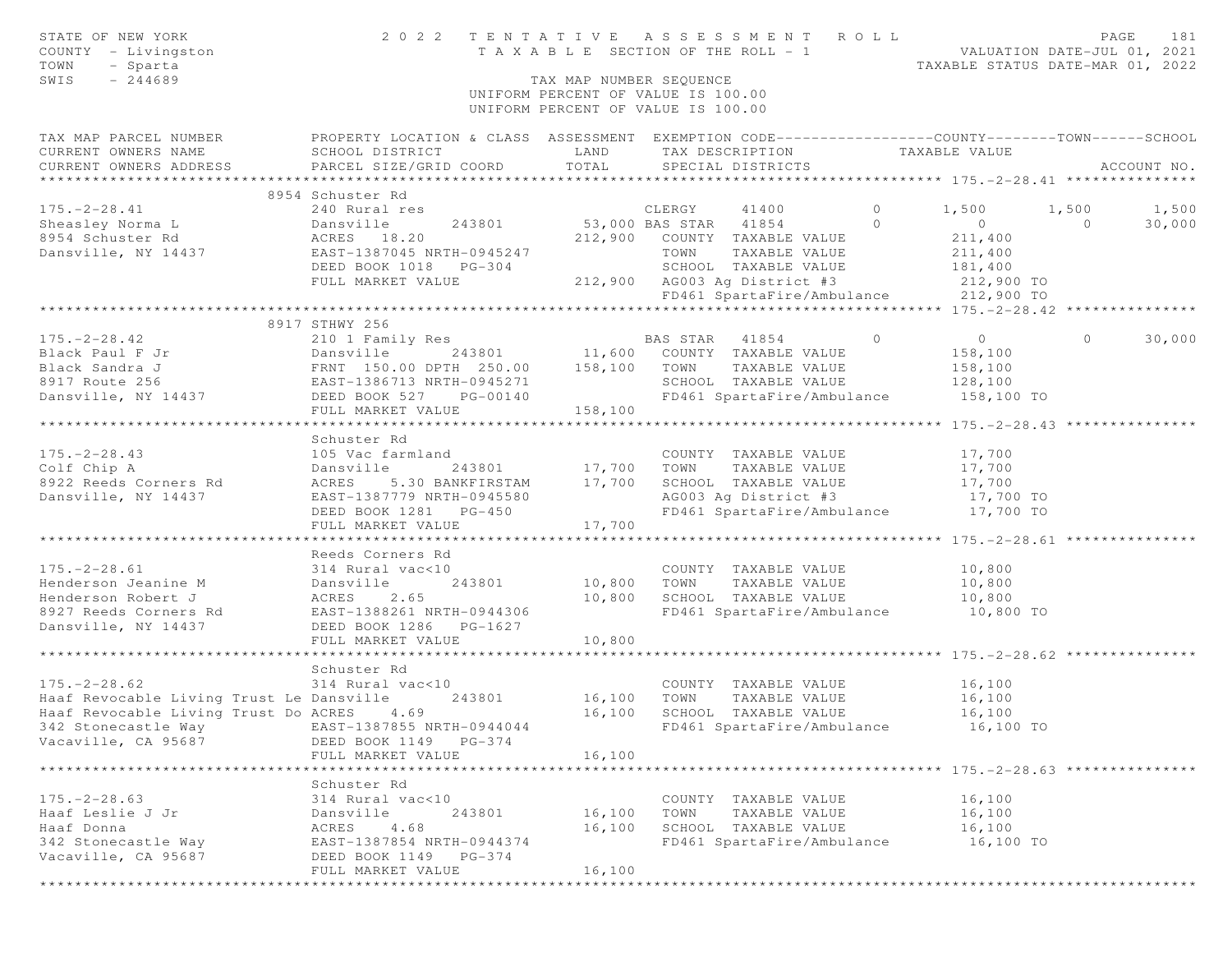| STATE OF NEW YORK<br>COUNTY - Livingston<br>TOWN<br>- Sparta<br>SWIS<br>$-244689$                                                                                                                                    |                          | TAX MAP NUMBER SEQUENCE  | 2022 TENTATIVE ASSESSMENT ROLL<br>TENIAIIVE ASSESSMENT NUMBER VALUATION DATE-JUL 01, 2021<br>TAXABLE SECTION OF THE ROLL - 1<br>TAXABLE STATUS DATE-MAR 01, 2022<br>UNIFORM PERCENT OF VALUE IS 100.00<br>UNIFORM PERCENT OF VALUE IS 100.00 |                                                 | PAGE<br>182        |
|----------------------------------------------------------------------------------------------------------------------------------------------------------------------------------------------------------------------|--------------------------|--------------------------|----------------------------------------------------------------------------------------------------------------------------------------------------------------------------------------------------------------------------------------------|-------------------------------------------------|--------------------|
| TAX MAP PARCEL NUMBER PROPERTY LOCATION & CLASS ASSESSMENT EXEMPTION CODE---------------COUNTY-------TOWN------SCHOOL                                                                                                |                          |                          |                                                                                                                                                                                                                                              |                                                 |                    |
| CURRENT OWNERS NAME                                                                                                                                                                                                  |                          |                          | SCHOOL DISTRICT                         LAND         TAX DESCRIPTION                   TAXABLE VALUE PARCEL SIZE/GRID COORD         TOTAL       SPECIAL DISTRICTS                                                                            |                                                 |                    |
| CURRENT OWNERS ADDRESS                                                                                                                                                                                               | PARCEL SIZE/GRID COORD   | TOTAL                    | SPECIAL DISTRICTS                                                                                                                                                                                                                            |                                                 | ACCOUNT NO.        |
|                                                                                                                                                                                                                      |                          |                          |                                                                                                                                                                                                                                              |                                                 |                    |
|                                                                                                                                                                                                                      | 8976 Schuster Rd         |                          |                                                                                                                                                                                                                                              |                                                 |                    |
|                                                                                                                                                                                                                      |                          |                          |                                                                                                                                                                                                                                              |                                                 | 30,000<br>$\Omega$ |
|                                                                                                                                                                                                                      |                          |                          |                                                                                                                                                                                                                                              |                                                 |                    |
|                                                                                                                                                                                                                      |                          |                          |                                                                                                                                                                                                                                              |                                                 |                    |
|                                                                                                                                                                                                                      |                          |                          | TOWN IAAADDD<br>SCHOOL TAXABLE_VALUE 225,500<br>And Time and ance 255,500 TO                                                                                                                                                                 |                                                 |                    |
|                                                                                                                                                                                                                      |                          |                          |                                                                                                                                                                                                                                              |                                                 |                    |
|                                                                                                                                                                                                                      | FULL MARKET VALUE        | 255,500<br>************* |                                                                                                                                                                                                                                              |                                                 |                    |
|                                                                                                                                                                                                                      | STHWY 256                |                          |                                                                                                                                                                                                                                              |                                                 |                    |
|                                                                                                                                                                                                                      |                          |                          |                                                                                                                                                                                                                                              | 18,500                                          |                    |
|                                                                                                                                                                                                                      |                          |                          |                                                                                                                                                                                                                                              | 18,500                                          |                    |
| 175.-2-28.65<br>White David Land Dansville 243801 18,500 TOWN TAXABLE VALUE<br>Wellington Elizabeth A ACRES 5.60 BANK LERETA 18,500 SCHOOL TAXABLE VALUE<br>EAST-1386841 NRTH-0944429 FD461 SpartaFire/Ambulance     |                          |                          |                                                                                                                                                                                                                                              |                                                 |                    |
|                                                                                                                                                                                                                      |                          |                          |                                                                                                                                                                                                                                              | 18,500<br>18,500 TO                             |                    |
| Avoca, NY 14809                                                                                                                                                                                                      | DEED BOOK 1295 PG-310    |                          |                                                                                                                                                                                                                                              |                                                 |                    |
|                                                                                                                                                                                                                      | FULL MARKET VALUE        | 18,500                   |                                                                                                                                                                                                                                              |                                                 |                    |
|                                                                                                                                                                                                                      | ************************ | **********               |                                                                                                                                                                                                                                              | ********************** 175. -2-28.66 ********** |                    |
|                                                                                                                                                                                                                      | Reeds Corners Rd         |                          |                                                                                                                                                                                                                                              |                                                 |                    |
|                                                                                                                                                                                                                      |                          |                          |                                                                                                                                                                                                                                              |                                                 |                    |
|                                                                                                                                                                                                                      |                          |                          |                                                                                                                                                                                                                                              |                                                 |                    |
|                                                                                                                                                                                                                      |                          |                          |                                                                                                                                                                                                                                              |                                                 |                    |
|                                                                                                                                                                                                                      |                          |                          |                                                                                                                                                                                                                                              |                                                 |                    |
| Avoca, NY 14809                                                                                                                                                                                                      | DEED BOOK 1295 PG-310    |                          |                                                                                                                                                                                                                                              |                                                 |                    |
|                                                                                                                                                                                                                      | FULL MARKET VALUE        | 20,900                   |                                                                                                                                                                                                                                              |                                                 |                    |
|                                                                                                                                                                                                                      |                          |                          |                                                                                                                                                                                                                                              |                                                 |                    |
|                                                                                                                                                                                                                      | Reeds Corners Rd         |                          |                                                                                                                                                                                                                                              |                                                 |                    |
|                                                                                                                                                                                                                      |                          |                          | COUNTY TAXABLE VALUE                                                                                                                                                                                                                         | 52,500                                          |                    |
| 175.-2-28.122<br>Qureshi Arif bansville 243801<br>Qureshi Sabiah Arif bansville 243801<br>8947 Reeds Corners Rd EAST-1389018 NRTH-0943247<br>Dansville, NY 14437 DEED BOOK 787 PG-216                                |                          | 52,500 TOWN              | TAXABLE VALUE                                                                                                                                                                                                                                | 52,500                                          |                    |
|                                                                                                                                                                                                                      |                          | 52,500                   | SCHOOL TAXABLE VALUE                                                                                                                                                                                                                         | 52,500                                          |                    |
|                                                                                                                                                                                                                      |                          |                          | FD461 SpartaFire/Ambulance 52,500 TO                                                                                                                                                                                                         |                                                 |                    |
|                                                                                                                                                                                                                      |                          |                          |                                                                                                                                                                                                                                              |                                                 |                    |
|                                                                                                                                                                                                                      | FULL MARKET VALUE        | 52,500                   |                                                                                                                                                                                                                                              |                                                 |                    |
|                                                                                                                                                                                                                      | 9024 Schuster Rd         |                          |                                                                                                                                                                                                                                              |                                                 |                    |
|                                                                                                                                                                                                                      |                          |                          |                                                                                                                                                                                                                                              |                                                 |                    |
|                                                                                                                                                                                                                      |                          | $\frac{23}{343}$ , 300   | COUNTY TAXABLE VALUE                                                                                                                                                                                                                         | 343,500<br>343,500                              |                    |
|                                                                                                                                                                                                                      |                          |                          | TOWN      TAXABLE VALUE<br>SCHOOL   TAXABLE VALUE                                                                                                                                                                                            | 343,500                                         |                    |
|                                                                                                                                                                                                                      |                          |                          | FD461 SpartaFire/Ambulance 343,500 TO                                                                                                                                                                                                        |                                                 |                    |
| 175.-2-28.126 210 1 Family Res<br>Koziel Edward P Dansville 243801<br>Koepf Carrie A ACRES 4.97<br>9024 Schuster Rd EAST-1387305 NRTH-0943923<br>Dansville, NY 14437 DEED BOOK 1281 PG-2026<br>THE BOOK 1281 PG-2026 |                          |                          |                                                                                                                                                                                                                                              |                                                 |                    |
|                                                                                                                                                                                                                      | FULL MARKET VALUE        | 343,500                  |                                                                                                                                                                                                                                              |                                                 |                    |
|                                                                                                                                                                                                                      |                          |                          |                                                                                                                                                                                                                                              |                                                 |                    |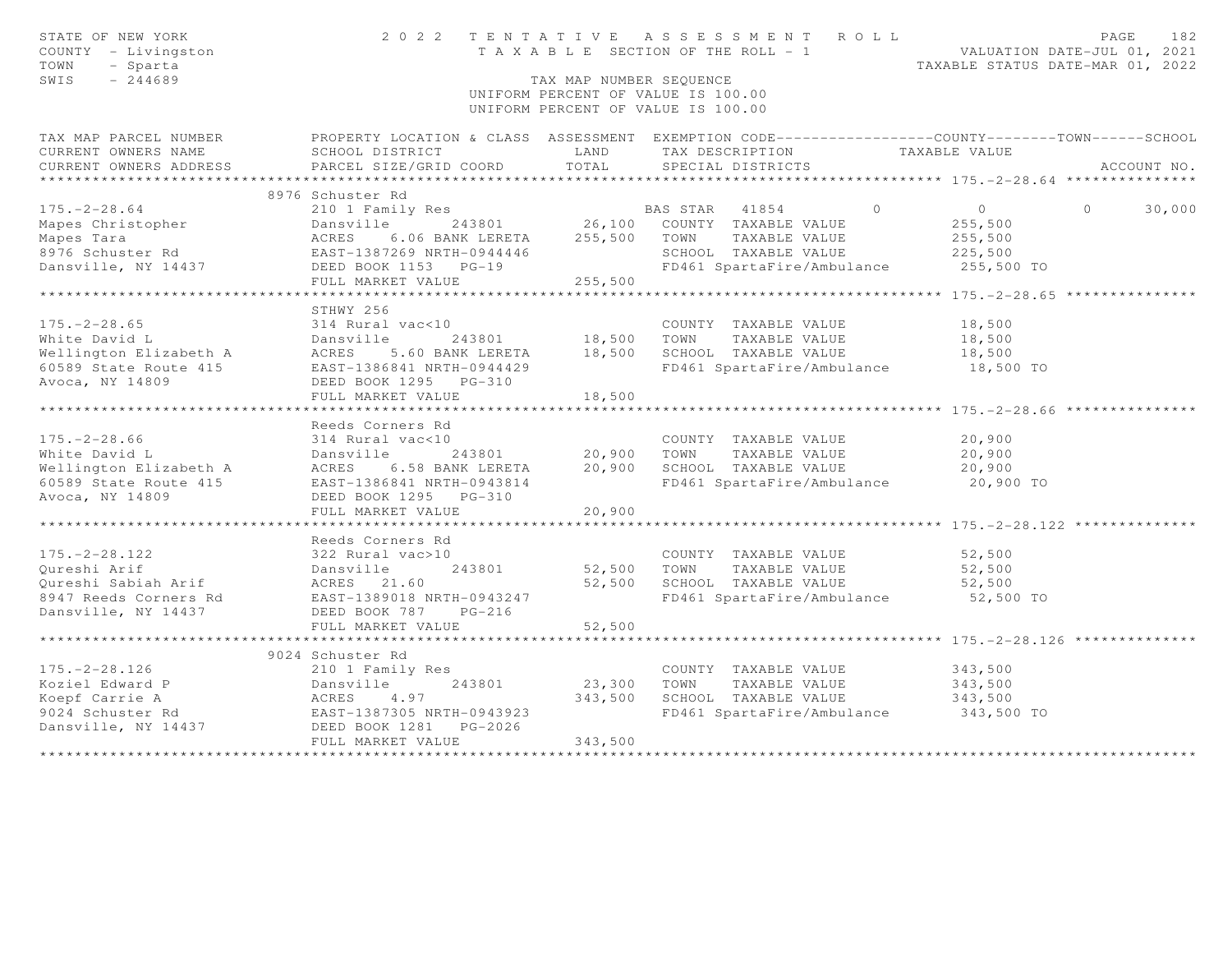| STATE OF NEW YORK<br>COUNTY - Livingston<br>TOWN<br>- Sparta<br>SWIS<br>$-244689$ |                                                                                                                                                                                                                                                                                                                                                                                                                                                          |         | 2022 TENTATIVE ASSESSMENT ROLL<br>TAXABLE SECTION OF THE ROLL - 1<br>TAXABLE SECTION OF THE ROLL - 1<br>TAXABLE STATUS DATE-MAR 01, 2022<br>TAX MAP NUMBER SEQUENCE<br>UNIFORM PERCENT OF VALUE IS 100.00<br>UNIFORM PERCENT OF VALUE IS 100.00 |               | PAGE | 183           |
|-----------------------------------------------------------------------------------|----------------------------------------------------------------------------------------------------------------------------------------------------------------------------------------------------------------------------------------------------------------------------------------------------------------------------------------------------------------------------------------------------------------------------------------------------------|---------|-------------------------------------------------------------------------------------------------------------------------------------------------------------------------------------------------------------------------------------------------|---------------|------|---------------|
| CURRENT OWNERS NAME<br>CURRENT OWNERS ADDRESS                                     | TAX MAP PARCEL NUMBER FROPERTY LOCATION & CLASS ASSESSMENT EXEMPTION CODE---------------COUNTY-------TOWN------SCHOOL<br>SCHOOL DISTRICT TAND TAX DESCRIPTION TAXABLE VALUE                                                                                                                                                                                                                                                                              |         |                                                                                                                                                                                                                                                 |               |      |               |
|                                                                                   |                                                                                                                                                                                                                                                                                                                                                                                                                                                          |         |                                                                                                                                                                                                                                                 |               |      |               |
|                                                                                   | Reeds Corners Rd                                                                                                                                                                                                                                                                                                                                                                                                                                         |         |                                                                                                                                                                                                                                                 |               |      |               |
|                                                                                   |                                                                                                                                                                                                                                                                                                                                                                                                                                                          |         | AG DIST C 41720 0 45,867 45,867 45,867                                                                                                                                                                                                          |               |      |               |
|                                                                                   |                                                                                                                                                                                                                                                                                                                                                                                                                                                          |         |                                                                                                                                                                                                                                                 |               |      |               |
| UNDER AGDIST LAW TIL 2026                                                         |                                                                                                                                                                                                                                                                                                                                                                                                                                                          |         |                                                                                                                                                                                                                                                 |               |      |               |
|                                                                                   |                                                                                                                                                                                                                                                                                                                                                                                                                                                          |         |                                                                                                                                                                                                                                                 |               |      |               |
|                                                                                   | 8901 Reeds Corners Rd                                                                                                                                                                                                                                                                                                                                                                                                                                    |         |                                                                                                                                                                                                                                                 |               |      |               |
|                                                                                   | 175.-2-28.129<br>Hartman David E<br>117 W Aldea St<br>Port St. Lucy, FL 34952<br>243801<br>243801<br>243801<br>243801<br>243801<br>243801<br>243801<br>243801<br>25.500<br>27.500<br>27.500<br>27.500<br>27.500<br>27.500<br>27.500<br>27.500<br>282,500<br>282,500<br>282                                                                                                                                                                               |         | vac>10 COUNTY TAXABLE VALUE<br>243801 82,500 TOWN TAXABLE VALUE                                                                                                                                                                                 | 82,500        |      |               |
|                                                                                   |                                                                                                                                                                                                                                                                                                                                                                                                                                                          |         |                                                                                                                                                                                                                                                 | 82,500        |      |               |
|                                                                                   |                                                                                                                                                                                                                                                                                                                                                                                                                                                          |         |                                                                                                                                                                                                                                                 |               |      |               |
|                                                                                   |                                                                                                                                                                                                                                                                                                                                                                                                                                                          |         | 82,500 SCHOOL TAXABLE VALUE 82,500<br>AG003 Ag District #3 82,500 TO<br>FD461 SpartaFire/Ambulance 82,500 TO                                                                                                                                    |               |      |               |
|                                                                                   | FULL MARKET VALUE                                                                                                                                                                                                                                                                                                                                                                                                                                        | 82,500  |                                                                                                                                                                                                                                                 |               |      |               |
|                                                                                   |                                                                                                                                                                                                                                                                                                                                                                                                                                                          |         |                                                                                                                                                                                                                                                 |               |      |               |
|                                                                                   | 8927 Reeds Corners Rd                                                                                                                                                                                                                                                                                                                                                                                                                                    |         |                                                                                                                                                                                                                                                 |               |      |               |
|                                                                                   |                                                                                                                                                                                                                                                                                                                                                                                                                                                          |         |                                                                                                                                                                                                                                                 | 35,000 35,000 |      | $\circ$       |
|                                                                                   |                                                                                                                                                                                                                                                                                                                                                                                                                                                          |         |                                                                                                                                                                                                                                                 | 299,500       |      |               |
|                                                                                   |                                                                                                                                                                                                                                                                                                                                                                                                                                                          |         |                                                                                                                                                                                                                                                 | 299,500       |      |               |
|                                                                                   |                                                                                                                                                                                                                                                                                                                                                                                                                                                          |         |                                                                                                                                                                                                                                                 | 334,500       |      |               |
|                                                                                   | 175.-2-28.130<br>Henderson Jeanine M<br>Henderson Robert J<br>Service and Dansville 243801<br>Service 243801<br>25,000 COUNTY TAXABLE VALUE<br>25,000 COUNTY TAXABLE VALUE<br>25,000 COUNTY TAXABLE VALUE<br>25,000 COUNTY TAXABLE VALUE<br>25,0                                                                                                                                                                                                         |         | FD461 SpartaFire/Ambulance 334,500 TO                                                                                                                                                                                                           |               |      |               |
|                                                                                   |                                                                                                                                                                                                                                                                                                                                                                                                                                                          |         |                                                                                                                                                                                                                                                 |               |      |               |
|                                                                                   |                                                                                                                                                                                                                                                                                                                                                                                                                                                          |         |                                                                                                                                                                                                                                                 |               |      |               |
|                                                                                   |                                                                                                                                                                                                                                                                                                                                                                                                                                                          |         |                                                                                                                                                                                                                                                 |               |      | $12 - 034400$ |
|                                                                                   |                                                                                                                                                                                                                                                                                                                                                                                                                                                          |         |                                                                                                                                                                                                                                                 |               |      | $0 \t 30,000$ |
|                                                                                   |                                                                                                                                                                                                                                                                                                                                                                                                                                                          |         |                                                                                                                                                                                                                                                 |               |      |               |
|                                                                                   |                                                                                                                                                                                                                                                                                                                                                                                                                                                          |         |                                                                                                                                                                                                                                                 |               |      |               |
|                                                                                   |                                                                                                                                                                                                                                                                                                                                                                                                                                                          |         | FD461 SpartaFire/Ambulance 156,200 TO                                                                                                                                                                                                           |               |      |               |
|                                                                                   | $\begin{array}{cccccc} \texttt{175. -2-29} & & \texttt{9061 }\texttt{Reads}\texttt{Corner} & \texttt{Rd} & & \texttt{BAS} & \texttt{STAR} & \texttt{41854} & 0 & 0 \\ & & \texttt{210 1} & \texttt{Family} & \texttt{Res} & & \texttt{BAS} & \texttt{STAR} & \texttt{41854} & 0 & 0 \\ & & \texttt{Dansville} & & \texttt{243801} & & \texttt{13,000} & \texttt{COUNT} & \texttt{TAXABLE} & \texttt{VALUE} & \texttt{156,200} \\ &$<br>FULL MARKET VALUE | 156,200 |                                                                                                                                                                                                                                                 |               |      |               |
|                                                                                   |                                                                                                                                                                                                                                                                                                                                                                                                                                                          |         |                                                                                                                                                                                                                                                 |               |      |               |
|                                                                                   | 9051 Reeds Corners Rd                                                                                                                                                                                                                                                                                                                                                                                                                                    |         |                                                                                                                                                                                                                                                 |               |      | 12-014800     |
|                                                                                   |                                                                                                                                                                                                                                                                                                                                                                                                                                                          |         |                                                                                                                                                                                                                                                 |               |      | $0 \t 30,000$ |
|                                                                                   |                                                                                                                                                                                                                                                                                                                                                                                                                                                          |         |                                                                                                                                                                                                                                                 |               |      |               |
|                                                                                   |                                                                                                                                                                                                                                                                                                                                                                                                                                                          |         |                                                                                                                                                                                                                                                 |               |      |               |
|                                                                                   |                                                                                                                                                                                                                                                                                                                                                                                                                                                          |         |                                                                                                                                                                                                                                                 |               |      |               |
|                                                                                   |                                                                                                                                                                                                                                                                                                                                                                                                                                                          |         |                                                                                                                                                                                                                                                 |               |      |               |
|                                                                                   |                                                                                                                                                                                                                                                                                                                                                                                                                                                          |         |                                                                                                                                                                                                                                                 |               |      |               |
|                                                                                   |                                                                                                                                                                                                                                                                                                                                                                                                                                                          |         |                                                                                                                                                                                                                                                 |               |      |               |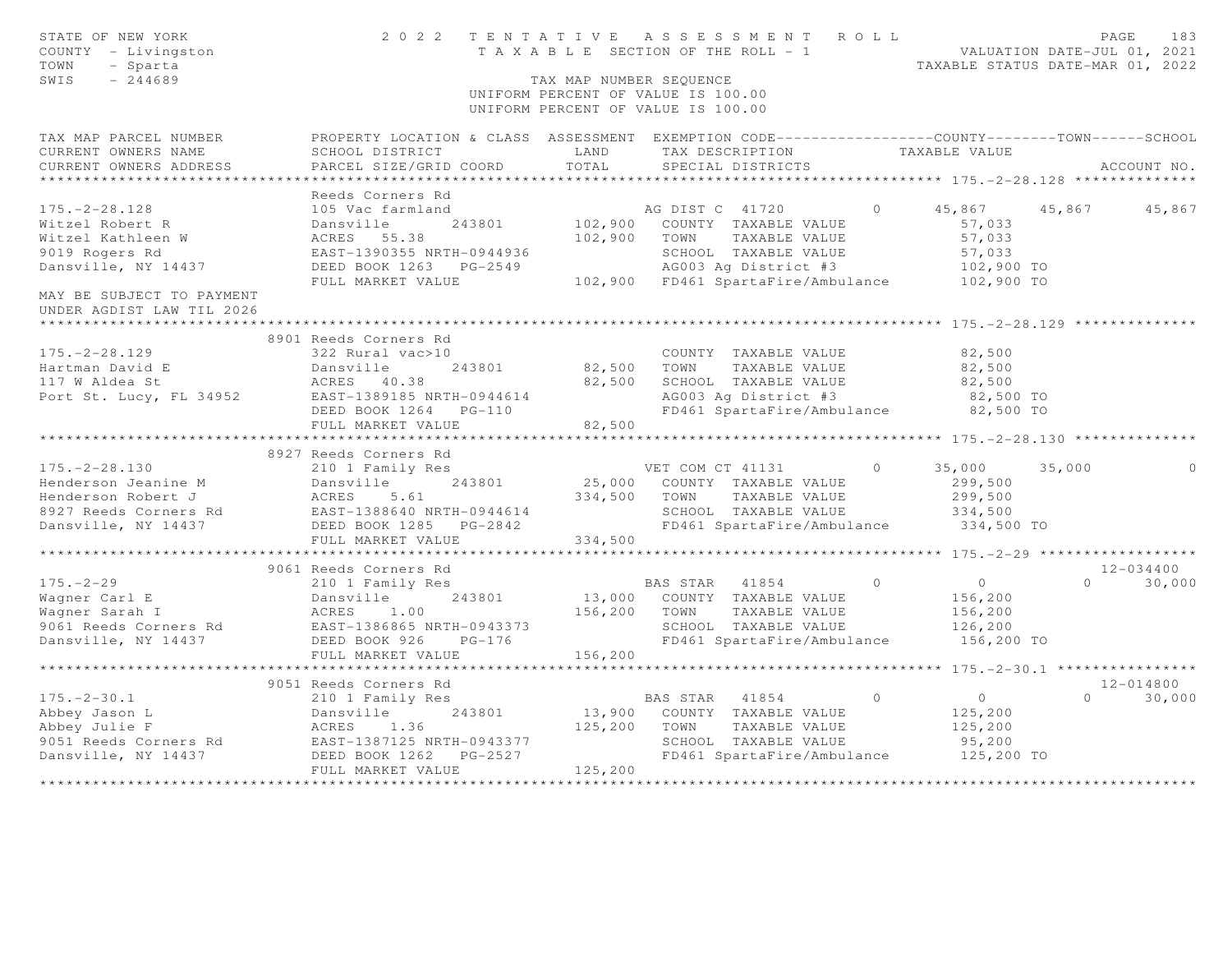| STATE OF NEW YORK<br>COUNTY - Livingston<br>TOWN<br>- Sparta<br>$-244689$<br>SWIS                                                                                                                                              | 2022 TENTATIVE ASSESSMENT ROLL                                                                   | T A X A B L E SECTION OF THE ROLL - 1<br>TAX MAP NUMBER SEQUENCE         |                  |                                                            |                | VALUATION DATE-JUL 01, 2021<br>TAXABLE STATUS DATE-MAR 01, 2022                              |          | PAGE<br>184              |
|--------------------------------------------------------------------------------------------------------------------------------------------------------------------------------------------------------------------------------|--------------------------------------------------------------------------------------------------|--------------------------------------------------------------------------|------------------|------------------------------------------------------------|----------------|----------------------------------------------------------------------------------------------|----------|--------------------------|
|                                                                                                                                                                                                                                |                                                                                                  | UNIFORM PERCENT OF VALUE IS 100.00<br>UNIFORM PERCENT OF VALUE IS 100.00 |                  |                                                            |                |                                                                                              |          |                          |
| TAX MAP PARCEL NUMBER                                                                                                                                                                                                          | PROPERTY LOCATION & CLASS ASSESSMENT EXEMPTION CODE----------------COUNTY-------TOWN------SCHOOL |                                                                          |                  |                                                            |                |                                                                                              |          |                          |
| CURRENT OWNERS NAME                                                                                                                                                                                                            | SCHOOL DISTRICT                                                                                  | LAND                                                                     |                  | TAX DESCRIPTION TAXABLE VALUE                              |                |                                                                                              |          |                          |
| CURRENT OWNERS ADDRESS                                                                                                                                                                                                         | PARCEL SIZE/GRID COORD                                                                           | TOTAL                                                                    |                  | SPECIAL DISTRICTS                                          |                |                                                                                              |          | ACCOUNT NO.              |
|                                                                                                                                                                                                                                | 9052 Depot Rd                                                                                    |                                                                          |                  |                                                            |                |                                                                                              |          | 12-014900                |
| $175. - 2 - 31.11$                                                                                                                                                                                                             | 210 1 Family Res                                                                                 |                                                                          |                  |                                                            |                |                                                                                              |          |                          |
|                                                                                                                                                                                                                                | Dansville 243801 14,200 TOWN                                                                     |                                                                          |                  | COUNTY TAXABLE VALUE 128,200<br>TOWN TAXABLE VALUE 128,200 |                |                                                                                              |          |                          |
|                                                                                                                                                                                                                                | 1.47 BANKFIRSTAM 128,200                                                                         |                                                                          |                  | SCHOOL TAXABLE VALUE 128,200                               |                |                                                                                              |          |                          |
| Note that the main of the contract of the contract of the contract of the contract of the contract of the contract of the contract of the contract of the contract of the contract of the contract of the contract of the cont | EAST-1387361 NRTH-0943462                                                                        |                                                                          |                  |                                                            |                | FD461 SpartaFire/Ambulance 128,200 TO                                                        |          |                          |
|                                                                                                                                                                                                                                |                                                                                                  |                                                                          |                  |                                                            |                |                                                                                              |          |                          |
|                                                                                                                                                                                                                                | FULL MARKET VALUE                                                                                | 128, 200                                                                 |                  |                                                            |                |                                                                                              |          |                          |
|                                                                                                                                                                                                                                |                                                                                                  |                                                                          |                  |                                                            |                |                                                                                              |          |                          |
|                                                                                                                                                                                                                                | 9043 Depot Rd                                                                                    |                                                                          |                  |                                                            |                |                                                                                              |          | 12-038200                |
|                                                                                                                                                                                                                                | 210 1 Family Res                                                                                 |                                                                          |                  |                                                            |                | VETS-PR-CT 41111 0 31, 418 31, 418                                                           |          | $\sim$ 0                 |
|                                                                                                                                                                                                                                |                                                                                                  |                                                                          |                  |                                                            |                | 243801 14,800 SR CITIZEN 41800 0 10,518 10,518 13,660<br>136,600 ENH STAR 41834 0 0 0 74,900 |          |                          |
| Dansville, NY 14437                                                                                                                                                                                                            | ACRES 1.70                                                                                       |                                                                          |                  | COUNTY TAXABLE VALUE                                       |                | 94,664                                                                                       |          |                          |
|                                                                                                                                                                                                                                | EAST-1387652 NRTH-0943451                                                                        |                                                                          | TOWN             | TAXABLE VALUE                                              |                | 94,664                                                                                       |          |                          |
|                                                                                                                                                                                                                                | FULL MARKET VALUE                                                                                |                                                                          |                  | 136,600 SCHOOL TAXABLE VALUE 48,040                        |                |                                                                                              |          |                          |
|                                                                                                                                                                                                                                |                                                                                                  |                                                                          |                  |                                                            |                | FD461 SpartaFire/Ambulance 136,600 TO                                                        |          |                          |
|                                                                                                                                                                                                                                |                                                                                                  |                                                                          |                  |                                                            |                |                                                                                              |          |                          |
|                                                                                                                                                                                                                                | 9101 Depot Rd                                                                                    |                                                                          |                  |                                                            |                |                                                                                              |          | 12-044400                |
|                                                                                                                                                                                                                                | 210 1 Family Res                                                                                 |                                                                          | BAS STAR 41854   |                                                            | $\overline{0}$ | $\overline{0}$                                                                               |          | $\overline{0}$<br>30,000 |
|                                                                                                                                                                                                                                | 243801 9,600 COUNTY TAXABLE VALUE                                                                |                                                                          |                  |                                                            |                | 214,000                                                                                      |          |                          |
|                                                                                                                                                                                                                                |                                                                                                  |                                                                          | TOWN             | TAXABLE VALUE                                              |                | 214,000                                                                                      |          |                          |
|                                                                                                                                                                                                                                |                                                                                                  |                                                                          |                  | SCHOOL TAXABLE VALUE                                       |                | 184,000<br>ance 214,000 TO                                                                   |          |                          |
|                                                                                                                                                                                                                                | FULL MARKET VALUE                                                                                | 214,000                                                                  |                  | FD461 SpartaFire/Ambulance                                 |                |                                                                                              |          |                          |
|                                                                                                                                                                                                                                |                                                                                                  |                                                                          |                  |                                                            |                |                                                                                              |          |                          |
|                                                                                                                                                                                                                                | 9070 Depot Rd                                                                                    |                                                                          |                  |                                                            |                |                                                                                              |          | 12-029800                |
|                                                                                                                                                                                                                                |                                                                                                  |                                                                          | VET WAR CT 41121 |                                                            | $\circ$        | 21,000                                                                                       | 21,000   | $\sim$ 0                 |
|                                                                                                                                                                                                                                |                                                                                                  |                                                                          |                  | 243801 9,000 ENH STAR 41834                                | $\Omega$       | $\overline{0}$                                                                               | $\Omega$ | 74,900                   |
|                                                                                                                                                                                                                                | FRNT 200.00 DPTH 150.00 192,700 COUNTY TAXABLE VALUE                                             |                                                                          |                  |                                                            |                | 171,700                                                                                      |          |                          |
|                                                                                                                                                                                                                                |                                                                                                  |                                                                          | TOWN             | TAXABLE VALUE                                              |                | 171,700                                                                                      |          |                          |
|                                                                                                                                                                                                                                | FULL MARKET VALUE                                                                                |                                                                          |                  | 192,700 SCHOOL TAXABLE VALUE                               |                | 117,800                                                                                      |          |                          |
|                                                                                                                                                                                                                                |                                                                                                  |                                                                          |                  | FD461 SpartaFire/Ambulance                                 |                | 192,700 TO                                                                                   |          |                          |
|                                                                                                                                                                                                                                |                                                                                                  |                                                                          |                  |                                                            |                |                                                                                              |          |                          |
| $175. - 2 - 35$                                                                                                                                                                                                                | 9075 Depot Rd                                                                                    |                                                                          |                  |                                                            |                |                                                                                              |          | 12-043600                |
| Crittenden David                                                                                                                                                                                                               | 210 1 Family Res<br>Dansville<br>243801                                                          |                                                                          |                  | COUNTY TAXABLE VALUE<br>TAXABLE VALUE                      |                | 163,300<br>163,300                                                                           |          |                          |
| Stone Amanda                                                                                                                                                                                                                   | ACRES<br>1.80 BANKFIRSTAM                                                                        | 163,300                                                                  |                  | SCHOOL TAXABLE VALUE                                       |                | 163,300                                                                                      |          |                          |
| 9075 Depot Rd                                                                                                                                                                                                                  | EAST-1387654 NRTH-0943067                                                                        |                                                                          |                  | FD461 SpartaFire/Ambulance                                 |                | 163,300 TO                                                                                   |          |                          |
| Dansville, NY 14437                                                                                                                                                                                                            | DEED BOOK 1288 PG-894                                                                            |                                                                          |                  |                                                            |                |                                                                                              |          |                          |
|                                                                                                                                                                                                                                | FULL MARKET VALUE                                                                                | 163,300                                                                  |                  |                                                            |                |                                                                                              |          |                          |
|                                                                                                                                                                                                                                |                                                                                                  |                                                                          |                  |                                                            |                |                                                                                              |          |                          |
|                                                                                                                                                                                                                                | Depot Rd                                                                                         |                                                                          |                  |                                                            |                |                                                                                              |          |                          |
| $175. - 2 - 36.2$                                                                                                                                                                                                              | 314 Rural vac<10                                                                                 |                                                                          |                  | COUNTY TAXABLE VALUE                                       |                | 7,500                                                                                        |          |                          |
| Olivieri Janet L                                                                                                                                                                                                               | Dansville<br>243801                                                                              | 7,500                                                                    | TOWN             | TAXABLE VALUE                                              |                | 7,500                                                                                        |          |                          |
| Olivieri Gino J                                                                                                                                                                                                                | 1.40<br>ACRES                                                                                    | 7,500                                                                    |                  | SCHOOL TAXABLE VALUE                                       |                | 7,500                                                                                        |          |                          |
| 9101 Depot Rd<br>Dansville, NY 14437                                                                                                                                                                                           | EAST-1387766 NRTH-0942687                                                                        |                                                                          |                  | FD461 SpartaFire/Ambulance                                 |                | 7,500 TO                                                                                     |          |                          |
|                                                                                                                                                                                                                                | DEED BOOK 1257 PG-830<br>FULL MARKET VALUE                                                       | 7,500                                                                    |                  |                                                            |                |                                                                                              |          |                          |
|                                                                                                                                                                                                                                |                                                                                                  |                                                                          |                  |                                                            |                |                                                                                              |          |                          |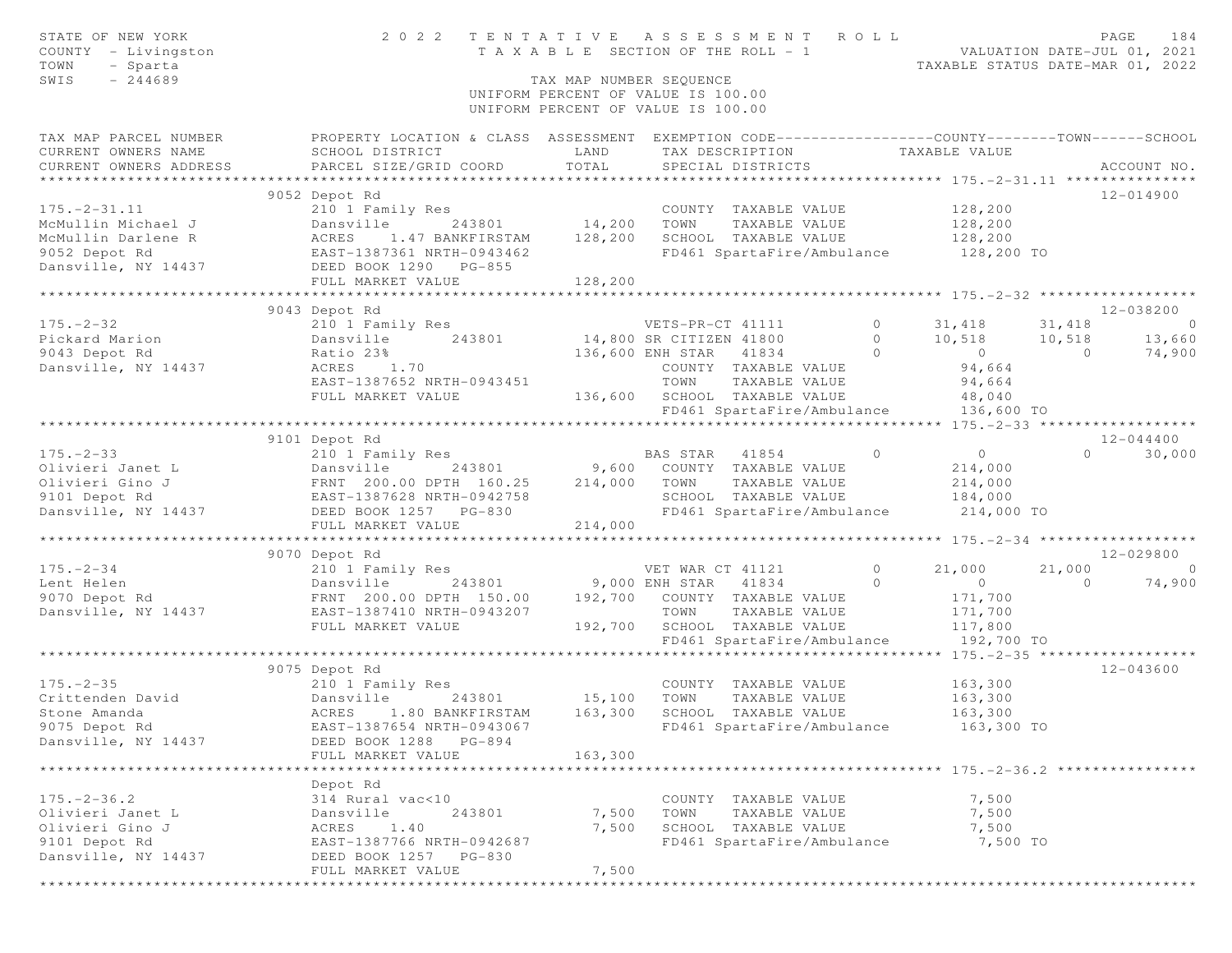| STATE OF NEW YORK<br>COUNTY - Livingston<br>- Sparta<br>TOWN<br>$-244689$<br>SWIS                                                            |                                                                   | TAX MAP NUMBER SEQUENCE | 2022 TENTATIVE ASSESSMENT ROLL<br>T A X A B L E SECTION OF THE ROLL - 1 VALUATION DATE-JUL 01, 2021<br>UNIFORM PERCENT OF VALUE IS 100.00<br>UNIFORM PERCENT OF VALUE IS 100.00 |                | TAXABLE STATUS DATE-MAR 01, 2022             |                | 185<br>PAGE     |
|----------------------------------------------------------------------------------------------------------------------------------------------|-------------------------------------------------------------------|-------------------------|---------------------------------------------------------------------------------------------------------------------------------------------------------------------------------|----------------|----------------------------------------------|----------------|-----------------|
| TAX MAP PARCEL NUMBER FROPERTY LOCATION & CLASS ASSESSMENT EXEMPTION CODE---------------COUNTY-------TOWN------SCHOOL<br>CURRENT OWNERS NAME | SCHOOL DISTRICT                                                   | LAND                    | TAX DESCRIPTION                                                                                                                                                                 |                | TAXABLE VALUE                                |                |                 |
| CURRENT OWNERS ADDRESS                                                                                                                       | PARCEL SIZE/GRID COORD                                            | TOTAL                   | SPECIAL DISTRICTS                                                                                                                                                               |                |                                              |                | ACCOUNT NO.     |
|                                                                                                                                              |                                                                   |                         |                                                                                                                                                                                 |                |                                              |                |                 |
|                                                                                                                                              | 6051 Vista Hl                                                     |                         |                                                                                                                                                                                 | $\Omega$       |                                              |                |                 |
| $175. - 2 - 36.3$<br>Mistretta John V                                                                                                        | 210 1 Family Res<br>243801<br>Dansville                           |                         | BAS STAR 41854<br>20,600 COUNTY TAXABLE VALUE                                                                                                                                   |                | $\overline{0}$<br>263,300                    | $\Omega$       | 30,000          |
| Mistretta Michele                                                                                                                            | Dansvi<br>ACRES<br>3.93                                           | 263,300                 | TAXABLE VALUE<br>TOWN                                                                                                                                                           |                | 263,300                                      |                |                 |
| 6051 Vista Hl                                                                                                                                | AURES 3.33<br>EAST-1388840 NRTH-0941553<br>DEED BOOK 654 PG-00256 |                         | SCHOOL TAXABLE VALUE                                                                                                                                                            |                | 233,300                                      |                |                 |
| Dansville, NY 14437                                                                                                                          | DEED BOOK 654                                                     |                         | FD461 SpartaFire/Ambulance                                                                                                                                                      |                | 263,300 TO                                   |                |                 |
|                                                                                                                                              | FULL MARKET VALUE                                                 | 263,300                 |                                                                                                                                                                                 |                |                                              |                |                 |
|                                                                                                                                              |                                                                   |                         |                                                                                                                                                                                 |                |                                              |                |                 |
|                                                                                                                                              | 6003 Vista Hl                                                     |                         |                                                                                                                                                                                 |                |                                              |                | 12-006500       |
| $175. - 2 - 36.112$                                                                                                                          | 210 1 Family Res                                                  |                         | VET COM CT 41131                                                                                                                                                                | $\overline{0}$ | 35,000                                       | 35,000         | $\overline{0}$  |
| Davis John L                                                                                                                                 | 243801                                                            |                         | 15,300 BAS STAR 41854                                                                                                                                                           | $\Omega$       | $\overline{0}$                               | $\bigcirc$     | 30,000          |
| Davis Ann C                                                                                                                                  | Dansville 243801<br>ACRES 1.90<br>EAST-1388298 NRTH-0941579       |                         | 222,200 COUNTY TAXABLE VALUE                                                                                                                                                    |                | 187,200                                      |                |                 |
| Dansville, NY 14437<br>DEED BOOK 1053 PG-269<br>FIIII MADVET WALLER WALLER                                                                   |                                                                   |                         | TAXABLE VALUE<br>TOWN                                                                                                                                                           |                | 187,200                                      |                |                 |
|                                                                                                                                              |                                                                   |                         | SCHOOL TAXABLE VALUE                                                                                                                                                            |                | 192,200                                      |                |                 |
|                                                                                                                                              |                                                                   |                         | 222,200 FD461 SpartaFire/Ambulance                                                                                                                                              |                | 222,200 TO                                   |                |                 |
|                                                                                                                                              |                                                                   |                         |                                                                                                                                                                                 |                |                                              |                |                 |
|                                                                                                                                              | 9181 Depot Rd                                                     |                         |                                                                                                                                                                                 |                |                                              |                | $12 - 006500$   |
| $175. - 2 - 36.115$                                                                                                                          |                                                                   |                         | AG DIST C 41720                                                                                                                                                                 | $\circ$        | 176,811                                      |                | 176,811 176,811 |
| Carney Susan M                                                                                                                               | 120 Field crops<br>Dansville 243801<br>ACRES 91.20 BANK LERETA    |                         | 270,600 BAS STAR 41854                                                                                                                                                          | $\Omega$       | $\overline{0}$                               | $\overline{0}$ | 30,000          |
| Carney William H<br>9181 Depot Rd                                                                                                            | EAST-1388584 NRTH-0942285                                         |                         | 413,400 COUNTY TAXABLE VALUE<br>TOWN TAXABLE VALUE                                                                                                                              |                | 236,589<br>236,589                           |                |                 |
| Dansville, NY 14437                                                                                                                          | DEED BOOK 1272 PG-1949                                            |                         | SCHOOL TAXABLE VALUE                                                                                                                                                            |                | 206,589                                      |                |                 |
|                                                                                                                                              | FULL MARKET VALUE                                                 |                         | 413,400 AG003 Ag District #3                                                                                                                                                    |                | 413,400 TO                                   |                |                 |
| MAY BE SUBJECT TO PAYMENT                                                                                                                    |                                                                   |                         | FD461 SpartaFire/Ambulance 413,400 TO                                                                                                                                           |                |                                              |                |                 |
| UNDER AGDIST LAW TIL 2026                                                                                                                    |                                                                   |                         |                                                                                                                                                                                 |                |                                              |                |                 |
|                                                                                                                                              | ********************                                              |                         |                                                                                                                                                                                 |                | ********** 175. - 2 - 37. 2 **************** |                |                 |
|                                                                                                                                              | 6163 Vista Hl                                                     |                         |                                                                                                                                                                                 |                |                                              |                |                 |
| $175. - 2 - 37.2$                                                                                                                            | 210 1 Family Res                                                  |                         | COUNTY TAXABLE VALUE                                                                                                                                                            |                | 355,000                                      |                |                 |
| Dockstader Dean                                                                                                                              | 243801<br>Dansville<br>Dani<br>ACRES<br>EAST-<br>DEED             | 25,600                  | TOWN<br>TAXABLE VALUE                                                                                                                                                           |                | 355,000                                      |                |                 |
| Dockstader Luanne                                                                                                                            | 5.84                                                              | 355,000                 | SCHOOL TAXABLE VALUE                                                                                                                                                            |                | 355,000                                      |                |                 |
| 6163 Vista Hl                                                                                                                                | EAST-1390642 NRTH-0941800                                         |                         | FD461 SpartaFire/Ambulance                                                                                                                                                      |                | 355,000 TO                                   |                |                 |
| Dansville, NY 14437                                                                                                                          | DEED BOOK 1298 PG-410                                             |                         |                                                                                                                                                                                 |                |                                              |                |                 |
|                                                                                                                                              | FULL MARKET VALUE                                                 | 355,000                 |                                                                                                                                                                                 |                |                                              |                |                 |
|                                                                                                                                              | *****************************                                     |                         |                                                                                                                                                                                 |                |                                              |                |                 |
|                                                                                                                                              | Vista Hl                                                          |                         |                                                                                                                                                                                 |                |                                              |                | $12 - 047700$   |
| $175. - 2 - 37.11$                                                                                                                           | 105 Vac farmland<br>243801                                        |                         | COUNTY TAXABLE VALUE                                                                                                                                                            |                | 201,800                                      |                |                 |
| Hammy's Haven, LLC                                                                                                                           | Dansville<br>ACRES 77.20                                          | 189,300<br>201,800      | TAXABLE VALUE<br>TOWN<br>SCHOOL TAXABLE VALUE                                                                                                                                   |                | 201,800<br>201,800                           |                |                 |
| 2245 Melody Rd<br>Englewood, FL 34223                                                                                                        | EAST-1390420 NRTH-0943061                                         |                         | AG003 Ag District #3                                                                                                                                                            |                | 201,800 TO                                   |                |                 |
|                                                                                                                                              | DEED BOOK 1291    PG-1568                                         |                         | FD461 SpartaFire/Ambulance 201,800 TO                                                                                                                                           |                |                                              |                |                 |
| MAY BE SUBJECT TO PAYMENT                                                                                                                    | FULL MARKET VALUE                                                 | 201,800                 |                                                                                                                                                                                 |                |                                              |                |                 |
| UNDER AGDIST LAW TIL 2024                                                                                                                    |                                                                   |                         |                                                                                                                                                                                 |                |                                              |                |                 |
| ************                                                                                                                                 |                                                                   |                         |                                                                                                                                                                                 |                |                                              |                |                 |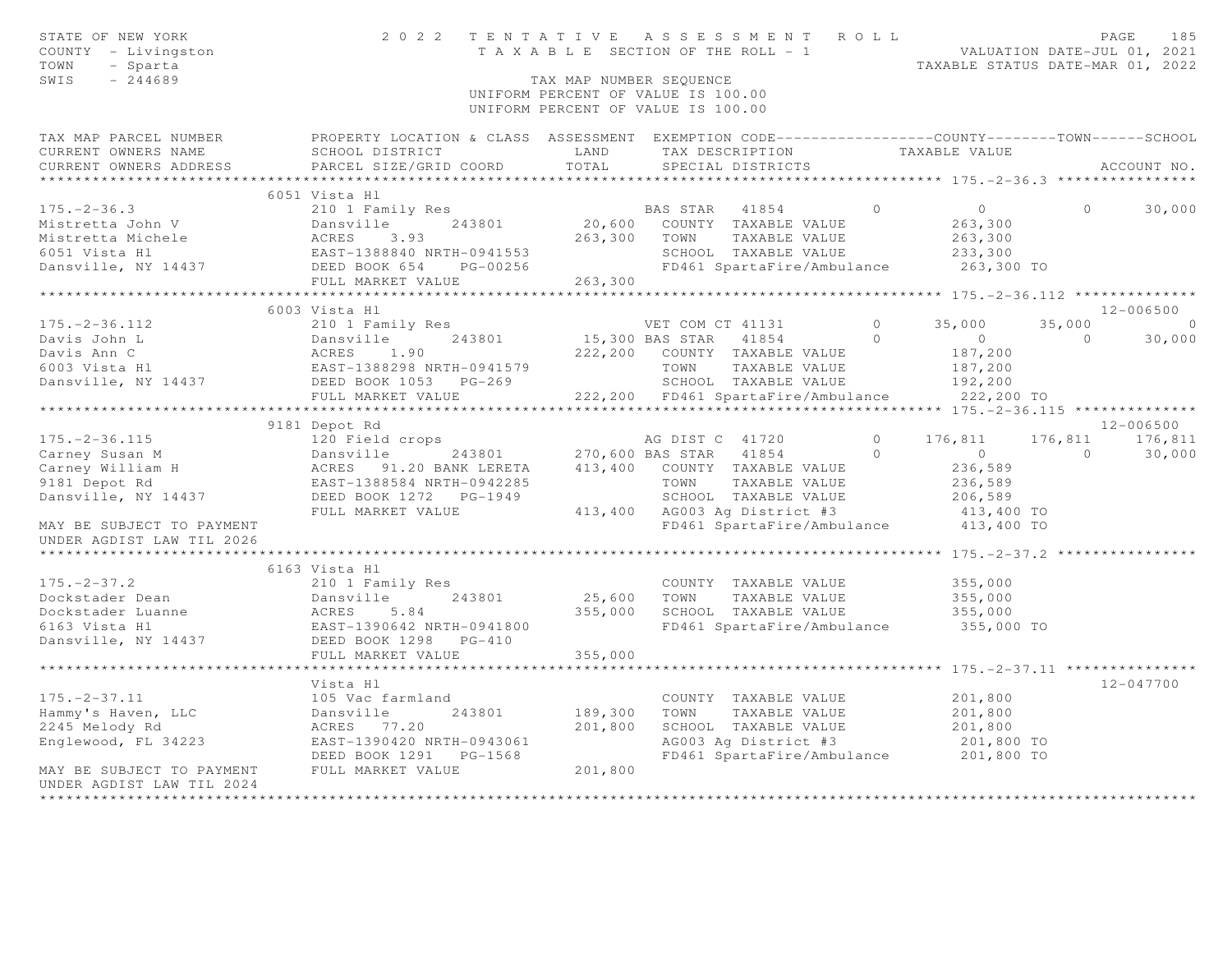| STATE OF NEW YORK<br>COUNTY - Livingston<br>TOWN<br>- Sparta                                                                                                                                                                                               |                                                                                                                                                                       |                         | 2022 TENTATIVE ASSESSMENT ROLL                                             | PAGE<br>186<br>T A X A B L E SECTION OF THE ROLL - 1<br>T A X A B L E SECTION OF THE ROLL - 1<br>TAXABLE STATUS DATE-MAR 01, 2022 |  |
|------------------------------------------------------------------------------------------------------------------------------------------------------------------------------------------------------------------------------------------------------------|-----------------------------------------------------------------------------------------------------------------------------------------------------------------------|-------------------------|----------------------------------------------------------------------------|-----------------------------------------------------------------------------------------------------------------------------------|--|
| SWIS<br>$-244689$                                                                                                                                                                                                                                          |                                                                                                                                                                       | TAX MAP NUMBER SEOUENCE | UNIFORM PERCENT OF VALUE IS 100.00<br>UNIFORM PERCENT OF VALUE IS 100.00   |                                                                                                                                   |  |
|                                                                                                                                                                                                                                                            |                                                                                                                                                                       |                         |                                                                            | TAX MAP PARCEL NUMBER FROPERTY LOCATION & CLASS ASSESSMENT EXEMPTION CODE---------------COUNTY-------TOWN-----SCHOOL              |  |
|                                                                                                                                                                                                                                                            |                                                                                                                                                                       |                         | TAX DESCRIPTION                       TAXABLE VALUE<br>SPECIAL DISTRICTS   |                                                                                                                                   |  |
|                                                                                                                                                                                                                                                            |                                                                                                                                                                       |                         | SPECIAL DISTRICTS                                                          | ACCOUNT NO.                                                                                                                       |  |
|                                                                                                                                                                                                                                                            |                                                                                                                                                                       |                         |                                                                            |                                                                                                                                   |  |
|                                                                                                                                                                                                                                                            | 6187 Vista Hl                                                                                                                                                         |                         |                                                                            |                                                                                                                                   |  |
|                                                                                                                                                                                                                                                            |                                                                                                                                                                       |                         |                                                                            |                                                                                                                                   |  |
|                                                                                                                                                                                                                                                            |                                                                                                                                                                       |                         |                                                                            |                                                                                                                                   |  |
|                                                                                                                                                                                                                                                            |                                                                                                                                                                       |                         |                                                                            |                                                                                                                                   |  |
|                                                                                                                                                                                                                                                            |                                                                                                                                                                       |                         |                                                                            |                                                                                                                                   |  |
|                                                                                                                                                                                                                                                            |                                                                                                                                                                       |                         |                                                                            |                                                                                                                                   |  |
|                                                                                                                                                                                                                                                            |                                                                                                                                                                       |                         |                                                                            |                                                                                                                                   |  |
|                                                                                                                                                                                                                                                            | Vista Hl                                                                                                                                                              |                         |                                                                            |                                                                                                                                   |  |
| $175 - 2 - 37.13$                                                                                                                                                                                                                                          | 314 Rural vac<10                                                                                                                                                      |                         | COUNTY TAXABLE VALUE 26,700                                                |                                                                                                                                   |  |
|                                                                                                                                                                                                                                                            |                                                                                                                                                                       |                         |                                                                            |                                                                                                                                   |  |
|                                                                                                                                                                                                                                                            |                                                                                                                                                                       |                         |                                                                            |                                                                                                                                   |  |
|                                                                                                                                                                                                                                                            | DEED BOOK 1273 PG-178                                                                                                                                                 |                         | FD461 SpartaFire/Ambulance 26,700 TO                                       |                                                                                                                                   |  |
|                                                                                                                                                                                                                                                            | FULL MARKET VALUE                                                                                                                                                     | 26,700                  |                                                                            |                                                                                                                                   |  |
|                                                                                                                                                                                                                                                            | Vista Hl                                                                                                                                                              |                         |                                                                            |                                                                                                                                   |  |
|                                                                                                                                                                                                                                                            |                                                                                                                                                                       |                         |                                                                            |                                                                                                                                   |  |
|                                                                                                                                                                                                                                                            |                                                                                                                                                                       |                         |                                                                            |                                                                                                                                   |  |
|                                                                                                                                                                                                                                                            |                                                                                                                                                                       |                         |                                                                            |                                                                                                                                   |  |
| 175.-2-37.14<br>Hammy's Haven, LLC<br>245 Melody Rd<br>Englewood, FL 34223<br>2245 Melody Rd<br>EAST-1389809 NRTH-0942032<br>EAST-1389809 NRTH-0942032<br>DEED BOOK 1291<br>PG-1565<br>2245 Melody Rd<br>23401<br>23,000<br>2245 Melody Rd<br>23,000<br>22 |                                                                                                                                                                       |                         | 13,000 SCHOOL TAXABLE VALUE 13,000<br>FD461 SpartaFire/Ambulance 13,000 TO |                                                                                                                                   |  |
|                                                                                                                                                                                                                                                            |                                                                                                                                                                       |                         |                                                                            |                                                                                                                                   |  |
|                                                                                                                                                                                                                                                            | FULL MARKET VALUE                                                                                                                                                     | 13,000                  |                                                                            |                                                                                                                                   |  |
|                                                                                                                                                                                                                                                            |                                                                                                                                                                       |                         |                                                                            |                                                                                                                                   |  |
|                                                                                                                                                                                                                                                            | 6125 Vista Hl                                                                                                                                                         |                         |                                                                            | 12-004725                                                                                                                         |  |
|                                                                                                                                                                                                                                                            |                                                                                                                                                                       |                         |                                                                            |                                                                                                                                   |  |
|                                                                                                                                                                                                                                                            |                                                                                                                                                                       |                         |                                                                            |                                                                                                                                   |  |
|                                                                                                                                                                                                                                                            |                                                                                                                                                                       |                         |                                                                            |                                                                                                                                   |  |
|                                                                                                                                                                                                                                                            |                                                                                                                                                                       |                         | SCHOOL TAXABLE VALUE 47,000                                                |                                                                                                                                   |  |
|                                                                                                                                                                                                                                                            | EAST-1390094 NRTH-0941557<br>DEED BOOK 1273 PG-178                                                                                                                    |                         | FD461 SpartaFire/Ambulance 121,900 TO                                      |                                                                                                                                   |  |
|                                                                                                                                                                                                                                                            | FULL MARKET VALUE                                                                                                                                                     | 121,900                 |                                                                            |                                                                                                                                   |  |
|                                                                                                                                                                                                                                                            |                                                                                                                                                                       |                         |                                                                            |                                                                                                                                   |  |
|                                                                                                                                                                                                                                                            | Vista Hl                                                                                                                                                              |                         |                                                                            | $12 - 009300$                                                                                                                     |  |
| 175.-2-39<br>Crawbuck Maria                                                                                                                                                                                                                                | 314 Rural vac<10<br>243801 600 TOWN TAXABLE VALUE<br>Dansville 243801 600 TOWN TAXABLE VALUE<br>FRNT 200.00 DPTH 100.00 600 SCHOOL TAXABLE VALUE<br>TRAFI SPACE VALUE |                         |                                                                            | 600                                                                                                                               |  |
|                                                                                                                                                                                                                                                            |                                                                                                                                                                       |                         | COUNTY TAXABLE VALUE<br>TOWN       TAXABLE  VALUE                          | 600                                                                                                                               |  |
| PO Box 246                                                                                                                                                                                                                                                 |                                                                                                                                                                       |                         |                                                                            | 600                                                                                                                               |  |
| Wilmington, NY 12997                                                                                                                                                                                                                                       |                                                                                                                                                                       |                         | EAST-1389414 NRTH-0941499  FD461 SpartaFire/Ambulance 600 TO               |                                                                                                                                   |  |
|                                                                                                                                                                                                                                                            | FULL MARKET VALUE                                                                                                                                                     | 600                     |                                                                            |                                                                                                                                   |  |
|                                                                                                                                                                                                                                                            |                                                                                                                                                                       |                         |                                                                            |                                                                                                                                   |  |
|                                                                                                                                                                                                                                                            | 8975 Reeds Corners Rd                                                                                                                                                 |                         |                                                                            | 12-019600                                                                                                                         |  |
| $175. - 2 - 40$                                                                                                                                                                                                                                            | 210 1 Family Res<br>243801                                                                                                                                            |                         | COUNTY TAXABLE VALUE                                                       | 171,500<br>171,500                                                                                                                |  |
| Turpin Grace M<br>Turpin Patricia A                                                                                                                                                                                                                        | Dansville<br>ACRES<br>2.30                                                                                                                                            | 16,400<br>171,500       | TOWN<br>TAXABLE VALUE<br>SCHOOL TAXABLE VALUE                              | 171,500                                                                                                                           |  |
| 8975 Reeds Corners Rd                                                                                                                                                                                                                                      | EAST-1388431 NRTH-0943890                                                                                                                                             |                         | FD461 SpartaFire/Ambulance                                                 | 171,500 TO                                                                                                                        |  |
| Dansville, NY 14437                                                                                                                                                                                                                                        | DEED BOOK 1300 PG-1082                                                                                                                                                |                         |                                                                            |                                                                                                                                   |  |
|                                                                                                                                                                                                                                                            | FULL MARKET VALUE                                                                                                                                                     | 171,500                 |                                                                            |                                                                                                                                   |  |
| PRIOR OWNER ON 3/01/2022                                                                                                                                                                                                                                   |                                                                                                                                                                       |                         |                                                                            |                                                                                                                                   |  |
| Turpin Grace M                                                                                                                                                                                                                                             |                                                                                                                                                                       |                         |                                                                            |                                                                                                                                   |  |
|                                                                                                                                                                                                                                                            |                                                                                                                                                                       |                         |                                                                            |                                                                                                                                   |  |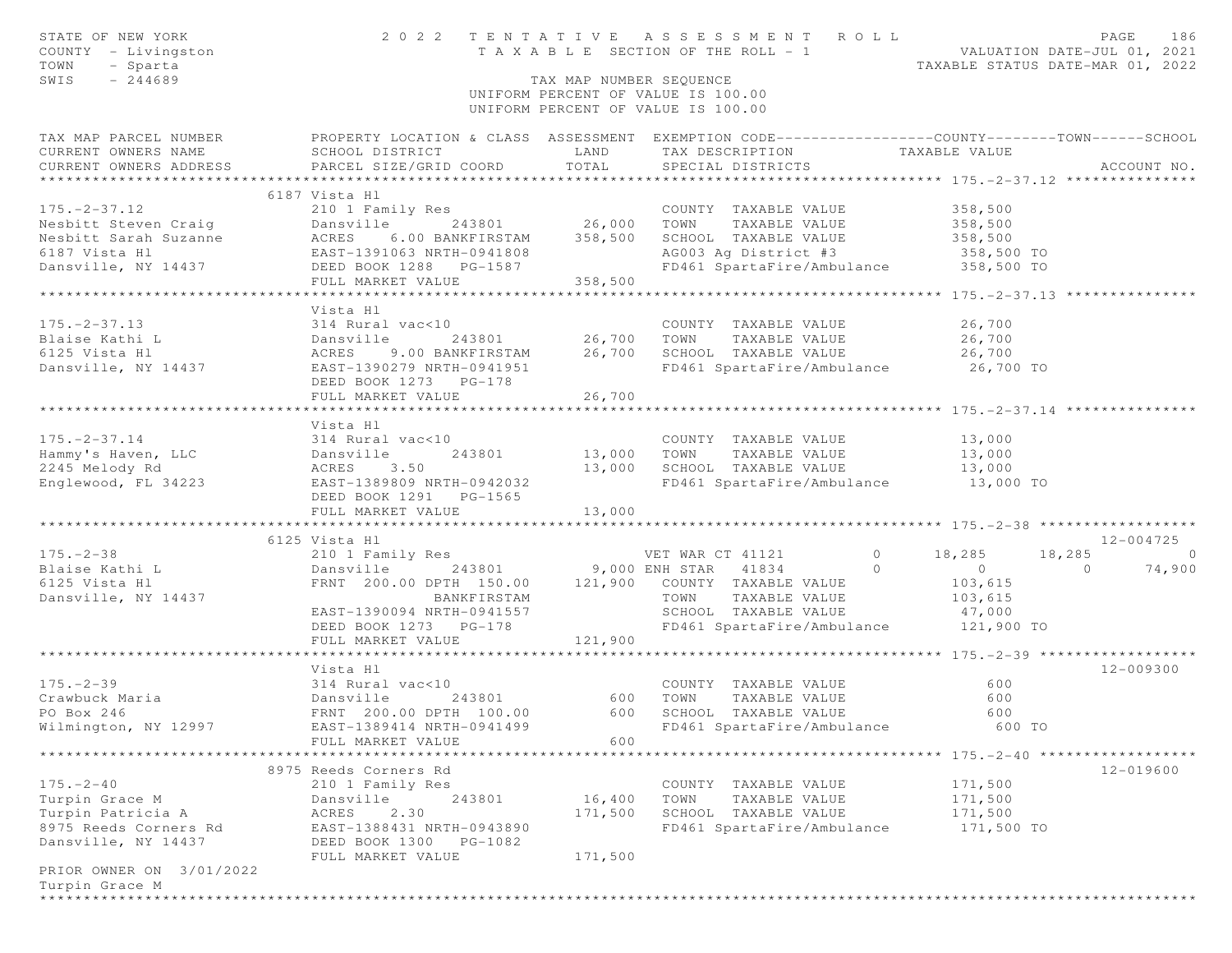| STATE OF NEW YORK                                   |                                    |                         | 2022 TENTATIVE ASSESSMENT ROLL                               |          |                                  | PAGE                        | 187      |
|-----------------------------------------------------|------------------------------------|-------------------------|--------------------------------------------------------------|----------|----------------------------------|-----------------------------|----------|
| COUNTY<br>- Livingston                              |                                    |                         | T A X A B L E SECTION OF THE ROLL - 1                        |          |                                  | VALUATION DATE-JUL 01, 2021 |          |
| TOWN<br>- Sparta                                    |                                    |                         |                                                              |          | TAXABLE STATUS DATE-MAR 01, 2022 |                             |          |
| $-244689$<br>SWIS                                   |                                    | TAX MAP NUMBER SEOUENCE |                                                              |          |                                  |                             |          |
|                                                     | UNIFORM PERCENT OF VALUE IS 100.00 |                         |                                                              |          |                                  |                             |          |
|                                                     |                                    |                         | UNIFORM PERCENT OF VALUE IS 100.00                           |          |                                  |                             |          |
| TAX MAP PARCEL NUMBER                               | PROPERTY LOCATION & CLASS          | ASSESSMENT              | EXEMPTION CODE-----------------COUNTY-------TOWN------SCHOOL |          |                                  |                             |          |
| CURRENT OWNERS NAME                                 | SCHOOL DISTRICT                    | LAND                    | TAX DESCRIPTION                                              |          | TAXABLE VALUE                    |                             |          |
| CURRENT OWNERS ADDRESS FARCEL SIZE/GRID COORD TOTAL |                                    |                         | SPECIAL DISTRICTS                                            |          |                                  | ACCOUNT NO.                 |          |
|                                                     |                                    |                         |                                                              |          |                                  |                             |          |
|                                                     | 8685 STHWY 256                     |                         |                                                              |          |                                  | 12-007050                   |          |
| $175. - 2 - 41$                                     | 210 1 Family Res                   |                         | VET WAR CT 41121                                             | $\Omega$ | 21,000                           | 21,000                      | $\Omega$ |
| Carnes Gerald                                       | Dansville<br>243801                | 14,000                  | COUNTY<br>TAXABLE VALUE                                      |          | 136,100                          |                             |          |
| 8685 State Route 256                                | Incomplete 3/1/91                  | 157,100                 | TOWN<br>TAXABLE VALUE                                        |          | 136,100                          |                             |          |
| Dansville, NY 14437                                 | ACRES 1.40                         |                         | SCHOOL<br>TAXABLE VALUE                                      |          | 157,100                          |                             |          |
|                                                     | EAST-1386516 NRTH-0949887          |                         | FD461 SpartaFire/Ambulance                                   |          | 157,100 TO                       |                             |          |
|                                                     | FULL MARKET VALUE                  | 157,100                 |                                                              |          |                                  |                             |          |
|                                                     |                                    |                         |                                                              |          |                                  |                             |          |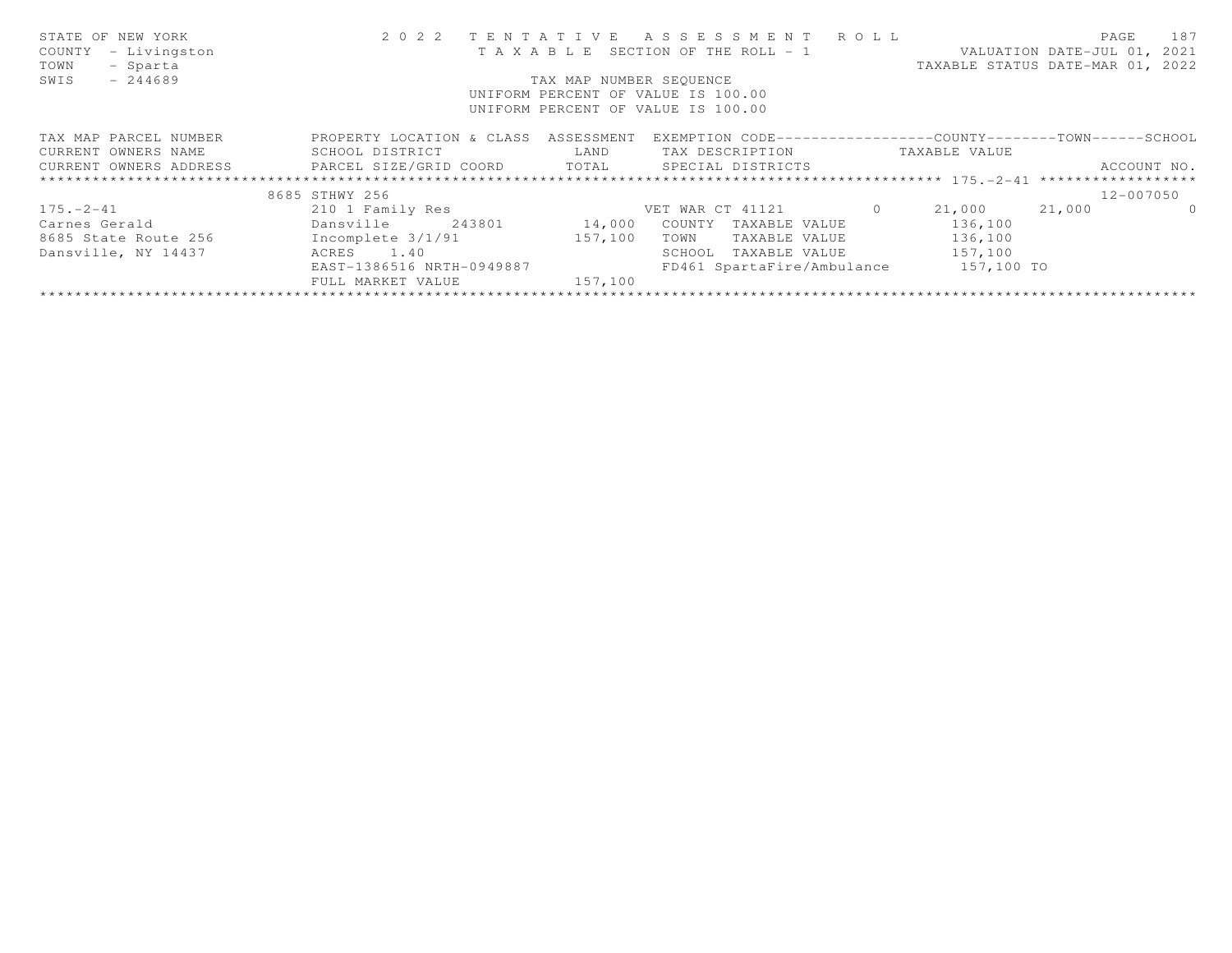|      | STATE OF NEW YORK   | 2022 TENTATIVE ASSESSMENT ROLL        | 188<br>PAGE                      |
|------|---------------------|---------------------------------------|----------------------------------|
|      | COUNTY - Livingston | T A X A B L E SECTION OF THE ROLL - 1 | VALUATION DATE-JUL 01, 2021      |
|      | TOWN - Sparta       |                                       | TAXABLE STATUS DATE-MAR 01, 2022 |
| SWIS | - 244689            | MAP SECTION - 175                     | RPS150/V04/L015                  |
|      |                     | $SUB - SECTION - 000$                 | CURRENT DATE 4/19/2022           |
|      |                     | UNIFORM PERCENT OF VALUE IS 100.00    |                                  |

| CODE | DISTRICT NAME                                | TOTAL<br>PARCELS | EXTENSION<br>TYPE     | EXTENSION<br>VALUE | AD VALOREM<br>VALUE   | EXEMPT<br>AMOUNT | TAXABLE<br>VALUE      |
|------|----------------------------------------------|------------------|-----------------------|--------------------|-----------------------|------------------|-----------------------|
|      | AG003 Ag District #3<br>FD461 SpartaFire/Amb |                  | 31 TOTAL<br>161 TOTAL |                    | 6627,500<br>25929,000 |                  | 6627,500<br>25929,000 |

### \*\*\* S C H O O L D I S T R I C T S U M M A R Y \*\*\*

| CODE   | DISTRICT NAME             | TOTAL<br>PARCELS | ASSESSED<br>LAND | ASSESSED<br>TOTAL | <b>EXEMPT</b><br>AMOUNT | TOTAL<br>TAXABLE | STAR<br>AMOUNT | STAR<br>TAXABLE |
|--------|---------------------------|------------------|------------------|-------------------|-------------------------|------------------|----------------|-----------------|
| 243801 | Dansville                 | 161              | 7702,700         | 25929,000         | 2931,102                | 22997,898        | 2885,210       | 20112,688       |
|        | $S \cup B = T \cup T A L$ | 161              | 7702,700         | 25929,000         | 2931,102                | 22997,898        | 2885,210       | 20112,688       |
|        | TOTAL                     | 161              | 7702,700         | 25929,000         | 2931,102                | 22997,898        | 2885,210       | 20112,688       |

### \*\*\* S Y S T E M C O D E S S U M M A R Y \*\*\*

#### NO SYSTEM EXEMPTIONS AT THIS LEVEL

## \*\*\* E X E M P T I O N S U M M A R Y \*\*\*

|       |             | TOTAL   |          |          |          |
|-------|-------------|---------|----------|----------|----------|
| CODE  | DESCRIPTION | PARCELS | COUNTY   | TOWN     | SCHOOL   |
| 41111 | VETS-PR-CT  | 2       | 187,798  | 187,798  |          |
| 41121 | VET WAR CT  |         | 137,078  | 137,078  |          |
| 41131 | VET COM CT  | 6       | 229,350  | 229,350  |          |
| 41141 | VET DIS CT  |         | 156,305  | 156,305  |          |
| 41400 | CLERGY      |         | 1,500    | 1,500    | 1,500    |
| 41720 | AG DIST C   | 14      | 2480,099 | 2480,099 | 2480,099 |
| 41730 | AG DIST IN  |         | 394,548  | 394,548  | 394,548  |
| 41800 | SR CITIZEN  | 3       | 51,813   | 51,813   | 54,955   |
| 41834 | ENH STAR    | 20      |          |          | 1445,210 |
| 41854 | BAS STAR    | 48      |          |          | 1440,000 |
|       | TOTAL       | 107     | 3638,491 | 3638,491 | 5816,312 |
|       |             |         |          |          |          |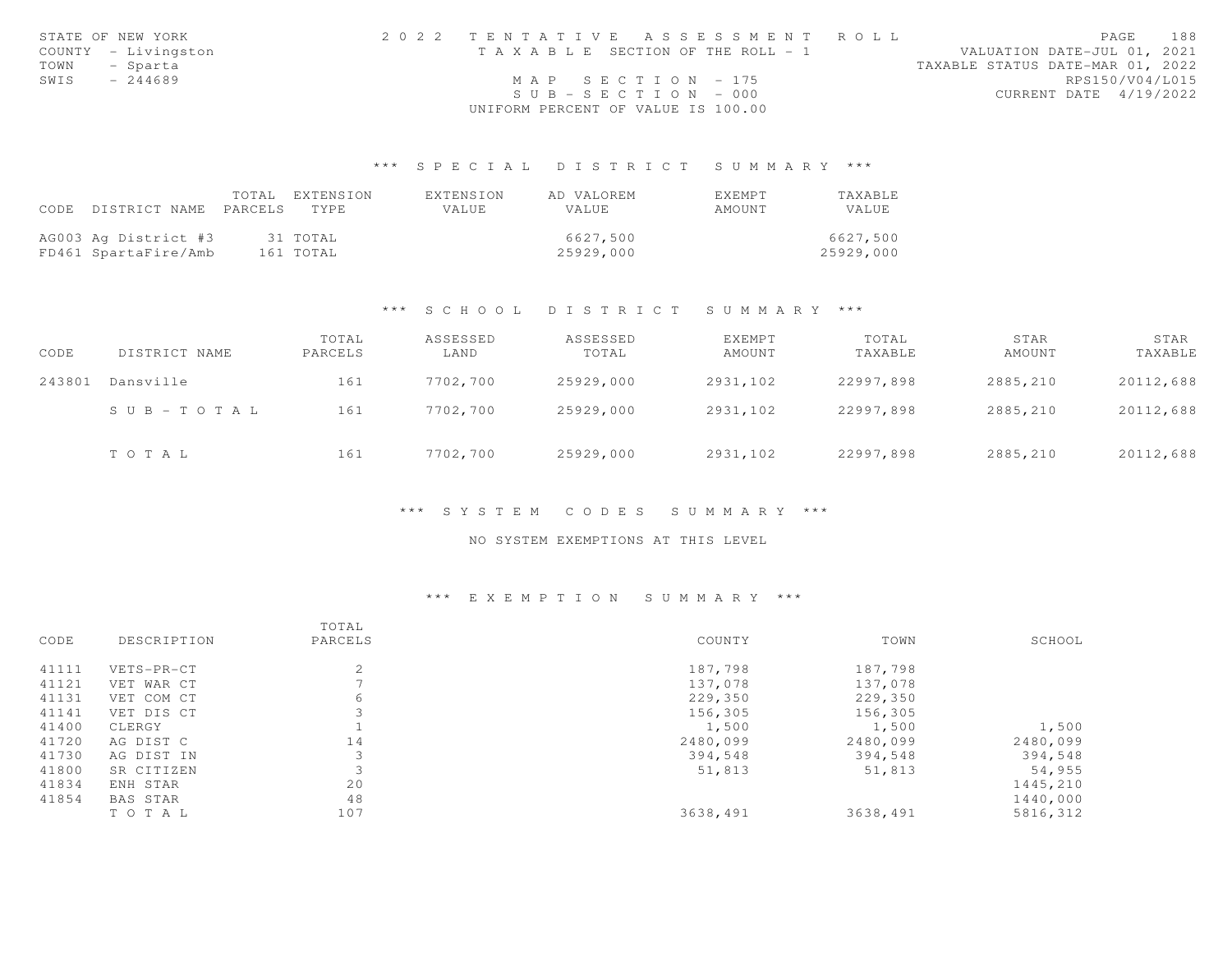|      | STATE OF NEW YORK   | 2022 TENTATIVE ASSESSMENT ROLL        | 189<br>PAGE                      |  |
|------|---------------------|---------------------------------------|----------------------------------|--|
|      | COUNTY - Livingston | T A X A B L E SECTION OF THE ROLL - 1 | VALUATION DATE-JUL 01, 2021      |  |
| TOWN | - Sparta            |                                       | TAXABLE STATUS DATE-MAR 01, 2022 |  |
| SWIS | $-244689$           | MAP SECTION $-175$                    | RPS150/V04/L015                  |  |
|      |                     | $SUB - SECTION - 000$                 | CURRENT DATE 4/19/2022           |  |
|      |                     | UNIFORM PERCENT OF VALUE IS 100.00    |                                  |  |

| ROLL |             | TOTAL   | ASSESSED | ASSESSED  | TAXABLE   | TAXABLE   | TAXABLE   | STAR      |
|------|-------------|---------|----------|-----------|-----------|-----------|-----------|-----------|
| SEC  | DESCRIPTION | PARCELS | LAND     | TOTAL     | COUNTY    | TOWN      | SCHOOL    | TAXABLE   |
|      | TAXABLE     | 161     | 7702,700 | 25929,000 | 22290,509 | 22290,509 | 22997,898 | 20112,688 |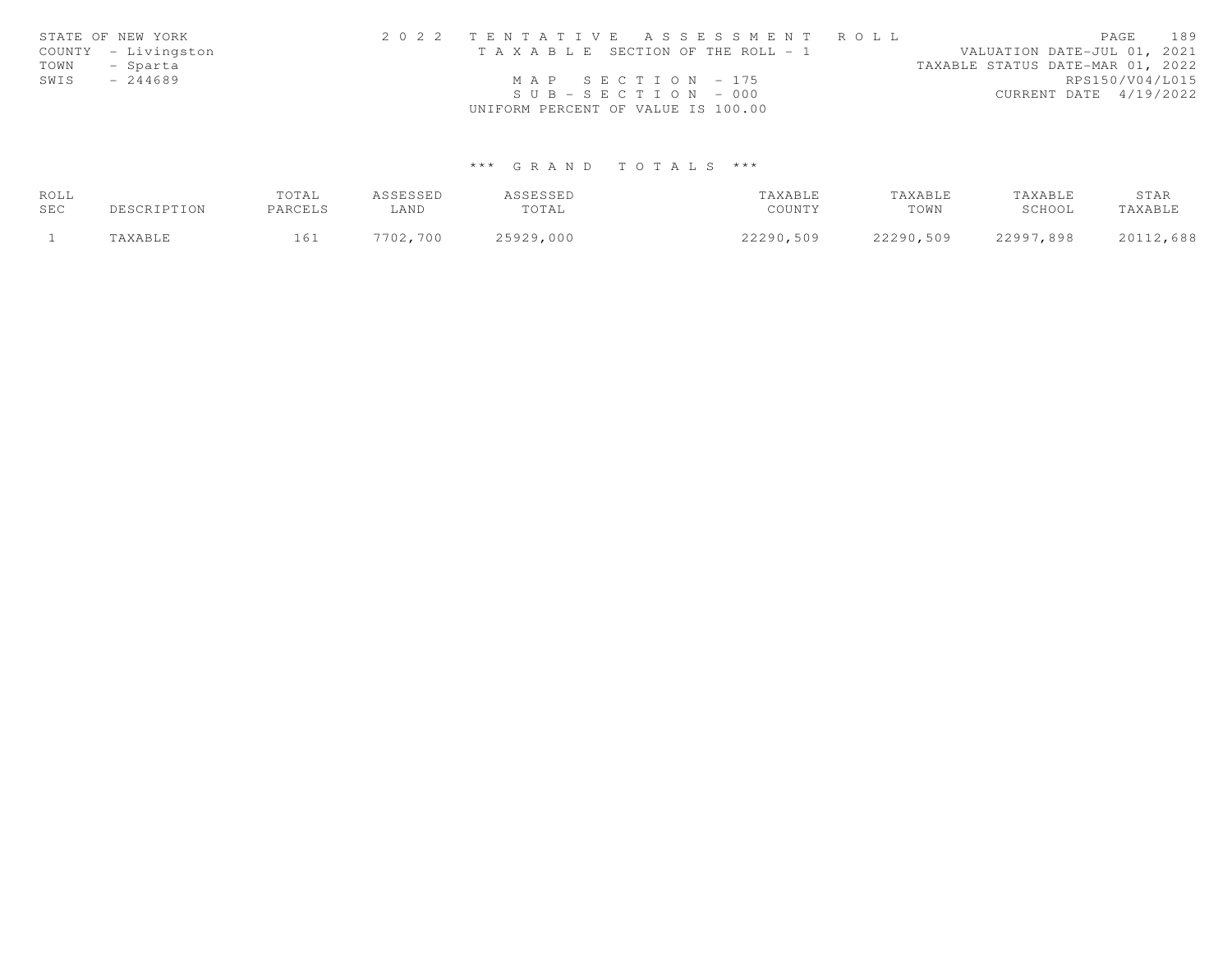| STATE OF NEW YORK<br>COUNTY - Livingston<br>TOWN<br>- Sparta<br>$-244689$<br>SWIS                                                                                                                                                                          | 2022 TENTATIVE ASSESSMENT ROLL                  | TAX MAP NUMBER SEQUENCE                                                  |            |                                                    | TENIAITVE ASSESSMENT NUMEROL PRIDENTION DATE-JUL 01, 2021<br>TAXABLE SECTION OF THE ROLL - 1<br>TAXABLE STATUS DATE-MAR 01, 2022 | PAGE                  | 190         |
|------------------------------------------------------------------------------------------------------------------------------------------------------------------------------------------------------------------------------------------------------------|-------------------------------------------------|--------------------------------------------------------------------------|------------|----------------------------------------------------|----------------------------------------------------------------------------------------------------------------------------------|-----------------------|-------------|
|                                                                                                                                                                                                                                                            |                                                 | UNIFORM PERCENT OF VALUE IS 100.00<br>UNIFORM PERCENT OF VALUE IS 100.00 |            |                                                    |                                                                                                                                  |                       |             |
| TAX MAP PARCEL NUMBER THE PROPERTY LOCATION & CLASS ASSESSMENT EXEMPTION CODE--------------COUNTY-------TOWN-----SCHOOL<br>CURRENT OWNERS NAME<br>CURRENT OWNERS ADDRESS                                                                                   | SCHOOL DISTRICT<br>PARCEL SIZE/GRID COORD TOTAL | LAND                                                                     |            | TAX DESCRIPTION TAXABLE VALUE<br>SPECIAL DISTRICTS |                                                                                                                                  |                       | ACCOUNT NO. |
|                                                                                                                                                                                                                                                            | 8677 Reeds Corners Rd                           |                                                                          |            |                                                    |                                                                                                                                  | 12-035200             |             |
| $176. - 1 - 1.1$<br>176.-1-1.1 210 1 Family Res<br>MacDonald Roger W Dansville 243801 27,700 COUNTY TAXABLE VALUE<br>MacDonald Linda J ACRES 6.71 133,400 TOWN TAXABLE VALUE<br>8677 Reeds Corners Rd EAST-1391285 NRTH-0949974 SCHOOL TAXABLE VALUE<br>Da | 210 1 Family Res                                |                                                                          |            | ENH STAR 41834 0                                   | $\overline{0}$                                                                                                                   | $0 \t 74,900$         |             |
|                                                                                                                                                                                                                                                            |                                                 |                                                                          |            | TAXABLE VALUE                                      | 133,400                                                                                                                          |                       |             |
|                                                                                                                                                                                                                                                            |                                                 |                                                                          |            |                                                    | 133,400                                                                                                                          |                       |             |
|                                                                                                                                                                                                                                                            |                                                 |                                                                          |            |                                                    |                                                                                                                                  |                       |             |
|                                                                                                                                                                                                                                                            | FULL MARKET VALUE 133,400                       |                                                                          |            |                                                    |                                                                                                                                  |                       |             |
|                                                                                                                                                                                                                                                            |                                                 |                                                                          |            |                                                    |                                                                                                                                  |                       |             |
|                                                                                                                                                                                                                                                            | 8689 Reeds Corners Rd                           |                                                                          |            |                                                    |                                                                                                                                  | 12-034800             |             |
| $176. - 1 - 2$                                                                                                                                                                                                                                             | 210 1 Family Res                                |                                                                          |            | ENH STAR 41834 0                                   | $\overline{0}$                                                                                                                   | $0 \t 74,900$         |             |
|                                                                                                                                                                                                                                                            |                                                 |                                                                          |            | 13,300 COUNTY TAXABLE VALUE                        | 124,500                                                                                                                          |                       |             |
|                                                                                                                                                                                                                                                            |                                                 |                                                                          |            | 124,500 TOWN TAXABLE VALUE                         | 124,500                                                                                                                          |                       |             |
|                                                                                                                                                                                                                                                            |                                                 |                                                                          |            | SCHOOL TAXABLE VALUE                               | 49,600                                                                                                                           |                       |             |
| MacDonald Harriettdell<br>MacDonald Geoffrey A (EAST-1391028 NRTH-0949820<br>MacDonald Geoffrey A (EAST-1391028 NRTH-0949820<br>Dansville, NY 14437 (DEED BOOK 1273 PG-2564<br>FULL MARKET VALUE                                                           | FULL MARKET VALUE                               | 124,500                                                                  |            | FD461 SpartaFire/Ambulance                         | 124,500 TO                                                                                                                       |                       |             |
|                                                                                                                                                                                                                                                            |                                                 |                                                                          |            |                                                    |                                                                                                                                  |                       |             |
|                                                                                                                                                                                                                                                            | Reeds Corners Rd                                |                                                                          |            |                                                    |                                                                                                                                  |                       |             |
|                                                                                                                                                                                                                                                            |                                                 |                                                                          |            |                                                    | 5,100                                                                                                                            |                       |             |
|                                                                                                                                                                                                                                                            |                                                 |                                                                          | 5,100 TOWN | COUNTY TAXABLE VALUE<br>TOWN      TAXABLE  VALUE   | 5,100                                                                                                                            |                       |             |
|                                                                                                                                                                                                                                                            |                                                 | 5,100                                                                    |            |                                                    |                                                                                                                                  |                       |             |
|                                                                                                                                                                                                                                                            |                                                 |                                                                          |            |                                                    |                                                                                                                                  |                       |             |
| 176.-1-3<br>Sherman Kenith S<br>Sherman Cristina L<br>Sherman Cristina L<br>Sherman Cristina L<br>Sherman Cristina L<br>Sherman Cristina L<br>FRNT 140.00 DPTH 190.00 5,100<br>5,100<br>Dansville, NY 14437<br>DEED BOOK 1273 PG-330<br>DRNET 273 PG       |                                                 |                                                                          |            |                                                    |                                                                                                                                  |                       |             |
|                                                                                                                                                                                                                                                            | FULL MARKET VALUE                               | 5,100                                                                    |            |                                                    |                                                                                                                                  |                       |             |
|                                                                                                                                                                                                                                                            |                                                 |                                                                          |            |                                                    |                                                                                                                                  |                       |             |
| $176. - 1 - 4$                                                                                                                                                                                                                                             | 8699 Reeds Corners Rd                           |                                                                          |            | BAS STAR 41854 0                                   | $\overline{0}$                                                                                                                   | 12-034700<br>$\Omega$ | 30,000      |
|                                                                                                                                                                                                                                                            | 243801 13,800 COUNTY TAXABLE VALUE              |                                                                          |            |                                                    | 36,900                                                                                                                           |                       |             |
|                                                                                                                                                                                                                                                            |                                                 | 36,900 TOWN                                                              |            | TAXABLE VALUE                                      | 36,900                                                                                                                           |                       |             |
|                                                                                                                                                                                                                                                            |                                                 |                                                                          |            | SCHOOL TAXABLE VALUE                               | 6,900                                                                                                                            |                       |             |
| 176.-1-4<br>Sherman Kenith S<br>Sherman Cristina L<br>8699 Reeds Corners Rd<br>Dansville, NY 14437<br>DEED BOOK 1273<br>PG-330                                                                                                                             |                                                 |                                                                          |            |                                                    | FD461 SpartaFire/Ambulance 36,900 TO                                                                                             |                       |             |
|                                                                                                                                                                                                                                                            | FULL MARKET VALUE                               | 36,900                                                                   |            |                                                    |                                                                                                                                  |                       |             |
|                                                                                                                                                                                                                                                            |                                                 |                                                                          |            |                                                    |                                                                                                                                  |                       |             |
|                                                                                                                                                                                                                                                            | 8707 Reeds Corners Rd                           |                                                                          |            |                                                    |                                                                                                                                  | $12 - 035000$         |             |
| $176. - 1 - 5$                                                                                                                                                                                                                                             |                                                 |                                                                          |            | ENH STAR 41834 0 0 0                               |                                                                                                                                  | 0 $74,200$            |             |
|                                                                                                                                                                                                                                                            |                                                 |                                                                          |            |                                                    | 74,200<br>74,200                                                                                                                 |                       |             |
|                                                                                                                                                                                                                                                            |                                                 |                                                                          |            |                                                    | $\sim$ 0                                                                                                                         |                       |             |
| Dansville, NY 14437                                                                                                                                                                                                                                        | DEED BOOK 526 PG-00100                          |                                                                          |            | FD461 SpartaFire/Ambulance                         | 74,200 TO                                                                                                                        |                       |             |
|                                                                                                                                                                                                                                                            | FULL MARKET VALUE                               | 74,200                                                                   |            |                                                    |                                                                                                                                  |                       |             |
|                                                                                                                                                                                                                                                            |                                                 |                                                                          |            |                                                    |                                                                                                                                  |                       |             |
|                                                                                                                                                                                                                                                            | 8711 Reeds Corners Rd                           |                                                                          |            |                                                    |                                                                                                                                  | 12-029225             |             |
| $176. - 1 - 6.11$                                                                                                                                                                                                                                          | 210 1 Family Res                                |                                                                          |            | COUNTY TAXABLE VALUE                               | 119,400                                                                                                                          |                       |             |
| Hilligus Boyd J III                                                                                                                                                                                                                                        | Dansville<br>243801                             | 27,100                                                                   | TOWN       | TAXABLE VALUE                                      | 119,400                                                                                                                          |                       |             |
| 8171 Reeds Corners Rd                                                                                                                                                                                                                                      | ACRES<br>6.47 BANK LERETA                       | 119,400                                                                  |            | SCHOOL TAXABLE VALUE                               | 119,400                                                                                                                          |                       |             |
| Dansville, NY 14437                                                                                                                                                                                                                                        | EAST-1391285 NRTH-0949336                       |                                                                          |            | FD461 SpartaFire/Ambulance                         | 119,400 TO                                                                                                                       |                       |             |
|                                                                                                                                                                                                                                                            | DEED BOOK 1279 PG-2588                          |                                                                          |            |                                                    |                                                                                                                                  |                       |             |
|                                                                                                                                                                                                                                                            | FULL MARKET VALUE                               | 119,400                                                                  |            |                                                    |                                                                                                                                  |                       |             |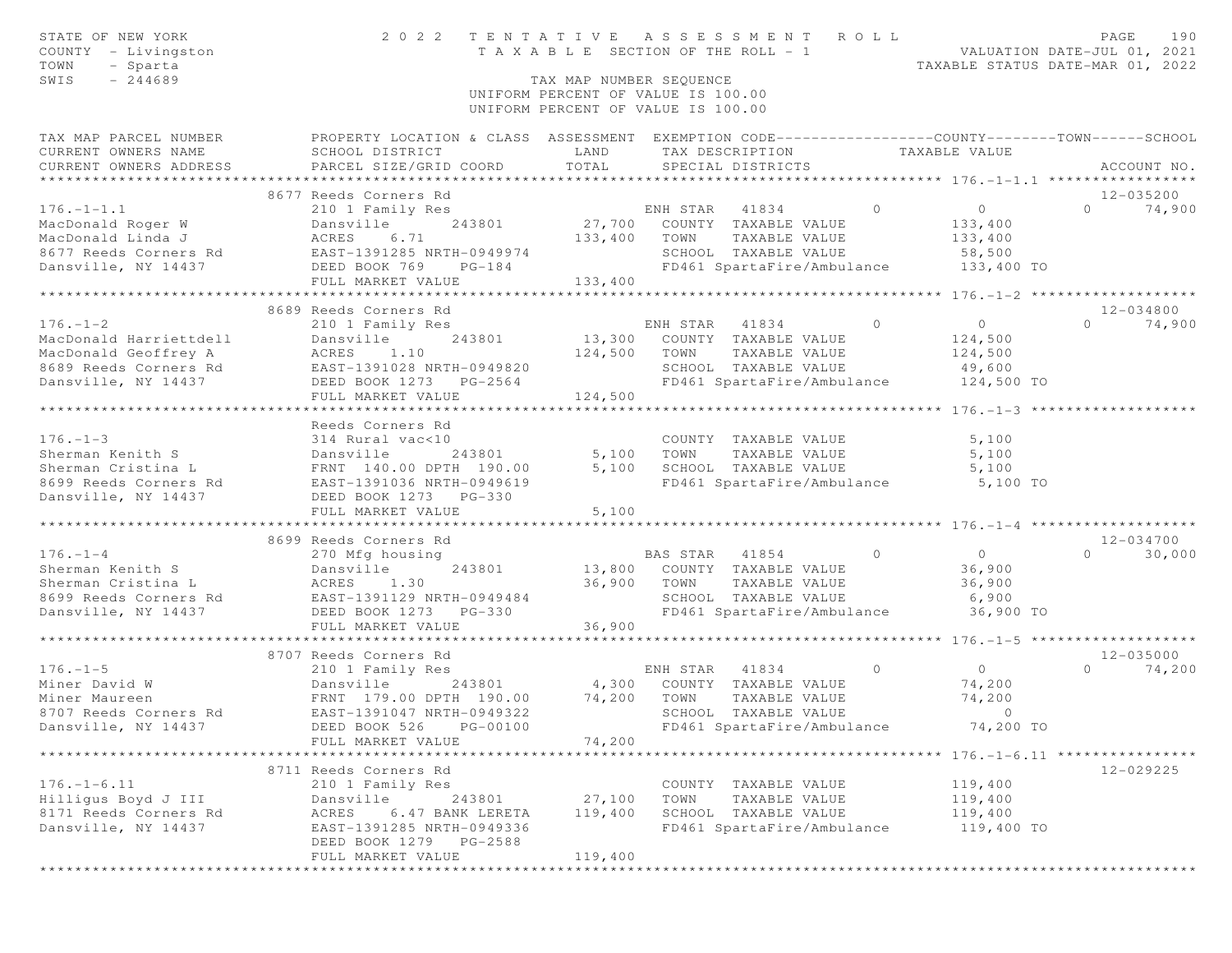| STATE OF NEW YORK<br>COUNTY - Livingston<br>TOWN<br>- Sparta<br>SWIS<br>$-244689$                                                      | 2022 TENTATIVE ASSESSMENT ROLL                                                                  | T A X A B L E SECTION OF THE ROLL - 1<br>TAX MAP NUMBER SEOUENCE<br>UNIFORM PERCENT OF VALUE IS 100.00<br>UNIFORM PERCENT OF VALUE IS 100.00 |                |                                       | VALUATION DATE-JUL 01, 2021          | PAGE<br>191<br>TAXABLE STATUS DATE-MAR 01, 2022 |
|----------------------------------------------------------------------------------------------------------------------------------------|-------------------------------------------------------------------------------------------------|----------------------------------------------------------------------------------------------------------------------------------------------|----------------|---------------------------------------|--------------------------------------|-------------------------------------------------|
| TAX MAP PARCEL NUMBER                                                                                                                  | PROPERTY LOCATION & CLASS ASSESSMENT EXEMPTION CODE---------------COUNTY-------TOWN------SCHOOL |                                                                                                                                              |                |                                       |                                      |                                                 |
| CURRENT OWNERS NAME                                                                                                                    | SCHOOL DISTRICT                                                                                 | LAND                                                                                                                                         |                | TAX DESCRIPTION                       | TAXABLE VALUE                        |                                                 |
| CURRENT OWNERS ADDRESS<br>***********************                                                                                      | PARCEL SIZE/GRID COORD                                                                          | TOTAL                                                                                                                                        |                | SPECIAL DISTRICTS                     |                                      | ACCOUNT NO.                                     |
|                                                                                                                                        | Stong Hill Rd N                                                                                 |                                                                                                                                              |                |                                       |                                      |                                                 |
| $176. - 1 - 6.121$                                                                                                                     | 105 Vac farmland                                                                                |                                                                                                                                              |                | COUNTY TAXABLE VALUE                  | 54,600                               |                                                 |
| Gaudioso Jeffrey F                                                                                                                     | Dansville<br>243801                                                                             | 46,400 TOWN                                                                                                                                  |                | TAXABLE VALUE                         | 54,600                               |                                                 |
| Gaudioso Pamela                                                                                                                        |                                                                                                 | 54,600                                                                                                                                       |                | SCHOOL TAXABLE VALUE                  | 54,600                               |                                                 |
| 6177 Stong Hill Rd                                                                                                                     | ACRES 30.98<br>EAST-1392124 NRTH-0949603                                                        |                                                                                                                                              |                | FD461 SpartaFire/Ambulance            | 54,600 TO                            |                                                 |
| Dansville, NY 14437                                                                                                                    | DEED BOOK 813<br>$PG-79$                                                                        |                                                                                                                                              |                |                                       |                                      |                                                 |
|                                                                                                                                        | FULL MARKET VALUE                                                                               | 54,600                                                                                                                                       |                |                                       |                                      |                                                 |
|                                                                                                                                        |                                                                                                 | * * * * * * * * * * * *                                                                                                                      |                |                                       |                                      |                                                 |
| $176. - 1 - 7$                                                                                                                         | 8727 Reeds Corners Rd                                                                           |                                                                                                                                              |                |                                       |                                      | $12 - 042000$                                   |
| Gaudioso Jeffrey F                                                                                                                     | 210 1 Family Res<br>Dansville                                                                   |                                                                                                                                              | TOWN           | COUNTY TAXABLE VALUE<br>TAXABLE VALUE | 55,000<br>55,000                     |                                                 |
| Gaudioso Pamela L                                                                                                                      | ACRES 1.10 BANK LERETA                                                                          | 243801 13,300<br>55,000                                                                                                                      |                | SCHOOL TAXABLE VALUE                  | 55,000                               |                                                 |
| 6177 Strong Hill Rd                                                                                                                    | EAST-1391087 NRTH-0948847                                                                       |                                                                                                                                              |                |                                       | FD461 SpartaFire/Ambulance 55,000 TO |                                                 |
| Dansville, NY 14437                                                                                                                    | DEED BOOK 1276 PG-1037                                                                          |                                                                                                                                              |                |                                       |                                      |                                                 |
|                                                                                                                                        | FULL MARKET VALUE                                                                               | 55,000                                                                                                                                       |                |                                       |                                      |                                                 |
|                                                                                                                                        |                                                                                                 |                                                                                                                                              |                |                                       |                                      |                                                 |
|                                                                                                                                        | 8735 Reeds Corners Rd                                                                           |                                                                                                                                              |                |                                       |                                      | $12 - 005500$                                   |
| $176. - 1 - 8$                                                                                                                         | 210 1 Family Res                                                                                |                                                                                                                                              |                | COUNTY TAXABLE VALUE                  | 110,100                              |                                                 |
| Linser Donald                                                                                                                          | Dansville 243801                                                                                | 4,600                                                                                                                                        | TOWN           | TAXABLE VALUE                         | 110,100                              |                                                 |
| Holbrook Felicia                                                                                                                       | FRNT 180.80 DPTH 175.22                                                                         | 110,100                                                                                                                                      |                | SCHOOL TAXABLE VALUE                  | 110,100                              |                                                 |
| 8735 Reeds Corners Rd                                                                                                                  | BANKFIRSTAM                                                                                     |                                                                                                                                              |                | FD461 SpartaFire/Ambulance            | 110,100 TO                           |                                                 |
| Dansville, NY 14437                                                                                                                    | EAST-1391064 NRTH-0948692                                                                       |                                                                                                                                              |                |                                       |                                      |                                                 |
|                                                                                                                                        | DEED BOOK 1287 PG-1821                                                                          |                                                                                                                                              |                |                                       |                                      |                                                 |
|                                                                                                                                        | FULL MARKET VALUE                                                                               | 110,100                                                                                                                                      |                |                                       |                                      |                                                 |
|                                                                                                                                        | 6165 Stong Hill Rd                                                                              |                                                                                                                                              |                |                                       |                                      | $12 - 005400$                                   |
| $176. - 1 - 10$                                                                                                                        | 210 1 Family Res                                                                                |                                                                                                                                              | BAS STAR 41854 | $\circ$                               | $\overline{0}$                       | 30,000<br>$\circ$                               |
| Lebar Edward C                                                                                                                         | Dansville<br>243801                                                                             |                                                                                                                                              |                | 4,200 COUNTY TAXABLE VALUE            | 82,100                               |                                                 |
| 6165 Stong Hill Rd                                                                                                                     | FRNT 130.00 DPTH 305.00                                                                         | 82,100                                                                                                                                       | TOWN           | TAXABLE VALUE                         | 82,100                               |                                                 |
| Dansville, NY 14437                                                                                                                    | EAST-1391245 NRTH-0948736                                                                       |                                                                                                                                              |                | SCHOOL TAXABLE VALUE                  | 52,100                               |                                                 |
|                                                                                                                                        | DEED BOOK 947<br>$PG-100$                                                                       |                                                                                                                                              |                | FD461 SpartaFire/Ambulance            | 82,100 TO                            |                                                 |
|                                                                                                                                        | FULL MARKET VALUE                                                                               | 82,100                                                                                                                                       |                |                                       |                                      |                                                 |
|                                                                                                                                        |                                                                                                 |                                                                                                                                              |                |                                       |                                      |                                                 |
|                                                                                                                                        | 6169 Stong Hill Rd                                                                              |                                                                                                                                              |                |                                       |                                      | $12 - 051600$                                   |
| $176. - 1 - 11$                                                                                                                        | 270 Mfg housing                                                                                 |                                                                                                                                              |                | COUNTY TAXABLE VALUE                  | 33,200                               |                                                 |
|                                                                                                                                        |                                                                                                 | 4,300                                                                                                                                        | TOWN           | TAXABLE VALUE                         | 33,200                               |                                                 |
|                                                                                                                                        |                                                                                                 | 33,200                                                                                                                                       |                | SCHOOL TAXABLE VALUE                  | 33,200                               |                                                 |
| Gaudioso Jeffrey F<br>Gaudioso Pamela L<br>Gaudioso Pamela L<br>FRNT 135.00 DPTH 300.00<br>6169 Stong Hill Rd<br>DEED BOOK 1012 PG-237 |                                                                                                 |                                                                                                                                              |                | FD461 SpartaFire/Ambulance            | 33,200 TO                            |                                                 |
|                                                                                                                                        | FULL MARKET VALUE                                                                               | 33,200                                                                                                                                       |                |                                       |                                      |                                                 |
|                                                                                                                                        |                                                                                                 |                                                                                                                                              |                |                                       |                                      |                                                 |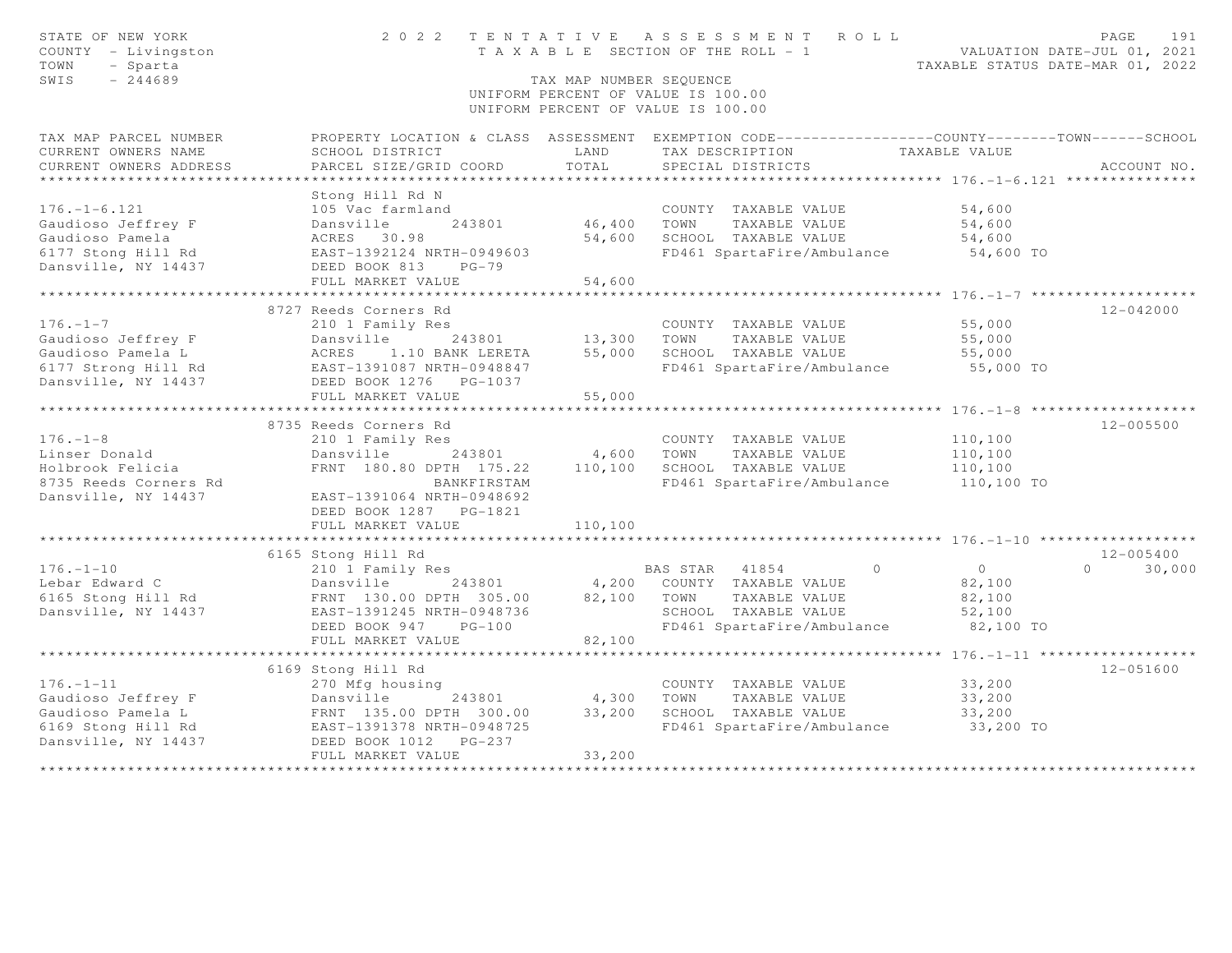| STATE OF NEW YORK                            | 2 0 2 2                                                                                          | TENTATIVE                             |                  | A S S E S S M E N T                                                | ROLL    |                                  |         | PAGE<br>192    |
|----------------------------------------------|--------------------------------------------------------------------------------------------------|---------------------------------------|------------------|--------------------------------------------------------------------|---------|----------------------------------|---------|----------------|
| COUNTY - Livingston                          |                                                                                                  | T A X A B L E SECTION OF THE ROLL - 1 |                  |                                                                    |         | VALUATION DATE-JUL 01, 2021      |         |                |
| TOWN<br>- Sparta                             |                                                                                                  |                                       |                  |                                                                    |         | TAXABLE STATUS DATE-MAR 01, 2022 |         |                |
| SWIS<br>$-244689$                            |                                                                                                  | TAX MAP NUMBER SEQUENCE               |                  |                                                                    |         |                                  |         |                |
|                                              |                                                                                                  | UNIFORM PERCENT OF VALUE IS 100.00    |                  |                                                                    |         |                                  |         |                |
|                                              |                                                                                                  | UNIFORM PERCENT OF VALUE IS 100.00    |                  |                                                                    |         |                                  |         |                |
| TAX MAP PARCEL NUMBER                        | PROPERTY LOCATION & CLASS ASSESSMENT EXEMPTION CODE----------------COUNTY-------TOWN------SCHOOL |                                       |                  |                                                                    |         |                                  |         |                |
| CURRENT OWNERS NAME                          | SCHOOL DISTRICT                                                                                  | LAND                                  |                  | TAX DESCRIPTION                                                    |         | TAXABLE VALUE                    |         |                |
| CURRENT OWNERS ADDRESS                       | PARCEL SIZE/GRID COORD                                                                           | TOTAL                                 |                  | SPECIAL DISTRICTS                                                  |         |                                  |         | ACCOUNT NO.    |
|                                              |                                                                                                  |                                       |                  |                                                                    |         |                                  |         |                |
|                                              | 6177 Stong Hill Rd                                                                               |                                       |                  |                                                                    |         |                                  |         | 12-020900      |
| $176. - 1 - 12$                              | 210 1 Family Res                                                                                 |                                       | BAS STAR         | 41854                                                              | $\circ$ | $\circ$                          | $\circ$ | 30,000         |
| Gaudioso Jeffrey F                           | 243801<br>Dansville                                                                              | 25,000                                |                  | COUNTY TAXABLE VALUE                                               |         | 122,700                          |         |                |
| Gaudioso Pamela                              | 5.60<br>ACRES                                                                                    | 122,700                               | TOWN             | TAXABLE VALUE                                                      |         | 122,700                          |         |                |
| 6177 Stong Hill Rd                           | EAST-1391538 NRTH-0949058                                                                        |                                       |                  | SCHOOL TAXABLE VALUE                                               |         | 92,700                           |         |                |
| Dansville, NY 14437                          | DEED BOOK 813<br>$PG-79$                                                                         |                                       |                  | FD461 SpartaFire/Ambulance                                         |         | 122,700 TO                       |         |                |
|                                              | FULL MARKET VALUE                                                                                | 122,700                               |                  |                                                                    |         |                                  |         |                |
|                                              |                                                                                                  |                                       |                  |                                                                    |         |                                  |         |                |
|                                              | 6193 Stong Hill Rd                                                                               |                                       |                  |                                                                    |         |                                  |         | 12-022700      |
| $176. - 1 - 13$                              | 210 1 Family Res                                                                                 |                                       |                  | COUNTY TAXABLE VALUE                                               |         | 137,400                          |         |                |
| Gaudioso Jeffrey F                           | Dansville<br>243801                                                                              | 19,500                                | TOWN             | TAXABLE VALUE                                                      |         | 137,400                          |         |                |
| Gaudioso Pamela L                            | 3.50<br>ACRES                                                                                    | 137,400                               |                  | SCHOOL TAXABLE VALUE                                               |         | 137,400                          |         |                |
| 6177 Stong Hill Rd EAST-1391817 NRTH-0948721 |                                                                                                  |                                       |                  | FD461 SpartaFire/Ambulance                                         |         | 137,400 TO                       |         |                |
| Dansville, NY 14437                          | DEED BOOK 1298 PG-238                                                                            |                                       |                  |                                                                    |         |                                  |         |                |
|                                              | FULL MARKET VALUE                                                                                | 137,400                               |                  |                                                                    |         |                                  |         |                |
|                                              | 6215 Stong Hill Rd                                                                               |                                       |                  |                                                                    |         |                                  |         | 12-010000      |
| $176. - 1 - 14.2$                            | 210 1 Family Res                                                                                 |                                       |                  | COUNTY TAXABLE VALUE                                               |         | 300,000                          |         |                |
| Yoder Samuel E                               | Dansville<br>243801                                                                              | 21,500                                | TOWN             | TAXABLE VALUE                                                      |         | 300,000                          |         |                |
| Yoder Sarah                                  | 4.25<br>ACRES                                                                                    | 300,000                               |                  | SCHOOL TAXABLE VALUE                                               |         | 300,000                          |         |                |
| 6215 Stong Hill Rd                           | EAST-1392377 NRTH-0948730                                                                        |                                       |                  | FD461 SpartaFire/Ambulance                                         |         | 300,000 TO                       |         |                |
| Dansville, NY 14437                          | DEED BOOK 1287 PG-2606                                                                           |                                       |                  |                                                                    |         |                                  |         |                |
|                                              | FULL MARKET VALUE                                                                                | 300,000                               |                  |                                                                    |         |                                  |         |                |
|                                              |                                                                                                  | ************                          |                  | ************************************ 176.-1-14.122 *************** |         |                                  |         |                |
|                                              | Rogers Rd                                                                                        |                                       |                  |                                                                    |         |                                  |         | 12-010000      |
| $176. - 1 - 14.122$                          | 105 Vac farmland                                                                                 |                                       |                  | COUNTY TAXABLE VALUE                                               |         | 118,800                          |         |                |
| McLaughlin Albert R                          | Dansville<br>243801                                                                              | 118,800                               | TOWN             | TAXABLE VALUE                                                      |         | 118,800                          |         |                |
| McLaughlin Geraldine                         | ACRES 85.00                                                                                      | 118,800                               |                  | SCHOOL TAXABLE VALUE                                               |         | 118,800                          |         |                |
| 8763 Rogers Rd                               | EAST-1393199 NRTH-0949559                                                                        |                                       |                  | FD461 SpartaFire/Ambulance                                         |         | 118,800 TO                       |         |                |
| Dansville, NY 14437                          | DEED BOOK 530<br>PG-00200                                                                        |                                       |                  |                                                                    |         |                                  |         |                |
|                                              | FULL MARKET VALUE                                                                                | 118,800                               |                  |                                                                    |         |                                  |         |                |
|                                              |                                                                                                  |                                       |                  |                                                                    |         |                                  |         |                |
|                                              | 8763 Rogers Rd                                                                                   |                                       |                  |                                                                    |         |                                  |         | 12-010000      |
| $176. - 1 - 14.123$                          | 210 1 Family Res                                                                                 |                                       | VET WAR CT 41121 |                                                                    | $\circ$ | 21,000                           | 21,000  | $\overline{0}$ |
| McLaughlin Albert R                          | 243801<br>Dansville                                                                              | 20,800 ENH STAR                       |                  | 41834                                                              | $\circ$ | $\circ$                          | $\circ$ | 74,900         |
| McLaughlin Geraldine                         | ACRES<br>4.00                                                                                    | 254,500                               |                  | COUNTY TAXABLE VALUE                                               |         | 233,500                          |         |                |
| 8763 Rogers Rd                               | EAST-1392788 NRTH-0948022                                                                        |                                       | TOWN             | TAXABLE VALUE                                                      |         | 233,500                          |         |                |
| Dansville, NY 14437                          | DEED BOOK 1264 PG-2129                                                                           |                                       |                  | SCHOOL TAXABLE VALUE                                               |         | 179,600                          |         |                |
|                                              | FULL MARKET VALUE                                                                                |                                       |                  | 254,500 FD461 SpartaFire/Ambulance                                 |         | 254,500 TO                       |         |                |
|                                              |                                                                                                  |                                       |                  |                                                                    |         |                                  |         |                |
|                                              | 8743 Reeds Corners Rd                                                                            |                                       |                  |                                                                    |         |                                  |         | 12-020600      |
| $176. - 1 - 15$                              | 312 Vac w/imprv                                                                                  |                                       |                  | COUNTY TAXABLE VALUE                                               |         | 51,000                           |         |                |
| Green Nathan G                               | Dansville<br>243801                                                                              | 47,500                                | TOWN             | TAXABLE VALUE                                                      |         | 51,000                           |         |                |
| Green Brittni B                              | ACRES 15.30                                                                                      | 51,000                                |                  | SCHOOL TAXABLE VALUE                                               |         | 51,000                           |         |                |
| 8748 Reeds Corners Rd<br>Dansville, NY 14437 | EAST-1391292 NRTH-0947371<br>PG-1898                                                             |                                       |                  | FD461 SpartaFire/Ambulance                                         |         | 51,000 TO                        |         |                |
|                                              | DEED BOOK 1294<br>FULL MARKET VALUE                                                              | 51,000                                |                  |                                                                    |         |                                  |         |                |
| ************                                 |                                                                                                  |                                       |                  |                                                                    |         |                                  |         |                |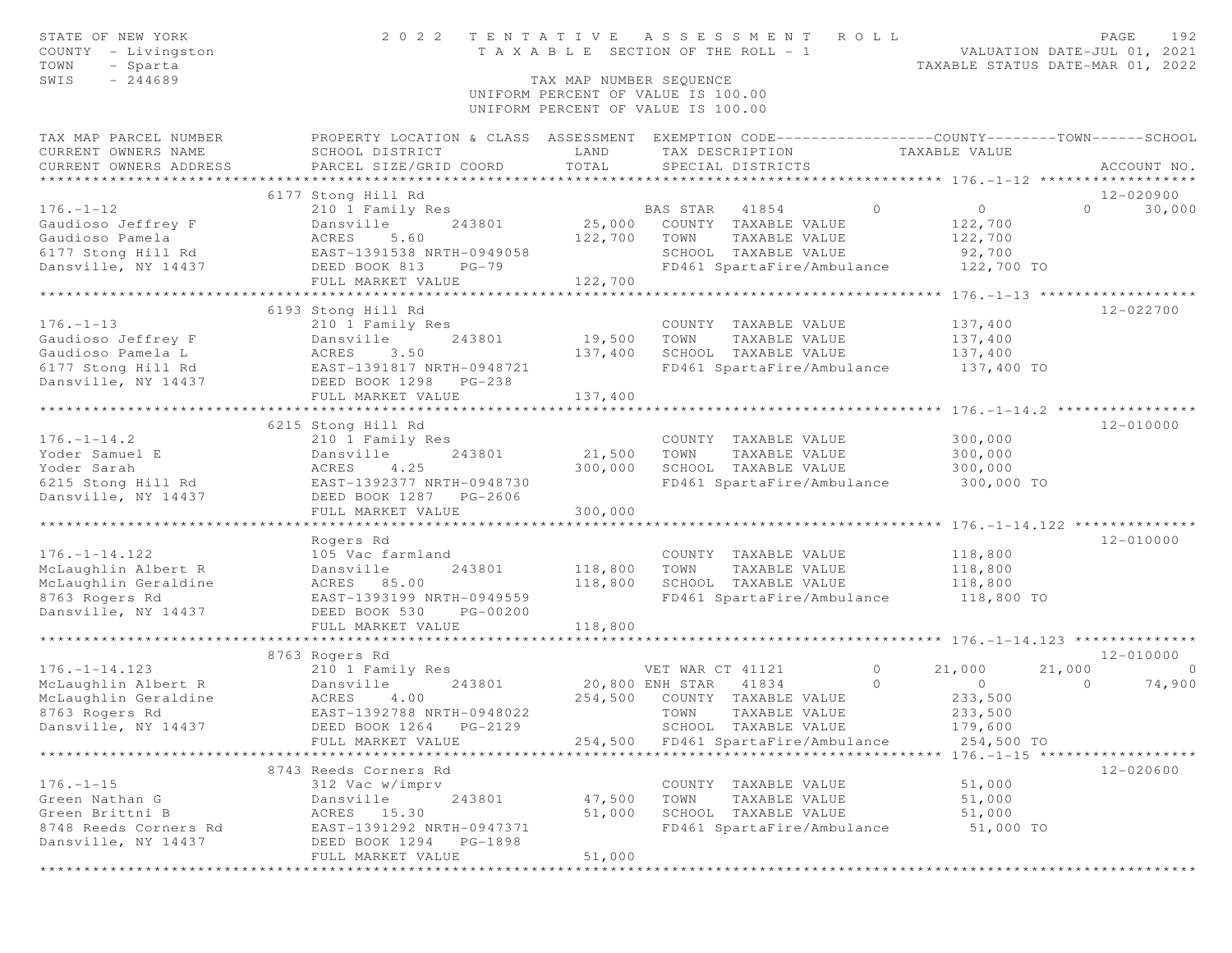| STATE OF NEW YORK<br>COUNTY - Livingston<br>TOWN<br>- Sparta<br>SWIS<br>$-244689$ | 2 0 2 2                                                                                                                                                                                                                                                        |        | TENTATIVE ASSESSMENT ROLL<br>TAXABLE SECTION OF THE ROLL - 1<br>TAXABLE SECTION OF THE ROLL - 1<br>TAXABLE STATUS DATE-MAR 01, 2022<br>TAX MAP NUMBER SEQUENCE<br>UNIFORM PERCENT OF VALUE IS 100.00<br>UNIFORM PERCENT OF VALUE IS 100.00 |            |                        |                | PAGE<br>193        |
|-----------------------------------------------------------------------------------|----------------------------------------------------------------------------------------------------------------------------------------------------------------------------------------------------------------------------------------------------------------|--------|--------------------------------------------------------------------------------------------------------------------------------------------------------------------------------------------------------------------------------------------|------------|------------------------|----------------|--------------------|
|                                                                                   | TAX MAP PARCEL NUMBER FROPERTY LOCATION & CLASS ASSESSMENT EXEMPTION CODE---------------COUNTY-------TOWN------SCHOOL                                                                                                                                          |        |                                                                                                                                                                                                                                            |            |                        |                |                    |
|                                                                                   |                                                                                                                                                                                                                                                                |        |                                                                                                                                                                                                                                            |            |                        |                |                    |
|                                                                                   | 8820 Rogers Rd                                                                                                                                                                                                                                                 |        |                                                                                                                                                                                                                                            |            |                        |                | 12-010950          |
|                                                                                   | 176.-1-16<br>Webster Allen<br>241 Rural res&ag<br>243801 22,900 COUNTY TAXABLE VALUE<br>269,800<br>269,800 TOWN TAXABLE VALUE<br>269,800 TOWN TAXABLE VALUE<br>269,800 DEED BOOK 1105 PG-347<br>269,800 DEED BOOK 1105 PG-347<br>269,800 DEED BO               |        |                                                                                                                                                                                                                                            |            |                        |                | $\Omega$<br>30,000 |
|                                                                                   |                                                                                                                                                                                                                                                                |        |                                                                                                                                                                                                                                            |            |                        |                |                    |
|                                                                                   |                                                                                                                                                                                                                                                                |        |                                                                                                                                                                                                                                            |            |                        |                |                    |
|                                                                                   |                                                                                                                                                                                                                                                                |        |                                                                                                                                                                                                                                            |            |                        |                |                    |
|                                                                                   |                                                                                                                                                                                                                                                                |        |                                                                                                                                                                                                                                            |            |                        |                |                    |
|                                                                                   |                                                                                                                                                                                                                                                                |        |                                                                                                                                                                                                                                            |            |                        |                |                    |
|                                                                                   |                                                                                                                                                                                                                                                                |        |                                                                                                                                                                                                                                            |            |                        |                |                    |
|                                                                                   | 6353 Stong Hill Rd                                                                                                                                                                                                                                             |        | 92 PCT OF VALUE USED FOR EXEMPTION PURPOSES                                                                                                                                                                                                |            |                        |                | $12 - 043000$      |
|                                                                                   |                                                                                                                                                                                                                                                                |        |                                                                                                                                                                                                                                            |            |                        |                |                    |
|                                                                                   |                                                                                                                                                                                                                                                                |        |                                                                                                                                                                                                                                            |            |                        |                |                    |
|                                                                                   |                                                                                                                                                                                                                                                                |        |                                                                                                                                                                                                                                            |            |                        |                |                    |
|                                                                                   |                                                                                                                                                                                                                                                                |        |                                                                                                                                                                                                                                            |            |                        |                |                    |
|                                                                                   |                                                                                                                                                                                                                                                                |        |                                                                                                                                                                                                                                            |            |                        |                |                    |
|                                                                                   | $[176. -1-18$ 476.-1-18<br>240 Represent 243801<br>243801<br>243801<br>243801<br>243801<br>243801<br>247,000 VET DIS CT 41131<br>26353 Stong Hill Rd<br>26353 Stong Hill Rd<br>26353 Stong Hill Rd<br>262,700<br>277,700<br>277,700<br>277,700<br>277,700<br>2 |        |                                                                                                                                                                                                                                            |            |                        |                |                    |
|                                                                                   |                                                                                                                                                                                                                                                                |        |                                                                                                                                                                                                                                            |            |                        |                |                    |
|                                                                                   | 6259 Stong Hill Rd                                                                                                                                                                                                                                             |        |                                                                                                                                                                                                                                            |            |                        |                | 12-037600          |
| $176. - 1 - 19$                                                                   | 210 1 Family Res                                                                                                                                                                                                                                               |        | SR CITIZEN 41800                                                                                                                                                                                                                           | $\bigcirc$ | 38,450                 |                | 38,450 38,450      |
|                                                                                   |                                                                                                                                                                                                                                                                |        |                                                                                                                                                                                                                                            |            |                        | $\overline{0}$ | 38,450             |
|                                                                                   |                                                                                                                                                                                                                                                                |        |                                                                                                                                                                                                                                            |            |                        |                |                    |
|                                                                                   | Carone Barbara W (Dansville 243801 4,000 ENH STAR 41834 0<br>Sullivan Karen FRNT 125.00 DPTH 225.00 76,900 COUNTY TAXABLE VALUE<br>EAST-1392997 NRTH-0948680 SCHOOL TAXABLE VALUE<br>Dansville, NY 14437 EAST-1392997 NRTH-0948680 S                           |        | TOWN      TAXABLE VALUE<br>SCHOOL   TAXABLE VALUE                                                                                                                                                                                          |            | $38,450$<br>38,450     |                |                    |
|                                                                                   |                                                                                                                                                                                                                                                                |        |                                                                                                                                                                                                                                            |            | $\overline{0}$         |                |                    |
|                                                                                   | DEED BOOK 1263    PG-2117                                                                                                                                                                                                                                      |        | FD461 SpartaFire/Ambulance 76,900 TO                                                                                                                                                                                                       |            |                        |                |                    |
|                                                                                   | FULL MARKET VALUE                                                                                                                                                                                                                                              | 76,900 |                                                                                                                                                                                                                                            |            |                        |                |                    |
|                                                                                   |                                                                                                                                                                                                                                                                |        |                                                                                                                                                                                                                                            |            |                        |                |                    |
|                                                                                   | 6350 Stong Hill Rd                                                                                                                                                                                                                                             |        |                                                                                                                                                                                                                                            |            |                        |                | $12 - 043100$      |
|                                                                                   |                                                                                                                                                                                                                                                                |        |                                                                                                                                                                                                                                            |            | $\overline{0}$         |                | $0 \t 30,000$      |
|                                                                                   |                                                                                                                                                                                                                                                                |        |                                                                                                                                                                                                                                            |            | 94,100                 |                |                    |
|                                                                                   | 0350 Stong Hill Kd 210 1 Family Res 210 1 Family Res 210 1 Family Res 210 1 Family Res 210 1 Family Res 213801 213,000 COUNTY TAXABLE VALUE 243801 243801 243801 24550 Stong Hill Rd 2550 Stong Hill Rd 2550 Stong Hill Rd 255                                 |        |                                                                                                                                                                                                                                            |            | 94,100                 |                |                    |
|                                                                                   |                                                                                                                                                                                                                                                                | 94,100 | FD461 SpartaFire/Ambulance 94,100 TO                                                                                                                                                                                                       |            | 64,100                 |                |                    |
|                                                                                   | FULL MARKET VALUE                                                                                                                                                                                                                                              |        |                                                                                                                                                                                                                                            |            |                        |                |                    |
|                                                                                   |                                                                                                                                                                                                                                                                |        |                                                                                                                                                                                                                                            |            |                        |                |                    |
|                                                                                   | 8900 Rogers Rd                                                                                                                                                                                                                                                 |        |                                                                                                                                                                                                                                            |            |                        |                | 12-007220          |
|                                                                                   |                                                                                                                                                                                                                                                                |        |                                                                                                                                                                                                                                            | $\circ$    | $\overline{0}$         |                | $0 \t 30,000$      |
|                                                                                   |                                                                                                                                                                                                                                                                |        |                                                                                                                                                                                                                                            |            |                        |                |                    |
|                                                                                   |                                                                                                                                                                                                                                                                |        |                                                                                                                                                                                                                                            |            | $306,900$<br>$306,900$ |                |                    |
|                                                                                   |                                                                                                                                                                                                                                                                |        | SCHOOL TAXABLE VALUE<br>AG003 Ag District #3                                                                                                                                                                                               |            | 276,900                |                |                    |
|                                                                                   |                                                                                                                                                                                                                                                                |        |                                                                                                                                                                                                                                            |            | 306,900 TO             |                |                    |
|                                                                                   |                                                                                                                                                                                                                                                                |        | 306,900 FD461 SpartaFire/Ambulance 306,900 TO                                                                                                                                                                                              |            |                        |                |                    |
|                                                                                   |                                                                                                                                                                                                                                                                |        |                                                                                                                                                                                                                                            |            |                        |                |                    |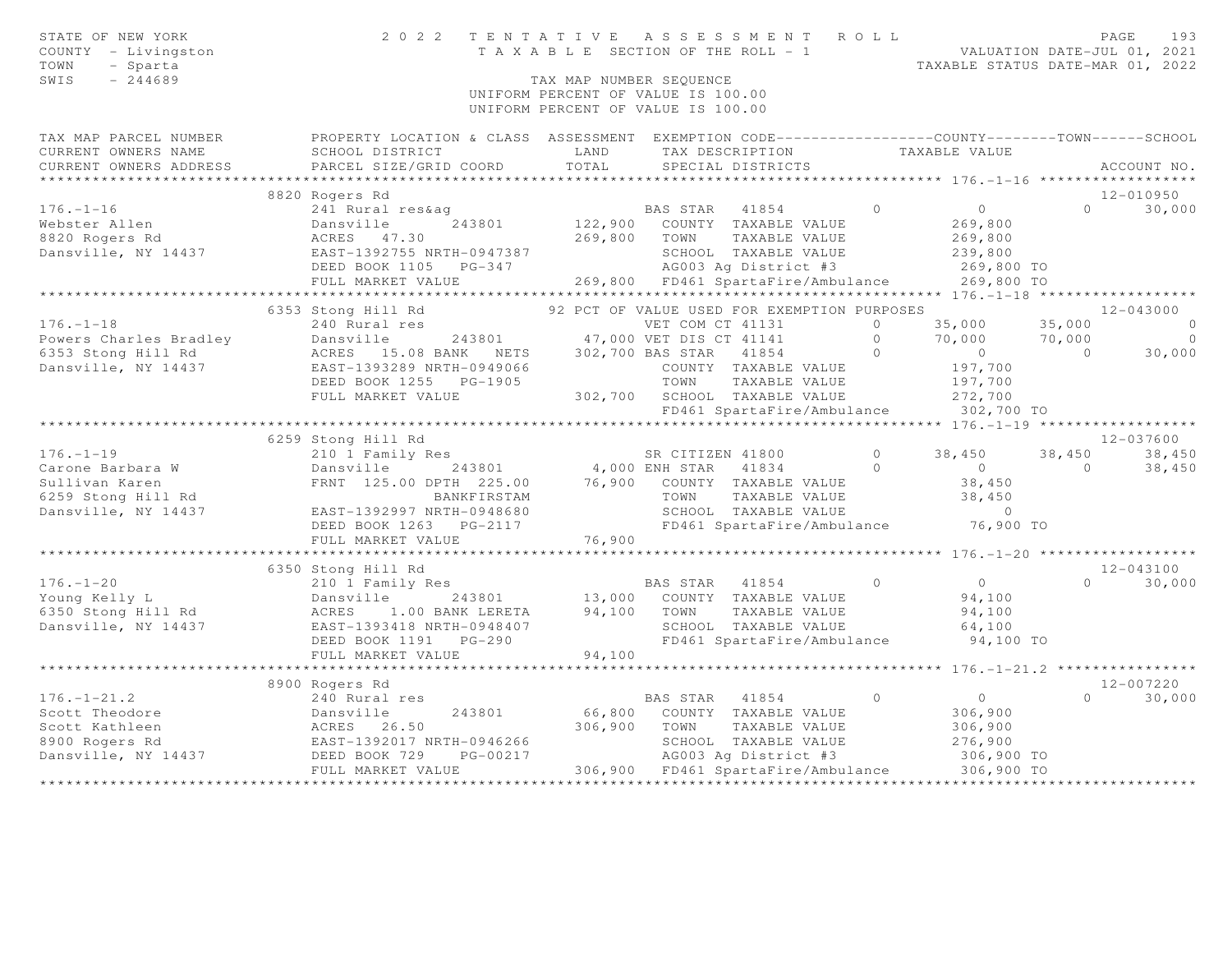| STATE OF NEW YORK<br>COUNTY - Livingston<br>TOWN<br>- Sparta<br>$-244689$<br>SWIS                                                                                                                                                                    |                                                                                                                                               | TAX MAP NUMBER SEQUENCE | 2022 TENTATIVE ASSESSMENT ROLL<br>T A X A B L E SECTION OF THE ROLL - 1<br>UNIFORM PERCENT OF VALUE IS 100.00<br>UNIFORM PERCENT OF VALUE IS 100.00 |          | VALUATION DATE-JUL 01, 2021<br>TAXABLE STATUS DATE-MAR 01, 2022 | PAGE     | 194           |
|------------------------------------------------------------------------------------------------------------------------------------------------------------------------------------------------------------------------------------------------------|-----------------------------------------------------------------------------------------------------------------------------------------------|-------------------------|-----------------------------------------------------------------------------------------------------------------------------------------------------|----------|-----------------------------------------------------------------|----------|---------------|
| TAX MAP PARCEL NUMBER<br>CURRENT OWNERS NAME<br>CURRENT OWNERS ADDRESS                                                                                                                                                                               | PROPERTY LOCATION & CLASS ASSESSMENT EXEMPTION CODE----------------COUNTY-------TOWN------SCHOOL<br>SCHOOL DISTRICT<br>PARCEL SIZE/GRID COORD | LAND<br>TOTAL           | TAX DESCRIPTION TAXABLE VALUE<br>SPECIAL DISTRICTS                                                                                                  |          |                                                                 |          | ACCOUNT NO.   |
|                                                                                                                                                                                                                                                      |                                                                                                                                               |                         |                                                                                                                                                     |          |                                                                 |          |               |
|                                                                                                                                                                                                                                                      | 8855 Rogers Rd                                                                                                                                |                         |                                                                                                                                                     |          |                                                                 |          | $12 - 045150$ |
| $176. - 1 - 21.31$                                                                                                                                                                                                                                   | 240 Rural res                                                                                                                                 |                         | BAS STAR 41854                                                                                                                                      | $\Omega$ | $\circ$                                                         | $\Omega$ | 30,000        |
| Witzel Robert R                                                                                                                                                                                                                                      | Dansville<br>ACRES 68.60<br>243801                                                                                                            | 107,600                 | COUNTY TAXABLE VALUE                                                                                                                                |          | 326,500                                                         |          |               |
| Witzel Kathleen M                                                                                                                                                                                                                                    |                                                                                                                                               | 326,500                 | TOWN<br>TAXABLE VALUE                                                                                                                               |          | 326,500                                                         |          |               |
| 9019 Rogers Rd                                                                                                                                                                                                                                       | EAST-1393608 NRTH-0946484                                                                                                                     |                         | SCHOOL TAXABLE VALUE                                                                                                                                |          | 296,500                                                         |          |               |
| Dansville, NY 14437                                                                                                                                                                                                                                  | EAST-1393608 NAIL<br>DEED BOOK 1094 PG-241                                                                                                    |                         | AG003 Aq District #3                                                                                                                                |          | 326,500 TO                                                      |          |               |
|                                                                                                                                                                                                                                                      |                                                                                                                                               |                         | 326,500 FD461 SpartaFire/Ambulance                                                                                                                  |          | 326,500 TO                                                      |          |               |
|                                                                                                                                                                                                                                                      |                                                                                                                                               |                         |                                                                                                                                                     |          |                                                                 |          |               |
|                                                                                                                                                                                                                                                      | 6361 Stong Hill Rd                                                                                                                            |                         |                                                                                                                                                     | $\Omega$ |                                                                 |          | 12-014350     |
| $176. - 1 - 22$                                                                                                                                                                                                                                      | 210 1 Family Res                                                                                                                              |                         | BAS STAR<br>41854                                                                                                                                   |          | $\overline{0}$                                                  | $\Omega$ | 30,000        |
|                                                                                                                                                                                                                                                      |                                                                                                                                               | 120,100                 | 13,000 COUNTY TAXABLE VALUE<br>TAXABLE VALUE<br>TOWN                                                                                                |          | 120,100<br>120,100                                              |          |               |
| Fronk William C<br>Fronk Nancy R<br>6361 Stong Hill Rd<br>8361 Stong Hill Rd<br>8361 Stong Hill Rd<br>8361 Stong Hill Rd<br>8361 Stong Hill Rd<br>8361 Stong Hill Rd<br>8361 Stong Hill Rd<br>8361 Stong Hill Rd<br>8361 Stong Hill Rd<br>8362 NRTH- |                                                                                                                                               |                         | SCHOOL TAXABLE VALUE                                                                                                                                |          | 90,100                                                          |          |               |
| Dansville, NY 14437                                                                                                                                                                                                                                  | DEED BOOK 490 PG-98                                                                                                                           |                         | FD461 SpartaFire/Ambulance                                                                                                                          |          | 120,100 TO                                                      |          |               |
|                                                                                                                                                                                                                                                      | FULL MARKET VALUE                                                                                                                             | 120,100                 |                                                                                                                                                     |          |                                                                 |          |               |
|                                                                                                                                                                                                                                                      | **************************                                                                                                                    |                         |                                                                                                                                                     |          |                                                                 |          |               |
|                                                                                                                                                                                                                                                      | Stong Hill Rd                                                                                                                                 |                         |                                                                                                                                                     |          |                                                                 |          | $12 - 014300$ |
| $176. - 1 - 23.11$                                                                                                                                                                                                                                   | 105 Vac farmland                                                                                                                              |                         | AG DIST C 41720                                                                                                                                     | $\Omega$ | 70,161                                                          | 70,161   | 70,161        |
| Fronk William C                                                                                                                                                                                                                                      | 243801<br>Dansville                                                                                                                           |                         | 122,900 COUNTY TAXABLE VALUE                                                                                                                        |          | 52,739                                                          |          |               |
| Fronk Nancy R                                                                                                                                                                                                                                        | ACRES 59.50                                                                                                                                   | 122,900                 | TOWN<br>TAXABLE VALUE                                                                                                                               |          | 52,739                                                          |          |               |
| 6361 Stong Hill Rd                                                                                                                                                                                                                                   | EAST-1394697 NRTH-0949464                                                                                                                     |                         | SCHOOL TAXABLE VALUE                                                                                                                                |          | 52,739                                                          |          |               |
| Dansville, NY 14437                                                                                                                                                                                                                                  | DEED BOOK 801<br>$PG-181$                                                                                                                     |                         | AG003 Ag District #3                                                                                                                                |          | 122,900 TO                                                      |          |               |
|                                                                                                                                                                                                                                                      | FULL MARKET VALUE                                                                                                                             |                         | 122,900 FD461 SpartaFire/Ambulance                                                                                                                  |          | 122,900 TO                                                      |          |               |
| MAY BE SUBJECT TO PAYMENT                                                                                                                                                                                                                            |                                                                                                                                               |                         |                                                                                                                                                     |          |                                                                 |          |               |
| UNDER AGDIST LAW TIL 2026                                                                                                                                                                                                                            |                                                                                                                                               |                         |                                                                                                                                                     |          |                                                                 |          |               |
|                                                                                                                                                                                                                                                      |                                                                                                                                               |                         |                                                                                                                                                     |          |                                                                 |          |               |
|                                                                                                                                                                                                                                                      | Stong Hill Rd                                                                                                                                 |                         |                                                                                                                                                     |          |                                                                 |          |               |
| $176. - 1 - 23.12$                                                                                                                                                                                                                                   | 105 Vac farmland                                                                                                                              |                         | COUNTY TAXABLE VALUE                                                                                                                                |          | 56,500                                                          |          |               |
| Fronk Mary Beth                                                                                                                                                                                                                                      | 243801<br>Dansville                                                                                                                           | 56,500                  | TOWN<br>TAXABLE VALUE                                                                                                                               |          | 56,500                                                          |          |               |
| Fronk Cassie L                                                                                                                                                                                                                                       | ACRES 23.50                                                                                                                                   | 56,500                  | SCHOOL TAXABLE VALUE                                                                                                                                |          | 56,500                                                          |          |               |
| 6431A Stong Hill Rd                                                                                                                                                                                                                                  | EAST-1396096 NRTH-0949311                                                                                                                     |                         | AG003 Ag District #3                                                                                                                                |          | 56,500 TO                                                       |          |               |
| Dansville, NY 14437                                                                                                                                                                                                                                  | DEED BOOK 1101    PG-186                                                                                                                      |                         | FD461 SpartaFire/Ambulance 56,500 TO                                                                                                                |          |                                                                 |          |               |
|                                                                                                                                                                                                                                                      | FULL MARKET VALUE<br>*************************                                                                                                | 56,500                  |                                                                                                                                                     |          | ********************** 176. -1-24 *******************           |          |               |
|                                                                                                                                                                                                                                                      | 6372 Stong Hill Rd                                                                                                                            |                         |                                                                                                                                                     |          |                                                                 |          | 12-030100     |
| $176. - 1 - 24$                                                                                                                                                                                                                                      | 210 1 Family Res                                                                                                                              |                         | BAS STAR<br>41854                                                                                                                                   | $\Omega$ | $\overline{0}$                                                  | $\Omega$ | 30,000        |
| Wensel Anthony                                                                                                                                                                                                                                       | Dansville<br>243801                                                                                                                           | 16,400                  | COUNTY TAXABLE VALUE                                                                                                                                |          | 126,900                                                         |          |               |
| O'Connor Sara                                                                                                                                                                                                                                        | Dansvi<br>ACRES<br>2.30                                                                                                                       | 126,900                 | TOWN<br>TAXABLE VALUE                                                                                                                               |          | 126,900                                                         |          |               |
|                                                                                                                                                                                                                                                      |                                                                                                                                               |                         | SCHOOL TAXABLE VALUE                                                                                                                                |          | 96,900                                                          |          |               |
|                                                                                                                                                                                                                                                      |                                                                                                                                               |                         | FD461 SpartaFire/Ambulance                                                                                                                          |          | 126,900 TO                                                      |          |               |
|                                                                                                                                                                                                                                                      | FULL MARKET VALUE                                                                                                                             | 126,900                 |                                                                                                                                                     |          |                                                                 |          |               |
|                                                                                                                                                                                                                                                      |                                                                                                                                               |                         |                                                                                                                                                     |          |                                                                 |          |               |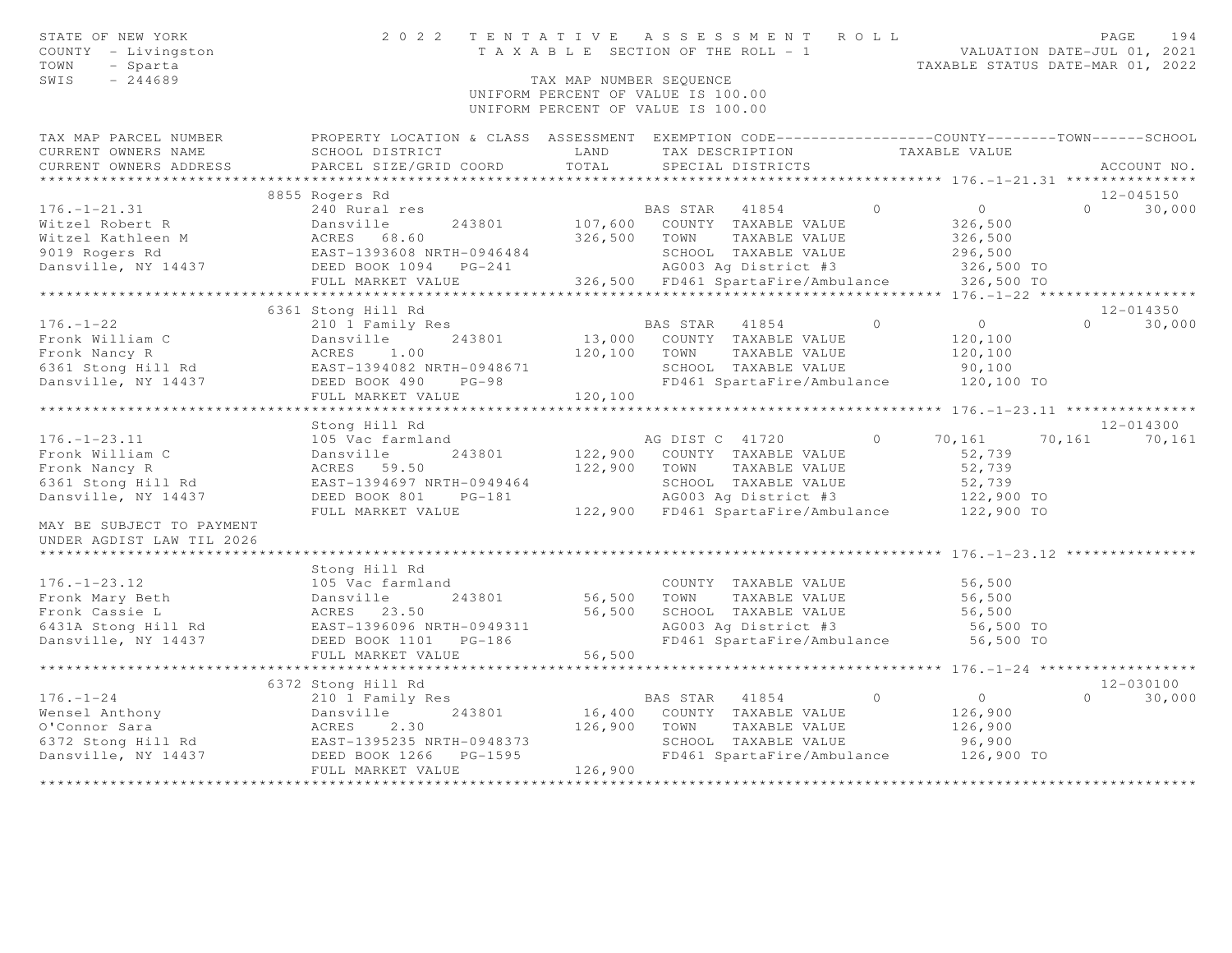| STATE OF NEW YORK<br>COUNTY - Livingston<br>TOWN<br>- Sparta<br>SWIS<br>$-244689$ | 2022 TENTATIVE ASSESSMENT ROLL                                                                                                                                                             | TAX MAP NUMBER SEOUENCE | UNIFORM PERCENT OF VALUE IS 100.00<br>UNIFORM PERCENT OF VALUE IS 100.00 |                                            |                | TENTATIVE ASSESSMENT ROLL PAGE 195<br>TAXABLE SECTION OF THE ROLL - 1 VALUATION DATE-JUL 01, 2021<br>TAXABLE STATUS DATE-MAR 01, 2022 |                 |                       |             |
|-----------------------------------------------------------------------------------|--------------------------------------------------------------------------------------------------------------------------------------------------------------------------------------------|-------------------------|--------------------------------------------------------------------------|--------------------------------------------|----------------|---------------------------------------------------------------------------------------------------------------------------------------|-----------------|-----------------------|-------------|
| TAX MAP PARCEL NUMBER<br>CURRENT OWNERS NAME<br>CURRENT OWNERS ADDRESS            | PROPERTY LOCATION & CLASS ASSESSMENT EXEMPTION CODE----------------COUNTY-------TOWN-----SCHOOL<br>SCHOOL DISTRICT<br>PARCEL SIZE/GRID COORD                                               | LAND<br>TOTAL           | TAX DESCRIPTION<br>SPECIAL DISTRICTS                                     |                                            |                | TAXABLE VALUE                                                                                                                         |                 |                       | ACCOUNT NO. |
|                                                                                   |                                                                                                                                                                                            |                         |                                                                          |                                            |                |                                                                                                                                       |                 |                       |             |
|                                                                                   | Stong Hill Rd                                                                                                                                                                              |                         |                                                                          |                                            |                |                                                                                                                                       |                 | 12-006700             |             |
| $176. - 1 - 25$                                                                   | 105 Vac farmland                                                                                                                                                                           |                         | AG DIST C 41720                                                          |                                            |                | $0 \t141,967$                                                                                                                         | 141,967 141,967 |                       |             |
| Conrad Kenneth R                                                                  | 243801<br>Dansville                                                                                                                                                                        |                         | 218,200 COUNTY TAXABLE VALUE                                             |                                            |                | 76,233                                                                                                                                |                 |                       |             |
| Conrad Particia L                                                                 | ACRES 88.40                                                                                                                                                                                |                         | 218,200 TOWN TAXABLE VALUE                                               |                                            |                | 76,233                                                                                                                                |                 |                       |             |
| 6167 Moose Hill Rd<br>Dansville, NY 14437-9725                                    | DEED BOOK 788                                                                                                                                                                              |                         |                                                                          |                                            |                |                                                                                                                                       |                 |                       |             |
|                                                                                   |                                                                                                                                                                                            |                         |                                                                          |                                            |                |                                                                                                                                       |                 |                       |             |
| MAY BE SUBJECT TO PAYMENT<br>UNDER AGDIST LAW TIL 2026                            | ACRES 00.40<br>EAST-1395029 NRTH-0947223 SCHOOL TAXABLE VALUE<br>DEED BOOK 788 PG-293 AG003 Ag District #3 218,200 TO<br>FIII.I MARKET VALUE 218,200 FD461 SpartaFire/Ambulance 218,200 TO |                         |                                                                          |                                            |                |                                                                                                                                       |                 |                       |             |
|                                                                                   |                                                                                                                                                                                            |                         |                                                                          |                                            |                |                                                                                                                                       |                 |                       |             |
|                                                                                   | Stong Hill Rd                                                                                                                                                                              |                         |                                                                          |                                            |                |                                                                                                                                       |                 | 12-040000             |             |
| $176. - 1 - 26$                                                                   | 321 Abandoned ag                                                                                                                                                                           |                         |                                                                          | COUNTY TAXABLE VALUE                       |                | 50,300                                                                                                                                |                 |                       |             |
| Northrup Shirley                                                                  |                                                                                                                                                                                            |                         | 50,300 TOWN                                                              | TAXABLE VALUE                              |                | 50,300                                                                                                                                |                 |                       |             |
| 720 Calkins Rd                                                                    | Dansville 243801<br>ACRES 20.34<br>EAST-1396113 NRTH-0950011                                                                                                                               |                         | 50,300 SCHOOL TAXABLE VALUE                                              | AG003 Ag District #3<br>FD461 Spartaric (1 |                | 50,300                                                                                                                                |                 |                       |             |
| Rochester, NY 14623                                                               | DEED BOOK 1056 PG-69                                                                                                                                                                       |                         |                                                                          |                                            |                | 50,300 TO<br>FD461 SpartaFire/Ambulance 50,300 TO                                                                                     |                 |                       |             |
|                                                                                   | FULL MARKET VALUE                                                                                                                                                                          | 50,300                  |                                                                          |                                            |                |                                                                                                                                       |                 |                       |             |
|                                                                                   |                                                                                                                                                                                            |                         |                                                                          |                                            |                |                                                                                                                                       |                 |                       |             |
|                                                                                   | 6381 Stong Hill Rd                                                                                                                                                                         |                         |                                                                          |                                            |                |                                                                                                                                       |                 | $12 - 028600$         |             |
| $176. - 1 - 27$                                                                   | 210 1 Family Res                                                                                                                                                                           |                         | BAS STAR 41854                                                           |                                            | $\overline{0}$ | $\overline{0}$                                                                                                                        |                 | $\Omega$              | 30,000      |
| Mehlenbacher Brent<br>6381 Stong Hill Rd                                          | 243801<br>Dansville                                                                                                                                                                        |                         | 33,200 COUNTY TAXABLE VALUE                                              |                                            |                | 189,200                                                                                                                               |                 |                       |             |
|                                                                                   | ACRES<br>9.00                                                                                                                                                                              | 189,200 TOWN            |                                                                          | TAXABLE VALUE                              |                | 189,200                                                                                                                               |                 |                       |             |
| Dansville, NY 14437                                                               | EAST-1395803 NRTH-0948838<br>DEED BOOK 798 PG-23                                                                                                                                           |                         |                                                                          | SCHOOL TAXABLE VALUE                       |                | 159,200                                                                                                                               |                 |                       |             |
|                                                                                   |                                                                                                                                                                                            |                         |                                                                          |                                            |                | FD461 SpartaFire/Ambulance 189,200 TO                                                                                                 |                 |                       |             |
|                                                                                   | FULL MARKET VALUE                                                                                                                                                                          | 189,200                 |                                                                          |                                            |                |                                                                                                                                       |                 |                       |             |
|                                                                                   |                                                                                                                                                                                            |                         |                                                                          |                                            |                |                                                                                                                                       |                 |                       |             |
| $176. - 1 - 28$                                                                   | 6431 Stong Hill Rd<br>210 1 Family Res                                                                                                                                                     |                         | BAS STAR 41854                                                           |                                            | $\circ$        | $\overline{0}$                                                                                                                        |                 | 12-045250<br>$\Omega$ | 30,000      |
| Fronk Mary B                                                                      |                                                                                                                                                                                            |                         |                                                                          |                                            |                | 84,100                                                                                                                                |                 |                       |             |
| 6431 Stong Hill Rd                                                                | Lle 243801 15,200 COUNTY TAXABLE VALUE<br>1.86 BANKFIRSTAM 84,100 TOWN TAXABLE VALUE<br>Dansville<br>ACRES 1                                                                               |                         |                                                                          | TAXABLE VALUE                              |                | 84,100                                                                                                                                |                 |                       |             |
| Dansville, NY 14437                                                               | EAST-1396292 NRTH-0948707                                                                                                                                                                  |                         |                                                                          | SCHOOL TAXABLE VALUE                       |                | 54,100                                                                                                                                |                 |                       |             |
|                                                                                   | DEED BOOK 1038 PG-169                                                                                                                                                                      |                         |                                                                          |                                            |                | FD461 SpartaFire/Ambulance 84,100 TO                                                                                                  |                 |                       |             |
|                                                                                   | FULL MARKET VALUE                                                                                                                                                                          | 84,100                  |                                                                          |                                            |                |                                                                                                                                       |                 |                       |             |
|                                                                                   |                                                                                                                                                                                            |                         |                                                                          |                                            |                |                                                                                                                                       |                 |                       |             |
|                                                                                   | 6432 Stong Hill Rd                                                                                                                                                                         |                         |                                                                          |                                            |                |                                                                                                                                       |                 | 12-013900             |             |
| $176. - 1 - 30$                                                                   | 120 Field crops                                                                                                                                                                            |                         | AG DIST C 41720                                                          |                                            | $\circ$        | 177,085                                                                                                                               | 177,085 177,085 |                       |             |
| Fronk Bruce                                                                       | Dansville                                                                                                                                                                                  |                         | 243801 246,100 BAS STAR 41854                                            |                                            | $\Omega$       | $\begin{pmatrix} 0 \\ 0 \end{pmatrix}$                                                                                                | $\overline{0}$  |                       | 30,000      |
| 6432 Stong Hill Rd                                                                | ACRES 107.00                                                                                                                                                                               |                         | 305,300 COUNTY TAXABLE VALUE                                             |                                            |                | 128,215                                                                                                                               |                 |                       |             |
| Dansville, NY 14437 EAST-1396438 NRTH-0947146                                     | DEED BOOK 563<br>PG-00232                                                                                                                                                                  |                         | TOWN                                                                     | TAXABLE VALUE<br>SCHOOL TAXABLE VALUE      |                | 128,215<br>98,215                                                                                                                     |                 |                       |             |
| MAY BE SUBJECT TO PAYMENT FULL MARKET VALUE                                       |                                                                                                                                                                                            |                         | 305,300 AG003 Ag District #3                                             |                                            |                | 305,300 TO                                                                                                                            |                 |                       |             |
| UNDER AGDIST LAW TIL 2026                                                         |                                                                                                                                                                                            |                         |                                                                          |                                            |                | FD461 SpartaFire/Ambulance 305,300 TO                                                                                                 |                 |                       |             |
| ********************                                                              |                                                                                                                                                                                            |                         |                                                                          |                                            |                |                                                                                                                                       |                 |                       |             |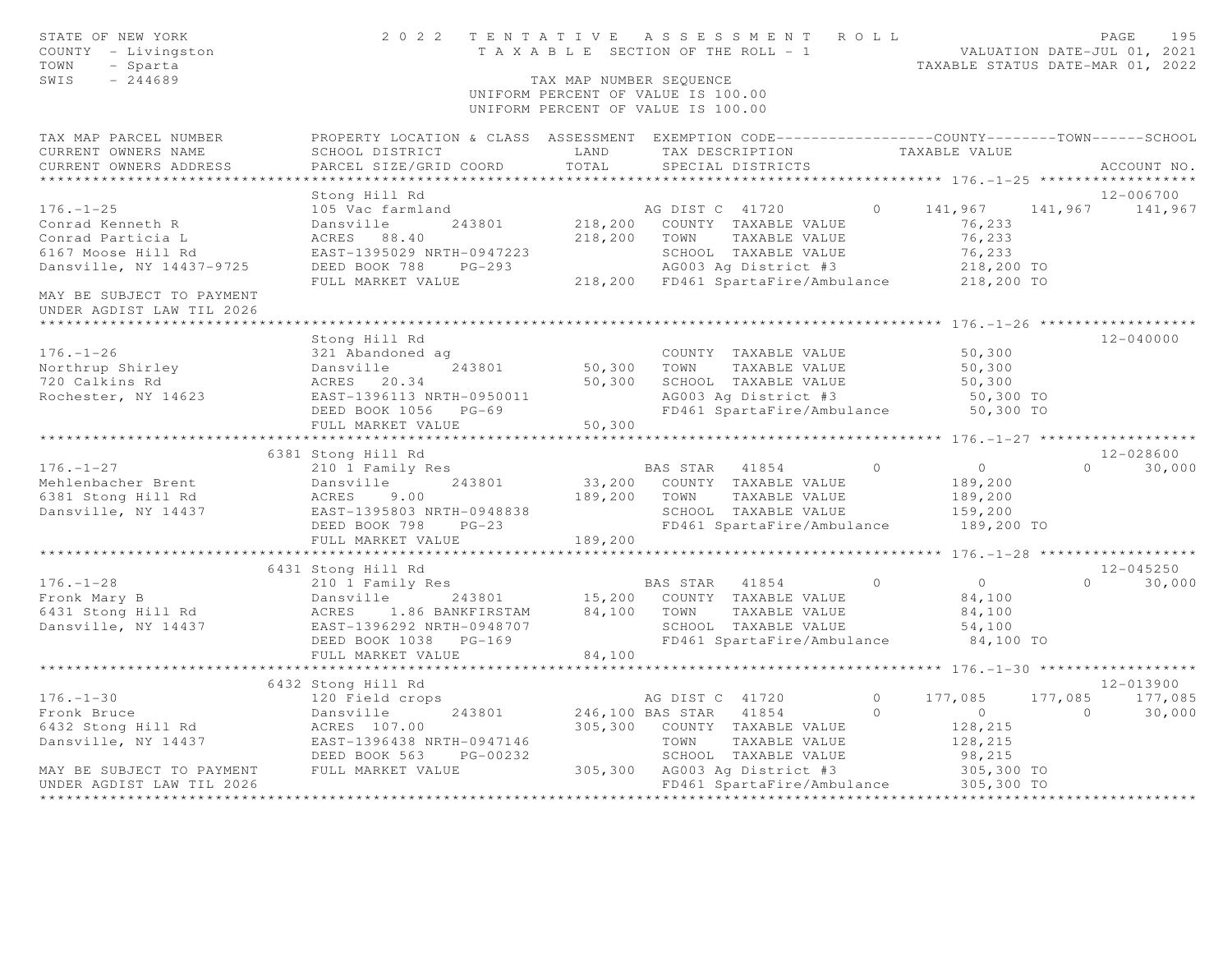| STATE OF NEW YORK<br>COUNTY - Livingston<br>- Sparta<br>TOWN<br>SWIS<br>$-244689$                 |                                                                                                                                                                                                             | TAX MAP NUMBER SEQUENCE | 2022 TENTATIVE ASSESSMENT ROLL<br>---- TENTATIVE ASSESSMENT AVER PRIDATION DATE-JUL 01, 2021<br>TAXABLE SECTION OF THE ROLL - 1 TAXABLE STATUS DATE-MAR 01, 2022<br>UNIFORM PERCENT OF VALUE IS 100.00<br>UNIFORM PERCENT OF VALUE IS 100.00 |                |                                                                             |                          | PAGE<br>196                       |
|---------------------------------------------------------------------------------------------------|-------------------------------------------------------------------------------------------------------------------------------------------------------------------------------------------------------------|-------------------------|----------------------------------------------------------------------------------------------------------------------------------------------------------------------------------------------------------------------------------------------|----------------|-----------------------------------------------------------------------------|--------------------------|-----------------------------------|
| TAX MAP PARCEL NUMBER<br>CURRENT OWNERS NAME<br>CURRENT OWNERS ADDRESS                            | PROPERTY LOCATION & CLASS ASSESSMENT EXEMPTION CODE----------------COUNTY-------TOWN-----SCHOOL<br>SCHOOL DISTRICT<br>PARCEL SIZE/GRID COORD                                                                | LAND<br>TOTAL           | TAX DESCRIPTION<br>SPECIAL DISTRICTS                                                                                                                                                                                                         |                | TAXABLE VALUE                                                               |                          | ACCOUNT NO.                       |
| $176. - 1 - 31.2$<br>Fronk Bruce C<br>6432 Stong Hill Rd<br>Dansville, NY 14437                   | Stong Hill Rd<br>314 Rural vac<10<br>Dansville<br>243801<br>1.00<br>ACRES<br>EAST-1397250 NRTH-0948663<br>DEED BOOK 750<br>PG-00072<br>FULL MARKET VALUE                                                    | 2,500                   | COUNTY TAXABLE VALUE<br>2,500 TOWN<br>TAXABLE VALUE<br>2,500 SCHOOL TAXABLE VALUE<br>FD461 SpartaFire/Ambulance                                                                                                                              |                | 2,500<br>2,500<br>2,500<br>2,500 TO                                         |                          | 12-014000                         |
|                                                                                                   |                                                                                                                                                                                                             |                         |                                                                                                                                                                                                                                              |                |                                                                             |                          |                                   |
| $176. - 1 - 31.11$<br>Miller Andy D<br>MIller Tena W<br>6491 Stong Hill Rd<br>Dansville, NY 14437 | 6491 Stong Hill Rd<br>240 Rural res<br>Dansville<br>Dansville 243801<br>ACRES 63.00<br>EAST-1397603 NRTH-0949395                                                                                            |                         | AG DIST IN 41730<br>243801 114,800 BAS STAR 41854<br>447,700 COUNTY TAXABLE VALUE<br>TOWN<br>TAXABLE VALUE                                                                                                                                   | $\circ$        | 0 $33,249$<br>$\overline{0}$<br>414,451<br>414,451<br>384,451<br>447,700 TO | 33,249<br>$\overline{0}$ | $12 - 037200$<br>33,249<br>30,000 |
| MAY BE SUBJECT TO PAYMENT<br>UNDER AGDIST LAW TIL 2029                                            |                                                                                                                                                                                                             |                         |                                                                                                                                                                                                                                              |                |                                                                             |                          |                                   |
| $176. - 1 - 31.12$<br>Miller Uria D<br>Miller Ada W<br>6469 Stong Hill Rd                         | 6469 Stong Hill Rd N<br>210 1 Family Res<br>243801<br>Dansville                                                                                                                                             |                         | COUNTY TAXABLE VALUE<br>49,000 TOWN TAXABLE VALUE<br>426,800 SCHOOL TAXABLE VALUE<br>FD461 SpartaFire/Ambulance 426,800 TO                                                                                                                   |                | 426,800<br>426,800<br>426,800                                               |                          | $12 - 037200$                     |
|                                                                                                   | FULL MARKET VALUE                                                                                                                                                                                           | 426,800                 |                                                                                                                                                                                                                                              |                |                                                                             |                          |                                   |
| $176. - 1 - 32$                                                                                   | Story Rd                                                                                                                                                                                                    |                         |                                                                                                                                                                                                                                              |                |                                                                             |                          | 12-003800                         |
| Tater Hills Properties, LLC<br>8823 Story Rd<br>Wayland, NY 14572<br>MAY BE SUBJECT TO PAYMENT    | 105 Vac farmland<br>243801<br>Dansville<br>ACRES 11.50<br>EAST-1398812 NRTH-0949877<br>DEED BOOK 1295 PG-1423<br>FULL MARKET VALUE                                                                          |                         | AG DIST C 41720<br>25,400 COUNTY TAXABLE VALUE<br>25,400 TOWN TAXABLE VALUE<br>SCHOOL TAXABLE VALUE<br>AG003 Ag District #3<br>25,400 FD461 SpartaFire/Ambulance                                                                             | $\overline{0}$ | 19,319<br>6,081<br>6,081<br>6,081<br>25,400 TO<br>25,400 TO                 |                          | 19,319 19,319                     |
| UNDER AGDIST LAW TIL 2026                                                                         |                                                                                                                                                                                                             |                         |                                                                                                                                                                                                                                              |                |                                                                             |                          |                                   |
| $176. - 1 - 33.2$<br>Burley Michelle J<br>6525 Stong Hill Rd<br>Dansville, NY 14437               | Stong Hill Rd<br>314 Rural vac<10<br>Dansville<br>ACRES 2.40 BANK LERETA 10,100 SCHOOL TAXABLE VALUE<br>EAST-1398198 NRTH-0948885 FD461 SpartaFire/Ambulance<br>DEED BOOK 1297 PG-2262<br>FULL MARKET VALUE | 10,100                  | COUNTY TAXABLE VALUE<br>FD461 SpartaFire/Ambulance 10,100 TO                                                                                                                                                                                 |                | 10,100<br>10,100<br>10,100                                                  |                          |                                   |
|                                                                                                   |                                                                                                                                                                                                             |                         |                                                                                                                                                                                                                                              |                |                                                                             |                          |                                   |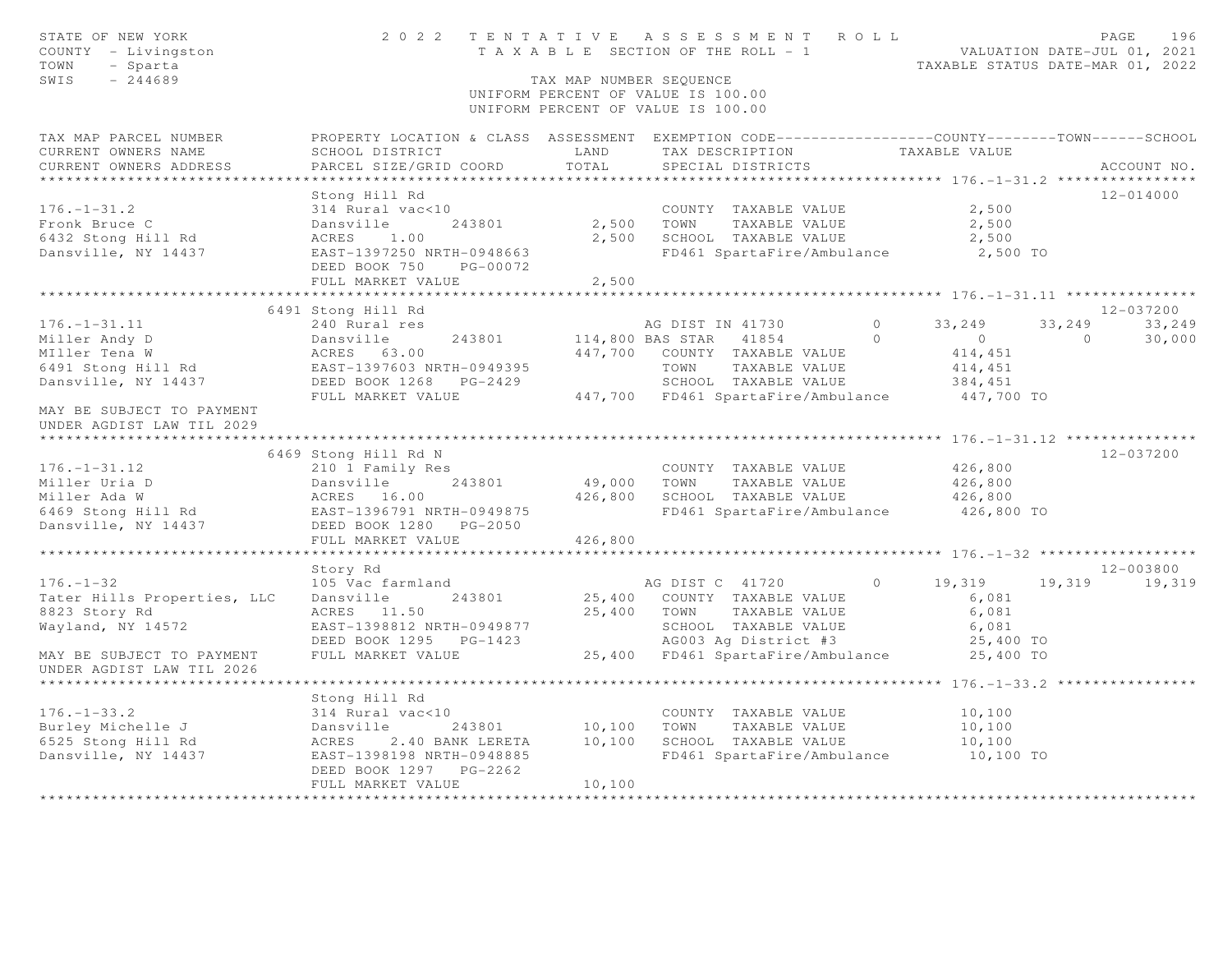|                                                                                                                                                     |                                                                                                                                                                                                      |                                       |                                                                                                                                                                                                                                                                                                                                                                                                                                                               | PAGE<br>197<br>TAXABLE STATUS DATE-MAR 01, 2022                                                                                                                                                                                                                                                                                                                                                                                                                                                                                                                                                                                                                                                                                                                                                                                                                                                         |
|-----------------------------------------------------------------------------------------------------------------------------------------------------|------------------------------------------------------------------------------------------------------------------------------------------------------------------------------------------------------|---------------------------------------|---------------------------------------------------------------------------------------------------------------------------------------------------------------------------------------------------------------------------------------------------------------------------------------------------------------------------------------------------------------------------------------------------------------------------------------------------------------|---------------------------------------------------------------------------------------------------------------------------------------------------------------------------------------------------------------------------------------------------------------------------------------------------------------------------------------------------------------------------------------------------------------------------------------------------------------------------------------------------------------------------------------------------------------------------------------------------------------------------------------------------------------------------------------------------------------------------------------------------------------------------------------------------------------------------------------------------------------------------------------------------------|
| SCHOOL DISTRICT<br>PARCEL SIZE/GRID COORD                                                                                                           | LAND<br>TOTAL                                                                                                                                                                                        | TAX DESCRIPTION<br>SPECIAL DISTRICTS  |                                                                                                                                                                                                                                                                                                                                                                                                                                                               | ACCOUNT NO.                                                                                                                                                                                                                                                                                                                                                                                                                                                                                                                                                                                                                                                                                                                                                                                                                                                                                             |
|                                                                                                                                                     |                                                                                                                                                                                                      |                                       |                                                                                                                                                                                                                                                                                                                                                                                                                                                               |                                                                                                                                                                                                                                                                                                                                                                                                                                                                                                                                                                                                                                                                                                                                                                                                                                                                                                         |
|                                                                                                                                                     |                                                                                                                                                                                                      |                                       |                                                                                                                                                                                                                                                                                                                                                                                                                                                               | 12-049700                                                                                                                                                                                                                                                                                                                                                                                                                                                                                                                                                                                                                                                                                                                                                                                                                                                                                               |
| 243801<br>EAST-1398775 NRTH-0948133                                                                                                                 |                                                                                                                                                                                                      | TAXABLE VALUE                         | 121,400<br>121,400                                                                                                                                                                                                                                                                                                                                                                                                                                            |                                                                                                                                                                                                                                                                                                                                                                                                                                                                                                                                                                                                                                                                                                                                                                                                                                                                                                         |
|                                                                                                                                                     |                                                                                                                                                                                                      |                                       |                                                                                                                                                                                                                                                                                                                                                                                                                                                               |                                                                                                                                                                                                                                                                                                                                                                                                                                                                                                                                                                                                                                                                                                                                                                                                                                                                                                         |
| ************************                                                                                                                            |                                                                                                                                                                                                      |                                       |                                                                                                                                                                                                                                                                                                                                                                                                                                                               |                                                                                                                                                                                                                                                                                                                                                                                                                                                                                                                                                                                                                                                                                                                                                                                                                                                                                                         |
| Story Rd                                                                                                                                            |                                                                                                                                                                                                      |                                       |                                                                                                                                                                                                                                                                                                                                                                                                                                                               | 12-049700                                                                                                                                                                                                                                                                                                                                                                                                                                                                                                                                                                                                                                                                                                                                                                                                                                                                                               |
| 105 Vac farmland<br>243801<br>Dansville<br>ACRES 29.90<br>EAST-1398479 NRTH-0949311                                                                 |                                                                                                                                                                                                      | AG DIST C 41720<br>TAXABLE VALUE      | 19,653<br>19,653<br>19,653                                                                                                                                                                                                                                                                                                                                                                                                                                    | 86, 747 86, 747 86, 747                                                                                                                                                                                                                                                                                                                                                                                                                                                                                                                                                                                                                                                                                                                                                                                                                                                                                 |
|                                                                                                                                                     |                                                                                                                                                                                                      |                                       |                                                                                                                                                                                                                                                                                                                                                                                                                                                               |                                                                                                                                                                                                                                                                                                                                                                                                                                                                                                                                                                                                                                                                                                                                                                                                                                                                                                         |
|                                                                                                                                                     |                                                                                                                                                                                                      |                                       |                                                                                                                                                                                                                                                                                                                                                                                                                                                               |                                                                                                                                                                                                                                                                                                                                                                                                                                                                                                                                                                                                                                                                                                                                                                                                                                                                                                         |
|                                                                                                                                                     |                                                                                                                                                                                                      |                                       |                                                                                                                                                                                                                                                                                                                                                                                                                                                               |                                                                                                                                                                                                                                                                                                                                                                                                                                                                                                                                                                                                                                                                                                                                                                                                                                                                                                         |
| 8808 Story Rd                                                                                                                                       |                                                                                                                                                                                                      |                                       |                                                                                                                                                                                                                                                                                                                                                                                                                                                               | 12-031800                                                                                                                                                                                                                                                                                                                                                                                                                                                                                                                                                                                                                                                                                                                                                                                                                                                                                               |
|                                                                                                                                                     |                                                                                                                                                                                                      |                                       | $\overline{0}$                                                                                                                                                                                                                                                                                                                                                                                                                                                | 30,000<br>$\Omega$                                                                                                                                                                                                                                                                                                                                                                                                                                                                                                                                                                                                                                                                                                                                                                                                                                                                                      |
|                                                                                                                                                     |                                                                                                                                                                                                      | TAXABLE VALUE                         | 68,600<br>38,600                                                                                                                                                                                                                                                                                                                                                                                                                                              |                                                                                                                                                                                                                                                                                                                                                                                                                                                                                                                                                                                                                                                                                                                                                                                                                                                                                                         |
| FULL MARKET VALUE                                                                                                                                   |                                                                                                                                                                                                      |                                       |                                                                                                                                                                                                                                                                                                                                                                                                                                                               |                                                                                                                                                                                                                                                                                                                                                                                                                                                                                                                                                                                                                                                                                                                                                                                                                                                                                                         |
|                                                                                                                                                     |                                                                                                                                                                                                      |                                       |                                                                                                                                                                                                                                                                                                                                                                                                                                                               |                                                                                                                                                                                                                                                                                                                                                                                                                                                                                                                                                                                                                                                                                                                                                                                                                                                                                                         |
| Story Rd<br>105 Vac farmland                                                                                                                        |                                                                                                                                                                                                      | SILO/TANKS 42100                      | 17,800                                                                                                                                                                                                                                                                                                                                                                                                                                                        | 17,800<br>17,800                                                                                                                                                                                                                                                                                                                                                                                                                                                                                                                                                                                                                                                                                                                                                                                                                                                                                        |
| ACRES 1.70<br>EAST-1399003 NRTH-0948783<br>DEED BOOK 1295 PG-1423<br>FULL MARKET VALUE                                                              |                                                                                                                                                                                                      | TAXABLE VALUE<br>SCHOOL TAXABLE VALUE | 54,000<br>54,000                                                                                                                                                                                                                                                                                                                                                                                                                                              |                                                                                                                                                                                                                                                                                                                                                                                                                                                                                                                                                                                                                                                                                                                                                                                                                                                                                                         |
|                                                                                                                                                     |                                                                                                                                                                                                      |                                       |                                                                                                                                                                                                                                                                                                                                                                                                                                                               |                                                                                                                                                                                                                                                                                                                                                                                                                                                                                                                                                                                                                                                                                                                                                                                                                                                                                                         |
|                                                                                                                                                     |                                                                                                                                                                                                      |                                       |                                                                                                                                                                                                                                                                                                                                                                                                                                                               | 12-050600                                                                                                                                                                                                                                                                                                                                                                                                                                                                                                                                                                                                                                                                                                                                                                                                                                                                                               |
| 210 1 Family Res<br>Dansville<br>FRNT 235.00 DPTH 120.00<br>BANK LERETA<br>EAST-1398210 NRTH-0948619<br>DEED BOOK 1297 PG-2262<br>FULL MARKET VALUE | 158,500                                                                                                                                                                                              | TAXABLE VALUE<br>SCHOOL TAXABLE VALUE | $\overline{0}$<br>158,500<br>158,500<br>128,500                                                                                                                                                                                                                                                                                                                                                                                                               | $0 \t 30,000$                                                                                                                                                                                                                                                                                                                                                                                                                                                                                                                                                                                                                                                                                                                                                                                                                                                                                           |
|                                                                                                                                                     | 8838 Story Rd<br>241 Rural res&ag<br>DEED BOOK 1277 PG-965<br>FULL MARKET VALUE<br>FULL MARKET VALUE<br>210 1 Family Res<br>Tater Hills Properties, LLC<br>Dansville<br>243801<br>6525 Stong Hill Rd |                                       | TAX MAP NUMBER SEQUENCE<br>UNIFORM PERCENT OF VALUE IS 100.00<br>UNIFORM PERCENT OF VALUE IS 100.00<br>COUNTY TAXABLE VALUE<br>41,600 TOWN<br>121,400 SCHOOL TAXABLE VALUE<br>121,400<br>**********************<br>106,400 COUNTY TAXABLE VALUE<br>106,400 TOWN<br>3,900 COUNTY TAXABLE VALUE<br>68,600<br>14,800 COUNTY TAXABLE VALUE<br>71,800 TOWN<br>71,800 17,800 EX<br>17,800 EX<br>BAS STAR 41854<br>243801 4,200 COUNTY TAXABLE VALUE<br>158,500 TOWN | 2022 TENTATIVE ASSESSMENT ROLL<br>T A X A B L E SECTION OF THE ROLL - 1 VALUATION DATE-JUL 01, 2021<br>TAXABLE STATUS DATE-MAR 01. 2022<br>TAX MAP PARCEL NUMBER THE PROPERTY LOCATION & CLASS ASSESSMENT EXEMPTION CODE---------------COUNTY--------TOWN------SCHOOL<br>TAXABLE VALUE<br>121,400<br>AG003 Ag District #3<br>121,400 TO<br>FD461 SpartaFire/Ambulance<br>121,400 TO<br>********************** 176. -1-33. 12 ***************<br>$\Omega$<br>SCHOOL TAXABLE VALUE<br>AG003 Ag District #3<br>106,400 TO<br>106,400 FD461 SpartaFire/Ambulance 106,400 TO<br>BAS STAR 41854 0<br>68,600<br>SCHOOL TAXABLE VALUE<br>FD461 SpartaFire/Ambulance<br>68,600 TO<br>$\circ$<br>54,000<br>SCHOOL INTERNATION #3<br>AG003 Ag District #3<br>54,000 TO<br>FD461 SpartaFire/Ambulance 54,000 TO<br>********* 176.-1-36 ********************<br>$\Omega$<br>FD461 SpartaFire/Ambulance<br>158,500 TO |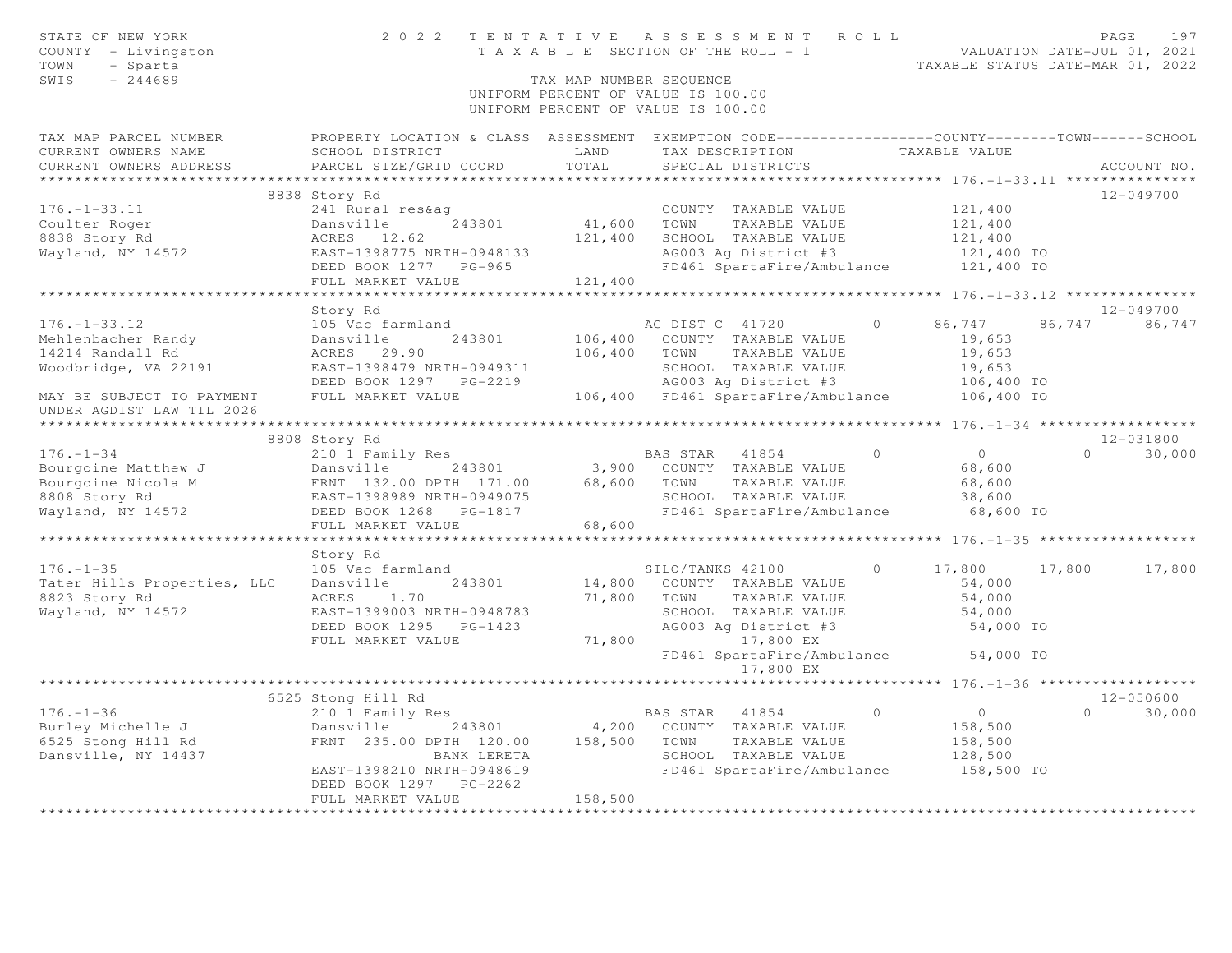| STATE OF NEW YORK<br>COUNTY - Livingston<br>TOWN<br>- Sparta<br>$-244689$<br>SWIS                        |                                                                                  | TAX MAP NUMBER SEQUENCE | 2022 TENTATIVE ASSESSMENT ROLL<br>T A X A B L E SECTION OF THE ROLL - 1                         |                          | PAGE<br>198<br>VALUATION DATE-JUL 01, 2021<br>TAXABLE STATUS DATE-MAR 01, 2022 |
|----------------------------------------------------------------------------------------------------------|----------------------------------------------------------------------------------|-------------------------|-------------------------------------------------------------------------------------------------|--------------------------|--------------------------------------------------------------------------------|
|                                                                                                          |                                                                                  |                         | UNIFORM PERCENT OF VALUE IS 100.00<br>UNIFORM PERCENT OF VALUE IS 100.00                        |                          |                                                                                |
| TAX MAP PARCEL NUMBER                                                                                    |                                                                                  |                         | PROPERTY LOCATION & CLASS ASSESSMENT EXEMPTION CODE----------------COUNTY-------TOWN-----SCHOOL |                          |                                                                                |
| CURRENT OWNERS NAME                                                                                      | SCHOOL DISTRICT                                                                  | LAND                    | TAX DESCRIPTION TAXABLE VALUE                                                                   |                          |                                                                                |
| CURRENT OWNERS ADDRESS                                                                                   | PARCEL SIZE/GRID COORD                                                           | TOTAL                   | SPECIAL DISTRICTS                                                                               |                          | ACCOUNT NO.                                                                    |
|                                                                                                          |                                                                                  |                         |                                                                                                 |                          |                                                                                |
| $176. - 1 - 37$                                                                                          | 6536 Stong Hill Rd                                                               |                         | COUNTY TAXABLE VALUE                                                                            |                          | 12-045050                                                                      |
|                                                                                                          | 270 Mfg housing<br>Dansville 243801 8,400 TOWN                                   |                         | TAXABLE VALUE                                                                                   | 9,400<br>9,400           |                                                                                |
| Petraitis Jeremy<br>7402 Carney Hollow Rd                                                                | FRNT 185.00 DPTH 150.21                                                          | 9,400                   | SCHOOL TAXABLE VALUE                                                                            | 9,400                    |                                                                                |
| Springwater, NY 14560                                                                                    | EAST-1398465 NRTH-0948436                                                        |                         | FD461 SpartaFire/Ambulance 9,400 TO                                                             |                          |                                                                                |
|                                                                                                          | DEED BOOK 1297 PG-2961<br>FULL MARKET VALUE                                      | 9,400                   |                                                                                                 |                          |                                                                                |
|                                                                                                          |                                                                                  |                         |                                                                                                 |                          |                                                                                |
|                                                                                                          | Story Rd                                                                         |                         |                                                                                                 |                          | 12-014200                                                                      |
| $176. - 1 - 38$                                                                                          | 105 Vac farmland                                                                 |                         | AG DIST C 41720<br>$\overline{0}$                                                               | 76,800                   | 76,800 76,800                                                                  |
| Fronk Bruce                                                                                              | Dansville<br>243801                                                              |                         | 96,200 COUNTY TAXABLE VALUE                                                                     | 19,400                   |                                                                                |
| 6432 Stong Hill Rd                                                                                       | ACRES 35.33                                                                      |                         | 96,200 TOWN<br>TAXABLE VALUE                                                                    | 19,400                   |                                                                                |
| Dansville, NY 14437                                                                                      | EAST-1397942 NRTH-0947278                                                        |                         | SCHOOL TAXABLE VALUE                                                                            | 19,400<br>96,200 TO      |                                                                                |
| MAY BE SUBJECT TO PAYMENT<br>UNDER AGDIST LAW TIL 2026                                                   | DEED BOOK 750 PG-00068<br>FULL MARKET VALUE                                      |                         | AG003 Ag District #3<br>96,200 FD461 SpartaFire/Ambulance 96,200 TO                             |                          |                                                                                |
|                                                                                                          |                                                                                  |                         |                                                                                                 |                          |                                                                                |
|                                                                                                          | 8910 Story Rd                                                                    |                         |                                                                                                 |                          | 12-049800                                                                      |
| $176. - 1 - 39$                                                                                          | 241 Rural res&ag                                                                 |                         | $\overline{0}$<br>BAS STAR 41854                                                                | $\overline{0}$           | $0 \qquad \qquad$<br>30,000                                                    |
| Bauer Harold R                                                                                           | Wayland-Cohocto 467401 153,900 COUNTY TAXABLE VALUE                              |                         |                                                                                                 | $256, 200$<br>$256, 200$ |                                                                                |
| Mosher Gayle                                                                                             | ACRES 76.59                                                                      | 256,200                 | TOWN<br>TAXABLE VALUE                                                                           |                          |                                                                                |
| 8910 Story Rd                                                                                            | EAST-1398143 NRTH-0946275                                                        |                         | SCHOOL TAXABLE VALUE                                                                            | 226,200                  |                                                                                |
| Wayland, NY 14572                                                                                        | DEED BOOK 826 PG-32                                                              |                         | AG003 Ag District #3                                                                            | 256,200 TO               |                                                                                |
|                                                                                                          | FULL MARKET VALUE                                                                |                         | 256,200 FD461 SpartaFire/Ambulance                                                              | 256,200 TO               |                                                                                |
|                                                                                                          | Story Rd                                                                         |                         |                                                                                                 |                          | 12-036855                                                                      |
| $176. - 1 - 40.2$                                                                                        |                                                                                  |                         | COUNTY TAXABLE VALUE                                                                            | 56,900                   |                                                                                |
| Verdura Joseph S                                                                                         |                                                                                  | 56,900                  | TOWN<br>TAXABLE VALUE                                                                           | 56,900                   |                                                                                |
| Verdura Joseph F                                                                                         |                                                                                  | 56,900                  | SCHOOL TAXABLE VALUE                                                                            | 56,900                   |                                                                                |
| 89 Eglantine Rd                                                                                          | 322 Rural vac>10<br>Dansville 243801<br>ACRES 24.40<br>EAST-1398231 NRTH-0944495 |                         | FD461 SpartaFire/Ambulance 56,900 TO                                                            |                          |                                                                                |
| Rochester, NY 14616                                                                                      | DEED BOOK 1289 PG-2346                                                           |                         |                                                                                                 |                          |                                                                                |
|                                                                                                          | FULL MARKET VALUE                                                                | 56,900                  |                                                                                                 |                          |                                                                                |
|                                                                                                          |                                                                                  |                         |                                                                                                 |                          |                                                                                |
|                                                                                                          | 9000 Story Rd                                                                    |                         | $\overline{0}$                                                                                  |                          | 12-008560<br>28,450                                                            |
|                                                                                                          | 210 1 Family Res<br>243801                                                       |                         | DISABILITY 41930<br>18,200 COUNTY TAXABLE VALUE                                                 | 28,450<br>85,350         | 28,450                                                                         |
| 176.-1-40.11 210 1 Fami<br>Schreiner Karen Michelle Dansville<br>9000 Story ACRES 3<br>Merchand W. 14572 | 3.00                                                                             | 113,800 TOWN            | TAXABLE VALUE                                                                                   | 85,350                   |                                                                                |
| Wayland, NY 14572                                                                                        | EAST-1398977 NRTH-0945195 SCHOOL TAXABLE VALUE                                   |                         |                                                                                                 | 85,350                   |                                                                                |
|                                                                                                          | DEED BOOK 1280 PG-888                                                            |                         | FD461 SpartaFire/Ambulance                                                                      | 113,800 TO               |                                                                                |
|                                                                                                          | FULL MARKET VALUE                                                                | 113,800                 |                                                                                                 |                          |                                                                                |
|                                                                                                          |                                                                                  |                         |                                                                                                 |                          |                                                                                |
|                                                                                                          | Story Rd                                                                         |                         |                                                                                                 |                          | 12-008560                                                                      |
| $176. - 1 - 40.12$                                                                                       | 312 Vac w/imprv                                                                  |                         | COUNTY TAXABLE VALUE                                                                            | 80,800                   |                                                                                |
| Leubner Adam W                                                                                           | Dansville<br>243801                                                              | 50,800                  | TOWN<br>TAXABLE VALUE                                                                           | 80,800                   |                                                                                |
| 2749 Route 248                                                                                           | 20.60<br>ACRES                                                                   | 80,800                  | SCHOOL TAXABLE VALUE                                                                            | 80,800                   |                                                                                |
| Greenwood, NY 14839                                                                                      | EAST-1398102 NRTH-0945015                                                        |                         | FD461 SpartaFire/Ambulance                                                                      | 80,800 TO                |                                                                                |
|                                                                                                          | DEED BOOK 1297 PG-856                                                            | 80,800                  |                                                                                                 |                          |                                                                                |
|                                                                                                          | FULL MARKET VALUE                                                                |                         |                                                                                                 |                          |                                                                                |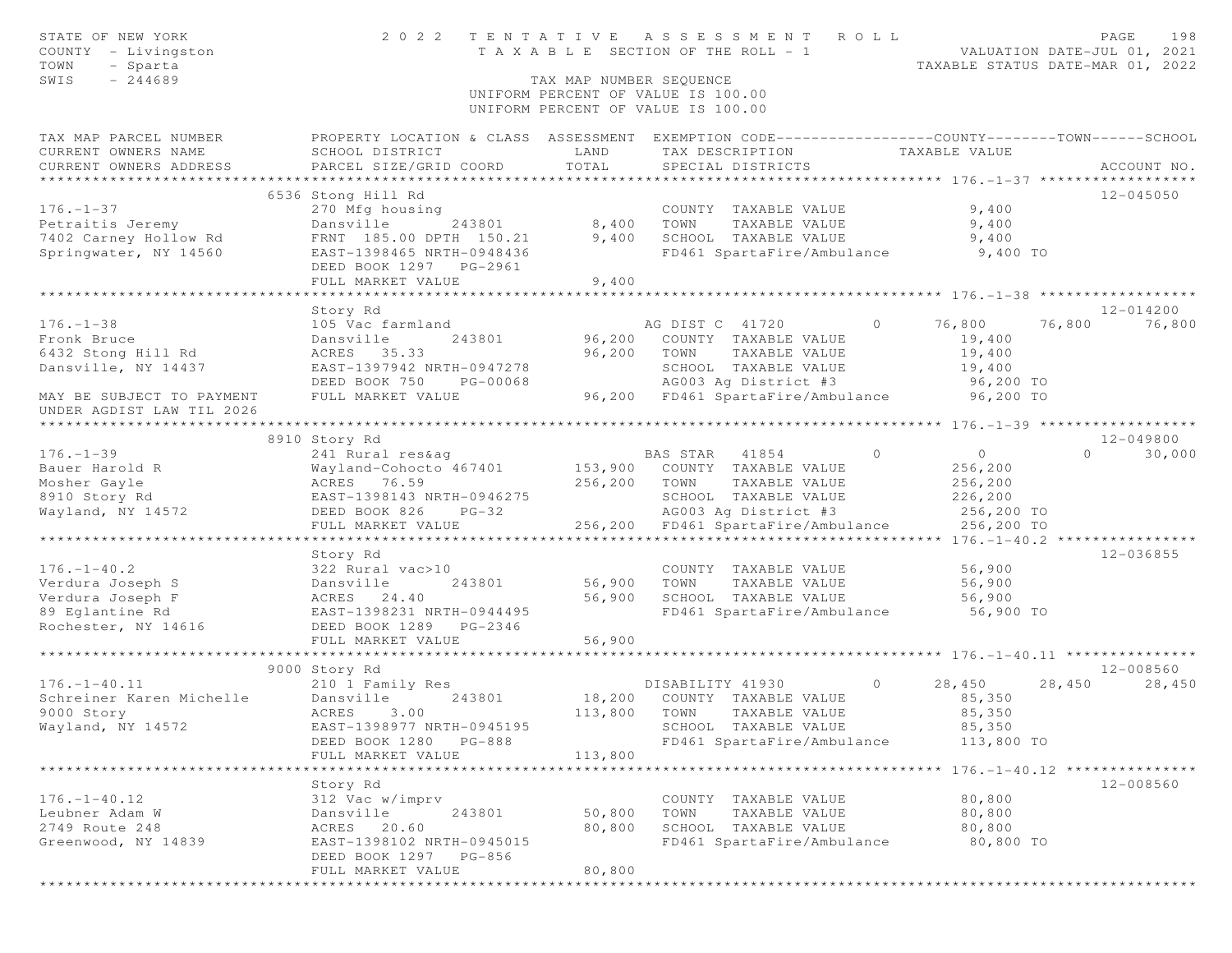| STATE OF NEW YORK<br>COUNTY - Livingston<br>TOWN<br>- Sparta      | 2 0 2 2                                                                                          | TENTATIVE<br>T A X A B L E SECTION OF THE ROLL - 1 |          | A S S E S S M E N T        | ROLL           | VALUATION DATE-JUL 01, 2021<br>TAXABLE STATUS DATE-MAR 01, 2022 | PAGE     | 199           |
|-------------------------------------------------------------------|--------------------------------------------------------------------------------------------------|----------------------------------------------------|----------|----------------------------|----------------|-----------------------------------------------------------------|----------|---------------|
| SWIS<br>$-244689$                                                 |                                                                                                  | TAX MAP NUMBER SEQUENCE                            |          |                            |                |                                                                 |          |               |
|                                                                   |                                                                                                  | UNIFORM PERCENT OF VALUE IS 100.00                 |          |                            |                |                                                                 |          |               |
|                                                                   |                                                                                                  | UNIFORM PERCENT OF VALUE IS 100.00                 |          |                            |                |                                                                 |          |               |
| TAX MAP PARCEL NUMBER                                             | PROPERTY LOCATION & CLASS ASSESSMENT EXEMPTION CODE----------------COUNTY--------TOWN-----SCHOOL |                                                    |          |                            |                |                                                                 |          |               |
| CURRENT OWNERS NAME                                               | SCHOOL DISTRICT                                                                                  | LAND                                               |          | TAX DESCRIPTION            |                | TAXABLE VALUE                                                   |          |               |
| CURRENT OWNERS ADDRESS                                            | PARCEL SIZE/GRID COORD                                                                           | TOTAL                                              |          | SPECIAL DISTRICTS          |                |                                                                 |          | ACCOUNT NO.   |
| ***********************                                           |                                                                                                  |                                                    |          |                            |                |                                                                 |          |               |
|                                                                   | 9116 Story Rd                                                                                    |                                                    |          |                            |                |                                                                 |          | 12-002900     |
| $176. - 1 - 42.1$                                                 | 240 Rural res                                                                                    |                                                    | BAS STAR | 41854                      | $\Omega$       | $\overline{0}$                                                  | $\Omega$ | 30,000        |
| Quanz Bernard A                                                   | Dansville<br>243801                                                                              | 103,600                                            |          | COUNTY TAXABLE VALUE       |                | 358,800                                                         |          |               |
| Quanz Joanne E                                                    | ACRES 49.53                                                                                      | 358,800                                            | TOWN     | TAXABLE VALUE              |                | 358,800                                                         |          |               |
| 9116 Story Rd<br>Wayland, NY 14572                                | EAST-1398271 NRTH-0943755<br>----<br>DEED BOOK 1077 PG-293                                       |                                                    |          | SCHOOL TAXABLE VALUE       |                | 328,800                                                         |          |               |
|                                                                   | FULL MARKET VALUE                                                                                | 358,800                                            |          | FD461 SpartaFire/Ambulance |                | 358,800 TO                                                      |          |               |
|                                                                   |                                                                                                  |                                                    |          |                            |                |                                                                 |          |               |
|                                                                   | 9168 Story Rd                                                                                    |                                                    |          |                            |                |                                                                 |          | 12-002800     |
| $176. - 1 - 43$                                                   | 240 Rural res                                                                                    |                                                    | ENH STAR | 41834                      | $\circ$        | $\circ$                                                         | $\Omega$ | 74,900        |
| Davis Arthur P                                                    | Dansville<br>243801                                                                              | 50,800                                             |          | COUNTY TAXABLE VALUE       |                | 168,500                                                         |          |               |
| Davis Annie S                                                     | ACRES 17.00 BANKFIRSTAM                                                                          | 168,500                                            | TOWN     | TAXABLE VALUE              |                | 168,500                                                         |          |               |
| 9168 Story Rd                                                     | EAST-1398780 NRTH-0942915                                                                        |                                                    |          | SCHOOL TAXABLE VALUE       |                | 93,600                                                          |          |               |
| Wayland, NY 14572                                                 | DEED BOOK 1262 PG-2569                                                                           |                                                    |          | FD461 SpartaFire/Ambulance |                | 168,500 TO                                                      |          |               |
|                                                                   | FULL MARKET VALUE                                                                                | 168,500                                            |          |                            |                |                                                                 |          |               |
|                                                                   |                                                                                                  |                                                    |          |                            |                |                                                                 |          |               |
|                                                                   | Story Rd                                                                                         |                                                    |          |                            |                |                                                                 |          | 12-007300     |
| $176. - 1 - 44.1$                                                 | 322 Rural vac>10                                                                                 |                                                    |          | COUNTY TAXABLE VALUE       |                | 32,800                                                          |          |               |
| Parks Dale B                                                      | Dansville<br>243801                                                                              | 32,800                                             | TOWN     | TAXABLE VALUE              |                | 32,800                                                          |          |               |
| Parks Karen L                                                     | ACRES 11.60                                                                                      | 32,800                                             |          | SCHOOL TAXABLE VALUE       |                | 32,800                                                          |          |               |
| 6525 Story Rd                                                     | EAST-1398806 NRTH-0942374                                                                        |                                                    |          | FD461 SpartaFire/Ambulance |                | 32,800 TO                                                       |          |               |
| Dansville, NY 14437                                               | DEED BOOK 849<br>$PG-260$                                                                        |                                                    |          |                            |                |                                                                 |          |               |
|                                                                   | FULL MARKET VALUE                                                                                | 32,800                                             |          |                            |                |                                                                 |          |               |
|                                                                   |                                                                                                  |                                                    |          |                            |                | ********************* 176. -1-44.2 **************               |          |               |
|                                                                   | 6549 Vista Hl                                                                                    |                                                    |          |                            |                |                                                                 |          |               |
| $176. - 1 - 44.2$                                                 | 210 1 Family Res                                                                                 |                                                    | BAS STAR | 41854                      | $\overline{0}$ | $\overline{0}$                                                  | $\circ$  | 30,000        |
| Parks Dale B                                                      | 243801<br>Dansville                                                                              | 28,400                                             |          | COUNTY TAXABLE VALUE       |                | 316,100                                                         |          |               |
| 6549 Vista Hl                                                     | ACRES<br>7.00                                                                                    | 316,100                                            | TOWN     | TAXABLE VALUE              |                | 316,100                                                         |          |               |
| Dansville, NY 14437                                               | EAST-1398548 NRTH-0941855                                                                        |                                                    |          | SCHOOL TAXABLE VALUE       |                | 286,100                                                         |          |               |
|                                                                   | DEED BOOK 409<br>PG-00583                                                                        |                                                    |          | FD461 SpartaFire/Ambulance |                | 316,100 TO                                                      |          |               |
|                                                                   | FULL MARKET VALUE                                                                                | 316,100                                            |          |                            |                |                                                                 |          |               |
|                                                                   | *****************************                                                                    |                                                    |          |                            |                |                                                                 |          |               |
|                                                                   | 6573 Vista Hl                                                                                    |                                                    |          |                            |                |                                                                 |          | $12 - 012700$ |
| $176. - 1 - 45$                                                   | 210 1 Family Res                                                                                 |                                                    | BAS STAR | 41854                      | $\overline{0}$ | $\circ$                                                         | $\Omega$ | 30,000        |
| Nordenga Anthony<br>Mordenga Christine<br>6573 Vista Hl<br>EAST-1 | 243801<br>Dansville                                                                              | 29,800                                             |          | COUNTY TAXABLE VALUE       |                | 123,300                                                         |          |               |
|                                                                   | 7.60                                                                                             | 123,300                                            | TOWN     | TAXABLE VALUE              |                | 123,300                                                         |          |               |
|                                                                   | EAST-1399107 NRTH-0941861                                                                        |                                                    |          | SCHOOL TAXABLE VALUE       |                | 93,300                                                          |          |               |
| Dansville, NY 14437                                               | DEED BOOK 782 PG-249                                                                             |                                                    |          | FD461 SpartaFire/Ambulance |                | 123,300 TO                                                      |          |               |
|                                                                   | FULL MARKET VALUE                                                                                | 123,300                                            |          |                            |                |                                                                 |          |               |
|                                                                   |                                                                                                  |                                                    |          |                            |                |                                                                 |          |               |
|                                                                   | Vista Hl                                                                                         |                                                    |          |                            |                |                                                                 |          | 12-014600     |
| $176. - 1 - 46$                                                   | 314 Rural vac<10                                                                                 |                                                    |          | COUNTY TAXABLE VALUE       |                | 28,400                                                          |          |               |
| Barczykowski Susan M                                              | Dansville<br>243801                                                                              | 28,400                                             | TOWN     | TAXABLE VALUE              |                | 28,400                                                          |          |               |
| Barczykowski Jerome P                                             | 9.70<br>ACRES                                                                                    | 28,400                                             |          | SCHOOL TAXABLE VALUE       |                | 28,400                                                          |          |               |
| 151 Hewitt St                                                     | EAST-1398116 NRTH-0942390                                                                        |                                                    |          | FD461 SpartaFire/Ambulance |                | 28,400 TO                                                       |          |               |
| Rochester, NY 14612                                               | DEED BOOK 1266<br>$PG-247$                                                                       |                                                    |          |                            |                |                                                                 |          |               |
|                                                                   | FULL MARKET VALUE                                                                                | 28,400                                             |          |                            |                |                                                                 |          |               |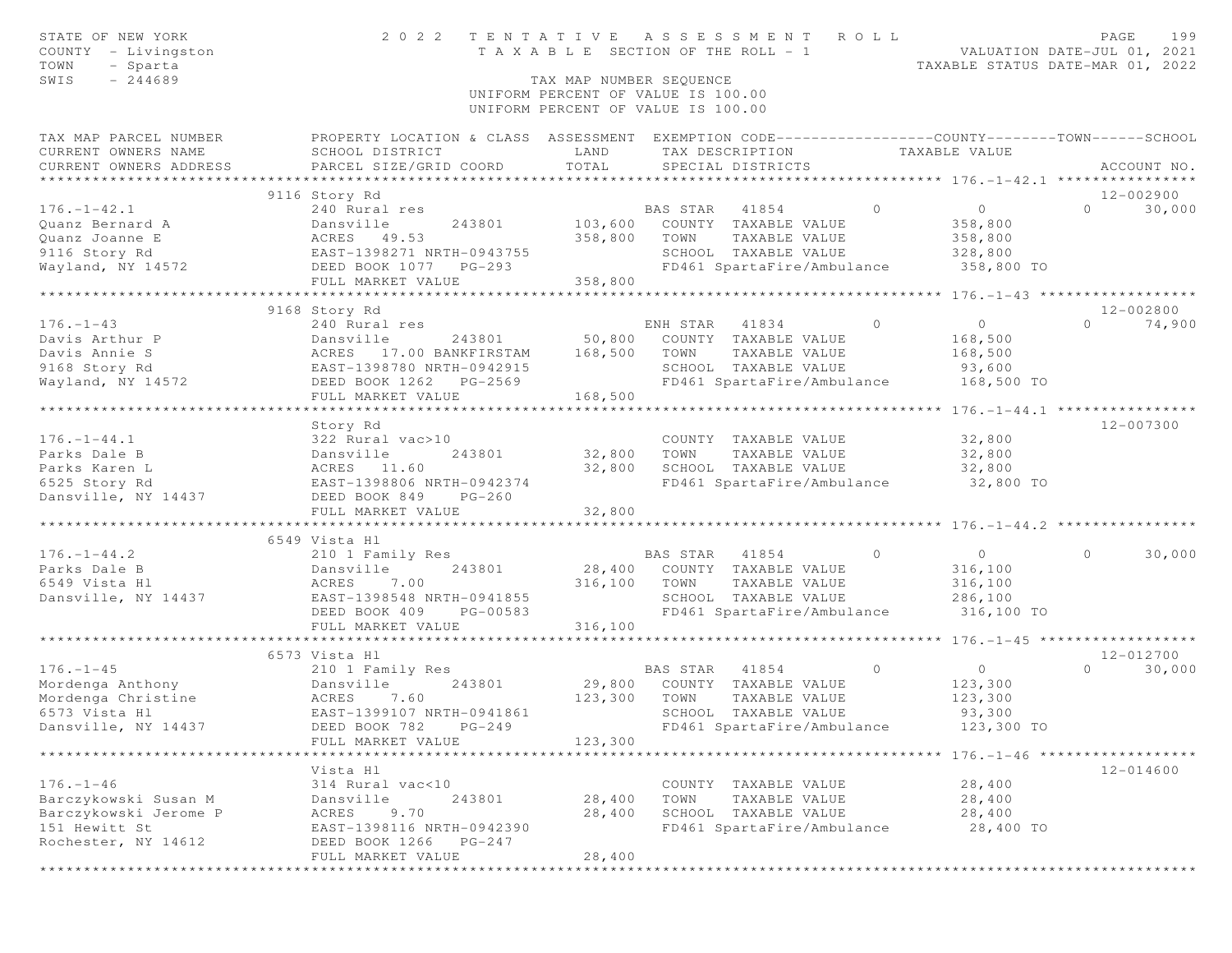| STATE OF NEW YORK<br>COUNTY - Livingston<br>TOWN<br>- Sparta<br>SWIS<br>$-244689$                                                                                                                                                                                                                                                                                                    |                                                                                                                                                           | TAX MAP NUMBER SEQUENCE | TENTATIVE ASSESSMENT ROLL PAGE 200<br>TAXABLE SECTION OF THE ROLL - 1 VALUATION DATE-JUL 01, 2021<br>TAXABLE STATUS DATE-MAR 01, 2022<br>2022 TENTATIVE ASSESSMENT ROLL<br>UNIFORM PERCENT OF VALUE IS 100.00<br>UNIFORM PERCENT OF VALUE IS 100.00 |                                  |                   |               |
|--------------------------------------------------------------------------------------------------------------------------------------------------------------------------------------------------------------------------------------------------------------------------------------------------------------------------------------------------------------------------------------|-----------------------------------------------------------------------------------------------------------------------------------------------------------|-------------------------|-----------------------------------------------------------------------------------------------------------------------------------------------------------------------------------------------------------------------------------------------------|----------------------------------|-------------------|---------------|
| TAX MAP PARCEL NUMBER<br>CURRENT OWNERS NAME<br>CURRENT OWNERS ADDRESS                                                                                                                                                                                                                                                                                                               | PROPERTY LOCATION & CLASS ASSESSMENT EXEMPTION CODE----------------COUNTY-------TOWN-----SCHOOL<br>SCHOOL DISTRICT<br>PARCEL SIZE/GRID COORD              | LAND<br>TOTAL           | TAX DESCRIPTION<br>SPECIAL DISTRICTS                                                                                                                                                                                                                | TAXABLE VALUE                    |                   | ACCOUNT NO.   |
|                                                                                                                                                                                                                                                                                                                                                                                      |                                                                                                                                                           |                         |                                                                                                                                                                                                                                                     |                                  |                   |               |
|                                                                                                                                                                                                                                                                                                                                                                                      | Vista Hl                                                                                                                                                  |                         |                                                                                                                                                                                                                                                     |                                  |                   | $12 - 024600$ |
| $176. - 1 - 47$<br>Keller Richard G Jr                                                                                                                                                                                                                                                                                                                                               | 322 Rural vac>10<br>Jr Dansville 243801 33,000<br>Sr ACRES 11.70 33,000<br>EAST-1397861 NRTH-0942375<br>DEED BOOK 1272 PG-2203<br>THE MARKET VALUE 33,000 | 33,000 TOWN             | COUNTY TAXABLE VALUE<br>TAXABLE VALUE                                                                                                                                                                                                               | 33,000<br>33,000                 |                   |               |
| Keller Richard G Sr                                                                                                                                                                                                                                                                                                                                                                  |                                                                                                                                                           |                         | 33,000 SCHOOL TAXABLE VALUE                                                                                                                                                                                                                         | 33,000                           |                   |               |
| 49 Masthead Way                                                                                                                                                                                                                                                                                                                                                                      |                                                                                                                                                           |                         | FD461 SpartaFire/Ambulance 33,000 TO                                                                                                                                                                                                                |                                  |                   |               |
| Rochester, NY 14623                                                                                                                                                                                                                                                                                                                                                                  |                                                                                                                                                           |                         |                                                                                                                                                                                                                                                     |                                  |                   |               |
|                                                                                                                                                                                                                                                                                                                                                                                      |                                                                                                                                                           | 33,000                  |                                                                                                                                                                                                                                                     |                                  |                   |               |
|                                                                                                                                                                                                                                                                                                                                                                                      | ****************************                                                                                                                              |                         |                                                                                                                                                                                                                                                     |                                  |                   |               |
|                                                                                                                                                                                                                                                                                                                                                                                      | 6503 Vista Hl                                                                                                                                             |                         | 95 PCT OF VALUE USED FOR EXEMPTION PURPOSES                                                                                                                                                                                                         |                                  |                   | 12-013700     |
| $\begin{tabular}{lllllllllllll} 176.-1-48 & 240 {\rm \; Rural\; res} \\ {\rm \, Fox\; \, Bernard} & {\rm \, Dansville} & 243801 \\ {\rm \, Fox\; \, Juanita} & {\rm \,ACRES} & 10.50 \\ {\rm \, 6503\; \, Vista\; \, H1} & {\rm \, EAST-1397518\; \, NTH-0942373 \\ {\rm \, Dansville\; \, NY\; \, 14437} & {\rm \, DEED\; \, BOOK\; \, 394 & \rm \, PG-1106 \\ {\rm \, FULL\; \, M$ |                                                                                                                                                           |                         | VET WAR CT 41121                                                                                                                                                                                                                                    | $\circ$<br>21,000                | 21,000            | $\bigcirc$    |
|                                                                                                                                                                                                                                                                                                                                                                                      |                                                                                                                                                           |                         | 36,800 ENH STAR 41834                                                                                                                                                                                                                               | $\overline{0}$<br>$\sim$ 0       | $\overline{0}$    | 74,900        |
|                                                                                                                                                                                                                                                                                                                                                                                      |                                                                                                                                                           |                         | 155,100 COUNTY TAXABLE VALUE                                                                                                                                                                                                                        | 134,100                          |                   |               |
|                                                                                                                                                                                                                                                                                                                                                                                      |                                                                                                                                                           |                         | TOWN TAXABLE VALUE                                                                                                                                                                                                                                  | 134,100                          |                   |               |
|                                                                                                                                                                                                                                                                                                                                                                                      |                                                                                                                                                           |                         | SCHOOL TAXABLE VALUE                                                                                                                                                                                                                                | 80,200                           |                   |               |
|                                                                                                                                                                                                                                                                                                                                                                                      | ********************************                                                                                                                          |                         | 155,100 FD461 SpartaFire/Ambulance 155,100 TO                                                                                                                                                                                                       |                                  |                   |               |
|                                                                                                                                                                                                                                                                                                                                                                                      | 9143 Ricketts Rd                                                                                                                                          |                         |                                                                                                                                                                                                                                                     |                                  |                   |               |
| $176. - 1 - 50.12$                                                                                                                                                                                                                                                                                                                                                                   | 210 1 Family Res                                                                                                                                          |                         | COUNTY TAXABLE VALUE                                                                                                                                                                                                                                | 251,600                          |                   |               |
|                                                                                                                                                                                                                                                                                                                                                                                      | Dansville 243801 23,400 TOWN TAXABLE VALUE                                                                                                                |                         |                                                                                                                                                                                                                                                     | 251,600                          |                   |               |
|                                                                                                                                                                                                                                                                                                                                                                                      |                                                                                                                                                           | 251,600                 | SCHOOL TAXABLE VALUE                                                                                                                                                                                                                                | 251,600                          |                   |               |
|                                                                                                                                                                                                                                                                                                                                                                                      |                                                                                                                                                           |                         | AG003 Ag District #3                                                                                                                                                                                                                                | 251,600 TO                       |                   |               |
| Fichards Brandon J<br>Sabins Daniel A<br>9143 Ricketts Rd<br>Dansville 243801<br>9143 Ricketts Rd<br>Dansville, NY 14437<br>2006 1295 PG-1616<br>2007 1295 PG-1616<br>2008 1295 PG-1616                                                                                                                                                                                              |                                                                                                                                                           |                         | FD461 SpartaFire/Ambulance 251,600 TO                                                                                                                                                                                                               |                                  |                   |               |
|                                                                                                                                                                                                                                                                                                                                                                                      | FULL MARKET VALUE                                                                                                                                         | 251,600                 |                                                                                                                                                                                                                                                     |                                  |                   |               |
|                                                                                                                                                                                                                                                                                                                                                                                      |                                                                                                                                                           |                         |                                                                                                                                                                                                                                                     |                                  |                   |               |
|                                                                                                                                                                                                                                                                                                                                                                                      | Ricketts Rd                                                                                                                                               |                         |                                                                                                                                                                                                                                                     |                                  |                   | 12-039600     |
| $176. - 1 - 50.111$                                                                                                                                                                                                                                                                                                                                                                  | 105 Vac farmland                                                                                                                                          |                         | AG DIST C 41720                                                                                                                                                                                                                                     | $\circ$<br>242,283               | 242, 283 242, 283 |               |
| Conrad Farmland, LLC                                                                                                                                                                                                                                                                                                                                                                 | 105 Vac farmla<br>Dansville<br>ACRES 96.70<br>243801                                                                                                      |                         | 293,700 COUNTY TAXABLE VALUE                                                                                                                                                                                                                        | 51, 417                          |                   |               |
| 1876 Main St                                                                                                                                                                                                                                                                                                                                                                         |                                                                                                                                                           |                         | 293,700 TOWN TAXABLE VALUE                                                                                                                                                                                                                          | 51,417                           |                   |               |
| PO Box 174                                                                                                                                                                                                                                                                                                                                                                           | EAST-1396019 NRTH-0843390                                                                                                                                 |                         | SCHOOL TAXABLE VALUE<br>AGOO3 Ag District #3                                                                                                                                                                                                        | 51,417<br>293,700 TO             |                   |               |
| Perkinsville, NY 14529                                                                                                                                                                                                                                                                                                                                                               |                                                                                                                                                           |                         |                                                                                                                                                                                                                                                     |                                  |                   |               |
|                                                                                                                                                                                                                                                                                                                                                                                      | FULL MARKET VALUE                                                                                                                                         |                         | 293,700 FD461 SpartaFire/Ambulance 293,700 TO                                                                                                                                                                                                       |                                  |                   |               |
| MAY BE SUBJECT TO PAYMENT                                                                                                                                                                                                                                                                                                                                                            |                                                                                                                                                           |                         |                                                                                                                                                                                                                                                     |                                  |                   |               |
| UNDER AGDIST LAW TIL 2026<br>*********************                                                                                                                                                                                                                                                                                                                                   |                                                                                                                                                           |                         |                                                                                                                                                                                                                                                     |                                  |                   |               |
|                                                                                                                                                                                                                                                                                                                                                                                      | 9107 Ricketts Rd                                                                                                                                          |                         |                                                                                                                                                                                                                                                     |                                  |                   | 12-039600     |
| $176. - 1 - 50.112$                                                                                                                                                                                                                                                                                                                                                                  | 210 1 Family Res                                                                                                                                          |                         | BAS STAR 41854                                                                                                                                                                                                                                      | $\overline{0}$<br>$\overline{0}$ | $\Omega$          | 30,000        |
|                                                                                                                                                                                                                                                                                                                                                                                      |                                                                                                                                                           |                         | 23,100 COUNTY TAXABLE VALUE                                                                                                                                                                                                                         | 223,600                          |                   |               |
| VOIDER NILLE NILLE NILLE ENGINE ENTIREMENT PRINTS AND ACRES<br>Miller Frona D<br>9107 Ricketts Rd<br>Dansville, NY 14437 BEED BOOK 1268 PG-912<br>FULL MARKET VALUE                                                                                                                                                                                                                  |                                                                                                                                                           |                         | 223,600 TOWN<br>TAXABLE VALUE                                                                                                                                                                                                                       | 223,600                          |                   |               |
|                                                                                                                                                                                                                                                                                                                                                                                      |                                                                                                                                                           |                         | SCHOOL TAXABLE VALUE                                                                                                                                                                                                                                | 193,600                          |                   |               |
|                                                                                                                                                                                                                                                                                                                                                                                      |                                                                                                                                                           |                         | AG003 Ag District #3                                                                                                                                                                                                                                | 223,600 TO                       |                   |               |
|                                                                                                                                                                                                                                                                                                                                                                                      | FULL MARKET VALUE                                                                                                                                         |                         | 223,600 FD461 SpartaFire/Ambulance                                                                                                                                                                                                                  | 223,600 TO                       |                   |               |
|                                                                                                                                                                                                                                                                                                                                                                                      |                                                                                                                                                           |                         |                                                                                                                                                                                                                                                     |                                  |                   |               |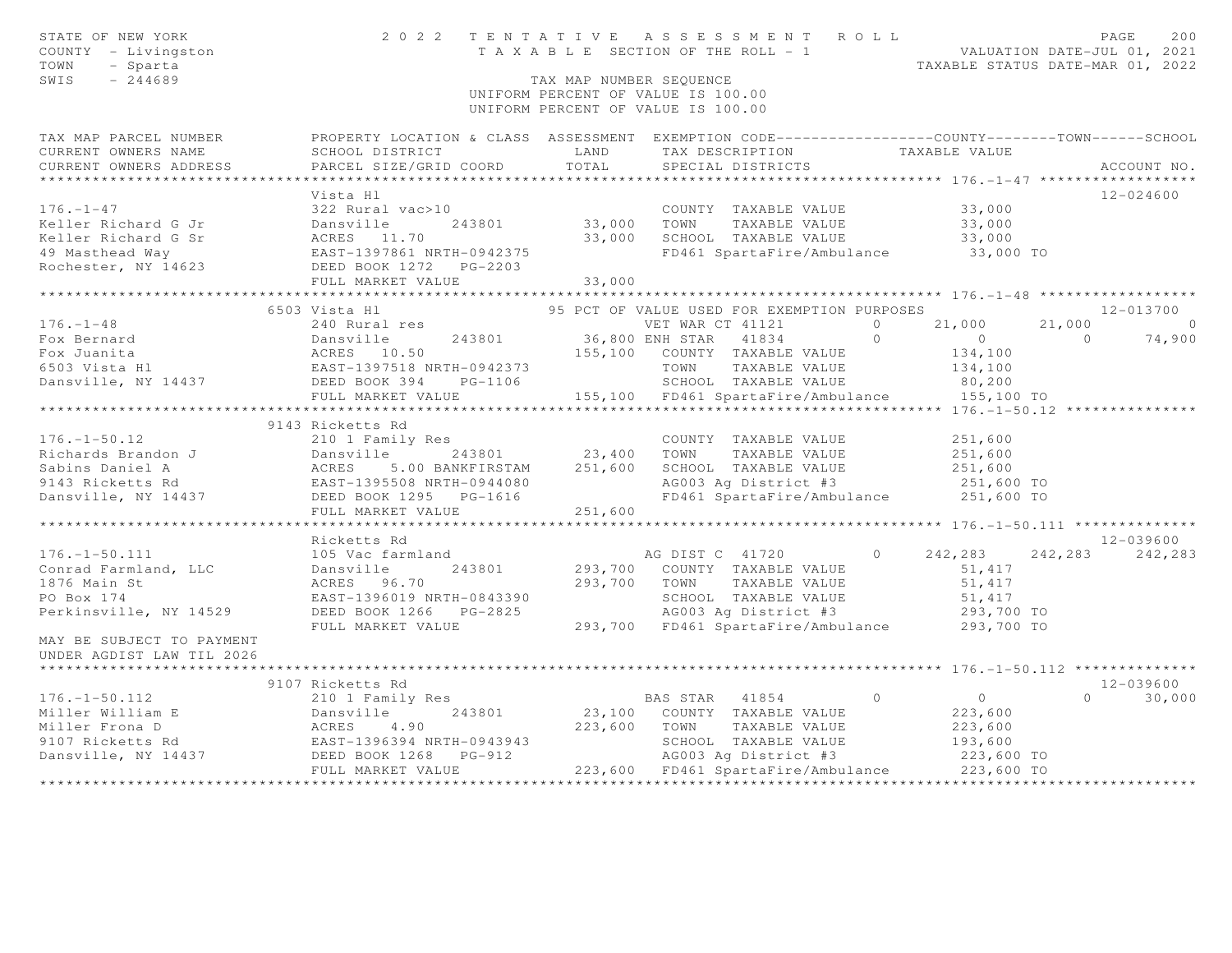| STATE OF NEW YORK<br>COUNTY - Livingston<br>TOWN<br>- Sparta<br>SWIS<br>$-244689$ |                                                                                                   | 2022 TENTATIVE ASSESSMENT ROLL<br>PAGE<br>VALUATION DATE-JUL 01, 2021<br>T A X A B L E SECTION OF THE ROLL - 1<br>TAXABLE STATUS DATE-MAR 01, 2022<br>TAX MAP NUMBER SEOUENCE<br>UNIFORM PERCENT OF VALUE IS 100.00<br>UNIFORM PERCENT OF VALUE IS 100.00 |                                                             |                           |                    |  |  |
|-----------------------------------------------------------------------------------|---------------------------------------------------------------------------------------------------|-----------------------------------------------------------------------------------------------------------------------------------------------------------------------------------------------------------------------------------------------------------|-------------------------------------------------------------|---------------------------|--------------------|--|--|
| TAX MAP PARCEL NUMBER                                                             | PROPERTY LOCATION & CLASS ASSESSMENT EXEMPTION CODE-----------------COUNTY-------TOWN------SCHOOL |                                                                                                                                                                                                                                                           |                                                             |                           |                    |  |  |
| CURRENT OWNERS NAME                                                               | SCHOOL DISTRICT                                                                                   | LAND                                                                                                                                                                                                                                                      | TAX DESCRIPTION                                             | TAXABLE VALUE             |                    |  |  |
| CURRENT OWNERS ADDRESS                                                            | PARCEL SIZE/GRID COORD                                                                            | TOTAL                                                                                                                                                                                                                                                     | SPECIAL DISTRICTS                                           |                           | ACCOUNT NO.        |  |  |
| ************************                                                          |                                                                                                   |                                                                                                                                                                                                                                                           |                                                             |                           |                    |  |  |
|                                                                                   | 6483 Vista Hl                                                                                     |                                                                                                                                                                                                                                                           |                                                             |                           | $12 - 049200$      |  |  |
| $176. - 1 - 52.11$                                                                | 240 Rural res                                                                                     |                                                                                                                                                                                                                                                           | COUNTY TAXABLE VALUE                                        | 200,900                   |                    |  |  |
| Frazier Brandi L                                                                  | Dansville<br>243801                                                                               | 35,800                                                                                                                                                                                                                                                    | TOWN<br>TAXABLE VALUE                                       | 200,900                   |                    |  |  |
| 6483 Vista Hl                                                                     | Life Estate                                                                                       | 200,900                                                                                                                                                                                                                                                   | SCHOOL TAXABLE VALUE                                        | 200,900                   |                    |  |  |
| Dansville, NY 14437                                                               | ACRES 10.09 BANKFIRSTAM<br>EAST-1397246 NRTH-0942360<br>DEED BOOK 1278 PG-1356                    |                                                                                                                                                                                                                                                           | FD461 SpartaFire/Ambulance                                  | 200,900 TO                |                    |  |  |
|                                                                                   | FULL MARKET VALUE<br>*********************                                                        | 200,900<br>****************                                                                                                                                                                                                                               |                                                             |                           |                    |  |  |
|                                                                                   |                                                                                                   |                                                                                                                                                                                                                                                           | *********************************** 176.-1-52.12 ********** |                           |                    |  |  |
|                                                                                   | 6451 Vista Hl                                                                                     |                                                                                                                                                                                                                                                           |                                                             | $\Omega$                  | $\Omega$           |  |  |
| $176. - 1 - 52.12$<br>Vogel Theodore W                                            | 210 1 Family Res<br>Dansville<br>243801                                                           |                                                                                                                                                                                                                                                           | ENH STAR 41834<br>32,500 COUNTY TAXABLE VALUE               | $\overline{0}$<br>226,700 | 74,900             |  |  |
|                                                                                   |                                                                                                   |                                                                                                                                                                                                                                                           |                                                             |                           |                    |  |  |
| Vogel Colleen A                                                                   | ACRES<br>8.70                                                                                     | 226,700                                                                                                                                                                                                                                                   | TOWN<br>TAXABLE VALUE                                       | 226,700                   |                    |  |  |
| 6451 Vista Hl                                                                     | EAST-1396673 NRTH-0941783                                                                         |                                                                                                                                                                                                                                                           | SCHOOL TAXABLE VALUE                                        | 151,800                   |                    |  |  |
| Dansville, NY 14437                                                               | DEED BOOK 1285 PG-2701                                                                            |                                                                                                                                                                                                                                                           | FD461 SpartaFire/Ambulance                                  | 226,700 TO                |                    |  |  |
|                                                                                   | FULL MARKET VALUE<br>***********************                                                      | 226,700                                                                                                                                                                                                                                                   |                                                             |                           |                    |  |  |
|                                                                                   | 9154 Ricketts Rd                                                                                  |                                                                                                                                                                                                                                                           |                                                             |                           | $12 - 048150$      |  |  |
| $176. - 1 - 53.111$                                                               | 240 Rural res                                                                                     |                                                                                                                                                                                                                                                           | VET COM CT 41131                                            | $\circ$<br>35,000         | 35,000<br>$\Omega$ |  |  |
| Barker Michael J                                                                  | Dansville                                                                                         | 243801 70,500 BAS STAR                                                                                                                                                                                                                                    | 41854                                                       | $\Omega$<br>$\circ$       | $\Omega$<br>30,000 |  |  |
| Barker Susan E                                                                    | ACRES 28.80 BANKFIRSTAM                                                                           |                                                                                                                                                                                                                                                           | 348,600 COUNTY TAXABLE VALUE                                | 313,600                   |                    |  |  |
| 9154 Ricketts Rd                                                                  | EAST-1396427 NRTH-0942717                                                                         |                                                                                                                                                                                                                                                           | TOWN<br>TAXABLE VALUE                                       | 313,600                   |                    |  |  |
| Dansville, NY 14437                                                               | DEED BOOK 1273 PG-1798                                                                            |                                                                                                                                                                                                                                                           | SCHOOL TAXABLE VALUE                                        | 318,600                   |                    |  |  |
|                                                                                   | FULL MARKET VALUE                                                                                 | 348,600                                                                                                                                                                                                                                                   | FD461 SpartaFire/Ambulance                                  | 348,600 TO                |                    |  |  |
|                                                                                   |                                                                                                   |                                                                                                                                                                                                                                                           |                                                             |                           |                    |  |  |
|                                                                                   | Ricketts Rd W                                                                                     |                                                                                                                                                                                                                                                           |                                                             |                           | $12 - 048150$      |  |  |
| $176. - 1 - 53.113$                                                               | 314 Rural vac<10                                                                                  |                                                                                                                                                                                                                                                           | COUNTY TAXABLE VALUE                                        | 13,300                    |                    |  |  |
| Miller Williams E                                                                 | Dansville<br>243801                                                                               | 13,300                                                                                                                                                                                                                                                    | TOWN<br>TAXABLE VALUE                                       | 13,300                    |                    |  |  |
| Miller Frona D                                                                    | ACRES<br>3.60                                                                                     | 13,300                                                                                                                                                                                                                                                    | SCHOOL TAXABLE VALUE                                        | 13,300                    |                    |  |  |
| 9107 Ricketts Rd                                                                  | EAST-1395349 NRTH-0942767                                                                         |                                                                                                                                                                                                                                                           | FD461 SpartaFire/Ambulance                                  | 13,300 TO                 |                    |  |  |
| Dansville, NY 14437                                                               | DEED BOOK 1270 PG-2257                                                                            |                                                                                                                                                                                                                                                           |                                                             |                           |                    |  |  |
|                                                                                   | FULL MARKET VALUE                                                                                 | 13,300                                                                                                                                                                                                                                                    |                                                             |                           |                    |  |  |
|                                                                                   | ***********************                                                                           | * * * * * * * * * * * * *                                                                                                                                                                                                                                 |                                                             |                           |                    |  |  |
|                                                                                   | Ricketts Rd                                                                                       |                                                                                                                                                                                                                                                           |                                                             |                           | $12 - 020500$      |  |  |
| $176. - 1 - 54$                                                                   | 314 Rural vac<10                                                                                  |                                                                                                                                                                                                                                                           | COUNTY TAXABLE VALUE                                        | 24,500                    |                    |  |  |
| Hutchins Andrew                                                                   | 243801<br>Dansville                                                                               | 24,500                                                                                                                                                                                                                                                    | TOWN<br>TAXABLE VALUE                                       | 24,500                    |                    |  |  |
| 60 Angels Path                                                                    | ACRES<br>8.10                                                                                     | 24,500                                                                                                                                                                                                                                                    | SCHOOL TAXABLE VALUE                                        | 24,500                    |                    |  |  |
| Webster, NY 14580                                                                 | EAST-1396102 NRTH-0942164                                                                         |                                                                                                                                                                                                                                                           | FD461 SpartaFire/Ambulance                                  | 24,500 TO                 |                    |  |  |
|                                                                                   | DEED BOOK 1298<br>PG-2266                                                                         |                                                                                                                                                                                                                                                           |                                                             |                           |                    |  |  |
|                                                                                   | FULL MARKET VALUE                                                                                 | 24,500                                                                                                                                                                                                                                                    |                                                             |                           |                    |  |  |
|                                                                                   | **************************                                                                        |                                                                                                                                                                                                                                                           |                                                             |                           |                    |  |  |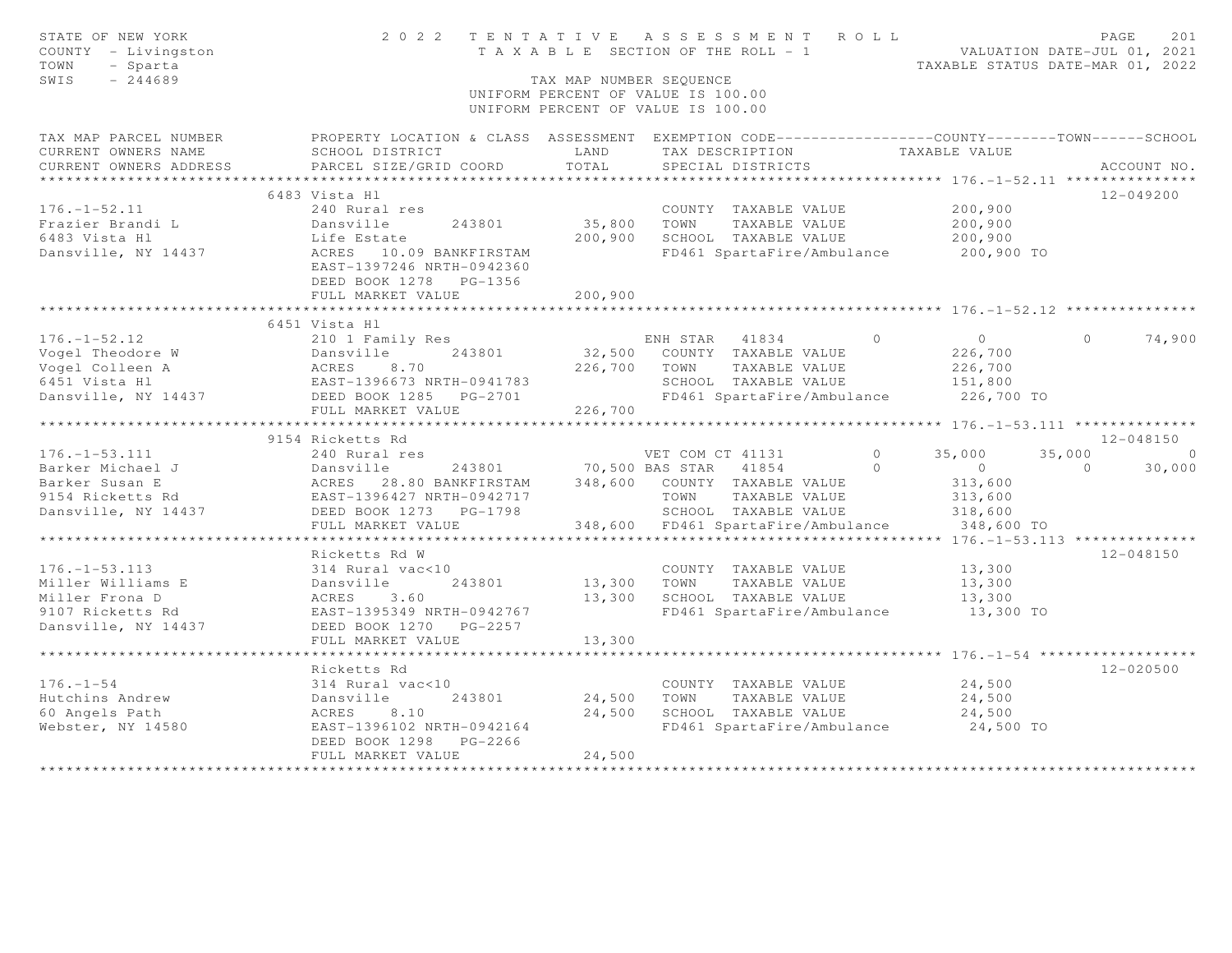| STATE OF NEW YORK<br>COUNTY - Livingston<br>TOWN<br>- Sparta<br>SWIS<br>$-244689$ | 2 0 2 2                                                                                          | TAX MAP NUMBER SEQUENCE | TENTATIVE ASSESSMENT ROLL<br>T A X A B L E SECTION OF THE ROLL - 1<br>UNIFORM PERCENT OF VALUE IS 100.00<br>UNIFORM PERCENT OF VALUE IS 100.00 |          | VALUATION DATE-JUL 01, 2021<br>TAXABLE STATUS DATE-MAR 01, 2022 | PAGE     | 202           |
|-----------------------------------------------------------------------------------|--------------------------------------------------------------------------------------------------|-------------------------|------------------------------------------------------------------------------------------------------------------------------------------------|----------|-----------------------------------------------------------------|----------|---------------|
| TAX MAP PARCEL NUMBER                                                             | PROPERTY LOCATION & CLASS ASSESSMENT EXEMPTION CODE----------------COUNTY-------TOWN------SCHOOL |                         |                                                                                                                                                |          |                                                                 |          |               |
| CURRENT OWNERS NAME                                                               | SCHOOL DISTRICT                                                                                  | LAND                    | TAX DESCRIPTION                                                                                                                                |          | TAXABLE VALUE                                                   |          |               |
| CURRENT OWNERS ADDRESS                                                            | PARCEL SIZE/GRID COORD                                                                           | TOTAL                   | SPECIAL DISTRICTS                                                                                                                              |          |                                                                 |          | ACCOUNT NO.   |
|                                                                                   |                                                                                                  |                         |                                                                                                                                                |          |                                                                 |          |               |
|                                                                                   | 6425 Vista Hl                                                                                    |                         |                                                                                                                                                |          |                                                                 |          |               |
| $176. - 1 - 55.2$                                                                 | 210 1 Family Res                                                                                 |                         | BAS STAR 41854                                                                                                                                 | $\circ$  | $\overline{0}$                                                  | $\Omega$ | 30,000        |
| Moulton Reade E                                                                   | 243801<br>Dansville                                                                              |                         | 19,500 COUNTY TAXABLE VALUE                                                                                                                    |          | 111,400                                                         |          |               |
| Moulton Julie A                                                                   | 3.50<br>ACRES                                                                                    | 111,400                 | TOWN<br>TAXABLE VALUE                                                                                                                          |          | 111,400                                                         |          |               |
| 6425 Vista Hl                                                                     | EAST-1396027 NRTH-0941716                                                                        |                         | SCHOOL TAXABLE VALUE                                                                                                                           |          | 81,400                                                          |          |               |
| Dansville, NY 14437                                                               | DEED BOOK 1113 PG-257                                                                            |                         | FD461 SpartaFire/Ambulance                                                                                                                     |          | 111,400 TO                                                      |          |               |
|                                                                                   | FULL MARKET VALUE                                                                                | 111,400                 |                                                                                                                                                |          |                                                                 |          |               |
|                                                                                   | 9161 Ricketts Rd                                                                                 |                         |                                                                                                                                                |          |                                                                 |          | $12 - 051800$ |
| $176. - 1 - 56$                                                                   | 240 Rural res                                                                                    |                         | BAS STAR<br>41854                                                                                                                              | $\Omega$ | $\circ$                                                         | $\cap$   | 30,000        |
| Lane Ryan                                                                         | Dansville<br>243801                                                                              | 63,600                  | COUNTY TAXABLE VALUE                                                                                                                           |          | 235,100                                                         |          |               |
| Lane Laura                                                                        | 24.48 BANK LERETA<br>ACRES                                                                       | 235,100                 | TAXABLE VALUE<br>TOWN                                                                                                                          |          | 235,100                                                         |          |               |
| 9161 Ricketts Rd                                                                  | EAST-1395092 NRTH-0942538                                                                        |                         | SCHOOL TAXABLE VALUE                                                                                                                           |          | 205,100                                                         |          |               |
| Dansville, NY 14437                                                               | DEED BOOK 1173 PG-338                                                                            |                         | AG003 Ag District #3                                                                                                                           |          | 235,100 TO                                                      |          |               |
|                                                                                   | FULL MARKET VALUE                                                                                | 235,100                 | FD461 SpartaFire/Ambulance                                                                                                                     |          | 235,100 TO                                                      |          |               |
|                                                                                   | ************************                                                                         |                         | ********************************* 176.-1-57.2 ****************                                                                                 |          |                                                                 |          |               |
|                                                                                   | Vista Hl                                                                                         |                         |                                                                                                                                                |          |                                                                 |          | 12-011000     |
| $176. - 1 - 57.2$                                                                 | 312 Vac w/imprv                                                                                  |                         | COUNTY TAXABLE VALUE                                                                                                                           |          | 25,000                                                          |          |               |
| Panipinto Chad E                                                                  | Dansville<br>243801                                                                              | 23,900                  | TOWN<br>TAXABLE VALUE                                                                                                                          |          | 25,000                                                          |          |               |
| 6586 Stone Hill Rd                                                                | ACRES<br>5.20                                                                                    | 25,000                  | SCHOOL TAXABLE VALUE                                                                                                                           |          | 25,000                                                          |          |               |
| Livonia, NY 14487                                                                 | EAST-1395546 NRTH-0941777                                                                        |                         | AG003 Ag District #3                                                                                                                           |          | 25,000 TO                                                       |          |               |
|                                                                                   | DEED BOOK 1299 PG-1567                                                                           |                         | FD461 SpartaFire/Ambulance                                                                                                                     |          | 25,000 TO                                                       |          |               |
|                                                                                   | FULL MARKET VALUE                                                                                | 25,000                  |                                                                                                                                                |          |                                                                 |          |               |
|                                                                                   |                                                                                                  |                         |                                                                                                                                                |          |                                                                 |          |               |
|                                                                                   | 6363 Vista Hl                                                                                    |                         |                                                                                                                                                |          |                                                                 |          | $12 - 011000$ |
| $176. - 1 - 57.11$                                                                | 270 Mfg housing                                                                                  |                         | COUNTY TAXABLE VALUE                                                                                                                           |          | 92,800                                                          |          |               |
| Bradford Samuel D                                                                 | Dansville<br>243801                                                                              | 32,700                  | TOWN<br>TAXABLE VALUE                                                                                                                          |          | 92,800                                                          |          |               |
| 6363 Vista Hl                                                                     | ACRES<br>8.80 BANKFIRSTAM                                                                        | 92,800                  | SCHOOL TAXABLE VALUE                                                                                                                           |          | 92,800                                                          |          |               |
| Dansville, NY 14437                                                               | EAST-1394705 NRTH-0941777                                                                        |                         | FD461 SpartaFire/Ambulance                                                                                                                     |          | 92,800 TO                                                       |          |               |
|                                                                                   | DEED BOOK 739<br>PG-00295                                                                        |                         |                                                                                                                                                |          |                                                                 |          |               |
|                                                                                   | FULL MARKET VALUE                                                                                | 92,800                  |                                                                                                                                                |          |                                                                 |          |               |
|                                                                                   |                                                                                                  |                         |                                                                                                                                                |          |                                                                 |          | $12 - 011000$ |
|                                                                                   | Vista Hl                                                                                         |                         |                                                                                                                                                |          |                                                                 |          |               |
| $176. - 1 - 57.12$<br>Panipinto Chad                                              | 314 Rural vac<10<br>Dansville<br>243801                                                          | 10,700                  | COUNTY TAXABLE VALUE<br>TAXABLE VALUE<br>TOWN                                                                                                  |          | 10,700<br>10,700                                                |          |               |
| 6586 Stone Hill Rd                                                                | 2.60<br>ACRES                                                                                    | 10,700                  | SCHOOL TAXABLE VALUE                                                                                                                           |          | 10,700                                                          |          |               |
| Livonia, NY 14487                                                                 | EAST-1395152 NRTH-0941777                                                                        |                         | AG003 Ag District #3                                                                                                                           |          | 10,700 TO                                                       |          |               |
|                                                                                   | DEED BOOK 1299 PG-1567                                                                           |                         | FD461 SpartaFire/Ambulance                                                                                                                     |          | 10,700 TO                                                       |          |               |
|                                                                                   | FULL MARKET VALUE                                                                                | 10,700                  |                                                                                                                                                |          |                                                                 |          |               |
|                                                                                   |                                                                                                  |                         |                                                                                                                                                |          |                                                                 |          |               |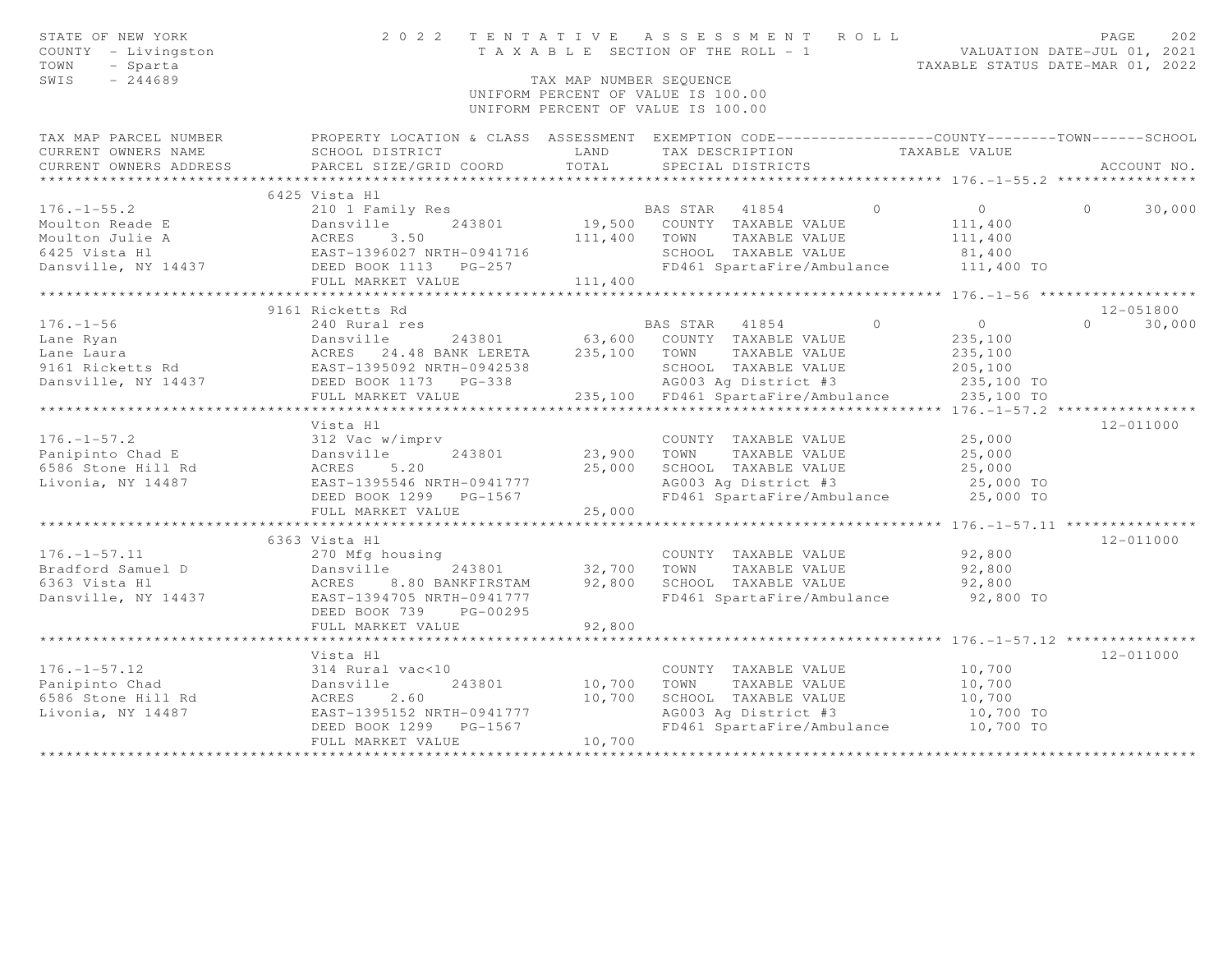| STATE OF NEW YORK<br>COUNTY - Livingston<br>TOWN<br>- Sparta<br>SWIS<br>$-244689$ |                                                                                                 | TAX MAP NUMBER SEQUENCE | 2022 TENTATIVE ASSESSMENT ROLL<br>T A X A B L E SECTION OF THE ROLL - 1<br>UNIFORM PERCENT OF VALUE IS 100.00<br>UNIFORM PERCENT OF VALUE IS 100.00 |         | VALUATION DATE-JUL 01, 2021<br>TAXABLE STATUS DATE-MAR 01, 2022 |                  | PAGE<br>203           |
|-----------------------------------------------------------------------------------|-------------------------------------------------------------------------------------------------|-------------------------|-----------------------------------------------------------------------------------------------------------------------------------------------------|---------|-----------------------------------------------------------------|------------------|-----------------------|
| TAX MAP PARCEL NUMBER                                                             | PROPERTY LOCATION & CLASS ASSESSMENT EXEMPTION CODE----------------COUNTY-------TOWN-----SCHOOL |                         |                                                                                                                                                     |         |                                                                 |                  |                       |
| CURRENT OWNERS NAME                                                               | SCHOOL DISTRICT                                                                                 | LAND                    | TAX DESCRIPTION                                                                                                                                     |         | TAXABLE VALUE                                                   |                  |                       |
| CURRENT OWNERS ADDRESS                                                            | PARCEL SIZE/GRID COORD                                                                          | TOTAL                   | SPECIAL DISTRICTS                                                                                                                                   |         |                                                                 |                  | ACCOUNT NO.           |
|                                                                                   |                                                                                                 |                         |                                                                                                                                                     |         |                                                                 |                  |                       |
| $176. - 1 - 58$                                                                   | Rogers Rd<br>105 Vac farmland                                                                   |                         | AG DIST C 41720                                                                                                                                     | $\circ$ | 81,484                                                          | 81,484           | 12-011201<br>81,484   |
| Witzel Kenneth W                                                                  | 243801<br>Dansville                                                                             | 258,400                 | COUNTY TAXABLE VALUE                                                                                                                                |         | 181,916                                                         |                  |                       |
| Witzel Robert R                                                                   | ACRES 143.30                                                                                    | 263,400                 | TOWN<br>TAXABLE VALUE                                                                                                                               |         | 181,916                                                         |                  |                       |
| Attn: Robert Witzel                                                               | EAST-1393375 NRTH-0945098                                                                       |                         | SCHOOL TAXABLE VALUE                                                                                                                                |         | 181,916                                                         |                  |                       |
| 9019 Rogers Rd                                                                    | DEED BOOK 937 PG-135                                                                            |                         | AG003 Ag District #3                                                                                                                                |         | 263,400 TO                                                      |                  |                       |
| Dansville, NY 14437                                                               | FULL MARKET VALUE                                                                               |                         | 263,400 FD461 SpartaFire/Ambulance 263,400 TO                                                                                                       |         |                                                                 |                  |                       |
| MAY BE SUBJECT TO PAYMENT<br>UNDER AGDIST LAW TIL 2026                            |                                                                                                 |                         |                                                                                                                                                     |         |                                                                 |                  |                       |
|                                                                                   | 9040 Rogers Rd                                                                                  |                         |                                                                                                                                                     |         |                                                                 |                  |                       |
| $176. - 1 - 59.2$                                                                 | 270 Mfg housing                                                                                 |                         | BAS STAR 41854                                                                                                                                      | $\circ$ | $\overline{0}$                                                  | $\circ$          | 30,000                |
| Malone Tina                                                                       | Dansville<br>243801                                                                             |                         | 15,600 COUNTY TAXABLE VALUE                                                                                                                         |         | 65,800                                                          |                  |                       |
| 9040 Rogers Rd                                                                    | ACRES<br>2.00 BANKFIRSTAM                                                                       | 65,800                  | TOWN<br>TAXABLE VALUE                                                                                                                               |         | 65,800                                                          |                  |                       |
| Dansville, NY 14437                                                               | EAST-1392495 NRTH-0943001                                                                       |                         | SCHOOL TAXABLE VALUE                                                                                                                                |         | 35,800                                                          |                  |                       |
|                                                                                   | DEED BOOK 1147 PG-333                                                                           |                         | FD461 SpartaFire/Ambulance                                                                                                                          |         | 65,800 TO                                                       |                  |                       |
|                                                                                   | FULL MARKET VALUE                                                                               | 65,800                  |                                                                                                                                                     |         |                                                                 |                  |                       |
|                                                                                   |                                                                                                 |                         |                                                                                                                                                     |         |                                                                 |                  |                       |
|                                                                                   | 9032 Rogers Rd                                                                                  |                         |                                                                                                                                                     |         |                                                                 |                  | 12-021900             |
| $176. - 1 - 59.12$                                                                | 210 1 Family Res                                                                                |                         | BAS STAR 41854                                                                                                                                      | $\circ$ | $\overline{0}$                                                  |                  | $\Omega$<br>30,000    |
| Byler John                                                                        | Dansville<br>243801                                                                             | 29,600                  | COUNTY TAXABLE VALUE                                                                                                                                |         | 198,400                                                         |                  |                       |
| Byler Mattie J                                                                    | 7.50<br>ACRES                                                                                   | 198,400                 | TOWN<br>TAXABLE VALUE                                                                                                                               |         | 198,400                                                         |                  |                       |
| 9032 Rogers Rd                                                                    | EAST-1392461 NRTH-0943529                                                                       |                         | SCHOOL TAXABLE VALUE                                                                                                                                |         | 168,400                                                         |                  |                       |
| Dansville, NY 14437                                                               | DEED BOOK 1267 PG-2189<br>FULL MARKET VALUE                                                     | 198,400                 | FD461 SpartaFire/Ambulance                                                                                                                          |         | 198,400 TO                                                      |                  |                       |
|                                                                                   | ************************                                                                        | *************           |                                                                                                                                                     |         | ********************** 176. -1-59.111 ***************           |                  |                       |
|                                                                                   | Rogers Rd                                                                                       |                         |                                                                                                                                                     |         |                                                                 |                  | 12-021900             |
| $176. - 1 - 59.111$                                                               | 105 Vac farmland                                                                                |                         | AG DIST C 41720                                                                                                                                     | $\circ$ | 226,303                                                         | 226,303          | 226,303               |
| Shutt Fred R                                                                      | 243801<br>Dansville                                                                             |                         | 287,600 COUNTY TAXABLE VALUE                                                                                                                        |         | 61,297                                                          |                  |                       |
| 9140 Carney Hollow Rd                                                             | ACRES 89.90                                                                                     | 287,600                 | TOWN<br>TAXABLE VALUE                                                                                                                               |         | 61,297                                                          |                  |                       |
| Wayland, NY 14572                                                                 | EAST-1392908 NRTH-0943623                                                                       |                         | SCHOOL TAXABLE VALUE                                                                                                                                |         | 61,297                                                          |                  |                       |
|                                                                                   | DEED BOOK 1114    PG-154                                                                        |                         | AG003 Ag District #3                                                                                                                                |         | 287,600 TO                                                      |                  |                       |
| MAY BE SUBJECT TO PAYMENT                                                         | FULL MARKET VALUE                                                                               |                         | 287,600 FD461 SpartaFire/Ambulance                                                                                                                  |         | 287,600 TO                                                      |                  |                       |
| UNDER AGDIST LAW TIL 2026                                                         |                                                                                                 |                         |                                                                                                                                                     |         |                                                                 |                  |                       |
|                                                                                   |                                                                                                 |                         |                                                                                                                                                     |         |                                                                 |                  |                       |
|                                                                                   | 9065 Rogers Rd                                                                                  |                         |                                                                                                                                                     | $\circ$ |                                                                 |                  | 12-021900<br>$\sim$ 0 |
| $176. - 1 - 59.112$                                                               | 210 1 Family Res<br>243801<br>Dansville                                                         |                         | VET WAR CT 41121<br>18,200 VET DIS CT 41141                                                                                                         | $\circ$ | 21,000<br>31,170                                                | 21,000<br>31,170 | $\overline{0}$        |
| Pinder Wendy M<br>Pinder Chester A                                                |                                                                                                 |                         | 207,800 COUNTY TAXABLE VALUE                                                                                                                        |         | 155,630                                                         |                  |                       |
| 9065 Rogers Rd                                                                    | ACRES 3.00<br>EAST-1393211 NRTH-0943109                                                         |                         | TOWN<br>TAXABLE VALUE                                                                                                                               |         | 155,630                                                         |                  |                       |
| Dansville, NY 14437                                                               | PG-1124<br>DEED BOOK 1284                                                                       |                         | SCHOOL TAXABLE VALUE                                                                                                                                |         | 207,800                                                         |                  |                       |
|                                                                                   | FULL MARKET VALUE                                                                               |                         | 207,800 FD461 SpartaFire/Ambulance 207,800 TO                                                                                                       |         |                                                                 |                  |                       |
|                                                                                   | ***********************                                                                         |                         |                                                                                                                                                     |         |                                                                 |                  |                       |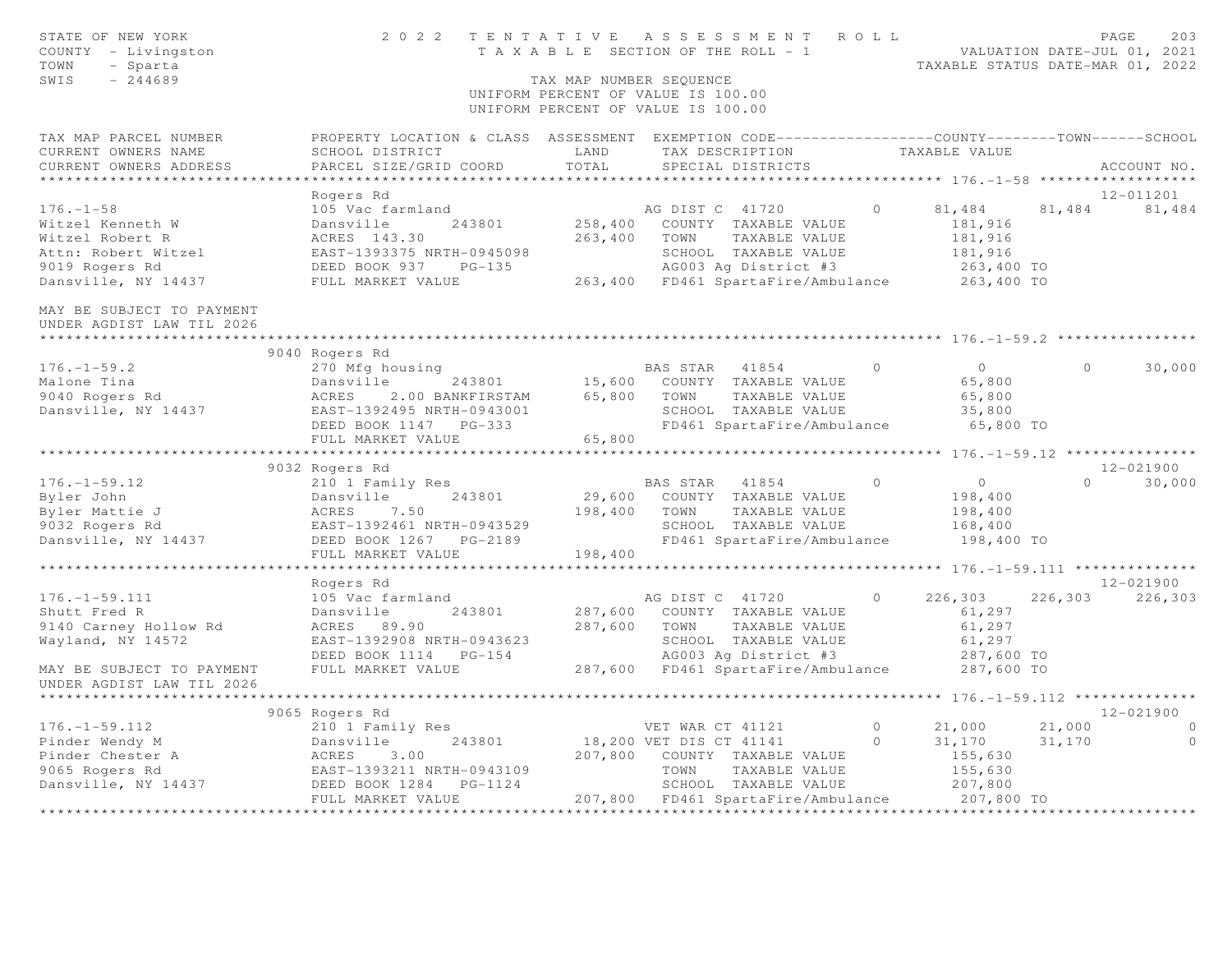| STATE OF NEW YORK<br>COUNTY - Livingston<br>TOWN<br>- Sparta<br>$-244689$<br>SWIS                                          | 2 0 2 2                                                                                                                                                | TAX MAP NUMBER SEQUENCE          | TENTATIVE ASSESSMENT ROLL<br>T A X A B L E SECTION OF THE ROLL - 1 WALUATION DATE-JUL 01, 2021<br>TAXABLE STATUS DATE-MAR 01, 2022<br>UNIFORM PERCENT OF VALUE IS 100.00<br>UNIFORM PERCENT OF VALUE IS 100.00 |                                                        | PAGE<br>204              |
|----------------------------------------------------------------------------------------------------------------------------|--------------------------------------------------------------------------------------------------------------------------------------------------------|----------------------------------|----------------------------------------------------------------------------------------------------------------------------------------------------------------------------------------------------------------|--------------------------------------------------------|--------------------------|
| TAX MAP PARCEL NUMBER<br>CURRENT OWNERS NAME<br>CURRENT OWNERS ADDRESS                                                     | PROPERTY LOCATION & CLASS ASSESSMENT EXEMPTION CODE----------------COUNTY--------TOWN-----SCHOOL<br>SCHOOL DISTRICT<br>PARCEL SIZE/GRID COORD          | LAND<br>TOTAL                    | TAX DESCRIPTION<br>SPECIAL DISTRICTS                                                                                                                                                                           | TAXABLE VALUE                                          | ACCOUNT NO.              |
|                                                                                                                            |                                                                                                                                                        |                                  |                                                                                                                                                                                                                |                                                        |                          |
| $176. - 1 - 60.1$<br>Sick Kevin<br>Sick Rachele<br>6231 Vista Hl<br>Dansville, NY 14437                                    | 6231 Vista Hl<br>210 1 Family Res<br>243801<br>Dansville<br>8.98<br>ACRES<br>EAST-1392317 NRTH-0941837<br>DEED BOOK 1270 PG-145<br>FULL MARKET VALUE   | 33,200<br>174,500<br>174,500     | COUNTY TAXABLE VALUE<br>TOWN<br>TAXABLE VALUE<br>SCHOOL TAXABLE VALUE<br>FD461 SpartaFire/Ambulance 174,500 TO                                                                                                 | 174,500<br>174,500<br>174,500                          | 12-051200                |
|                                                                                                                            | ***********************                                                                                                                                | ***********                      |                                                                                                                                                                                                                | *********************** 176.-1-60.2 ****************   |                          |
| $176. - 1 - 60.2$<br>Mark Cory S<br>Mark Catherine M<br>11595 Buffalo St<br>Wayland, NY 14572<br>MAY BE SUBJECT TO PAYMENT | Vista Hl<br>120 Field crops<br>Dansville<br>243801<br>ACRES 92.40<br>EAST-1393032 NRTH-0942426<br>DEED BOOK 1268 PG-2697<br>FULL MARKET VALUE          | 322,600<br>322,600               | AG DIST C 41720 0 261, 279 261, 279<br>COUNTY TAXABLE VALUE<br>TOWN TAXABLE VALUE<br>SCHOOL TAXABLE VALUE<br>AG003 Ag District #3<br>322,600 FD461 SpartaFire/Ambulance                                        | 61,321<br>61,321<br>61,321<br>322,600 TO<br>322,600 TO | $12 - 051200$<br>261,279 |
| UNDER AGDIST LAW TIL 2026                                                                                                  |                                                                                                                                                        |                                  |                                                                                                                                                                                                                |                                                        |                          |
| $176. - 1 - 61$<br>Hasco Realty LLC<br>9384 Main St<br>Dansville, NY 14437                                                 | Vista Hl<br>833 Radio<br>Dansville<br>FRNT 130.00 DPTH 130.00<br>EAST-1391983 NRTH-0941572<br>DEED BOOK 1083 PG-30<br>FULL MARKET VALUE                | 243801 4,600<br>10,200<br>10,200 | COUNTY TAXABLE VALUE<br>TOWN<br>TAXABLE VALUE<br>SCHOOL TAXABLE VALUE<br>FD461 SpartaFire/Ambulance 10,200 TO                                                                                                  | 10,200<br>10,200<br>10,200                             | 12-041900                |
|                                                                                                                            |                                                                                                                                                        |                                  |                                                                                                                                                                                                                |                                                        |                          |
| $176. - 1 - 62$<br>Fronk Timothy S<br>6480 Stong Hill Rd<br>Dansville, NY 14437                                            | 6480 Stong Hill Rd<br>210 1 Family Res<br>243801<br>Dansville<br>ACRES 1.30<br>EAST-1397424 NRTH-0948370<br>DEED BOOK 1269 PG-321<br>FULL MARKET VALUE | 13,800<br>36,800<br>36,800       | COUNTY TAXABLE VALUE<br>TOWN<br>TAXABLE VALUE<br>SCHOOL TAXABLE VALUE<br>FD461 SpartaFire/Ambulance                                                                                                            | 36,800<br>36,800<br>36,800<br>36,800 TO                | $12 - 014100$            |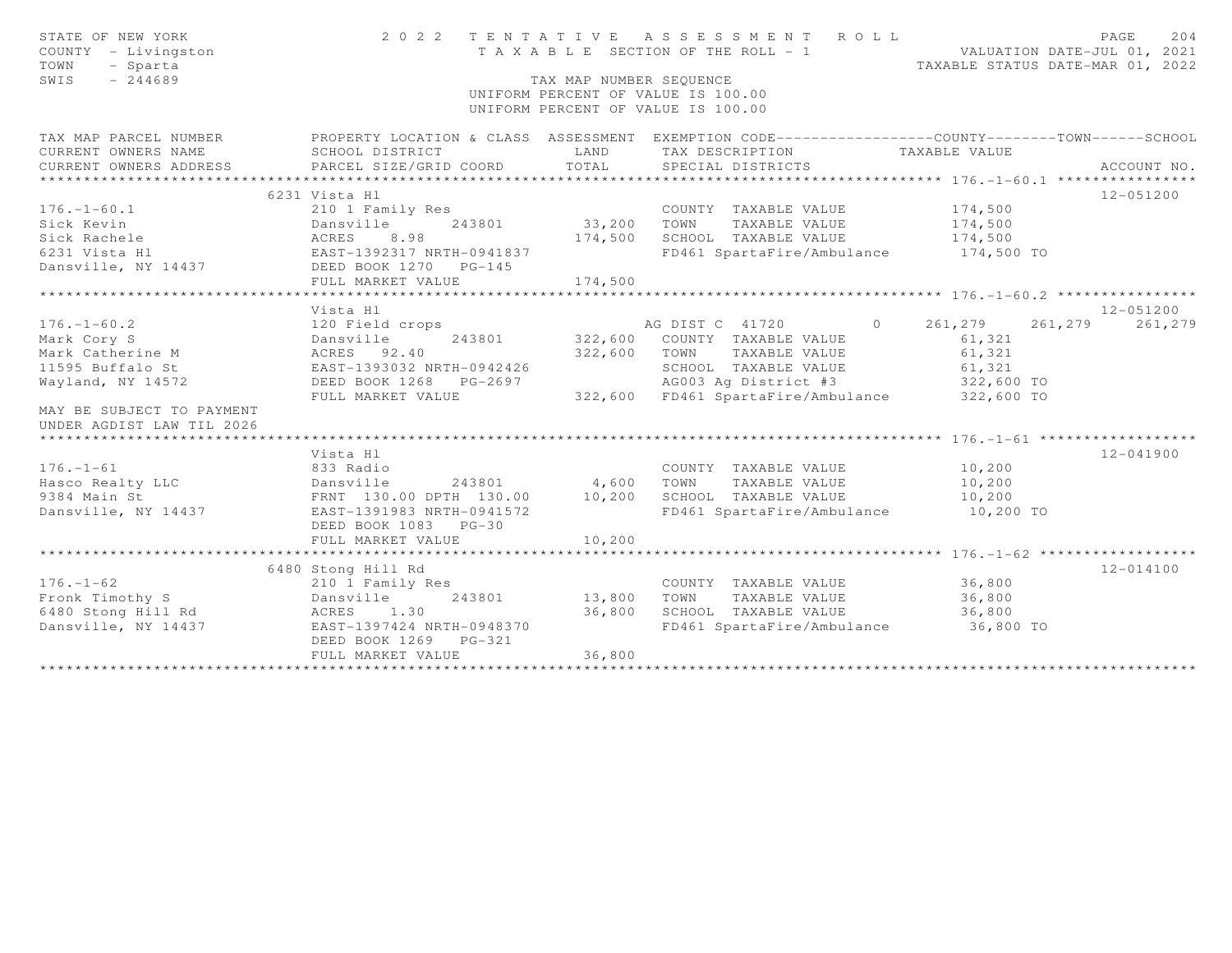|      | STATE OF NEW YORK   | 2022 TENTATIVE ASSESSMENT ROLL        | 205<br>PAGE                      |
|------|---------------------|---------------------------------------|----------------------------------|
|      | COUNTY - Livingston | T A X A B L E SECTION OF THE ROLL - 1 | VALUATION DATE-JUL 01, 2021      |
| TOWN | - Sparta            |                                       | TAXABLE STATUS DATE-MAR 01, 2022 |
| SWIS | $-244689$           | MAP SECTION $-176$                    | RPS150/V04/L015                  |
|      |                     | $SUB - SECTION - 000$                 | CURRENT DATE 4/19/2022           |
|      |                     | UNIFORM PERCENT OF VALUE IS 100.00    |                                  |

|      |                      |         | TOTAL EXTENSION | EXTENSION | AD VALOREM   | <b>EXEMPT</b> | TAXABLE   |
|------|----------------------|---------|-----------------|-----------|--------------|---------------|-----------|
| CODE | DISTRICT NAME        | PARCELS | TYPE.           | VALUE     | <b>VALUE</b> | AMOUNT        | VALUE     |
|      |                      |         |                 |           |              |               |           |
|      | AG003 Ag District #3 |         | 23 TOTAL        |           | 4247.100     | 17,800        | 4229,300  |
|      | FD461 SpartaFire/Amb |         | 78 TOTAL        |           | 11356,800    | 17,800        | 11339,000 |

### \*\*\* S C H O O L D I S T R I C T S U M M A R Y \*\*\*

| CODE             | DISTRICT NAME                 | TOTAL<br>PARCELS | ASSESSED<br>LAND    | ASSESSED<br>TOTAL    | <b>EXEMPT</b><br>AMOUNT | TOTAL<br>TAXABLE    | STAR<br>AMOUNT     | STAR<br>TAXABLE     |
|------------------|-------------------------------|------------------|---------------------|----------------------|-------------------------|---------------------|--------------------|---------------------|
| 243801<br>467401 | Dansville<br>Wayland-Cohocton | 77               | 4147,900<br>153,900 | 11100,600<br>256,200 | 1501,377                | 9599,223<br>256,200 | 1312,050<br>30,000 | 8287,173<br>226,200 |
|                  | $S \cup B = T \cup T A L$     | 78               | 4301,800            | 11356,800            | 1501,377                | 9855,423            | 1342,050           | 8513,373            |
|                  | TOTAL                         | 78               | 4301,800            | 11356,800            | 1501,377                | 9855, 423           | 1342,050           | 8513,373            |

### \*\*\* S Y S T E M C O D E S S U M M A R Y \*\*\*

### NO SYSTEM EXEMPTIONS AT THIS LEVEL

### \*\*\* E X E M P T I O N S U M M A R Y \*\*\*

|       |             | TOTAL       |           |          |           |
|-------|-------------|-------------|-----------|----------|-----------|
| CODE  | DESCRIPTION | PARCELS     | COUNTY    | TOWN     | SCHOOL    |
| 41121 | VET WAR CT  |             | 63,000    | 63,000   |           |
| 41131 | VET COM CT  |             | 70,000    | 70,000   |           |
| 41141 | VET DIS CT  | $\sim$<br>∠ | 101,170   | 101,170  |           |
| 41720 | AG DIST C   | 10          | 1383, 428 | 1383,428 | 1383, 428 |
| 41730 | AG DIST IN  |             | 33,249    | 33,249   | 33,249    |
| 41800 | SR CITIZEN  |             | 38,450    | 38,450   | 38,450    |
| 41834 | ENH STAR    | 8           |           |          | 562,050   |
| 41854 | BAS STAR    | 26          |           |          | 780,000   |
| 41930 | DISABILITY  |             | 28,450    | 28,450   | 28,450    |
| 42100 | SILO/TANKS  |             | 17,800    | 17,800   | 17,800    |
|       | TO TAL      | 55          | 1735,547  | 1735,547 | 2843,427  |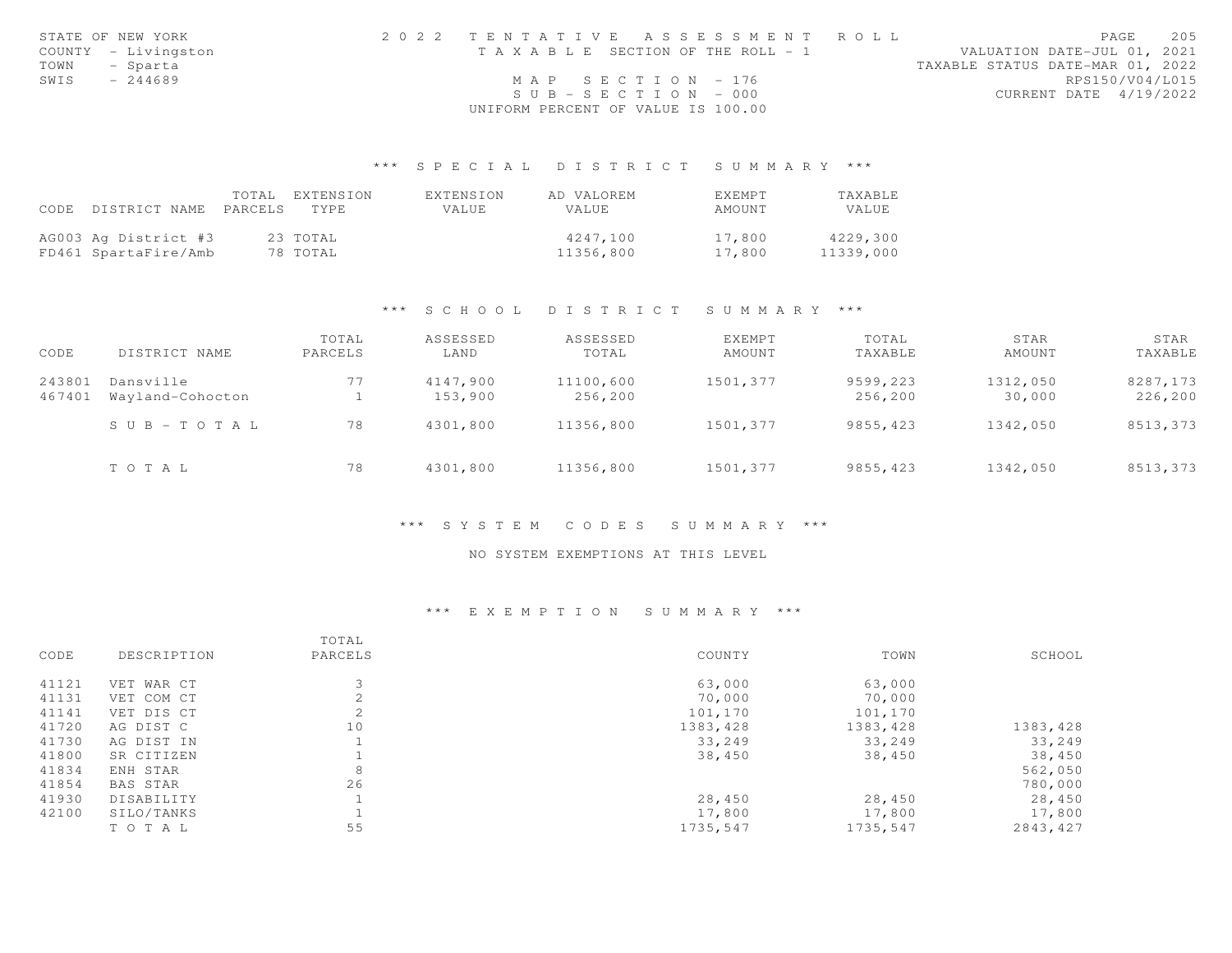|      | STATE OF NEW YORK   | 2022 TENTATIVE ASSESSMENT ROLL        | 206<br>PAGE                      |
|------|---------------------|---------------------------------------|----------------------------------|
|      | COUNTY - Livingston | T A X A B L E SECTION OF THE ROLL - 1 | VALUATION DATE-JUL 01, 2021      |
| TOWN | - Sparta            |                                       | TAXABLE STATUS DATE-MAR 01, 2022 |
| SWIS | $-244689$           | MAP SECTION - 176                     | RPS150/V04/L015                  |
|      |                     | $SUB - SECTION - 000$                 | CURRENT DATE 4/19/2022           |
|      |                     | UNIFORM PERCENT OF VALUE IS 100.00    |                                  |

| ROLL |             | TOTAL   | ASSESSED | ASSESSED  | TAXABLE  | TAXABLE  | TAXABLE   | STAR     |
|------|-------------|---------|----------|-----------|----------|----------|-----------|----------|
| SEC  | DESCRIPTION | PARCELS | ∟AND     | TOTAL     | COUNTY   | TOWN     | SCHOOL    | TAXABLE  |
|      | TAXABLE     | 78      | 4301,800 | 11356,800 | 9621,253 | 9621,253 | 9855, 423 | 8513,373 |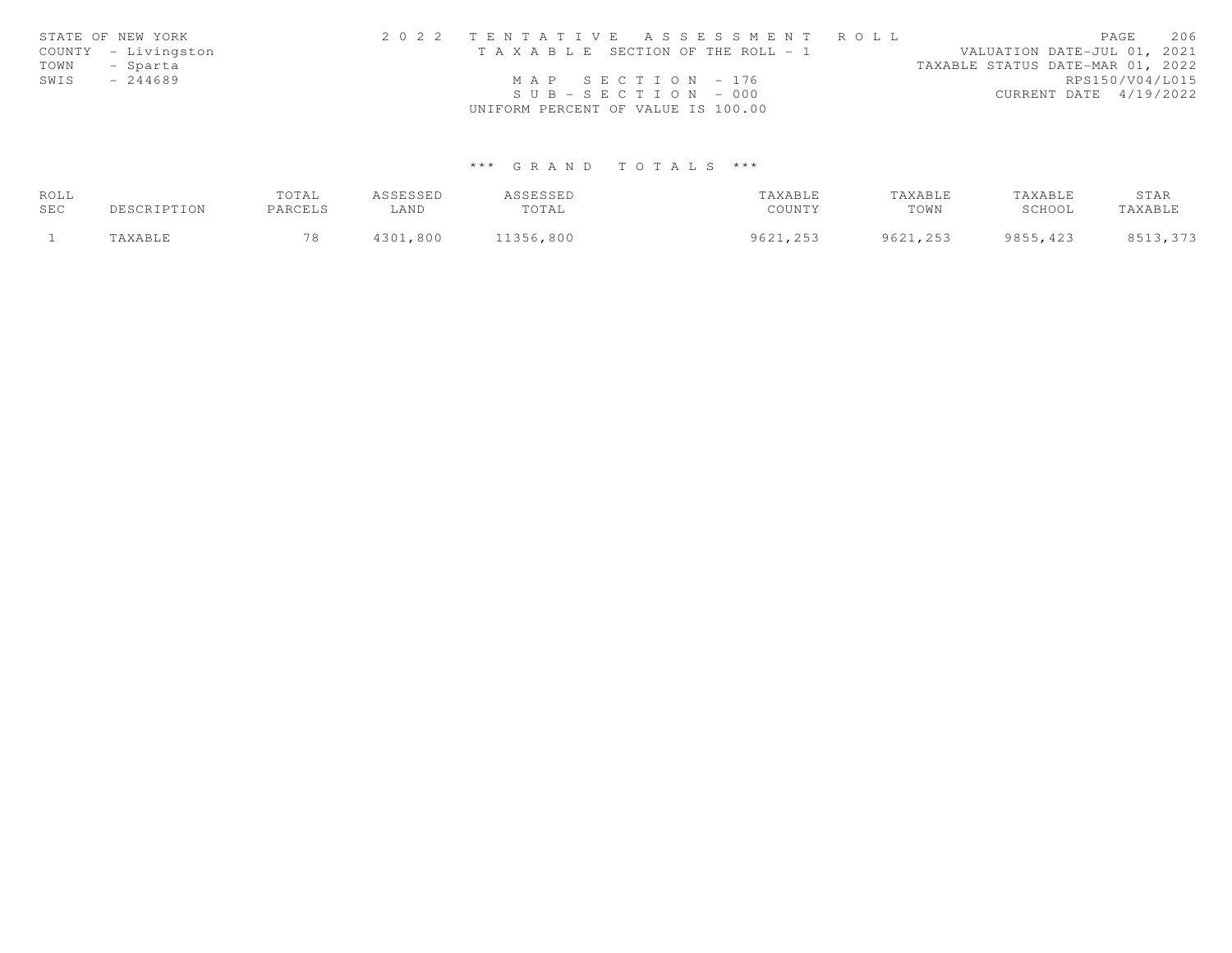|      | STATE OF NEW YORK   |  |                                    | 2022 TENTATIVE ASSESSMENT ROLL        |  |                                  | <b>PAGE</b>     | 2.0.7 |
|------|---------------------|--|------------------------------------|---------------------------------------|--|----------------------------------|-----------------|-------|
|      | COUNTY - Livingston |  |                                    | T A X A B L E SECTION OF THE ROLL - 1 |  | VALUATION DATE-JUL 01, 2021      |                 |       |
| TOWN | - Sparta            |  |                                    |                                       |  | TAXABLE STATUS DATE-MAR 01, 2022 |                 |       |
| SWIS | - 244689            |  |                                    |                                       |  |                                  | RPS150/V04/L015 |       |
|      |                     |  | UNIFORM PERCENT OF VALUE IS 100.00 |                                       |  | CURRENT DATE 4/19/2022           |                 |       |
|      |                     |  |                                    | ROLL SECTION TOTALS                   |  |                                  |                 |       |

| CODE | DISTRICT NAME        | TOTAL<br>PARCELS | EXTENSION<br>TYPE | EXTENSION<br>VALUE | AD VALOREM<br>VALUE | EXEMPT<br>AMOUNT | TAXABLE<br>VALUE |
|------|----------------------|------------------|-------------------|--------------------|---------------------|------------------|------------------|
|      | AG003 Ag District #3 |                  | 190 TOTAL         |                    | 39068,600           | 67,800           | 39000,800        |
|      | FD461 SpartaFire/Amb |                  | 927 TOTAL         |                    | 134044,100          | 67,800           | 133976,300       |
|      | LD461 Sparta Light 1 |                  | 62 TOTAL          |                    | 5917,800            |                  | 5917,800         |
|      | SD461 GroSta Cty Swr |                  | 26 UNITS          | 28.00              |                     |                  | 28.00            |
|      | SD462 GroSta CtySwr  |                  | 3 UNITS           | 3.00               |                     |                  | 3.00             |
|      | SD463 GroSta Cty Swr |                  | 1 UNITS           | 1.00               |                     |                  | 1.00             |
|      | WD461 Cty Wtr1 Ext1  |                  | 58 UNITS          | 59.00              |                     |                  | 59.00            |
|      | WD462 Cty Wtr1 Ext1  |                  | 13 UNITS          | 13.00              |                     |                  | 13.00            |

### \*\*\* S C H O O L D I S T R I C T S U M M A R Y \*\*\*

| CODE   | DISTRICT NAME             | TOTAL<br>PARCELS | ASSESSED<br>LAND | ASSESSED<br>TOTAL | <b>EXEMPT</b><br>AMOUNT | TOTAL<br>TAXABLE | STAR<br>AMOUNT | STAR<br>TAXABLE |
|--------|---------------------------|------------------|------------------|-------------------|-------------------------|------------------|----------------|-----------------|
| 242601 | Geneseo                   | 51               | 2003,900         | 5911,800          | 799,268                 | 5112,532         | 830,675        | 4281,857        |
| 243801 | Dansville                 | 873              | 44642,500        | 127662,200        | 15563,102               | 112099,098       | 15971,140      | 96127,958       |
| 467401 | Wayland-Cohocton          |                  | 364,400          | 470,100           | 98,209                  | 371,891          | 30,000         | 341,891         |
|        | $S \cup B = T \cup T A L$ | 927              | 47010,800        | 134044,100        | 16460,579               | 117583,521       | 16831,815      | 100751,706      |
|        | TOTAL                     | 927              | 47010,800        | 134044,100        | 16460,579               | 117583,521       | 16831,815      | 100751,706      |

\*\*\* S Y S T E M C O D E S S U M M A R Y \*\*\*

NO SYSTEM EXEMPTIONS AT THIS LEVEL

## \*\*\* E X E M P T I O N S U M M A R Y \*\*\*

| CODE  | DESCRIPTION | TOTAL<br>PARCELS | COUNTY  | TOWN    | SCHOOL |
|-------|-------------|------------------|---------|---------|--------|
| 41111 | VETS-PR-CT  |                  | 291,598 | 291,598 |        |
| 41120 | VETWAR CTS  |                  | 16,995  | 16,995  | 16,995 |
| 41121 | VET WAR CT  | 37               | 654,580 | 654,580 |        |
| 41130 | VETCOM CTS  |                  | 17,025  | 17,025  | 17,025 |
| 41131 | VET COM CT  | 26               | 853,884 | 853,884 |        |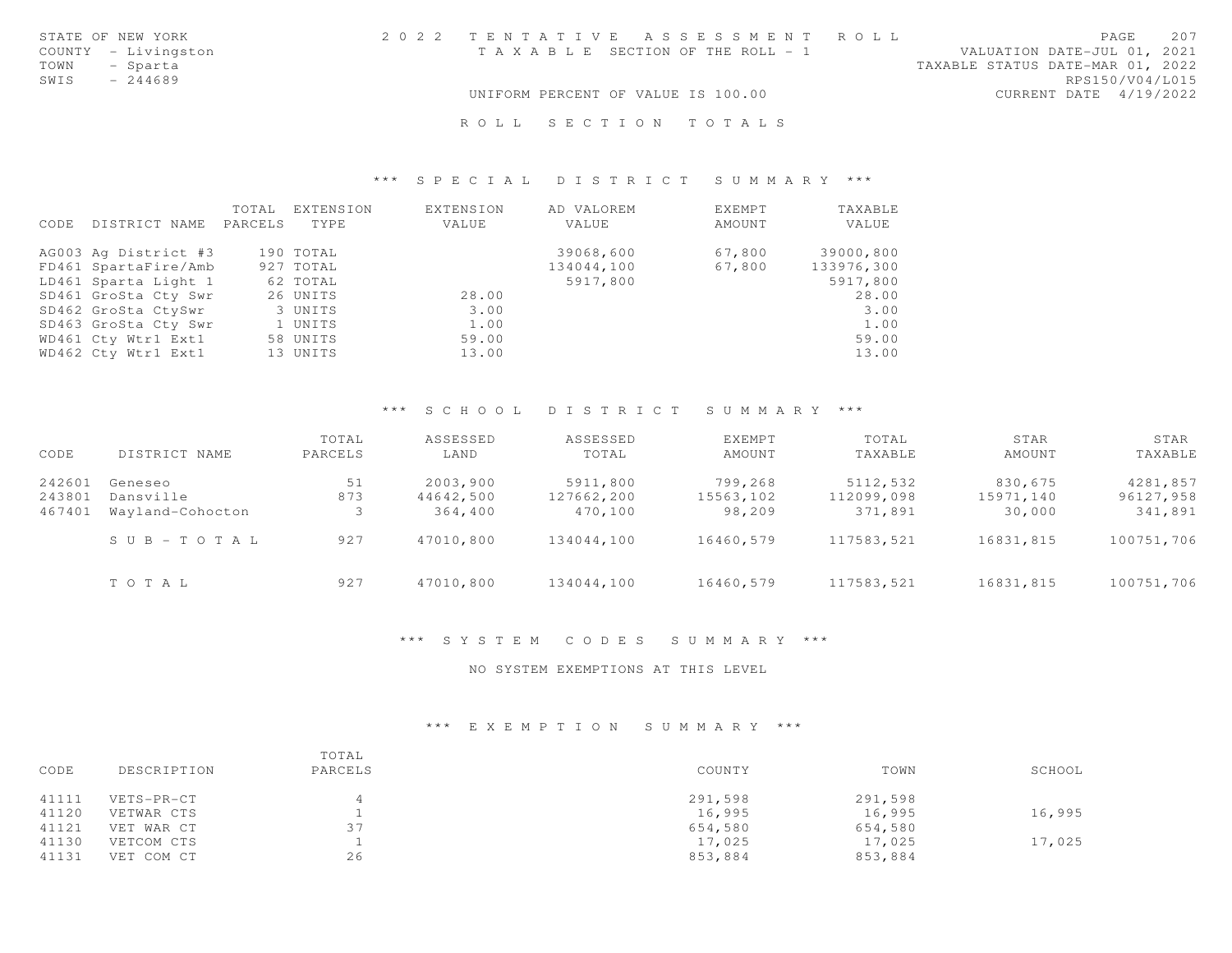| STATE OF NEW YORK   | 2022 TENTATIVE ASSESSMENT ROLL        |  |                                  | PAGE            | 208 |
|---------------------|---------------------------------------|--|----------------------------------|-----------------|-----|
| COUNTY - Livingston | T A X A B L E SECTION OF THE ROLL - 1 |  | VALUATION DATE-JUL 01, 2021      |                 |     |
| TOWN<br>- Sparta    |                                       |  | TAXABLE STATUS DATE-MAR 01, 2022 |                 |     |
| $-244689$<br>SWIS   |                                       |  |                                  | RPS150/V04/L015 |     |
|                     | UNIFORM PERCENT OF VALUE IS 100.00    |  | CURRENT DATE 4/19/2022           |                 |     |
|                     |                                       |  |                                  |                 |     |
|                     | ROLL SECTION TOTALS                   |  |                                  |                 |     |

### \*\*\* E X E M P T I O N S U M M A R Y \*\*\*

|       |             | TOTAL                    |           |           |           |
|-------|-------------|--------------------------|-----------|-----------|-----------|
| CODE  | DESCRIPTION | PARCELS                  | COUNTY    | TOWN      | SCHOOL    |
| 41141 | VET DIS CT  | 10                       | 425,498   | 425,498   |           |
| 41161 | CW 15 VET/  | $\overline{\phantom{a}}$ | 89,175    | 89,175    |           |
| 41400 | CLERGY      |                          | 1,500     | 1,500     | 1,500     |
| 41700 | AGR BLD     | 2                        | 115,400   | 115,400   | 115,400   |
| 41720 | AG DIST C   | 96                       | 12337,248 | 12337,248 | 12337,248 |
| 41730 | AG DIST IN  | 24                       | 2701,865  | 2701,865  | 2701,865  |
| 41800 | SR CITIZEN  | 16                       | 761,554   | 761,554   | 775,196   |
| 41834 | ENH STAR    | 124                      |           |           | 8891,515  |
| 41854 | BAS STAR    | 265                      |           |           | 7940,300  |
| 41930 | DISABILITY  |                          | 72,830    | 72,830    | 72,830    |
| 42100 | SILO/TANKS  | 2                        | 67,800    | 67,800    | 67,800    |
| 47460 | CERT FORET  |                          | 253,120   | 253,120   | 253,120   |
| 49500 | SOLAR       | 2                        | 101,600   | 101,600   | 101,600   |
|       | TOTAL       | 625                      | 18761,672 | 18761,672 | 33292,394 |

| ROLL       |             | TOTAL   | ASSESSED  | ASSESSED   | TAXABLE    | TAXABLE    | TAXABLE    | STAR       |
|------------|-------------|---------|-----------|------------|------------|------------|------------|------------|
| <b>SEC</b> | DESCRIPTION | PARCELS | LAND      | TOTAL      | COUNTY     | TOWN       | SCHOOL     | TAXABLE    |
|            | TAXABLE     | 927     | 47010,800 | 134044,100 | 115282,428 | 115282,428 | 117583,521 | 100751,706 |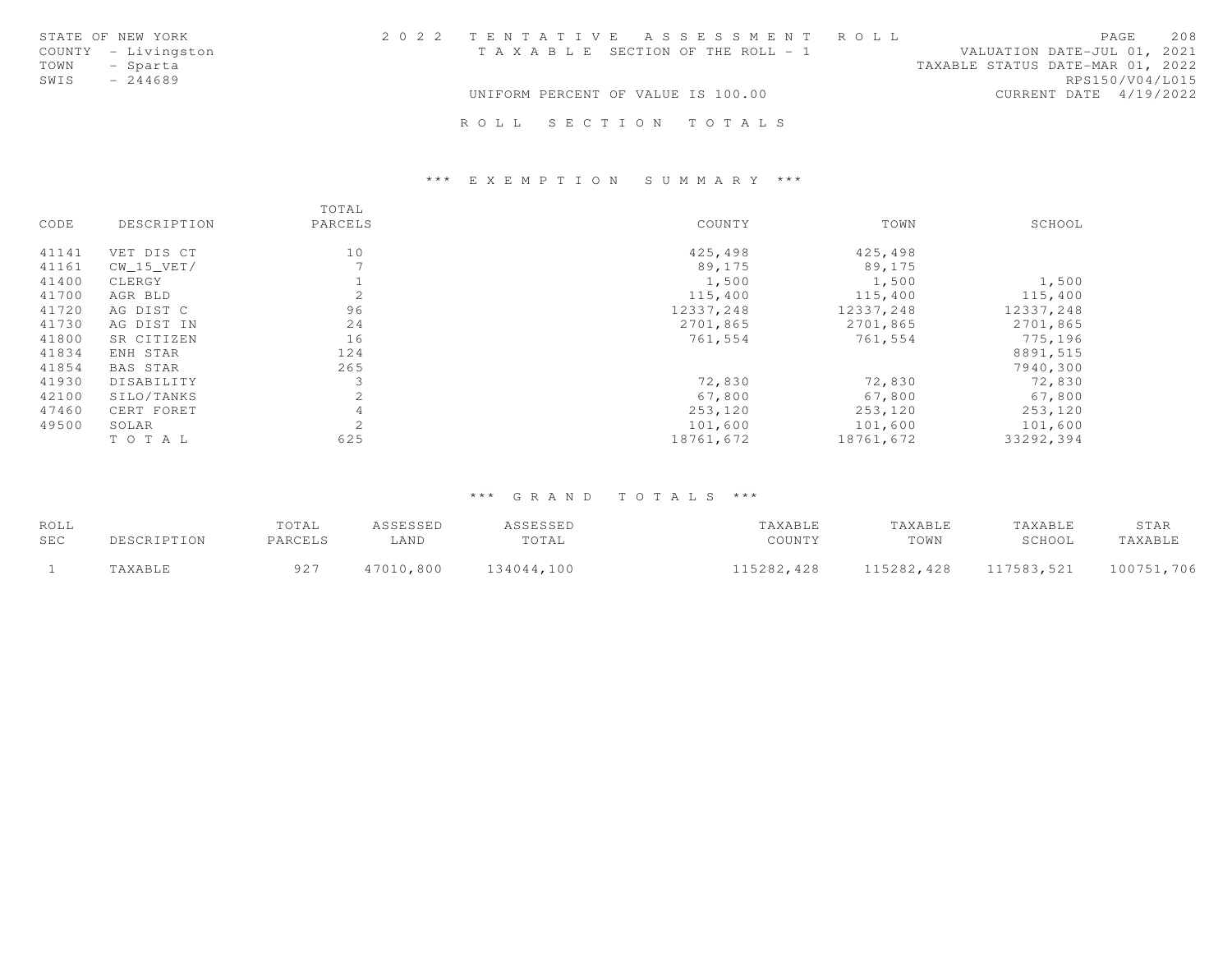| STATE OF NEW YORK<br>COUNTY - Livingston<br>TOWN<br>- Sparta           | 2022 TENTATIVE<br>SPECIAL FRANCHISE SECTION OF THE ROLL - 5 | PAGE<br>209<br>VALUATION DATE-JUL 01, 2021<br>TAXABLE STATUS DATE-MAR 01, 2022 |                                                                                                                                          |                                                   |             |
|------------------------------------------------------------------------|-------------------------------------------------------------|--------------------------------------------------------------------------------|------------------------------------------------------------------------------------------------------------------------------------------|---------------------------------------------------|-------------|
| SWIS<br>$-244689$                                                      |                                                             | TAX MAP NUMBER SEQUENCE                                                        | UNIFORM PERCENT OF VALUE IS 100.00                                                                                                       |                                                   |             |
| TAX MAP PARCEL NUMBER<br>CURRENT OWNERS NAME<br>CURRENT OWNERS ADDRESS | SCHOOL DISTRICT<br>PARCEL SIZE/GRID COORD                   | LAND<br>TOTAL                                                                  | PROPERTY LOCATION & CLASS ASSESSMENT EXEMPTION CODE----------------COUNTY-------TOWN------SCHOOL<br>TAX DESCRIPTION<br>SPECIAL DISTRICTS | TAXABLE VALUE                                     | ACCOUNT NO. |
| **********************                                                 |                                                             |                                                                                |                                                                                                                                          |                                                   |             |
| $599. - 1 - 1$                                                         | 869 Television                                              |                                                                                | COUNTY TAXABLE VALUE                                                                                                                     | 114,853                                           |             |
| Time Warner of Binghamton                                              | Dansville<br>243801                                         |                                                                                | TAXABLE VALUE<br>0 TOWN                                                                                                                  | 114,853                                           |             |
| Time Warner Co Tax Dept<br>7910 Crescent Executive Dr                  | Special Franchise<br>BANKTRES-01                            | 114,853                                                                        | SCHOOL TAXABLE VALUE<br>FD461 SpartaFire/Ambulance                                                                                       | 114,853                                           |             |
| PO Box 7467                                                            | FULL MARKET VALUE                                           | 114,853                                                                        |                                                                                                                                          | 114,853 TO                                        |             |
| Charlotte, NC 28241-7467                                               |                                                             |                                                                                |                                                                                                                                          |                                                   |             |
|                                                                        |                                                             |                                                                                |                                                                                                                                          |                                                   |             |
| $599. - 4 - 1$                                                         | 861 Elec & gas                                              |                                                                                | COUNTY TAXABLE VALUE                                                                                                                     | 547,862                                           | 12-352400   |
| NYS Electric & Gas Corp                                                | Dansville<br>243801                                         | $\circ$                                                                        | TOWN<br>TAXABLE VALUE                                                                                                                    | 547,862                                           |             |
| %Avangrid Management Co                                                | Special Franchise                                           | 547,862                                                                        | SCHOOL TAXABLE VALUE                                                                                                                     | 547,862                                           |             |
| Local Taxes                                                            | Dans Cent-96%                                               |                                                                                | FD461 SpartaFire/Ambulance 547,862 TO                                                                                                    |                                                   |             |
| One City Center Fl 5                                                   | BANKTRES-04                                                 |                                                                                |                                                                                                                                          |                                                   |             |
| Portland, ME 04101                                                     | FULL MARKET VALUE                                           | 547,862                                                                        |                                                                                                                                          |                                                   |             |
|                                                                        |                                                             |                                                                                |                                                                                                                                          |                                                   |             |
| $599. - 4 - 1. - 1$<br>NYS Electric & Gas Corp                         | 861 Elec & gas<br>Geneseo<br>242601                         | $\circ$                                                                        | COUNTY TAXABLE VALUE<br>TOWN<br>TAXABLE VALUE                                                                                            | 22,828<br>22,828                                  |             |
| %Avangrid Management Co                                                | Special Franchise                                           | 22,828                                                                         | SCHOOL TAXABLE VALUE                                                                                                                     | 22,828                                            |             |
| Local Taxes                                                            | Geneseo Cent-4%                                             |                                                                                | FD461 SpartaFire/Ambulance                                                                                                               | 22,828 TO                                         |             |
| One City Center Fl 5                                                   | BANKTRES-04                                                 |                                                                                |                                                                                                                                          |                                                   |             |
| Portland, ME 04101                                                     | FULL MARKET VALUE                                           | 22,828                                                                         |                                                                                                                                          |                                                   |             |
| ************************                                               | ********************                                        | * * * * * * * * * * * *                                                        | ********************************* 599.-6-1 ********************                                                                          |                                                   |             |
| $599. -6 - 1$                                                          | 861 Elec & gas                                              |                                                                                | COUNTY TAXABLE VALUE                                                                                                                     | 1,362                                             | 12-352500   |
| Niagara Mohawk dba Nat'l Grid                                          | Dansville<br>243801                                         |                                                                                | 0 TOWN<br>TAXABLE VALUE                                                                                                                  | 1,362                                             |             |
| Real Estate Tax                                                        | Special Franchise                                           | 1,362                                                                          | SCHOOL TAXABLE VALUE                                                                                                                     | 1,362                                             |             |
| 300 Erie Blvd West                                                     | Dans Cent-100%                                              |                                                                                | FD461 SpartaFire/Ambulance                                                                                                               | 1,362 TO                                          |             |
| Syracuse, NY 13202-4718                                                | BANKTRES-06                                                 |                                                                                |                                                                                                                                          |                                                   |             |
|                                                                        | FULL MARKET VALUE                                           | 1,362                                                                          |                                                                                                                                          | ****************** 599. -9-1 ******************** |             |
|                                                                        |                                                             |                                                                                |                                                                                                                                          |                                                   | 12-356200   |
| $599. - 9 - 1$                                                         | 866 Telephone                                               |                                                                                | COUNTY TAXABLE VALUE                                                                                                                     | 174,600                                           |             |
| Frontier Tel of Rochester                                              | Dansville<br>243801                                         | $\circ$                                                                        | TOWN<br>TAXABLE VALUE                                                                                                                    | 174,600                                           |             |
| c/o Duff and Phelps                                                    | Special Franchise                                           | 174,600                                                                        | SCHOOL TAXABLE VALUE                                                                                                                     | 174,600                                           |             |
| PO Box 2629<br>Addison, TX 75001                                       | Dans Cent-96%<br>BANKTRES-09                                |                                                                                | FD461 SpartaFire/Ambulance                                                                                                               | 174,600 TO                                        |             |
|                                                                        | FULL MARKET VALUE                                           | 174,600                                                                        |                                                                                                                                          |                                                   |             |
|                                                                        |                                                             |                                                                                |                                                                                                                                          | ******************** 599. -9-1. -1 *********      |             |
| $599. - 9 - 1. - 1$                                                    |                                                             |                                                                                | COUNTY TAXABLE VALUE                                                                                                                     | 7,275                                             |             |
| Frontier Tel Of Rochester                                              | 866 Telephone<br>Geneseo<br>242601                          | $\circ$                                                                        | TOWN<br>TAXABLE VALUE                                                                                                                    | 7,275                                             |             |
| Duff and Phelps                                                        | Special Franchise                                           | 7,275                                                                          | SCHOOL TAXABLE VALUE                                                                                                                     | 7,275                                             |             |
| PO Box 2629                                                            | Geneseo Cent-4%                                             |                                                                                | FD461 SpartaFire/Ambulance                                                                                                               | 7,275 TO                                          |             |
| Addison, TX 75001                                                      | BANKTRES-09                                                 |                                                                                |                                                                                                                                          |                                                   |             |
|                                                                        | FULL MARKET VALUE                                           | 7,275                                                                          |                                                                                                                                          |                                                   |             |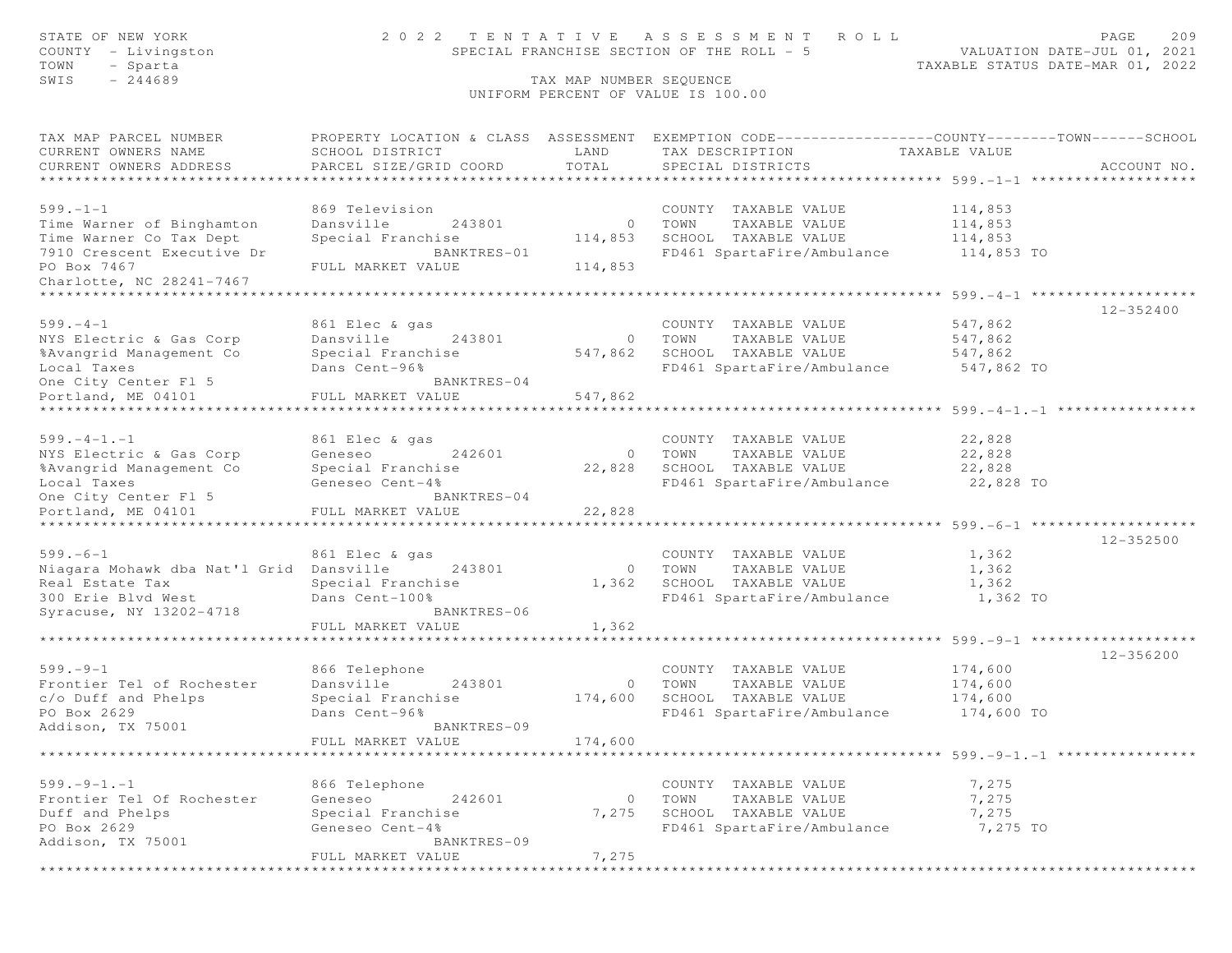| STATE OF NEW YORK<br>COUNTY - Livingston<br>TOWN - Sparta<br>- Sparta<br>TOWN<br>$-244689$<br>SWIS |                               | TAX MAP NUMBER SEQUENCE | 2022 TENTATIVE ASSESSMENT ROLL<br>UNIFORM PERCENT OF VALUE IS 100.00 | PAGE<br>210<br>SPECIAL FRANCHISE SECTION OF THE ROLL - 5 VALUATION DATE-JUL 01, 2021<br>TAXABLE STATUS DATE-MAR 01, 2022          |
|----------------------------------------------------------------------------------------------------|-------------------------------|-------------------------|----------------------------------------------------------------------|-----------------------------------------------------------------------------------------------------------------------------------|
|                                                                                                    |                               |                         |                                                                      | TAX MAP PARCEL NUMBER <a> PROPERTY LOCATION &amp; CLASS ASSESSMENT EXEMPTION CODE---------------COUNTY-------TOWN------SCHOOL</a> |
| CURRENT OWNERS NAME SCHOOL DISTRICT TAN LAND TAX DESCRIPTION TAXABLE VALUE                         |                               |                         |                                                                      |                                                                                                                                   |
|                                                                                                    |                               |                         |                                                                      | ACCOUNT NO.                                                                                                                       |
|                                                                                                    |                               |                         |                                                                      |                                                                                                                                   |
|                                                                                                    | Special Franchise             |                         |                                                                      |                                                                                                                                   |
| 599.-94-1 866 Telephone                                                                            |                               |                         | COUNTY TAXABLE VALUE 214,871                                         |                                                                                                                                   |
| Crown Castle Fiber LLC                                                                             | Dansville 243801 0 TOWN       |                         | TAXABLE VALUE 214,871                                                |                                                                                                                                   |
| PMB 353                                                                                            | 87% Dansville Central 214,871 |                         | SCHOOL TAXABLE VALUE 214,871                                         |                                                                                                                                   |
| 4017 Washington Rd                                                                                 | BANKTRES-41                   |                         | FD461 SpartaFire/Ambulance 214,871 TO                                |                                                                                                                                   |
| McMurray, PA 15317-2520 FULL MARKET VALUE 214,871                                                  |                               |                         |                                                                      |                                                                                                                                   |
|                                                                                                    |                               |                         |                                                                      |                                                                                                                                   |
|                                                                                                    | Special Franchise             |                         |                                                                      |                                                                                                                                   |
|                                                                                                    |                               |                         | COUNTY TAXABLE VALUE 32,107                                          |                                                                                                                                   |
| 599.-94-1.-1<br>Crown Castle Fiber LLC 6eneseo 242601 0 TOWN                                       |                               |                         | TAXABLE VALUE 32,107                                                 |                                                                                                                                   |
|                                                                                                    |                               |                         | SCHOOL TAXABLE VALUE 32,107                                          |                                                                                                                                   |
| PMB 353<br>4017 Washington Rd<br>82,107<br>MeMerican State of Care and SANKTRES-41                 |                               |                         | FD461 SpartaFire/Ambulance 32,107 TO                                 |                                                                                                                                   |
| McMurray, PA 15317-2520 FULL MARKET VALUE 32,107                                                   |                               |                         |                                                                      |                                                                                                                                   |
|                                                                                                    |                               |                         |                                                                      |                                                                                                                                   |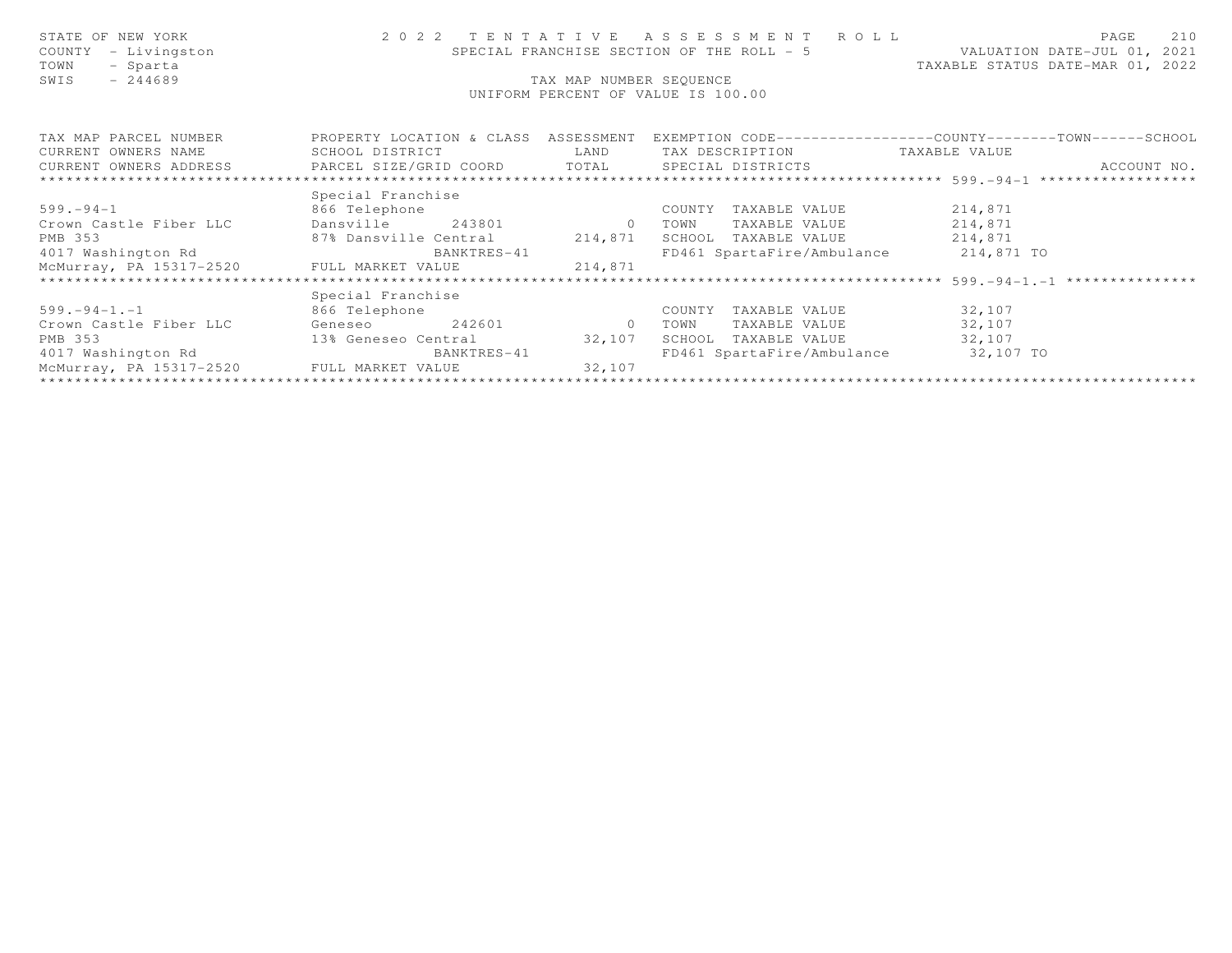|               | STATE OF NEW YORK   | 2022 TENTATIVE ASSESSMENT ROLL            |                       |  |  |                                  |                        | PAGE 211        |  |
|---------------|---------------------|-------------------------------------------|-----------------------|--|--|----------------------------------|------------------------|-----------------|--|
|               | COUNTY - Livingston | SPECIAL FRANCHISE SECTION OF THE ROLL - 5 |                       |  |  | VALUATION DATE-JUL 01, 2021      |                        |                 |  |
| TOWN - Sparta |                     |                                           |                       |  |  | TAXABLE STATUS DATE-MAR 01, 2022 |                        |                 |  |
| SWIS          | $-244689$           |                                           | MAP SECTION $-599$    |  |  |                                  |                        | RPS150/V04/L015 |  |
|               |                     |                                           | $SUB - SECTION - 000$ |  |  |                                  | CURRENT DATE 4/19/2022 |                 |  |
|               |                     | UNIFORM PERCENT OF VALUE IS 100.00        |                       |  |  |                                  |                        |                 |  |

|                            | TOTAL EXTENSION | EXTENSION | AD VALOREM   | EXEMPT | TAXABLE  |
|----------------------------|-----------------|-----------|--------------|--------|----------|
| CODE DISTRICT NAME PARCELS | TYPE.           | VALUE.    | <b>VALUE</b> | AMOUNT | VALUE    |
|                            |                 |           |              |        |          |
| FD461 SpartaFire/Amb       | 8 TOTAL         |           | 1115,758     |        | 1115,758 |

#### \*\*\* S C H O O L D I S T R I C T S U M M A R Y \*\*\*

|        |                       | TOTAL   | ASSESSED | ASSESSED | EXEMPT | TOTAL    | STAR   | STAR     |
|--------|-----------------------|---------|----------|----------|--------|----------|--------|----------|
| CODE   | DISTRICT NAME         | PARCELS | LAND     | TOTAL    | AMOUNT | TAXABLE  | AMOUNT | TAXABLE  |
| 242601 | Geneseo               | ر_.     |          | 62,210   |        | 62,210   |        | 62,210   |
| 243801 | Dansville             | 5       |          | 1053,548 |        | 1053,548 |        | 1053,548 |
|        | $S \cup B - TO T A L$ | 8       |          | 1115,758 |        | 1115,758 |        | 1115,758 |
|        | TOTAL                 | 8       |          | 1115,758 |        | 1115,758 |        | 1115,758 |

#### \*\*\* S Y S T E M C O D E S S U M M A R Y \*\*\*

#### NO SYSTEM EXEMPTIONS AT THIS LEVEL

## \*\*\* E X E M P T I O N S U M M A R Y \*\*\*

#### NO EXEMPTIONS AT THIS LEVEL

| ROLL |                   | TOTAL   | ASSESSED | ASSESSED | TAXABLE  | TAXABLE  | TAXABLE  | STAR     |
|------|-------------------|---------|----------|----------|----------|----------|----------|----------|
| SEC  | DESCRIPTION       | PARCELS | LAND     | TOTAL    | COUNTY   | TOWN     | SCHOOL   | TAXABLE  |
|      | SPECIAL FRANCHISE |         |          | 1115,758 | 1115,758 | 1115,758 | 1115,758 | 1115,758 |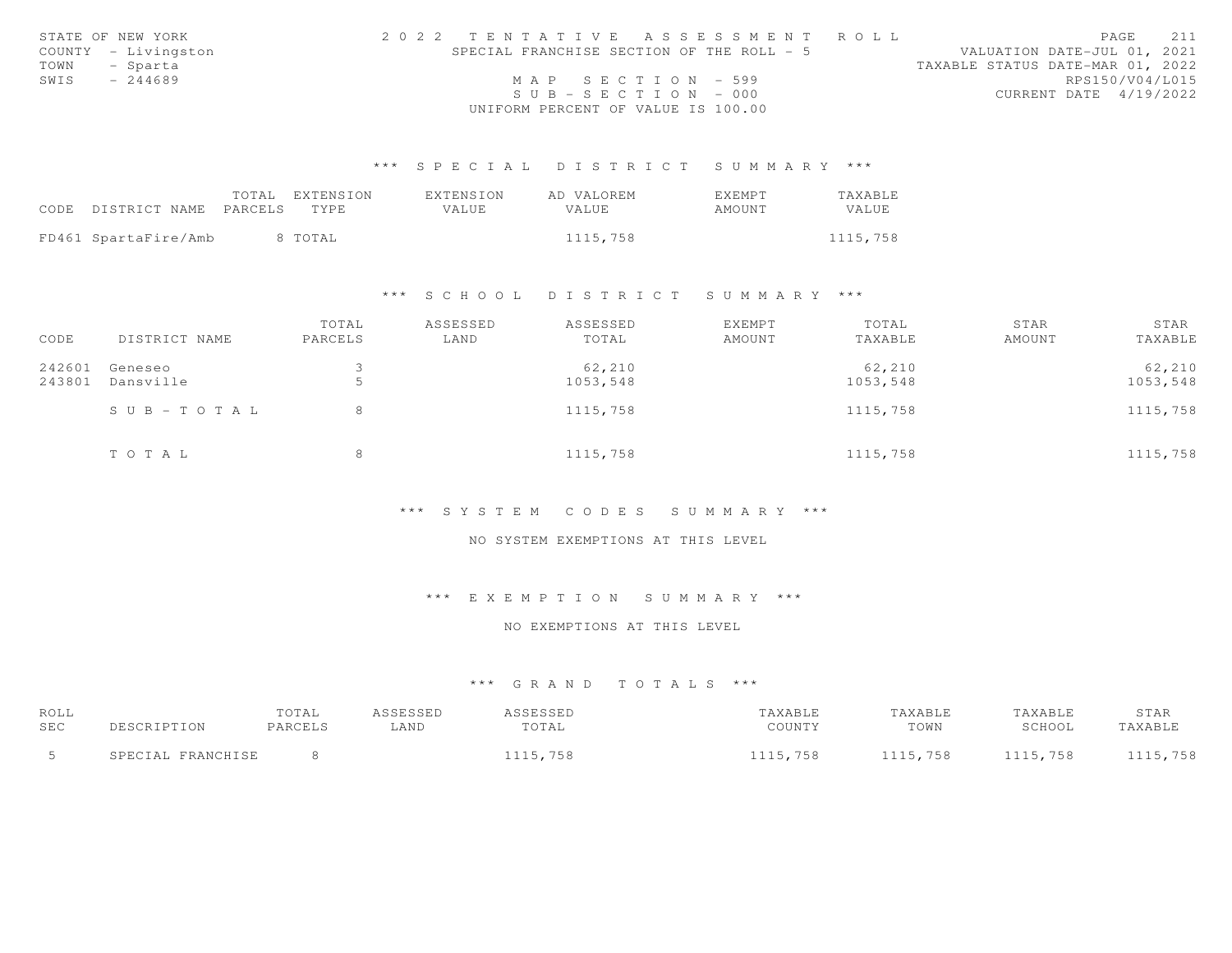| STATE OF NEW YORK   | 2022 TENTATIVE ASSESSMENT ROLL            | 2.12<br>PAGE                     |
|---------------------|-------------------------------------------|----------------------------------|
| COUNTY - Livingston | SPECIAL FRANCHISE SECTION OF THE ROLL - 5 | VALUATION DATE-JUL 01, 2021      |
| TOWN<br>- Sparta    |                                           | TAXABLE STATUS DATE-MAR 01, 2022 |
| SWIS<br>$-244689$   |                                           | RPS150/V04/L015                  |
|                     | UNIFORM PERCENT OF VALUE IS 100.00        | CURRENT DATE 4/19/2022           |
|                     | ROLL SECTION TOTALS                       |                                  |

|                                 | TOTAL EXTENSION | EXTENSION | AD VALOREM | <b>F.XFMPT</b> | <b>TAXABLE</b> |
|---------------------------------|-----------------|-----------|------------|----------------|----------------|
| CODE DISTRICT NAME PARCELS TYPE |                 | VALUE     | VALUE      | AMOUNT         | VALUE          |
| FD461 SpartaFire/Amb            | 8 TOTAL         |           | 1115,758   |                | 1115,758       |

### \*\*\* S C H O O L D I S T R I C T S U M M A R Y \*\*\*

| CODE             | DISTRICT NAME             | TOTAL<br>PARCELS | ASSESSED<br>LAND | ASSESSED<br>TOTAL  | EXEMPT<br>AMOUNT | TOTAL<br>TAXABLE   | STAR<br>AMOUNT | STAR<br>TAXABLE    |
|------------------|---------------------------|------------------|------------------|--------------------|------------------|--------------------|----------------|--------------------|
| 242601<br>243801 | Geneseo<br>Dansville      |                  |                  | 62,210<br>1053,548 |                  | 62,210<br>1053,548 |                | 62,210<br>1053,548 |
|                  | $S \cup B - T \cup T A L$ |                  |                  | 1115,758           |                  | 1115,758           |                | 1115,758           |
|                  | TOTAL                     |                  |                  | 1115,758           |                  | 1115,758           |                | 1115,758           |

### \*\*\* S Y S T E M C O D E S S U M M A R Y \*\*\*

### NO SYSTEM EXEMPTIONS AT THIS LEVEL

### \*\*\* E X E M P T I O N S U M M A R Y \*\*\*

#### NO EXEMPTIONS AT THIS LEVEL

| ROLL       |                                          | TOTAL   | SSESSED | I S S F S S F D | <b>AXABLE</b> | TAXABLE  | 'AXABLE  | STAR    |
|------------|------------------------------------------|---------|---------|-----------------|---------------|----------|----------|---------|
| <b>SEC</b> |                                          | PARCELS | LAND    | TOTAL           | COUNTY        | TOWN     | SCHOOL   | TAXABL  |
|            | <b>PDANCHICE</b><br><b>ΤΔ</b> .<br>ז המי |         |         | 15,758          | 1115,758      | 1115,758 | 1115,758 | 115,758 |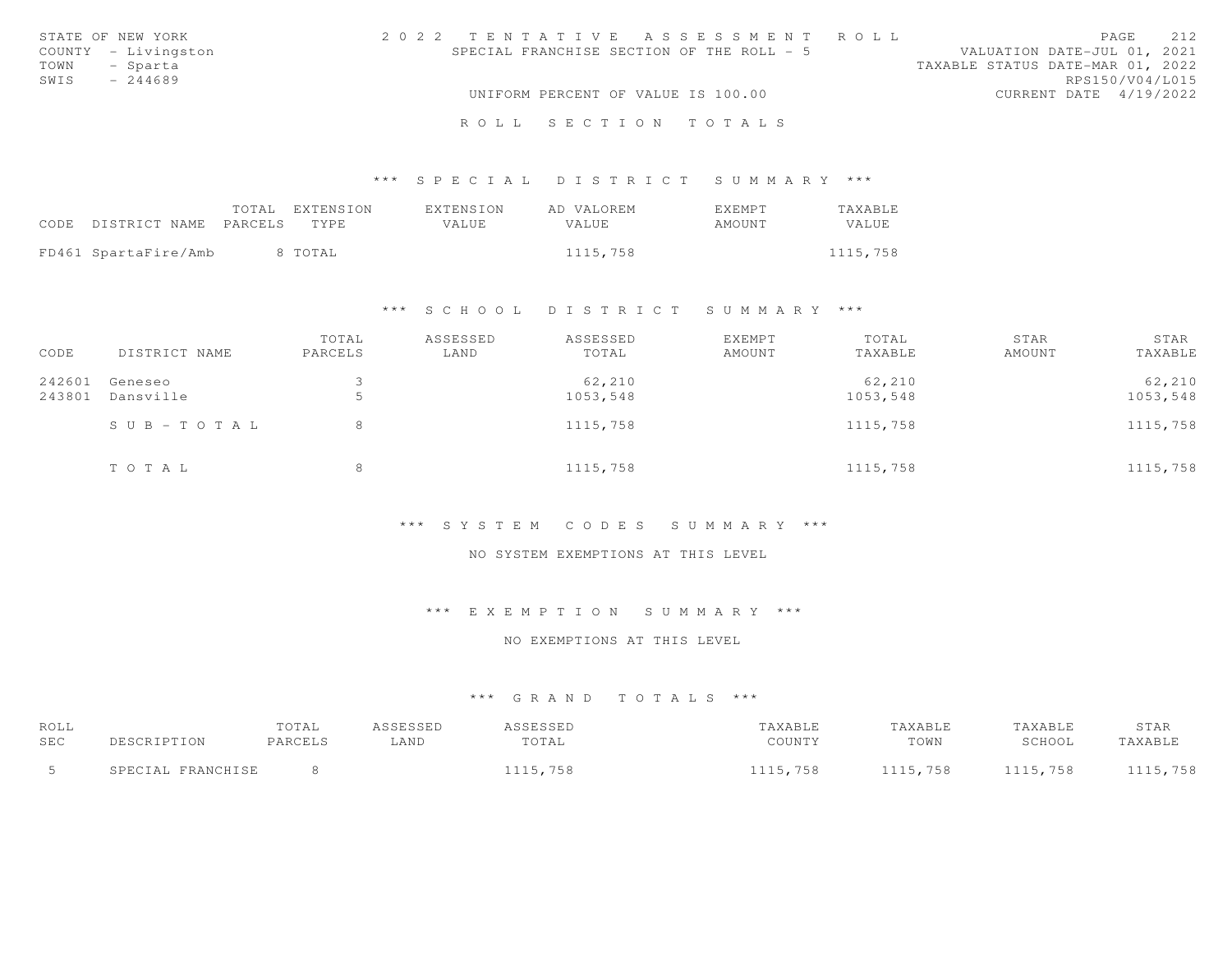| STATE OF NEW YORK<br>- Livingston<br>COUNTY<br>TOWN<br>- Sparta<br>$-244689$<br>SWIS | 2 0 2 2                                        | TAX MAP NUMBER SEQUENCE | TENTATIVE ASSESSMENT ROLL<br>UTILITY & R.R. SECTION OF THE ROLL - 6<br>UNIFORM PERCENT OF VALUE IS 100.00 | 213<br>PAGE<br>VALUATION DATE-JUL 01, 2021<br>TAXABLE STATUS DATE-MAR 01, 2022 |
|--------------------------------------------------------------------------------------|------------------------------------------------|-------------------------|-----------------------------------------------------------------------------------------------------------|--------------------------------------------------------------------------------|
| TAX MAP PARCEL NUMBER                                                                | PROPERTY LOCATION & CLASS ASSESSMENT           |                         |                                                                                                           | EXEMPTION CODE-----------------COUNTY-------TOWN------SCHOOL                   |
| CURRENT OWNERS NAME                                                                  | SCHOOL DISTRICT                                | LAND                    | TAX DESCRIPTION                                                                                           | TAXABLE VALUE                                                                  |
| CURRENT OWNERS ADDRESS                                                               | PARCEL SIZE/GRID COORD TOTAL SPECIAL DISTRICTS |                         |                                                                                                           | ACCOUNT NO.                                                                    |
|                                                                                      |                                                |                         |                                                                                                           |                                                                                |
|                                                                                      | Logan Rd                                       |                         |                                                                                                           |                                                                                |
| $148. - 1 - 30.11 - 1$                                                               | 837 Cell Tower                                 |                         | COUNTY<br>TAXABLE VALUE                                                                                   | 117,300                                                                        |
| Burr Kenneth                                                                         | 243801<br>Dansville                            | $\Omega$                | TAXABLE VALUE<br>TOWN                                                                                     | 117,300                                                                        |
| %Global Signal Acquistions II Cell Tower                                             |                                                | 117,300                 | SCHOOL TAXABLE VALUE                                                                                      | 117,300                                                                        |
| PMB331                                                                               | EAST-0731620 NRTH-0961390                      |                         | FD461 SpartaFire/Ambulance 117,300 TO                                                                     |                                                                                |
| 4017 Washington Rd                                                                   | FULL MARKET VALUE                              | 117,300                 |                                                                                                           |                                                                                |
| McMurray, PA 15317                                                                   |                                                |                         |                                                                                                           |                                                                                |
|                                                                                      |                                                |                         |                                                                                                           |                                                                                |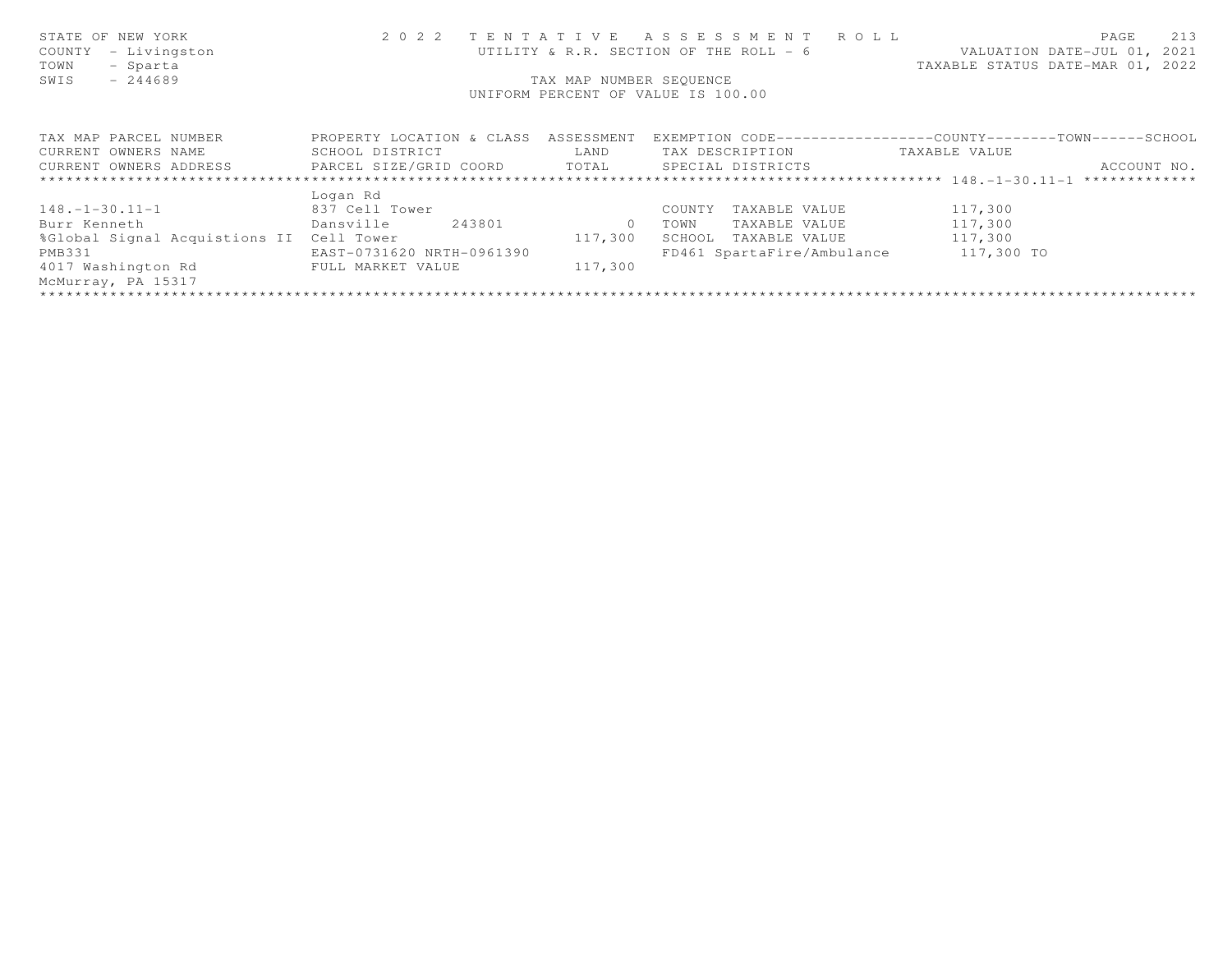|      | STATE OF NEW YORK   | 2022 TENTATIVE ASSESSMENT ROLL         |                                  | PAGE | 214 |
|------|---------------------|----------------------------------------|----------------------------------|------|-----|
|      | COUNTY - Livingston | UTILITY & R.R. SECTION OF THE ROLL - 6 | VALUATION DATE-JUL 01, 2021      |      |     |
| TOWN | - Sparta            |                                        | TAXABLE STATUS DATE-MAR 01, 2022 |      |     |
| SWIS | $-244689$           | MAP SECTION - 148                      | RPS150/V04/L015                  |      |     |
|      |                     | $SUB - SECTION - 000$                  | CURRENT DATE 4/19/2022           |      |     |
|      |                     | UNIFORM PERCENT OF VALUE IS 100.00     |                                  |      |     |

|                                 | TOTAL EXTENSION | EXTENSION | AD VALOREM | EXEMPT | TAXABLE |
|---------------------------------|-----------------|-----------|------------|--------|---------|
| CODE DISTRICT NAME PARCELS TYPE |                 | VALUE.    | VALUE      | AMOUNT | VALUE   |
|                                 |                 |           |            |        |         |
| FD461 SpartaFire/Amb            | 1 TOTAL         |           | 117,300    |        | 117,300 |

#### \*\*\* S C H O O L D I S T R I C T S U M M A R Y \*\*\*

| CODE   | DISTRICT NAME | TOTAL<br>PARCELS | ASSESSED<br>LAND | ASSESSED<br>TOTAL | EXEMPT<br>AMOUNT | TOTAL<br>TAXABLE | STAR<br>AMOUNT | STAR<br>TAXABLE |
|--------|---------------|------------------|------------------|-------------------|------------------|------------------|----------------|-----------------|
| 243801 | Dansville     |                  |                  | 117,300           |                  | 117,300          |                | 117,300         |
|        | SUB-TOTAL     |                  |                  | 117,300           |                  | 117,300          |                | 117,300         |
|        | TOTAL         |                  |                  | 117,300           |                  | 117,300          |                | 117,300         |

#### \*\*\* S Y S T E M C O D E S S U M M A R Y \*\*\*

#### NO SYSTEM EXEMPTIONS AT THIS LEVEL

### \*\*\* E X E M P T I O N S U M M A R Y \*\*\*

## NO EXEMPTIONS AT THIS LEVEL

| ROLL<br>SEC | DESCRIPTION      | TOTAL<br>PARCELS | ASSESSED<br>-AND | <i><b>\SSESSED</b></i><br>TOTAL | TAXABLE<br>COUNTY | <b>TAXABLE</b><br>TOWN | TAXABLE<br>SCHOOL | STAR<br>TAXABLE |
|-------------|------------------|------------------|------------------|---------------------------------|-------------------|------------------------|-------------------|-----------------|
|             | UTILITIES & N.C. |                  |                  | 117,300                         | , 300             | 117,300                | 117,300           | 117,300         |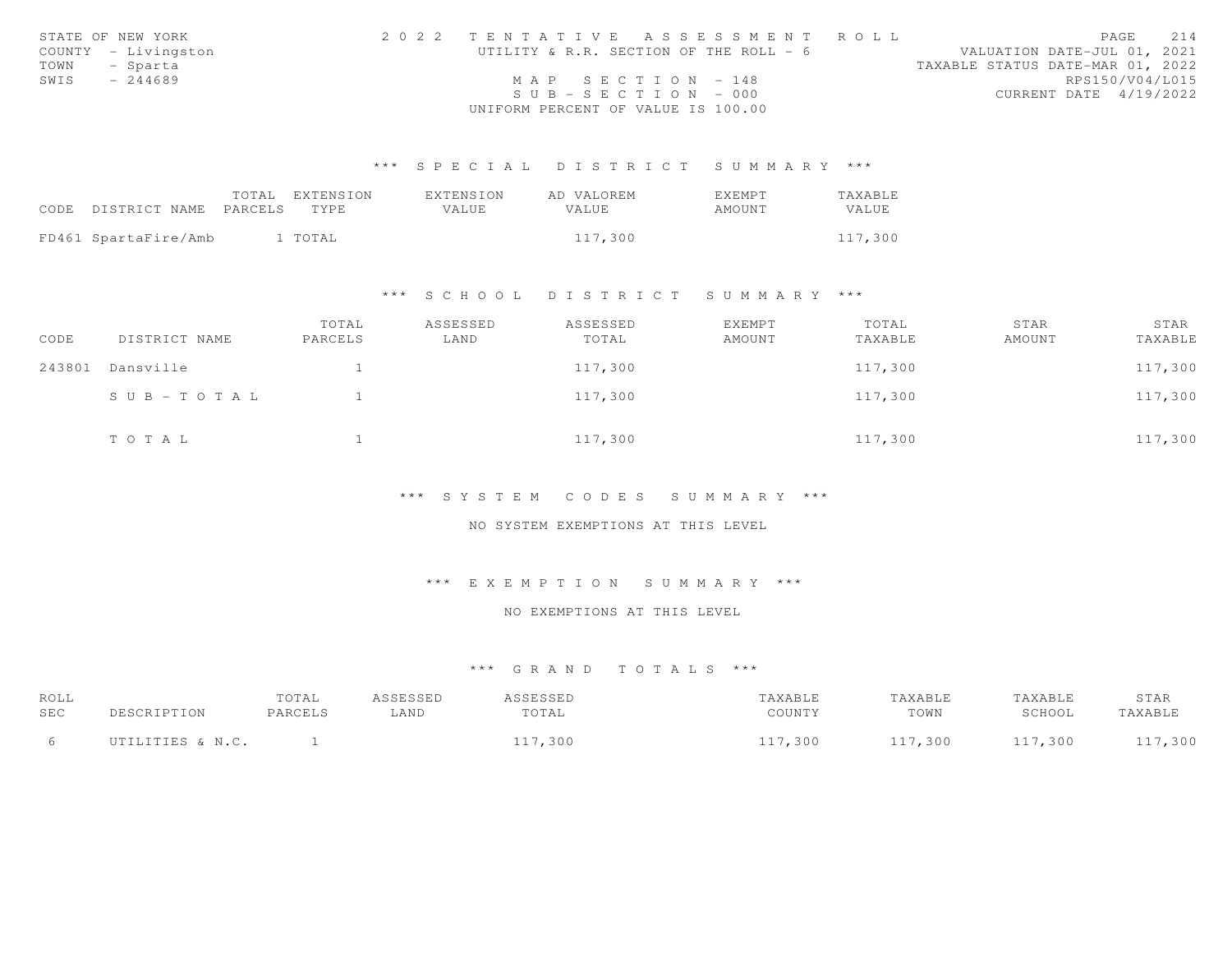| STATE OF NEW YORK<br>COUNTY<br>- Livingston         | 2 0 2 2                   |                         | TENTATIVE ASSESSMENT ROLL<br>UTILITY & R.R. SECTION OF THE ROLL - 6 |                                  | 215<br>PAGE<br>VALUATION DATE-JUL 01, 2021 |
|-----------------------------------------------------|---------------------------|-------------------------|---------------------------------------------------------------------|----------------------------------|--------------------------------------------|
| TOWN<br>- Sparta                                    |                           |                         |                                                                     | TAXABLE STATUS DATE-MAR 01, 2022 |                                            |
| SWIS<br>$-244689$                                   |                           | TAX MAP NUMBER SEOUENCE |                                                                     |                                  |                                            |
|                                                     |                           |                         | UNIFORM PERCENT OF VALUE IS 100.00                                  |                                  |                                            |
|                                                     |                           |                         | UNIFORM PERCENT OF VALUE IS 100.00                                  |                                  |                                            |
| TAX MAP PARCEL NUMBER                               | PROPERTY LOCATION & CLASS | ASSESSMENT              | EXEMPTION CODE-----------------COUNTY-------TOWN-----SCHOOL         |                                  |                                            |
| CURRENT OWNERS NAME                                 | SCHOOL DISTRICT           | LAND                    | TAX DESCRIPTION                                                     | TAXABLE VALUE                    |                                            |
| CURRENT OWNERS ADDRESS FARCEL SIZE/GRID COORD TOTAL |                           |                         | SPECIAL DISTRICTS                                                   |                                  | ACCOUNT NO.                                |
|                                                     |                           |                         |                                                                     |                                  |                                            |
|                                                     | Swartz Rd                 |                         |                                                                     |                                  | 12-036600                                  |
| $150. - 1 - 28.1$                                   | 837 Cell Tower            |                         | COUNTY<br>TAXABLE VALUE                                             | 208,300                          |                                            |
| American Tower Corp                                 | Dansville<br>243801       | 27,700                  | TOWN<br>TAXABLE VALUE                                               | 208,300                          |                                            |
| Attn: Tax Dept                                      | ACRES 10.00               | 208,300                 | TAXABLE VALUE<br>SCHOOL                                             | 208,300                          |                                            |
| PO Box 723597                                       | EAST-1396716 NRTH-0963115 |                         | FD461 SpartaFire/Ambulance                                          | 208,300 TO                       |                                            |
| Atlanta, GA 31139                                   | DEED BOOK 1131<br>$PG-67$ |                         |                                                                     |                                  |                                            |
|                                                     | FULL MARKET VALUE         | 208,300                 |                                                                     |                                  |                                            |
|                                                     |                           |                         |                                                                     |                                  |                                            |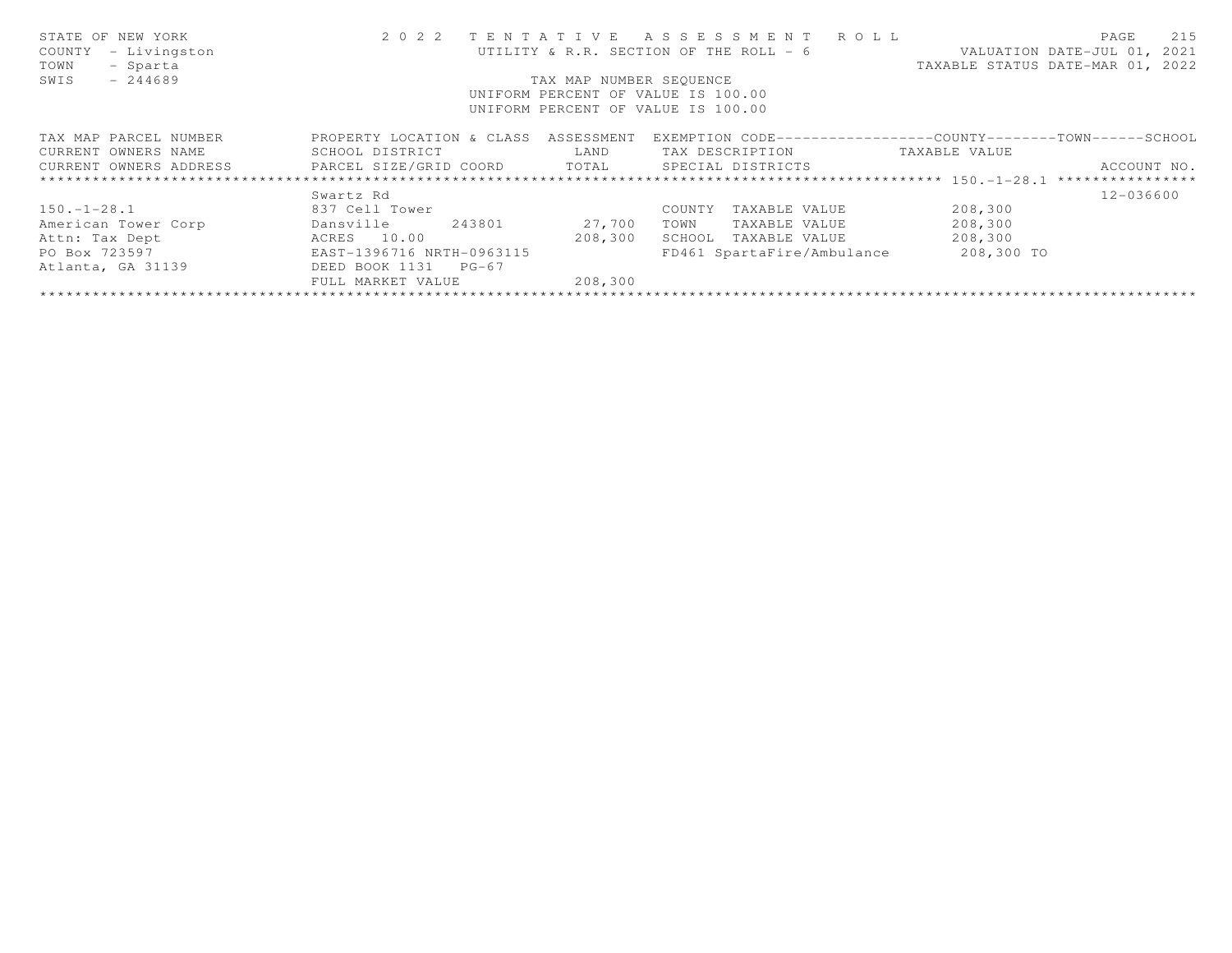|      | STATE OF NEW YORK   | 2022 TENTATIVE ASSESSMENT ROLL         | 216<br>PAGE                      |
|------|---------------------|----------------------------------------|----------------------------------|
|      | COUNTY - Livingston | UTILITY & R.R. SECTION OF THE ROLL - 6 | VALUATION DATE-JUL 01, 2021      |
|      | TOWN - Sparta       |                                        | TAXABLE STATUS DATE-MAR 01, 2022 |
| SWIS | - 244689            | MAP SECTION - 150                      | RPS150/V04/L015                  |
|      |                     | $SUB - SECTION - 000$                  | CURRENT DATE 4/19/2022           |
|      |                     | UNIFORM PERCENT OF VALUE IS 100.00     |                                  |

|                                 | TOTAL EXTENSION | EXTENSION | AD VALOREM | EXEMPT | TAXABLE |
|---------------------------------|-----------------|-----------|------------|--------|---------|
| CODE DISTRICT NAME PARCELS TYPE |                 | VALUE     | VALUE      | AMOUNT | VALUE   |
|                                 |                 |           |            |        |         |
| FD461 SpartaFire/Amb            | 1 TOTAL         |           | 208,300    |        | 208,300 |

#### \*\*\* S C H O O L D I S T R I C T S U M M A R Y \*\*\*

| CODE   | DISTRICT NAME         | TOTAL<br>PARCELS | ASSESSED<br>LAND | ASSESSED<br>TOTAL | <b>EXEMPT</b><br>AMOUNT | TOTAL<br>TAXABLE | STAR<br>AMOUNT | STAR<br>TAXABLE |
|--------|-----------------------|------------------|------------------|-------------------|-------------------------|------------------|----------------|-----------------|
| 243801 | Dansville             |                  | 27,700           | 208,300           |                         | 208,300          |                | 208,300         |
|        | $S \cup B - TO T A L$ |                  | 27,700           | 208,300           |                         | 208,300          |                | 208,300         |
|        | TOTAL                 |                  | 27,700           | 208,300           |                         | 208,300          |                | 208,300         |

#### \*\*\* S Y S T E M C O D E S S U M M A R Y \*\*\*

#### NO SYSTEM EXEMPTIONS AT THIS LEVEL

### \*\*\* E X E M P T I O N S U M M A R Y \*\*\*

## NO EXEMPTIONS AT THIS LEVEL

| ROLL<br>SEC | DESCRIPTION      | TOTAL<br>PARCELS | ASSESSED<br>LAND | <i><b>SSESSED</b></i><br>TOTAL | TAXABLE<br>COUNTY | TAXABLE<br>TOWN | TAXABLE<br>SCHOOL | STAR<br>TAXABLE |
|-------------|------------------|------------------|------------------|--------------------------------|-------------------|-----------------|-------------------|-----------------|
|             | UTILITIES & N.C. |                  | 27,700           | 208,300                        | 208,300           | 208,300         | 208,300           | 208,300         |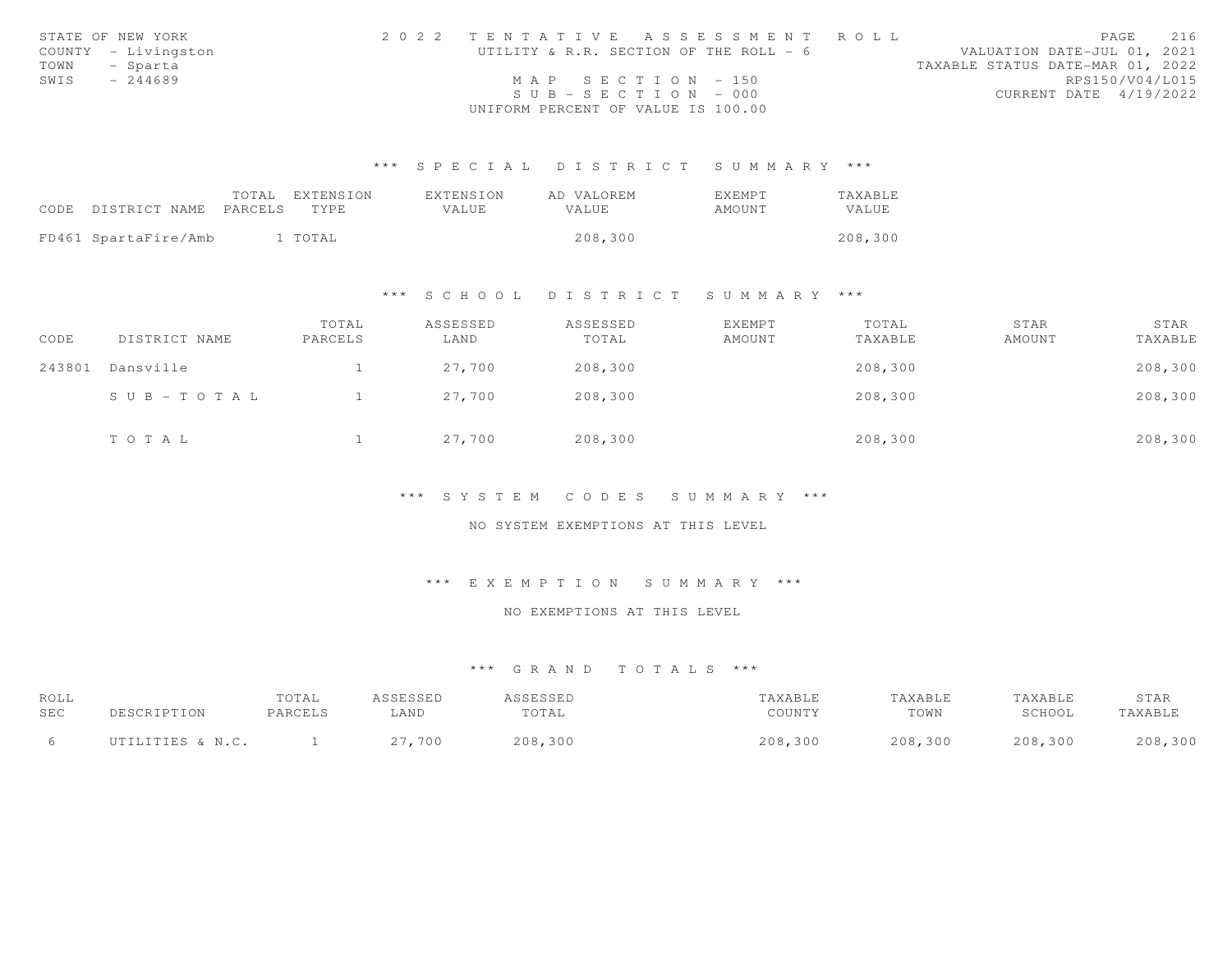| STATE OF NEW YORK<br>COUNTY - Livingston<br>TOWN<br>- Sparta<br>SWIS<br>$-244689$                                                                                                                                        | 2022 TENTATIVE                                                                                                                                                                            | TAX MAP NUMBER SEQUENCE          | A S S E S S M E N T<br>R O L L<br>UTILITY & R.R. SECTION OF THE ROLL - 6<br>UNIFORM PERCENT OF VALUE IS 100.00<br>UNIFORM PERCENT OF VALUE IS 100.00 | PAGE<br>217<br>VALUATION DATE-JUL 01, 2021<br>TAXABLE STATUS DATE-MAR 01, 2022                                                   |
|--------------------------------------------------------------------------------------------------------------------------------------------------------------------------------------------------------------------------|-------------------------------------------------------------------------------------------------------------------------------------------------------------------------------------------|----------------------------------|------------------------------------------------------------------------------------------------------------------------------------------------------|----------------------------------------------------------------------------------------------------------------------------------|
| TAX MAP PARCEL NUMBER<br>CURRENT OWNERS NAME<br>CURRENT OWNERS ADDRESS                                                                                                                                                   | SCHOOL DISTRICT<br>PARCEL SIZE/GRID COORD                                                                                                                                                 | LAND<br>TOTAL                    | TAX DESCRIPTION<br>SPECIAL DISTRICTS                                                                                                                 | PROPERTY LOCATION & CLASS ASSESSMENT EXEMPTION CODE----------------COUNTY-------TOWN------SCHOOL<br>TAXABLE VALUE<br>ACCOUNT NO. |
| 646. - 9999 - 131. 600 - 1881<br>NYS Electric & Gas Corp<br>Company Code 131600<br>%Avangrid Management Co<br>Local Taxes<br>One City Center Fl 5                                                                        | Electric Distribution<br>884 Elec Dist Out<br>Dansville<br>243801<br>Location #888888<br>App Factor .9150<br>Poles, Wires, Cables<br>BANKTRES-04                                          | $\overline{0}$<br>1187,384       | COUNTY TAXABLE VALUE<br>TOWN<br>TAXABLE VALUE<br>SCHOOL TAXABLE VALUE<br>FD461 SpartaFire/Ambulance                                                  | 1187,384<br>1187,384<br>1187,384<br>1187,384 TO                                                                                  |
| Portland, ME 04101                                                                                                                                                                                                       | FULL MARKET VALUE<br>***************                                                                                                                                                      | 1187,384                         |                                                                                                                                                      | ******************** 646. - 9999 - 131.600 - 1882 *****                                                                          |
| $646. -9999 - 131.600 - 1882$<br>NYS Electric & Gas Corp<br>Company Code 131600<br>%Avangrid Management Co<br>Local Taxes<br>One City Center Fl 5                                                                        | Electric Distribution<br>884 Elec Dist Out<br>242601<br>Geneseo<br>Location #888888<br>App Factor .0850<br>Poles, Wires, Cables<br>BANKTRES-04                                            | $\circ$<br>110,303               | COUNTY TAXABLE VALUE<br>TOWN<br>TAXABLE VALUE<br>SCHOOL TAXABLE VALUE<br>FD461 SpartaFire/Ambulance                                                  | 110,303<br>110,303<br>110,303<br>110,303 TO                                                                                      |
| Portland, ME 04101                                                                                                                                                                                                       | FULL MARKET VALUE                                                                                                                                                                         | 110,303                          |                                                                                                                                                      |                                                                                                                                  |
| **********************<br>$646. -9999 - 131.600 - 2881$<br>NYS Electric & Gas Corp<br>Company Code 131600<br>%Avangrid Management Co<br>Local Taxes<br>One City Center Fl 5<br>Portland, ME 04101<br>******************* | * * * * * * * * * * * * * * * * * *<br>Gas Distribution<br>885 Gas Outside Pla<br>Dansville<br>243801<br>Location #888888<br>App Factor<br>Dist Mains<br>BANKTRES-04<br>FULL MARKET VALUE | $\circ$<br>47,624<br>47,624      | COUNTY TAXABLE VALUE<br>TOWN<br>TAXABLE VALUE<br>SCHOOL TAXABLE VALUE<br>FD461 SpartaFire/Ambulance                                                  | 47,624<br>47,624<br>47,624<br>47,624 TO<br>***************** 646.-9999-131.600-2882 *****                                        |
| $646. -9999 - 131.600 - 2882$<br>NYS Electric & Gas Corp<br>Company Code 131600<br>%Avangrid Management Co<br>Local Taxes<br>One City Center Fl 5<br>Portland, ME 04101                                                  | Gas Distribution<br>885 Gas Outside Pla<br>Geneseo<br>242601<br>Location #888888<br>App Factor<br>Distr Mains<br>BANKTRES-04<br>FULL MARKET VALUE                                         | $\circ$<br>4,424<br>4,424        | COUNTY TAXABLE VALUE<br>TOWN<br>TAXABLE VALUE<br>SCHOOL TAXABLE VALUE<br>FD461 SpartaFire/Ambulance                                                  | 4,424<br>4,424<br>4,424<br>4,424 TO                                                                                              |
| $646. -9999 - 132.350 - 1881$<br>Niagara Mohawk dba Nat'l Grid Dansville<br>Company Code 132350<br>Real Estate Tax<br>300 Erie Blvd West<br>Syracuse, NY 13202-4718                                                      | Outside Plant<br>884 Elec Dist Out<br>243801<br>Loc # 0999999<br>Electric Distribution<br>BANKTRES-06<br>FULL MARKET VALUE                                                                | $\overline{0}$<br>1,046<br>1,046 | COUNTY TAXABLE VALUE<br>TOWN<br>TAXABLE VALUE<br>SCHOOL TAXABLE VALUE<br>FD461 SpartaFire/Ambulance                                                  | ********* 646. - 9999 - 132. 350 - 1881 *****<br>1,046<br>1,046<br>1,046<br>1,046 TO                                             |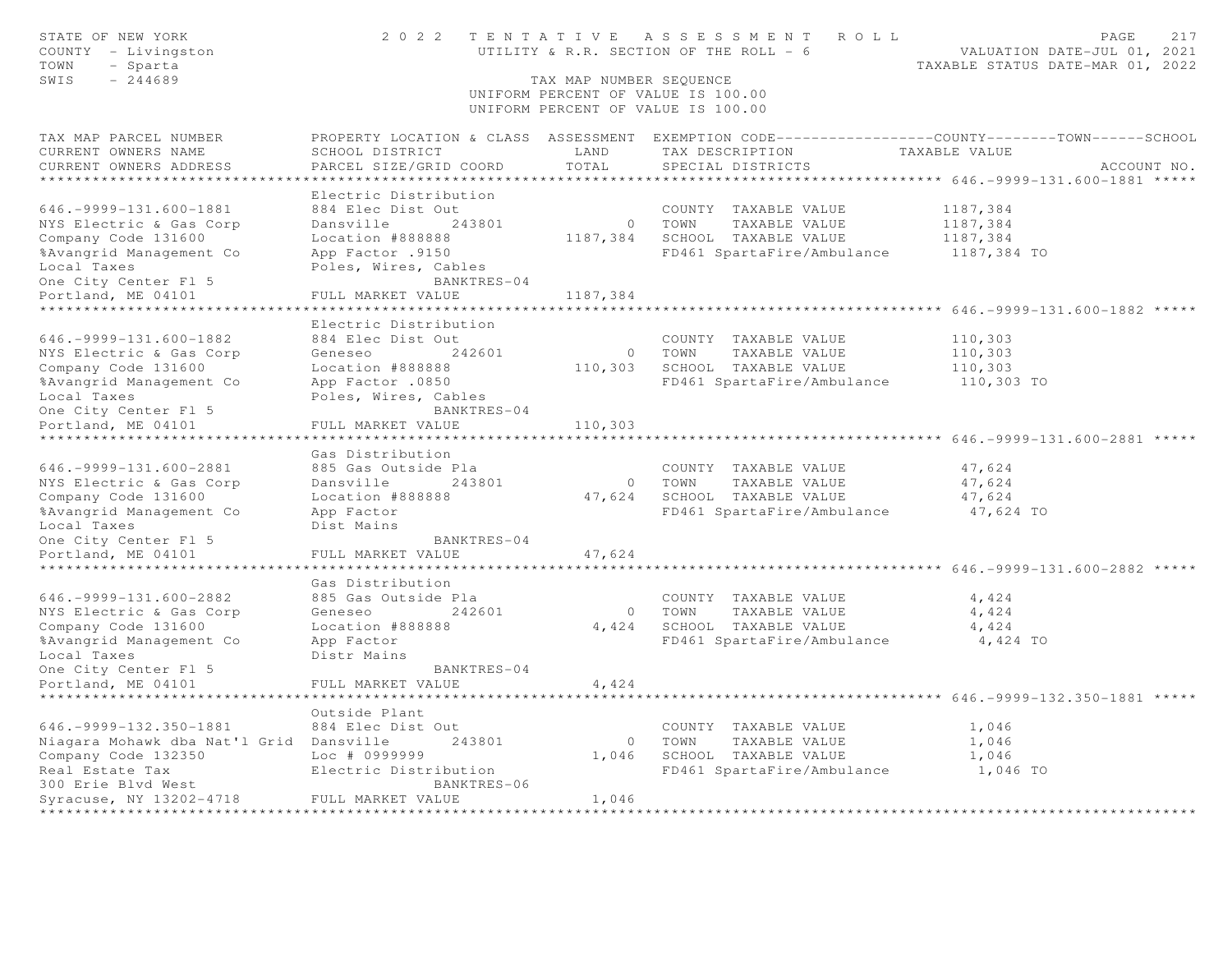| STATE OF NEW YORK<br>- Livingston<br>COUNTY<br>- Sparta<br>TOWN<br>- 244689<br>SWIS |                                      | TAX MAP NUMBER SEOUENCE                                                                                                                                                                          | 2022 TENTATIVE ASSESSMENT ROLL<br>UTILITY & R.R. SECTION OF THE ROLL - 6<br>UNIFORM PERCENT OF VALUE IS 100.00<br>UNIFORM PERCENT OF VALUE IS 100.00 | TAXABLE STATUS DATE-MAR 01, 2022 | 218<br>PAGE<br>VALUATION DATE-JUL 01, 2021 |
|-------------------------------------------------------------------------------------|--------------------------------------|--------------------------------------------------------------------------------------------------------------------------------------------------------------------------------------------------|------------------------------------------------------------------------------------------------------------------------------------------------------|----------------------------------|--------------------------------------------|
|                                                                                     |                                      |                                                                                                                                                                                                  |                                                                                                                                                      |                                  |                                            |
| TAX MAP PARCEL NUMBER                                                               | PROPERTY LOCATION & CLASS ASSESSMENT |                                                                                                                                                                                                  | EXEMPTION CODE-----------------COUNTY-------TOWN------SCHOOL                                                                                         |                                  |                                            |
| CURRENT OWNERS NAME                                                                 | SCHOOL DISTRICT                      | <b>EXAMPLE EXAMPLE EXAMPLE EXAMPLE EXAMPLE EXAMPLE EXAMPLE EXAMPLE EXAMPLE EXAMPLE EXAMPLE EXAMPLE EXAMPLE EXAMPLE EXAMPLE EXAMPLE EXAMPLE EXAMPLE EXAMPLE EXAMPLE EXAMPLE EXAMPLE EXAMPLE E</b> | TAX DESCRIPTION TAXABLE VALUE                                                                                                                        |                                  |                                            |
| CURRENT OWNERS ADDRESS 6 PARCEL SIZE/GRID COORD 6 TOTAL 6 SPECIAL DISTRICTS         |                                      |                                                                                                                                                                                                  |                                                                                                                                                      |                                  | ACCOUNT NO.                                |
|                                                                                     |                                      |                                                                                                                                                                                                  |                                                                                                                                                      |                                  |                                            |
|                                                                                     | Oil Transmission                     |                                                                                                                                                                                                  |                                                                                                                                                      |                                  | 12-251800                                  |
| $646. -9999 - 805.500 - 1001$                                                       | 744 Petro prod                       |                                                                                                                                                                                                  | COUNTY<br>TAXABLE VALUE                                                                                                                              | 219,772                          |                                            |
| Sunoco Inc                                                                          | Dansville<br>243801                  | $\circ$                                                                                                                                                                                          | TAXABLE VALUE<br>TOWN                                                                                                                                | 219,772                          |                                            |
| Company Code 805500 Location #888888                                                |                                      | 219,772                                                                                                                                                                                          | SCHOOL<br>TAXABLE VALUE                                                                                                                              | 219,772                          |                                            |
| C/O K.E. Andrews & Company                                                          | App Factor 1.0000                    |                                                                                                                                                                                                  | FD461 SpartaFire/Ambulance                                                                                                                           | 219,772 TO                       |                                            |
| 1900 Dalrock Rd                                                                     | ST Oil Long Trans Line               |                                                                                                                                                                                                  |                                                                                                                                                      |                                  |                                            |
| Rowlett, TX 75088                                                                   | BANKTRES-27                          |                                                                                                                                                                                                  |                                                                                                                                                      |                                  |                                            |
|                                                                                     | FULL MARKET VALUE                    | 219,772                                                                                                                                                                                          |                                                                                                                                                      |                                  |                                            |
|                                                                                     |                                      |                                                                                                                                                                                                  |                                                                                                                                                      |                                  |                                            |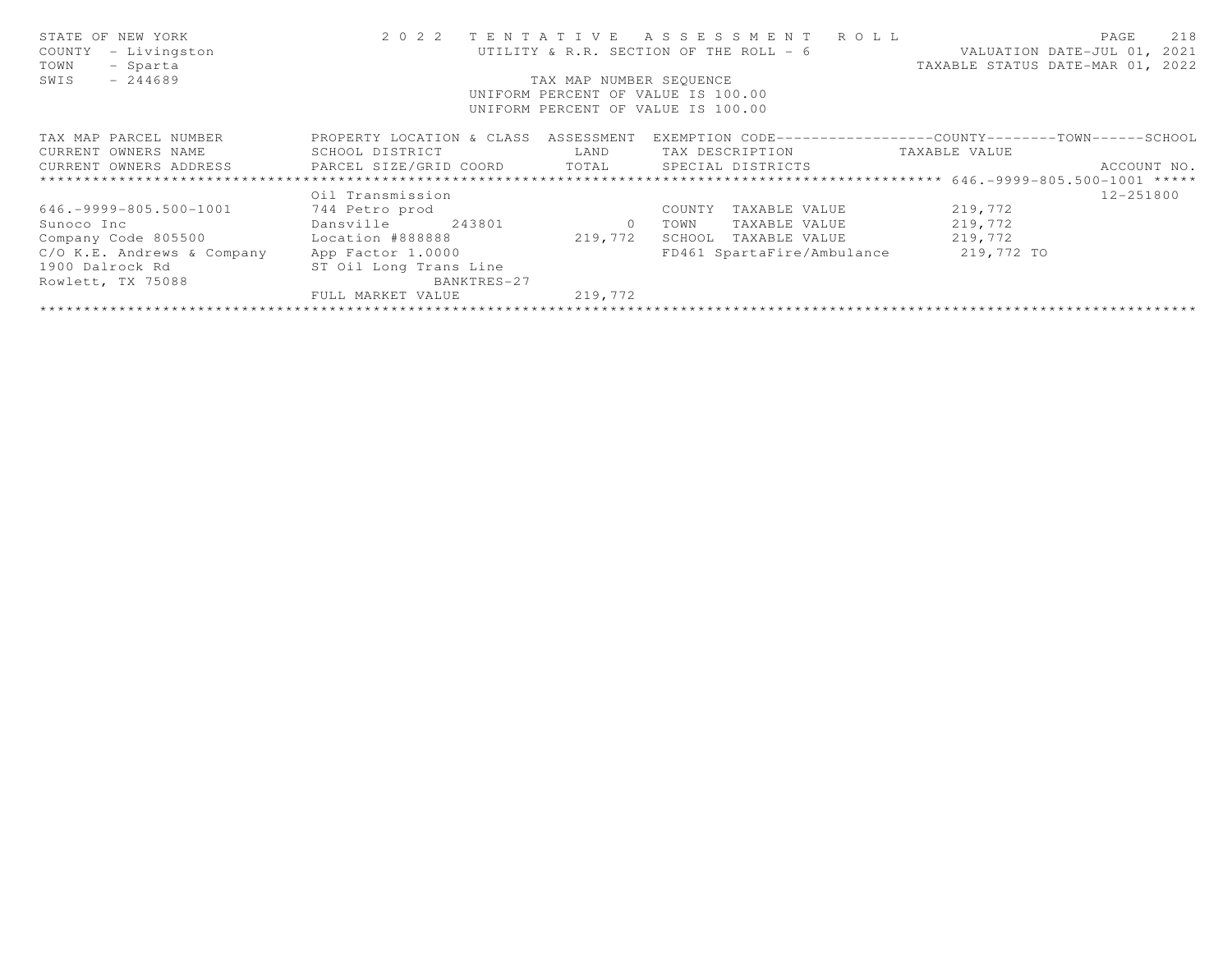|      | STATE OF NEW YORK   |                                    | 2022 TENTATIVE ASSESSMENT ROLL         |                                  | PAGE            | 219 |
|------|---------------------|------------------------------------|----------------------------------------|----------------------------------|-----------------|-----|
|      | COUNTY - Livingston |                                    | UTILITY & R.R. SECTION OF THE ROLL - 6 | VALUATION DATE-JUL 01, 2021      |                 |     |
|      | TOWN - Sparta       |                                    |                                        | TAXABLE STATUS DATE-MAR 01, 2022 |                 |     |
| SWIS | - 244689            |                                    | MAP SECTION - 646                      |                                  | RPS150/V04/L015 |     |
|      |                     |                                    | $SUB - SECTION - 000$                  | CURRENT DATE 4/19/2022           |                 |     |
|      |                     | UNIFORM PERCENT OF VALUE IS 100.00 |                                        |                                  |                 |     |

|      |                            | TOTAL EXTENSION | EXTENSION | AD VALOREM   | EXEMPT | TAXABLE  |
|------|----------------------------|-----------------|-----------|--------------|--------|----------|
| CODE | DISTRICT NAME PARCELS TYPE |                 | VALUE     | <b>VALUE</b> | AMOUNT | VALUE    |
|      |                            |                 |           |              |        |          |
|      | FD461 SpartaFire/Amb       | 6 TOTAL         |           | 1570,553     |        | 1570,553 |

#### \*\*\* S C H O O L D I S T R I C T S U M M A R Y \*\*\*

|        |               | TOTAL   | ASSESSED | ASSESSED | <b>EXEMPT</b> | TOTAL    | STAR   | STAR     |
|--------|---------------|---------|----------|----------|---------------|----------|--------|----------|
| CODE   | DISTRICT NAME | PARCELS | LAND     | TOTAL    | AMOUNT        | TAXABLE  | AMOUNT | TAXABLE  |
| 242601 | Geneseo       | ∠       |          | 114,727  |               | 114,727  |        | 114,727  |
| 243801 | Dansville     |         |          | 1455,826 |               | 1455,826 |        | 1455,826 |
|        | SUB-TOTAL     | 6       |          | 1570,553 |               | 1570,553 |        | 1570,553 |
|        | TOTAL         | 6       |          | 1570,553 |               | 1570,553 |        | 1570,553 |

#### \*\*\* S Y S T E M C O D E S S U M M A R Y \*\*\*

### NO SYSTEM EXEMPTIONS AT THIS LEVEL

# \*\*\* E X E M P T I O N S U M M A R Y \*\*\*

#### NO EXEMPTIONS AT THIS LEVEL

| ROLL |                  | TOTAL   | ASSESSED | ASSESSED | TAXABLE  | TAXABLE  | TAXABLE  | STAR     |
|------|------------------|---------|----------|----------|----------|----------|----------|----------|
| SEC  | DESCRIPTION      | PARCELS | LAND     | TOTAL    | COUNTY   | TOWN     | SCHOOL   | TAXABLE  |
|      | UTILITIES & N.C. |         |          | 1570,553 | 1570,553 | 1570,553 | 1570,553 | 1570,553 |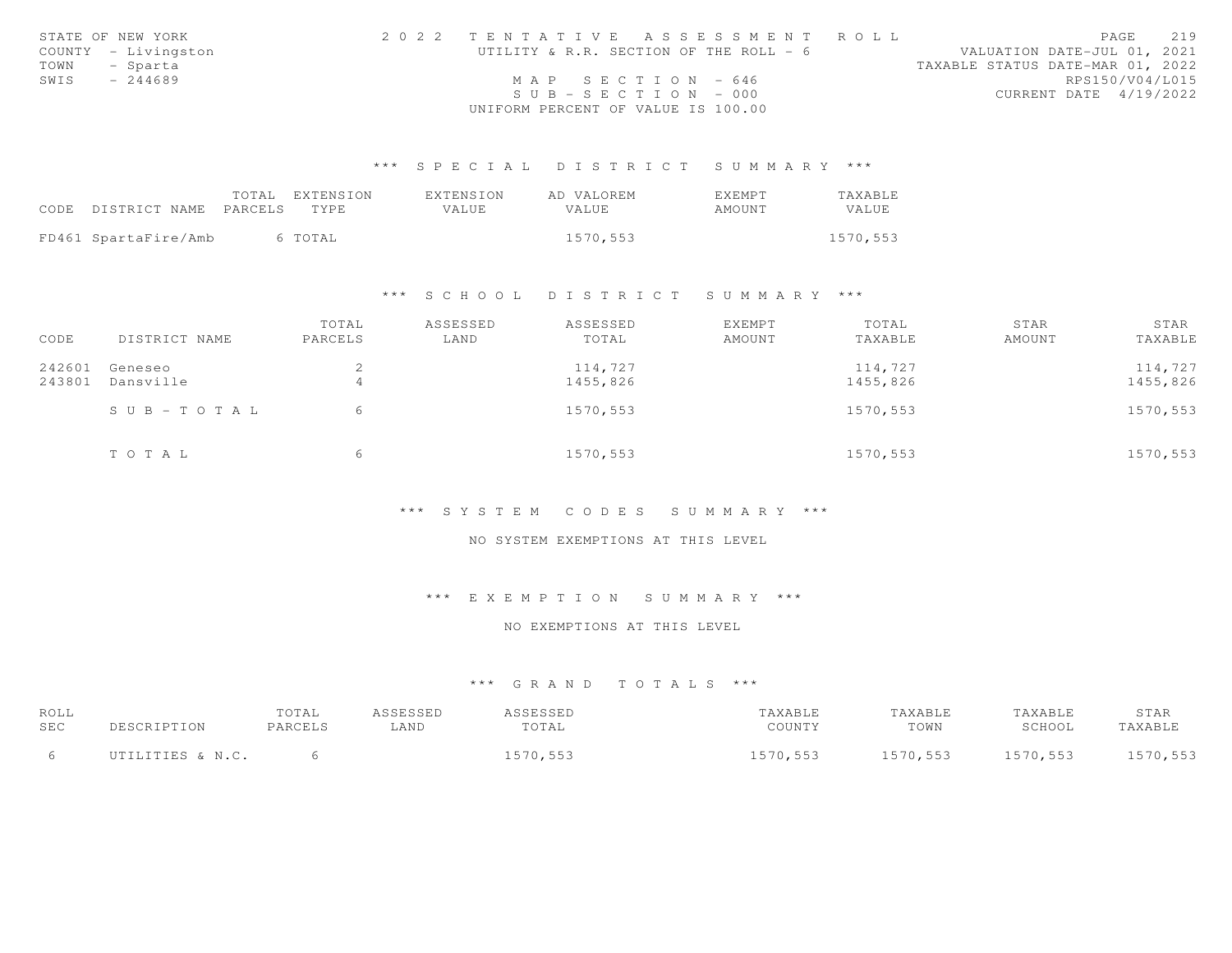| STATE OF NEW YORK<br>COUNTY - Livingston<br>TOWN<br>- Sparta<br>$-244689$<br>SWIS                                                          |                                                                        | TAX MAP NUMBER SEOUENCE | 2022 TENTATIVE ASSESSMENT ROLL<br>UTILITY & R.R. SECTION OF THE ROLL - 6 VALUATION DATE-JUL 01, 2021<br>UNIFORM PERCENT OF VALUE IS 100.00<br>UNIFORM PERCENT OF VALUE IS 100.00 | TAXABLE STATUS DATE-MAR 01, 2022 | PAGE<br>220   |
|--------------------------------------------------------------------------------------------------------------------------------------------|------------------------------------------------------------------------|-------------------------|----------------------------------------------------------------------------------------------------------------------------------------------------------------------------------|----------------------------------|---------------|
| TAX MAP PARCEL NUMBER                                                                                                                      |                                                                        |                         | PROPERTY LOCATION & CLASS ASSESSMENT EXEMPTION CODE----------------COUNTY-------TOWN------SCHOOL                                                                                 |                                  |               |
| CURRENT OWNERS NAME                                                                                                                        | SCHOOL DISTRICT                                                        |                         | LAND TAX DESCRIPTION TAXABLE VALUE                                                                                                                                               |                                  |               |
| CURRENT OWNERS ADDRESS                                                                                                                     |                                                                        |                         |                                                                                                                                                                                  |                                  |               |
|                                                                                                                                            | Outside Plant                                                          |                         |                                                                                                                                                                                  |                                  |               |
| 646.089-0000-639.100-1881                                                                                                                  | 836 Telecom. eq.                                                       |                         | COUNTY TAXABLE VALUE 12,194                                                                                                                                                      |                                  |               |
| Frontier Tel of Rochester                                                                                                                  | Geneseo 242601 0 TOWN                                                  |                         | TAXABLE VALUE 12,194                                                                                                                                                             |                                  |               |
| Company Code 639100                                                                                                                        |                                                                        |                         | Location #888888 $12,194$ SCHOOL TAXABLE VALUE 12,194                                                                                                                            |                                  |               |
| Duff & Phelps App Factor .04270                                                                                                            |                                                                        |                         | FD461 SpartaFire/Ambulance 12,194 TO                                                                                                                                             |                                  |               |
| PO Box 2629                                                                                                                                | Poles, Wires, Cables                                                   |                         |                                                                                                                                                                                  |                                  |               |
| Addison, TX 75001                                                                                                                          | BANKTRES-09                                                            |                         |                                                                                                                                                                                  |                                  |               |
|                                                                                                                                            | FULL MARKET VALUE                                                      | 12,194                  |                                                                                                                                                                                  |                                  |               |
|                                                                                                                                            |                                                                        |                         |                                                                                                                                                                                  |                                  |               |
|                                                                                                                                            | Outside Plant                                                          |                         |                                                                                                                                                                                  |                                  | $12 - 252300$ |
| 646.089-0000-639.100-1882<br>Frontier Tel of Rochester                                                                                     | 836 Telecom. eq.<br>Dansville                                          | 0 TOWN                  | COUNTY TAXABLE VALUE 272,642                                                                                                                                                     |                                  |               |
| Company Code 639100                                                                                                                        | 243801                                                                 |                         | TAXABLE VALUE 272,642                                                                                                                                                            |                                  |               |
|                                                                                                                                            | location #888888<br>App Factor .954700<br>FD461 SpartaFire/Ambul FD461 |                         | FD461 SpartaFire/Ambulance 272,642 TO                                                                                                                                            | 272,642                          |               |
| Duff & Phelps App Factor .954700<br>PO Box 2629                                                                                            | Poles, Wires, Cables                                                   |                         |                                                                                                                                                                                  |                                  |               |
| Addison, TX 75001                                                                                                                          | BANKTRES-09                                                            |                         |                                                                                                                                                                                  |                                  |               |
|                                                                                                                                            | FULL MARKET VALUE                                                      | 272,642                 |                                                                                                                                                                                  |                                  |               |
|                                                                                                                                            |                                                                        |                         |                                                                                                                                                                                  |                                  |               |
|                                                                                                                                            |                                                                        |                         |                                                                                                                                                                                  |                                  |               |
| 646.089-0000-639.100-1883                                                                                                                  | 836 Telecom. eq.                                                       |                         | COUNTY TAXABLE VALUE                                                                                                                                                             | 743<br>743                       |               |
| Frontier Tel of Rochester                                                                                                                  |                                                                        |                         |                                                                                                                                                                                  |                                  |               |
|                                                                                                                                            |                                                                        |                         |                                                                                                                                                                                  | 743                              |               |
|                                                                                                                                            |                                                                        |                         | FD461 SpartaFire/Ambulance 743 TO                                                                                                                                                |                                  |               |
|                                                                                                                                            |                                                                        |                         |                                                                                                                                                                                  |                                  |               |
|                                                                                                                                            | BANKTRES-09                                                            |                         |                                                                                                                                                                                  |                                  |               |
| App Factor .0026<br>App Factor .0026<br>Addison, TX 75001<br>Addison, TX 75001<br>Attical Society Report of the Society Poles, Wires, Cabi |                                                                        | 743                     |                                                                                                                                                                                  |                                  |               |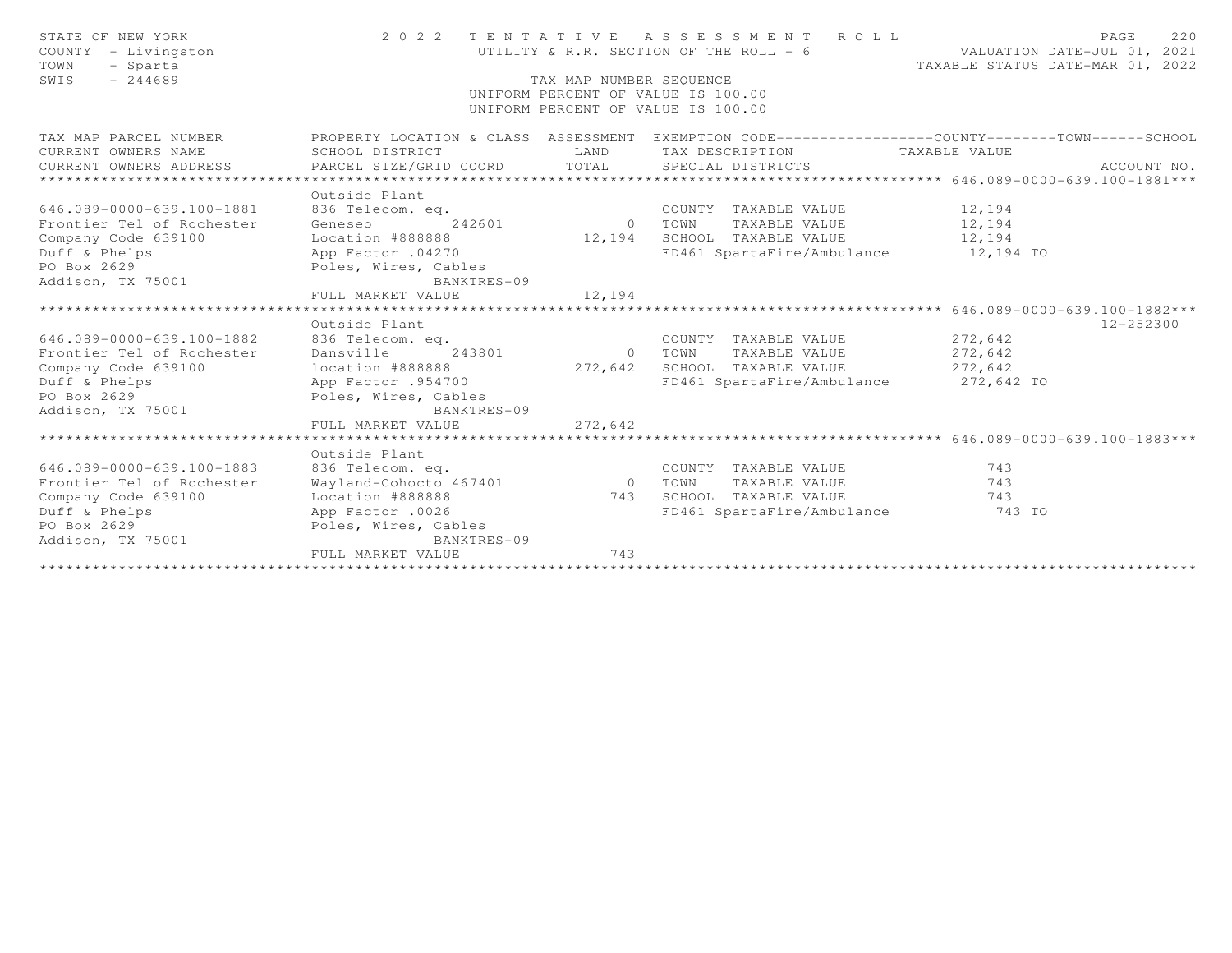|      | STATE OF NEW YORK   | 2022 TENTATIVE ASSESSMENT ROLL         | 221<br>PAGE                      |
|------|---------------------|----------------------------------------|----------------------------------|
|      | COUNTY - Livingston | UTILITY & R.R. SECTION OF THE ROLL - 6 | VALUATION DATE-JUL 01, 2021      |
|      | TOWN - Sparta       |                                        | TAXABLE STATUS DATE-MAR 01, 2022 |
| SWIS | - 244689            | MAP SECTION - 646                      | RPS150/V04/L015                  |
|      |                     | $SUB - SECTION - 089$                  | CURRENT DATE 4/19/2022           |
|      |                     | UNIFORM PERCENT OF VALUE IS 100.00     |                                  |

|                            | TOTAL EXTENSION | EXTENSION | AD VALOREM   | EXEMPT | TAXABLE      |
|----------------------------|-----------------|-----------|--------------|--------|--------------|
| CODE DISTRICT NAME PARCELS | TYPE.           | VALUE     | <b>VALUE</b> | AMOUNT | <b>VALUE</b> |
|                            |                 |           |              |        |              |
| FD461 SpartaFire/Amb       | 3 TOTAL         |           | 285,579      |        | 285,579      |

#### \*\*\* S C H O O L D I S T R I C T S U M M A R Y \*\*\*

| CODE   | DISTRICT NAME          | TOTAL<br>PARCELS | ASSESSED<br>LAND | ASSESSED<br>TOTAL | EXEMPT<br>AMOUNT | TOTAL<br>TAXABLE | STAR<br>AMOUNT | STAR<br>TAXABLE |
|--------|------------------------|------------------|------------------|-------------------|------------------|------------------|----------------|-----------------|
| 242601 | Geneseo                |                  |                  | 12,194            |                  | 12,194           |                | 12,194          |
| 243801 | Dansville              |                  |                  | 272,642           |                  | 272,642          |                | 272,642         |
| 467401 | Wayland-Cohocton       |                  |                  | 743               |                  | 743              |                | 743             |
|        | $S \cup B - T O T A L$ |                  |                  | 285,579           |                  | 285,579          |                | 285,579         |
|        | TOTAL                  |                  |                  | 285,579           |                  | 285,579          |                | 285,579         |

### \*\*\* S Y S T E M C O D E S S U M M A R Y \*\*\*

### NO SYSTEM EXEMPTIONS AT THIS LEVEL

### \*\*\* E X E M P T I O N S U M M A R Y \*\*\*

### NO EXEMPTIONS AT THIS LEVEL

| ROLL |                  | TOTAL   | ASSESSED | <i><b>\SSESSED</b></i> | `AXABLE | TAXABLE | TAXABLE | STAR    |
|------|------------------|---------|----------|------------------------|---------|---------|---------|---------|
| SEC  |                  | PARCELS | LAND     | TOTAL                  | COUNTY  | TOWN    | SCHOOL  | TAXABLL |
|      | UTILITIES & N.C. |         |          | 285,579                | 285,579 | 285,579 | 285,579 | 285,579 |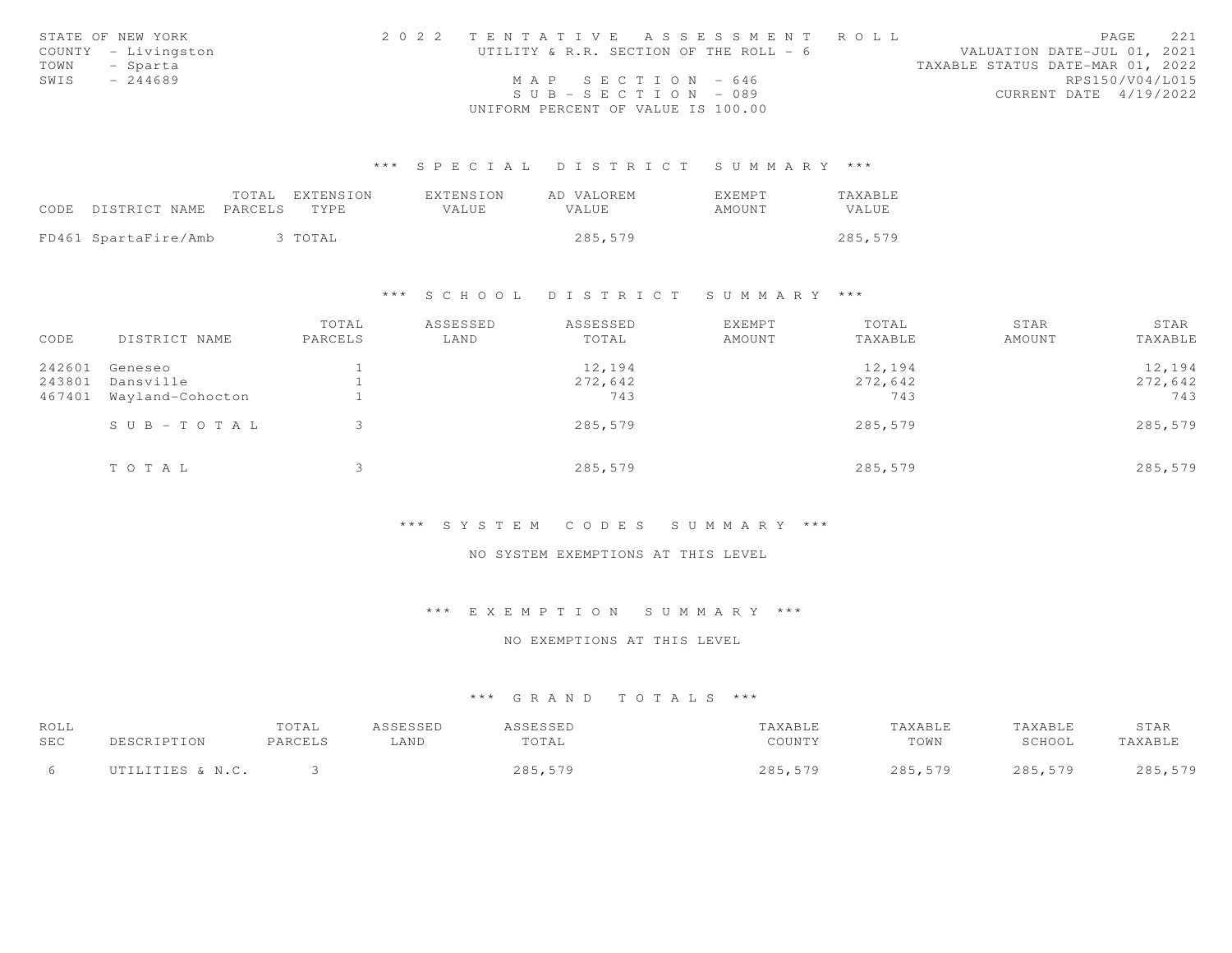| STATE OF NEW YORK   |  |  | 2022 TENTATIVE ASSESSMENT ROLL         |  |                                  | PAGE                   | 2.2.2 |
|---------------------|--|--|----------------------------------------|--|----------------------------------|------------------------|-------|
| COUNTY - Livingston |  |  | UTILITY & R.R. SECTION OF THE ROLL - 6 |  | VALUATION DATE-JUL 01, 2021      |                        |       |
| TOWN - Sparta       |  |  |                                        |  | TAXABLE STATUS DATE-MAR 01, 2022 |                        |       |
| SWIS<br>$-244689$   |  |  |                                        |  |                                  | RPS150/V04/L015        |       |
|                     |  |  | UNIFORM PERCENT OF VALUE IS 100.00     |  |                                  | CURRENT DATE 4/19/2022 |       |
|                     |  |  | ROLL SECTION TOTALS                    |  |                                  |                        |       |

| CODE DISTRICT NAME PARCELS TYPE | TOTAL EXTENSION | EXTENSION<br>VALUE | AD VALOREM<br>VALUE | EXEMPT<br>AMOUNT | TAXABLE<br>VALUE |
|---------------------------------|-----------------|--------------------|---------------------|------------------|------------------|
| FD461 SpartaFire/Amb            | 11 TOTAL        |                    | 2181,732            |                  | 2181,732         |

### \*\*\* S C H O O L D I S T R I C T S U M M A R Y \*\*\*

| CODE   | DISTRICT NAME          | TOTAL<br>PARCELS | ASSESSED<br>LAND | ASSESSED<br>TOTAL | EXEMPT<br>AMOUNT | TOTAL<br>TAXABLE | STAR<br>AMOUNT | STAR<br>TAXABLE |
|--------|------------------------|------------------|------------------|-------------------|------------------|------------------|----------------|-----------------|
| 242601 | Geneseo                |                  |                  | 126,921           |                  | 126,921          |                | 126,921         |
| 243801 | Dansville              |                  | 27,700           | 2054,068          |                  | 2054,068         |                | 2054,068        |
| 467401 | Wayland-Cohocton       |                  |                  | 743               |                  | 743              |                | 743             |
|        | $S \cup B - T O T A L$ | 11               | 27,700           | 2181,732          |                  | 2181,732         |                | 2181,732        |
|        | TOTAL                  | 11               | 27,700           | 2181,732          |                  | 2181,732         |                | 2181,732        |

## \*\*\* S Y S T E M C O D E S S U M M A R Y \*\*\*

### NO SYSTEM EXEMPTIONS AT THIS LEVEL

### \*\*\* E X E M P T I O N S U M M A R Y \*\*\*

#### NO EXEMPTIONS AT THIS LEVEL

| ROLL       |                  | TOTAL   | ASSESSED | ASSESSED | TAXABLE  | TAXABLE  | TAXABLE  | STAR             |
|------------|------------------|---------|----------|----------|----------|----------|----------|------------------|
| <b>SEC</b> |                  | PARCELS | ⊥AND     | TOTAL    | COUNTY   | TOWN     | SCHOOL   | TAXABLE          |
|            | UTILITIES & N.C. |         | 27,700   | 2181,732 | 2181,732 | 2181,732 | 2181,732 | 2181,732<br>2181 |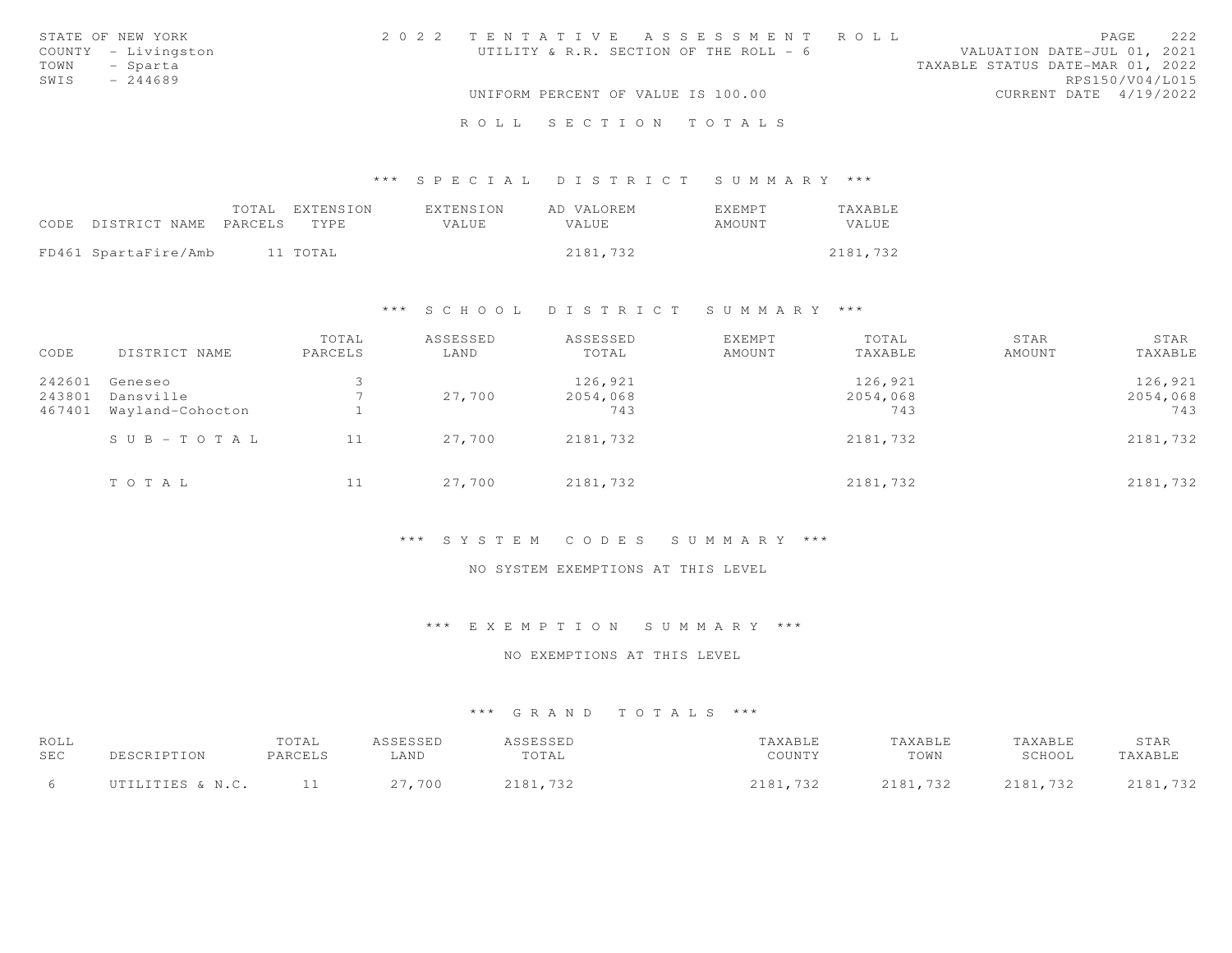| STATE OF NEW YORK<br>COUNTY<br>- Livingston<br>TOWN<br>- Sparta             |                                      |        | 2022 TENTATIVE ASSESSMENT ROLL<br>CEILING RAILROAD SECTION OF THE ROLL - 7 VALUATION DATE-JUL 01, 2021 | TAXABLE STATUS DATE-MAR 01, 2022 | PAGE        | 223   |
|-----------------------------------------------------------------------------|--------------------------------------|--------|--------------------------------------------------------------------------------------------------------|----------------------------------|-------------|-------|
| $-244689$<br>SWIS                                                           |                                      |        | TAX MAP NUMBER SEOUENCE                                                                                |                                  |             |       |
|                                                                             |                                      |        | UNIFORM PERCENT OF VALUE IS 100.00                                                                     |                                  |             |       |
|                                                                             |                                      |        |                                                                                                        |                                  |             |       |
|                                                                             |                                      |        |                                                                                                        |                                  |             |       |
| TAX MAP PARCEL NUMBER                                                       | PROPERTY LOCATION & CLASS ASSESSMENT |        | EXEMPTION CODE-----------------COUNTY-------TOWN------SCHOOL                                           |                                  |             |       |
| CURRENT OWNERS NAME                                                         | <b>LAND</b><br>SCHOOL DISTRICT       |        | TAX DESCRIPTION TAXABLE VALUE                                                                          |                                  |             |       |
| CURRENT OWNERS ADDRESS 6 PARCEL SIZE/GRID COORD TOTAL SPECIAL DISTRICTS     |                                      |        |                                                                                                        |                                  | ACCOUNT NO. |       |
|                                                                             |                                      |        |                                                                                                        |                                  |             |       |
|                                                                             | R R Ceiling                          |        |                                                                                                        |                                  | 12-251900   |       |
| $175. -1 - 50$ 842 Ceiling rr                                               |                                      |        | RR CEIL 47200 0                                                                                        | 6,391 6,391                      |             | 6,391 |
| Dansville & Mt Morris Railroad Dansville 243801 60 000 COUNTY TAXABLE VALUE |                                      |        |                                                                                                        | 42,609                           |             |       |
| c/o Ryan, LLC-Complex Property Railroad Ceiling 49,000                      |                                      |        | TOWN<br>TAXABLE VALUE                                                                                  | 42,609                           |             |       |
| Attn: Alex Hernandez                 ACRES      8.40 BANKTRES-36            |                                      |        | SCHOOL<br>TAXABLE VALUE                                                                                | 42,609                           |             |       |
| 2800 Post Oak Blvd Ste 3700 EAST-1380502 NRTH-0943853                       |                                      |        | FD461 SpartaFire/Ambulance 42,609 TO                                                                   |                                  |             |       |
| Houston, TX 77056 FULL MARKET VALUE                                         |                                      | 49,000 | 6,391 EX                                                                                               |                                  |             |       |
|                                                                             |                                      |        |                                                                                                        |                                  |             |       |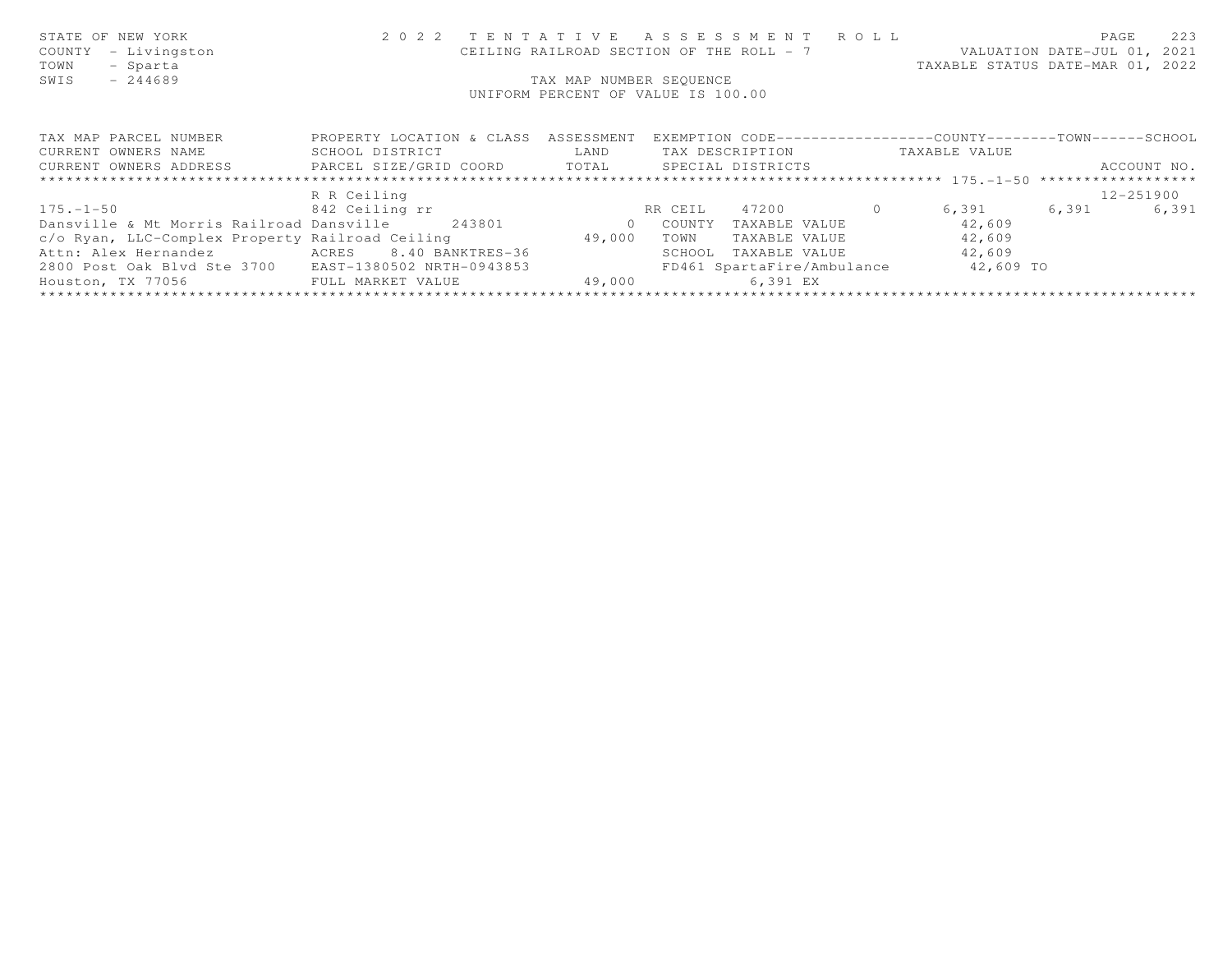|      | STATE OF NEW YORK   | 2022 TENTATIVE ASSESSMENT ROLL |                                          |                       |  |  |  |                                  |                        | PAGE | 2.2.4 |
|------|---------------------|--------------------------------|------------------------------------------|-----------------------|--|--|--|----------------------------------|------------------------|------|-------|
|      | COUNTY - Livingston |                                | CEILING RAILROAD SECTION OF THE ROLL - 7 |                       |  |  |  | VALUATION DATE-JUL 01, 2021      |                        |      |       |
|      | TOWN - Sparta       |                                |                                          |                       |  |  |  | TAXABLE STATUS DATE-MAR 01, 2022 |                        |      |       |
| SWIS | $-244689$           |                                |                                          | MAP SECTION - 175     |  |  |  |                                  | RPS150/V04/L015        |      |       |
|      |                     |                                |                                          | $SUB - SECTION - 000$ |  |  |  |                                  | CURRENT DATE 4/19/2022 |      |       |
|      |                     |                                | UNIFORM PERCENT OF VALUE IS 100.00       |                       |  |  |  |                                  |                        |      |       |

| CODE DISTRICT NAME PARCELS | TOTAL | EXTENSION<br>TYPE. | EXTENSION<br>VALUE | AD VALOREM<br>VALUE | <b>FXFMPT</b><br>AMOUNT | TAXABLE<br>VALUE |
|----------------------------|-------|--------------------|--------------------|---------------------|-------------------------|------------------|
| FD461 SpartaFire/Amb       |       | 1 TOTAL            |                    | 49,000              | 6,391                   | 42,609           |

### \*\*\* S C H O O L D I S T R I C T S U M M A R Y \*\*\*

| CODE   | DISTRICT NAME          | TOTAL<br>PARCELS | ASSESSED<br>LAND | ASSESSED<br>TOTAL | EXEMPT<br>AMOUNT | TOTAL<br>TAXABLE | STAR<br>AMOUNT | STAR<br>TAXABLE |
|--------|------------------------|------------------|------------------|-------------------|------------------|------------------|----------------|-----------------|
| 243801 | Dansville              |                  |                  | 49,000            | 6,391            | 42,609           |                | 42,609          |
|        | $S \cup B - T O T A L$ |                  |                  | 49,000            | 6,391            | 42,609           |                | 42,609          |
|        | TOTAL                  |                  |                  | 49,000            | 6,391            | 42,609           |                | 42,609          |

### \*\*\* S Y S T E M C O D E S S U M M A R Y \*\*\*

## NO SYSTEM EXEMPTIONS AT THIS LEVEL

## \*\*\* E X E M P T I O N S U M M A R Y \*\*\*

| CODE  | DESCRIPTION      | TOTAL<br>PARCELS | COUNTY         | TOWN           | SCHOOL         |
|-------|------------------|------------------|----------------|----------------|----------------|
| 47200 | RR CEIL<br>TOTAL |                  | 6,391<br>6,391 | 6,391<br>6,391 | 6,391<br>6,391 |

| ROLL                     |                   | TOTAL   | CCFCCFD | ᆸᇦᇦᆸᇦ  |               | `AXABLE |        | STAR  |
|--------------------------|-------------------|---------|---------|--------|---------------|---------|--------|-------|
| SEC                      |                   | PARCELS | LAND    | TOTAL  | COUNTY        | TOWN    | SCHOOL | AXABL |
| $\overline{\phantom{0}}$ | CEILING RAILROADS |         |         | 19,000 | 609<br>$\sim$ | ,609    | 2,609  | ,609  |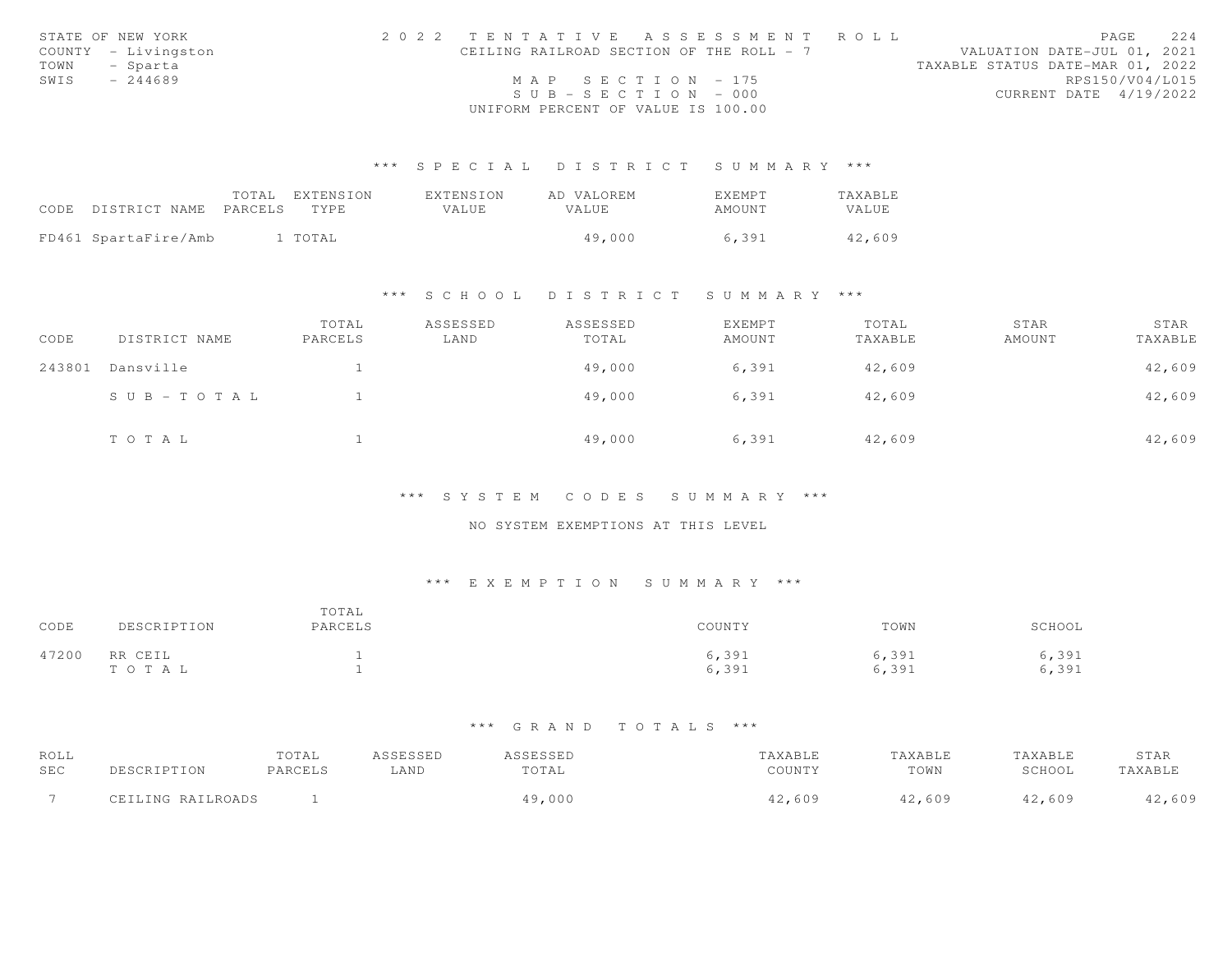| STATE OF NEW YORK   | 2022 TENTATIVE ASSESSMENT ROLL           |  |                                  |                 | PAGE | 22.5 |
|---------------------|------------------------------------------|--|----------------------------------|-----------------|------|------|
| COUNTY - Livingston | CEILING RAILROAD SECTION OF THE ROLL - 7 |  | VALUATION DATE-JUL 01, 2021      |                 |      |      |
| TOWN - Sparta       |                                          |  | TAXABLE STATUS DATE-MAR 01, 2022 |                 |      |      |
| SWIS<br>$-244689$   |                                          |  |                                  | RPS150/V04/L015 |      |      |
|                     | UNIFORM PERCENT OF VALUE IS 100.00       |  | CURRENT DATE 4/19/2022           |                 |      |      |
|                     | ROLL SECTION TOTALS                      |  |                                  |                 |      |      |

|                                 | TOTAL EXTENSION | EXTENSION | AD VALOREM | <b>EXEMPT</b> | <b>TAXABLE</b> |
|---------------------------------|-----------------|-----------|------------|---------------|----------------|
| CODE DISTRICT NAME PARCELS TYPE |                 | VALUE     | VALUE      | AMOUNT        | VALUE          |
| FD461 SpartaFire/Amb            | 1 TOTAL         |           | 49,000     | 6.391         | 42,609         |

### \*\*\* S C H O O L D I S T R I C T S U M M A R Y \*\*\*

| CODE   | DISTRICT NAME         | TOTAL<br>PARCELS | ASSESSED<br>LAND | ASSESSED<br>TOTAL | EXEMPT<br>AMOUNT | TOTAL<br>TAXABLE | STAR<br>AMOUNT | STAR<br>TAXABLE |
|--------|-----------------------|------------------|------------------|-------------------|------------------|------------------|----------------|-----------------|
| 243801 | Dansville             |                  |                  | 49,000            | 6,391            | 42,609           |                | 42,609          |
|        | $S \cup B - TO T A L$ |                  |                  | 49,000            | 6,391            | 42,609           |                | 42,609          |
|        | TOTAL                 |                  |                  | 49,000            | 6,391            | 42,609           |                | 42,609          |

### \*\*\* S Y S T E M C O D E S S U M M A R Y \*\*\*

### NO SYSTEM EXEMPTIONS AT THIS LEVEL

# \*\*\* E X E M P T I O N S U M M A R Y \*\*\*

| CODE  | DESCRIPTION      | TOTAL<br>PARCELS | COUNTY         | TOWN           | SCHOOL         |
|-------|------------------|------------------|----------------|----------------|----------------|
| 47200 | RR CEIL<br>TOTAL |                  | 6,391<br>6,391 | 6,391<br>6,391 | 6,391<br>6,391 |

| ROLL       |                   | TOTAL   | ASSESSED | ASSESSED | TAXABLE | TAXABLE | TAXABLE | STAR    |
|------------|-------------------|---------|----------|----------|---------|---------|---------|---------|
| <b>SEC</b> | DESCRIPTION       | PARCELS | LAND     | TOTAL    | COUNTY  | TOWN    | SCHOOL  | TAXABLE |
|            | CEILING RAILROADS |         |          | 19,000   | 42,609  | 42,609  | 42,609  | 42,609  |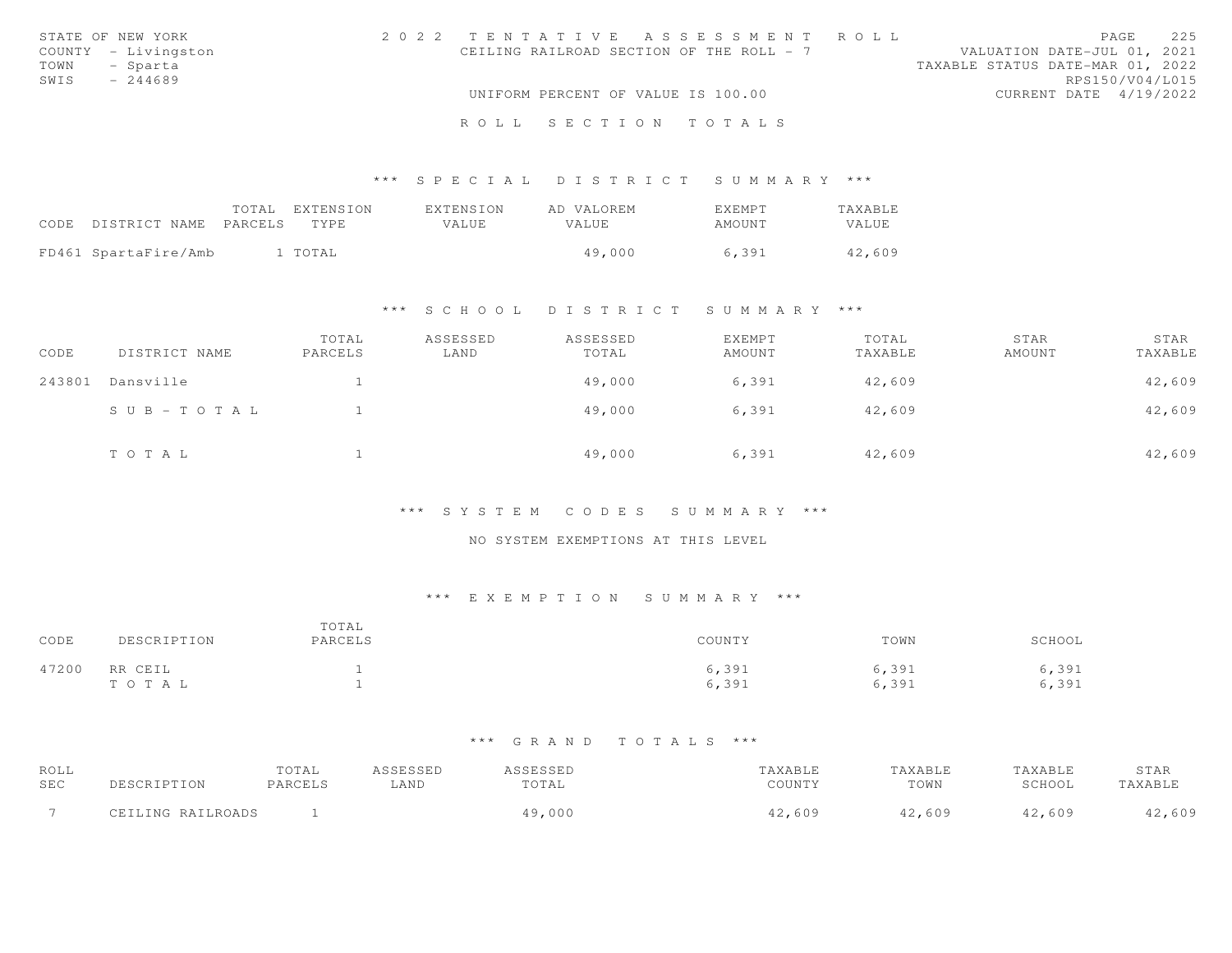| STATE OF NEW YORK<br>COUNTY<br>- Livingston<br>- Sparta<br>TOWN<br>SWIS<br>$-244689$ |                                      | TAX MAP NUMBER SEQUENCE | 2022 TENTATIVE ASSESSMENT ROLL<br>WHOLLY EXEMPT SECTION OF THE ROLL - 8<br>UNIFORM PERCENT OF VALUE IS 100.00 |               | 226<br>PAGE<br>VALUATION DATE-JUL 01, 2021<br>TAXABLE STATUS DATE-MAR 01, 2022 |
|--------------------------------------------------------------------------------------|--------------------------------------|-------------------------|---------------------------------------------------------------------------------------------------------------|---------------|--------------------------------------------------------------------------------|
| TAX MAP PARCEL NUMBER                                                                | PROPERTY LOCATION & CLASS ASSESSMENT |                         | EXEMPTION CODE-----------------COUNTY-------TOWN------SCHOOL                                                  |               |                                                                                |
| CURRENT OWNERS NAME                                                                  | SCHOOL DISTRICT                      | LAND                    | TAX DESCRIPTION                                                                                               | TAXABLE VALUE |                                                                                |
| CURRENT OWNERS ADDRESS     PARCEL SIZE/GRID COORD     TOTAL     SPECIAL DISTRICTS    |                                      |                         |                                                                                                               |               | ACCOUNT NO.                                                                    |
|                                                                                      |                                      |                         |                                                                                                               |               |                                                                                |
|                                                                                      | 7546 Groveland Station Rd            |                         |                                                                                                               |               | 12-025400                                                                      |
| $136.17 - 1 - 11.2$                                                                  | 312 Vac w/imprv                      |                         | Local Auth 14000 0                                                                                            | 6,300         | 6,300<br>6,300                                                                 |
| Livingston County Water                                                              | 242601<br>Geneseo                    | 4,700                   | COUNTY TAXABLE VALUE                                                                                          |               |                                                                                |
| and Sewer Authority                                                                  | FRNT 40.00 DPTH 60.00                | 6,300                   | TOWN<br>TAXABLE VALUE                                                                                         |               |                                                                                |
| 1997 D'Angelo Dr                                                                     | EAST-1368853 NRTH-0969713            |                         | SCHOOL TAXABLE VALUE                                                                                          |               |                                                                                |
| Lakeville, NY 14480                                                                  | DEED BOOK 1200 PG-179                |                         | FD461 SpartaFire/Ambulance                                                                                    | $0$ TO        |                                                                                |
|                                                                                      | FULL MARKET VALUE                    | 6,300                   | 6,300 EX                                                                                                      |               |                                                                                |
|                                                                                      |                                      |                         | SD462 GroSta CtySwr VacImp                                                                                    | $.00$ UN      |                                                                                |
|                                                                                      |                                      |                         |                                                                                                               |               |                                                                                |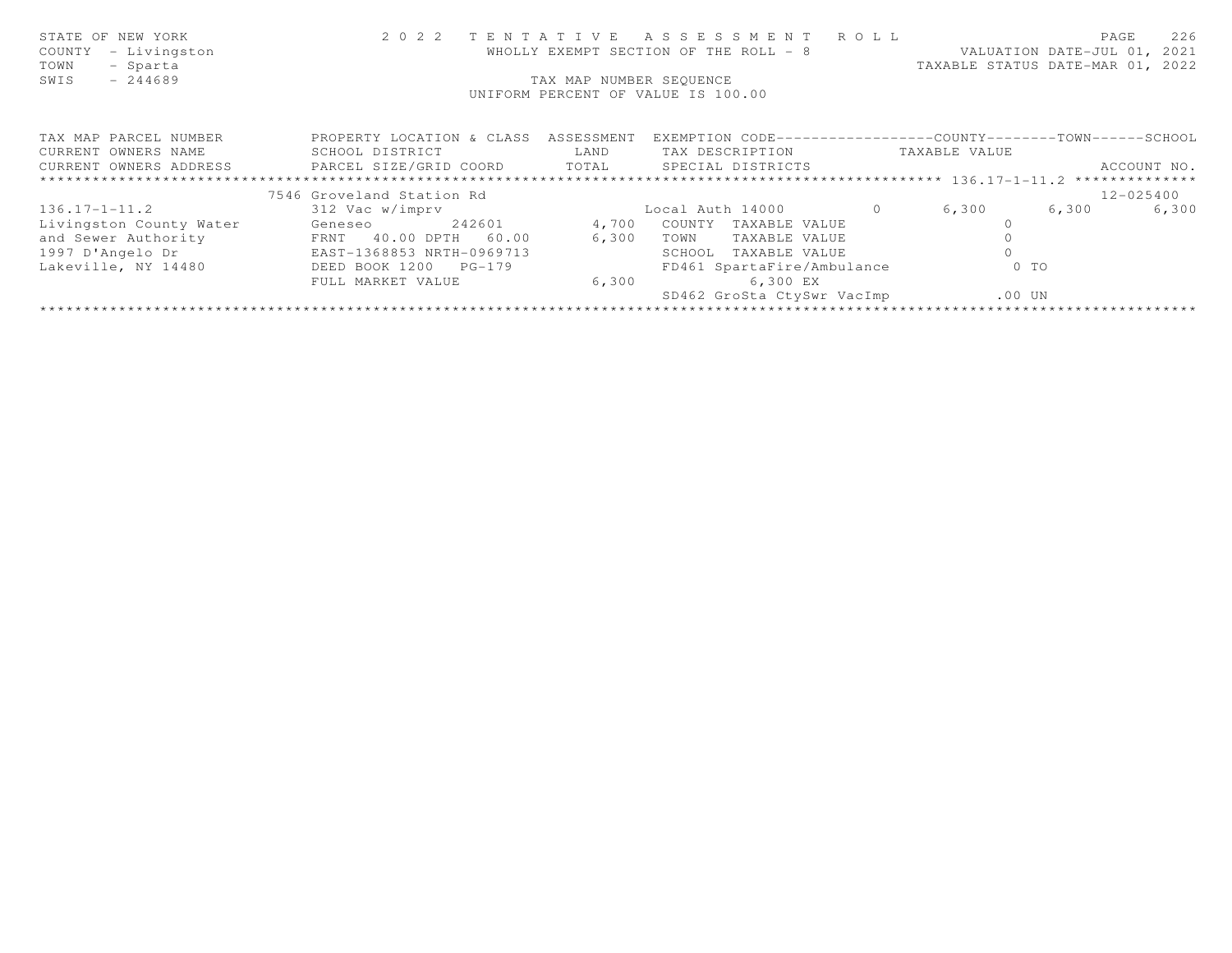|      | STATE OF NEW YORK   | 2022 TENTATIVE ASSESSMENT ROLL        |  |                                  | PAGE.           | 227 |
|------|---------------------|---------------------------------------|--|----------------------------------|-----------------|-----|
|      | COUNTY - Livingston | WHOLLY EXEMPT SECTION OF THE ROLL - 8 |  | VALUATION DATE-JUL 01, 2021      |                 |     |
|      | TOWN - Sparta       |                                       |  | TAXABLE STATUS DATE-MAR 01, 2022 |                 |     |
| SWIS | - 244689            | MAP SECTION - 136                     |  |                                  | RPS150/V04/L015 |     |
|      |                     | $SUB - SECTION - 017$                 |  | CURRENT DATE 4/19/2022           |                 |     |
|      |                     | UNIFORM PERCENT OF VALUE IS 100.00    |  |                                  |                 |     |

|       |                       | TOTAL EXTENSION | EXTENSION | AD VALOREM | EXEMPT | <b>TAXABLE</b> |
|-------|-----------------------|-----------------|-----------|------------|--------|----------------|
| CODE. | DISTRICT NAME PARCELS | TYPE.           | VALUE     | VALUE      | AMOUNT | VALUE          |
|       |                       |                 |           |            |        |                |
|       | FD461 SpartaFire/Amb  | 1 TOTAL         |           | 6,300      | 6,300  |                |
|       | SD462 GroSta CtySwr   | 1 UNITS         |           |            |        |                |

## \*\*\* S C H O O L D I S T R I C T S U M M A R Y \*\*\*

| CODE   | DISTRICT NAME | TOTAL<br>PARCELS | ASSESSED<br>LAND | ASSESSED<br>TOTAL | EXEMPT<br>AMOUNT | TOTAL<br>TAXABLE | STAR<br>AMOUNT | STAR<br>TAXABLE |
|--------|---------------|------------------|------------------|-------------------|------------------|------------------|----------------|-----------------|
| 242601 | Geneseo       |                  | 4,700            | 6,300             | 6,300            |                  |                |                 |
|        | SUB-TOTAL     |                  | 4,700            | 6,300             | 6,300            |                  |                |                 |
|        | TOTAL         |                  | 4,700            | 6,300             | 6,300            |                  |                |                 |

### \*\*\* S Y S T E M C O D E S S U M M A R Y \*\*\*

### NO SYSTEM EXEMPTIONS AT THIS LEVEL

# \*\*\* E X E M P T I O N S U M M A R Y \*\*\*

| CODE  | DESCRIPTION         | TOTAL<br>PARCELS | COUNTY         | TOWN           | SCHOOL         |
|-------|---------------------|------------------|----------------|----------------|----------------|
| 14000 | Local Auth<br>TOTAL |                  | 6,300<br>6,300 | 6,300<br>6,300 | 6,300<br>6,300 |

| ROLL |                       | TOTAL   | <b>CCTCCTD</b><br>ستددت | ASSESSED | TAXABLE | "AXABLE | TAXABLE | STAR    |
|------|-----------------------|---------|-------------------------|----------|---------|---------|---------|---------|
| SEC  | DESCRIPTION           | PARCELS | <b>AND</b>              | TOTAL    | COUNTY  | TOWN    | SCHOOL  | TAXABLE |
|      | <b>UVEMDT</b><br>ធា¤∩ |         | 70C                     | 6,300    |         |         |         |         |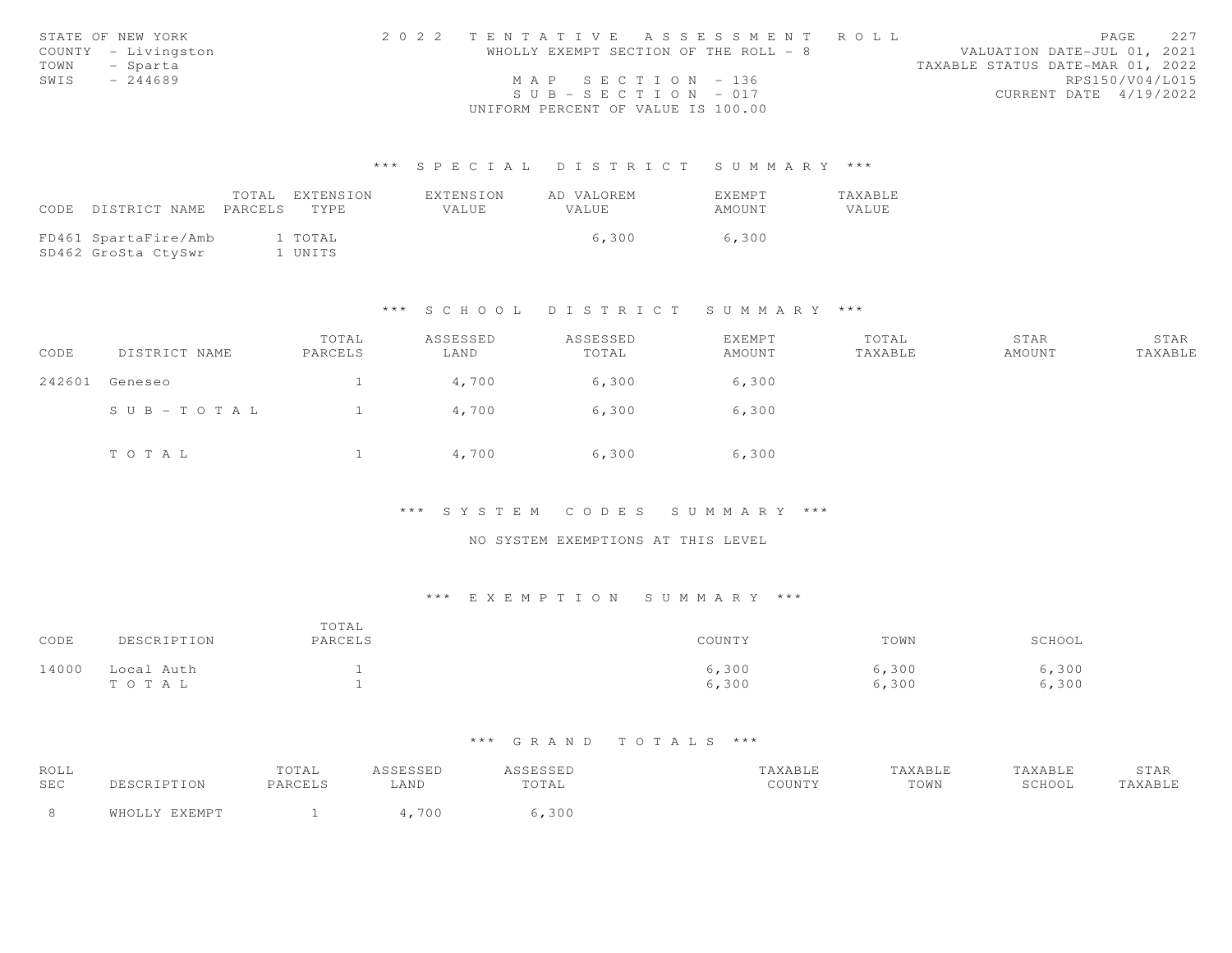| STATE OF NEW YORK<br>COUNTY - Livingston<br>TOWN<br>- Sparta<br>$-244689$<br>SWIS | 2 0 2 2                                                                                                             | TAX MAP NUMBER SEQUENCE | TENTATIVE ASSESSMENT ROLL<br>WHOLLY EXEMPT SECTION OF THE ROLL - 8<br>WHOLLY EXEMPT SECTION OF THE ROLL - 8<br>TAXABLE STATUS DATE-MAR 01, 2022<br>UNIFORM PERCENT OF VALUE IS 100.00<br>UNIFORM PERCENT OF VALUE IS 100.00 |                |                |         | PAGE<br>228   |
|-----------------------------------------------------------------------------------|---------------------------------------------------------------------------------------------------------------------|-------------------------|-----------------------------------------------------------------------------------------------------------------------------------------------------------------------------------------------------------------------------|----------------|----------------|---------|---------------|
| TAX MAP PARCEL NUMBER<br>CURRENT OWNERS NAME                                      | PROPERTY LOCATION & CLASS ASSESSMENT EXEMPTION CODE----------------COUNTY--------TOWN-----SCHOOL<br>SCHOOL DISTRICT | LAND                    | TAX DESCRIPTION                                                                                                                                                                                                             |                | TAXABLE VALUE  |         |               |
| CURRENT OWNERS ADDRESS                                                            | PARCEL SIZE/GRID COORD TOTAL                                                                                        |                         | SPECIAL DISTRICTS                                                                                                                                                                                                           |                |                |         | ACCOUNT NO.   |
| *************************                                                         |                                                                                                                     |                         |                                                                                                                                                                                                                             |                |                |         |               |
|                                                                                   | Springwater Rd                                                                                                      |                         |                                                                                                                                                                                                                             |                |                |         |               |
| $137. - 1 - 53.212$                                                               | 820 Water-public                                                                                                    |                         | CTY WTH LI 13100                                                                                                                                                                                                            |                | $0 \t 161,200$ | 161,200 | 161,200       |
| Livingston County                                                                 | Dansville                                                                                                           |                         | 243801 20,800 COUNTY TAXABLE VALUE                                                                                                                                                                                          |                | $\circ$        |         |               |
| Water District No 1                                                               | ACRES 1.60                                                                                                          | 161,200                 | TOWN<br>TAXABLE VALUE                                                                                                                                                                                                       |                | $\Omega$       |         |               |
| 6 Court St                                                                        | EAST-1384008 NRTH-0971397                                                                                           |                         | SCHOOL TAXABLE VALUE                                                                                                                                                                                                        |                |                |         |               |
| Geneseo, NY 14454                                                                 | DEED BOOK 1074    PG-168                                                                                            |                         | FD461 SpartaFire/Ambulance                                                                                                                                                                                                  |                | $0$ TO         |         |               |
|                                                                                   | FULL MARKET VALUE                                                                                                   | 161,200                 | 161,200 EX                                                                                                                                                                                                                  |                |                |         |               |
|                                                                                   | STHWY 256                                                                                                           |                         |                                                                                                                                                                                                                             |                |                |         | $12 - 007400$ |
| $137. - 1 - 63.113$                                                               | 695 Cemetery                                                                                                        |                         | CEMETERIES 27350                                                                                                                                                                                                            | $\overline{0}$ | 50,900         | 50,900  | 50,900        |
| Cemetery                                                                          | 243801<br>Dansville                                                                                                 | 50,900                  | COUNTY TAXABLE VALUE                                                                                                                                                                                                        |                | $\circ$        |         |               |
| Route 256                                                                         | ACRES 1.00                                                                                                          | 50,900                  | TOWN<br>TAXABLE VALUE                                                                                                                                                                                                       |                | $\circ$        |         |               |
| Dansville, NY 14437                                                               | EAST-1383235 NRTH-0968008                                                                                           |                         | SCHOOL TAXABLE VALUE                                                                                                                                                                                                        |                | $\Omega$       |         |               |
|                                                                                   | DEED BOOK 966<br>$PG-267$                                                                                           |                         | AG003 Ag District #3                                                                                                                                                                                                        |                | $0$ TO         |         |               |
|                                                                                   | FULL MARKET VALUE                                                                                                   | 50,900                  | 50,900 EX                                                                                                                                                                                                                   |                |                |         |               |
|                                                                                   |                                                                                                                     |                         | FD461 SpartaFire/Ambulance<br>50,900 EX                                                                                                                                                                                     |                | $0$ TO         |         |               |
|                                                                                   |                                                                                                                     |                         |                                                                                                                                                                                                                             |                |                |         |               |
|                                                                                   | 7201 Liberty Pole Rd                                                                                                |                         |                                                                                                                                                                                                                             |                |                |         | 12-653300     |
| $137. - 1 - 78$                                                                   | 695 Cemetery                                                                                                        |                         | CEMETERIES 27350                                                                                                                                                                                                            | $\overline{0}$ | 2,000          | 2,000   | 2,000         |
| Clark Cemetery                                                                    | 243801<br>Dansville                                                                                                 | 2,000                   | COUNTY TAXABLE VALUE                                                                                                                                                                                                        |                | $\circ$        |         |               |
| Dansville, NY 14437                                                               | ACRES 1.20                                                                                                          | 2,000                   | TOWN<br>TAXABLE VALUE                                                                                                                                                                                                       |                | $\Omega$       |         |               |
|                                                                                   | EAST-1391704 NRTH-0970352                                                                                           |                         | SCHOOL TAXABLE VALUE                                                                                                                                                                                                        |                | $\cap$         |         |               |
|                                                                                   | FULL MARKET VALUE                                                                                                   | 2,000                   | FD461 SpartaFire/Ambulance<br>2,000 EX                                                                                                                                                                                      |                | $0$ TO         |         |               |
|                                                                                   |                                                                                                                     |                         |                                                                                                                                                                                                                             |                |                |         |               |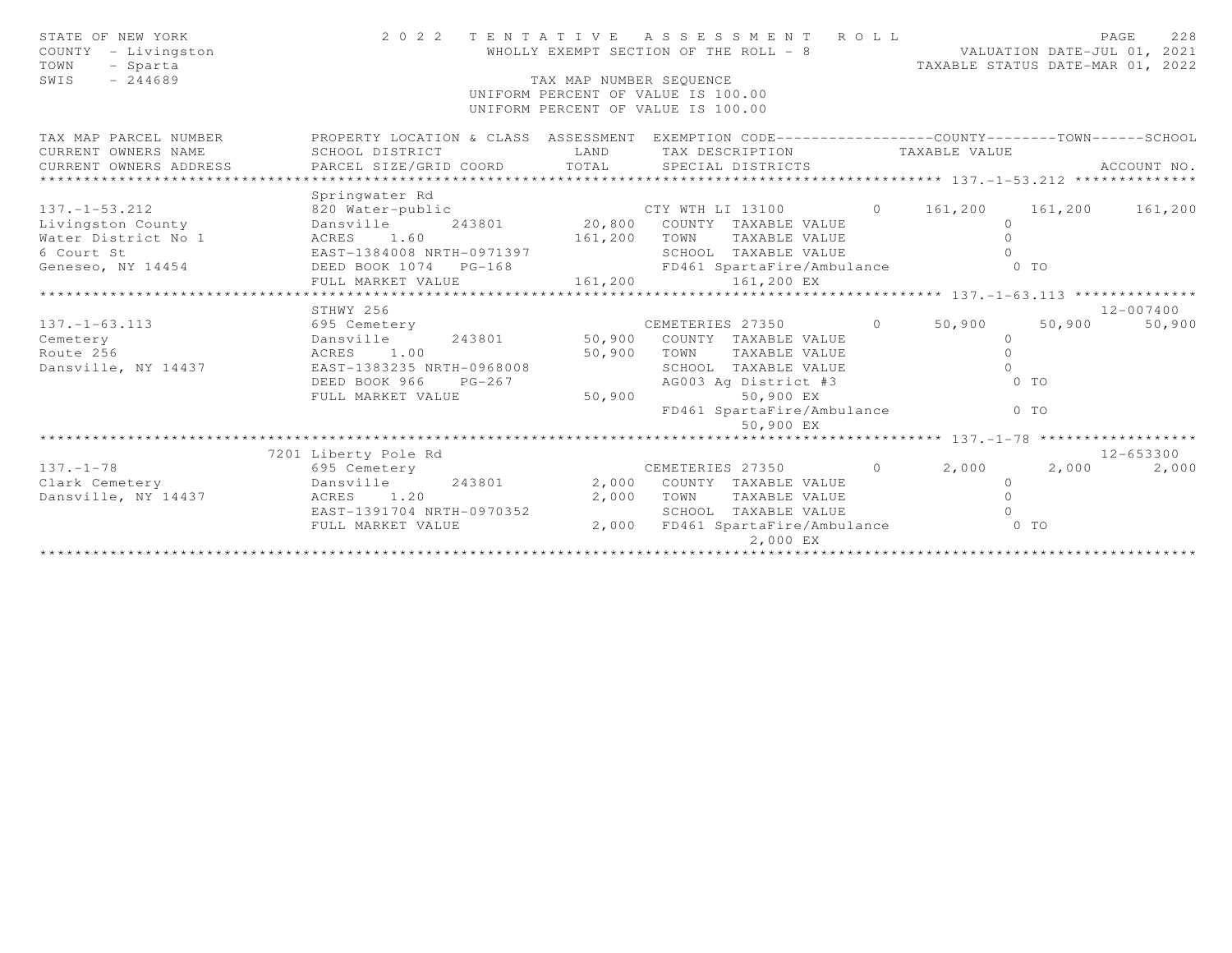|      | STATE OF NEW YORK   | 2022 TENTATIVE ASSESSMENT ROLL        |  |                                  | PAGE            | 229 |
|------|---------------------|---------------------------------------|--|----------------------------------|-----------------|-----|
|      | COUNTY - Livingston | WHOLLY EXEMPT SECTION OF THE ROLL - 8 |  | VALUATION DATE-JUL 01, 2021      |                 |     |
|      | TOWN - Sparta       |                                       |  | TAXABLE STATUS DATE-MAR 01, 2022 |                 |     |
| SWIS | $-244689$           | MAP SECTION - 137                     |  |                                  | RPS150/V04/L015 |     |
|      |                     | $SUB - SECTION - 000$                 |  | CURRENT DATE 4/19/2022           |                 |     |
|      |                     | UNIFORM PERCENT OF VALUE IS 100.00    |  |                                  |                 |     |

|      |                      |         | TOTAL EXTENSION | EXTENSION | AD VALOREM | EXEMPT  | TAXABLE |
|------|----------------------|---------|-----------------|-----------|------------|---------|---------|
| CODE | DISTRICT NAME        | PARCELS | TYPE.           | VALUE     | VALUE      | AMOUNT  | VALUE   |
|      |                      |         |                 |           |            |         |         |
|      | AG003 Ag District #3 |         | 1 TOTAL         |           | 50,900     | 50,900  |         |
|      | FD461 SpartaFire/Amb |         | 3 TOTAL         |           | 214,100    | 214,100 |         |

### \*\*\* S C H O O L D I S T R I C T S U M M A R Y \*\*\*

| CODE   | DISTRICT NAME | TOTAL<br>PARCELS | ASSESSED<br>LAND | ASSESSED<br>TOTAL | EXEMPT<br>AMOUNT | TOTAL<br>TAXABLE | STAR<br>AMOUNT | STAR<br>TAXABLE |
|--------|---------------|------------------|------------------|-------------------|------------------|------------------|----------------|-----------------|
| 243801 | Dansville     |                  | 73,700           | 214,100           | 214,100          |                  |                |                 |
|        | SUB-TOTAL     |                  | 73,700           | 214,100           | 214,100          |                  |                |                 |
|        | TOTAL         |                  | 73,700           | 214,100           | 214,100          |                  |                |                 |

### \*\*\* S Y S T E M C O D E S S U M M A R Y \*\*\*

# NO SYSTEM EXEMPTIONS AT THIS LEVEL

| CODE  | DESCRIPTION | TOTAL<br>PARCELS | COUNTY  | TOWN    | SCHOOL  |
|-------|-------------|------------------|---------|---------|---------|
| 13100 | CTY WTH LI  |                  | 161,200 | 161,200 | 161,200 |
| 27350 | CEMETERIES  |                  | 52,900  | 52,900  | 52,900  |
|       | T O T A L   |                  | 214,100 | 214,100 | 214,100 |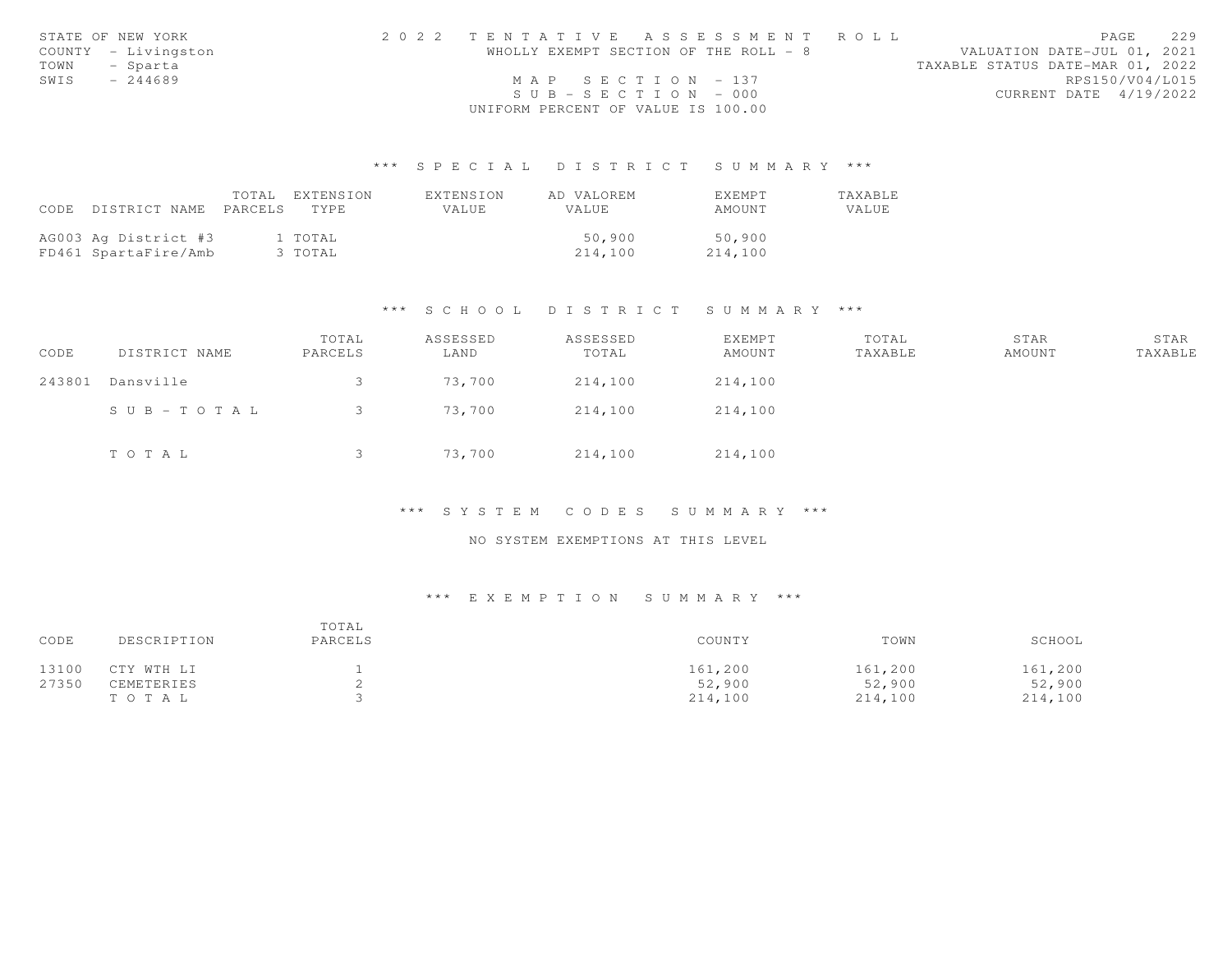|      | STATE OF NEW YORK   | 2022 TENTATIVE ASSESSMENT ROLL        |  |                                  | PAGE            | 2.30 |
|------|---------------------|---------------------------------------|--|----------------------------------|-----------------|------|
|      | COUNTY - Livingston | WHOLLY EXEMPT SECTION OF THE ROLL - 8 |  | VALUATION DATE-JUL 01, 2021      |                 |      |
| TOWN | - Sparta            |                                       |  | TAXABLE STATUS DATE-MAR 01, 2022 |                 |      |
| SWIS | $-244689$           | MAP SECTION $-137$                    |  |                                  | RPS150/V04/L015 |      |
|      |                     | $SUB - SECTION - 000$                 |  | CURRENT DATE 4/19/2022           |                 |      |
|      |                     | UNIFORM PERCENT OF VALUE IS 100.00    |  |                                  |                 |      |

| ROLL |               | TOTAL   | A S S F S S F D | <i><b>SSESSED</b></i> | TAXABLE | TAXABLE | TAXABLE | STAR          |
|------|---------------|---------|-----------------|-----------------------|---------|---------|---------|---------------|
| SEC  | DESCRIPTION   | PARCELS | ∟AND            | TOTAL                 | COUNTY  | TOWN    | SCHOOL  | <b>AXABLE</b> |
|      | WHOLLY EXEMPT |         | 73,700          | 214,100               |         |         |         |               |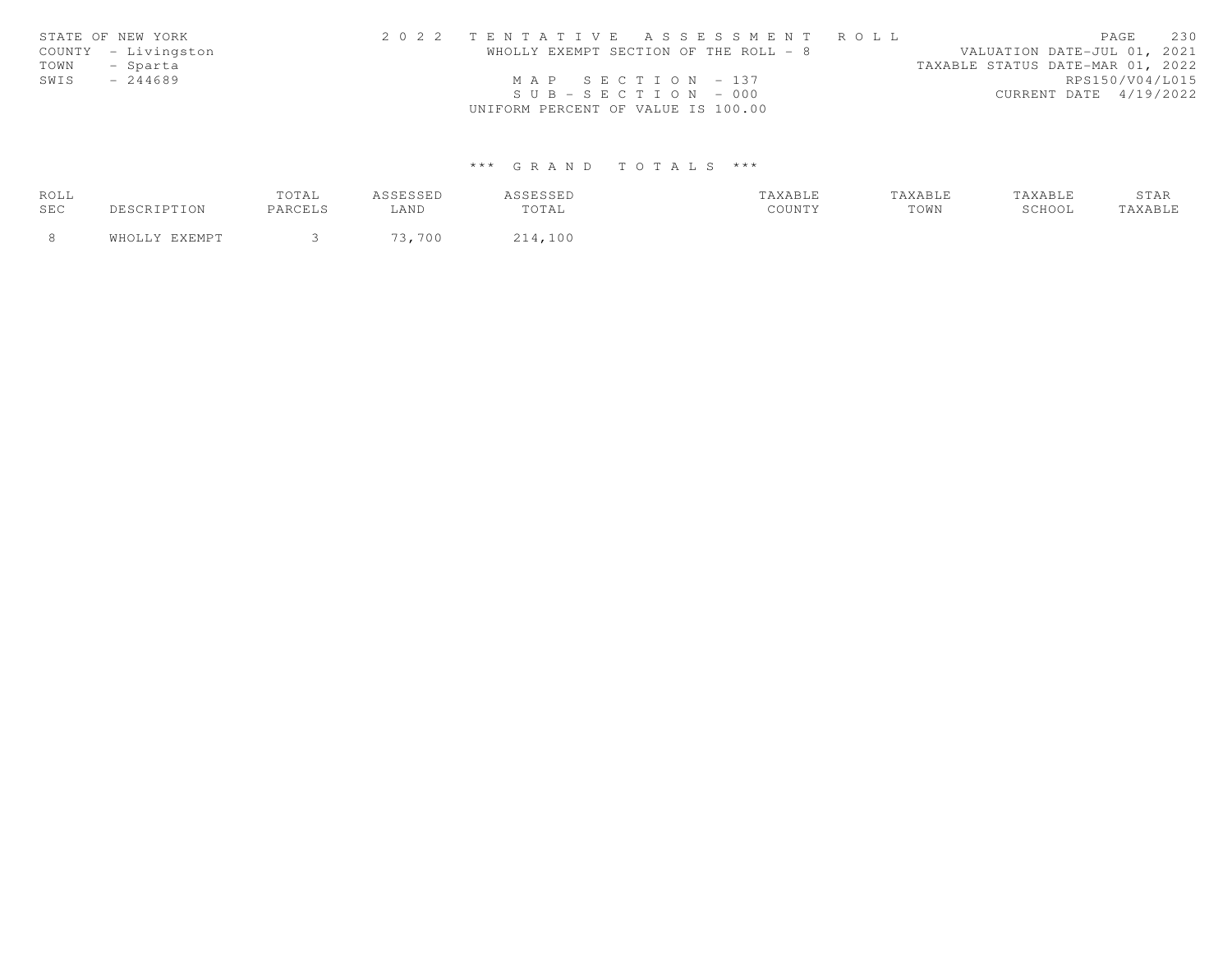| STATE OF NEW YORK<br>COUNTY - Livingston<br>- Sparta<br>TOWN<br>$-244689$<br>SWIS                                                                                                                                                                                                                                                                                                                                                                                                                                                                                                                                               | 2022 TENTATIVE ASSESSMENT ROLL<br>WHOLLY EXEMPT SECTION OF THE ROLL - 8 VALUATION DATE-JUL 01, 2021<br>TAX MAP NUMBER SEQUENCE<br>UNIFORM PERCENT OF VALUE IS 100.00<br>UNIFORM PERCENT OF VALUE IS 100.00 |         |                                                                 |  |          |                 |                 |
|---------------------------------------------------------------------------------------------------------------------------------------------------------------------------------------------------------------------------------------------------------------------------------------------------------------------------------------------------------------------------------------------------------------------------------------------------------------------------------------------------------------------------------------------------------------------------------------------------------------------------------|------------------------------------------------------------------------------------------------------------------------------------------------------------------------------------------------------------|---------|-----------------------------------------------------------------|--|----------|-----------------|-----------------|
| TAX MAP PARCEL NUMBER THE PROPERTY LOCATION & CLASS ASSESSMENT EXEMPTION CODE--------------COUNTY-------TOWN------SCHOOL<br>CURRENT OWNERS NAME SCHOOL DISTRICT<br>$\begin{minipage}{0.5cm} \begin{minipage}{0.5cm} \begin{minipage}{0.5cm} \begin{minipage}{0.5cm} \begin{minipage}{0.5cm} \begin{minipage}{0.5cm} \begin{minipage}{0.5cm} \begin{minipage}{0.5cm} \begin{minipage}{0.5cm} \begin{minipage}{0.5cm} \begin{minipage}{0.5cm} \begin{minipage}{0.5cm} \begin{minipage}{0.5cm} \begin{minipage}{0.5cm} \begin{minipage}{0.5cm} \begin{minipage}{0.5cm} \begin{minipage}{0.5cm} \begin{minipage}{0.5cm} \begin{min$ |                                                                                                                                                                                                            |         | LAND TAX DESCRIPTION TAXABLE VALUE                              |  |          |                 |                 |
|                                                                                                                                                                                                                                                                                                                                                                                                                                                                                                                                                                                                                                 | 7331 STHWY 256                                                                                                                                                                                             |         |                                                                 |  |          |                 | 12-652700       |
| $137.9 - 1 - 33.1$                                                                                                                                                                                                                                                                                                                                                                                                                                                                                                                                                                                                              | 620 Religious                                                                                                                                                                                              |         | N/P RELIG 25110 0 103,900<br>243801 14,900 COUNTY TAXABLE VALUE |  | $\circ$  |                 | 103,900 103,900 |
| M E Church Society Dansville                                                                                                                                                                                                                                                                                                                                                                                                                                                                                                                                                                                                    |                                                                                                                                                                                                            | 103,900 | TOWN<br>TAXABLE VALUE                                           |  | $\Omega$ |                 |                 |
|                                                                                                                                                                                                                                                                                                                                                                                                                                                                                                                                                                                                                                 |                                                                                                                                                                                                            |         | SCHOOL TAXABLE VALUE                                            |  |          |                 |                 |
|                                                                                                                                                                                                                                                                                                                                                                                                                                                                                                                                                                                                                                 |                                                                                                                                                                                                            |         | FD461 SpartaFire/Ambulance 0 TO                                 |  |          |                 |                 |
|                                                                                                                                                                                                                                                                                                                                                                                                                                                                                                                                                                                                                                 |                                                                                                                                                                                                            | 103,900 | 103,900 EX                                                      |  |          |                 |                 |
|                                                                                                                                                                                                                                                                                                                                                                                                                                                                                                                                                                                                                                 |                                                                                                                                                                                                            |         | LD461 Sparta Light 1 0 TO<br>103,900 EX                         |  |          |                 |                 |
|                                                                                                                                                                                                                                                                                                                                                                                                                                                                                                                                                                                                                                 |                                                                                                                                                                                                            |         | WD461 Cty Wtr1 Ext1 Z5 Imp 2.00 UN                              |  |          |                 |                 |
|                                                                                                                                                                                                                                                                                                                                                                                                                                                                                                                                                                                                                                 | ********************************                                                                                                                                                                           |         |                                                                 |  |          |                 |                 |
|                                                                                                                                                                                                                                                                                                                                                                                                                                                                                                                                                                                                                                 | 7351 STHWY 256                                                                                                                                                                                             |         |                                                                 |  |          |                 | 12-654100       |
| $137.9 - 1 - 38$                                                                                                                                                                                                                                                                                                                                                                                                                                                                                                                                                                                                                | 652 Govt bldgs                                                                                                                                                                                             |         | TWN WTHIN 13500 0 145,500                                       |  |          | 145,500 145,500 |                 |
|                                                                                                                                                                                                                                                                                                                                                                                                                                                                                                                                                                                                                                 |                                                                                                                                                                                                            |         | 243801 9,900 COUNTY TAXABLE VALUE                               |  | $\circ$  |                 |                 |
|                                                                                                                                                                                                                                                                                                                                                                                                                                                                                                                                                                                                                                 |                                                                                                                                                                                                            | 145,500 | TOWN TAXABLE VALUE                                              |  | $\Omega$ |                 |                 |
| Dansville, NY 14437 EAST-1382261 NRTH-0972080                                                                                                                                                                                                                                                                                                                                                                                                                                                                                                                                                                                   |                                                                                                                                                                                                            |         | SCHOOL TAXABLE VALUE                                            |  | $\cap$   |                 |                 |
|                                                                                                                                                                                                                                                                                                                                                                                                                                                                                                                                                                                                                                 | DEED BOOK 830<br>$PG-288$                                                                                                                                                                                  |         | FD461 SpartaFire/Ambulance 0 TO                                 |  |          |                 |                 |
|                                                                                                                                                                                                                                                                                                                                                                                                                                                                                                                                                                                                                                 | FULL MARKET VALUE                                                                                                                                                                                          | 145,500 | 145,500 EX                                                      |  |          |                 |                 |
|                                                                                                                                                                                                                                                                                                                                                                                                                                                                                                                                                                                                                                 |                                                                                                                                                                                                            |         | LD461 Sparta Light 1 0 TO<br>145,500 EX                         |  |          |                 |                 |
|                                                                                                                                                                                                                                                                                                                                                                                                                                                                                                                                                                                                                                 |                                                                                                                                                                                                            |         | WD461 Cty Wtr1 Ext1 Z5 Imp 1.00 UN                              |  |          |                 |                 |
|                                                                                                                                                                                                                                                                                                                                                                                                                                                                                                                                                                                                                                 |                                                                                                                                                                                                            |         |                                                                 |  |          |                 |                 |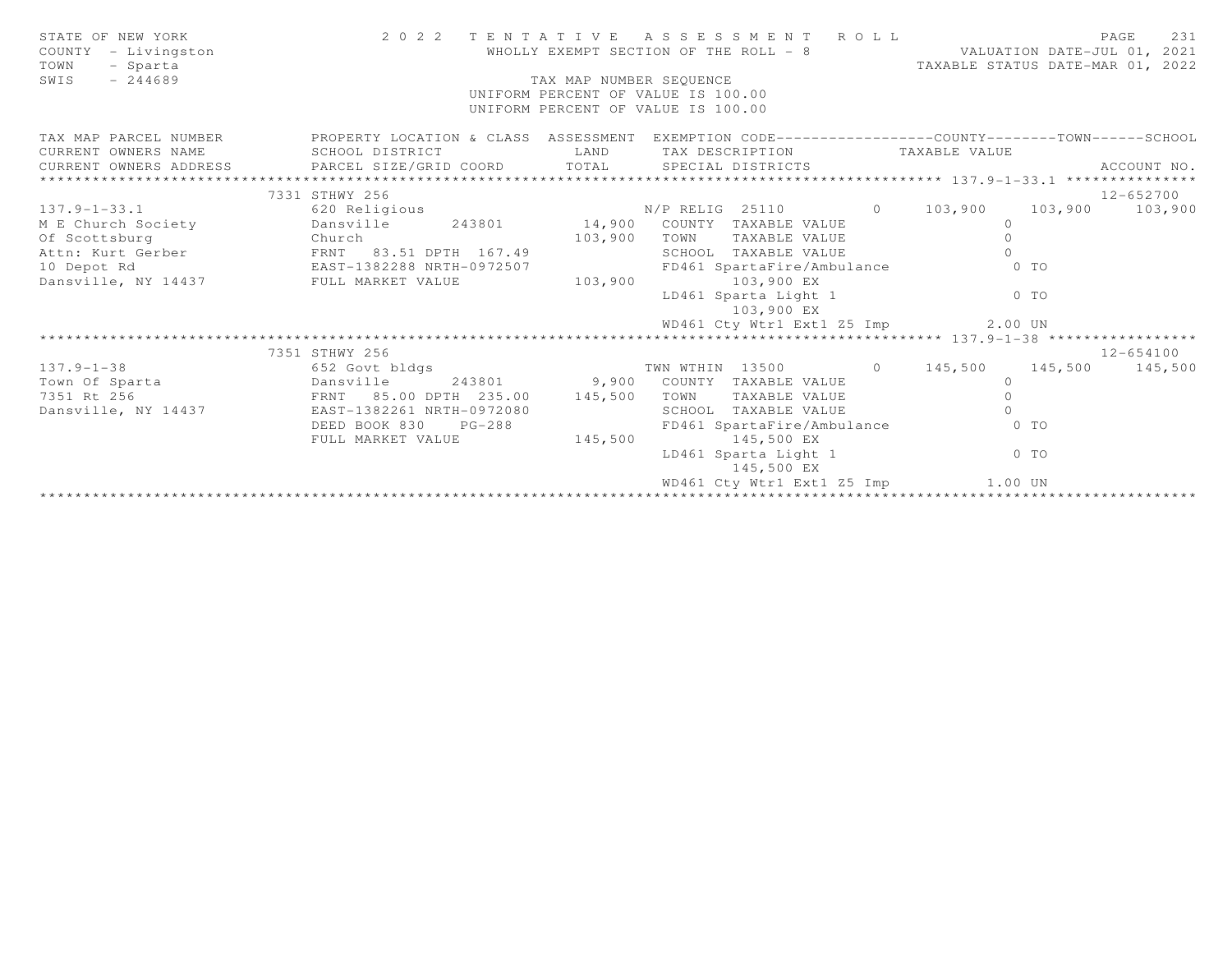|      | STATE OF NEW YORK   | 2022 TENTATIVE ASSESSMENT ROLL        |  |                                  | PAGE            | 232 |
|------|---------------------|---------------------------------------|--|----------------------------------|-----------------|-----|
|      | COUNTY - Livingston | WHOLLY EXEMPT SECTION OF THE ROLL - 8 |  | VALUATION DATE-JUL 01, 2021      |                 |     |
| TOWN | - Sparta            |                                       |  | TAXABLE STATUS DATE-MAR 01, 2022 |                 |     |
| SWIS | $-244689$           | MAP SECTION $-137$                    |  |                                  | RPS150/V04/L015 |     |
|      |                     | $SUB - SECTION - 009$                 |  | CURRENT DATE 4/19/2022           |                 |     |
|      |                     | UNIFORM PERCENT OF VALUE IS 100.00    |  |                                  |                 |     |

|      |                       | TOTAL | EXTENSION | EXTENSION | AD VALOREM   | EXEMPT  | TAXABLE |
|------|-----------------------|-------|-----------|-----------|--------------|---------|---------|
| CODE | DISTRICT NAME PARCELS |       | TYPE.     | VALUE.    | <b>VALUE</b> | AMOUNT  | VALUE   |
|      |                       |       |           |           |              |         |         |
|      | FD461 SpartaFire/Amb  |       | 2 TOTAL   |           | 249,400      | 249,400 |         |
|      | LD461 Sparta Light 1  |       | 2 TOTAL   |           | 249,400      | 249.400 |         |
|      | WD461 Cty Wtr1 Ext1   |       | 2 UNITS   | 3.00      |              |         | 3.00    |

# \*\*\* S C H O O L D I S T R I C T S U M M A R Y \*\*\*

| CODE   | DISTRICT NAME | TOTAL<br>PARCELS | ASSESSED<br>LAND | ASSESSED<br>TOTAL | EXEMPT<br>AMOUNT | TOTAL<br>TAXABLE | STAR<br>AMOUNT | STAR<br>TAXABLE |
|--------|---------------|------------------|------------------|-------------------|------------------|------------------|----------------|-----------------|
| 243801 | Dansville     | 2                | 24,800           | 249,400           | 249,400          |                  |                |                 |
|        | SUB-TOTAL     |                  | 24,800           | 249,400           | 249,400          |                  |                |                 |
|        | TOTAL         |                  | 24,800           | 249,400           | 249,400          |                  |                |                 |

### \*\*\* S Y S T E M C O D E S S U M M A R Y \*\*\*

## NO SYSTEM EXEMPTIONS AT THIS LEVEL

| CODE  | DESCRIPTION | TOTAL<br>PARCELS | COUNTY  | TOWN    | SCHOOL  |
|-------|-------------|------------------|---------|---------|---------|
| 13500 | TWN WTHIN   |                  | 145,500 | 145,500 | 145,500 |
| 25110 | N/P RELIG   |                  | 103,900 | 103,900 | 103,900 |
|       | TOTAL       |                  | 249,400 | 249,400 | 249,400 |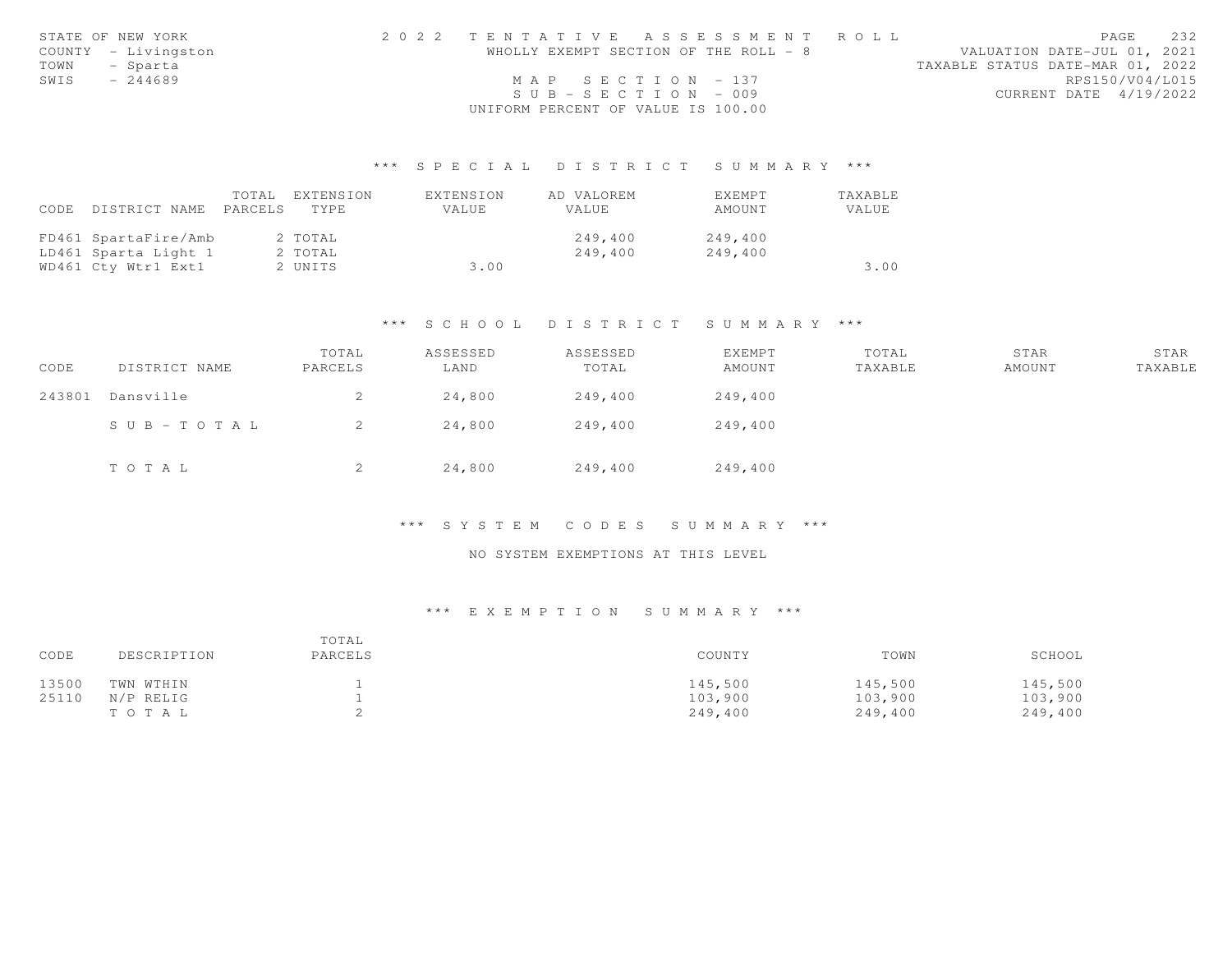|      | STATE OF NEW YORK   | 2022 TENTATIVE ASSESSMENT ROLL        |  |                                  | PAGE            | 233 |
|------|---------------------|---------------------------------------|--|----------------------------------|-----------------|-----|
|      | COUNTY - Livingston | WHOLLY EXEMPT SECTION OF THE ROLL - 8 |  | VALUATION DATE-JUL 01, 2021      |                 |     |
| TOWN | - Sparta            |                                       |  | TAXABLE STATUS DATE-MAR 01, 2022 |                 |     |
| SWIS | $-244689$           | MAP SECTION $-137$                    |  |                                  | RPS150/V04/L015 |     |
|      |                     | $SUB - SECTION - 009$                 |  | CURRENT DATE 4/19/2022           |                 |     |
|      |                     | UNIFORM PERCENT OF VALUE IS 100.00    |  |                                  |                 |     |

| ROLL |             | TOTAL   | A S S F S S F D | <i><b>SSESSED</b></i> | TAXABLE | TAXABLE | TAXABLE | STAR          |
|------|-------------|---------|-----------------|-----------------------|---------|---------|---------|---------------|
| SEC  | DESCRIPTION | PARCELS | ∟AND            | TOTAL                 | COUNTY  | TOWN    | SCHOOL  | <b>AXABLE</b> |
|      | FYFMDT      |         |                 | 249,400               |         |         |         |               |
|      | WHOLLY      |         | .800<br>24      |                       |         |         |         |               |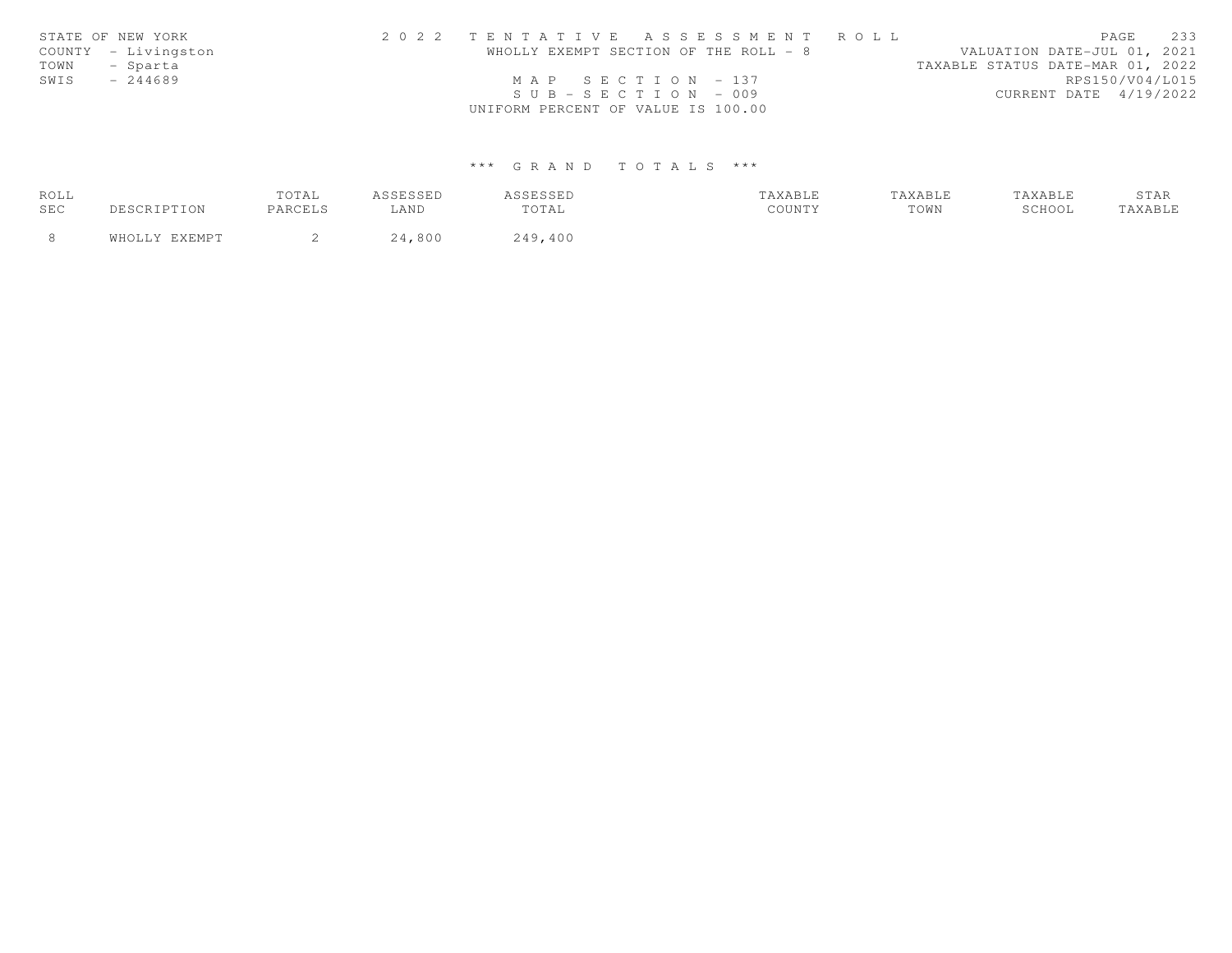| STATE OF NEW YORK<br>COUNTY - Livingston<br>TOWN<br>- Sparta                                                                                                                                                                                                                                                                                                                                                                                                                  |                      |                         | 2022 TENTATIVE ASSESSMENT ROLL<br>WHOLLY EXEMPT SECTION OF THE ROLL - 8 VALUATION DATE-JUL 01, 2021 | TAXABLE STATUS DATE-MAR 01, 2022 |       | 234<br>PAGE         |
|-------------------------------------------------------------------------------------------------------------------------------------------------------------------------------------------------------------------------------------------------------------------------------------------------------------------------------------------------------------------------------------------------------------------------------------------------------------------------------|----------------------|-------------------------|-----------------------------------------------------------------------------------------------------|----------------------------------|-------|---------------------|
| $-244689$<br>SWIS                                                                                                                                                                                                                                                                                                                                                                                                                                                             |                      | TAX MAP NUMBER SEQUENCE | UNIFORM PERCENT OF VALUE IS 100.00<br>UNIFORM PERCENT OF VALUE IS 100.00                            |                                  |       |                     |
| TAX MAP PARCEL NUMBER PROPERTY LOCATION & CLASS ASSESSMENT EXEMPTION CODE----------------COUNTY-------TOWN------SCHOOL                                                                                                                                                                                                                                                                                                                                                        |                      |                         |                                                                                                     |                                  |       |                     |
| CURRENT OWNERS NAME SCHOOL DISTRICT                                                                                                                                                                                                                                                                                                                                                                                                                                           |                      |                         | LAND TAX DESCRIPTION TAXABLE VALUE                                                                  |                                  |       |                     |
| $\begin{minipage}{.4cm} \begin{minipage}{.4cm} \begin{minipage}{.4cm} \begin{minipage}{.4cm} \begin{minipage}{.4cm} \begin{minipage}{.4cm} \begin{minipage}{.4cm} \begin{minipage}{.4cm} \begin{minipage}{.4cm} \begin{minipage}{.4cm} \begin{minipage}{.4cm} \begin{minipage}{.4cm} \begin{minipage}{.4cm} \begin{minipage}{.4cm} \begin{minipage}{.4cm} \begin{minipage}{.4cm} \begin{minipage}{.4cm} \begin{minipage}{.4cm} \begin{minipage}{.4cm} \begin{minipage}{.4cm}$ |                      |                         |                                                                                                     |                                  |       |                     |
|                                                                                                                                                                                                                                                                                                                                                                                                                                                                               | 7842 Stagecoach Rd W |                         |                                                                                                     |                                  |       | 12-048400           |
| $149.-1-10.32$ 612 School SCHOOL DIS 13800 0 71,000 71,000 71,000 71,000                                                                                                                                                                                                                                                                                                                                                                                                      |                      |                         |                                                                                                     |                                  |       |                     |
| Trustees of the Shagbark Hollo Dansville 243801 9,400 COUNTY TAXABLE VALUE                                                                                                                                                                                                                                                                                                                                                                                                    |                      |                         |                                                                                                     | $\circ$                          |       |                     |
|                                                                                                                                                                                                                                                                                                                                                                                                                                                                               |                      |                         | TOWN TAXABLE VALUE                                                                                  | $\Omega$                         |       |                     |
|                                                                                                                                                                                                                                                                                                                                                                                                                                                                               |                      |                         | SCHOOL TAXABLE VALUE                                                                                |                                  |       |                     |
|                                                                                                                                                                                                                                                                                                                                                                                                                                                                               |                      |                         | FD461 SpartaFire/Ambulance 0 TO                                                                     |                                  |       |                     |
| EXERCISE AND ACRES<br>Dansville, NY 14437<br>MAY BE SUBJECT TO PAYMENT FULL MARKET VALUE<br>MAY BE SUBJECT TO PAYMENT FULL MARKET VALUE<br>PG-1650<br>MAY BE SUBJECT TO PAYMENT FULL MARKET VALUE<br>PG-1650<br>PG-1650<br>PG-1650<br>PG-1650<br>P                                                                                                                                                                                                                            |                      |                         |                                                                                                     |                                  |       |                     |
| UNDER AGDIST LAW TIL 2024                                                                                                                                                                                                                                                                                                                                                                                                                                                     |                      |                         |                                                                                                     |                                  |       |                     |
|                                                                                                                                                                                                                                                                                                                                                                                                                                                                               |                      |                         |                                                                                                     |                                  |       |                     |
| 3800 Sweet Rd<br>312 Vac w/imprv<br>243801 243801 32,200 COUNTY TAXABLE VALUE<br>5800 Sweet Rd<br>243801 32,200 COUNTY TAXABLE VALUE 0<br>243801 32,200 COUNTY TAXABLE VALUE 0<br>243801 50,900 TOWN TAXABLE VALUE 0<br>260,900 TOWN TAXABLE                                                                                                                                                                                                                                  | 5800 Sweet Rd        |                         |                                                                                                     |                                  |       | 12-653200<br>60,900 |
|                                                                                                                                                                                                                                                                                                                                                                                                                                                                               |                      |                         |                                                                                                     |                                  |       |                     |
|                                                                                                                                                                                                                                                                                                                                                                                                                                                                               |                      |                         |                                                                                                     |                                  |       |                     |
|                                                                                                                                                                                                                                                                                                                                                                                                                                                                               |                      |                         |                                                                                                     |                                  |       |                     |
|                                                                                                                                                                                                                                                                                                                                                                                                                                                                               |                      |                         |                                                                                                     |                                  |       |                     |
|                                                                                                                                                                                                                                                                                                                                                                                                                                                                               | FULL MARKET VALUE    |                         | 60,900 60,900 EX                                                                                    |                                  |       |                     |
|                                                                                                                                                                                                                                                                                                                                                                                                                                                                               |                      |                         |                                                                                                     |                                  |       |                     |
| 5575 Powell Rd<br>695 Cemetery<br>Rau Cemetery<br>Town of Sparta Town Hall<br>8374 Sparta Cemeter Rd<br>EAS 1.00<br>8374 Sparta Cemeter Rd<br>EAS 1.00<br>EAS 1.00<br>EAS 1.00<br>Sparta CEMETERIES 27350<br>5,500 COUNTY TAXABLE VALUE<br>5,500 TOWN                                                                                                                                                                                                                         |                      |                         |                                                                                                     |                                  |       |                     |
|                                                                                                                                                                                                                                                                                                                                                                                                                                                                               |                      |                         |                                                                                                     |                                  | 5,500 | 5,500               |
|                                                                                                                                                                                                                                                                                                                                                                                                                                                                               |                      |                         |                                                                                                     |                                  |       |                     |
|                                                                                                                                                                                                                                                                                                                                                                                                                                                                               |                      |                         |                                                                                                     |                                  |       |                     |
|                                                                                                                                                                                                                                                                                                                                                                                                                                                                               |                      |                         |                                                                                                     |                                  |       |                     |
| Dansville, NY 14437 FULL MARKET VALUE                                                                                                                                                                                                                                                                                                                                                                                                                                         |                      |                         | 5,500 FD461 SpartaFire/Ambulance 0 TO<br>5,500 EX                                                   |                                  |       |                     |
|                                                                                                                                                                                                                                                                                                                                                                                                                                                                               |                      |                         |                                                                                                     |                                  |       |                     |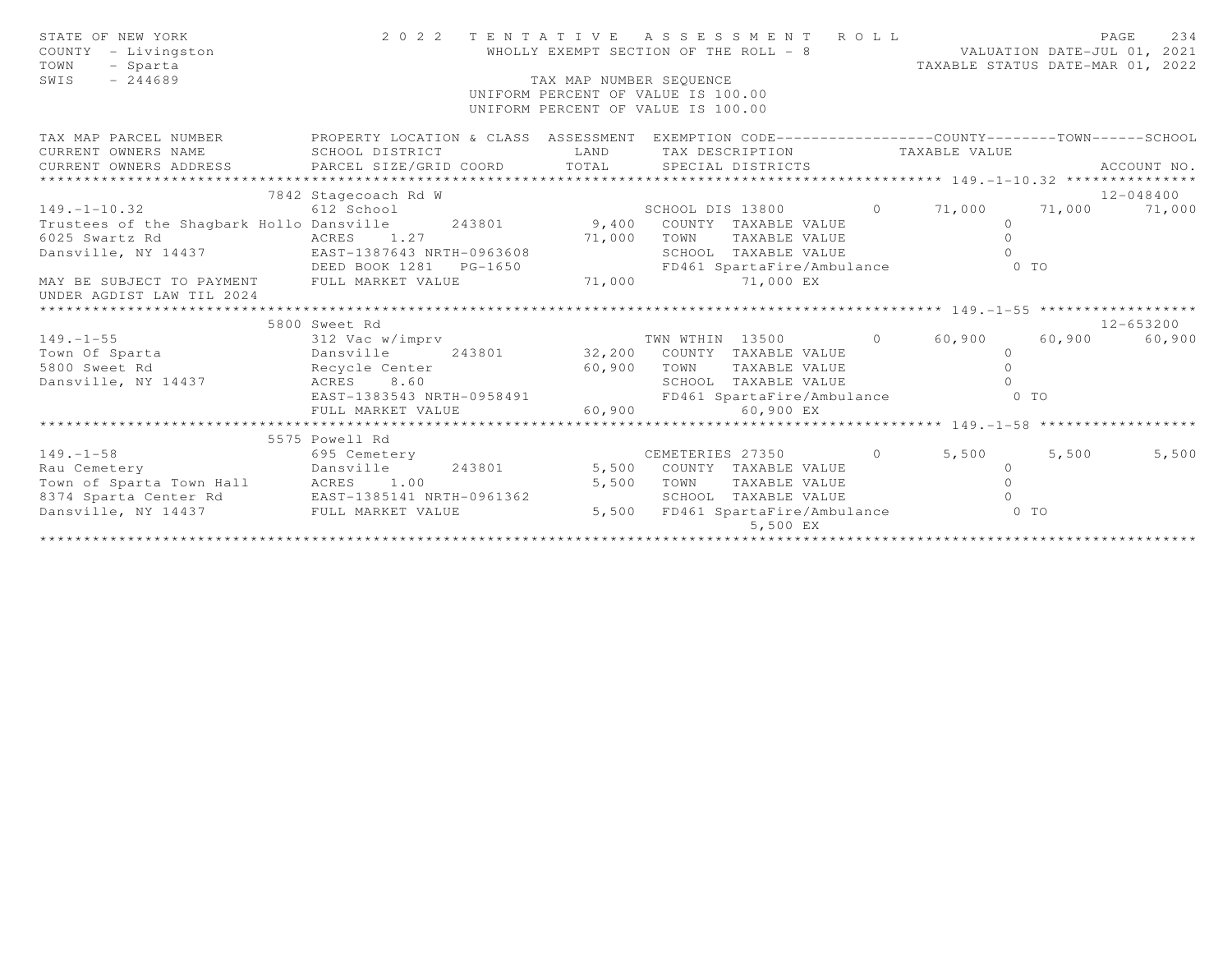|      | STATE OF NEW YORK   | 2022 TENTATIVE ASSESSMENT ROLL        |  |                                  |                 | PAGE | 2.35 |
|------|---------------------|---------------------------------------|--|----------------------------------|-----------------|------|------|
|      | COUNTY - Livingston | WHOLLY EXEMPT SECTION OF THE ROLL - 8 |  | VALUATION DATE-JUL 01, 2021      |                 |      |      |
| TOWN | - Sparta            |                                       |  | TAXABLE STATUS DATE-MAR 01, 2022 |                 |      |      |
| SWIS | $-244689$           | MAP SECTION - 149                     |  |                                  | RPS150/V04/L015 |      |      |
|      |                     | $SUB - SECTION - 000$                 |  | CURRENT DATE 4/19/2022           |                 |      |      |
|      |                     | UNIFORM PERCENT OF VALUE IS 100.00    |  |                                  |                 |      |      |

|                            | TOTAL EXTENSION | EXTENSION | AD VALOREM | EXEMPT  | TAXABLE |
|----------------------------|-----------------|-----------|------------|---------|---------|
| CODE DISTRICT NAME PARCELS | TYPE.           | VALUE.    | VALUE      | AMOUNT  | VALUE   |
|                            |                 |           |            |         |         |
| FD461 SpartaFire/Amb       | 3 TOTAL         |           | 137,400    | 137,400 |         |

# \*\*\* S C H O O L D I S T R I C T S U M M A R Y \*\*\*

| CODE   | DISTRICT NAME         | TOTAL<br>PARCELS | ASSESSED<br>LAND | ASSESSED<br>TOTAL | EXEMPT<br>AMOUNT | TOTAL<br>TAXABLE | STAR<br>AMOUNT | STAR<br>TAXABLE |
|--------|-----------------------|------------------|------------------|-------------------|------------------|------------------|----------------|-----------------|
| 243801 | Dansville             | 3                | 47,100           | 137,400           | 137,400          |                  |                |                 |
|        | $S \cup B - TO T A L$ | 3                | 47,100           | 137,400           | 137,400          |                  |                |                 |
|        | TOTAL                 | 3                | 47,100           | 137,400           | 137,400          |                  |                |                 |

# \*\*\* S Y S T E M C O D E S S U M M A R Y \*\*\*

## NO SYSTEM EXEMPTIONS AT THIS LEVEL

| CODE  | DESCRIPTION | TOTAL<br>PARCELS | COUNTY  | TOWN    | SCHOOL  |
|-------|-------------|------------------|---------|---------|---------|
| 13500 | TWN WTHIN   |                  | 60,900  | 60,900  | 60,900  |
| 13800 | SCHOOL DIS  |                  | 71,000  | 71,000  | 71,000  |
| 27350 | CEMETERIES  |                  | 5,500   | 5,500   | 5,500   |
|       | TO TAL      |                  | 137,400 | 137,400 | 137,400 |
|       |             |                  |         |         |         |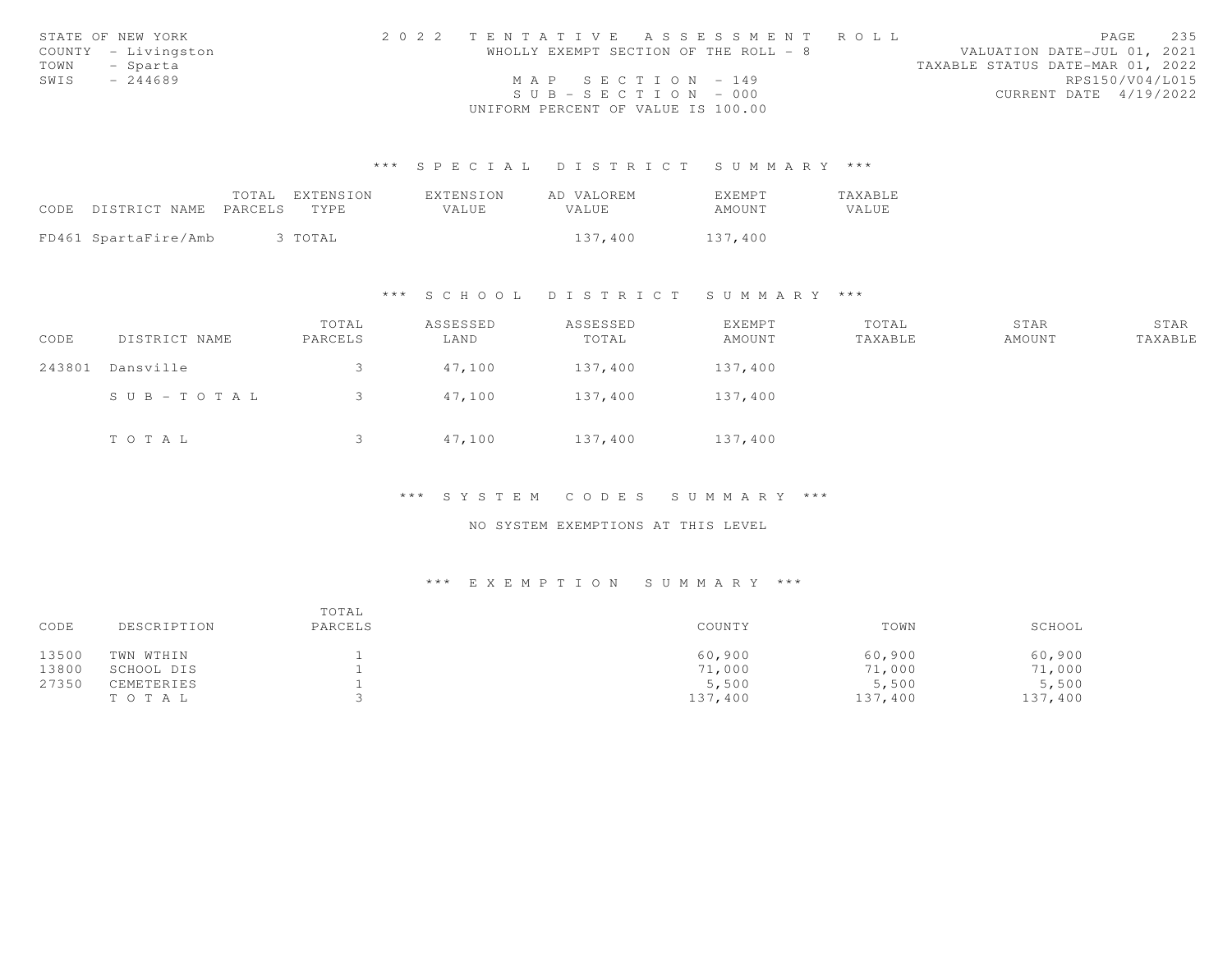|      | STATE OF NEW YORK   | 2022 TENTATIVE ASSESSMENT ROLL        |  |                                  | PAGE            | 236 |
|------|---------------------|---------------------------------------|--|----------------------------------|-----------------|-----|
|      | COUNTY - Livingston | WHOLLY EXEMPT SECTION OF THE ROLL - 8 |  | VALUATION DATE-JUL 01, 2021      |                 |     |
| TOWN | - Sparta            |                                       |  | TAXABLE STATUS DATE-MAR 01, 2022 |                 |     |
| SWIS | $-244689$           | MAP SECTION $-149$                    |  |                                  | RPS150/V04/L015 |     |
|      |                     | $SUB - SECTION - 000$                 |  | CURRENT DATE 4/19/2022           |                 |     |
|      |                     | UNIFORM PERCENT OF VALUE IS 100.00    |  |                                  |                 |     |

| ROLL |      | TOTAL   |                 |               |        | TAXABLE | TAXABLE | STAR   |
|------|------|---------|-----------------|---------------|--------|---------|---------|--------|
| SEC  | TON. | PARCELS | $\triangle$ AND | TOTAL         | COUNTY | TOWN    | SCHOOL  | AXABLE |
|      |      |         | 100             | 1 2 7<br>,400 |        |         |         |        |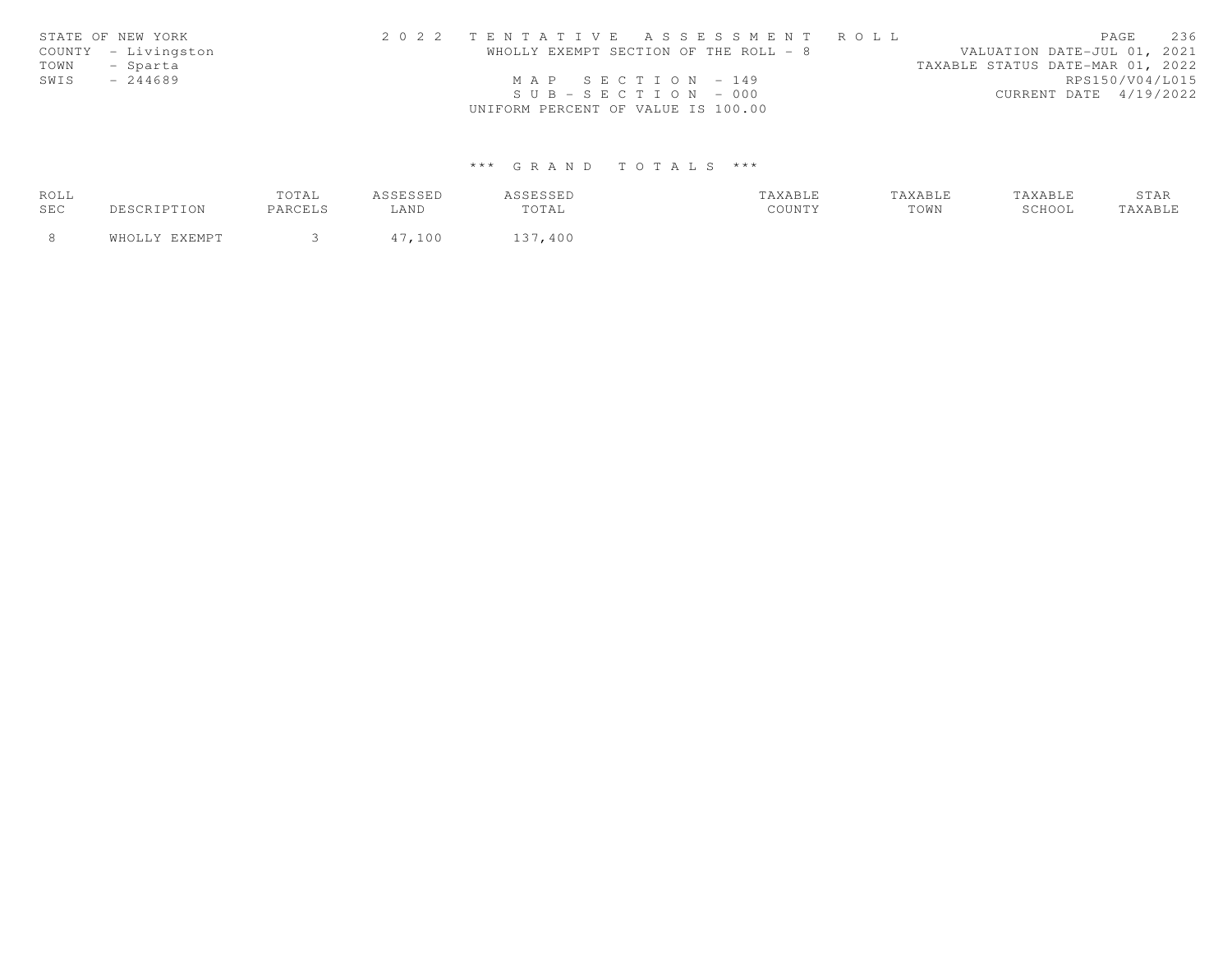| STATE OF NEW YORK<br>COUNTY - Livingston<br>TOWN<br>- Sparta<br>SWIS<br>$-244689$                                                                                      | 2 0 2 2                                                                                                                                                                | TAX MAP NUMBER SEQUENCE | TENTATIVE ASSESSMENT ROLL<br>WHOLLY EXEMPT SECTION OF THE ROLL - 8<br>UNIFORM PERCENT OF VALUE IS 100.00<br>UNIFORM PERCENT OF VALUE IS 100.00            | TAXABLE STATUS DATE-MAR 01, 2022 | VALUATION DATE-JUL 01, 2021 | 237<br>PAGE   |
|------------------------------------------------------------------------------------------------------------------------------------------------------------------------|------------------------------------------------------------------------------------------------------------------------------------------------------------------------|-------------------------|-----------------------------------------------------------------------------------------------------------------------------------------------------------|----------------------------------|-----------------------------|---------------|
| TAX MAP PARCEL NUMBER<br>CURRENT OWNERS NAME<br>CURRENT OWNERS ADDRESS                                                                                                 | PROPERTY LOCATION & CLASS ASSESSMENT EXEMPTION CODE----------------COUNTY--------TOWN------SCHOOL<br>SCHOOL DISTRICT<br>PARCEL SIZE/GRID COORD TOTAL SPECIAL DISTRICTS | LAND                    | TAX DESCRIPTION TAXABLE VALUE                                                                                                                             |                                  |                             | ACCOUNT NO.   |
| $150. - 1 - 4.122$<br>Dansville<br>Wengerd Johnny L<br>Wengerd Sarah N<br>7339 Hynes Rd<br>Dansville, NY 14437 DEED BOOK 1263 PG-2661                                  | Hynes Rd<br>695 Cemetery<br>243801 5,900<br>FRNT 130.00 DPTH 135.24 5,900<br>EAST-1395274 NRTH-0966161<br>FULL MARKET VALUE                                            | 5,900                   | CEMETERIES 27350 0 5,900<br>COUNTY TAXABLE VALUE<br>TOWN<br>TAXABLE VALUE<br>SCHOOL TAXABLE VALUE<br>FD461 SpartaFire/Ambulance<br>5,900 EX               | $\circ$<br>$\circ$               | 5,900<br>0 TO               | 5,900         |
|                                                                                                                                                                        |                                                                                                                                                                        |                         |                                                                                                                                                           |                                  |                             |               |
|                                                                                                                                                                        | 7908 Story Rd                                                                                                                                                          |                         |                                                                                                                                                           |                                  |                             | $12 - 024625$ |
| $150. - 1 - 21.11$<br>Department of Transportation U Dansville 243801 62,800 COUNTY TAXABLE VALUE<br>12 New England Executive Park ACRES 24.00<br>Burlington, MA 01803 | 322 Rural vac>10<br>EAST-1397552 NRTH-0962937<br>DEED BOOK 1278<br>$PG-1945$<br>FULL MARKET VALUE                                                                      | 62,800<br>62,800        | 14100 0 62,800<br>USA<br>TOWN<br>TAXABLE VALUE<br>TAXABLE VALUE<br>SCHOOL<br>AG003 Ag District #3<br>62,800 EX<br>FD461 SpartaFire/Ambulance<br>62,800 EX | $\circ$<br>$\Omega$<br>$\circ$   | 62,800<br>0 TO<br>$0$ TO    | 62,800        |
|                                                                                                                                                                        |                                                                                                                                                                        |                         |                                                                                                                                                           |                                  |                             |               |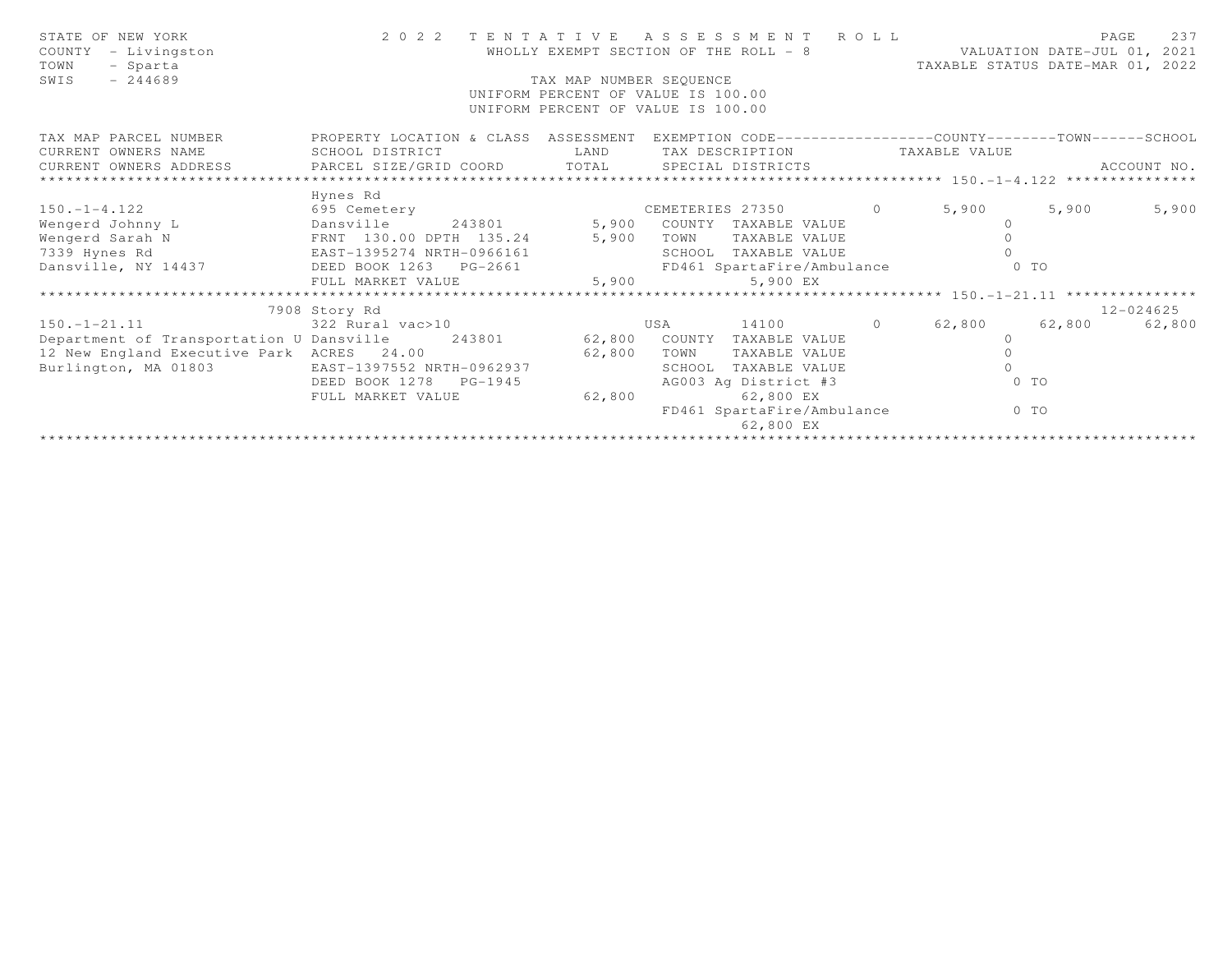|               | STATE OF NEW YORK   | 2022 TENTATIVE ASSESSMENT ROLL        |  |  |                                  | PAGE            | 238 |
|---------------|---------------------|---------------------------------------|--|--|----------------------------------|-----------------|-----|
|               | COUNTY - Livingston | WHOLLY EXEMPT SECTION OF THE ROLL - 8 |  |  | VALUATION DATE-JUL 01, 2021      |                 |     |
| TOWN - Sparta |                     |                                       |  |  | TAXABLE STATUS DATE-MAR 01, 2022 |                 |     |
| SWIS          | $-244689$           | MAP SECTION $-150$                    |  |  |                                  | RPS150/V04/L015 |     |
|               |                     | $SUB - SECTION - 000$                 |  |  | CURRENT DATE 4/19/2022           |                 |     |
|               |                     | UNIFORM PERCENT OF VALUE IS 100.00    |  |  |                                  |                 |     |

|                            | TOTAL EXTENSION | EXTENSION    | AD VALOREM   | <b>EXEMPT</b> | TAXABLE |
|----------------------------|-----------------|--------------|--------------|---------------|---------|
| CODE DISTRICT NAME PARCELS | TYPE.           | <b>VALUE</b> | <b>VALUE</b> | AMOUNT        | VALUE   |
|                            |                 |              |              |               |         |
| AG003 Ag District #3       | 1 TOTAL         |              | 62,800       | 62,800        |         |
| FD461 SpartaFire/Amb       | 2 TOTAL         |              | 68.700       | 68,700        |         |

### \*\*\* S C H O O L D I S T R I C T S U M M A R Y \*\*\*

| CODE   | DISTRICT NAME | TOTAL<br>PARCELS | ASSESSED<br>LAND | ASSESSED<br>TOTAL | EXEMPT<br>AMOUNT | TOTAL<br>TAXABLE | STAR<br>AMOUNT | STAR<br>TAXABLE |
|--------|---------------|------------------|------------------|-------------------|------------------|------------------|----------------|-----------------|
| 243801 | Dansville     |                  | 68,700           | 68,700            | 68,700           |                  |                |                 |
|        | SUB-TOTAL     |                  | 68,700           | 68,700            | 68,700           |                  |                |                 |
|        | TOTAL         |                  | 68,700           | 68,700            | 68,700           |                  |                |                 |

### \*\*\* S Y S T E M C O D E S S U M M A R Y \*\*\*

# NO SYSTEM EXEMPTIONS AT THIS LEVEL

| CODE  | DESCRIPTION | TOTAL<br>PARCELS | COUNTY | TOWN   | SCHOOL |
|-------|-------------|------------------|--------|--------|--------|
| 14100 | USA         |                  | 62,800 | 62,800 | 62,800 |
| 27350 | CEMETERIES  |                  | 5,900  | 5,900  | 5,900  |
|       | TO TAL      |                  | 68,700 | 68,700 | 68,700 |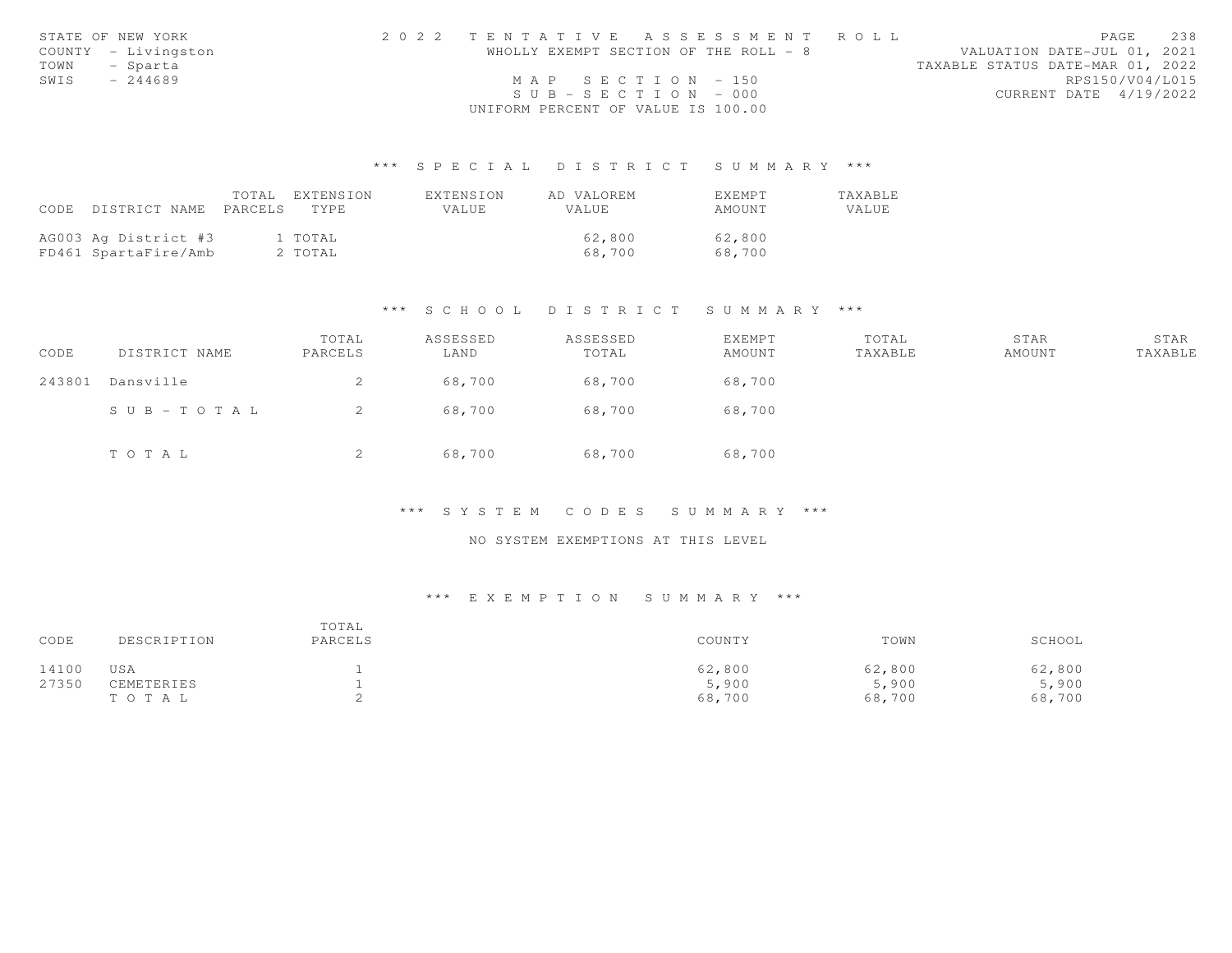|      | STATE OF NEW YORK   | 2022 TENTATIVE ASSESSMENT ROLL        |  |                                  | PAGE            | 2.39 |
|------|---------------------|---------------------------------------|--|----------------------------------|-----------------|------|
|      | COUNTY - Livingston | WHOLLY EXEMPT SECTION OF THE ROLL - 8 |  | VALUATION DATE-JUL 01, 2021      |                 |      |
| TOWN | - Sparta            |                                       |  | TAXABLE STATUS DATE-MAR 01, 2022 |                 |      |
| SWIS | $-244689$           | MAP SECTION $-150$                    |  |                                  | RPS150/V04/L015 |      |
|      |                     | $SUB - SECTION - 000$                 |  | CURRENT DATE 4/19/2022           |                 |      |
|      |                     | UNIFORM PERCENT OF VALUE IS 100.00    |  |                                  |                 |      |

| ROLL |     | TOTAL   | <i>I</i> C C F C C F L<br>---- | <i>SSESSED</i> | AXABLF | <b>AXABLE</b> | TAXABLE | ΆE<br>$U + \Gamma$ |
|------|-----|---------|--------------------------------|----------------|--------|---------------|---------|--------------------|
| SEC  | ION | PARCELS | LAND                           | TOTAL          | COUNTY | TOWN          | SCHOOL  | AXABLE             |
|      |     |         | 700                            | 68,700         |        |               |         |                    |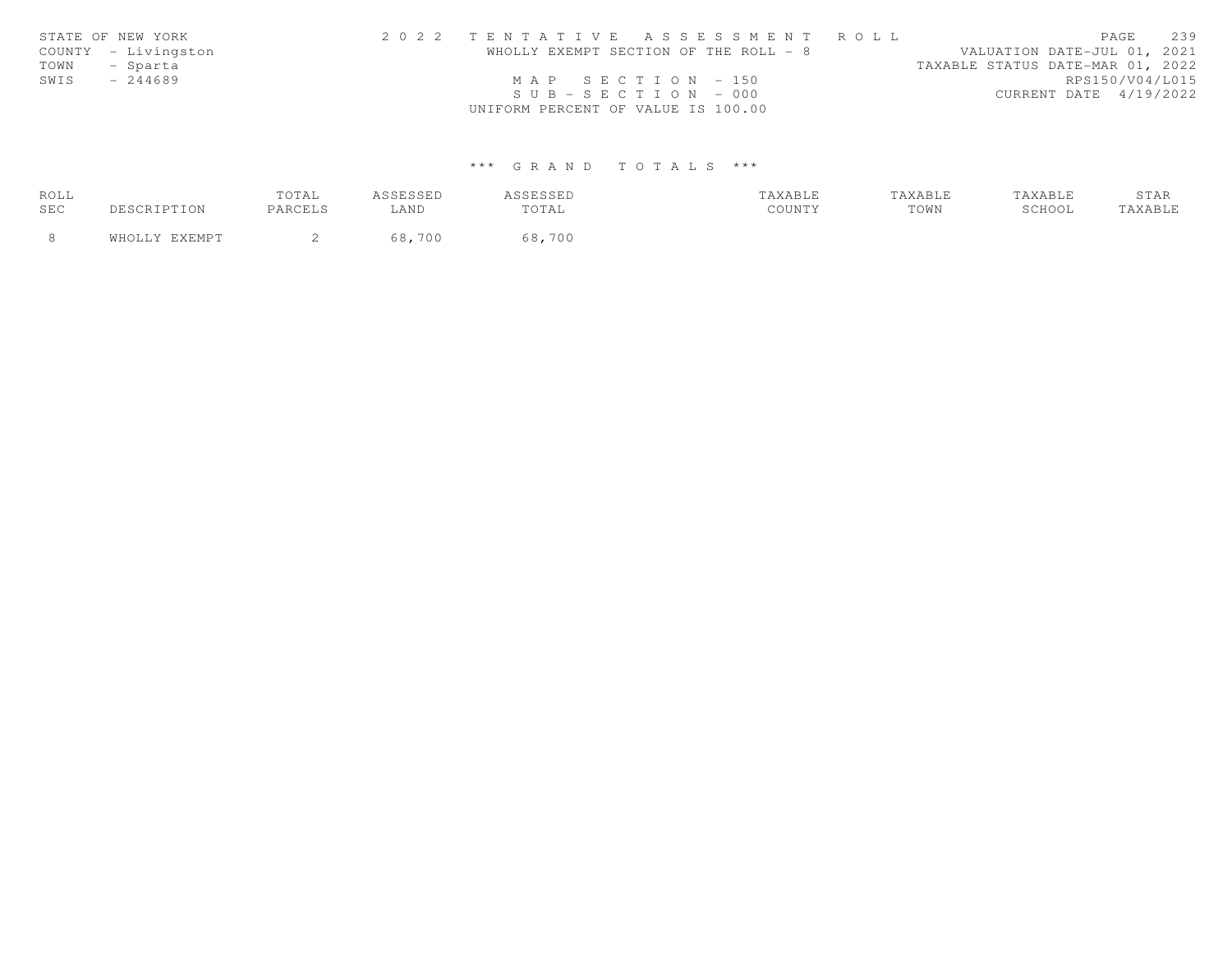| STATE OF NEW YORK<br>COUNTY - Livingston<br>TOWN<br>- Sparta<br>$-244689$<br>SWIS    |                                                                                                                                                                                  | TAX MAP NUMBER SEQUENCE       | 2022 TENTATIVE ASSESSMENT ROLL<br>WHOLLY EXEMPT SECTION OF THE ROLL - 8<br>UNIFORM PERCENT OF VALUE IS 100.00<br>UNIFORM PERCENT OF VALUE IS 100.00                                |         | VALUATION DATE-JUL 01, 2021<br>TAXABLE STATUS DATE-MAR 01, 2022 |         | 240<br>PAGE                      |
|--------------------------------------------------------------------------------------|----------------------------------------------------------------------------------------------------------------------------------------------------------------------------------|-------------------------------|------------------------------------------------------------------------------------------------------------------------------------------------------------------------------------|---------|-----------------------------------------------------------------|---------|----------------------------------|
| TAX MAP PARCEL NUMBER<br>CURRENT OWNERS NAME<br>CURRENT OWNERS ADDRESS               | PROPERTY LOCATION & CLASS ASSESSMENT EXEMPTION CODE----------------COUNTY-------TOWN------SCHOOL<br>SCHOOL DISTRICT<br>PARCEL SIZE/GRID COORD                                    | LAND<br>TOTAL                 | TAX DESCRIPTION TAXABLE VALUE<br>SPECIAL DISTRICTS                                                                                                                                 |         |                                                                 |         | ACCOUNT NO.                      |
|                                                                                      | Groveland Station Rd                                                                                                                                                             |                               |                                                                                                                                                                                    |         |                                                                 |         | 12-031710                        |
| $161. - 1 - 23$<br>County of Livingston<br>6 Court St<br>Geneseo, NY 14454           | 314 Rural vac<10<br>Dansville<br>ACRES<br>3.24<br>EAST-1378069 NRTH-0954423<br>DEED BOOK 1284 PG-1267<br>FULL MARKET VALUE                                                       | 12,300                        | CTY WTH LI 13100 0 12,300 12,300 12,300<br>243801 12,300 COUNTY TAXABLE VALUE<br>12,300 TOWN TAXABLE VALUE<br>SCHOOL TAXABLE VALUE<br>FD461 SpartaFire/Ambulance 0 TO<br>12,300 EX |         | $\Omega$<br>$\Omega$<br>$\Omega$                                |         |                                  |
|                                                                                      |                                                                                                                                                                                  |                               |                                                                                                                                                                                    |         |                                                                 |         |                                  |
| $161. - 1 - 29.116$<br>County of Livingston<br>4389 Gypsy Ln<br>Mt. Morris, NY 14510 | Groveland Station Rd W<br>314 Rural vac<10<br>Dansville<br>243801<br>1.54<br>ACRES<br>EAST-1376747 NRTH-0955242<br>DEED BOOK 1284    PG-2076<br>FULL MARKET VALUE<br>Across Town | 13,800<br>13,800              | CTY WTH LI 13100<br>13,800 COUNTY TAXABLE VALUE<br>TOWN<br>TAXABLE VALUE<br>SCHOOL TAXABLE VALUE<br>FD461 SpartaFire/Ambulance 0 TO<br>13,800 EX                                   |         | $0 \t 13,800$<br>$\circ$<br>$\Omega$<br>$\Omega$                | 13,800  | 12-000100<br>13,800<br>12-252000 |
| $161. - 1 - 30.111$<br>Town Of Sparta<br>Hartman Rd<br>Dansville, NY 14437           | 323 Vacant rural<br>243801<br>Dansville<br>Non-Trans Rr<br>Dansville Sch 83%<br>ACRES 122.90<br>EAST-1377590 NRTH-0956027<br>DEED BOOK 886<br>$PG-296$<br>FULL MARKET VALUE      | 214,500<br>214,500<br>214,500 | TWN WTHIN 13500 0<br>COUNTY TAXABLE VALUE<br>TOWN<br>TAXABLE VALUE<br>SCHOOL TAXABLE VALUE<br>FD461 SpartaFire/Ambulance 0 TO<br>214,500 EX                                        |         | 214,500<br>$\circ$<br>$\circ$<br>$\Omega$                       | 214,500 | 214,500                          |
|                                                                                      | Across Town                                                                                                                                                                      |                               |                                                                                                                                                                                    |         |                                                                 |         |                                  |
| $161. - 1 - 30.111 - 1$<br>Town Of Sparta<br>Hartman Rd<br>Dansville, NY 14437       | 323 Vacant rural<br>242601<br>Geneseo<br>Non-Trans Rr<br>Geneseo Sch-17%<br>ACRES 17.00<br>EAST-0729250 NRTH-0955900<br>FULL MARKET VALUE                                        | 44,300<br>44,300              | TWN WTHIN 13500<br>44,300 COUNTY TAXABLE VALUE<br>TOWN<br>TAXABLE VALUE<br>SCHOOL TAXABLE VALUE<br>FD461 SpartaFire/Ambulance<br>44,300 EX                                         | $\circ$ | 44,300<br>$\circ$<br>$\Omega$<br>$\circ$<br>O TO                |         | 44,300 44,300                    |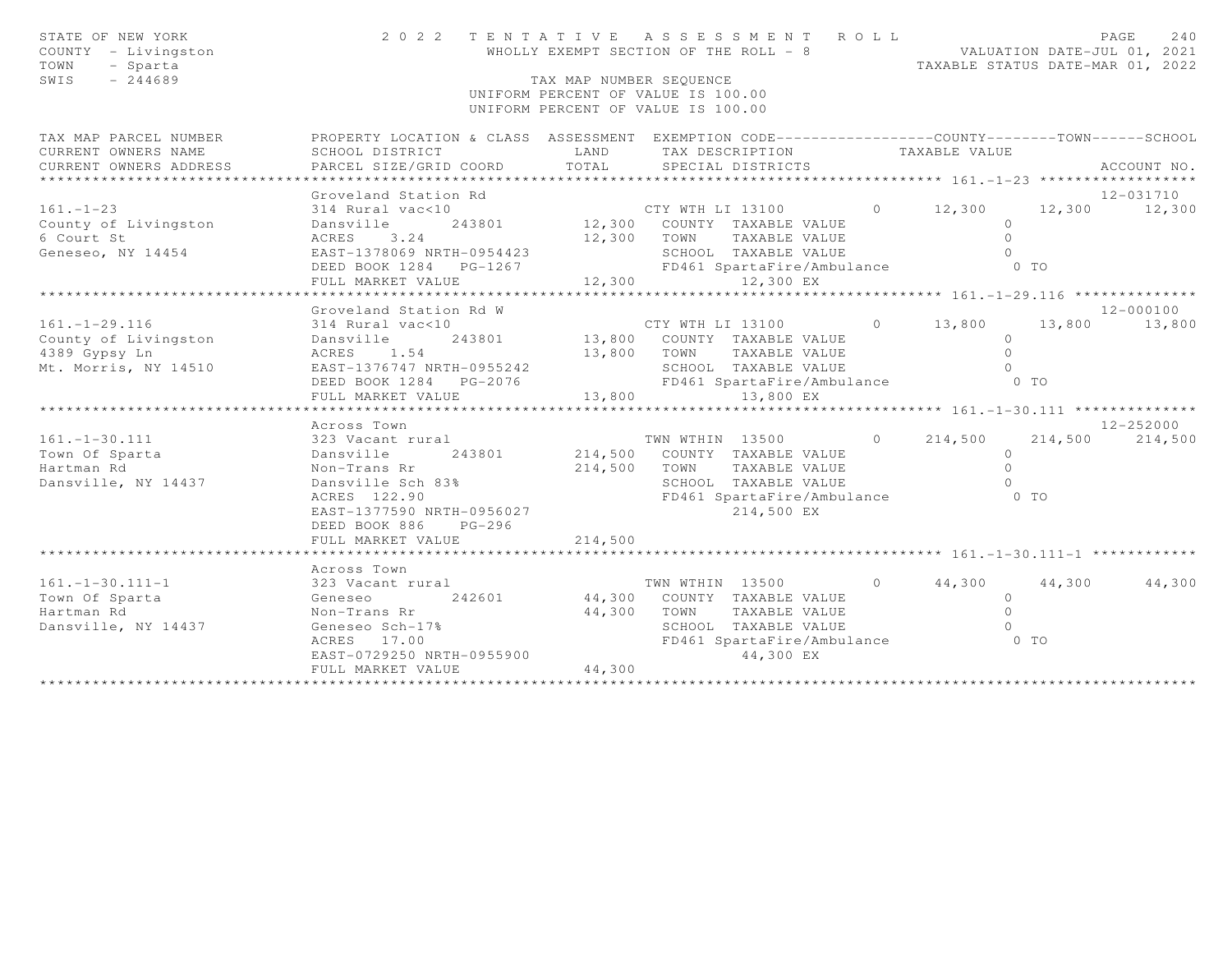|      | STATE OF NEW YORK   | 2022 TENTATIVE ASSESSMENT ROLL        |  |  |                                  |                        | PAGE 241 |  |
|------|---------------------|---------------------------------------|--|--|----------------------------------|------------------------|----------|--|
|      | COUNTY - Livingston | WHOLLY EXEMPT SECTION OF THE ROLL - 8 |  |  | VALUATION DATE-JUL 01, 2021      |                        |          |  |
| TOWN | - Sparta            |                                       |  |  | TAXABLE STATUS DATE-MAR 01, 2022 |                        |          |  |
| SWIS | $-244689$           | $MAP$ SECTION - 161                   |  |  |                                  | RPS150/V04/L015        |          |  |
|      |                     | $SUB - SECTION - 000$                 |  |  |                                  | CURRENT DATE 4/19/2022 |          |  |
|      |                     | UNIFORM PERCENT OF VALUE IS 100.00    |  |  |                                  |                        |          |  |

|                            | TOTAL EXTENSION | EXTENSION | AD VALOREM | EXEMPT  | TAXABLE |
|----------------------------|-----------------|-----------|------------|---------|---------|
| CODE DISTRICT NAME PARCELS | TYPE.           | VALUE     | VALUE      | AMOUNT  | VALUE   |
|                            |                 |           |            |         |         |
| FD461 SpartaFire/Amb       | 4 TOTAL         |           | 284,900    | 284,900 |         |

# \*\*\* S C H O O L D I S T R I C T S U M M A R Y \*\*\*

|        |               | TOTAL          | ASSESSED | ASSESSED | EXEMPT  | TOTAL   | STAR   | STAR    |
|--------|---------------|----------------|----------|----------|---------|---------|--------|---------|
| CODE   | DISTRICT NAME | PARCELS        | LAND     | TOTAL    | AMOUNT  | TAXABLE | AMOUNT | TAXABLE |
| 242601 | Geneseo       |                | 44,300   | 44,300   | 44,300  |         |        |         |
| 243801 | Dansville     | ت              | 240,600  | 240,600  | 240,600 |         |        |         |
|        | SUB-TOTAL     | 4              | 284,900  | 284,900  | 284,900 |         |        |         |
|        | TOTAL         | $\overline{4}$ | 284,900  | 284,900  | 284,900 |         |        |         |

### \*\*\* S Y S T E M C O D E S S U M M A R Y \*\*\*

## NO SYSTEM EXEMPTIONS AT THIS LEVEL

| CODE  | DESCRIPTION | TOTAL<br>PARCELS | COUNTY  | TOWN    | SCHOOL  |
|-------|-------------|------------------|---------|---------|---------|
| 13100 | CTY WTH LI  |                  | 26,100  | 26,100  | 26,100  |
| 13500 | TWN WTHIN   |                  | 258,800 | 258,800 | 258,800 |
|       | TO TAL      |                  | 284,900 | 284,900 | 284,900 |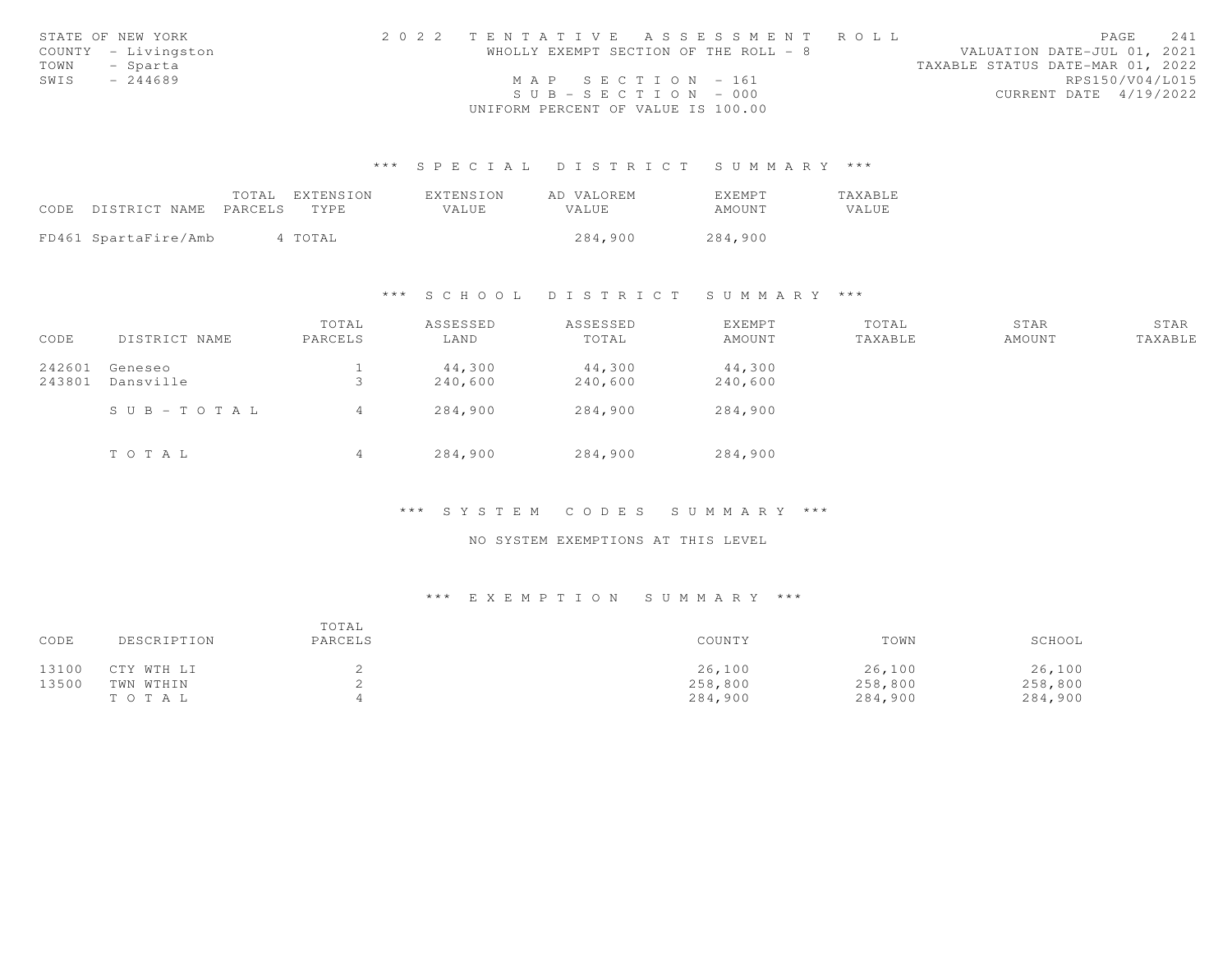|      | STATE OF NEW YORK   | 2022 TENTATIVE ASSESSMENT ROLL        |  |                                  | PAGE            | 2.42 |
|------|---------------------|---------------------------------------|--|----------------------------------|-----------------|------|
|      | COUNTY - Livingston | WHOLLY EXEMPT SECTION OF THE ROLL - 8 |  | VALUATION DATE-JUL 01, 2021      |                 |      |
| TOWN | - Sparta            |                                       |  | TAXABLE STATUS DATE-MAR 01, 2022 |                 |      |
| SWIS | $-244689$           | $MAP$ SECTION = 161                   |  |                                  | RPS150/V04/L015 |      |
|      |                     | $SUB - SECTION - 000$                 |  | CURRENT DATE 4/19/2022           |                 |      |
|      |                     | UNIFORM PERCENT OF VALUE IS 100.00    |  |                                  |                 |      |

| ROLL |               | TOTAL   | 7 C C F C C F D<br>ـ سىنال باسىيە | <b>ISSESSED</b> | TAXABLE | TAXABLE | TAXABLE | STAR   |
|------|---------------|---------|-----------------------------------|-----------------|---------|---------|---------|--------|
| SEC  | 'SCRIPTION    | PARCELS | LAND                              | TOTAL           | COUNTY  | TOWN    | SCHOOL  | AXABLE |
|      | WHOLLY EXEMPT |         | 284<br>900                        | 284,900         |         |         |         |        |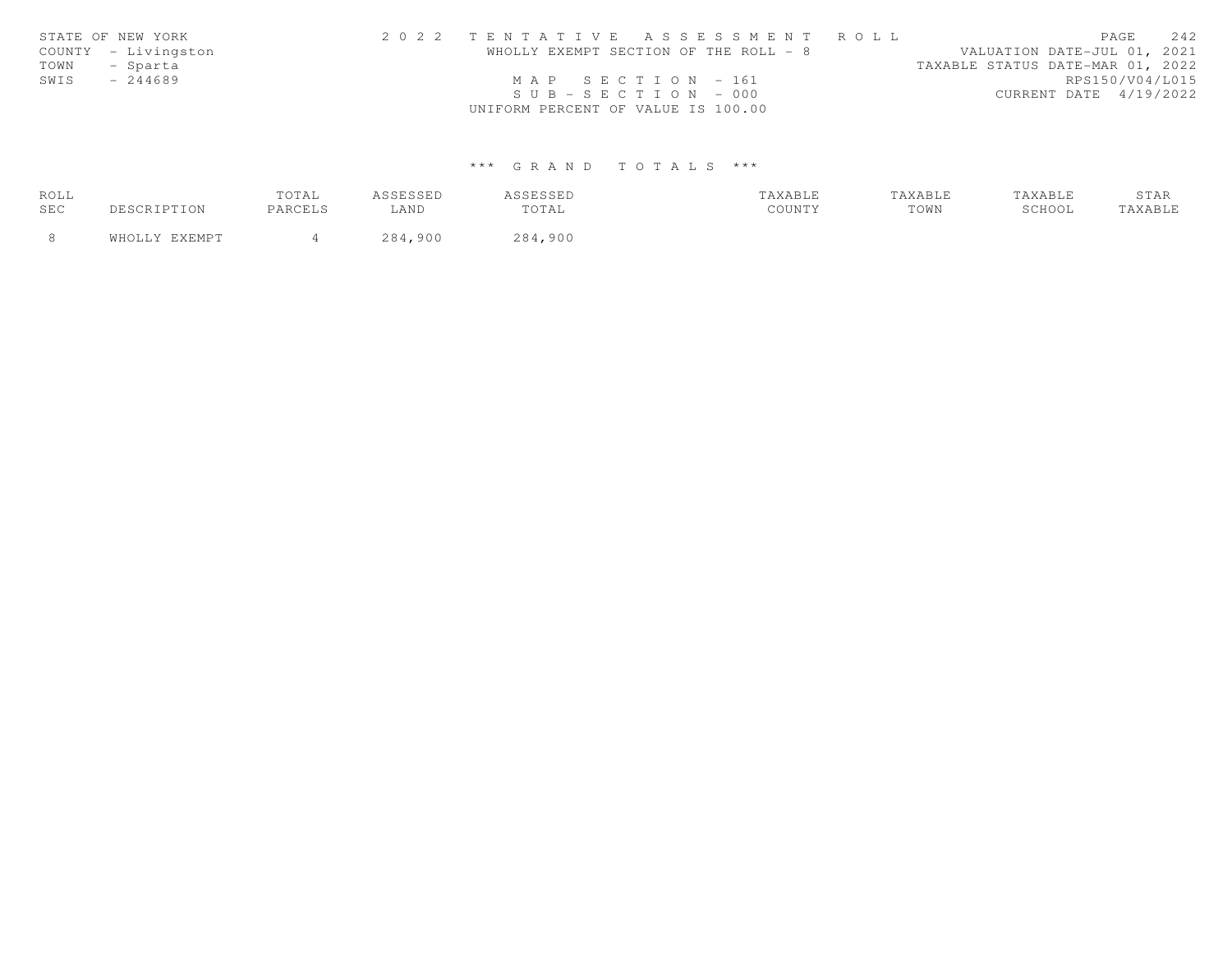| STATE OF NEW YORK<br>COUNTY - Livingston<br>- Sparta<br>TOWN<br>SWIS<br>$-244689$                                           |                                                                                                                    | TAX MAP NUMBER SEQUENCE | 2022 TENTATIVE ASSESSMENT ROLL<br>WHOLLY EXEMPT SECTION OF THE ROLL - 8  |                | VALUATION DATE-JUL 01, 2021<br>TAXABLE STATUS DATE-MAR 01, 2022 |         | PAGE<br>243   |
|-----------------------------------------------------------------------------------------------------------------------------|--------------------------------------------------------------------------------------------------------------------|-------------------------|--------------------------------------------------------------------------|----------------|-----------------------------------------------------------------|---------|---------------|
|                                                                                                                             |                                                                                                                    |                         | UNIFORM PERCENT OF VALUE IS 100.00<br>UNIFORM PERCENT OF VALUE IS 100.00 |                |                                                                 |         |               |
| TAX MAP PARCEL NUMBER<br>CURRENT OWNERS NAME                                                                                | PROPERTY LOCATION & CLASS ASSESSMENT EXEMPTION CODE----------------COUNTY-------TOWN-----SCHOOL<br>SCHOOL DISTRICT | LAND                    | TAX DESCRIPTION                                                          |                | TAXABLE VALUE                                                   |         |               |
| CURRENT OWNERS ADDRESS<br>* * * * * * * * * * * * * * * *                                                                   | PARCEL SIZE/GRID COORD                                                                                             | TOTAL                   | SPECIAL DISTRICTS                                                        |                |                                                                 |         | ACCOUNT NO.   |
|                                                                                                                             | Sparta Center Rd                                                                                                   |                         |                                                                          |                |                                                                 |         | 12-027200     |
| $162. - 1 - 10$                                                                                                             | 323 Vacant rural                                                                                                   |                         | TWN WTHIN 13500                                                          | $\circ$        | 24,400                                                          | 24,400  | 24,400        |
| Town Of Sparta                                                                                                              | Dansville<br>243801                                                                                                | 24,400                  | COUNTY TAXABLE VALUE                                                     |                | $\circ$                                                         |         |               |
| 8824 Dansville-Conesus Rd                                                                                                   | ACRES 13.77                                                                                                        | 24,400                  | TOWN<br>TAXABLE VALUE                                                    |                | $\circ$                                                         |         |               |
| Dansville, NY 14437                                                                                                         | EAST-1385874 NRTH-0956682                                                                                          |                         | SCHOOL TAXABLE VALUE                                                     |                | $\Omega$                                                        |         |               |
|                                                                                                                             | DEED BOOK 905<br>$PG-288$                                                                                          |                         | AG003 Aq District #3                                                     |                |                                                                 | $0$ TO  |               |
|                                                                                                                             | FULL MARKET VALUE                                                                                                  | 24,400                  | 24,400 EX                                                                |                |                                                                 |         |               |
|                                                                                                                             |                                                                                                                    |                         | FD461 SpartaFire/Ambulance<br>24,400 EX                                  |                |                                                                 | $0$ TO  |               |
|                                                                                                                             |                                                                                                                    |                         |                                                                          |                | **** $162 - 1 - 11 - 1$ ************                            |         |               |
|                                                                                                                             | 8455 Sparta Center Rd                                                                                              |                         |                                                                          |                |                                                                 |         | 12-652800     |
| $162. - 1 - 11.1$                                                                                                           | 620 Religious                                                                                                      |                         | $N/P$ RELIG 25110                                                        | $\circ$        | 100,500                                                         | 100,500 | 100,500       |
| Sparta Center Methodist Church Dansville                                                                                    | 243801                                                                                                             |                         | 9,100 COUNTY TAXABLE VALUE                                               |                | $\Omega$                                                        |         |               |
| 8455 Sparta Center Rd                                                                                                       | ACRES 1.40                                                                                                         | 100,500                 | TAXABLE VALUE<br>TOWN                                                    |                | $\Omega$                                                        |         |               |
| Dansville, NY 14437                                                                                                         | EAST-1385711 NRTH-0954610                                                                                          |                         | SCHOOL TAXABLE VALUE                                                     |                |                                                                 |         |               |
|                                                                                                                             | FULL MARKET VALUE                                                                                                  |                         | 100,500 FD461 SpartaFire/Ambulance                                       |                |                                                                 | $0$ TO  |               |
|                                                                                                                             |                                                                                                                    |                         | 100,500 EX                                                               |                | ****************** 162.-1-14 *******************                |         |               |
|                                                                                                                             | 8374 Sparta Center Rd                                                                                              |                         |                                                                          |                |                                                                 |         | 12-653000     |
| $162 - 1 - 14$                                                                                                              | 652 Govt bldgs                                                                                                     |                         | TWN WTHIN 13500                                                          | $\Omega$       | 64,000                                                          | 64,000  | 64,000        |
| Town Of Sparta Town Hall Dansville                                                                                          | 243801                                                                                                             |                         | 13,700 COUNTY TAXABLE VALUE                                              |                | $\Omega$                                                        |         |               |
| 8374 Sparta Center Rd                                                                                                       | FRNT 368.94 DPTH 165.00                                                                                            | 64,000                  | TOWN<br>TAXABLE VALUE                                                    |                | $\Omega$                                                        |         |               |
| Dansville, NY 14437                                                                                                         | ACRES 1.40                                                                                                         |                         | SCHOOL TAXABLE VALUE                                                     |                | $\bigcap$                                                       |         |               |
|                                                                                                                             | EAST-1386204 NRTH-0956254                                                                                          |                         | FD461 SpartaFire/Ambulance                                               |                |                                                                 | $0$ TO  |               |
|                                                                                                                             | FULL MARKET VALUE                                                                                                  | 64,000                  | 64,000 EX                                                                |                |                                                                 |         |               |
|                                                                                                                             |                                                                                                                    |                         |                                                                          |                | ****************** 162.-1-15 *******************                |         |               |
|                                                                                                                             | 8330 STHWY 256                                                                                                     |                         |                                                                          |                |                                                                 |         | $12 - 653100$ |
| $162. - 1 - 15$                                                                                                             | 651 Highway gar                                                                                                    |                         | TWN WTHIN 13500                                                          | $\overline{0}$ | 273,500                                                         | 273,500 | 273,500       |
| Town Of Sparta                                                                                                              | 243801<br>Dansville                                                                                                |                         | 10,500 COUNTY TAXABLE VALUE                                              |                | $\Omega$                                                        |         |               |
| RD#1                                                                                                                        | Machine Storage                                                                                                    | 273,500                 | TOWN<br>TAXABLE VALUE                                                    |                | $\Omega$                                                        |         |               |
| Dansville, NY 14437                                                                                                         | FRNT 93.94 DPTH 250.00                                                                                             |                         | SCHOOL TAXABLE VALUE                                                     |                | $\bigcap$                                                       | $0$ TO  |               |
|                                                                                                                             | EAST-1386284 NRTH-0956383<br>FULL MARKET VALUE                                                                     | 273,500                 | FD461 SpartaFire/Ambulance<br>273,500 EX                                 |                |                                                                 |         |               |
|                                                                                                                             |                                                                                                                    |                         |                                                                          |                | *** $162 - 1 - 16$ ******************                           |         |               |
|                                                                                                                             | STHWY 256                                                                                                          |                         |                                                                          |                |                                                                 |         | $12 - 653700$ |
| $162. - 1 - 16$                                                                                                             | 695 Cemetery                                                                                                       |                         | CEMETERIES 27350                                                         | $\circ$        | 5,200                                                           | 5,200   | 5,200         |
| 162.-1-16<br>Lutheran Cemetery<br>RD#1<br>RD#1<br>Dansville, NY 14437<br>RNT 82.50 DPTH 132.00<br>EAST-1386123 NRTH-0956272 | 243801                                                                                                             | 5,200                   | COUNTY TAXABLE VALUE                                                     |                | $\Omega$                                                        |         |               |
|                                                                                                                             |                                                                                                                    | 5,200                   | TOWN<br>TAXABLE VALUE                                                    |                | $\Omega$                                                        |         |               |
|                                                                                                                             |                                                                                                                    |                         | SCHOOL TAXABLE VALUE                                                     |                |                                                                 |         |               |
|                                                                                                                             | FULL MARKET VALUE                                                                                                  |                         | 5,200 FD461 SpartaFire/Ambulance 0 TO                                    |                |                                                                 |         |               |
|                                                                                                                             |                                                                                                                    |                         | 5,200 EX                                                                 |                |                                                                 |         |               |
|                                                                                                                             |                                                                                                                    |                         |                                                                          |                |                                                                 |         |               |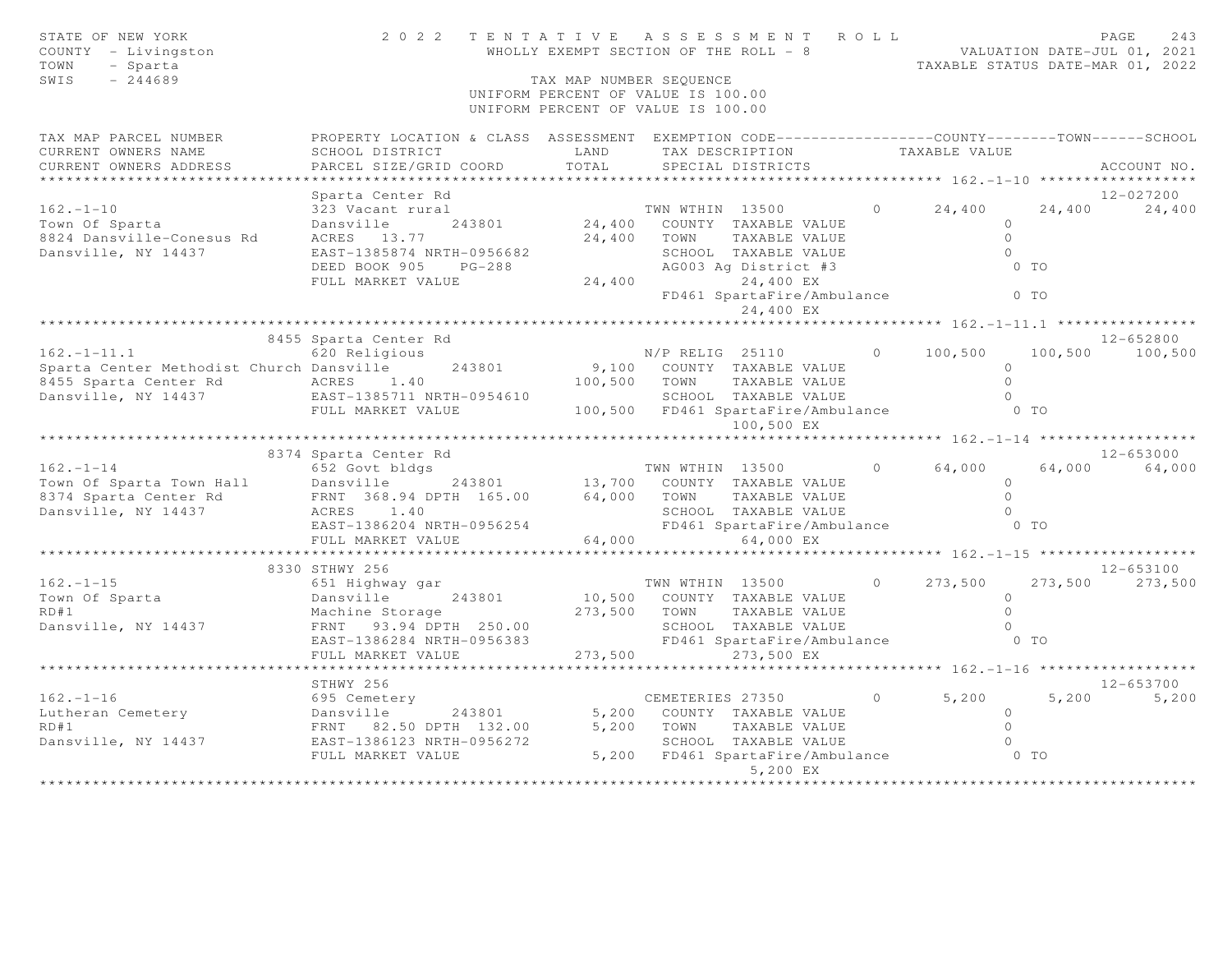| STATE OF NEW YORK<br>COUNTY - Livingston<br>- Sparta<br>TOWN<br>SWIS<br>$-244689$ |                                                                                                                                              | TAX MAP NUMBER SEQUENCE | ENTATIVE ASSESSMENT ROLL<br>WALUATION DATE-JUL 01, 2021<br>WALUATION DATE-JUL 01, 2021<br>TAXABLE STATUS DATE-MAR 01, 2022<br>2022 TENTATIVE ASSESSMENT ROLL<br>UNIFORM PERCENT OF VALUE IS 100.00<br>UNIFORM PERCENT OF VALUE IS 100.00 |                |                                               |        |                 |
|-----------------------------------------------------------------------------------|----------------------------------------------------------------------------------------------------------------------------------------------|-------------------------|------------------------------------------------------------------------------------------------------------------------------------------------------------------------------------------------------------------------------------------|----------------|-----------------------------------------------|--------|-----------------|
| TAX MAP PARCEL NUMBER<br>CURRENT OWNERS NAME<br>CURRENT OWNERS ADDRESS            | PROPERTY LOCATION & CLASS ASSESSMENT EXEMPTION CODE----------------COUNTY-------TOWN-----SCHOOL<br>SCHOOL DISTRICT<br>PARCEL SIZE/GRID COORD | LAND<br>TOTAL           | TAX DESCRIPTION<br>SPECIAL DISTRICTS                                                                                                                                                                                                     |                | TAXABLE VALUE                                 |        | ACCOUNT NO.     |
| * * * * * * * * * * * * * * *                                                     |                                                                                                                                              |                         |                                                                                                                                                                                                                                          |                |                                               |        |                 |
| $162. - 1 - 19.12$<br>Town Of Sparta<br>Sparta Center Rd<br>Dansville, NY 14437   | STHWY 256<br>314 Rural vac<10<br>243801<br>Dansville<br>2.10<br>ACRES<br>EAST-1386276 NRTH-0956566                                           |                         | TWN WTHIN 13500<br>15,100 COUNTY TAXABLE VALUE<br>15,100 TOWN TAXABLE VALUE<br>SCHOOL TAXABLE VALUE                                                                                                                                      | $\overline{0}$ | 15,100<br>$\circ$<br>$\circ$<br>$\cap$        | 15,100 | 15,100          |
|                                                                                   | $PG-229$<br>DEED BOOK 971                                                                                                                    |                         | FD461 SpartaFire/Ambulance                                                                                                                                                                                                               |                | $0$ TO                                        |        |                 |
|                                                                                   | FULL MARKET VALUE                                                                                                                            | 15,100                  | 15,100 EX                                                                                                                                                                                                                                |                |                                               |        |                 |
|                                                                                   |                                                                                                                                              |                         |                                                                                                                                                                                                                                          |                | ************** 162. -1-19.112 *************** |        |                 |
| $162. - 1 - 19.112$<br>Town Of Sparta                                             | STHWY 256<br>314 Rural vac<10                                                                                                                |                         | TWN WTHIN 13500<br>25,100 COUNTY TAXABLE VALUE                                                                                                                                                                                           | $\circ$        | 25,100<br>$\circ$                             | 25,100 | 25,100          |
| Sparta Center Rd<br>Dansville, NY 14437                                           | DEED BOOK 1005 PG-258                                                                                                                        |                         | 25,100 TOWN TAXABLE VALUE<br>SCHOOL TAXABLE VALUE<br>AG003 Ag District #3                                                                                                                                                                |                | $\circ$<br>$\Omega$<br>$0$ TO                 |        |                 |
|                                                                                   | FULL MARKET VALUE                                                                                                                            |                         | 25,100 25,100 EX<br>FD461 SpartaFire/Ambulance 0 TO<br>25,100 EX                                                                                                                                                                         |                |                                               |        |                 |
|                                                                                   |                                                                                                                                              |                         |                                                                                                                                                                                                                                          |                |                                               |        |                 |
|                                                                                   | 8431 Reeds Corners Rd                                                                                                                        |                         |                                                                                                                                                                                                                                          |                |                                               |        | 12-653400       |
| $162. - 1 - 45$                                                                   | 695 Cemetery                                                                                                                                 |                         | CEMETERIES 27350                                                                                                                                                                                                                         |                | $0 \t 1, 100$                                 |        | 1,100 1,100     |
| Dutch Church Cemetery                                                             | Dansville<br>243801                                                                                                                          |                         | 1,100 COUNTY TAXABLE VALUE                                                                                                                                                                                                               |                | $\circ$<br>$\Omega$                           |        |                 |
| RD#1<br>Dansville, NY 14437                                                       | FRNT 180.00 DPTH 200.00<br>EAST-1390731 NRTH-0955375                                                                                         |                         | 1,100 TOWN TAXABLE VALUE<br>SCHOOL TAXABLE VALUE                                                                                                                                                                                         |                | $\Omega$                                      |        |                 |
|                                                                                   | FULL MARKET VALUE                                                                                                                            |                         | 1,100 FD461 SpartaFire/Ambulance<br>1,100 EX                                                                                                                                                                                             |                | $0$ TO                                        |        |                 |
|                                                                                   |                                                                                                                                              |                         |                                                                                                                                                                                                                                          |                |                                               |        |                 |
|                                                                                   | Hamsher Rd                                                                                                                                   |                         |                                                                                                                                                                                                                                          |                |                                               |        | $12 - 654000$   |
| $162 - 1 - 46$<br>Kiehle Cemetery<br>RD#1<br>Dansville, NY 14437                  | 695 Cemetery<br>Dansville 243801<br>FRNT 120.00 DPTH 300.00<br>ACRES 0.83<br>EAST-1390883 NRTH-0955339                                       |                         | CEMETERIES 27350<br>1,300 COUNTY TAXABLE VALUE<br>1,300 TOWN<br>TAXABLE VALUE<br>SCHOOL TAXABLE VALUE<br>FD461 SpartaFire/Ambulance 0 TO                                                                                                 | $\circ$        | 1,300<br>$\circ$<br>$\Omega$<br>$\circ$       | 1,300  | 1,300           |
|                                                                                   | FULL MARKET VALUE                                                                                                                            | 1,300                   | 1,300 EX                                                                                                                                                                                                                                 |                |                                               |        |                 |
|                                                                                   | * * * * * * * * * * * * * * * * * *                                                                                                          |                         |                                                                                                                                                                                                                                          |                | ****** $162 - 1 - 48$ *******************     |        |                 |
|                                                                                   | 8479 Reeds Corners Rd                                                                                                                        |                         |                                                                                                                                                                                                                                          |                |                                               |        | 12-654150       |
| $162. - 1 - 48$                                                                   | 662 Police/fire                                                                                                                              |                         | VOL FIREMN 26400                                                                                                                                                                                                                         | $\circ$        | 364,100                                       |        | 364,100 364,100 |
| Sparta Center Volunteer Fire Dansville                                            | 243801                                                                                                                                       |                         | 10,900 COUNTY TAXABLE VALUE                                                                                                                                                                                                              |                | $\circ$                                       |        |                 |
| Co Inc                                                                            | 2.40<br>ACRES                                                                                                                                | 364,100                 | TOWN<br>TAXABLE VALUE                                                                                                                                                                                                                    |                | $\circ$                                       |        |                 |
| RD#1<br>Dansville, NY 14437<br>FULL MARKET VALUE                                  |                                                                                                                                              |                         | SCHOOL TAXABLE VALUE<br>364,100 FD461 SpartaFire/Ambulance 0 TO                                                                                                                                                                          |                |                                               |        |                 |
|                                                                                   |                                                                                                                                              |                         | 364,100 EX<br>****************                                                                                                                                                                                                           |                |                                               |        |                 |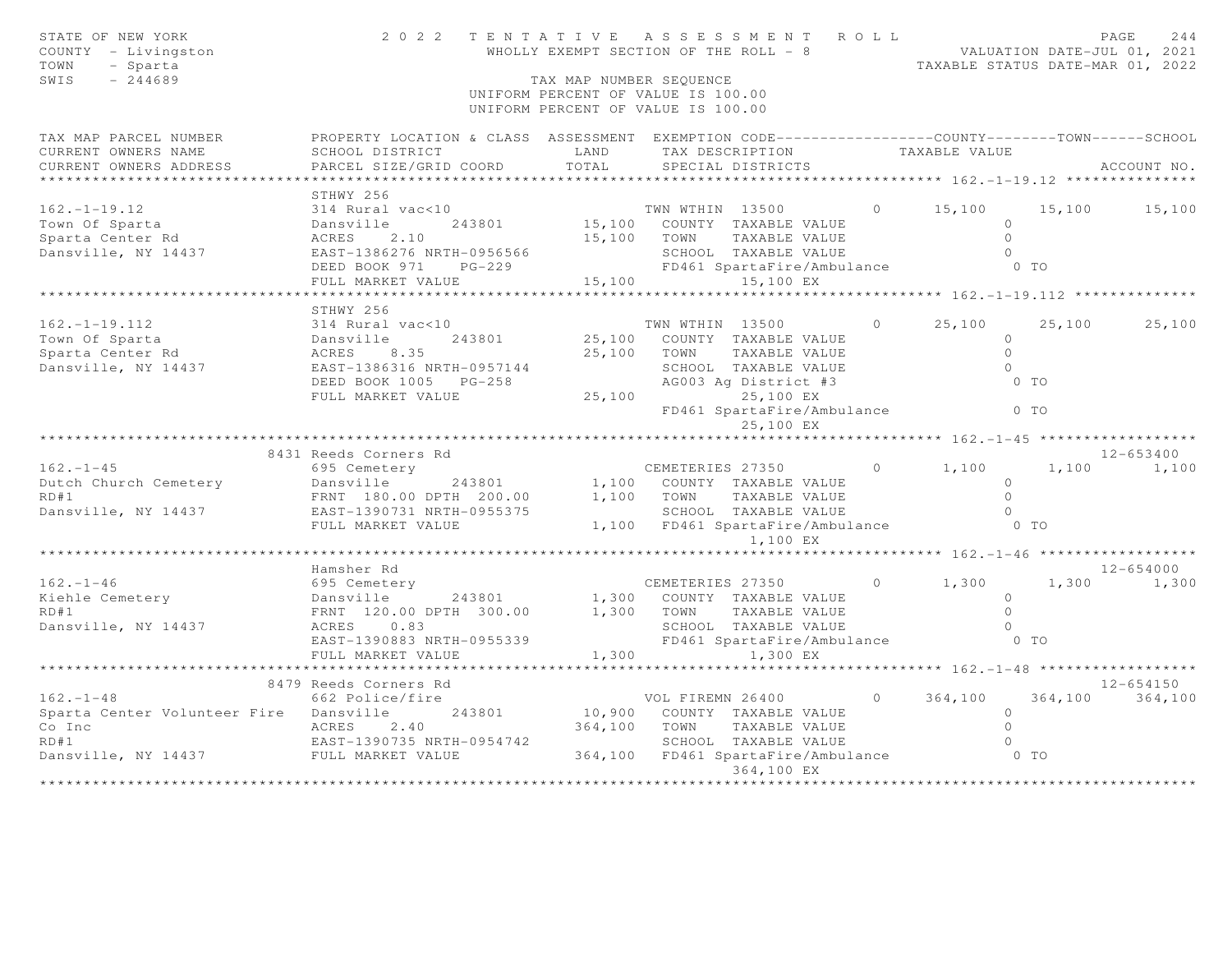|      | STATE OF NEW YORK   | 2022 TENTATIVE ASSESSMENT ROLL        | PAGE 245                         |
|------|---------------------|---------------------------------------|----------------------------------|
|      | COUNTY - Livingston | WHOLLY EXEMPT SECTION OF THE ROLL - 8 | VALUATION DATE-JUL 01, 2021      |
|      | TOWN - Sparta       |                                       | TAXABLE STATUS DATE-MAR 01, 2022 |
| SWIS | $-244689$           | MAP SECTION $-162$                    | RPS150/V04/L015                  |
|      |                     | $SUB - SECTION - 000$                 | CURRENT DATE 4/19/2022           |
|      |                     | UNIFORM PERCENT OF VALUE IS 100.00    |                                  |

|                            | TOTAL EXTENSION | EXTENSION | AD VALOREM | <b>FXFMPT</b> | <b>TAXABLE</b> |
|----------------------------|-----------------|-----------|------------|---------------|----------------|
| CODE DISTRICT NAME PARCELS | TYPE.           | VALUE     | VALUE      | AMOUNT        | VALUE.         |
|                            |                 |           |            |               |                |
| AG003 Ag District #3       | 2 TOTAL         |           | 49,500     | 49,500        |                |
| FD461 SpartaFire/Amb       | 10 TOTAL        |           | 874,300    | 874,300       |                |

### \*\*\* S C H O O L D I S T R I C T S U M M A R Y \*\*\*

| CODE   | DISTRICT NAME | TOTAL<br>PARCELS | ASSESSED<br>LAND | ASSESSED<br>TOTAL | EXEMPT<br>AMOUNT | TOTAL<br>TAXABLE | STAR<br>AMOUNT | STAR<br>TAXABLE |
|--------|---------------|------------------|------------------|-------------------|------------------|------------------|----------------|-----------------|
| 243801 | Dansville     | 10               | 116,400          | 874,300           | 874,300          |                  |                |                 |
|        | SUB-TOTAL     | 10               | 116,400          | 874,300           | 874,300          |                  |                |                 |
|        | TOTAL         | 10               | 116,400          | 874,300           | 874,300          |                  |                |                 |

### \*\*\* S Y S T E M C O D E S S U M M A R Y \*\*\*

## NO SYSTEM EXEMPTIONS AT THIS LEVEL

| CODE  | DESCRIPTION | TOTAL<br>PARCELS | COUNTY  | TOWN    | SCHOOL  |
|-------|-------------|------------------|---------|---------|---------|
| 13500 | TWN WTHIN   |                  | 402,100 | 402,100 | 402,100 |
| 25110 | N/P RELIG   |                  | 100,500 | 100,500 | 100,500 |
| 26400 | VOL FIREMN  |                  | 364,100 | 364,100 | 364,100 |
| 27350 | CEMETERIES  |                  | 7.600   | 7,600   | 7,600   |
|       | TOTAL       | 10               | 874,300 | 874,300 | 874,300 |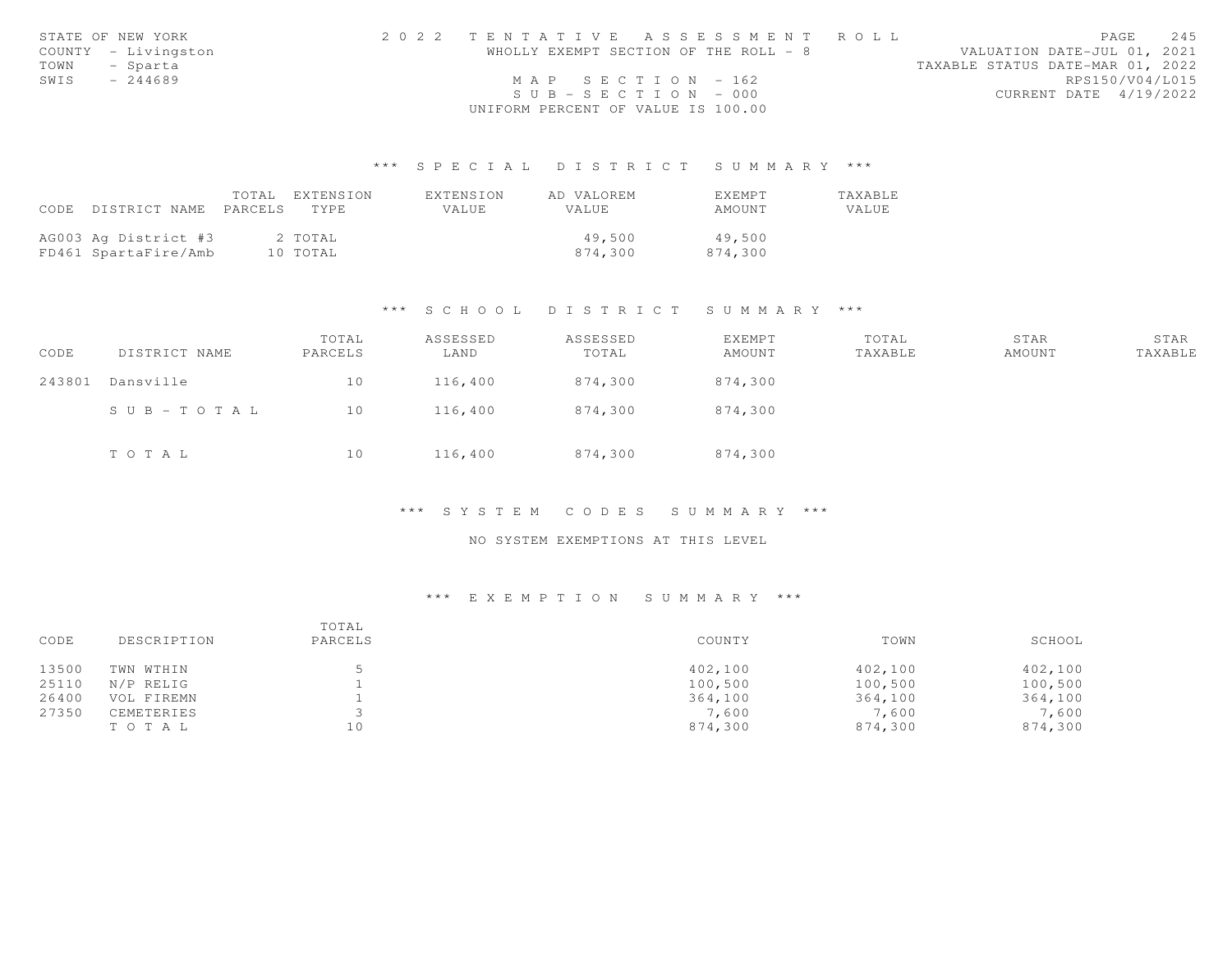|      | STATE OF NEW YORK   | 2022 TENTATIVE ASSESSMENT ROLL        |  |                                  | PAGE            | 2.46 |
|------|---------------------|---------------------------------------|--|----------------------------------|-----------------|------|
|      | COUNTY - Livingston | WHOLLY EXEMPT SECTION OF THE ROLL - 8 |  | VALUATION DATE-JUL 01, 2021      |                 |      |
| TOWN | - Sparta            |                                       |  | TAXABLE STATUS DATE-MAR 01, 2022 |                 |      |
| SWIS | $-244689$           | MAP SECTION $-162$                    |  |                                  | RPS150/V04/L015 |      |
|      |                     | $SUB - SECTION - 000$                 |  | CURRENT DATE 4/19/2022           |                 |      |
|      |                     | UNIFORM PERCENT OF VALUE IS 100.00    |  |                                  |                 |      |

| ROLL |               | TOTAL   | <b><i>ACCECCED</i></b><br>ـ سىنال باسىيە | <i><b>ISSESSED</b></i> | TAXABLE | TAXABLE | TAXABLE | STAR   |
|------|---------------|---------|------------------------------------------|------------------------|---------|---------|---------|--------|
| SEC  | DESCRIPTION   | PARCELS | LAND                                     | TOTAL                  | COUNTY  | TOWN    | SCHOOL  | AXABLE |
|      | WHOLLY EXEMPT |         | 400                                      | 874,300                |         |         |         |        |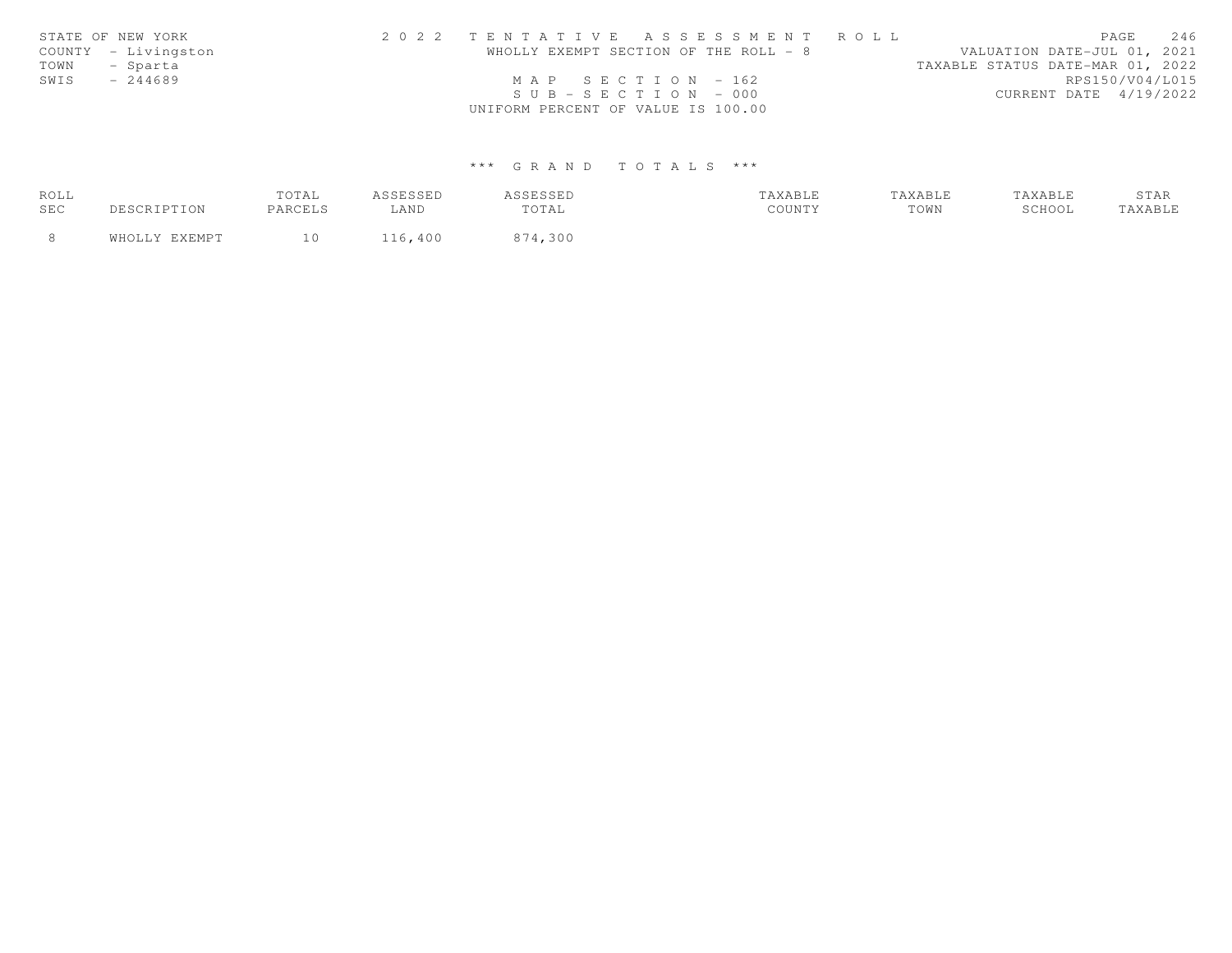| STATE OF NEW YORK<br>COUNTY - Livingston<br>TOWN<br>- Sparta<br>$-244689$<br>SWIS                                                                                                                                                                                           |                                                                                                                     | TAX MAP NUMBER SEQUENCE | 2022 TENTATIVE ASSESSMENT ROLL<br>WHOLLY EXEMPT SECTION OF THE ROLL - 8 WALUATION DATE-JUL 01, 2021<br>TAXABLE STATUS DATE-MAR 01, 2022<br>UNIFORM PERCENT OF VALUE IS 100.00<br>UNIFORM PERCENT OF VALUE IS 100.00 |                                                  |       | PAGE<br>247   |
|-----------------------------------------------------------------------------------------------------------------------------------------------------------------------------------------------------------------------------------------------------------------------------|---------------------------------------------------------------------------------------------------------------------|-------------------------|---------------------------------------------------------------------------------------------------------------------------------------------------------------------------------------------------------------------|--------------------------------------------------|-------|---------------|
| TAX MAP PARCEL NUMBER<br>CURRENT OWNERS NAME                                                                                                                                                                                                                                | PROPERTY LOCATION & CLASS ASSESSMENT EXEMPTION CODE----------------COUNTY-------TOWN------SCHOOL<br>SCHOOL DISTRICT | LAND                    | TAX DESCRIPTION TAXABLE VALUE                                                                                                                                                                                       |                                                  |       |               |
|                                                                                                                                                                                                                                                                             | 8854 Groveland Station Rd                                                                                           |                         |                                                                                                                                                                                                                     |                                                  |       | 12-653800     |
| $175. - 1 - 6$<br>Everman Cemetery bansville 243801<br>8854 Groveland Station Rd ACRES 1.40<br>Dansville, NY 14437 EAST-1380931 NRTH-0946934                                                                                                                                | 695 Cemetery<br>FULL MARKET VALUE                                                                                   | 3,600                   | CEMETERIES 27350 0 3,600 3,600<br>243801 3,600 COUNTY TAXABLE VALUE 0<br>TOWN TAXABLE VALUE<br>SCHOOL TAXABLE VALUE<br>3,600 FD461 SpartaFire/Ambulance 6 0 TO<br>3,600 EX                                          | $\cap$                                           |       | 3,600         |
|                                                                                                                                                                                                                                                                             |                                                                                                                     |                         |                                                                                                                                                                                                                     | ****************** 175. -1-9.12 **************** |       |               |
|                                                                                                                                                                                                                                                                             | 8860 Groveland Station Rd                                                                                           |                         |                                                                                                                                                                                                                     |                                                  |       |               |
| $175. - 1 - 9.12$<br>South Sparta Cemetery<br>Attn: Nancy Conklin<br>4 Jefferson St<br>Dansville, NY 14437<br>Dansville, NY 14437<br>Dansville, NY 14437<br>Dansville, NY 14437<br>Dansville, NY 14437<br>DEED BOOK 794<br>NY 14437<br>DEED BOOK 794<br>NY 14437<br>DEED BO | 695 Cemetery                                                                                                        | 8,100                   | CEMETERIES 27350 0<br>8,100 COUNTY TAXABLE VALUE<br>TOWN TAXABLE VALUE<br>SCHOOL TAXABLE VALUE<br>FD461 SpartaFire/Ambulance 0 TO                                                                                   | 8,100<br>$\circ$<br>$\cap$                       | 8,100 | 8,100         |
|                                                                                                                                                                                                                                                                             | Mark Rd                                                                                                             |                         |                                                                                                                                                                                                                     |                                                  |       |               |
| 175.-1-18.31 105 Vac farmland 1ND DEVEL 18020 0 29,100 29,100<br>Livingston County IDA Dansville 243801 29,100 COUNTY TAXABLE VALUE 0<br>6 Court St Rm 306 ACRES 9.99 BANKTRES-75 29,100 TOWN TAXABLE VALUE 0<br>Geneseo, NY 14454                                          | 105 Vac farmland<br>EAST-1381199 NRTH-0942163<br>DEED BOOK 844<br>$PG-344$                                          |                         | SCHOOL TAXABLE VALUE<br>FD461 SpartaFire/Ambulance 29,100 TO                                                                                                                                                        | $\Omega$                                         |       | 29,100        |
|                                                                                                                                                                                                                                                                             |                                                                                                                     |                         |                                                                                                                                                                                                                     |                                                  |       | $12 - 653500$ |
| 1/5.-2-8<br>FRNT 80.00 DPTH 132.00<br>Reeds Corners 1 Cemetery<br>RD#1<br>RD#1<br>RD#1<br>Nanswille MY 14427<br>RD#1<br>Nanswille MY 14427<br>RD#1<br>Nanswille MY 14427<br>RD#1<br>Nanswille MY 14427<br>RD#1<br>Nanswille MY 14427<br>RD#1<br>Dansville, NY 14437         | EAST-1390840 NRTH-0948617<br>FULL MARKET VALUE                                                                      |                         | SCHOOL TAXABLE VALUE<br>10,500 FD461 SpartaFire/Ambulance 0 TO<br>10,500 EX                                                                                                                                         | $\cap$<br>*******************************        |       | 10,500 10,500 |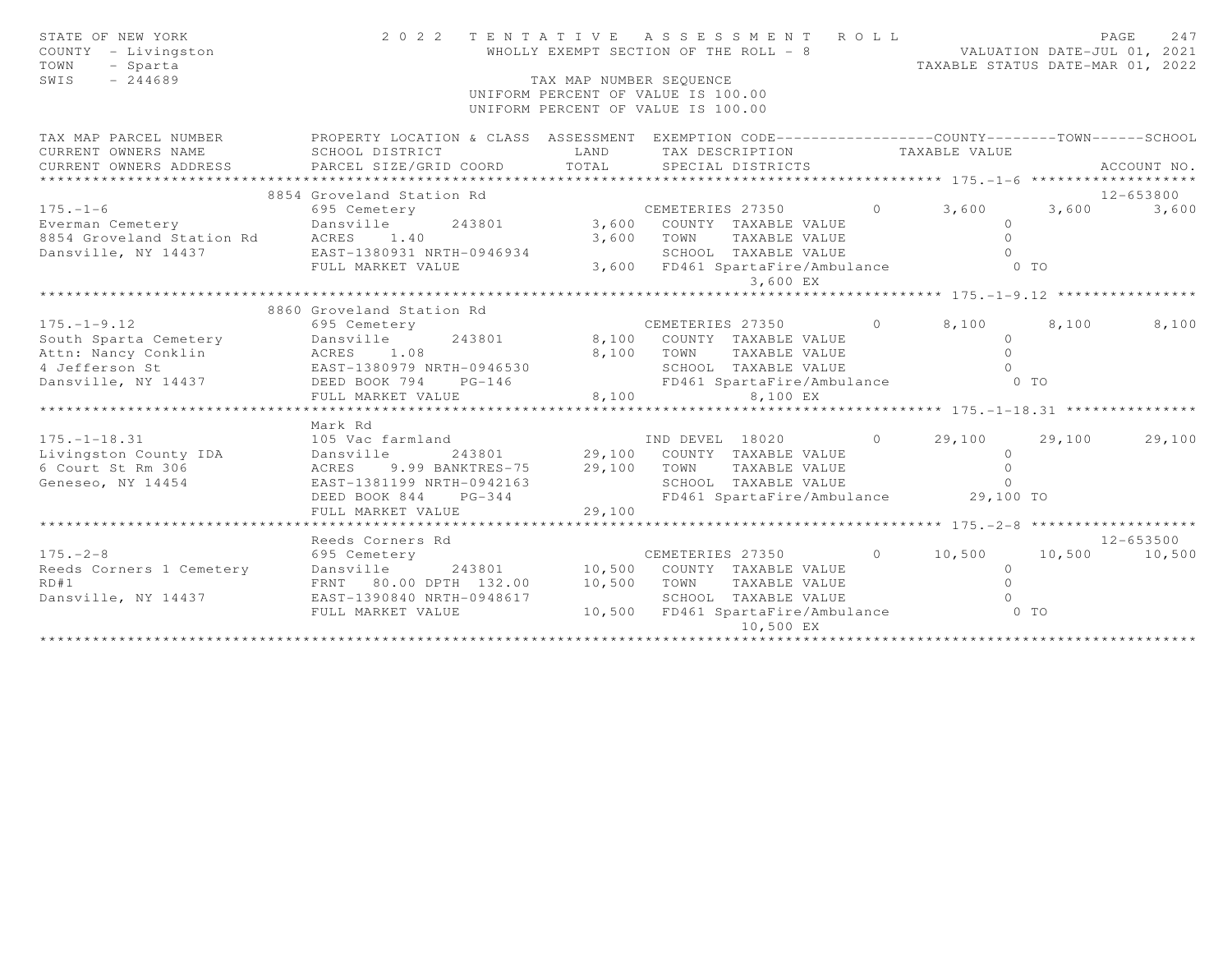|      | STATE OF NEW YORK   |                                    |  | 2022 TENTATIVE ASSESSMENT ROLL        |                                  |                 | PAGE | 2.48 |
|------|---------------------|------------------------------------|--|---------------------------------------|----------------------------------|-----------------|------|------|
|      | COUNTY - Livingston |                                    |  | WHOLLY EXEMPT SECTION OF THE ROLL - 8 | VALUATION DATE-JUL 01, 2021      |                 |      |      |
|      | TOWN - Sparta       |                                    |  |                                       | TAXABLE STATUS DATE-MAR 01, 2022 |                 |      |      |
| SWIS | $-244689$           | MAP SECTION - 175                  |  |                                       |                                  | RPS150/V04/L015 |      |      |
|      |                     | $SUB - SECTION - 000$              |  |                                       | CURRENT DATE 4/19/2022           |                 |      |      |
|      |                     | UNIFORM PERCENT OF VALUE IS 100.00 |  |                                       |                                  |                 |      |      |

|                                 | TOTAL EXTENSION | EXTENSION | AD VALOREM | <b>FXFMPT</b> | TAXABLE      |
|---------------------------------|-----------------|-----------|------------|---------------|--------------|
| CODE DISTRICT NAME PARCELS TYPE |                 | VALUE     | VALUE.     | AMOUNT        | <b>VALUE</b> |
|                                 |                 |           |            |               |              |
| FD461 SpartaFire/Amb            | 4 TOTAL         |           | 51,300     | 22,200        | 29,100       |

#### \*\*\* S C H O O L D I S T R I C T S U M M A R Y \*\*\*

| CODE   | DISTRICT NAME | TOTAL<br>PARCELS | ASSESSED<br>LAND | ASSESSED<br>TOTAL | <b>EXEMPT</b><br>AMOUNT | TOTAL<br>TAXABLE | STAR<br>AMOUNT | STAR<br>TAXABLE |
|--------|---------------|------------------|------------------|-------------------|-------------------------|------------------|----------------|-----------------|
| 243801 | Dansville     | 4                | 51,300           | 51,300            | 51,300                  |                  |                |                 |
|        | SUB-TOTAL     | 4                | 51,300           | 51,300            | 51,300                  |                  |                |                 |
|        | TOTAL         | 4                | 51,300           | 51,300            | 51,300                  |                  |                |                 |

# \*\*\* S Y S T E M C O D E S S U M M A R Y \*\*\*

## NO SYSTEM EXEMPTIONS AT THIS LEVEL

## \*\*\* E X E M P T I O N S U M M A R Y \*\*\*

| CODE  | DESCRIPTION | TOTAL<br>PARCELS | COUNTY | TOWN   | SCHOOL |
|-------|-------------|------------------|--------|--------|--------|
| 18020 | IND DEVEL   |                  | 29,100 | 29,100 | 29,100 |
| 27350 | CEMETERIES  |                  | 22,200 | 22,200 | 22,200 |
|       | TOTAL       |                  | 51,300 | 51,300 | 51,300 |

| ROLL |               | TOTAL   | ASSESSED   | <i><b>ISSESSED</b></i> | TAXABLE | TAXABLE | TAXABLE | STAR    |
|------|---------------|---------|------------|------------------------|---------|---------|---------|---------|
| SEC  | DESCRIPTION   | PARCELS | <b>AND</b> | TOTAL                  | COUNTY  | TOWN    | SCHOOL  | TAXABLE |
|      | WHOLLY EXEMPT |         | ,300       | 1,300 ک                |         |         |         |         |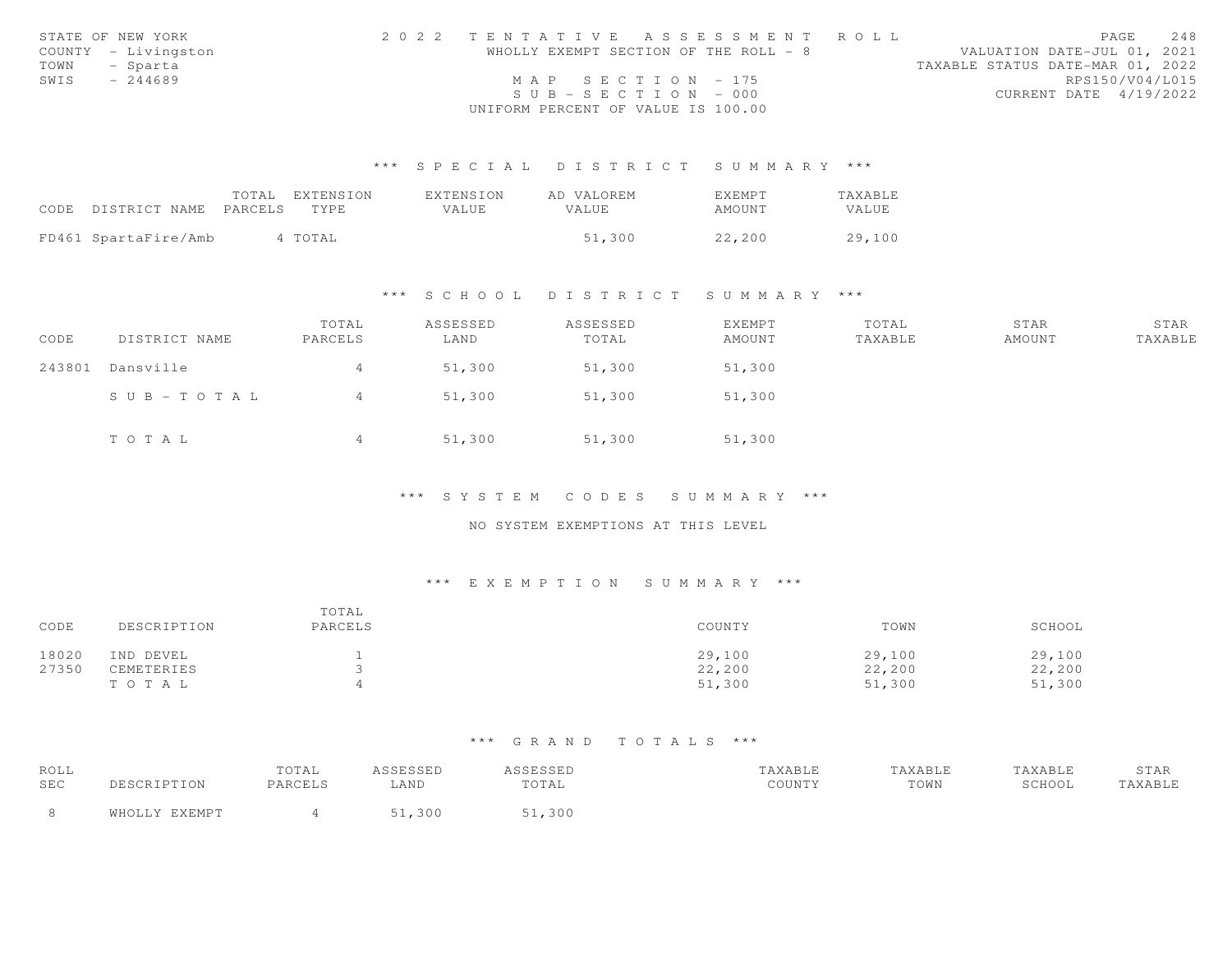| STATE OF NEW YORK<br>COUNTY - Livingston<br>TOWN<br>- Sparta<br>$-244689$<br>SWIS                                         |                                                              | TAX MAP NUMBER SEQUENCE | 2022 TENTATIVE ASSESSMENT ROLL<br>WHOLLY EXEMPT SECTION OF THE ROLL - 8 WALUATION DATE-JUL 01, 2021<br>UNIFORM PERCENT OF VALUE IS 100.00<br>UNIFORM PERCENT OF VALUE IS 100.00 | TAXABLE STATUS DATE-MAR 01, 2022 | PAGE          | 249         |
|---------------------------------------------------------------------------------------------------------------------------|--------------------------------------------------------------|-------------------------|---------------------------------------------------------------------------------------------------------------------------------------------------------------------------------|----------------------------------|---------------|-------------|
| TAX MAP PARCEL NUMBER THE PROPERTY LOCATION & CLASS ASSESSMENT EXEMPTION CODE---------------COUNTY-------TOWN------SCHOOL |                                                              |                         |                                                                                                                                                                                 |                                  |               | ACCOUNT NO. |
|                                                                                                                           | Stong Hill Rd                                                |                         |                                                                                                                                                                                 |                                  | $12 - 653600$ |             |
| $176. - 1 - 9$ 695 Cemetery                                                                                               |                                                              |                         | CEMETERIES 27350 0 8,500 8,500                                                                                                                                                  |                                  |               | 8,500       |
| Reeds Corners 2 Cemetery<br>Reeds Corners 2 Cemetery<br>RD#1 FRNT 103.04 DPTH 87.79 8,500 TOWN TAXABLE VALUE              |                                                              |                         |                                                                                                                                                                                 |                                  |               |             |
|                                                                                                                           |                                                              |                         |                                                                                                                                                                                 |                                  |               |             |
| Dansville, NY 14437 EAST-1391109 NRTH-0948630                                                                             |                                                              |                         | SCHOOL TAXABLE VALUE                                                                                                                                                            |                                  |               |             |
|                                                                                                                           | FULL MARKET VALUE                                            |                         | 8,500 FD461 SpartaFire/Ambulance<br>8,500 EX                                                                                                                                    | O TO                             |               |             |
|                                                                                                                           |                                                              |                         |                                                                                                                                                                                 |                                  |               |             |
|                                                                                                                           | Ricketts Rd W                                                |                         |                                                                                                                                                                                 |                                  |               | 12-048150   |
| 176.-1-53.114 612 School 612 School SCHOOL DIS 13800 0 47,500 47,500 47,500                                               |                                                              |                         |                                                                                                                                                                                 |                                  |               |             |
| Hidden Valley School Dansville 243801 9,300 COUNTY TAXABLE VALUE                                                          |                                                              |                         |                                                                                                                                                                                 | $\circ$                          |               |             |
| Miller William E                                                                                                          | ACRES 1.20<br>ACRES 1.20 47,500<br>EAST-1395541 NRTH-0942976 |                         | TOWN<br>TAXABLE VALUE                                                                                                                                                           |                                  |               |             |
| 9107 Ricketts Rd                                                                                                          |                                                              |                         | SCHOOL TAXABLE VALUE                                                                                                                                                            |                                  |               |             |
| Dansville, NY 14437 DEED BOOK 1288 PG-1214                                                                                |                                                              |                         | FD461 SpartaFire/Ambulance                                                                                                                                                      | $0$ TO                           |               |             |
|                                                                                                                           | FULL MARKET VALUE                                            | 47,500                  | 47,500 EX                                                                                                                                                                       |                                  |               |             |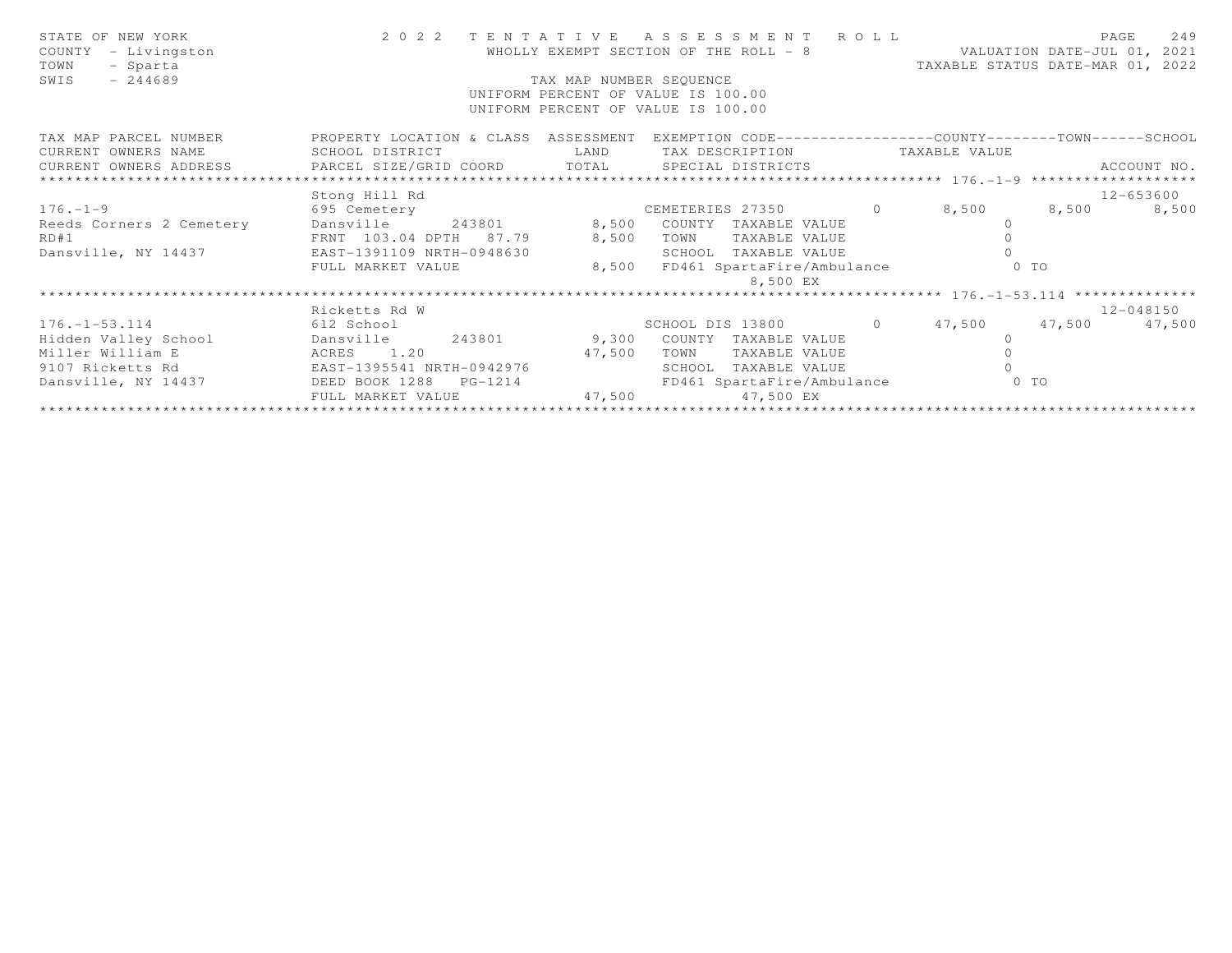|      | STATE OF NEW YORK   | 2022 TENTATIVE ASSESSMENT ROLL        |  |  |                                  |                        | PAGE | 2.50 |
|------|---------------------|---------------------------------------|--|--|----------------------------------|------------------------|------|------|
|      | COUNTY - Livingston | WHOLLY EXEMPT SECTION OF THE ROLL - 8 |  |  | VALUATION DATE-JUL 01, 2021      |                        |      |      |
| TOWN | - Sparta            |                                       |  |  | TAXABLE STATUS DATE-MAR 01, 2022 |                        |      |      |
| SWIS | $-244689$           | MAP SECTION - 176                     |  |  |                                  | RPS150/V04/L015        |      |      |
|      |                     | $SUB - SECTION - 000$                 |  |  |                                  | CURRENT DATE 4/19/2022 |      |      |
|      |                     | UNIFORM PERCENT OF VALUE IS 100.00    |  |  |                                  |                        |      |      |

|                            | TOTAL | EXTENSION | EXTENSION | AD VALOREM | EXEMPT | <b>TAXABLE</b> |
|----------------------------|-------|-----------|-----------|------------|--------|----------------|
| CODE DISTRICT NAME PARCELS |       | TYPE.     | VALUE.    | VALUE.     | AMOUNT | VALUE          |
|                            |       |           |           |            |        |                |
| FD461 SpartaFire/Amb       |       | 2 TOTAL   |           | 56,000     | 56,000 |                |

### \*\*\* S C H O O L D I S T R I C T S U M M A R Y \*\*\*

| CODE   | DISTRICT NAME | TOTAL<br>PARCELS | ASSESSED<br>LAND | ASSESSED<br>TOTAL | EXEMPT<br>AMOUNT | TOTAL<br>TAXABLE | STAR<br>AMOUNT | STAR<br>TAXABLE |
|--------|---------------|------------------|------------------|-------------------|------------------|------------------|----------------|-----------------|
| 243801 | Dansville     | 2                | 17,800           | 56,000            | 56,000           |                  |                |                 |
|        | SUB-TOTAL     | -2               | 17,800           | 56,000            | 56,000           |                  |                |                 |
|        | TOTAL         | 2                | 17,800           | 56,000            | 56,000           |                  |                |                 |

# \*\*\* S Y S T E M C O D E S S U M M A R Y \*\*\*

## NO SYSTEM EXEMPTIONS AT THIS LEVEL

## \*\*\* E X E M P T I O N S U M M A R Y \*\*\*

| CODE  | DESCRIPTION | TOTAL<br>PARCELS | COUNTY | TOWN   | SCHOOL |
|-------|-------------|------------------|--------|--------|--------|
| 13800 | SCHOOL DIS  |                  | 47,500 | 47,500 | 47,500 |
| 27350 | CEMETERIES  |                  | 8,500  | 8,500  | 8,500  |
|       | TOTAL       |                  | 56,000 | 56,000 | 56,000 |

| ROLL |                  | TOTAL   | <b>SCECCED</b><br>7 . <i>. .</i> | <i><b>SSESSED</b></i> | <b>AYARLF</b> | TAXABLE | <b>AXABLE</b> | 5 I AK |
|------|------------------|---------|----------------------------------|-----------------------|---------------|---------|---------------|--------|
| SEC  | CRIPTION         | PARCELS | ⊥AND                             | TOTAL                 | COUNTY        | TOWN    | SCHOOL        | AXABLE |
|      | $5.7$ T T $\cap$ |         | $\circ$ $\circ$ $\circ$          | ,000                  |               |         |               |        |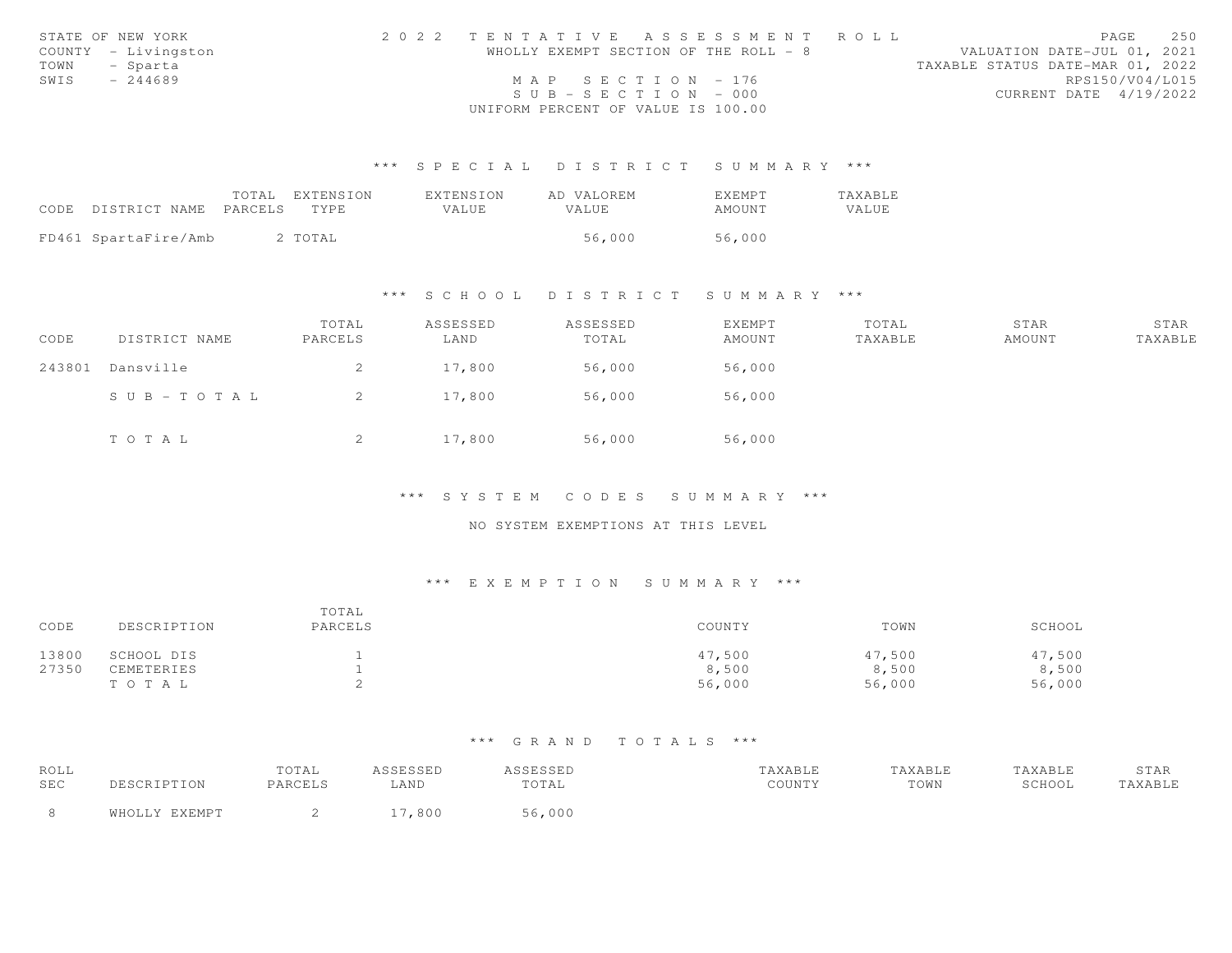| STATE OF NEW YORK<br>- Livingston<br>COUNTY         |                           |                         | 2022 TENTATIVE ASSESSMENT ROLL<br>WHOLLY EXEMPT SECTION OF THE ROLL - 8 |          |               | 251<br>PAGE<br>VALUATION DATE-JUL 01, 2021 |
|-----------------------------------------------------|---------------------------|-------------------------|-------------------------------------------------------------------------|----------|---------------|--------------------------------------------|
| TOWN<br>- Sparta                                    |                           |                         |                                                                         |          |               | TAXABLE STATUS DATE-MAR 01, 2022           |
| $-244689$<br>SWIS                                   |                           | TAX MAP NUMBER SEOUENCE |                                                                         |          |               |                                            |
|                                                     |                           |                         | UNIFORM PERCENT OF VALUE IS 100.00                                      |          |               |                                            |
|                                                     |                           |                         | UNIFORM PERCENT OF VALUE IS 100.00                                      |          |               |                                            |
| TAX MAP PARCEL NUMBER                               | PROPERTY LOCATION & CLASS | ASSESSMENT              | EXEMPTION CODE-----------------COUNTY-------TOWN-----SCHOOL             |          |               |                                            |
| CURRENT OWNERS NAME                                 | SCHOOL DISTRICT           | LAND                    | TAX DESCRIPTION                                                         |          | TAXABLE VALUE |                                            |
| CURRENT OWNERS ADDRESS FARCEL SIZE/GRID COORD TOTAL |                           |                         | SPECIAL DISTRICTS                                                       |          |               | ACCOUNT NO.                                |
|                                                     |                           |                         |                                                                         |          |               |                                            |
|                                                     | Water Transmission        |                         |                                                                         |          |               |                                            |
| $646. -9999 - 252.500 - 1882$                       | 826 Water Transm          |                         | Local Auth 14000                                                        | $\Omega$ | 17,600        | 17,600<br>17,600                           |
| Livingston County Water &                           | 242601<br>Geneseo         | $\Omega$                | COUNTY<br>TAXABLE VALUE                                                 |          |               |                                            |
| Sewer Authority                                     | Location #244601          | 17,600                  | TOWN<br>TAXABLE VALUE                                                   |          |               |                                            |
| 1997 D'Angelo Dr                                    | App Factor 1.0000         |                         | TAXABLE VALUE<br>SCHOOL                                                 |          |               |                                            |
| PO Box 396                                          | 4" Main Pipelines         |                         | FD461 SpartaFire/Ambulance                                              |          | $0$ TO        |                                            |
| Lakeville, NY 14480-0396                            | FULL MARKET VALUE         | 17,600                  | 17,600 EX                                                               |          |               |                                            |
|                                                     |                           |                         |                                                                         |          |               |                                            |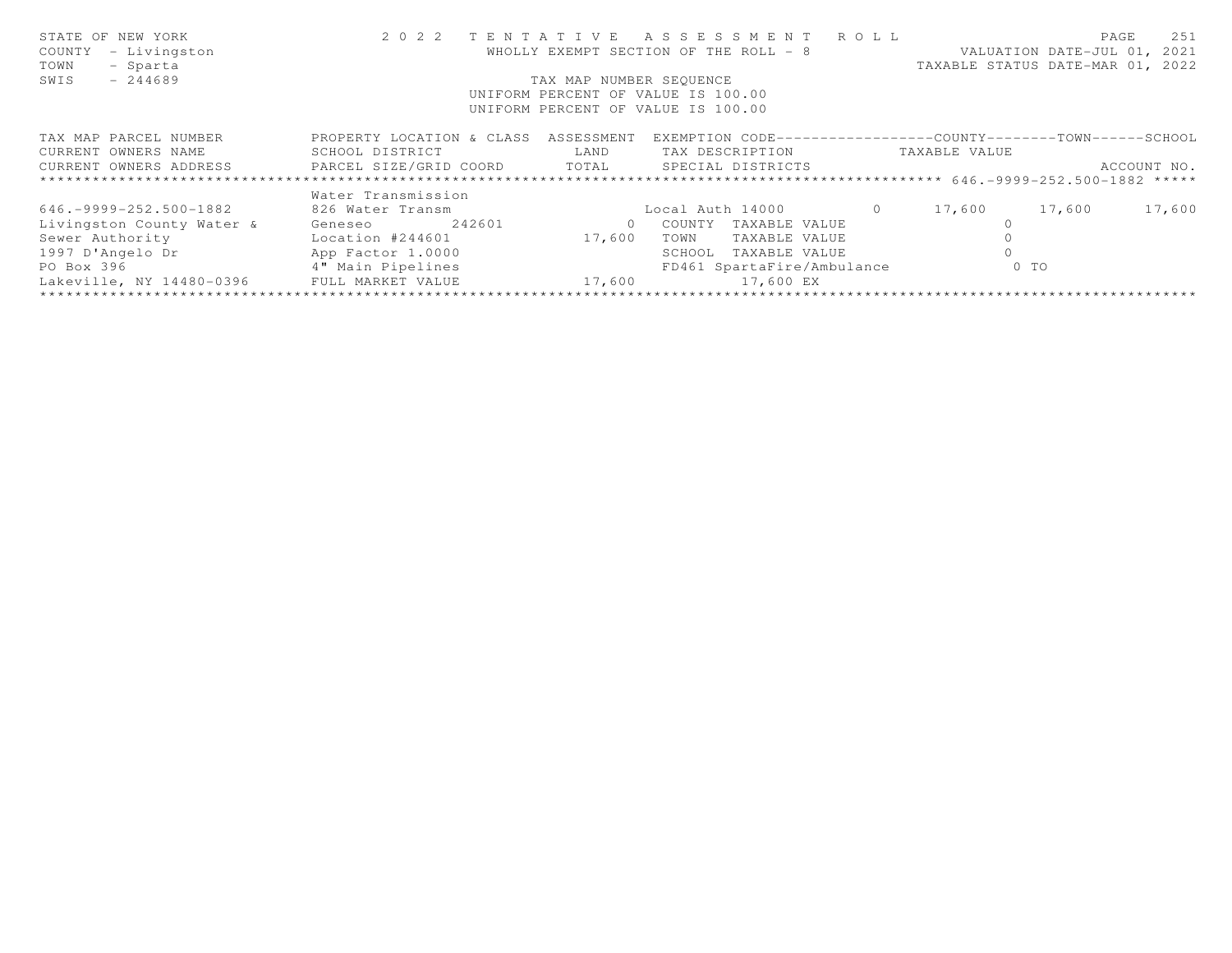|      | STATE OF NEW YORK   | 2022 TENTATIVE ASSESSMENT ROLL        |                                  | PAGE | 2.52 |
|------|---------------------|---------------------------------------|----------------------------------|------|------|
|      | COUNTY - Livingston | WHOLLY EXEMPT SECTION OF THE ROLL - 8 | VALUATION DATE-JUL 01, 2021      |      |      |
|      | TOWN - Sparta       |                                       | TAXABLE STATUS DATE-MAR 01, 2022 |      |      |
| SWIS | - 244689            | MAP SECTION $-646$                    | RPS150/V04/L015                  |      |      |
|      |                     | $SUB - SECTION - 000$                 | CURRENT DATE 4/19/2022           |      |      |
|      |                     | UNIFORM PERCENT OF VALUE IS 100.00    |                                  |      |      |

|                            | TOTAL EXTENSION | EXTENSION | AD VALOREM   | EXEMPT | <b>TAXABLE</b> |
|----------------------------|-----------------|-----------|--------------|--------|----------------|
| CODE DISTRICT NAME PARCELS | TYPE.           | VALUE.    | <b>VALUE</b> | AMOUNT | VALUE          |
|                            |                 |           |              |        |                |
| FD461 SpartaFire/Amb       | 1 TOTAL         |           | 17,600       | 17,600 |                |

## \*\*\* S C H O O L D I S T R I C T S U M M A R Y \*\*\*

| CODE   | DISTRICT NAME | TOTAL<br>PARCELS | ASSESSED<br>LAND | ASSESSED<br>TOTAL | EXEMPT<br>AMOUNT | TOTAL<br>TAXABLE | STAR<br>AMOUNT | STAR<br>TAXABLE |
|--------|---------------|------------------|------------------|-------------------|------------------|------------------|----------------|-----------------|
| 242601 | Geneseo       |                  |                  | 17,600            | 17,600           |                  |                |                 |
|        | SUB-TOTAL     |                  |                  | 17,600            | 17,600           |                  |                |                 |
|        | TOTAL         |                  |                  | 17,600            | 17,600           |                  |                |                 |

\*\*\* S Y S T E M C O D E S S U M M A R Y \*\*\*

## NO SYSTEM EXEMPTIONS AT THIS LEVEL

## \*\*\* E X E M P T I O N S U M M A R Y \*\*\*

| CODE  | DESCRIPTION         | TOTAL<br>PARCELS | COUNTY            | TOWN            | SCHOOL           |
|-------|---------------------|------------------|-------------------|-----------------|------------------|
| 14000 | Local Auth<br>тотаь |                  | 17,600<br>1.7,600 | 17,600<br>7,600 | 17,600<br>17,600 |

| ROLL |               | TOTAL   | ASSESSED | <i><b>SSESSED</b></i> | TAXABLE | TAXABLE | TAXABLE | STAR    |
|------|---------------|---------|----------|-----------------------|---------|---------|---------|---------|
| SEC  | DESCRIPTION   | PARCELS | LAND     | TOTAL                 | COUNTY  | TOWN    | SCHOOL  | TAXABLE |
|      | WHOLLY EXEMPT |         |          | 17,600                |         |         |         |         |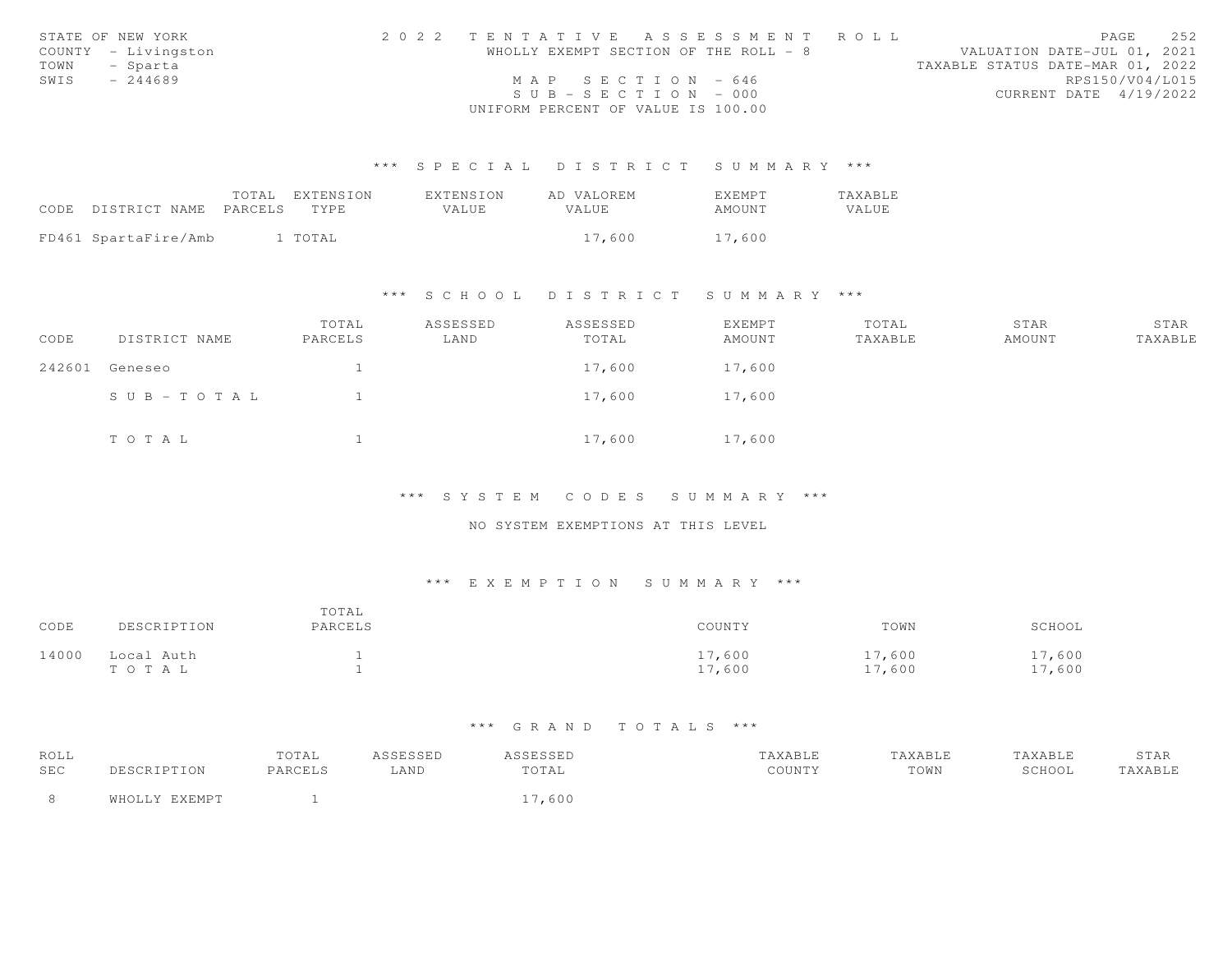| STATE OF NEW YORK   | 2022 TENTATIVE ASSESSMENT ROLL        | 253<br>PAGE                      |
|---------------------|---------------------------------------|----------------------------------|
| COUNTY - Livingston | WHOLLY EXEMPT SECTION OF THE ROLL - 8 | VALUATION DATE-JUL 01, 2021      |
| - Sparta<br>TOWN    |                                       | TAXABLE STATUS DATE-MAR 01, 2022 |
| SWIS<br>$-244689$   |                                       | RPS150/V04/L015                  |
|                     | UNIFORM PERCENT OF VALUE IS 100.00    | CURRENT DATE 4/19/2022           |
|                     |                                       |                                  |
|                     | ROLL SECTION TOTALS                   |                                  |

#### \*\*\* S P E C I A L D I S T R I C T S U M M A R Y \*\*\*

| CODE | DISTRICT NAME        | TOTAL<br>PARCELS | EXTENSION<br>TYPE | EXTENSION<br>VALUE | AD VALOREM<br>VALUE | EXEMPT<br>AMOUNT | TAXABLE<br>VALUE |
|------|----------------------|------------------|-------------------|--------------------|---------------------|------------------|------------------|
|      | AG003 Ag District #3 |                  | 4 TOTAL           |                    | 163,200             | 163,200          |                  |
|      | FD461 SpartaFire/Amb |                  | 32 TOTAL          |                    | 1960,000            | 1930,900         | 29,100           |
|      | LD461 Sparta Light 1 |                  | 2 TOTAL           |                    | 249,400             | 249,400          |                  |
|      | SD462 GroSta CtySwr  |                  | 1 UNITS           |                    |                     |                  |                  |
|      | WD461 Cty Wtr1 Ext1  |                  | 2 UNITS           | 3.00               |                     |                  | 3.00             |

### \*\*\* S C H O O L D I S T R I C T S U M M A R Y \*\*\*

| CODE             | DISTRICT NAME        | TOTAL<br>PARCELS | ASSESSED<br>LAND  | ASSESSED<br>TOTAL  | <b>EXEMPT</b><br>AMOUNT | TOTAL<br>TAXABLE | STAR<br>AMOUNT | STAR<br>TAXABLE |
|------------------|----------------------|------------------|-------------------|--------------------|-------------------------|------------------|----------------|-----------------|
| 242601<br>243801 | Geneseo<br>Dansville | 29               | 49,000<br>640,400 | 68,200<br>1891,800 | 68,200<br>1891,800      |                  |                |                 |
|                  | SUB-TOTAL            | 32               | 689,400           | 1960,000           | 1960,000                |                  |                |                 |
|                  | TOTAL                | 32               | 689,400           | 1960,000           | 1960,000                |                  |                |                 |

### \*\*\* S Y S T E M C O D E S S U M M A R Y \*\*\*

#### NO SYSTEM EXEMPTIONS AT THIS LEVEL

#### \*\*\* E X E M P T I O N S U M M A R Y \*\*\*

| CODE  | DESCRIPTION | TOTAL<br>PARCELS | COUNTY  | TOWN    | SCHOOL  |
|-------|-------------|------------------|---------|---------|---------|
| 13100 | CTY WTH LI  |                  | 187,300 | 187,300 | 187,300 |
| 13500 | TWN WTHIN   | Q                | 867,300 | 867,300 | 867,300 |
| 13800 | SCHOOL DIS  |                  | 118,500 | 118,500 | 118,500 |
| 14000 | Local Auth  |                  | 23,900  | 23,900  | 23,900  |
| 14100 | USA         |                  | 62,800  | 62,800  | 62,800  |
| 18020 | IND DEVEL   |                  | 29,100  | 29,100  | 29,100  |
| 25110 | N/P RELIG   |                  | 204,400 | 204,400 | 204,400 |
| 26400 | VOL FIREMN  |                  | 364,100 | 364,100 | 364,100 |
| 27350 | CEMETERIES  |                  | 102,600 | 102,600 | 102,600 |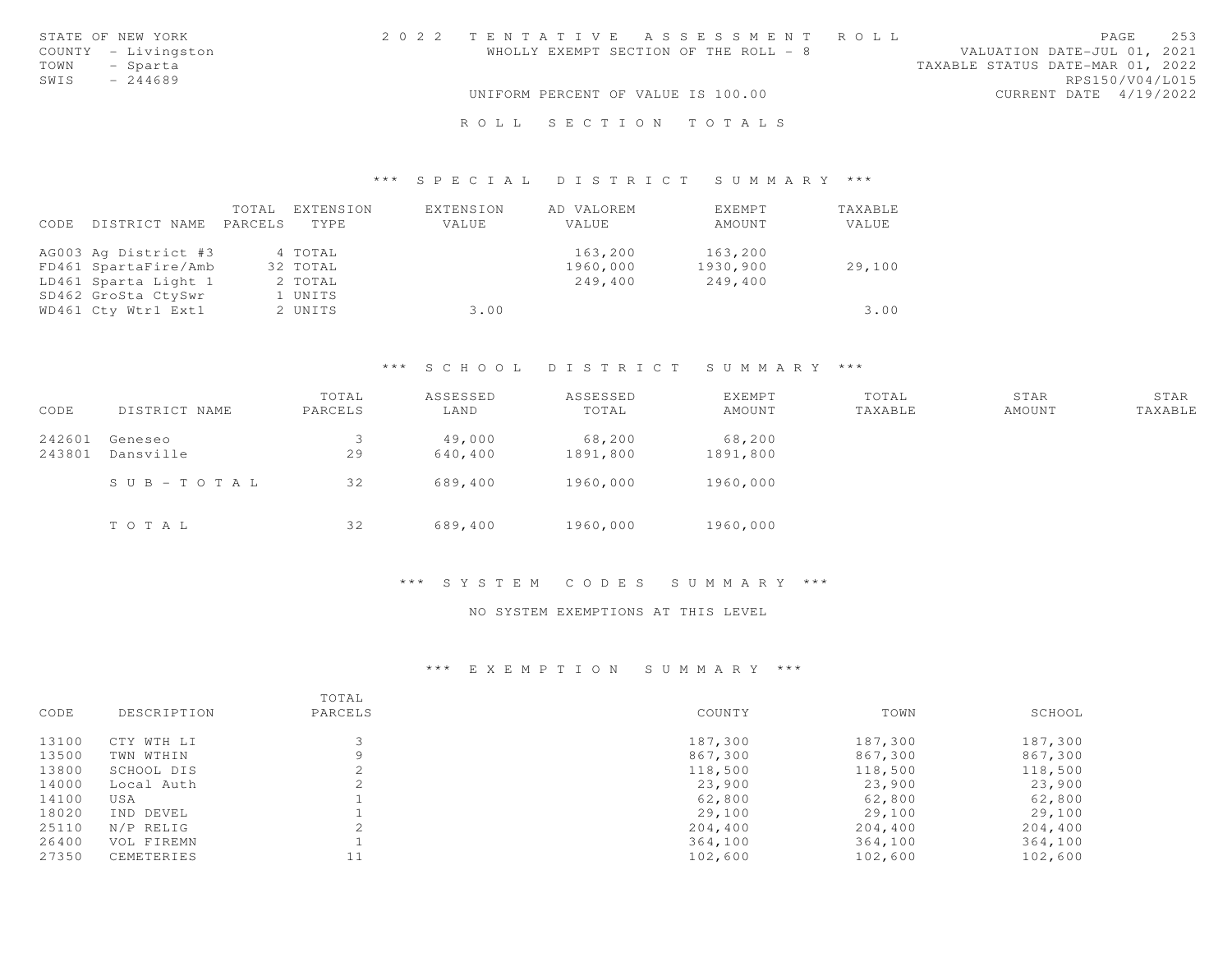| STATE OF NEW YORK   |  |  | 2022 TENTATIVE ASSESSMENT ROLL        |  |                                  |                 | PAGE | 2.54 |
|---------------------|--|--|---------------------------------------|--|----------------------------------|-----------------|------|------|
| COUNTY - Livingston |  |  | WHOLLY EXEMPT SECTION OF THE ROLL - 8 |  | VALUATION DATE-JUL 01, 2021      |                 |      |      |
| TOWN<br>- Sparta    |  |  |                                       |  | TAXABLE STATUS DATE-MAR 01, 2022 |                 |      |      |
| SWIS<br>$-244689$   |  |  |                                       |  |                                  | RPS150/V04/L015 |      |      |
|                     |  |  | UNIFORM PERCENT OF VALUE IS 100.00    |  | CURRENT DATE 4/19/2022           |                 |      |      |
|                     |  |  |                                       |  |                                  |                 |      |      |
|                     |  |  | ROLL SECTION TOTALS                   |  |                                  |                 |      |      |

#### \*\*\* E X E M P T I O N S U M M A R Y \*\*\*

| CODE | DESCRIPTION | TOTAL<br>PARCELS | COUNTY   | TOWN     | SCHOOL   |
|------|-------------|------------------|----------|----------|----------|
|      | TOTAL       | $\cap$<br>ے ب    | 1960,000 | 1960,000 | 1960,000 |

| ROLL       |               | TOTAL   | ASSESSEP | ASSESSED | TAXABLE | TAXABLE | TAXABLE | STAR    |
|------------|---------------|---------|----------|----------|---------|---------|---------|---------|
| <b>SEC</b> | DESCRIPTION   | PARCELS | LAND     | TOTAL    | COUNTY  | TOWN    | SCHOOL  | TAXABLE |
| -8         | WHOLLY EXEMPT |         | 689,400  | 1960,000 |         |         |         |         |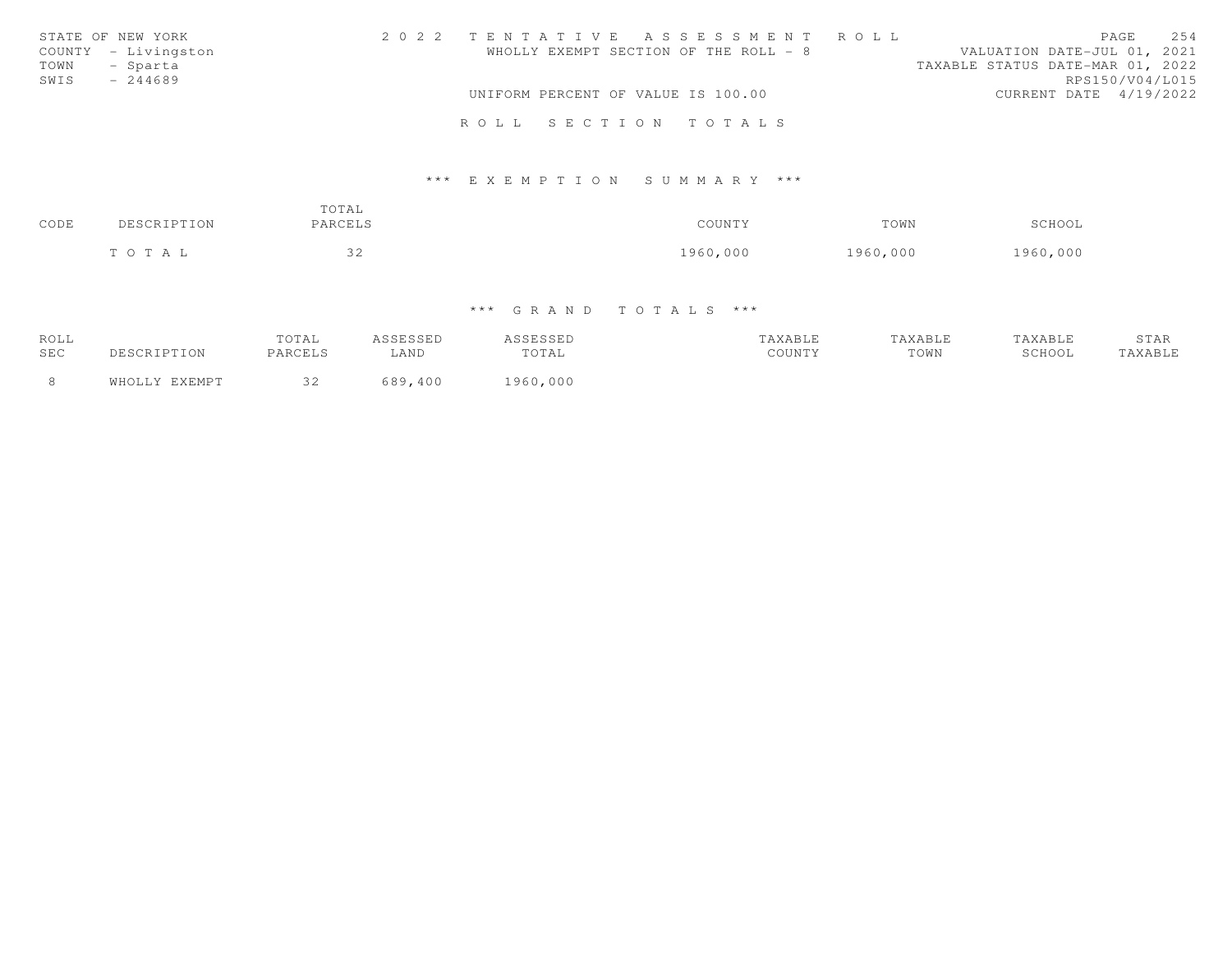|      | STATE OF NEW YORK   | 2022 TENTATIVE ASSESSMENT ROLL     |             |  |                                  | PAGE                        | 255 |
|------|---------------------|------------------------------------|-------------|--|----------------------------------|-----------------------------|-----|
|      | COUNTY - Livingston |                                    |             |  |                                  | VALUATION DATE-JUL 01, 2021 |     |
|      | TOWN - Sparta       |                                    |             |  | TAXABLE STATUS DATE-MAR 01, 2022 |                             |     |
| SWIS | - 244689            |                                    | SWIS TOTALS |  |                                  | RPS150/V04/L015             |     |
|      |                     | UNIFORM PERCENT OF VALUE IS 100.00 |             |  |                                  | CURRENT DATE 4/19/2022      |     |

### \*\*\* S P E C I A L D I S T R I C T S U M M A R Y \*\*\*

|      |                      | TOTAL   | EXTENSION | EXTENSION | AD VALOREM | EXEMPT   | TAXABLE    |
|------|----------------------|---------|-----------|-----------|------------|----------|------------|
| CODE | DISTRICT NAME        | PARCELS | TYPE      | VALUE     | VALUE      | AMOUNT   | VALUE      |
|      | AG003 Ag District #3 |         | 194 TOTAL |           | 39231,800  | 231,000  | 39000,800  |
|      | FD461 SpartaFire/Amb |         | 979 TOTAL |           | 139350,590 | 2005,091 | 137345,499 |
|      | LD461 Sparta Light 1 |         | 64 TOTAL  |           | 6167,200   | 249,400  | 5917,800   |
|      | SD461 GroSta Cty Swr |         | 26 UNITS  | 28.00     |            |          | 28.00      |
|      | SD462 GroSta CtySwr  |         | 4 UNITS   | 3.00      |            |          | 3.00       |
|      | SD463 GroSta Cty Swr |         | 1 UNITS   | 1.00      |            |          | 1.00       |
|      | WD461 Cty Wtr1 Ext1  |         | 60 UNITS  | 62.00     |            |          | 62.00      |
|      | WD462 Cty Wtr1 Ext1  |         | 13 UNITS  | 13.00     |            |          | 13.00      |

### \*\*\* S C H O O L D I S T R I C T S U M M A R Y \*\*\*

| CODE   | DISTRICT NAME             | TOTAL<br>PARCELS | ASSESSED<br>LAND | ASSESSED<br>TOTAL | EXEMPT<br>AMOUNT | TOTAL<br>TAXABLE | STAR<br>AMOUNT | STAR<br>TAXABLE |
|--------|---------------------------|------------------|------------------|-------------------|------------------|------------------|----------------|-----------------|
| 242601 | Geneseo                   | 60               | 2052,900         | 6169,131          | 867,468          | 5301,663         | 830,675        | 4470,988        |
| 243801 | Dansville                 | 915              | 45310,600        | 132710,616        | 17461,293        | 115249,323       | 15971,140      | 99278,183       |
| 467401 | Wayland-Cohocton          | 4                | 364,400          | 470,843           | 98,209           | 372,634          | 30,000         | 342,634         |
|        | $S \cup B - T \cup T A L$ | 979              | 47727,900        | 139350,590        | 18426,970        | 120923,620       | 16831,815      | 104091,805      |
|        | TOTAL                     | 979              | 47727,900        | 139350,590        | 18426,970        | 120923,620       | 16831,815      | 104091,805      |

#### \*\*\* S Y S T E M C O D E S S U M M A R Y \*\*\*

NO SYSTEM EXEMPTIONS AT THIS LEVEL

### \*\*\* E X E M P T I O N S U M M A R Y \*\*\*

| CODE  | DESCRIPTION | TOTAL<br>PARCELS | COUNTY  | TOWN    | SCHOOL  |
|-------|-------------|------------------|---------|---------|---------|
| 13100 | CTY WTH LI  |                  | 187,300 | 187,300 | 187,300 |
| 13500 | TWN WTHIN   |                  | 867,300 | 867,300 | 867,300 |
| 13800 | SCHOOL DIS  |                  | 118,500 | 118,500 | 118,500 |
| 14000 | Local Auth  |                  | 23,900  | 23,900  | 23,900  |
| 14100 | USA         |                  | 62,800  | 62,800  | 62,800  |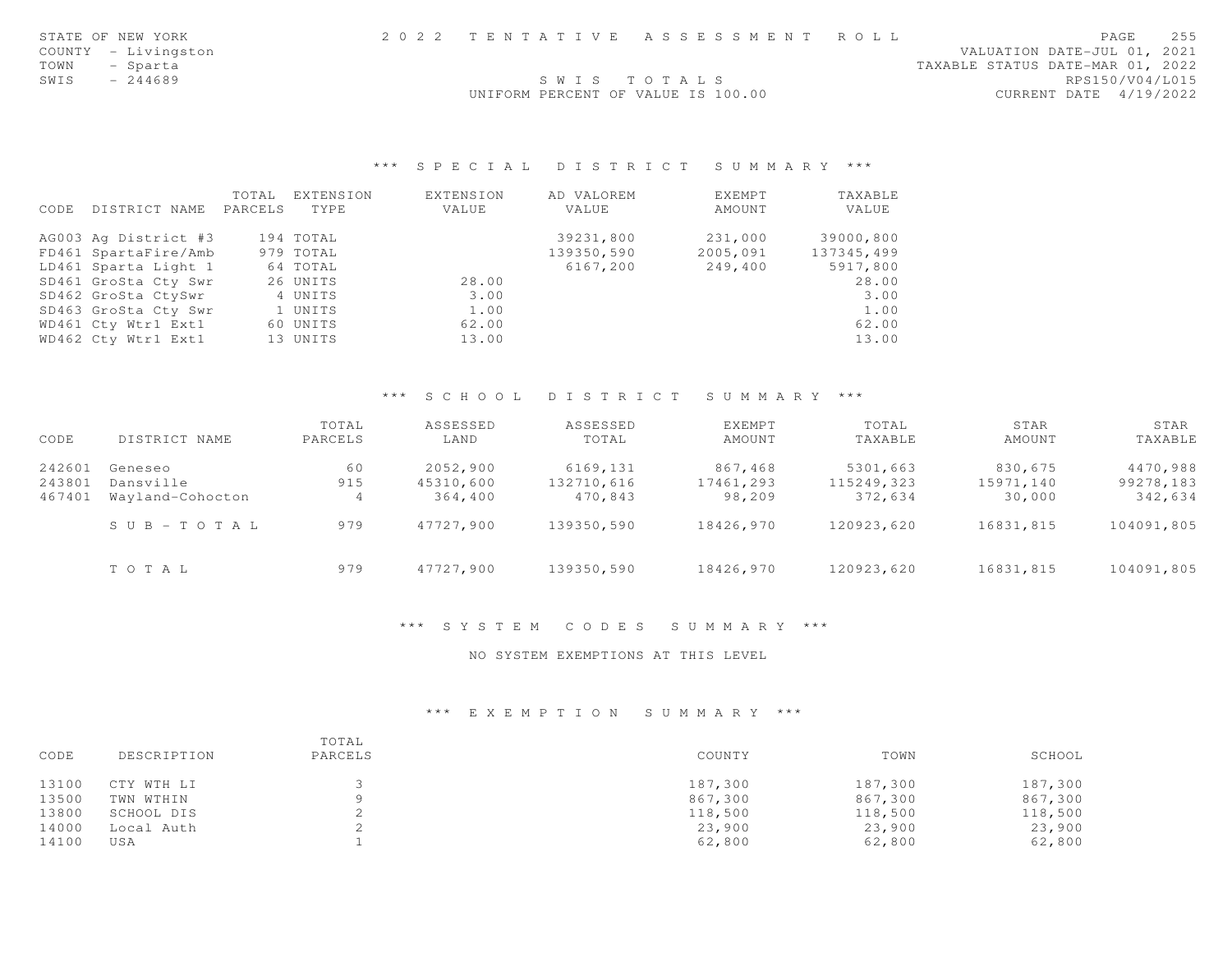|      | STATE OF NEW YORK   |                                    | 2022 TENTATIVE ASSESSMENT ROLL |                                  |                        | PAGE | 256 |
|------|---------------------|------------------------------------|--------------------------------|----------------------------------|------------------------|------|-----|
|      | COUNTY - Livingston |                                    |                                | VALUATION DATE-JUL 01, 2021      |                        |      |     |
| TOWN | - Sparta            |                                    |                                | TAXABLE STATUS DATE-MAR 01, 2022 |                        |      |     |
| SWIS | $-244689$           | SWIS TOTALS                        |                                |                                  | RPS150/V04/L015        |      |     |
|      |                     | UNIFORM PERCENT OF VALUE IS 100.00 |                                |                                  | CURRENT DATE 4/19/2022 |      |     |

## \*\*\* E X E M P T I O N S U M M A R Y \*\*\*

|       |              | TOTAL          |           |           |           |
|-------|--------------|----------------|-----------|-----------|-----------|
| CODE  | DESCRIPTION  | PARCELS        | COUNTY    | TOWN      | SCHOOL    |
| 18020 | IND DEVEL    |                | 29,100    | 29,100    | 29,100    |
| 25110 | N/P RELIG    | 2              | 204,400   | 204,400   | 204,400   |
| 26400 | VOL FIREMN   |                | 364,100   | 364,100   | 364,100   |
| 27350 | CEMETERIES   | 11             | 102,600   | 102,600   | 102,600   |
| 41111 | VETS-PR-CT   | $\overline{4}$ | 291,598   | 291,598   |           |
| 41120 | VETWAR CTS   |                | 16,995    | 16,995    | 16,995    |
| 41121 | VET WAR CT   | 37             | 654,580   | 654,580   |           |
| 41130 | VETCOM CTS   | -1             | 17,025    | 17,025    | 17,025    |
| 41131 | VET COM CT   | 26             | 853,884   | 853,884   |           |
| 41141 | VET DIS CT   | 10             | 425,498   | 425,498   |           |
| 41161 | $CW_15_VET/$ |                | 89,175    | 89,175    |           |
| 41400 | CLERGY       |                | 1,500     | 1,500     | 1,500     |
| 41700 | AGR BLD      | 2              | 115,400   | 115,400   | 115,400   |
| 41720 | AG DIST C    | 96             | 12337,248 | 12337,248 | 12337,248 |
| 41730 | AG DIST IN   | 24             | 2701,865  | 2701,865  | 2701,865  |
| 41800 | SR CITIZEN   | 16             | 761,554   | 761,554   | 775,196   |
| 41834 | ENH STAR     | 124            |           |           | 8891,515  |
| 41854 | BAS STAR     | 265            |           |           | 7940,300  |
| 41930 | DISABILITY   | 3              | 72,830    | 72,830    | 72,830    |
| 42100 | SILO/TANKS   |                | 67,800    | 67,800    | 67,800    |
| 47200 | RR CEIL      |                | 6,391     | 6,391     | 6,391     |
| 47460 | CERT FORET   |                | 253,120   | 253,120   | 253,120   |
| 49500 | SOLAR        | $\overline{c}$ | 101,600   | 101,600   | 101,600   |
|       | TO TAL       | 658            | 20728,063 | 20728,063 | 35258,785 |

| ROLL<br><b>SEC</b> | DESCRIPTION       | TOTAL<br>PARCELS | ASSESSED<br>LAND | ASSESSED<br>TOTAL | TAXABLE<br>COUNTY | TAXABLE<br>TOWN | TAXABLE<br>SCHOOL | STAR<br>TAXABLE |
|--------------------|-------------------|------------------|------------------|-------------------|-------------------|-----------------|-------------------|-----------------|
|                    | TAXABLE           | 927              | 47010,800        | 134044,100        | 115282,428        | 115282,428      | 117583.521        | 100751,706      |
|                    | SPECIAL FRANCHISE |                  |                  | 1115,758          | 1115,758          | 1115,758        | 1115,758          | 1115,758        |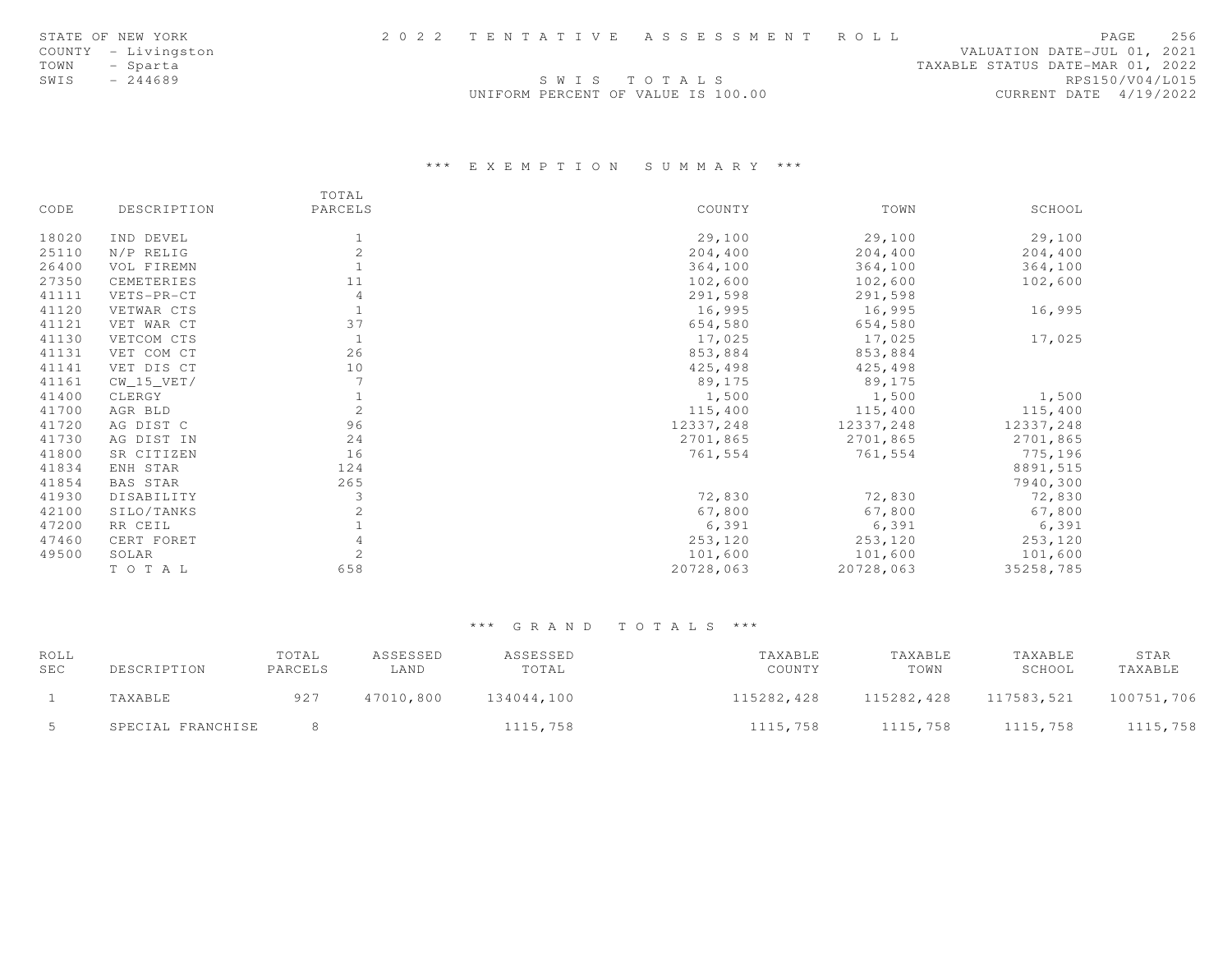|      | STATE OF NEW YORK   |                                    | 2022 TENTATIVE ASSESSMENT ROLL |                                  |                        | PAGE | 257 |
|------|---------------------|------------------------------------|--------------------------------|----------------------------------|------------------------|------|-----|
|      | COUNTY - Livingston |                                    |                                | VALUATION DATE-JUL 01, 2021      |                        |      |     |
| TOWN | - Sparta            |                                    |                                | TAXABLE STATUS DATE-MAR 01, 2022 |                        |      |     |
| SWIS | $-244689$           | SWIS TOTALS                        |                                |                                  | RPS150/V04/L015        |      |     |
|      |                     | UNIFORM PERCENT OF VALUE IS 100.00 |                                |                                  | CURRENT DATE 4/19/2022 |      |     |

| ROLL<br>SEC  | DESCRIPTION       | TOTAL<br>PARCELS | ASSESSED<br>LAND | ASSESSED<br>TOTAL | TAXABLE<br>COUNTY | TAXABLE<br>TOWN | TAXABLE<br>SCHOOL | STAR<br>TAXABLE |
|--------------|-------------------|------------------|------------------|-------------------|-------------------|-----------------|-------------------|-----------------|
| 6            | UTILITIES & N.C.  | 11               | 27,700           | 2181,732          | 2181,732          | 2181,732        | 2181,732          | 2181,732        |
|              | CEILING RAILROADS |                  |                  | 49,000            | 42,609            | 42,609          | 42,609            | 42,609          |
| 8            | WHOLLY EXEMPT     | 32               | 689,400          | 1960,000          |                   |                 |                   |                 |
| $\star$      | TOTAL<br>SUB      | 979              | 47727,900        | 139350,590        | 118622,527        | 118622,527      | 120923,620        | 104091,805      |
| $\star\star$ | GRAND TOTAL       | 979              | 47727.900        | 139350,590        | 118622,527        | 118622,527      | 120923.620        | 104091,805      |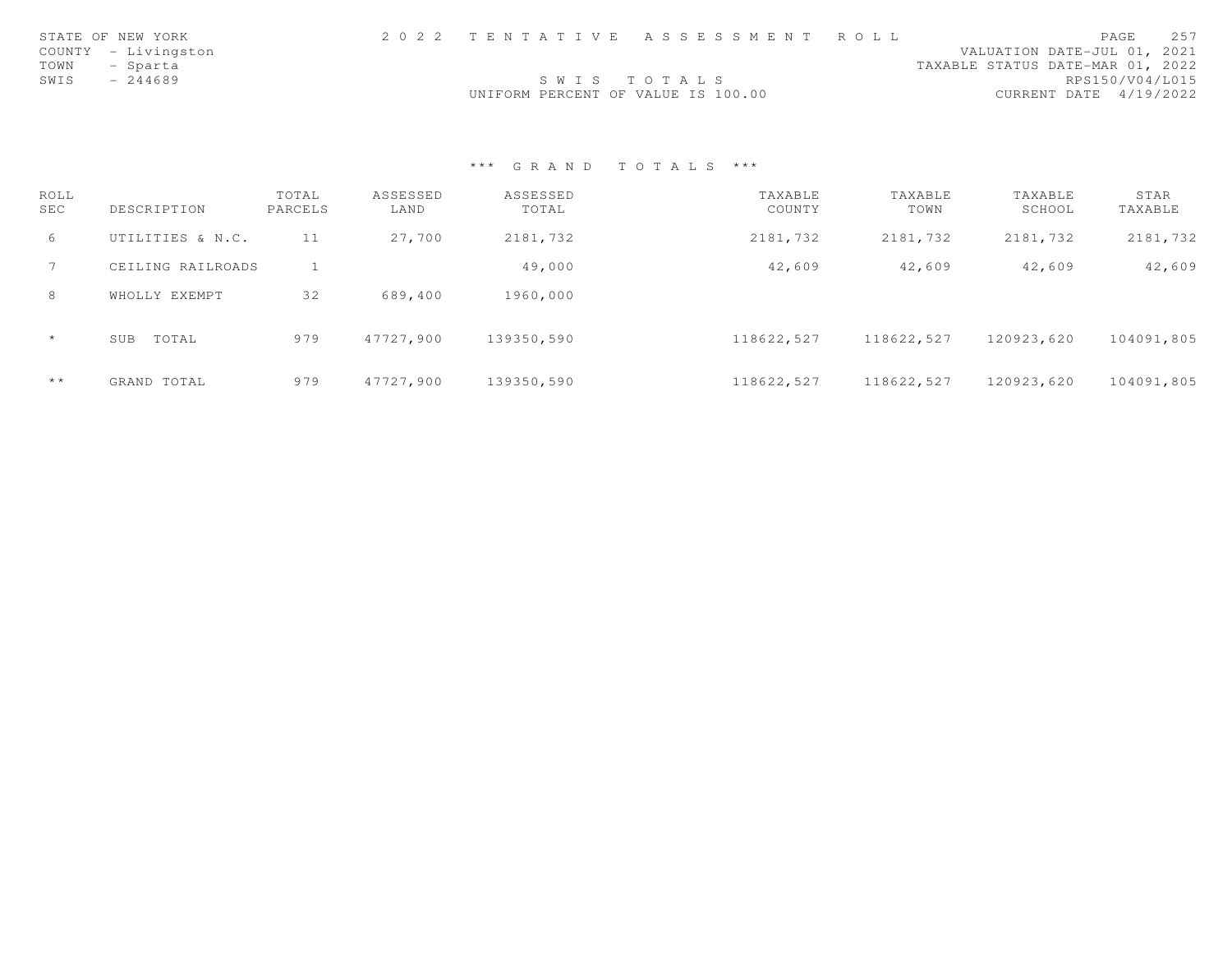| STATE OF NEW YORK   | 2022 TENTATIVE ASSESSMENT ROLL     | 258<br><b>PAGE</b>               |
|---------------------|------------------------------------|----------------------------------|
| COUNTY - Livingston | TOWN TOTALS                        | VALUATION DATE-JUL 01, 2021      |
| TOWN - Sparta       |                                    | TAXABLE STATUS DATE-MAR 01, 2022 |
| SWIS<br>$-2446$     |                                    | RPS150/V04/L015                  |
|                     | UNIFORM PERCENT OF VALUE IS 100.00 | CURRENT DATE 4/19/2022           |
|                     |                                    |                                  |

### \*\*\* S P E C I A L D I S T R I C T S U M M A R Y \*\*\*

|      |                      | TOTAL   | EXTENSION | <b>EXTENSION</b> | AD VALOREM | EXEMPT   | TAXABLE    |
|------|----------------------|---------|-----------|------------------|------------|----------|------------|
| CODE | DISTRICT NAME        | PARCELS | TYPE      | VALUE            | VALUE      | AMOUNT   | VALUE      |
|      | AG003 Ag District #3 |         | 194 TOTAL |                  | 39231,800  | 231,000  | 39000,800  |
|      | FD461 SpartaFire/Amb |         | 979 TOTAL |                  | 139350,590 | 2005,091 | 137345,499 |
|      | LD461 Sparta Light 1 |         | 64 TOTAL  |                  | 6167,200   | 249,400  | 5917,800   |
|      | SD461 GroSta Cty Swr |         | 26 UNITS  | 28.00            |            |          | 28.00      |
|      | SD462 GroSta CtySwr  |         | 4 UNITS   | 3.00             |            |          | 3.00       |
|      | SD463 GroSta Cty Swr |         | 1 UNITS   | 1.00             |            |          | 1.00       |
|      | WD461 Cty Wtr1 Ext1  |         | 60 UNITS  | 62.00            |            |          | 62.00      |
|      | WD462 Cty Wtr1 Ext1  |         | 13 UNITS  | 13.00            |            |          | 13.00      |

### \*\*\* S C H O O L D I S T R I C T S U M M A R Y \*\*\*

| CODE   | DISTRICT NAME             | TOTAL<br>PARCELS | ASSESSED<br>LAND | ASSESSED<br>TOTAL | EXEMPT<br>AMOUNT | TOTAL<br>TAXABLE | STAR<br>AMOUNT | STAR<br>TAXABLE |
|--------|---------------------------|------------------|------------------|-------------------|------------------|------------------|----------------|-----------------|
| 242601 | Geneseo                   | 60               | 2052,900         | 6169,131          | 867,468          | 5301,663         | 830,675        | 4470,988        |
| 243801 | Dansville                 | 916              | 45645,200        | 133045,216        | 17795,893        | 115249,323       | 15971,140      | 99278,183       |
| 467401 | Wayland-Cohocton          | 4                | 364,400          | 470,843           | 98,209           | 372,634          | 30,000         | 342,634         |
|        | $S \cup B - T \cup T A L$ | 980              | 48062,500        | 139685,190        | 18761,570        | 120923,620       | 16831,815      | 104091,805      |
|        | TOTAL                     | 980              | 48062,500        | 139685,190        | 18761,570        | 120923,620       | 16831,815      | 104091,805      |

#### \*\*\* S Y S T E M C O D E S S U M M A R Y \*\*\*

NO SYSTEM EXEMPTIONS AT THIS LEVEL

### \*\*\* E X E M P T I O N S U M M A R Y \*\*\*

| CODE  | DESCRIPTION | TOTAL<br>PARCELS | VILLAGE | COUNTY  | TOWN    | SCHOOL  |
|-------|-------------|------------------|---------|---------|---------|---------|
| 13100 | CTY WTH LI  |                  |         | 187,300 | 187,300 | 187,300 |
| 13500 | TWN WTHIN   |                  |         | 867,300 | 867,300 | 867,300 |
| 13800 | SCHOOL DIS  |                  |         | 118,500 | 118,500 | 118,500 |
| 14000 | Local Auth  |                  |         | 23,900  | 23,900  | 23,900  |
| 14100 | USA         |                  |         | 62,800  | 62,800  | 62,800  |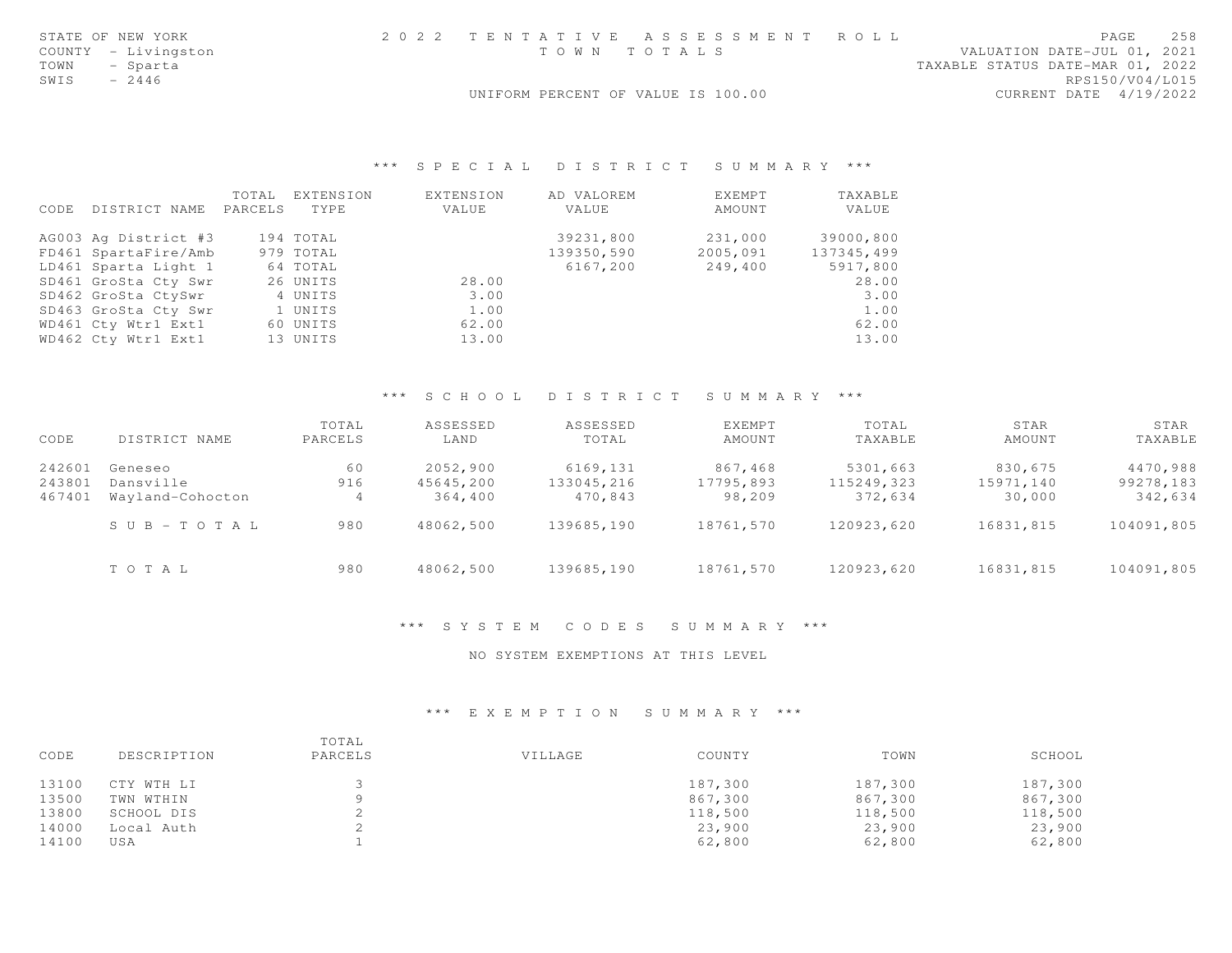|      | STATE OF NEW YORK   |                                    | 2022 TENTATIVE ASSESSMENT ROLL |                                  |                        | PAGE | 2.59 |
|------|---------------------|------------------------------------|--------------------------------|----------------------------------|------------------------|------|------|
|      | COUNTY - Livingston |                                    | TOWN TOTALS                    | VALUATION DATE-JUL 01, 2021      |                        |      |      |
| TOWN | - Sparta            |                                    |                                | TAXABLE STATUS DATE-MAR 01, 2022 |                        |      |      |
| SWIS | $-2446$             |                                    |                                |                                  | RPS150/V04/L015        |      |      |
|      |                     | UNIFORM PERCENT OF VALUE IS 100.00 |                                |                                  | CURRENT DATE 4/19/2022 |      |      |

## \*\*\* E X E M P T I O N S U M M A R Y \*\*\*

|       |                 | TOTAL   |         |           |           |           |
|-------|-----------------|---------|---------|-----------|-----------|-----------|
| CODE  | DESCRIPTION     | PARCELS | VILLAGE | COUNTY    | TOWN      | SCHOOL    |
| 18020 | IND DEVEL       | 2       | 334,600 | 363,700   | 363,700   | 363,700   |
| 25110 | N/P RELIG       | 2       |         | 204,400   | 204,400   | 204,400   |
| 26400 | VOL FIREMN      |         |         | 364,100   | 364,100   | 364,100   |
| 27350 | CEMETERIES      | 11      |         | 102,600   | 102,600   | 102,600   |
| 41111 | VETS-PR-CT      | 4       |         | 291,598   | 291,598   |           |
| 41120 | VETWAR CTS      |         |         | 16,995    | 16,995    | 16,995    |
| 41121 | VET WAR CT      | 37      |         | 654,580   | 654,580   |           |
| 41130 | VETCOM CTS      |         |         | 17,025    | 17,025    | 17,025    |
| 41131 | VET COM CT      | 26      |         | 853,884   | 853,884   |           |
| 41141 | VET DIS CT      | 10      |         | 425,498   | 425,498   |           |
| 41161 | $CW_15_VET/$    |         |         | 89,175    | 89,175    |           |
| 41400 | CLERGY          |         |         | 1,500     | 1,500     | 1,500     |
| 41700 | AGR BLD         | 2       |         | 115,400   | 115,400   | 115,400   |
| 41720 | AG DIST C       | 96      |         | 12337,248 | 12337,248 | 12337,248 |
| 41730 | AG DIST IN      | 24      |         | 2701,865  | 2701,865  | 2701,865  |
| 41800 | SR CITIZEN      | 16      |         | 761,554   | 761,554   | 775,196   |
| 41834 | ENH STAR        | 124     |         |           |           | 8891,515  |
| 41854 | <b>BAS STAR</b> | 265     |         |           |           | 7940,300  |
| 41930 | DISABILITY      | 3       |         | 72,830    | 72,830    | 72,830    |
| 42100 | SILO/TANKS      |         |         | 67,800    | 67,800    | 67,800    |
| 47200 | RR CEIL         |         |         | 6,391     | 6,391     | 6,391     |
| 47460 | CERT FORET      |         |         | 253,120   | 253,120   | 253,120   |
| 49500 | SOLAR           | 2       |         | 101,600   | 101,600   | 101,600   |
|       | TO TAL          | 659     | 334,600 | 21062,663 | 21062,663 | 35593,385 |

| ROLL<br><b>SEC</b> | DESCRIPTION       | TOTAL<br>PARCELS | ASSESSED<br>LAND | ASSESSED<br>TOTAL | TAXABLE<br>VILLAGE | TAXABLE<br>COUNTY | TAXABLE<br>TOWN | TAXABLE<br>SCHOOL | STAR<br>TAXABLE |
|--------------------|-------------------|------------------|------------------|-------------------|--------------------|-------------------|-----------------|-------------------|-----------------|
|                    | TAXABLE           | 927              | 47010,800        | 134044,100        |                    | 115282,428        | 115282,428      | 117583,521        | 100751,706      |
|                    | SPECIAL FRANCHISE |                  |                  | 1115,758          |                    | 1115,758          | 1115,758        | 1115,758          | 1115,758        |